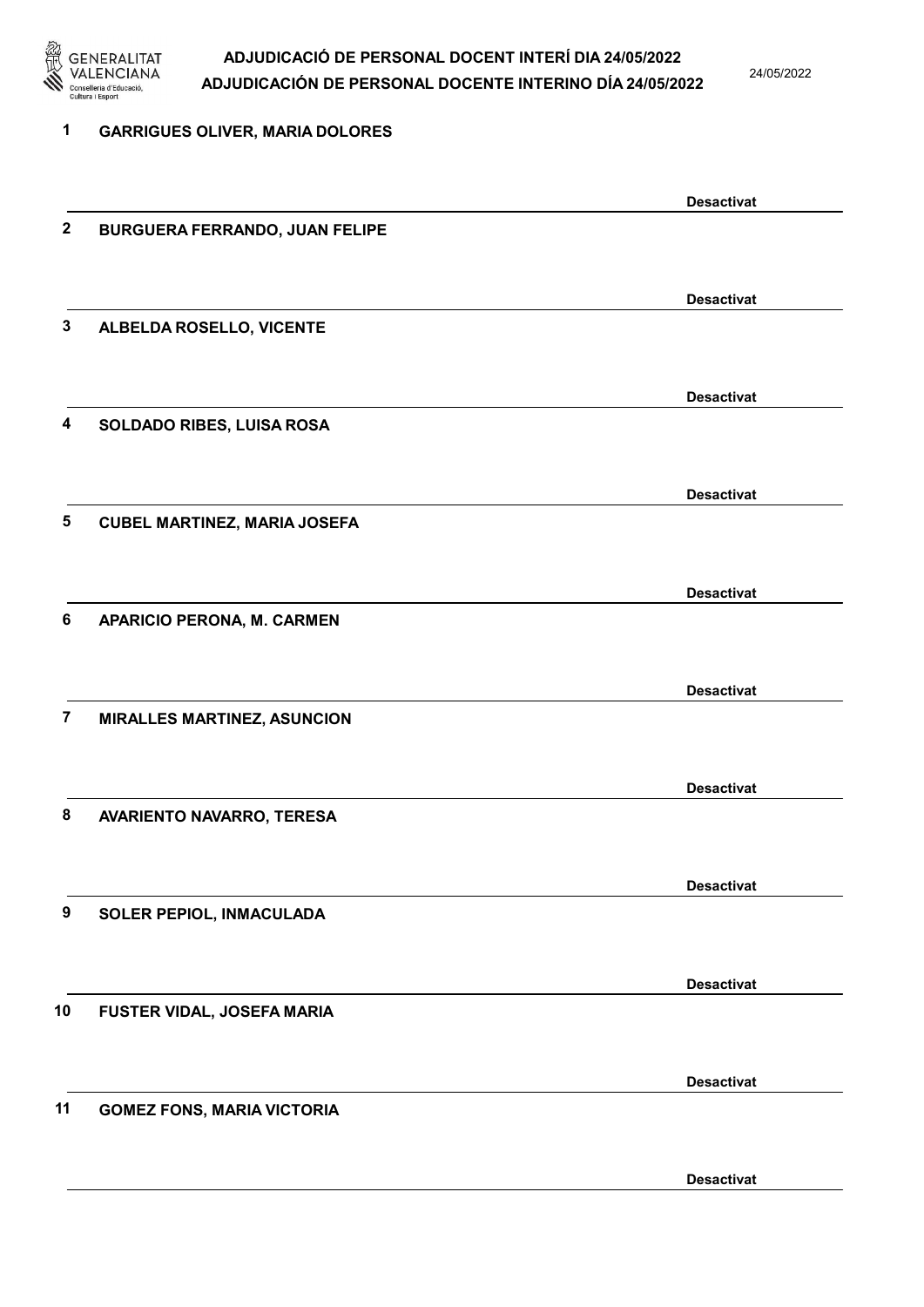

24/05/2022

| 12 | <b>LOZANO MAÑEZ, Mª ANGELES</b>      |                   |
|----|--------------------------------------|-------------------|
|    |                                      | <b>Desactivat</b> |
| 13 | FERRANDO SERRANO, AMPARO             |                   |
|    |                                      | <b>Desactivat</b> |
| 14 | <b>GARCIA GIMENEZ, JUAN JOSE</b>     |                   |
|    |                                      | <b>Desactivat</b> |
| 15 | <b>GASCON RODA, MARIA VICTORIA</b>   |                   |
|    |                                      | <b>Desactivat</b> |
| 16 | HERNANDEZ CALLEJA, M. LUISA          |                   |
|    |                                      | <b>Desactivat</b> |
| 17 | <b>BAUTISTA ARMERO, ANGELA</b>       |                   |
|    |                                      | <b>Desactivat</b> |
| 18 | <b>CORTES SIERRA, MARIA ESTRELLA</b> |                   |
|    |                                      | <b>Desactivat</b> |
| 19 | SANTACREU SANZ, CONSUELO DOLORES     |                   |
|    |                                      | <b>Desactivat</b> |
| 20 | SAN LORENZO VILANA, SALVADOR MIGUEL  |                   |
|    |                                      | <b>Desactivat</b> |
| 21 | ESCANDELL LLACER, MARIA AMPARO       |                   |
|    |                                      | <b>Desactivat</b> |
| 22 | VALDES BIRLANGA, M. ISABEL           |                   |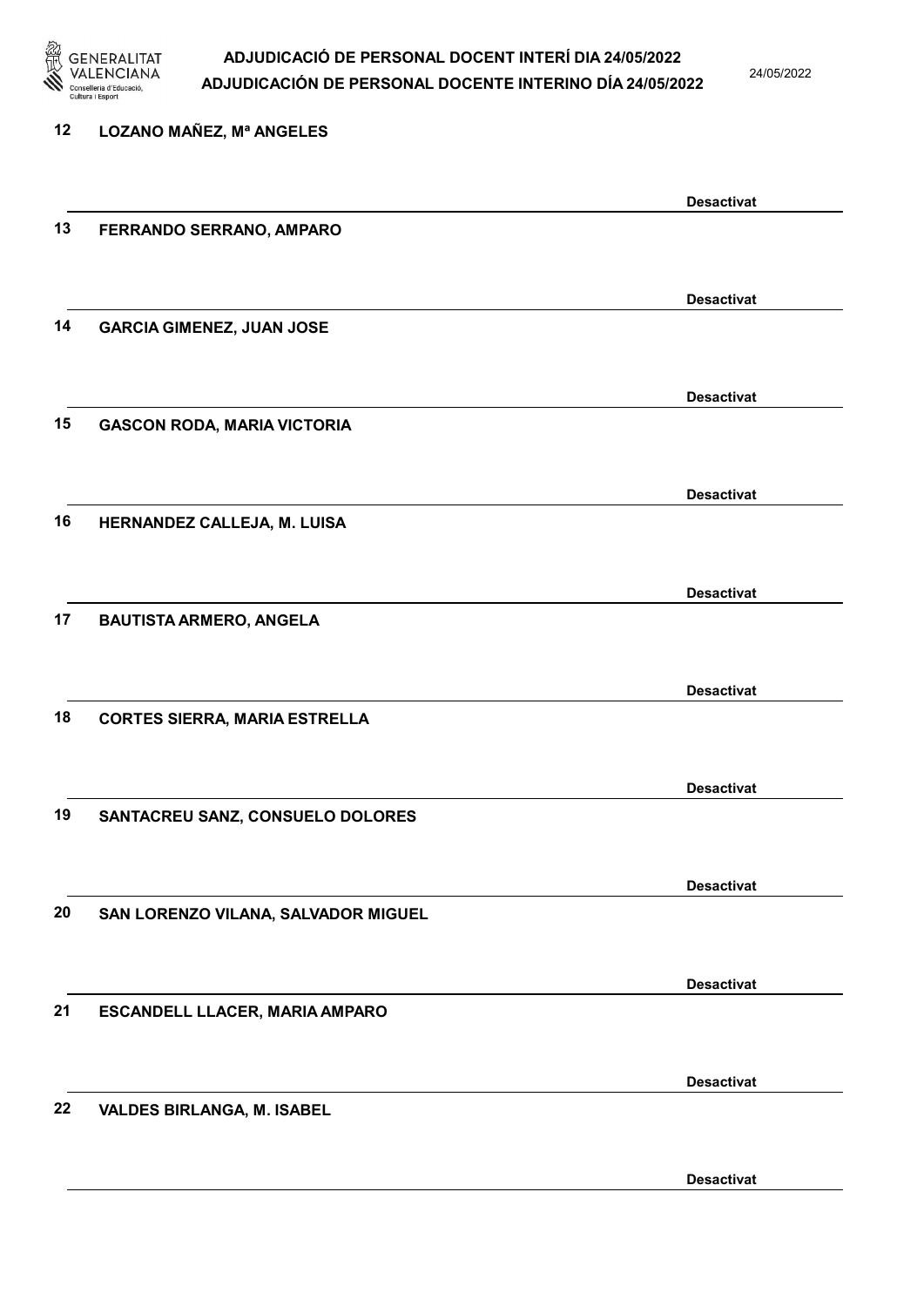

24/05/2022

| 23 | <b>TARRAGO CALABUIG, MANUELA</b>             |                   |
|----|----------------------------------------------|-------------------|
|    |                                              | <b>Desactivat</b> |
| 24 | PEREZ SANCHO, JUAN                           |                   |
|    |                                              | No adjudicat      |
| 25 | <b>CRISPIN SANCHEZ, ANTONIO</b>              |                   |
|    |                                              | <b>Desactivat</b> |
| 26 | MARZAL DONDERIS, CARMEN ELVIRA               |                   |
|    |                                              | <b>Desactivat</b> |
| 27 | MIÑANA MASCARELL, MARIA ISABEL               |                   |
|    |                                              | <b>Desactivat</b> |
| 28 | <b>SANTANA CARBONELL, MERCEDES</b>           |                   |
|    |                                              | <b>Desactivat</b> |
| 29 | LERMA LLIMERA, MARIA DESAMPARADOS            |                   |
|    |                                              | <b>Desactivat</b> |
| 30 | <b>BROCH OLIVER, MARISA</b>                  |                   |
| 31 |                                              | <b>Desactivat</b> |
|    | ANTOÑANZAS SALVADOR, FCO. JOSE               |                   |
| 32 | FERNANDEZ DE PALENCIA ROCA, DESAMPARADOS VIR | <b>Desactivat</b> |
|    |                                              |                   |
| 33 | <b>VICENT VIDAL, ENRIQUE</b>                 | No ha participat  |
|    |                                              |                   |
|    |                                              | <b>Desactivat</b> |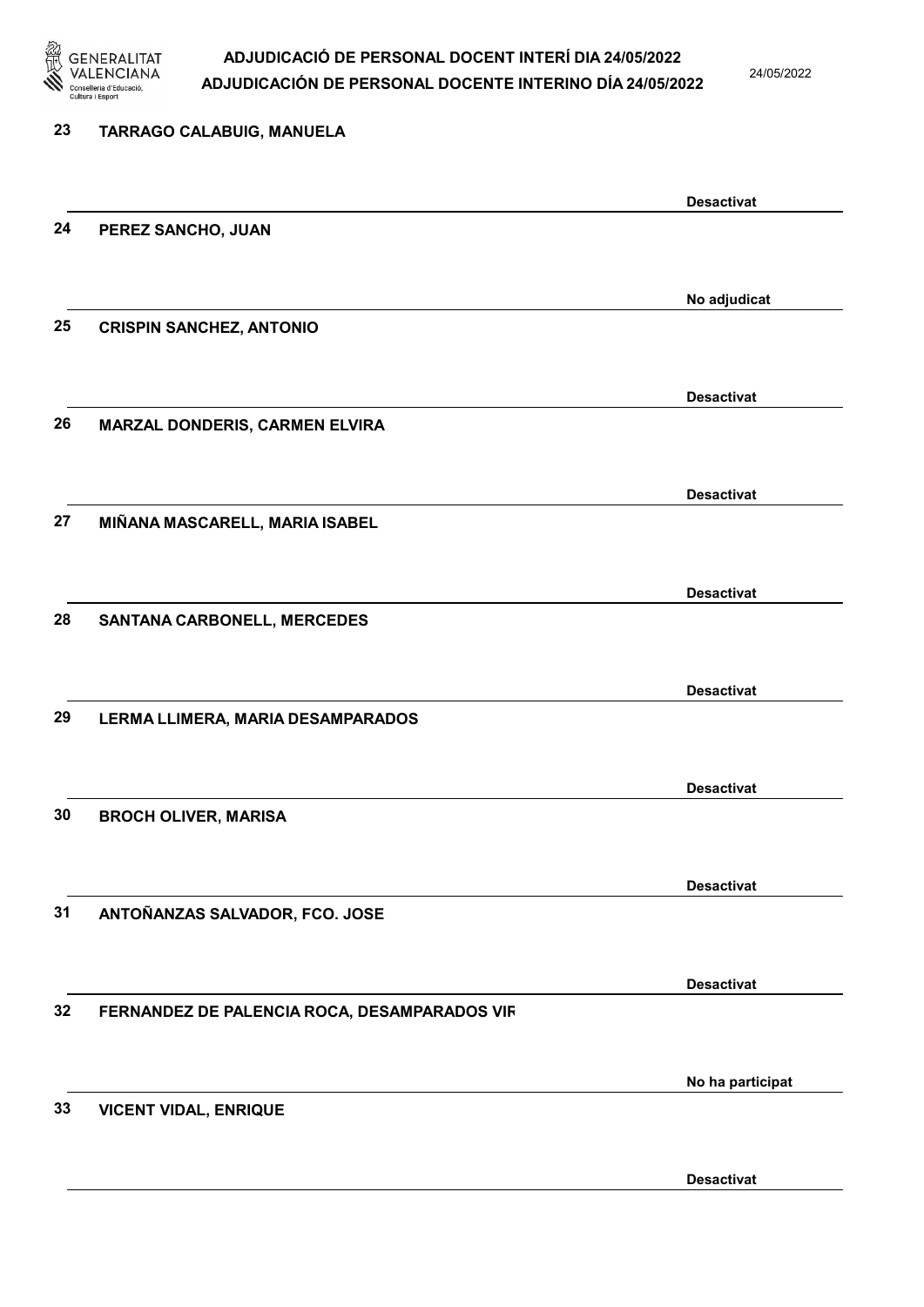

24/05/2022

Desactivat

# 34 MARTI PERIS, MARIA DOLORES Desactivat 35 ROMERO TORRES, ANA DESAMPARADOS Desactivat 36 RICHART SALES, MARIA AMPARO Desactivat 37 PENADES VIDAL, INMACULADA Desactivat 38 MARTI PASTOR, MARIA ELENA Desactivat 39 ALOS BOTELLA, FRANCISCO JAVIER Desactivat 40 RODENAS BRAVO, ELENA Desactivat 41 ARLANDIS SAINZ DE BARANDA, MARIA CARMEN Desactivat 42 LANUZA CARRION, MARIA ANGELES No adjudicat 43 GINER PRIMO, MARIA CONSUELO Desactivat 44 REINA GUTIERREZ, M DESAMPARADOS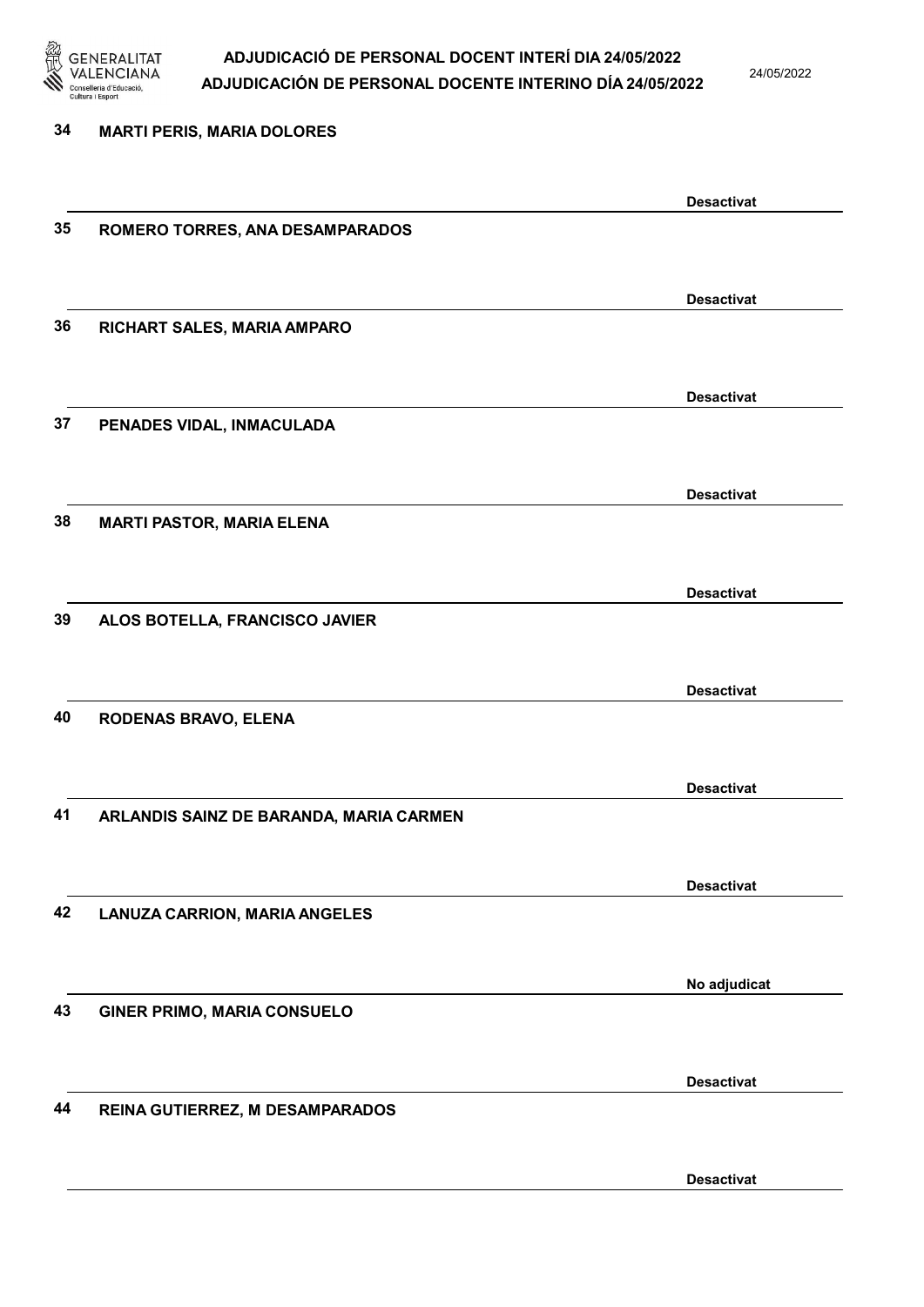

24/05/2022

Desactivat

# 45 SANTIAGO RUIZ, ERNESTO Desactivat 46 LOPEZ RODRIGUEZ, ENCARNACION Desactivat 47 SANCHIS PALOP, MARIA DEL PILAR Desactivat 48 PIRIS IBAÑEZ, MARIA MERCEDES Desactivat 49 ROYO MORA, MARIA CARMEN Desactivat 50 ORTELLS LLOBAT, MARIA DESAMPARADOS Desactivat 51 MARTINEZ TOMAS, GLORIA MARIA Desactivat 52 MUÑOZ ORTI, ANA Desactivat 53 MARTI CARCELLER, ROSA MARIA Desactivat 54 GABALDON ESCUDERO, SOLEDAD Desactivat 55 SANTIAGO RUIZ, DAVID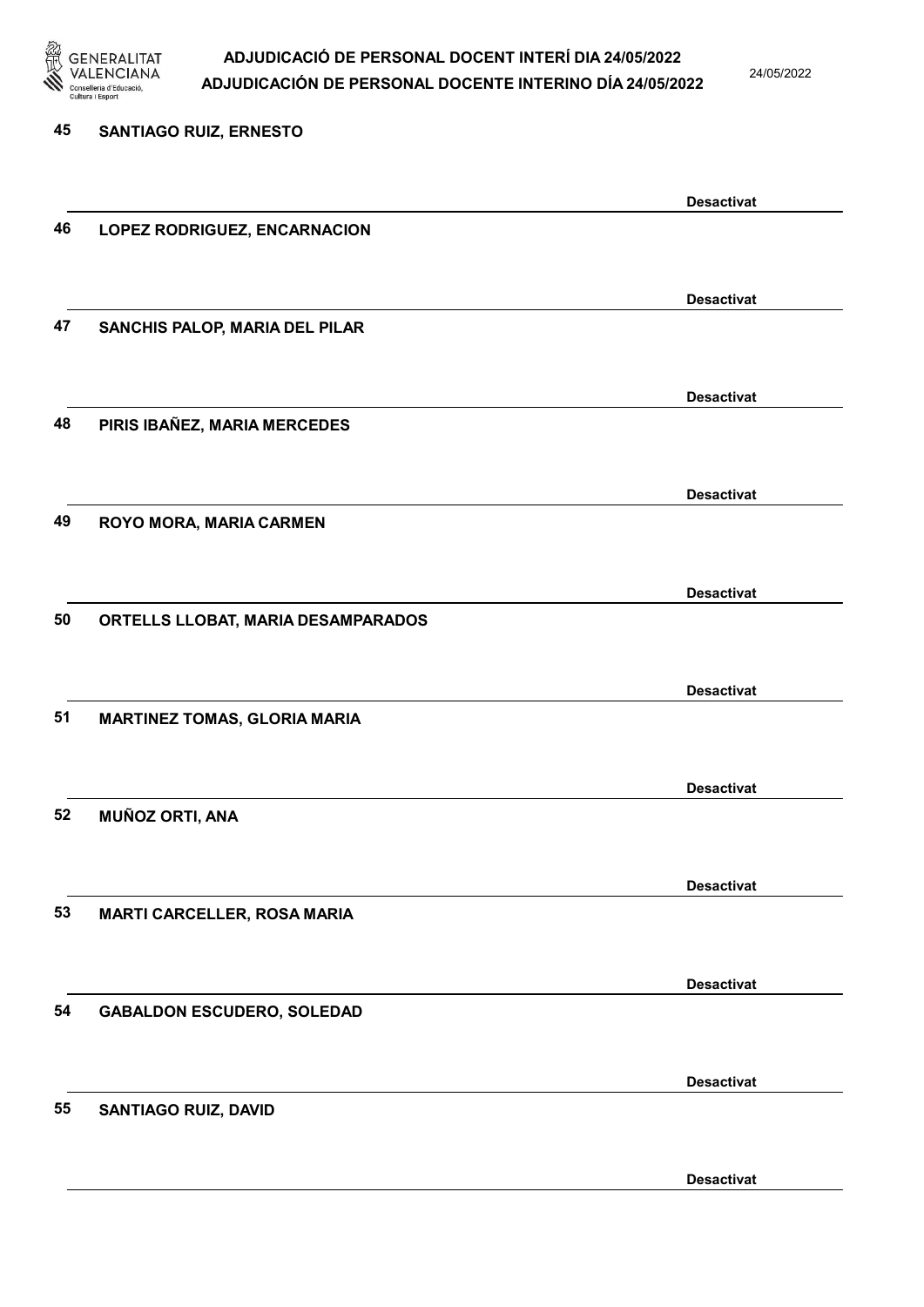| 鑫  | <b>GENERALITAT</b><br>Conselleria d'Educac<br>Cultura i Esport |                                                                            | ADJUDICACIÓ DE PERSONAL DOCENT INTERÍ DIA 24/05/2022<br>ADJUDICACIÓN DE PERSONAL DOCENTE INTERINO DÍA 24/05/2022 |    | 24/05/2022        |
|----|----------------------------------------------------------------|----------------------------------------------------------------------------|------------------------------------------------------------------------------------------------------------------|----|-------------------|
| 56 |                                                                | HERNANDIZ GARCIA, MARIA ROSARIO                                            | Petición:                                                                                                        | 12 | Voluntaria        |
|    | 895212                                                         | CHIVA (46016543) CEIP FRANCISCO MARTÍNEZ CULLA<br>128 / EDUCACIÓ PRIMÀRIA. |                                                                                                                  |    |                   |
|    | Horas                                                          | 23                                                                         | SUBSTITUCIÓ INDETERMINADA                                                                                        |    | Adjudicat         |
| 57 |                                                                | <b>VEGA LOPEZ, MARIA JOSEFA</b>                                            |                                                                                                                  |    | <b>Desactivat</b> |
| 58 |                                                                | BENITEZ MARTINEZ, MARGARITA ELIZABETH                                      |                                                                                                                  |    |                   |
| 59 |                                                                | SARRIO ARNANDIS, MARIA MILAGRO                                             |                                                                                                                  |    | <b>Desactivat</b> |
| 60 |                                                                | <b>MELERO ALCACER, ANGELA</b>                                              |                                                                                                                  |    | <b>Desactivat</b> |
|    |                                                                |                                                                            |                                                                                                                  |    | <b>Desactivat</b> |
| 61 |                                                                | <b>MOLINA SEMPERE, ROSA</b>                                                |                                                                                                                  |    |                   |
| 62 |                                                                | RODRIGO ROYO, PAZ GEMMA                                                    |                                                                                                                  |    | <b>Desactivat</b> |
|    |                                                                |                                                                            |                                                                                                                  |    | <b>Desactivat</b> |
| 63 |                                                                | <b>ESTEVE FAUBEL, ROSA PILAR</b>                                           |                                                                                                                  |    |                   |
|    |                                                                |                                                                            |                                                                                                                  |    | <b>Desactivat</b> |
| 64 |                                                                | <b>SANCHEZ GARCIA, M. LUZ</b>                                              |                                                                                                                  |    |                   |
|    |                                                                |                                                                            |                                                                                                                  |    | <b>Desactivat</b> |
| 65 |                                                                | ALDEGUER QUESADA, CARMEN R.                                                |                                                                                                                  |    |                   |
|    |                                                                |                                                                            |                                                                                                                  |    | <b>Desactivat</b> |
| 66 |                                                                | <b>GARCIA LLOPIS, YOLANDA</b>                                              |                                                                                                                  |    |                   |
|    |                                                                |                                                                            |                                                                                                                  |    | <b>Desactivat</b> |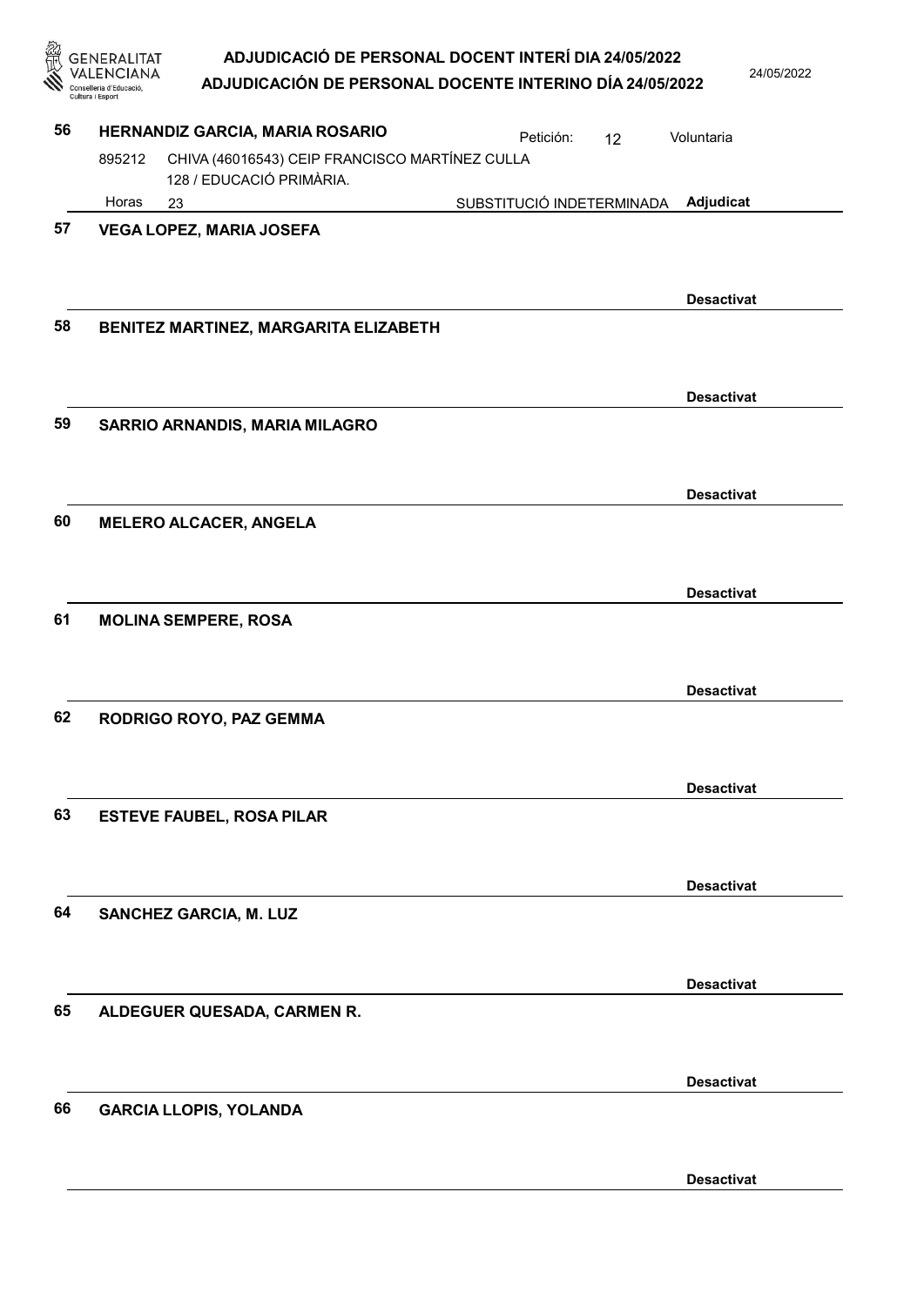

24/05/2022

| 67 | <b>GARCIA MIRALLES, PEDRO</b>            |                   |
|----|------------------------------------------|-------------------|
|    |                                          | <b>Desactivat</b> |
| 68 | ORTS CUEVAS, ELISA                       |                   |
|    |                                          |                   |
| 69 | CIVERA DOMINGUEZ, EVA MARIA              | <b>Desactivat</b> |
|    |                                          |                   |
|    |                                          | <b>Desactivat</b> |
| 70 | VAREA TARRAGA, GLORIA MARIA              |                   |
|    |                                          |                   |
| 71 |                                          | <b>Desactivat</b> |
|    | <b>URIARTE FONTAL, IRACHE</b>            |                   |
|    |                                          | <b>Desactivat</b> |
| 72 | <b>GONZALEZ ESCRIVA, M. ANGELES</b>      |                   |
|    |                                          |                   |
|    |                                          | <b>Desactivat</b> |
| 73 | LOPEZ BONILLO, RAFAEL                    |                   |
|    |                                          |                   |
| 74 | <b>CONSTANTINO MONTILLA, ENCARNACION</b> | <b>Desactivat</b> |
|    |                                          |                   |
|    |                                          | <b>Desactivat</b> |
| 75 | <b>MARRADES GIMENEZ, JUAN JOSE LUIS</b>  |                   |
|    |                                          |                   |
| 76 | <b>CLARAMUNT GALLENT, ANA</b>            | <b>Desactivat</b> |
|    |                                          |                   |
|    |                                          | <b>Desactivat</b> |
| 77 | SANCHEZ FERRANDO, FRANCISCA              |                   |
|    |                                          |                   |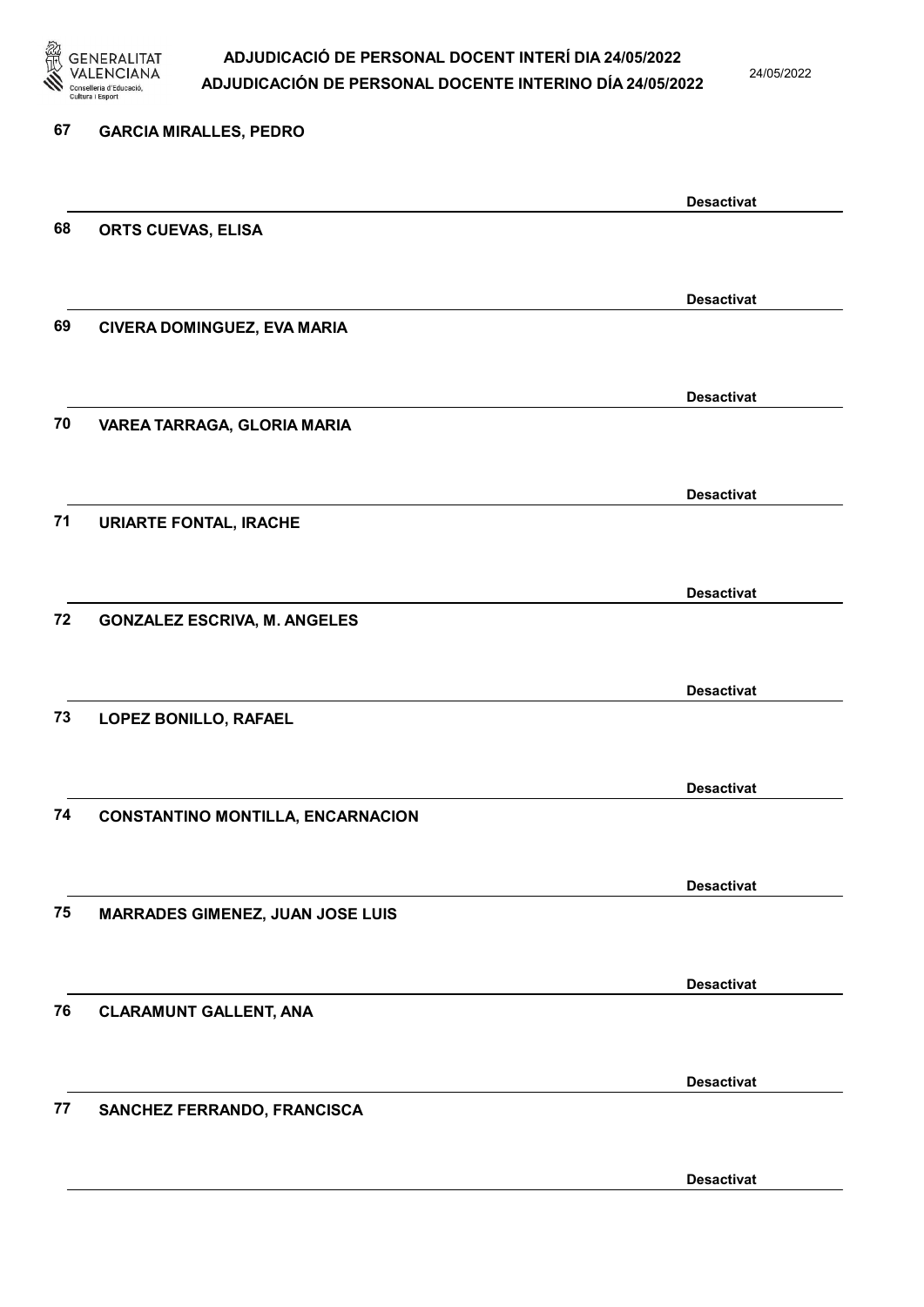

24/05/2022

| 78 | PEREZ IBAÑEZ, VICTORIA MARIA     |                   |
|----|----------------------------------|-------------------|
|    |                                  |                   |
| 79 | <b>CLEMENTE ABAD, ANTONIO</b>    | <b>Desactivat</b> |
|    |                                  |                   |
|    |                                  | <b>Desactivat</b> |
| 80 | <b>VILLALONGA GIRONA, TERESA</b> |                   |
|    |                                  | No adjudicat      |
| 81 | FERNANDEZ CARBONELL, CRISTINA    |                   |
|    |                                  | <b>Desactivat</b> |
| 82 | <b>BADENES GURREA, DOLORES</b>   |                   |
|    |                                  |                   |
|    |                                  | <b>Desactivat</b> |
| 83 | ROMERO SAEZ, ESTRELLA DEL CARMEN |                   |
|    |                                  |                   |
|    |                                  | <b>Desactivat</b> |
| 84 | <b>LANDETE SALES, JOAQUINA</b>   |                   |
|    |                                  | <b>Desactivat</b> |
| 85 | MUÑOZ LLORENS, ISABEL MARIA      |                   |
|    |                                  |                   |
|    |                                  | <b>Desactivat</b> |
| 86 | <b>BETORZ GALAN, M.AMPARO</b>    |                   |
|    |                                  |                   |
| 87 |                                  | <b>Desactivat</b> |
|    | SOTOMAYOR ANDUIZA, CASILDA       |                   |
|    |                                  | <b>Desactivat</b> |
| 88 | PONS MERINO, MARGARITA           |                   |
|    |                                  |                   |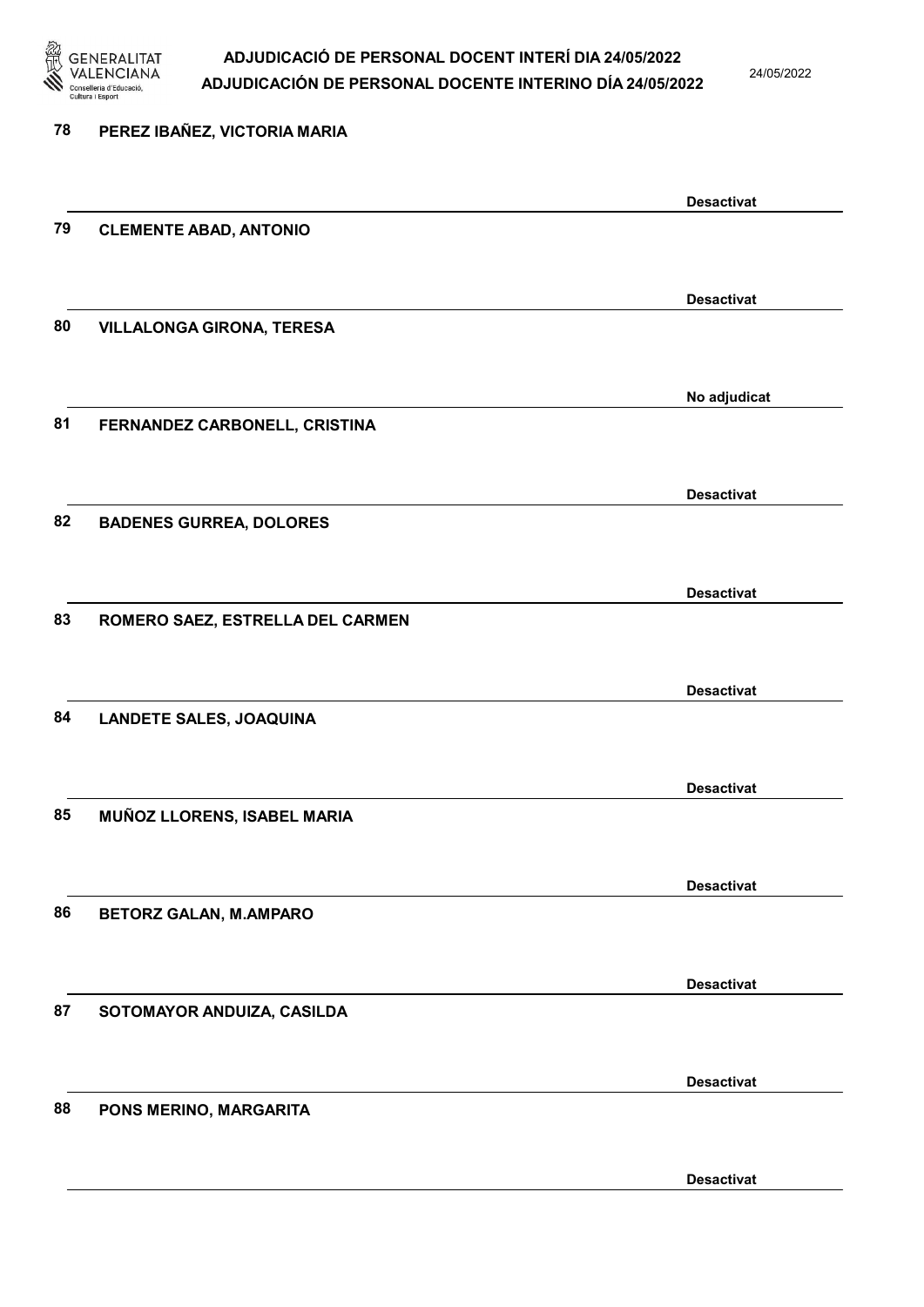

24/05/2022

#### 89 FERNANDEZ TENES, MARIA CRISTINA

Desactivat 90 FERNANDEZ JIMENEZ, MARIA PAULA Desactivat 91 GIL HERRERO, MARIA DESAMPARADOS Desactivat 92 ALVENTOSA SANCHEZ, MARIA DOLORES Desactivat 93 MONTANER CUEVES, FRANCISCA Desactivat 94 ACEVEDO BLAZQUEZ, ISABEL Desactivat 95 JIMENEZ LOPEZ, MARIA CRUZ Desactivat 96 BALAGUER VIVES, JAVIER Desactivat 97 CARO PALAZON, MARIA CRISTINA Desactivat 98 PASCUAL ESTEVE, ANA MARIA Desactivat 99 ARNAU FAYOS, MARIA DOLORES Desactivat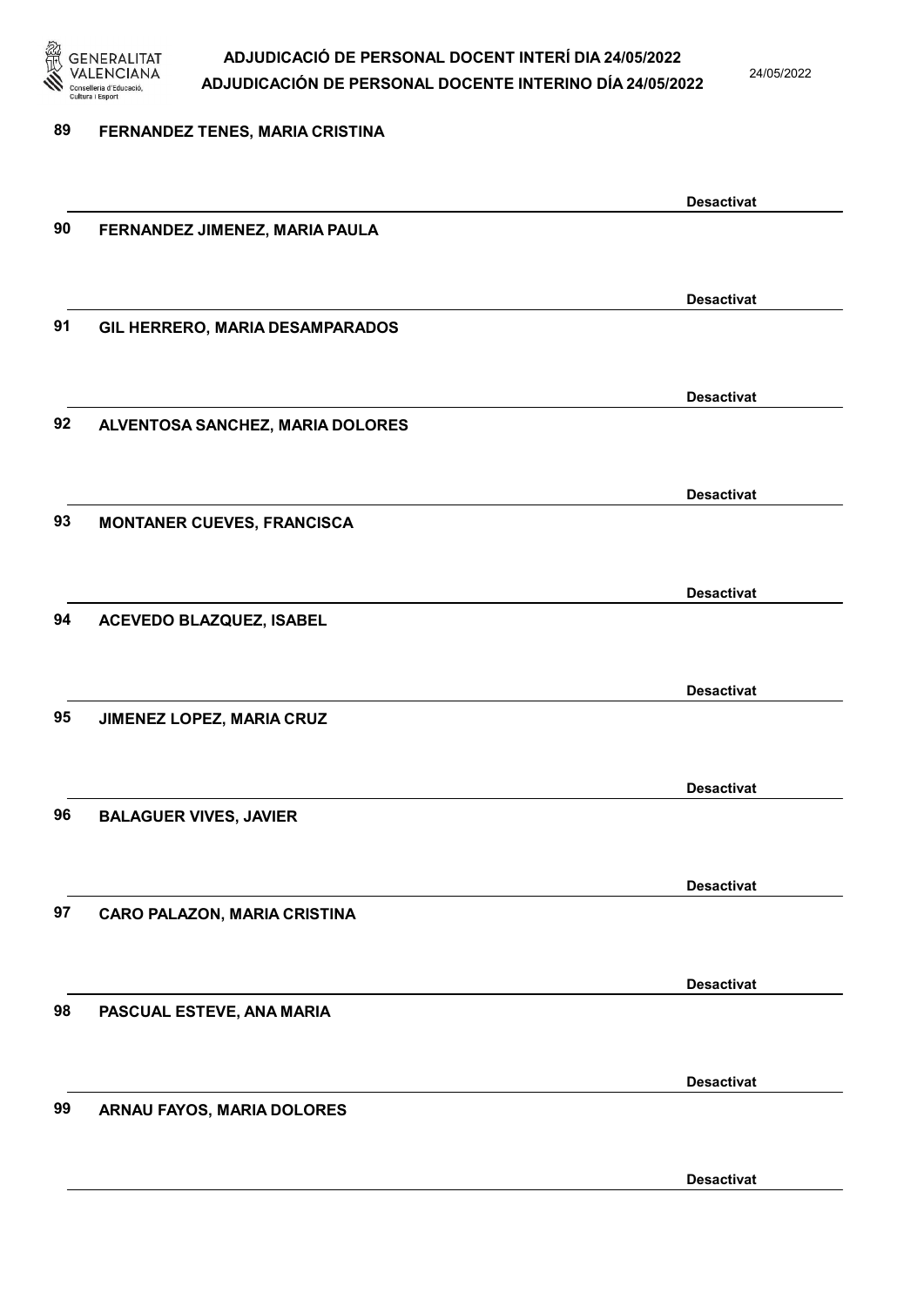

24/05/2022

Desactivat

# 100 GOMEZ REVERTE, EVA MARIA Desactivat 101 MERA SUAREZ, JAVIER Desactivat 102 AGUILAR GIMENEZ, MARIA GEMA Desactivat 103 GARCIA BERROCAL, NOEMI Desactivat 104 FRIAS CRESPO, M. VICTORIA Desactivat 105 FERNANDEZ FERNANDEZ, JOSE Desactivat 106 RUIZ ZAMORA, MARIA PILAR Desactivat 107 PERIS ODENA, MARIA TERESA Desactivat 108 CUESTA VERGARA, MARIA JOSEFA Desactivat 109 CORS MOGORT, JUANA Desactivat 110 APARICIO BLANQUEZ, M.DOLORES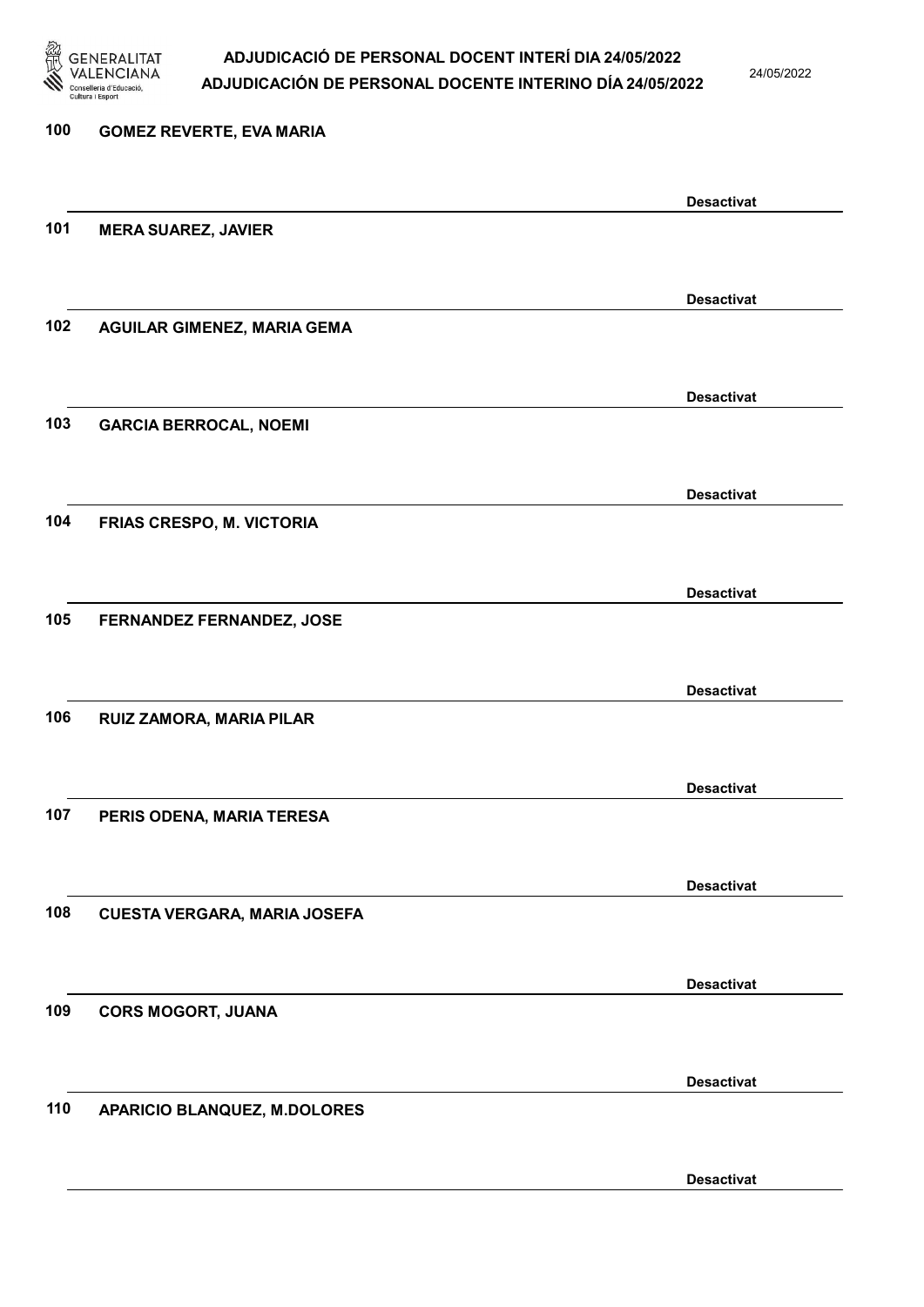

24/05/2022

#### 111 ORTIZ RECHE, ANNA

|     |                                   | <b>Desactivat</b> |
|-----|-----------------------------------|-------------------|
| 112 | <b>SAEZ BAUTISTA, ANA</b>         |                   |
|     |                                   |                   |
|     |                                   |                   |
|     |                                   | <b>Desactivat</b> |
| 113 | NAVARRO CERVERA, VICTORIA DOLORES |                   |
|     |                                   |                   |
|     |                                   | <b>Desactivat</b> |
| 114 | <b>MARI GILABERT, MARIA JOSE</b>  |                   |
|     |                                   |                   |
|     |                                   |                   |
|     |                                   | <b>Desactivat</b> |
| 115 | <b>AGUILAR FRASES, AMPARO</b>     |                   |
|     |                                   |                   |
|     |                                   | <b>Desactivat</b> |
| 116 | <b>BLANCH TORRES, MARTA</b>       |                   |
|     |                                   |                   |
|     |                                   |                   |
|     |                                   | <b>Desactivat</b> |
| 117 | PLAZA MARTINEZ, ROGELIO           |                   |
|     |                                   |                   |
|     |                                   | <b>Desactivat</b> |
| 118 | FERIA DELGADO, MARIA JOSE         |                   |
|     |                                   |                   |
|     |                                   |                   |
|     |                                   | <b>Desactivat</b> |
| 119 | PEÑALVER PEÑALVER, MARIA DOLORES  |                   |
|     |                                   |                   |
|     |                                   | <b>Desactivat</b> |
| 120 | PASCUAL FANDOS, MARIA SOLEDAD     |                   |
|     |                                   |                   |
|     |                                   |                   |
|     |                                   | <b>Desactivat</b> |
| 121 | HERRERA CUCALA, LAURA JOSEFA      |                   |
|     |                                   |                   |
|     |                                   | <b>Desactivat</b> |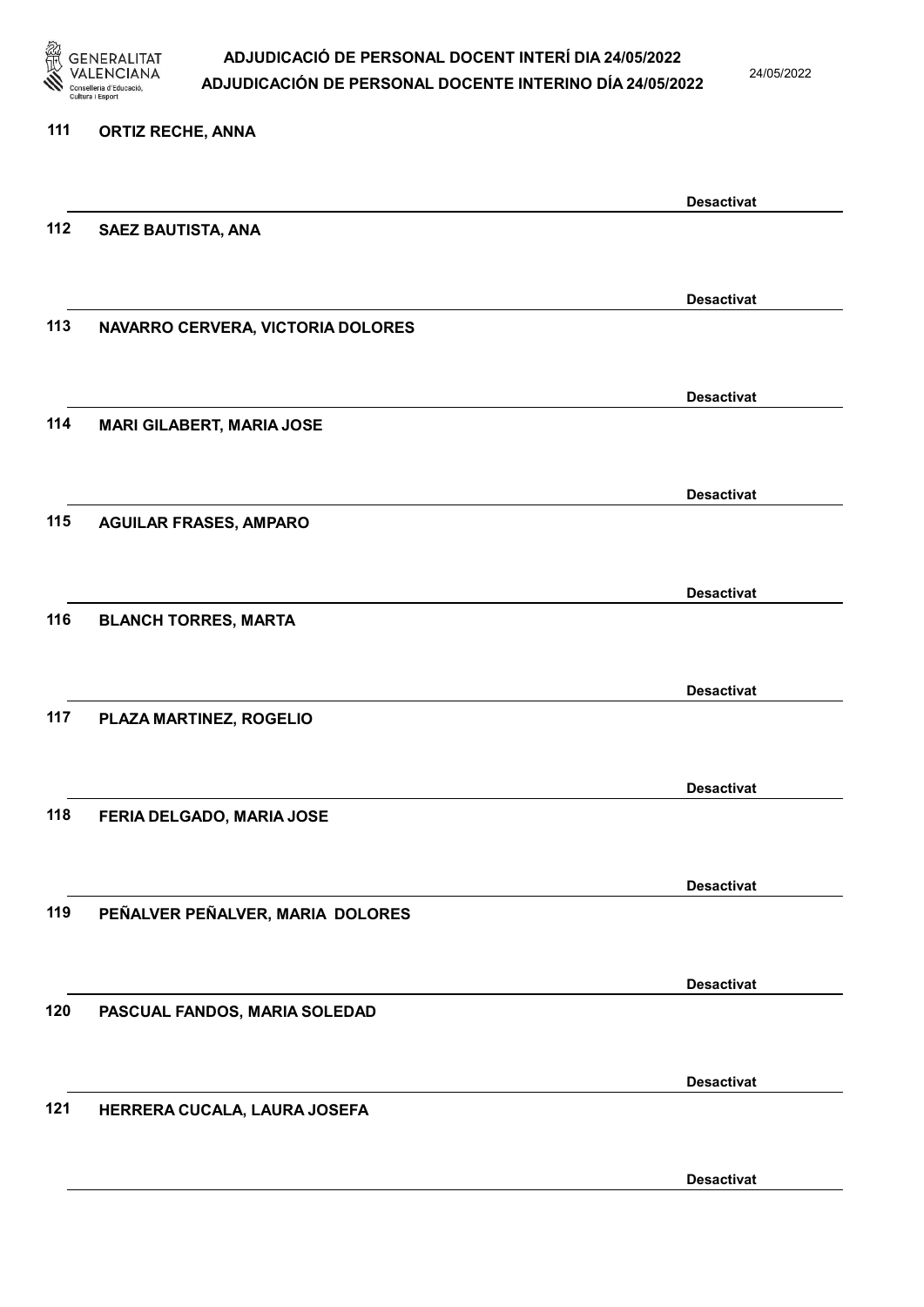

24/05/2022

| 122 | <b>MAHIQUES HUGUET, GLORIA</b>      |                   |
|-----|-------------------------------------|-------------------|
|     |                                     |                   |
|     |                                     | <b>Desactivat</b> |
| 123 | <b>BOLEA CLIMENTE, FRANCISCA</b>    |                   |
|     |                                     |                   |
|     |                                     | <b>Desactivat</b> |
| 124 | LOPEZ SANTA, JOSEFA PIEDAD          |                   |
|     |                                     |                   |
|     |                                     | <b>Desactivat</b> |
| 125 | JIMENEZ VALERO, MARIA ELENA         |                   |
|     |                                     |                   |
|     |                                     | <b>Desactivat</b> |
| 126 | <b>MEDINA ENRIQUEZ, ANTONIA</b>     |                   |
|     |                                     |                   |
| 127 |                                     | <b>Desactivat</b> |
|     | <b>MARTINEZ LOPEZ, GENOVEVA</b>     |                   |
|     |                                     |                   |
| 128 | <b>GOMEZ CARLOS, JORGE</b>          | <b>Desactivat</b> |
|     |                                     |                   |
|     |                                     | <b>Desactivat</b> |
| 129 | <b>CARRION HERNANDEZ, Mª OTILIA</b> |                   |
|     |                                     |                   |
|     |                                     | <b>Desactivat</b> |
| 130 | <b>COMPANY GOMEZ, JULIA</b>         |                   |
|     |                                     |                   |
|     |                                     | <b>Desactivat</b> |
| 131 | <b>FABREGAT ANDRES, IVAN</b>        |                   |
|     |                                     |                   |
|     |                                     | <b>Desactivat</b> |
| 132 | <b>MOLES GARCIA, JOSE MARIA</b>     |                   |
|     |                                     |                   |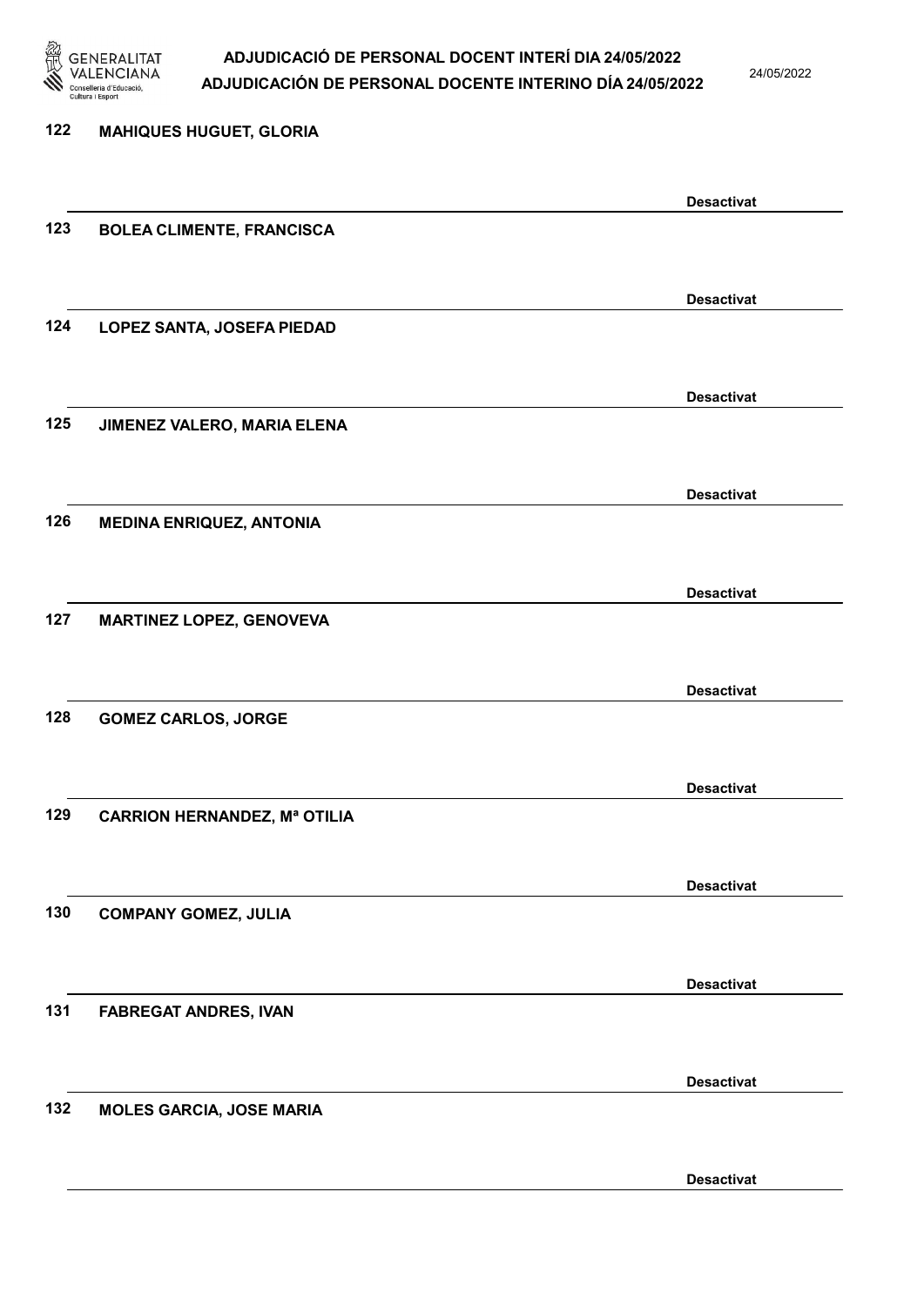

24/05/2022

Desactivat

# 133 RIPOLL VILLALBA, VERONICA Desactivat 134 BURGUETE BALDO, MARIA ASUNCION Desactivat 135 DIEZ GALINDO, MERCEDES Desactivat 136 PARDO LOPEZ, JORGE Desactivat 137 RAMBLA TORRES, ESTHER No adjudicat 138 HERNANDEZ FOLGADO, ALBERTO Desactivat 139 RUBIO MARTINEZ, SARA Desactivat 140 BELTRA CREMADES, EVA MARIA Desactivat 141 CARBONELL MARTINEZ, JOSE ANTONIO Desactivat 142 LLORET DOMINGUEZ, MARIA Desactivat 143 PASCUAL GIMENO, MARIA DE LOS ANGELES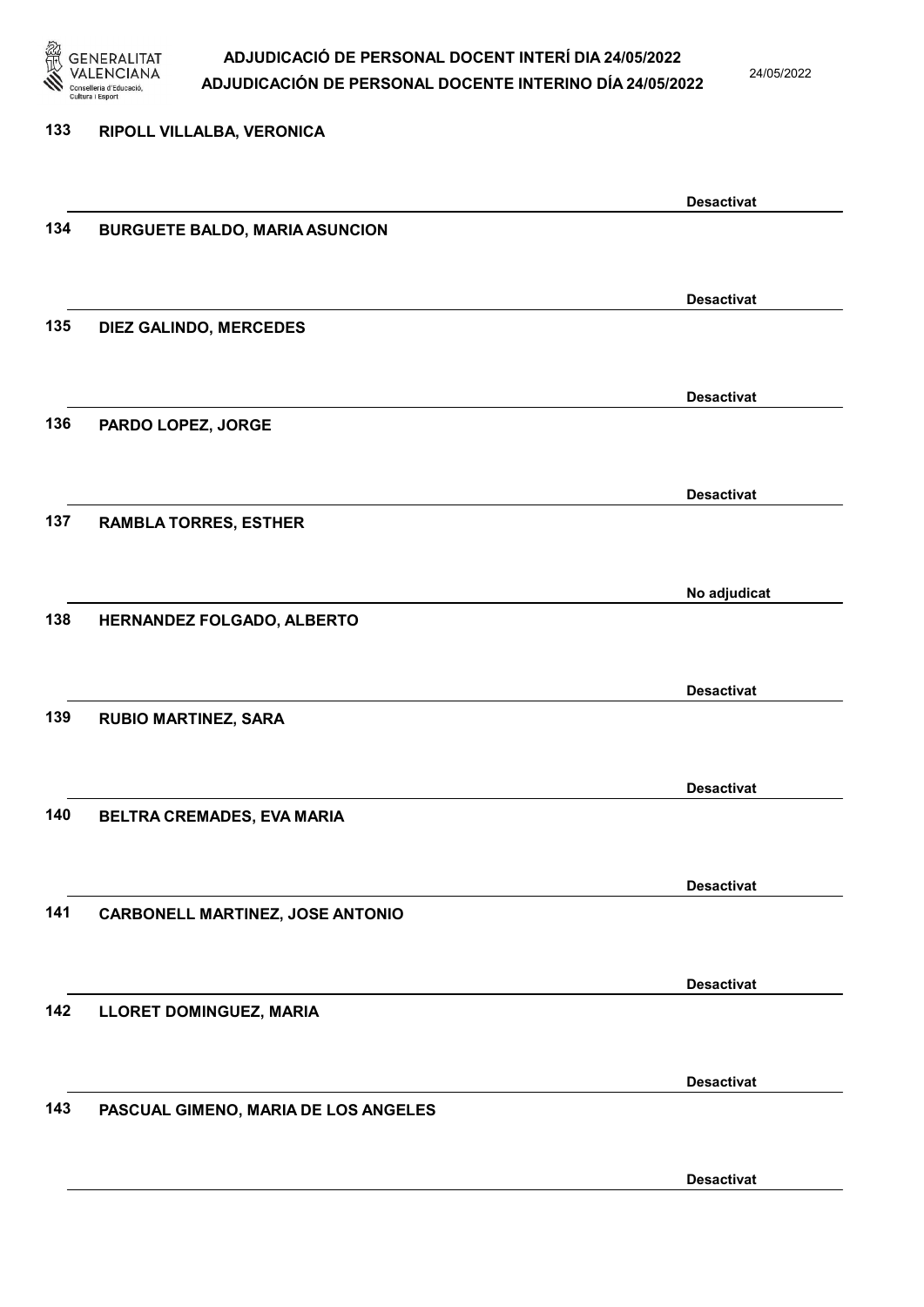

144 BURGUERA JORNET, SARA

### ADJUDICACIÓ DE PERSONAL DOCENT INTERÍ DIA 24/05/2022 ADJUDICACIÓN DE PERSONAL DOCENTE INTERINO DÍA 24/05/2022

24/05/2022

### Desactivat 145 CATALAN VILLAVERT, MARIA LUISA Desactivat 146 AGUILELLA MIRALLES, YOLANDA Desactivat 147 MIQUEL FERNANDEZ, MARIA DESAMPARADOS Desactivat 148 LLORET MARIN, ANGELA MARIA Desactivat 149 DIAZ MOLINA, JAVIER Desactivat 150 MARTINEZ GARCIA, LAIA-ISABEL Desactivat 151 FABRA GORREA, RAFAEL PERSON Petición: 1 23 SUBSTITUCIÓ INDETERMINADA VALÈNCIA (46012628) CEIP SAN JOSÉ DE CALASANZ 128 / EDUCACIÓ PRIMÀRIA. Adjudicat Adjudicación forzosa 506135 Horas 152 NAVARRO SANCHIS, DOLORES Desactivat 153 VILLANUEVA GARCIA, MONTSERRAT Desactivat 154 PASTOR PEREZ, MARIA AMPARO Desactivat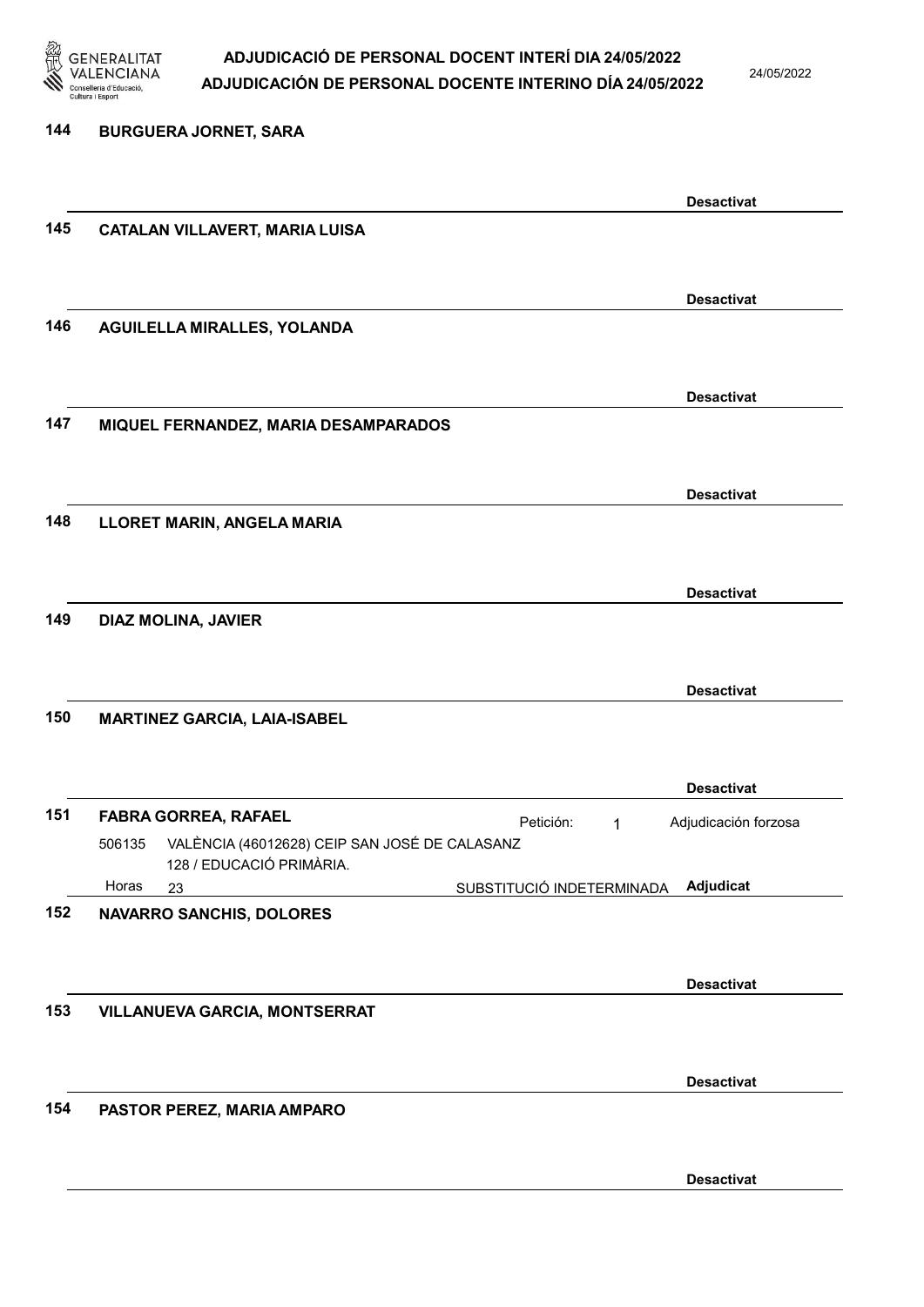| ADJUDICACIÓ DE PERSONAL DOCENT INTERÍ DIA 24/05/2022   |
|--------------------------------------------------------|
| AR UIRIA AIÁN RE RERGANAL ROGENTE INTERINA RÍA AMEIGRA |

| 魯   | <b>GENERALITAT</b><br>CIANA<br>lleria d'Educació<br>Cultura i Esport | ADJUDICACIÓ DE PERSONAL DOCENT INTERÍ DIA 24/05/2022<br>ADJUDICACIÓN DE PERSONAL DOCENTE INTERINO DÍA 24/05/2022 |                           |                                     | 24/05/2022 |
|-----|----------------------------------------------------------------------|------------------------------------------------------------------------------------------------------------------|---------------------------|-------------------------------------|------------|
| 155 |                                                                      | PEREZ MARTINEZ, LIDIA                                                                                            | Petición:                 | Adjudicación forzosa<br>$\mathbf 1$ |            |
|     | 508023                                                               | VALÈNCIA (46016403) CEIP RAFAEL ALTAMIRA<br>128 / EDUCACIÓ PRIMÀRIA.                                             |                           |                                     |            |
|     | Horas                                                                | 23                                                                                                               | SUBSTITUCIÓ INDETERMINADA | Adjudicat                           |            |
| 156 |                                                                      | <b>LLACER GANDIA, JOSE</b>                                                                                       |                           | <b>Desactivat</b>                   |            |
| 157 |                                                                      | QUINTERO REGUEIRO, MARIA VICTORIA                                                                                |                           |                                     |            |
| 158 |                                                                      | ARANDA GRACIA, LAURA                                                                                             |                           | <b>Desactivat</b>                   |            |
|     |                                                                      |                                                                                                                  |                           | <b>Desactivat</b>                   |            |
| 159 |                                                                      | <b>SEPULCRE RICO, ESTHER</b>                                                                                     |                           |                                     |            |
| 160 |                                                                      | PERTEGAL FELICES, MARIA LUISA                                                                                    |                           | <b>Desactivat</b>                   |            |
| 161 |                                                                      | MUÑOZ GALLEGO, MERCEDES                                                                                          |                           | <b>Desactivat</b>                   |            |
| 162 |                                                                      | <b>MORERA LOPEZ, JORGE</b>                                                                                       |                           | <b>Desactivat</b>                   |            |
| 163 |                                                                      | <b>GRAU GARCIA, JESUS</b>                                                                                        |                           | <b>Desactivat</b>                   |            |
| 164 |                                                                      | <b>SANTACREU GRAO, MERCEDES</b>                                                                                  |                           | <b>Desactivat</b>                   |            |
| 165 |                                                                      | <b>CARBO DUET, MARIA NIEVES</b>                                                                                  |                           | <b>Desactivat</b>                   |            |
|     |                                                                      |                                                                                                                  |                           | <b>Desactivat</b>                   |            |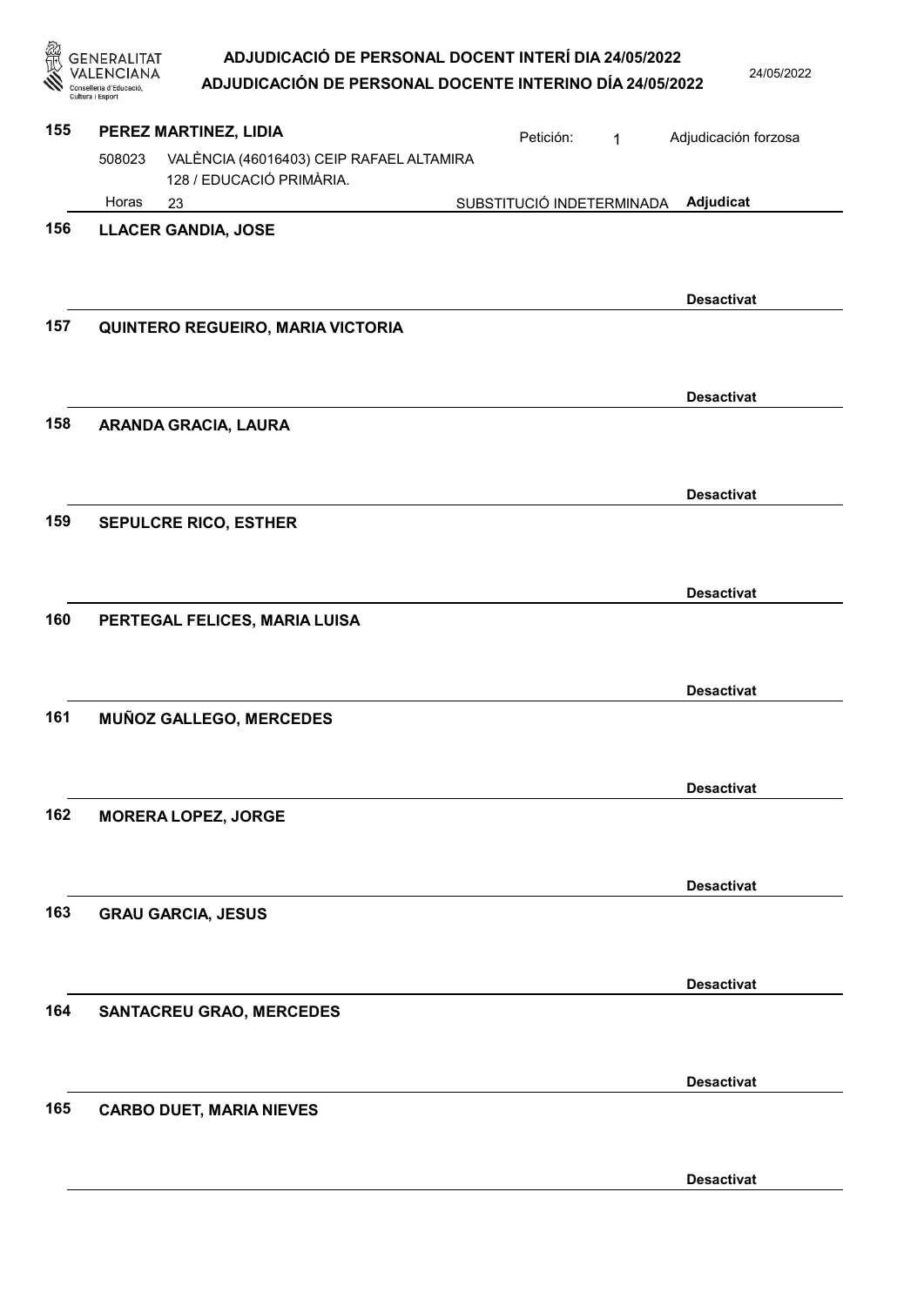

24/05/2022

#### 166 LACOMBA CORTES, MARIA SOLEDAD

|     |        |                                                                   |                           |           |             | <b>Desactivat</b>    |
|-----|--------|-------------------------------------------------------------------|---------------------------|-----------|-------------|----------------------|
| 167 |        | <b>MORENO ALIAGA, MARIA JOSE</b>                                  |                           | Petición: | $\mathbf 1$ | Adjudicación forzosa |
|     | 509174 | VALÈNCIA (46017468) CEIP PABLO NERUDA<br>128 / EDUCACIÓ PRIMÀRIA. |                           |           |             |                      |
|     | Horas  | 23                                                                | SUBSTITUCIÓ INDETERMINADA |           |             | Adjudicat            |
| 168 |        | PAREJA SOLER, M. MAGNOLIA                                         |                           |           |             |                      |
|     |        |                                                                   |                           |           |             |                      |
|     |        |                                                                   |                           |           |             | <b>Desactivat</b>    |
| 169 |        | <b>TORDERA FULLANA, SHEYLA</b>                                    |                           |           |             |                      |
|     |        |                                                                   |                           |           |             | <b>Desactivat</b>    |
| 170 |        | <b>VERDU TORRES, LORENA</b>                                       |                           |           |             |                      |
|     |        |                                                                   |                           |           |             | <b>Desactivat</b>    |
| 171 |        | <b>GOMIS ZARAGOZI, ANTONIA</b>                                    |                           |           |             |                      |
|     |        |                                                                   |                           |           |             | <b>Desactivat</b>    |
| 172 |        | HERNANDEZ FERRANDO, JUDIT                                         |                           |           |             |                      |
|     |        |                                                                   |                           |           |             | <b>Desactivat</b>    |
| 173 |        | <b>MARTINEZ JORDAN, IRINA</b>                                     |                           |           |             |                      |
|     |        |                                                                   |                           |           |             | <b>Desactivat</b>    |
| 174 |        | <b>GARCIA GODOY, YOLANDA</b>                                      |                           |           |             |                      |
|     |        |                                                                   |                           |           |             | <b>Desactivat</b>    |
| 175 |        | LOPEZ RUIZ, ELIA                                                  |                           |           |             |                      |
|     |        |                                                                   |                           |           |             | <b>Desactivat</b>    |
| 176 |        | <b>MIRALLES LOZANO, MARC</b>                                      |                           |           |             |                      |
|     |        |                                                                   |                           |           |             |                      |
|     |        |                                                                   |                           |           |             | <b>Desactivat</b>    |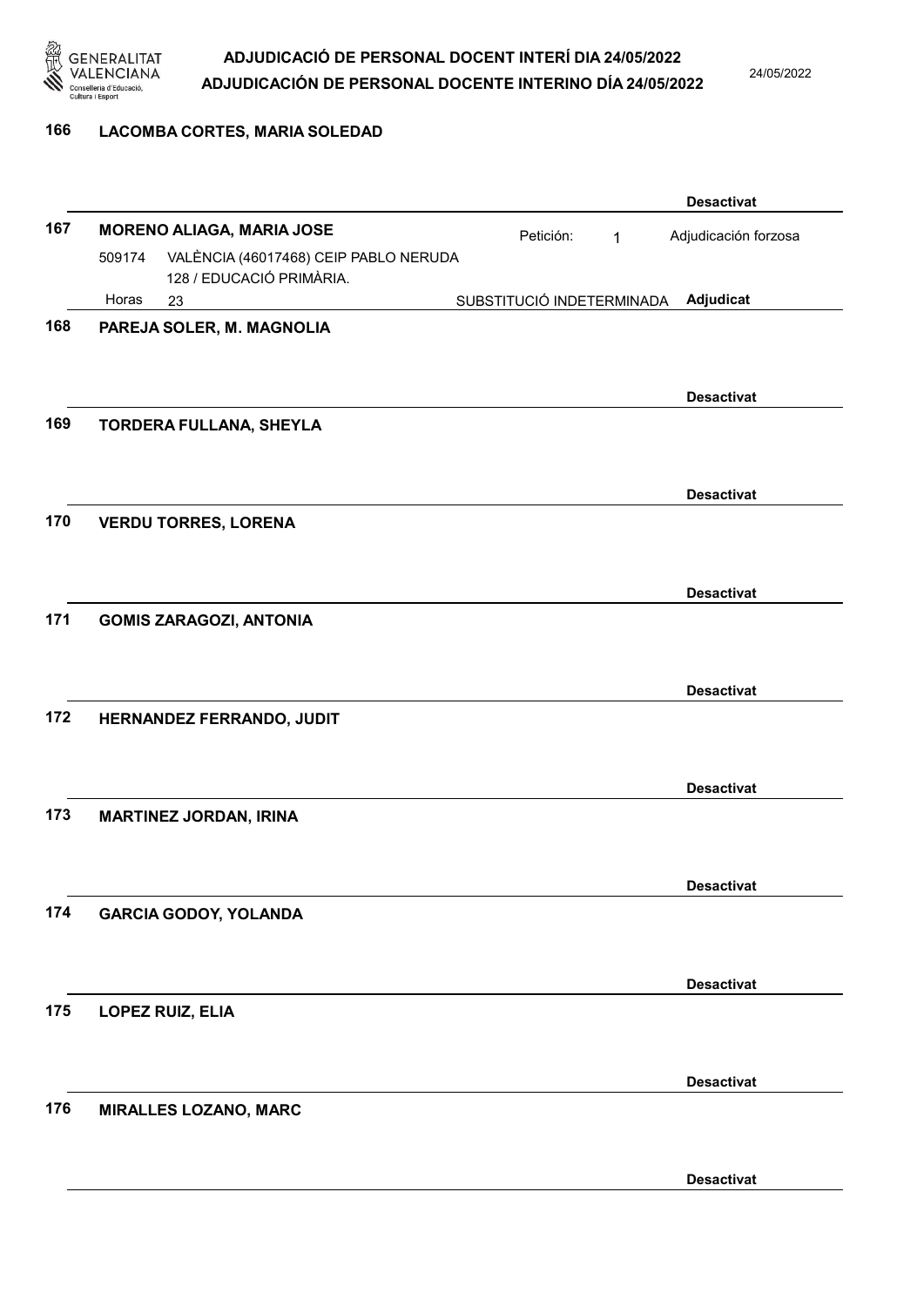

24/05/2022

Desactivat

# 177 AGUIRRE MAÑEZ, ANA MARIA Desactivat 178 CLIMENT RODRIGUEZ, IGNACIO Desactivat 179 SAUSA MICO, SILVIA Desactivat 180 CANTO ALAMA, IRENE Desactivat 181 CREMADES PEREZ, NIEVES Desactivat 182 GIMENO HIGUERAS, ANTONIO JOSE Desactivat 183 MARI ORTOLA, ISABEL Desactivat 184 GONZALEZ HERNANDEZ, GISELA Desactivat 185 HERNANDEZ BELTRAN, LAURA Desactivat 186 JAIME GONZALEZ, MARIA Desactivat 187 MOLLA GALIANA, OLGA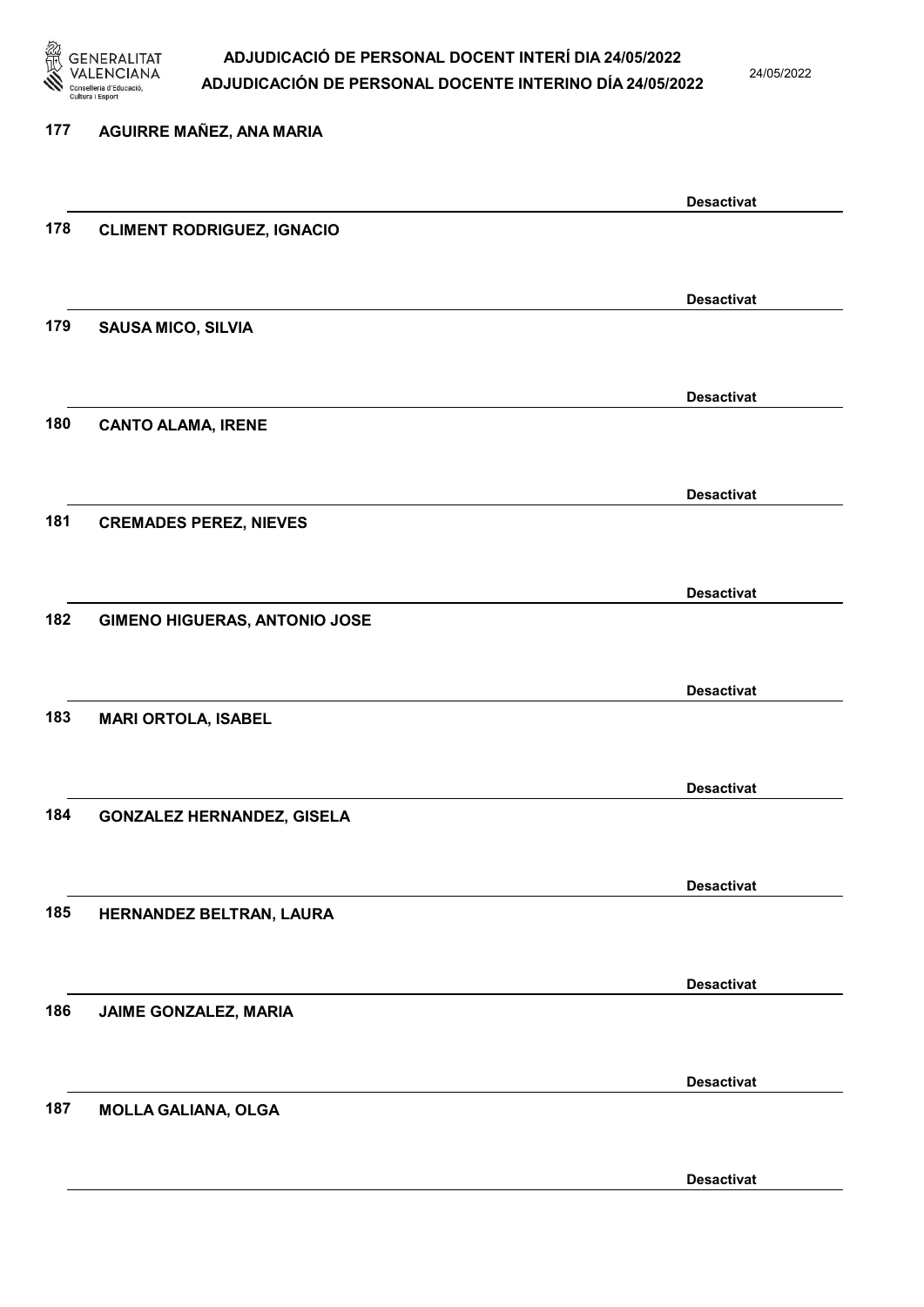

24/05/2022

Desactivat

# 188 TORTAJADA AGUILAR, ANTONIA Desactivat 189 ESTALRICH FERRER, VANESA Desactivat 190 SANCHEZ VERDU, MARIA TERESA Desactivat 191 QUILES CENTENO, ERICO Desactivat 192 CARRASCOSA ARTES, CAROLINA Desactivat 193 MARIN PARRILLA, MARIA DEL CARMEN Desactivat 194 CASTAÑ PEREZ, PATRICIA Desactivat 195 BERTOMEU PEREZ, MARIA GEMMA Desactivat 196 ARELLANO JUAN, ALBA Desactivat 197 VAZQUEZ ALBERT, DANIEL Desactivat 198 SANCHEZ RODRIGO, MARIA ELENA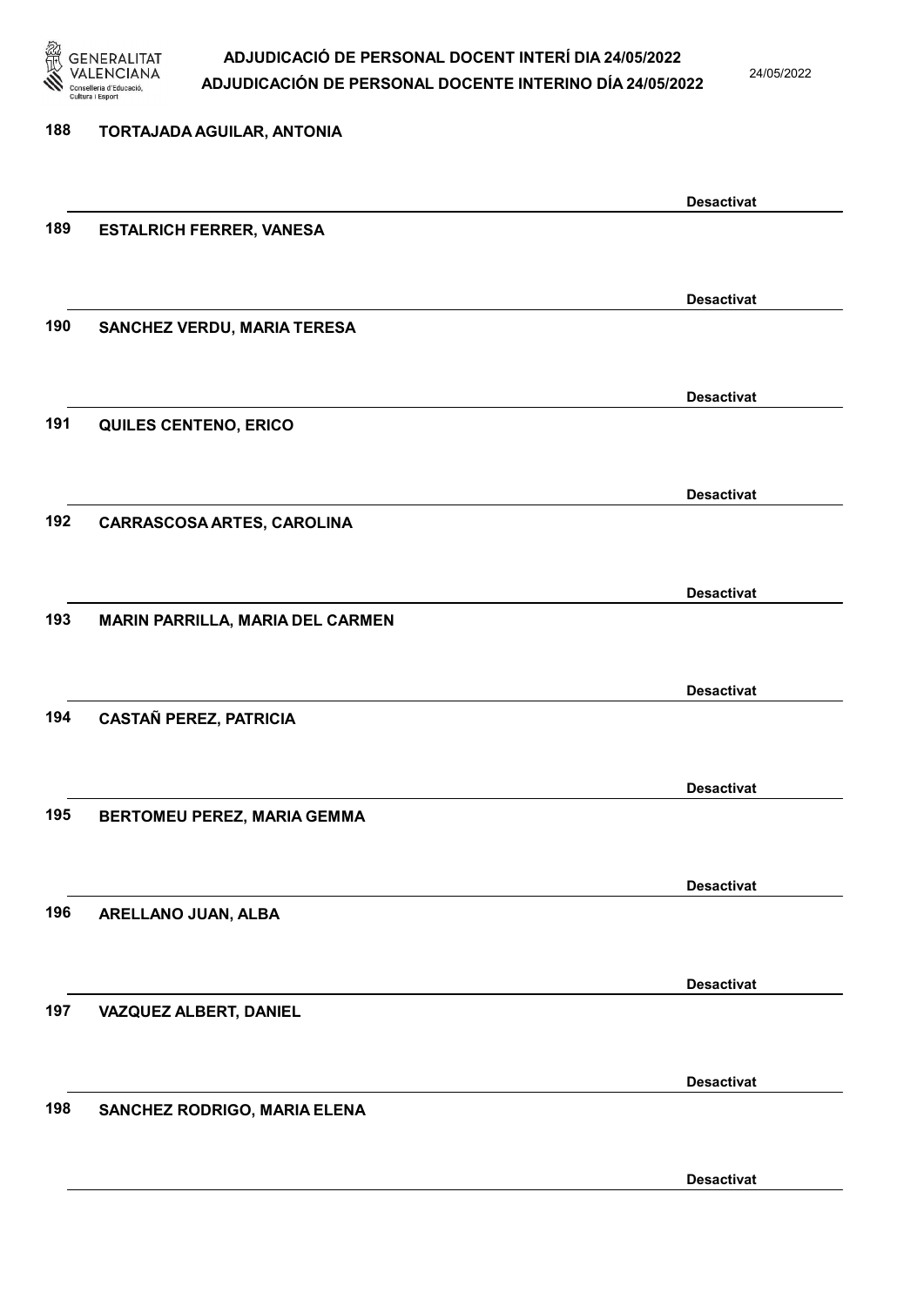

24/05/2022

Desactivat

# 199 LORENTE SANCHEZ, ANA Desactivat 200 TENZA RIQUELME, BRAULIO Desactivat 201 ZAMORA CALATAYUD, SONIA Desactivat 202 IRANZO FORCE, ESTHER Desactivat 203 FERRER IRANZO, CARLA VIRGINIA Desactivat 204 PONCE GUERRA, JOSE LUIS Desactivat 205 SILES LARA, EVA MARIA Desactivat 206 CARRASCO VILLANUEVA, CARMEN ESPERANZA Desactivat 207 SERRALTA LORENTE, PATRICIA Desactivat 208 SEVILA DIAZ, SONIA Desactivat 209 CARBONELL PASTOR, INES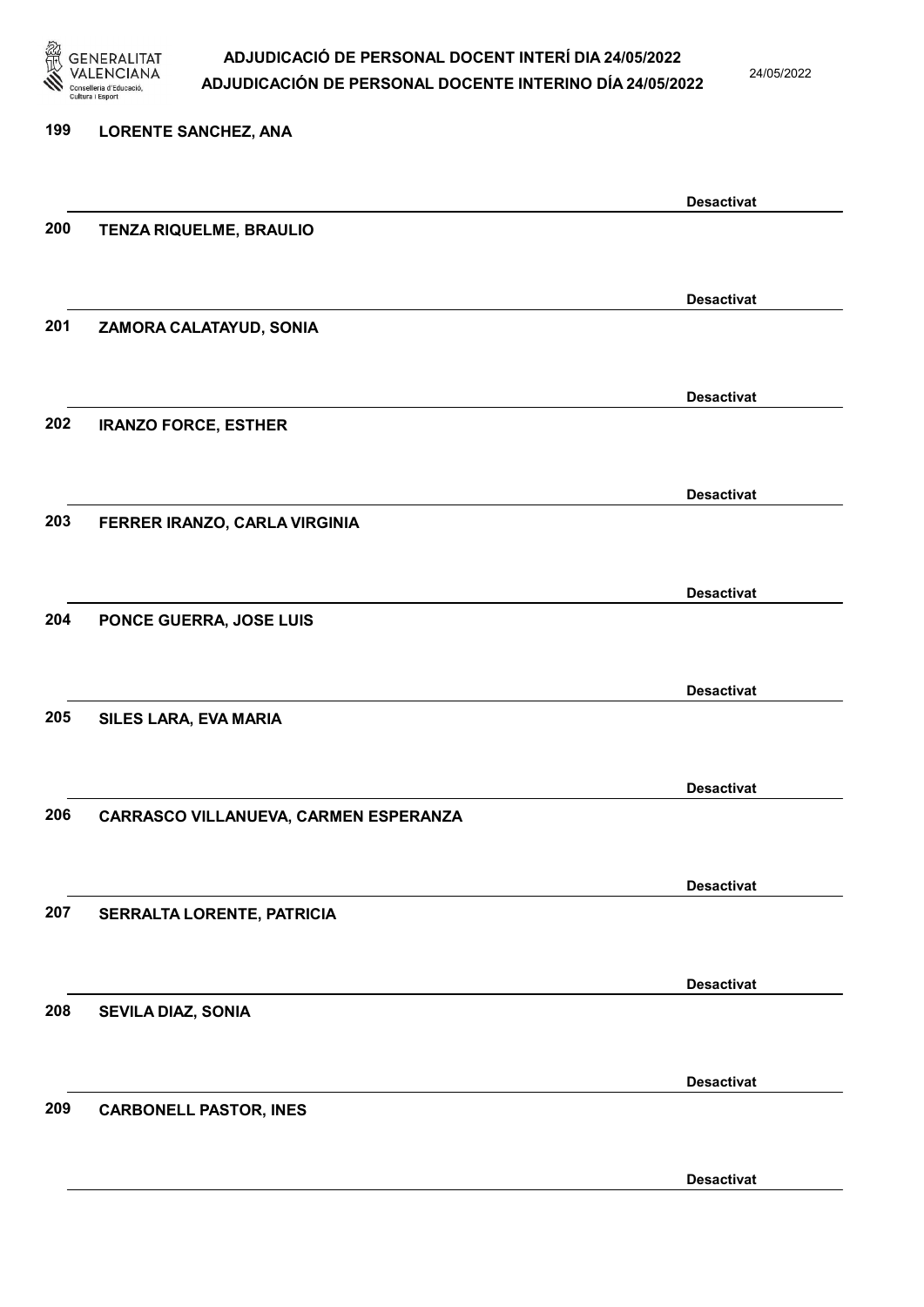

24/05/2022

| 210 | <b>MORATAL PENADES, MARIA</b>        |                   |
|-----|--------------------------------------|-------------------|
|     |                                      | <b>Desactivat</b> |
| 211 | <b>MORANT PEIRO, LAURA</b>           |                   |
|     |                                      |                   |
| 212 | MUÑOZ PRADAS, MARIA CONSUELO         | <b>Desactivat</b> |
|     |                                      |                   |
|     |                                      | <b>Desactivat</b> |
| 213 | <b>LINARES CHAUME, ANA BELEN</b>     |                   |
|     |                                      |                   |
| 214 |                                      | <b>Desactivat</b> |
|     | <b>CALOMARDO TORRES, AIDA</b>        |                   |
|     |                                      | <b>Desactivat</b> |
| 215 | <b>GONZALEZ ALVAREZ, MARIA PILAR</b> |                   |
|     |                                      |                   |
|     |                                      | <b>Desactivat</b> |
| 216 | <b>GOMEZ PEREZ, MARIA DAVINIA</b>    |                   |
|     |                                      |                   |
| 217 | LOPEZ DEL CAMPO, MONTSERRAT          | <b>Desactivat</b> |
|     |                                      |                   |
|     |                                      | <b>Desactivat</b> |
| 218 | LLORENS VALLES, CRISTINA             |                   |
|     |                                      |                   |
| 219 | ALFOSEA MACIA, MARIA                 | <b>Desactivat</b> |
|     |                                      |                   |
|     |                                      | <b>Desactivat</b> |
| 220 | <b>CASTRO LANDETE, MERCEDES</b>      |                   |
|     |                                      |                   |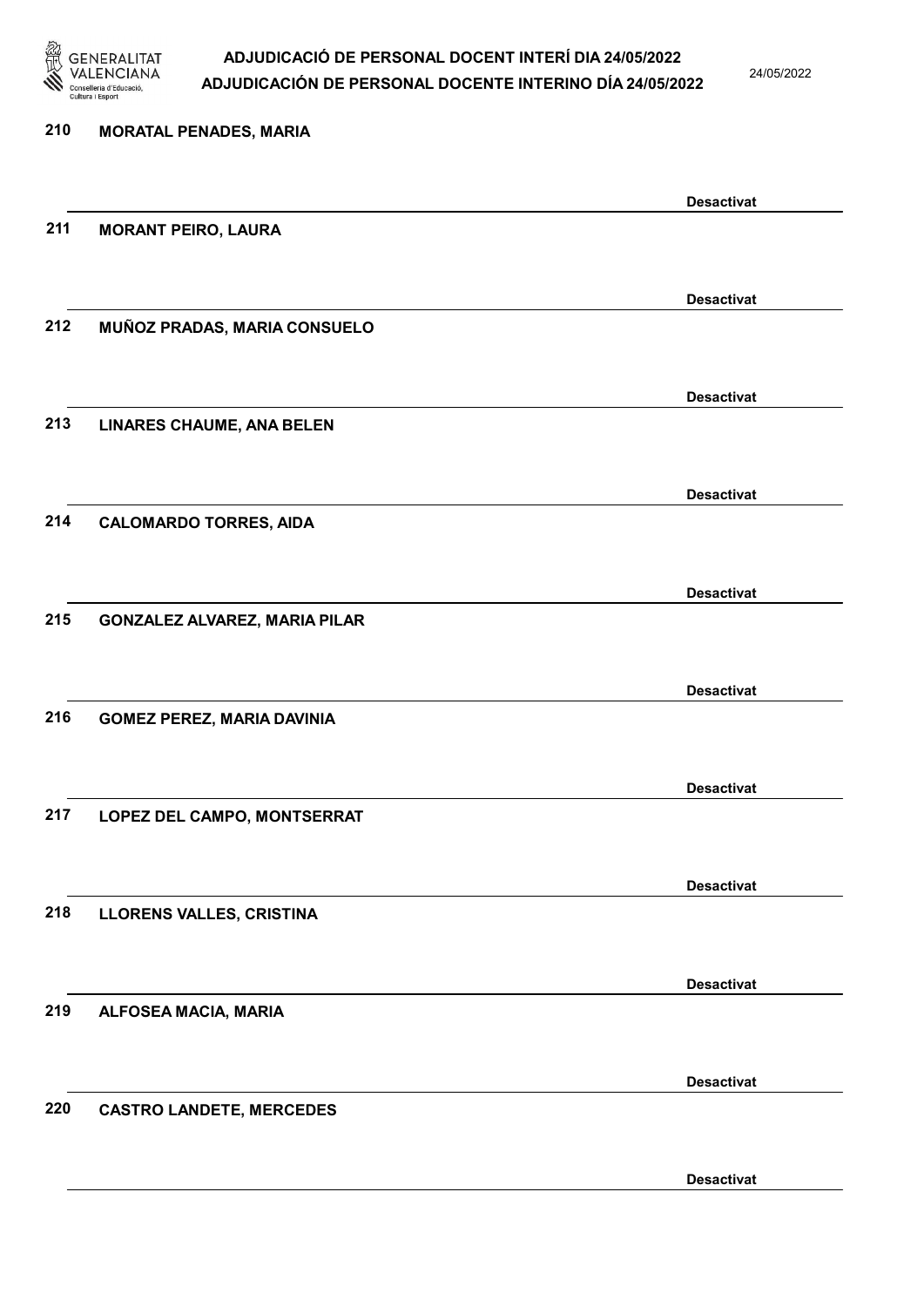

24/05/2022

Desactivat

# 221 VILLALBA LLIDO, SONIA Desactivat 222 RUBIO GOMEZ, LUCRECIA Desactivat 223 ANDRES SEGUI, CLARA ISABEL Desactivat 224 VERGARA HERNANDEZ, YOLANDA Desactivat 225 ORTEGA IÑESTA, MARIA Desactivat 226 CAMPOS IBAÑEZ, INMACULADA Desactivat 227 SEGUI CARDONA, YASMINA Desactivat 228 PEDROS TAMARIT, CONCEPCION Desactivat 229 PEIRO MARQUEZ, ANGELA Desactivat 230 LOZANO PEREZ, EUNICE Desactivat 231 RUBIO LINARES, ESTHER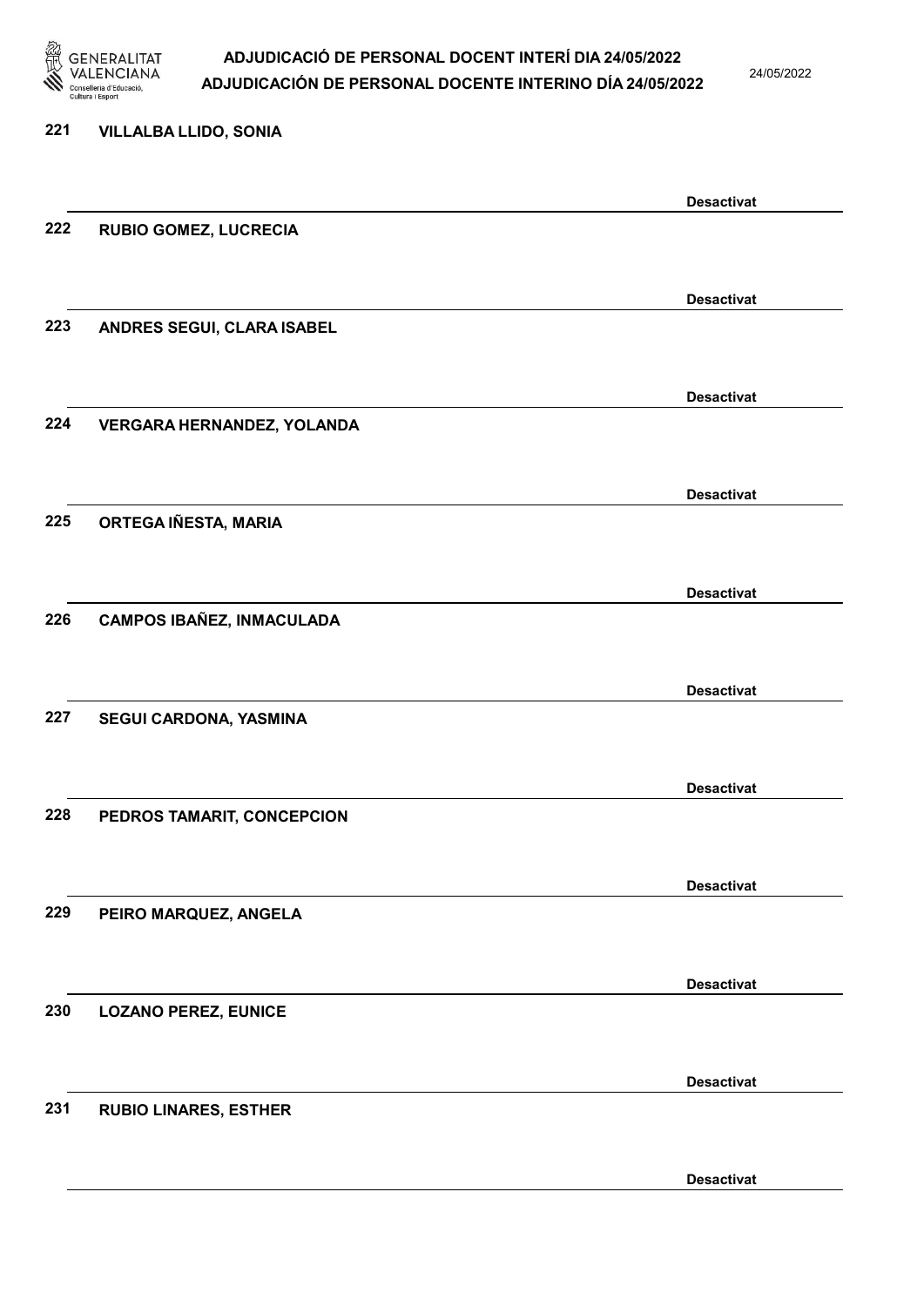

24/05/2022

# 232 MARTINEZ CRUZ, ROSA ELENA Desactivat 233 PARTIDO GONZALEZ, ANA MARIA Desactivat 234 GARCIA MORALES, ROSA MARIA Desactivat 235 CARBONELL PACHES, MARIA Desactivat 236 BAIXAULI PALAU, ROSA ANA Desactivat 237 BENEDITO SANCHEZ, ANTONIO Desactivat 238 CARRASCAL ROSAL, MARTA Desactivat 239 FORES PEDROS, MARIA PILAR Desactivat 240 RIBERA GUILLEM, ISABEL Desactivat 241 SOLER GONZALEZ, ANA ISABEL Desactivat 242 ULL SELLES, MARIA VICENTA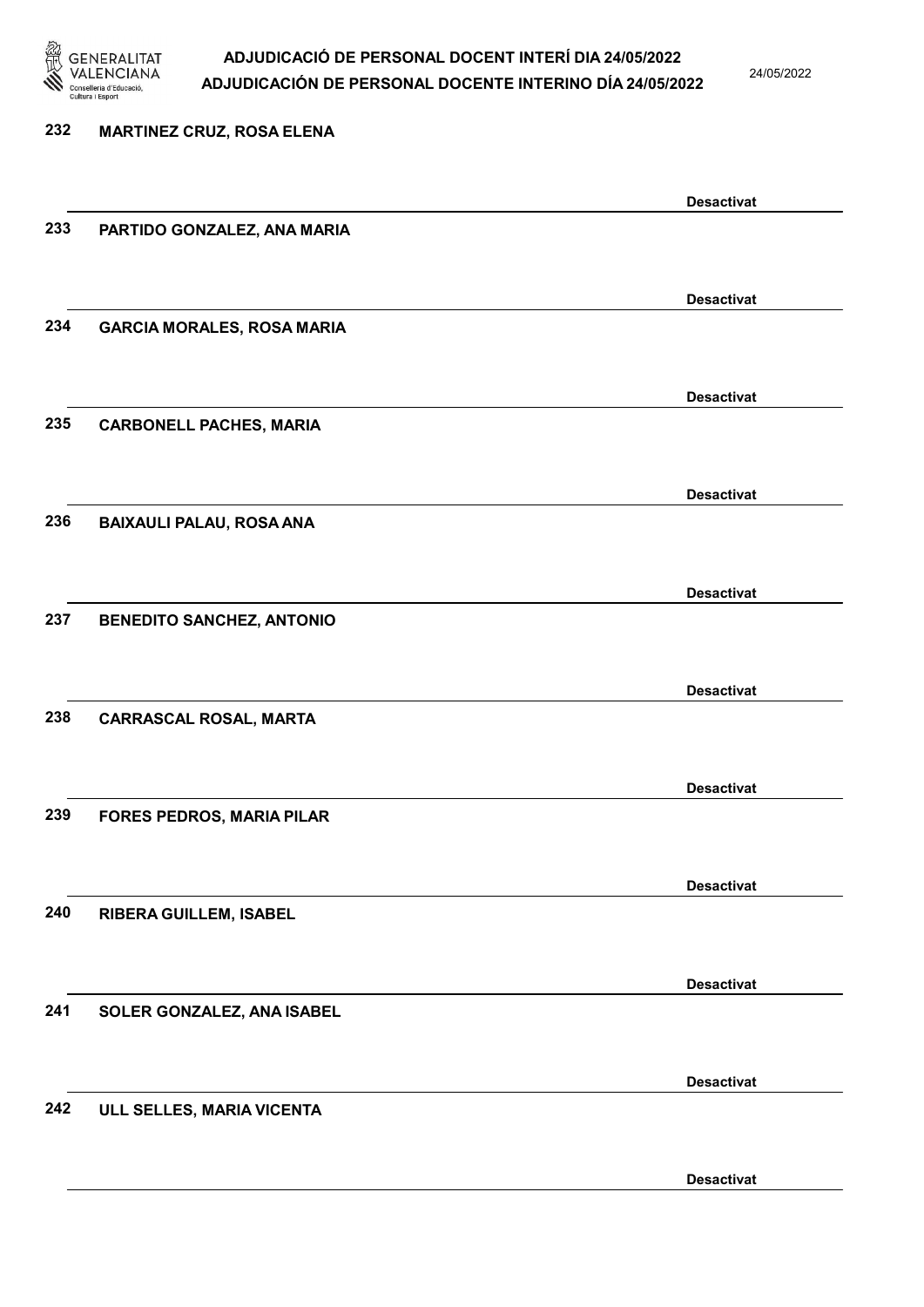

24/05/2022

### 243 CARDIEL MORA, ROSA Desactivat 244 GARCIA MARTI, LORETA Desactivat 245 IBAÑEZ SOLAZ, VICENÇ ALEXANDRE Desactivat 246 MATAS GARCIA, JOSE MANUEL Desactivat 247 MORANTE BONET, MERCEDES Desactivat 248 ROSES LOPEZ, BEATRIZ Desactivat 249 GIMENO GIMENEZ, MARINA Desactivat 250 LLOPART MORA, MARIA ANGELES Desactivat 251 REAL FERNANDEZ, ROSA ANA Desactivat 252 SEVILLA SANCHIS, MARIA MERCEDES Desactivat 253 DELGADO MAGDALENA, VIRGINIA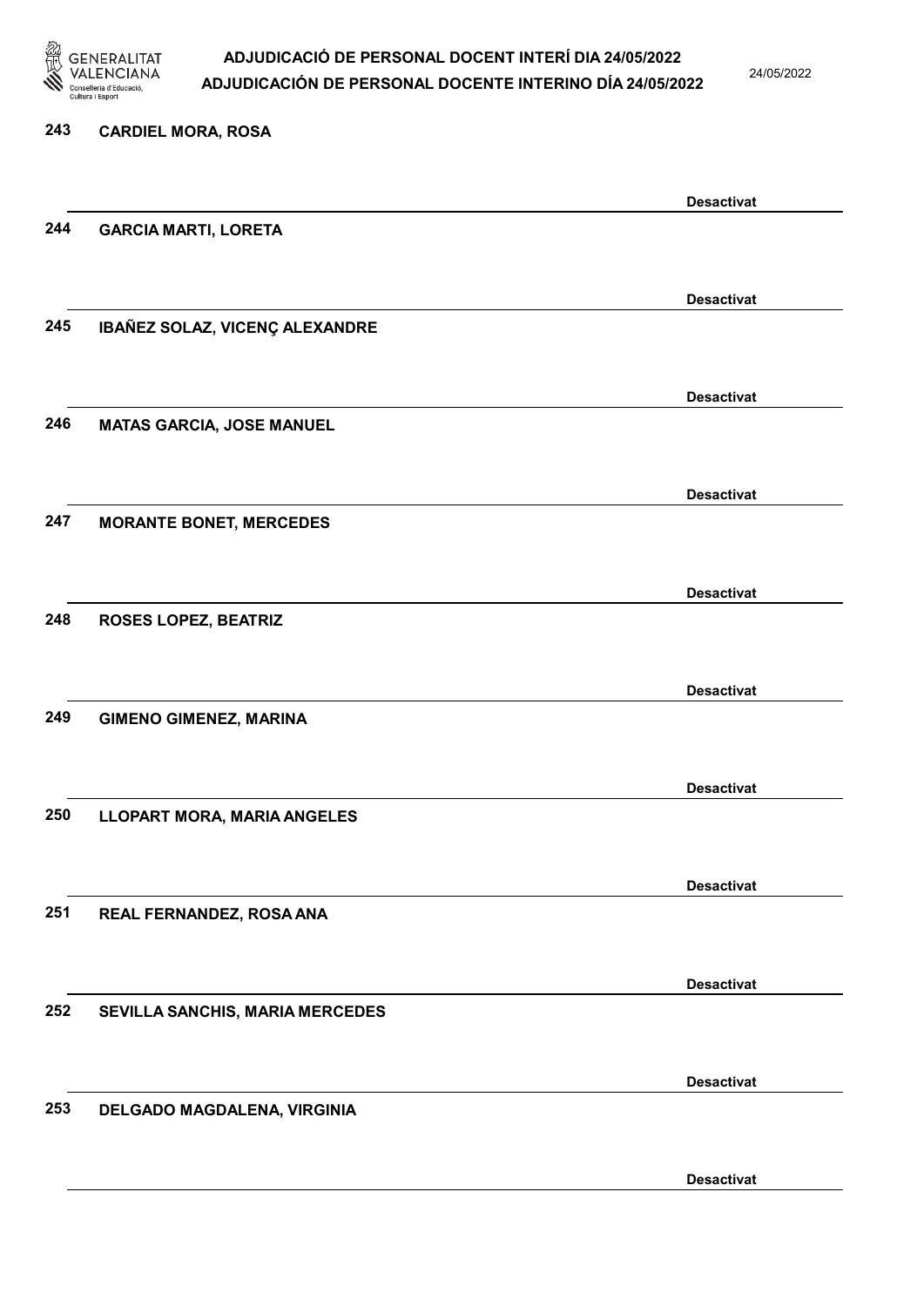

24/05/2022

Desactivat

# 254 CAPIN CASAMAYOR, RAUL Desactivat 255 AMOROS GONZALVEZ, VANESA Desactivat 256 RODRIGUEZ CANO, MARIA DEL CARMEN Desactivat 257 HERRERO HERRERO, MIGUEL Desactivat 258 MASCARELL ESPI, ANDREU Desactivat 259 VALERO GARCIA, JUANA MARIA Desactivat 260 LOREN MENDIETA, ADELA Desactivat 261 CRESPO MILLAN, SILVIA Desactivat 262 ARRATIA GARRIDO, ANGELES Desactivat 263 FORTEA SANCHIS, ABELARDO Desactivat 264 MARTINEZ PASCUAL, MARIA COVADONGA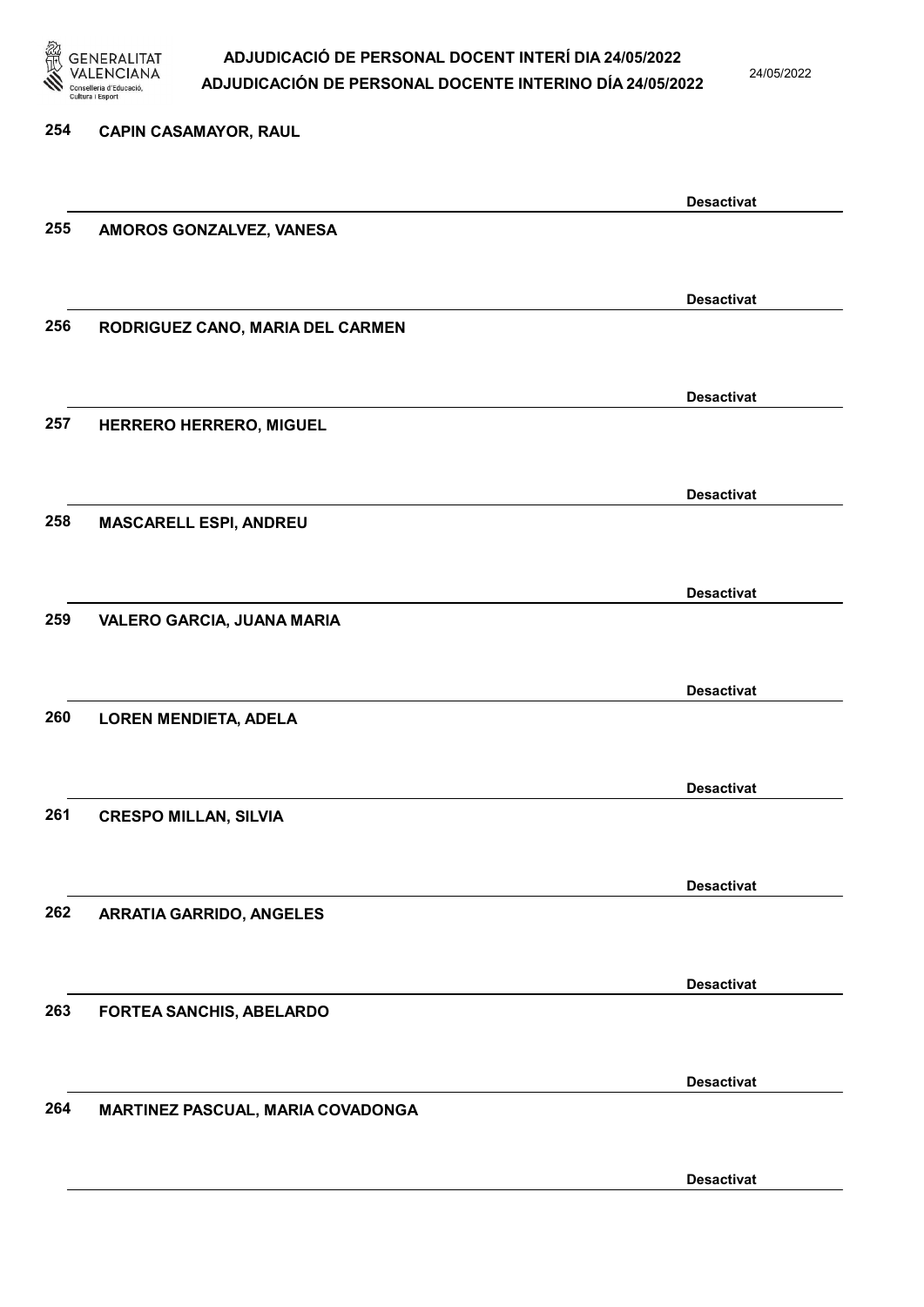

24/05/2022

Desactivat

# 265 PARDO TORMO, VERONICA Desactivat 266 GAMIZ MARTINEZ, CRISTINA Ha participat 267 OLTRA CAMARASA, SANDRA Desactivat 268 LURBE ALEIXANDRE, ARANTXA Desactivat 269 FRANCES FERRE, ELENA Desactivat 270 LLOPIS GOMEZ, BERNARDO Desactivat 271 ROSILLO GARCIA, JESICA Desactivat 272 VIDAL GRANCHA, SONIA Desactivat 273 DOMENECH IZQUIERDO, LUCIA GRACIA Desactivat 274 BLAT PERIS, ANA BELEN Desactivat 275 MICO LLORENS, ISABEL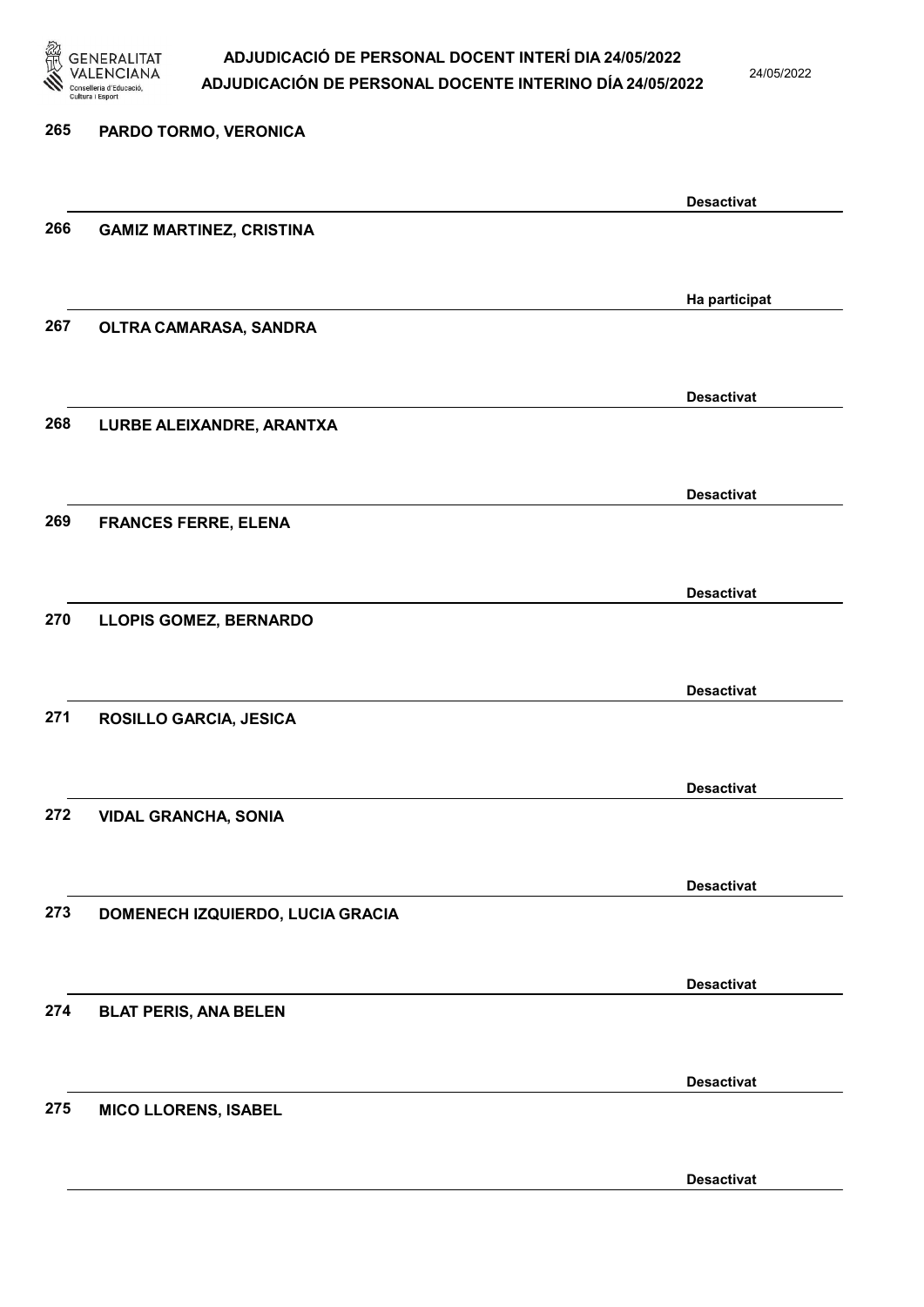

24/05/2022

### 276 SANTAMARÍA CORTÉS, ALEJANDRA

|     |                                            |                                                                               | <b>Desactivat</b> |
|-----|--------------------------------------------|-------------------------------------------------------------------------------|-------------------|
| 277 | SERRANO SEBASTIA, CRISTINA DE LAS MERCEDES | Voluntaria                                                                    |                   |
|     | 828277                                     | CAÑADA (LA) (03002160) CEIP LA CAÑADA DEL FENOLLAR<br>120 / EDUCACIÓ INFANTIL |                   |
|     | Horas                                      | SUBSTITUCIÓ INDETERMINADA<br>23                                               | Adjudicat         |
| 278 |                                            | LLORET BELDA, LUBNA                                                           | <b>Desactivat</b> |
| 279 |                                            | <b>ROYO CORTES, PATRICIA</b>                                                  | <b>Desactivat</b> |
| 280 |                                            | <b>CASELLES CHESA, EMPAR</b>                                                  |                   |
|     |                                            |                                                                               | <b>Desactivat</b> |
| 281 |                                            | <b>FUENTES VALBUENA, NOEMI</b>                                                | <b>Desactivat</b> |
| 282 |                                            | <b>GUIRAO LOPEZ, ELENA</b>                                                    |                   |
|     |                                            |                                                                               | <b>Desactivat</b> |
| 283 |                                            | LEON CAMACHO, LIDIA MARIA                                                     |                   |
|     |                                            |                                                                               | <b>Desactivat</b> |
| 284 |                                            | <b>VALLES IBAÑEZ, ELISABET</b>                                                | <b>Desactivat</b> |
|     |                                            |                                                                               |                   |
| 285 |                                            | <b>ASENSIO MONEDERO, MARIA JESUS</b>                                          |                   |
|     |                                            |                                                                               | <b>Desactivat</b> |
| 286 |                                            | PEREZ ARNANDIS, LAURA                                                         |                   |
|     |                                            |                                                                               | <b>Desactivat</b> |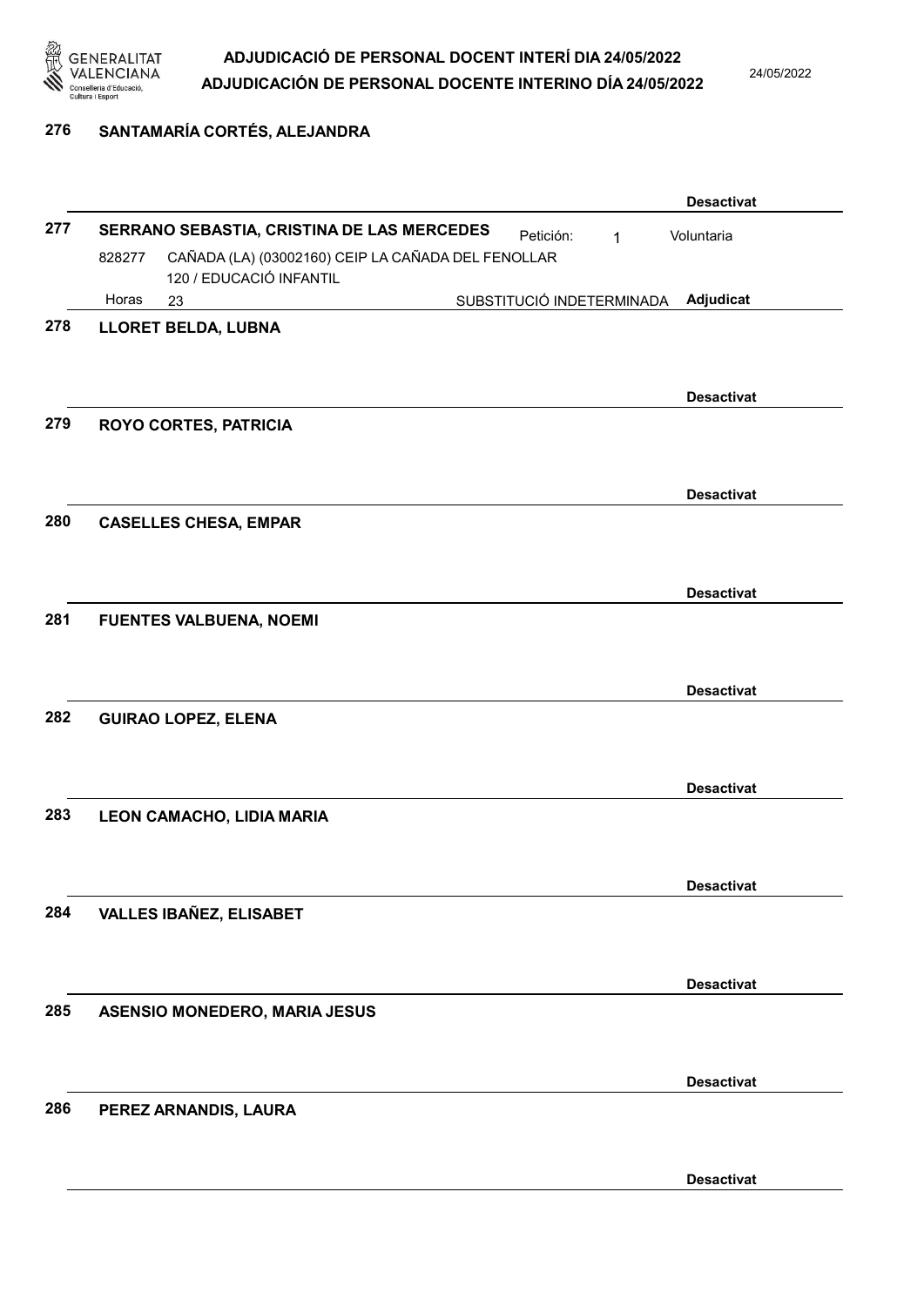

24/05/2022

### 287 ZARAGOZA FONT, JUAN IGNACIO Desactivat 288 ESTEVE BOTELLA, INMACULADA Desactivat 289 MUÑOZ I JORDA, VICENT Desactivat 290 SEGUI PEREZ, MARIA Desactivat 291 TUR ARLANDIS, MARIA Desactivat 292 ROMERO PEREZ, MERCEDES Desactivat 293 CASTELLO ALBUIXECH, MARIA ANUNCIACION Desactivat 294 VELASCO OSORIO, JULIAN Desactivat 295 IVARS SAMPER, JOAQUIN Desactivat 296 MOTA CAÑIZARES, MARIA VICTORIA Desactivat 297 MASCARELL ORIOLA, OLGA Desactivat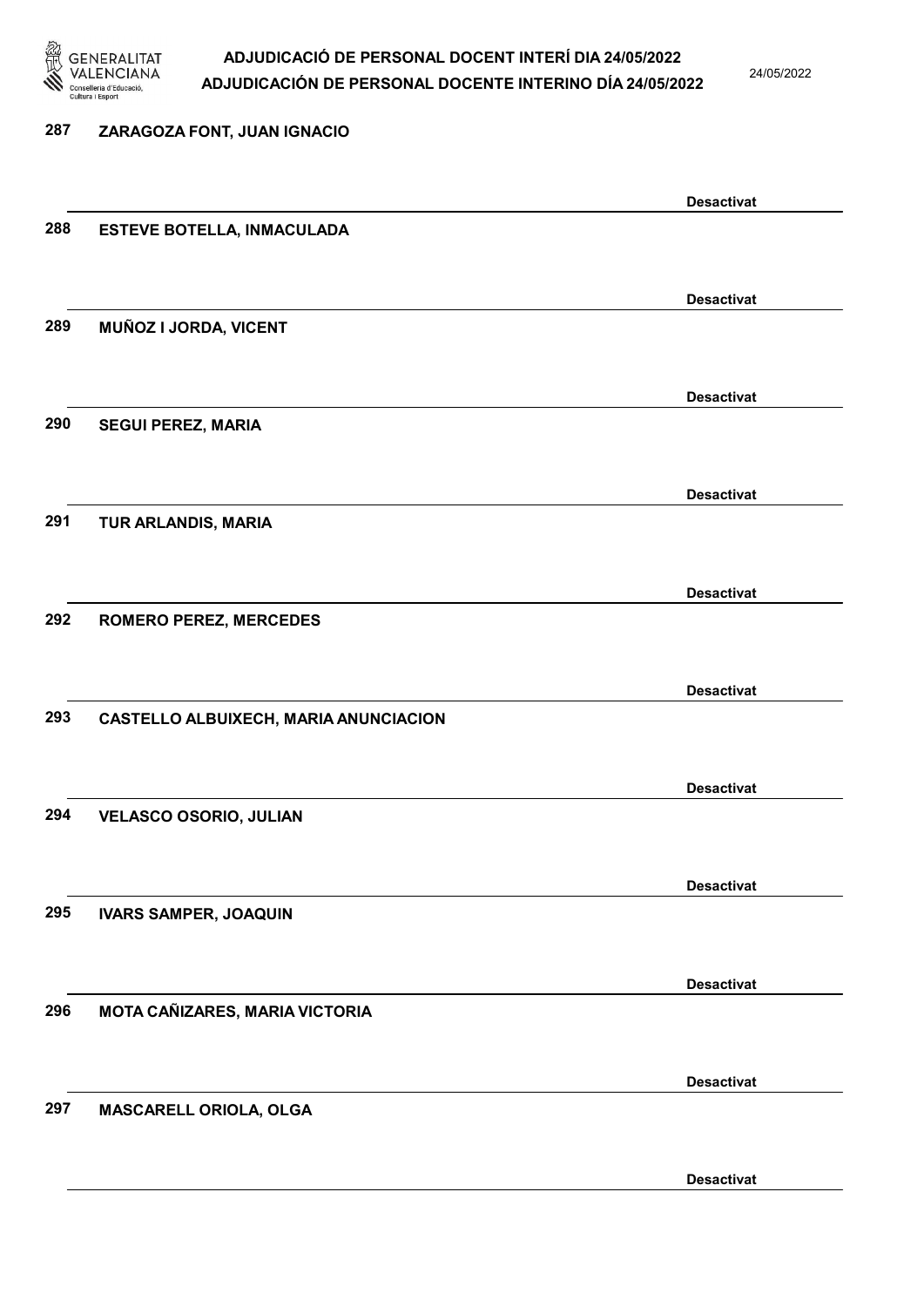

24/05/2022

Desactivat

# 298 PEREZ MARIN, SILVIA Desactivat 299 BORRAS MONZONIS, MARCOS Desactivat 300 BLANES SANCHEZ, BEATRIZ Desactivat 301 DIEZ PEREZ, MANUEL GABRIEL Desactivat 302 FUERTES HURTADO, MARIA Desactivat 303 GRAN GIL, MARIA TERESA Desactivat 304 EGUIA TUDELA, ENDIKA Desactivat 305 MONSORIU SANCHIS, ANA MARIA Desactivat 306 BALLESTAR BALLESTAR, MARIA GLORIA Desactivat 307 RODRIGUEZ AGÜERO, MARIA ISABEL Desactivat 308 GALIANA BERTOMEU, ESTELA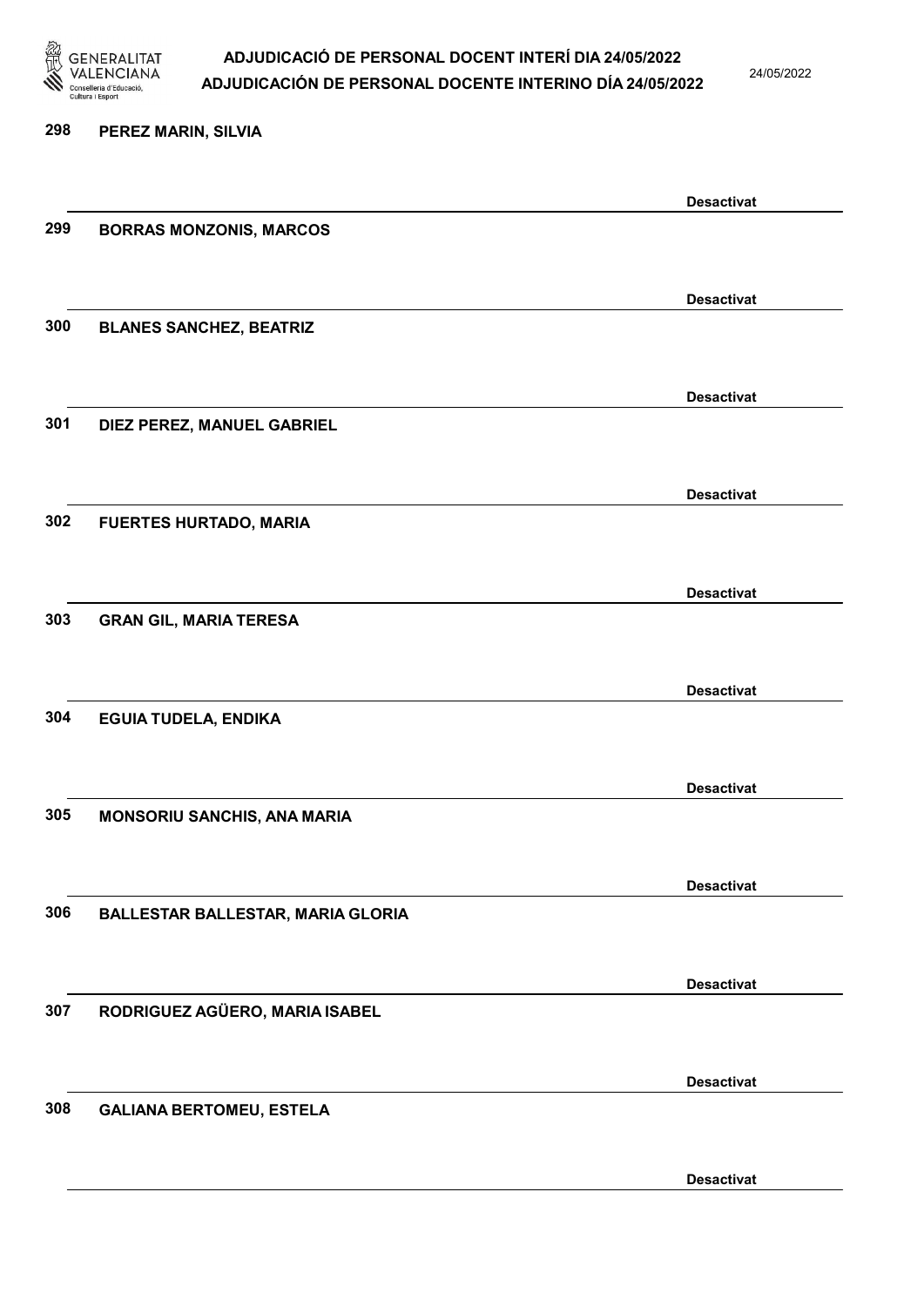

24/05/2022

#### 309 JIMENEZ MARTINEZ, MARIA JOSEFA

|     |                                | <b>Desactivat</b> |
|-----|--------------------------------|-------------------|
| 310 | <b>GUIRADO PEREZ, ISABEL</b>   |                   |
|     |                                |                   |
|     |                                | <b>Desactivat</b> |
| 311 | <b>GIL PONCE, MARIA AMPARO</b> |                   |
|     |                                |                   |
|     |                                | <b>Desactivat</b> |
| 312 | <b>MARTINEZ SOLER, NURIA</b>   |                   |
|     |                                |                   |
|     |                                | <b>Desactivat</b> |
| 313 | <b>LUZON CINTAS, RAQUEL</b>    |                   |
|     |                                |                   |
| 314 | SANCHEZ SANCHEZ, MARTA         | <b>Desactivat</b> |
|     |                                |                   |
|     |                                | <b>Desactivat</b> |
| 315 | NOVELLA GONZALEZ, MARTA        |                   |
|     |                                |                   |
|     |                                | <b>Desactivat</b> |
| 316 | <b>MOLLA NAVALON, DIANA</b>    |                   |
|     |                                |                   |
|     |                                | <b>Desactivat</b> |
| 317 | <b>RIBERA GOMEZ, PILAR</b>     |                   |
|     |                                |                   |
| 318 | DEL POZO SAN JOSE, ALBA        | <b>Desactivat</b> |
|     |                                |                   |
|     |                                | <b>Desactivat</b> |
| 319 | <b>SANCHIS LUNA, DOLORES</b>   |                   |
|     |                                |                   |
|     |                                | <b>Desactivat</b> |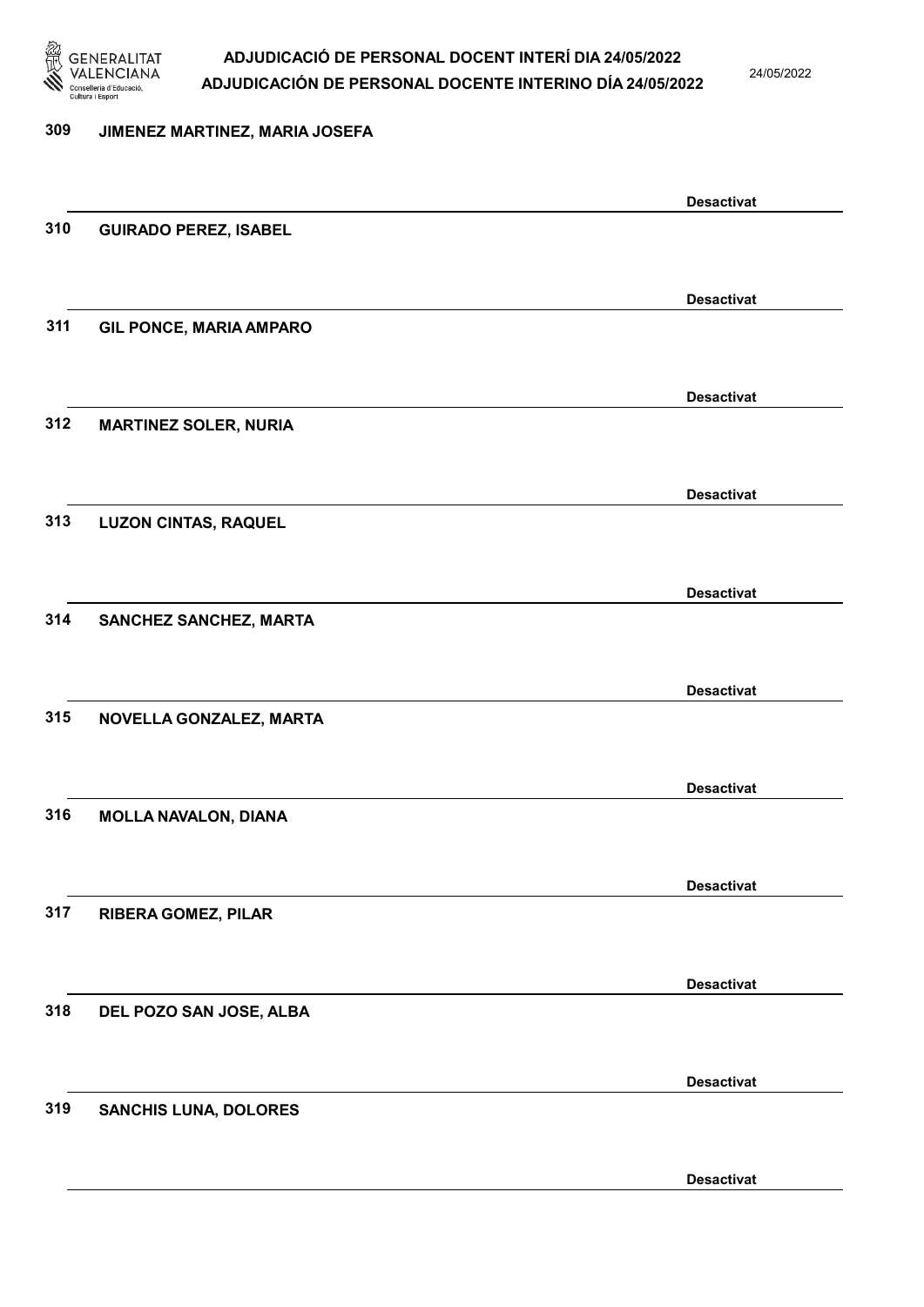

24/05/2022

| 320 | LLISO DOMENECH, ANA MARIA          |                   |
|-----|------------------------------------|-------------------|
|     |                                    |                   |
|     |                                    | Ha participat     |
| 321 | FERRANDO LOPEZ, CIRA               |                   |
|     |                                    |                   |
|     |                                    | <b>Desactivat</b> |
| 322 | <b>COVES GRAU, LORENA</b>          |                   |
|     |                                    |                   |
|     |                                    |                   |
|     |                                    | <b>Desactivat</b> |
| 323 | <b>LANGA GOMEZ, TERESA</b>         |                   |
|     |                                    |                   |
|     |                                    | <b>Desactivat</b> |
| 324 | FERNANDEZ FERNANDEZ, ESTEFANIA     |                   |
|     |                                    |                   |
|     |                                    |                   |
|     |                                    | <b>Desactivat</b> |
| 325 | LOPEZ SERRANO, URSULA              |                   |
|     |                                    |                   |
|     |                                    | <b>Desactivat</b> |
| 326 | <b>VERDU HENARES, MARIA ISABEL</b> |                   |
|     |                                    |                   |
|     |                                    |                   |
|     |                                    | <b>Desactivat</b> |
| 327 | MARTINEZ HURTADO, CARMEN MARIA     |                   |
|     |                                    |                   |
|     |                                    | <b>Desactivat</b> |
| 328 | RODRIGUEZ VARELA, RAQUEL           |                   |
|     |                                    |                   |
|     |                                    |                   |
|     |                                    | <b>Desactivat</b> |
| 329 | ROLDAN MARQUES, ELISA              |                   |
|     |                                    |                   |
|     |                                    | <b>Desactivat</b> |
| 330 | <b>SANZ PALAU, MONICA</b>          |                   |
|     |                                    |                   |
|     |                                    |                   |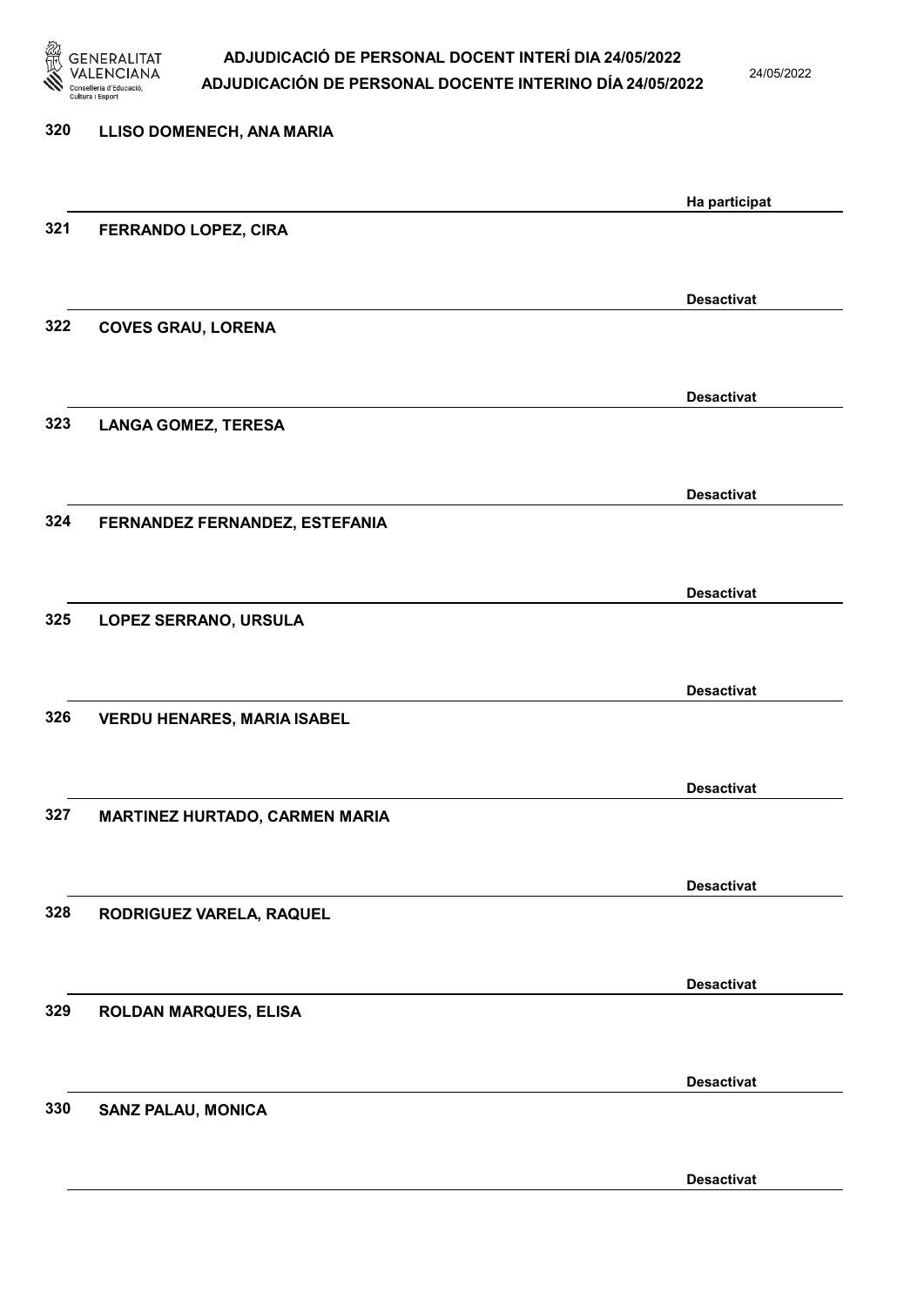

24/05/2022

#### 331 FERNANDEZ VAZQUEZ, ANTONIO M.

|     |                                  | <b>Desactivat</b> |
|-----|----------------------------------|-------------------|
| 332 | SANCHEZ VALVERDE, ENCARNACION    |                   |
|     |                                  |                   |
|     |                                  |                   |
|     |                                  | <b>Desactivat</b> |
| 333 | <b>MATEU PEREZ, LIDIA</b>        |                   |
|     |                                  |                   |
|     |                                  |                   |
|     |                                  | <b>Desactivat</b> |
| 334 | <b>MARCOS GARCIA, JOSE RAMON</b> |                   |
|     |                                  |                   |
|     |                                  |                   |
|     |                                  | Ha participat     |
| 335 | <b>CANDELA FERNÁNDEZ, LIDIA</b>  |                   |
|     |                                  |                   |
|     |                                  |                   |
|     |                                  | <b>Desactivat</b> |
| 336 | LOZANO CARRILLO, ARANZAZU        |                   |
|     |                                  |                   |
|     |                                  |                   |
|     |                                  | <b>Desactivat</b> |
| 337 | <b>SORIANO GIL, MARIA</b>        |                   |
|     |                                  |                   |
|     |                                  |                   |
|     |                                  | <b>Desactivat</b> |
| 338 | SALVADOR CABALLERO, BEATRIZ      |                   |
|     |                                  |                   |
|     |                                  |                   |
|     |                                  | <b>Desactivat</b> |
| 339 | OCAÑA SEVILLA, VICENTE ISMAEL    |                   |
|     |                                  |                   |
|     |                                  |                   |
|     |                                  | <b>Desactivat</b> |
| 340 | BELLON CARRASCOSA, MINERVA       |                   |
|     |                                  |                   |
|     |                                  | <b>Desactivat</b> |
| 341 |                                  |                   |
|     | <b>MORIANA CARAVACA, SILVIA</b>  |                   |
|     |                                  |                   |
|     |                                  | <b>Desactivat</b> |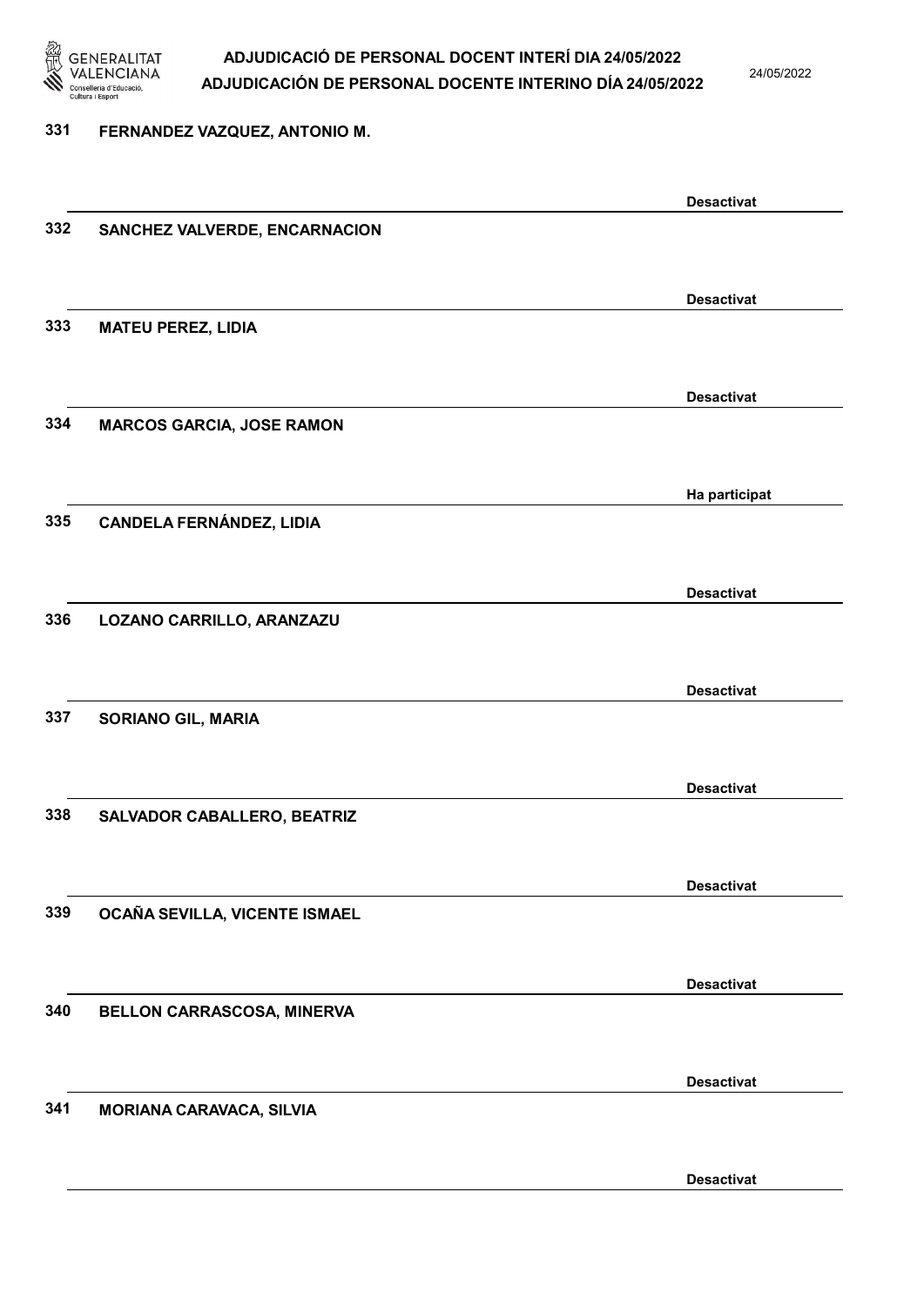

24/05/2022

Desactivat

# 342 RIUS PLANELLS, MIRIAM Desactivat 343 DE LA DUEÑA MUÑOZ, ADONAY Desactivat 344 RODRIGUEZ POZO, NATALIA Desactivat 345 FERNANDEZ BARTUAL, CRISTINA Desactivat 346 ANTON SANTOS, ABEL Desactivat 347 GIMENO FERNANDEZ, CARLA Desactivat 348 FERRANDO DOMINGUEZ, ALFREDO Desactivat 349 LOPEZ NAVARRO, MARIA ASUNCION Desactivat 350 VALERO ROBERTO, PALOMA Desactivat 351 GONZALEZ VERA, ELENA Desactivat 352 BELDA VAÑO, ALICIA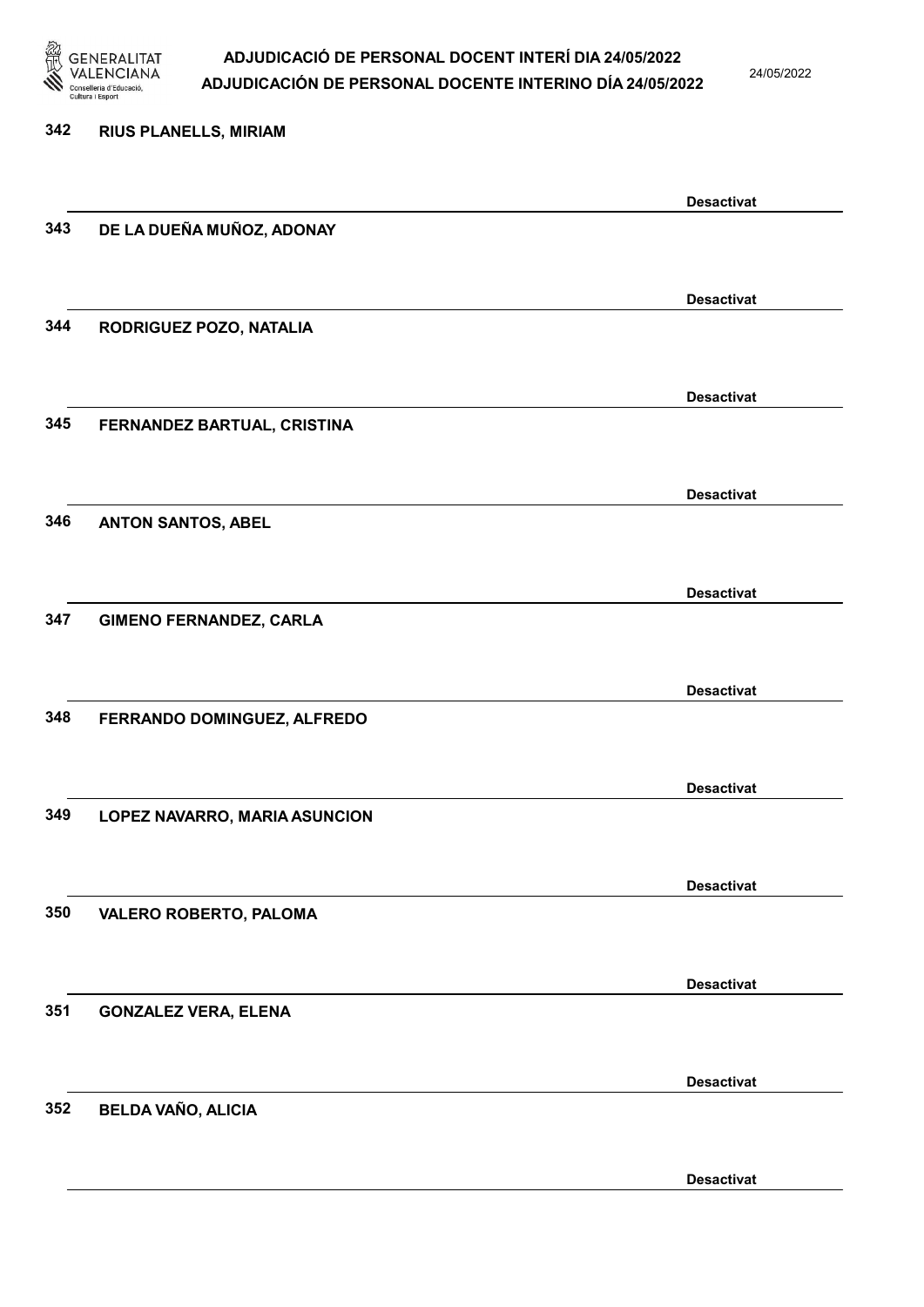

24/05/2022

Desactivat

# 353 TEROL BELLVER, MIRIAN Desactivat 354 FORNER SELLES, MIREIA Desactivat 355 BERNA CALDERON, MARIA Desactivat 356 DOMINGO MONTAÑANA, JAVIER Desactivat 357 GALLEGO PERALES, MARIA REIS Desactivat 358 TALON DE LA TORRE, MARIA ISABEL Desactivat 359 MONTOYA RUIZ, LAURA Desactivat 360 MASCARELL FERRUS, PURIFICACION Desactivat 361 PICAZO MARTINEZ, ANA Desactivat 362 ROA LORENTE, VERONICA Desactivat 363 CASTELLO VICO, MATILDE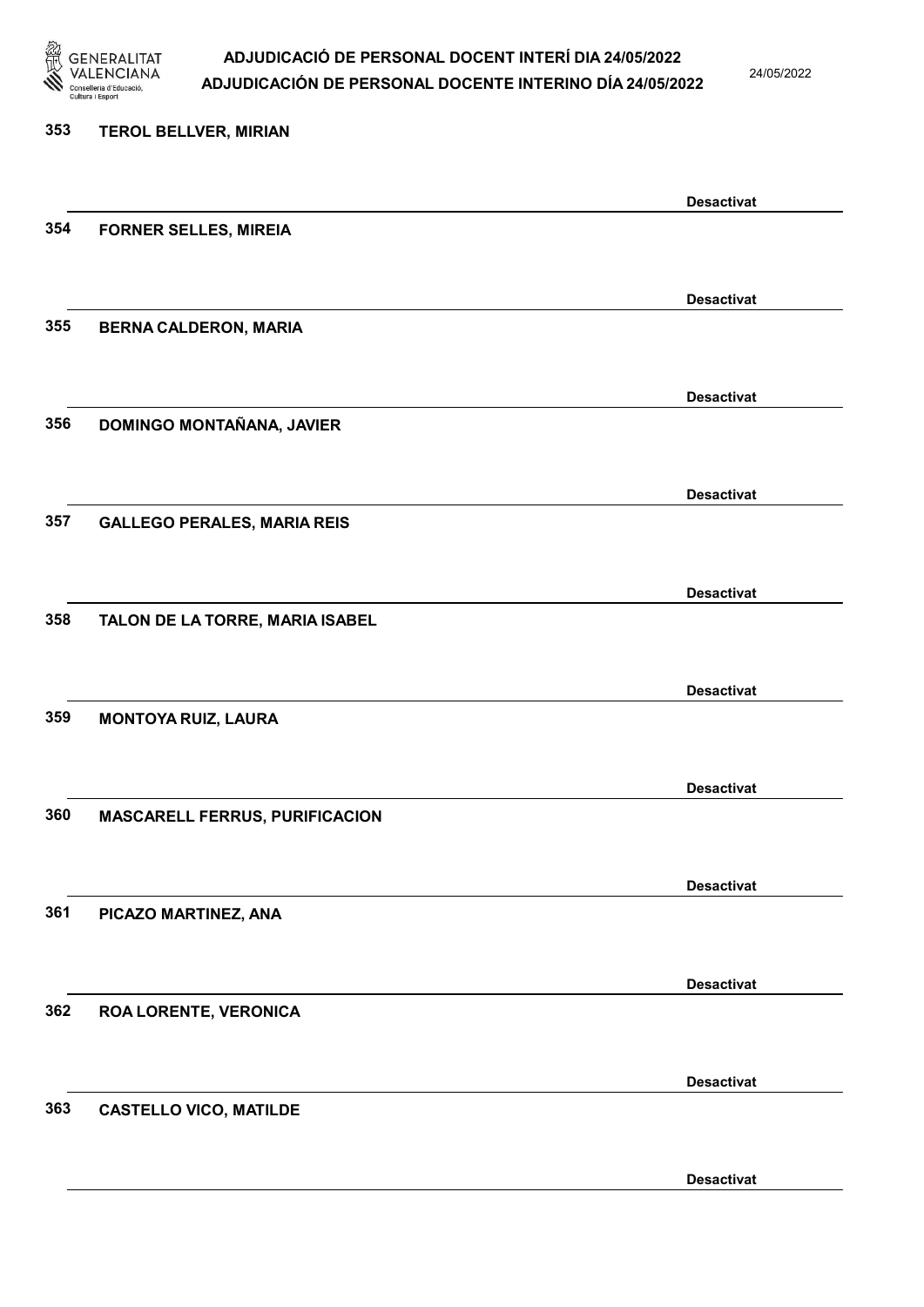

24/05/2022

Desactivat

# 364 SIMO PIQUERES, TERESA Desactivat 365 RAMIREZ LOPEZ, AINARA Desactivat 366 GARCIA RAJADELL, RAQUEL Desactivat 367 GARCIA BALAGUER, LIRIOS Desactivat 368 CAMARASA GREGORI, ADELA MARIA Desactivat 369 CERVERA ANDRES, LAURA Desactivat 370 SIMON POBES, MARIA PILAR Desactivat 371 ESCRIVA CASTRO, ALBA Desactivat 372 GONZALEZ JUAN, LIRIA DEL CARMEN Desactivat 373 LORENTE MORENO, MARIA FRANCISCA Desactivat 374 BORRELL BORDERA, ALICIA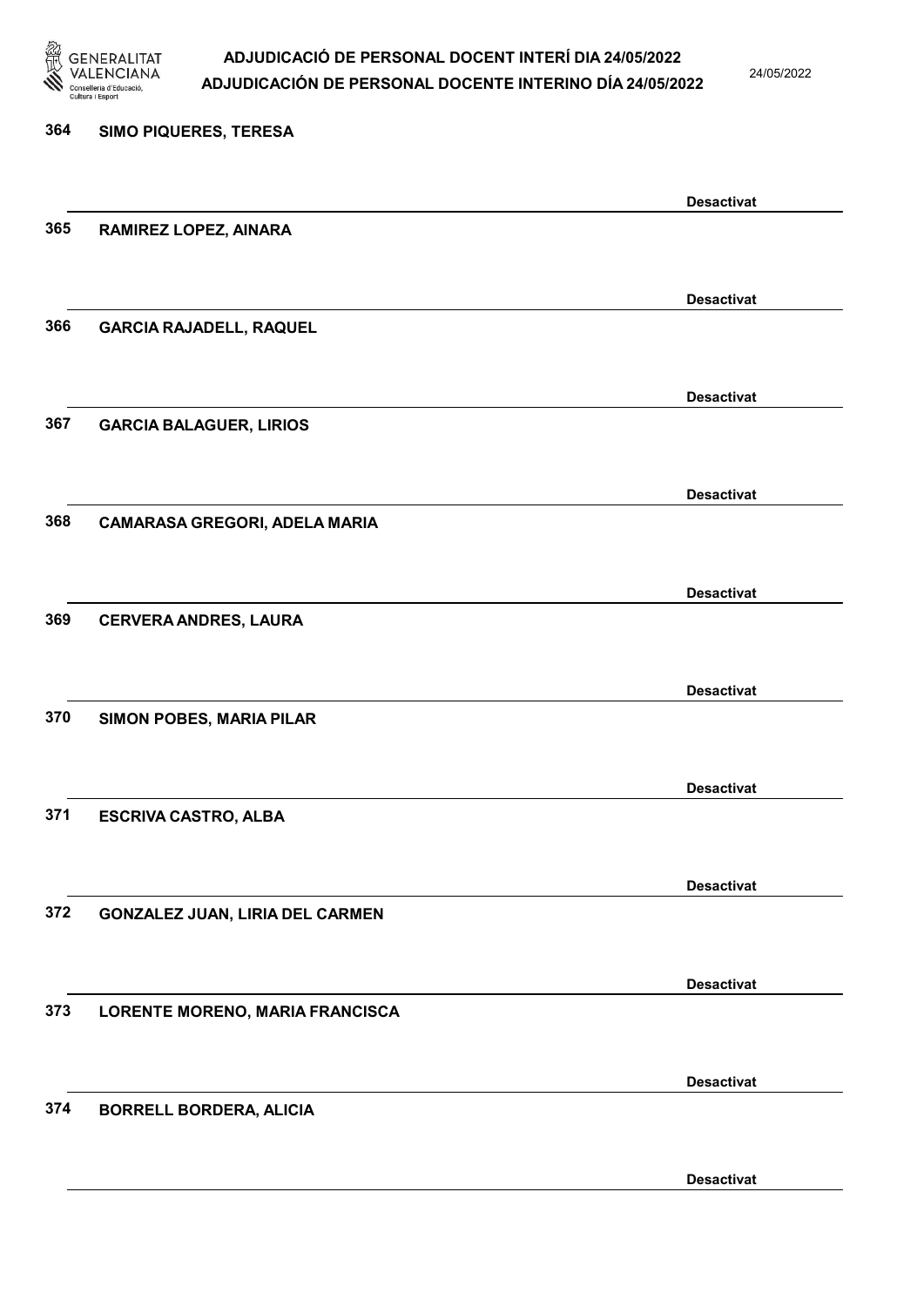

24/05/2022

Desactivat

# 375 APARICIO MANZANARES, LUIS Desactivat 376 BAÑO MARTINEZ, MARIA Desactivat 377 MEDINA MILLAN, CARMEN Desactivat 378 CORREA PEREZ, MERCEDES Desactivat 379 MARTI MERINO, MIRIAM Desactivat 380 SANCHEZ TORIO, RAQUEL Desactivat 381 ESTELLER NADAL, HELENA Desactivat 382 LOPEZ NARVAEZ, CINTIA Desactivat 383 SEGURA GONZALEZ, MARIA AMPARO Desactivat 384 VILLANUEVA MARTINEZ, LAURA Desactivat 385 PLA BARBERA, JOAN FRANCESC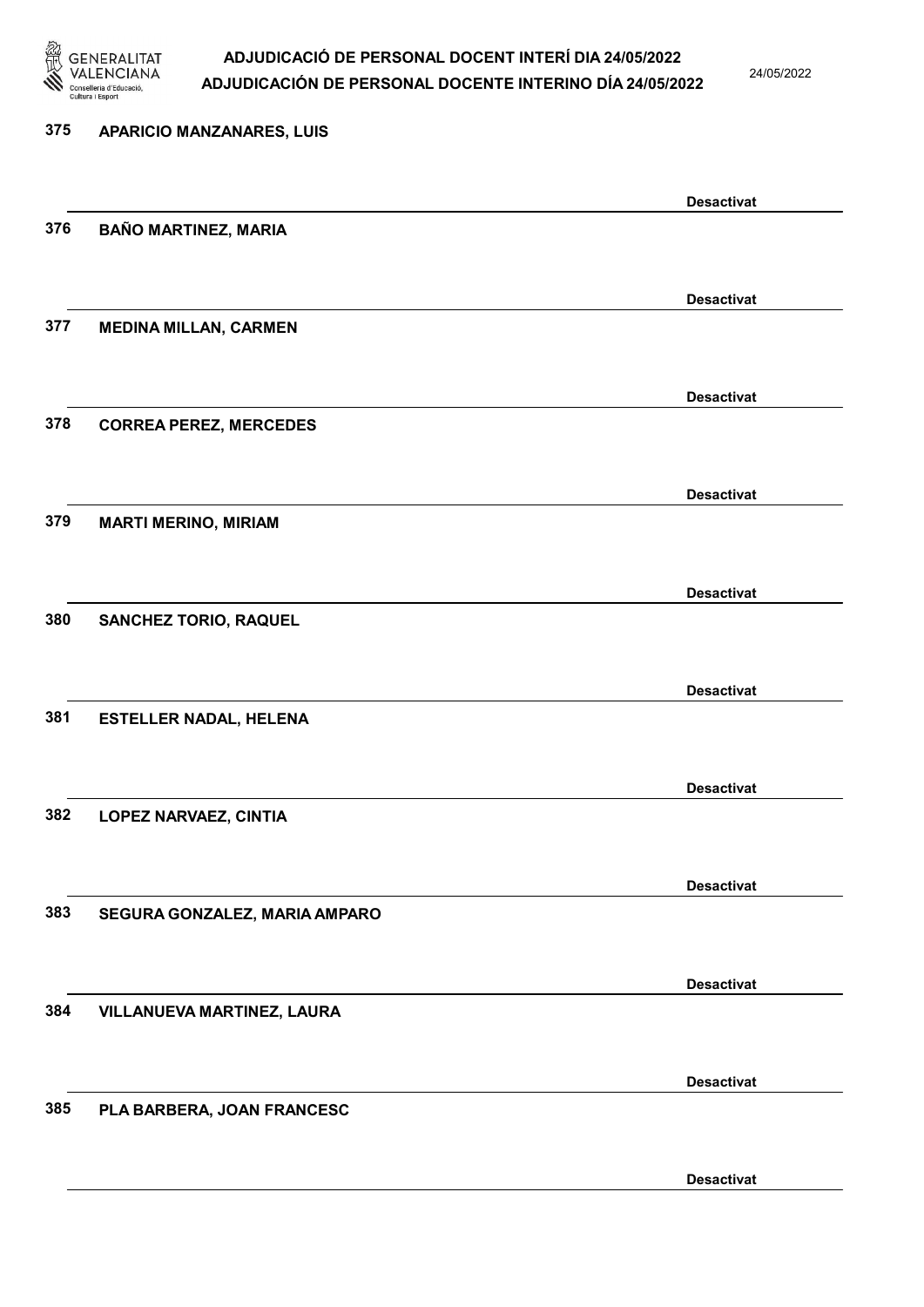

24/05/2022

Desactivat

# 386 RIPOLLES NUÑEZ, MARIA Desactivat 387 VELLISCA COCA, NOELIA Desactivat 388 GARCIA PAYA, NATIVIDAD Desactivat 389 COSTA PASCUAL, LORENA Desactivat 390 MARCH ALEPUZ, MARIA Desactivat 391 LLAVATA MURGUI, MARIA Desactivat 392 BOTELLA ESPACIO, ANA Ha participat 393 GARRIDO ABAD, MARIA JOSE Desactivat 394 GALDON SANCHEZ, PAULA Desactivat 395 ALBERTOS HERRERO, MONTSERRAT Desactivat 396 DURAN PIQUE, MARTA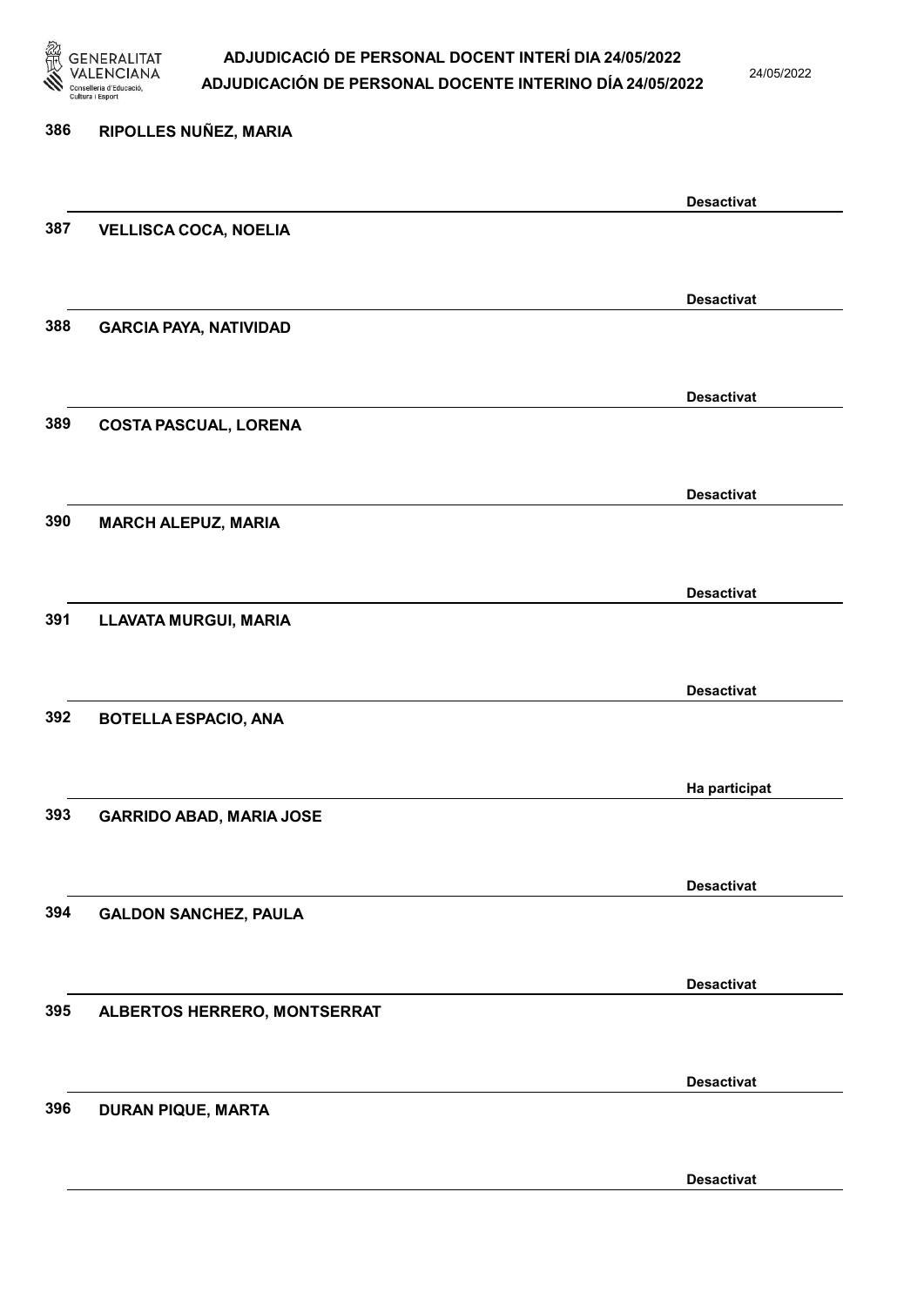

24/05/2022

Desactivat

### 397 PASTOR FERNANDEZ, YOLANDA Desactivat 398 DIAZ PARDO, PAULA Desactivat 399 CASTELLO COSCOLLA, TERESA Desactivat 400 ORTEGA MOLLA, DESIREE Desactivat 401 PASTOR BERMUDEZ, FELICIDAD Desactivat 402 CONDE GOMEZ, PEDRO Desactivat 403 PARERA FERNANDEZ, NURIA Desactivat 404 MONTERO PORTA, SILVIA Desactivat 405 BAUTISTA VIDAL, LAURA Desactivat 406 AGUSTIN FAJARDO, MATILDE Desactivat 407 CABO FIDELI, TERESA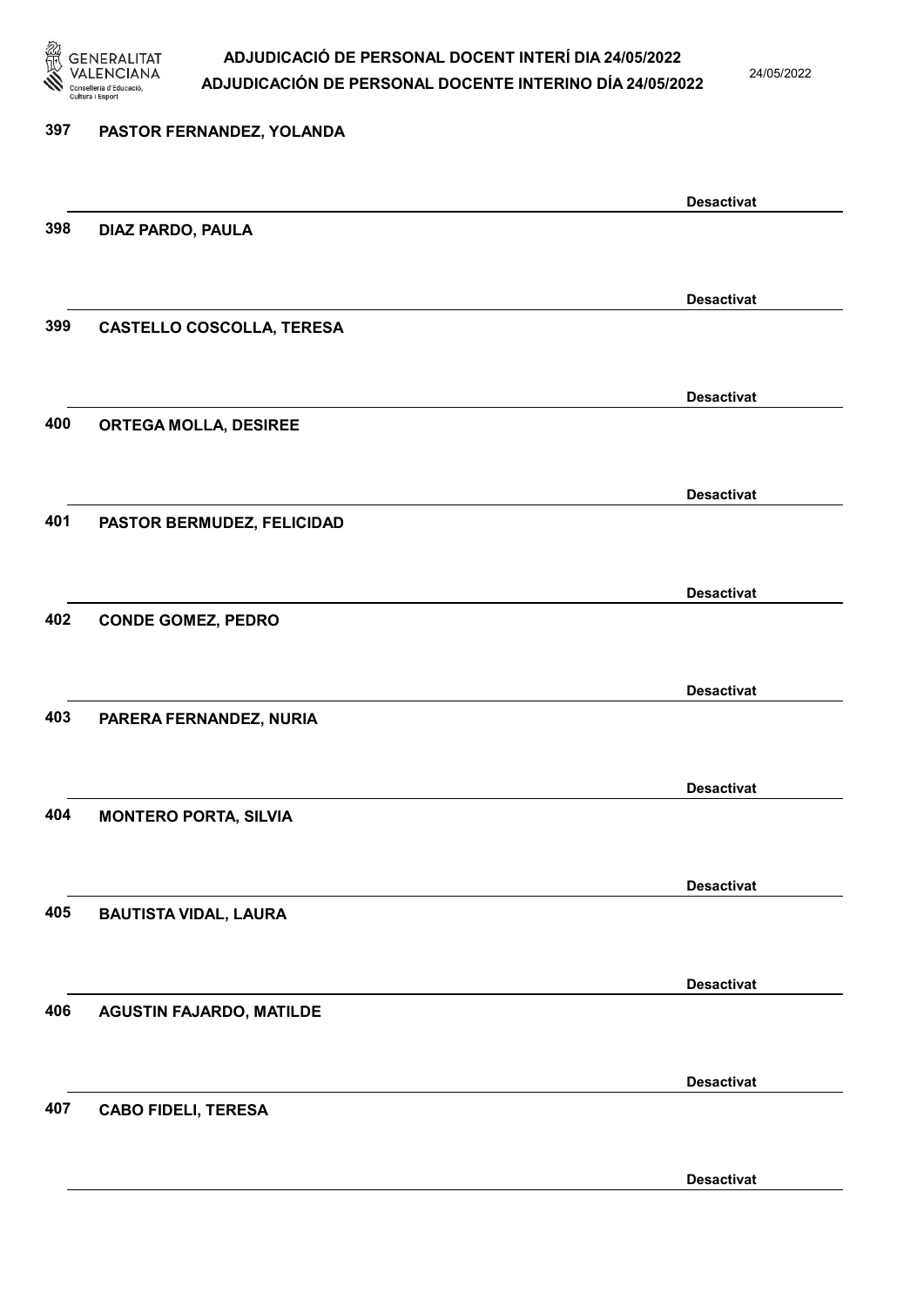

24/05/2022

Desactivat

# 408 VERDECHO SORIANO, IRENE Desactivat 409 MONDRAGON NOVELLA, BELEN Desactivat 410 BENEDE MEDINA, MARIA MERCEDES Desactivat 411 RIBES MARTINEZ, SALVADORA FRANCISCA Desactivat 412 PACHECO MONERA, GLORIA Desactivat 413 MESTRE MIRALLES, LARA Desactivat 414 DOMINGO BOLUDA, SONIA Desactivat 415 MUÑOZ GUILLEN, RUBEN Desactivat 416 SOLER MONTAGUT, MARIA VICENTA Desactivat 417 MARTINEZ RECHE, JOSE ONOFRE Desactivat 418 ESCRIBA SANCHEZ, SILVIA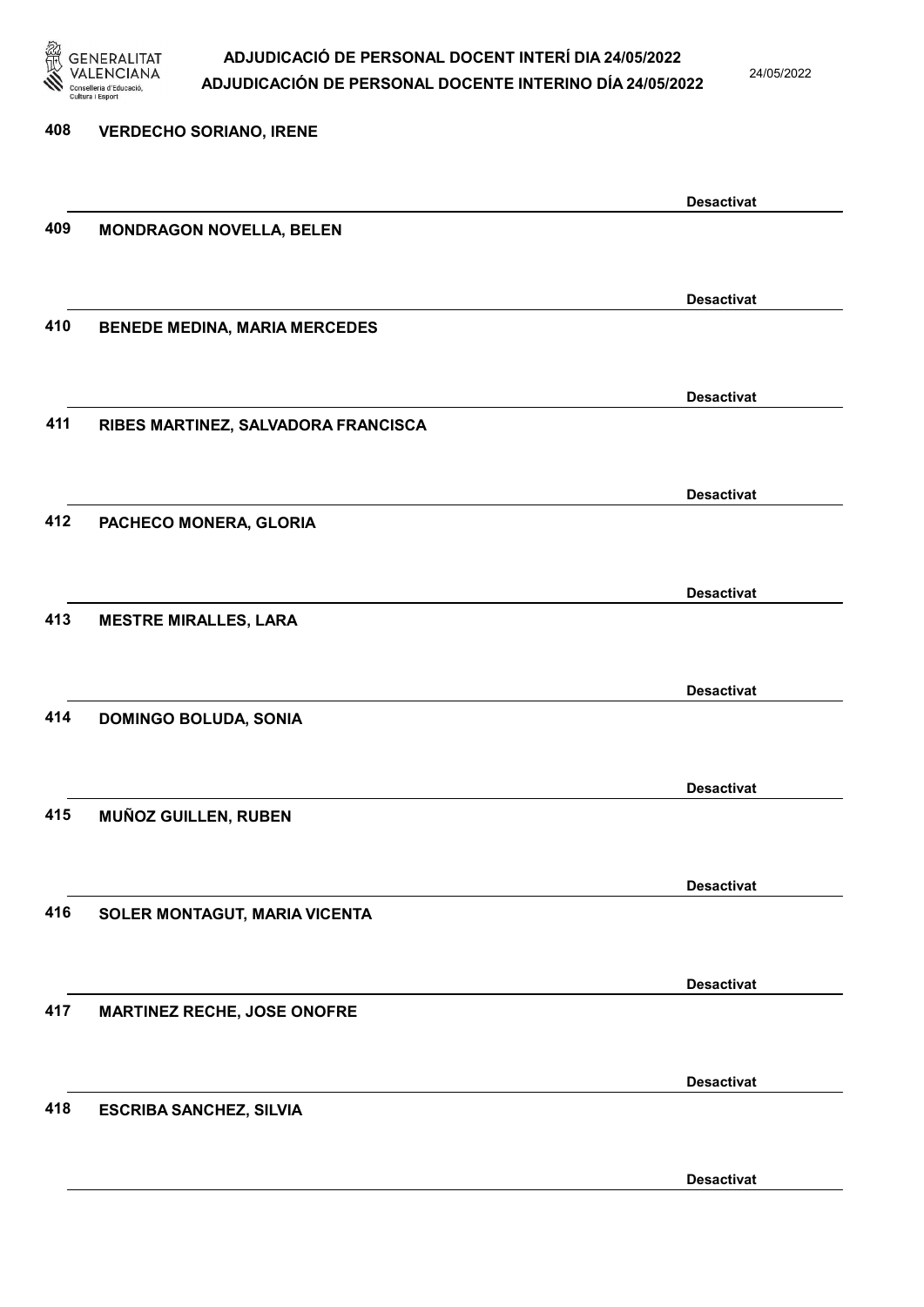

419 FRANCES PENALVA, ALEXANDRA

### ADJUDICACIÓ DE PERSONAL DOCENT INTERÍ DIA 24/05/2022 ADJUDICACIÓN DE PERSONAL DOCENTE INTERINO DÍA 24/05/2022

24/05/2022

## Desactivat 420 ARCOS BAREA, ALMUDENA Desactivat 421 DE MOYA ROMERO, MARIA LUISA Desactivat 422 GARCIA SANCHEZ, SANDRA Desactivat 423 JURADO TECLES, NOEMI Desactivat 424 LINARES MOLINA, ROCIO Desactivat 425 CUARTERO MARTINEZ, JOSE MIGUEL Desactivat 426 REINA SOLA, REBECA Desactivat 427 PATÓN BARCELÓ, Mª DEL PILAR Desactivat 428 ESTEVE PONS, ESTEFANIA Desactivat 429 BENEDITO CHAFES, MARIA JOSE

Desactivat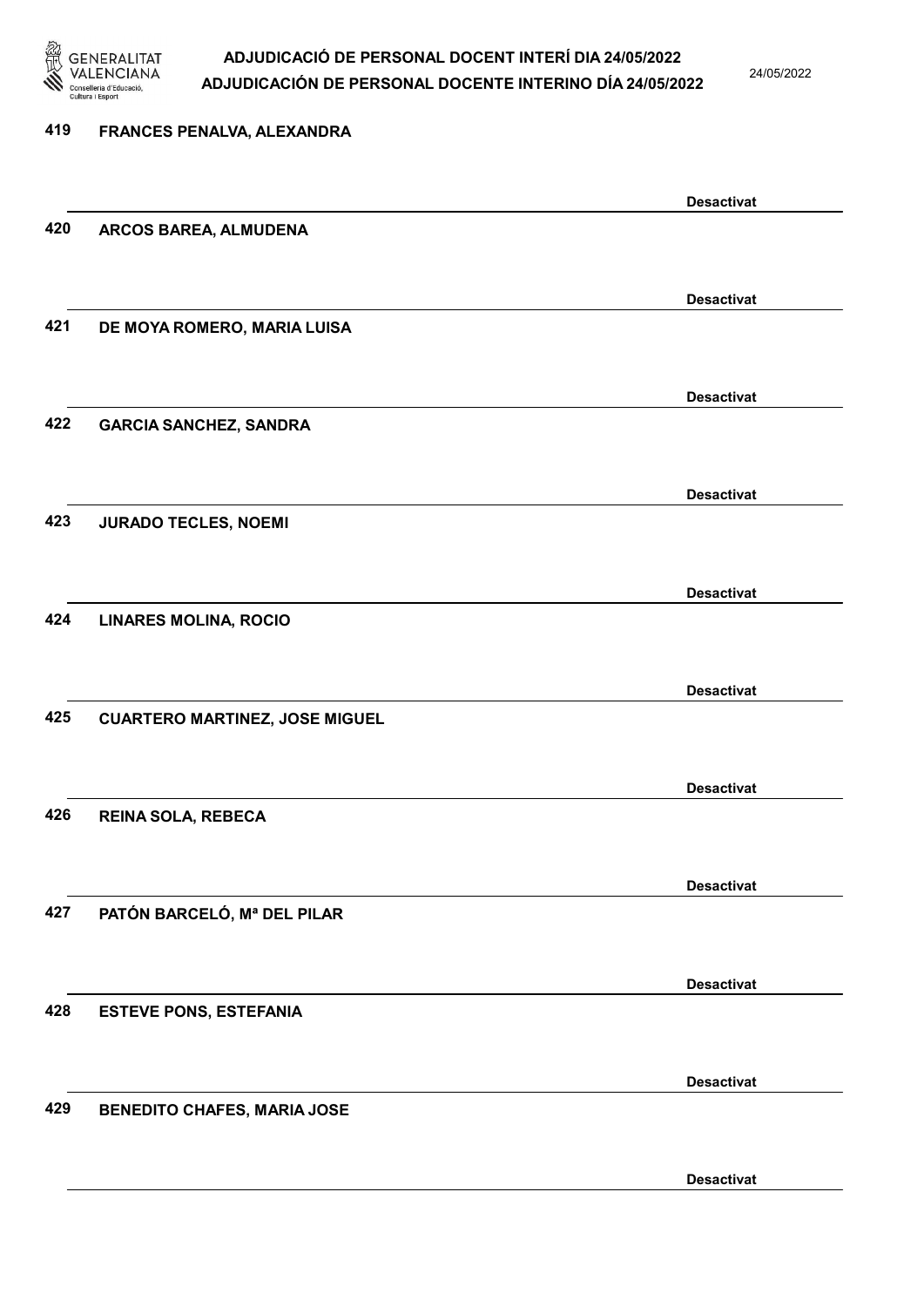

24/05/2022

Desactivat

# 430 JIMENEZ SANCHEZ, VERONICA Desactivat 431 BONET PERIS, MANUEL Desactivat 432 SENDRA CAÑELLAS, JORGE Desactivat 433 CARCELLER GARCIA, MONICA Desactivat 434 CHISMOL FERNANDEZ, MARTA Desactivat 435 ANDREU BLASCO, MARIA PILAR Desactivat 436 CARRIO MORAGUES, GEMA Desactivat 437 TOMAS PORTET, CLARA MARIA Desactivat 438 CABRERA TRUJILLO, LORENA Desactivat 439 BORONAT FUSTER, ANDREA Desactivat 440 COLOMER BENEYTO, MARIA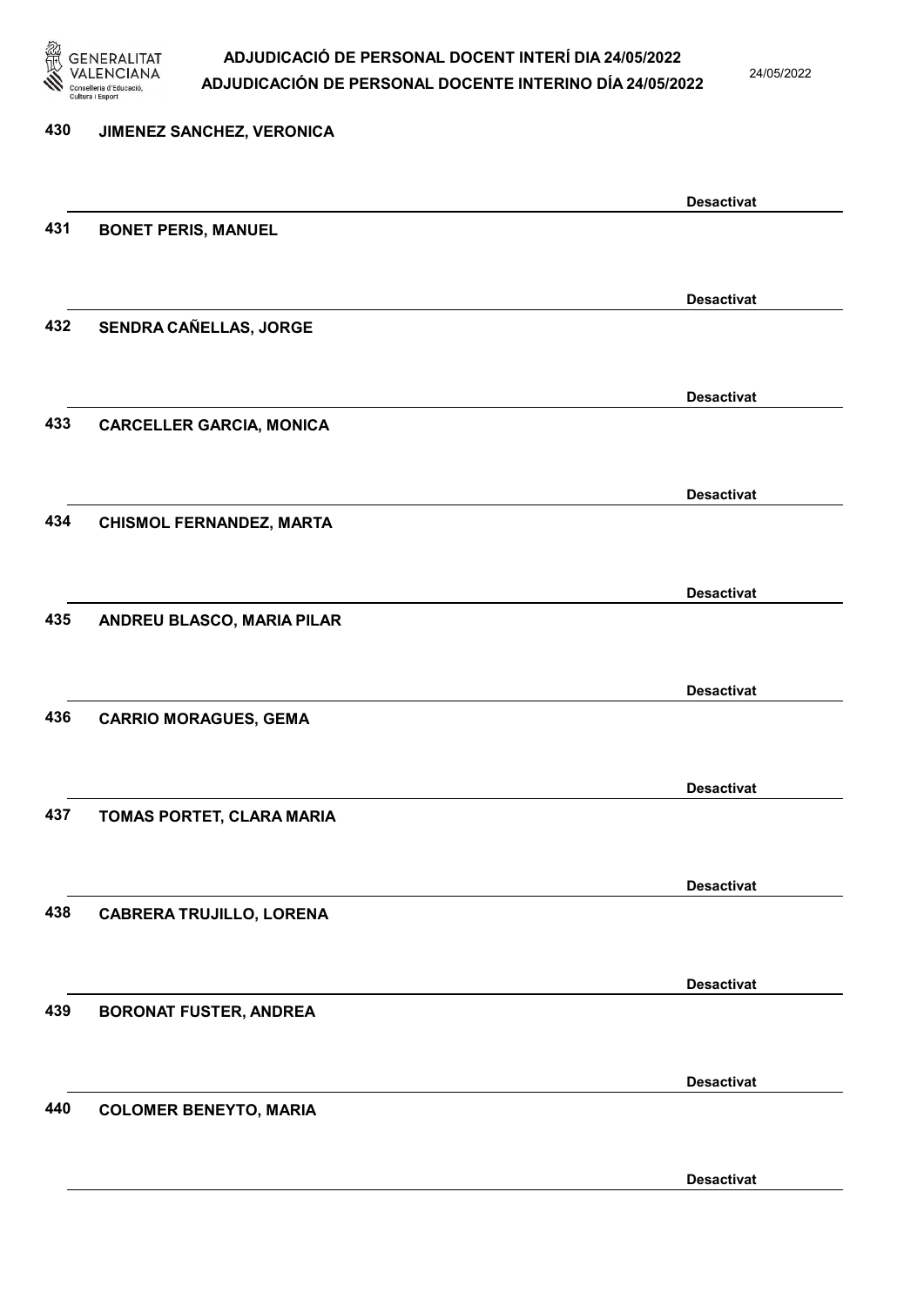

24/05/2022

| 441 | <b>CORTINAS GARCIA, NOELIA</b>      |                   |
|-----|-------------------------------------|-------------------|
|     |                                     |                   |
|     |                                     | <b>Desactivat</b> |
| 442 | <b>DENIA ESPARZA, MIREIA ISABEL</b> |                   |
|     |                                     |                   |
|     |                                     | <b>Desactivat</b> |
| 443 | <b>GARCIA NAVARRO, SARA</b>         |                   |
|     |                                     |                   |
|     |                                     | <b>Desactivat</b> |
| 444 | <b>MARCET HERRANZ, ANA</b>          |                   |
|     |                                     |                   |
|     |                                     | <b>Desactivat</b> |
| 445 | GENE DE SCALS, MARIA INMACULADA     |                   |
|     |                                     |                   |
|     |                                     | <b>Desactivat</b> |
| 446 | ALBERT RODENAS, ENCARNACION         |                   |
|     |                                     |                   |
|     |                                     | <b>Desactivat</b> |
| 447 | ROCHER SASTRE, MARIA JOSE           |                   |
|     |                                     |                   |
|     |                                     | <b>Desactivat</b> |
| 448 | <b>CALATAYUD MORENO, GISELA</b>     |                   |
|     |                                     |                   |
|     |                                     | <b>Desactivat</b> |
| 449 | <b>GARCIA GARCIA, CARLOS JAVIER</b> |                   |
|     |                                     |                   |
|     |                                     | <b>Desactivat</b> |
| 450 | CUADRADO ROMAN, BEGOÑA              |                   |
|     |                                     |                   |
|     |                                     | <b>Desactivat</b> |
| 451 | <b>ALARCON ABIETAR, FATIMA</b>      |                   |
|     |                                     |                   |

Desactivat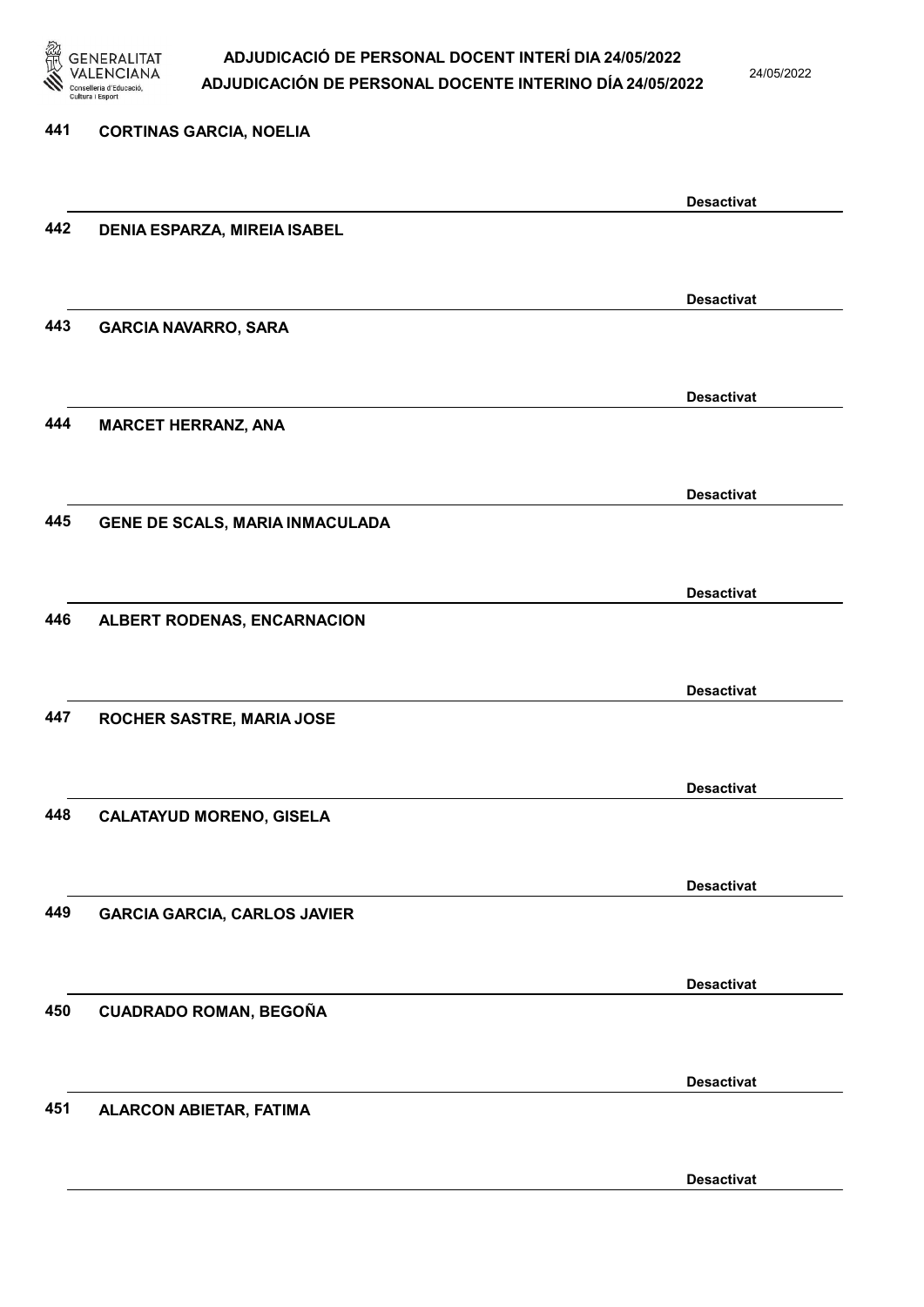

24/05/2022

Desactivat

# 452 MAS TOMAS, PALOMA Desactivat 453 AGUILERA PEREZ, LIDIA Desactivat 454 ORTEGA BATALLER, SUSANA Desactivat 455 GOMIS NEGUEROLES, AMALIA ANDREA Desactivat 456 COVES FUENTES, ERICA Desactivat 457 MOMPARLER MARZAL, MARIA Desactivat 458 LOPEZ CARBONELL, NURIA Desactivat 459 LLORENS MANRESA, INMACULADA Desactivat 460 MASIA GARCIA, SARA Desactivat 461 GARCIA FERRIZ, VERONICA Desactivat 462 MENOR ESTEVE, SILVIA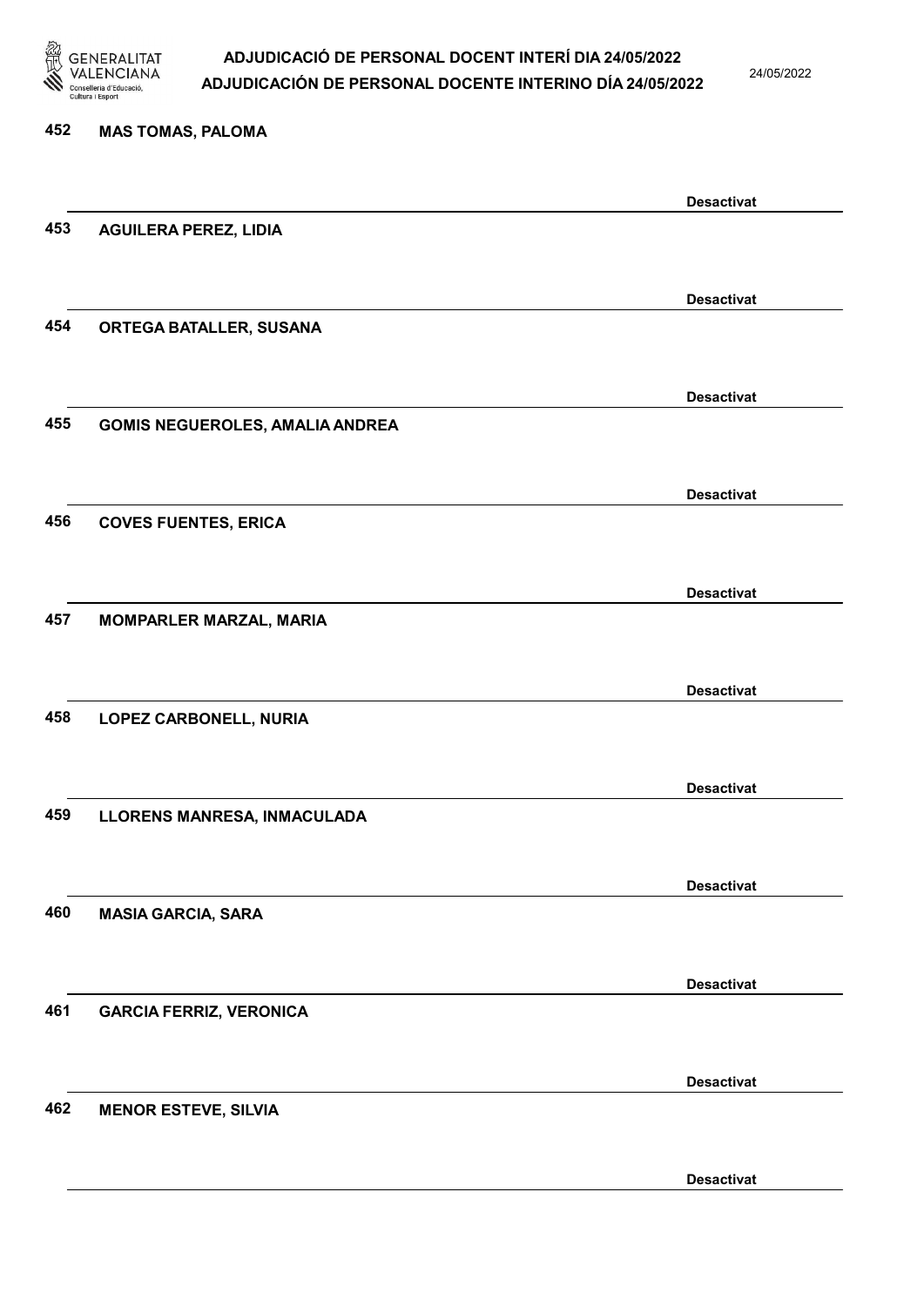

24/05/2022

#### 463 ARISTOY CADENAS, BLANCA

| 464<br><b>MICO CERDA, NURIA</b><br><b>Desactivat</b><br>465<br>NAVARRETE ROZALEN, LAURA<br>Ha participat<br>466<br><b>BARTUAL FERRANDIS, AIDA</b><br><b>Desactivat</b><br>467<br>TABARANU, ANCA-MIHAELA<br><b>Desactivat</b><br>468<br><b>CALERO GENOVES, CLARA</b><br><b>Desactivat</b><br>469<br>ZARAGOZA BARAZA, MARTA<br><b>Desactivat</b><br>470<br>RODRIGUEZ SANZ, MARIA DE LOS DESAMPARADOS<br><b>Desactivat</b><br><b>CERMEÑO MORA, BELEN</b><br>471 |  |                   |
|--------------------------------------------------------------------------------------------------------------------------------------------------------------------------------------------------------------------------------------------------------------------------------------------------------------------------------------------------------------------------------------------------------------------------------------------------------------|--|-------------------|
|                                                                                                                                                                                                                                                                                                                                                                                                                                                              |  | <b>Desactivat</b> |
|                                                                                                                                                                                                                                                                                                                                                                                                                                                              |  |                   |
|                                                                                                                                                                                                                                                                                                                                                                                                                                                              |  |                   |
|                                                                                                                                                                                                                                                                                                                                                                                                                                                              |  |                   |
|                                                                                                                                                                                                                                                                                                                                                                                                                                                              |  |                   |
|                                                                                                                                                                                                                                                                                                                                                                                                                                                              |  |                   |
|                                                                                                                                                                                                                                                                                                                                                                                                                                                              |  |                   |
|                                                                                                                                                                                                                                                                                                                                                                                                                                                              |  |                   |
|                                                                                                                                                                                                                                                                                                                                                                                                                                                              |  |                   |
|                                                                                                                                                                                                                                                                                                                                                                                                                                                              |  |                   |
|                                                                                                                                                                                                                                                                                                                                                                                                                                                              |  |                   |
|                                                                                                                                                                                                                                                                                                                                                                                                                                                              |  |                   |
|                                                                                                                                                                                                                                                                                                                                                                                                                                                              |  |                   |
|                                                                                                                                                                                                                                                                                                                                                                                                                                                              |  |                   |
|                                                                                                                                                                                                                                                                                                                                                                                                                                                              |  |                   |
|                                                                                                                                                                                                                                                                                                                                                                                                                                                              |  |                   |
|                                                                                                                                                                                                                                                                                                                                                                                                                                                              |  |                   |
|                                                                                                                                                                                                                                                                                                                                                                                                                                                              |  |                   |
|                                                                                                                                                                                                                                                                                                                                                                                                                                                              |  |                   |
|                                                                                                                                                                                                                                                                                                                                                                                                                                                              |  |                   |
|                                                                                                                                                                                                                                                                                                                                                                                                                                                              |  |                   |
|                                                                                                                                                                                                                                                                                                                                                                                                                                                              |  |                   |
|                                                                                                                                                                                                                                                                                                                                                                                                                                                              |  |                   |
|                                                                                                                                                                                                                                                                                                                                                                                                                                                              |  |                   |
|                                                                                                                                                                                                                                                                                                                                                                                                                                                              |  |                   |
|                                                                                                                                                                                                                                                                                                                                                                                                                                                              |  |                   |
|                                                                                                                                                                                                                                                                                                                                                                                                                                                              |  |                   |
|                                                                                                                                                                                                                                                                                                                                                                                                                                                              |  |                   |
|                                                                                                                                                                                                                                                                                                                                                                                                                                                              |  |                   |
|                                                                                                                                                                                                                                                                                                                                                                                                                                                              |  |                   |
|                                                                                                                                                                                                                                                                                                                                                                                                                                                              |  |                   |
|                                                                                                                                                                                                                                                                                                                                                                                                                                                              |  |                   |
|                                                                                                                                                                                                                                                                                                                                                                                                                                                              |  |                   |
|                                                                                                                                                                                                                                                                                                                                                                                                                                                              |  | <b>Desactivat</b> |
|                                                                                                                                                                                                                                                                                                                                                                                                                                                              |  |                   |
| 472                                                                                                                                                                                                                                                                                                                                                                                                                                                          |  |                   |
| DE PERALTA TORRES, CARLA                                                                                                                                                                                                                                                                                                                                                                                                                                     |  |                   |
|                                                                                                                                                                                                                                                                                                                                                                                                                                                              |  |                   |
| <b>Desactivat</b>                                                                                                                                                                                                                                                                                                                                                                                                                                            |  |                   |
|                                                                                                                                                                                                                                                                                                                                                                                                                                                              |  |                   |
| 473<br><b>GRANGEL GALLEGO, MARIA DE LOS ANGELES</b>                                                                                                                                                                                                                                                                                                                                                                                                          |  |                   |
|                                                                                                                                                                                                                                                                                                                                                                                                                                                              |  |                   |
|                                                                                                                                                                                                                                                                                                                                                                                                                                                              |  |                   |
|                                                                                                                                                                                                                                                                                                                                                                                                                                                              |  |                   |
|                                                                                                                                                                                                                                                                                                                                                                                                                                                              |  |                   |
|                                                                                                                                                                                                                                                                                                                                                                                                                                                              |  |                   |
|                                                                                                                                                                                                                                                                                                                                                                                                                                                              |  |                   |
|                                                                                                                                                                                                                                                                                                                                                                                                                                                              |  |                   |
|                                                                                                                                                                                                                                                                                                                                                                                                                                                              |  |                   |
|                                                                                                                                                                                                                                                                                                                                                                                                                                                              |  |                   |
|                                                                                                                                                                                                                                                                                                                                                                                                                                                              |  |                   |
|                                                                                                                                                                                                                                                                                                                                                                                                                                                              |  |                   |
|                                                                                                                                                                                                                                                                                                                                                                                                                                                              |  |                   |
|                                                                                                                                                                                                                                                                                                                                                                                                                                                              |  | <b>Desactivat</b> |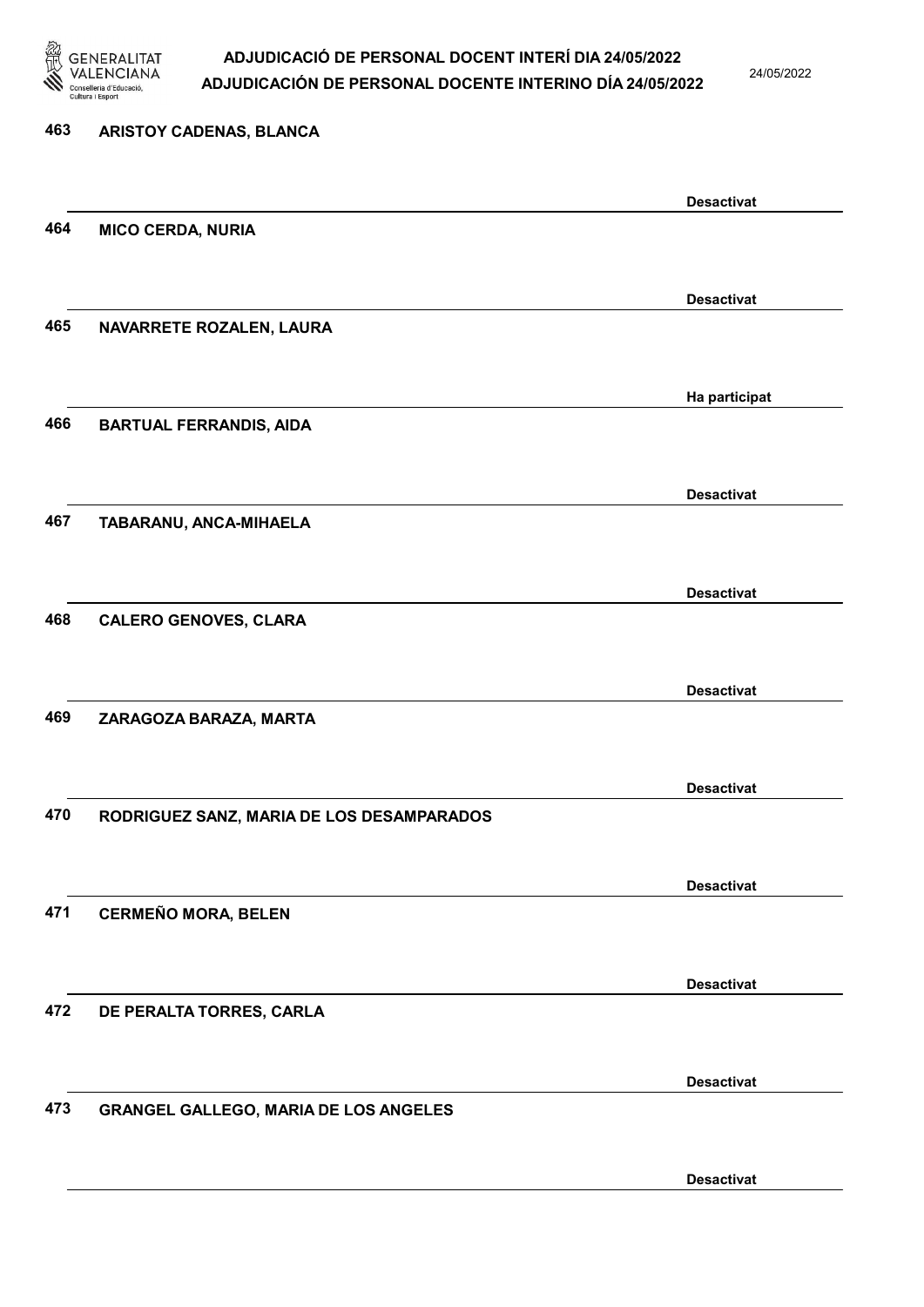

24/05/2022

Desactivat

# 474 TARAZONA CHORNET, ADELA Desactivat 475 SEBASTIA GARRIDO, RAQUEL Desactivat 476 AGULLO DOMINGO, LUCIA Desactivat 477 PASTOR PASTOR, MARIA BELEN Desactivat 478 RUIZ CERVERA, LARA Desactivat 479 MARGARIT ORTOLA, ANNA Desactivat 480 BATALLA GIL, LIDON Desactivat 481 IBAÑEZ ESCRIG, CARMINA Desactivat 482 BENEDI HERNANDEZ, MARTA Desactivat 483 TRIGUEROS BAÑO, RAQUEL Desactivat 484 PONS POQUET, EVARISTO JOSE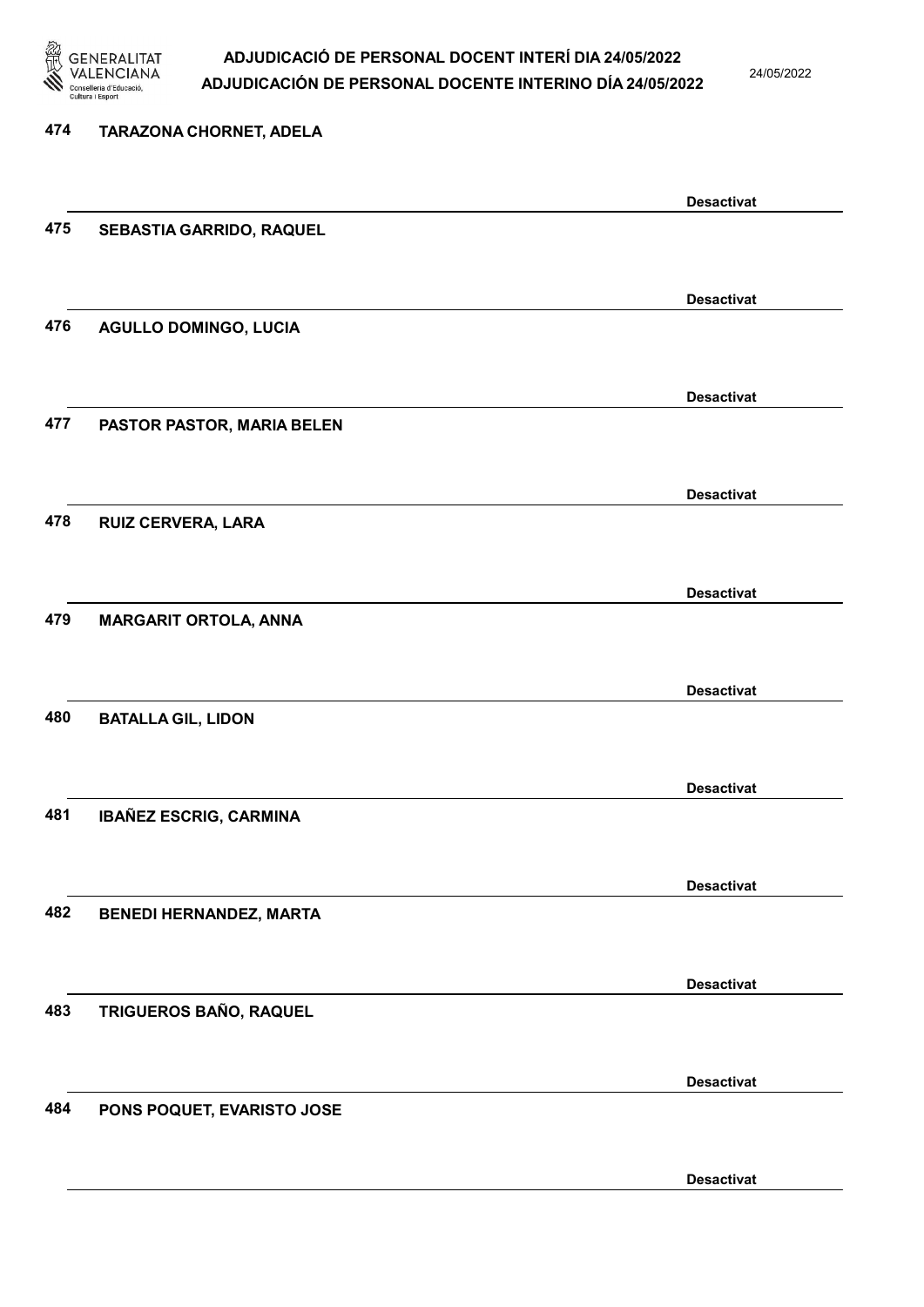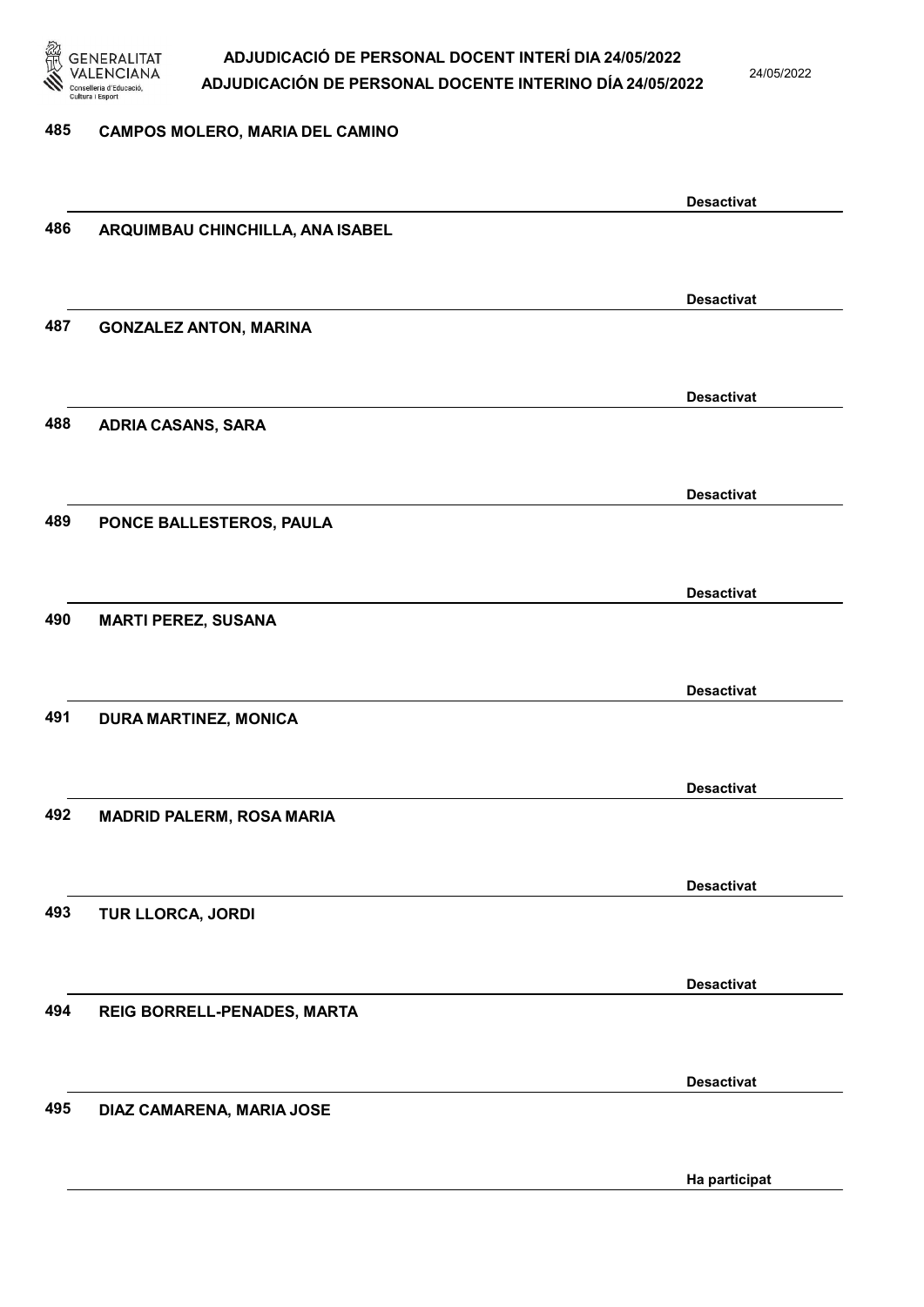

24/05/2022

Desactivat

# 496 GISBERT CASTELLS, MARIA Ha participat 497 RAMIREZ RAMON, ROSA Ha participat 498 MAIQUES CAMARERO, CRISTINA Desactivat 499 NAVARRO OLTRA, TANIA Desactivat 500 FITA GARCIA, CARMEN Desactivat 501 BORDES GONZALEZ, GLORIA Desactivat 502 FERNANDEZ FERNANDEZ, LAURA ENCARNACION Desactivat 503 MATA FERRERO, BERNARDO Ha participat 504 HORTELANO DEVES, ESTER Desactivat 505 CLIMENT BROTONS, PATRICIA Desactivat 506 GIL PASTOR, MARIA BEATRIZ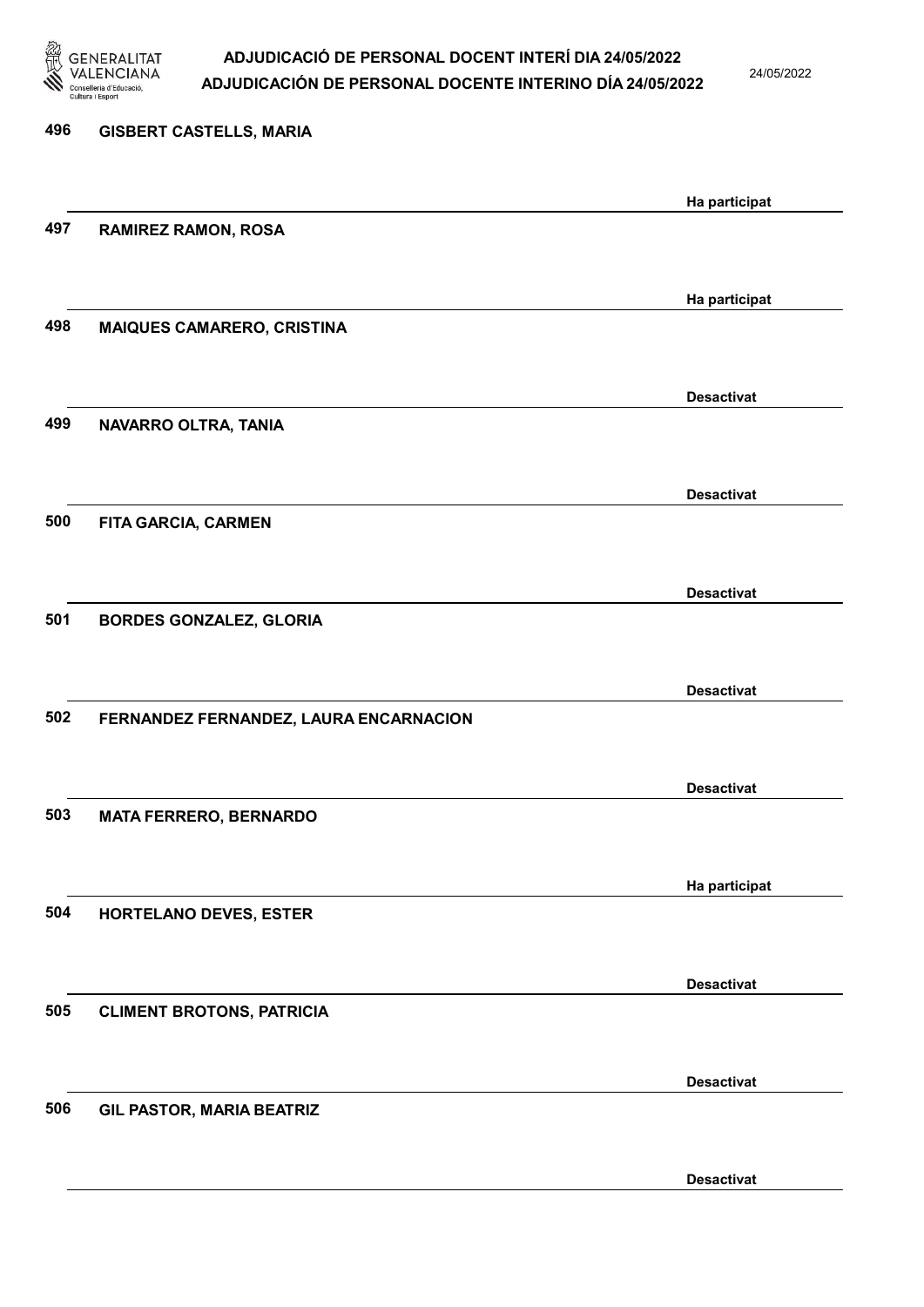

507 TORTAJADA ALEMANY, ALBA

### ADJUDICACIÓ DE PERSONAL DOCENT INTERÍ DIA 24/05/2022 ADJUDICACIÓN DE PERSONAL DOCENTE INTERINO DÍA 24/05/2022

24/05/2022

### Desactivat 508 MARTINEZ LOPEZ, ALEXANDRA Desactivat 509 ORTIZ CORTES, ELENA Desactivat 510 GARCIA GOMEZ, ANA MARIA Desactivat 511 SORIA JOVER, MARIA MAGDALENA Desactivat 512 HERNANDEZ DUART, MARIA MAGDALENA Desactivat 513 VENTURA BALLESTER, CRISTINA Desactivat 514 BRAVO CASCALES, VERONICA Desactivat 515 GARCIA RODRIGO, CLARA Desactivat 516 CHACON DIAZ, NOEMI Desactivat

#### 517 CARCEL MARTINEZ, MARIA ESTHER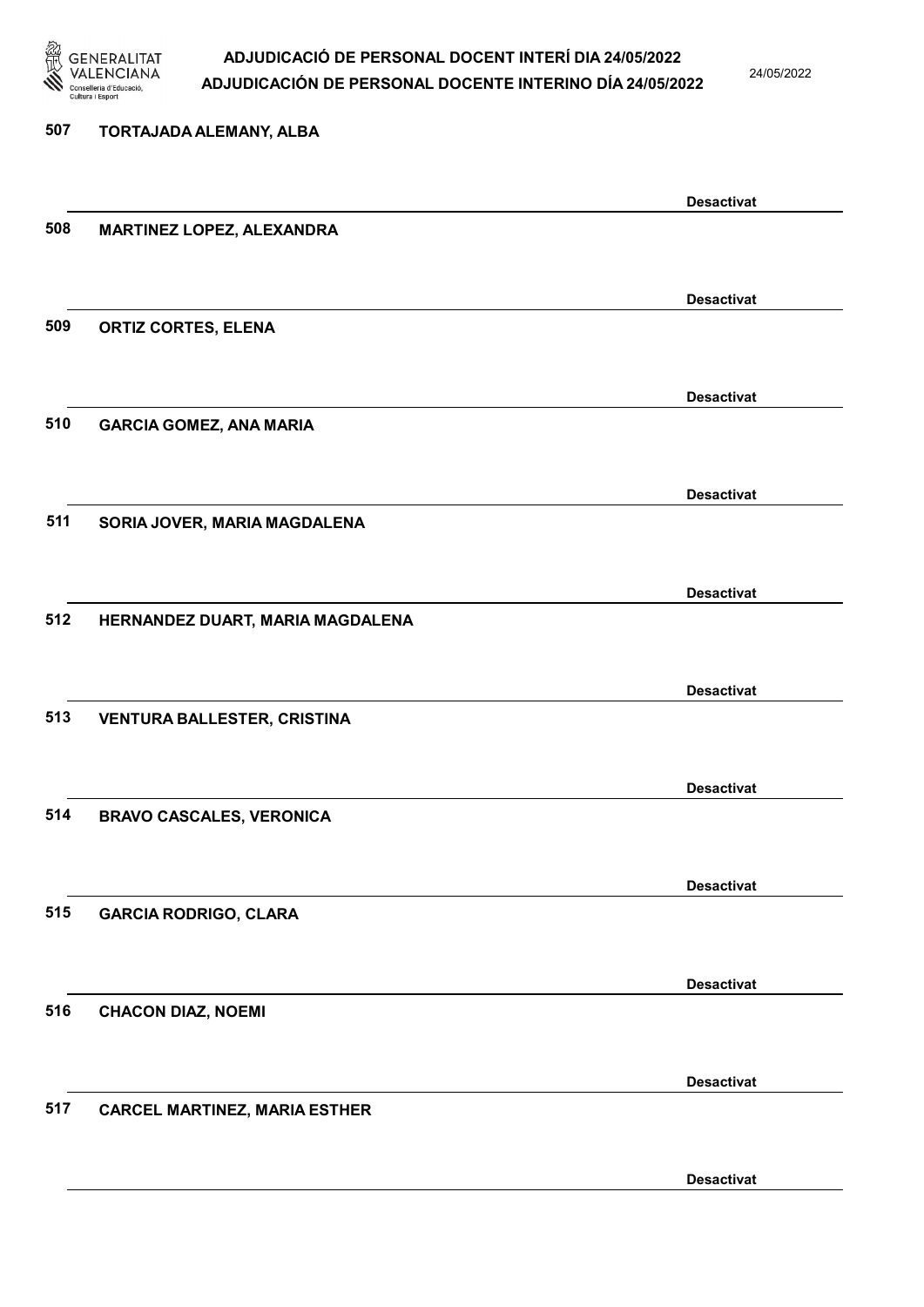

24/05/2022

#### 518 GIL BOLUFER, NIEVES

|     |                                     | <b>Desactivat</b> |
|-----|-------------------------------------|-------------------|
| 519 | JIMENEZ VICENTE, PAULA MERCEDES     |                   |
|     |                                     |                   |
|     |                                     |                   |
|     |                                     | <b>Desactivat</b> |
| 520 | HERNANDEZ BELMONTE, MARIA JOSE      |                   |
|     |                                     |                   |
|     |                                     |                   |
|     |                                     | <b>Desactivat</b> |
| 521 | <b>GOMEZ LUNA, RAQUEL</b>           |                   |
|     |                                     |                   |
|     |                                     |                   |
|     |                                     | <b>Desactivat</b> |
| 522 | <b>GARCIA BERGIA, ALICIA SUSANA</b> |                   |
|     |                                     |                   |
|     |                                     | <b>Desactivat</b> |
| 523 |                                     |                   |
|     | SOTOMAYOR MARIA, ROSARIO            |                   |
|     |                                     |                   |
|     |                                     | <b>Desactivat</b> |
| 524 | <b>MAS LLORENS, VICTORIA</b>        |                   |
|     |                                     |                   |
|     |                                     |                   |
|     |                                     | <b>Desactivat</b> |
| 525 | <b>MARTINEZ TORRECILLAS, CORINA</b> |                   |
|     |                                     |                   |
|     |                                     |                   |
|     |                                     | <b>Desactivat</b> |
| 526 | <b>TORNERO ROCA, CARMEN</b>         |                   |
|     |                                     |                   |
|     |                                     |                   |
|     |                                     | <b>Desactivat</b> |
| 527 | <b>LOPEZ GIMENEZ, ANDREA</b>        |                   |
|     |                                     |                   |
|     |                                     | <b>Desactivat</b> |
| 528 |                                     |                   |
|     | LIMORTI GALLARDO, SARAI MARIA       |                   |
|     |                                     |                   |
|     |                                     | <b>Desactivat</b> |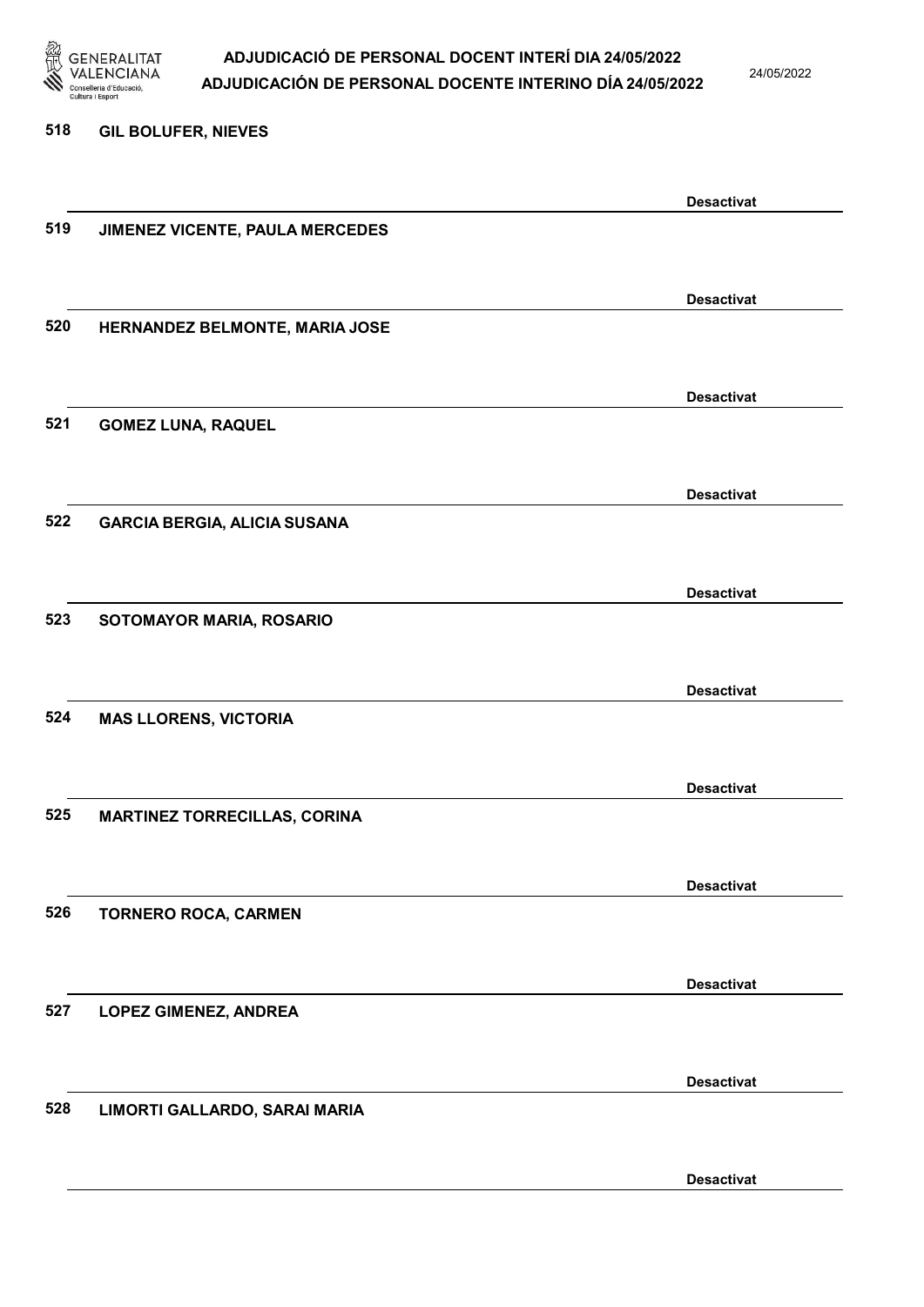

24/05/2022

Desactivat

# 529 PERIS FERRANDO, MARIA ADELA Desactivat 530 MARTI ASENSIO, EVA Mª Desactivat 531 BALLESTER GONZALEZ, MIRIAM Desactivat 532 PAREJA CHACON, MARIA JOSE Desactivat 533 FERNANDEZ SOLER, MARIA No adjudicat 534 LOPEZ LAFOND, CAROLE MANUELA Desactivat 535 CAMPOS GARCÍA, LUCIA Desactivat 536 DONATE RODRIGUEZ, PAULA Desactivat 537 RODRIGUEZ LOPEZ, SARAY MIRIAM Desactivat 538 GINER SANCHEZ, MARIA Desactivat 539 CANET CANO, SARA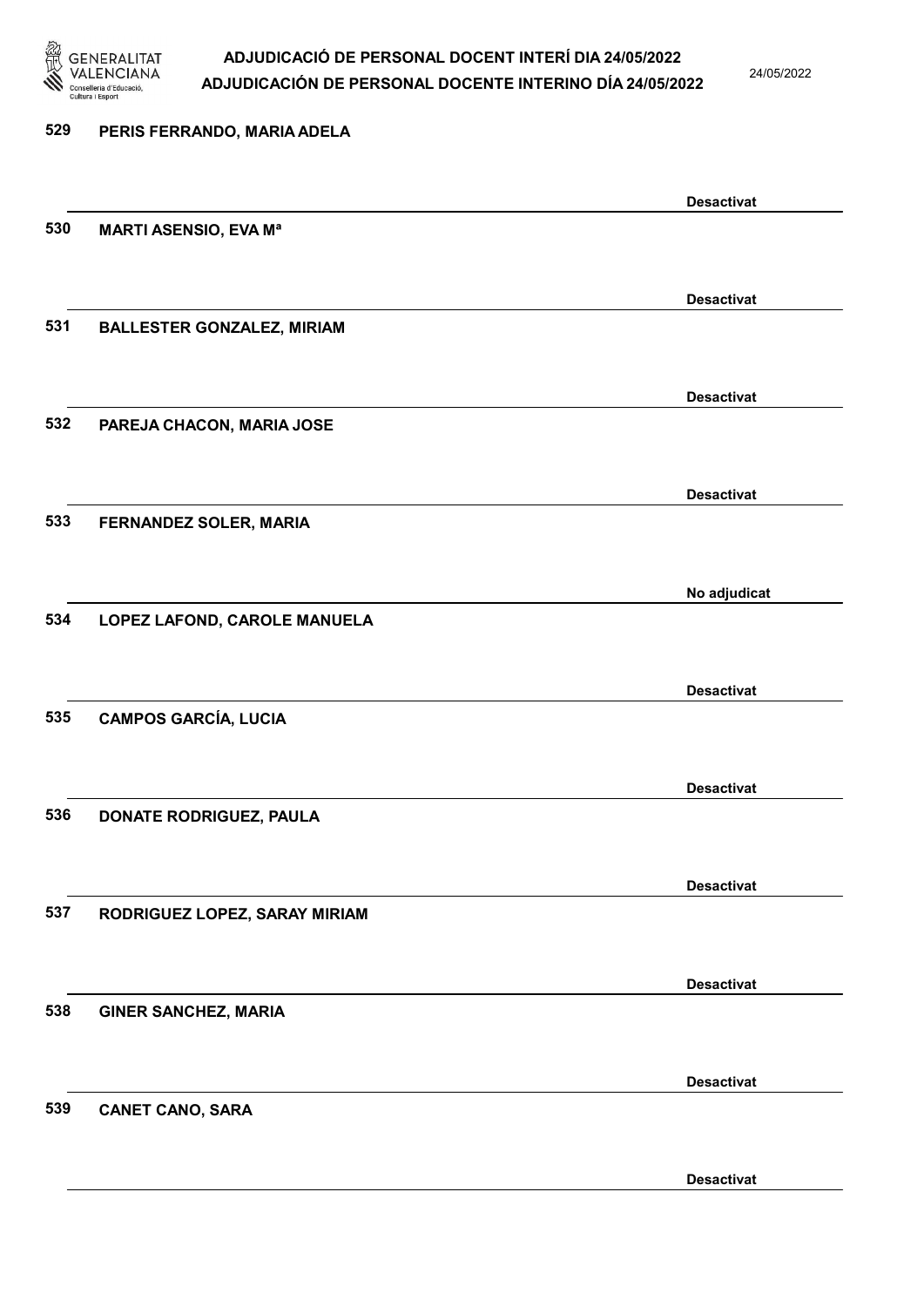

24/05/2022

Desactivat

# 540 BELDA CALABUIG, MARIA CARMEN Desactivat 541 SOLE ORTS, JANA Desactivat 542 LOZANO LOPEZ, CLARA Desactivat 543 PEREZ DIAZ, MARIA Desactivat 544 RUIZ GARCIA, ANGELA Desactivat 545 MOLAS VILLANUEVA, MARÍA Desactivat 546 PASTOR SOLA, SONIA Desactivat 547 RATIA MARTINEZ, JORDI Desactivat 548 APARISI MASCARELL, ANGELA Desactivat 549 GONZALEZ CHUAN, MARIA MAZZARELLO Desactivat 550 NAVARRO OCHANDO, ALICIA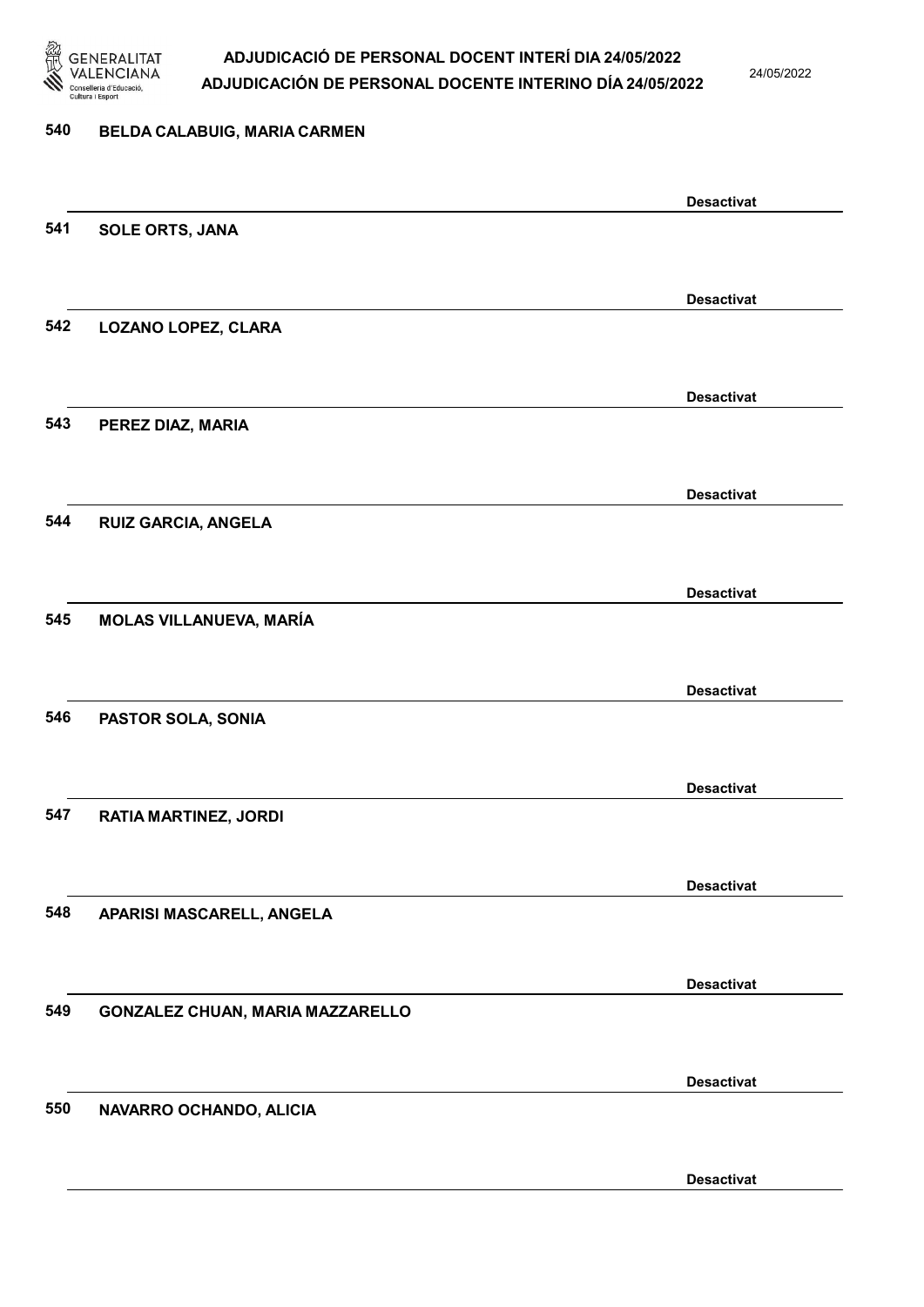

24/05/2022

Desactivat

# 551 PICAZO MORCILLO, ALBERTO Desactivat 552 TORNADOR BELTRAN, EVA Desactivat 553 BAÑOS OLMOS, NURIA Desactivat 554 GOMEZ VIVES, PABLO Desactivat 555 GONZALEZ PEREZ, MARIA DE LOS ANGELES Desactivat 556 SANCHIS BUSTOS, JAVIER Desactivat 557 LEON RUIZ, NOELIA Desactivat 558 BENITO BENITO, IRENE Desactivat 559 FALAGUERA MATA, VIRGINIA MARIA Desactivat 560 GONZALEZ PASCUAL, ZORAIDA Desactivat 561 CAMARENA CLIMENT, LARA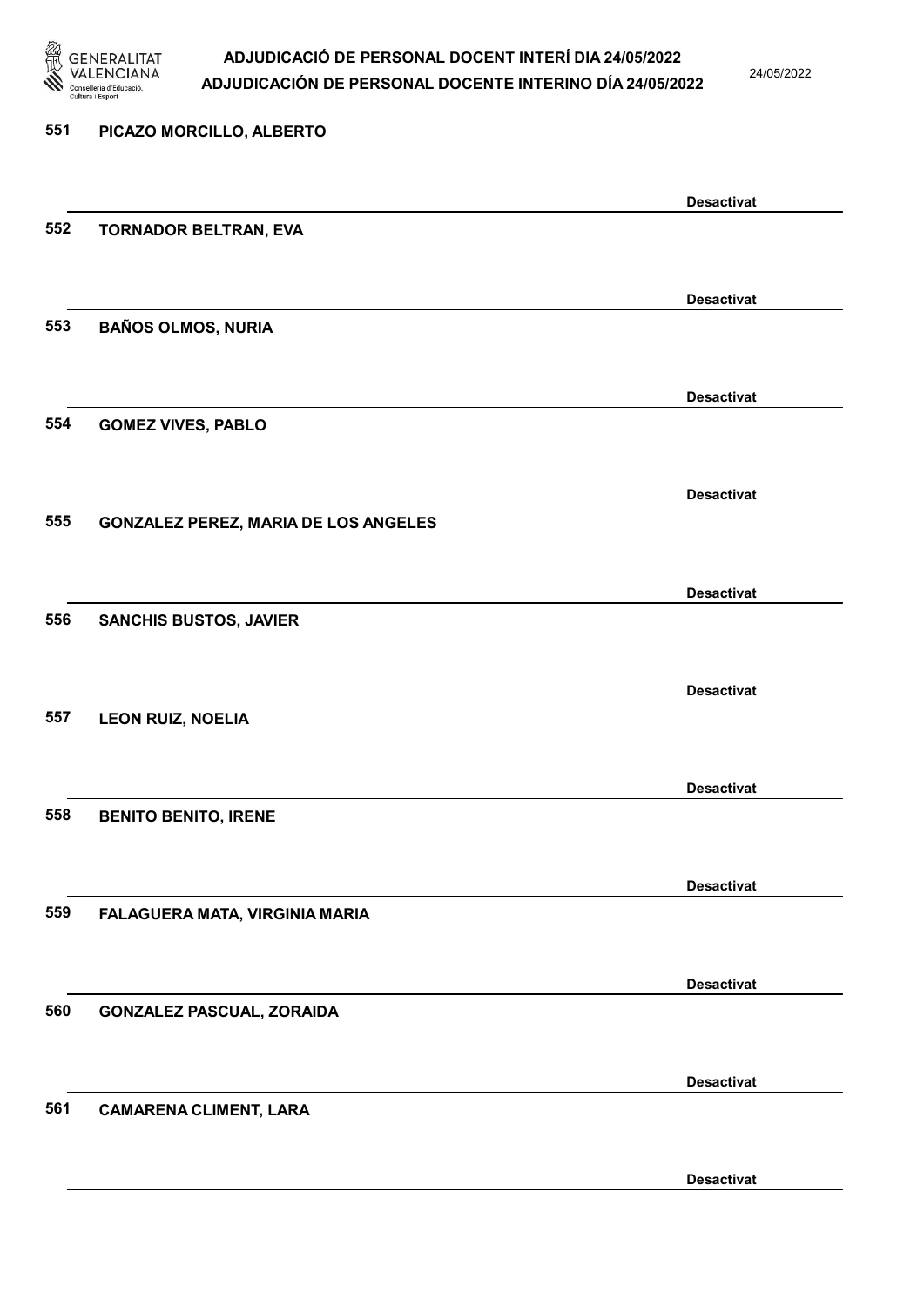

24/05/2022

#### 562 MOLL MORELL, ANGELA

|     |                                         | <b>Desactivat</b> |
|-----|-----------------------------------------|-------------------|
| 563 | PEREZ ZAMORA, BEGOÑA                    |                   |
|     |                                         |                   |
|     |                                         |                   |
|     |                                         | <b>Desactivat</b> |
| 564 | <b>SERRA GARCIA, EVA</b>                |                   |
|     |                                         |                   |
|     |                                         |                   |
|     |                                         | <b>Desactivat</b> |
| 565 | LLISTERRI GIL, JOANA                    |                   |
|     |                                         |                   |
|     |                                         |                   |
|     |                                         | <b>Desactivat</b> |
| 566 | <b>SAEZ POMARES, MARIA</b>              |                   |
|     |                                         |                   |
|     |                                         | <b>Desactivat</b> |
| 567 | HERNANDEZ BERTO, CRISTINA               |                   |
|     |                                         |                   |
|     |                                         |                   |
|     |                                         | <b>Desactivat</b> |
| 568 | ALONSO LOPEZ, MARIA DEL MAR             |                   |
|     |                                         |                   |
|     |                                         |                   |
|     |                                         | <b>Desactivat</b> |
| 569 | SANJUAN CASTELLO, PURIFICACION          |                   |
|     |                                         |                   |
|     |                                         |                   |
|     |                                         | <b>Desactivat</b> |
| 570 | <b>LABERNIA BOIX, MARIA DELS ANGELS</b> |                   |
|     |                                         |                   |
|     |                                         |                   |
|     |                                         | <b>Desactivat</b> |
| 571 | <b>BERNABEU BENEITO, MARIA DOLORES</b>  |                   |
|     |                                         |                   |
|     |                                         | <b>Desactivat</b> |
|     |                                         |                   |
| 572 | <b>MORA GUIJARRO, IGNACIO</b>           |                   |
|     |                                         |                   |
|     |                                         | <b>Desactivat</b> |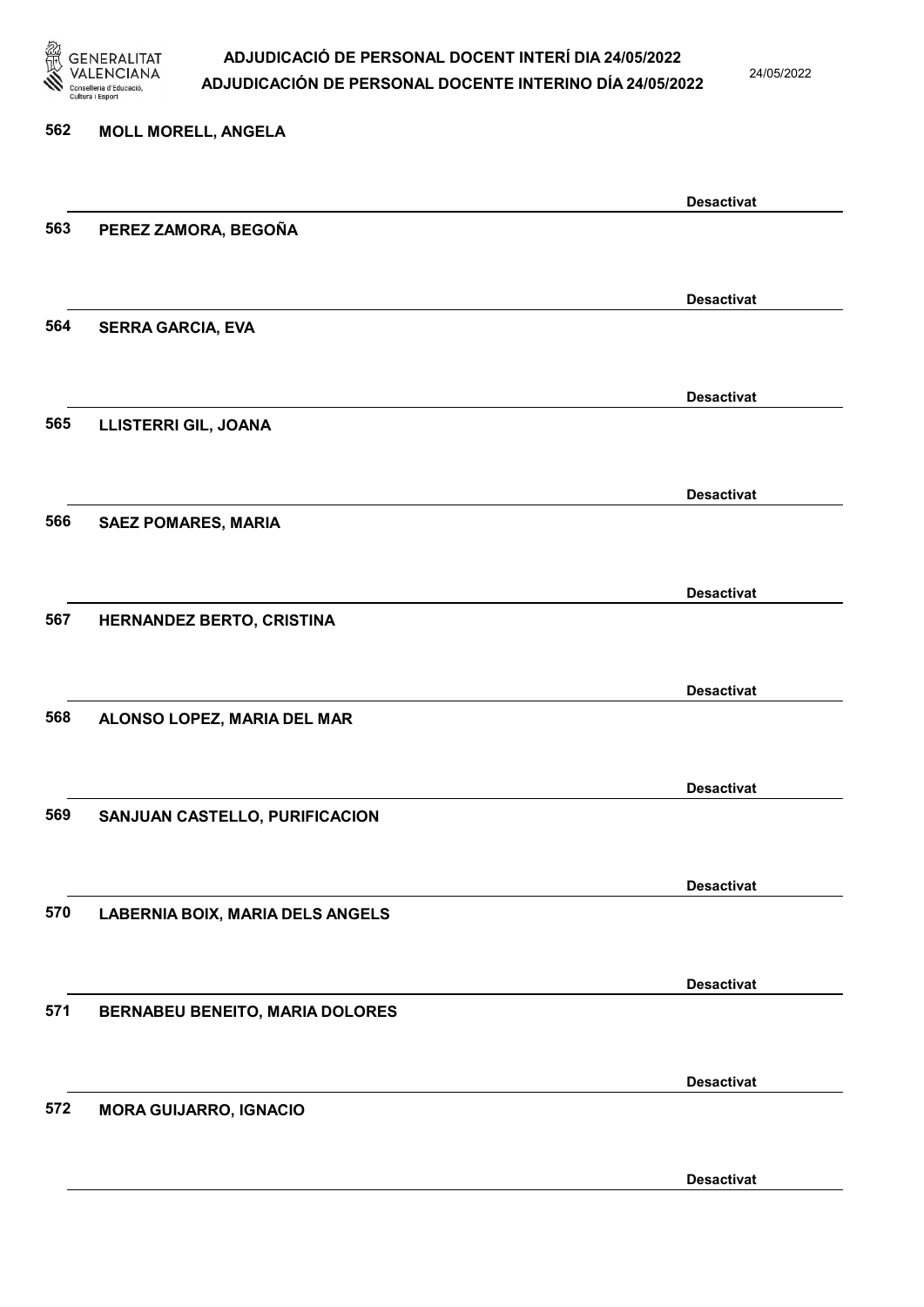

24/05/2022

Desactivat

# 573 MARIN CASELLES, DIEGO Desactivat 574 LOZANO MATEU, MARTA Desactivat 575 GOMEZ GARCIA, ISABEL Desactivat 576 DE DIOS RUIZ, MIREIA Desactivat 577 HERRERA VÁZQUEZ, MIRIAM Desactivat 578 PEREZ GRIMA, SANDRA Desactivat 579 LLOPIS GINESTAR, ESTER Desactivat 580 EUGENIO DIAZ, JAVIER Desactivat 581 MORANT ZARAGOZA, LUIS MIGUEL Desactivat 582 TURELL MARTIN, CRISTINA Desactivat 583 MUT GIMENEZ, CRISTINA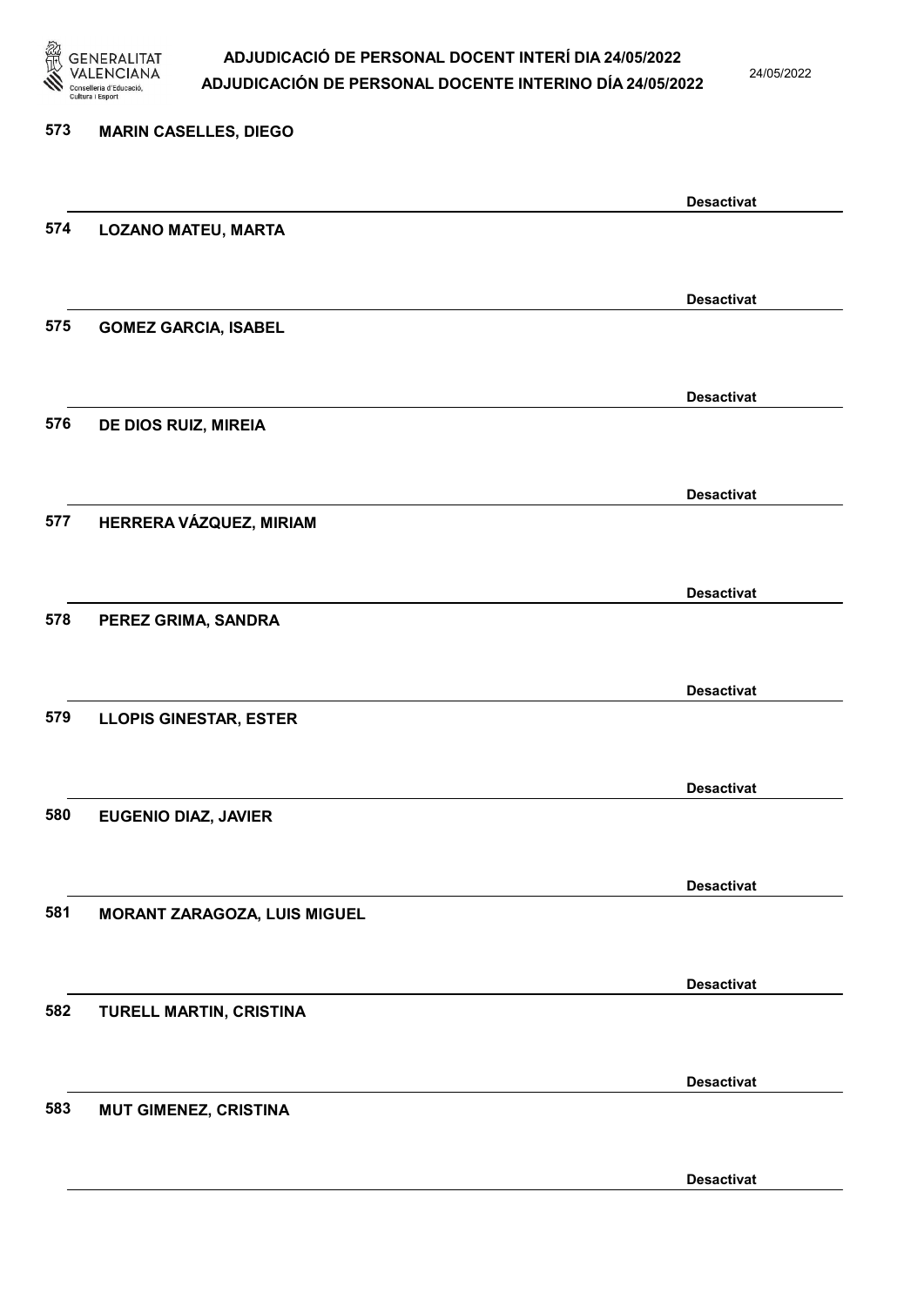

24/05/2022

Desactivat

# 584 NACHER SOLER, MARIA JOSE Desactivat 585 FRAILE CASTRO, NURIA Desactivat 586 LOZANO ESPERT, CARLA Desactivat 587 SANTOLARIA MAÑES, MARIA VICTORIA Desactivat 588 FORNES LLODRA, MARIA DOLORES Desactivat 589 HERREROS RAMON, ANA MARIA Desactivat 590 BENEYTO CARDOS, MARIOLA Desactivat 591 GUILLEN LUQUE, EVA MARIA Desactivat 592 MARTINEZ MONREAL, CARLES Desactivat 593 BATALLER GRAU, LAURA Desactivat 594 RIPOLL MANSANET, ROSANA JULIA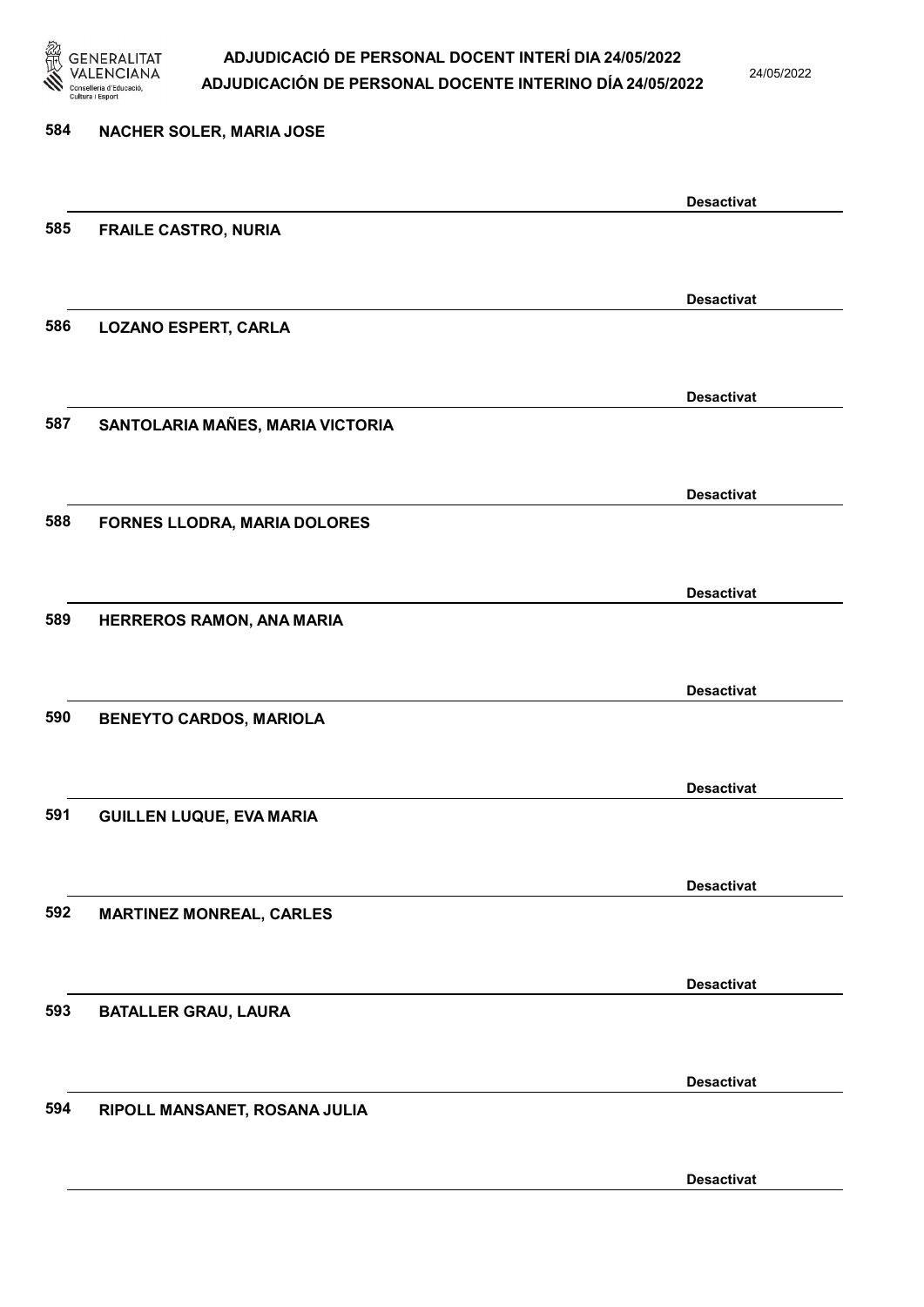

24/05/2022

### 595 MANZANA SEGARRA, MARIA TERESA

|     |                                        | <b>Desactivat</b> |
|-----|----------------------------------------|-------------------|
| 596 | <b>GUZMAN SANCHIS, LAURA</b>           |                   |
|     |                                        |                   |
|     |                                        | <b>Desactivat</b> |
| 597 | PEREZ TOMAS, DOLORES YOLANDA           |                   |
|     |                                        |                   |
|     |                                        |                   |
|     |                                        | <b>Desactivat</b> |
| 598 | <b>CERDAN PERIS, NOEMI</b>             |                   |
|     |                                        |                   |
|     |                                        | <b>Desactivat</b> |
| 599 | <b>CATALAN MEDINA, LAURA</b>           |                   |
|     |                                        |                   |
|     |                                        | <b>Desactivat</b> |
| 600 | <b>DENIA BENLLOCH, LAIA</b>            |                   |
|     |                                        |                   |
|     |                                        |                   |
|     |                                        | <b>Desactivat</b> |
| 601 | <b>MARTINEZ NEGRETE, BEATRIZ ELENA</b> |                   |
|     |                                        |                   |
|     |                                        | <b>Desactivat</b> |
| 602 | <b>BARBA SANCHEZ, SARA</b>             |                   |
|     |                                        |                   |
|     |                                        | <b>Desactivat</b> |
| 603 | GIL AUCEJO, ALVARO                     |                   |
|     |                                        |                   |
|     |                                        |                   |
|     |                                        | <b>Desactivat</b> |
| 604 | <b>MARTI SEMPERE, CLARA</b>            |                   |
|     |                                        |                   |
|     |                                        | <b>Desactivat</b> |
| 605 | <b>MARTINEZ TORREGROSA, MARIA</b>      |                   |
|     |                                        |                   |
|     |                                        | <b>Desactivat</b> |
|     |                                        |                   |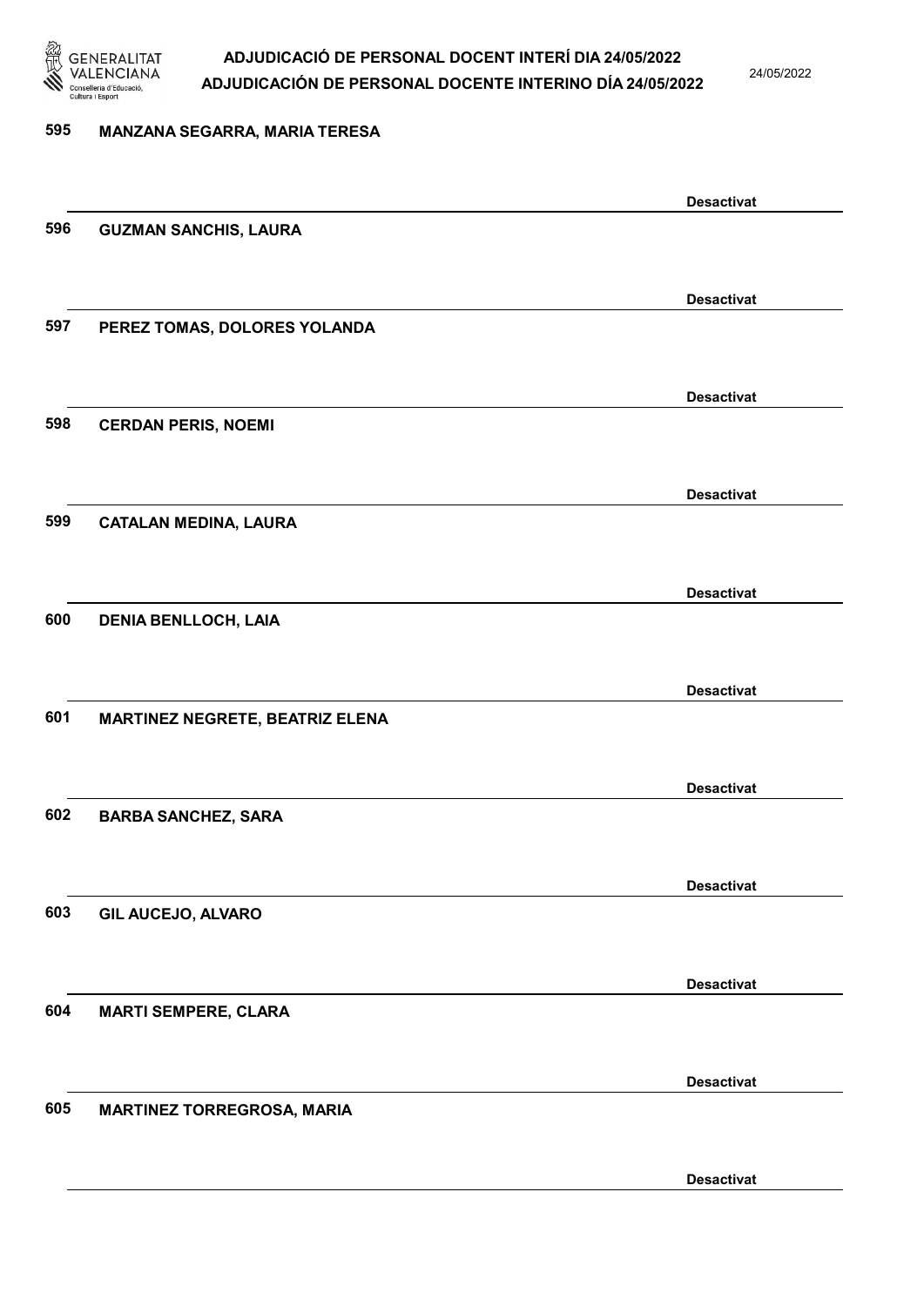

24/05/2022

Desactivat

# 606 TALENS MARTINEZ, YANIRA Desactivat 607 LANCIS LLORCA, ESTEFANIA Desactivat 608 HUGUET GIL, JUDIT Desactivat 609 VIDAL SANFELIX, LIDIA Desactivat 610 VALERO AGUT, INMACULADA Desactivat 611 COBOS ALBA, SANDRA Desactivat 612 LOPEZ GARRIDO, LUCIA Desactivat 613 CUBAS MARTINEZ, VICTOR Desactivat 614 MARTIN LORENTE TABERNERO, SANDRA Desactivat 615 ARROYO LLEDO, VANESSA Desactivat 616 MIRA MARTINEZ, ADELA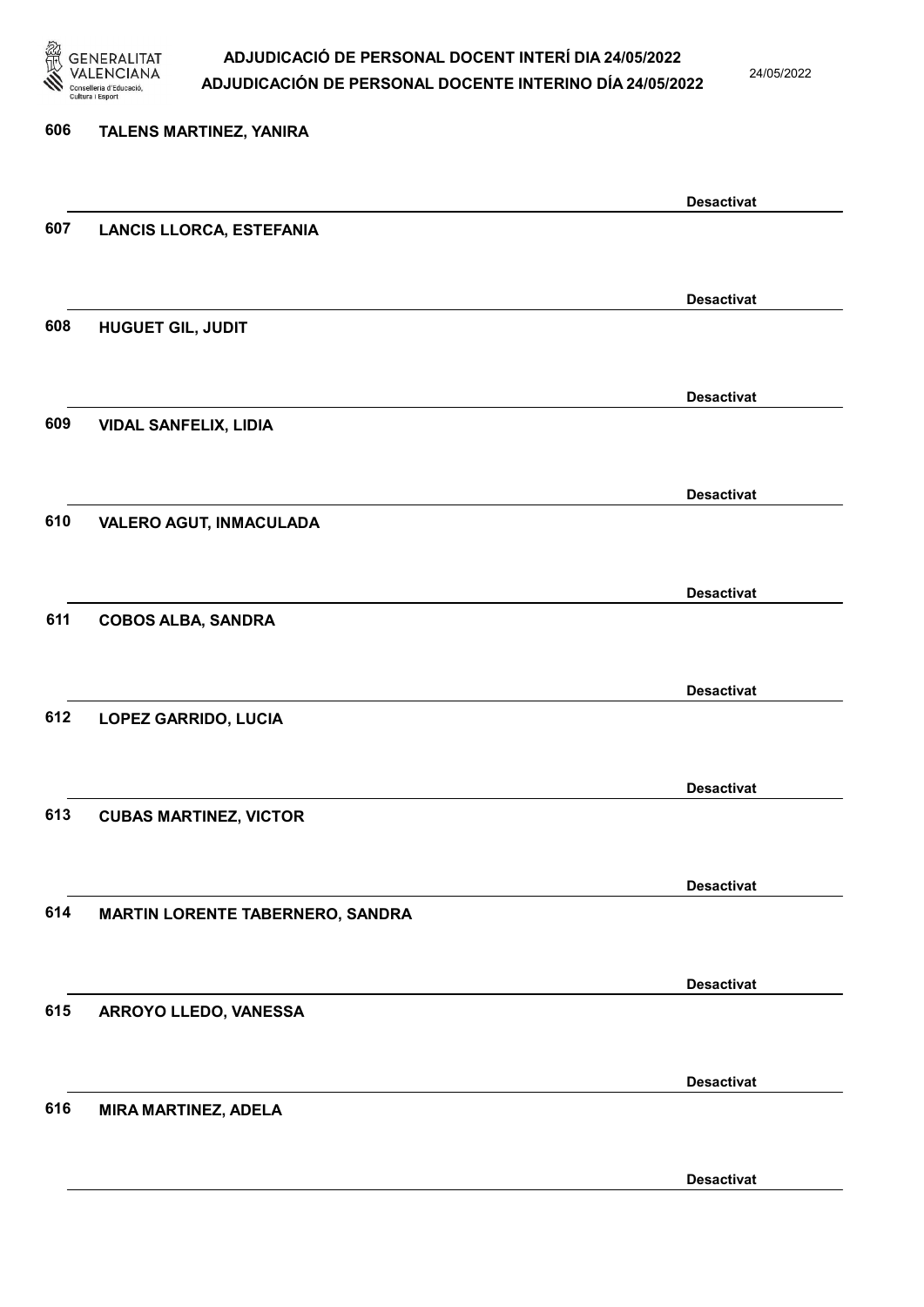

24/05/2022

#### 617 BORREDA ALVENTOSA, ALEJANDRO

|                                      | <b>Desactivat</b>                                                                                                               |
|--------------------------------------|---------------------------------------------------------------------------------------------------------------------------------|
| PEREZ MARTIN, ERICA                  |                                                                                                                                 |
|                                      |                                                                                                                                 |
|                                      | <b>Desactivat</b>                                                                                                               |
| <b>BOCHONS ALVAREZ, MARÍA TERESA</b> |                                                                                                                                 |
|                                      |                                                                                                                                 |
|                                      | <b>Desactivat</b>                                                                                                               |
|                                      |                                                                                                                                 |
|                                      |                                                                                                                                 |
|                                      | <b>Desactivat</b>                                                                                                               |
|                                      |                                                                                                                                 |
|                                      | <b>Desactivat</b>                                                                                                               |
| <b>DELGADO OLIVA, RAQUEL</b>         |                                                                                                                                 |
|                                      |                                                                                                                                 |
|                                      | <b>Desactivat</b>                                                                                                               |
| TORRENT ALBORCH, ANA                 |                                                                                                                                 |
|                                      |                                                                                                                                 |
|                                      | <b>Desactivat</b>                                                                                                               |
|                                      |                                                                                                                                 |
|                                      | <b>Desactivat</b>                                                                                                               |
| <b>ESPASA RONDA, LYDIA</b>           |                                                                                                                                 |
|                                      |                                                                                                                                 |
|                                      | <b>Desactivat</b>                                                                                                               |
| <b>GONZALEZ EDO, SANTIAGO</b>        |                                                                                                                                 |
|                                      |                                                                                                                                 |
|                                      | <b>Desactivat</b>                                                                                                               |
|                                      |                                                                                                                                 |
|                                      | <b>Desactivat</b>                                                                                                               |
|                                      | <b>ALONSO TENA, BEATRIZ</b><br><b>VILLARROYA PEDROSA, JOSE LUIS</b><br><b>GOMEZ SOLER, CRISTIAN</b><br><b>ROMERO BAS, NEREA</b> |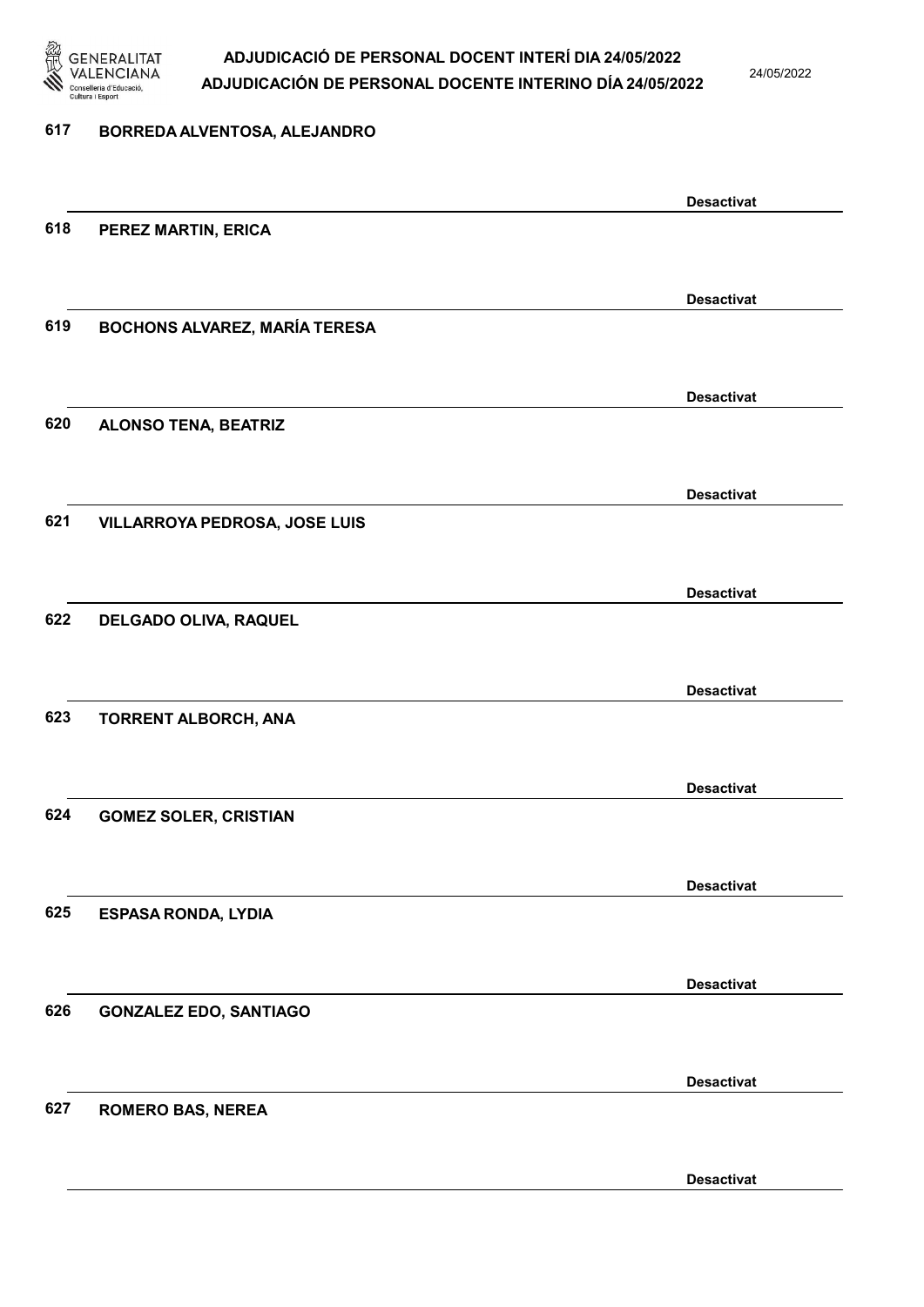

24/05/2022

Desactivat

# 628 PEREZ SILVA, ISABEL MARIA Desactivat 629 LOPEZ SERRANO, ELENA Desactivat 630 RUIZ APARICIO, RAQUEL Desactivat 631 POMARES RAMON, MARINA Desactivat 632 DIAZ URBANO, LUCIA Desactivat 633 LEAL ROMO, ANA Desactivat 634 CALABUIG BELDA, CARMEN Desactivat 635 PICO GUZMAN, JOSE VICENTE Desactivat 636 MARTI ROMERO, BRENDA Desactivat 637 CUERDA CASTILLO, MARIA DEL CARMEN Desactivat 638 MORILLO MOSCARDÓ, RAQUEL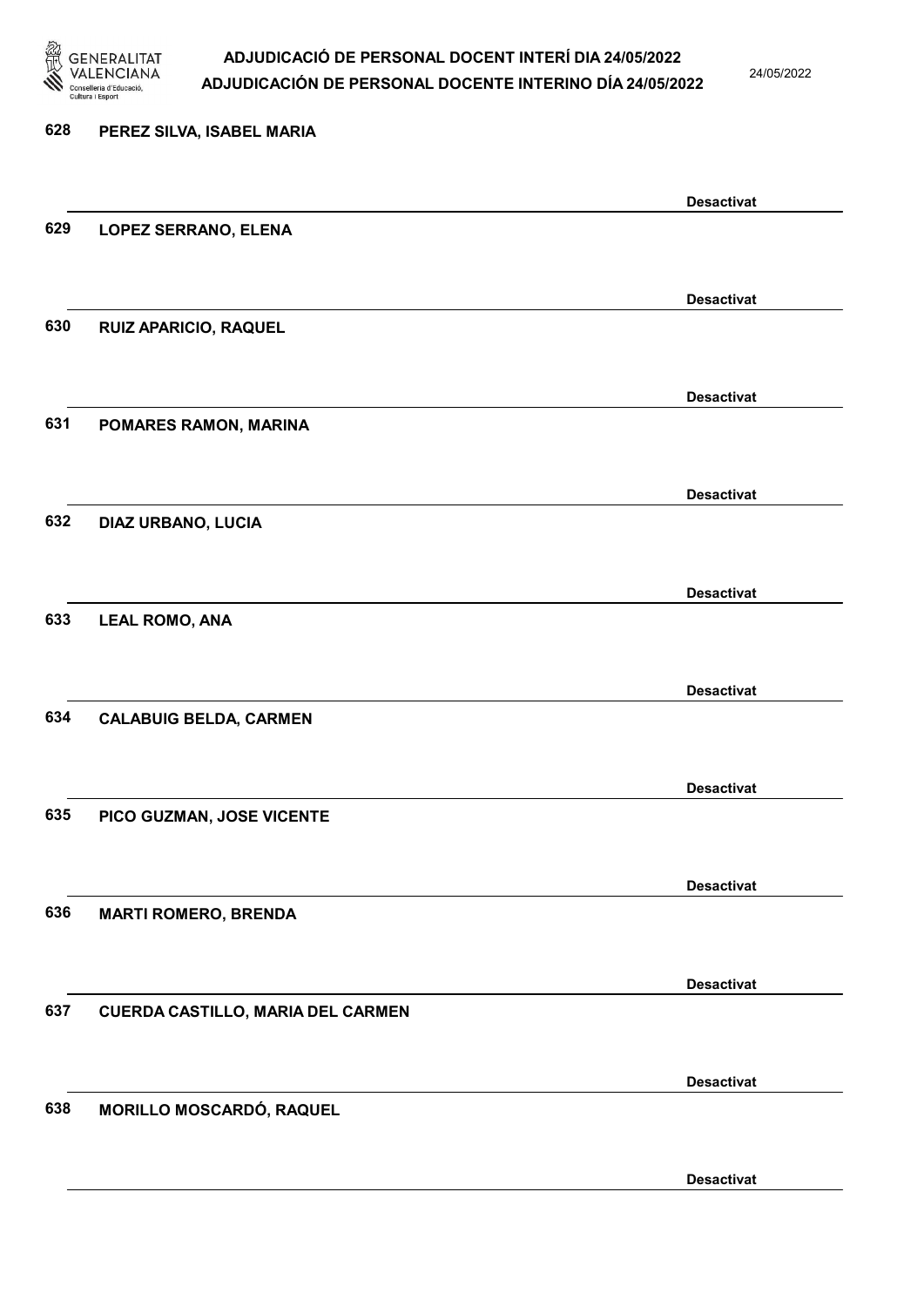

24/05/2022

Desactivat

# 639 OLCINA PEREZ, MIREIA Desactivat 640 PEY IVARS, PAULA Desactivat 641 CONEJOS SANCHEZ, BEATRIZ Desactivat 642 PONS MANZANET, SARAY Desactivat 643 MARTI SANCHEZ, ANGELA Desactivat 644 VILLAVICENCIO CORELLA, ANA Desactivat 645 NAVARRO ALIAGA, MARIA DEL CARMEN Desactivat 646 ADAM GIMENEZ, ANGELA Desactivat 647 QUESADA CANDELA, VICTORIA Desactivat 648 SEMPERE MIRA, CLARA Desactivat 649 ALARCON GALLEN, JORGE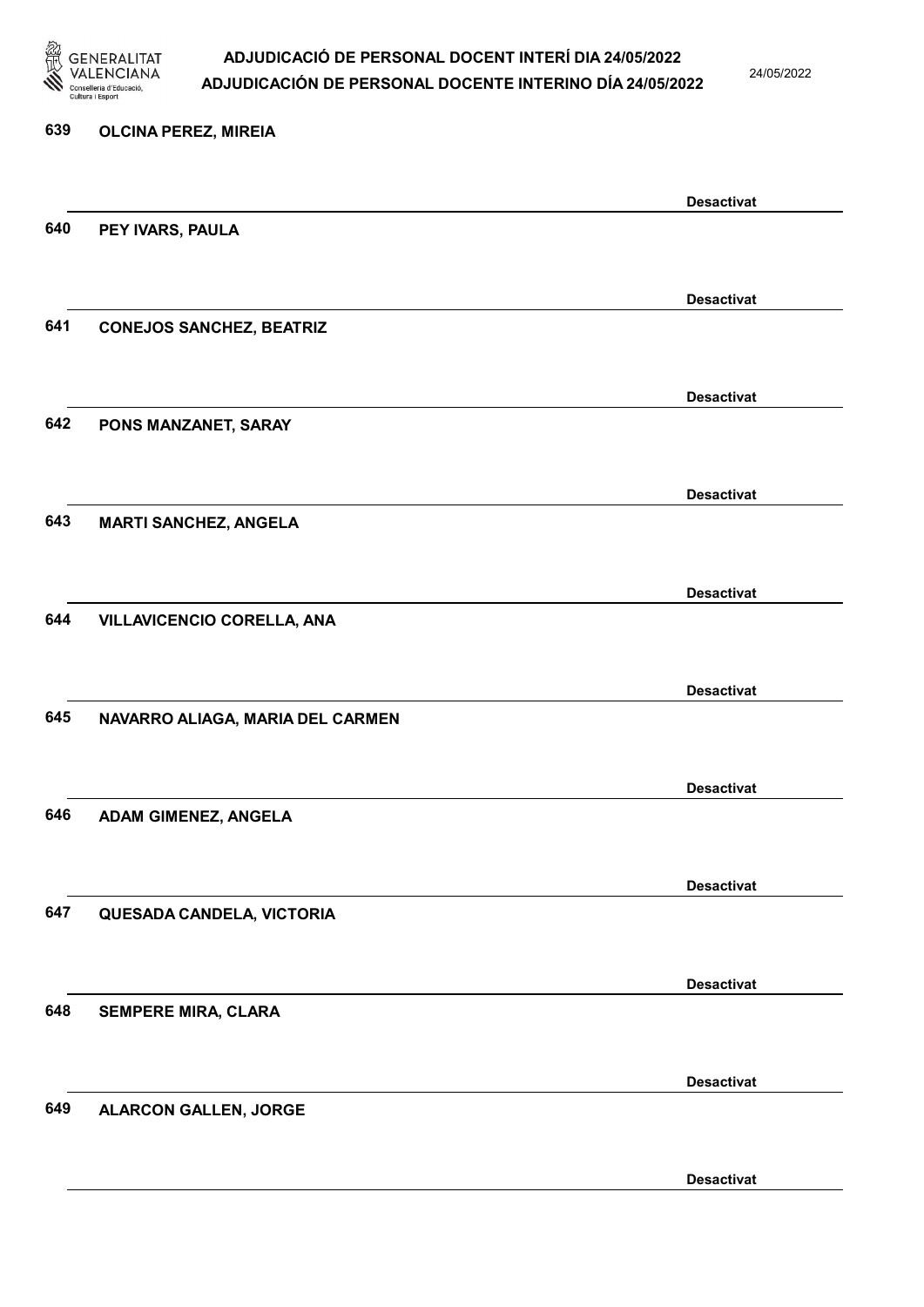

24/05/2022

Desactivat

# 650 VIVAS CLIMENT, ANDREA Desactivat 651 LORES SENAR, SUSANA Desactivat 652 FORNES PORTA, MARTA Desactivat 653 ALEJO LOPEZ, JUAN MANUEL Desactivat 654 APARICI PEREZ, CARLA Desactivat 655 BALLESTER FERRANDEZ, LORENA Desactivat 656 MARI FERNANDEZ, TONI Desactivat 657 HERNANDEZ MORENZA, LUIS Desactivat 658 CABALLERO PASTOR, RAQUEL Desactivat 659 CUESTA CHACON, CARMEN MARIA Desactivat 660 RODADO ORTIZ, MARIA DEL ROCIO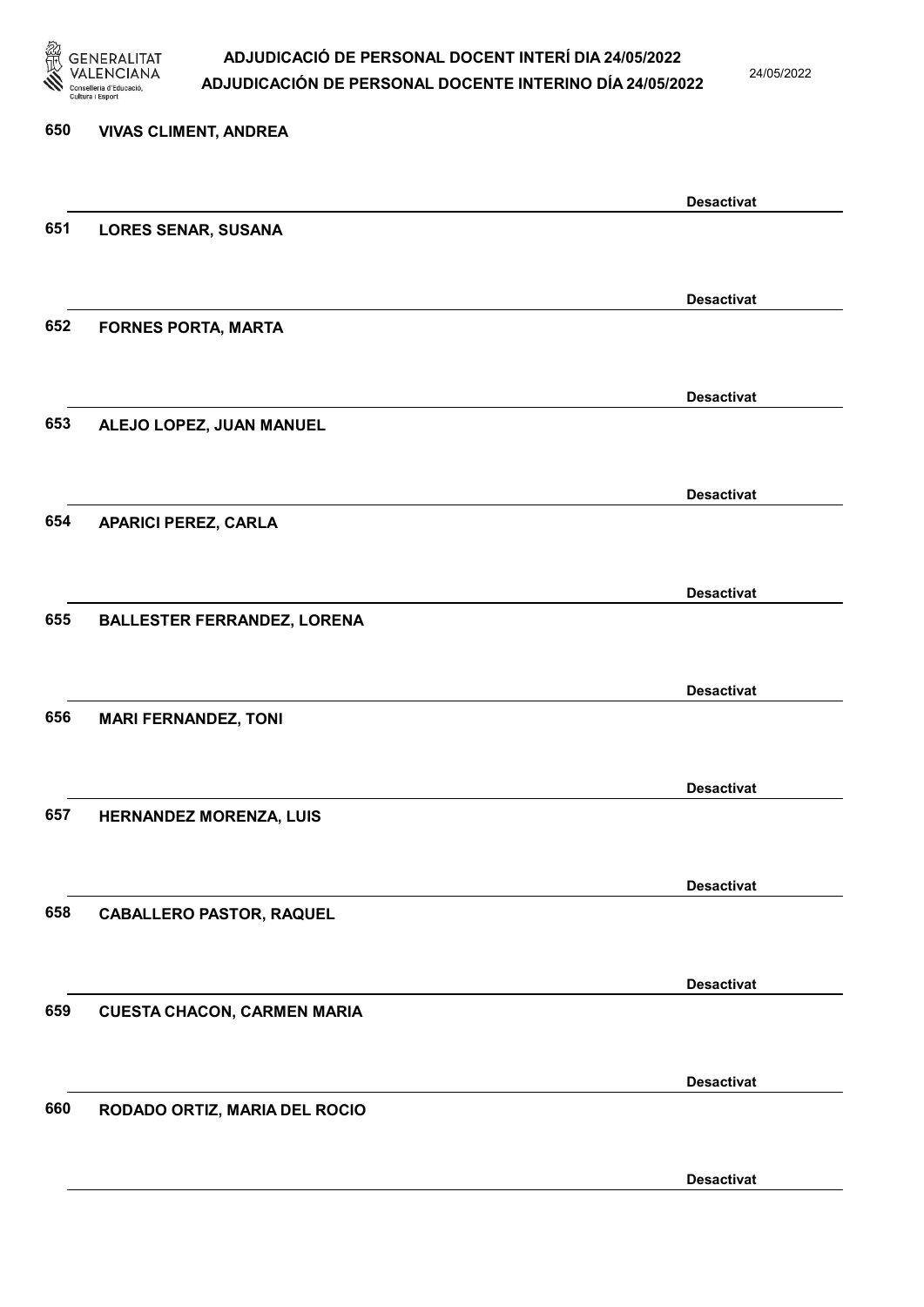

24/05/2022

| 661 | <b>FRANCES REQUENA, CRISTINA</b>  |                   |
|-----|-----------------------------------|-------------------|
|     |                                   | <b>Desactivat</b> |
| 662 | <b>BLANCO SAEZ, CLARA MARIA</b>   |                   |
|     |                                   | <b>Desactivat</b> |
| 663 | DOMENECH VALERO, ERNESTO          |                   |
|     |                                   | <b>Desactivat</b> |
| 664 | FENOLL CANDELA, MIRIAM COVADONGA  |                   |
|     |                                   | <b>Desactivat</b> |
| 665 | <b>MARTINEZ BLASCO, CARMEN</b>    |                   |
|     |                                   | <b>Desactivat</b> |
| 666 | <b>MONTERDE ROMERO, SOFIA</b>     |                   |
|     |                                   | <b>Desactivat</b> |
| 667 | <b>MELERO VIDAL, MARIA AMPARO</b> |                   |
|     |                                   | <b>Desactivat</b> |
| 668 | VALLET RUIZ, INMACULADA           |                   |
| 669 |                                   | <b>Desactivat</b> |
|     | SELLES PEREZ, RAQUEL              |                   |
| 670 | <b>GOMEZ FABRA, NATALIA</b>       | <b>Desactivat</b> |
|     |                                   |                   |
| 671 | <b>ESCUDERO COLLADO, JOSE</b>     | <b>Desactivat</b> |
|     |                                   |                   |
|     |                                   | <b>Desactivat</b> |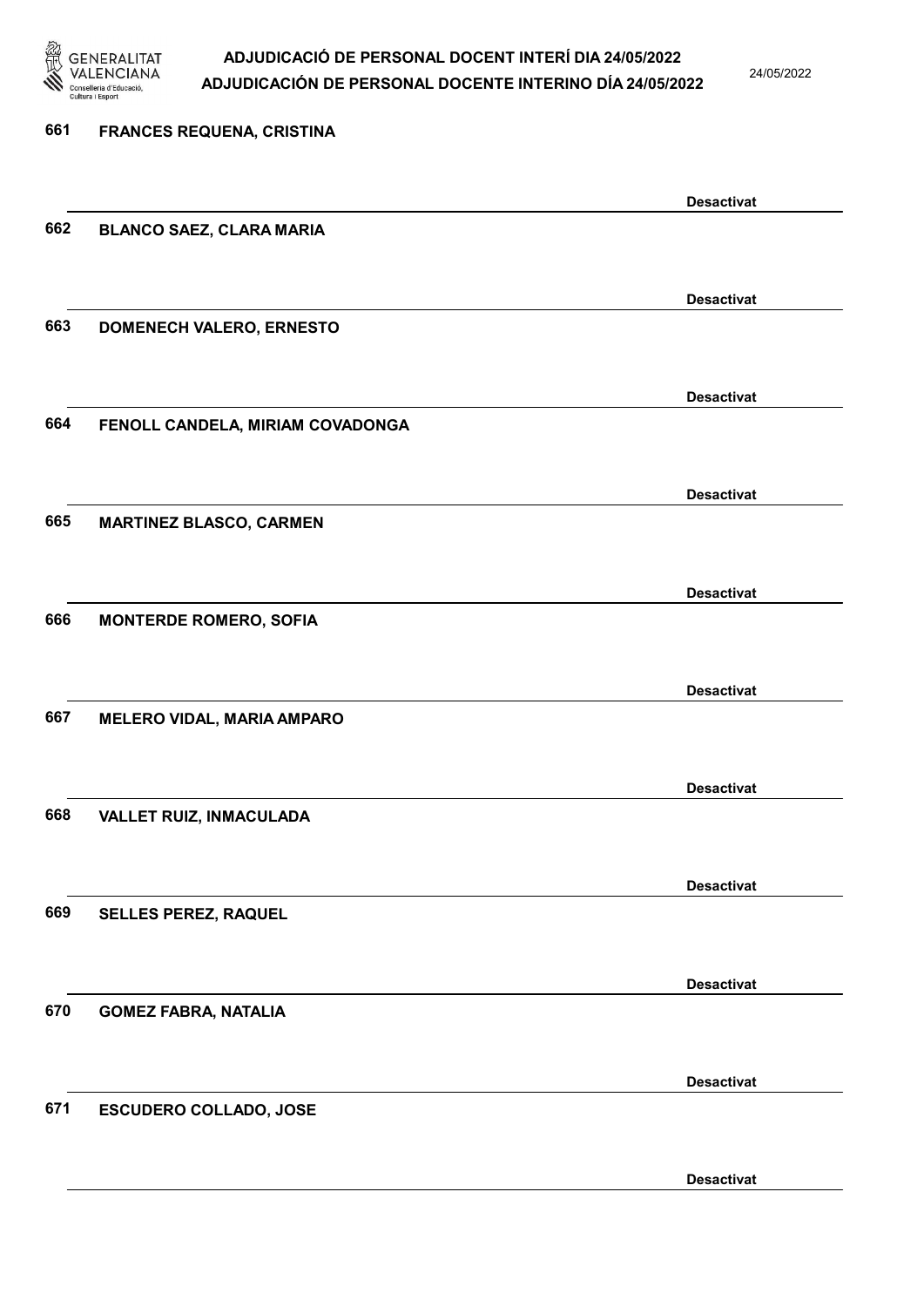

24/05/2022

Desactivat

# 672 MUÑOZ CARRIL, OLGA Desactivat 673 BODÍ GONZÁLEZ, SONIA Desactivat 674 GARRIDO MALLACH, MARTA ISABEL Desactivat 675 VALLES MONTAGUD, LOURDES Desactivat 676 SAEZ BROTONS, NURIA Desactivat 677 COLOMER CLIMENT, MARTA Desactivat 678 ALVAREZ LUJAN, ALICIA Desactivat 679 GRAS BALLESTER, CARLOS Desactivat 680 SEMPERE DOMENECH, FLORA Desactivat 681 MASCARELL PAVIA, CARMEN Desactivat 682 MARTINEZ RUBIO, ANGELES CARMEN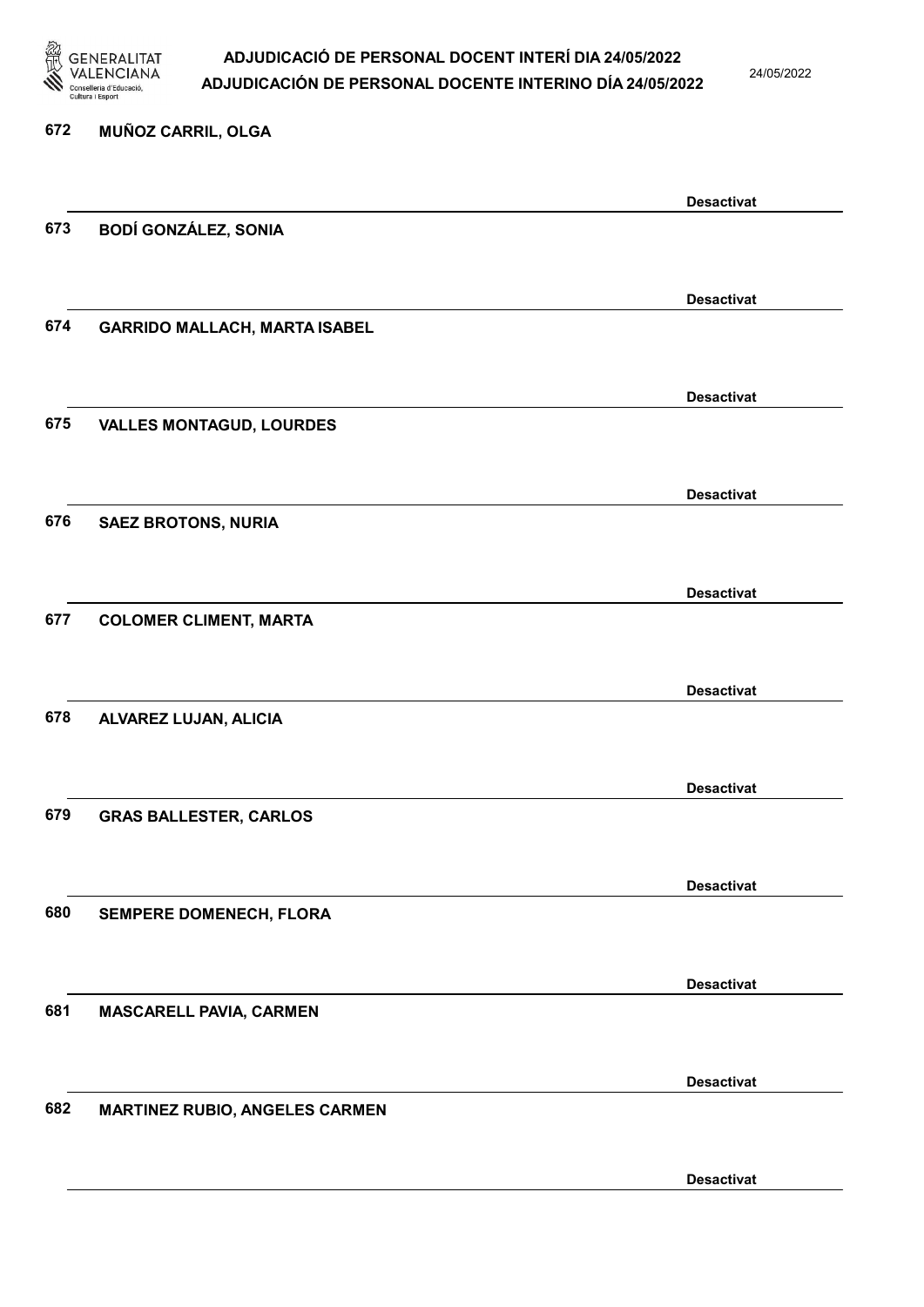

24/05/2022

### 683 BENAVENT GIMENEZ, SHEILA Desactivat 684 LOZOYA MARTINEZ, ROSA MARIA Desactivat 685 PALOP TECLES, FRANCISCO Desactivat 686 RODRIGUEZ DE HARO, YOLANDA Desactivat 687 MARTI SANCHEZ, CELIA EUNICE Desactivat 688 MACHI CASTELLANO, ISABEL Desactivat 689 PRIMO FORNER, AIXA Desactivat 690 LOPEZ RUANO, PAOLA Desactivat 691 GONZALEZ DIENTE, MIREIA Desactivat 692 FLOR PEREZ, MARIA GEMA Desactivat 693 ESPERT MOLTO, NURIA Desactivat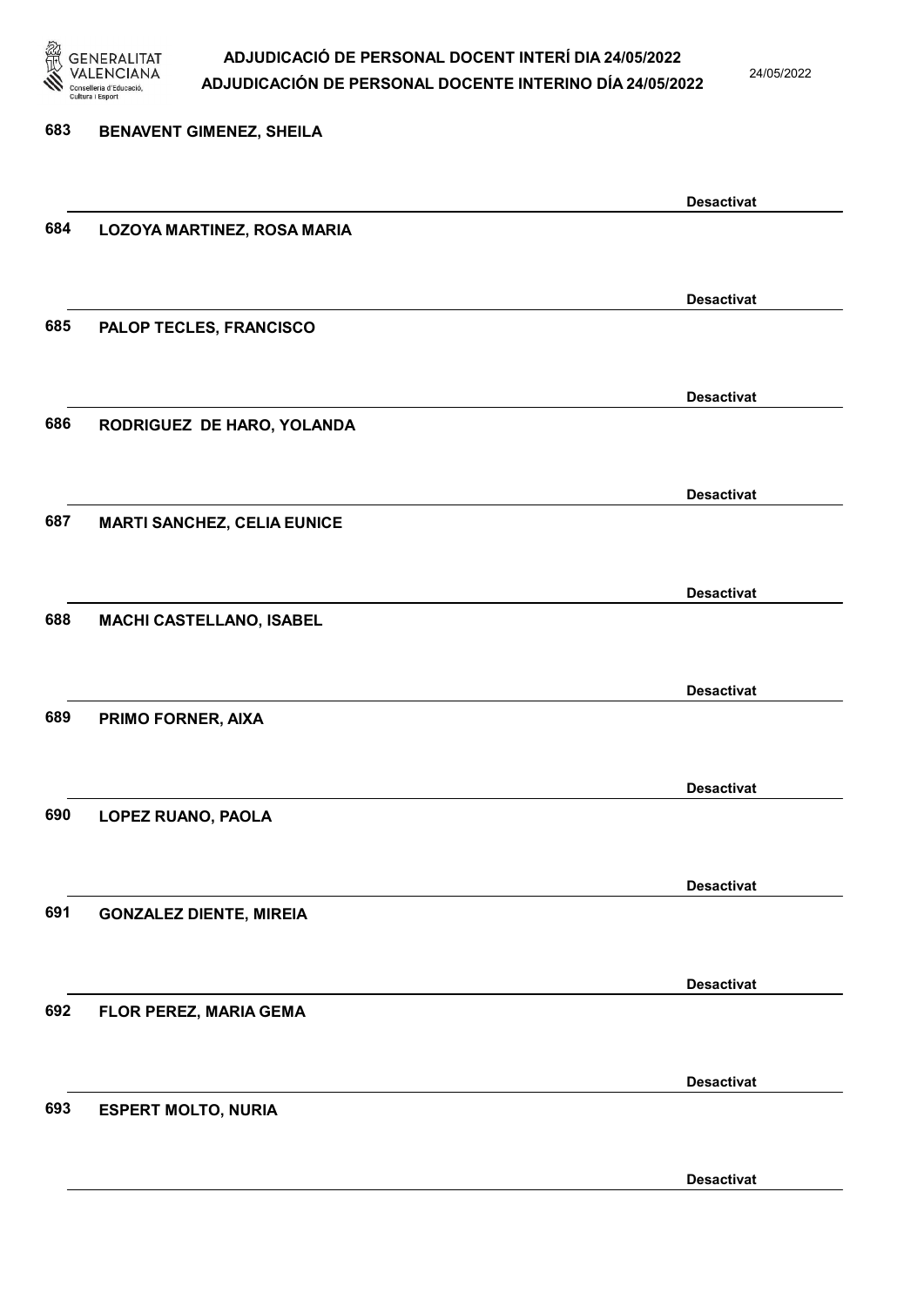

24/05/2022

Desactivat

# 694 PERALES SANCHIS, LETICIA Desactivat 695 ALARCON MARTINEZ, LIDIA Desactivat 696 BESES RAMO, MIREIA Desactivat 697 RUIZ HERRERA, MARIA ROSARIO Desactivat 698 SEMPERE PARRA, SARA Desactivat 699 MORENO PEÑA, ARANTXA Desactivat 700 BOLUDA PEREZ, VICTORIA Desactivat 701 MATEO PIQUER, ESTHER Desactivat 702 MOLERO NAVARRO, LAURA Desactivat 703 SELMA PUCHALT, INMACULADA Desactivat 704 JIMENEZ REQUENA, MARIA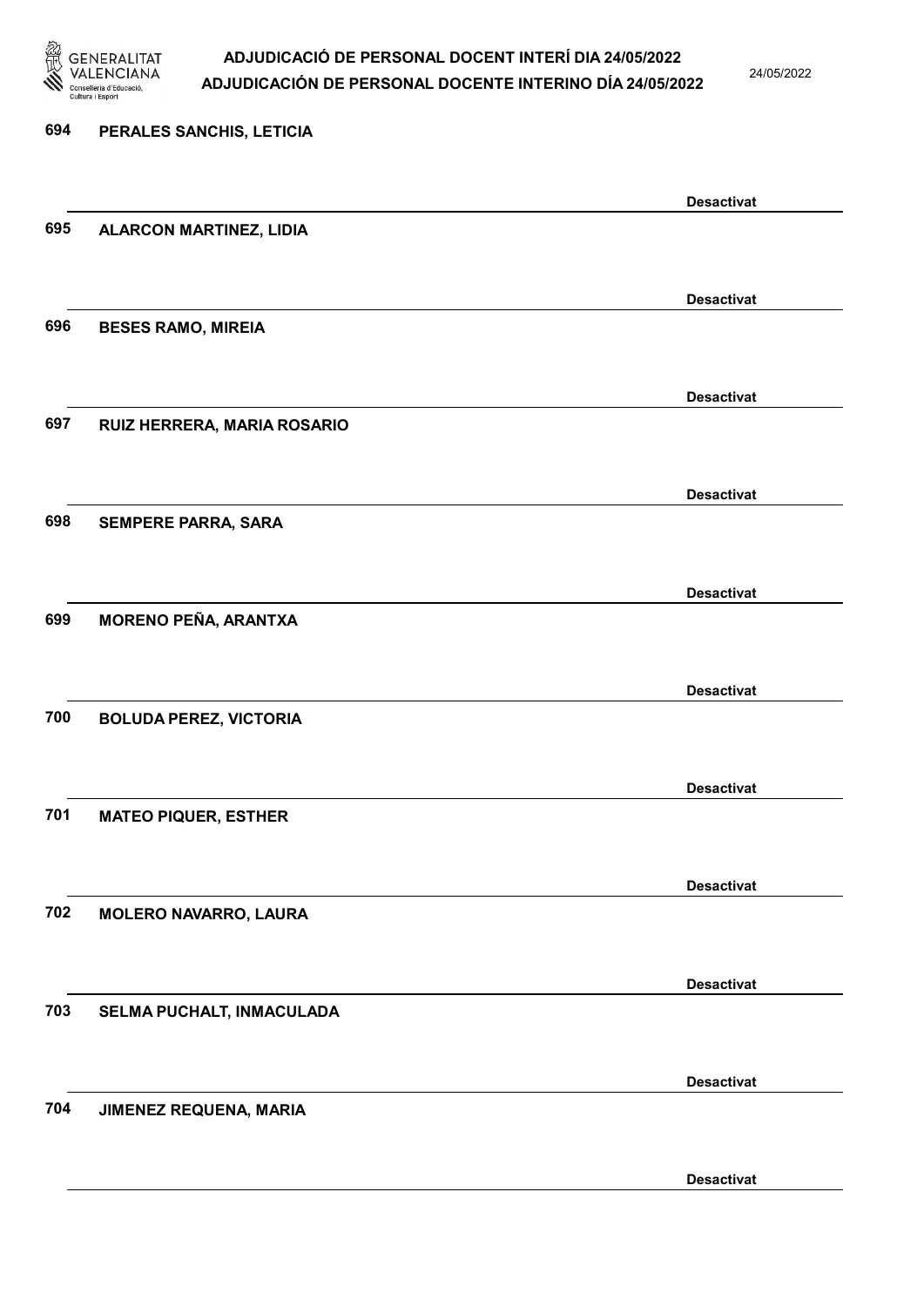

24/05/2022

#### 705 BADENES CAPSIR, SARA

|     |                                  | <b>Desactivat</b> |
|-----|----------------------------------|-------------------|
| 706 | <b>CONTRERAS GIMENO, LAURA</b>   |                   |
|     |                                  |                   |
|     |                                  | <b>Desactivat</b> |
| 707 | <b>CALVO PANADERO, LORENA</b>    |                   |
|     |                                  |                   |
|     |                                  |                   |
|     |                                  | <b>Desactivat</b> |
| 708 | QUINTANILLA ALEMANY, SILVIA      |                   |
|     |                                  |                   |
|     |                                  | <b>Desactivat</b> |
| 709 | <b>GONZALVEZ BOIX, Mª MAR</b>    |                   |
|     |                                  |                   |
|     |                                  | <b>Desactivat</b> |
| 710 | PONCE BALAGUER, GEMA             |                   |
|     |                                  |                   |
|     |                                  |                   |
|     |                                  | <b>Desactivat</b> |
| 711 | <b>CARRILLO PLAZA, ANA BELEN</b> |                   |
|     |                                  |                   |
|     |                                  | <b>Desactivat</b> |
| 712 | LUCAS MUÑOZ, FRANCISCA           |                   |
|     |                                  |                   |
|     |                                  | <b>Desactivat</b> |
| 713 | DOMENECH MONFORT, VERONICA       |                   |
|     |                                  |                   |
|     |                                  |                   |
|     |                                  | <b>Desactivat</b> |
| 714 | ORTS FRANCES, NEUS               |                   |
|     |                                  |                   |
|     |                                  | <b>Desactivat</b> |
| 715 | PEREZ CERDAN, LUIS               |                   |
|     |                                  |                   |
|     |                                  | <b>Desactivat</b> |
|     |                                  |                   |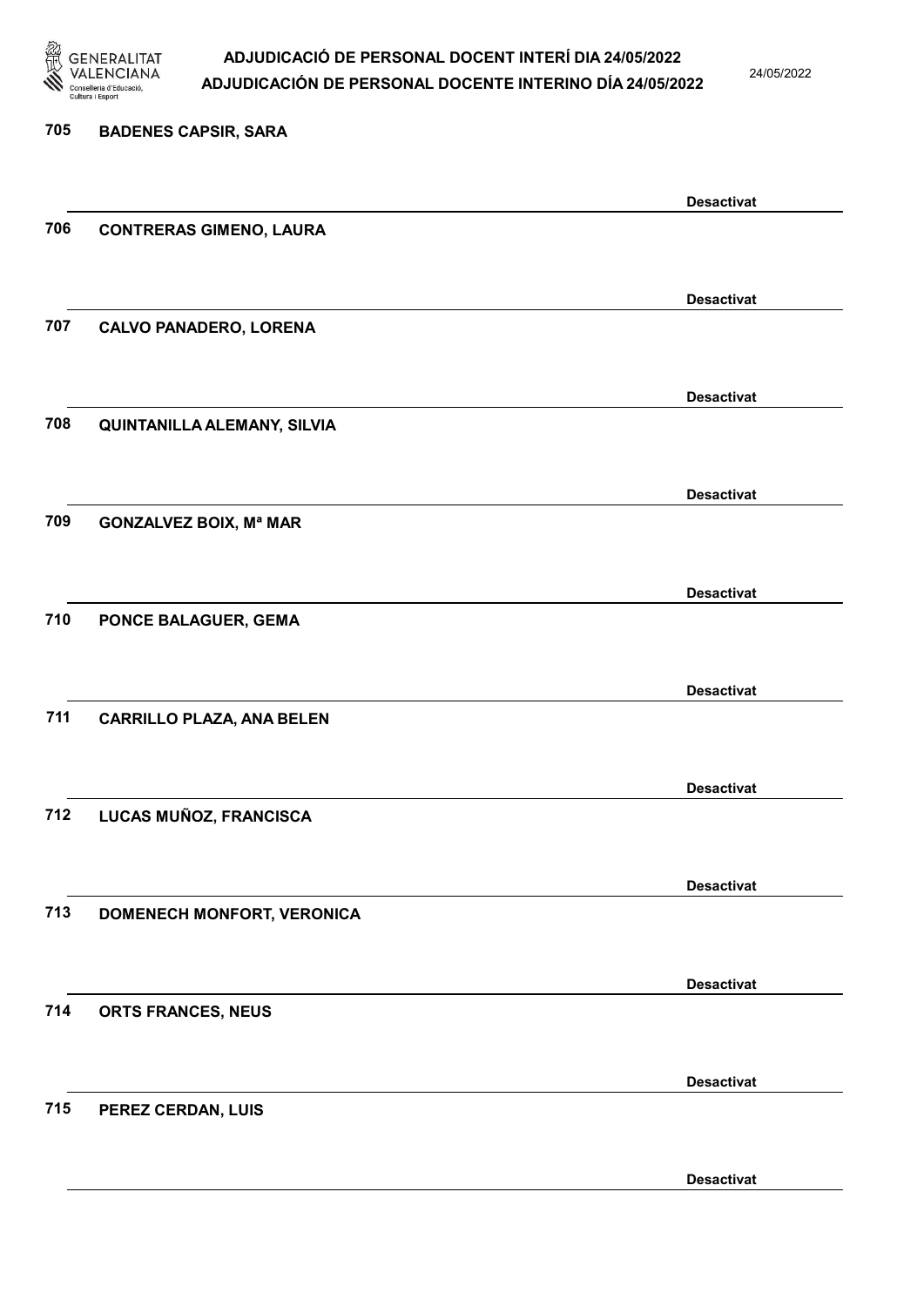

24/05/2022

### 716 PONZ DOMINGO, MARIA LOURDES Desactivat 717 ESTORNELL PEREZ, NOELIA Desactivat 718 FERRER ROMERO, LARA Desactivat 719 RIBAS BROCH, PAULA Desactivat 720 NIETO ALBORS, NAIARA Desactivat 721 PUCHADES DASI, DAVID Desactivat 722 COSTA SANCHO, MARIA LOURDES Desactivat 723 LLOPIS CASTELL, ESTER Desactivat 724 MARI ARMELLES, ROSA ELENA Desactivat 725 MARTINEZ MARIN, HELENA Desactivat 726 SORRENTINO MONT, LORENA Desactivat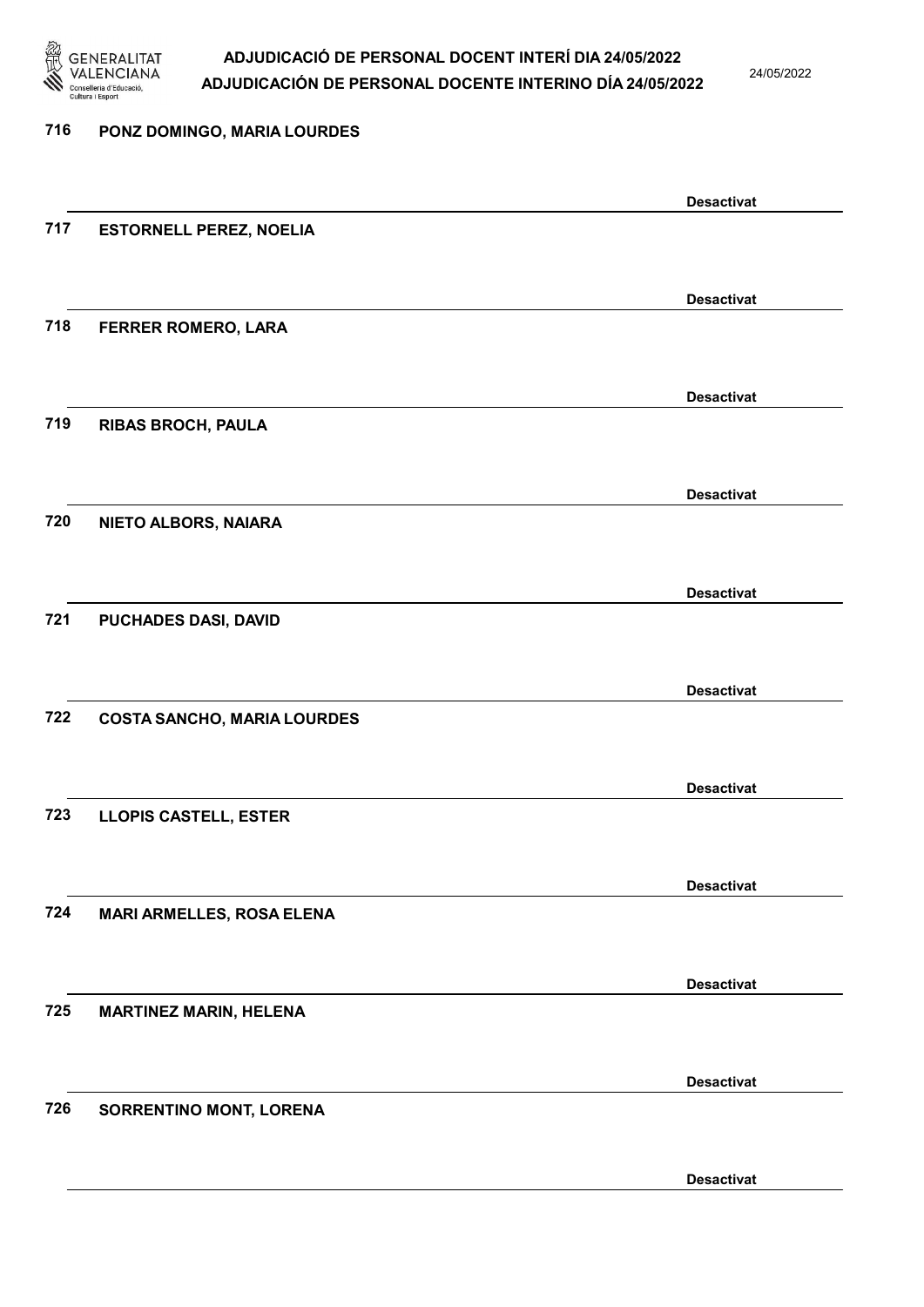

24/05/2022

Desactivat

# 727 CLEMENTE LIZONDO, VICENTA Desactivat 728 ALTAVA AVINENT, CARLA Desactivat 729 CARREÑO SAN NICOLAS, JULIA Desactivat 730 ORDOÑEZ MUÑOZ, AITANA Desactivat 731 MUÑOZ RUIZ, INMACULADA MERCEDES Desactivat 732 SANCHEZ REOLID, ALICIA Desactivat 733 TARIN VIVES, MARIA ELVIRA Desactivat 734 MONZO LOPEZ, ANA MARIA Desactivat 735 NAVARRO ALIAGA, CRISTINA Desactivat 736 RIPOLL FONS, JUDITH Desactivat 737 RODENAS CABAÑAS, RAUL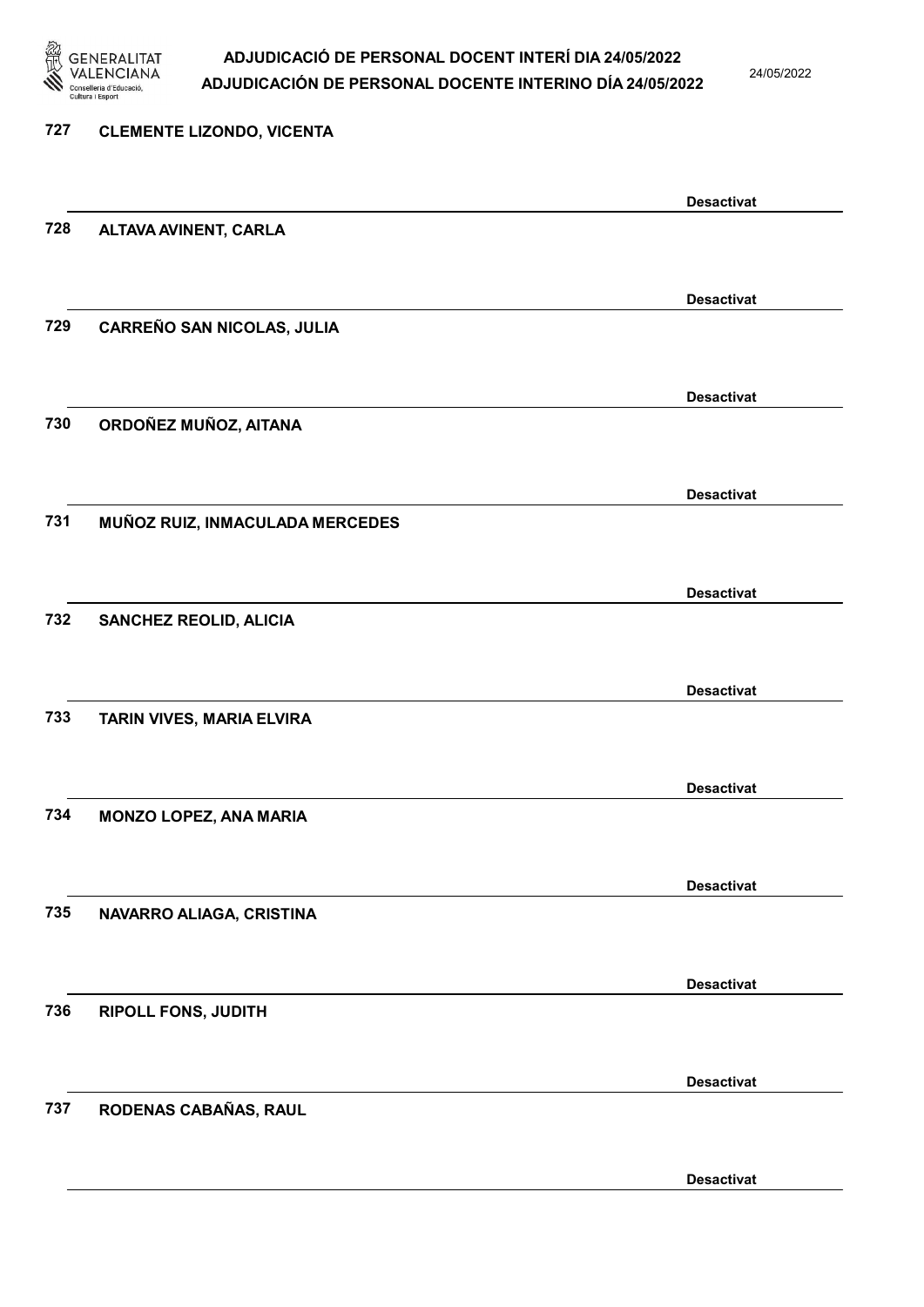

24/05/2022

#### 738 PARDO BUSTAMANTE, MARIA JOSE

|     |                                    | <b>Desactivat</b> |
|-----|------------------------------------|-------------------|
| 739 | CORDOBA MARTINEZ, MARIA DEL CARMEN |                   |
|     |                                    |                   |
|     |                                    |                   |
|     |                                    | <b>Desactivat</b> |
| 740 | <b>CLARAMUNT CARCEL, SILVIA</b>    |                   |
|     |                                    |                   |
|     |                                    | <b>Desactivat</b> |
| 741 | <b>CARMONA BALAGUER, ANA</b>       |                   |
|     |                                    |                   |
|     |                                    | <b>Desactivat</b> |
| 742 | MARGALEJO BLASCO, ALICIA           |                   |
|     |                                    |                   |
|     |                                    |                   |
|     |                                    | <b>Desactivat</b> |
| 743 | ALBEROLA MONTELL, INMACULADA       |                   |
|     |                                    |                   |
|     |                                    | <b>Desactivat</b> |
| 744 | <b>BAEZA HURTADO, RAQUEL</b>       |                   |
|     |                                    |                   |
|     |                                    |                   |
|     |                                    | <b>Desactivat</b> |
| 745 | PARRA EIXEA, DAVID PASCUAL         |                   |
|     |                                    |                   |
|     |                                    | <b>Desactivat</b> |
| 746 | PALMI REVERT, ANTONI               |                   |
|     |                                    |                   |
|     |                                    |                   |
|     |                                    | <b>Desactivat</b> |
| 747 | <b>ESPERANZA MORENO, BEATRIZ</b>   |                   |
|     |                                    |                   |
|     |                                    | <b>Desactivat</b> |
| 748 | <b>DOMENECH VIVES, OSCAR</b>       |                   |
|     |                                    |                   |
|     |                                    |                   |
|     |                                    | <b>Desactivat</b> |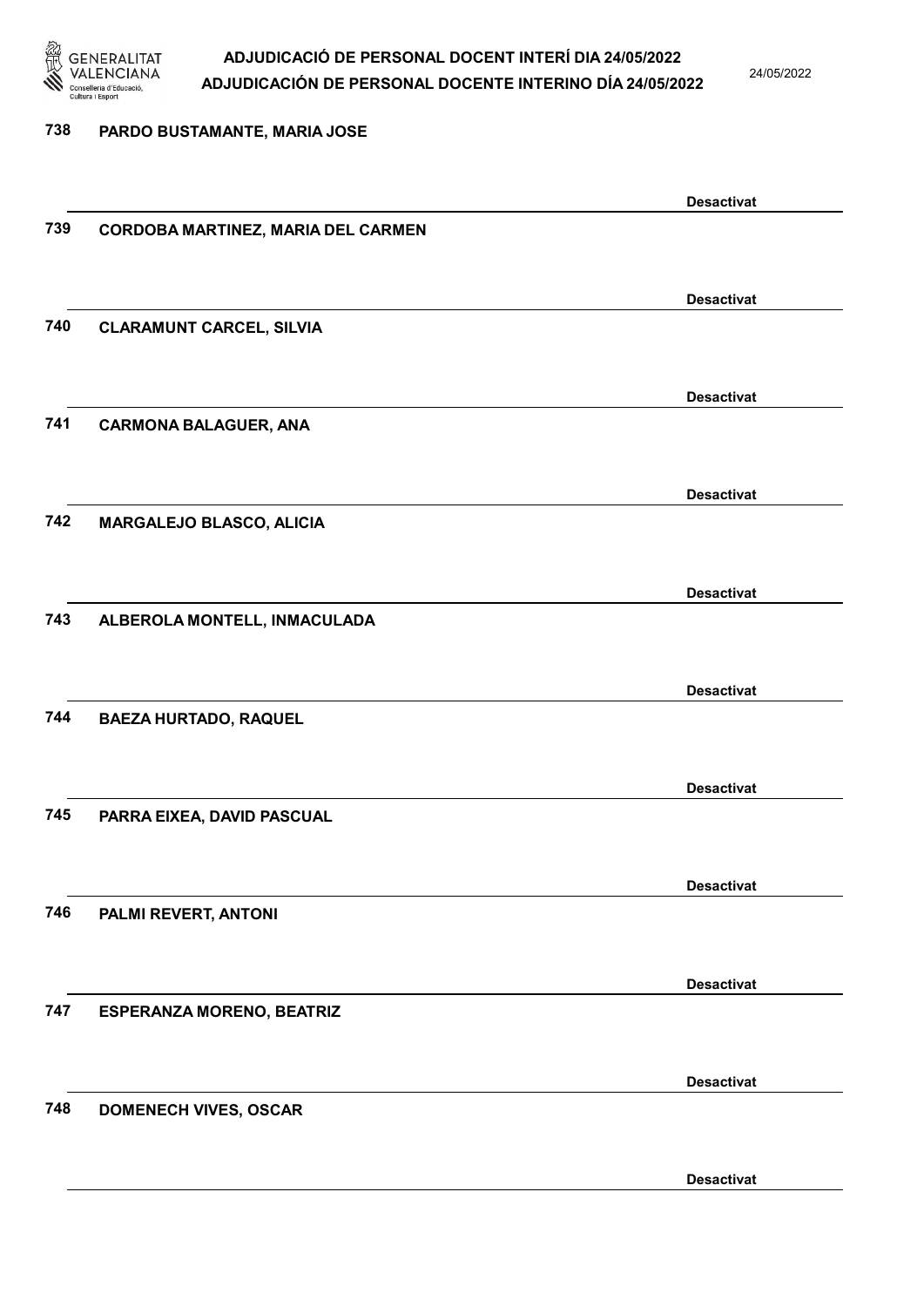

24/05/2022

Desactivat

| 749 | SANCHEZ REQUENA, CRISTINA            |                   |
|-----|--------------------------------------|-------------------|
|     |                                      | <b>Desactivat</b> |
| 750 | <b>ROVIRA GOMEZ, ESTHER</b>          |                   |
|     |                                      | <b>Desactivat</b> |
| 751 | CARBONERES TAFANER, MARIA INMACULADA |                   |
|     |                                      | <b>Desactivat</b> |
| 752 | <b>CEPEDA COLMENERO, GEMA</b>        |                   |
|     |                                      | Ha participat     |
| 753 | <b>MARCO GREGORIO, MARIA ALEXIA</b>  |                   |
|     |                                      | <b>Desactivat</b> |
| 754 | PIÑA DOMINGUEZ, LAURA                |                   |
|     |                                      | <b>Desactivat</b> |
| 755 | <b>VILAPLANA PEREZ, LORENA</b>       |                   |
|     |                                      | <b>Desactivat</b> |
| 756 | RAYAS DUARTE, ANA MARIA              |                   |
| 757 |                                      | <b>Desactivat</b> |
|     | ORQUIN VERCHER, CRISTINA             |                   |
| 758 |                                      | <b>Desactivat</b> |
|     | <b>MATEU MARTINEZ, CARLOS</b>        |                   |
| 759 | DE PAUL AGUILAR, ISABEL              | <b>Desactivat</b> |
|     |                                      |                   |
|     |                                      |                   |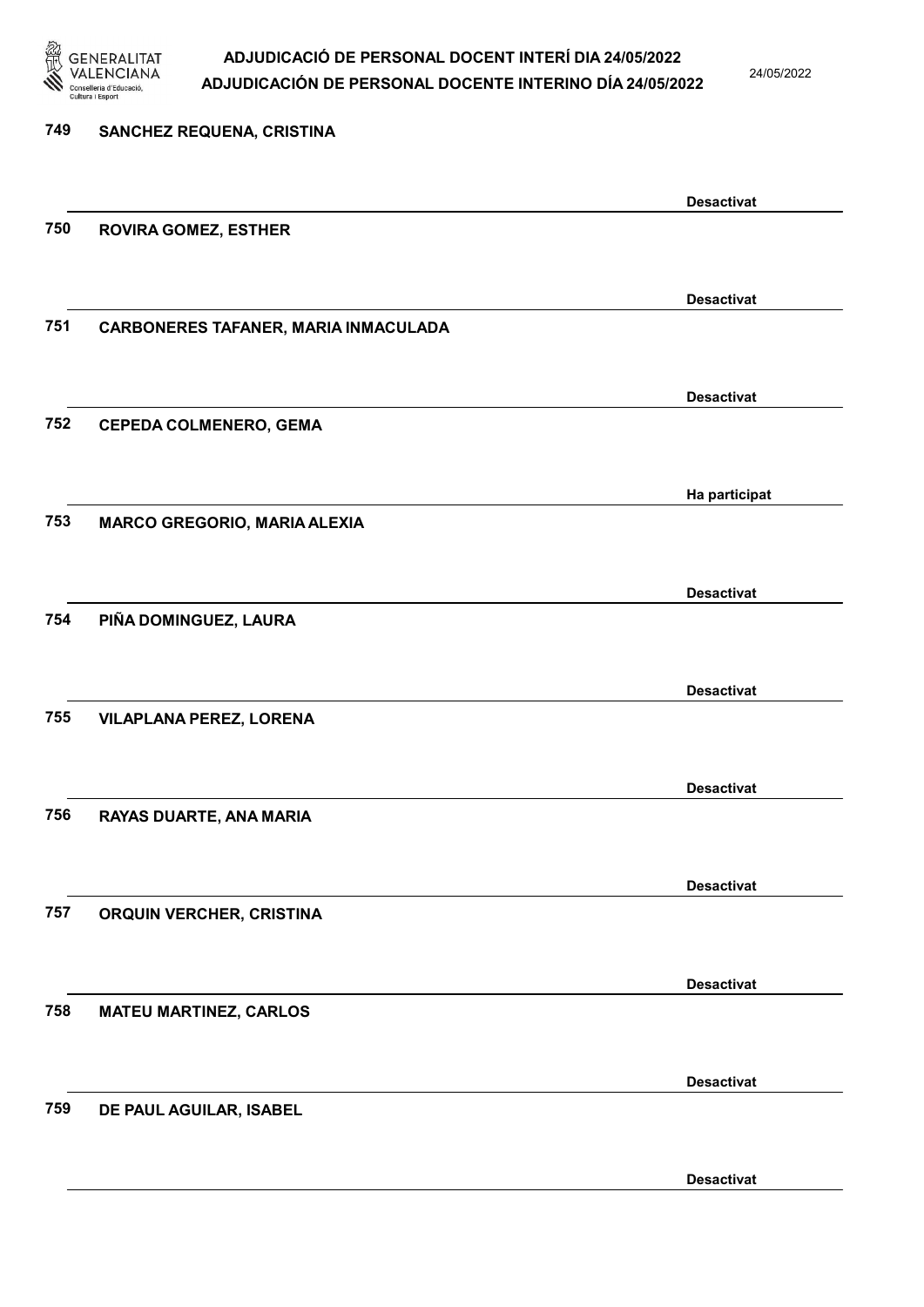

24/05/2022

Desactivat

# 760 NARGANES GALLARDO, ANA Desactivat 761 BARCELO MONTOYA, BARBARA Desactivat 762 REQUENA AGULLO, JESSICA Desactivat 763 GARCIA CONTRERAS, RUBEN Desactivat 764 MUÑOZ GARCIA, AIDA Desactivat 765 OCHOA HERNANDEZ, ESTELA Desactivat 766 CERISUELO CAMPOS, MARIA Desactivat 767 NADAL TUR, MIGUEL ANGEL Desactivat 768 ROS FORES, ISABEL Desactivat 769 GUILLEN GARCIA, MARCOS Desactivat 770 PASCUAL CASANOVA, ALEJANDRA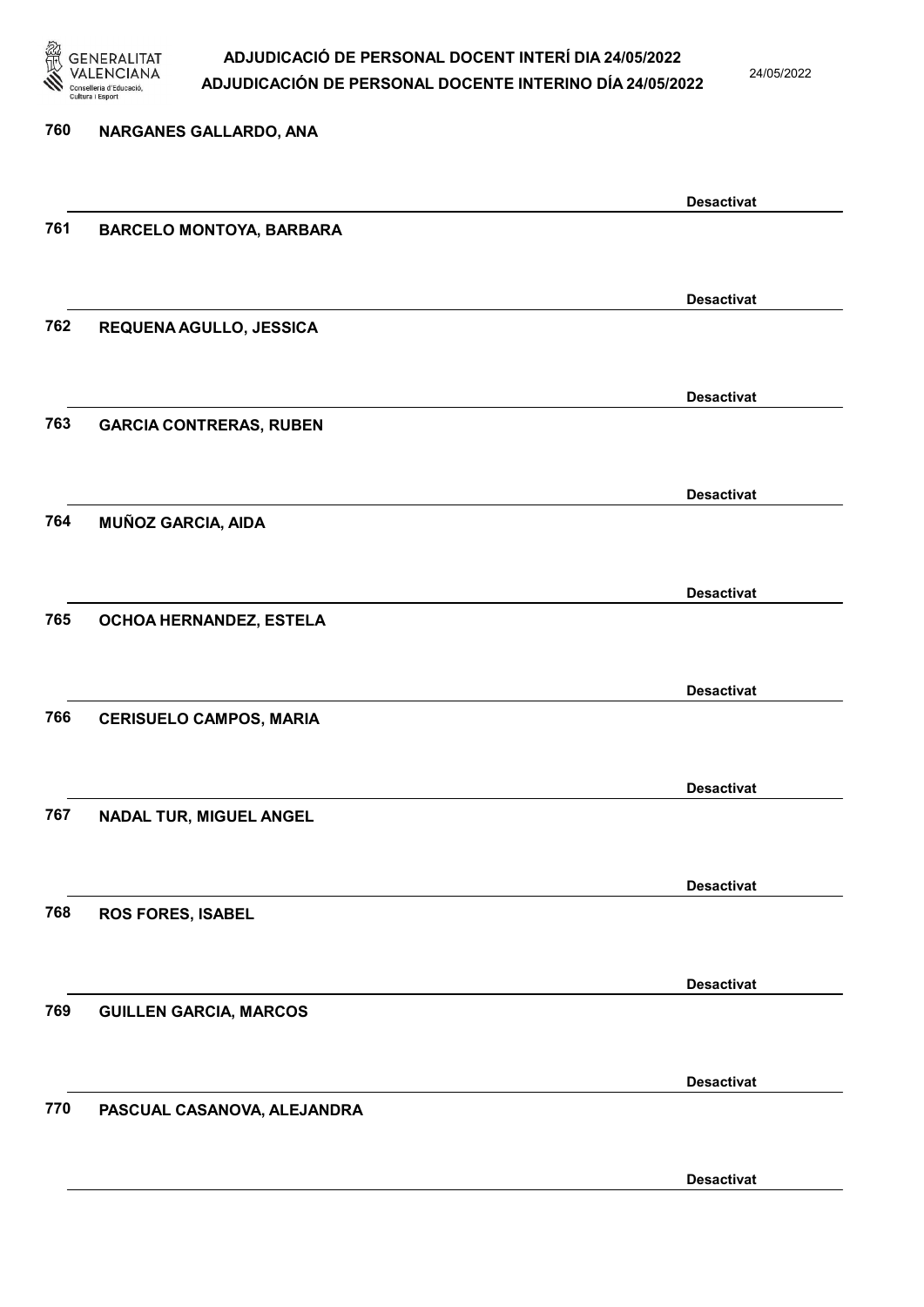

24/05/2022

### 771 SÁNCHEZ MORA, ANA

|     |                                        | <b>Desactivat</b> |
|-----|----------------------------------------|-------------------|
| 772 | <b>COTANDA ROSELLO, DANIEL</b>         |                   |
|     |                                        |                   |
|     |                                        | <b>Desactivat</b> |
| 773 | TARAZONA CISCAR, GEMMA                 |                   |
|     |                                        |                   |
|     |                                        | <b>Desactivat</b> |
| 774 | <b>GALLARDO OLIVARES, LAURA</b>        |                   |
|     |                                        |                   |
|     |                                        | <b>Desactivat</b> |
| 775 | PERIS HERVÁS, ÁNGELA                   |                   |
|     |                                        |                   |
|     |                                        |                   |
| 776 | <b>ROS RUIZ, YESMINA</b>               | <b>Desactivat</b> |
|     |                                        |                   |
|     |                                        |                   |
| 777 |                                        | <b>Desactivat</b> |
|     | ROCA DURA, MARIA                       |                   |
|     |                                        |                   |
|     |                                        | <b>Desactivat</b> |
| 778 | PASTOR GINER, MARIA                    |                   |
|     |                                        |                   |
|     |                                        | <b>Desactivat</b> |
| 779 | <b>GALLACH MARTINEZ, MARIA DEL MAR</b> |                   |
|     |                                        |                   |
|     |                                        | <b>Desactivat</b> |
| 780 | MINAYA VIRGIL, ANA MARIA               |                   |
|     |                                        |                   |
|     |                                        | <b>Desactivat</b> |
| 781 | SEGARRA CAMPILLO, MIRIAM               |                   |
|     |                                        |                   |
|     |                                        | <b>Desactivat</b> |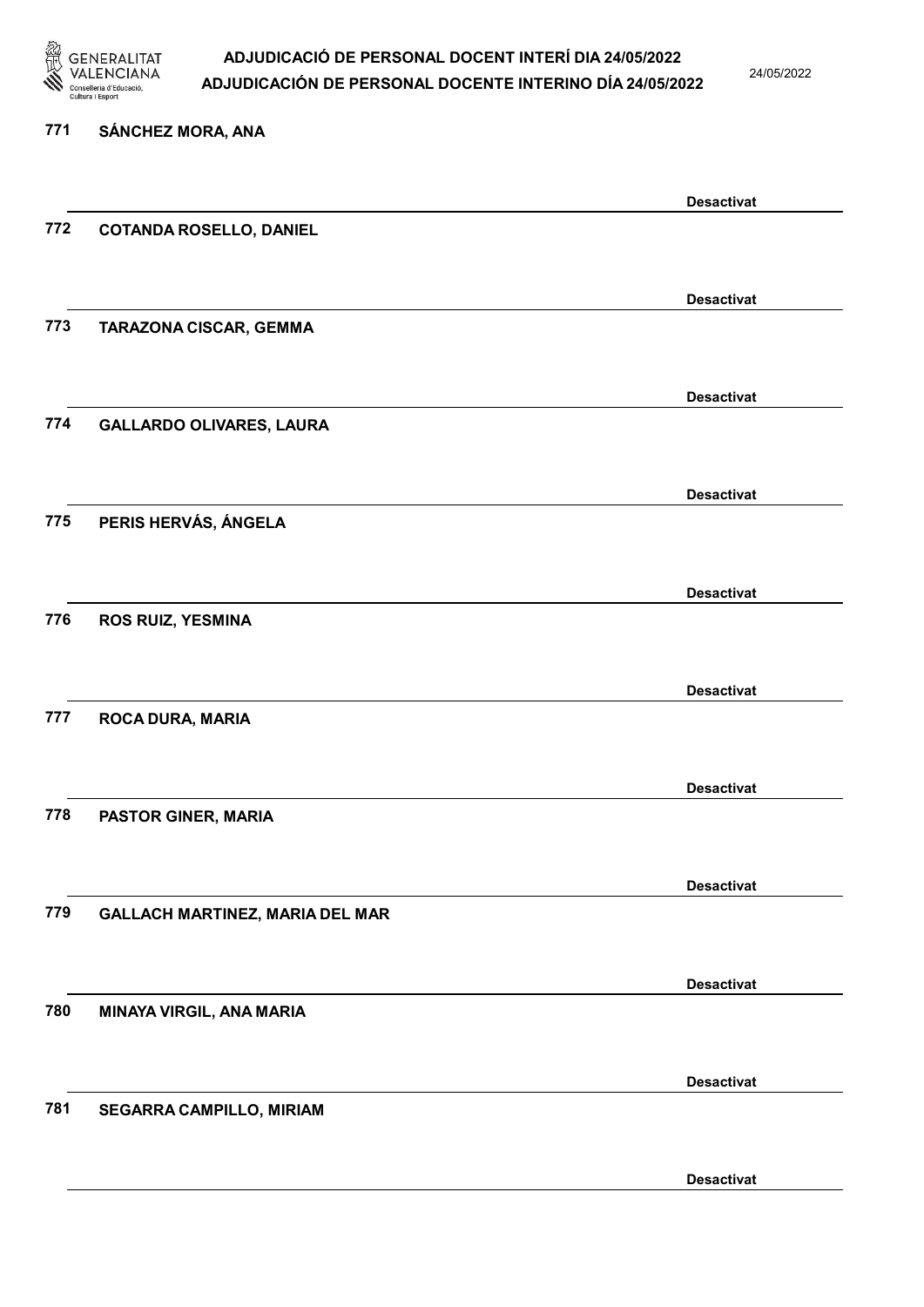

24/05/2022

### 782 GONZALEZ-CARRIÓN VELLÓN, ROCÍO

|     |                                        | <b>Desactivat</b> |
|-----|----------------------------------------|-------------------|
| 783 | TORTOSA ESQUEMBRE, MARIA               |                   |
|     |                                        |                   |
|     |                                        | <b>Desactivat</b> |
| 784 | <b>MORATAL VIVES, ALEXANDRA</b>        |                   |
|     |                                        |                   |
|     |                                        |                   |
| 785 |                                        | <b>Desactivat</b> |
|     | <b>BOSCA CALATAYUD, SONSOLES</b>       |                   |
|     |                                        |                   |
|     |                                        | <b>Desactivat</b> |
| 786 | PAREJO MARTINEZ, SUSANA                |                   |
|     |                                        |                   |
|     |                                        | No adjudicat      |
| 787 | CHAMORRO VILLADANGOS, MARIA DEL CARMEN |                   |
|     |                                        |                   |
|     |                                        | <b>Desactivat</b> |
| 788 | <b>MARTINEZ SALAZAR, VIRGINIA</b>      |                   |
|     |                                        |                   |
|     |                                        | <b>Desactivat</b> |
| 789 | <b>BENAVENT COSTA, PAULA</b>           |                   |
|     |                                        |                   |
|     |                                        |                   |
|     |                                        | <b>Desactivat</b> |
| 790 | <b>MYUMYUN, SABRIE SAMI</b>            |                   |
|     |                                        |                   |
|     |                                        | <b>Desactivat</b> |
| 791 | HERRERO VALLS, MARIA                   |                   |
|     |                                        |                   |
|     |                                        | <b>Desactivat</b> |
| 792 | <b>BOIX TORMOS, SANDRA</b>             |                   |
|     |                                        |                   |
|     |                                        | <b>Desactivat</b> |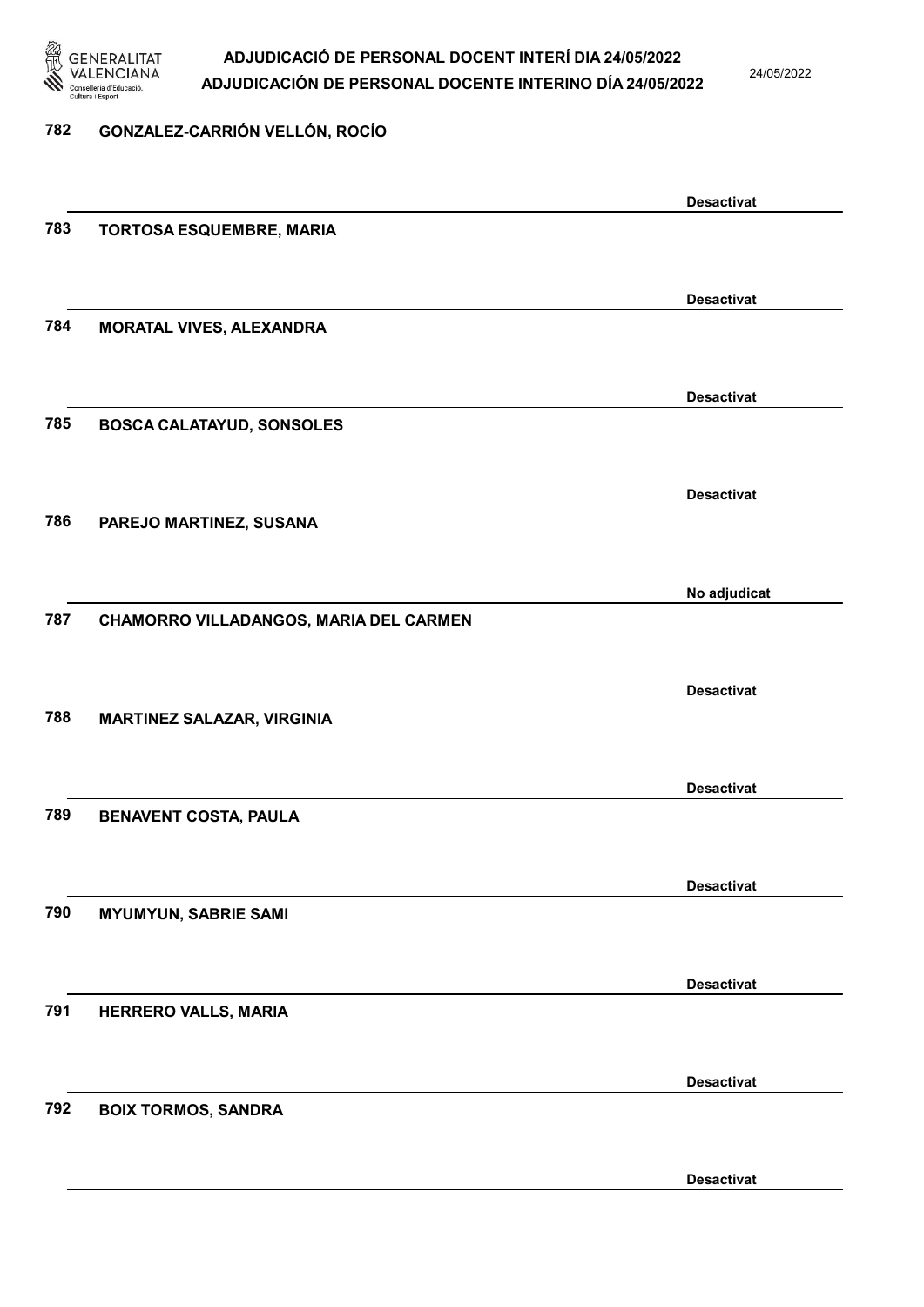

24/05/2022

793 CABALLER MONSONIS, ANA Desactivat 794 SALAZAR BALAGUER, ERIKA FRANCISCA Desactivat 795 LOZOYA MACIA, ANA Desactivat 796 BLESA LLANA, SARA Desactivat 797 FERNÁNDEZ ESCOBAR, EVA Desactivat 798 GARRIDO JUAN, MARIA DE LOS ANGELES Desactivat 799 RUIZ GRACIA, SONIA Desactivat 800 MEDINA GOMEZ, JESUS Desactivat 801 SORIA REY, PAULA Desactivat 802 ORTIZ IBORRA, MARTA Desactivat 803 GIL COLL, AIDA Desactivat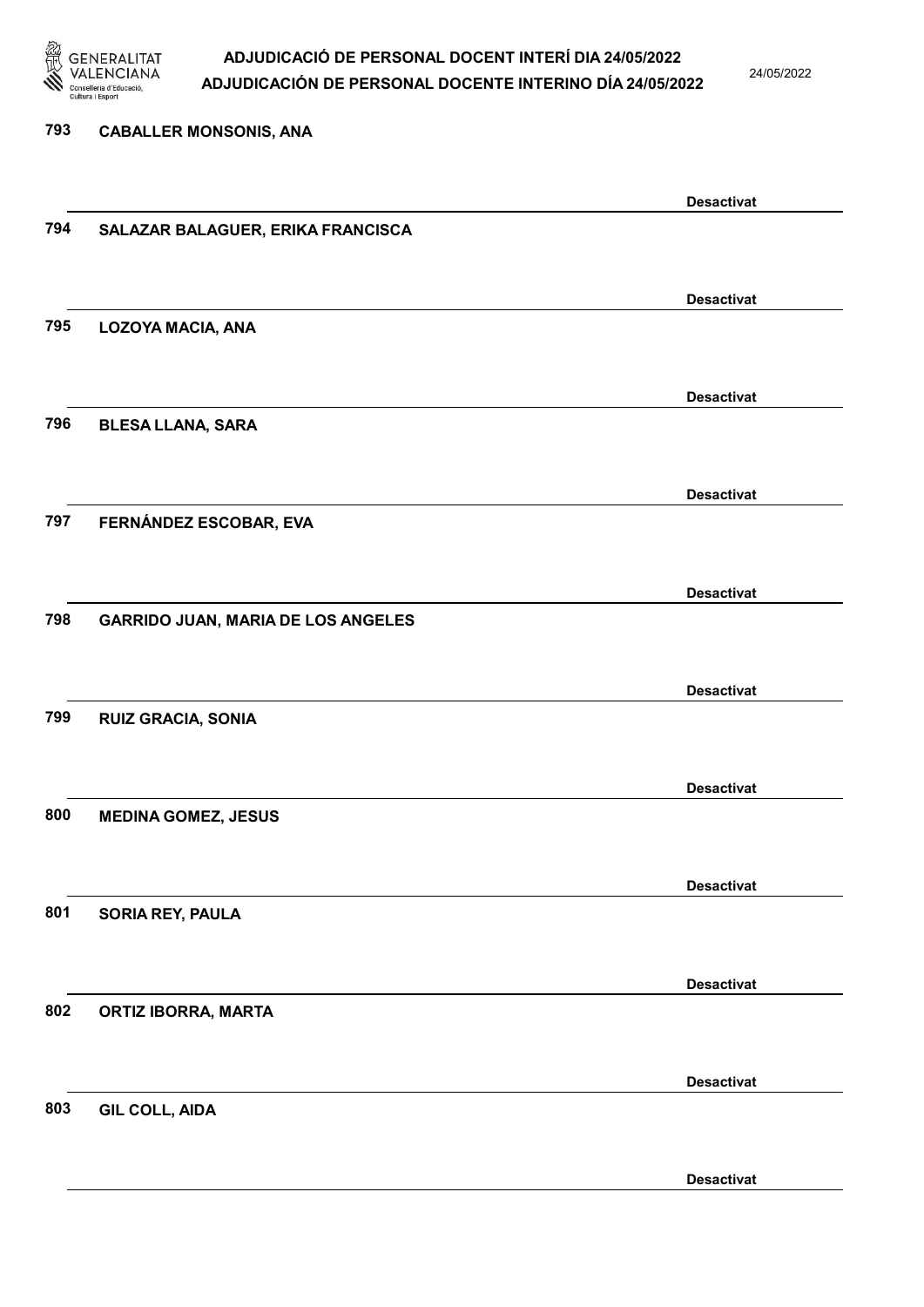

24/05/2022

Desactivat

# 804 SANCHEZ VALERO, MARTA Desactivat 805 FUSTER MOLINA, RAUL Desactivat 806 MORENO LUCAS, MARIA TERESA Desactivat 807 TORRES FERNANDEZ, MANUEL Desactivat 808 RODENAS GALAS, ALBA Desactivat 809 GARCIA CHILLIDA, INMACULADA Desactivat 810 DIAZ MOLINA, CARLOS ANDRES Desactivat 811 BELTRAN SUELVES, MARIO Desactivat 812 BENAVENT PRATS, SORAYA Desactivat 813 FERRANDEZ CLEMENTE, LUIS Desactivat 814 MASCARELL ESTRUCH, MARIA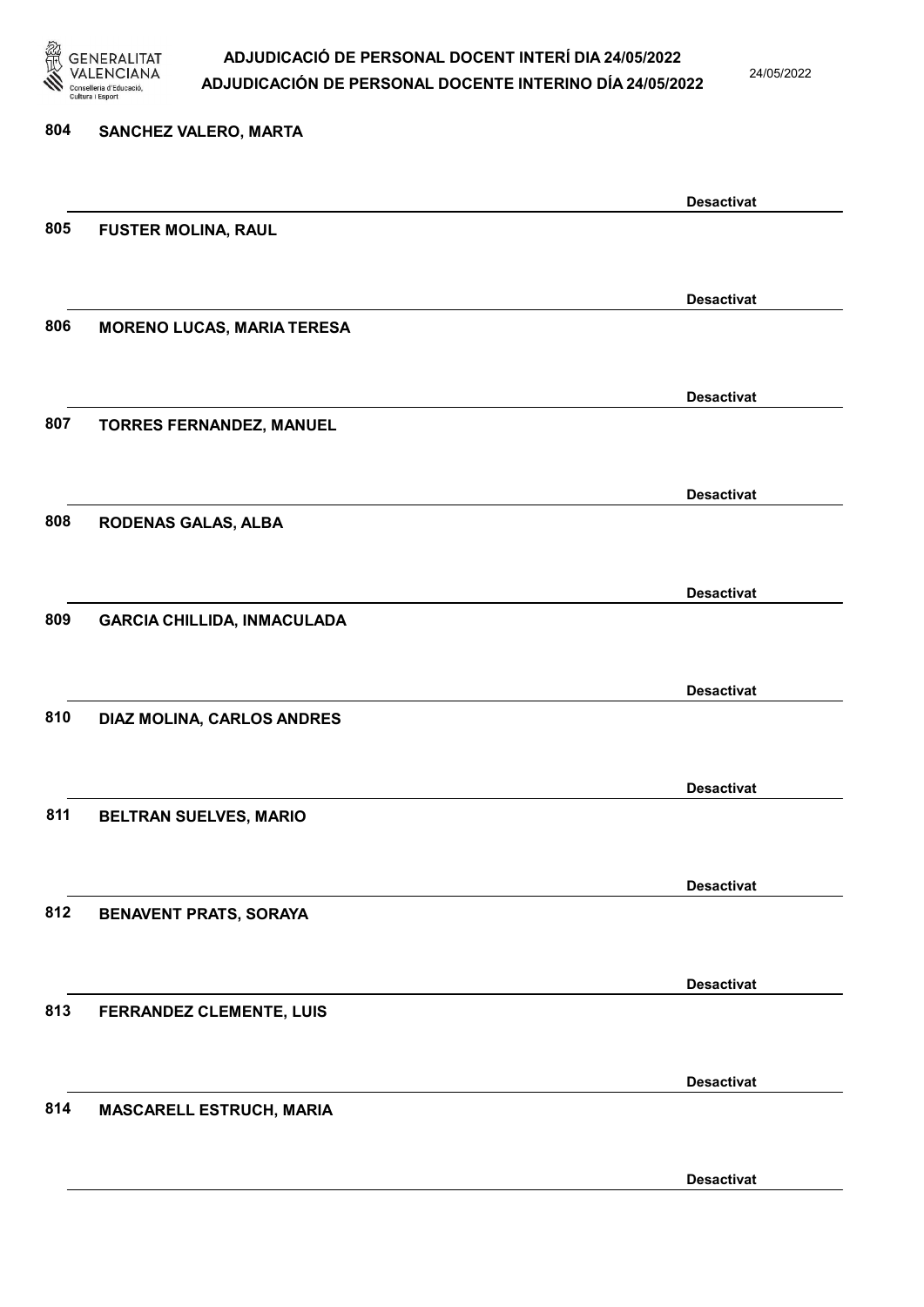

24/05/2022

#### 815 GARCIA PALOMARES, ALEJANDRO

|     |                                     | <b>Desactivat</b> |
|-----|-------------------------------------|-------------------|
| 816 | ALIS ALCAÑIZ, PABLO                 |                   |
|     |                                     |                   |
|     |                                     | <b>Desactivat</b> |
| 817 | LOPEZ TORRELLA, CLARA               |                   |
|     |                                     |                   |
|     |                                     |                   |
|     |                                     | <b>Desactivat</b> |
| 818 | <b>BLASCO SEBASTIA, JESSICA</b>     |                   |
|     |                                     |                   |
|     |                                     | <b>Desactivat</b> |
| 819 | <b>CERVERA VIVO, MARIA</b>          |                   |
|     |                                     |                   |
|     |                                     |                   |
|     |                                     | <b>Desactivat</b> |
| 820 | <b>VERCHER BARBER, NEUS</b>         |                   |
|     |                                     |                   |
|     |                                     | <b>Desactivat</b> |
| 821 | <b>BENAVENT OLTRA, INES</b>         |                   |
|     |                                     |                   |
|     |                                     |                   |
|     |                                     | <b>Desactivat</b> |
| 822 | <b>BOLUDA CASTELLO, MIRIAM</b>      |                   |
|     |                                     |                   |
|     |                                     | <b>Desactivat</b> |
| 823 | <b>SALES ARTES, CRISTINA</b>        |                   |
|     |                                     |                   |
|     |                                     | <b>Desactivat</b> |
| 824 | <b>MARTI MANCLUS, MARIA DEL MAR</b> |                   |
|     |                                     |                   |
|     |                                     |                   |
|     |                                     | <b>Desactivat</b> |
| 825 | <b>LOPEZ GUIMERA, CAROL</b>         |                   |
|     |                                     |                   |
|     |                                     | <b>Desactivat</b> |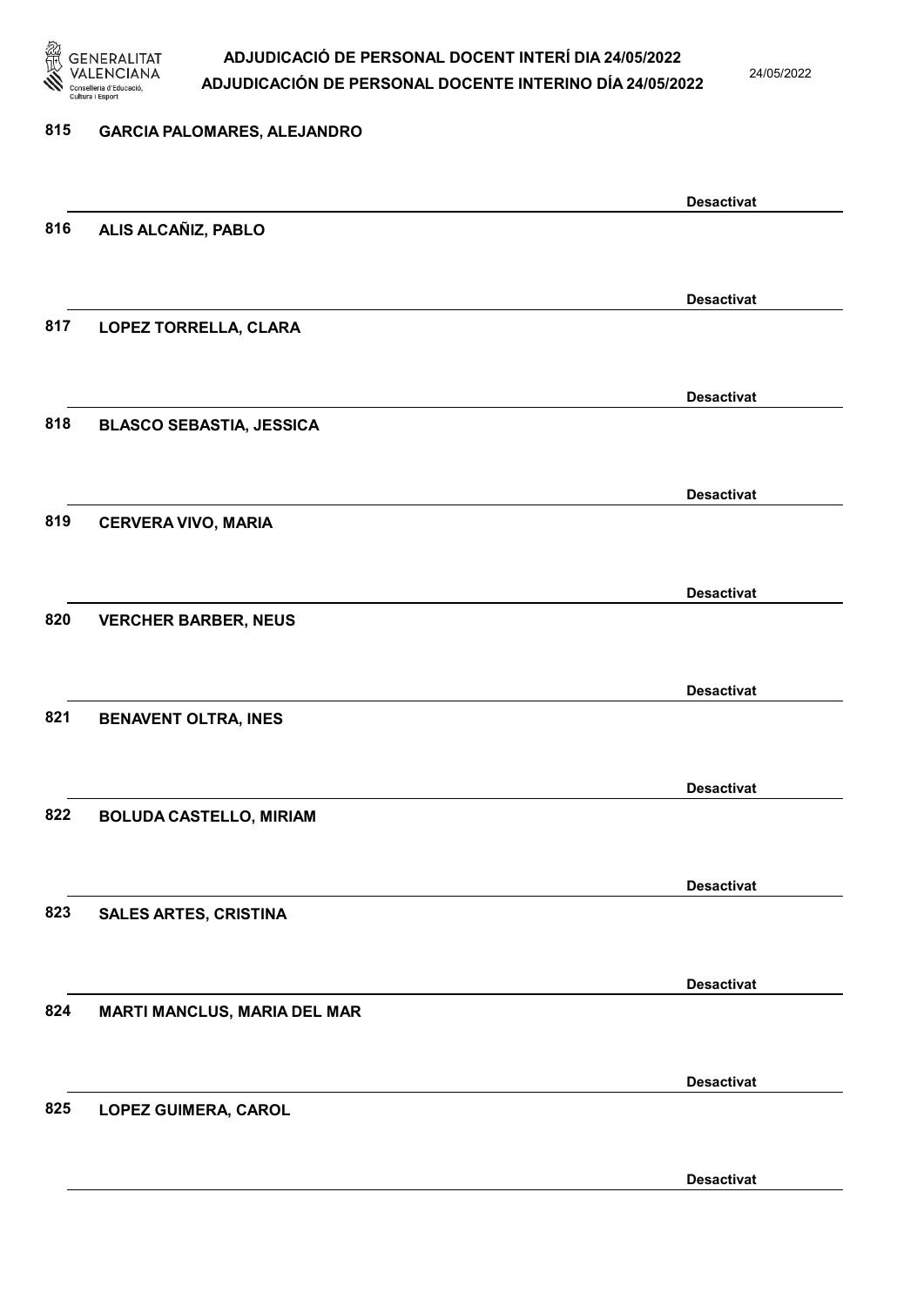

24/05/2022

#### 826 MONLLOR OLTRA, JORGE

|     |                                 | <b>Desactivat</b> |
|-----|---------------------------------|-------------------|
| 827 | FERNANDEZ OJEDA, MARINA         |                   |
|     |                                 |                   |
|     |                                 | <b>Desactivat</b> |
| 828 | <b>SUAY NICOLAS, ENRIQUE</b>    |                   |
|     |                                 |                   |
|     |                                 | <b>Desactivat</b> |
| 829 | <b>CATALA GARRIGOS, GEMMA</b>   |                   |
|     |                                 |                   |
|     |                                 |                   |
|     |                                 | <b>Desactivat</b> |
| 830 | <b>GOMEZ GOMEZ, KATIA MARIA</b> |                   |
|     |                                 |                   |
|     |                                 | <b>Desactivat</b> |
| 831 | MARZAL MOSCARDO, LAURA          |                   |
|     |                                 |                   |
|     |                                 | <b>Desactivat</b> |
| 832 | PIQUER ROS, CELINA              |                   |
|     |                                 |                   |
|     |                                 | <b>Desactivat</b> |
| 833 | <b>ALABAU RIVAS, ESTHER</b>     |                   |
|     |                                 |                   |
|     |                                 | <b>Desactivat</b> |
| 834 | HONRUBIA BELENGUER, LAURA       |                   |
|     |                                 |                   |
|     |                                 |                   |
|     |                                 | <b>Desactivat</b> |
| 835 | VILLATORO GARCIA, PAULA MARINA  |                   |
|     |                                 |                   |
|     |                                 | <b>Desactivat</b> |
| 836 | LAMBEA BALBASTRE, MARIA ELISA   |                   |
|     |                                 |                   |
|     |                                 | <b>Desactivat</b> |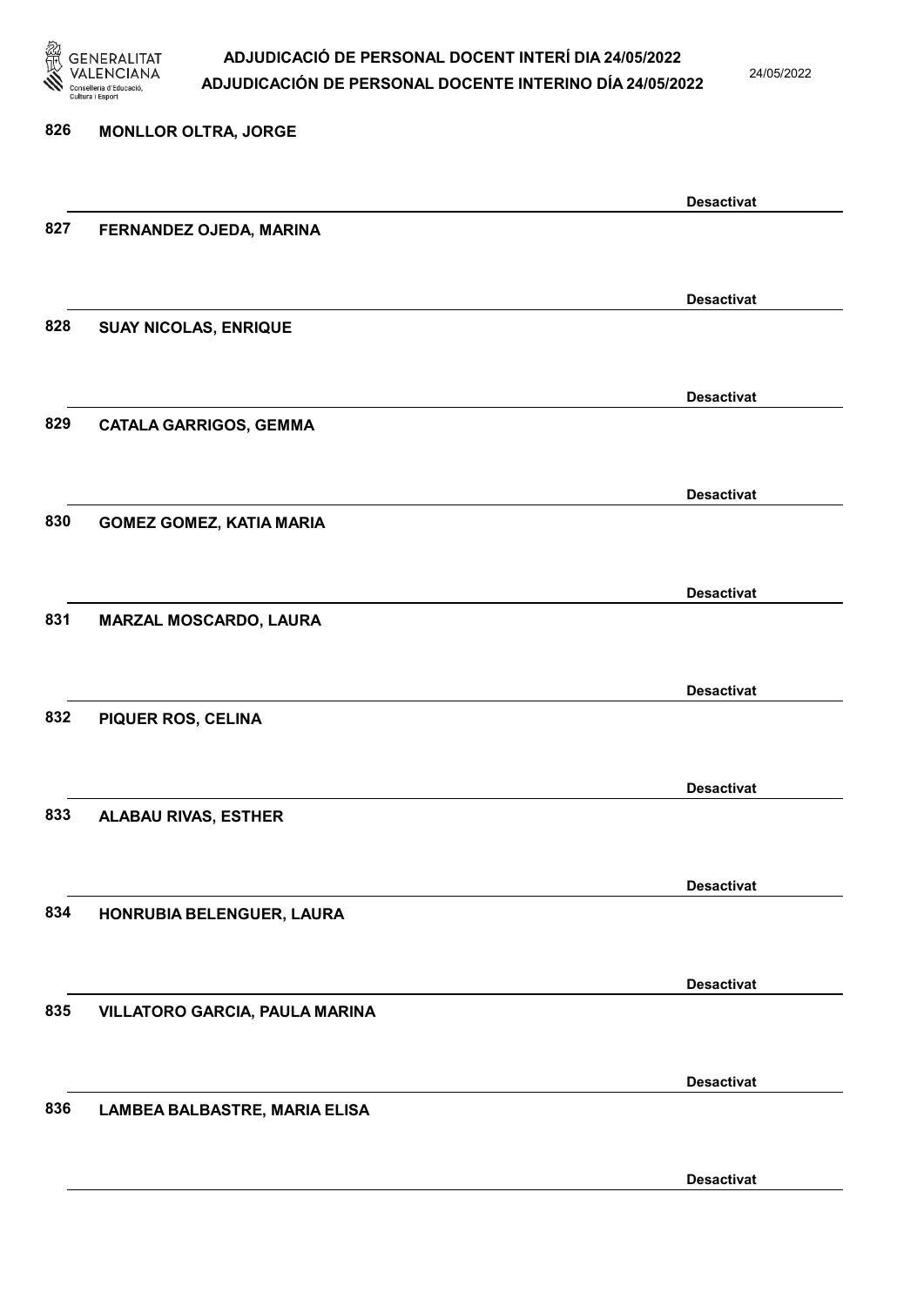

24/05/2022

Desactivat

# 837 POVEDA SERNA, SUSANA Desactivat 838 LEON VILLETA, SERGIO Desactivat 839 ALEPUZ BRUNET, PATRICIA Desactivat 840 PUIG GARCES, MARIA NEUS Desactivat 841 GOMAR SELFA, SANDRA Desactivat 842 SALVADOR MARTINEZ, ROSA Desactivat 843 SALOM FEMENIA, LIDIA Desactivat 844 ADEVA ALONSO, M. PALOMA No ha participat 845 VERDEGUER CRESPO, BEATRIZ Desactivat 846 SORIANO PARRA, ANA ISABEL Desactivat 847 PUCHADES MATOQUE, SELICA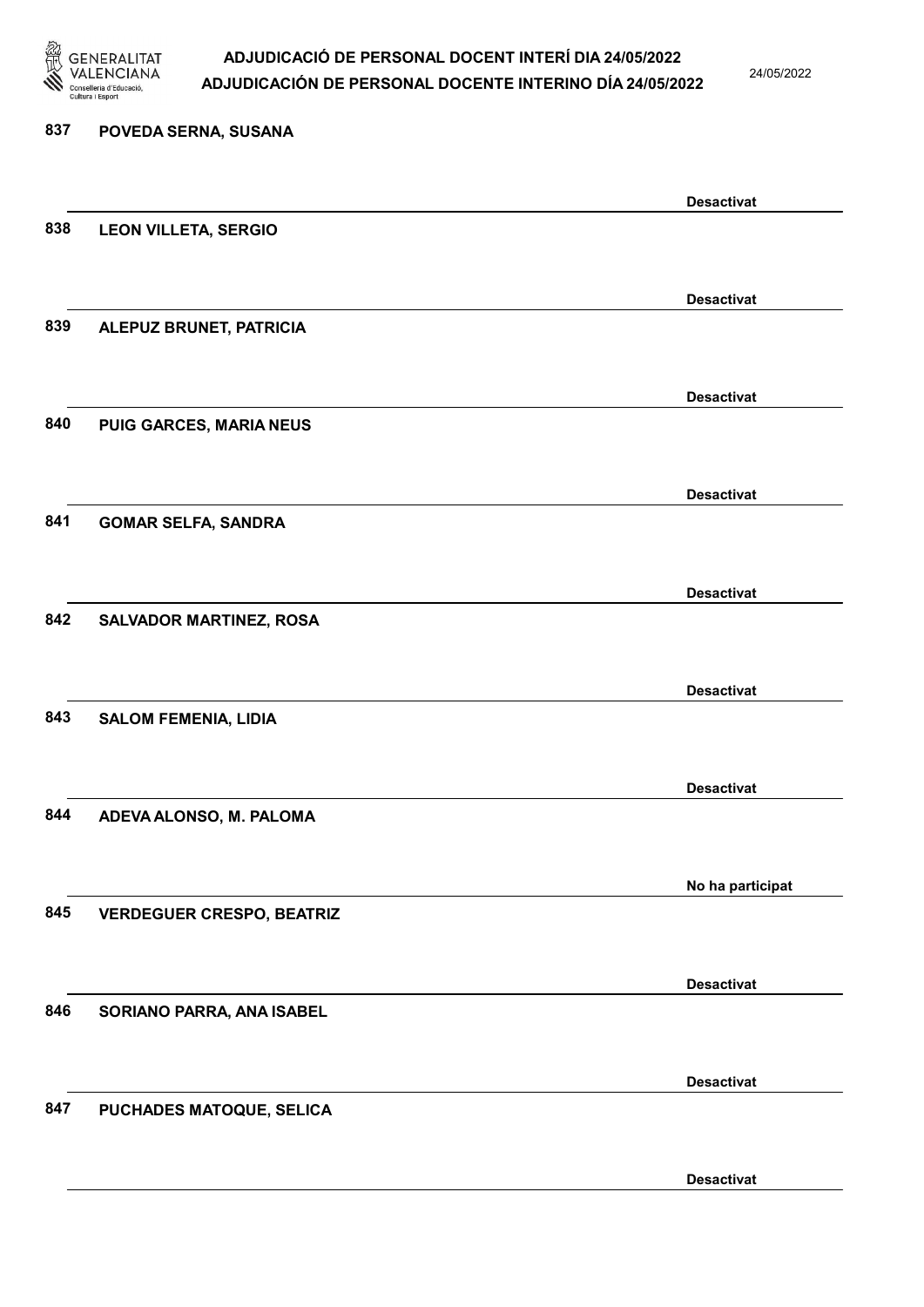

24/05/2022

No ha participat

# 848 BONO GANDIA, MARIA Desactivat 849 GARCIA FRAGUAS, SANDRA Desactivat 850 PEREA SANZ, ESTELA Desactivat 851 GUILLEM TORRES, NURIA Desactivat 852 GONZALEZ CHUST, CELIA Desactivat 853 GIMENO CASTELLO, MARIA BELEN Desactivat 854 VINDEL PEREZ, RAFAEL Desactivat 855 CAMPOS RIBES, PURIFICACIÓN Desactivat 856 PARRA VERDU, MOISES Desactivat 857 CORRAL COSTA, MARÍA LUISA Desactivat 858 PEIRO MARQUES, VANESA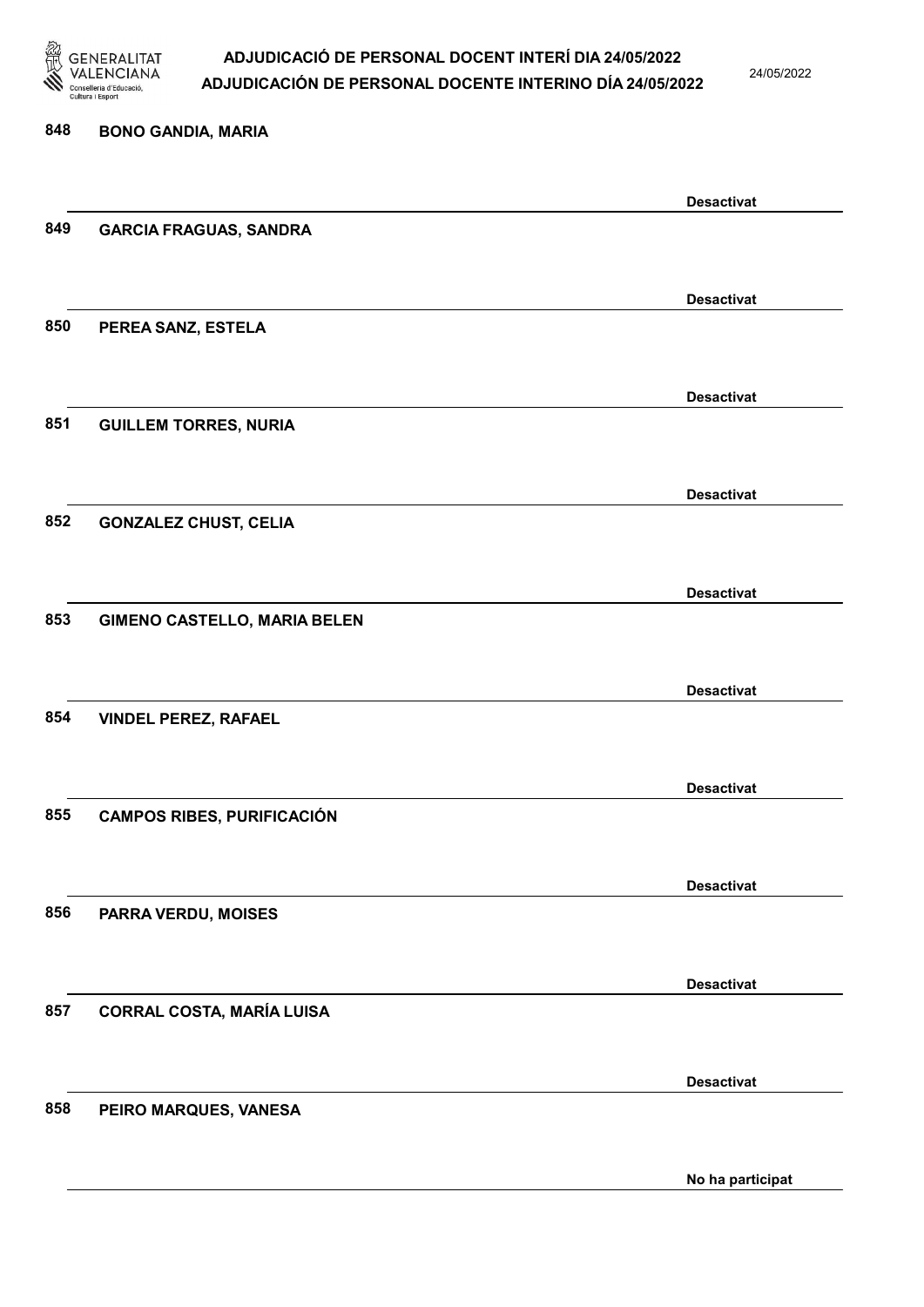

24/05/2022

#### 859 NIETO MACLINO, SILVIA

|     |                                      | <b>Desactivat</b> |
|-----|--------------------------------------|-------------------|
| 860 | NAVARRO DE LA ROSA, MARIA DOLORES    |                   |
|     |                                      |                   |
|     |                                      |                   |
| 861 | <b>GISBERT GONZALEZ, MARIO</b>       | <b>Desactivat</b> |
|     |                                      |                   |
|     |                                      |                   |
|     |                                      | <b>Desactivat</b> |
| 862 | <b>RIBES QUINTANA, IGNACIO</b>       |                   |
|     |                                      |                   |
|     |                                      | <b>Desactivat</b> |
| 863 | <b>IRANZO BOLINCHES, LORENA</b>      |                   |
|     |                                      |                   |
|     |                                      | <b>Desactivat</b> |
| 864 | ORTS TORRES, MANUEL                  |                   |
|     |                                      |                   |
|     |                                      | <b>Desactivat</b> |
| 865 | <b>MAYORDOMO LOPEZ, PATRICIA</b>     |                   |
|     |                                      |                   |
|     |                                      |                   |
| 866 |                                      | <b>Desactivat</b> |
|     | ARNANDIS LIZANA, IRINA               |                   |
|     |                                      |                   |
|     |                                      | <b>Desactivat</b> |
| 867 | <b>PERIS REIG, LAURA</b>             |                   |
|     |                                      |                   |
|     |                                      | <b>Desactivat</b> |
| 868 | MICO FERRANDO, INMACULADA CONCEPCION |                   |
|     |                                      |                   |
|     |                                      | <b>Desactivat</b> |
| 869 | CARDENAL FERNANDEZ, MARIA EUGENIA    |                   |
|     |                                      |                   |
|     |                                      |                   |
|     |                                      | <b>Desactivat</b> |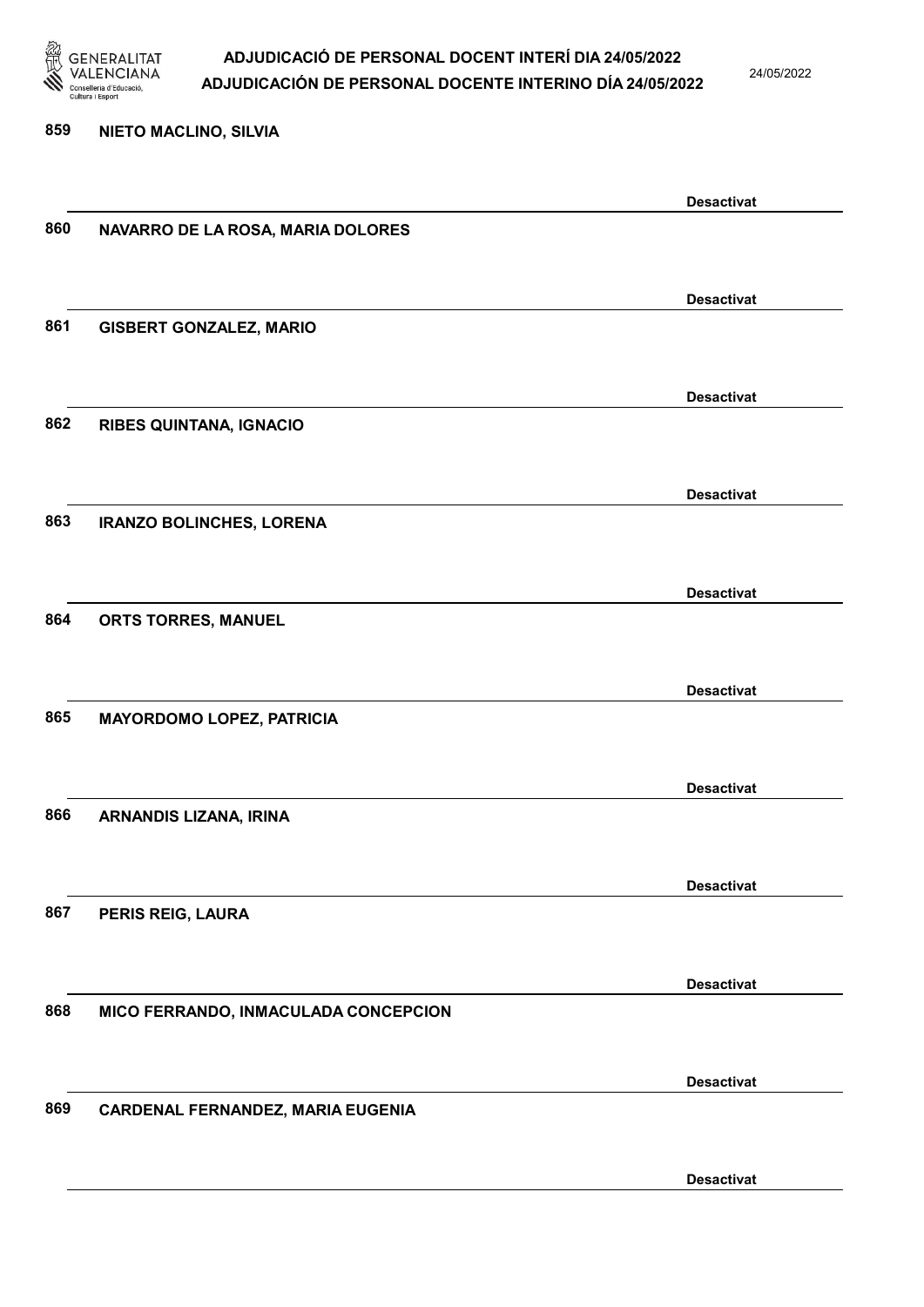

24/05/2022

### 870 NICASIO QUERALT, MARIA ENCARNACION

|     |                                 | <b>Desactivat</b> |
|-----|---------------------------------|-------------------|
| 871 | <b>GIL BAYARRI, ADRIAN</b>      |                   |
|     |                                 |                   |
|     |                                 | <b>Desactivat</b> |
| 872 | ROLDÁN LUCAS, MARI CARMEN       |                   |
|     |                                 |                   |
|     |                                 | <b>Desactivat</b> |
| 873 | <b>CHUMILLAS JURADO, CARLOS</b> |                   |
|     |                                 |                   |
|     |                                 |                   |
|     |                                 | <b>Desactivat</b> |
| 874 | LLOPEZ TORRENT, MARIA AMPARO    |                   |
|     |                                 |                   |
|     |                                 | <b>Desactivat</b> |
| 875 | <b>MIRASOL CARRION, YAIZA</b>   |                   |
|     |                                 |                   |
|     |                                 | <b>Desactivat</b> |
| 876 | <b>CARRASCO MATA, JESICA</b>    |                   |
|     |                                 |                   |
|     |                                 | <b>Desactivat</b> |
| 877 | <b>FABUEL RAGA, MARIA JOSE</b>  |                   |
|     |                                 |                   |
|     |                                 | <b>Desactivat</b> |
| 878 | <b>MARTIN PEREZ, PATRICIA</b>   |                   |
|     |                                 |                   |
|     |                                 |                   |
| 879 |                                 | <b>Desactivat</b> |
|     | PEREZ CASTAÑOS, ALFREDO         |                   |
|     |                                 |                   |
|     |                                 | <b>Desactivat</b> |
| 880 | <b>SORREL AMAT, JENNIFER</b>    |                   |
|     |                                 |                   |
|     |                                 | <b>Desactivat</b> |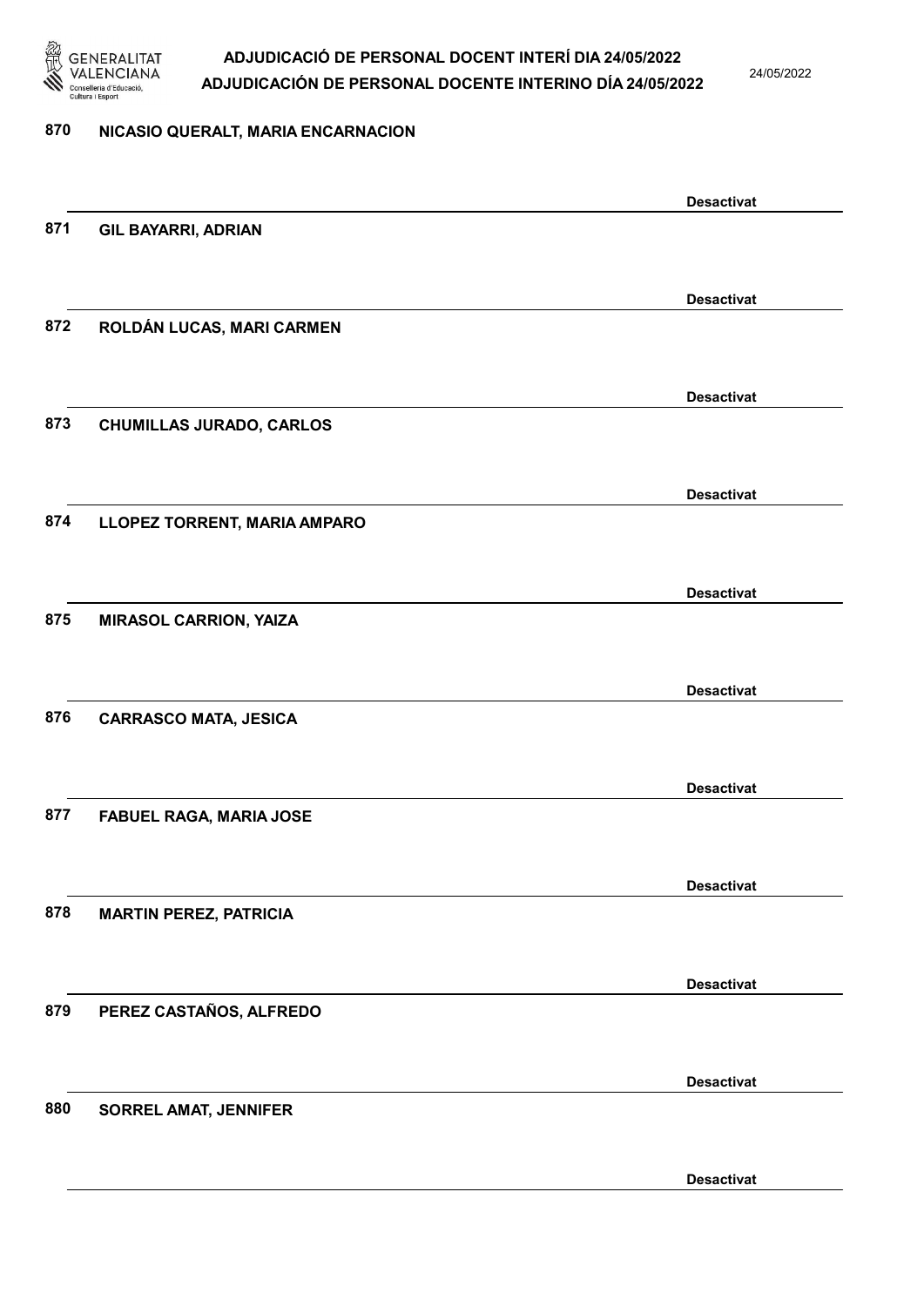

24/05/2022

#### 881 TORMO LLOPIS, MARIA TERESA

|     |                               | <b>Desactivat</b> |
|-----|-------------------------------|-------------------|
| 882 | ALCARAZ SANTOS, EVA MARIA     |                   |
|     |                               |                   |
|     |                               | <b>Desactivat</b> |
| 883 | <b>HERRERO FELIP, AINARA</b>  |                   |
|     |                               |                   |
|     |                               |                   |
|     |                               | <b>Desactivat</b> |
| 884 | ALEDON ARAGONES, LAURA        |                   |
|     |                               |                   |
|     |                               | <b>Desactivat</b> |
| 885 | RIOS BELDA, DAVINIA           |                   |
|     |                               |                   |
|     |                               | <b>Desactivat</b> |
| 886 | <b>GARCIA ESCORTELL, INES</b> |                   |
|     |                               |                   |
|     |                               |                   |
| 887 | <b>MONZONIS CARDA, IRENE</b>  | <b>Desactivat</b> |
|     |                               |                   |
|     |                               |                   |
|     |                               | <b>Desactivat</b> |
| 888 | <b>CAPELLA SANCHIS, JOSEP</b> |                   |
|     |                               |                   |
|     |                               | <b>Desactivat</b> |
| 889 | ORTUÑO SALVADOR, ANA MARIA    |                   |
|     |                               |                   |
|     |                               | <b>Desactivat</b> |
| 890 | DEVESA FERRER, CAROLINA       |                   |
|     |                               |                   |
|     |                               |                   |
|     |                               | <b>Desactivat</b> |
| 891 | JOVER GOMEZ, PATRICIA         |                   |
|     |                               |                   |
|     |                               | <b>Desactivat</b> |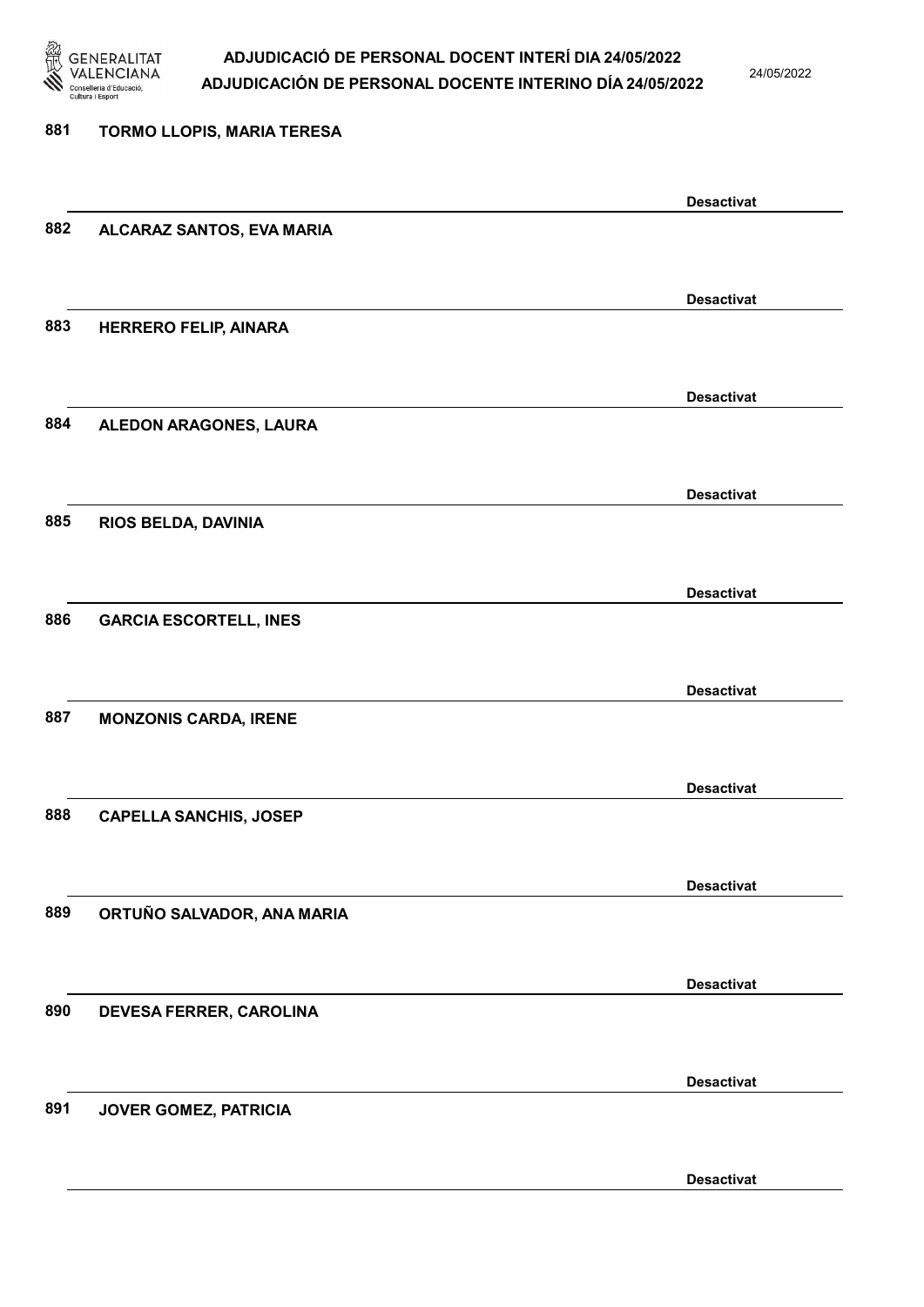

24/05/2022

Desactivat

# 892 BENEDITO CALVO, MANUEL Desactivat 893 VALLS APARICI, RUBEN Desactivat 894 LOPEZ GAMEZ, LAURA Desactivat 895 SOLER FERNANDEZ, MIREIA Desactivat 896 GALAN CABRERA, CRISTINA Desactivat 897 HERRERO CAMPOS, DAVID Desactivat 898 SANCHEZ HIDALGO, ANA MARIA Desactivat 899 LOPEZOSA LUQUE, MARTA Desactivat 900 PASTOR HERRERO, TERESA Desactivat 901 FONS COMPANY, HECTOR Desactivat 902 RICART BORONAT, JOANA JULIA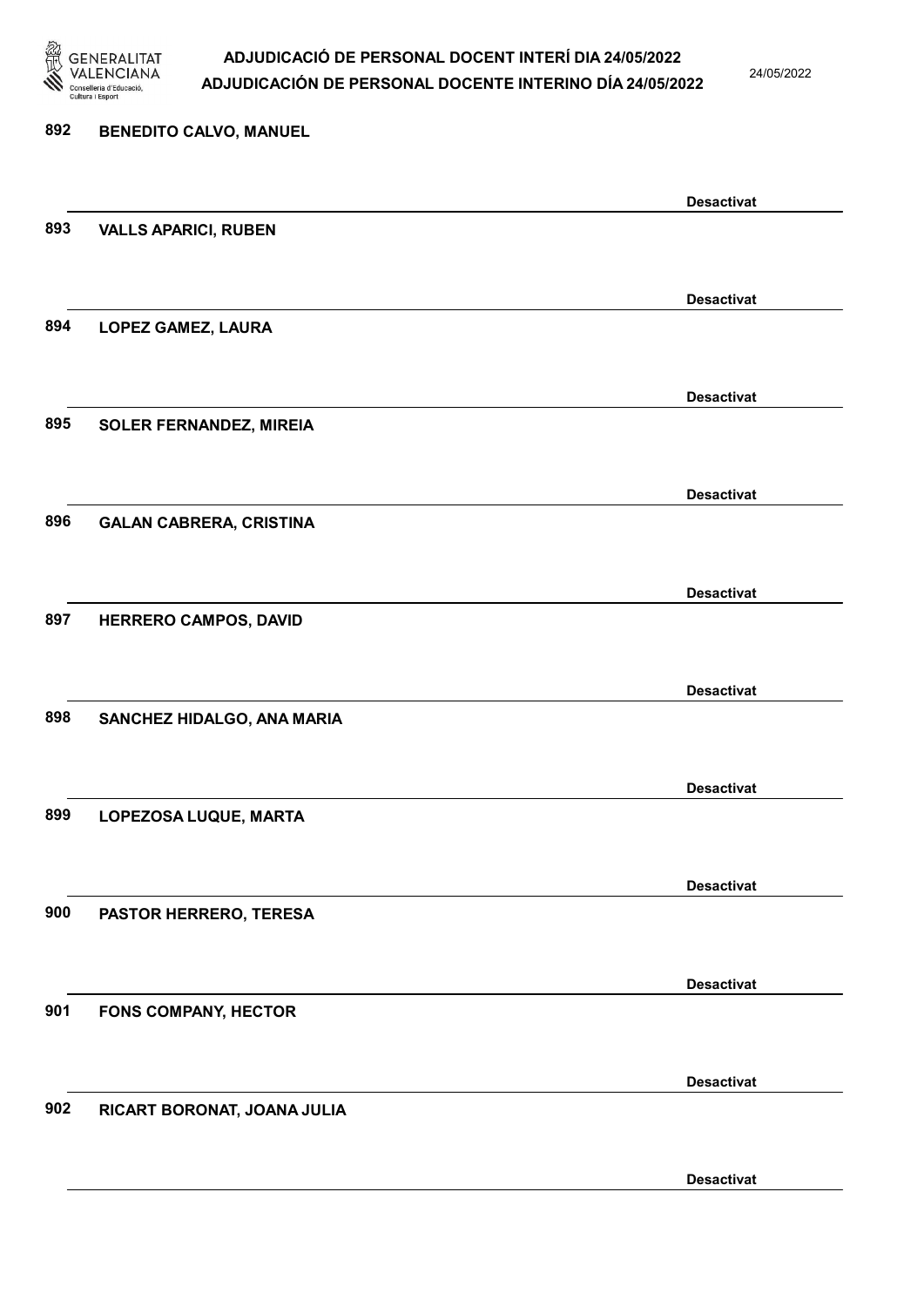

24/05/2022

# 903 BENAVENT GIMENEZ, ESTER Desactivat 904 BELDA PEREZ, MARIA JOSE Desactivat 905 RUIZ ROS, ANNA PILAR Desactivat 906 FORNES MUT, SANDRA Desactivat 907 SEMPERE ANDREU, MARGARITA Desactivat 908 PEREZ IVORRA, MIGUEL ANGEL Desactivat 909 GARCIA JORDA, YAIZA Desactivat 910 GINER REAL, CLAUDIA Desactivat 911 GOMEZ CRISTOBAL, SARA Desactivat 912 SANTACREU SASTRE, IVONNE Desactivat 913 FARGA ALBIOL, SILVIA Desactivat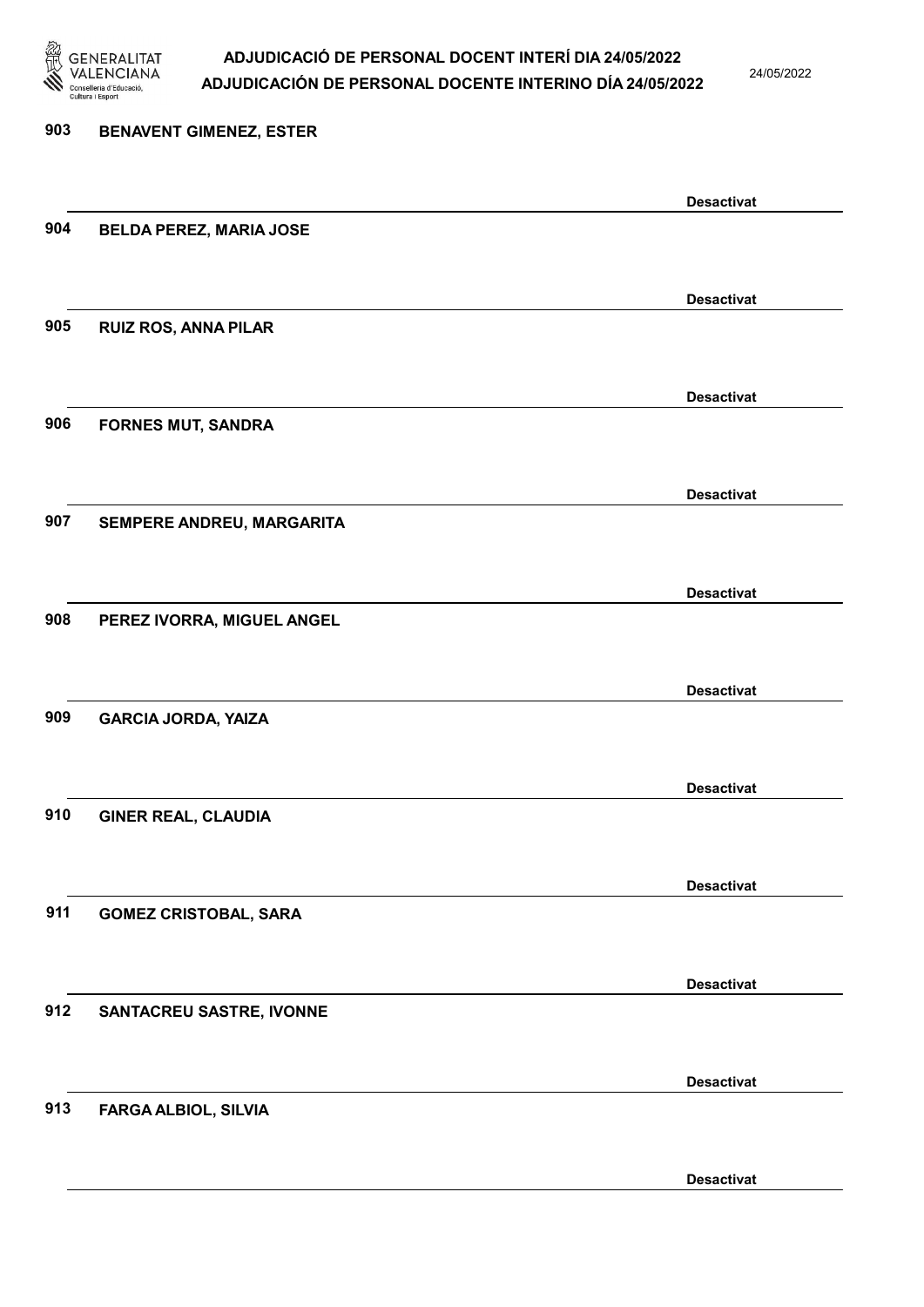

24/05/2022

#### 914 TUDELA CANET, NATALIA

|     |                                  | <b>Desactivat</b> |
|-----|----------------------------------|-------------------|
| 915 | <b>MESAS POZO, LORENA</b>        |                   |
|     |                                  |                   |
|     |                                  | <b>Desactivat</b> |
| 916 | SOLERA ENGRA, JOSE ANTONIO       |                   |
|     |                                  |                   |
|     |                                  |                   |
|     |                                  | <b>Desactivat</b> |
| 917 | SAN FELIPE MOLINA, ANA           |                   |
|     |                                  |                   |
|     |                                  | <b>Desactivat</b> |
| 918 | <b>FUSTER ARNANDIS, MIRIAM</b>   |                   |
|     |                                  |                   |
|     |                                  |                   |
|     |                                  | <b>Desactivat</b> |
| 919 | <b>CORONADO PUCHAU, NIEVES</b>   |                   |
|     |                                  |                   |
|     |                                  | <b>Desactivat</b> |
| 920 | SOLER RODRIGUEZ, BEATRIZ         |                   |
|     |                                  |                   |
|     |                                  |                   |
|     |                                  | <b>Desactivat</b> |
| 921 | <b>CATALAN GUTIERREZ, ANDREA</b> |                   |
|     |                                  |                   |
|     |                                  | <b>Desactivat</b> |
| 922 | <b>CIURANA PEREZ, ESTHER</b>     |                   |
|     |                                  |                   |
|     |                                  | <b>Desactivat</b> |
| 923 | <b>GORRITA RAJA, MARIA</b>       |                   |
|     |                                  |                   |
|     |                                  |                   |
|     |                                  | <b>Desactivat</b> |
| 924 | <b>MORA PEÑAFIEL, MIREIA</b>     |                   |
|     |                                  |                   |
|     |                                  | <b>Desactivat</b> |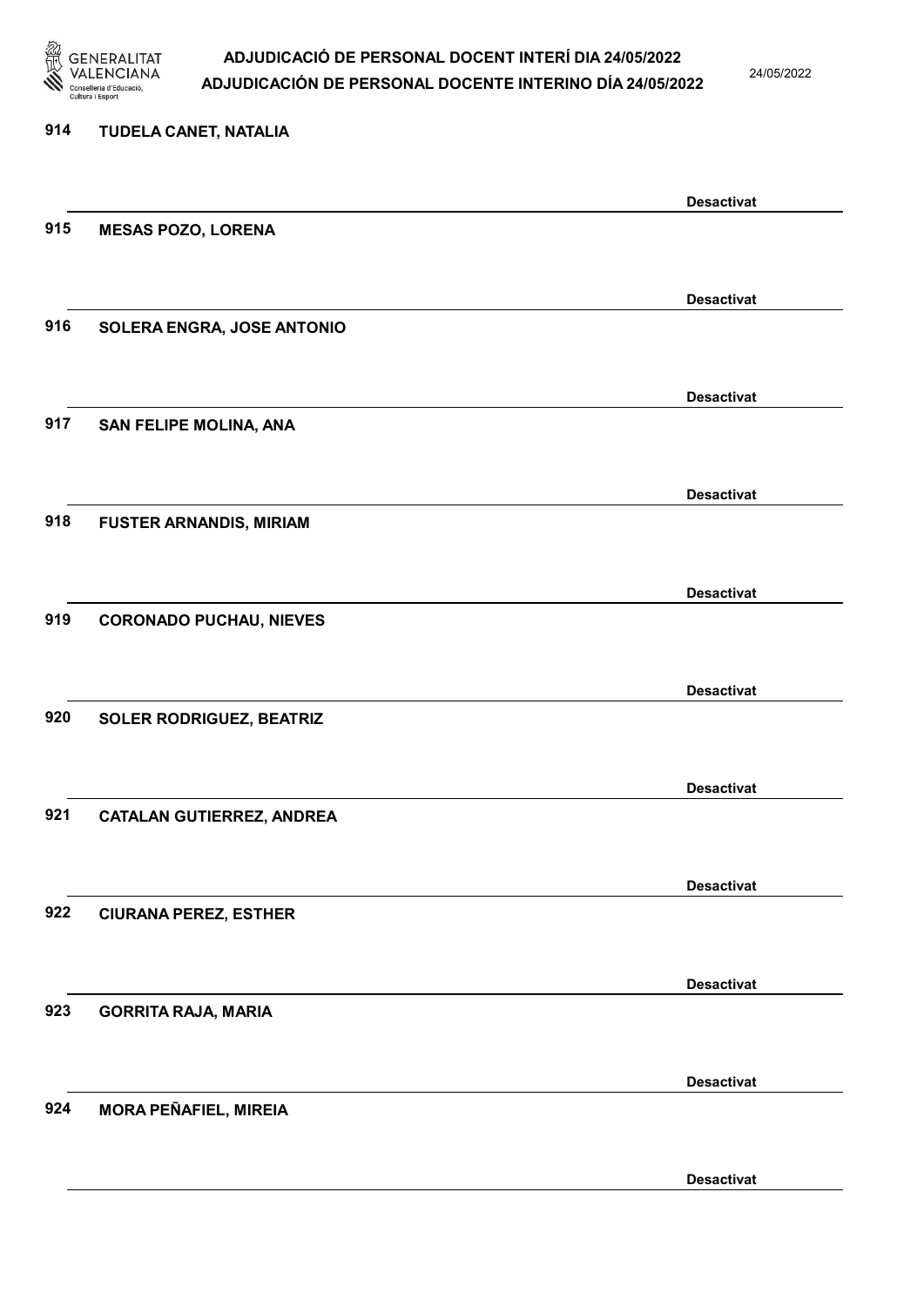

24/05/2022

#### 925 CAMPAYO JULVE, RAUL

|     |                                   | <b>Desactivat</b> |
|-----|-----------------------------------|-------------------|
| 926 | RODRIGUEZ DE GUZMAN MORENO, MARTA |                   |
|     |                                   |                   |
|     |                                   |                   |
|     |                                   | <b>Desactivat</b> |
| 927 | <b>GARCIA ORRICO, SUSANA</b>      |                   |
|     |                                   |                   |
|     |                                   |                   |
|     |                                   | <b>Desactivat</b> |
| 928 | <b>SORIANO ESCUDER, CELIA</b>     |                   |
|     |                                   |                   |
|     |                                   |                   |
|     |                                   | <b>Desactivat</b> |
| 929 | PORCAR DIAZ, DAVID                |                   |
|     |                                   |                   |
|     |                                   |                   |
|     |                                   | <b>Desactivat</b> |
| 930 | PRADES FERRER, ELISABET           |                   |
|     |                                   |                   |
|     |                                   |                   |
|     |                                   | <b>Desactivat</b> |
| 931 | <b>MAESTRE PIZARRO, LAURA</b>     |                   |
|     |                                   |                   |
|     |                                   |                   |
|     |                                   | <b>Desactivat</b> |
| 932 | <b>MARTINEZ ANTON, PAULA</b>      |                   |
|     |                                   |                   |
|     |                                   |                   |
|     |                                   | <b>Desactivat</b> |
| 933 | <b>MUÑOZ BOU, CARLOS</b>          |                   |
|     |                                   |                   |
|     |                                   |                   |
|     |                                   | <b>Desactivat</b> |
| 934 | FELIP ROCA, CARLA                 |                   |
|     |                                   |                   |
|     |                                   |                   |
|     |                                   | <b>Desactivat</b> |
| 935 | MINGOL PALLARES, ANDREA           |                   |
|     |                                   |                   |
|     |                                   |                   |
|     |                                   | <b>Desactivat</b> |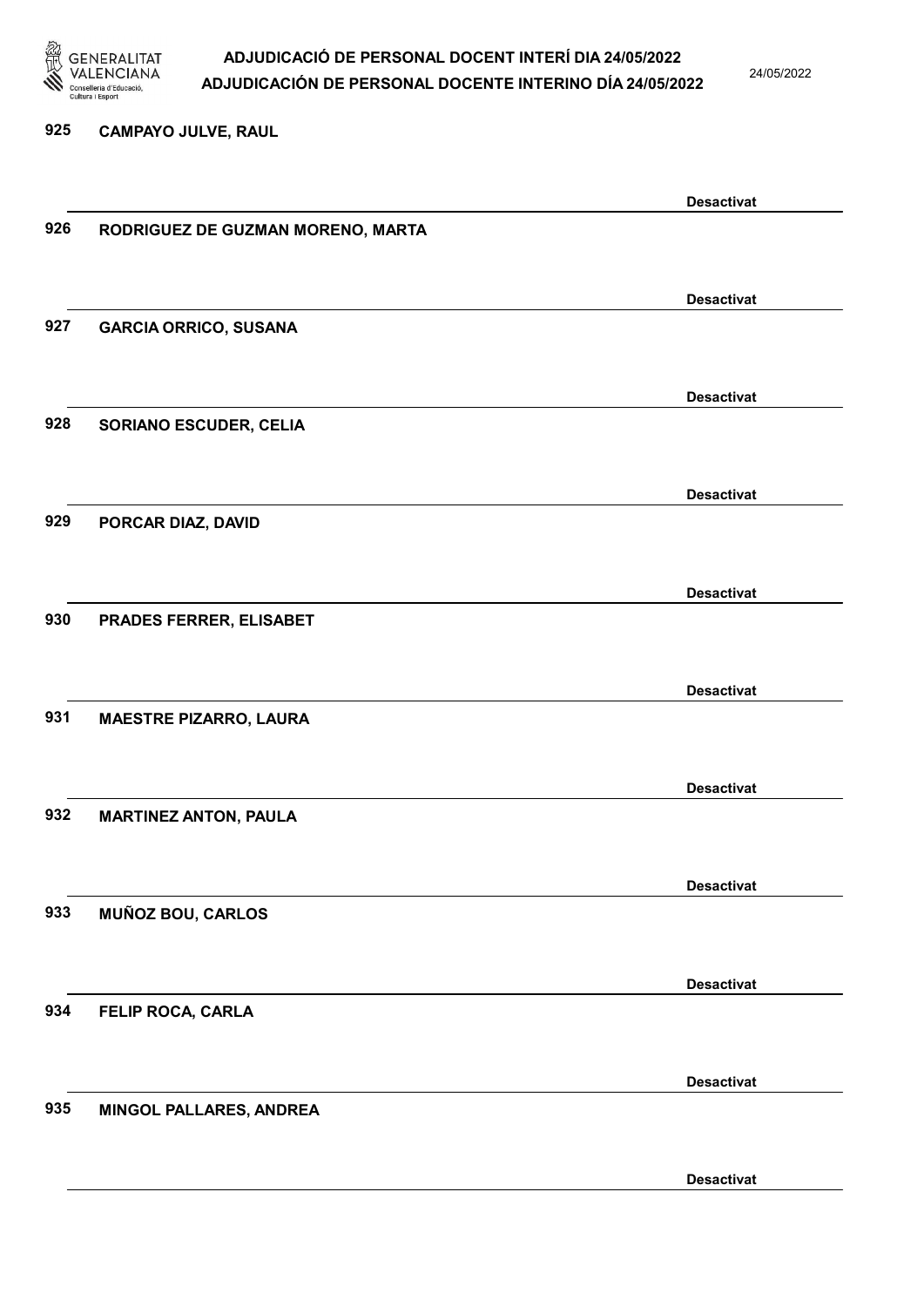

24/05/2022

Desactivat

# 936 GARCIA BALAGUER, PATRICIA Desactivat 937 SAN JOSE VILLACH, PAULA Desactivat 938 GOMEZ ALCANTUD, RAQUEL Desactivat 939 GARCIA BARRACHINA, NOELIA Desactivat 940 MARTI BALLESTER, SILVIA Desactivat 941 CAMAÑ BELLMUNT, MARTA Desactivat 942 CABALLER ESTEVE, VICTOR Desactivat 943 ADARO BAEZ, CARLA NOELIA Desactivat 944 BENAVENT TARRASO, MAR ANGELS Desactivat 945 CORBERAN RUIZ, PAULA Desactivat 946 ROIG ESCORCIA, MARTA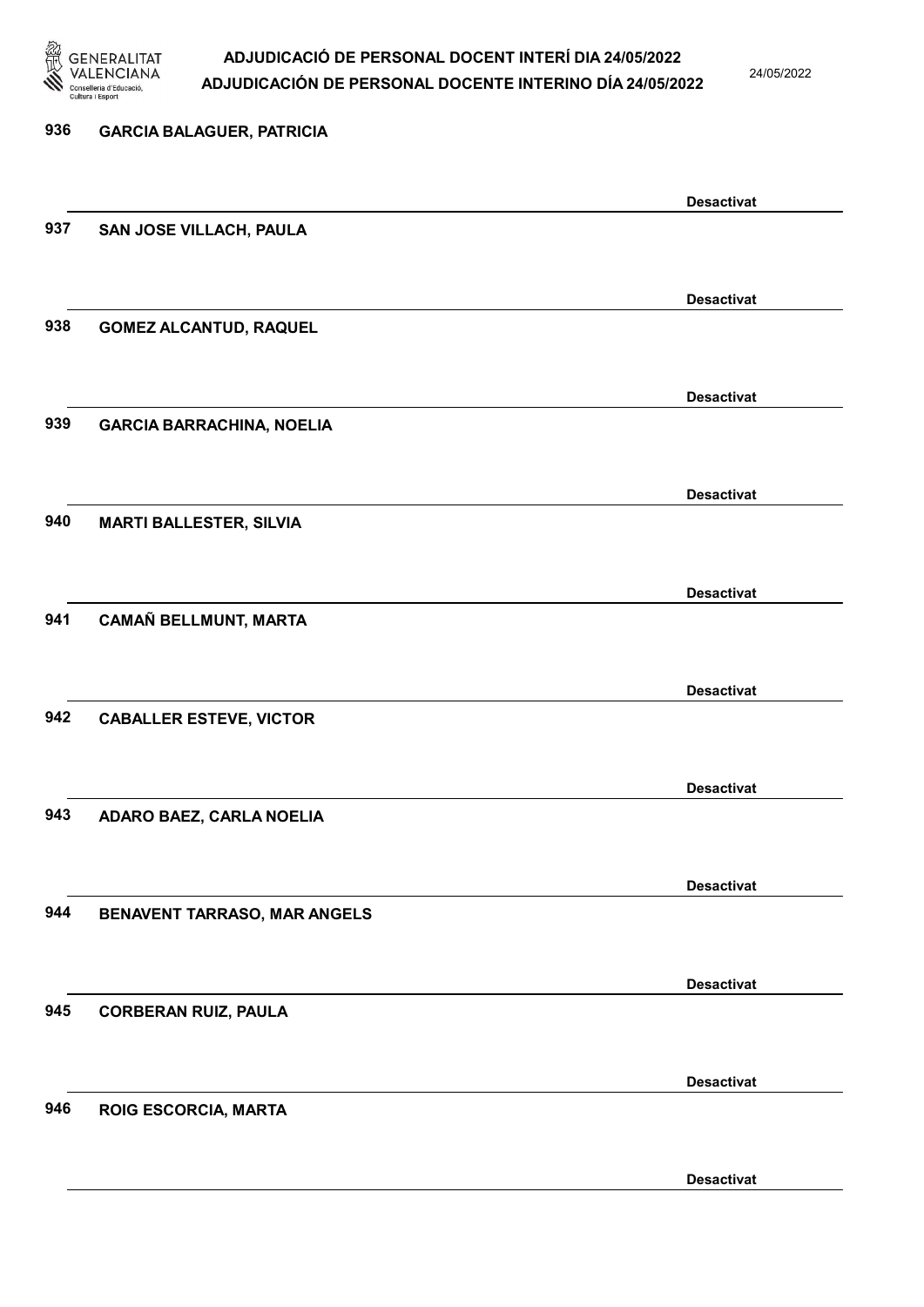**GENERALITAT** ADJUDICACIÓ DE PERSONAL DOCENT INTERÍ DIA 24/05/2022 **VALENCIANA** 24/05/2022 ADJUDICACIÓN DE PERSONAL DOCENTE INTERINO DÍA 24/05/2022 Conselleria d'Educació, 947 BAYO GARCIA, MARIA TERESA **Petición:** 1 Voluntaria VALÈNCIA (46016245) CEE PÚB. PROFESOR SEBASTIÁN BURGOS 501150 127 / PEDAGOGIA TERAPÈUTICA Horas 23 SUBSTITUCIÓ INDETERMINADA Adjudicat 948 PUERTO BELDA, MARIA Desactivat 949 MOLL VINUESA, NATALIA Desactivat 950 ROMAN CARBONELL, NURIA Desactivat 951 HUIDOBRO TAENGUA, LUCIA Desactivat 952 JUAN VALERO, BERTA Desactivat 953 TARIN CUENCA, JUAN Desactivat 954 JIMÉNEZ ARCO, MARÍA JOSÉ Desactivat 955 SANCHEZ LLUCH, ERIK Desactivat 956 ZARAGOZA BALLESTER, MARIA DE LA BALMA Desactivat 957 CAMACHO GOSALVEZ, MARIA PILAR

Desactivat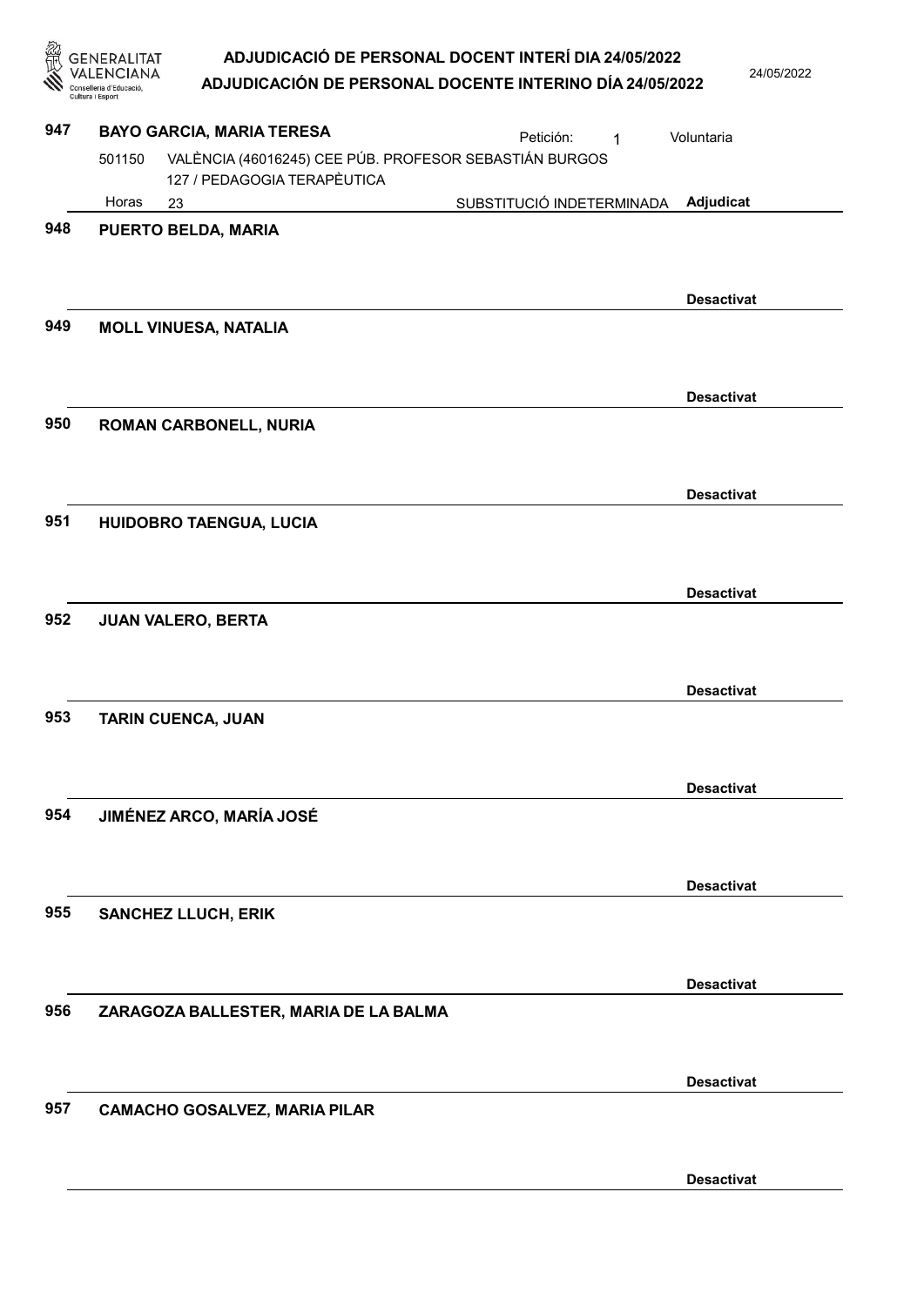

24/05/2022

#### 958 VILA VILA, CARLES

|     |                                      | <b>Desactivat</b>                                      |
|-----|--------------------------------------|--------------------------------------------------------|
| 959 | <b>MOYA RUIZ, LAURA</b>              |                                                        |
|     |                                      |                                                        |
|     |                                      | <b>Desactivat</b>                                      |
| 960 | <b>GIRONES TAMARIT, ALEJANDRO</b>    |                                                        |
|     |                                      |                                                        |
| 961 | PISA FERNANDEZ, MARIA DEL CARMEN     | <b>Desactivat</b>                                      |
|     |                                      |                                                        |
|     |                                      | <b>Desactivat</b>                                      |
| 962 | CHIARAMELLO BORRAJO, GABRIELA        |                                                        |
|     |                                      | <b>Desactivat</b>                                      |
| 963 | <b>PUIG MORENO, ALBA</b>             |                                                        |
|     |                                      |                                                        |
|     |                                      | <b>Desactivat</b>                                      |
| 964 | <b>VERCHER RUIZ, DAVID</b>           |                                                        |
|     |                                      | <b>Desactivat</b>                                      |
| 965 | <b>MOLL CARRION, MARIA ARACELI</b>   |                                                        |
|     |                                      |                                                        |
|     |                                      | <b>Desactivat</b>                                      |
| 966 | <b>ESCUTIA MURILLO, TERESA ELENA</b> |                                                        |
|     |                                      | <b>Desactivat</b>                                      |
| 967 | JULIAN ABRAHAN, ESTEFANIA            | Petición:<br>Voluntaria<br>1                           |
|     | 517386<br>128 / EDUCACIÓ PRIMÀRIA.   | TAVERNES DE LA VALLDIGNA (46008327) CEIP DIVINA AURORA |
|     | Horas<br>23                          | Adjudicat<br>SUBSTITUCIÓ INDETERMINADA                 |

Desactivat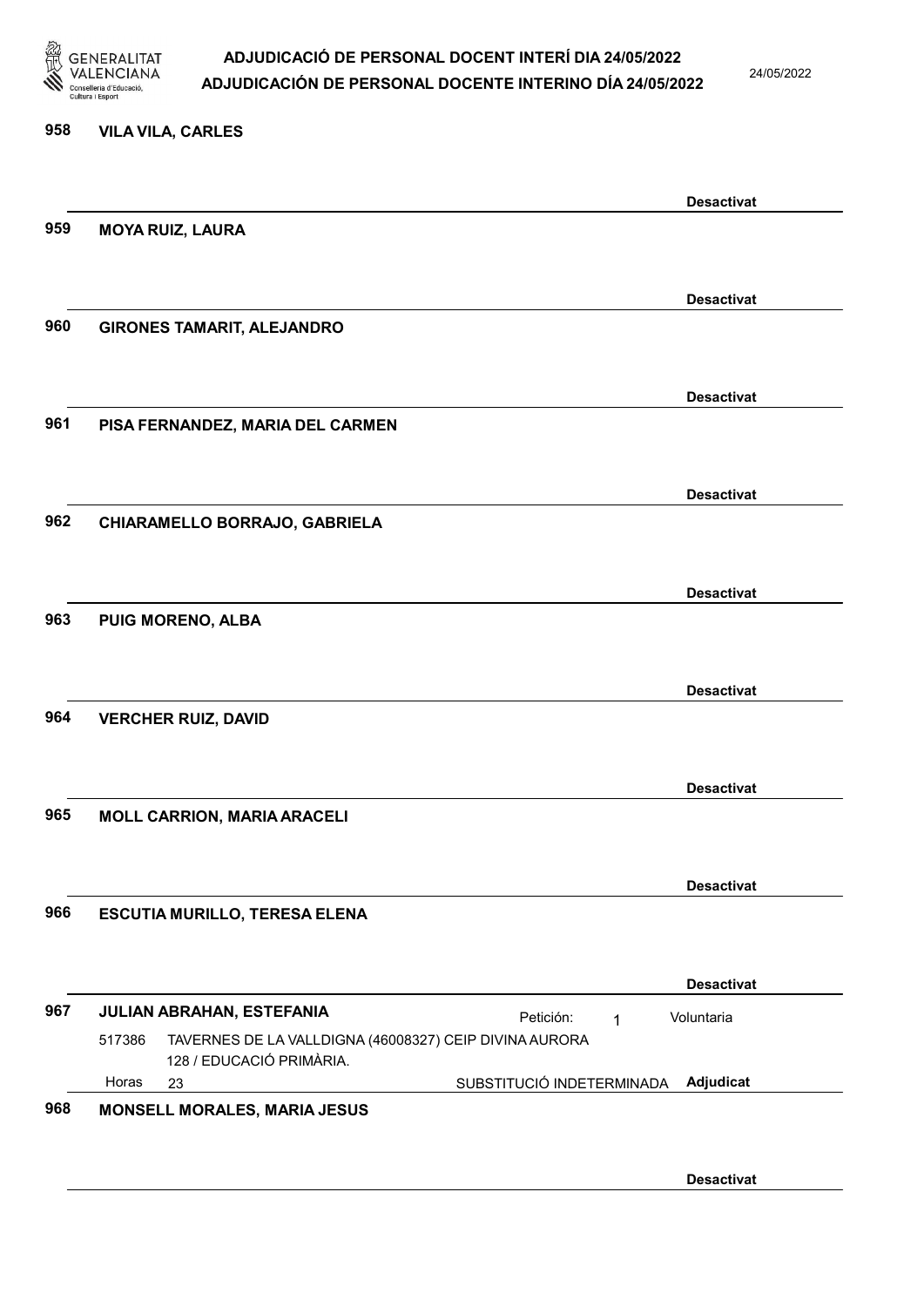

24/05/2022

#### 969 GINER PLA, IRIS

|     |                                  | <b>Desactivat</b> |
|-----|----------------------------------|-------------------|
| 970 | PALANCA MATEU, LUISA GEMMA       |                   |
|     |                                  |                   |
|     |                                  |                   |
|     |                                  | <b>Desactivat</b> |
| 971 | <b>UBEDA SAEZ, ESTEFANIA</b>     |                   |
|     |                                  |                   |
|     |                                  |                   |
|     |                                  | <b>Desactivat</b> |
| 972 | <b>GOMIS ESTEVE, ANTONI</b>      |                   |
|     |                                  |                   |
|     |                                  |                   |
|     |                                  | <b>Desactivat</b> |
| 973 | <b>CLIMENT ORTIZ, VICENT</b>     |                   |
|     |                                  |                   |
|     |                                  | <b>Desactivat</b> |
| 974 | ALBERO URBÁN, CLARA              |                   |
|     |                                  |                   |
|     |                                  |                   |
|     |                                  | <b>Desactivat</b> |
| 975 | PERELLO GOMAR, IRENE             |                   |
|     |                                  |                   |
|     |                                  |                   |
|     |                                  | <b>Desactivat</b> |
| 976 | <b>DOMINGUEZ PAUNER, LAURA</b>   |                   |
|     |                                  |                   |
|     |                                  |                   |
|     |                                  | <b>Desactivat</b> |
| 977 | DEL VALLE SORIANO, ALBA          |                   |
|     |                                  |                   |
|     |                                  |                   |
|     |                                  | <b>Desactivat</b> |
| 978 | SANZ CATALA, JOSEFA INES         |                   |
|     |                                  |                   |
|     |                                  | <b>Desactivat</b> |
| 979 |                                  |                   |
|     | <b>MARTI APARICI, INMACULADA</b> |                   |
|     |                                  |                   |
|     |                                  | <b>Desactivat</b> |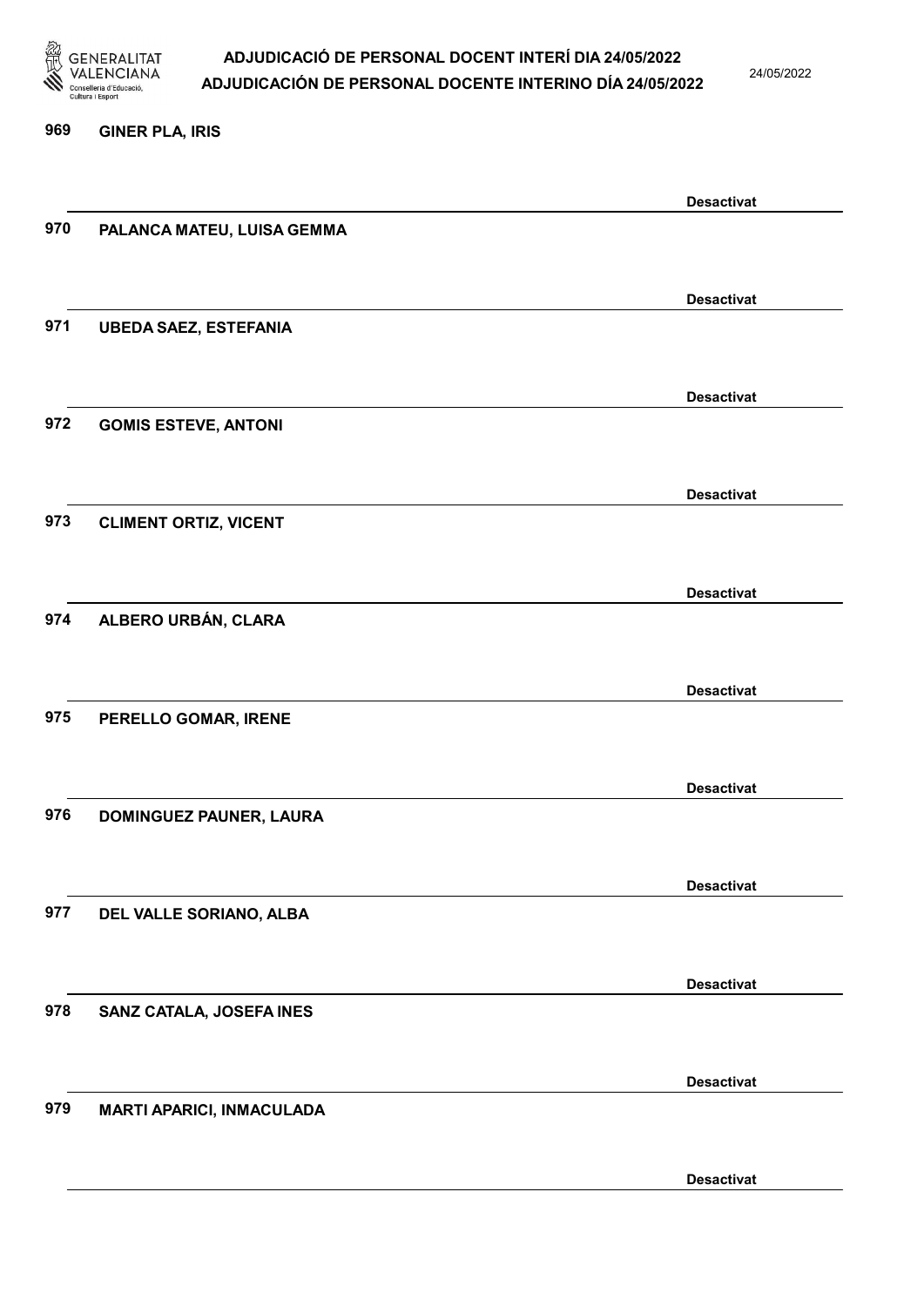

24/05/2022

# 980 GARCIA GARCIA, ALBA Desactivat 981 DUART NADAL, MIGUEL ANGEL Desactivat 982 ALBERO GIL, LAURA Desactivat 983 PEREZ BISQUERT, MONICA Desactivat 984 FERNANDEZ BENAVENT, EVA MARIA Desactivat 985 CARBONELL MACIA, MIRIAM Desactivat 986 IBAÑEZ MONTAÑANA, ANDREA Desactivat 987 PEIRO JARQUE, LUIS Desactivat 988 GIMENO GRAU, MARIA Desactivat 989 PEREZ MARTINEZ, CARLA Desactivat 990 GARCIA NIÑEROLA, ALICIA Desactivat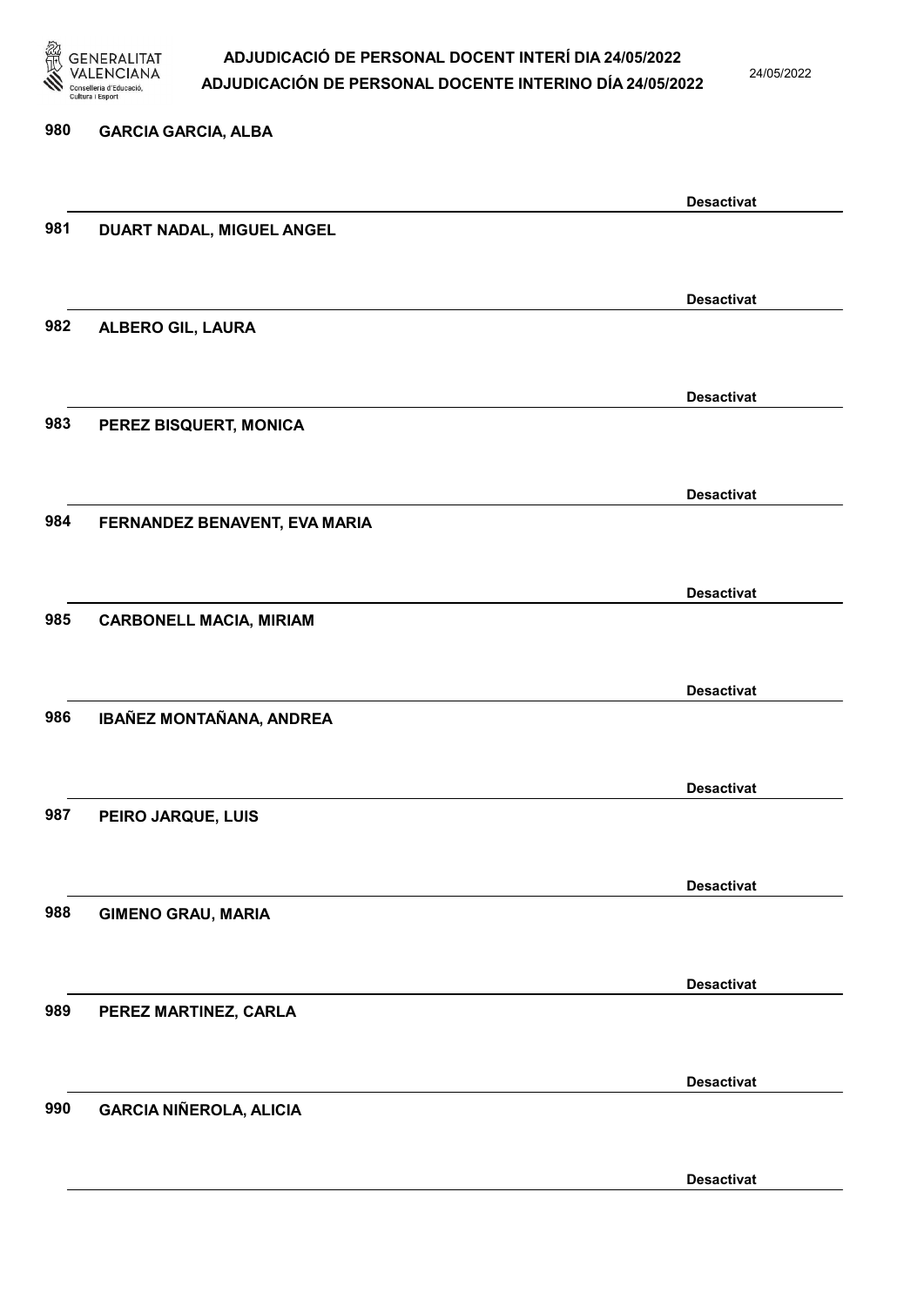

24/05/2022

#### 991 LLORENS OROZCO, ALTEA

|      |                                  | <b>Desactivat</b> |
|------|----------------------------------|-------------------|
| 992  | SANCHIS BALAGUER, ANDREA         |                   |
|      |                                  |                   |
|      |                                  | <b>Desactivat</b> |
| 993  | <b>ESCRICH SENENT, MIREIA</b>    |                   |
|      |                                  |                   |
|      |                                  | <b>Desactivat</b> |
| 994  | ALPERA ARACIL, MARIA             |                   |
|      |                                  |                   |
|      |                                  | <b>Desactivat</b> |
| 995  | PEREZ COLLADO, LUCIA             |                   |
|      |                                  |                   |
|      |                                  | <b>Desactivat</b> |
| 996  | <b>VALERO PORTOLES, VIRGINIA</b> |                   |
|      |                                  |                   |
|      |                                  | <b>Desactivat</b> |
| 997  | CAÑIZARES AYALA, TAMARA          |                   |
|      |                                  |                   |
|      |                                  | <b>Desactivat</b> |
| 998  | <b>SAIS CANUT, REBECA</b>        |                   |
|      |                                  |                   |
|      |                                  | <b>Desactivat</b> |
| 999  | <b>VILLAR MORENO, SONIA</b>      |                   |
|      |                                  |                   |
|      |                                  | <b>Desactivat</b> |
| 1000 | RAMOS MARTINEZ, SANDRA           |                   |
|      |                                  |                   |
|      |                                  | <b>Desactivat</b> |
| 1001 | <b>MOLLON BADAL, MARIA</b>       |                   |
|      |                                  |                   |
|      |                                  |                   |
|      |                                  | <b>Desactivat</b> |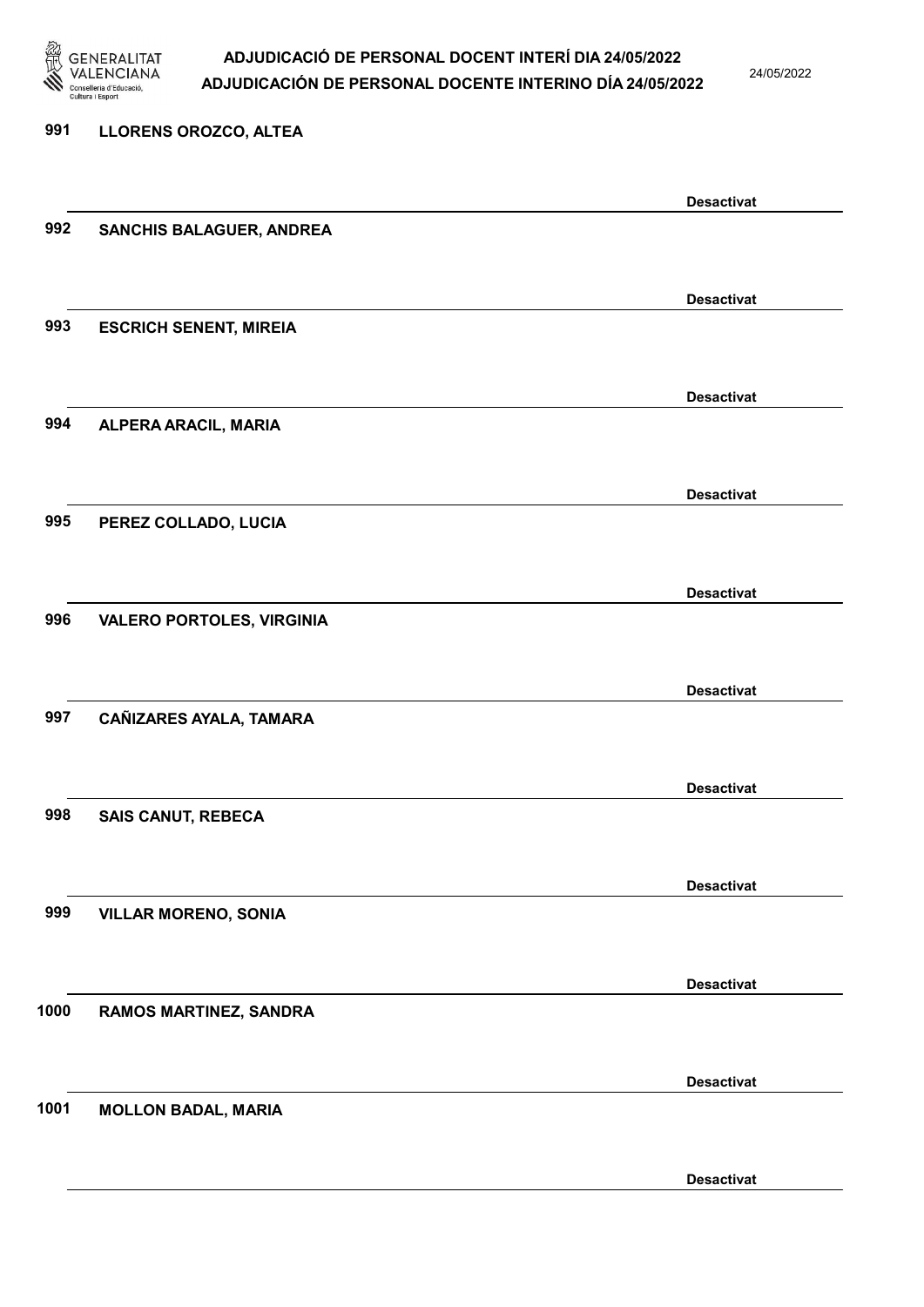

24/05/2022

# 1002 MACARRO GARRIDO, ANA ISABEL Desactivat 1003 LLAVATA GALLACH, ELIA Desactivat 1004 IBAÑEZ NOVA, ESTER Desactivat 1005 HERVAS JORDAN, IRIS Desactivat 1006 GRIMALT CABRERA, LORENA Desactivat 1007 GAY QUINZA, ALBA Desactivat 1008 TOLEDO CORRALO, PAULA Desactivat 1009 GARCIA SANCHEZ, JOSE ANTONIO Desactivat 1010 RODRIGUEZ TORCA, SARA Desactivat 1011 ROMERO CAMARENA, VERONICA Ha participat 1012 DIAZ CASTILLO, LAURA

Desactivat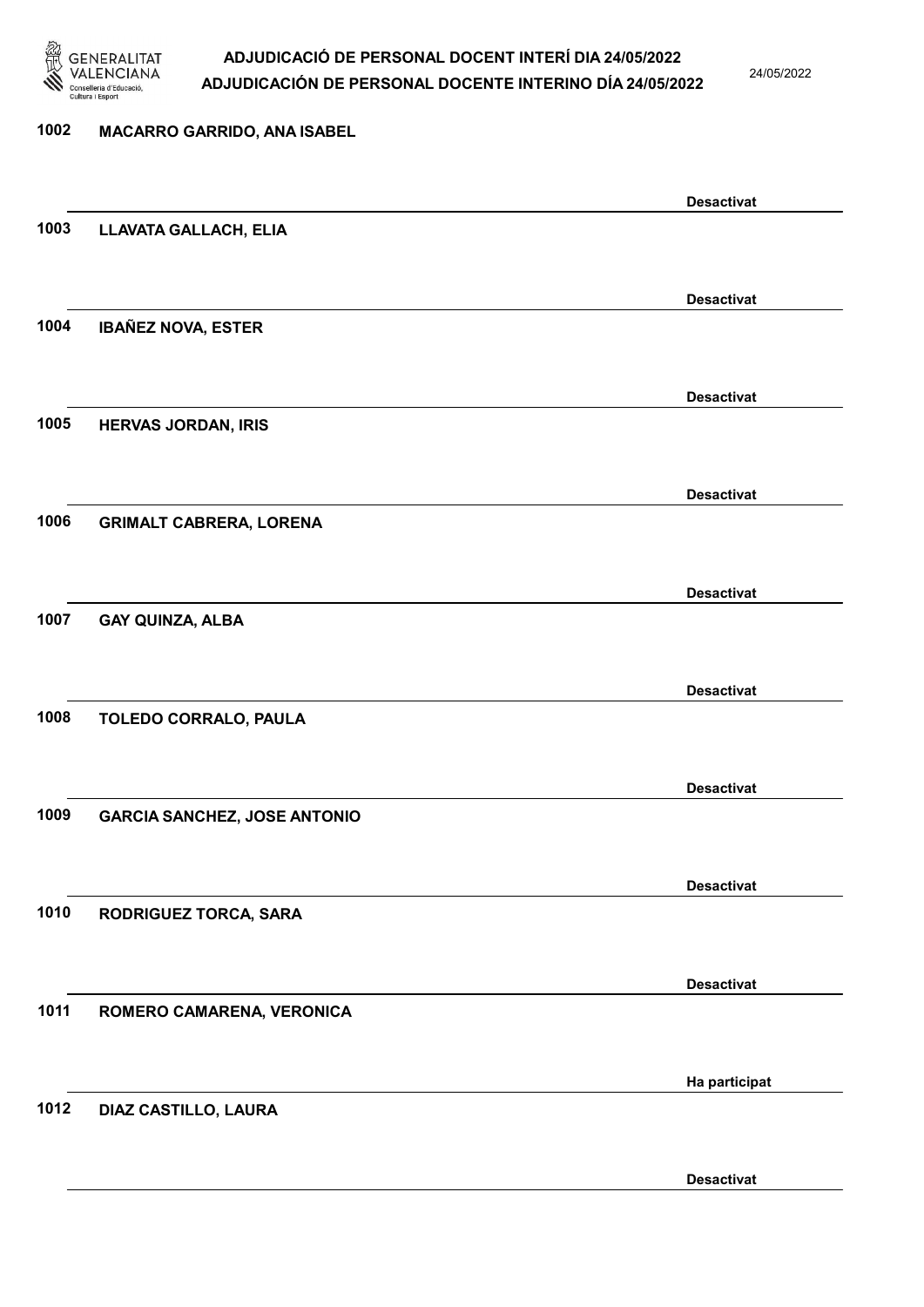

24/05/2022

#### 1013 BATALLER HITA, ASELA

|      |                                 | <b>Desactivat</b> |
|------|---------------------------------|-------------------|
| 1014 | IBAÑEZ OSUNA, ALEJANDRO         |                   |
|      |                                 |                   |
|      |                                 |                   |
|      |                                 | <b>Desactivat</b> |
| 1015 | <b>GALLEGO CALERO, ANDREA</b>   |                   |
|      |                                 |                   |
|      |                                 | <b>Desactivat</b> |
| 1016 |                                 |                   |
|      | NAVARRO GUERRERO, ANA BELEN     |                   |
|      |                                 |                   |
|      |                                 | <b>Desactivat</b> |
| 1017 | <b>CHAQUES RAGA, RAQUEL</b>     |                   |
|      |                                 |                   |
|      |                                 |                   |
|      |                                 | <b>Desactivat</b> |
| 1018 | <b>ESCRIVA MORENO, ROSA ANA</b> |                   |
|      |                                 |                   |
|      |                                 | <b>Desactivat</b> |
| 1019 |                                 |                   |
|      | AGUSTI OLIVARES, MARIA GEMA     |                   |
|      |                                 |                   |
|      |                                 | <b>Desactivat</b> |
| 1020 | <b>SALINAS LOPEZ, BEATRIZ</b>   |                   |
|      |                                 |                   |
|      |                                 |                   |
|      |                                 | <b>Desactivat</b> |
| 1021 | <b>SABATER RAMIREZ, ALVARO</b>  |                   |
|      |                                 |                   |
|      |                                 | <b>Desactivat</b> |
| 1022 | <b>GARCIA CARBO, AINA</b>       |                   |
|      |                                 |                   |
|      |                                 |                   |
|      |                                 | <b>Desactivat</b> |
| 1023 | <b>CASANOVA MOLINA, NOEMI</b>   |                   |
|      |                                 |                   |
|      |                                 |                   |
|      |                                 | <b>Desactivat</b> |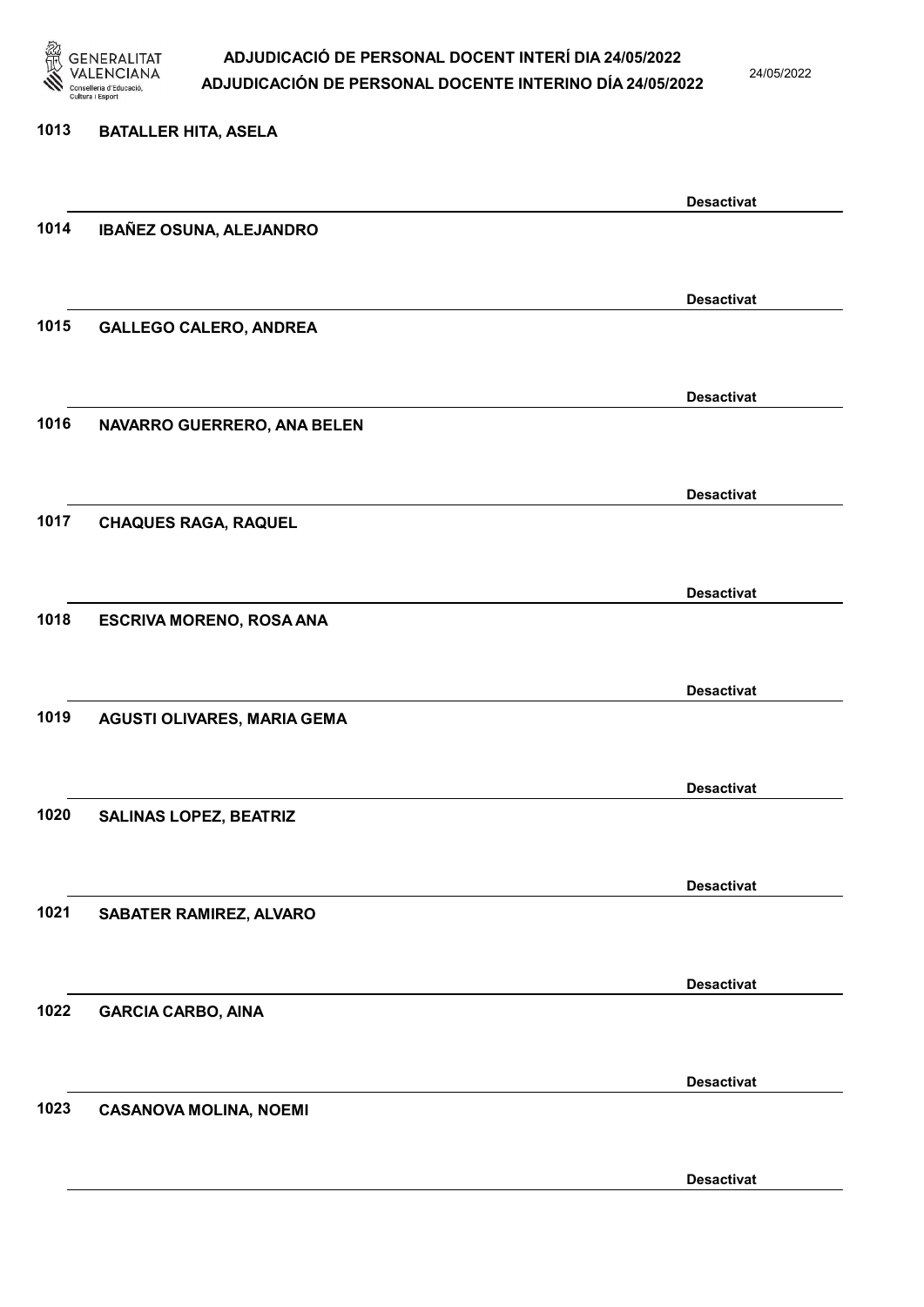

24/05/2022

Desactivat

# 1024 PEREZ SANCHEZ, MARINA Desactivat 1025 NUÑEZ NAVARRETE, JUAN RAMON Desactivat 1026 GORDON RUIZ, ROCIO Desactivat 1027 PUERTA ARCAS, VERONICA Desactivat 1028 PASCUAL GONZALEZ, NATALIA Desactivat 1029 BARCELO SANCHEZ, ZAIRA Desactivat 1030 JULIA FERNANDEZ, CARLA Ha participat 1031 LLORENS NEBOT, ANDREA Desactivat 1032 DOMENECH JIMENEZ, ALICIA Desactivat 1033 OMBUENA YAGO, SANDRA Desactivat 1034 ESPASA SAVAL, MARIA YASMINA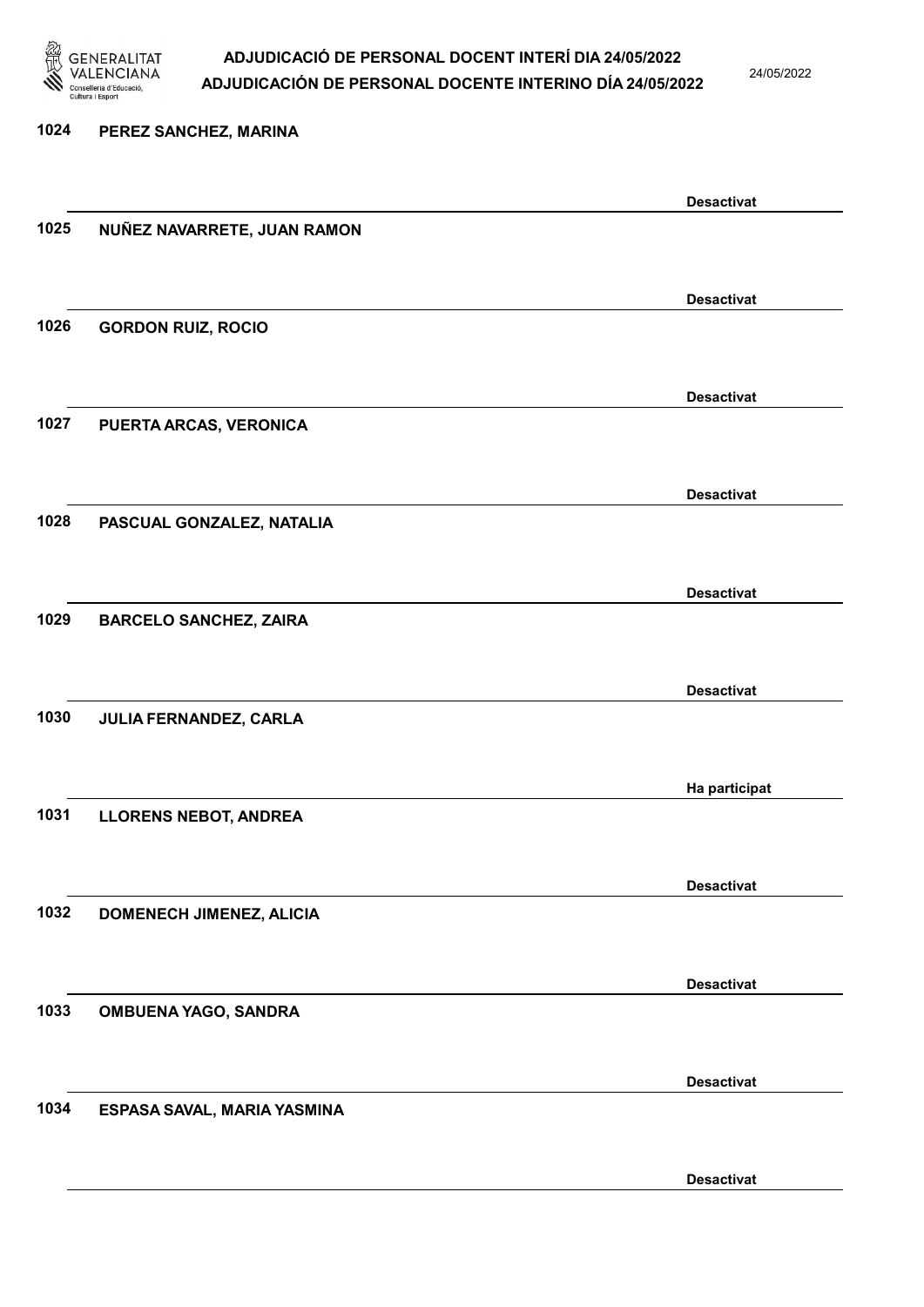

24/05/2022

### 1035 CHULVI SAEZ, CARLA

|      |                                      | <b>Desactivat</b> |
|------|--------------------------------------|-------------------|
| 1036 | <b>SANCHEZ MELIA, LAURA</b>          |                   |
|      |                                      |                   |
|      |                                      | <b>Desactivat</b> |
| 1037 | <b>MARTI VIDAL, LAURA</b>            |                   |
|      |                                      |                   |
|      |                                      | <b>Desactivat</b> |
| 1038 | NAVARRO BELENGUER, INMACULADA        |                   |
|      |                                      |                   |
|      |                                      | <b>Desactivat</b> |
| 1039 | <b>CASADO HARO, MARIA JESUS</b>      |                   |
|      |                                      |                   |
|      |                                      | <b>Desactivat</b> |
| 1040 | MEDINA GARCIA, ALEJANDRO EDUARDO     |                   |
|      |                                      |                   |
|      |                                      |                   |
| 1041 | <b>RAMOS OLMOS, MARTA</b>            | <b>Desactivat</b> |
|      |                                      |                   |
|      |                                      |                   |
| 1042 |                                      | <b>Desactivat</b> |
|      | BAUTISTA SANCHEZ VALDEPEÑAS, EVELINA |                   |
|      |                                      |                   |
|      |                                      | <b>Desactivat</b> |
| 1043 | <b>GARROTE SILLAS, EVA</b>           |                   |
|      |                                      |                   |
|      |                                      | Ha participat     |
| 1044 | DIES LOPEZ, ANDREA                   |                   |
|      |                                      |                   |
|      |                                      | <b>Desactivat</b> |
| 1045 | <b>BADAL BLASCO, CRISTIAN</b>        |                   |
|      |                                      |                   |
|      |                                      | <b>Desactivat</b> |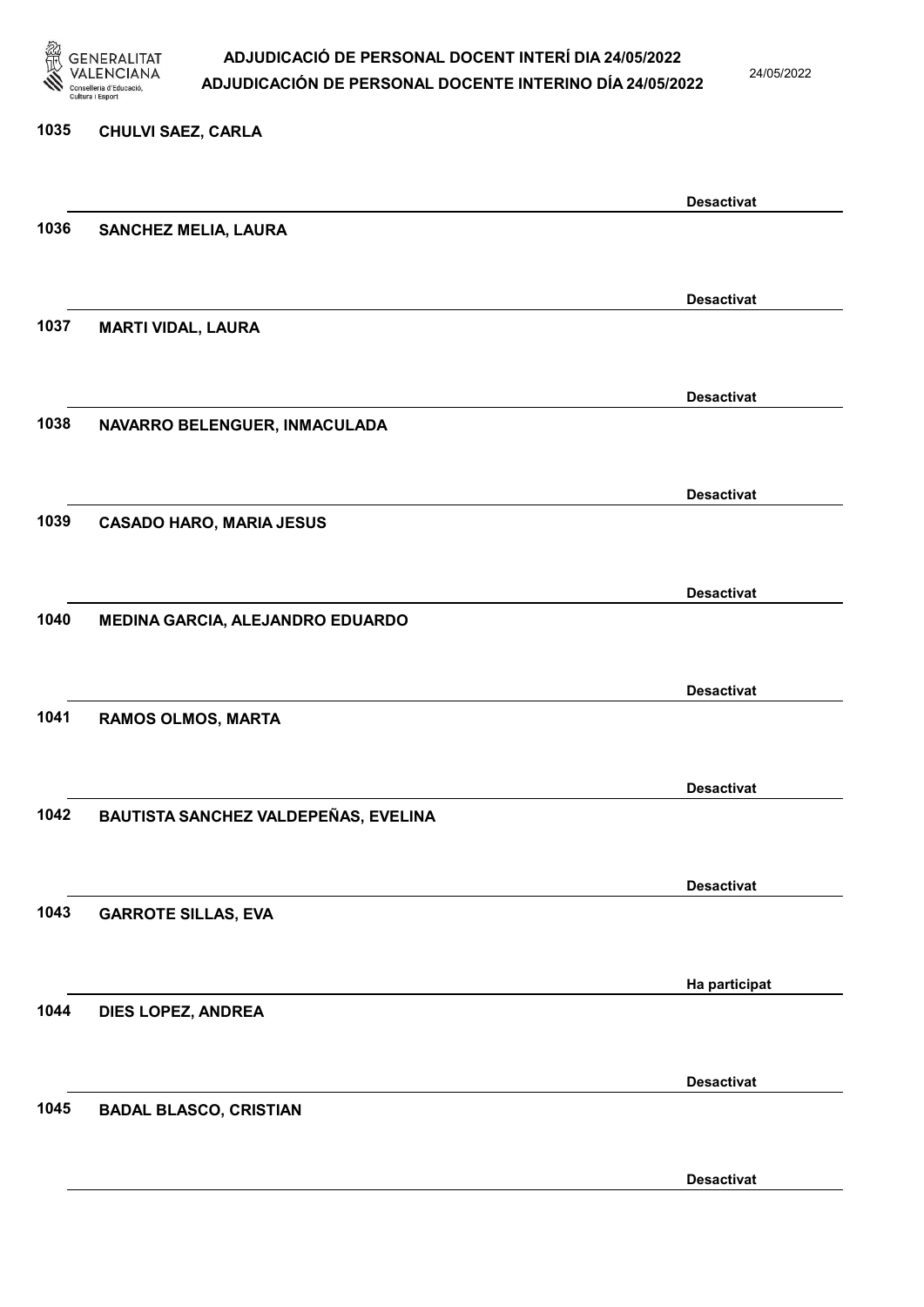

24/05/2022

Ha participat

# 1046 URBAN QUILES, MARIA TERESA Desactivat 1047 SERRANO MOLINA, MARIA DEL CARMEN Desactivat 1048 TORMO VICO, CLARA SOFIA Desactivat 1049 CAMARASA PASTOR, MARIA DESAMPARADOS Desactivat 1050 CERDAN GOMIS, TERESA Desactivat 1051 LOSA CAMACHO, RAQUEL Desactivat 1052 OLIVER GAVARA, SANDRA Desactivat 1053 COY CASAS, SARA Desactivat 1054 VALLS NIETO, MARIA PILAR Ha participat 1055 MONTOLIU GIL, ALBA Desactivat 1056 MUÑOZ GARCIA, SANDRA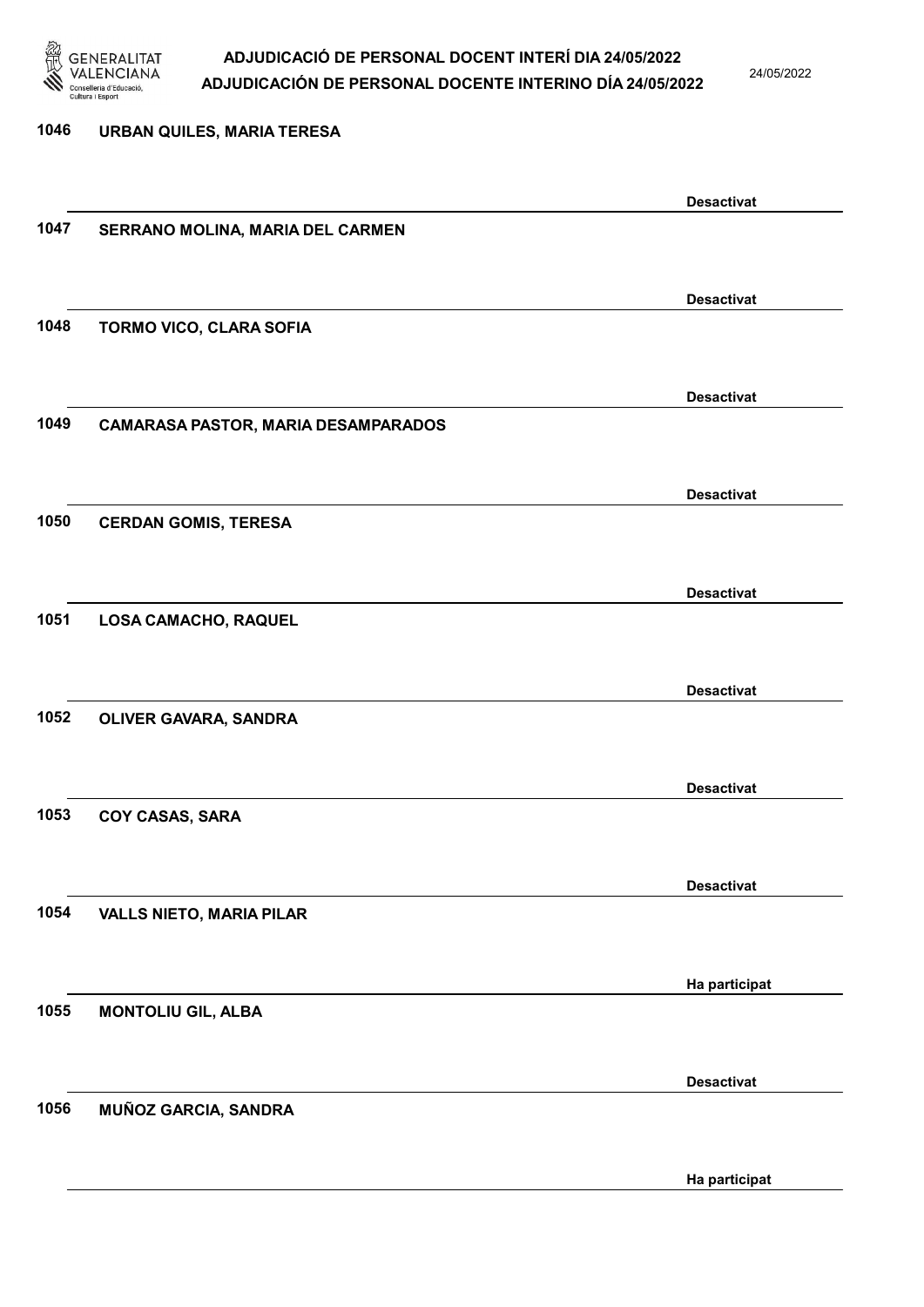

24/05/2022

Desactivat

# 1057 GUILLEM SOLDEVILA, LAURA Desactivat 1058 ZANON MOLINER, JOAQUIN RAFAEL Desactivat 1059 CARRETON DIAZ-MINGUEZ, DAVINIA Desactivat 1060 BENAVENT MATEU, SARA Ha participat 1061 VILA REIG, CARLA Desactivat 1062 GARCIA SOSPEDRA, LAURA Desactivat 1063 NADERPOUR PEÑALVER, MARTA Desactivat 1064 ALBERT PATIÑO, ESTER Desactivat 1065 LENO CARCELLER, MELANI Desactivat 1066 FELIX FERRER, AIDA Desactivat 1067 ORDINAS LLOP, ESTHER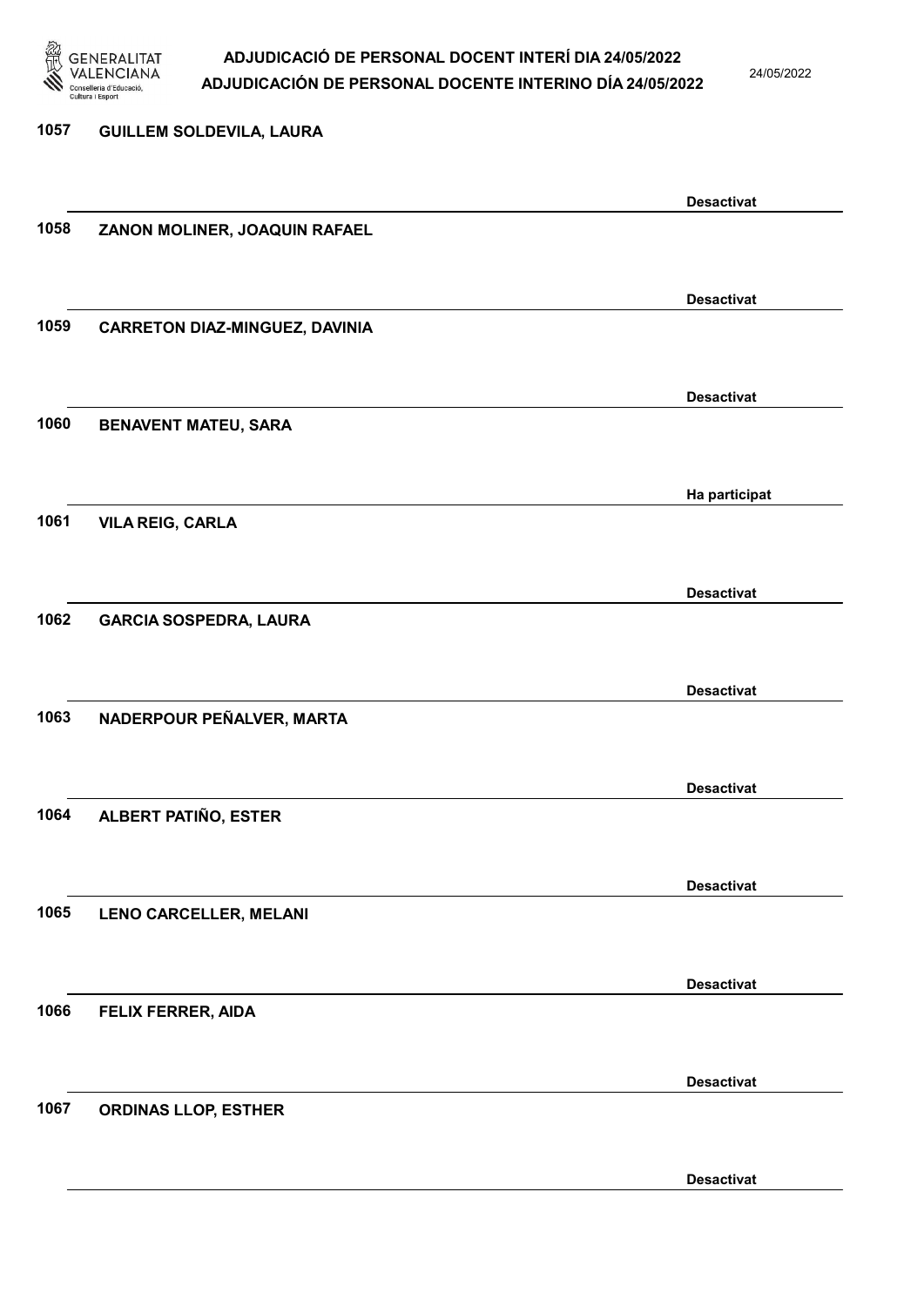

24/05/2022

Desactivat

# 1068 PERONA CALDES, CLARA Desactivat 1069 SANCHEZ MOLLA, ANA Desactivat 1070 ESCAMILLA QUIROGA, ANA Desactivat 1071 FERNANDEZ LAINS, JUAN ANTONIO Desactivat 1072 FRANCH JOVER, ARACELI Desactivat 1073 SORIANO AGUADO, VICENTE Desactivat 1074 SANCHO BATALLER, INMACULADA Desactivat 1075 MARTINEZ CASTILLO, NATALIA Desactivat 1076 LLORCA GONZALVO, AROA Desactivat 1077 ARNAU SAEZ, REYES Desactivat 1078 ARRIBAS VILLAR, CONSUELO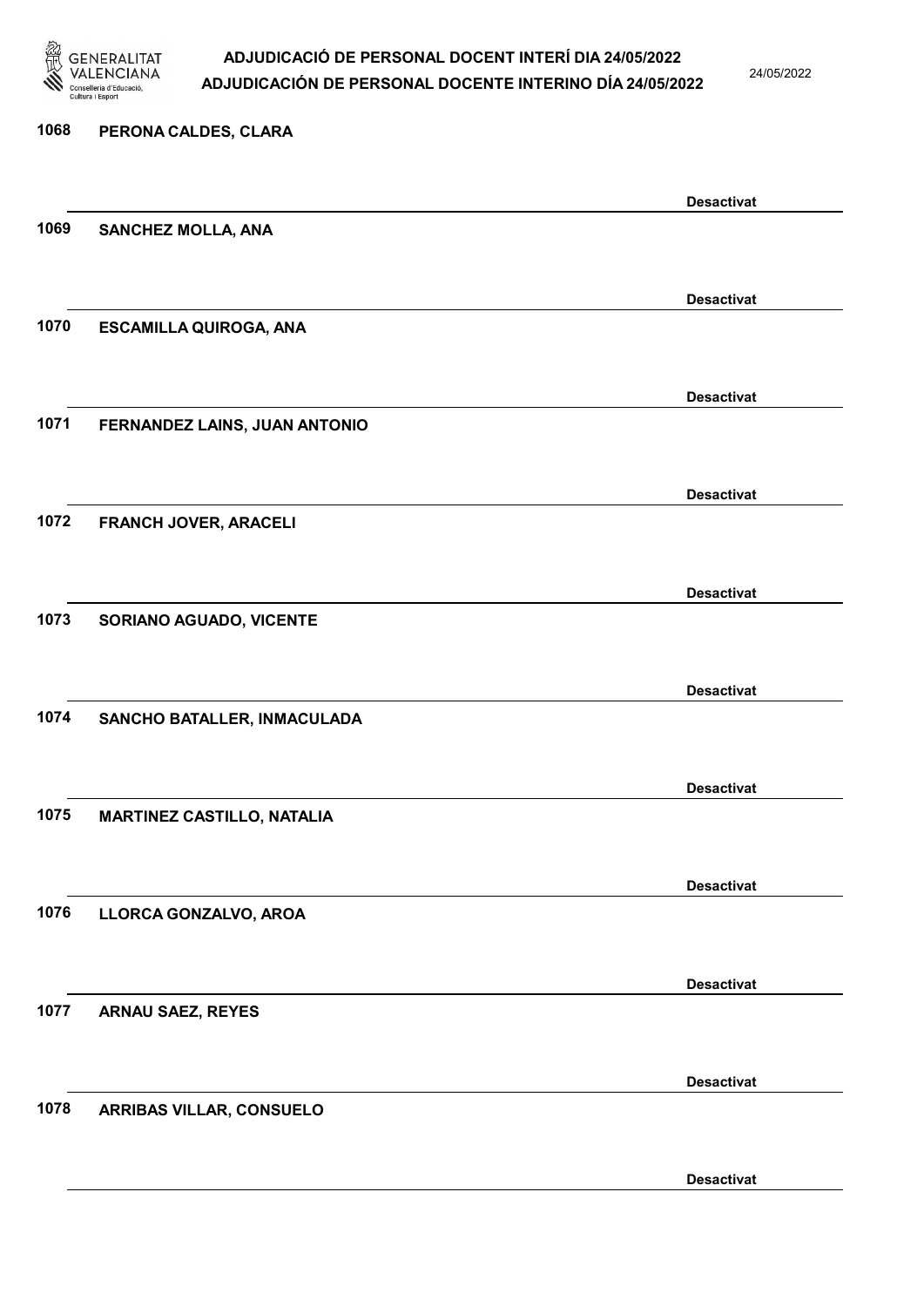

24/05/2022

Desactivat

# 1079 GARCIA VALENCIA, MARIA AMPARO Desactivat 1080 MARTINEZ MUÑOZ, RAQUEL MARIA Desactivat 1081 CES CERVERA, ESTELA Desactivat 1082 BURRIEL FERRER, MARIA Desactivat 1083 RAMON SERRANO, PAULA Desactivat 1084 SERRANO CUQUERELLA, MARIA Desactivat 1085 SANCHEZ SANCHEZ, BRISA Desactivat 1086 MARTINEZ GONZALEZ, RAQUEL Desactivat 1087 OLMOS GARDEY, PAULA Desactivat 1088 PILES NAVARRO, SANDRA Desactivat 1089 PAÑOS PEREA, ANDREA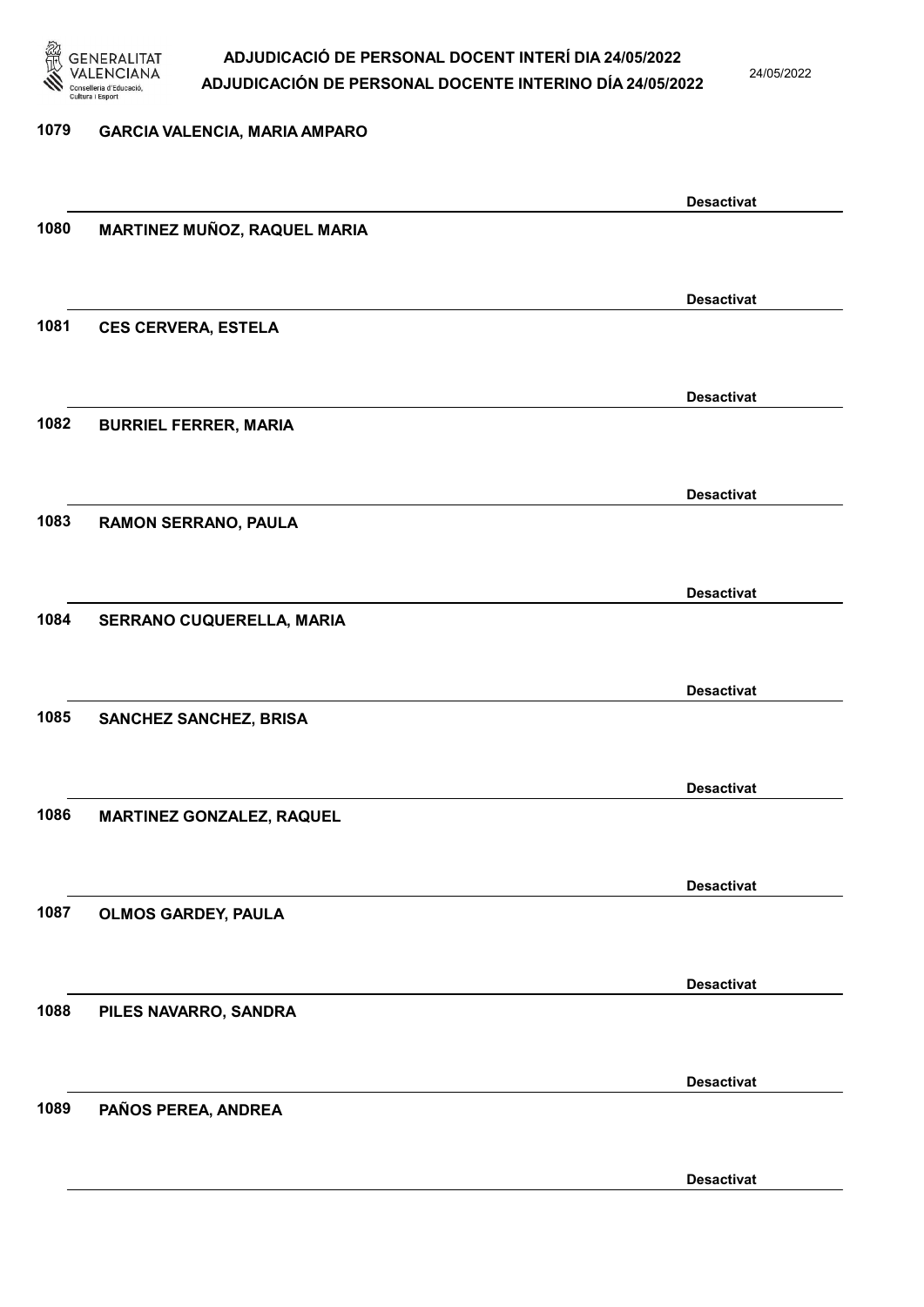

24/05/2022

### 1090 SORIANO SORO, SANDRA

|      |                                                                                  |                           | <b>Desactivat</b> |
|------|----------------------------------------------------------------------------------|---------------------------|-------------------|
| 1091 | <b>GIL BOSCA, ANDREA</b>                                                         |                           |                   |
|      |                                                                                  |                           |                   |
|      |                                                                                  |                           | <b>Desactivat</b> |
| 1092 | <b>MARCH CERVERA, ANA</b>                                                        | Petición:<br>1            | Voluntaria        |
|      | MONCADA (46005661) CEIP VICENTE BLASCO IBÁÑEZ<br>504259<br>123 / EDUCACIÓ FÍSICA |                           |                   |
|      | Horas<br>23                                                                      | SUBSTITUCIÓ INDETERMINADA | Adjudicat         |
| 1093 | <b>TOMAS PARRILLA, NEREA</b>                                                     |                           |                   |
|      |                                                                                  |                           |                   |
|      |                                                                                  |                           | <b>Desactivat</b> |
| 1094 | <b>CARRETERO DE CARA, ESTIBALIZ</b>                                              |                           |                   |
|      |                                                                                  |                           |                   |
|      |                                                                                  |                           | <b>Desactivat</b> |
| 1095 | <b>CATALA FERRIZ, ANA ALICIA</b>                                                 |                           |                   |
|      |                                                                                  |                           |                   |
|      |                                                                                  |                           | <b>Desactivat</b> |
| 1096 | <b>MOYA GARRIDO, LIDIA</b>                                                       |                           |                   |
|      |                                                                                  |                           |                   |
|      |                                                                                  |                           |                   |
|      |                                                                                  |                           | <b>Desactivat</b> |
| 1097 | VILANOVA LUNA, ALEXANDRA                                                         |                           |                   |
|      |                                                                                  |                           |                   |
|      |                                                                                  |                           | <b>Desactivat</b> |
| 1098 | <b>BRUIXOLA CHIRIVELLA, ESTHER</b>                                               |                           |                   |
|      |                                                                                  |                           |                   |
|      |                                                                                  |                           | <b>Desactivat</b> |
| 1099 | ARENAS LOBATO, NOELIA                                                            |                           |                   |
|      |                                                                                  |                           |                   |
|      |                                                                                  |                           | <b>Desactivat</b> |
| 1100 | <b>BRACELI BEJERANO, ANDREA DE LAS NIEVES</b>                                    |                           |                   |
|      |                                                                                  |                           |                   |
|      |                                                                                  |                           |                   |
|      |                                                                                  |                           | <b>Desactivat</b> |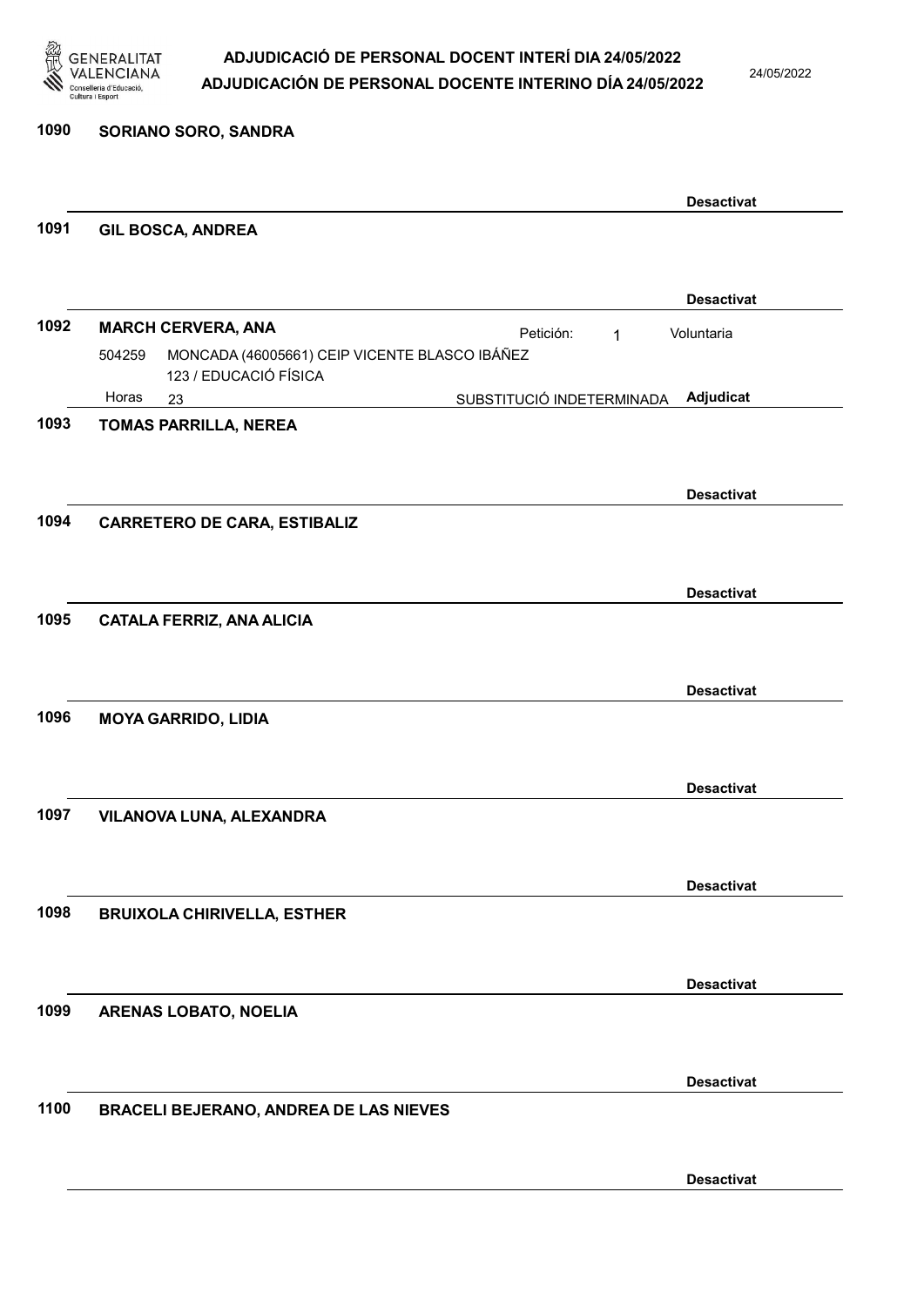

24/05/2022

### 1101 FERRUS BAYARRI, JANA

|      |                                   | <b>Desactivat</b> |
|------|-----------------------------------|-------------------|
| 1102 | LOPEZ GOMEZ, ALBA MARIA           |                   |
|      |                                   |                   |
|      |                                   | <b>Desactivat</b> |
| 1103 | <b>BUIGUES IRANZO, ANA MIREIA</b> |                   |
|      |                                   |                   |
|      |                                   |                   |
| 1104 | HERRERA GONZALEZ, BELEN           | <b>Desactivat</b> |
|      |                                   |                   |
|      |                                   |                   |
|      |                                   | <b>Desactivat</b> |
| 1105 | <b>TORRIJOS LLACER, CRISTINA</b>  |                   |
|      |                                   |                   |
|      |                                   | <b>Desactivat</b> |
| 1106 | FERNANDEZ CABRERA, ROSALIA        |                   |
|      |                                   |                   |
|      |                                   | <b>Desactivat</b> |
| 1107 | <b>CALABUIG SIGNES, MARINA</b>    |                   |
|      |                                   |                   |
|      |                                   | <b>Desactivat</b> |
| 1108 | <b>LOPEZ PEREZ, MIRIAM</b>        |                   |
|      |                                   |                   |
|      |                                   | <b>Desactivat</b> |
| 1109 | <b>SALINAS MAÑEZ, EVA</b>         |                   |
|      |                                   |                   |
|      |                                   |                   |
|      |                                   | <b>Desactivat</b> |
| 1110 | <b>MARTINEZ CANTOS, CAROLINA</b>  |                   |
|      |                                   |                   |
|      |                                   | Ha participat     |
| 1111 | <b>MURCIA TARRAGA, ANGELA</b>     |                   |
|      |                                   |                   |
|      |                                   | <b>Desactivat</b> |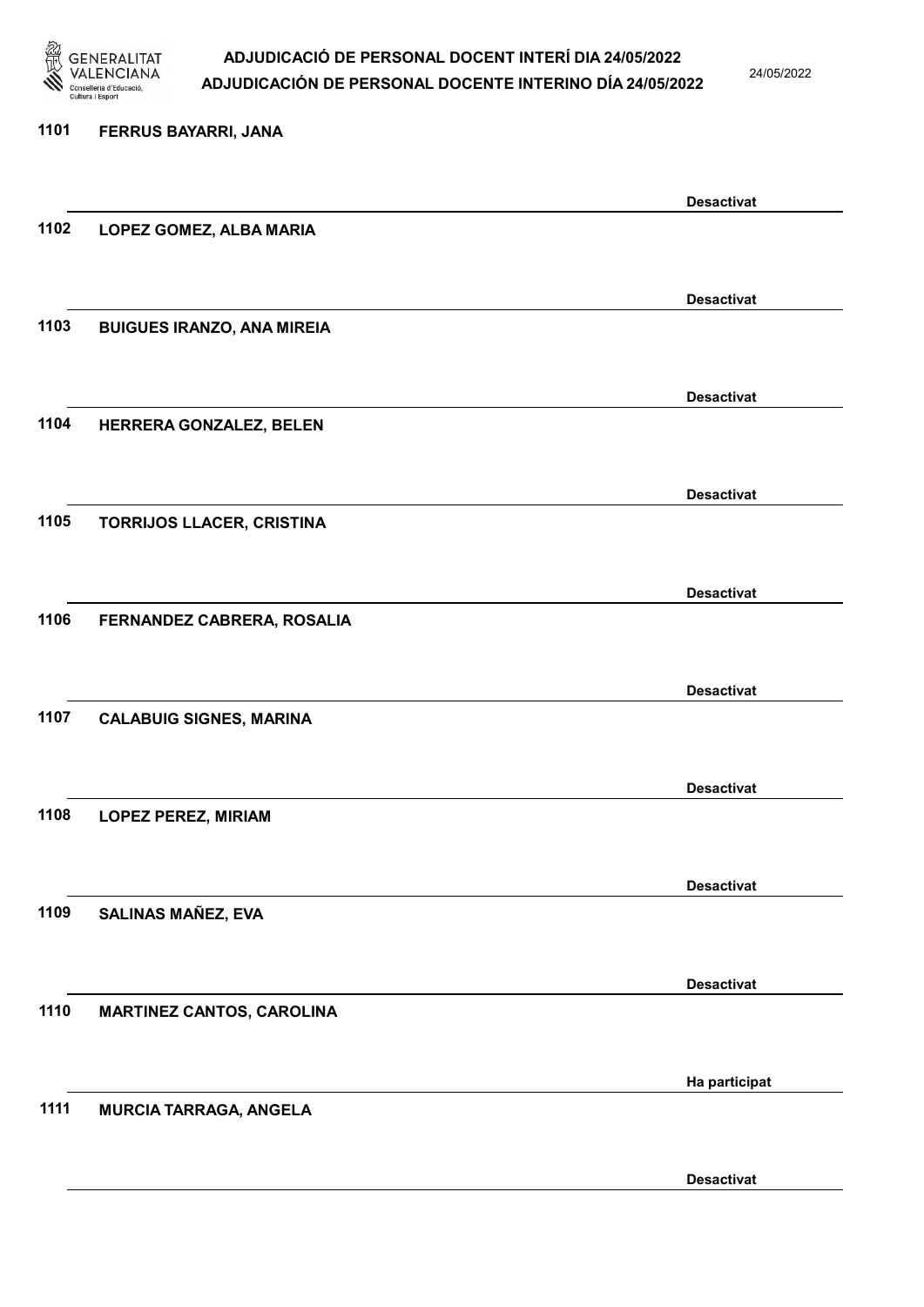

24/05/2022

### 1112 LLORET CUCARELLA, ANNA

|      |                                                                                   | <b>Desactivat</b> |
|------|-----------------------------------------------------------------------------------|-------------------|
| 1113 | <b>COTANDA ROSELLO, DESAMPARADOS</b>                                              |                   |
|      |                                                                                   |                   |
|      |                                                                                   | <b>Desactivat</b> |
| 1114 | YRAZUSTA MOLINA, PAULA                                                            |                   |
|      |                                                                                   |                   |
|      |                                                                                   | <b>Desactivat</b> |
| 1115 | <b>AZORIN RICHARTE, JESSICA</b><br>Petición:<br>1                                 | Voluntaria        |
|      | PETRER (03007704) CEIP REYES CATÓLICOS<br>799658                                  |                   |
|      | 120 / EDUCACIÓ INFANTIL<br>Horas                                                  |                   |
| 1116 | SUBSTITUCIÓ INDETERMINADA<br>23<br><b>CAMPILLO GALLEGO, SUSANA</b>                | Adjudicat         |
|      |                                                                                   |                   |
|      |                                                                                   |                   |
| 1117 | <b>GOMEZ ALMODOVAR, INMACULADA</b>                                                | <b>Desactivat</b> |
|      |                                                                                   |                   |
|      |                                                                                   |                   |
|      |                                                                                   | <b>Desactivat</b> |
| 1118 | <b>GARCIA VALERO, NURIA</b>                                                       |                   |
|      |                                                                                   |                   |
|      |                                                                                   | <b>Desactivat</b> |
| 1119 | <b>MARCHANTE LORENTE, DAVINIA</b>                                                 |                   |
|      |                                                                                   |                   |
|      |                                                                                   | <b>Desactivat</b> |
| 1120 | <b>GIMENO VICENTE, JORGE</b><br>Petición:<br>1                                    | Voluntaria        |
|      | BENICARLÓ (12000455) CEIP MARQUÉS DE BENICARLÓ<br>510350<br>123 / EDUCACIÓ FÍSICA |                   |
|      | Horas<br>SUBSTITUCIÓ INDETERMINADA<br>23                                          | Adjudicat         |
| 1121 | <b>GARCIA MARTIN, SANDRA</b>                                                      |                   |
|      |                                                                                   |                   |
|      |                                                                                   | <b>Desactivat</b> |
| 1122 | LOPEZ LOPEZ, LAURA                                                                |                   |
|      |                                                                                   |                   |
|      |                                                                                   | Ha participat     |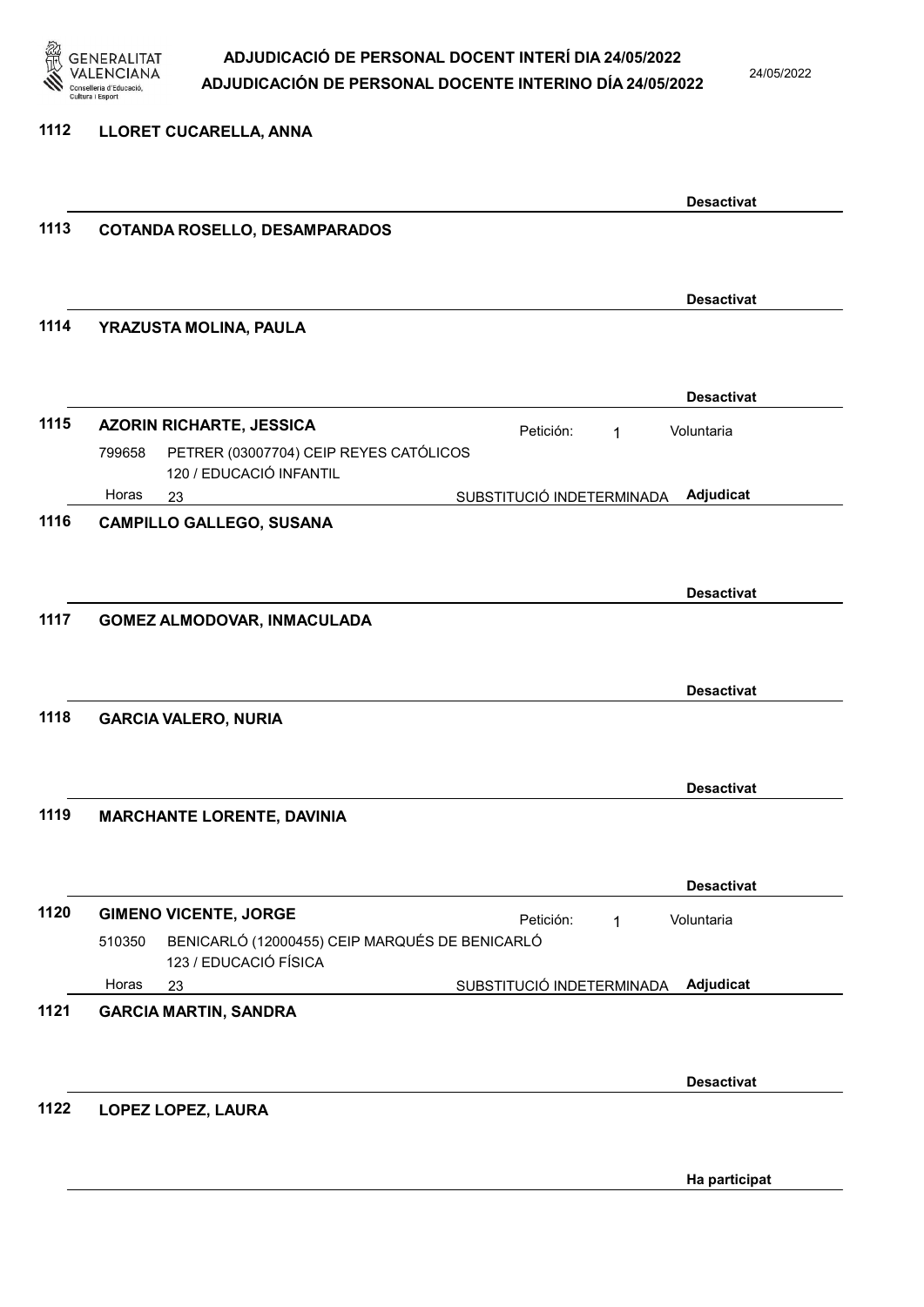

24/05/2022

Desactivat

# 1123 MONTON SANCHEZ, JAVIER Desactivat 1124 ARBONA PICOT, EVA Desactivat 1125 PARREÑO GIMENEZ, ISABEL Desactivat 1126 CARCELES GARCIA, MARTA Desactivat 1127 GARCIA ESPINAR, CRISTINA Desactivat 1128 MOLINA BOX, ESTEFANIA Desactivat 1129 HERNANDIS LATORRE, ITZIAR Desactivat 1130 ROCHINA ASTORGA, CRISTINA Desactivat 1131 GARCIA MUÑOZ, GERARDO Desactivat 1132 FERRER TUR, MARIA AMPARO Desactivat 1133 ALONSO EGEA, INMACULADA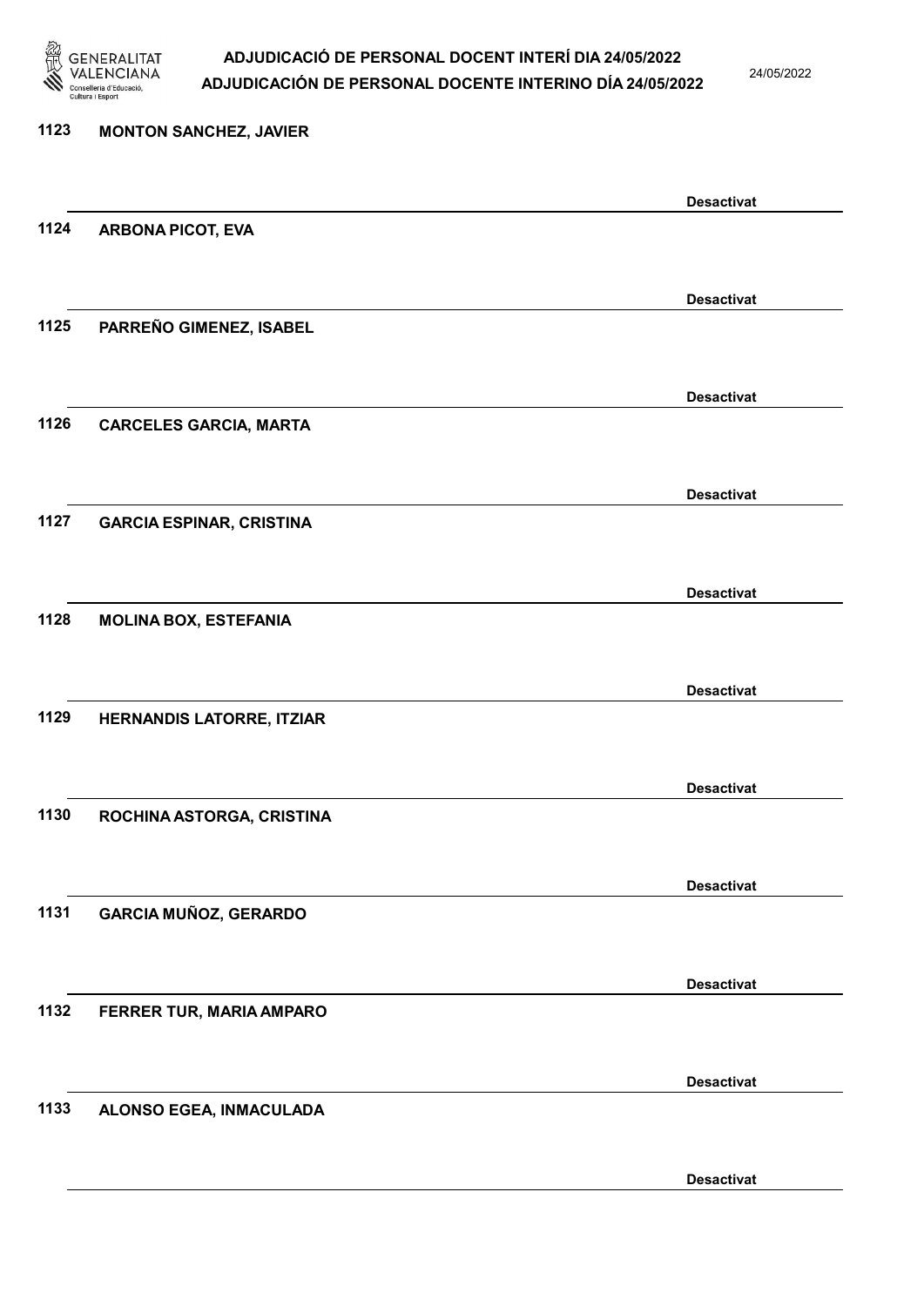

24/05/2022

### 1134 SISTERNAS CERVERA, MARIA REYES

|      |                                      | <b>Desactivat</b> |
|------|--------------------------------------|-------------------|
| 1135 | HARO GODOY, MARIA DE LOS ANGELES     |                   |
|      |                                      |                   |
|      |                                      |                   |
|      |                                      | <b>Desactivat</b> |
| 1136 | <b>MOYA GOMEZ, IGNACIO</b>           |                   |
|      |                                      |                   |
|      |                                      | <b>Desactivat</b> |
| 1137 | <b>GAMEZ NARANJO, FRANCISCO JOSE</b> |                   |
|      |                                      |                   |
|      |                                      |                   |
|      |                                      | <b>Desactivat</b> |
| 1138 | <b>MARQUEZ LOPEZ, ANA</b>            |                   |
|      |                                      |                   |
|      |                                      | <b>Desactivat</b> |
| 1139 | MUÑOZ GONZALEZ, MARIA FUENSANTA      |                   |
|      |                                      |                   |
|      |                                      |                   |
|      |                                      | <b>Desactivat</b> |
| 1140 | RONCHERA URQUIZU, MAR                |                   |
|      |                                      |                   |
|      |                                      | <b>Desactivat</b> |
| 1141 | <b>CARRIO RUEDA, MARINA</b>          |                   |
|      |                                      |                   |
|      |                                      |                   |
|      |                                      | <b>Desactivat</b> |
| 1142 | <b>TORRES MARTI, GEMA</b>            |                   |
|      |                                      |                   |
|      |                                      |                   |
|      |                                      | <b>Desactivat</b> |
| 1143 | <b>MORENO VALVERDE, ANA BELEN</b>    |                   |
|      |                                      |                   |
|      |                                      | <b>Desactivat</b> |
| 1144 | <b>MAÑEZ DOMINGUEZ, MIRIAM</b>       |                   |
|      |                                      |                   |
|      |                                      |                   |
|      |                                      | <b>Desactivat</b> |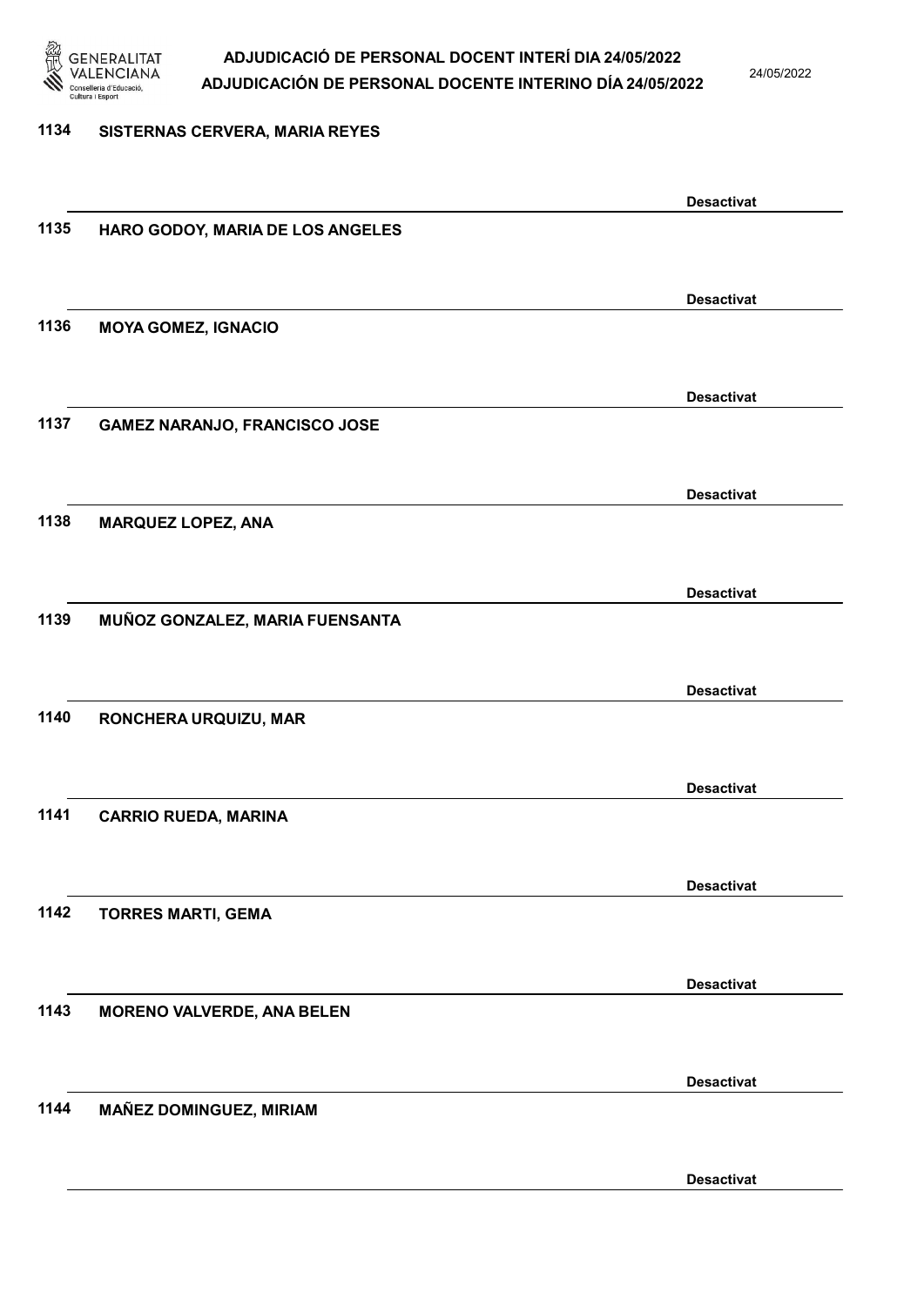

24/05/2022

#### 1145 LOPEZ PIERA, SERGIO

|      |        |                                                           |                           |   | <b>Desactivat</b> |
|------|--------|-----------------------------------------------------------|---------------------------|---|-------------------|
| 1146 |        | <b>GOMEZ MORENO, CRISTINA</b>                             | Petición:                 | 1 | Voluntaria        |
|      | 718364 | ELX (03004636) CEIP HISPANIDAD<br>120 / EDUCACIÓ INFANTIL |                           |   |                   |
|      | Horas  | 23                                                        | SUBSTITUCIÓ INDETERMINADA |   | Adjudicat         |
| 1147 |        | RAMOS VILLAESCUSA, RAQUEL                                 |                           |   |                   |
|      |        |                                                           |                           |   |                   |
|      |        |                                                           |                           |   | <b>Desactivat</b> |
| 1148 |        | SANTIAGO CARAME, MONTSERRAT                               |                           |   |                   |
|      |        |                                                           |                           |   |                   |
|      |        |                                                           |                           |   | <b>Desactivat</b> |
| 1149 |        | <b>LORENTE MORENO, ANNA</b>                               |                           |   |                   |
|      |        |                                                           |                           |   |                   |
|      |        |                                                           |                           |   | <b>Desactivat</b> |
| 1150 |        | DELGADO MASEGOSA, FRANCISCO MANUEL                        |                           |   |                   |
|      |        |                                                           |                           |   |                   |
|      |        |                                                           |                           |   | <b>Desactivat</b> |
| 1151 |        | <b>EPILA RUIZ, NURIA</b>                                  |                           |   |                   |
|      |        |                                                           |                           |   |                   |
|      |        |                                                           |                           |   | <b>Desactivat</b> |
| 1152 |        | COBO MARTINEZ, JOANA MARIA                                |                           |   |                   |
|      |        |                                                           |                           |   |                   |
|      |        |                                                           |                           |   | <b>Desactivat</b> |
| 1153 |        | <b>MONTESINOS PINA, SARA</b>                              |                           |   |                   |
|      |        |                                                           |                           |   |                   |
|      |        |                                                           |                           |   | <b>Desactivat</b> |
| 1154 |        | <b>MENDEZ VERCHER, CRISTINA ISABEL</b>                    |                           |   |                   |
|      |        |                                                           |                           |   |                   |
|      |        |                                                           |                           |   | <b>Desactivat</b> |
| 1155 |        | ANTOLINOS LAHUERTA, MARINA                                |                           |   |                   |
|      |        |                                                           |                           |   |                   |
|      |        |                                                           |                           |   | <b>Desactivat</b> |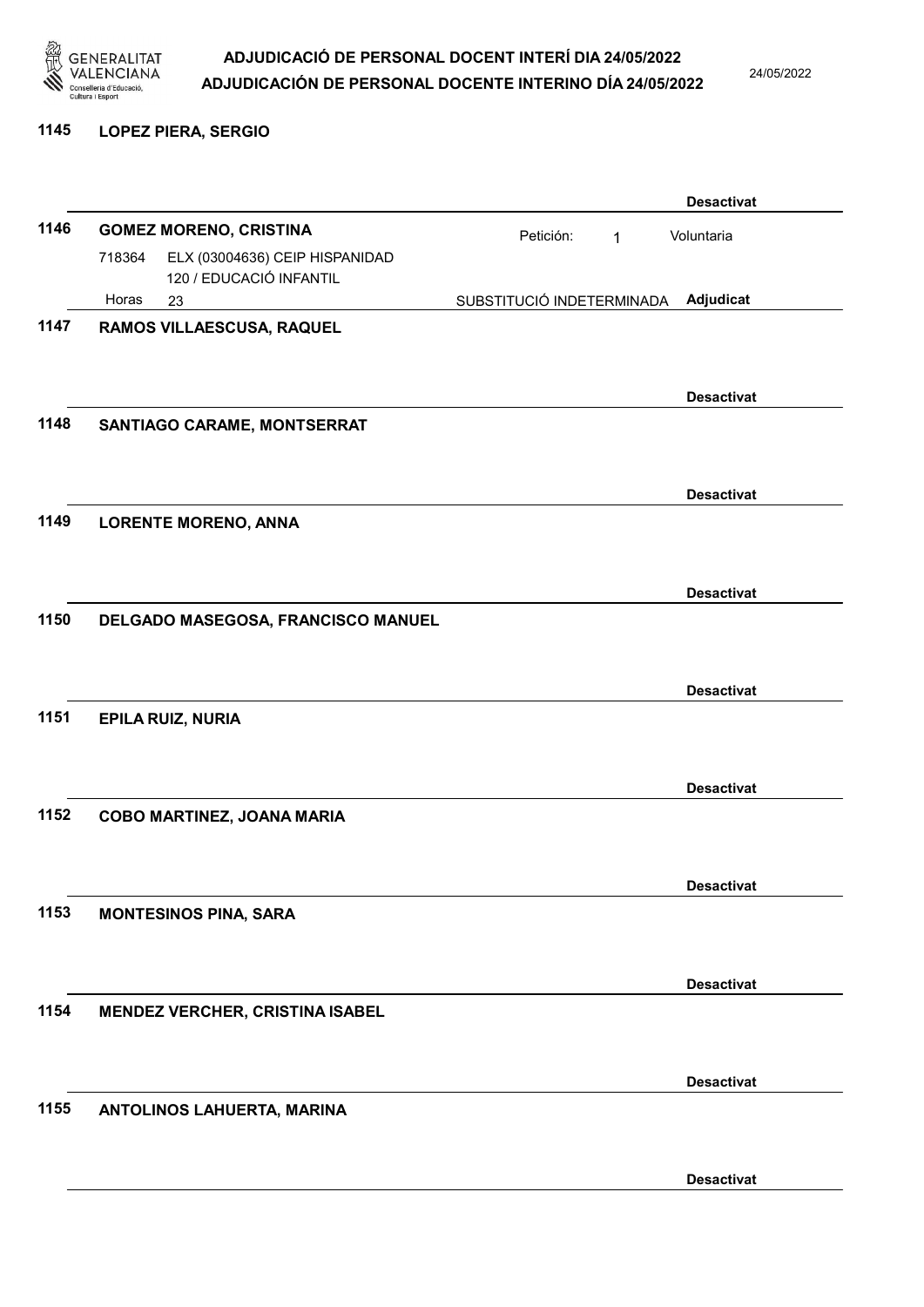

24/05/2022

Desactivat

# 1156 ESCRIBANO SERRANO, GLORIA Desactivat 1157 NUÑEZ VIVES, SANDRA Desactivat 1158 BENITO SANCHEZ, MIRYAM Desactivat 1159 MARTI ISACH, NEUS Desactivat 1160 PASTOR BEVIA, NEREA Desactivat 1161 CARDONA VELEZ, CRISTINA Desactivat 1162 RIOS PLAZA, MARIA DEL CARMEN Desactivat 1163 SANCHEZ SERVER, MARTA Desactivat 1164 MARTINEZ CARBONERES, LOURDES Desactivat 1165 LURBE BATALLER, ESTEFANIA Desactivat 1166 GARCIA FRANCES, EVA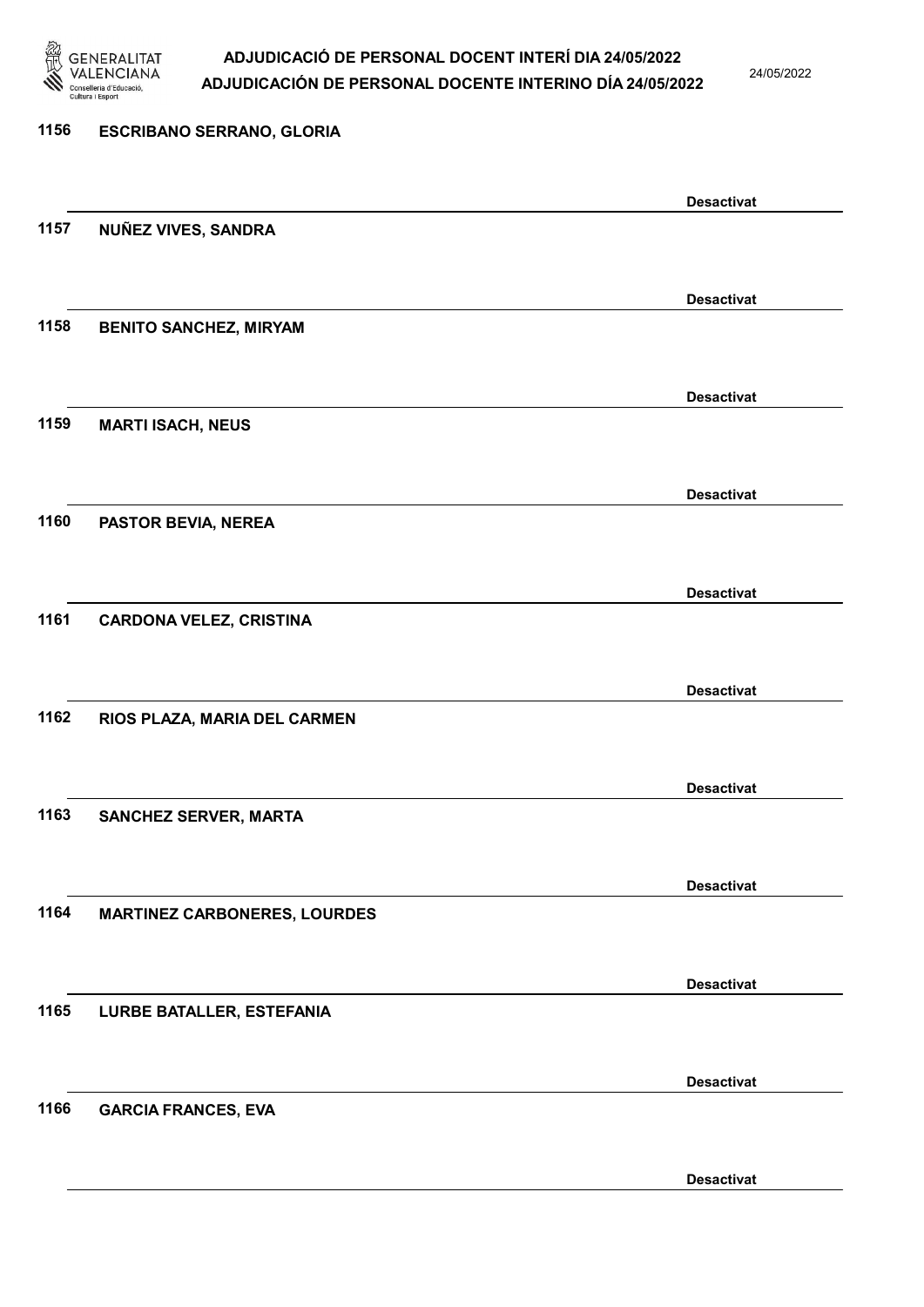

24/05/2022

# 1167 FERRER CARVAJAL, JOAN ANDREU Desactivat 1168 ORTEGA MATEU, JORDI Desactivat 1169 PEIRO CLIMENT, ANNA Desactivat 1170 FLOR SANCHEZ, SARA Desactivat 1171 CANDEL CONTELL, MARIA ELVIRA Ha participat 1172 LLAVATA GALLACH, LARA Desactivat 1173 MONTELL BATALLER, RAQUEL Ha participat 1174 TALENS LLINARES, CLARA Desactivat 1175 RUIZ MARÍN, MARÍA JESÚS Desactivat 1176 GAS VALOIS, AITANA Desactivat 1177 COLOMINA JUAN, TERESA

Ha participat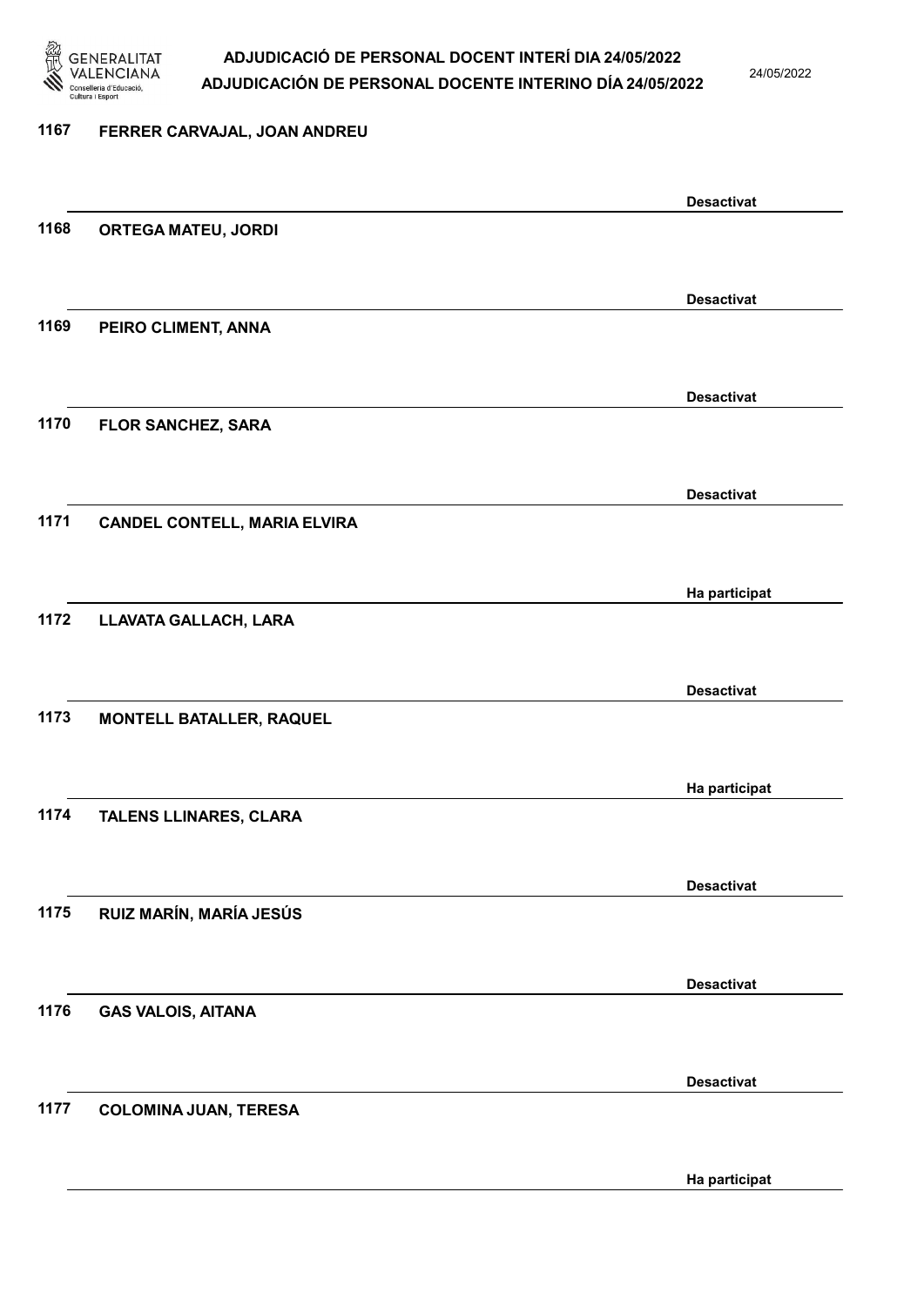

24/05/2022

Desactivat

# 1178 FERRANDIS ABEL, SALVADOR Desactivat 1179 SANCHEZ MOLTO, JOAQUIN Ha participat 1180 MOLINA FERNANDEZ, MARTA Desactivat 1181 RENART ROSELL, ADRIANA Desactivat 1182 POVEDA MILAN, JUDITH Desactivat 1183 MUÑOZ MARTI, FRANCISCO JAVIER Desactivat 1184 MARTIN LOPEZ, SARA Desactivat 1185 MARTINEZ JEMES, BARBARA Desactivat 1186 MARTINEZ ALBERT, BEATRIZ Desactivat 1187 MACIAN PEREZ, ANDREA Desactivat 1188 GARCIA GARCIA, VICENTE DAVID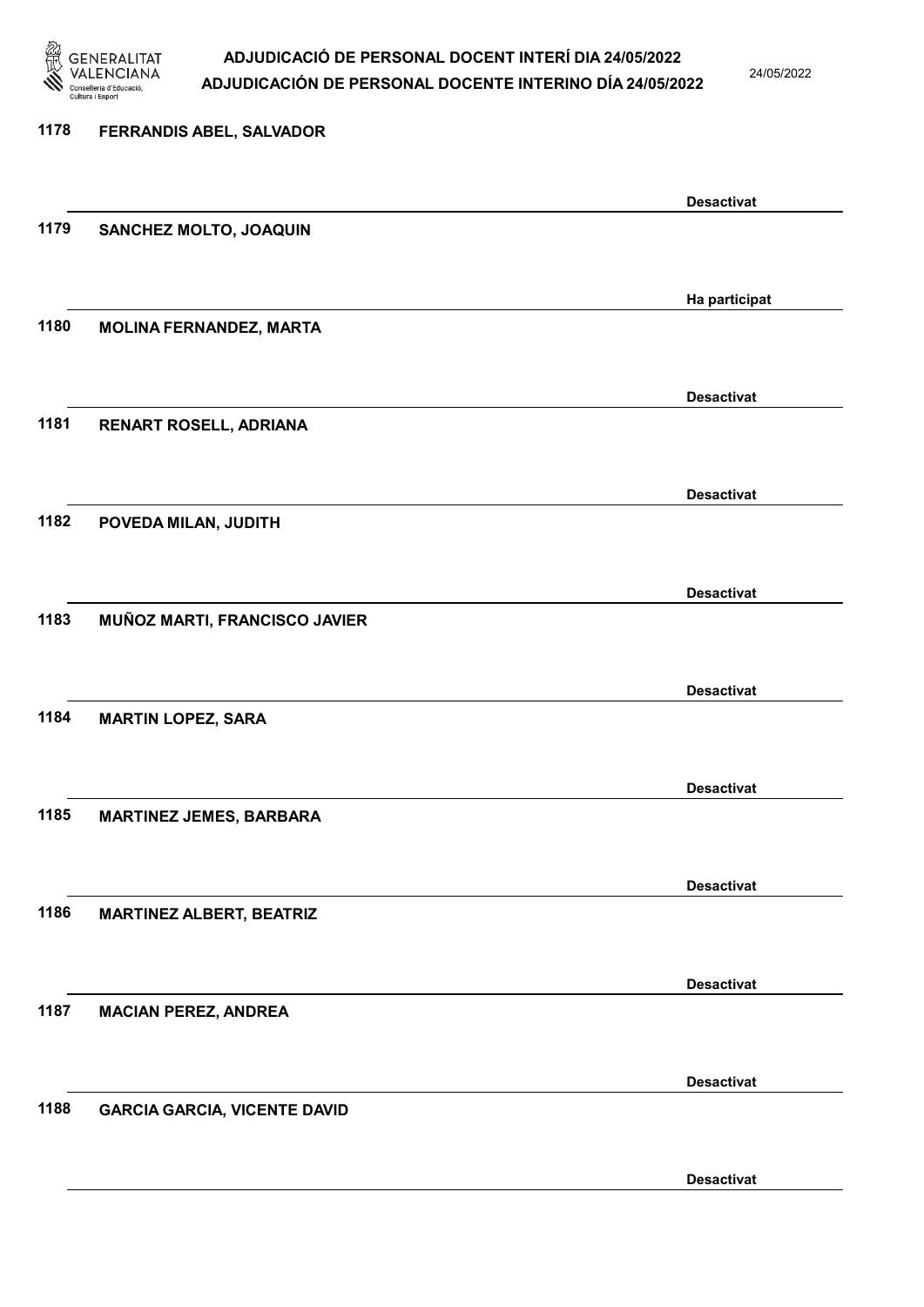

24/05/2022

| 1189 | <b>BELDA CALABUIG, LAURA</b>    |                   |
|------|---------------------------------|-------------------|
|      |                                 | Ha participat     |
| 1190 | <b>MARTINEZ GADEA, JOSE</b>     |                   |
|      |                                 | <b>Desactivat</b> |
| 1191 | <b>MARTINEZ MULLOR, JOSE</b>    |                   |
|      |                                 | <b>Desactivat</b> |
| 1192 | ZABALA BERGANZA, CAROLINA PILAR |                   |
|      |                                 | <b>Desactivat</b> |
| 1193 | ABAD BOSCA, MARTA LEONOR        |                   |
|      |                                 | <b>Desactivat</b> |
| 1194 | SANFELIX SANCHO, JOSEP          |                   |
|      |                                 | <b>Desactivat</b> |
| 1195 | <b>BEAS SALVADOR, NURIA</b>     |                   |
|      |                                 | <b>Desactivat</b> |
| 1196 | <b>COLMENERO JIMENEZ, MARTA</b> |                   |
|      |                                 | <b>Desactivat</b> |
| 1197 | HERNANDEZ MOLINA, CARLA         |                   |
|      |                                 | <b>Desactivat</b> |
| 1198 | IZQUIERDO JUAN, CELESTE         |                   |
|      |                                 | <b>Desactivat</b> |
| 1199 | <b>BOSCH ROBLES, BELEN</b>      |                   |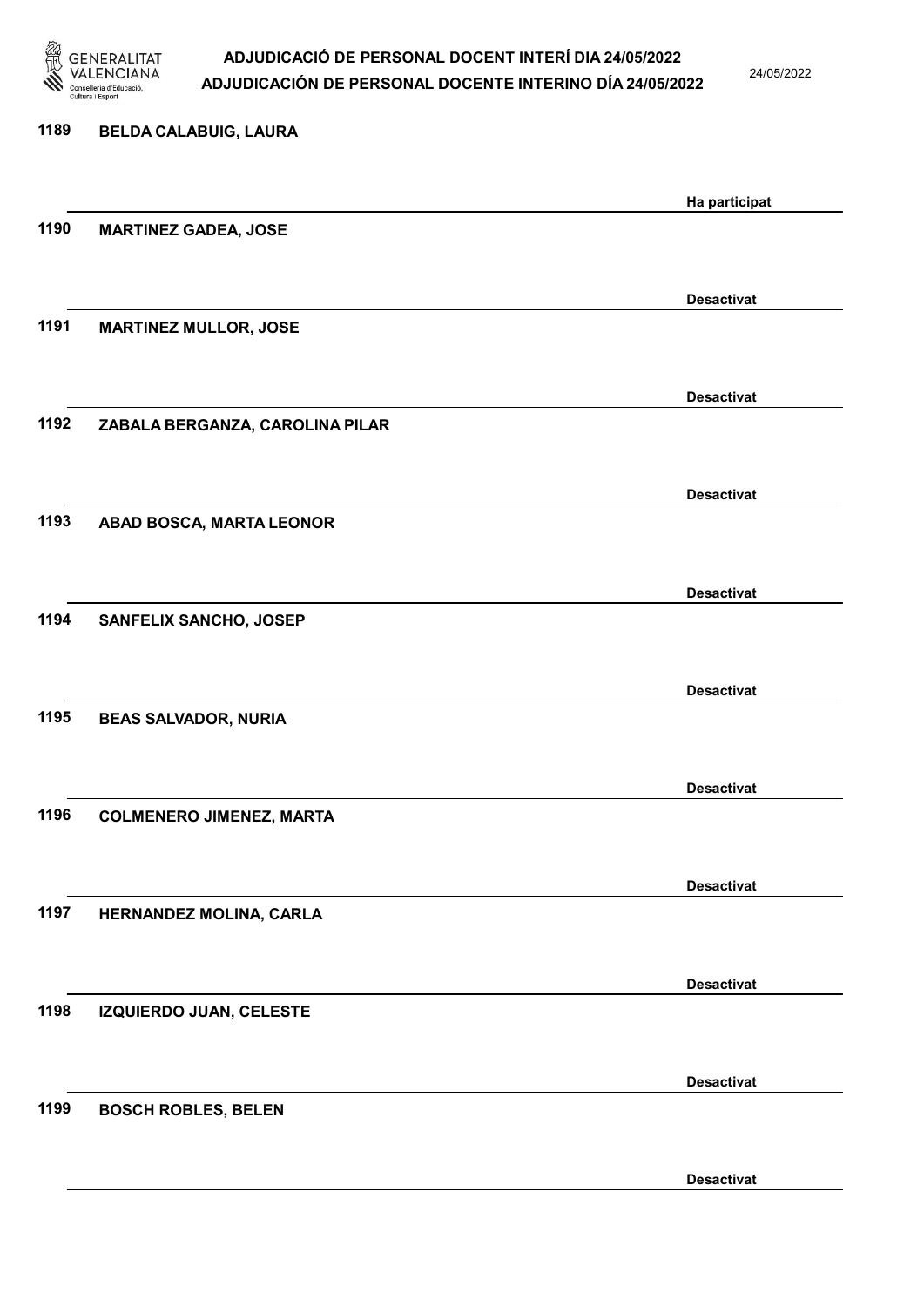

24/05/2022

Desactivat

# 1200 GARCIA TORRES, ANAIS Desactivat 1201 BROTONS PEREZ, ANA Desactivat 1202 UGEDA PEREZ, RUT Desactivat 1203 BORI MURGUI, MARIA JOSE Desactivat 1204 GIL PERETO, SARA Desactivat 1205 RODRIGUEZ GOMEZ, MARTA Desactivat 1206 ARROYO MEDINA, ITZIAR Desactivat 1207 SEGURA BERESALUCE, MARIA Desactivat 1208 CARRILERO DIAZ, ALICIA Desactivat 1209 CANTOS SOLAZ, FRANCISCO PEDRO Desactivat 1210 HERRERA ABAD, PATRICIA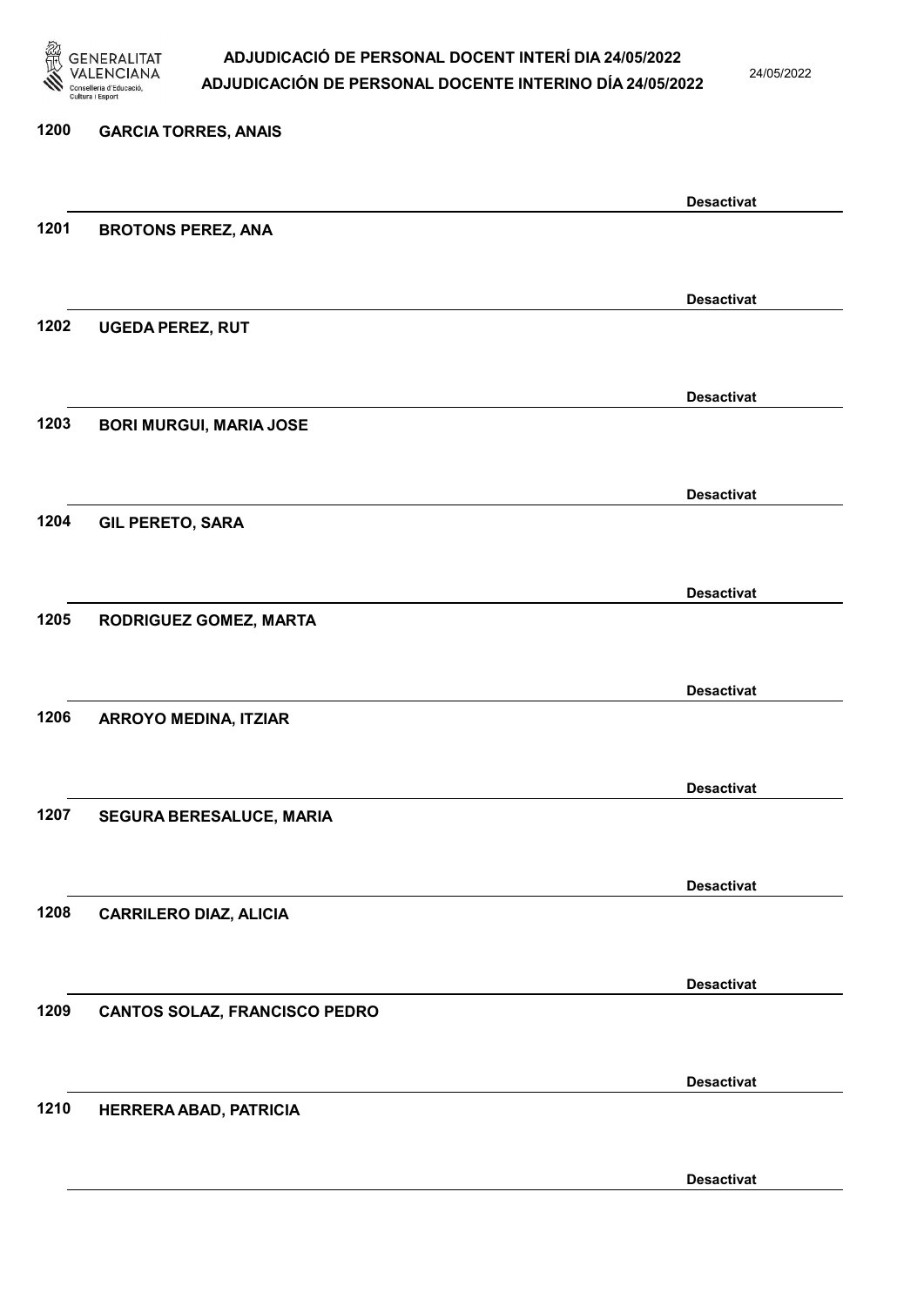

24/05/2022

# 1211 GABARDA VEINTIMILLA, MARIA Desactivat 1212 FERNANDEZ MASCARELL, MIGUEL ANGEL Desactivat 1213 SANCHEZ PINEDA, BRAULIO Desactivat 1214 PASTOR LAGUNA, ROCIO Desactivat 1215 VICENTE HIDALGO, ROSA MARIA Desactivat 1216 ZURIAGA BALAGUER, ALBA Desactivat 1217 BIELSA ROLDAN, RAQUEL Desactivat 1218 YAÑEZ MONEDERO, MARIA AMPARO Desactivat 1219 BERENGUER PARREÑO, AILEEN Desactivat 1220 MILITARU, OANA TATIANA Desactivat 1221 NOFUENTES MONTES, PURIFICACION MARIA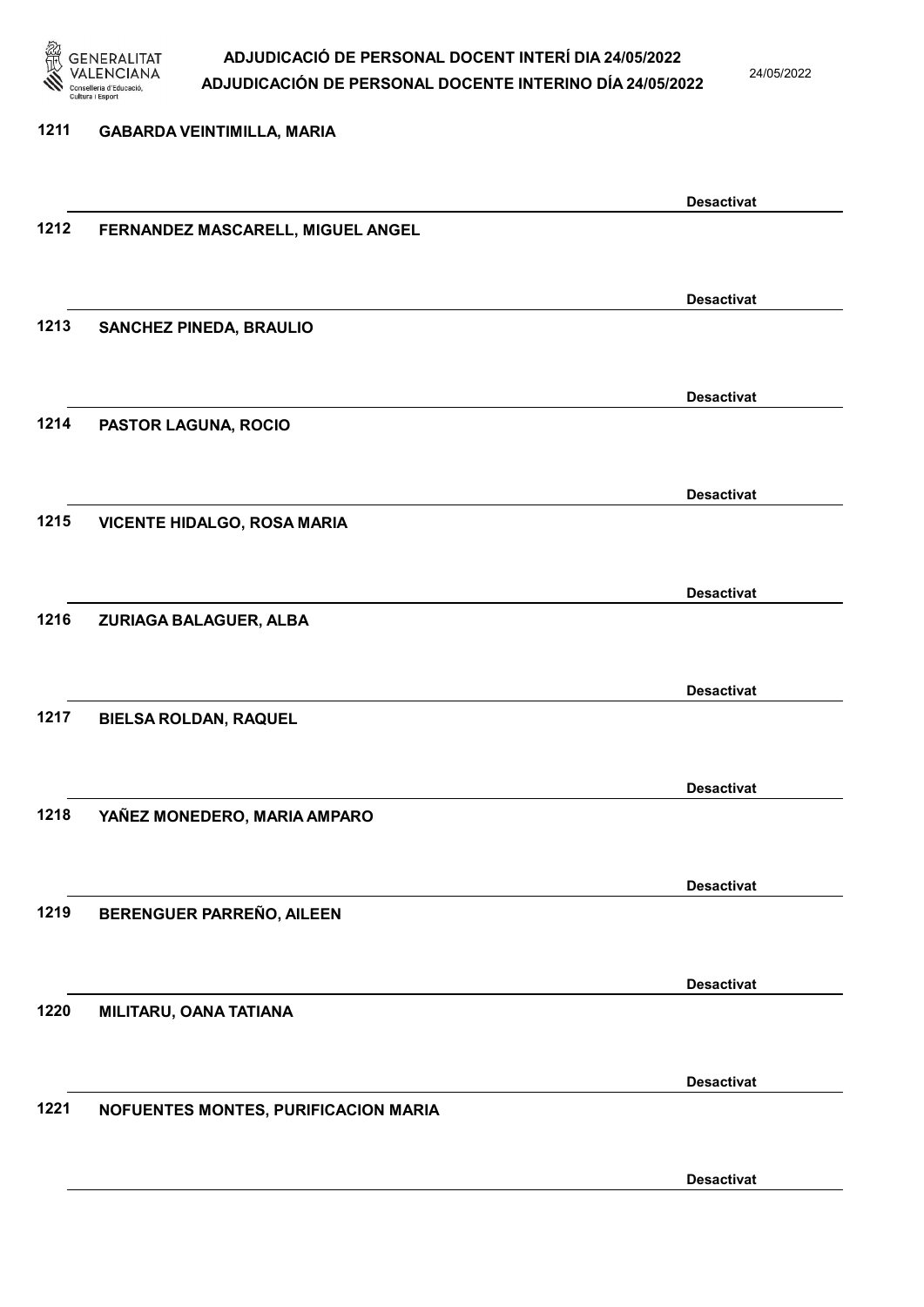

24/05/2022

# 1222 OÑATE JIMENEZ, ESTHER Desactivat 1223 PASCUAL VICEDO, MIRIAM Desactivat 1224 GODOY MORALES, Mª JOSE Desactivat 1225 GARCIA RODRIGUEZ, ANA MARIA Desactivat 1226 PELLICER MARQUES, MARIA DEL PILAR Desactivat 1227 COTANDA MONTANER, PILAR Desactivat 1228 PASAMONTES HIGUERAS, SAUL Desactivat 1229 NAVALON CAMARASA, JORGE Desactivat 1230 CANO TORRECILLA, MARIA ISABEL Desactivat 1231 CARRASCO MORALES, LAURA Desactivat 1232 MAHIQUES MIÑANA, TANIA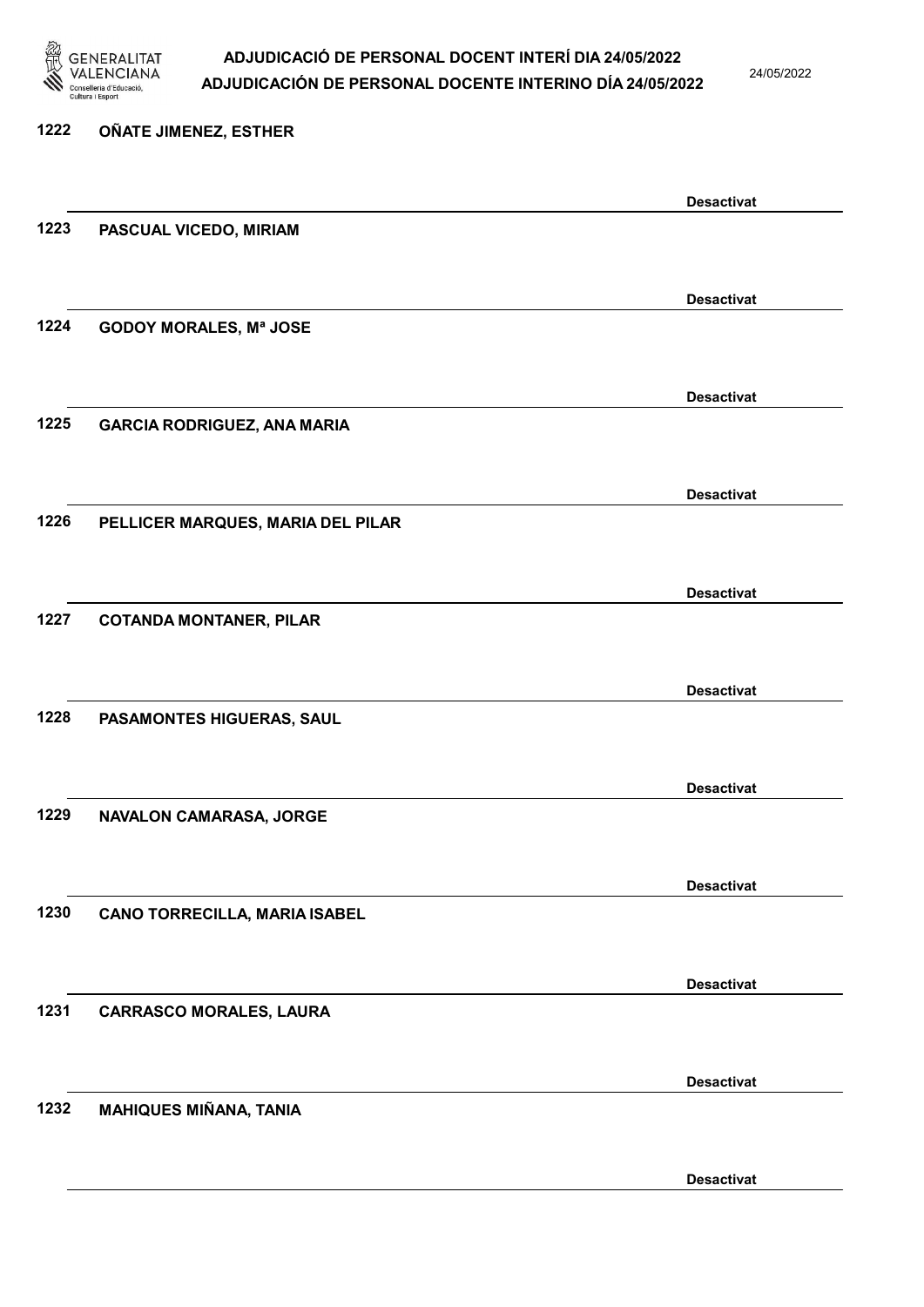

24/05/2022

#### 1233 RODENAS PORRIÑO, ALEXANDRA

|      |        |                                                                         |                           |             | <b>Desactivat</b> |
|------|--------|-------------------------------------------------------------------------|---------------------------|-------------|-------------------|
| 1234 |        | FERRER GARCIA, RAQUEL                                                   | Petición:                 | $\mathbf 1$ | Voluntaria        |
|      | 516647 | MONTAVERNER (46005715) CEIP DOCTOR ESPLUGUES<br>120 / EDUCACIÓ INFANTIL |                           |             |                   |
|      | Horas  | 23                                                                      | SUBSTITUCIÓ INDETERMINADA |             | Adjudicat         |
| 1235 |        | POVEDA IRLES, DANIEL                                                    |                           |             |                   |
|      |        |                                                                         |                           |             |                   |
|      |        |                                                                         |                           |             |                   |
|      |        |                                                                         |                           |             | Ha participat     |
| 1236 |        | FERRER MORELLA, CRISTINA                                                |                           |             |                   |
|      |        |                                                                         |                           |             |                   |
|      |        |                                                                         |                           |             | <b>Desactivat</b> |
| 1237 |        | <b>FRANCO COMPANY, SARA</b>                                             |                           |             |                   |
|      |        |                                                                         |                           |             |                   |
|      |        |                                                                         |                           |             |                   |
|      |        |                                                                         |                           |             | <b>Desactivat</b> |
| 1238 |        | <b>TORRIJOS VIVES, ROSA</b>                                             |                           |             |                   |
|      |        |                                                                         |                           |             |                   |
|      |        |                                                                         |                           |             | <b>Desactivat</b> |
| 1239 |        | ANTON LOZANO, RAQUEL                                                    |                           |             |                   |
|      |        |                                                                         |                           |             |                   |
|      |        |                                                                         |                           |             |                   |
|      |        |                                                                         |                           |             | <b>Desactivat</b> |
| 1240 |        | <b>MARTI SEMPERE, TERESA</b>                                            |                           |             |                   |
|      |        |                                                                         |                           |             |                   |
|      |        |                                                                         |                           |             | <b>Desactivat</b> |
| 1241 |        | <b>XALER MARIN, MIRIAM</b>                                              |                           |             |                   |
|      |        |                                                                         |                           |             |                   |
|      |        |                                                                         |                           |             | <b>Desactivat</b> |
| 1242 |        | <b>COUÑAGO MARTIN, JONATAN</b>                                          |                           |             |                   |
|      |        |                                                                         |                           |             |                   |
|      |        |                                                                         |                           |             |                   |
|      |        |                                                                         |                           |             | <b>Desactivat</b> |
| 1243 |        | TORREGROSA MORAGUES, LORENA                                             |                           |             |                   |
|      |        |                                                                         |                           |             |                   |
|      |        |                                                                         |                           |             |                   |
|      |        |                                                                         |                           |             | <b>Desactivat</b> |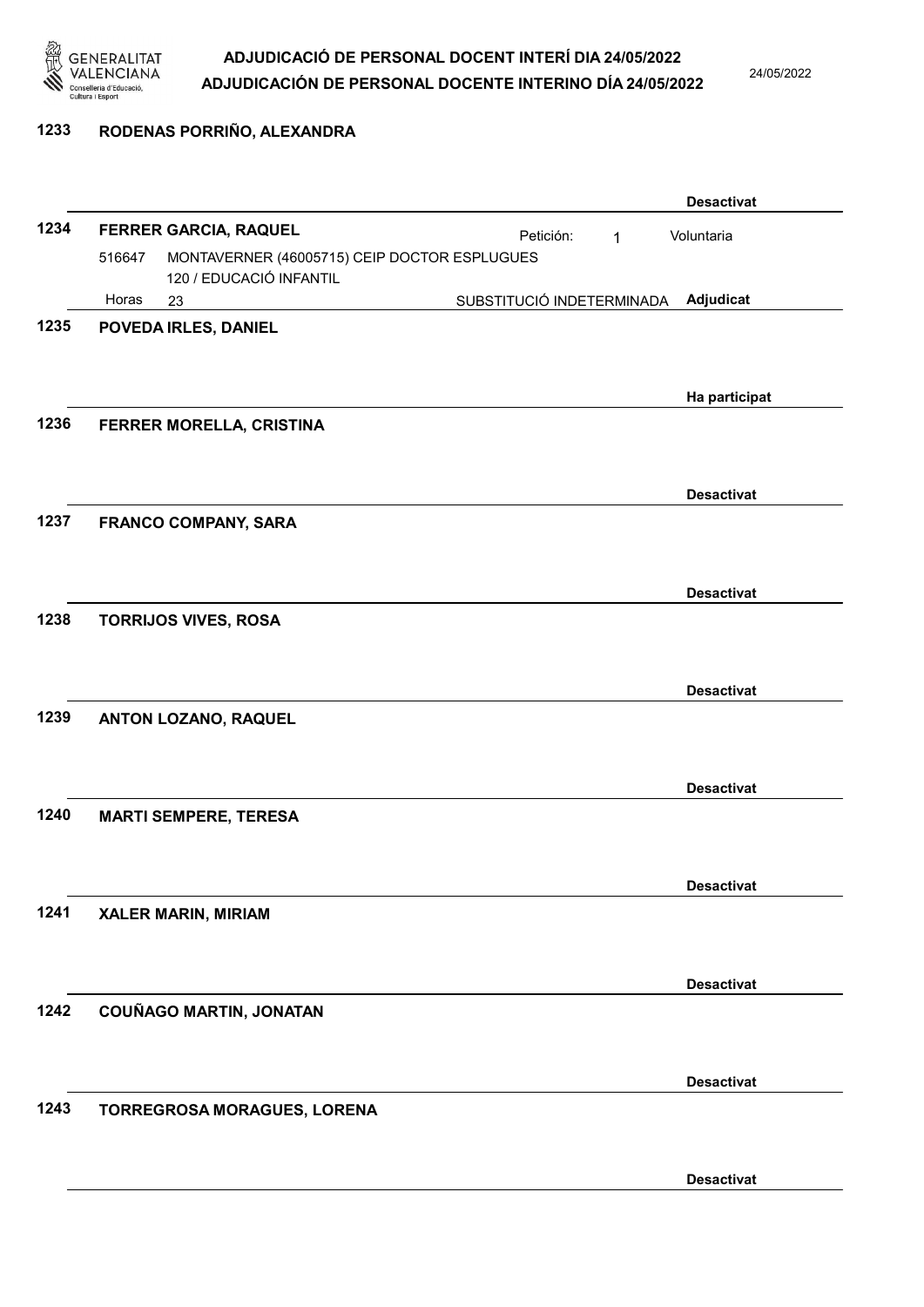

24/05/2022

#### 1244 SANCHEZ URIOS, IVAN

|      |                                 | <b>Desactivat</b> |
|------|---------------------------------|-------------------|
| 1245 | FERRANDIS GARRIDO, INDARA MARIA |                   |
|      |                                 |                   |
|      |                                 |                   |
|      |                                 | <b>Desactivat</b> |
| 1246 | <b>FRIAS GRANELL, EDGAR</b>     |                   |
|      |                                 |                   |
|      |                                 | <b>Desactivat</b> |
| 1247 | <b>MIRA JUAN, CARLA</b>         |                   |
|      |                                 |                   |
|      |                                 |                   |
|      |                                 | <b>Desactivat</b> |
| 1248 | <b>MONTERDE LLORIA, LUCIA</b>   |                   |
|      |                                 |                   |
|      |                                 |                   |
| 1249 |                                 | <b>Desactivat</b> |
|      | ALIAGA MUNDO, LLEDO             |                   |
|      |                                 |                   |
|      |                                 | Ha participat     |
| 1250 | <b>CUBERTORER ROS, PAULA</b>    |                   |
|      |                                 |                   |
|      |                                 |                   |
|      |                                 | <b>Desactivat</b> |
| 1251 | ROCAMORA ARAEZ, ANGELA          |                   |
|      |                                 |                   |
|      |                                 | <b>Desactivat</b> |
| 1252 |                                 |                   |
|      | <b>SAEZ FERRER, ADRIAN</b>      |                   |
|      |                                 |                   |
|      |                                 | <b>Desactivat</b> |
| 1253 | SANCHEZ CABRERA, JUDIT MARIA    |                   |
|      |                                 |                   |
|      |                                 |                   |
|      |                                 | <b>Desactivat</b> |
| 1254 | MARTINEZ ALARCON, GUILLERMO     |                   |
|      |                                 |                   |
|      |                                 | <b>Desactivat</b> |
|      |                                 |                   |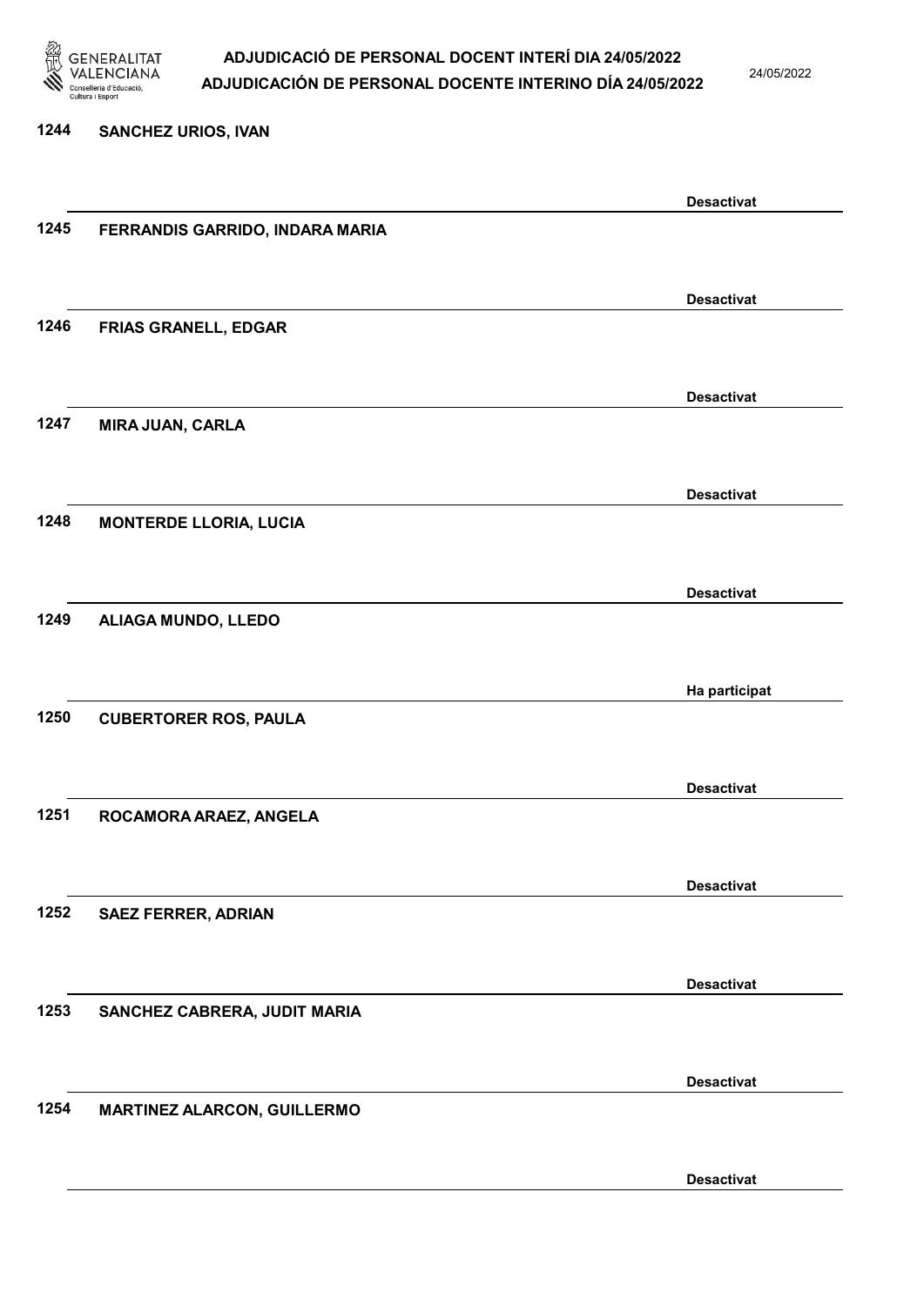

24/05/2022

# 1255 NAVARRO NAVARRO, LUNA Desactivat 1256 PARDO PEDRON, ESTELA Desactivat 1257 URBAN QUILES, ANA MARIA Desactivat 1258 BELLOD BALLESTER, DANIEL Desactivat 1259 FERRANDO RODRIGUEZ, MARIA LUISA Desactivat 1260 GUISOT PEREZ, MARIA **El proportante de la proportante de la proportante de la proportante de la proportante de la proportante de la proportante de la proportante de la proportante de la proportante de la proportante d** 23 SUBSTITUCIÓ DETERMINADA ALTEA (03012232) CEIP GARGANES FOYETA 128 / EDUCACIÓ PRIMÀRIA. Adjudicat Adjudicación forzosa 514753 Horas 1261 PEREZ GARCIA, SHEILA Desactivat 1262 TEROL PASTOR, NATALIA Desactivat 1263 VALERO INIESTA, ROSA JULIA Desactivat 1264 DURA RAMETA, RAQUEL Desactivat 1265 SORIANO CLARAMONTE, PAULA Desactivat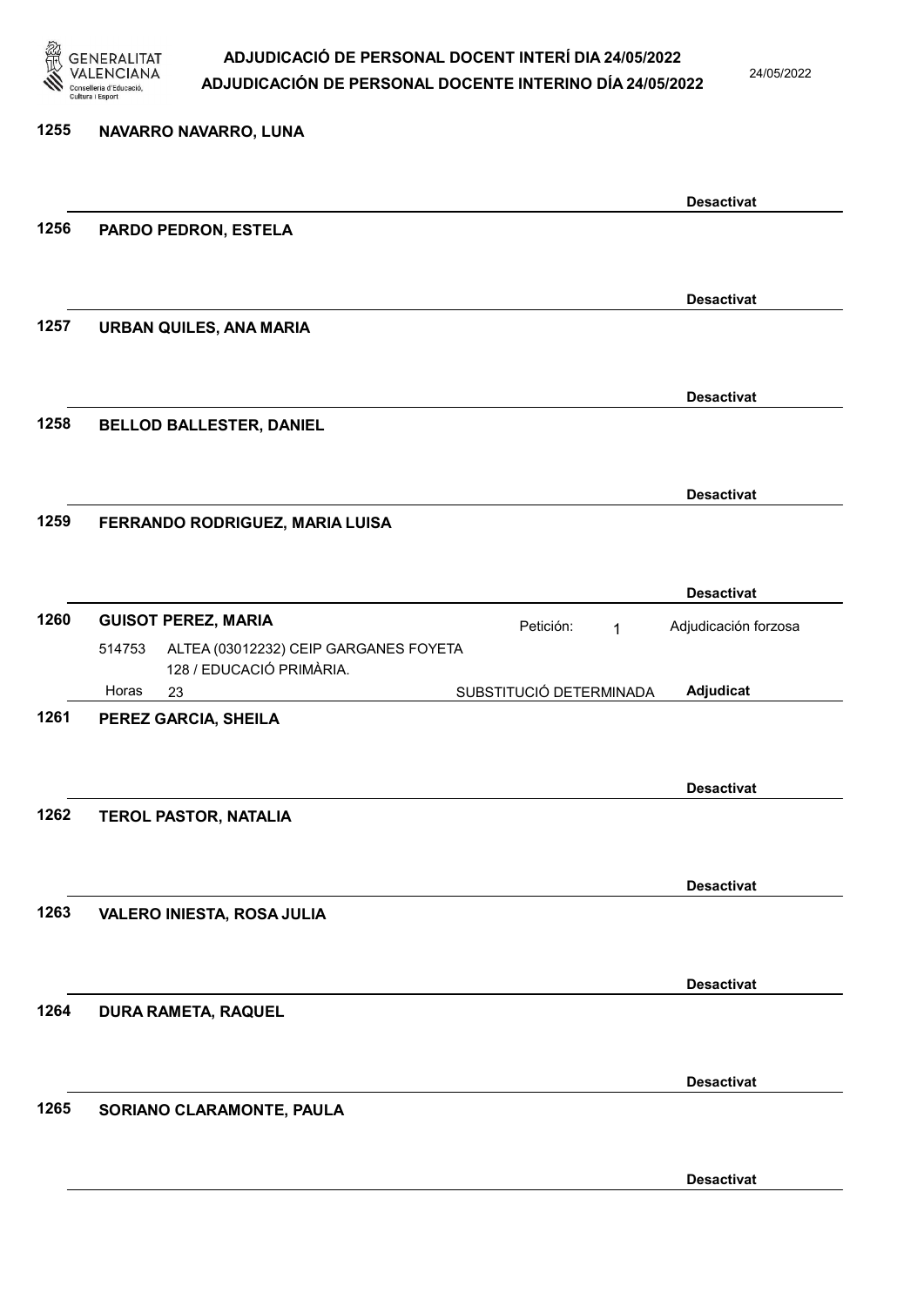

24/05/2022

#### 1266 FRANCES CASTELLO, MARIA

|      |                                                                           |                           | <b>Desactivat</b> |
|------|---------------------------------------------------------------------------|---------------------------|-------------------|
| 1267 | SANFELIX RICHART, BALBINO                                                 |                           |                   |
|      |                                                                           |                           |                   |
|      |                                                                           |                           | <b>Desactivat</b> |
| 1268 | <b>BARBA CANALES, CARLA</b>                                               |                           |                   |
|      |                                                                           |                           |                   |
| 1269 | <b>BELTRAN VILLA, ISABEL</b>                                              |                           | <b>Desactivat</b> |
|      |                                                                           |                           |                   |
|      |                                                                           |                           | <b>Desactivat</b> |
| 1270 | <b>VIDAL REYES, RAQUEL</b>                                                | Petición:<br>$\mathbf{1}$ | Voluntaria        |
|      | ALACANT (03011987) CEIP ENRIC VALOR<br>515995<br>128 / EDUCACIÓ PRIMÀRIA. |                           |                   |
|      | Horas<br>23                                                               | SUBSTITUCIÓ INDETERMINADA | Adjudicat         |
| 1271 | ALEMAÑ MORELL, PAULA                                                      |                           |                   |
|      |                                                                           |                           |                   |
|      |                                                                           |                           | <b>Desactivat</b> |
| 1272 | <b>GUISADO HARO, MARCOS</b>                                               |                           |                   |
|      |                                                                           |                           |                   |
|      |                                                                           |                           | <b>Desactivat</b> |
| 1273 | HURTADO MONGE, JUDIT                                                      |                           |                   |
|      |                                                                           |                           |                   |
| 1274 |                                                                           |                           | <b>Desactivat</b> |
|      | <b>MARI LAUDER, MARIA VICTORIA</b>                                        |                           |                   |
|      |                                                                           |                           |                   |
| 1275 | RAMIREZ PAREDES, ANA ESMERALDA                                            |                           | <b>Desactivat</b> |
|      |                                                                           |                           |                   |
|      |                                                                           |                           | <b>Desactivat</b> |
| 1276 | <b>GOMEZ GARCIA, PAULA</b>                                                |                           |                   |
|      |                                                                           |                           |                   |
|      |                                                                           |                           | <b>Desactivat</b> |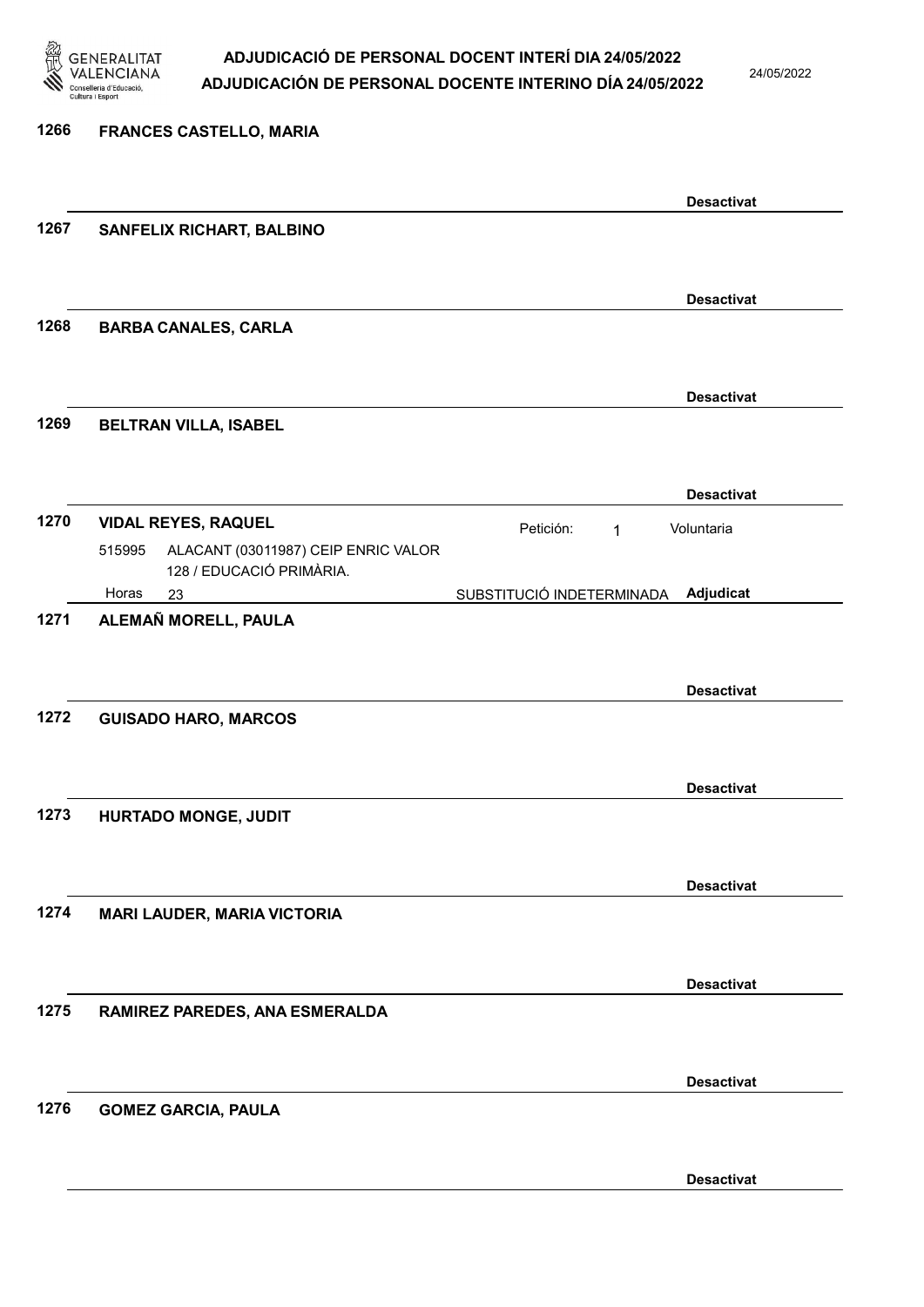

24/05/2022

# 1277 SIGNES FORNES, JOSEFA Desactivat 1278 DIAZ MAS, PAULA Desactivat 1279 JUAN RUBIO, SANDRA Desactivat 1280 VICTORIA AÑO, CELIA Desactivat 1281 SARRION PICON, ALBA Desactivat 1282 SIMO ESTEVE, MIREIA ISABEL Desactivat 1283 ORTIZ MARTI, FRANCISCA Desactivat 1284 MARTINEZ MOLINA, CRISTINA Desactivat 1285 GOMEZ ESCRIVA, EMMA Desactivat 1286 LOPEZ RUIZ, JORGE Desactivat 1287 DE LA ASUNCION BONET, DAVID 23 SUBSTITUCIÓ INDETERMINADA Adjudicat VALÈNCIA (46028430) CEIP ALEJANDRA SOLER 128 / EDUCACIÓ PRIMÀRIA. Voluntaria 858569 Horas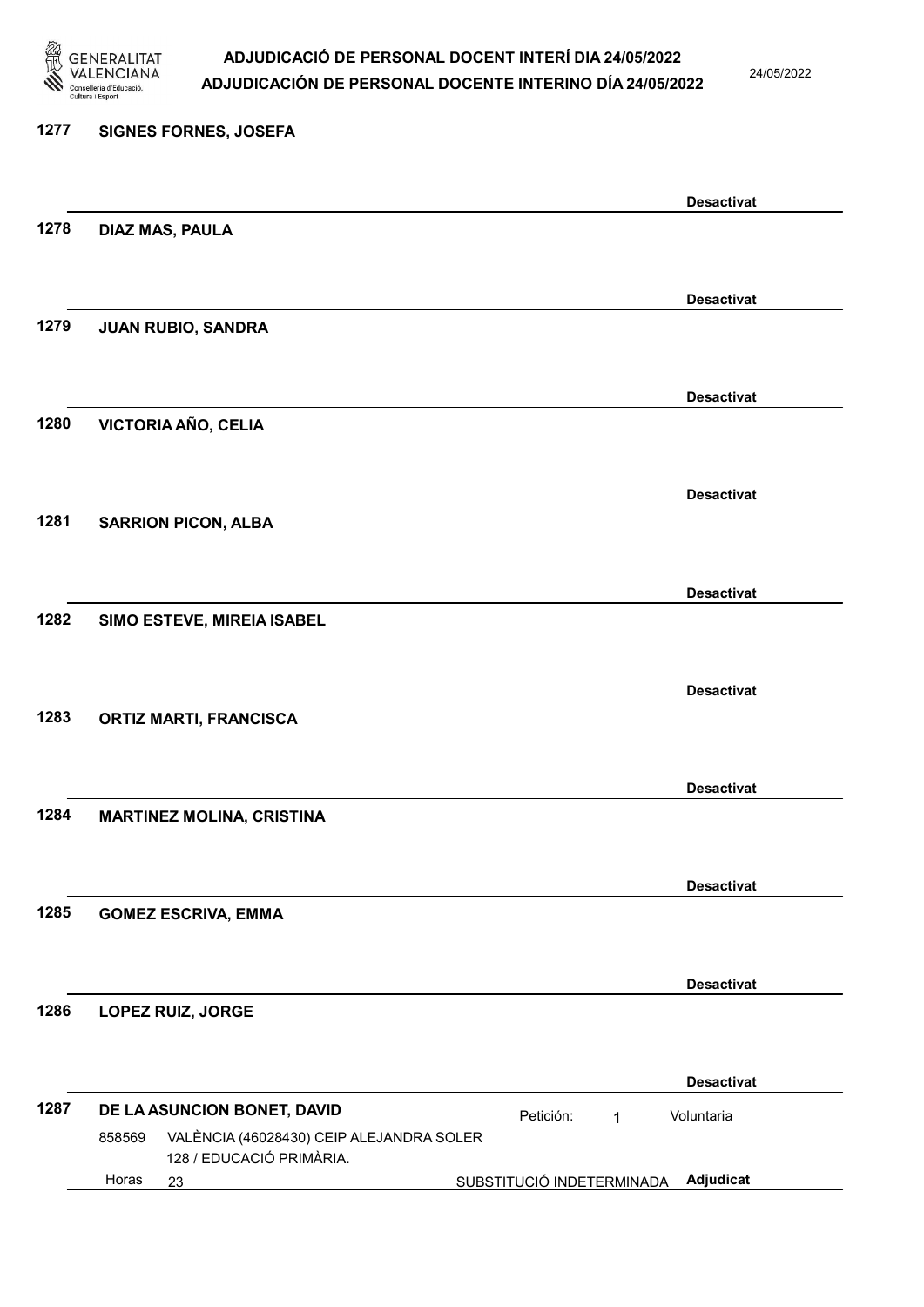

24/05/2022

#### 1288 FAS FITA, JOANA

|      |                                  | <b>Desactivat</b> |
|------|----------------------------------|-------------------|
| 1289 | <b>MONTALT CUSTODIO, FABIANA</b> |                   |
|      |                                  |                   |
|      |                                  | <b>Desactivat</b> |
| 1290 | OCHEDA BONET, GRACIELA           |                   |
|      |                                  |                   |
|      |                                  |                   |
|      |                                  | <b>Desactivat</b> |
| 1291 | REDO RINCON, REBECA MARIA        |                   |
|      |                                  |                   |
|      |                                  | <b>Desactivat</b> |
| 1292 | <b>SANCHEZ SANTANA, FRANCINE</b> |                   |
|      |                                  |                   |
|      |                                  | <b>Desactivat</b> |
| 1293 | SANCHIS HERRERO, ALMA MARIA      |                   |
|      |                                  |                   |
|      |                                  |                   |
| 1294 |                                  | <b>Desactivat</b> |
|      | GONZALEZ ALBIÑANA, MARIA         |                   |
|      |                                  |                   |
|      |                                  | <b>Desactivat</b> |
| 1295 | <b>CISCAR TUR, LOLES</b>         |                   |
|      |                                  |                   |
|      |                                  | <b>Desactivat</b> |
| 1296 | <b>LOPEZ PEREZ, SANDRA</b>       |                   |
|      |                                  |                   |
|      |                                  | <b>Desactivat</b> |
| 1297 | <b>CHAFER BENAVENT, BELEN</b>    |                   |
|      |                                  |                   |
|      |                                  |                   |
|      |                                  | <b>Desactivat</b> |
| 1298 | <b>BALAGUER LOPEZ, MARIOLA</b>   |                   |
|      |                                  |                   |
|      |                                  | <b>Desactivat</b> |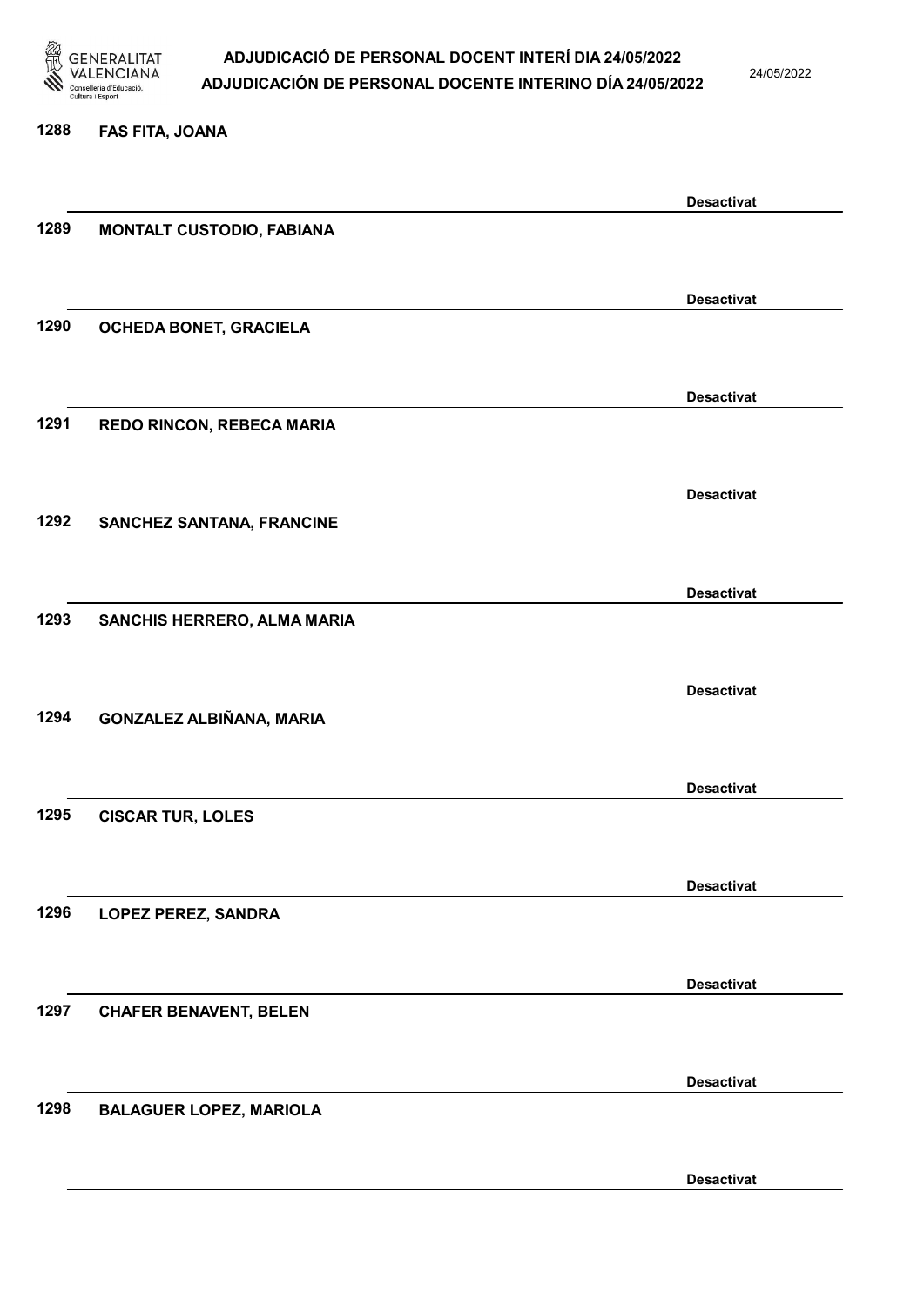

24/05/2022

Desactivat

# 1299 CABALLER ROVIRA, SARA Desactivat 1300 FERRIS BLESA, PATRICIA Desactivat 1301 SANMARTIN GUILABERT, ANA Desactivat 1302 ALEIXANDRE AGUSTIN, CLARA Ha participat 1303 MAYANS REYNAU, RUBEN Desactivat 1304 GUERRERO SALOM, ESTELA Desactivat 1305 MARTINEZ SANCHEZ, ANA Desactivat 1306 MOMPO TAVARES, JOAN JOSEP Desactivat 1307 SERRA ISNARDO, MARTA Desactivat 1308 TAFALLA IZQUIERDO, LUCIA Desactivat 1309 CASINOS MONTORO, ESTER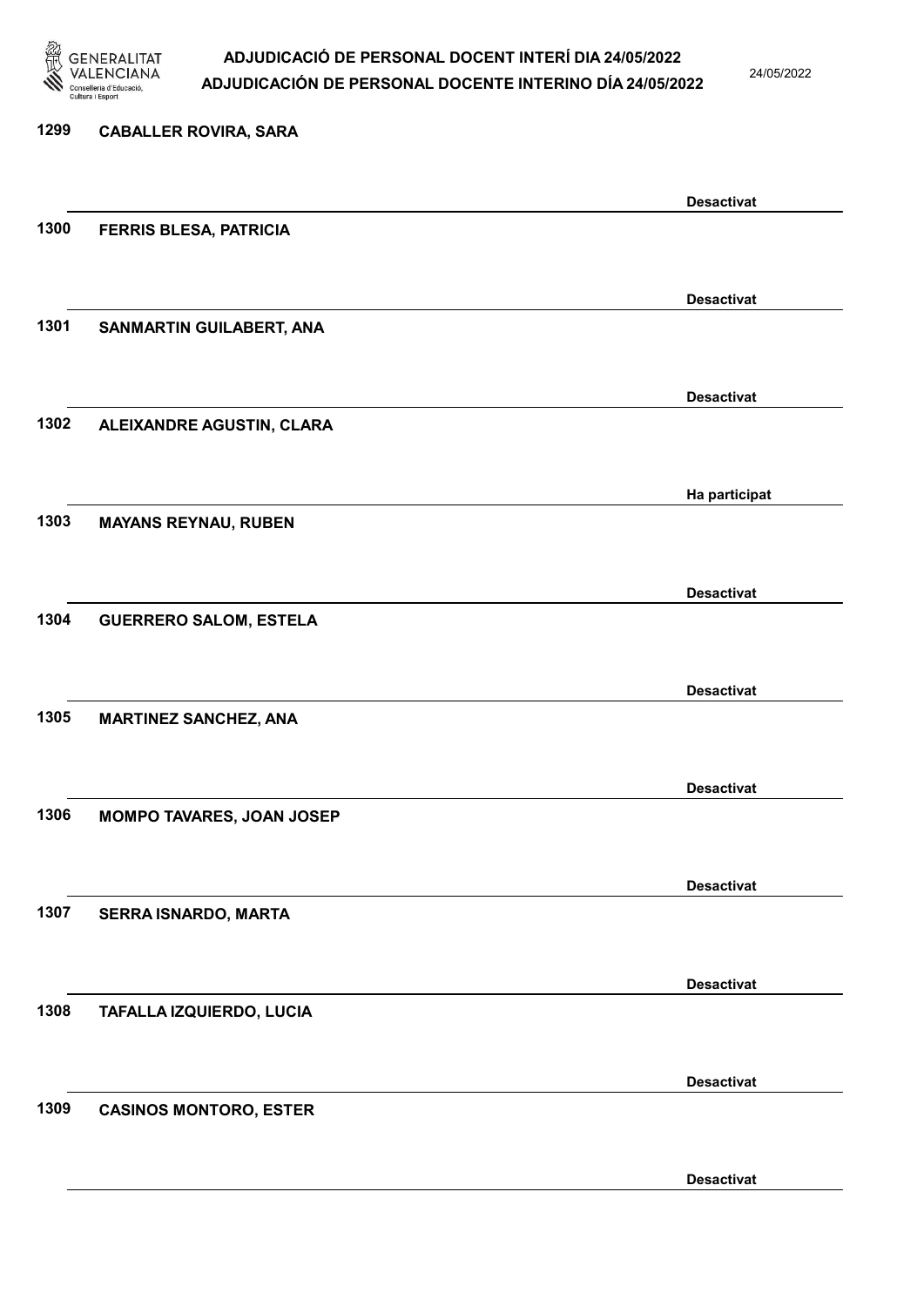

24/05/2022

## 1310 DEFEZ GOMEZ, MARIA Desactivat 1311 LOPEZ CABREJAS, CRISTINA Desactivat 1312 PALAU BOVEDA, SARA Desactivat 1313 PEREZ LUNA, SONIA Desactivat 1314 SANCHEZ AMOROS, JOSE ANDRES Desactivat 1315 LOPEZ MARTINEZ, SONIA Ha participat 1316 TORRELLES LOPEZ, MARIA DOLORES Petición: 1 23 SUBSTITUCIÓ DETERMINADA GODELLETA (46004528) CEIP ENRIQUE TIERNO GALVÁN 128 / EDUCACIÓ PRIMÀRIA. Adjudicat Voluntaria 820815 Horas 1317 GARCIA SUÑER, JAVIER Desactivat 1318 MORELL VICENTE, ANDRES Desactivat 1319 ORTEGA VAYA, PATRICIA

1320 BALLESTEROS PEREZ, CARLA

Desactivat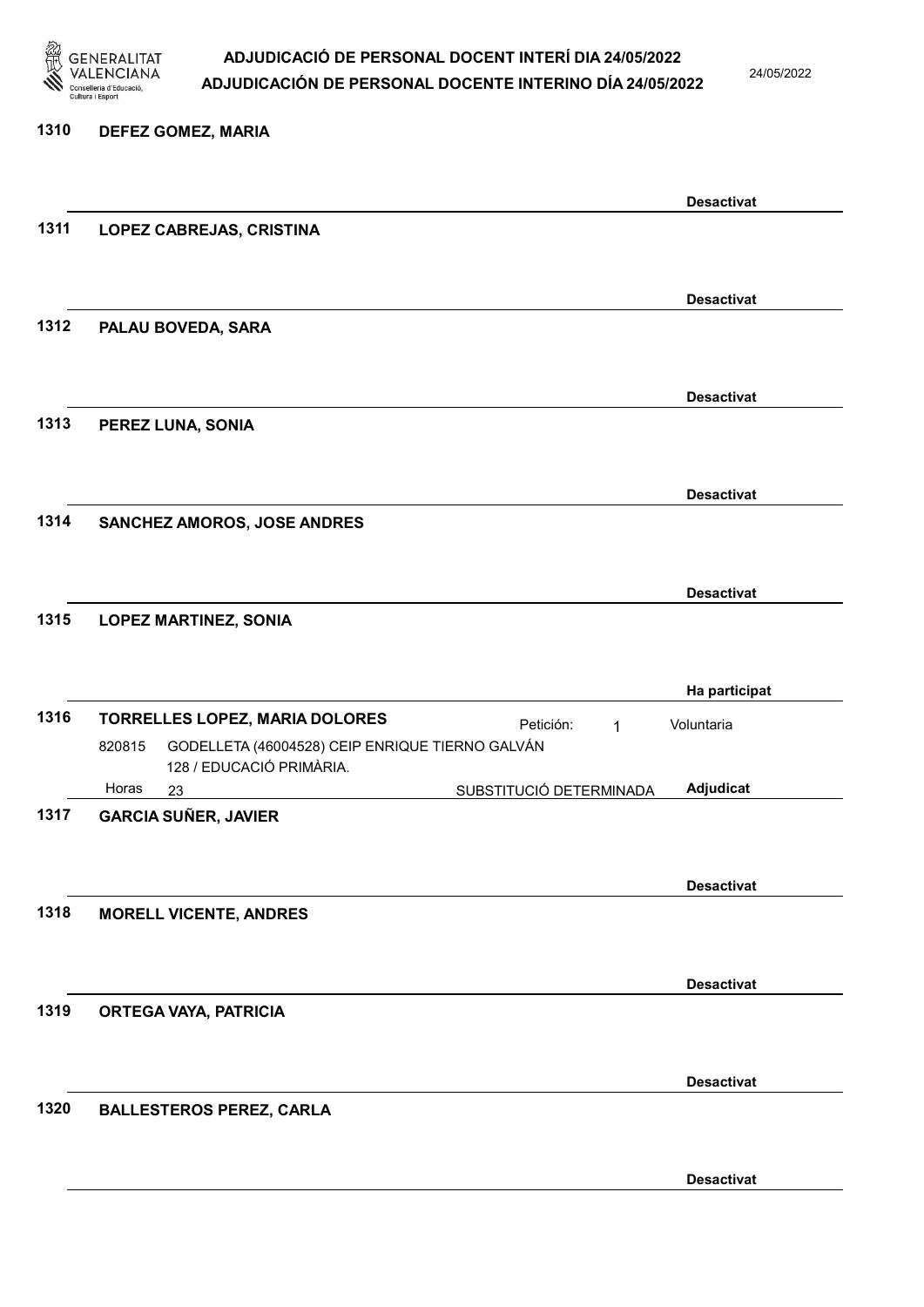

24/05/2022

#### 1321 BLAT GIMENO, HELENA

|      |                                 | <b>Desactivat</b> |
|------|---------------------------------|-------------------|
| 1322 | HERNANDEZ WELTI, AMANDA DOLORES |                   |
|      |                                 |                   |
|      |                                 |                   |
|      |                                 | Ha participat     |
|      |                                 |                   |
| 1323 | <b>VITORIA TOMAS, MARIA</b>     |                   |
|      |                                 |                   |
|      |                                 |                   |
|      |                                 | <b>Desactivat</b> |
| 1324 | BENITO GONZALEZ, ANA MARIA      |                   |
|      |                                 |                   |
|      |                                 |                   |
|      |                                 | <b>Desactivat</b> |
| 1325 | ZANON CARRASCOSA, MARIA AMPARO  |                   |
|      |                                 |                   |
|      |                                 |                   |
|      |                                 | <b>Desactivat</b> |
| 1326 | <b>SATORRE MARTÍNEZ, MIRIAM</b> |                   |
|      |                                 |                   |
|      |                                 |                   |
|      |                                 | <b>Desactivat</b> |
|      |                                 |                   |
| 1327 | TARANCON SERRANO, AMPARO        |                   |
|      |                                 |                   |
|      |                                 |                   |
|      |                                 | <b>Desactivat</b> |
| 1328 | SANTIAGO SANCHEZ, BEATRIZ       |                   |
|      |                                 |                   |
|      |                                 |                   |
|      |                                 | <b>Desactivat</b> |
| 1329 | <b>BERTOMEU ALDEGUER, ROCIO</b> |                   |
|      |                                 |                   |
|      |                                 |                   |
|      |                                 | <b>Desactivat</b> |
| 1330 | <b>MOCETE MATEU, CRISTINA</b>   |                   |
|      |                                 |                   |
|      |                                 |                   |
|      |                                 | <b>Desactivat</b> |
|      |                                 |                   |
| 1331 | <b>TALENS PEREZ, NEREA</b>      |                   |
|      |                                 |                   |
|      |                                 |                   |
|      |                                 | <b>Desactivat</b> |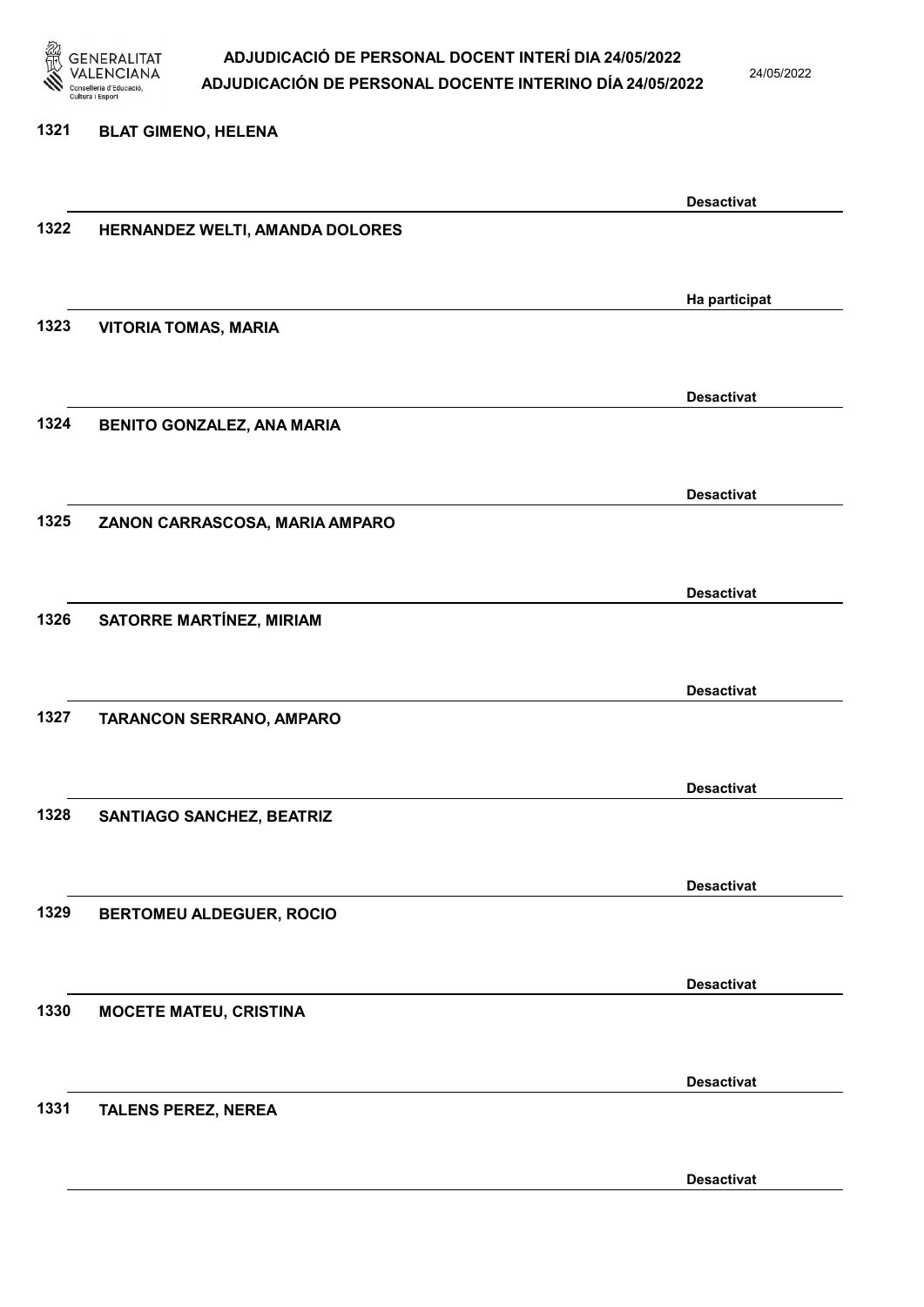

24/05/2022

#### 1332 TAUS VOLTES, ISABEL

|      |                              | <b>Desactivat</b> |
|------|------------------------------|-------------------|
| 1333 | PEREZ GARRETA, SANDRA        |                   |
|      |                              |                   |
|      |                              |                   |
|      |                              | <b>Desactivat</b> |
| 1334 | <b>MARIN PEIRO, NURIA</b>    |                   |
|      |                              |                   |
|      |                              | Ha participat     |
| 1335 |                              |                   |
|      | REDONDO MILLAN, DIANA        |                   |
|      |                              |                   |
|      |                              | <b>Desactivat</b> |
| 1336 | <b>ROCA BORRAS, SHAILA</b>   |                   |
|      |                              |                   |
|      |                              |                   |
|      |                              | <b>Desactivat</b> |
| 1337 | <b>GIL PORCAR, ADA</b>       |                   |
|      |                              |                   |
|      |                              |                   |
|      |                              | <b>Desactivat</b> |
| 1338 | <b>LATORRE GOMEZ, MARIA</b>  |                   |
|      |                              |                   |
|      |                              | <b>Desactivat</b> |
| 1339 | <b>LUQUE BUESO, ZAIRA</b>    |                   |
|      |                              |                   |
|      |                              |                   |
|      |                              | <b>Desactivat</b> |
| 1340 | DIEZ MONTAÑES, JAVIER        |                   |
|      |                              |                   |
|      |                              |                   |
|      |                              | Ha participat     |
| 1341 | ZAHONERO DOMINGUEZ, PATRICIA |                   |
|      |                              |                   |
|      |                              | Ha participat     |
| 1342 | <b>ALONSO SANZ, BELEN</b>    |                   |
|      |                              |                   |
|      |                              |                   |
|      |                              | <b>Desactivat</b> |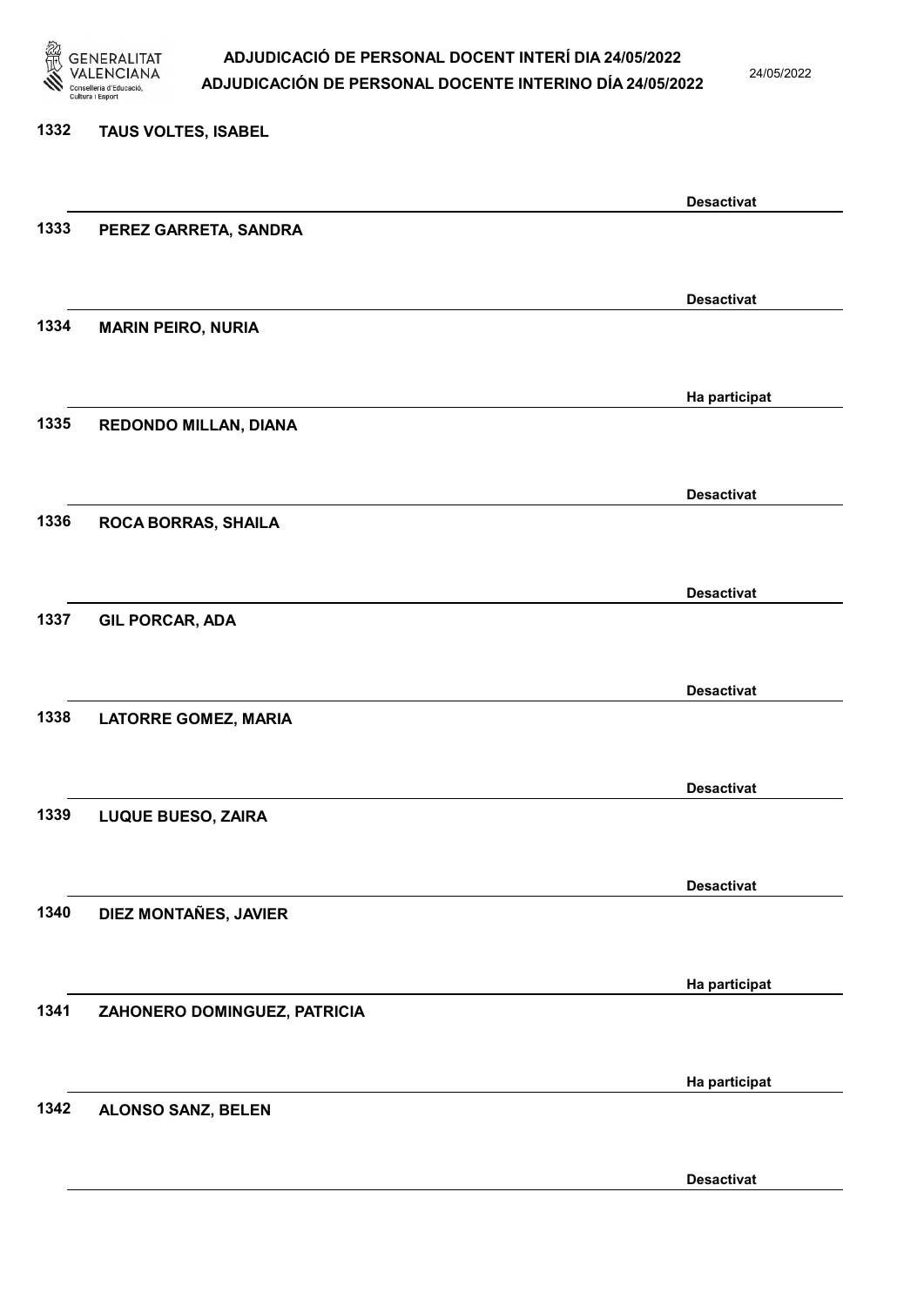

24/05/2022

#### 1343 ALEJOS RICART, MARIA DE LOS DESAMPARADOS

|      |                                               | <b>Desactivat</b> |
|------|-----------------------------------------------|-------------------|
| 1344 | <b>MONZONIS FONT, PATRICIA</b>                |                   |
|      |                                               |                   |
|      |                                               | <b>Desactivat</b> |
| 1345 | <b>MORENO CARRASCO, MIREYA</b>                |                   |
|      |                                               |                   |
|      |                                               |                   |
| 1346 |                                               | <b>Desactivat</b> |
|      | SANTO ROCAMORA, MARIA                         |                   |
|      |                                               |                   |
|      |                                               | <b>Desactivat</b> |
| 1347 | <b>COLLADO CARRIO, EVA</b>                    |                   |
|      |                                               |                   |
|      |                                               | <b>Desactivat</b> |
| 1348 | JIMENEZ GARRIDO, MARIA ISABEL                 |                   |
|      |                                               |                   |
|      |                                               | <b>Desactivat</b> |
| 1349 | TORREGROSA PEIRO, ANA ISABEL                  |                   |
|      |                                               |                   |
|      |                                               |                   |
| 1350 | <b>CUÑAT ROSELLO, ANA</b>                     | <b>Desactivat</b> |
|      |                                               |                   |
|      |                                               |                   |
|      |                                               | <b>Desactivat</b> |
| 1351 | <b>ARIAS TRAPERO, SILVIA</b>                  |                   |
|      |                                               |                   |
|      |                                               | <b>Desactivat</b> |
| 1352 | LAPROVITERA SILVERA, CECILIA ALESSANDRA       |                   |
|      |                                               |                   |
|      |                                               | <b>Desactivat</b> |
| 1353 | <b>GONZALEZ IRANZO, MARIA DE LAS MERCEDES</b> |                   |
|      |                                               |                   |
|      |                                               |                   |
|      |                                               | <b>Desactivat</b> |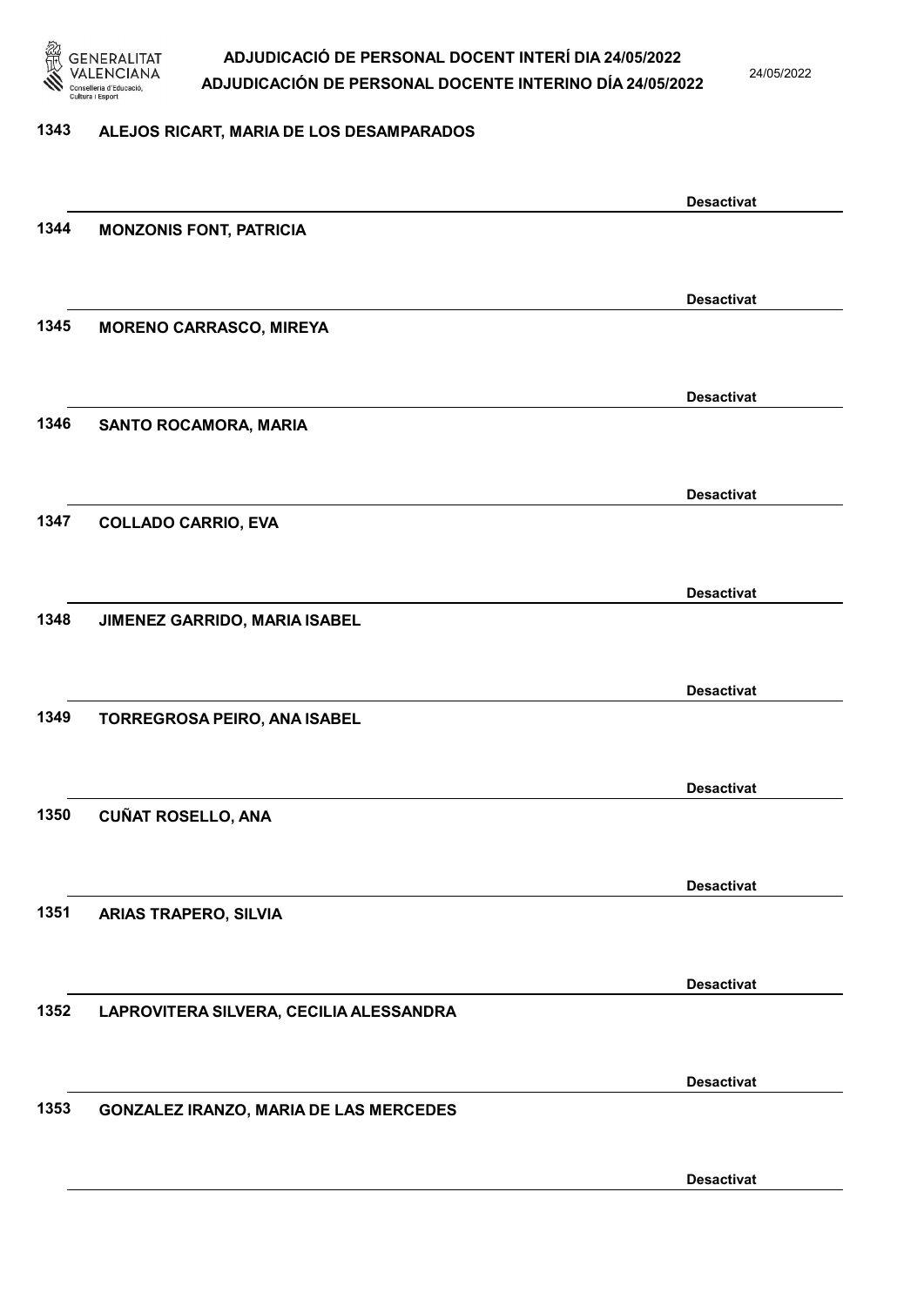

24/05/2022

#### 1354 COSTA TORDERA, SHEREZADE MARIA

|      |                                   | <b>Desactivat</b> |
|------|-----------------------------------|-------------------|
| 1355 | <b>DIAZ GOMEZ, NOEMI</b>          |                   |
|      |                                   |                   |
|      |                                   | <b>Desactivat</b> |
| 1356 | <b>GARCIA CASADO, ROCIO</b>       |                   |
|      |                                   |                   |
|      |                                   |                   |
| 1357 | RAMIREZ CARPIO, NEREA             | <b>Desactivat</b> |
|      |                                   |                   |
|      |                                   |                   |
|      |                                   | <b>Desactivat</b> |
| 1358 | <b>GARCIA GINES, MONICA</b>       |                   |
|      |                                   |                   |
|      |                                   | <b>Desactivat</b> |
| 1359 | SANCHEZ NUÑEZ, SARAY              |                   |
|      |                                   |                   |
|      |                                   | <b>Desactivat</b> |
| 1360 | <b>CARMONA RUBIO, MARIA ELENA</b> |                   |
|      |                                   |                   |
|      |                                   |                   |
| 1361 |                                   | <b>Desactivat</b> |
|      | <b>GUTIERREZ URBAN, ANABEL</b>    |                   |
|      |                                   |                   |
|      |                                   | <b>Desactivat</b> |
| 1362 | <b>COLLADO TARIN, PAULA</b>       |                   |
|      |                                   |                   |
|      |                                   | <b>Desactivat</b> |
| 1363 | FRANCH FLETA, BELEN JUANA         |                   |
|      |                                   |                   |
|      |                                   | <b>Desactivat</b> |
| 1364 | ORTEGA FERNANDEZ, MARIA JOSE      |                   |
|      |                                   |                   |
|      |                                   |                   |
|      |                                   | <b>Desactivat</b> |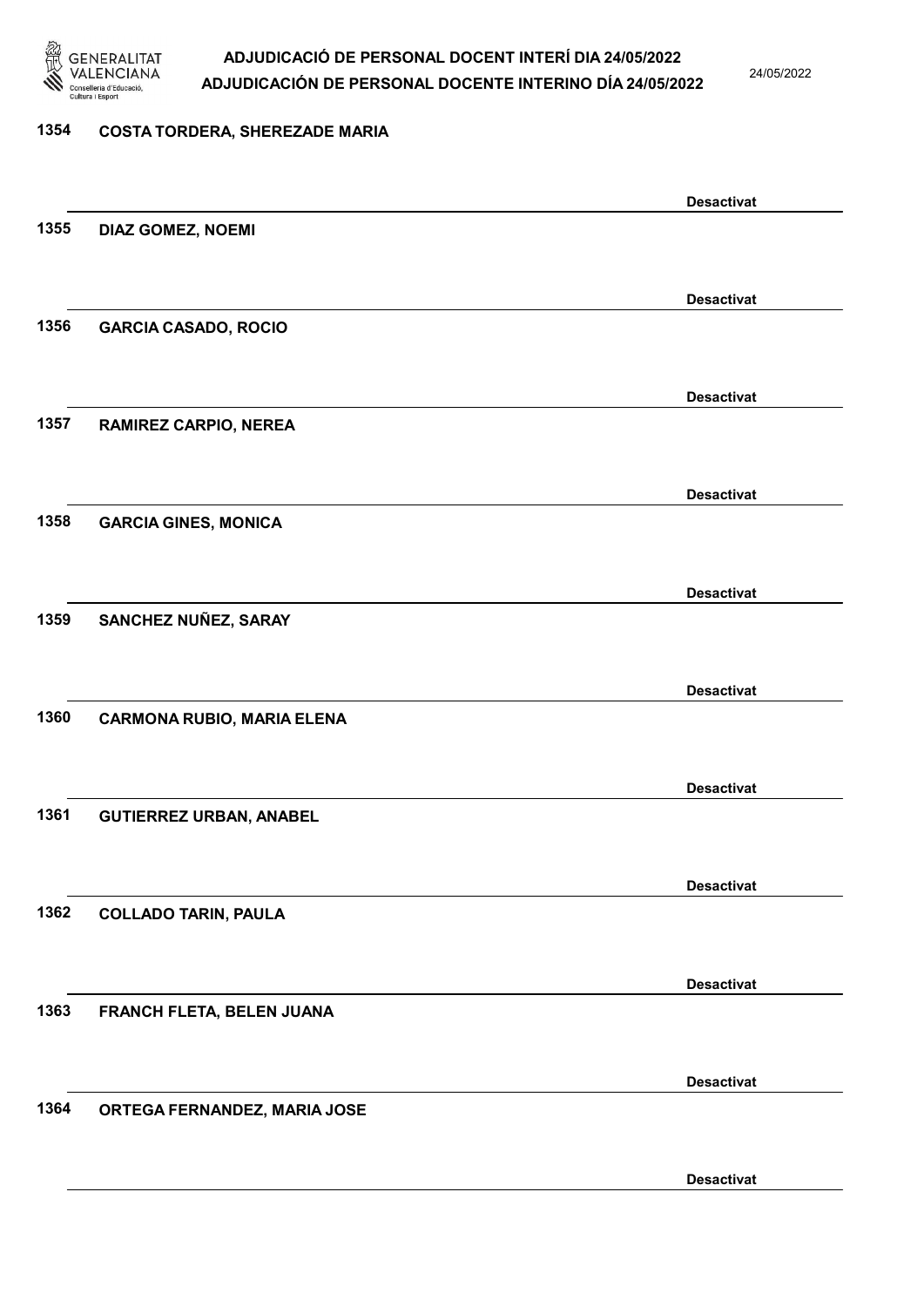

24/05/2022

#### 1365 PERIS DONATO, ANA

|      |        |                                                              |                           | <b>Desactivat</b> |
|------|--------|--------------------------------------------------------------|---------------------------|-------------------|
| 1366 |        | <b>DELGADO MERINO, ALBA</b>                                  |                           |                   |
|      |        |                                                              |                           |                   |
|      |        |                                                              |                           | <b>Desactivat</b> |
| 1367 |        | <b>GUADILLA ORTIGOSA, OLGA</b>                               |                           |                   |
|      |        |                                                              |                           |                   |
|      |        |                                                              |                           | <b>Desactivat</b> |
| 1368 |        | ALBELDA ALIAGA, BLANCA                                       |                           |                   |
|      |        |                                                              |                           |                   |
|      |        |                                                              |                           | <b>Desactivat</b> |
| 1369 |        | <b>BELEN LOPEZ, PERE</b>                                     |                           |                   |
|      |        |                                                              |                           |                   |
|      |        |                                                              |                           | <b>Desactivat</b> |
| 1370 |        | <b>CASANOVA BERTOMEU, ISABEL</b>                             |                           |                   |
|      |        |                                                              |                           |                   |
|      |        |                                                              |                           | <b>Desactivat</b> |
| 1371 |        | PUJOL CACHO, HELENA                                          |                           |                   |
|      |        |                                                              |                           |                   |
|      |        |                                                              |                           | <b>Desactivat</b> |
| 1372 |        | LATORRE SERNA, MARIA DE LA PAZ                               |                           |                   |
|      |        |                                                              |                           |                   |
|      |        |                                                              |                           | <b>Desactivat</b> |
| 1373 |        | SOSA CHANAB, VALERIA DAIANA                                  | Petición:<br>$\mathbf{1}$ | Voluntaria        |
|      | 515721 | ALACANT (03009749) CEIP EL TOSSAL<br>120 / EDUCACIÓ INFANTIL |                           |                   |
|      | Horas  | 23                                                           | SUBSTITUCIÓ INDETERMINADA | Adjudicat         |
| 1374 |        | <b>TEJERA GOMEZ, CARLA</b>                                   |                           |                   |
|      |        |                                                              |                           |                   |
|      |        |                                                              |                           | <b>Desactivat</b> |
| 1375 |        | <b>VALLES CASADO, CAROLINA</b>                               |                           |                   |
|      |        |                                                              |                           |                   |
|      |        |                                                              |                           | <b>Desactivat</b> |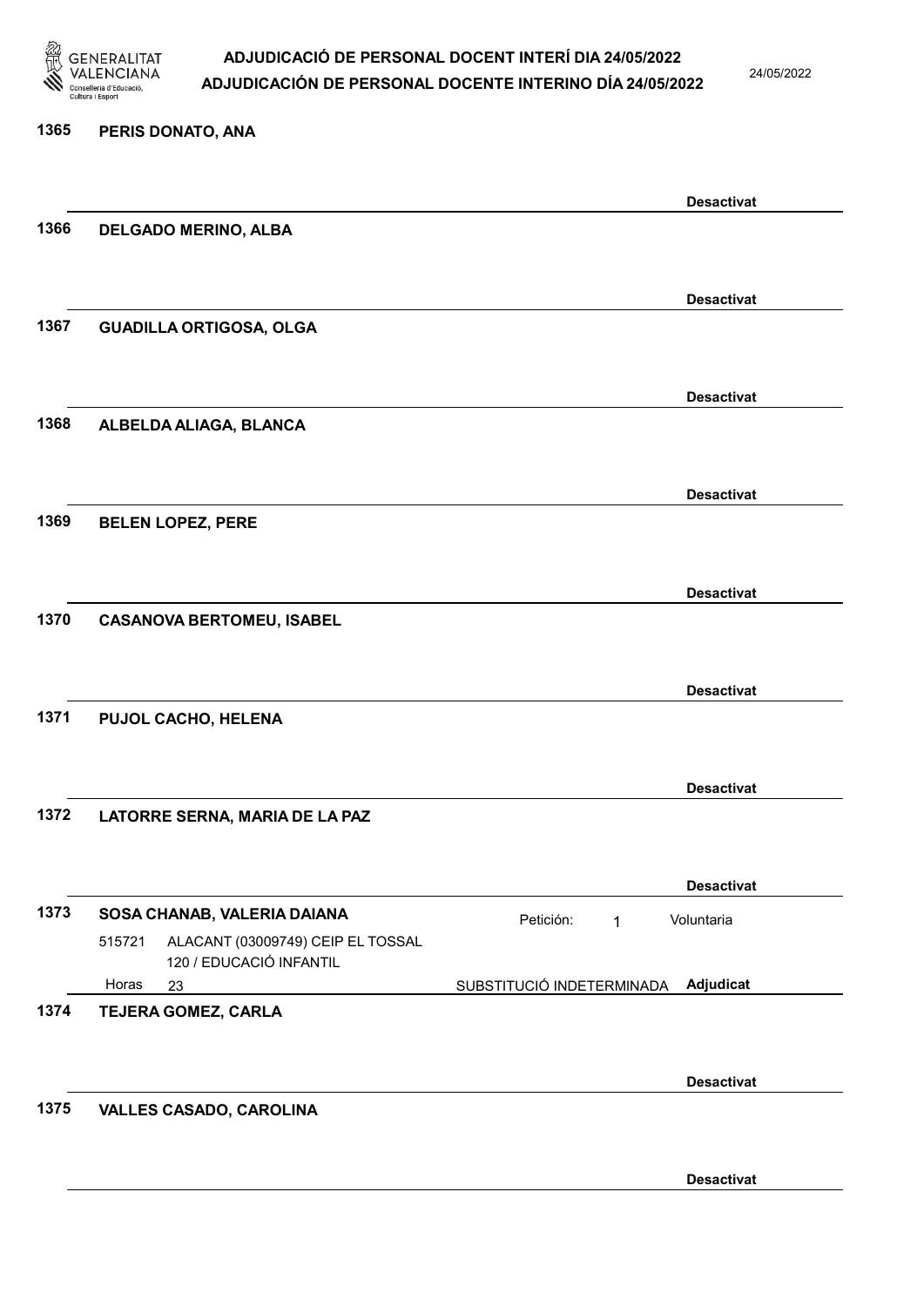

24/05/2022

#### 1376 CORELL SÁNCHEZ, ADRIÁN

|      |                                                                                                           |                           | <b>Desactivat</b> |
|------|-----------------------------------------------------------------------------------------------------------|---------------------------|-------------------|
| 1377 | SIMO ESBRI, LORENA                                                                                        |                           |                   |
|      |                                                                                                           |                           | <b>Desactivat</b> |
| 1378 | <b>MOGORT OLIVERT, VICTORIA</b><br>OLIVA (46005922) CEIP LLUÍS VIVES<br>511214<br>120 / EDUCACIÓ INFANTIL | Petición:<br>$\mathbf 1$  | Voluntaria        |
|      | Horas<br>23                                                                                               | SUBSTITUCIÓ INDETERMINADA | Adjudicat         |
| 1379 | ORTELLS BALAGUER, JAVIER                                                                                  |                           |                   |
|      |                                                                                                           |                           | <b>Desactivat</b> |
| 1380 | HERRERA SANCHEZ, ESTHER                                                                                   |                           |                   |
|      |                                                                                                           |                           | No adjudicat      |
| 1381 | ZAFRILLA PELACH, ALEX                                                                                     |                           |                   |
|      |                                                                                                           |                           | <b>Desactivat</b> |
| 1382 | <b>BARAJA BELENGUER, MARIA</b>                                                                            |                           |                   |
|      |                                                                                                           |                           | <b>Desactivat</b> |
| 1383 | TITOS SANCHEZ, IRENE                                                                                      |                           |                   |
|      |                                                                                                           |                           | <b>Desactivat</b> |
| 1384 | <b>GONZALEZ VILA, IRENE</b>                                                                               |                           |                   |
|      |                                                                                                           |                           | <b>Desactivat</b> |
| 1385 | <b>MARTI ESCOLANO, LUCIA</b>                                                                              |                           |                   |
|      |                                                                                                           |                           | <b>Desactivat</b> |
| 1386 | <b>SEGUI MAS, PAULA</b>                                                                                   |                           |                   |
|      |                                                                                                           |                           | <b>Desactivat</b> |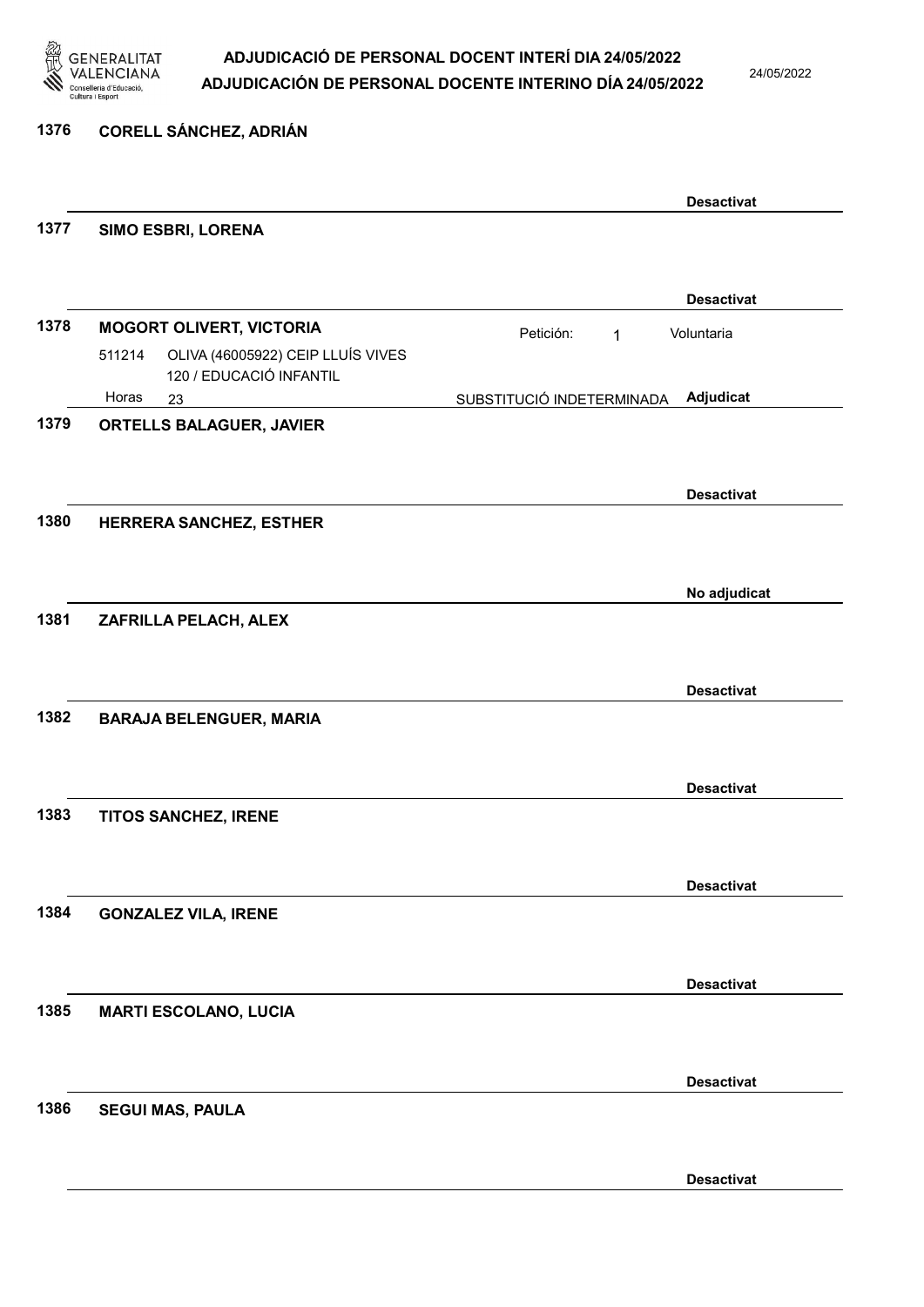

24/05/2022

# 1387 MONTEJANO MARTINEZ, NURIA Desactivat 1388 MARTINEZ FERNANDEZ, CARLOS Desactivat 1389 GARGALLO CAMARILLAS, LAURA Ha participat 1390 BETORET GUIZA, SARA Desactivat 1391 CREMADES SOLER, IRENE Desactivat 1392 MORATAL LLORCA, MAR Desactivat 1393 PEREZ PARDO, SILVIA Desactivat 1394 SORRIBES PARIS, CARMEN MARIA Desactivat 1395 BLASCO BELLOCH, SANDRA Desactivat 1396 GIL MONTANER, MARIA DE LAS MERCEDES Desactivat 1397 SORO DIAGO, MIRIAM Desactivat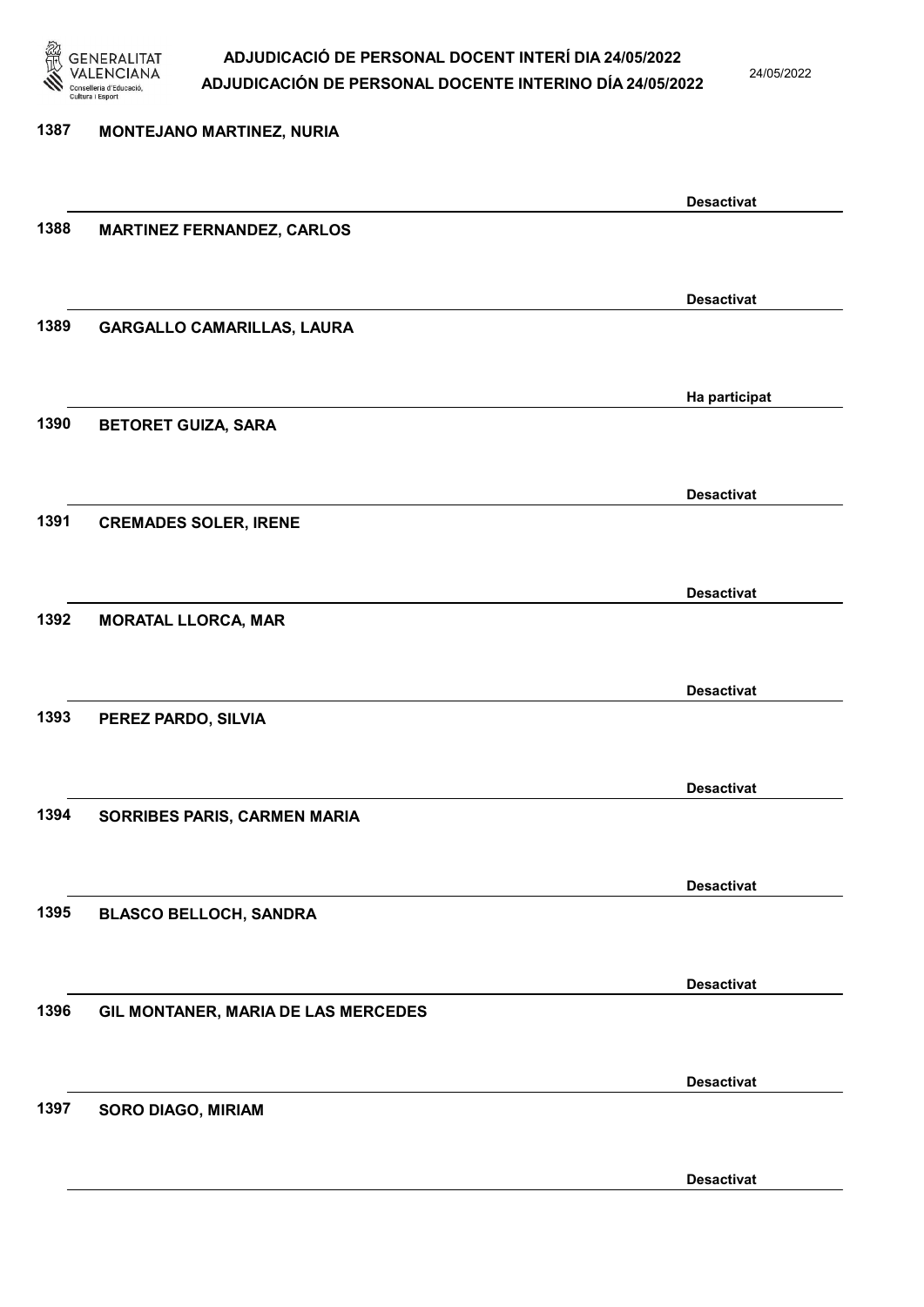

24/05/2022

# 1398 HERRAIZ MARTINEZ, SONIA Desactivat 1399 BLASCO RAMOS, SARA Desactivat 1400 MAS IVARS, GEMA Desactivat 1401 MORENO MARTI, MIRIAM Desactivat 1402 FUENTES ALGARRA, ALBA Desactivat 1403 MARTINEZ MOYA, CAROLINA Desactivat 1404 NAVALON NAVARRO, GLORIA Desactivat 1405 NEGRE MARTINEZ, BEGOÑA **El proportante de la proportante de la proportante de la proportante de la proporta** 23 SUBSTITUCIÓ INDETERMINADA CASTELLÓ DE LA PLANA (12000868) CEIP MAESTRO ANTONIO ARMELLES DOMÉNECH 128 / EDUCACIÓ PRIMÀRIA. Adjudicat Voluntaria 511460 Horas 1406 SANCHEZ CASAS, CRISTINA Desactivat 1407 SANTISTEBAN LOPEZ, ANA Desactivat 1408 SANZ LORENTE, JESSICA Desactivat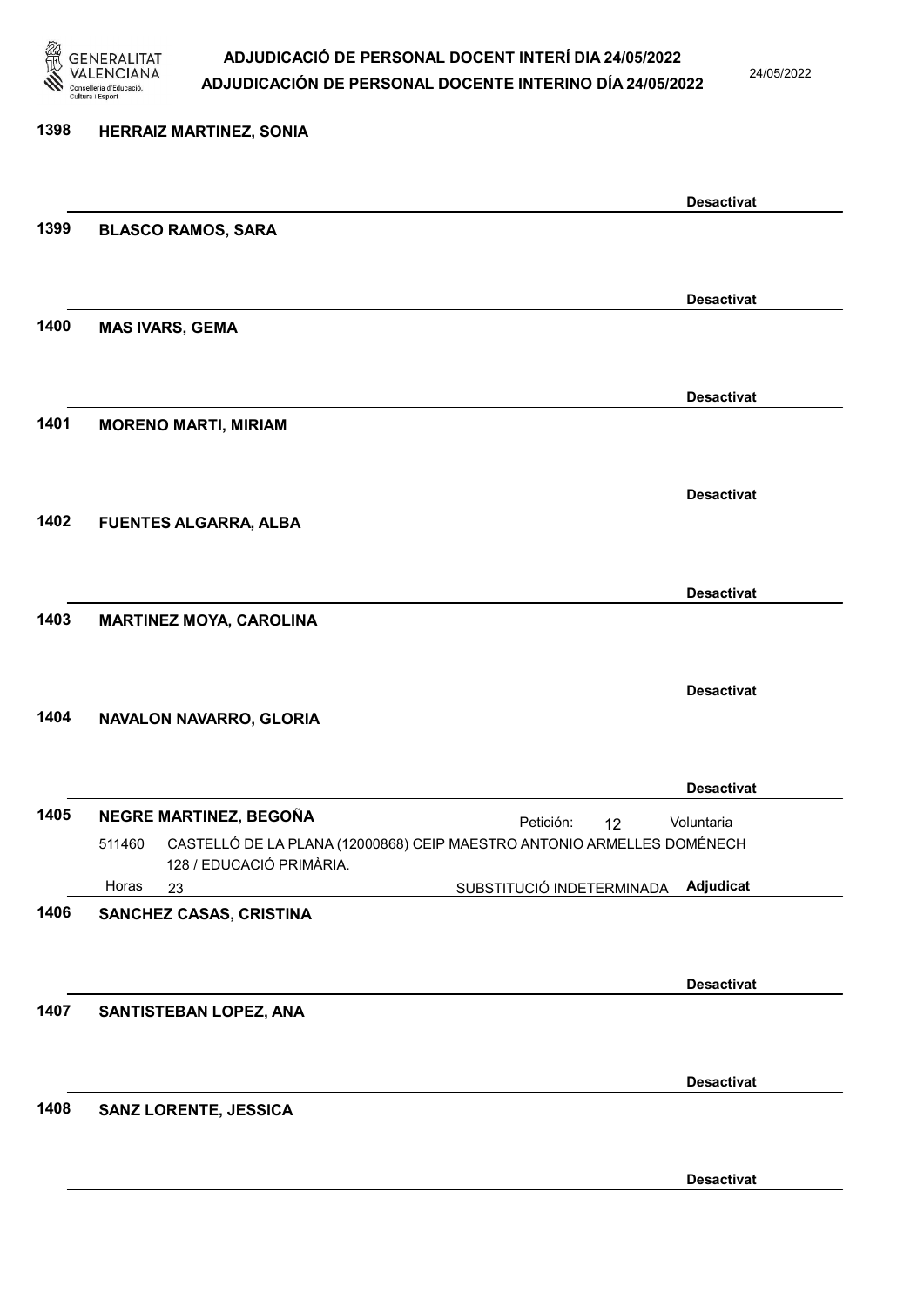

24/05/2022

#### 1409 AGUILERA SALMERON, MARIA INMACULADA

|      |                                                                                      | <b>Desactivat</b>                      |
|------|--------------------------------------------------------------------------------------|----------------------------------------|
| 1410 | <b>LORENZO MATAMOROS, CRISTINA</b>                                                   |                                        |
|      |                                                                                      |                                        |
|      |                                                                                      | <b>Desactivat</b>                      |
| 1411 | ALBUIXECH BALDOVI, ANA                                                               |                                        |
|      |                                                                                      |                                        |
|      |                                                                                      | Ha participat                          |
| 1412 | <b>BRAVO MARTI, BEATRIZ</b>                                                          |                                        |
|      |                                                                                      |                                        |
|      |                                                                                      | <b>Desactivat</b>                      |
| 1413 | <b>MARTINEZ ESCRIBANO, INDRA</b>                                                     |                                        |
|      |                                                                                      |                                        |
|      |                                                                                      | <b>Desactivat</b>                      |
| 1414 | CLARAMUNT CLARAMUNT, LAURA                                                           |                                        |
|      |                                                                                      |                                        |
|      |                                                                                      | <b>Desactivat</b>                      |
| 1415 | LOPEZ ANCHEL, MARIA DESAMPARADOS                                                     |                                        |
|      |                                                                                      |                                        |
|      |                                                                                      | <b>Desactivat</b>                      |
| 1416 | <b>MARTINEZ RABASCO, SARAY</b>                                                       |                                        |
|      |                                                                                      |                                        |
|      |                                                                                      | <b>Desactivat</b>                      |
| 1417 | NAVARRO ARCUSA, ANA                                                                  |                                        |
|      |                                                                                      |                                        |
|      |                                                                                      | <b>Desactivat</b>                      |
| 1418 | SEGURA PASTOR, MARIA ENCARNACION                                                     | Voluntaria<br>Petición:<br>2           |
|      | ROJALES (03008009) CEIP POETA MIGUEL HERNÁNDEZ<br>507852<br>128 / EDUCACIÓ PRIMÀRIA. |                                        |
|      | Horas<br>23                                                                          | Adjudicat<br>SUBSTITUCIÓ INDETERMINADA |
| 1419 | <b>GRAU SALVADOR, ANA</b>                                                            |                                        |
|      |                                                                                      |                                        |
|      |                                                                                      | <b>Desactivat</b>                      |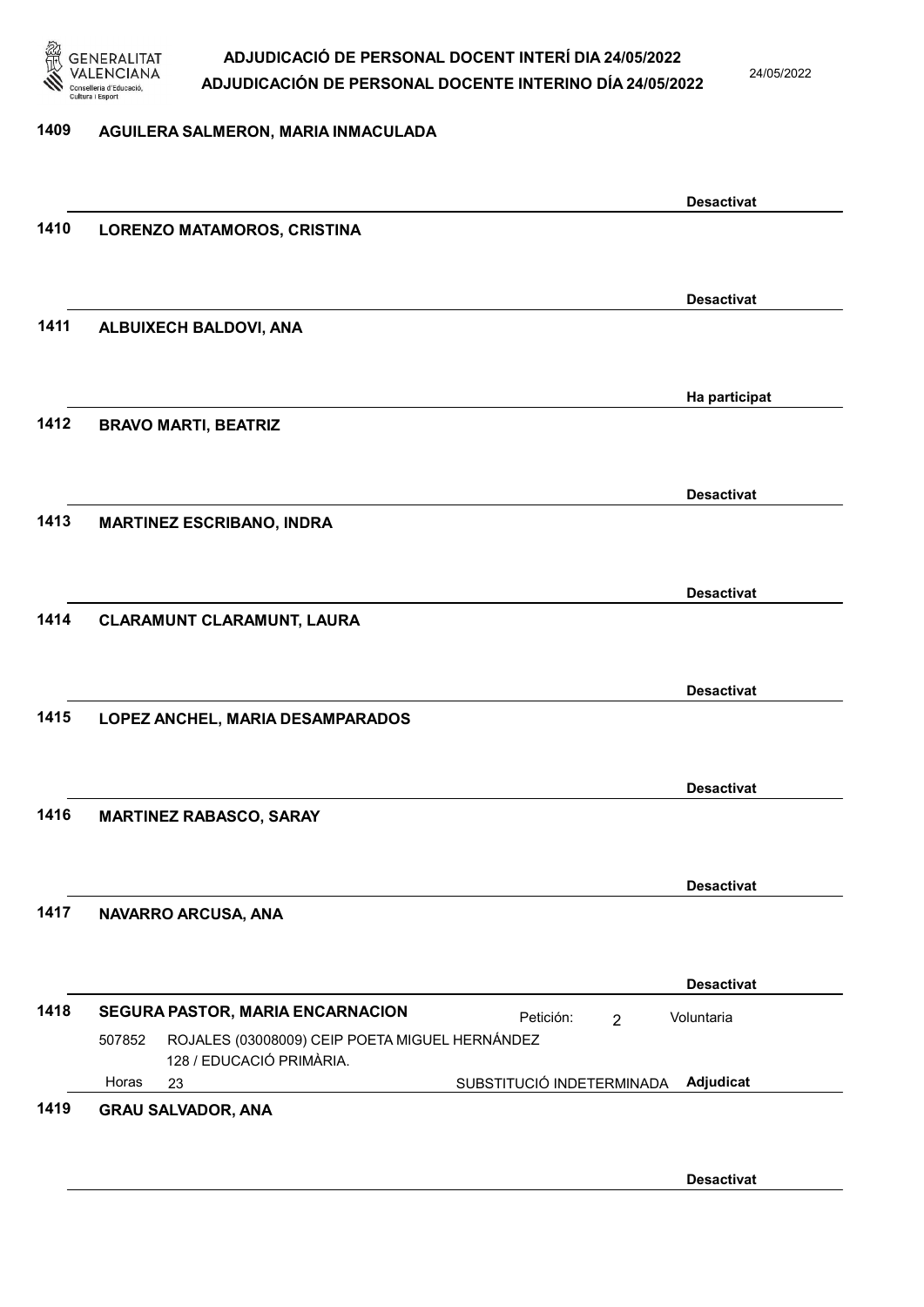

24/05/2022

#### 1420 CASTELLON MOLLA, MARIA DEL MAR

|      |                                                                          |                             | <b>Desactivat</b> |
|------|--------------------------------------------------------------------------|-----------------------------|-------------------|
| 1421 | PEIGNEUX D'EGMONT BOILLOS, CRISTINA LAURA                                |                             |                   |
|      |                                                                          |                             |                   |
|      |                                                                          |                             | <b>Desactivat</b> |
| 1422 | PEREZ ESTRUCH, MONICA                                                    |                             |                   |
|      |                                                                          |                             |                   |
|      |                                                                          |                             | <b>Desactivat</b> |
| 1423 | <b>LLISO CABO, CRISTINA</b>                                              |                             |                   |
|      |                                                                          |                             |                   |
|      |                                                                          |                             | <b>Desactivat</b> |
| 1424 | LOPEZ CORONADO, MARTA                                                    |                             |                   |
|      |                                                                          |                             |                   |
|      |                                                                          |                             | <b>Desactivat</b> |
| 1425 | <b>MICO MICO, NATALIA</b>                                                |                             |                   |
|      | ALCOI (03010284) CEIP MIGUEL HERNÁNDEZ<br>767857                         | Petición:<br>$\overline{2}$ | Voluntaria        |
|      | 120 / EDUCACIÓ INFANTIL                                                  |                             |                   |
|      | Horas<br>23                                                              | SUBSTITUCIÓ INDETERMINADA   | Adjudicat         |
| 1426 | <b>SANCHIS GARCIA, CARLA</b>                                             | Petición:<br>$\overline{2}$ | Voluntaria        |
|      | ALZIRA (46000699) CEIP AUSIÀS MARCH<br>501709<br>120 / EDUCACIÓ INFANTIL |                             |                   |
|      | Horas<br>23                                                              | SUBSTITUCIÓ INDETERMINADA   | Adjudicat         |
| 1427 | <b>BODI GIJON, ERICA</b>                                                 |                             |                   |
|      |                                                                          |                             |                   |
|      |                                                                          |                             | <b>Desactivat</b> |
| 1428 | <b>OBRA JARA, ROCIO</b>                                                  |                             |                   |
|      |                                                                          |                             |                   |
|      |                                                                          |                             | <b>Desactivat</b> |
| 1429 | <b>VIVES CASANOVA, ANGELA</b>                                            |                             |                   |
|      |                                                                          |                             |                   |
|      |                                                                          |                             |                   |
| 1430 | <b>TORRES BORJA, MARIA</b>                                               |                             | <b>Desactivat</b> |
|      |                                                                          |                             |                   |
|      |                                                                          |                             |                   |
|      |                                                                          |                             | <b>Desactivat</b> |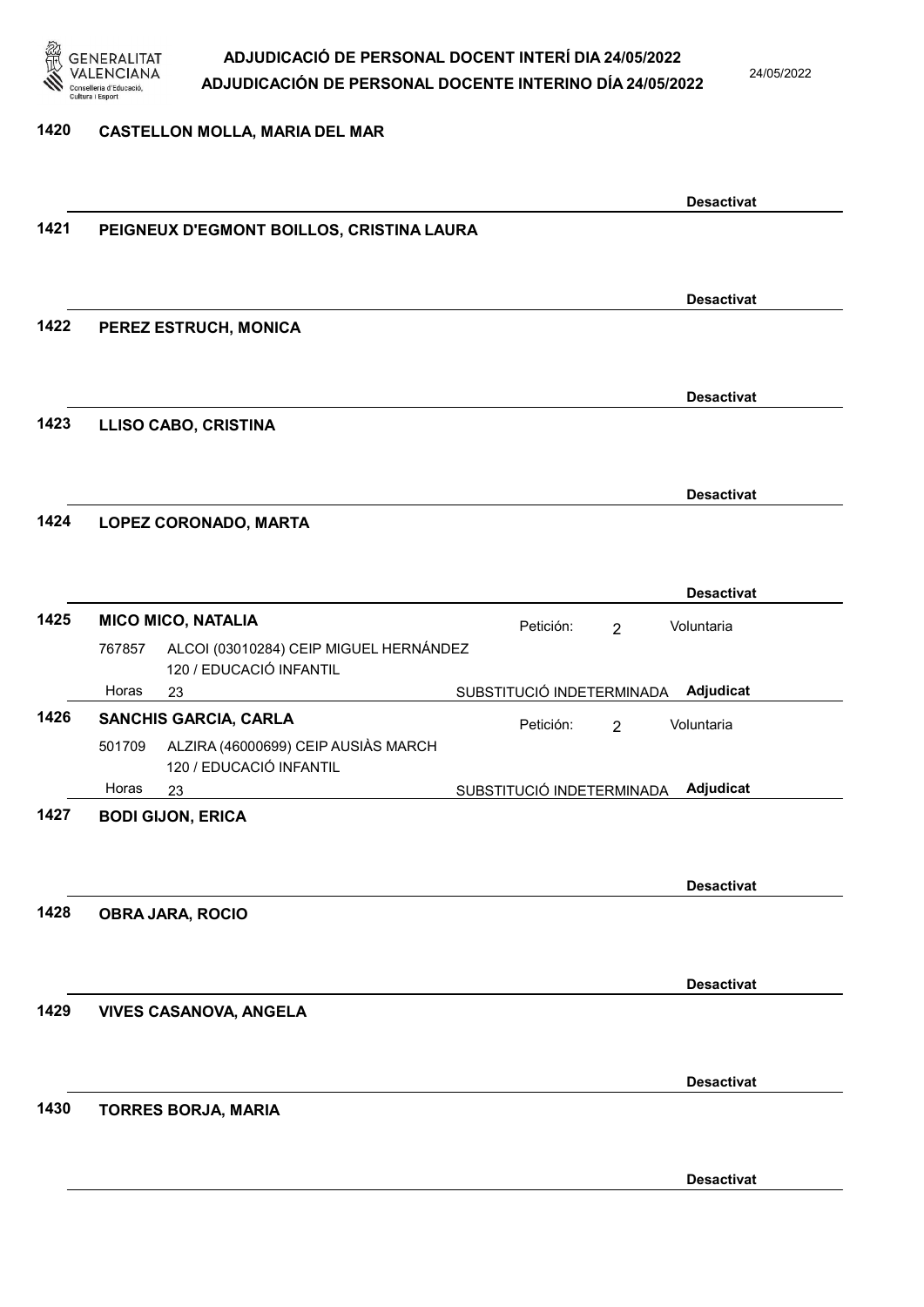

24/05/2022

Desactivat

# 1431 SUEY MOTILLA, CRISTINA Desactivat 1432 SENENT ALVAREZ, LAURA Desactivat 1433 SELLES CORTES, REBECA Desactivat 1434 PEREZ LORENZO, RAUL Desactivat 1435 GALIANA TORRO, SOFIA Desactivat 1436 MARTINEZ FERRER, BEATRIZ Desactivat 1437 APARICIO LOSTADO, MARTA Desactivat 1438 SANCHEZ INIESTA, MARIA LYDIA Desactivat 1439 MARTINEZ PARDO, LAURA Desactivat 1440 DIAZ MARCOS, JAVIER Desactivat 1441 VICENTE LOPEZ, NEREA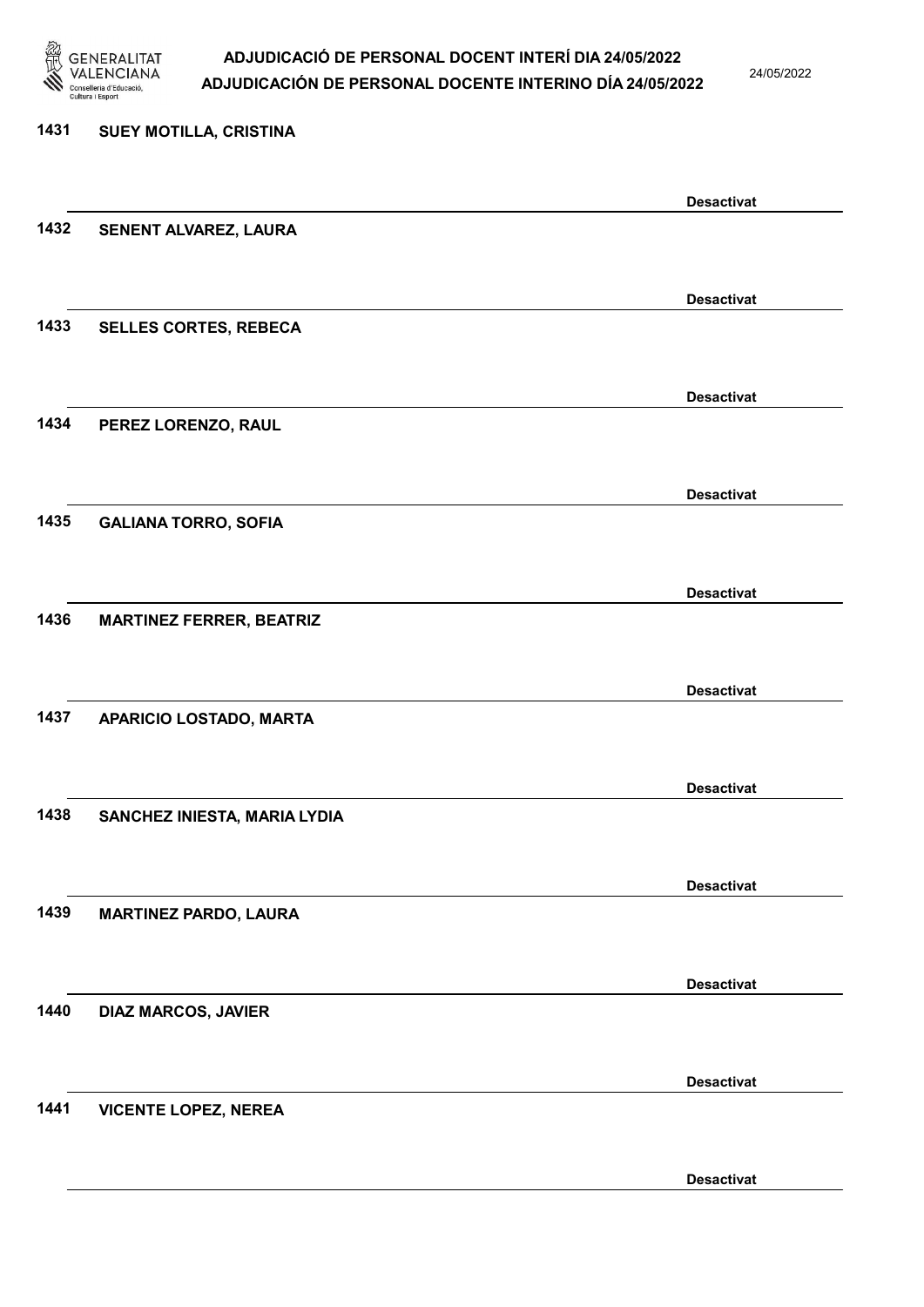

24/05/2022

Desactivat

# 1442 VELIS GIMENEZ, BEATRIZ Desactivat 1443 CATURLA DOBLADO, ANNA Desactivat 1444 ROLDAN NAVALON, MIRIAM Desactivat 1445 MARCO PEIRO, CRISTINA Desactivat 1446 MARTIN GUTIERREZ, SANDRA Desactivat 1447 SANZ CARRASCO, REBECA Desactivat 1448 SERRA MINGUEZ, MARIA IRENE Desactivat 1449 HERRAN MENDOZA, BERNARDO Desactivat 1450 PENADES MATALI, EVA Desactivat 1451 CANO AZOR, LIDIA Desactivat 1452 CASTILLO BLASCO, ISABEL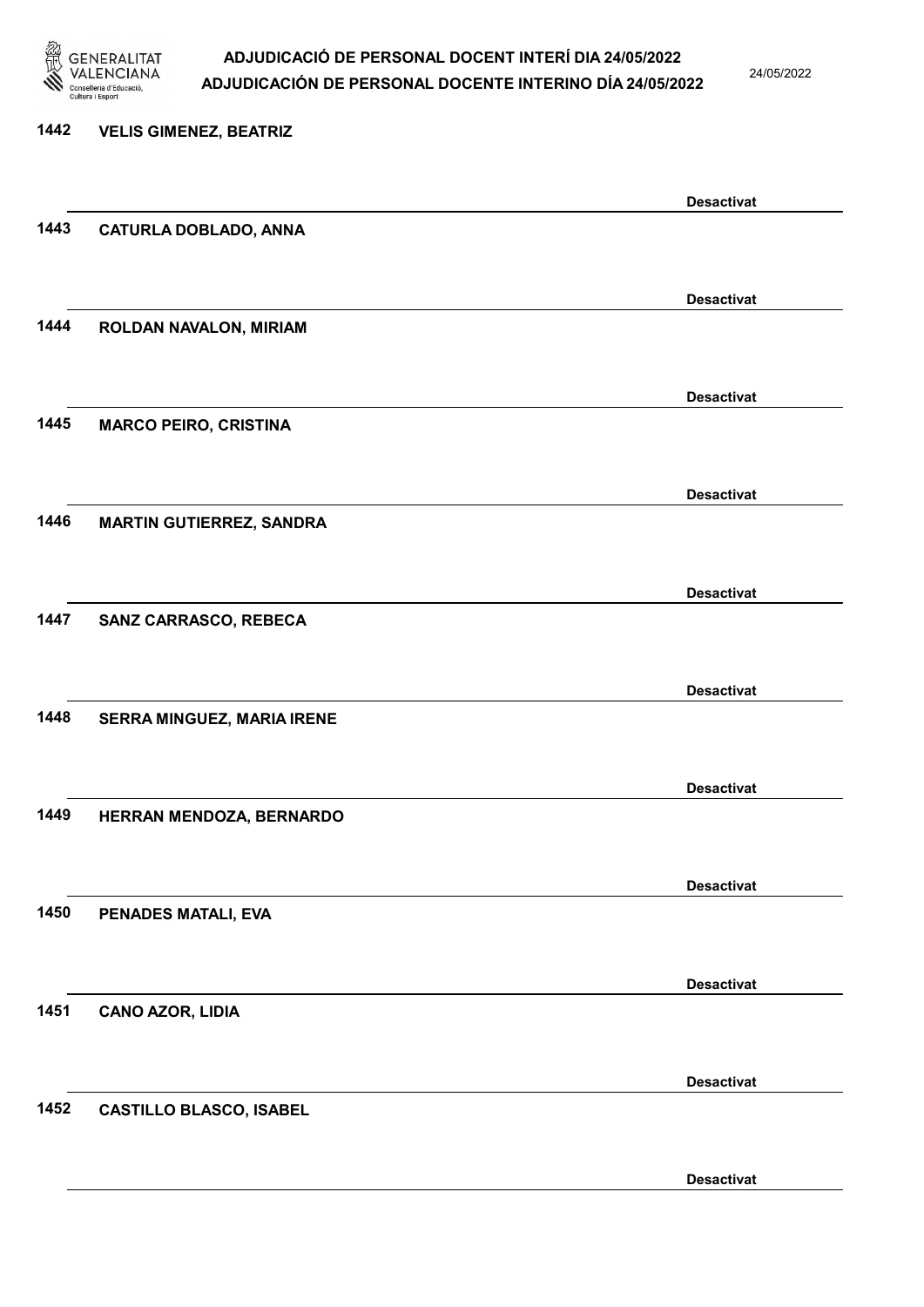

24/05/2022

# 1453 VALERO MARTINEZ, ISABEL Desactivat 1454 TARRASO CRESPO, AIDA No adjudicat 1455 REQUENA DEL REY, VERONICA Desactivat 1456 DE LA TORRE MIRA, LAURA Desactivat 1457 VARELA NEGRE, ELENA MARIA Desactivat 1458 ROMAN HURTADO, GEMMA Desactivat 1459 OLIVA TORRENT, SANDRA Desactivat 1460 SELFA NOGUES, SANDRA Desactivat 1461 BOQUER CORTES, SANDRA Desactivat 1462 CORTS APARICIO, SARA Desactivat 1463 HUESO RIERA, BARBARA Desactivat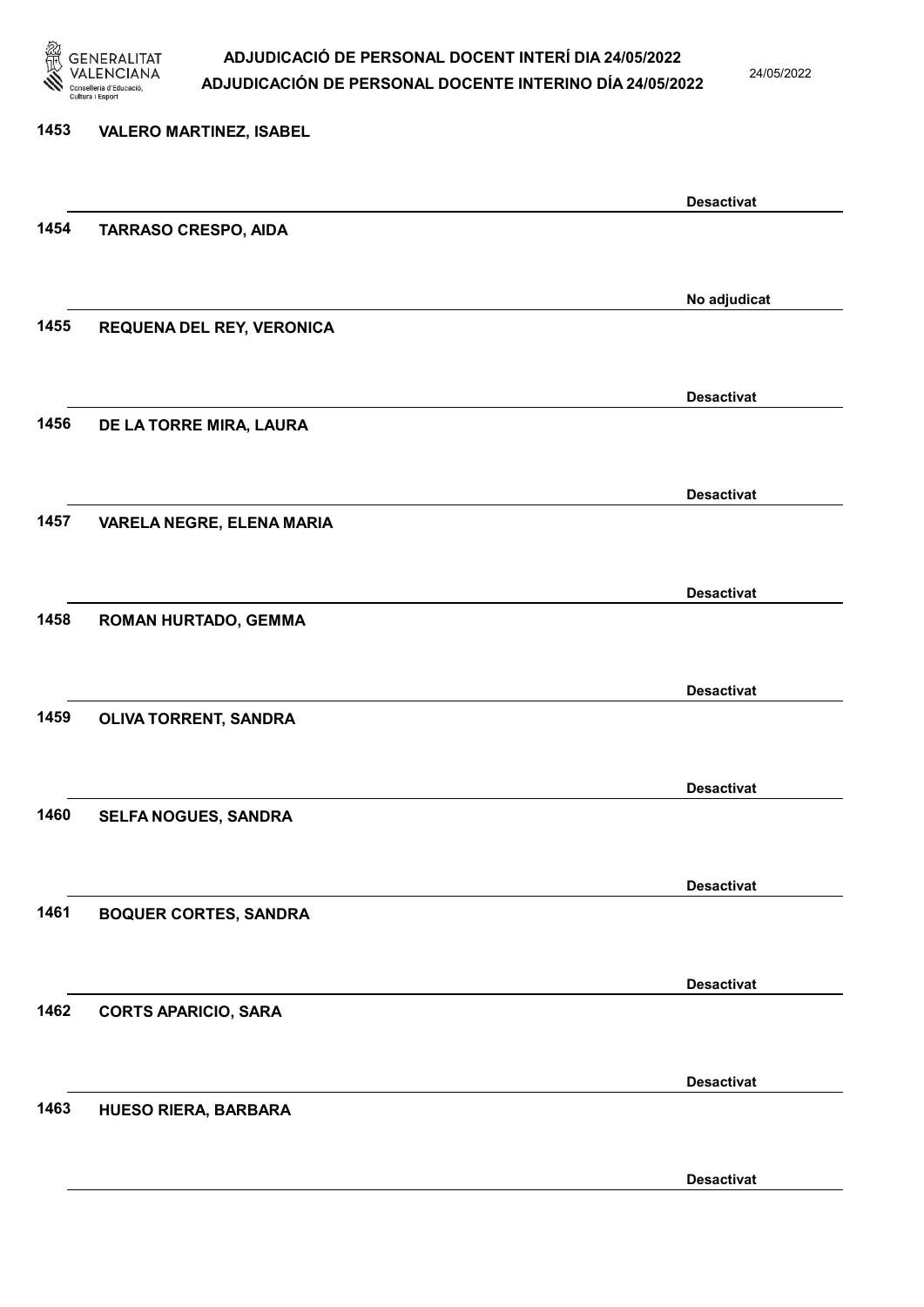

24/05/2022

| 1464 | <b>RULL SORIA, ROSA MARIA</b>                                                  |                   |
|------|--------------------------------------------------------------------------------|-------------------|
|      |                                                                                |                   |
|      |                                                                                | <b>Desactivat</b> |
| 1465 | <b>BENEYTO TEL, ALEJANDRA</b>                                                  |                   |
|      |                                                                                |                   |
|      |                                                                                | <b>Desactivat</b> |
| 1466 | <b>CLERIGUES SEBASTIA, ANA BELEN</b>                                           |                   |
|      |                                                                                |                   |
|      |                                                                                | <b>Desactivat</b> |
| 1467 | <b>MENDEZ POVEDA, LAURA</b>                                                    |                   |
|      | Petición:<br>3<br>CAÑADA (LA) (03002160) CEIP LA CAÑADA DEL FENOLLAR<br>828278 | Voluntaria        |
|      | 120 / EDUCACIÓ INFANTIL                                                        |                   |
|      | Horas<br>SUBSTITUCIÓ INDETERMINADA<br>23                                       | Adjudicat         |
| 1468 | PLANELLS BLANES, SERGIO                                                        |                   |
|      |                                                                                |                   |
|      |                                                                                | <b>Desactivat</b> |
| 1469 | <b>MARTINEZ MEDINA, SANDRA</b>                                                 |                   |
|      |                                                                                |                   |
|      |                                                                                |                   |
| 1470 |                                                                                | <b>Desactivat</b> |
|      | <b>MARTIN GARCIA, PATRICIA</b>                                                 |                   |
|      |                                                                                |                   |
|      |                                                                                | <b>Desactivat</b> |
| 1471 | SUAREZ MAÑEZ, ALICIA                                                           |                   |
|      |                                                                                |                   |
|      |                                                                                | <b>Desactivat</b> |
| 1472 | AUÑON MUÑOZ, IRENE                                                             |                   |
|      |                                                                                |                   |
|      |                                                                                |                   |
|      |                                                                                | <b>Desactivat</b> |
| 1473 | YAÑEZ RUBIO, NEREA                                                             |                   |
|      |                                                                                |                   |
|      |                                                                                | <b>Desactivat</b> |
| 1474 | MANRIQUE CARRASCO, SARA ISABEL                                                 |                   |
|      |                                                                                |                   |
|      |                                                                                |                   |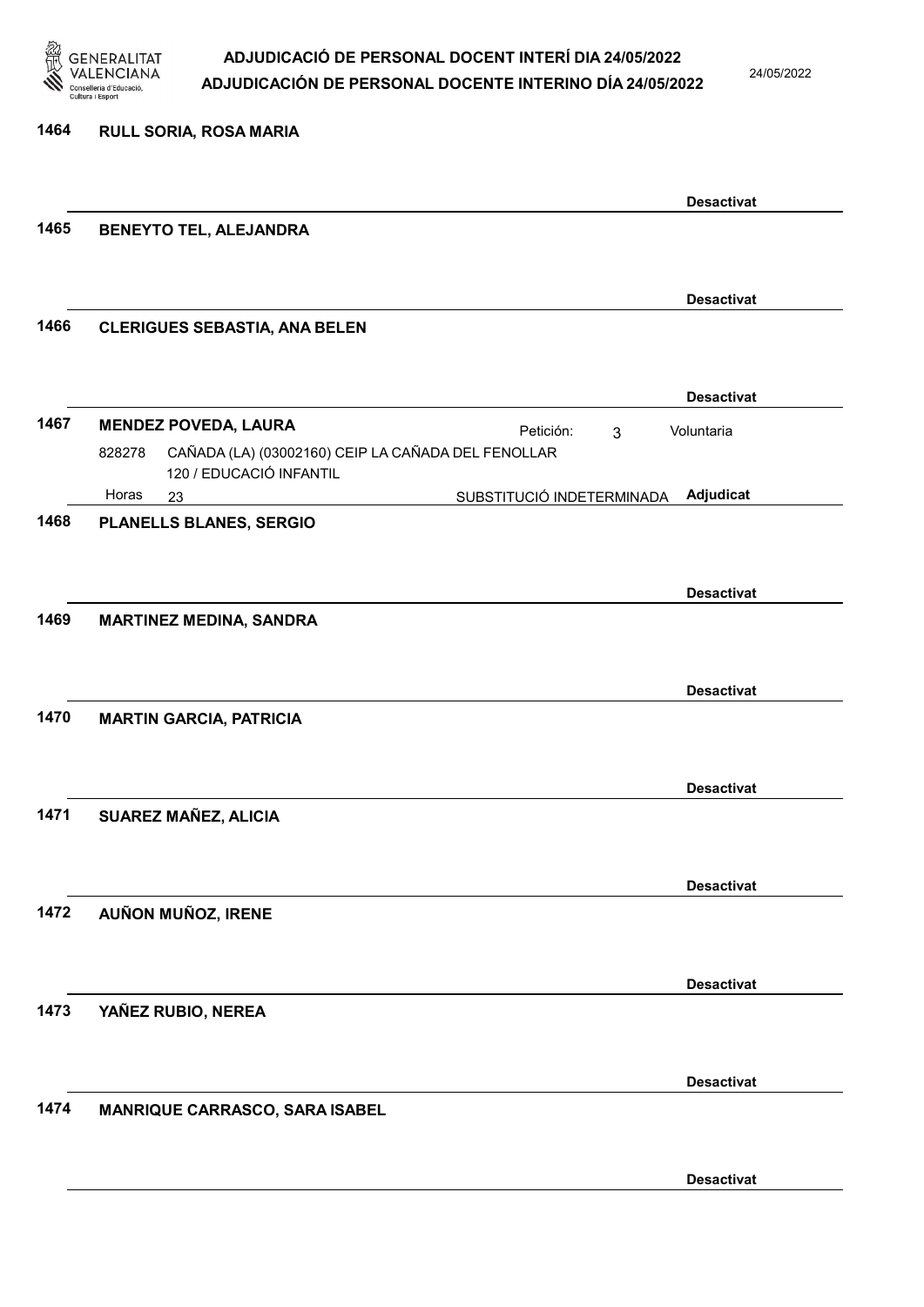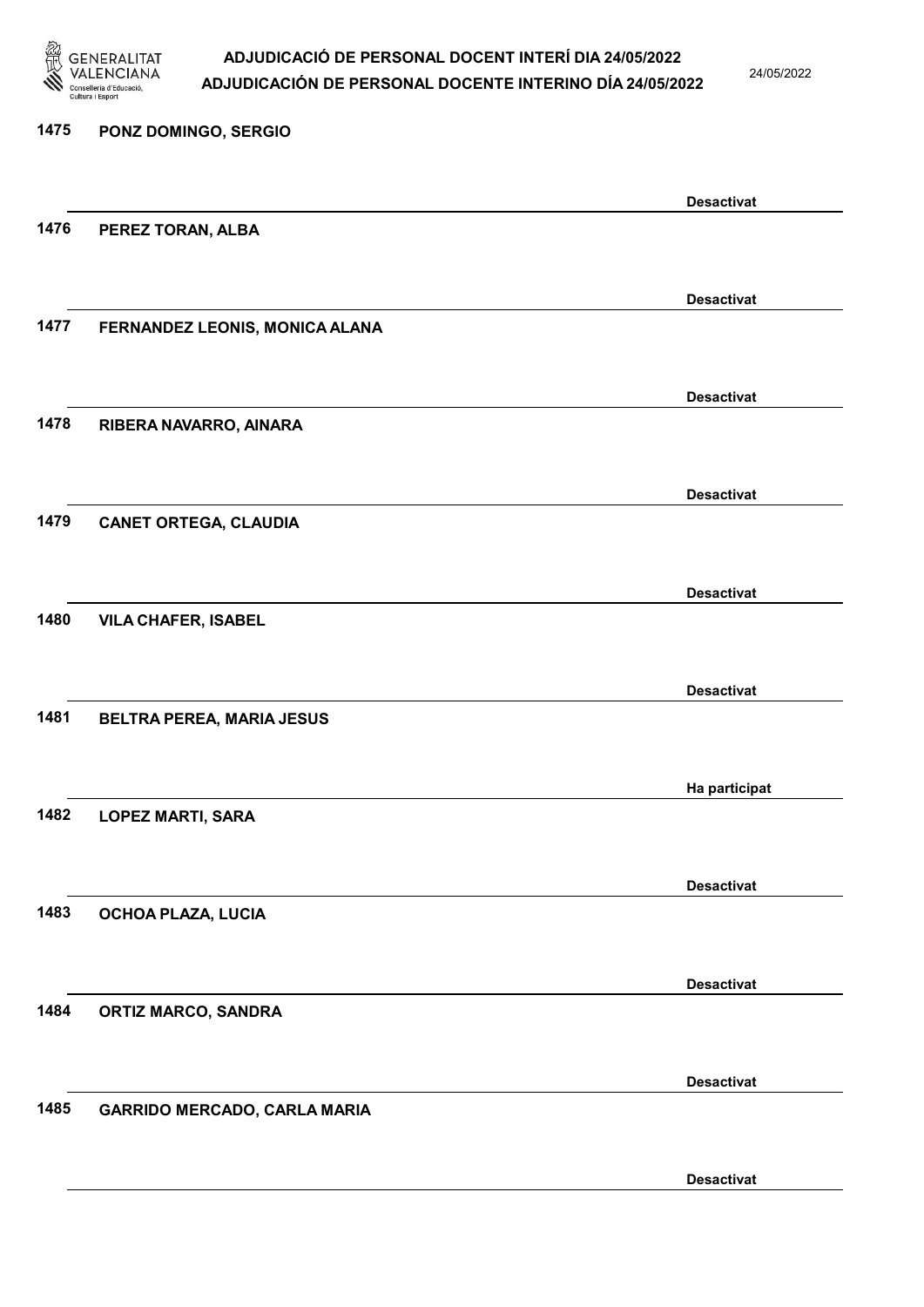

24/05/2022

# 1486 TROYA NAVARRO, ROCIO Desactivat 1487 ALLER MAÑAS, JAVIER Desactivat 1488 LEON RUDILLA, MARIA ELENA Desactivat 1489 VALLES LLORCA, SARA Desactivat 1490 GOMEZ BATALLER, ANA MARIA Desactivat 1491 BERENGUER RAMIREZ, MARIA DEL PILAR Desactivat 1492 CAMPO HERNANDEZ, CRISTIAN Desactivat 1493 BIOT CABRERA, MARIA AMPARO Desactivat 1494 PASCUAL GARCIA, ESTHER Desactivat 1495 RUBIO ROGLA, PALOMA Desactivat 1496 TARRAZONA CASTELLA, CARLA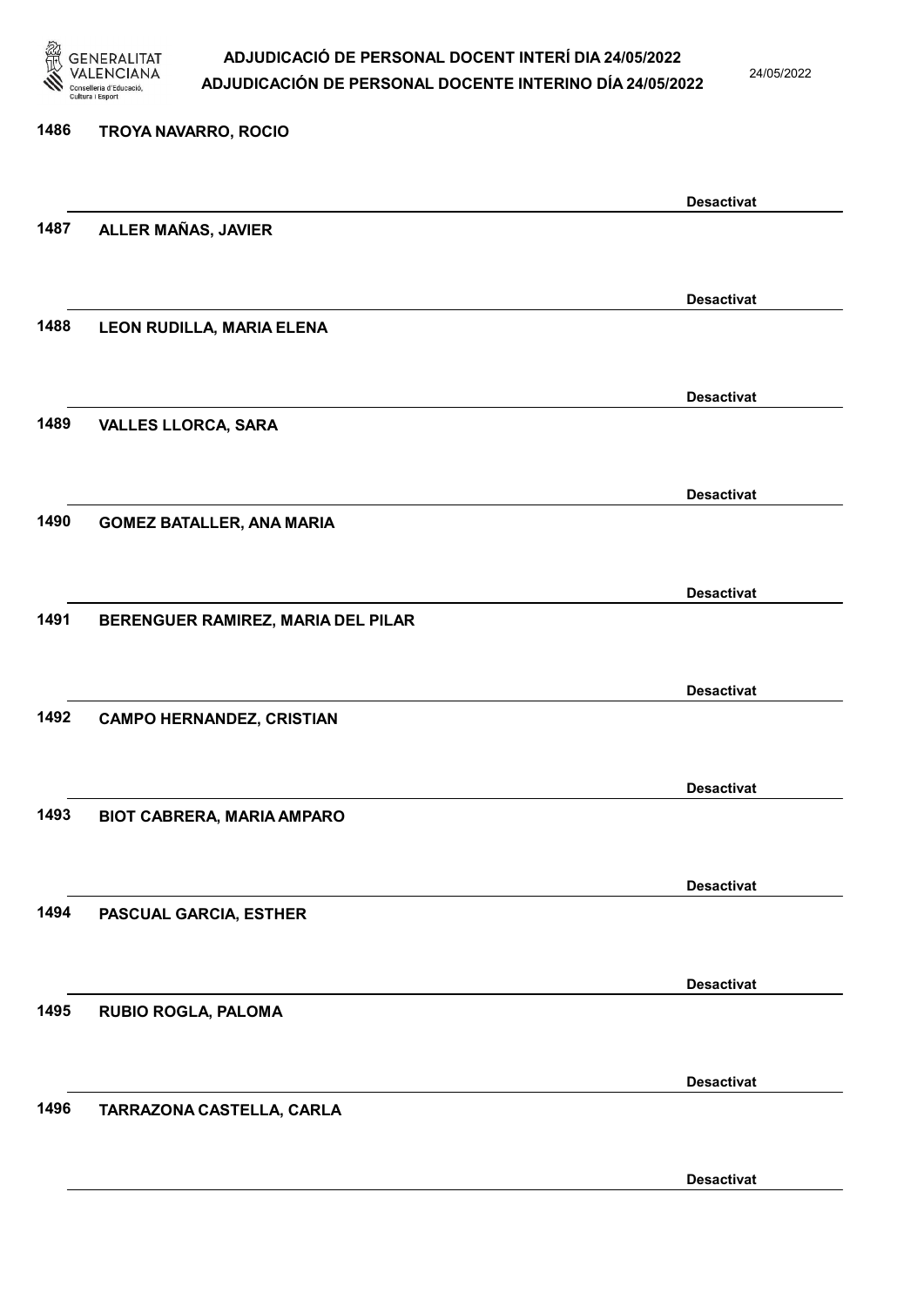

24/05/2022

#### 1497 CALAFORRA PALOP, MARIA DEL CARMEN

|      |                                      | <b>Desactivat</b> |
|------|--------------------------------------|-------------------|
| 1498 | <b>GREGORI ABAD, CARMEN</b>          |                   |
|      |                                      |                   |
|      |                                      | <b>Desactivat</b> |
| 1499 | PEREZ SANCHO, YAGO                   |                   |
|      |                                      |                   |
|      |                                      | <b>Desactivat</b> |
| 1500 | <b>TORRES GASCON, JESSICA</b>        |                   |
|      |                                      |                   |
|      |                                      | <b>Desactivat</b> |
| 1501 | LOPEZ GALVAÑ, JOSE DAVID             |                   |
|      |                                      |                   |
|      |                                      | <b>Desactivat</b> |
| 1502 | <b>MORENO MEDINA, ALVARO</b>         |                   |
|      |                                      |                   |
|      |                                      | <b>Desactivat</b> |
| 1503 | <b>GARRIDO MARTÍNEZ, JUAN MANUEL</b> |                   |
|      |                                      |                   |
|      |                                      | <b>Desactivat</b> |
| 1504 | <b>BENEIT MORENO, CELIA</b>          |                   |
|      |                                      |                   |
|      |                                      | <b>Desactivat</b> |
| 1505 | HERAS PIQUER, MARIA GEMMA            |                   |
|      |                                      |                   |
|      |                                      | <b>Desactivat</b> |
| 1506 | <b>SOLER TEROL, ALBA</b>             |                   |
|      |                                      |                   |
|      |                                      | <b>Desactivat</b> |
| 1507 | RUBIO JORDÁ, JORGE                   |                   |
|      |                                      |                   |
|      |                                      | <b>Desactivat</b> |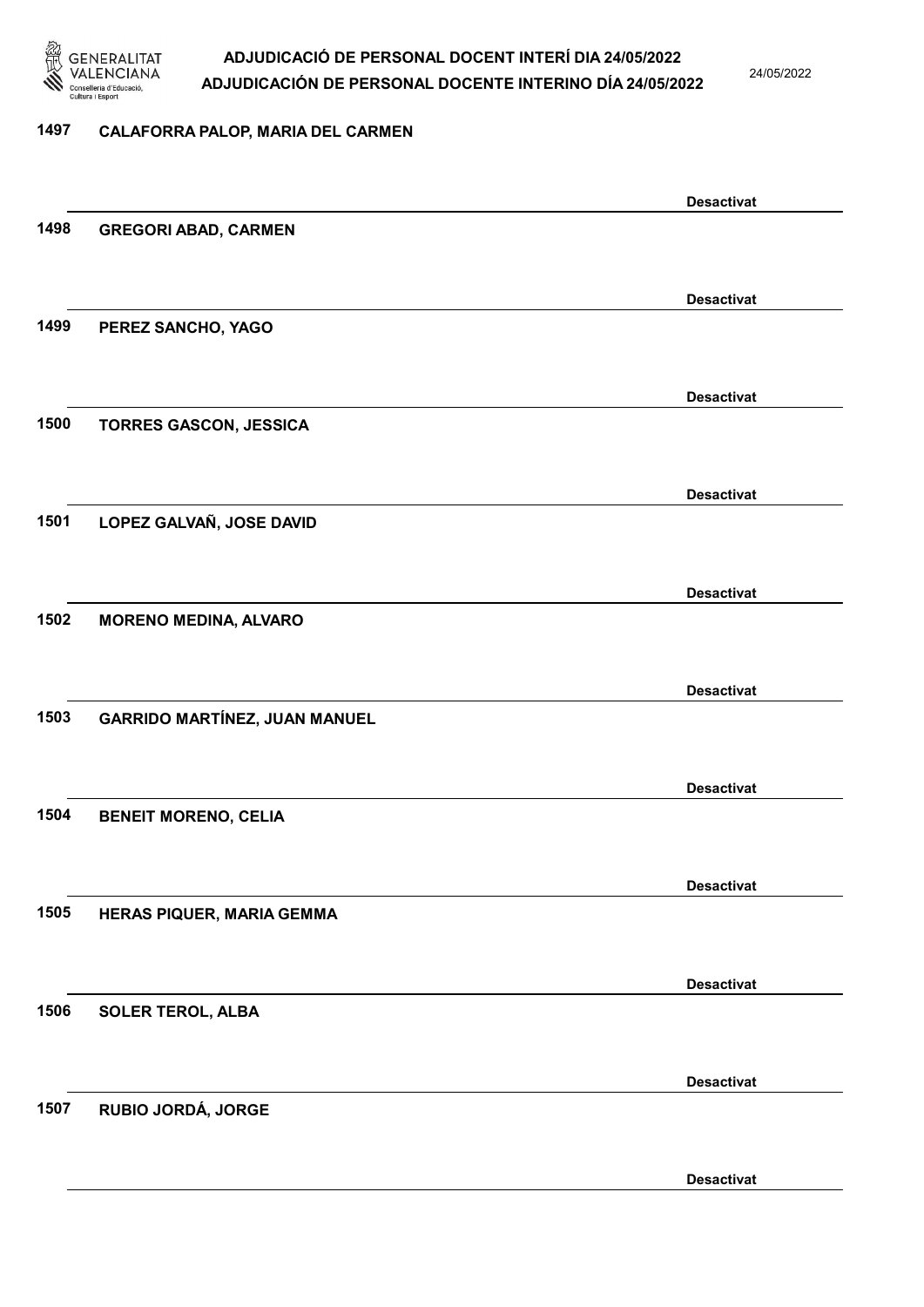

24/05/2022

# 1508 MUÑOZ BIENDICHO, ANDREA Desactivat 1509 SAORIN POZUELO, MIGUEL Desactivat 1510 OLIVER MORENO, PAULA Desactivat 1511 MOLINA OLIVARES, VANESA Desactivat 1512 ARLANDIS BONET, AURORA Desactivat 1513 JIMENA PEREZ, LUIS ANGEL Desactivat 1514 GARCIA GARRIDO, ARANZAZU Desactivat 1515 PICO MARQUEZ, MARIA DEL ROCIO Petición: 1 23 SUBSTITUCIÓ DETERMINADA ALTEA (03010880) CEIP EL BLANQUINAL 128 / EDUCACIÓ PRIMÀRIA. Adjudicat Adjudicación forzosa 518443 Horas 1516 MARTINEZ RODRIGUEZ, VICTOR Desactivat 1517 MOR DOLZ, JAVIER Desactivat 1518 GOMEZ ELLACURIA, MARTA Desactivat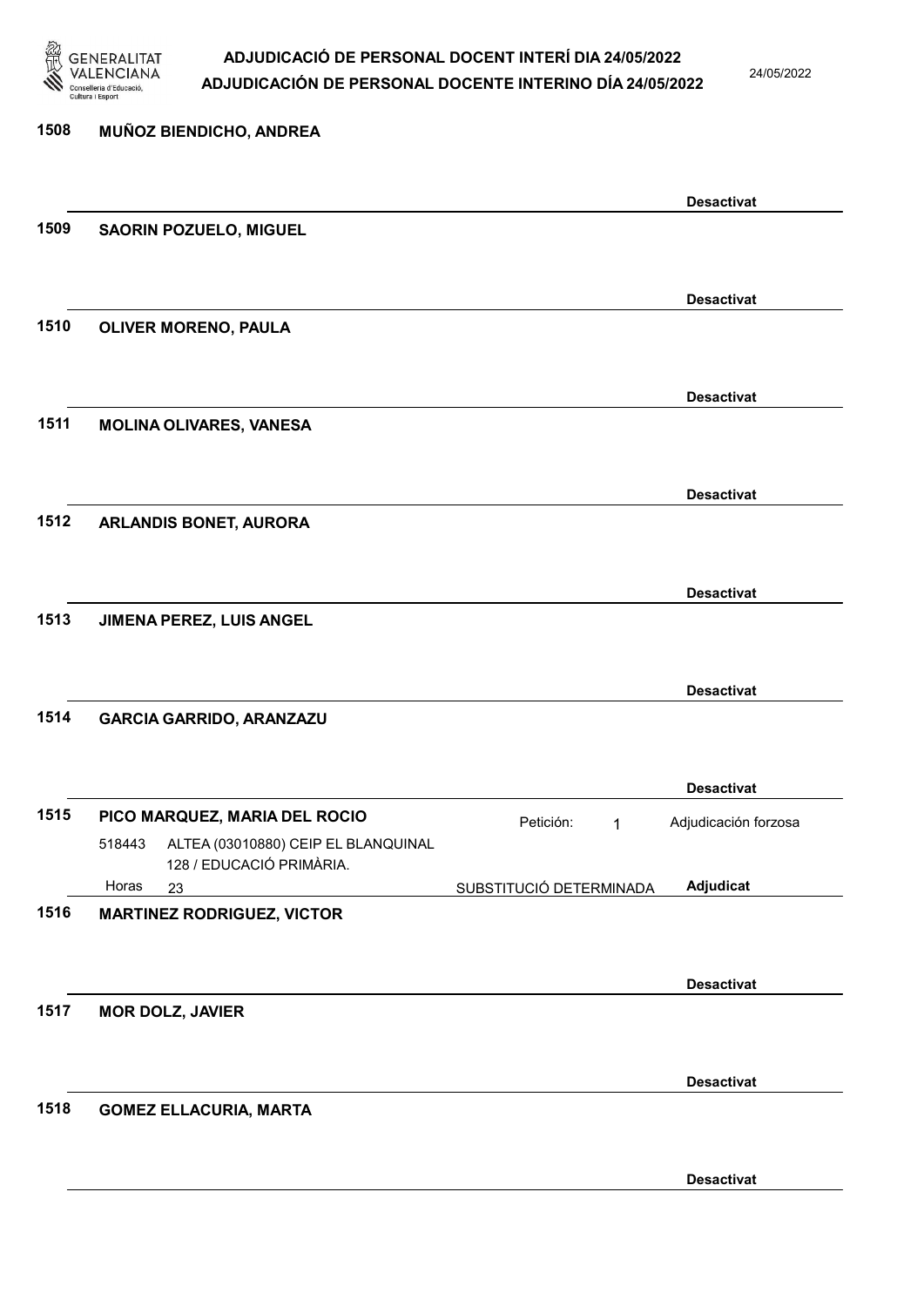

24/05/2022

#### 1519 RIOS PENALBA, RAQUEL

|      |                                      | <b>Desactivat</b> |
|------|--------------------------------------|-------------------|
| 1520 | <b>MARTINEZ ESTELLER, NOELIA</b>     |                   |
|      |                                      |                   |
|      |                                      | <b>Desactivat</b> |
| 1521 | <b>LLOPIS INGLES, LAURA</b>          |                   |
|      |                                      |                   |
|      |                                      |                   |
|      |                                      | <b>Desactivat</b> |
| 1522 | ROCAMORA LOZANO, AGUSTIN             |                   |
|      |                                      |                   |
|      |                                      | <b>Desactivat</b> |
| 1523 | MUÑOZ VILA, LAURA                    |                   |
|      |                                      |                   |
|      |                                      | <b>Desactivat</b> |
| 1524 | PEREZ ARAGON, JOSE SAMUEL            |                   |
|      |                                      |                   |
|      |                                      |                   |
|      |                                      | <b>Desactivat</b> |
| 1525 | <b>SALA PUCHE, AARON</b>             |                   |
|      |                                      |                   |
|      |                                      | <b>Desactivat</b> |
| 1526 | <b>MARTINEZ PEÑA, MARIA MERCEDES</b> |                   |
|      |                                      |                   |
|      |                                      | <b>Desactivat</b> |
| 1527 | <b>BOSCH MONTAGUD, VICENTE</b>       |                   |
|      |                                      |                   |
|      |                                      |                   |
|      |                                      | <b>Desactivat</b> |
| 1528 | <b>MOLINA MACIA, JOSE</b>            |                   |
|      |                                      |                   |
|      |                                      | <b>Desactivat</b> |
| 1529 | MUÑOZ ARDILA, LAURA                  |                   |
|      |                                      |                   |
|      |                                      | <b>Desactivat</b> |
|      |                                      |                   |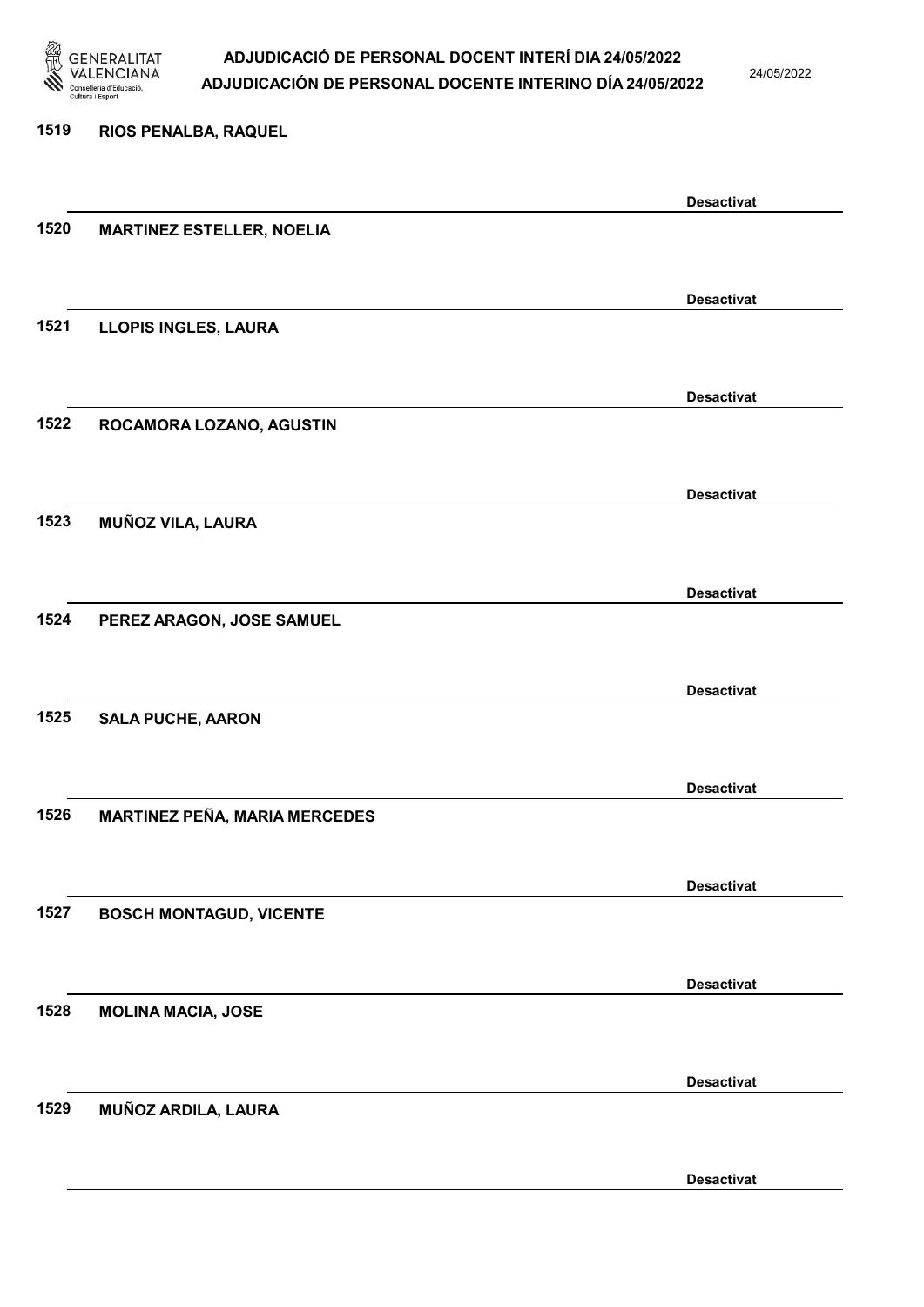

24/05/2022

#### 1530 JORDA PEREZ, SILVIA

|      |                                          | <b>Desactivat</b> |
|------|------------------------------------------|-------------------|
| 1531 | <b>COPEIRO DEL VILLAR JIMENEZ, MARTA</b> |                   |
|      |                                          |                   |
|      |                                          |                   |
|      |                                          | <b>Desactivat</b> |
| 1532 | <b>SANCHEZ GINER, EVA</b>                |                   |
|      |                                          |                   |
|      |                                          |                   |
|      |                                          | <b>Desactivat</b> |
| 1533 | <b>CLAR BONO, CRISTINA</b>               |                   |
|      |                                          |                   |
|      |                                          |                   |
|      |                                          | <b>Desactivat</b> |
| 1534 | ZAPATER HARO, MARIA JOSE                 |                   |
|      |                                          |                   |
|      |                                          |                   |
|      |                                          | <b>Desactivat</b> |
| 1535 | <b>CORREA PEREZ, IGNACIO VICENTE</b>     |                   |
|      |                                          |                   |
|      |                                          |                   |
|      |                                          | <b>Desactivat</b> |
| 1536 | <b>SAIZ LORENTE, PATRICIA</b>            |                   |
|      |                                          |                   |
|      |                                          |                   |
|      |                                          | <b>Desactivat</b> |
| 1537 | PEREZ LOPEZ, IRENE                       |                   |
|      |                                          |                   |
|      |                                          |                   |
|      |                                          | <b>Desactivat</b> |
| 1538 | <b>MACHI BAÑON, REBECA</b>               |                   |
|      |                                          |                   |
|      |                                          |                   |
|      |                                          | <b>Desactivat</b> |
| 1539 | <b>MORALES PATON, ALVARO</b>             |                   |
|      |                                          |                   |
|      |                                          |                   |
|      |                                          | <b>Desactivat</b> |
| 1540 | <b>RIPOLL MORANT, MERCEDES</b>           |                   |
|      |                                          |                   |
|      |                                          |                   |
|      |                                          | <b>Desactivat</b> |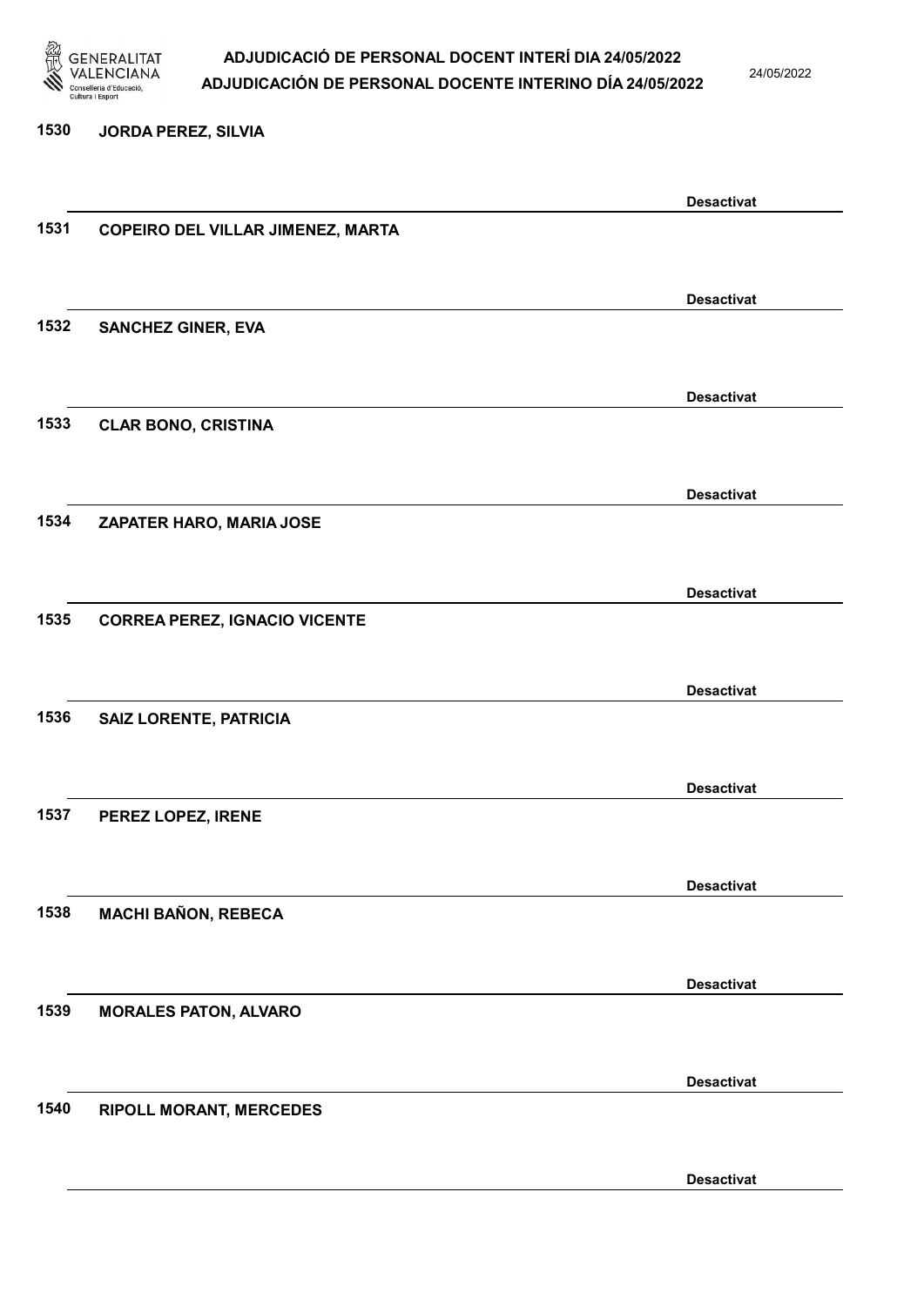

24/05/2022

# 1541 CABANILLES LOZANO, RUBEN Desactivat 1542 PEREDA GARRIDO, CARMEN Desactivat 1543 PIERA ESCRIVA, MARTA Desactivat 1544 SANZ SIMON, OSCAR Desactivat 1545 PAYA CRESPO, DAVID Desactivat 1546 PERCOCO FERNANDEZ, CARMEN Desactivat 1547 FURIO RECATALA, ALEJANDRO Desactivat 1548 CUENCA GARCIA, ISABEL Desactivat 1549 CARO BLAT, MARIA Desactivat 1550 GONZALVEZ VIUDES, LAURA Desactivat 1551 MARTINEZ VIDAL, ROSA MARIA Desactivat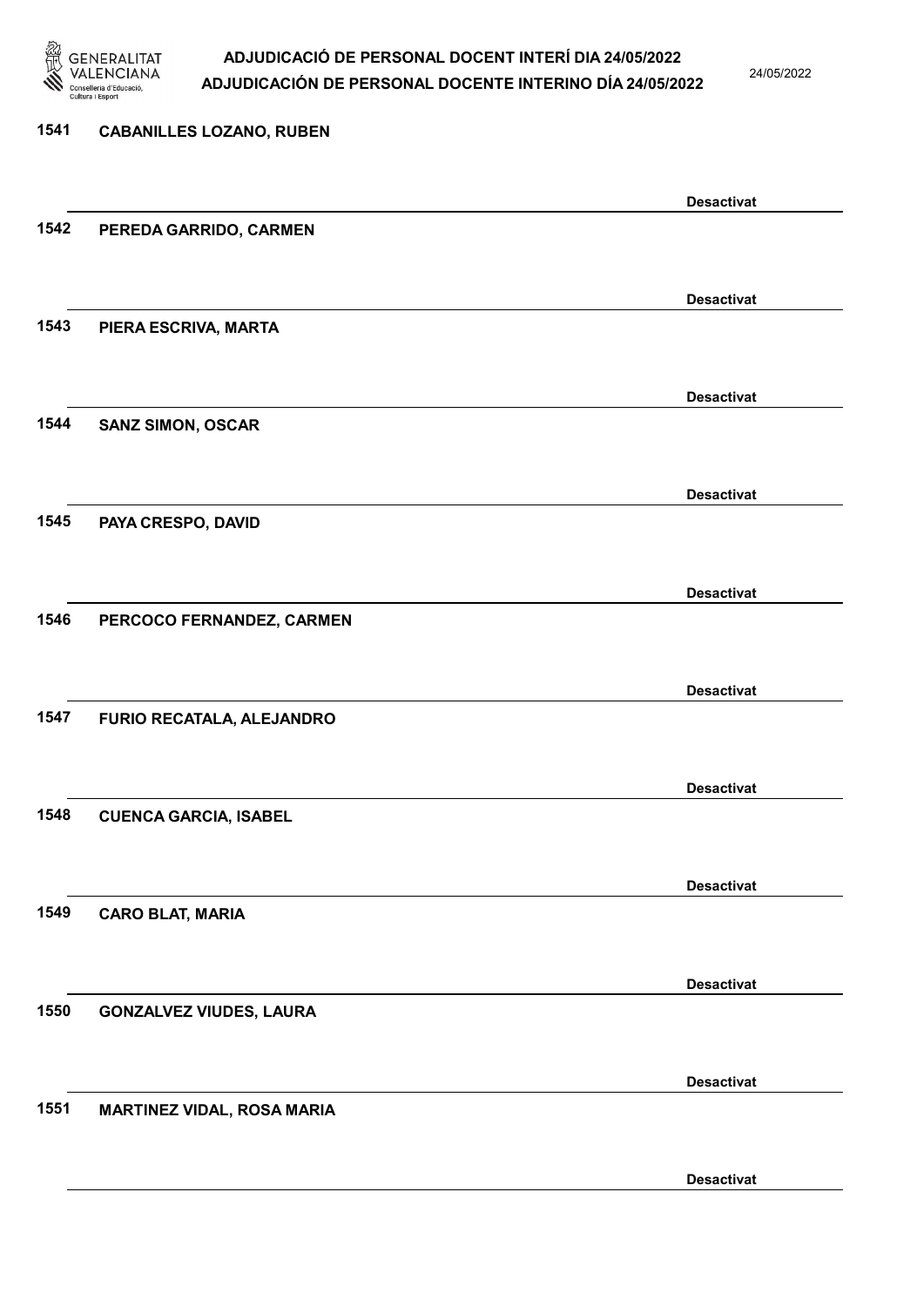

24/05/2022

# 1552 MARTINEZ FONT, SARA Desactivat 1553 PEREZ MARTINEZ, JOSE LUIS Desactivat 1554 APARISI ORTEGA, SARA Desactivat 1555 GARCIA LOPEZ, MIRIAM Desactivat 1556 GIMENEZ EGEA, GUILLERMO Desactivat 1557 DIAZ VALLES, FRANCISCO Desactivat 1558 IZQUIERDO SALVADOR, EVA Desactivat 1559 NADAL FERRANDIZ, MARCEL Desactivat 1560 GONZALEZ MARQUINA, SANDRA Desactivat 1561 GARCIA GARCIA, CLAUDIA Desactivat 1562 CLIMENT FERRER, ALBA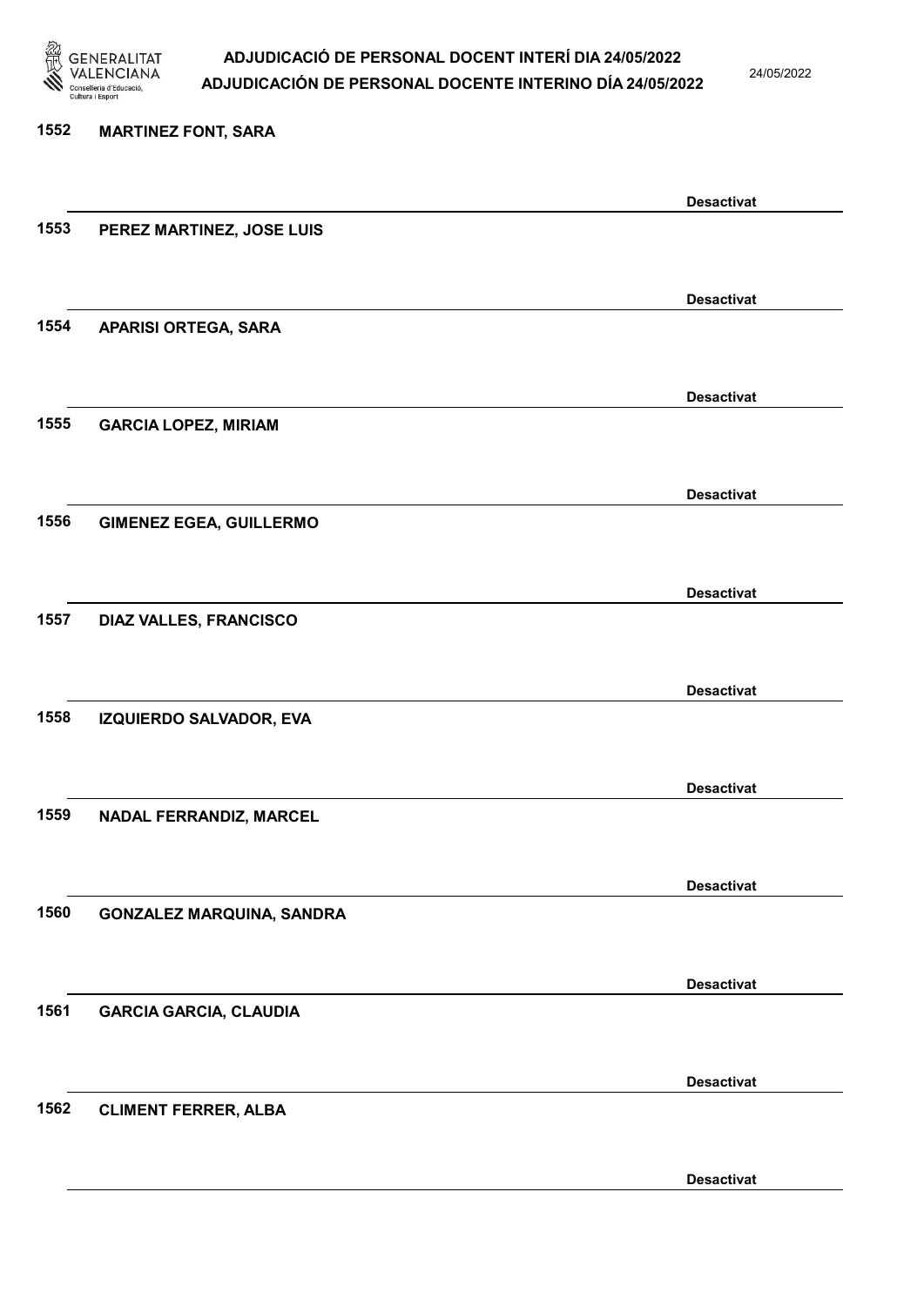

24/05/2022

#### 1563 ALTUR ALONSO, ISABEL

|      |                                                                         |                           |           |    | <b>Desactivat</b> |
|------|-------------------------------------------------------------------------|---------------------------|-----------|----|-------------------|
| 1564 | PASTOR PLA, DAVID                                                       |                           |           |    |                   |
|      |                                                                         |                           |           |    |                   |
|      |                                                                         |                           |           |    | <b>Desactivat</b> |
| 1565 | <b>GOMEZ FUSTER, JUAN MANUEL</b>                                        |                           |           |    |                   |
|      |                                                                         |                           |           |    |                   |
|      |                                                                         |                           |           |    | <b>Desactivat</b> |
| 1566 | <b>GINER SOÑES, SERGIO</b>                                              |                           | Petición: | 1  | Voluntaria        |
|      | 902729<br>GANDIA (46004164) CEIP CERVANTES<br>128 / EDUCACIÓ PRIMÀRIA.  |                           |           |    |                   |
|      | Horas<br>23                                                             | <b>VACANT</b>             |           |    | Adjudicat         |
| 1567 | <b>CRESPO CISCAR, IRENE</b>                                             |                           |           |    |                   |
|      |                                                                         |                           |           |    |                   |
|      |                                                                         |                           |           |    | <b>Desactivat</b> |
| 1568 | <b>ROIG BOHIGUES, XAVIER</b>                                            |                           |           |    |                   |
|      |                                                                         |                           |           |    |                   |
|      |                                                                         |                           |           |    | <b>Desactivat</b> |
| 1569 | <b>GREGORI VISO, NOEMI</b>                                              |                           |           |    |                   |
|      |                                                                         |                           |           |    |                   |
|      |                                                                         |                           |           |    | <b>Desactivat</b> |
| 1570 | <b>MIRALLES LISARDE, MARIA PILAR</b>                                    |                           | Petición: | 55 | Voluntaria        |
|      | VALÈNCIA (46015186) CEIP CAMPANAR<br>500556<br>128 / EDUCACIÓ PRIMÀRIA. |                           |           |    |                   |
|      | Horas<br>23                                                             | SUBSTITUCIÓ INDETERMINADA |           |    | <b>Adjudicat</b>  |
| 1571 | LAZARO TORRALBA, PATRICIA                                               |                           |           |    |                   |
|      |                                                                         |                           |           |    |                   |
|      |                                                                         |                           |           |    | <b>Desactivat</b> |
| 1572 | <b>SANCHEZ FERNANDEZ, ELENA</b>                                         |                           |           |    |                   |
|      |                                                                         |                           |           |    |                   |
|      |                                                                         |                           |           |    | <b>Desactivat</b> |
| 1573 | <b>LANGA RODRIGUEZ, NOELIA</b>                                          |                           |           |    |                   |
|      |                                                                         |                           |           |    |                   |
|      |                                                                         |                           |           |    | <b>Desactivat</b> |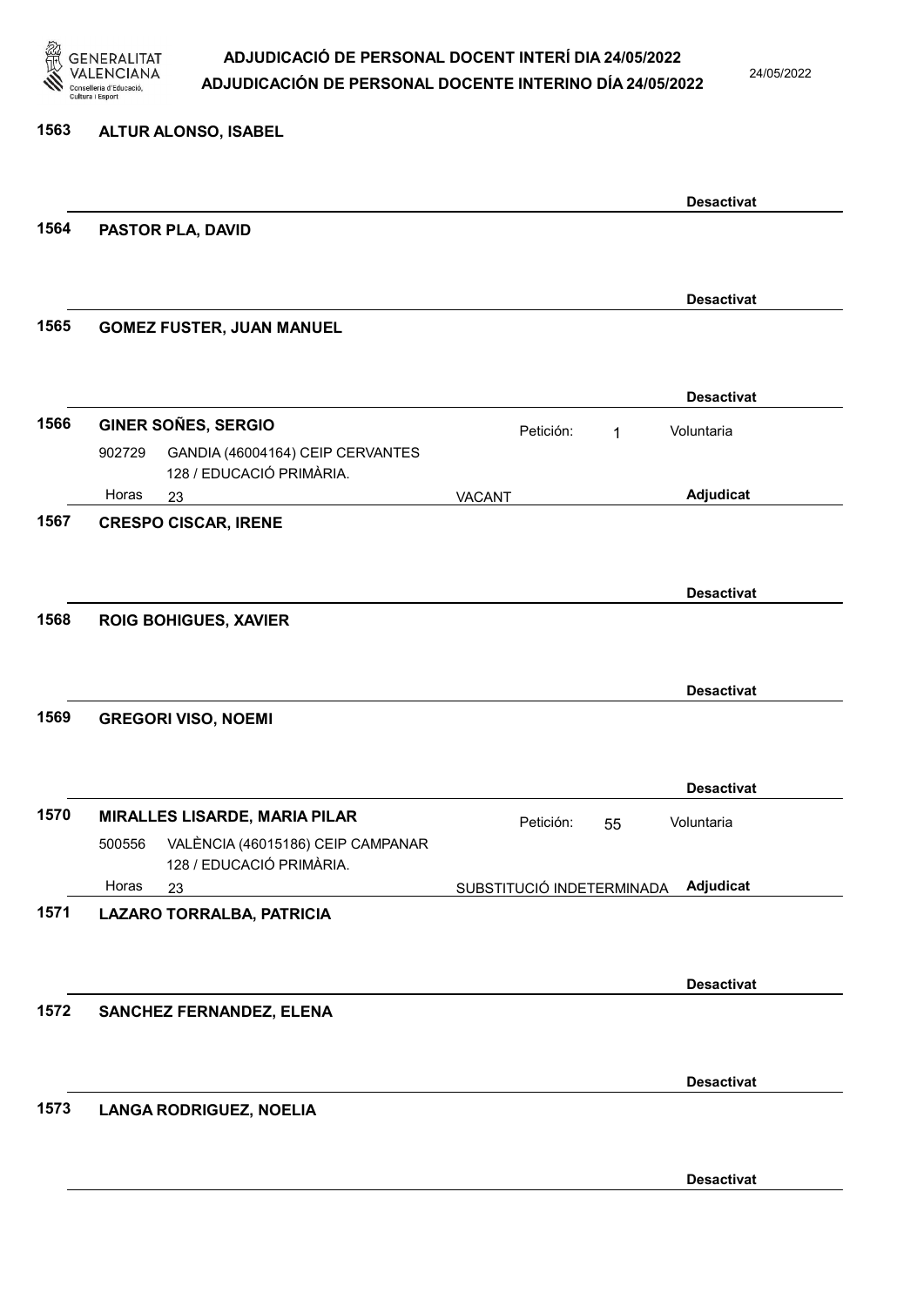

24/05/2022

#### 1574 NAVARRO SORIA, SARA

|      |                                                                               |                           | <b>Desactivat</b> |
|------|-------------------------------------------------------------------------------|---------------------------|-------------------|
| 1575 | NAVARRO HERNANDEZ, MARIA DE LOS ANGELES                                       |                           |                   |
|      |                                                                               |                           |                   |
|      |                                                                               |                           | <b>Desactivat</b> |
| 1576 | <b>VALLS ALEDON, ROSA ISABEL</b>                                              |                           |                   |
|      |                                                                               |                           |                   |
|      |                                                                               |                           | <b>Desactivat</b> |
| 1577 | <b>VILCHES TENA, MARIA LIDON</b>                                              |                           |                   |
|      |                                                                               |                           |                   |
|      |                                                                               |                           | <b>Desactivat</b> |
| 1578 | EGEA MARTINEZ, AFRICA MARIA                                                   |                           |                   |
|      |                                                                               |                           |                   |
|      |                                                                               |                           | <b>Desactivat</b> |
| 1579 | <b>MARTINEZ BIOSCA, LARA</b>                                                  |                           |                   |
|      |                                                                               |                           |                   |
|      |                                                                               |                           | <b>Desactivat</b> |
| 1580 | TORRES POZO, CAROLINA                                                         |                           |                   |
|      |                                                                               |                           |                   |
|      |                                                                               |                           | <b>Desactivat</b> |
| 1581 | <b>CUTILLAS LÓPEZ, REBECA VICTORIA</b>                                        | Petición:<br>1            | Voluntaria        |
|      | ELX (03011872) CEIP MIGUEL DE CERVANTES<br>510765<br>128 / EDUCACIÓ PRIMÀRIA. |                           |                   |
|      | Horas<br>23                                                                   | SUBSTITUCIÓ INDETERMINADA | Adjudicat         |
| 1582 | SENDRA FEMENIA, JUAN JOSE                                                     |                           |                   |
|      |                                                                               |                           |                   |
|      |                                                                               |                           | <b>Desactivat</b> |
| 1583 | <b>GARCIA JULIÁ, VICTOR</b>                                                   |                           |                   |
|      |                                                                               |                           |                   |
|      |                                                                               |                           | <b>Desactivat</b> |
| 1584 | ORDIÑANA SANCHIS, ELODIA                                                      |                           |                   |
|      |                                                                               |                           |                   |
|      |                                                                               |                           | <b>Desactivat</b> |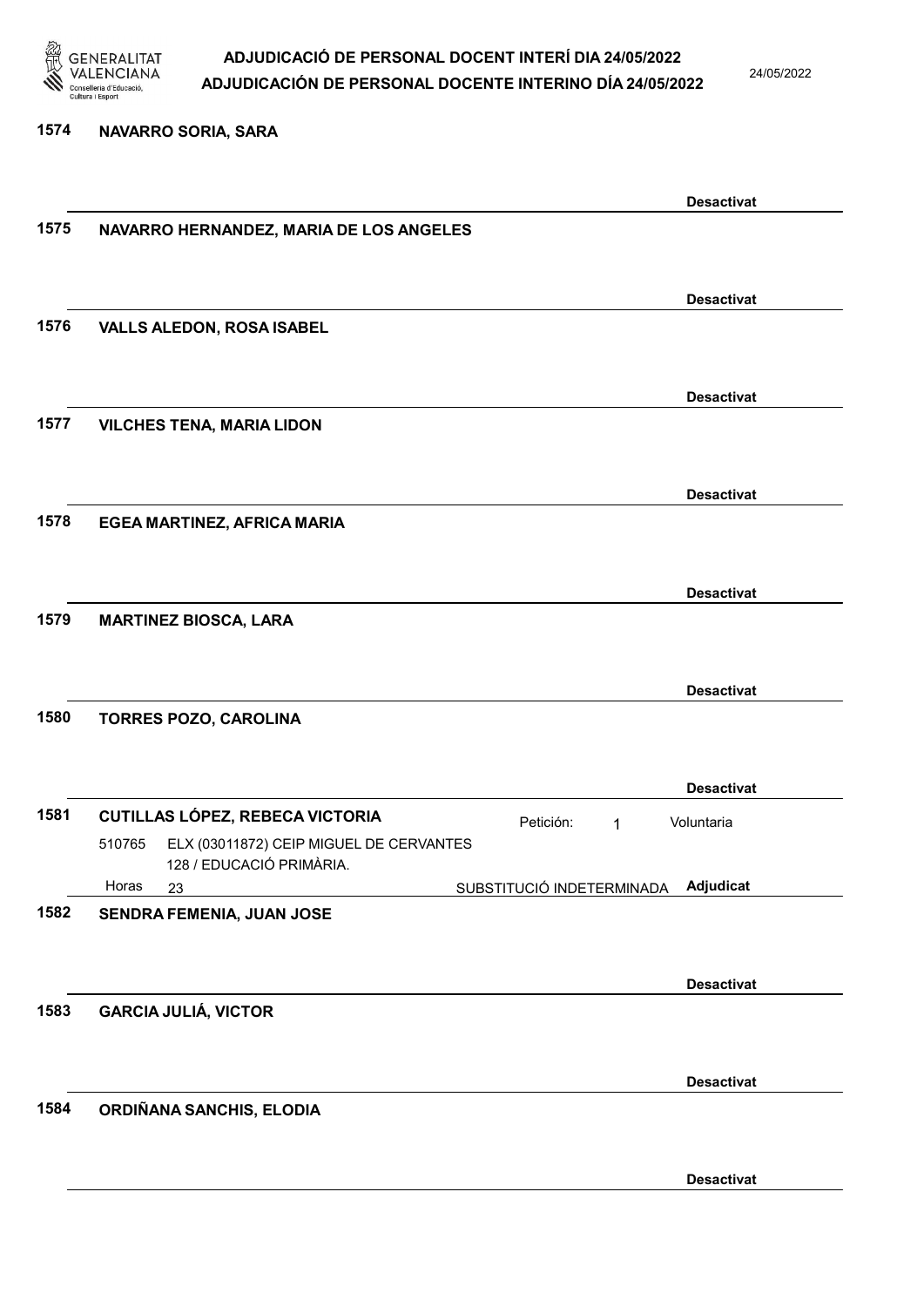

24/05/2022

Desactivat

# 1585 TRESCOLI SANZ, MARIA Desactivat 1586 ALCARAZ MARQUEZ, SONIA Desactivat 1587 HUERTA ANDREU, JOSE ENRIQUE Desactivat 1588 FERMOSELLE ESCLAPEZ, ANGEL Desactivat 1589 HERNANDEZ OLIVER, PATRICIA Desactivat 1590 CORDOBA VIÑO, NOEMI Desactivat 1591 GIL VERGEL, ANA ISABEL Desactivat 1592 ADSUAR BOU, JOSEFA Desactivat 1593 BOLUFER SENDRA, JOSE MARIA Desactivat 1594 DOMINGO GONZALEZ, PALOMA Desactivat 1595 ESCUDERO MORAN, BEGOÑA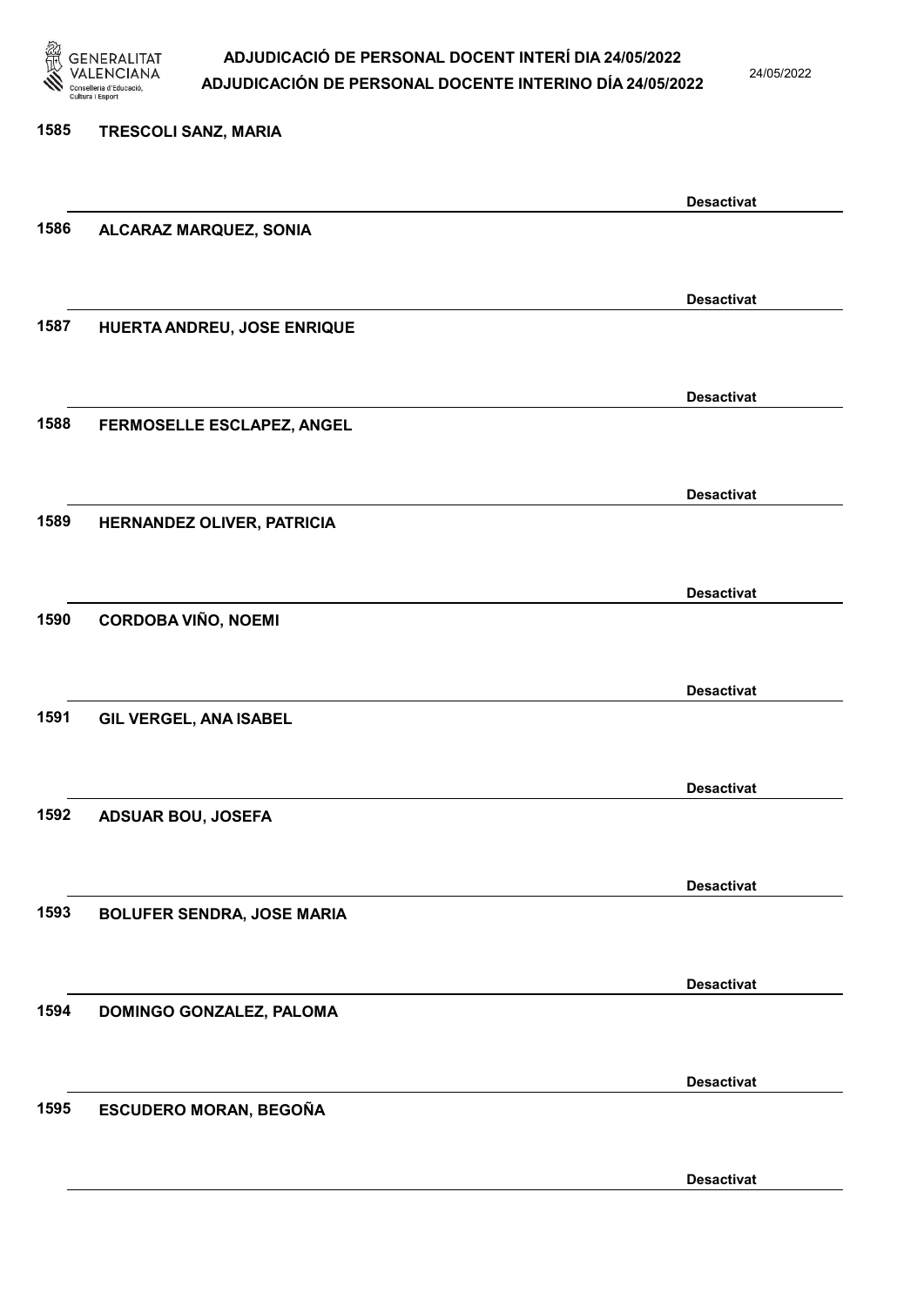

24/05/2022

#### 1596 TRILLO CAMPO, BEATRIZ

|      |                                                         |                             | <b>Desactivat</b> |
|------|---------------------------------------------------------|-----------------------------|-------------------|
| 1597 | LLORENS MIGUEL, INES DE LA CONCEPCION                   |                             |                   |
|      |                                                         |                             |                   |
|      |                                                         |                             |                   |
|      |                                                         |                             | <b>Desactivat</b> |
| 1598 | FERRANDO LLOBELL, PABLO                                 |                             |                   |
|      |                                                         |                             |                   |
|      |                                                         |                             |                   |
|      |                                                         |                             | <b>Desactivat</b> |
| 1599 | <b>MEDINA PIERA, CRISTINA</b>                           |                             |                   |
|      |                                                         |                             |                   |
|      |                                                         |                             |                   |
|      |                                                         |                             | <b>Desactivat</b> |
|      |                                                         |                             |                   |
| 1600 | OLTRA LUCENA, JORGE LIDIANO                             |                             |                   |
|      |                                                         |                             |                   |
|      |                                                         |                             |                   |
|      |                                                         |                             | <b>Desactivat</b> |
| 1601 | <b>IGLESIAS TORRES, NOELIA VANINA</b>                   | Petición:<br>$\overline{2}$ | Voluntaria        |
|      | ALACANT (03001660) CEIP SAN FRANCISCO DE ASÍS<br>506742 |                             |                   |
|      | 128 / EDUCACIÓ PRIMÀRIA.                                |                             |                   |
|      | Horas<br>23                                             | SUBSTITUCIÓ INDETERMINADA   | Adjudicat         |
| 1602 | <b>VIDAL PUERTOS, EDUARD</b>                            |                             |                   |
|      |                                                         |                             |                   |
|      |                                                         |                             |                   |
|      |                                                         |                             | <b>Desactivat</b> |
| 1603 | <b>MARTINEZ TORTOSA, ALBA</b>                           |                             |                   |
|      |                                                         |                             |                   |
|      |                                                         |                             |                   |
|      |                                                         |                             | <b>Desactivat</b> |
| 1604 | <b>MARTINEZ LATORRE, PAULA AIDA</b>                     |                             |                   |
|      |                                                         |                             |                   |
|      |                                                         |                             |                   |
|      |                                                         |                             | <b>Desactivat</b> |
| 1605 |                                                         |                             |                   |
|      | <b>MARTINEZ OLTRA, VANESSA</b>                          |                             |                   |
|      |                                                         |                             |                   |
|      |                                                         |                             |                   |
|      |                                                         |                             | <b>Desactivat</b> |
| 1606 | <b>BARRIONUEVO VILCHES, CRISTINA</b>                    |                             |                   |
|      |                                                         |                             |                   |
|      |                                                         |                             |                   |
|      |                                                         |                             | <b>Desactivat</b> |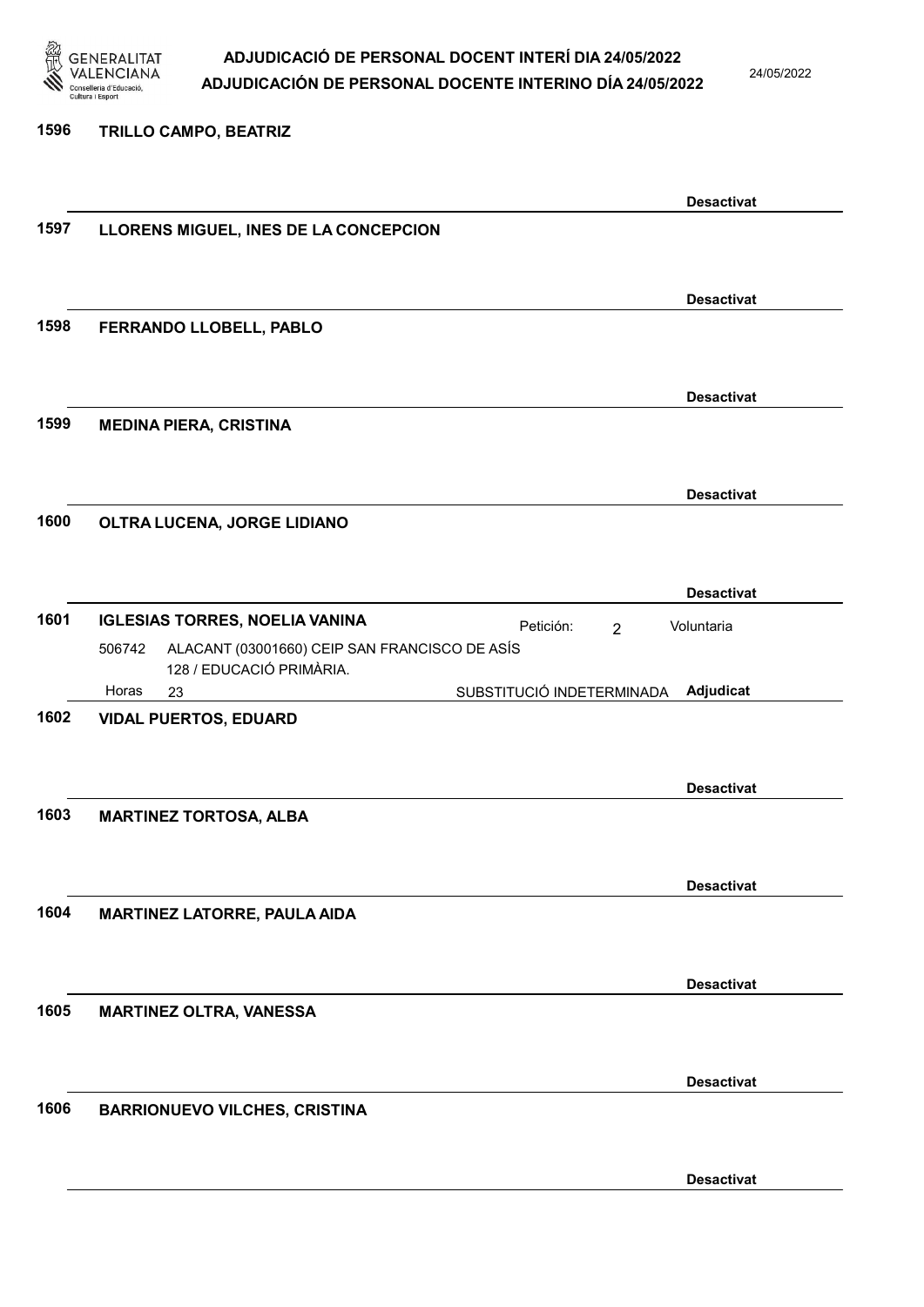

24/05/2022

| 1607 | <b>ESCOBAR FERNANDEZ, JAVIER</b>                                                       |                                        |
|------|----------------------------------------------------------------------------------------|----------------------------------------|
|      |                                                                                        | <b>Desactivat</b>                      |
| 1608 | SERAL GALINDO, JORGE                                                                   |                                        |
|      |                                                                                        | <b>Desactivat</b>                      |
| 1609 | ALTAMIRANO CERRILLO, LORENA                                                            |                                        |
|      |                                                                                        | <b>Desactivat</b>                      |
| 1610 | <b>MONTESINOS BOSCA, CAROLINA</b>                                                      |                                        |
|      |                                                                                        | <b>Desactivat</b>                      |
| 1611 | ALCARRIA LA PAZ, SARA                                                                  |                                        |
|      |                                                                                        | <b>Desactivat</b>                      |
| 1612 | PERIS GOIG, DAVID                                                                      |                                        |
|      |                                                                                        | <b>Desactivat</b>                      |
| 1613 | TORINOS RODRIGO, ALEXIA SFORZZA                                                        |                                        |
|      |                                                                                        | <b>Desactivat</b>                      |
| 1614 | PALANCA MARTINEZ, MARTA                                                                |                                        |
|      |                                                                                        | <b>Desactivat</b>                      |
| 1615 | <b>VICENS SERRA, PAULA</b>                                                             | Petición:<br>Voluntaria<br>3           |
|      | MISLATA (46005521) CEIP AMADEO TORTAJADA<br>845333<br>121 / LLENGUA ESTRANGERA: ANGLÉS |                                        |
|      | Horas<br>23                                                                            | Adjudicat<br>SUBSTITUCIÓ INDETERMINADA |
| 1616 | ROMERO SERRANO, CRISTINA                                                               |                                        |
|      |                                                                                        | <b>Desactivat</b>                      |
| 1617 | <b>SANCHEZ EGEA, LYDIA</b>                                                             |                                        |
|      |                                                                                        | <b>Desactivat</b>                      |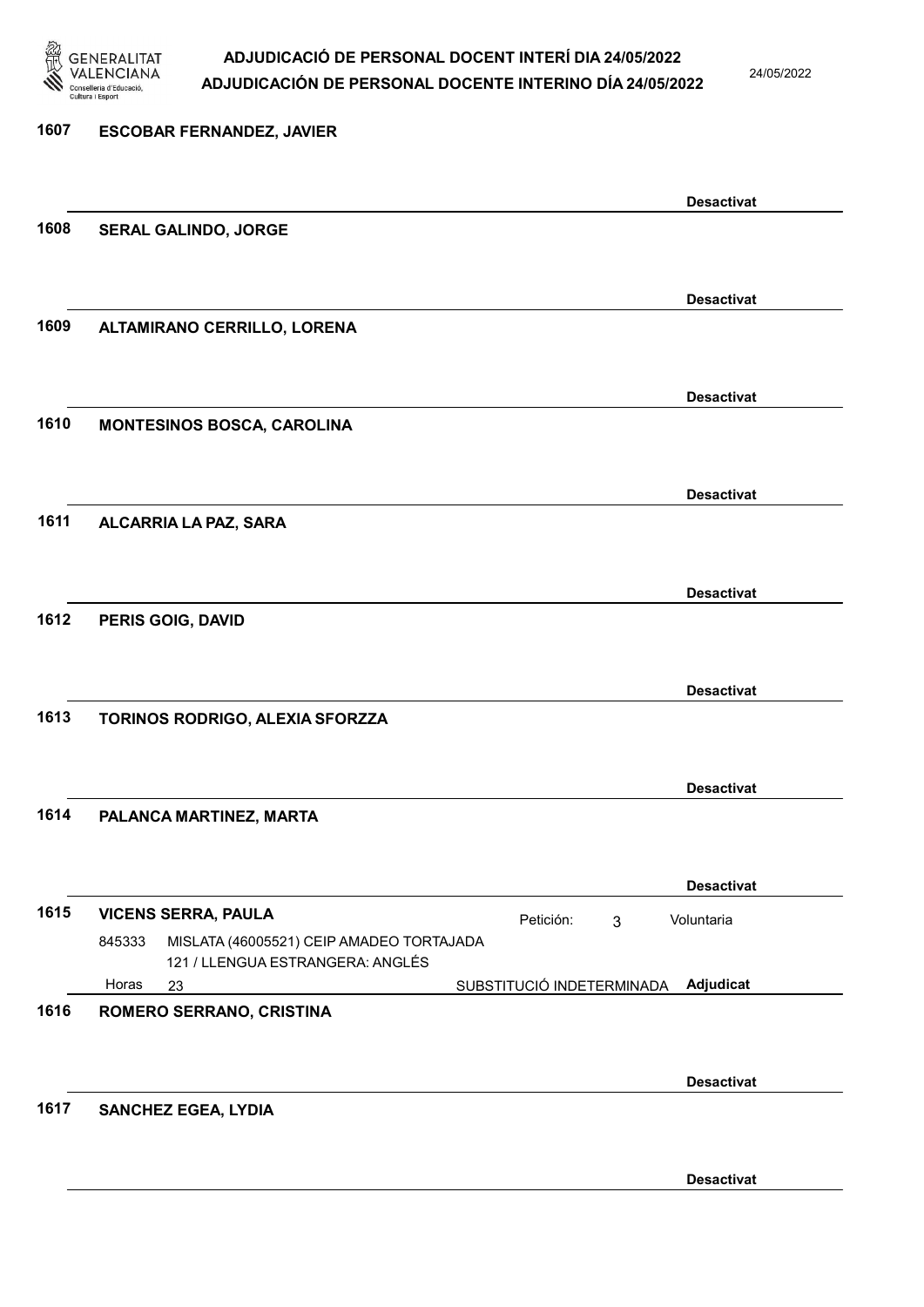

24/05/2022

#### 1618 CARDENAL CARBONELL, ANA MARIA

|      |                                         | <b>Desactivat</b> |
|------|-----------------------------------------|-------------------|
| 1619 | <b>MARTI MOLLA, EVA</b>                 |                   |
|      |                                         |                   |
|      |                                         | <b>Desactivat</b> |
| 1620 | SANCHEZ POVEDA, JONATHAN                |                   |
|      |                                         |                   |
|      |                                         |                   |
|      |                                         | <b>Desactivat</b> |
| 1621 | <b>BORRAS LARZA, GERMAN</b>             |                   |
|      |                                         |                   |
|      |                                         | Ha participat     |
| 1622 | NOGUES PEREZ, MARIA DE LOS DESAMPARADOS |                   |
|      |                                         |                   |
|      |                                         |                   |
|      |                                         | <b>Desactivat</b> |
| 1623 | <b>IVARS FERRER, MARIA</b>              |                   |
|      |                                         |                   |
|      |                                         | <b>Desactivat</b> |
| 1624 | TAPIA GARCIA, JOAN VICENT               |                   |
|      |                                         |                   |
|      |                                         | <b>Desactivat</b> |
| 1625 | SEMPERE TORRELLA, ALEJANDRO             |                   |
|      |                                         |                   |
|      |                                         |                   |
|      |                                         | <b>Desactivat</b> |
| 1626 | <b>CORTELL MARTINEZ, BEATRIZ</b>        |                   |
|      |                                         |                   |
|      |                                         | <b>Desactivat</b> |
| 1627 | <b>SENDRA FOLQUES, NATIVIDAD</b>        |                   |
|      |                                         |                   |
|      |                                         | <b>Desactivat</b> |
| 1628 | MIÑANA OLIVER, CARMEN                   |                   |
|      |                                         |                   |
|      |                                         |                   |
|      |                                         | <b>Desactivat</b> |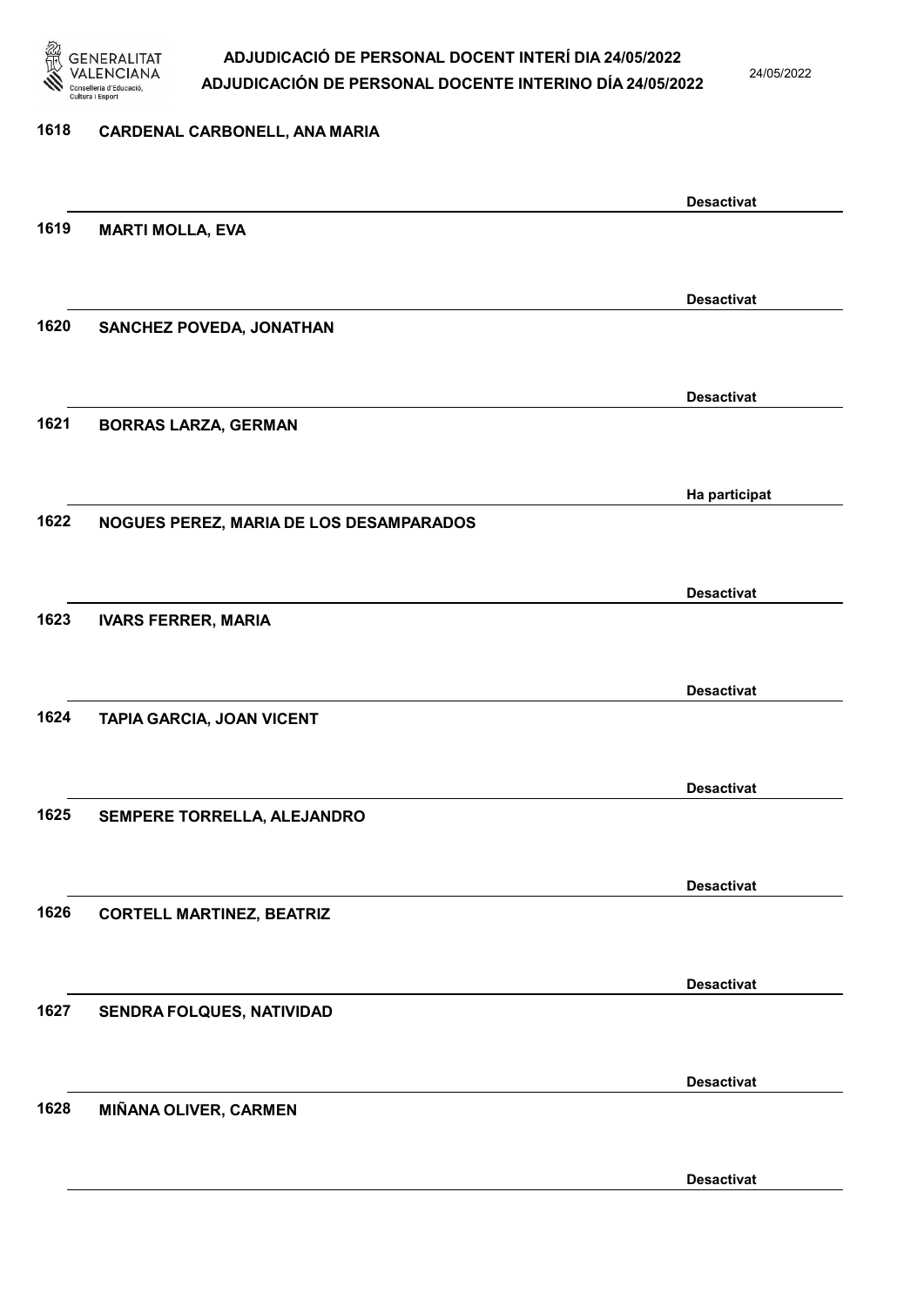

24/05/2022

Desactivat

| 1629 | CATALAN NUÑEZ, JOAQUIN                                                  |                           |                      |
|------|-------------------------------------------------------------------------|---------------------------|----------------------|
|      |                                                                         |                           | <b>Desactivat</b>    |
| 1630 | HUIDOBRO SALAZAR, MARTA                                                 |                           |                      |
|      |                                                                         |                           | <b>Desactivat</b>    |
| 1631 | <b>CREMADES OLMO, AMPARO SALUD</b>                                      |                           |                      |
|      |                                                                         |                           | <b>Desactivat</b>    |
| 1632 | <b>FUSTER BLASCO, SANDRA</b>                                            |                           |                      |
|      |                                                                         |                           | <b>Desactivat</b>    |
| 1633 | <b>CARRASCO GUILLEN, ALEJANDRO</b>                                      |                           |                      |
|      |                                                                         |                           | <b>Desactivat</b>    |
| 1634 | <b>IVARS ROMA, NATALIA</b>                                              |                           |                      |
|      |                                                                         |                           | <b>Desactivat</b>    |
| 1635 | PEDROSA SOLA, JOSE MARIA                                                | Petición:<br>$\mathbf{1}$ | Adjudicación forzosa |
|      | ORPESA (12002099) CEIP DEAN MARTÍ<br>517327<br>128 / EDUCACIÓ PRIMÀRIA. |                           |                      |
| 1636 | Horas<br>23<br><b>CRESPO LUNA, JOSE FRANCISCO</b>                       | SUBSTITUCIÓ INDETERMINADA | Adjudicat            |
|      |                                                                         |                           | <b>Desactivat</b>    |
| 1637 | <b>CALABUIG BELLIDO, CARLOS MANUEL</b>                                  |                           |                      |
|      |                                                                         |                           | <b>Desactivat</b>    |
| 1638 | <b>SERE LEYDA, LIDIA</b>                                                |                           |                      |
|      |                                                                         |                           | <b>Desactivat</b>    |
| 1639 | <b>GARCIA ROCA, MARIA</b>                                               |                           |                      |
|      |                                                                         |                           |                      |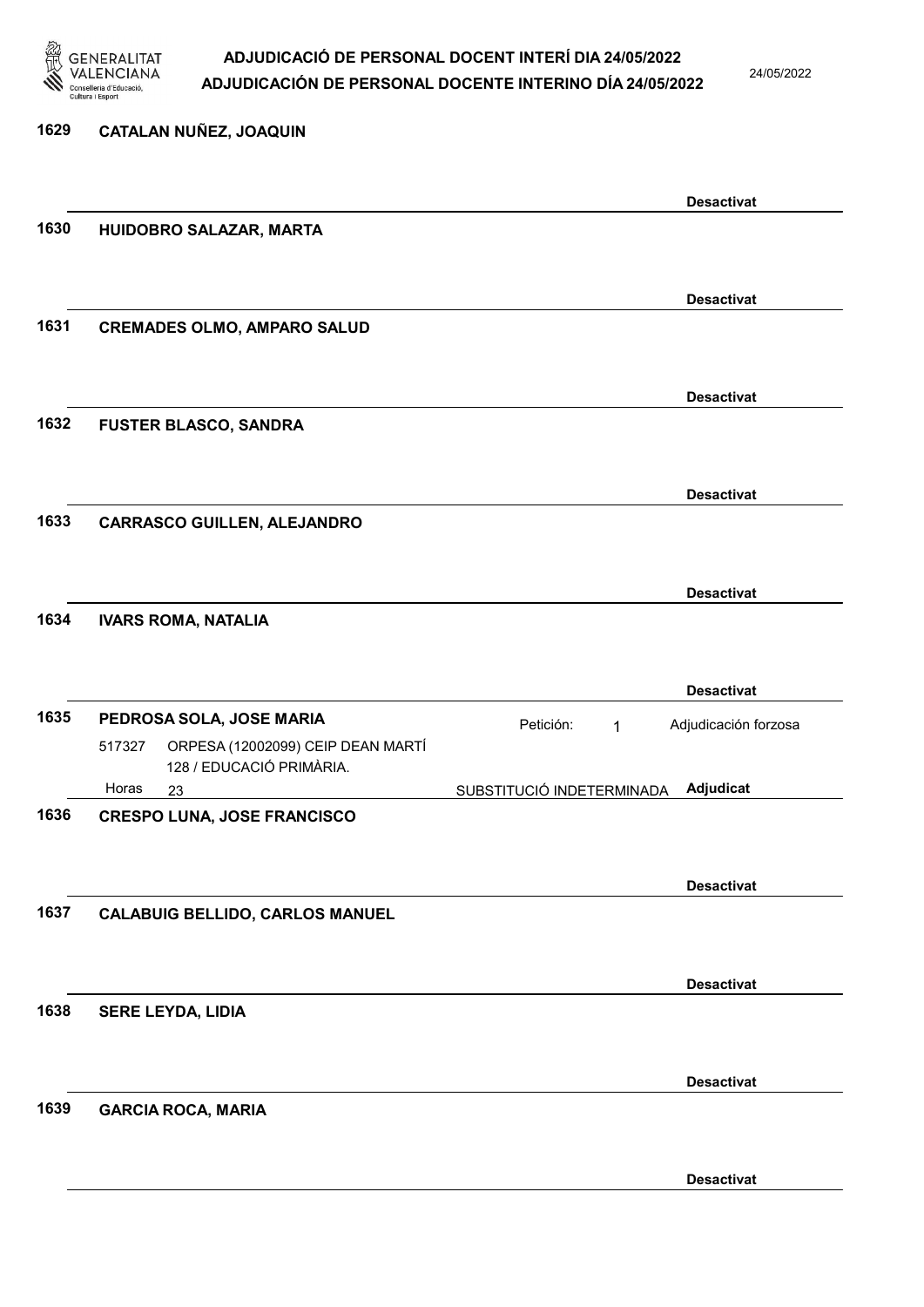

24/05/2022

Desactivat

# 1640 RENAU PENADES, PAULA Desactivat 1641 CAPARROS BLANCO, BELEN Desactivat 1642 SEDEÑO ESCRIBA, MONICA Desactivat 1643 FLORES GARCÍA, ANA MARÍA Desactivat 1644 BLANQUER MARIN, MARIA CARMEN Desactivat 1645 PONS CORBERA, MARIA Desactivat 1646 TORREGROSA SARRION, NOELIA Desactivat 1647 BORONAT CERDA, RAQUEL Desactivat 1648 BERESALUCE GOMEZ, TERESA Desactivat 1649 ORTIZ IGUAL, MARIA TERESA Desactivat 1650 CARBONELL FERRER, ESTEFANIA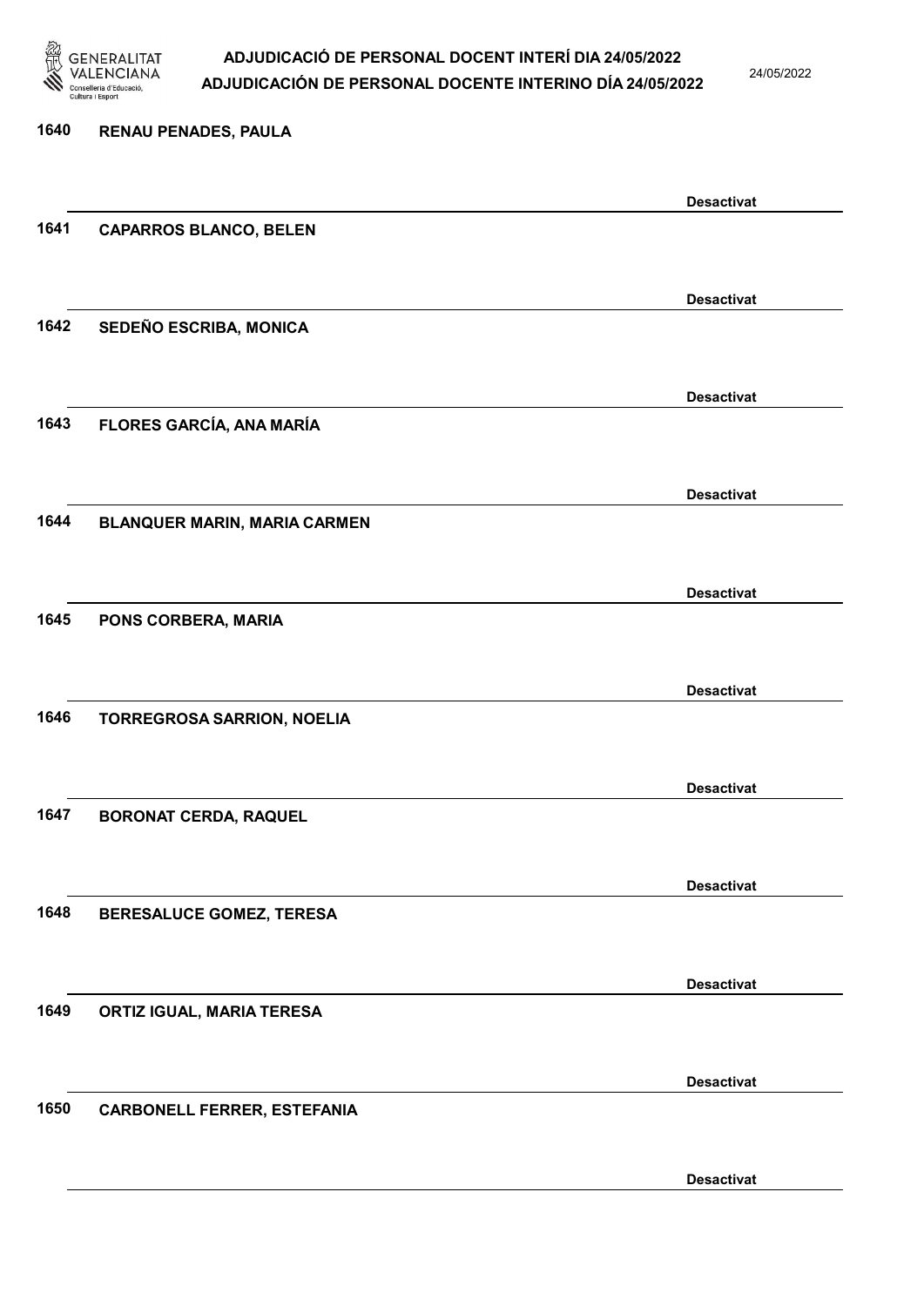

24/05/2022

#### 1651 MAÑAS PEREZ, ANTONIO FRANCISCO

|      |        |                                                                                             |                           | <b>Desactivat</b>    |
|------|--------|---------------------------------------------------------------------------------------------|---------------------------|----------------------|
| 1652 |        | ZARZO DURA, BEATRIZ                                                                         |                           |                      |
|      |        |                                                                                             |                           | <b>Desactivat</b>    |
| 1653 |        | <b>ALVAREZ GIMENEZ, RICARDO</b>                                                             |                           |                      |
|      |        |                                                                                             |                           | <b>Desactivat</b>    |
| 1654 |        | PEREZ GARCIA, PEDRO GABRIEL                                                                 | Petición:<br>1            | Adjudicación forzosa |
|      | 845948 | VILA JOIOSA (LA) (03008991) CEIP DOCTOR ÁLVARO ESQUERDO<br>121 / LLENGUA ESTRANGERA: ANGLÉS |                           |                      |
|      | Horas  | 23                                                                                          | SUBSTITUCIÓ INDETERMINADA | Adjudicat            |
| 1655 |        | ARANDA ALVAREZ, CARMEN                                                                      |                           |                      |
|      |        |                                                                                             |                           | <b>Desactivat</b>    |
| 1656 |        | <b>SANCHO MARCO, CARLA</b>                                                                  |                           | <b>Desactivat</b>    |
| 1657 |        | <b>GARCIA MURCIA, ELENA</b>                                                                 |                           |                      |
|      |        |                                                                                             |                           | <b>Desactivat</b>    |
| 1658 |        | <b>GARCIA BARBERA, RAQUEL</b>                                                               |                           |                      |
|      |        |                                                                                             |                           | <b>Desactivat</b>    |
| 1659 |        | <b>APARICIO SOLER, EVA</b>                                                                  |                           |                      |
|      |        |                                                                                             |                           | <b>Desactivat</b>    |
| 1660 |        | <b>BELSO MURIES, MARTA</b>                                                                  | Petición:<br>1            | Voluntaria           |
|      | 892938 | ELDA (03005422) CEIP PADRE MANJÓN<br>122 / LLENGUA ESTRANGERA: FRANCÉS                      |                           |                      |
|      | Horas  | 23                                                                                          | SUBSTITUCIÓ INDETERMINADA | Adjudicat            |
| 1661 |        | <b>CONTELLES GOMEZ, TERESA</b>                                                              |                           |                      |
|      |        |                                                                                             |                           |                      |
|      |        |                                                                                             |                           |                      |
|      |        |                                                                                             |                           | <b>Desactivat</b>    |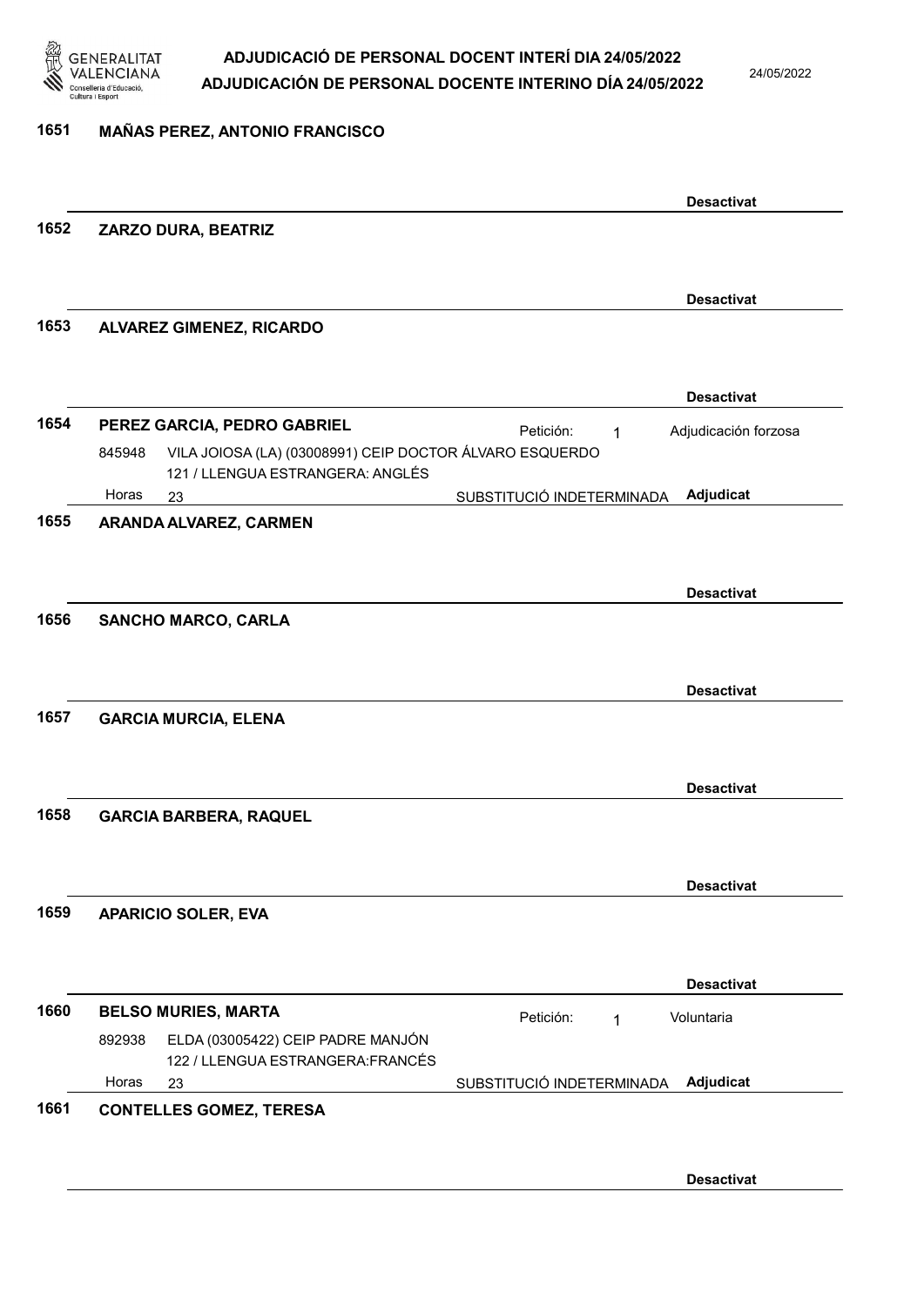

24/05/2022

# 1662 MICO CHAMORRO, ELISA Desactivat 1663 MEZQUITA SOLER, AINA Desactivat 1664 FERNANDEZ-CARRANZA PEREZ, ARANZAZU Desactivat 1665 GARCIA GARCIA, EMILIANO JOSE Desactivat 1666 ZAMARBIDE FORES, SARA Desactivat 1667 LOZANO MARTINEZ, ISAAC FLORENCIO Desactivat 1668 FILGAIRA ALCON, LAURA Desactivat 1669 MONZO MARTINEZ, MARIA MICAELA Desactivat 1670 GRANERO CHISVERT, LAURA Desactivat 1671 TRAPERO CARRASCO, ANA Desactivat 1672 AMOROS GOMEZ, BIENVENIDA

Desactivat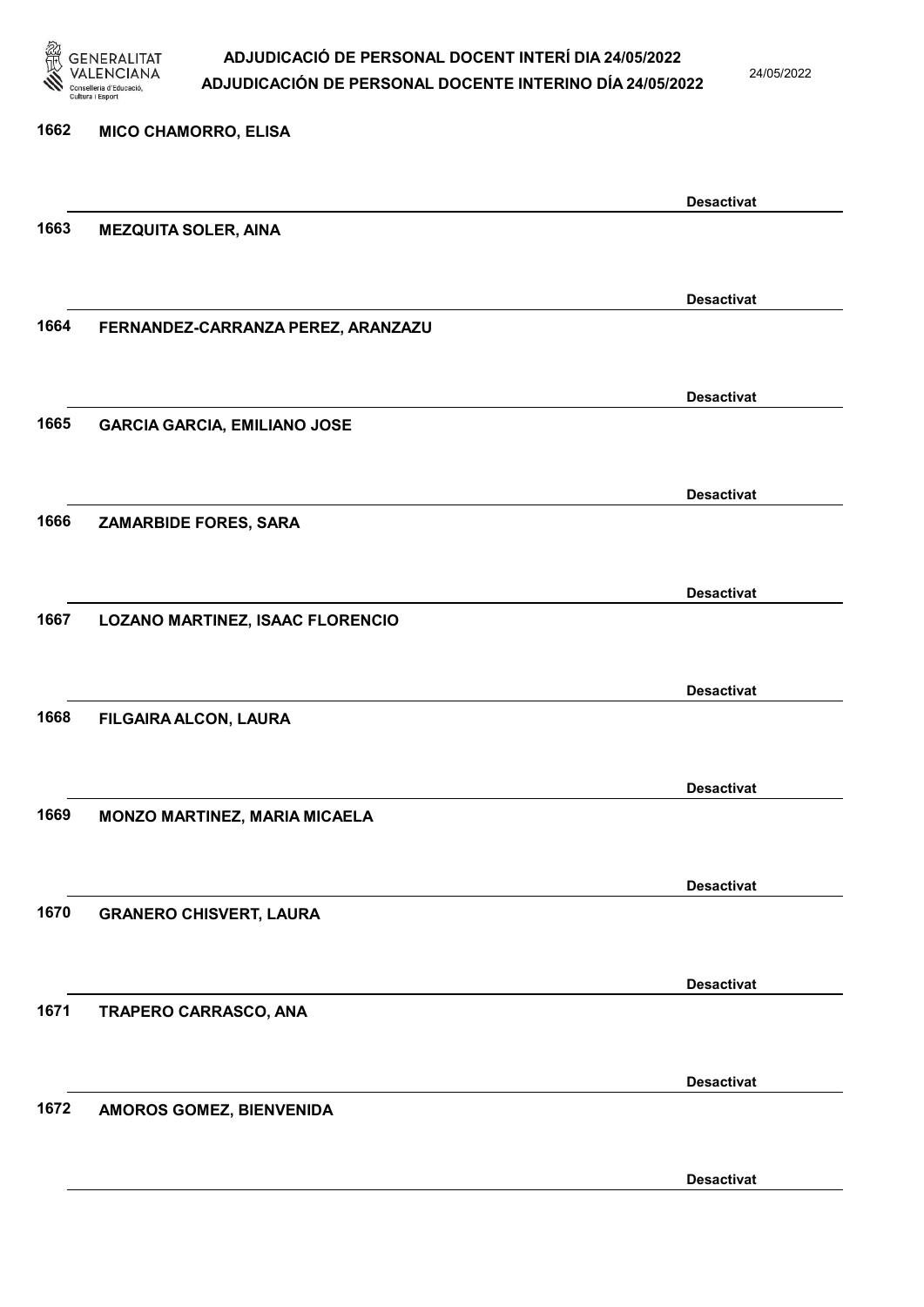

24/05/2022

#### 1673 SANCHEZ PLAZA, INES

|      |                                   | <b>Desactivat</b> |
|------|-----------------------------------|-------------------|
| 1674 | <b>RAMIREZ GIL, MATIAS</b>        |                   |
|      |                                   |                   |
|      |                                   | <b>Desactivat</b> |
| 1675 | <b>COZAR PILAN, VALERIA</b>       |                   |
|      |                                   |                   |
|      |                                   | <b>Desactivat</b> |
| 1676 | <b>CASES LOPEZ, LUCIA</b>         |                   |
|      |                                   |                   |
|      |                                   |                   |
| 1677 |                                   | <b>Desactivat</b> |
|      | ROCA GIMENEZ, CARLA               |                   |
|      |                                   |                   |
|      |                                   | <b>Desactivat</b> |
| 1678 | <b>GARCIA HERNANDEZ, DOLORES</b>  |                   |
|      |                                   |                   |
|      |                                   | <b>Desactivat</b> |
| 1679 | <b>MORALES FABRA, MARTA MARIA</b> |                   |
|      |                                   |                   |
|      |                                   | <b>Desactivat</b> |
| 1680 | <b>GARRIDO MARTINEZ, MIRIAM</b>   |                   |
|      |                                   |                   |
|      |                                   | <b>Desactivat</b> |
| 1681 | <b>MARTINEZ ROIG, IRENE</b>       |                   |
|      |                                   |                   |
|      |                                   | <b>Desactivat</b> |
| 1682 | <b>PRADAS TORRES, BELEN</b>       |                   |
|      |                                   |                   |
|      |                                   | <b>Desactivat</b> |
| 1683 | ALCARAZ CASTILLO, LAURA           |                   |
|      |                                   |                   |
|      |                                   |                   |
|      |                                   | <b>Desactivat</b> |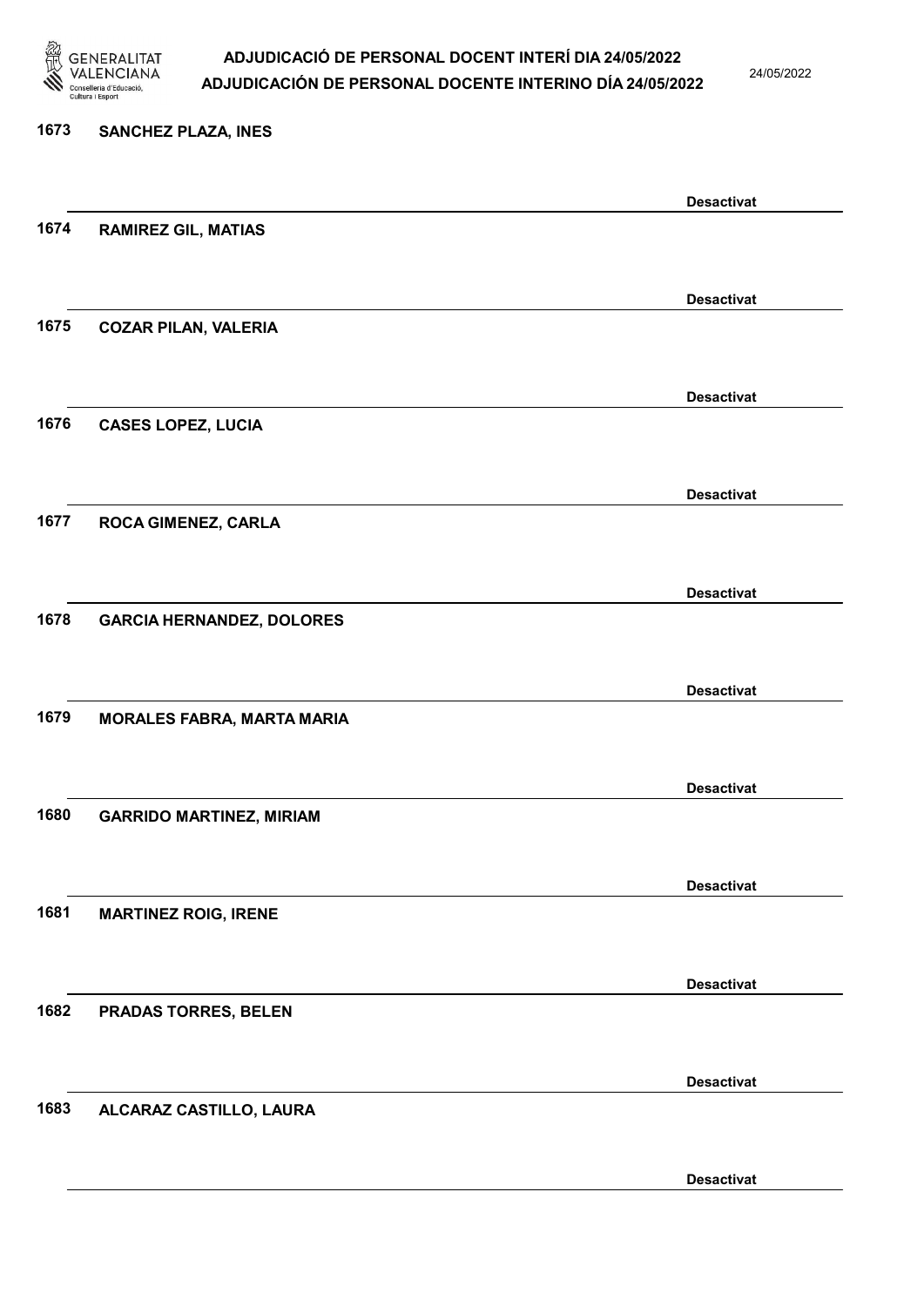

24/05/2022

Desactivat

# 1684 GOMEZ INZA, VERONICA Desactivat 1685 GARCIA VIZCAINO, NATALIA Desactivat 1686 ROMERO MIQUEL, ANNA MARIA Desactivat 1687 FRASQUET CORTES, Mª HERMINIA Desactivat 1688 BALLESTER GALVEZ, RAQUEL Desactivat 1689 OSA NAVAJAS, RAQUEL Desactivat 1690 MAXIA BERNABE, MARTA Desactivat 1691 TOMAS CUELLAR, NEREA Desactivat 1692 SOLER HERNANDEZ, MARIA Desactivat 1693 QUILES DIRANZO, SANDRA Desactivat 1694 LLUNA JORGE, LOURDES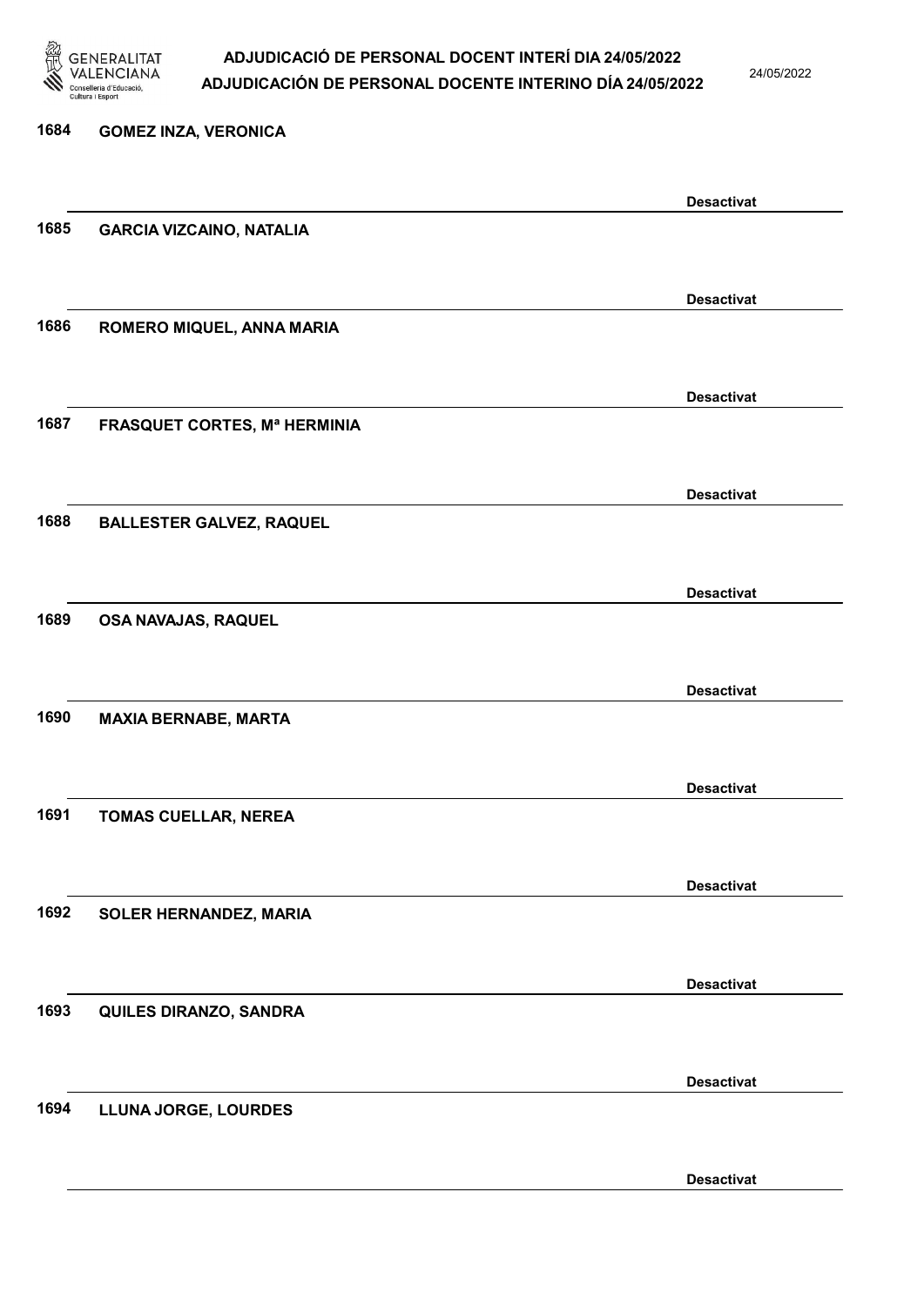

24/05/2022

Desactivat

# 1695 CARPINTERO ORTEGA, REBECA Desactivat 1696 ESTEVE GALVEZ, PAULA Desactivat 1697 MAS GOMEZ, GLORIA Desactivat 1698 RAMOS HERNANDEZ, MARIA Desactivat 1699 FERRIOLS JORGE, ROSA Desactivat 1700 RAMON RAMOS, PABLO Desactivat 1701 MANRESA FRANCO, ELIAS Desactivat 1702 GARCIA PELAEZ, MARIA Desactivat 1703 BLASCO VERGE, JAVIER LUIS Desactivat 1704 CANALES LOPEZ, SONIA Desactivat 1705 ESCUDERO CANDEL, PABLO PEDRO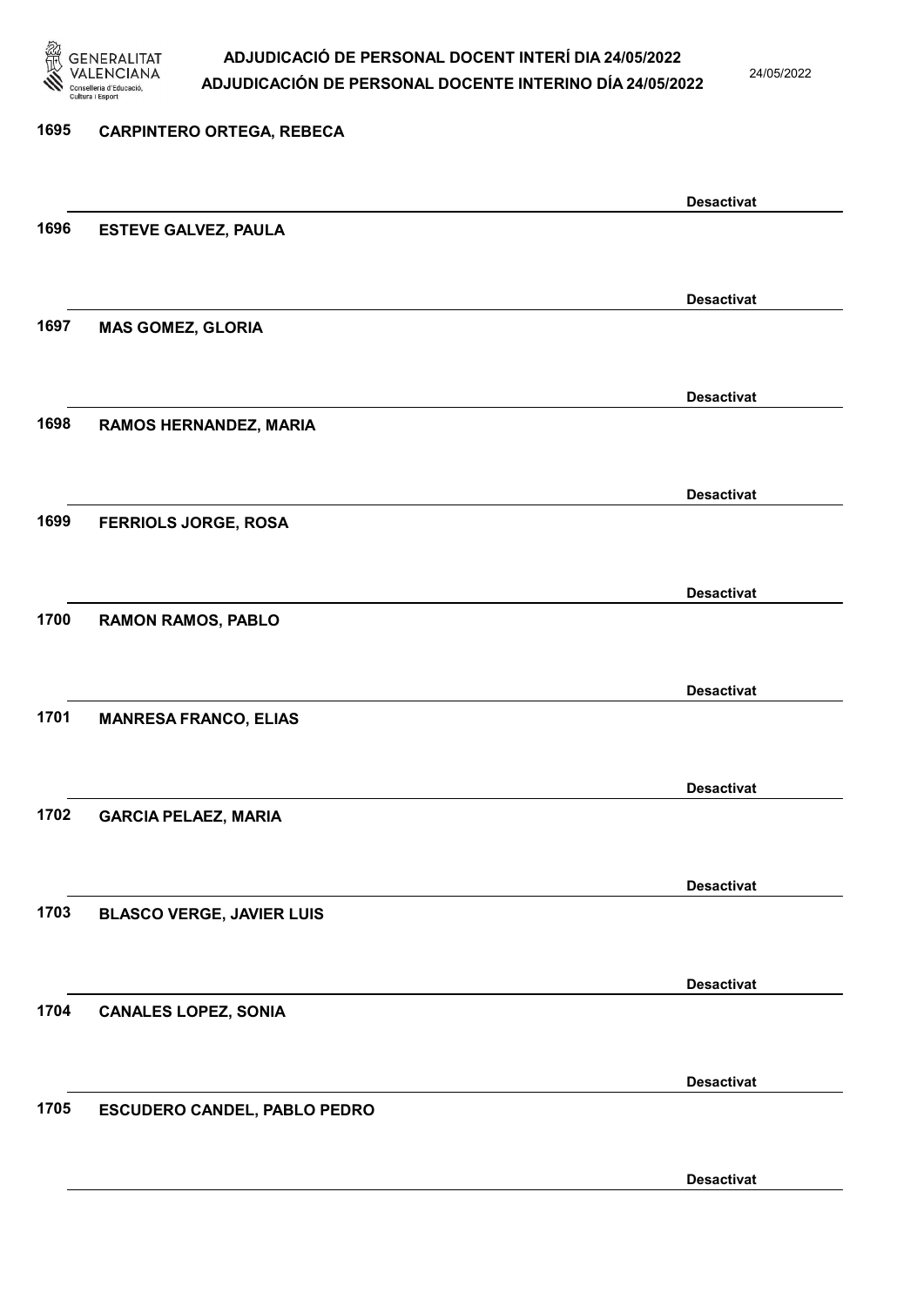| ADJUDICACIÓ DE PERSONAL DOCENT INTERÍ DIA 24/05/2022     |
|----------------------------------------------------------|
| ADJUDICACIÓN DE PERSONAL DOCENTE INTERINO DÍA 24/05/2022 |

|      | GENERALITAT<br>Conselleria d'Educacio<br>Cultura i Esport |                                                                                  | ADJUDICACIÓ DE PERSONAL DOCENT INTERÍ DIA 24/05/2022<br>ADJUDICACIÓN DE PERSONAL DOCENTE INTERINO DÍA 24/05/2022 |   | 24/05/2022           |
|------|-----------------------------------------------------------|----------------------------------------------------------------------------------|------------------------------------------------------------------------------------------------------------------|---|----------------------|
| 1706 | <b>RAMON PEREZ, MARIA</b>                                 |                                                                                  | Petición:                                                                                                        | 1 | Adjudicación forzosa |
|      | 845316                                                    | MANISES (46005107) CEIP JOSÉ GARCÍA PLANELLS<br>121 / LLENGUA ESTRANGERA: ANGLÉS |                                                                                                                  |   |                      |
|      | Horas<br>23                                               |                                                                                  | SUBSTITUCIÓ INDETERMINADA                                                                                        |   | Adjudicat            |
| 1707 | <b>LOZANO PARDO, PABLO</b>                                |                                                                                  |                                                                                                                  |   |                      |
| 1708 | <b>BELMAR LOPEZ, LAURA</b>                                |                                                                                  |                                                                                                                  |   | <b>Desactivat</b>    |
| 1709 | <b>SANTOS ZAMBRANA, MIRIAM</b>                            |                                                                                  |                                                                                                                  |   | <b>Desactivat</b>    |
|      |                                                           |                                                                                  |                                                                                                                  |   | <b>Desactivat</b>    |
| 1710 | <b>VARO PEREZ, MARIA CRISTINA</b>                         |                                                                                  |                                                                                                                  |   |                      |
| 1711 | <b>RIBES RUBIO, RAFAEL</b>                                |                                                                                  |                                                                                                                  |   | <b>Desactivat</b>    |
| 1712 | <b>CARPIO RIOS, ADRIANA</b>                               |                                                                                  |                                                                                                                  |   | <b>Desactivat</b>    |
|      |                                                           |                                                                                  |                                                                                                                  |   | <b>Desactivat</b>    |
| 1713 | <b>MELERO PEREZ, PAOLA</b>                                |                                                                                  |                                                                                                                  |   |                      |
| 1714 | <b>PARDO GUILLEM, MARC</b>                                |                                                                                  |                                                                                                                  |   | <b>Desactivat</b>    |
|      |                                                           |                                                                                  |                                                                                                                  |   | <b>Desactivat</b>    |
| 1715 | LLUCH SANCHO, LAURA                                       |                                                                                  |                                                                                                                  |   |                      |
| 1716 | SIENRA GUTIERREZ, IRENE ISABEL                            |                                                                                  |                                                                                                                  |   | <b>Desactivat</b>    |
|      |                                                           |                                                                                  |                                                                                                                  |   | <b>Desactivat</b>    |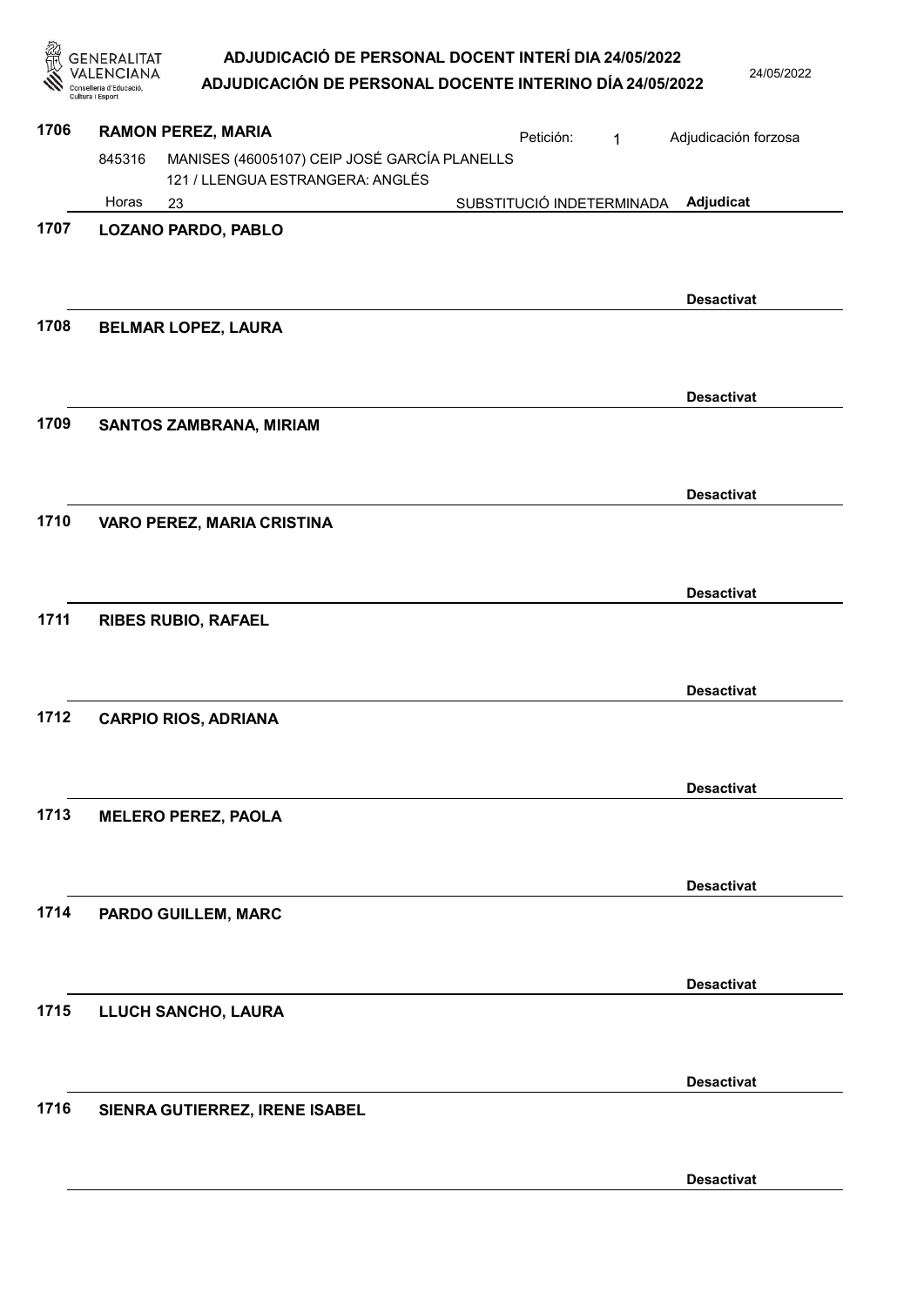

24/05/2022

### 1717 NUÑEZ CORTES, CELIA

|      |                                  | <b>Desactivat</b> |
|------|----------------------------------|-------------------|
| 1718 | <b>GABALDO LERMA, ROSER</b>      |                   |
|      |                                  |                   |
|      |                                  | <b>Desactivat</b> |
| 1719 | <b>DIAGO SANCHEZ, CARLOS</b>     |                   |
|      |                                  |                   |
|      |                                  |                   |
|      |                                  | <b>Desactivat</b> |
| 1720 | RUIZ LLOPIS, ESTEFANIA           |                   |
|      |                                  |                   |
|      |                                  | <b>Desactivat</b> |
| 1721 | ALBERT MARÍN, ARANCHA            |                   |
|      |                                  |                   |
|      |                                  | <b>Desactivat</b> |
| 1722 | <b>MARTIN CARBO, MARTA</b>       |                   |
|      |                                  |                   |
|      |                                  | <b>Desactivat</b> |
| 1723 | <b>CAMALLONGA ESCOBAR, MARIA</b> |                   |
|      |                                  |                   |
|      |                                  | <b>Desactivat</b> |
| 1724 | <b>GARRIDO GARCIA, SOFIA</b>     |                   |
|      |                                  |                   |
|      |                                  |                   |
|      |                                  | <b>Desactivat</b> |
| 1725 | LORCA ALHAMA, MARIA TERESA       |                   |
|      |                                  |                   |
|      |                                  | <b>Desactivat</b> |
| 1726 | <b>CUENCA LARAS, EMMA</b>        |                   |
|      |                                  |                   |
|      |                                  | <b>Desactivat</b> |
| 1727 | <b>MIFSUD BALLESTEROS, SERGI</b> |                   |
|      |                                  |                   |
|      |                                  | <b>Desactivat</b> |
|      |                                  |                   |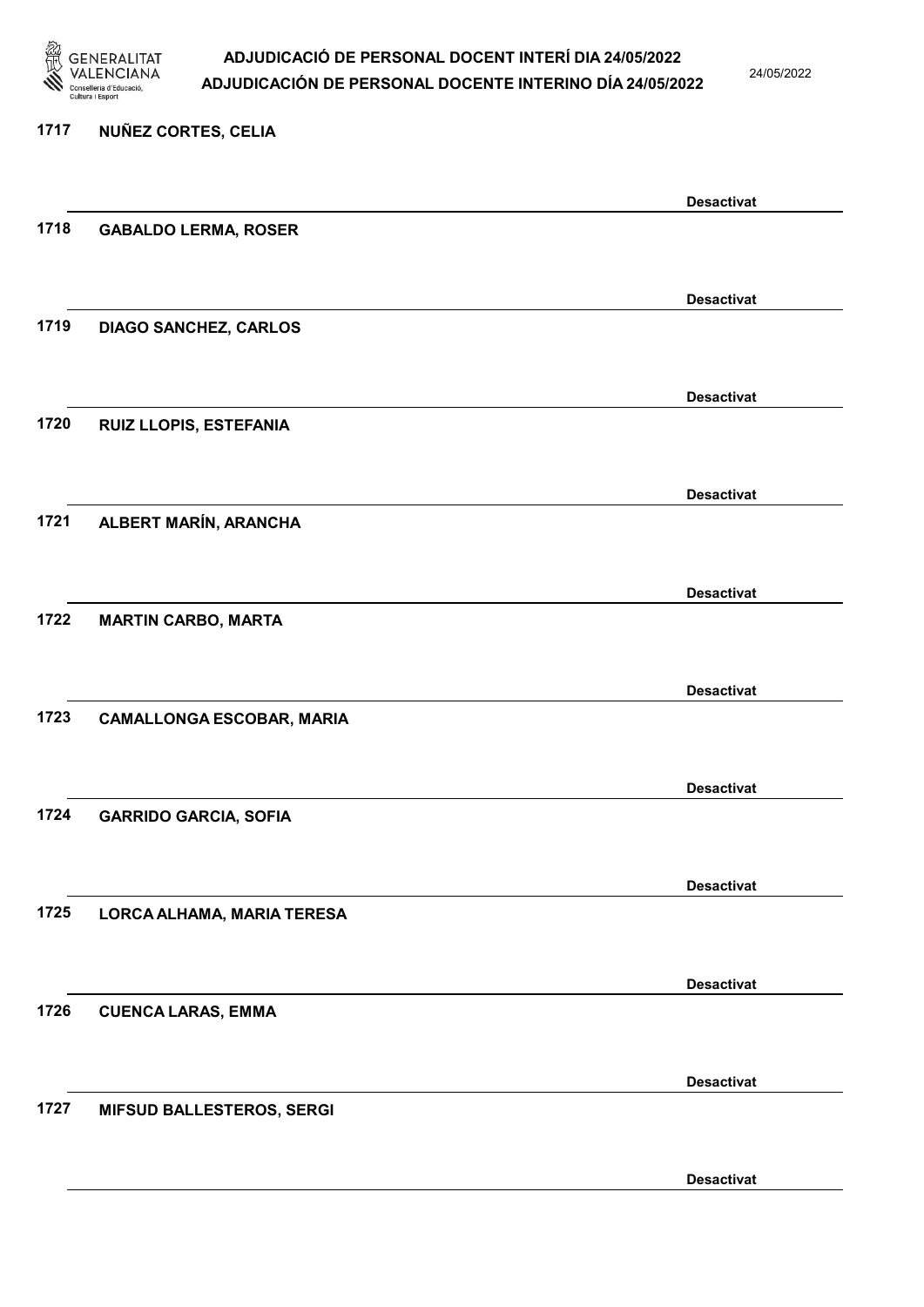

24/05/2022

Desactivat

# 1728 LORENTE PUENTE, RAQUEL Desactivat 1729 VIVES GIMENO, MARIA DEL CARMEN Desactivat 1730 VELA SOLER, GEMMA Desactivat 1731 VERDEJO LIEBANA, LAURA Desactivat 1732 SILVESTRE FOLCH, PAULA Desactivat 1733 AZORIN EXOJOS, SERGIO Desactivat 1734 BARAZA SANCHEZ, BEATRIZ Desactivat 1735 GOMEZ PEREZ, LAURA Desactivat 1736 CISCAR BLASCO, ANTONI Desactivat 1737 MARTINEZ NAVARRO, PAULA Desactivat 1738 MARTINEZ PRATS, LAURA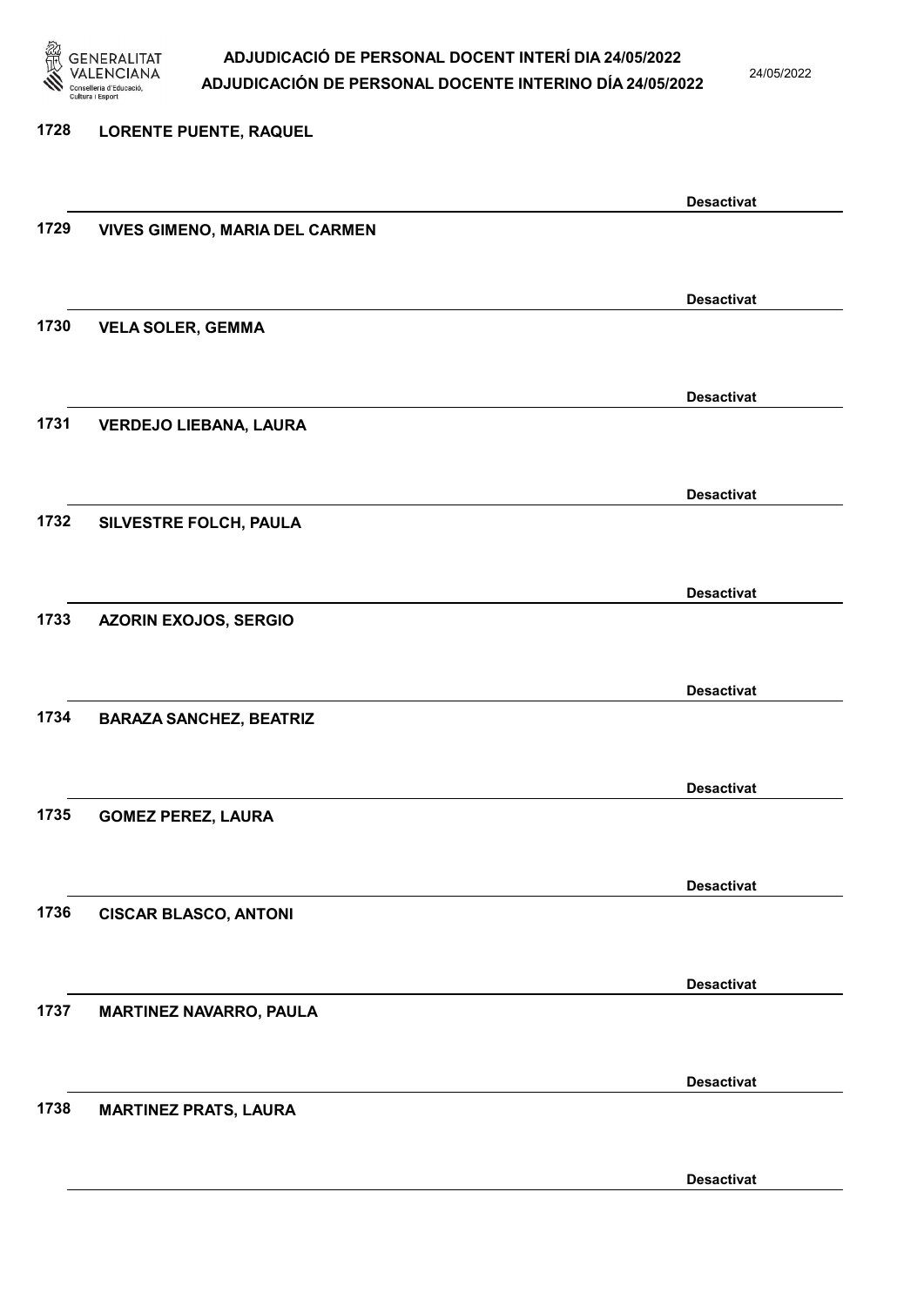

24/05/2022

| 1739 | JULIAN QUINTANILLA, ANA                                                     |                                                              |
|------|-----------------------------------------------------------------------------|--------------------------------------------------------------|
|      |                                                                             | <b>Desactivat</b>                                            |
| 1740 | <b>MENESES ROMERO, EVA</b>                                                  |                                                              |
|      |                                                                             | <b>Desactivat</b>                                            |
| 1741 | ROS BERNARDINO, FRANCESCA                                                   |                                                              |
|      |                                                                             | <b>Desactivat</b>                                            |
| 1742 | DONET CAMARENA, MARIA GEMMA                                                 |                                                              |
| 1743 | <b>MARQUES PRADAS, RAQUEL</b>                                               | <b>Desactivat</b>                                            |
|      |                                                                             |                                                              |
| 1744 | <b>GUTIERREZ LAPEÑA, SARA</b>                                               | <b>Desactivat</b><br>Petición:<br>Voluntaria<br>$\mathbf{1}$ |
|      | VALÈNCIA (46012771) CEIP RODRÍGUEZ FORNOS<br>507037<br>124 / MÚSICA         |                                                              |
|      | Horas<br>23                                                                 | Adjudicat<br>SUBSTITUCIÓ DETERMINADA                         |
| 1745 | PEREZ SELLES, LUCIA                                                         |                                                              |
| 1746 | <b>BELTRAN LECHA, NURIA</b>                                                 | <b>Desactivat</b>                                            |
|      |                                                                             | <b>Desactivat</b>                                            |
| 1747 | <b>CREMADES GALLEGO, OLGA</b>                                               |                                                              |
|      |                                                                             | <b>Desactivat</b>                                            |
| 1748 | ESTEVE CARCELLER, ZAIRA DE LOS REYES                                        | Petición:<br>Voluntaria<br>$\mathbf{1}$                      |
|      | ALBERIC (46017857) CEIP EL CONVENT<br>896858<br>127 / PEDAGOGIA TERAPÈUTICA |                                                              |
|      | Horas<br>23                                                                 | Adjudicat<br>SUBSTITUCIÓ INDETERMINADA                       |

Desactivat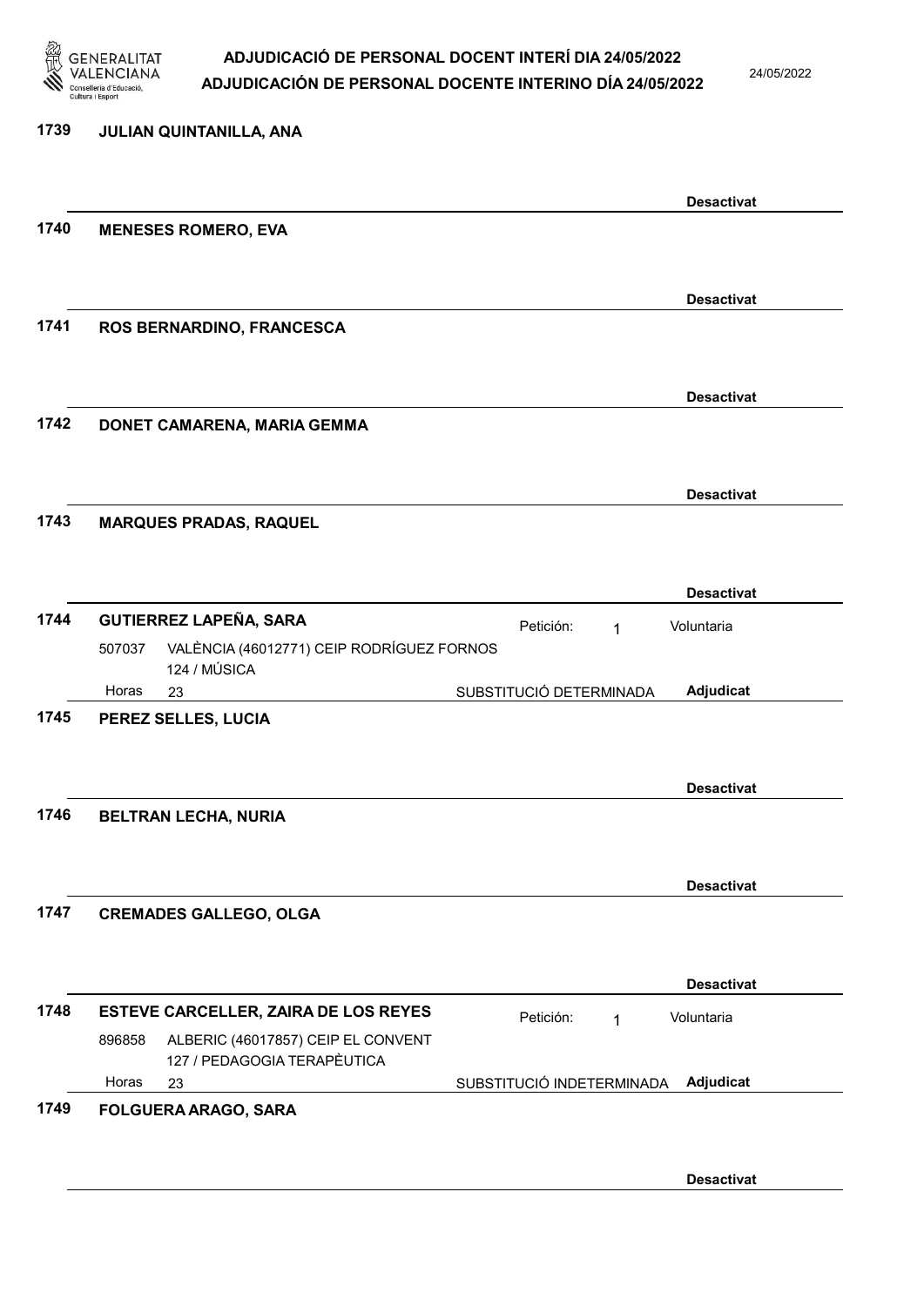

24/05/2022

#### 1750 PEREZ SILVESTRE, ALVARO

|      |                                     | <b>Desactivat</b> |
|------|-------------------------------------|-------------------|
| 1751 | MORENO CARRASCOSA, MONICA ELISABETH |                   |
|      |                                     |                   |
|      |                                     |                   |
|      |                                     | <b>Desactivat</b> |
| 1752 | <b>GALLEGO DELGADO, JAIME</b>       |                   |
|      |                                     |                   |
|      |                                     |                   |
|      |                                     |                   |
|      |                                     | <b>Desactivat</b> |
| 1753 | <b>BOSO PEREZ, CRISTINA</b>         |                   |
|      |                                     |                   |
|      |                                     |                   |
|      |                                     | <b>Desactivat</b> |
| 1754 | <b>LIZAN VILLEGAS, NURIA</b>        |                   |
|      |                                     |                   |
|      |                                     |                   |
|      |                                     | <b>Desactivat</b> |
| 1755 | NAVARRO ALVAREZ, AMPARO             |                   |
|      |                                     |                   |
|      |                                     |                   |
|      |                                     | <b>Desactivat</b> |
|      |                                     |                   |
| 1756 | <b>SANCHO PONS, LAURA</b>           |                   |
|      |                                     |                   |
|      |                                     |                   |
|      |                                     | <b>Desactivat</b> |
| 1757 | VILLACAMPA RIERA, ARANTXA           |                   |
|      |                                     |                   |
|      |                                     |                   |
|      |                                     | <b>Desactivat</b> |
| 1758 | PARDO LIRIO, MIREIA                 |                   |
|      |                                     |                   |
|      |                                     |                   |
|      |                                     | <b>Desactivat</b> |
| 1759 |                                     |                   |
|      | <b>COUPEAU SANCHEZ, YVETTE</b>      |                   |
|      |                                     |                   |
|      |                                     |                   |
|      |                                     | <b>Desactivat</b> |
| 1760 | FERRER AÑON, ANA                    |                   |
|      |                                     |                   |
|      |                                     |                   |
|      |                                     | <b>Desactivat</b> |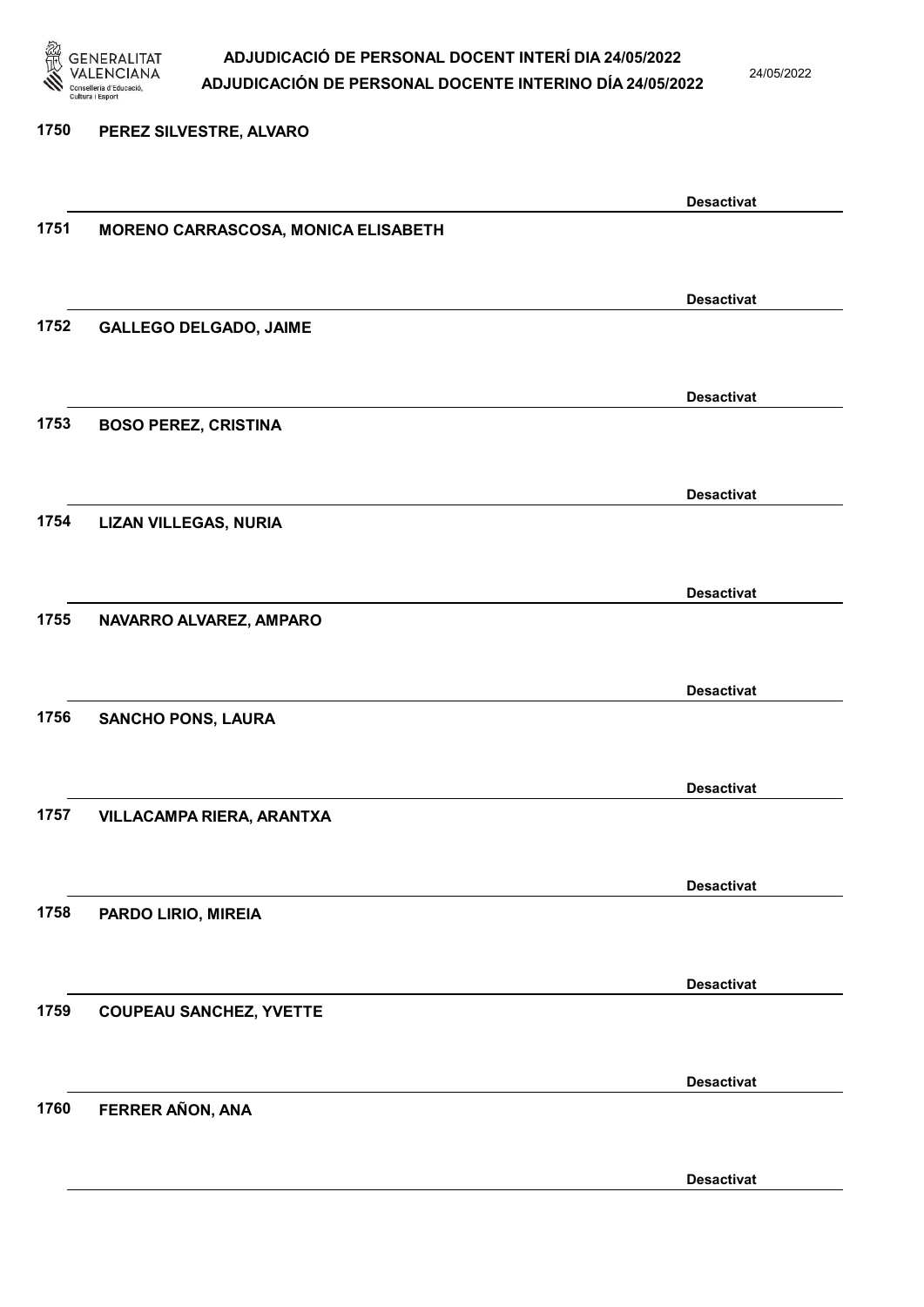|      | <b>GENERALITAT</b><br>Conselleria d'Educació<br>Cultura i Esport | ADJUDICACIÓ DE PERSONAL DOCENT INTERÍ DIA 24/05/2022<br>ADJUDICACIÓN DE PERSONAL DOCENTE INTERINO DÍA 24/05/2022 |                           |   | 24/05/2022        |
|------|------------------------------------------------------------------|------------------------------------------------------------------------------------------------------------------|---------------------------|---|-------------------|
| 1761 |                                                                  | HERMANO VAZQUEZ, MARIA ISABEL                                                                                    | Petición:                 | 1 | Voluntaria        |
|      | 902751                                                           | TORRENT (46008716) CEIP JUAN XXIII<br>127 / PEDAGOGIA TERAPÈUTICA                                                |                           |   |                   |
|      | Horas                                                            | 23                                                                                                               | SUBSTITUCIÓ INDETERMINADA |   | Adjudicat         |
| 1762 |                                                                  | <b>REIG ROCA, SANDRA</b>                                                                                         |                           |   |                   |
| 1763 |                                                                  | <b>LLORENS PARDO, MARIA</b>                                                                                      |                           |   | <b>Desactivat</b> |
|      |                                                                  |                                                                                                                  |                           |   | <b>Desactivat</b> |
| 1764 |                                                                  | <b>GARCIA DIAZ, LIDIA</b>                                                                                        |                           |   |                   |
|      |                                                                  |                                                                                                                  |                           |   | <b>Desactivat</b> |
| 1765 |                                                                  | ORTOLA CRESPO, SILVIA                                                                                            |                           |   |                   |
|      |                                                                  |                                                                                                                  |                           |   | <b>Desactivat</b> |
| 1766 |                                                                  | <b>CORTES RUIZ, LYDIA</b>                                                                                        |                           |   |                   |
|      |                                                                  |                                                                                                                  |                           |   | <b>Desactivat</b> |
| 1767 |                                                                  | <b>BELLO FERNANDEZ. MARIA ESPERANZA</b>                                                                          |                           |   |                   |
|      |                                                                  |                                                                                                                  |                           |   | <b>Desactivat</b> |
| 1768 |                                                                  | <b>GOMIS PIÑA, SHEILA</b>                                                                                        |                           |   |                   |
|      |                                                                  |                                                                                                                  |                           |   | <b>Desactivat</b> |
| 1769 |                                                                  | <b>SAEZ MARCH, CLAUDIA</b>                                                                                       |                           |   |                   |
|      |                                                                  |                                                                                                                  |                           |   | <b>Desactivat</b> |
| 1770 |                                                                  | <b>CABAÑERO CASTILLO, NOELIA</b>                                                                                 |                           |   |                   |
|      |                                                                  |                                                                                                                  |                           |   | <b>Desactivat</b> |
| 1771 |                                                                  | <b>CHORDA MARTINEZ, MARTA</b>                                                                                    |                           |   |                   |
|      |                                                                  |                                                                                                                  |                           |   | <b>Desactivat</b> |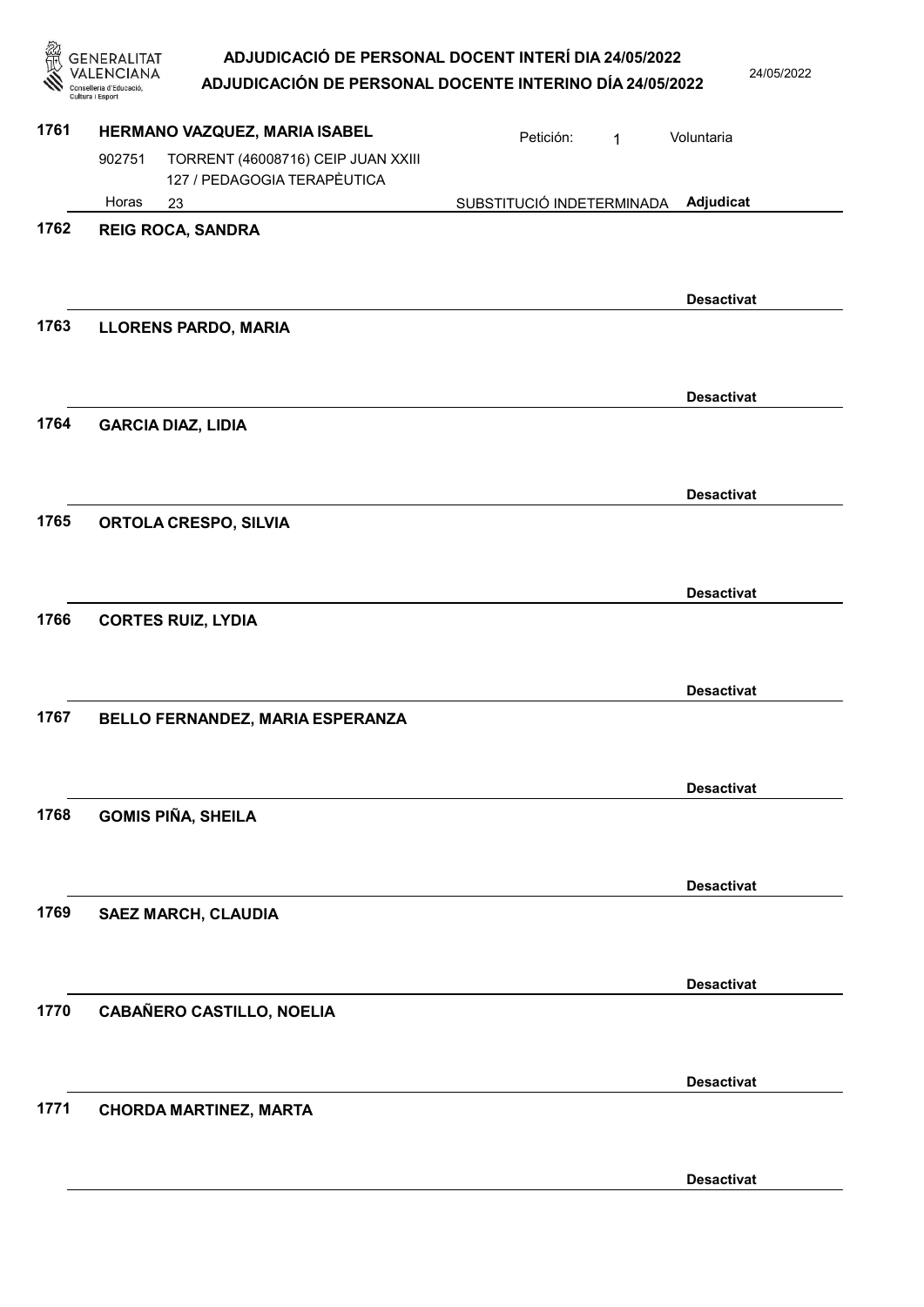

24/05/2022

#### 1772 VILLALBA SANFELIX, ANDREA

|      |                                   | <b>Desactivat</b> |
|------|-----------------------------------|-------------------|
| 1773 | RUIZ GARCIA, ELENA DE LOS ANGELES |                   |
|      |                                   |                   |
|      |                                   |                   |
|      |                                   | <b>Desactivat</b> |
| 1774 | RUIZ BUSTOS, ÚRSULA               |                   |
|      |                                   |                   |
|      |                                   | <b>Desactivat</b> |
| 1775 |                                   |                   |
|      | <b>GOMEZ POMARES, ALEJANDRO</b>   |                   |
|      |                                   |                   |
|      |                                   | <b>Desactivat</b> |
| 1776 | FERRER IVORRA, SILVIA             |                   |
|      |                                   |                   |
|      |                                   |                   |
|      |                                   | <b>Desactivat</b> |
| 1777 | <b>TORMOS GARCIA, EVA</b>         |                   |
|      |                                   |                   |
|      |                                   | <b>Desactivat</b> |
| 1778 | SERRA TERUEL, MIREIA LLUÏSA       |                   |
|      |                                   |                   |
|      |                                   |                   |
|      |                                   | <b>Desactivat</b> |
| 1779 | <b>BOIX PADILLA, MARINA</b>       |                   |
|      |                                   |                   |
|      |                                   |                   |
|      |                                   | <b>Desactivat</b> |
| 1780 | RIBES FERRER, ALEJANDRO           |                   |
|      |                                   |                   |
|      |                                   | <b>Desactivat</b> |
| 1781 | ROMERO SEDANO, LOURDES            |                   |
|      |                                   |                   |
|      |                                   |                   |
|      |                                   | <b>Desactivat</b> |
| 1782 | <b>LOPEZ BENEDICTO, TANIA</b>     |                   |
|      |                                   |                   |
|      |                                   |                   |
|      |                                   | <b>Desactivat</b> |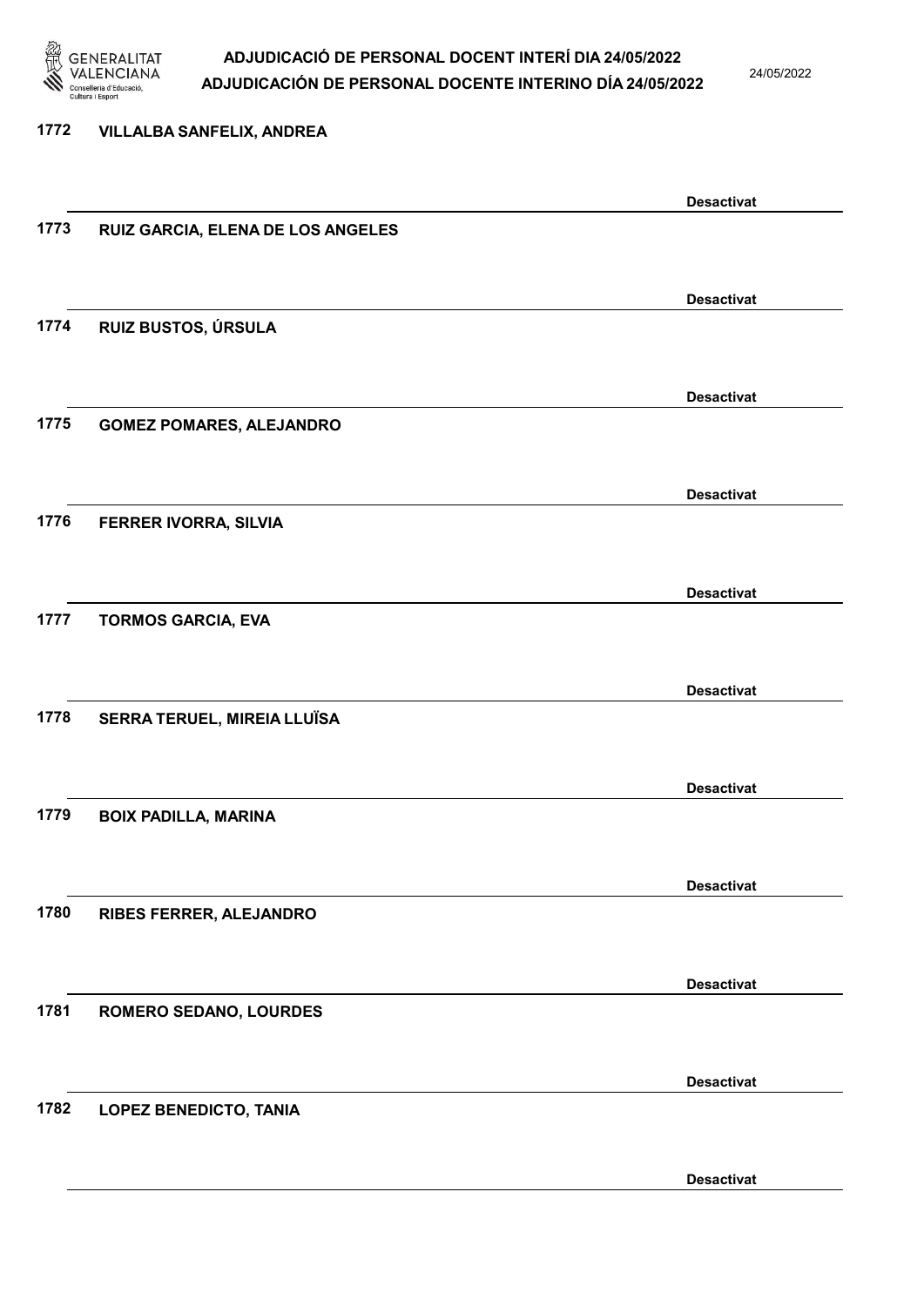

24/05/2022

Desactivat

# 1783 MORELL SAVALL, RAQUEL Desactivat 1784 SANZ RUBIO, MARIA DEL CARMEN Desactivat 1785 BOLEA DESCO, YOLANDA Desactivat 1786 BENAVENT CALAFAT, MARIA DOLORES Desactivat 1787 MARTÍ MARCED, MARÍA PILAR Desactivat 1788 GIL SAN ANTONIO, IRENE Desactivat 1789 TERUEL MARTINEZ, ANDREA Desactivat 1790 PEIRO GASCON, Mª INMACULADA Desactivat 1791 GARCIA JIMENEZ, MARIA Desactivat 1792 BONO SANCHEZ, JOSE FRANCISCO Desactivat 1793 MOMPO FORTUÑO, SILVIA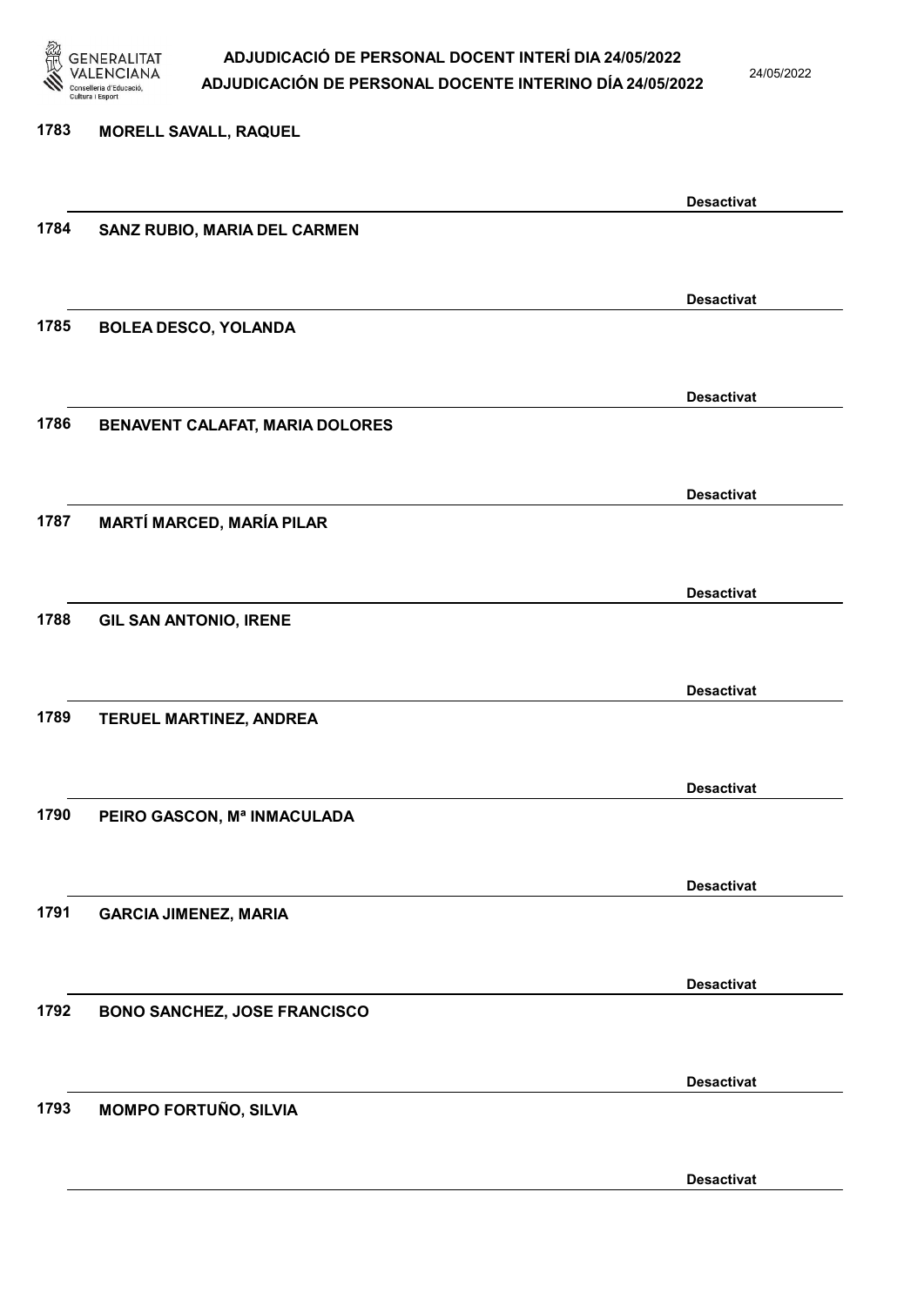

24/05/2022

## 1794 MARTINEZ GARCIA, DANIEL Desactivat 1795 GUTIERREZ SOLAZ, VICENTE Desactivat 1796 ARGUDO ESPI, MIREIA Desactivat 1797 CEPAS DUQUE, OLGA Desactivat 1798 DEUSTO ABAROA, JUAN ANTONIO Desactivat 1799 PONS MARCO, LAURA Desactivat 1800 FERRANDO BATALLER, MARIA DEL CARMEN No ha participat 1801 BARRERA PLA, ANDREA Desactivat 1802 GIMENO REAL, ANDREA Desactivat 1803 RICO SALVADOR, NURIA Desactivat 1804 CAMUS FERRI, MARIA DEL MAR Desactivat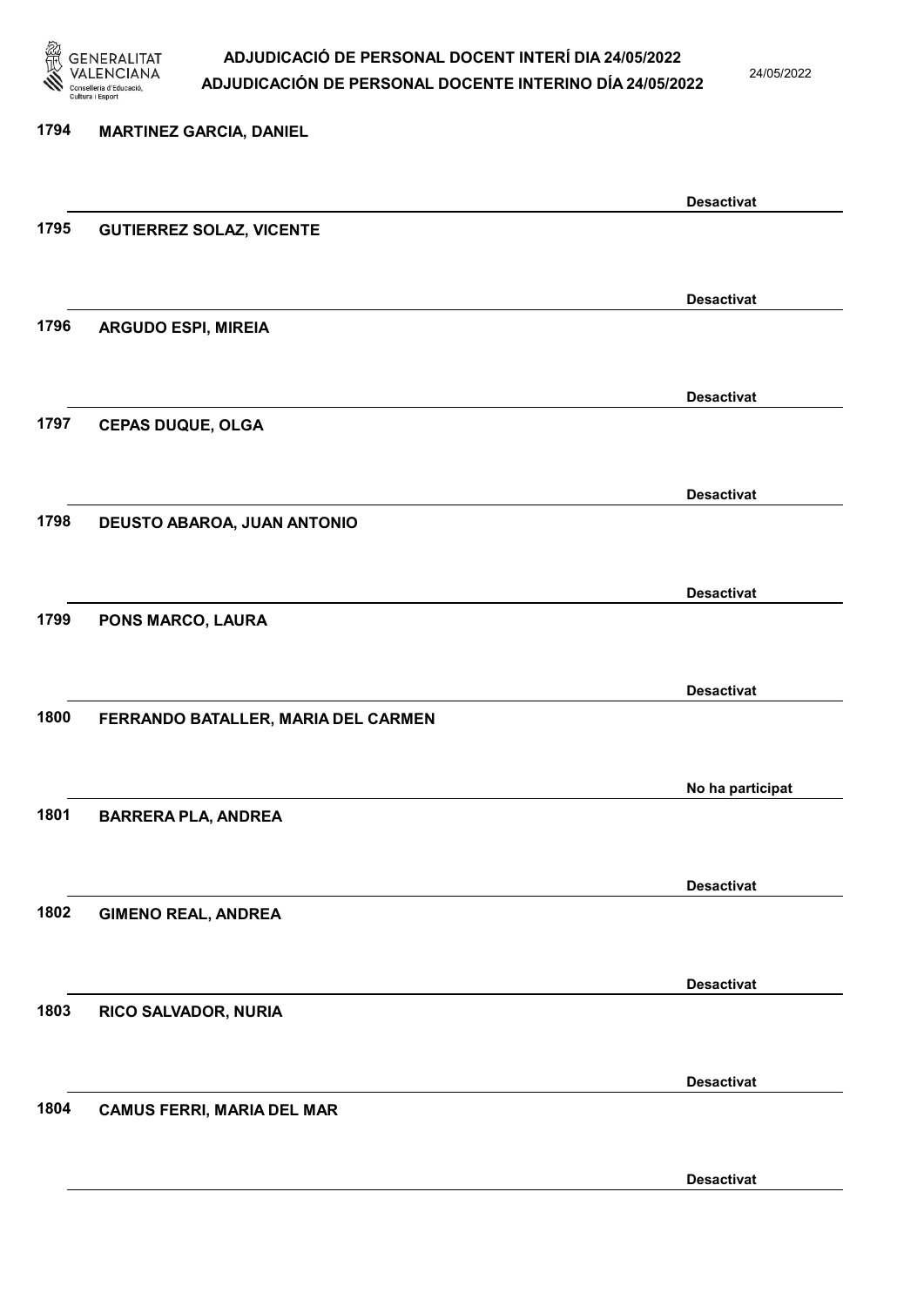

24/05/2022

# 1805 CHAIR BEN ACHA, SOFIAN Desactivat 1806 VILLANUEVA VERICAT, YASMINA Desactivat 1807 PARDO CLIMENT, MARIA DEL CARMEN Desactivat 1808 PAVIA RICO, CARMEN Desactivat 1809 QUINTO LATORRE, MANUEL ALEJANDRO Desactivat 1810 HEREDIA COMINS, ANGEL Desactivat 1811 REBOLLO SAMPER, PEDRO ANTONIO Desactivat 1812 BENAVENT BENAVENT, JOSEP Desactivat 1813 BELTRAN MONREAL, BALMA Desactivat 1814 GEA CASELLES, FRANCISCA IRENE Desactivat 1815 PALAZON IBAÑEZ, RAQUEL

Desactivat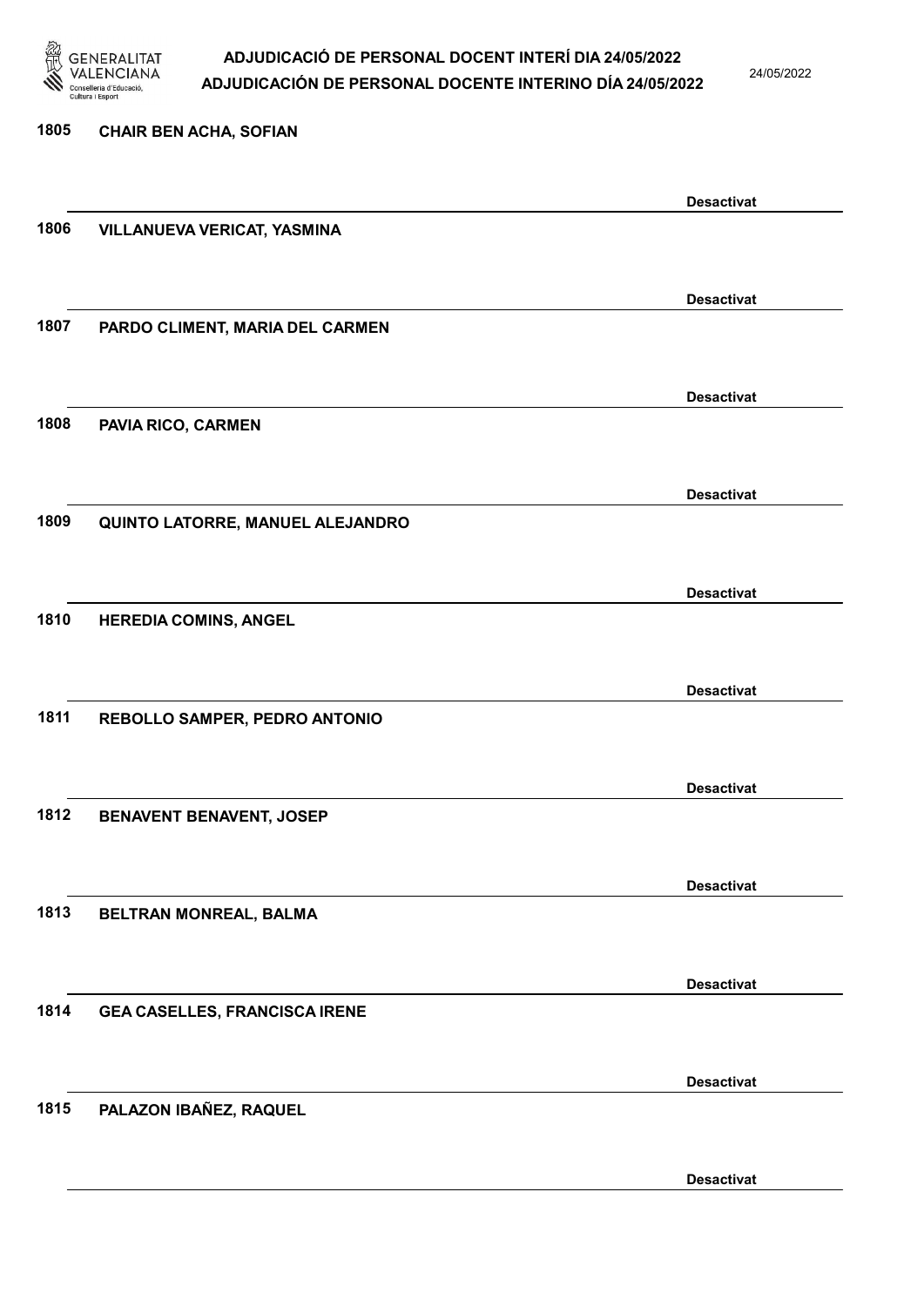

24/05/2022

Desactivat

# 1816 CUENCA IBAÑEZ, RAFAEL Desactivat 1817 MAÑEZ TESTOR, MARIA DEL MAR Desactivat 1818 FERRER CALATAYUD, ANGELA Desactivat 1819 VAZQUEZ VICENTE, LOURDES MARIA Desactivat 1820 RUIZ GARCIA, MARIA JOSE Desactivat 1821 REINA RODES, ISABEL Desactivat 1822 RUBIO FERNANDEZ, ANA Desactivat 1823 MIRALLES BAYARRI, JESSICA Desactivat 1824 PESUDO MARCILLA, ESTER Desactivat 1825 GREGORI LLOPIS, MARISA Desactivat 1826 SANCHO TOLEDO, MARTA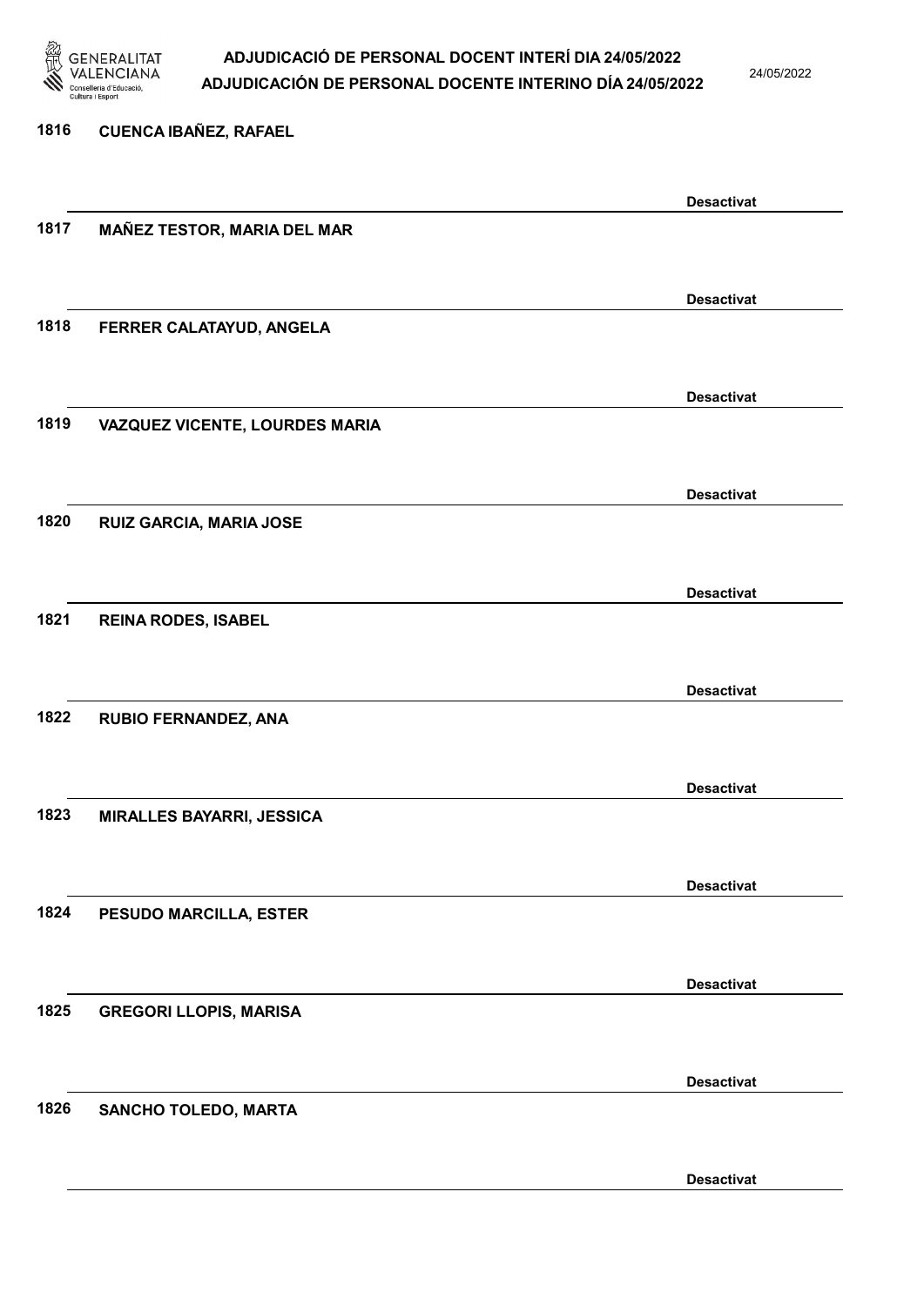

24/05/2022

#### 1827 BADA ZAGALÁ, MARIA

|      |                                      | <b>Desactivat</b> |
|------|--------------------------------------|-------------------|
| 1828 | <b>LLACER GARCIA, MIREIA</b>         |                   |
|      |                                      |                   |
|      |                                      |                   |
|      |                                      | <b>Desactivat</b> |
| 1829 | <b>RAMOS BAGAN, CELIA</b>            |                   |
|      |                                      |                   |
|      |                                      | <b>Desactivat</b> |
| 1830 | <b>GALINDO FERRER, TERESA</b>        |                   |
|      |                                      |                   |
|      |                                      |                   |
|      |                                      | <b>Desactivat</b> |
| 1831 | BERMEJO GOMEZ, MARIA DE LAS MERCEDES |                   |
|      |                                      |                   |
|      |                                      | <b>Desactivat</b> |
| 1832 | <b>CORTES CANTO, VERONICA</b>        |                   |
|      |                                      |                   |
|      |                                      |                   |
|      |                                      | <b>Desactivat</b> |
| 1833 | <b>MOLINA VIDAL, LUIS</b>            |                   |
|      |                                      |                   |
|      |                                      | <b>Desactivat</b> |
| 1834 | ALVAREZ VICIOSO, CRISTINA            |                   |
|      |                                      |                   |
|      |                                      |                   |
|      |                                      | <b>Desactivat</b> |
| 1835 | <b>VIDAL PASTOR, LAURA</b>           |                   |
|      |                                      |                   |
|      |                                      |                   |
| 1836 |                                      | <b>Desactivat</b> |
|      | PLANCHADELL MAJUELOS, FRANCISCO      |                   |
|      |                                      |                   |
|      |                                      | <b>Desactivat</b> |
| 1837 | GINES VILLAESCUSA, MARIA             |                   |
|      |                                      |                   |
|      |                                      |                   |
|      |                                      | <b>Desactivat</b> |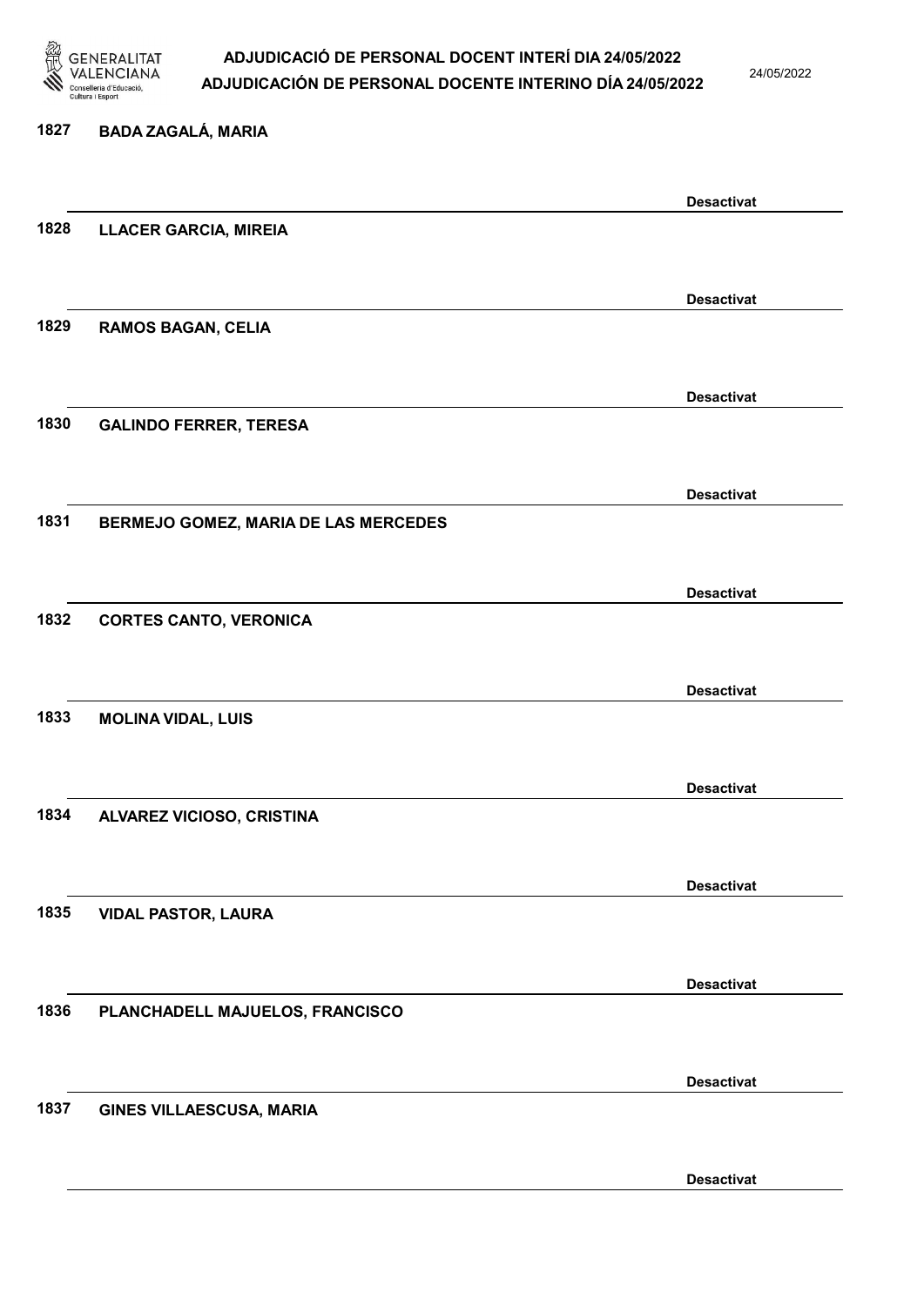

24/05/2022

## 1838 SALVADOR GIMENO, LEYRE Desactivat 1839 GOMEZ CONDE, MARIA AMPARO Desactivat 1840 SELMA SANCHEZ, MARIA DEL CARMEN Ha participat 1841 BAÑULS BENAVENT, GEMA Desactivat 1842 SANZ MARTINEZ, JOAQUIN JOSE Desactivat 1843 PEREZ SERRANO, ESMERALDA Desactivat 1844 CARDONA BLASCO, ANGELA Desactivat 1845 TAVIRA MOYA, JOSE Desactivat 1846 JIMÉNEZ RUÍZ, MIRIAM Desactivat 1847 JULVE LLORENS, ANGEL Desactivat 1848 LOPEZ DE SCALS, CARMEN VICTORIA Desactivat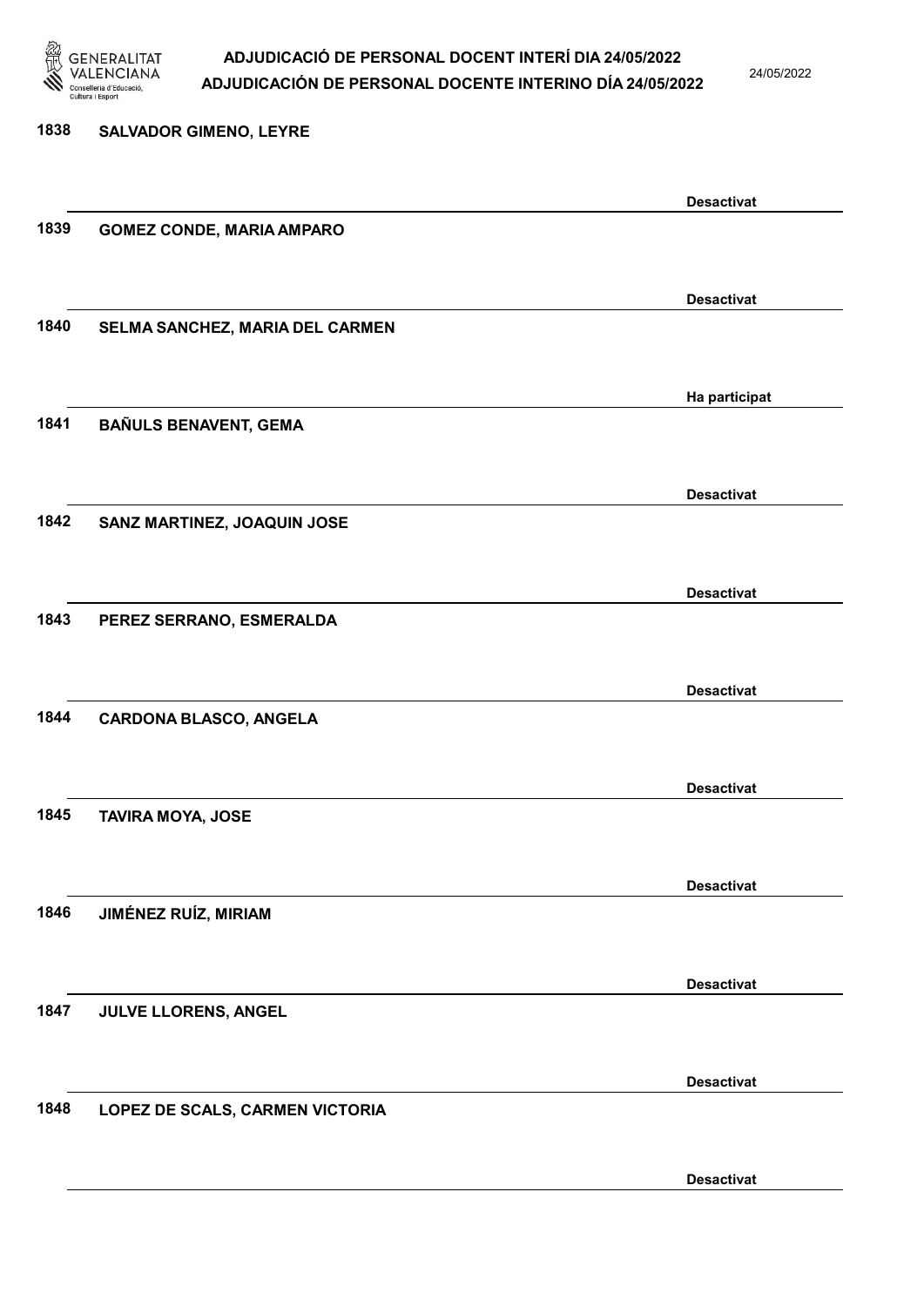

24/05/2022

Desactivat

# 1849 MIRALLES SERRANO, ANDREA Desactivat 1850 PRADES MARTINEZ, MARTA Desactivat 1851 ROCHER MASCARELL, ROSA Desactivat 1852 JUAN CUCARELLA, ANDREA Desactivat 1853 PEREZ RODRIGUEZ, MARIA CRUZ Desactivat 1854 BLASCO GONZALEZ, CRISTINA Desactivat 1855 PONS ROGER, JAIME Desactivat 1856 GARCIA MARTINEZ, MARIA TERESA Desactivat 1857 JOVER MURILLO, GRACIELA Desactivat 1858 HERRANZ AGUSTÍN, ELENA Desactivat 1859 NAVARRO GARCIA, ELENA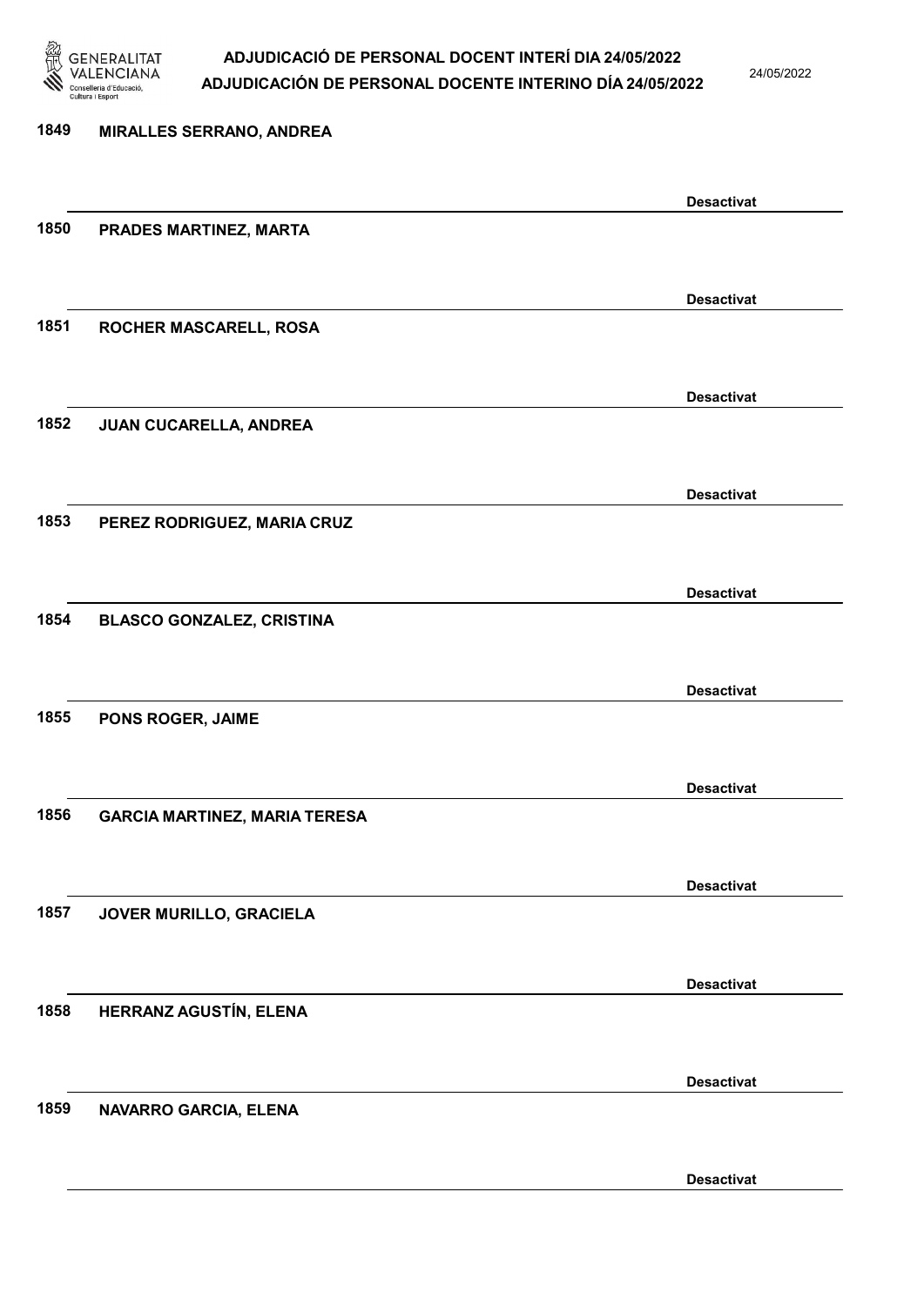

24/05/2022

1860 MARTI NAVARRO, ALBERTO

|      |                                                                                              |                           | <b>Desactivat</b>    |
|------|----------------------------------------------------------------------------------------------|---------------------------|----------------------|
| 1861 | <b>VAQUER GONZALEZ, RAQUEL</b>                                                               |                           |                      |
|      |                                                                                              |                           |                      |
|      |                                                                                              |                           | <b>Desactivat</b>    |
| 1862 | <b>BALAGUER PALOMO, MARTA</b>                                                                | Petición:<br>$\mathbf{1}$ | Adjudicación forzosa |
|      | ALCORA (L') (12000133) CEIP FRANCISCO GRANGEL MASCARÓS<br>515341<br>128 / EDUCACIÓ PRIMÀRIA. |                           |                      |
|      | Horas<br>23                                                                                  | SUBSTITUCIÓ INDETERMINADA | Adjudicat            |
| 1863 | TEBAR HERNANDEZ, JUAN MIGUEL                                                                 |                           |                      |
|      |                                                                                              |                           |                      |
|      |                                                                                              |                           | <b>Desactivat</b>    |
| 1864 | <b>ALMENAR ROYO, RAUL</b>                                                                    |                           |                      |
|      |                                                                                              |                           |                      |
|      |                                                                                              |                           | <b>Desactivat</b>    |
| 1865 | <b>MOLINER SIMO, JUDIT</b>                                                                   |                           |                      |
|      |                                                                                              |                           |                      |
|      |                                                                                              |                           | <b>Desactivat</b>    |
| 1866 | PEREZ VAZQUEZ, ELENA                                                                         |                           |                      |
|      |                                                                                              |                           |                      |
|      |                                                                                              |                           |                      |
|      |                                                                                              |                           | <b>Desactivat</b>    |
| 1867 | <b>CABRER CARVAJAL, LAURA</b>                                                                |                           |                      |
|      |                                                                                              |                           |                      |
|      |                                                                                              |                           | <b>Desactivat</b>    |
| 1868 | <b>COLL RODRIGUEZ, PATRICIA</b>                                                              |                           |                      |
|      |                                                                                              |                           |                      |
|      |                                                                                              |                           | <b>Desactivat</b>    |
| 1869 | SANMARTIN COSTA, JOAQUIN                                                                     |                           |                      |
|      |                                                                                              |                           |                      |
|      |                                                                                              |                           |                      |
| 1870 | <b>MARTINEZ LOPEZ, NATALIA</b>                                                               |                           | <b>Desactivat</b>    |
|      |                                                                                              |                           |                      |
|      |                                                                                              |                           |                      |
|      |                                                                                              |                           | <b>Desactivat</b>    |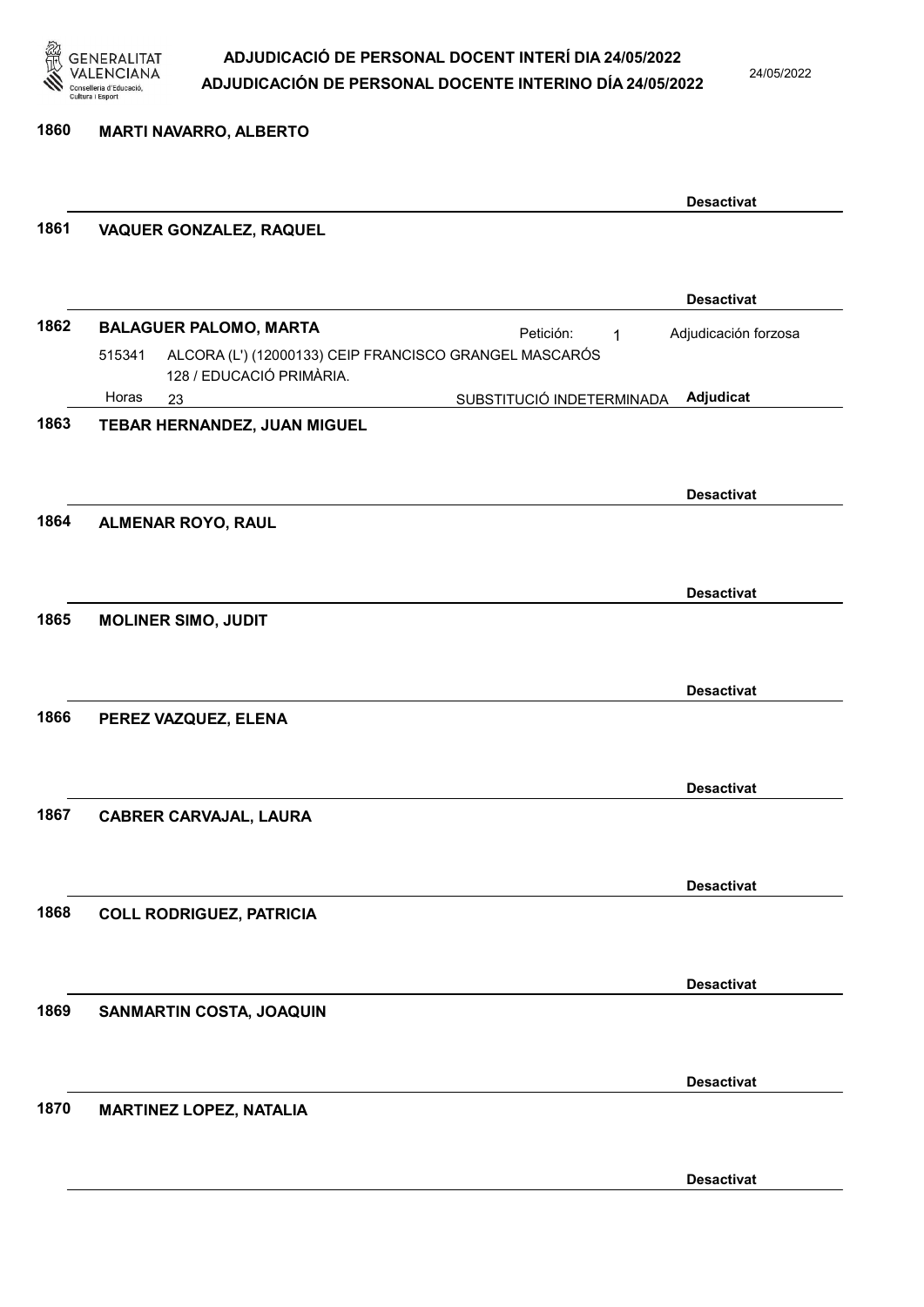

24/05/2022

1871 GONZALEZ TRONCHONI, BELEN

|      |                                                                                      |           |              | <b>Desactivat</b>    |
|------|--------------------------------------------------------------------------------------|-----------|--------------|----------------------|
| 1872 | <b>ALARCON SANCHEZ, CARMEN</b>                                                       |           |              |                      |
|      |                                                                                      |           |              | <b>Desactivat</b>    |
| 1873 | SEGURA MEMBRADO, JAUME                                                               | Petición: | $\mathbf{1}$ | Adjudicación forzosa |
|      | BENICARLÓ (12000455) CEIP MARQUÉS DE BENICARLÓ<br>902848<br>128 / EDUCACIÓ PRIMÀRIA. |           |              |                      |
|      | Horas<br>23                                                                          | VACANT    |              | Adjudicat            |
| 1874 | PALOMARES CAMARENA, ALEIXANDRA                                                       |           |              |                      |
|      |                                                                                      |           |              | <b>Desactivat</b>    |
| 1875 | <b>MURILLO SANTAMARIA, LORENA</b>                                                    |           |              |                      |
|      |                                                                                      |           |              | <b>Desactivat</b>    |
| 1876 | <b>MESA LAFARGUE, LORENA</b>                                                         |           |              |                      |
|      |                                                                                      |           |              | <b>Desactivat</b>    |
| 1877 | <b>CRISTO RODRIGUEZ, BELEN</b>                                                       |           |              |                      |
|      |                                                                                      |           |              | <b>Desactivat</b>    |
| 1878 | <b>SALVADOR MIRALLES, BERTA</b>                                                      |           |              |                      |
|      |                                                                                      |           |              | <b>Desactivat</b>    |
| 1879 | <b>MIRO TORMO, AIDA</b>                                                              |           |              |                      |
|      |                                                                                      |           |              | <b>Desactivat</b>    |
| 1880 | <b>BALAGUER FERRI, SILVIA</b>                                                        |           |              |                      |
|      |                                                                                      |           |              | <b>Desactivat</b>    |
| 1881 | VAQUER HERRERO, MARIA DEL PILAR                                                      |           |              |                      |
|      |                                                                                      |           |              | <b>Desactivat</b>    |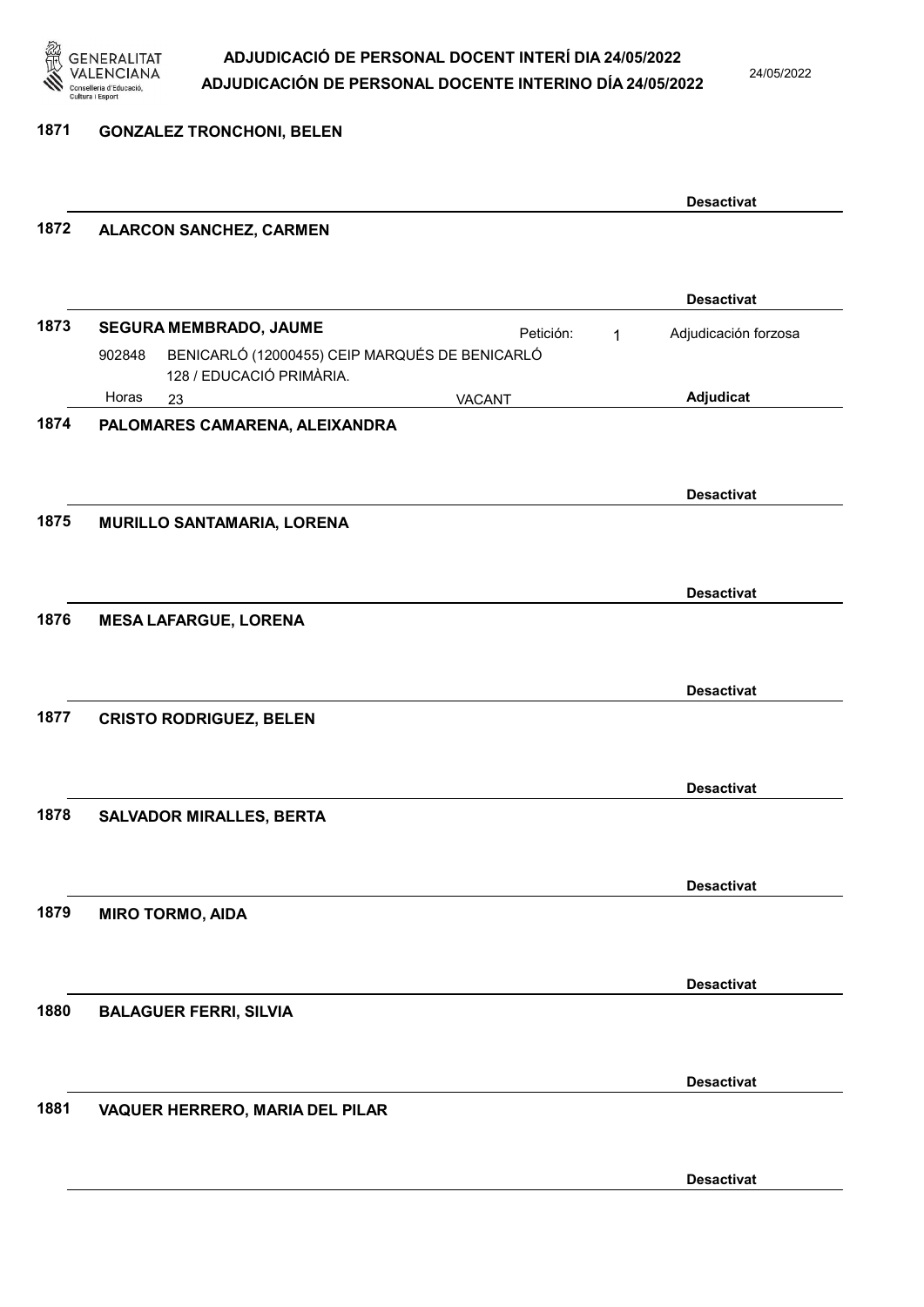

24/05/2022

Desactivat

# 1882 FERRERO PERALES, PAOLA Desactivat 1883 ROMERO MONTESINOS, AZUCENA Desactivat 1884 GALARZA ROMERO, RAUL Desactivat 1885 ORTS FUENTES, MARIA Desactivat 1886 ALVAREZ MARIN, ESTELA Desactivat 1887 MARIN LOPEZ, FRANCISCO JOSE Desactivat 1888 VERDEGUER HERNANDEZ, ELISA Desactivat 1889 PERALES GIJON, DAVINIA Ha participat 1890 MARTELL CHETO, PERE Desactivat 1891 BELLVER ALONSO, LAIA Desactivat 1892 LOZANO GARCIA, CRISTIAN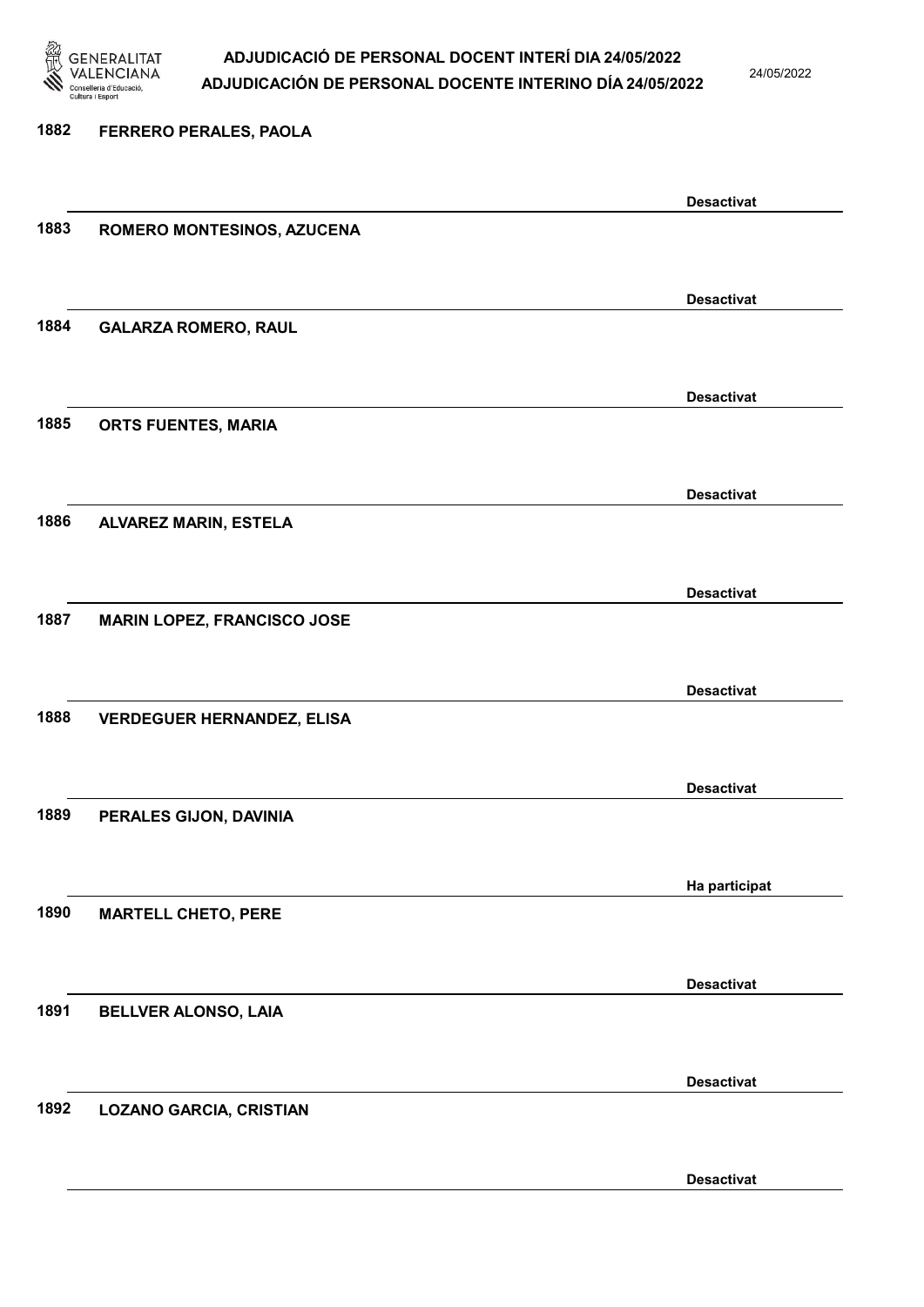

24/05/2022

Desactivat

# 1893 RAMON LLACER, VALERIANA Desactivat 1894 FAULI BLANES, SARA Desactivat 1895 RIQUELME CELDA, SARA Desactivat 1896 BERNAT SANCHO, LUCIA Desactivat 1897 YUSTE VIÑOLES, MARIA SALES Desactivat 1898 RUBIO MUÑOZ, PAULA Desactivat 1899 SOMEÑO CANET, RAQUEL Desactivat 1900 HIGUERAS MORENO, CAROLINA Desactivat 1901 GARCIA CALVO, JUAN Desactivat 1902 MARTI PAGES, ANA Desactivat 1903 ARLANDIS TOLEDANO, CARLA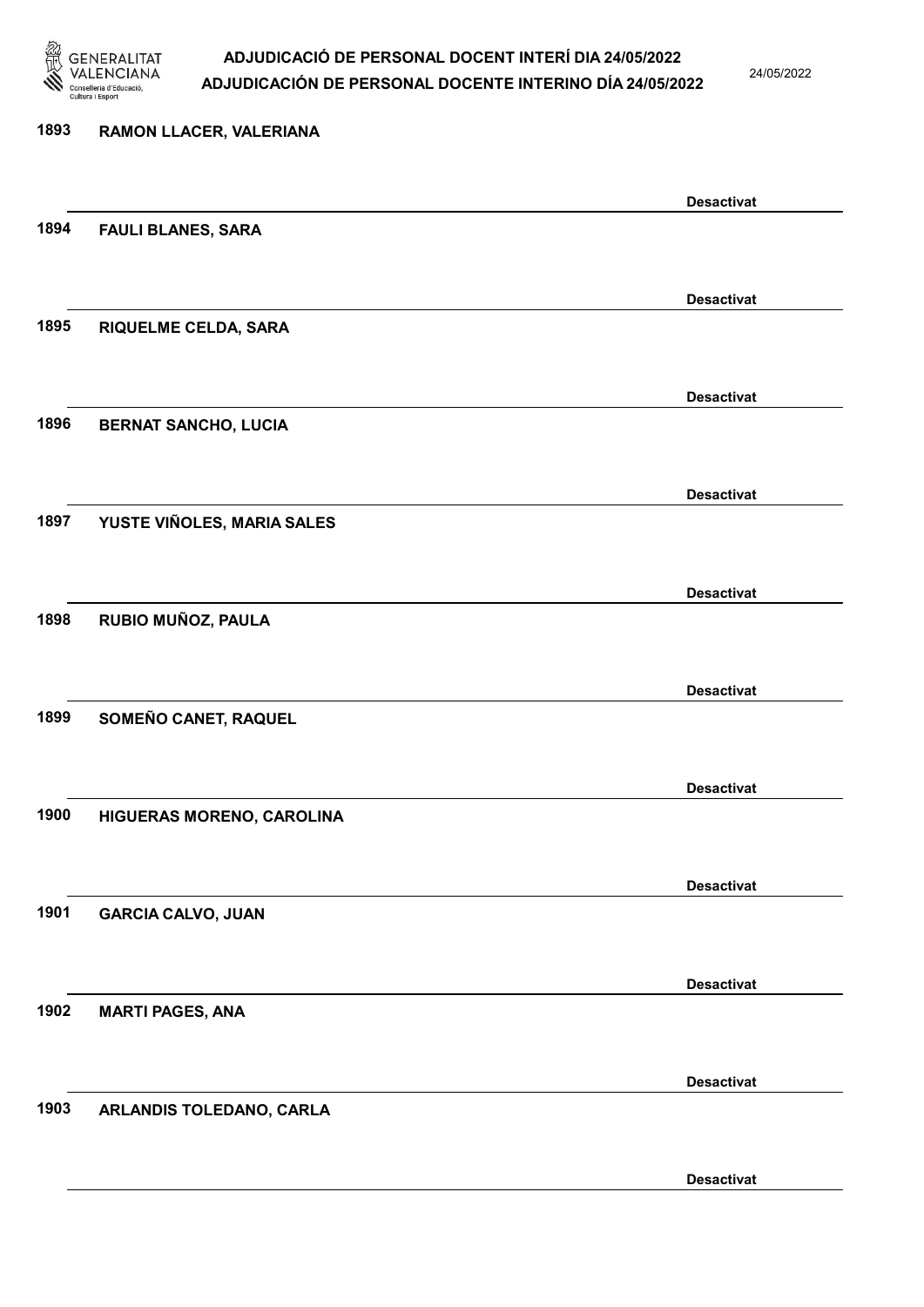

24/05/2022

## 1904 APARICIO CAUDET, MARIA Desactivat 1905 ANDRES SORIANO, TANIA Desactivat 1906 FERNANDEZ MOROTE, AITOR Desactivat 1907 MUÑIZ SALINAS, ANGELA Desactivat 1908 FORNER FUSTER, ROCIO Desactivat 1909 GUZMAN ALCON, IRENE Desactivat 1910 CHIRLAQUE ALBERT, SANDRA Desactivat 1911 CAPELLINO MICO, JOSEP Desactivat 1912 DIAGO MONTON, ANNA Desactivat 1913 CARRERES GOMEZ, ANA Desactivat 1914 BELMONTE MONZON, MARIA DEL CARMEN Desactivat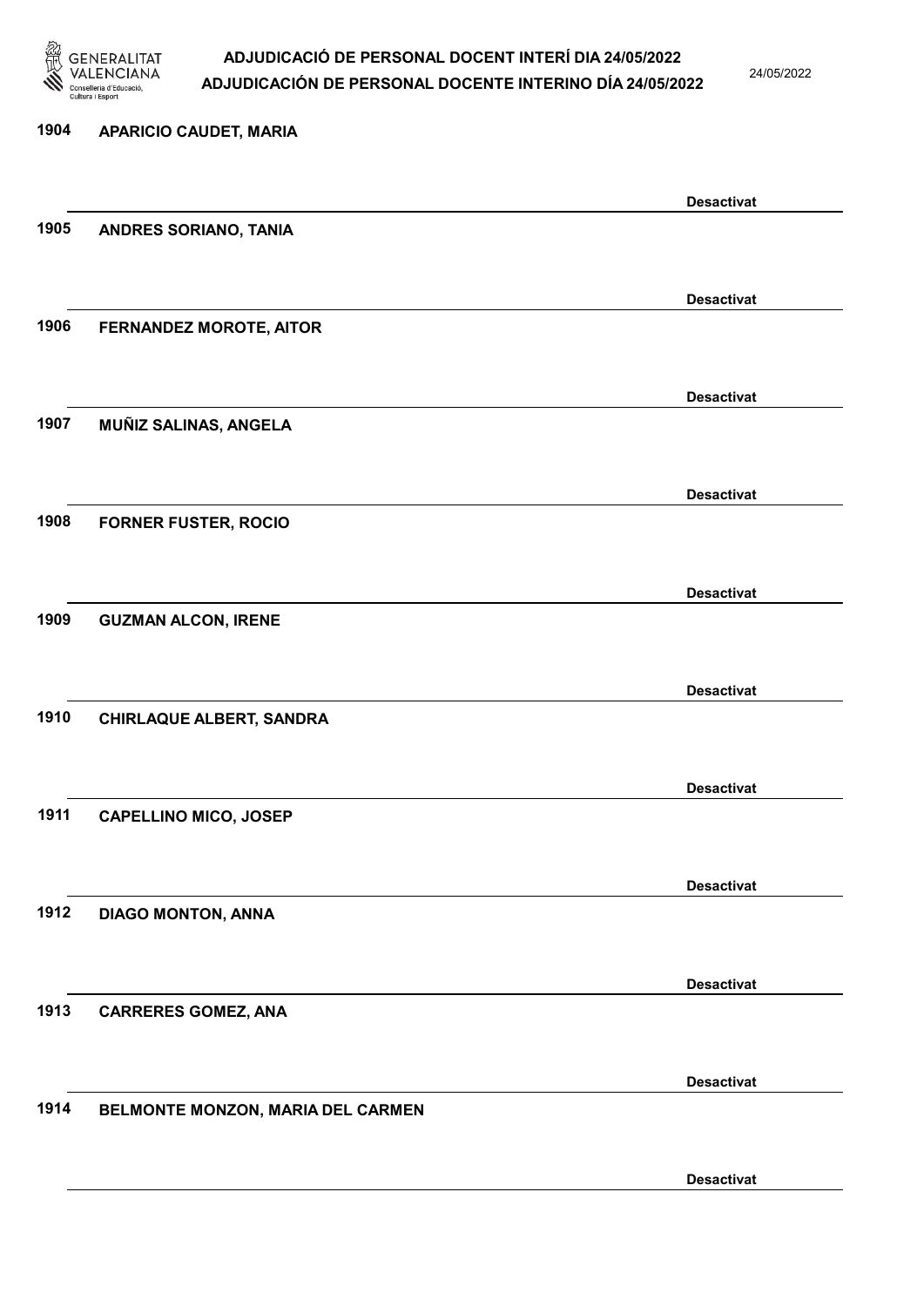

24/05/2022

#### 1915 HERVAS LORENTE, ESTELA

|      |                                  | <b>Desactivat</b> |
|------|----------------------------------|-------------------|
| 1916 | <b>VALLES RUIZ, ELENA</b>        |                   |
|      |                                  |                   |
|      |                                  | <b>Desactivat</b> |
| 1917 | <b>HERRERO AMAT, MARIO</b>       |                   |
|      |                                  |                   |
|      |                                  |                   |
|      |                                  | <b>Desactivat</b> |
| 1918 | <b>BERNABEU MIRA, NOELIA</b>     |                   |
|      |                                  |                   |
|      |                                  | <b>Desactivat</b> |
| 1919 | <b>ORTEGA GIMENEZ, CELIA</b>     |                   |
|      |                                  |                   |
|      |                                  | <b>Desactivat</b> |
| 1920 | APARISI CASTELLOTE, MARIA JESUS  |                   |
|      |                                  |                   |
|      |                                  |                   |
|      |                                  | <b>Desactivat</b> |
| 1921 | DURA MARTIN, JORGE ANTONIO       |                   |
|      |                                  |                   |
|      |                                  | <b>Desactivat</b> |
| 1922 | <b>VIECO FRANCISCO, BLANCA</b>   |                   |
|      |                                  |                   |
|      |                                  | <b>Desactivat</b> |
| 1923 | <b>MESEGUER FABREGAT, FATIMA</b> |                   |
|      |                                  |                   |
|      |                                  |                   |
| 1924 |                                  | <b>Desactivat</b> |
|      | <b>MARTÍNEZ DEL RÍO, BEGOÑA</b>  |                   |
|      |                                  |                   |
|      |                                  | <b>Desactivat</b> |
| 1925 | <b>LLIDO BONET, PABLO</b>        |                   |
|      |                                  |                   |
|      |                                  | <b>Desactivat</b> |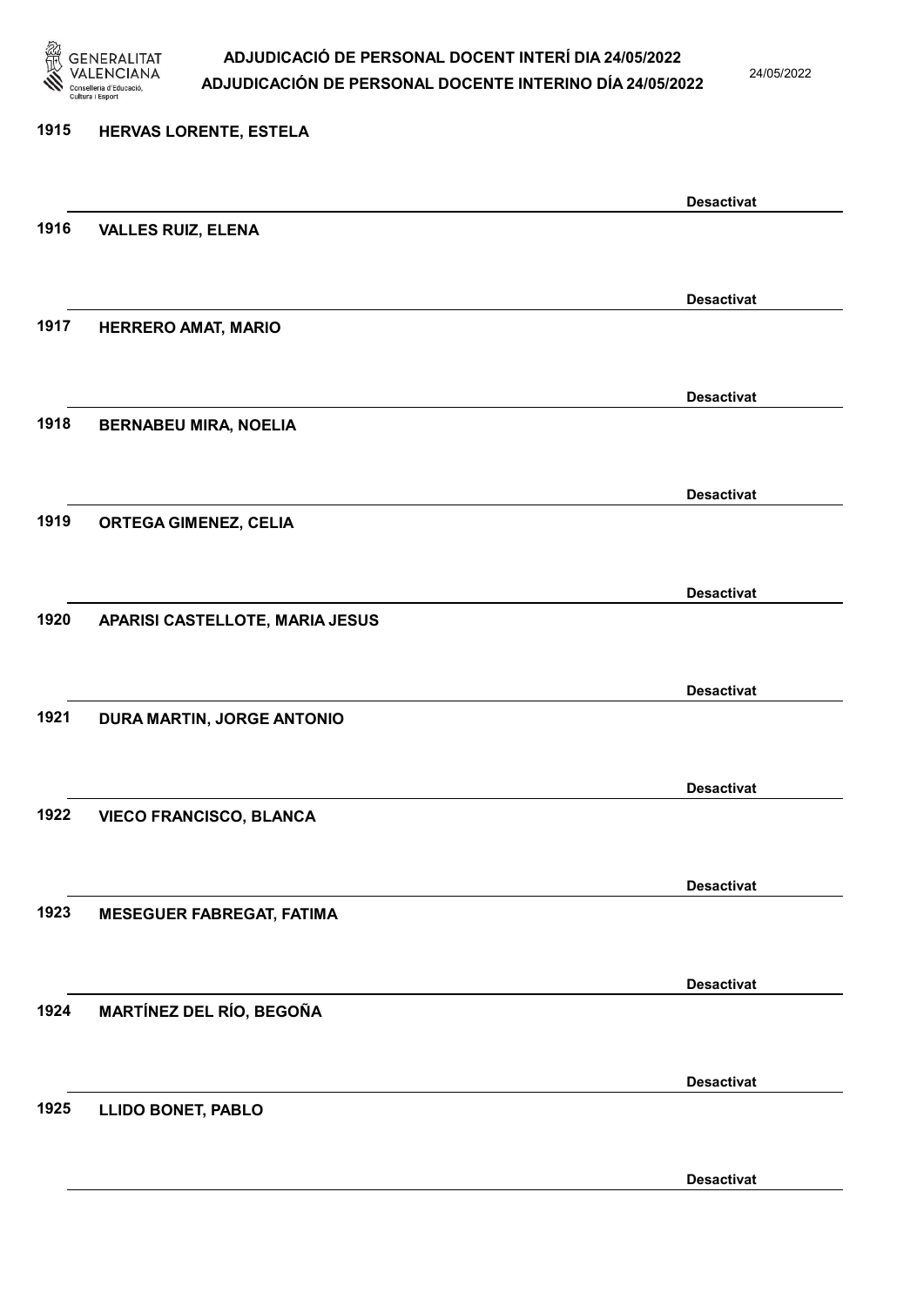

24/05/2022

Desactivat

# 1926 MILLAN PRADOS, NATALIA Desactivat 1927 GARCIA RUIZ, REBECA Desactivat 1928 SANCHIS VAROCH, ARIADNA Desactivat 1929 CRESPI PORCAR, XAVIER Desactivat 1930 MONTAÑES ZAPATA, ALICIA Desactivat 1931 MORENO PARRADO, GABRIELA RITA Desactivat 1932 MARCO MELGAREJO, NURIA Desactivat 1933 CHERTA CUCALA, RAQUEL Desactivat 1934 FERNANDEZ MORENO, SUSANA Desactivat 1935 DALMAU ALFONSO, MARIA Desactivat 1936 SORIA COMPANY, DIANA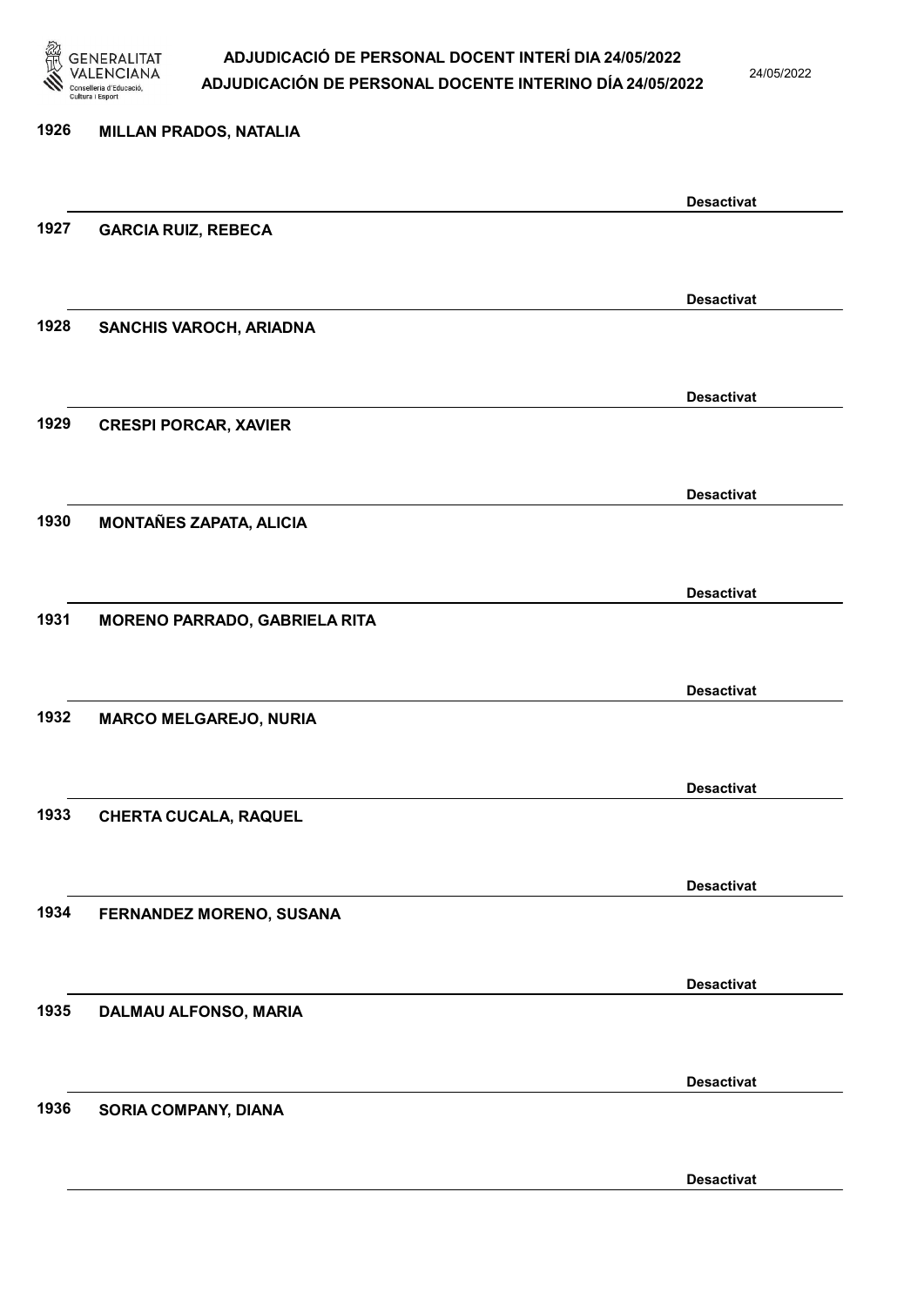

24/05/2022

#### 1937 BOTELLA ASENCIO, ISABEL

| 1938 | <b>ANTON ROS, NURIA</b>          | <b>Desactivat</b> |
|------|----------------------------------|-------------------|
|      |                                  |                   |
|      |                                  | No adjudicat      |
| 1939 | LOPEZ CASTELLO, DANIEL           |                   |
|      |                                  |                   |
|      |                                  | <b>Desactivat</b> |
| 1940 | LOPEZ ESCOBAR, BARBARA           |                   |
|      |                                  |                   |
| 1941 | <b>MEZQUIDA CASTAÑER, SILVIA</b> | <b>Desactivat</b> |
|      |                                  |                   |
|      |                                  | <b>Desactivat</b> |
| 1942 | <b>MARTINEZ LOPEZ, DAVID</b>     |                   |
|      |                                  |                   |
|      |                                  | <b>Desactivat</b> |
| 1943 | PEPIOL MARIN, ANA MARIA          |                   |
|      |                                  |                   |
| 1944 |                                  | <b>Desactivat</b> |
|      | NAVARRO MARTINEZ, ESTEFANIA      |                   |
|      |                                  | <b>Desactivat</b> |
| 1945 | <b>SANCHEZ YAGO, ESTHER</b>      |                   |
|      |                                  |                   |
|      |                                  | <b>Desactivat</b> |
| 1946 | RUIZ GARCIA, ALEJANDRA           |                   |
|      |                                  |                   |
| 1947 |                                  | <b>Desactivat</b> |
|      | PEDRO ORTOLA, MARIA              |                   |
|      |                                  | <b>Desactivat</b> |
|      |                                  |                   |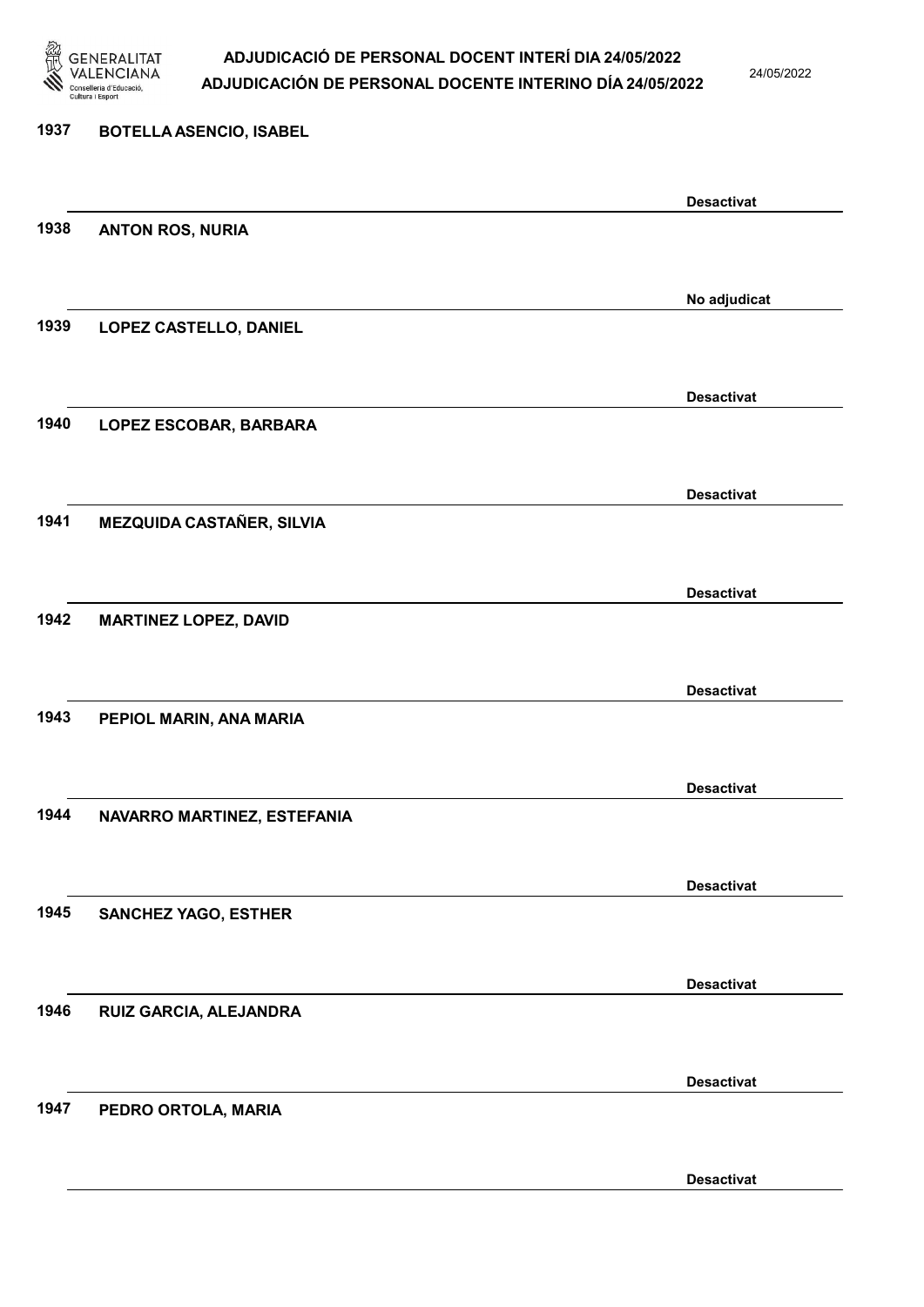

24/05/2022

Desactivat

# 1948 CABANES RIPOLL, KRYSTEL Desactivat 1949 DE LA CRUZ RIBES, CRISTINA Desactivat 1950 ARMERO TORNEL, ANA MARIA Desactivat 1951 RODRIGO SANZ, MARIA Desactivat 1952 SANCHEZ PIÑERO, ANA Desactivat 1953 CORDONES HERNANDEZ, LORETO Desactivat 1954 ROMERO ALARCON, MARIA Desactivat 1955 SOLER IÑARETA, JOAN Desactivat 1956 UBEDA CRESPO, CRISTIAN Desactivat 1957 CASTELLO MOLINA, MARIA MERCEDES Desactivat 1958 LOPEZ DE ATALAYA ORTEGA, MARIA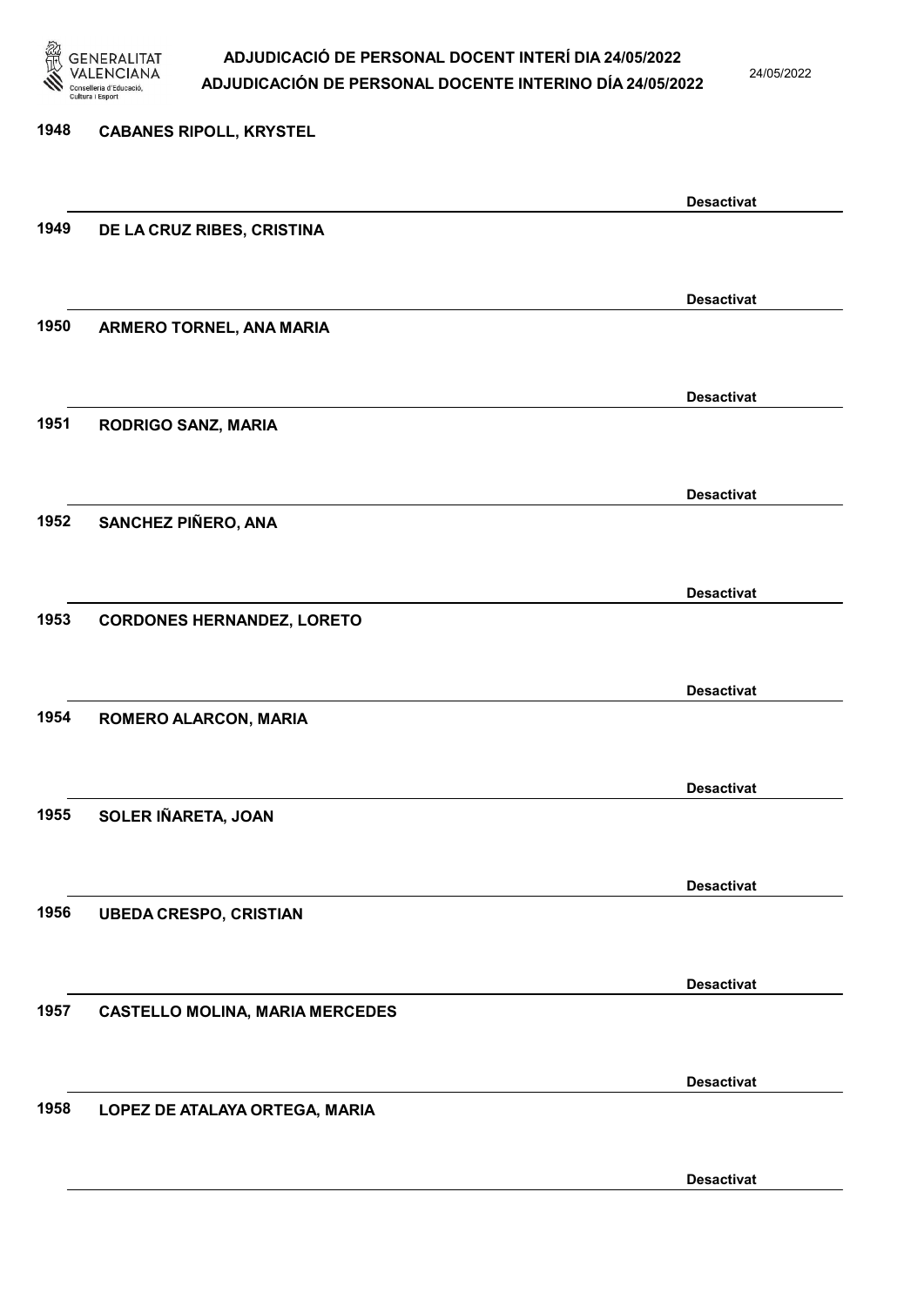

24/05/2022

## 1959 SIRVENT MUÑOZ, MARÍA DEL MAR Desactivat 1960 MELIA SEGARRA, MARIA BLANCA Desactivat 1961 POZO NOGUERAS, ANA MARIA Desactivat 1962 RUIZ TORRES, MARIA DE LA CRUZ Desactivat 1963 PERDIGONES BORREGO, ANA MERCEDES Desactivat 1964 CABANILLES LOZANO, JOSE Desactivat 1965 MARTINEZ JUAN, RICARDO Desactivat 1966 OSMA JOVER, ANA Desactivat 1967 GUILLEN AGUILAR, JAVIER Desactivat 1968 VILASECA VAYA, GEMA MARIA Desactivat 1969 MANCHON MOLLA, MARIA Desactivat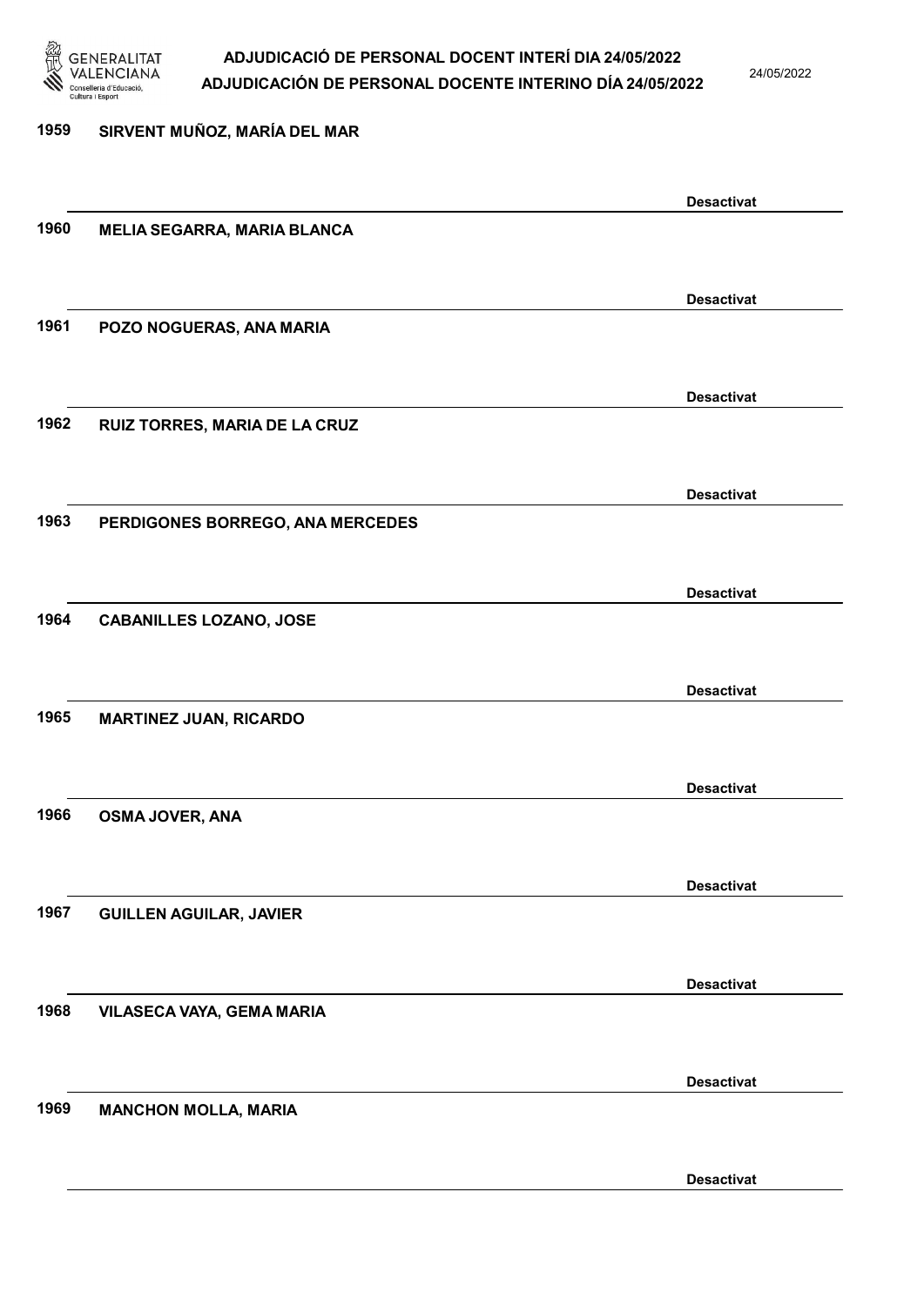

24/05/2022

Desactivat

| 1970 | <b>MARTINEZ MIRALLES, SARA</b>    |                   |
|------|-----------------------------------|-------------------|
|      |                                   |                   |
|      |                                   | <b>Desactivat</b> |
| 1971 | <b>GONZALEZ LLOPIS, CELIA</b>     |                   |
|      |                                   |                   |
|      |                                   | <b>Desactivat</b> |
| 1972 | <b>TOLEDO LORENTE, LOURDES</b>    |                   |
|      |                                   |                   |
|      |                                   |                   |
|      |                                   | <b>Desactivat</b> |
| 1973 | <b>VIDAL ALBALAT, CARLES</b>      |                   |
|      |                                   |                   |
|      |                                   | <b>Desactivat</b> |
| 1974 | <b>GARCIA MONTEAGUDO, CARLOS</b>  |                   |
|      |                                   |                   |
|      |                                   | <b>Desactivat</b> |
| 1975 | GOMEZ MUÑOZ, ROSA MARIA           |                   |
|      |                                   |                   |
|      |                                   |                   |
|      |                                   | <b>Desactivat</b> |
| 1976 | <b>BARBERA MORENO, MARTA GEMA</b> |                   |
|      |                                   |                   |
|      |                                   | <b>Desactivat</b> |
| 1977 | FULLERA CAMPOS, PAULA             |                   |
|      |                                   |                   |
|      |                                   | <b>Desactivat</b> |
| 1978 | FERRER SORIANO, ISABEL GEMA       |                   |
|      |                                   |                   |
|      |                                   |                   |
|      |                                   | <b>Desactivat</b> |
| 1979 | <b>BENEITO ALOS, BIBIANA</b>      |                   |
|      |                                   |                   |
|      |                                   | <b>Desactivat</b> |
| 1980 | <b>MONFORT GARCIA, CRISTIAN</b>   |                   |
|      |                                   |                   |
|      |                                   |                   |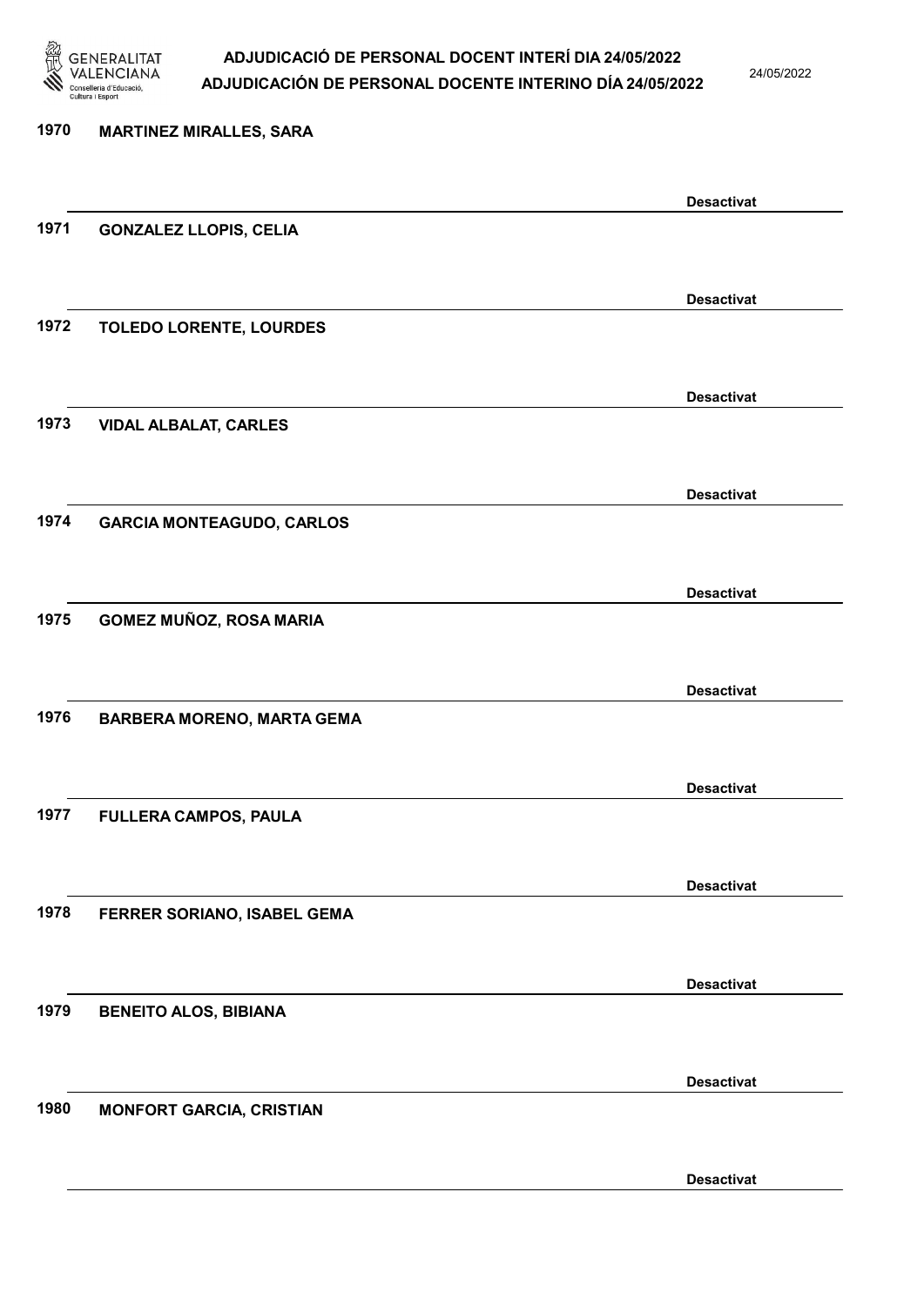

24/05/2022

#### 1981 CASTELLO SERRANO, ESTELA

|      |                                      | <b>Desactivat</b> |
|------|--------------------------------------|-------------------|
| 1982 | HERNANDEZ LANDETE, MARIA DE ARANZAZU |                   |
|      |                                      |                   |
|      |                                      |                   |
|      |                                      |                   |
|      |                                      | Ha participat     |
| 1983 | FENOLLAR AGUT, PAULA                 |                   |
|      |                                      |                   |
|      |                                      |                   |
|      |                                      | <b>Desactivat</b> |
| 1984 | VIVES CARRIÓ, JOSEP MATEU            |                   |
|      |                                      |                   |
|      |                                      |                   |
|      |                                      |                   |
|      |                                      | <b>Desactivat</b> |
| 1985 | FERRANDIS LOPEZ, MARIA PILAR         |                   |
|      |                                      |                   |
|      |                                      |                   |
|      |                                      | <b>Desactivat</b> |
|      |                                      |                   |
| 1986 | <b>VIDAL SOLER, RAMON</b>            |                   |
|      |                                      |                   |
|      |                                      |                   |
|      |                                      | <b>Desactivat</b> |
| 1987 |                                      |                   |
|      | APARICIO VITORIA, PAULA              |                   |
|      |                                      |                   |
|      |                                      |                   |
|      |                                      | <b>Desactivat</b> |
| 1988 | PEIRO FEMENIA, SANDRA                |                   |
|      |                                      |                   |
|      |                                      |                   |
|      |                                      | <b>Desactivat</b> |
|      |                                      |                   |
| 1989 | <b>GISBERT SOTO, ANGELA</b>          |                   |
|      |                                      |                   |
|      |                                      |                   |
|      |                                      | <b>Desactivat</b> |
| 1990 | <b>RUIZ SALAS, RUBEN</b>             |                   |
|      |                                      |                   |
|      |                                      |                   |
|      |                                      |                   |
|      |                                      | <b>Desactivat</b> |
| 1991 | <b>GALAN MONZON, SILVIA</b>          |                   |
|      |                                      |                   |
|      |                                      |                   |
|      |                                      | <b>Desactivat</b> |
|      |                                      |                   |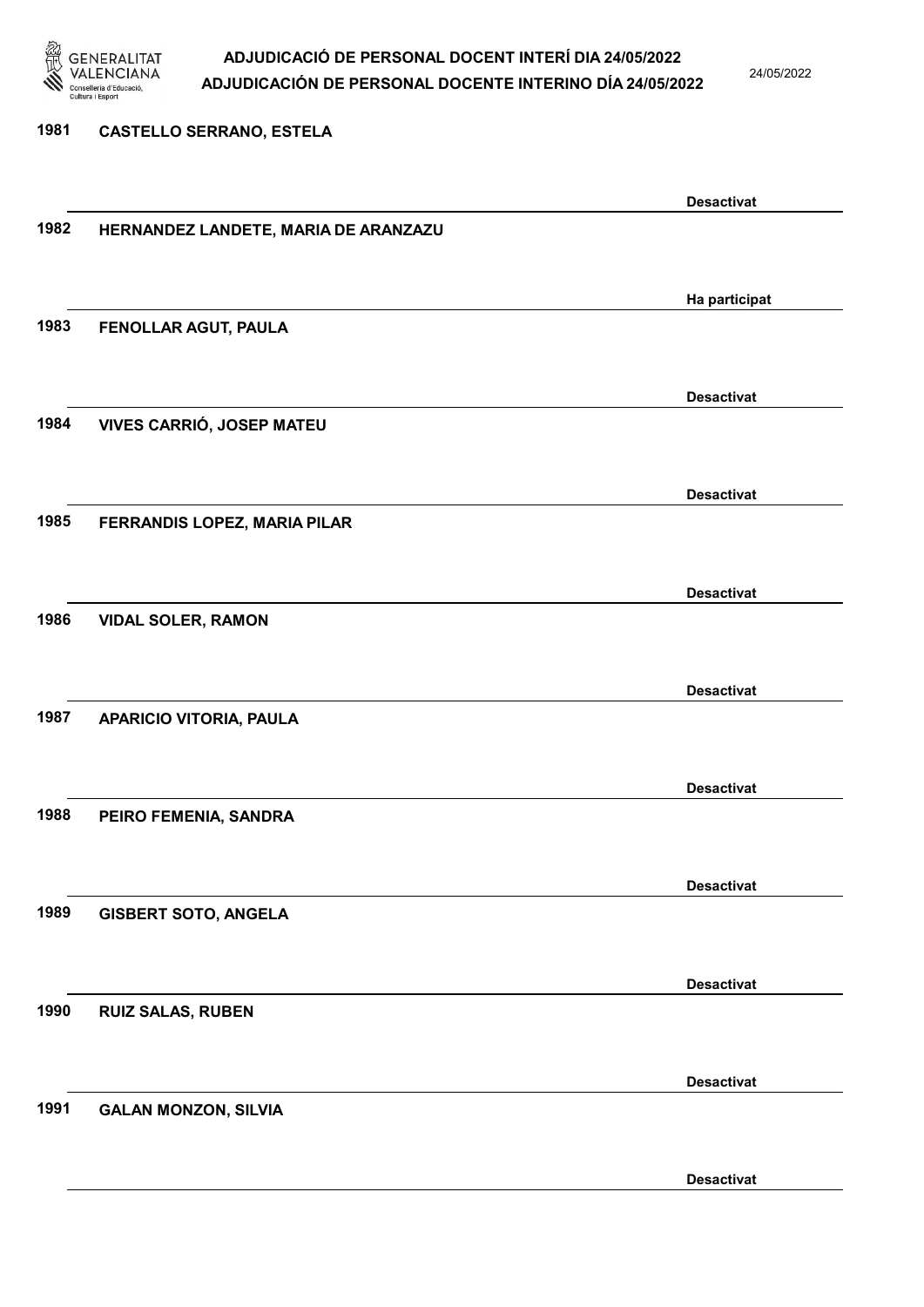

24/05/2022

Desactivat

| 1992 | <b>MONTOLIO GARCES, MIGUEL</b>               |                   |
|------|----------------------------------------------|-------------------|
|      |                                              |                   |
|      |                                              | <b>Desactivat</b> |
| 1993 | <b>ESCRICHE CATALA, SARA</b>                 |                   |
|      |                                              |                   |
|      |                                              | <b>Desactivat</b> |
| 1994 | <b>MARTINEZ TORTOSA, MARIA DE LAS NIEVES</b> |                   |
|      |                                              |                   |
|      |                                              | Ha participat     |
| 1995 | <b>BALLESTER PERIS, MARIA</b>                |                   |
|      |                                              |                   |
|      |                                              | <b>Desactivat</b> |
| 1996 | <b>SALVADOR ARNAL, MIREIA</b>                |                   |
|      |                                              |                   |
|      |                                              | Ha participat     |
| 1997 | LLUNA CALERO, AIDA                           |                   |
|      |                                              |                   |
|      |                                              | <b>Desactivat</b> |
| 1998 | QUESADA CAMARILLAS, VANESSA                  |                   |
|      |                                              |                   |
|      |                                              |                   |
|      |                                              | <b>Desactivat</b> |
| 1999 | ROLDAN ADALID, SILVIA                        |                   |
|      |                                              |                   |
|      |                                              | <b>Desactivat</b> |
| 2000 | <b>MARTINAVARRO BLOCONA, MIRIAM</b>          |                   |
|      |                                              |                   |
|      |                                              | <b>Desactivat</b> |
| 2001 | <b>GARCIA SORIANO, ADRIANA</b>               |                   |
|      |                                              |                   |
|      |                                              | <b>Desactivat</b> |
| 2002 | <b>CLEMENTE PEREZ, MERCEDES</b>              |                   |
|      |                                              |                   |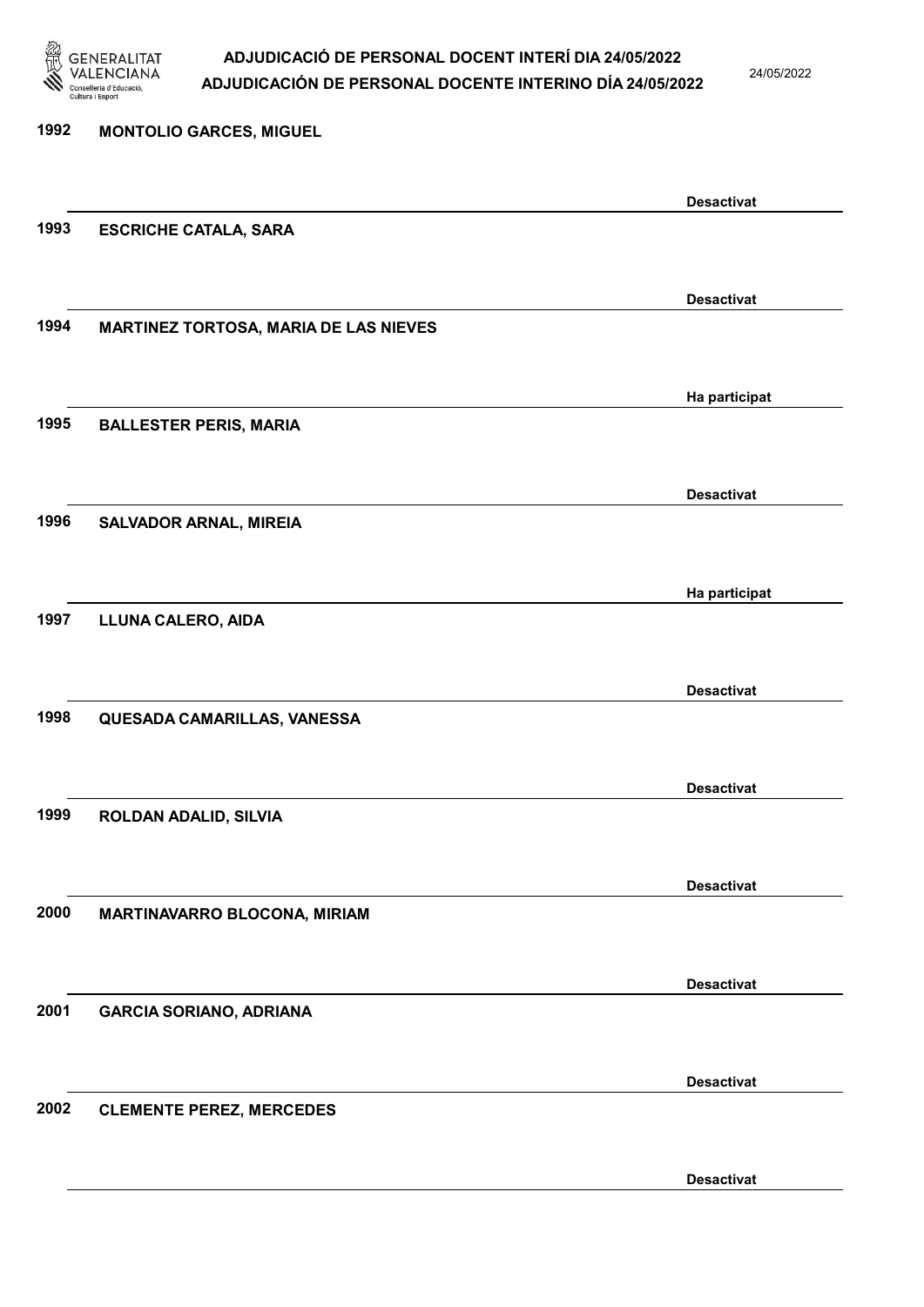

24/05/2022

#### 2003 BARBERA GARCIA, FRANCISCO JAVIER

|      |                              | <b>Desactivat</b> |
|------|------------------------------|-------------------|
| 2004 | RODRIGUEZ DUEÑAS, SERGIO     |                   |
|      |                              |                   |
|      |                              | <b>Desactivat</b> |
| 2005 | <b>CARRIO MARTINEZ, SARA</b> |                   |
|      |                              |                   |
|      |                              | <b>Desactivat</b> |
| 2006 | TORRES HERNANDEZ, YESSICA    |                   |
|      |                              |                   |
|      |                              | <b>Desactivat</b> |
| 2007 | <b>GANAU GIMENO, MARIA</b>   |                   |
|      |                              |                   |
|      |                              | <b>Desactivat</b> |
| 2008 | <b>GIL GINER, NURIA</b>      |                   |
|      |                              |                   |
|      |                              | <b>Desactivat</b> |
| 2009 | PEREZ BLANES, CARLA          |                   |
|      |                              |                   |
|      |                              | <b>Desactivat</b> |
| 2010 | <b>AGUADO ARGUDO, DAVID</b>  |                   |
|      |                              |                   |
|      |                              | Ha participat     |
| 2011 | <b>LOPEZ REQUENA, SARA</b>   |                   |
|      |                              |                   |
|      |                              | <b>Desactivat</b> |
| 2012 | <b>ASSAD BOSCH, SOUHA</b>    |                   |
|      |                              |                   |
|      |                              | <b>Desactivat</b> |
| 2013 | AGUILAR ALCAÑIZ, ESTEFANIA   |                   |
|      |                              |                   |
|      |                              | Ha participat     |
|      |                              |                   |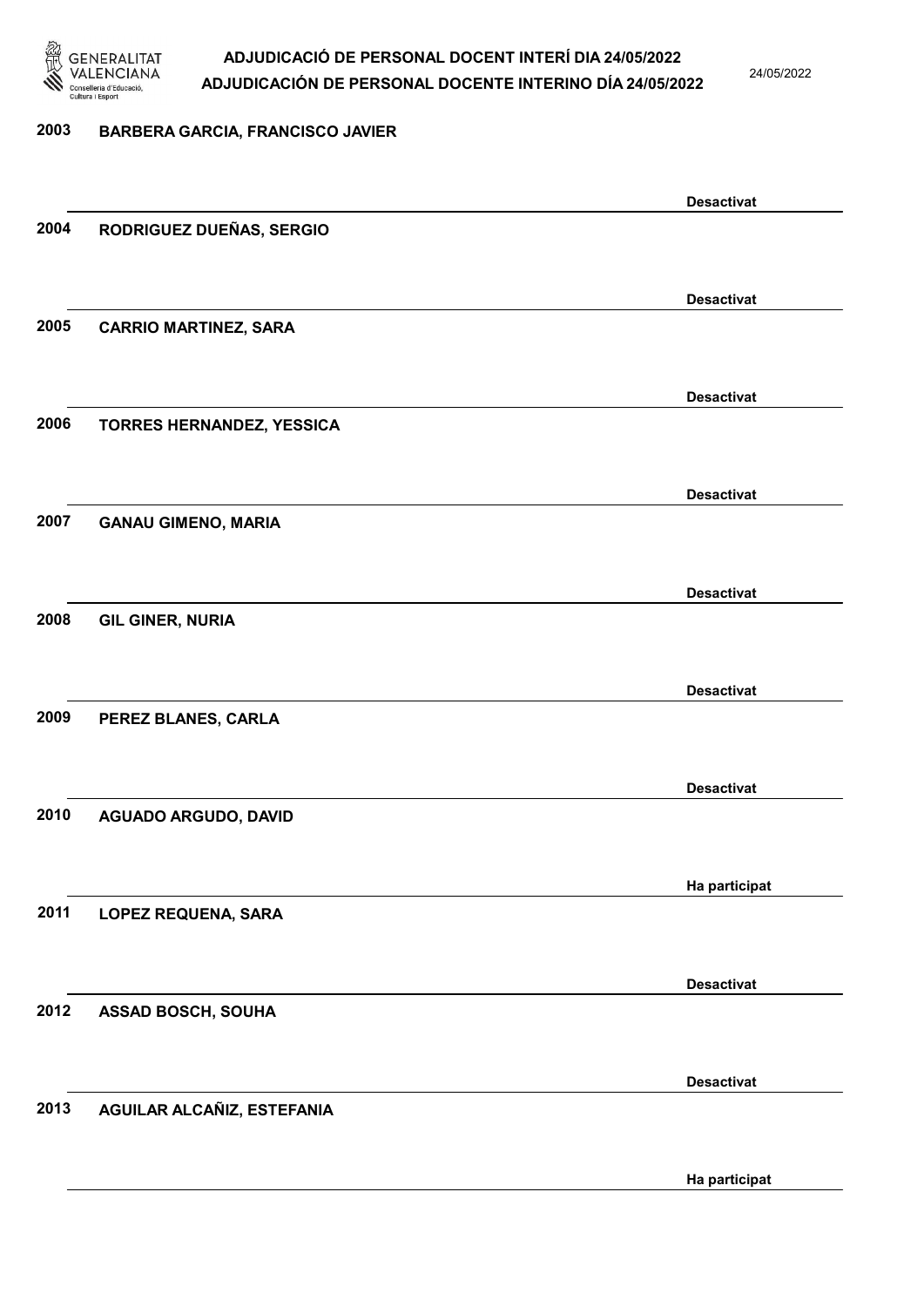

24/05/2022

#### 2014 CORTES GARCIA, MARIA ANGELES

|      |                                   | <b>Desactivat</b> |
|------|-----------------------------------|-------------------|
| 2015 | DOMENECH LILLO, VERÓNICA          |                   |
|      |                                   |                   |
|      |                                   | <b>Desactivat</b> |
| 2016 | <b>LUCAS PONS, DOLORES</b>        |                   |
|      |                                   |                   |
|      |                                   |                   |
|      |                                   | <b>Desactivat</b> |
| 2017 | <b>COBO TOYOS, JUAN CARLOS</b>    |                   |
|      |                                   |                   |
|      |                                   | <b>Desactivat</b> |
| 2018 | <b>VICTORIO VERDU, SONIA</b>      |                   |
|      |                                   |                   |
|      |                                   | <b>Desactivat</b> |
| 2019 | <b>MARTINEZ MANZANO, SALVADOR</b> |                   |
|      |                                   |                   |
|      |                                   | <b>Desactivat</b> |
| 2020 | JORDA CARCHANO, CLARA             |                   |
|      |                                   |                   |
|      |                                   |                   |
| 2021 |                                   | <b>Desactivat</b> |
|      | <b>CARBONELL AGUILAR, SARA</b>    |                   |
|      |                                   |                   |
|      |                                   | <b>Desactivat</b> |
| 2022 | PARDO MARTINEZ, LUCIA             |                   |
|      |                                   |                   |
|      |                                   | <b>Desactivat</b> |
| 2023 | <b>MILAN FRANCES, VIRGINIA</b>    |                   |
|      |                                   |                   |
|      |                                   | <b>Desactivat</b> |
| 2024 | <b>SERRA FORTEA, FELIX RAMON</b>  |                   |
|      |                                   |                   |
|      |                                   |                   |
|      |                                   | <b>Desactivat</b> |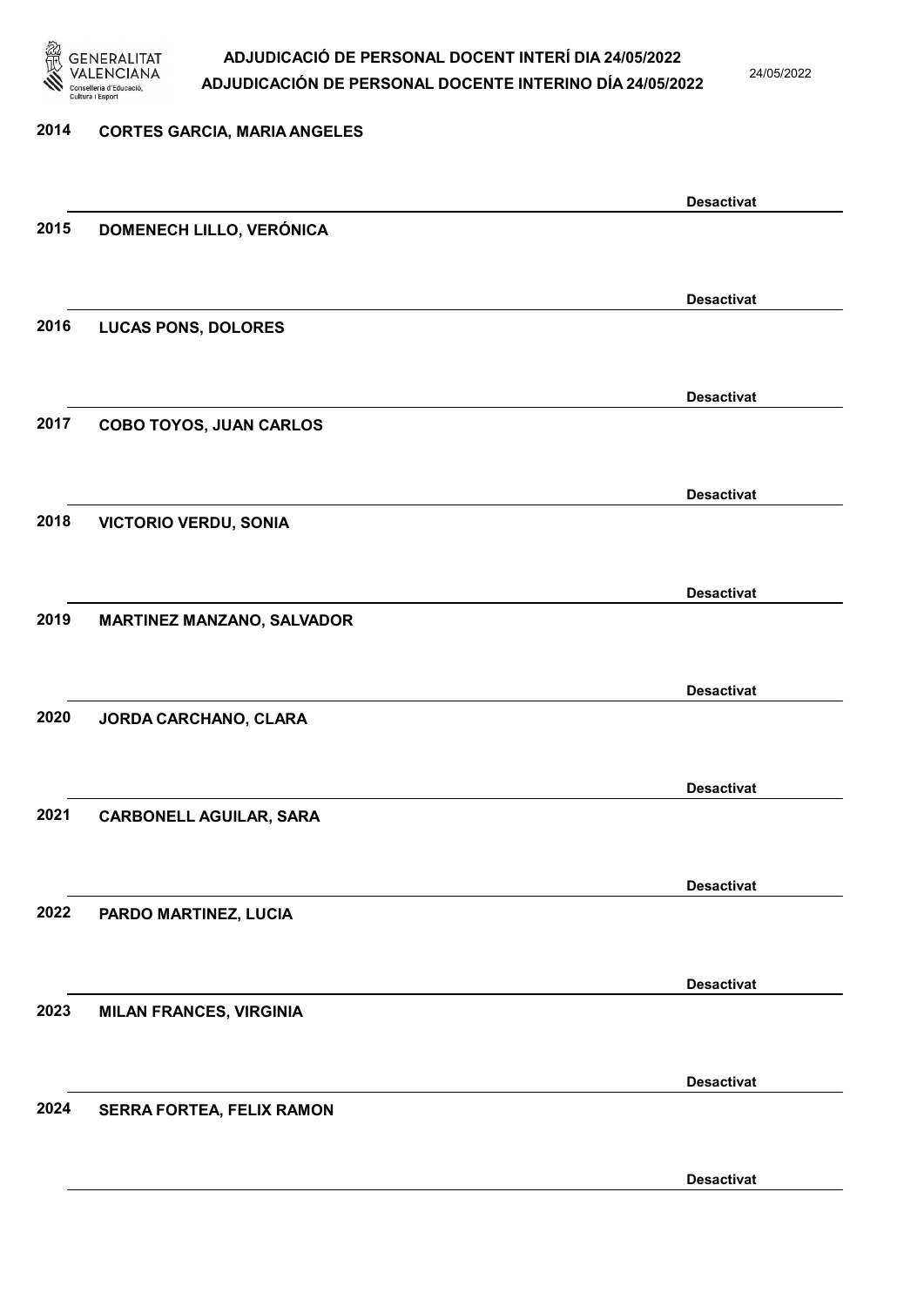

### ADJUDICACIÓ DE PERSONAL DOCENT INTERÍ DIA 24/05/2022

 $2^{12}$ 

# 2026 RUIZ G 2027 DE LA TORRE MUÑOZ, JESSICA

2028 RAMOS ALVAREZ, ANA

2029 LOPEZ ISAZA, LEIDY JOHANA

2030 SAIZ COLOMINA, SHEILA

|      |        |                                                                      |                           |    | <b>Desactivat</b> |
|------|--------|----------------------------------------------------------------------|---------------------------|----|-------------------|
| 2031 |        | <b>MESA ALCANTARA, IRIS AGUSTINA</b>                                 | Petición:                 | 24 | Voluntaria        |
|      | 895795 | LLANERA DE RANES (46004942) IBÁÑEZ MARTÍN<br>120 / EDUCACIÓ INFANTIL |                           |    |                   |
|      | Horas  | 23                                                                   | SUBSTITUCIÓ INDETERMINADA |    | Adjudicat         |
| 2032 |        | <b>CLEMENTE CASTELLO, CARLOS</b>                                     |                           |    |                   |
|      |        |                                                                      |                           |    | <b>Desactivat</b> |
| 2033 |        | <b>ORQUIN SABATER, ROSA</b>                                          |                           |    |                   |
|      |        |                                                                      |                           |    | <b>Desactivat</b> |
| 2034 |        | <b>LLINARES RONDA, NEUS</b>                                          |                           |    |                   |
|      |        |                                                                      |                           |    | <b>Desactivat</b> |
| 2035 |        | <b>CANET MIRALLES, ANA</b>                                           |                           |    |                   |

| 1.   | <b>VALENCIANA</b><br>Conselleria d'Educació,<br>Cultura i Esport | ADJUDICACIÓN DE PERSONAL DOCENTE INTERINO DÍA 24/05/2022 | 24/05/202    |
|------|------------------------------------------------------------------|----------------------------------------------------------|--------------|
| 2025 | <b>RUIZ REVELLES, ALBA</b>                                       |                                                          |              |
| 2026 |                                                                  | <b>RUIZ GREGORI, ROSER</b>                               | No adjudicat |
|      |                                                                  |                                                          |              |

Desactivat

Ha participat

Desactivat

Desactivat

Desactivat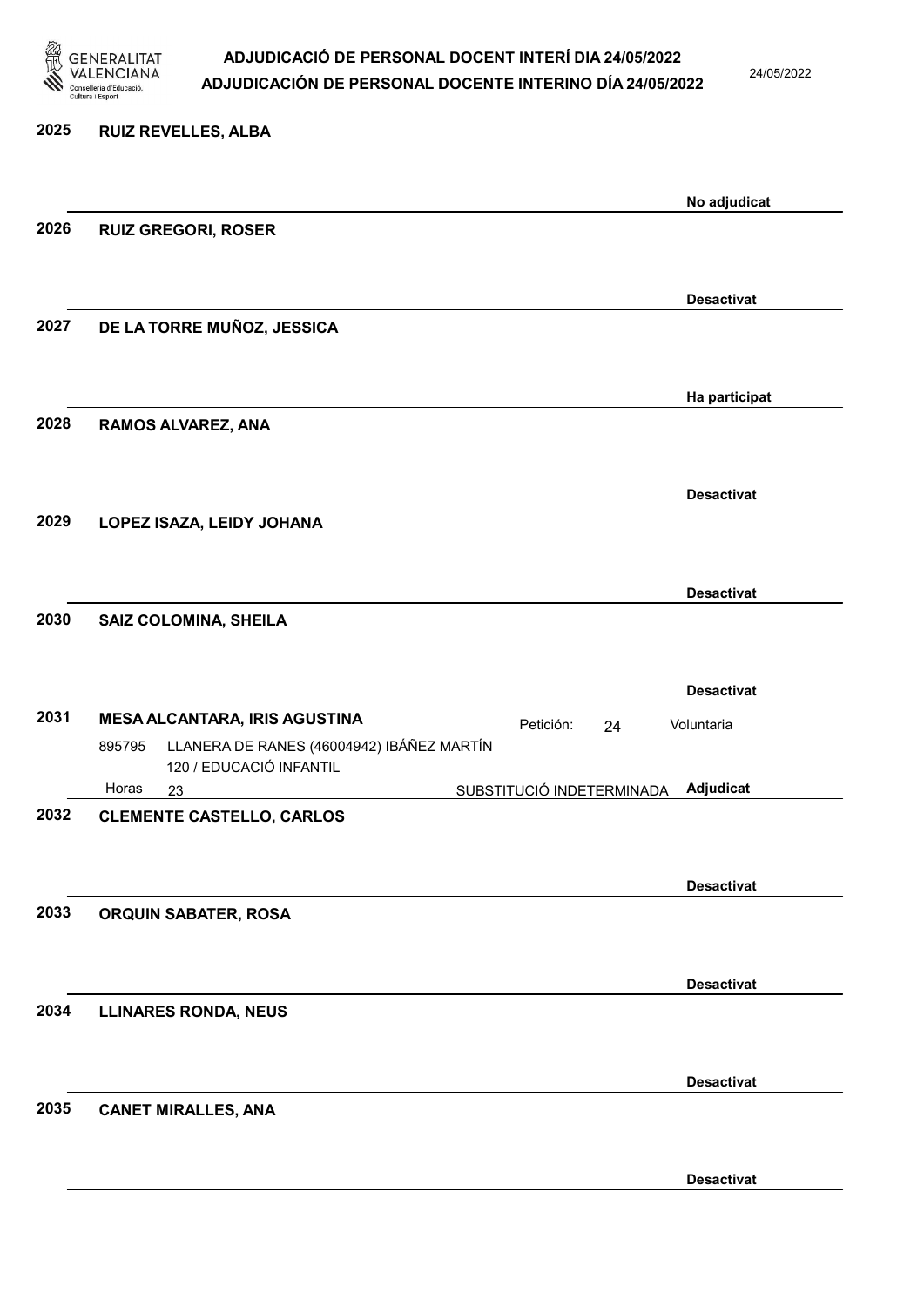

24/05/2022

#### 2036 CABAÑERO CASTILLO, MARIA ESPERANZA

|      |                                                     | <b>Desactivat</b> |
|------|-----------------------------------------------------|-------------------|
| 2037 | <b>GARCES VENTURA, MARIA AMPARO</b>                 |                   |
|      |                                                     |                   |
|      |                                                     | <b>Desactivat</b> |
| 2038 | PEREZ SENCHERMES, ROSA MARIA                        |                   |
|      |                                                     |                   |
|      |                                                     |                   |
|      |                                                     | Ha participat     |
| 2039 | ALENTADO MUÑOZ, SANDRA                              |                   |
|      |                                                     |                   |
|      |                                                     | <b>Desactivat</b> |
| 2040 | <b>VALERO GARCIA, FRANCISCO</b><br>Petición:<br>1   | Voluntaria        |
|      | GANDIA (46027000) CEIP BOTÀNIC CAVANILLES<br>798360 |                   |
|      | 123 / EDUCACIÓ FÍSICA                               |                   |
| 2041 | Horas<br>SUBSTITUCIÓ INDETERMINADA<br>23            | Adjudicat         |
|      | <b>SALVADOR POBES, CARLOS</b>                       |                   |
|      |                                                     |                   |
|      |                                                     | <b>Desactivat</b> |
| 2042 | <b>MONZO MILLET, MIGUEL</b>                         |                   |
|      |                                                     |                   |
|      |                                                     | <b>Desactivat</b> |
| 2043 | <b>MARTIN CARMONA, JENIFER</b>                      |                   |
|      |                                                     |                   |
|      |                                                     |                   |
|      |                                                     | <b>Desactivat</b> |
| 2044 | ESTEVAN GREGORI, JOAN MANUEL                        |                   |
|      |                                                     |                   |
|      |                                                     | <b>Desactivat</b> |
| 2045 | PEREZ SALORT, MARIA TERESA                          |                   |
|      |                                                     |                   |
|      |                                                     | <b>Desactivat</b> |
| 2046 | RADA COBO, OLGA                                     |                   |
|      |                                                     |                   |
|      |                                                     |                   |
|      |                                                     | <b>Desactivat</b> |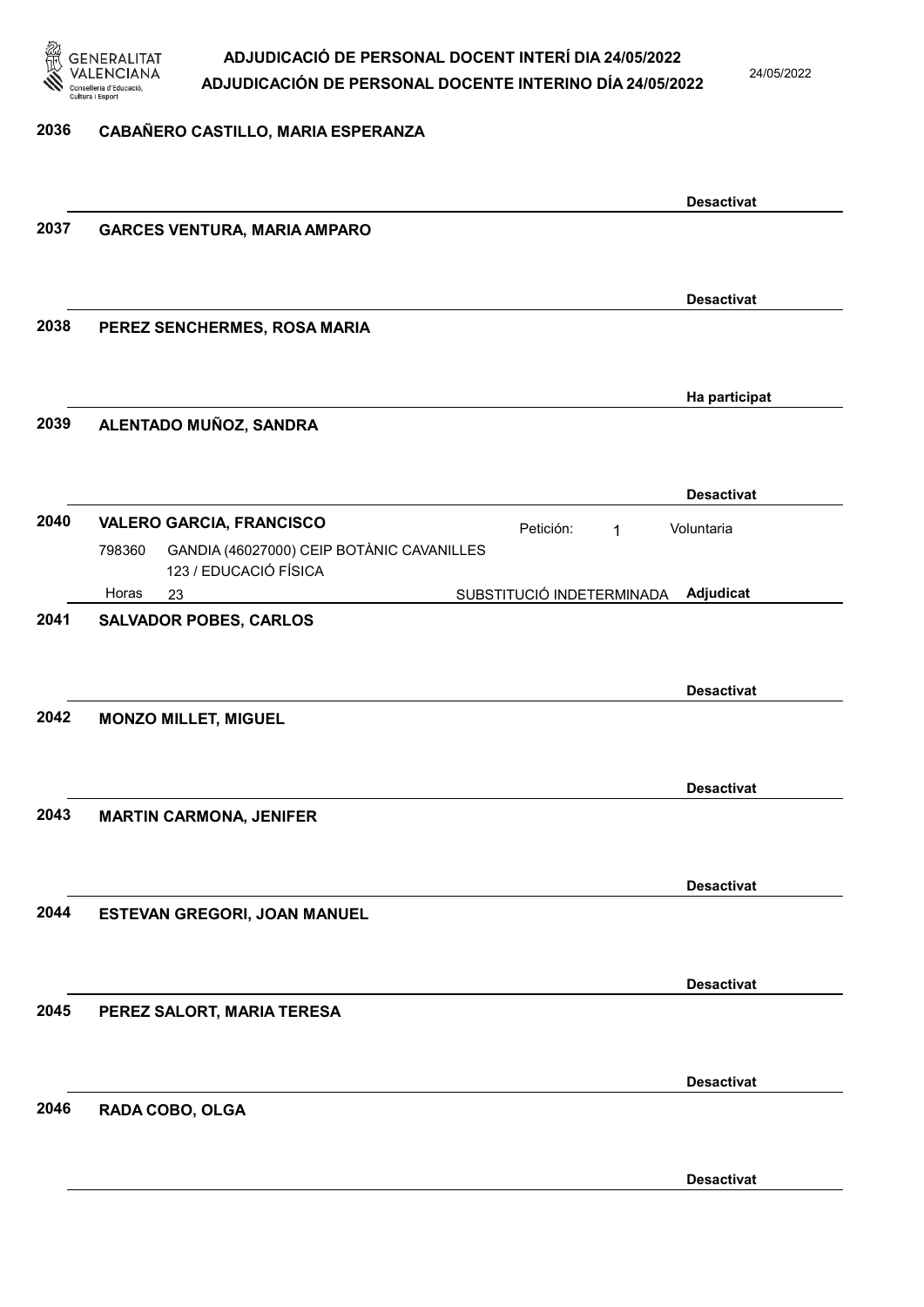

2047 TORTOSA SORIANO, RICARDO

#### ADJUDICACIÓ DE PERSONAL DOCENT INTERÍ DIA 24/05/2022 ADJUDICACIÓN DE PERSONAL DOCENTE INTERINO DÍA 24/05/2022

24/05/2022

### Desactivat 2048 HERNANDEZ RAMON, MARINA PILAR Desactivat 2049 LLORACH GONZALEZ, MARIA Ha participat 2050 COLOMER ALIAGA, LIDIA Desactivat 2051 BAU GAVILA, PAULA Desactivat 2052 ROS ARGENTE, ELENA Desactivat 2053 CAÑAS ORTEGA, CRISTINA Desactivat 2054 CURRAS GALLARDO, LETICIA Desactivat 2055 MARTINEZ ESTRADA, PAULA **El proportante en la partición:** 1 23 SUBSTITUCIÓ INDETERMINADA CASTELLÓ DE LA PLANA (12001368) CEIP HERRERO 120 / EDUCACIÓ INFANTIL Adjudicat Voluntaria 509113 Horas 2056 CHILET NAVARRO, AIDA Desactivat 2057 MENGUAL BIELSA, JOSE VICENTE

Ha participat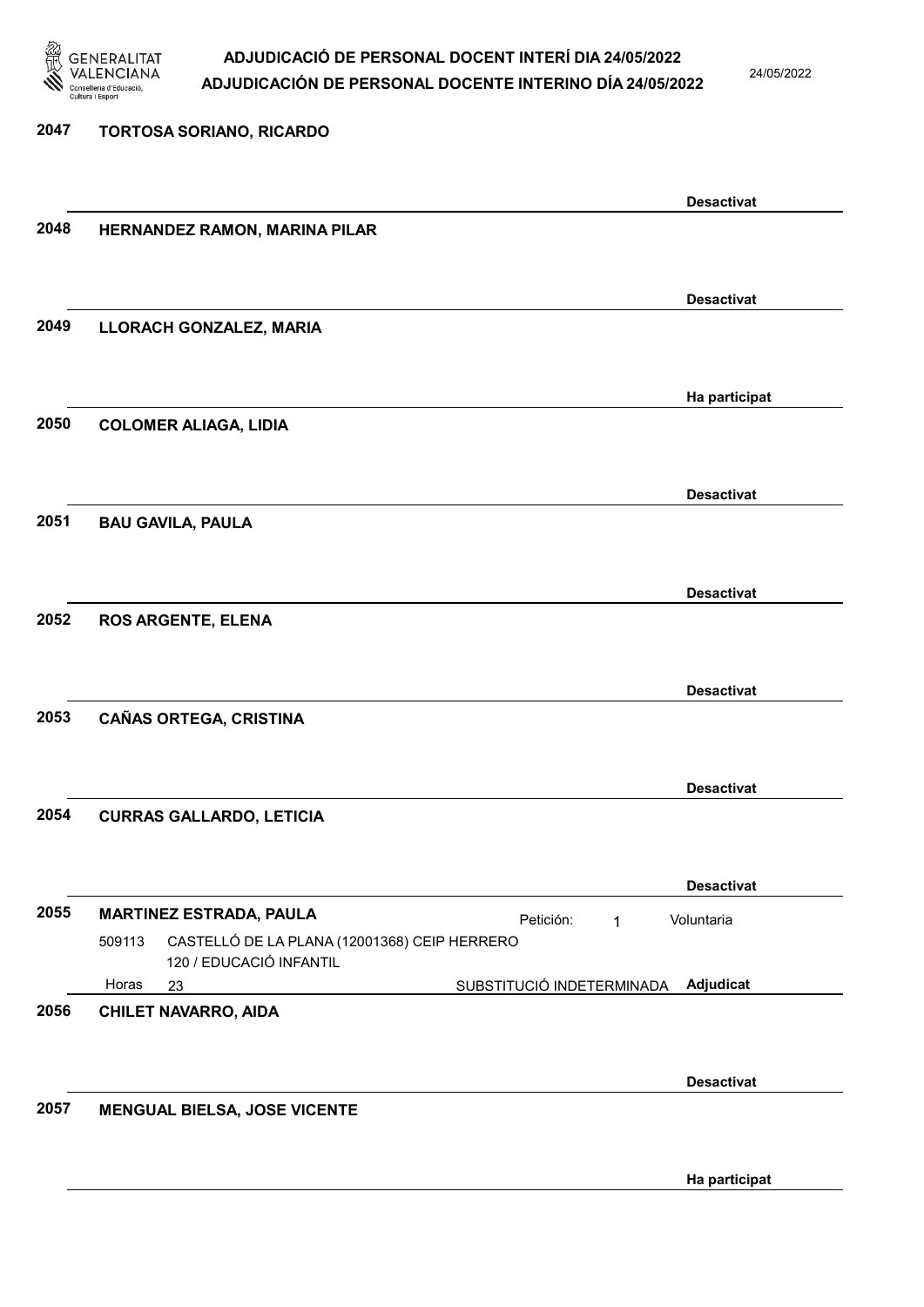

24/05/2022

Desactivat

### 2058 BAÑULS RODRIGUEZ, TATIANA Desactivat 2059 LOPEZ GILABERTE, MARIA Ha participat 2060 MARTINEZ SALVADOR, ASUNCION Desactivat 2061 BELVIS REIG, REBECA Desactivat 2062 LLOBET BELTRAN, INMACULADA CONCEPCION Desactivat 2063 LLACER ROSA, JAIME Desactivat 2064 FRANCES RICO, LAURA Desactivat 2065 HERNANDIZ ALMERICH, LOURDES Desactivat 2066 MARCO CONS, MARIA TERESA Desactivat 2067 BARBERA MARTI, MERCE Desactivat 2068 GARCIA LATORRE, SARA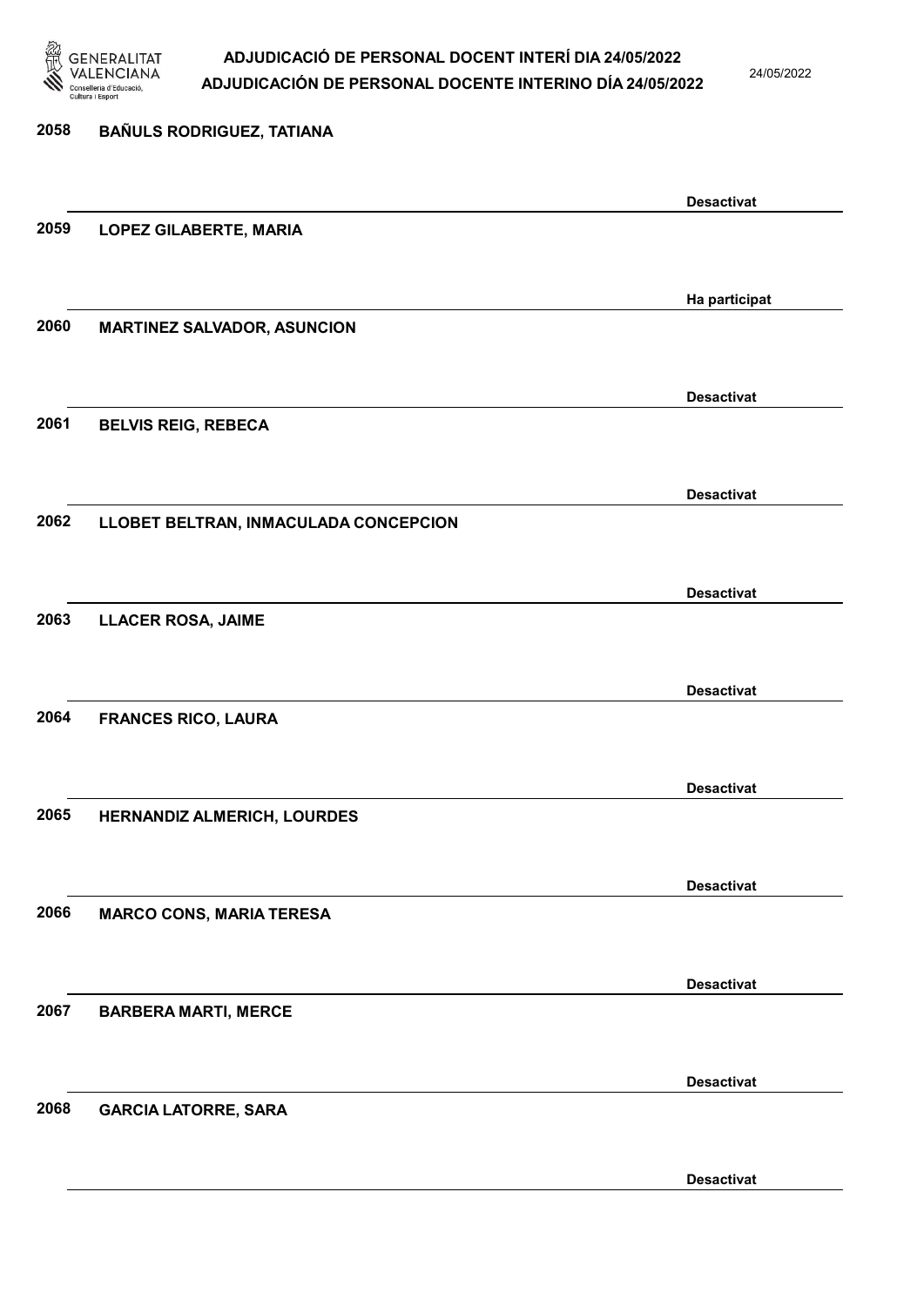

24/05/2022

Desactivat

### 2069 RUIZ MACHUCA, MARINA Desactivat 2070 ALOS GARDO, MARIA Desactivat 2071 MATEU ROIG, JORDI Desactivat 2072 CLARAMUNT VIANA, MARIA ISABEL Desactivat 2073 FORNES NOGUERA, PASCUALA MARIA Desactivat 2074 CASAS RUSTARAZO, RAQUEL Desactivat 2075 DELAS ALVAREZ, LEONOR Desactivat 2076 FONT MONFORT, YOLANDA Desactivat 2077 SORRIBES NEBOT, CARLO Ha participat 2078 BASILI ASIN, SANDRA Desactivat 2079 CORTES MORA, LAURA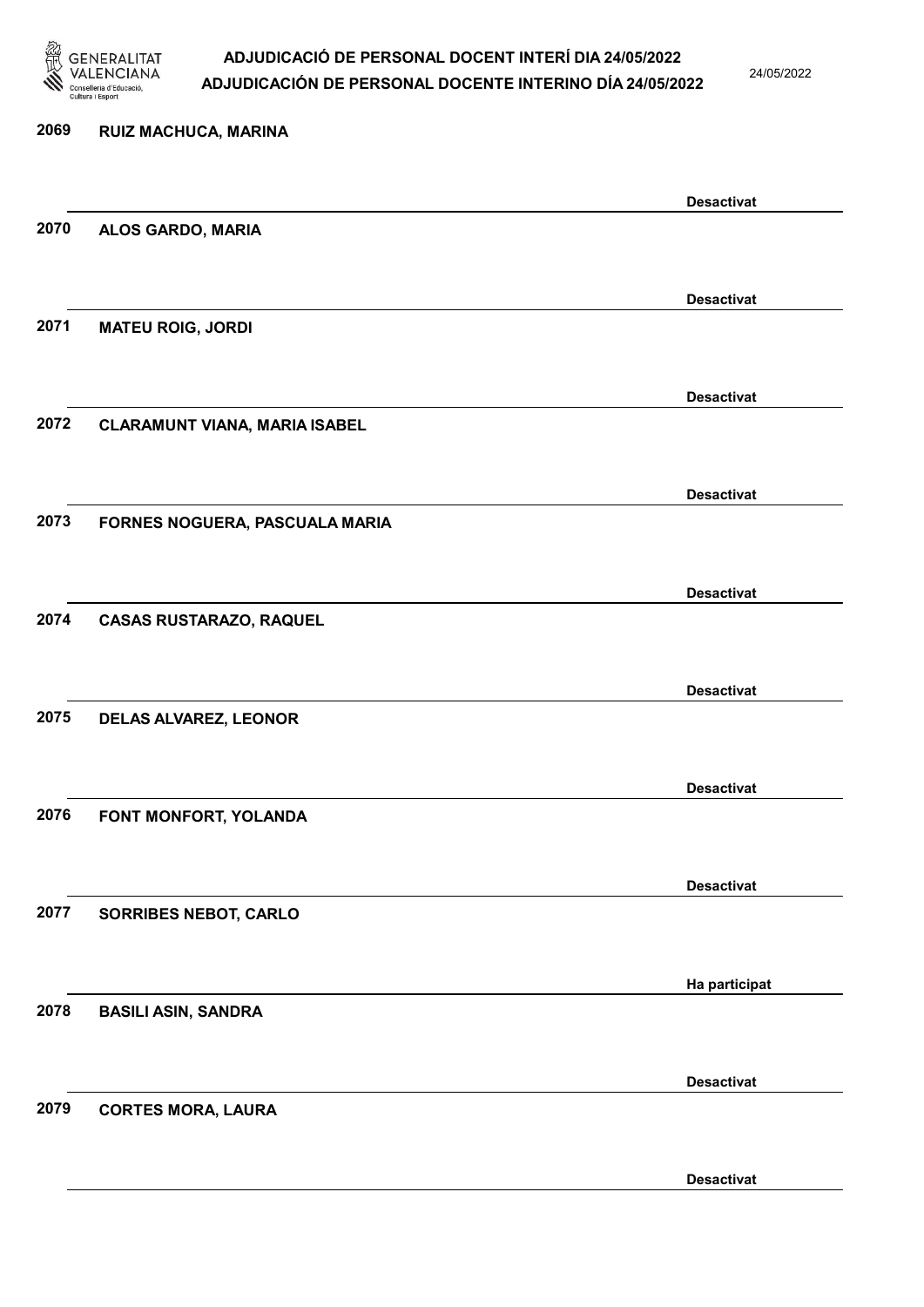

24/05/2022

Desactivat

### 2080 GARCIA SEMPERE, ROSER Desactivat 2081 PEIRO FUSTER, YASMINA Desactivat 2082 RUBERT MONTOLIU, ESTHER Desactivat 2083 RUIZ CHINCHILLA, JUAN MANUEL Desactivat 2084 SALVADOR FRANCH, CARLA Desactivat 2085 SORIA PERPINYA, SALVADOR Ha participat 2086 RODRIGUEZ SERNA, MARIA Ha participat 2087 ARCOS CAÑAVERAS, ISAAC Desactivat 2088 LORENTE CANOVES, GAL.LA Desactivat 2089 GARCIA PASTOR, JORGE Desactivat 2090 MESEGUER NAVARRO, IRENE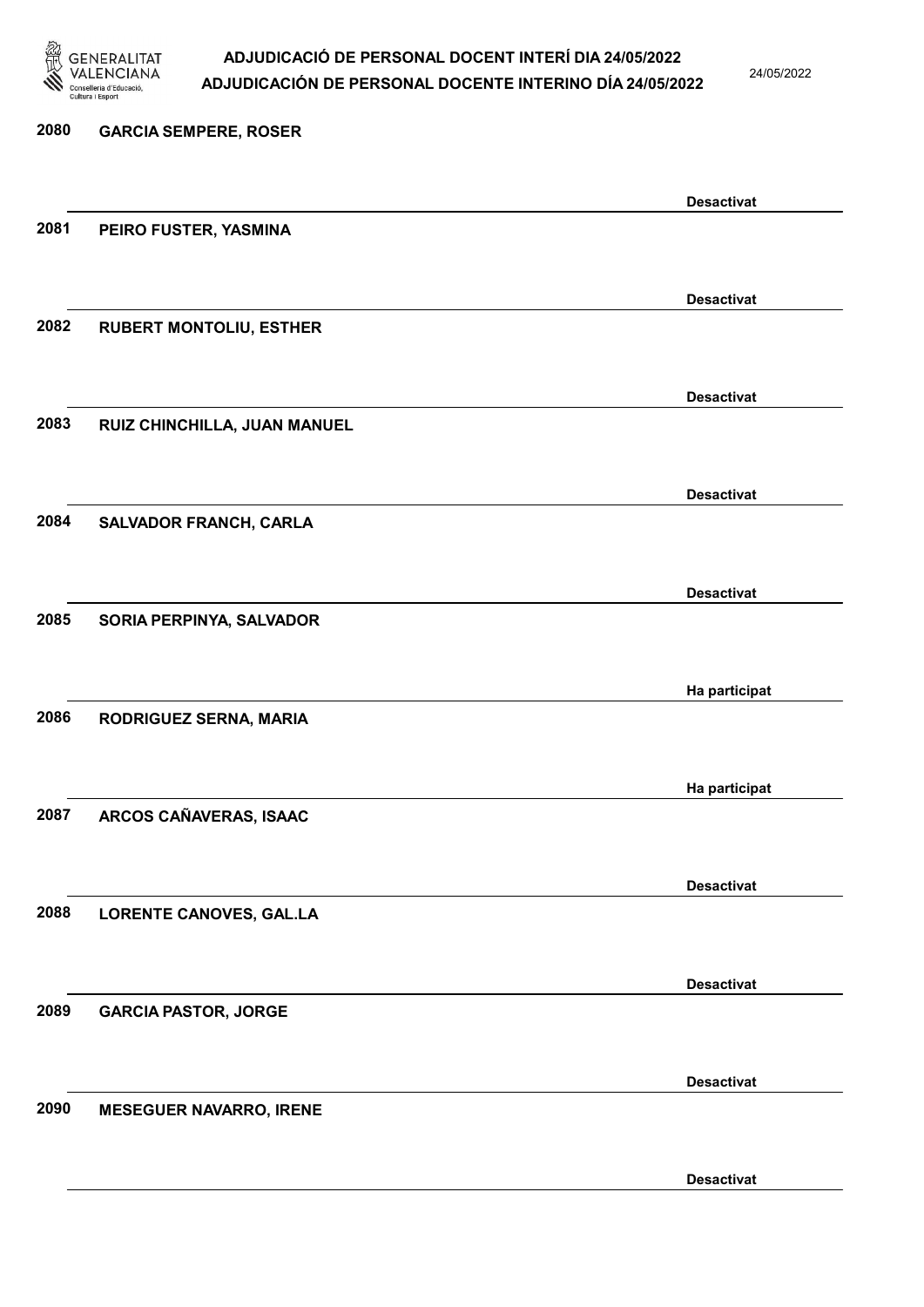

24/05/2022

Desactivat

### 2091 CHICO BAYONA, JESSICA Desactivat 2092 MARTIN MUSEROS, NEUS Desactivat 2093 RAMON FUENTES, CARMEN MARIA Desactivat 2094 RODRIGUEZ MARTINEZ, MANUEL JESUS Desactivat 2095 CATURLA JODAS, SYLVIA Desactivat 2096 FRASES FRUCTUOSO, NEREA Desactivat 2097 GAUXACHS SOSPEDRA, MARTA Desactivat 2098 MARI MILLET, LAURA Desactivat 2099 MENGUAL FORNES, LAURA Desactivat 2100 PALAZON SANZ, MIRIAM Desactivat 2101 PERALES MESTRE, JUAN MANUEL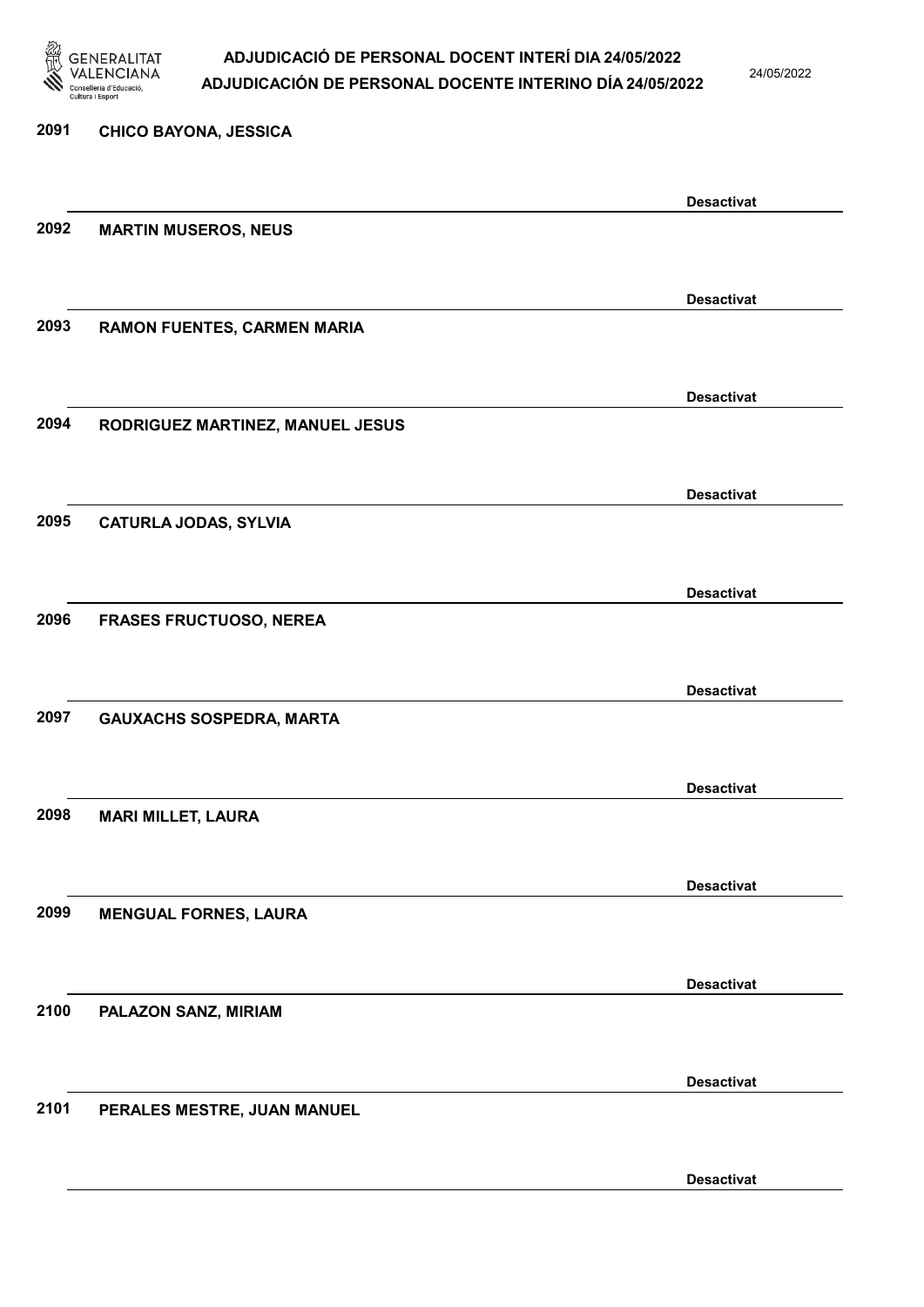

24/05/2022

#### 2102 SANCHEZ FERRANDIZ, MARIA INMACULADA

|      |                                        | <b>Desactivat</b> |
|------|----------------------------------------|-------------------|
| 2103 | SOTO LONGO, LUCIANA AYELEN             |                   |
|      |                                        |                   |
|      |                                        | <b>Desactivat</b> |
| 2104 | <b>MARTIN LAGUNA, ISABEL DOLORES</b>   |                   |
|      |                                        |                   |
|      |                                        |                   |
|      |                                        | <b>Desactivat</b> |
| 2105 | MONTOYO PUJOL, CINTIA TERESA           |                   |
|      |                                        |                   |
|      |                                        | <b>Desactivat</b> |
| 2106 | <b>GOMEZ GIMENEZ, MILAGROS BARBARA</b> |                   |
|      |                                        |                   |
|      |                                        | <b>Desactivat</b> |
| 2107 | <b>MOLINA FUENTES, MARIA ISABEL</b>    |                   |
|      |                                        |                   |
|      |                                        | <b>Desactivat</b> |
| 2108 | <b>CARRERO MARTINEZ, YOLANDA</b>       |                   |
|      |                                        |                   |
|      |                                        |                   |
|      |                                        | <b>Desactivat</b> |
| 2109 | FERRANDIS GIMENEZ, SUSANA              |                   |
|      |                                        |                   |
|      |                                        | <b>Desactivat</b> |
| 2110 | <b>VELASCO GARCIA, IRENE</b>           |                   |
|      |                                        |                   |
|      |                                        | <b>Desactivat</b> |
| 2111 | ALFONSO MARTINEZ, EVA                  |                   |
|      |                                        |                   |
|      |                                        |                   |
| 2112 |                                        | <b>Desactivat</b> |
|      | <b>CANO GOMEZ, NOELIA</b>              |                   |
|      |                                        |                   |
|      |                                        | <b>Desactivat</b> |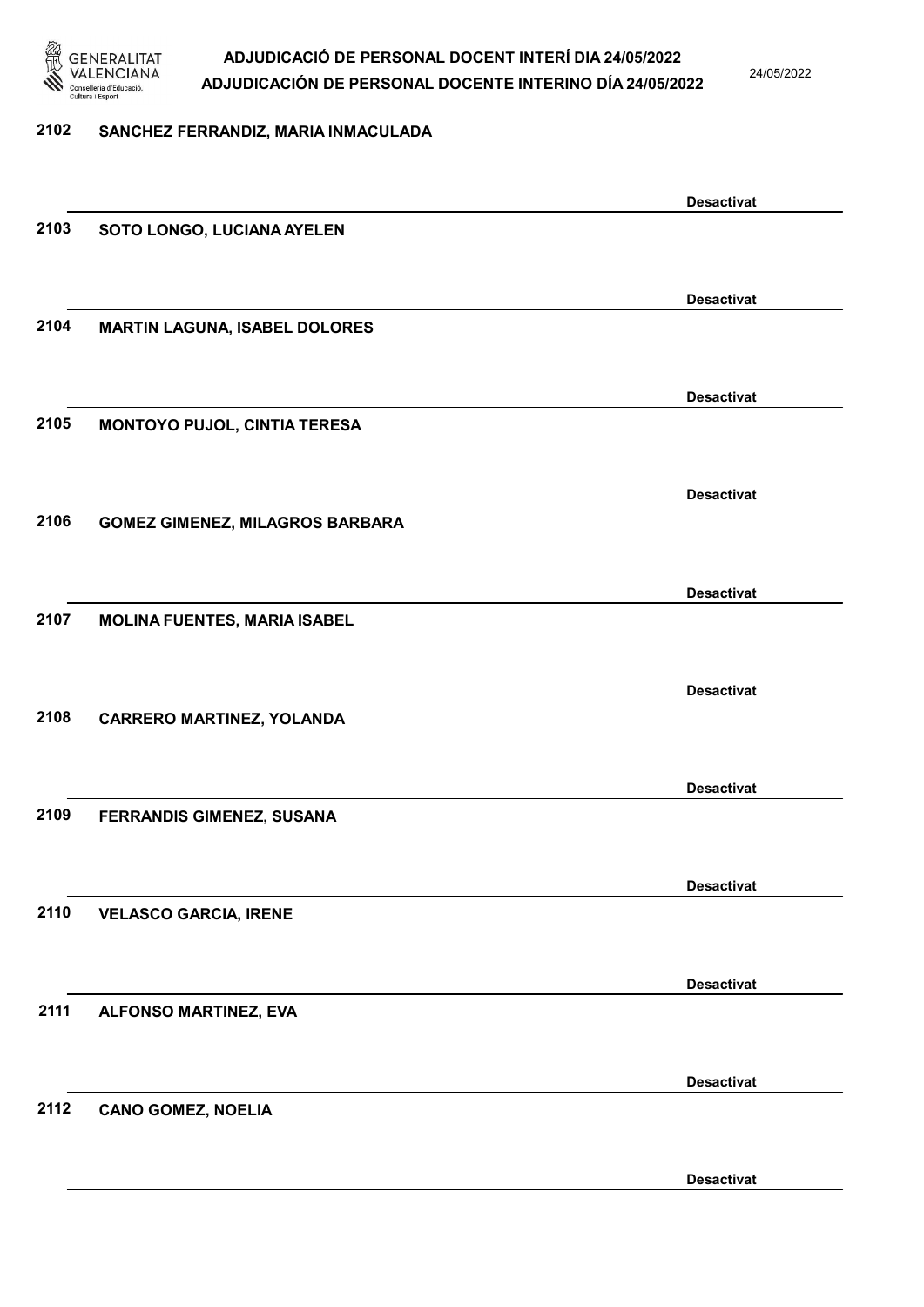

24/05/2022

Desactivat

### 2113 MARTINEZ MARCO, NEREIDA Desactivat 2114 GARCIA DE LEONARDO GIL, ROCIO Desactivat 2115 SOLANO FERNANDEZ, JULIAN Desactivat 2116 CORREDOR VALLES, AINHOA Ha participat 2117 CONDE MARTINEZ, JOSE FILOMENO Desactivat 2118 FERRANDEZ PEREZ, ANTONIO Desactivat 2119 AGRAZ GARCÍA, HELENA Desactivat 2120 ARNAU NAVARRO, NURIA Desactivat 2121 RAYOS MARCO, EVA Desactivat 2122 SANS VIDAL, NORBERT Desactivat 2123 SENABRE ALABORT, ESTHER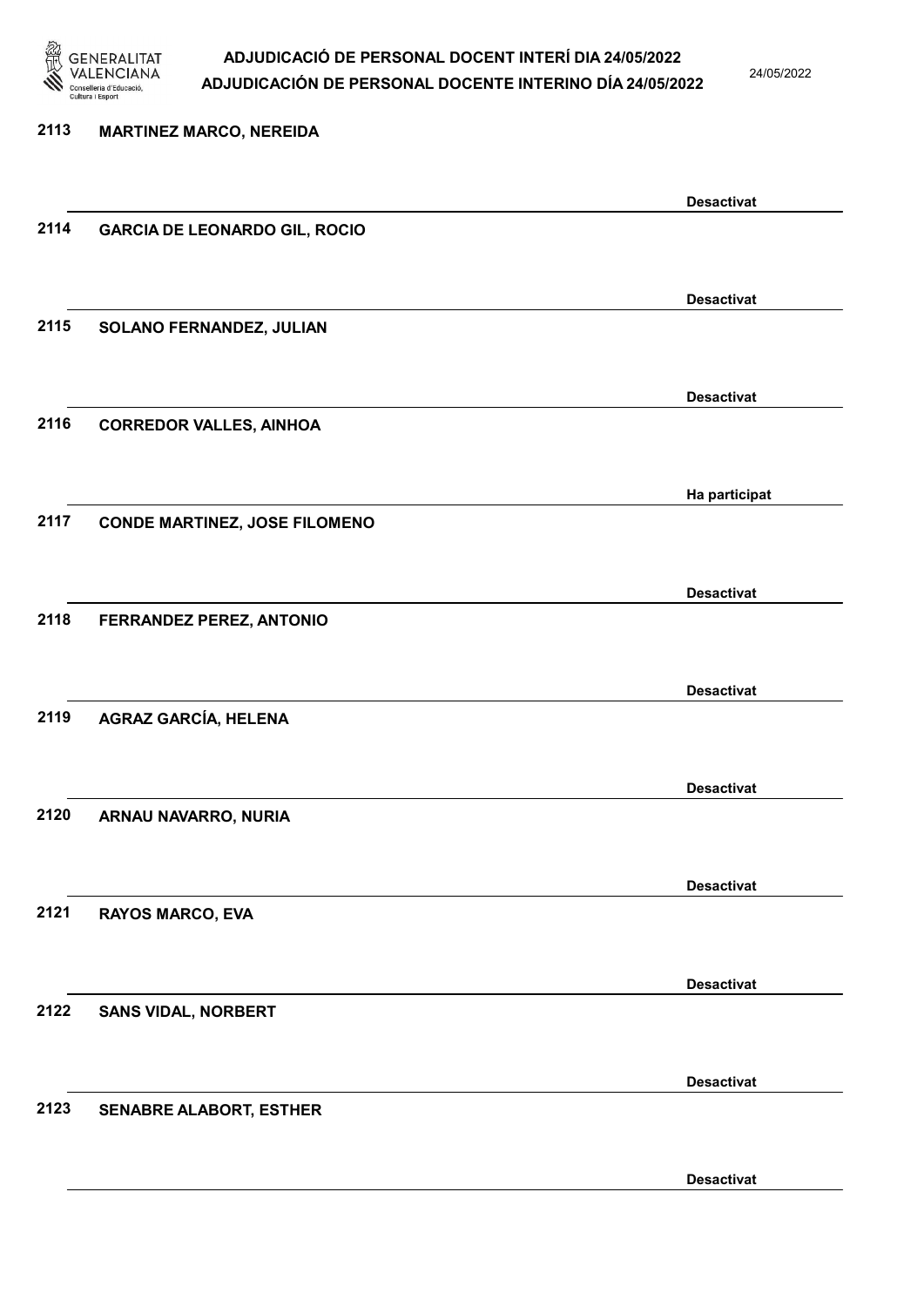

24/05/2022

#### 2124 RAMIREZ CAMAÑO, MARTA

|      |                                         | <b>Desactivat</b> |
|------|-----------------------------------------|-------------------|
| 2125 | <b>CANO GOZALBO, RUBEN MARCOS</b>       |                   |
|      |                                         |                   |
|      |                                         |                   |
|      |                                         | No adjudicat      |
| 2126 | <b>CARTAGENA MARTINEZ, MARIA OLVIDO</b> |                   |
|      |                                         |                   |
|      |                                         |                   |
|      |                                         | <b>Desactivat</b> |
| 2127 | <b>GIL TORTOSA, TERESA</b>              |                   |
|      |                                         |                   |
|      |                                         |                   |
|      |                                         | <b>Desactivat</b> |
| 2128 | <b>LEAL PICAZO, ALBERTO</b>             |                   |
|      |                                         |                   |
|      |                                         | <b>Desactivat</b> |
| 2129 | TORRECILLA GONZALEZ, CAROLINA           |                   |
|      |                                         |                   |
|      |                                         |                   |
|      |                                         | <b>Desactivat</b> |
| 2130 | <b>VILA BORRULL, JAVIER</b>             |                   |
|      |                                         |                   |
|      |                                         |                   |
|      |                                         | <b>Desactivat</b> |
| 2131 | LOPEZ PEREZ, LAURA                      |                   |
|      |                                         |                   |
|      |                                         |                   |
|      |                                         | <b>Desactivat</b> |
| 2132 | SANCHEZ ZAMORANO, MARIA DEL CARMEN      |                   |
|      |                                         |                   |
|      |                                         |                   |
|      |                                         | <b>Desactivat</b> |
| 2133 | <b>MARTINEZ IBORRA, ESTHER</b>          |                   |
|      |                                         |                   |
|      |                                         | <b>Desactivat</b> |
| 2134 |                                         |                   |
|      | <b>MORENO AMORES, LAURA</b>             |                   |
|      |                                         |                   |
|      |                                         | <b>Desactivat</b> |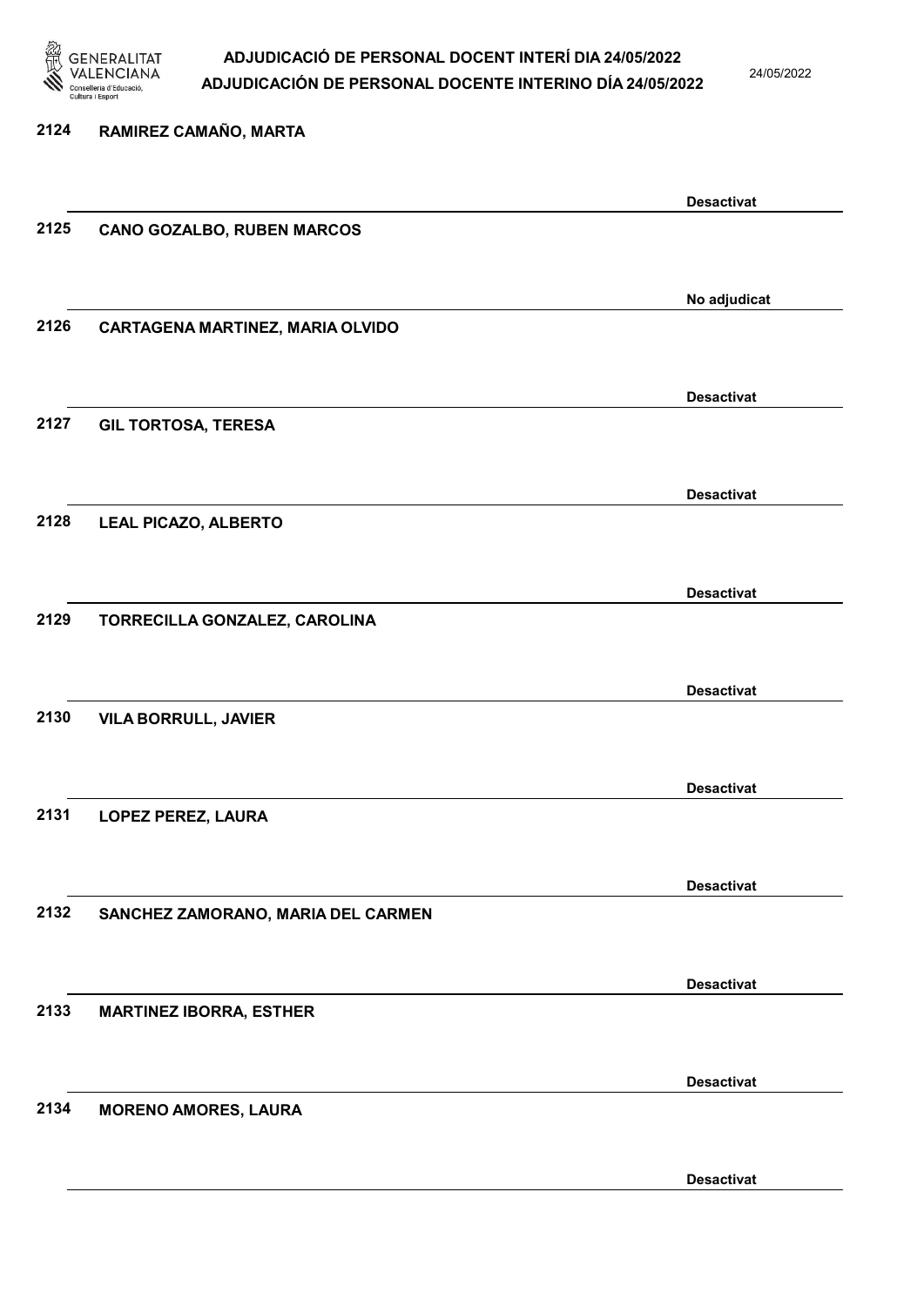

24/05/2022

Desactivat

### 2135 ALVEAR BOIX, ELENA ANDREA Desactivat 2136 GALLARDO JIMENEZ, SANDRA Desactivat 2137 SANCHIS CARAÑANA, NEREA Desactivat 2138 VIDAL FITA, SANDRA Desactivat 2139 FRACES BALAGUER, ANDREA Ha participat 2140 SEGURA GOMEZ, RAUL Desactivat 2141 ALBERT SANCHIS, SONIA Desactivat 2142 ALCACER BALLESTER, JESSICA Desactivat 2143 GARCIA LUIS, CECILIA Desactivat 2144 SAMPER DE ESPAÑA, LAURA Desactivat 2145 IBAÑEZ ESCRIG, MONICA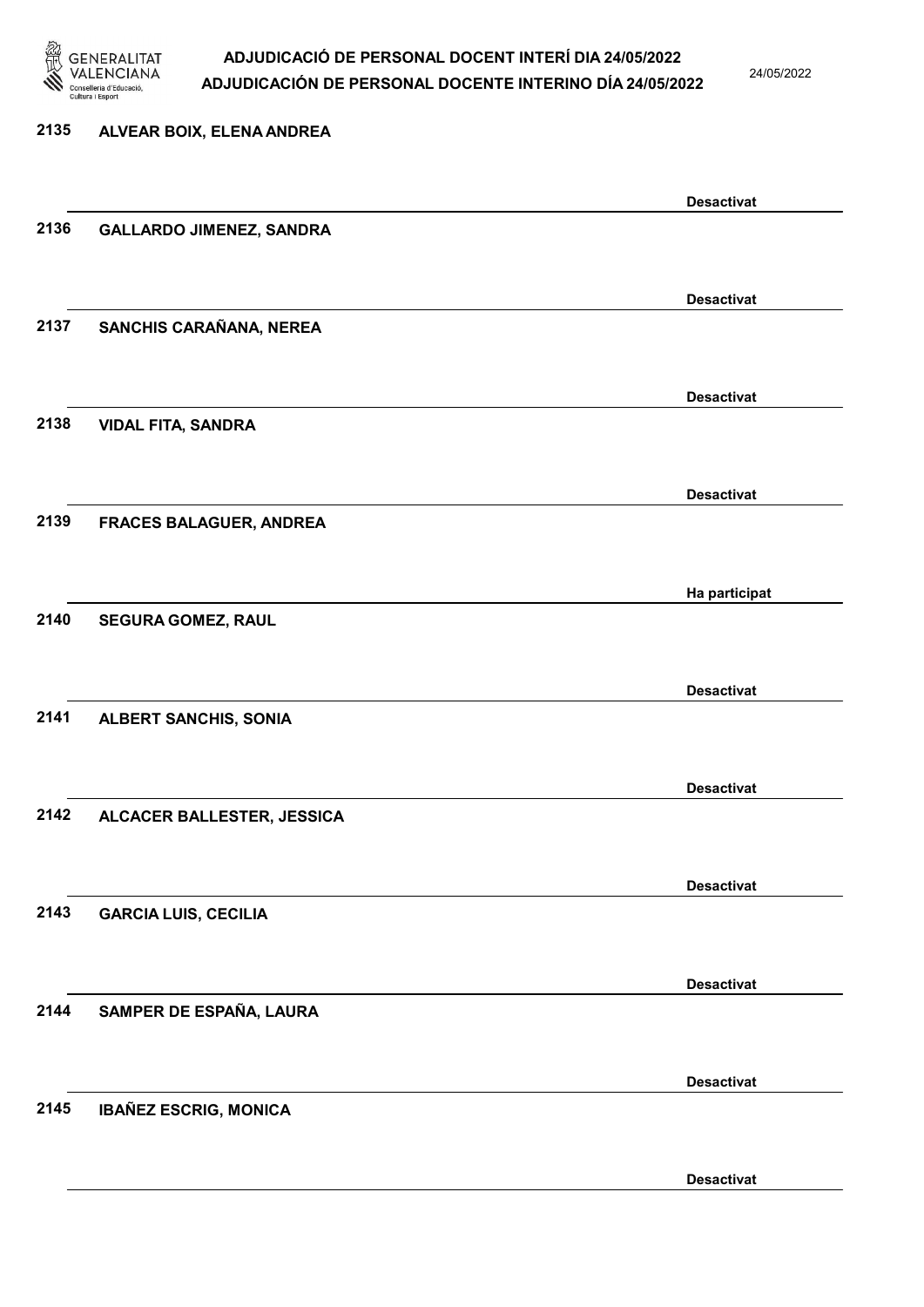

24/05/2022

Desactivat

### 2146 ALMEIDA MOTA, IRENE Desactivat 2147 GRAU SOLER, JOSE VICENTE Desactivat 2148 ALVENTOSA TORMO, INMACULADA Desactivat 2149 GALLEGO GARCIA, ZEUS ANTONIO Desactivat 2150 MOLLA GUEROLA, ANDREA Desactivat 2151 FERRIS GALINDO, LAURA Desactivat 2152 FERRIOLS FERRIOLS, RAQUEL Ha participat 2153 TORRES ROMANS, ROSA MARIA Desactivat 2154 BOTELLA MARTÍN, CELIA Desactivat 2155 PARRAGA SALORT, ANNA Desactivat 2156 JUAREZ MOLLON, OSCAR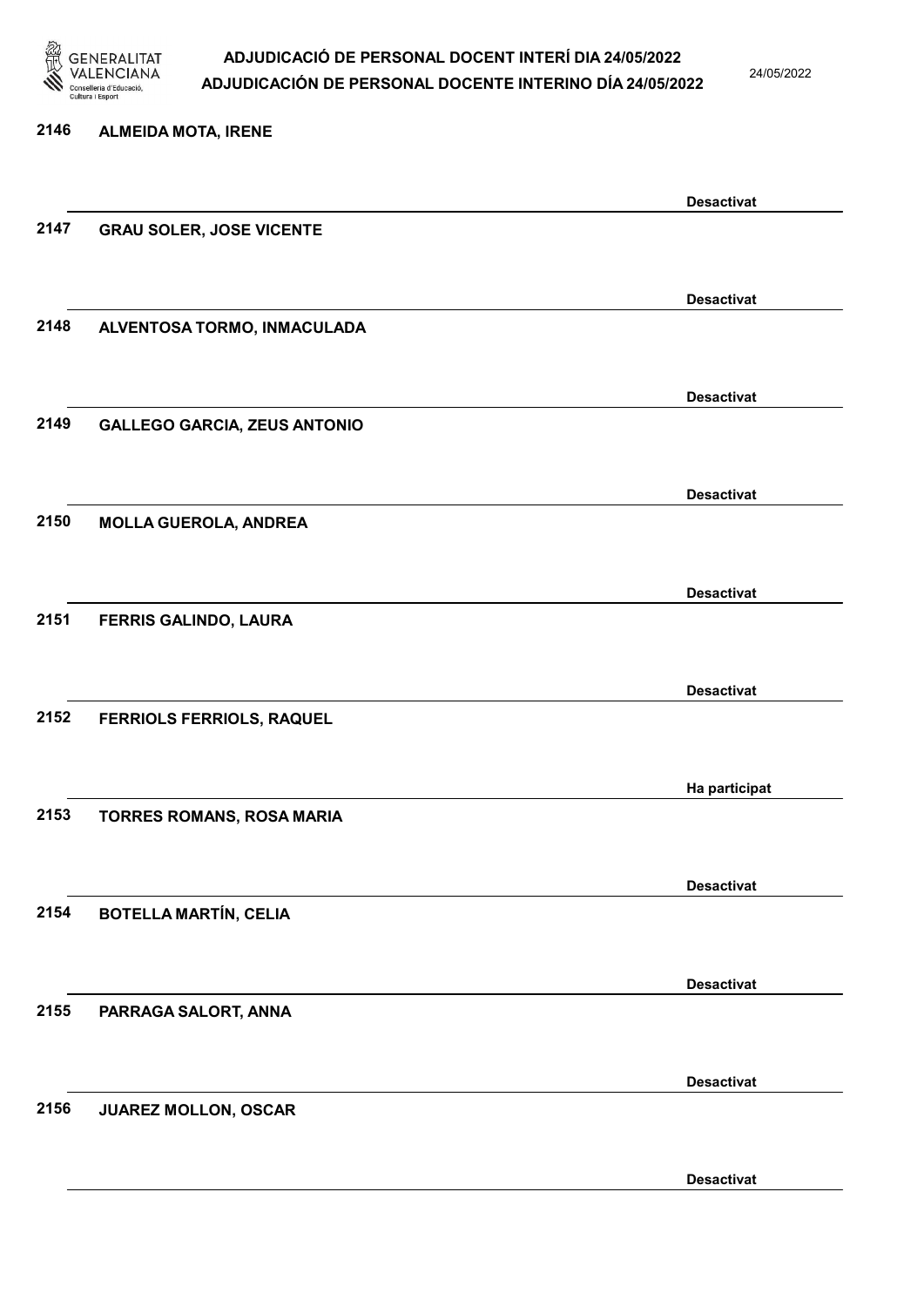

24/05/2022

Desactivat

### 2157 GARCIA CENTENO, BEATRIZ Desactivat 2158 GARCIA LLIN, VICENT Ha participat 2159 GARCIA MILLET, JOANA Desactivat 2160 GARCIA NAVARRETE, MARIA TRINIDAD Desactivat 2161 SEGORBE AYZA, MARIA Desactivat 2162 FERNANDEZ MILLA, ALBA Desactivat 2163 GALLEGO CANDEL, LORENA Ha participat 2164 NAVARRO MONTESINOS, RAMON Desactivat 2165 SERRA BARBERA, NEUS Desactivat 2166 SANCHIS MIQUEL, PAULA Desactivat 2167 GRANELL RUIZ, SERGIO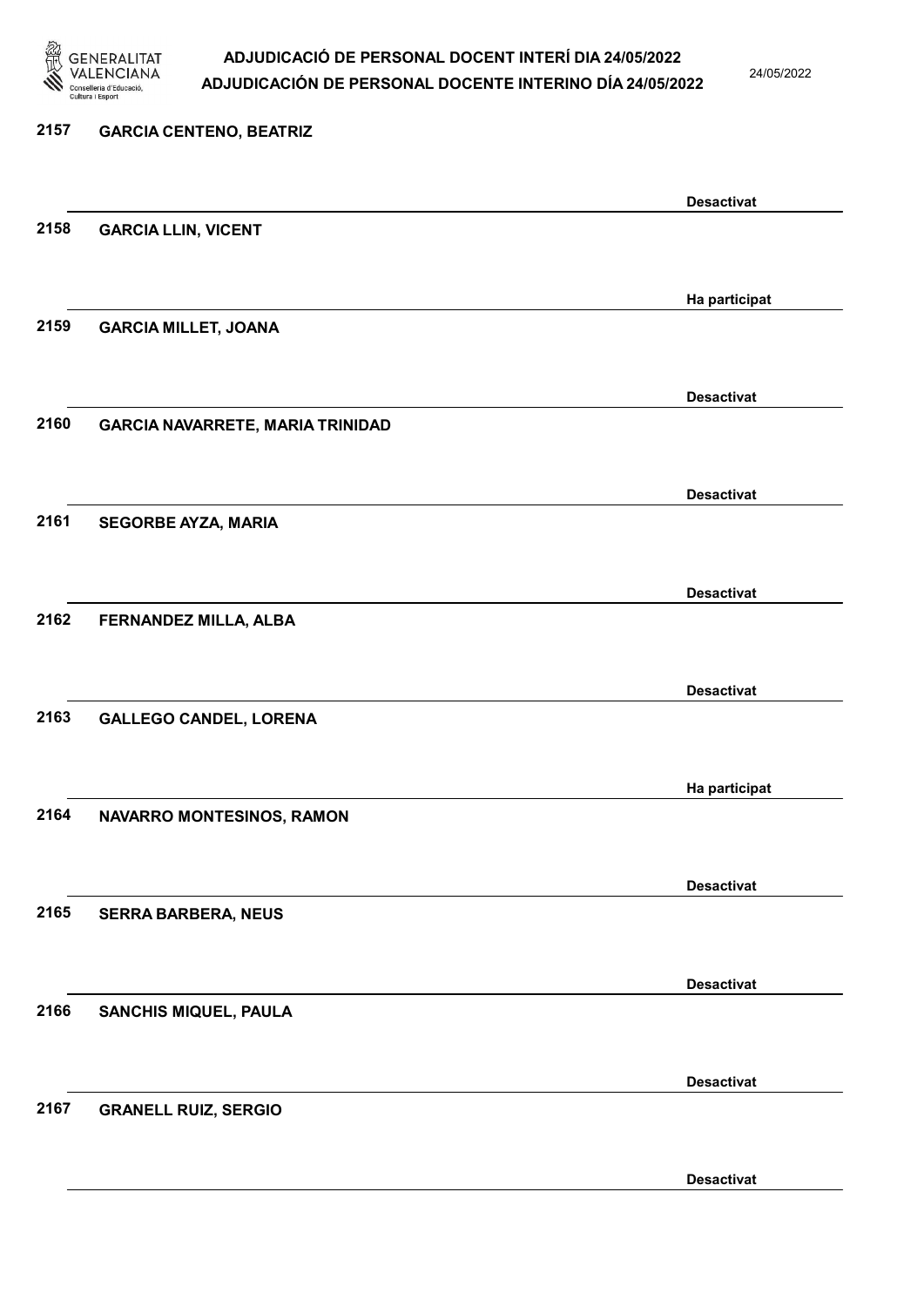

24/05/2022

#### 2168 TENDERO REOLID, GLORIA MARIA

|      |                                  | <b>Desactivat</b> |
|------|----------------------------------|-------------------|
| 2169 | <b>SANTOS DIEZ, EVA</b>          |                   |
|      |                                  |                   |
|      |                                  | <b>Desactivat</b> |
| 2170 | TENA SAURA, ANA ISABEL           |                   |
|      |                                  |                   |
|      |                                  |                   |
|      |                                  | Ha participat     |
| 2171 | <b>MARTINEZ BLASCO, VICTORIA</b> |                   |
|      |                                  |                   |
|      |                                  | <b>Desactivat</b> |
| 2172 | <b>CAÑADAS CABANES, MARIA</b>    |                   |
|      |                                  |                   |
|      |                                  | <b>Desactivat</b> |
| 2173 | <b>CLAUSI MORANT, ANDREA</b>     |                   |
|      |                                  |                   |
|      |                                  |                   |
|      |                                  | <b>Desactivat</b> |
| 2174 | NAVARRO SIERRA, NURIA DIANA      |                   |
|      |                                  |                   |
|      |                                  | <b>Desactivat</b> |
| 2175 | SOLER CASTELL0, ALICIA           |                   |
|      |                                  |                   |
|      |                                  | <b>Desactivat</b> |
| 2176 | <b>OLMOS LIDON, SILVIA</b>       |                   |
|      |                                  |                   |
|      |                                  |                   |
| 2177 |                                  | <b>Desactivat</b> |
|      | MUÑOZ QUINTANAR, MARTA           |                   |
|      |                                  |                   |
|      |                                  | <b>Desactivat</b> |
| 2178 | CASTAÑO GARCIA, ALEXANDRA        |                   |
|      |                                  |                   |
|      |                                  | <b>Desactivat</b> |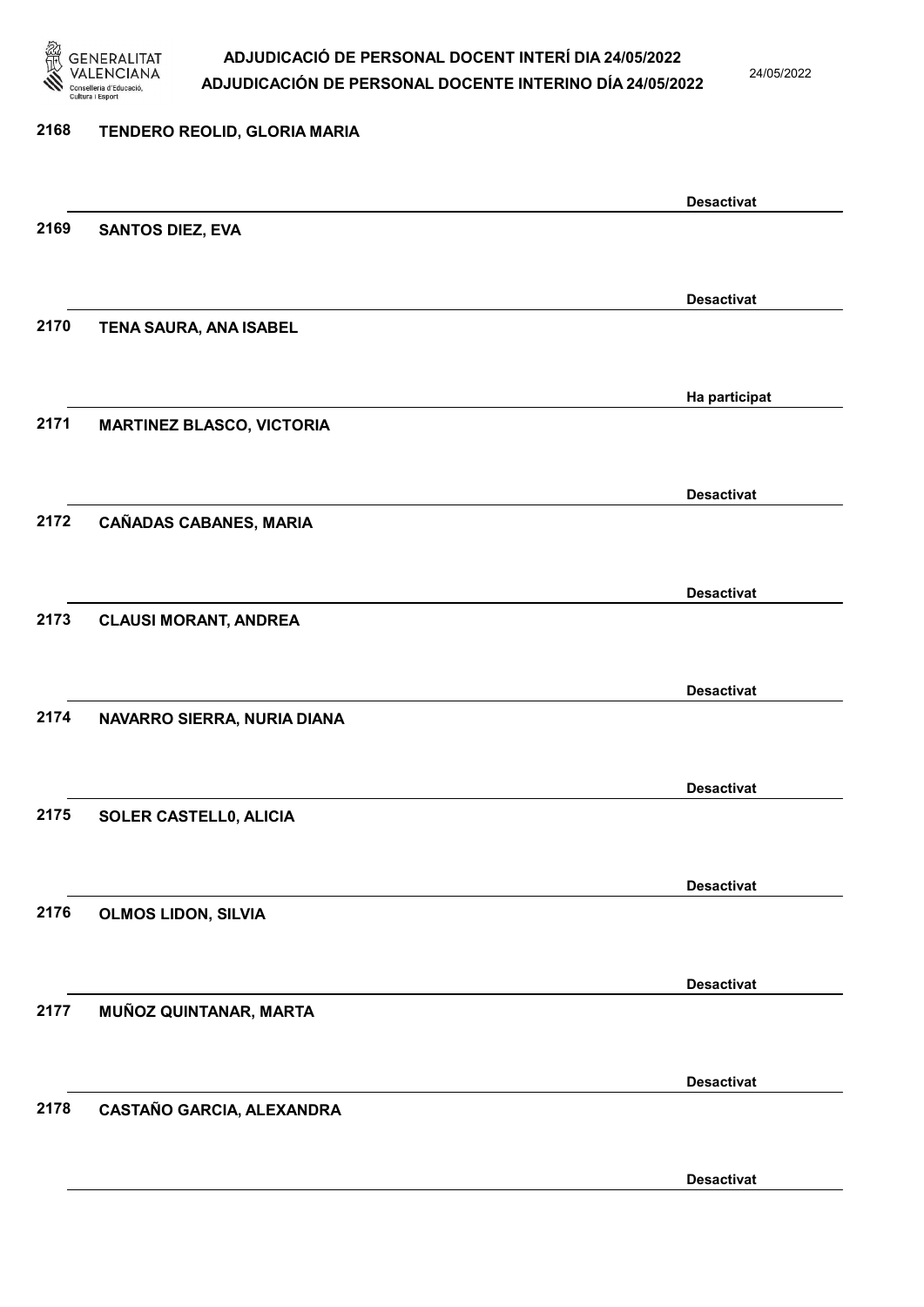

24/05/2022

#### 2179 CASTELLS FEMENIA, MARIA DEL CARMEN

|      |                                 | <b>Desactivat</b> |
|------|---------------------------------|-------------------|
| 2180 | FERRER MARGAIX, SUSANA          |                   |
|      |                                 |                   |
|      |                                 | <b>Desactivat</b> |
| 2181 | <b>GINER FUENTES, SARA</b>      |                   |
|      |                                 |                   |
|      |                                 |                   |
|      |                                 | <b>Desactivat</b> |
| 2182 | <b>FUSTER OCHANDO, LAURA</b>    |                   |
|      |                                 |                   |
|      |                                 | <b>Desactivat</b> |
| 2183 | <b>MURILLO GARCIA, PATRICIA</b> |                   |
|      |                                 |                   |
|      |                                 |                   |
| 2184 |                                 | <b>Desactivat</b> |
|      | ANDREU GALLEGO, ANDRES          |                   |
|      |                                 |                   |
|      |                                 | <b>Desactivat</b> |
| 2185 | ÑECO MESAS, PATRICIA            |                   |
|      |                                 |                   |
|      |                                 | <b>Desactivat</b> |
| 2186 | DE LA PEÑITA ARQUES, ANA        |                   |
|      |                                 |                   |
|      |                                 |                   |
|      |                                 | <b>Desactivat</b> |
| 2187 | ARNAU LLORIS, FERRAN            |                   |
|      |                                 |                   |
|      |                                 | <b>Desactivat</b> |
| 2188 | LLORCA LÓPEZ, FRANCISCA         |                   |
|      |                                 |                   |
|      |                                 | Ha participat     |
| 2189 | MUÑOZ FERNANDEZ, LORENA         |                   |
|      |                                 |                   |
|      |                                 |                   |
|      |                                 | <b>Desactivat</b> |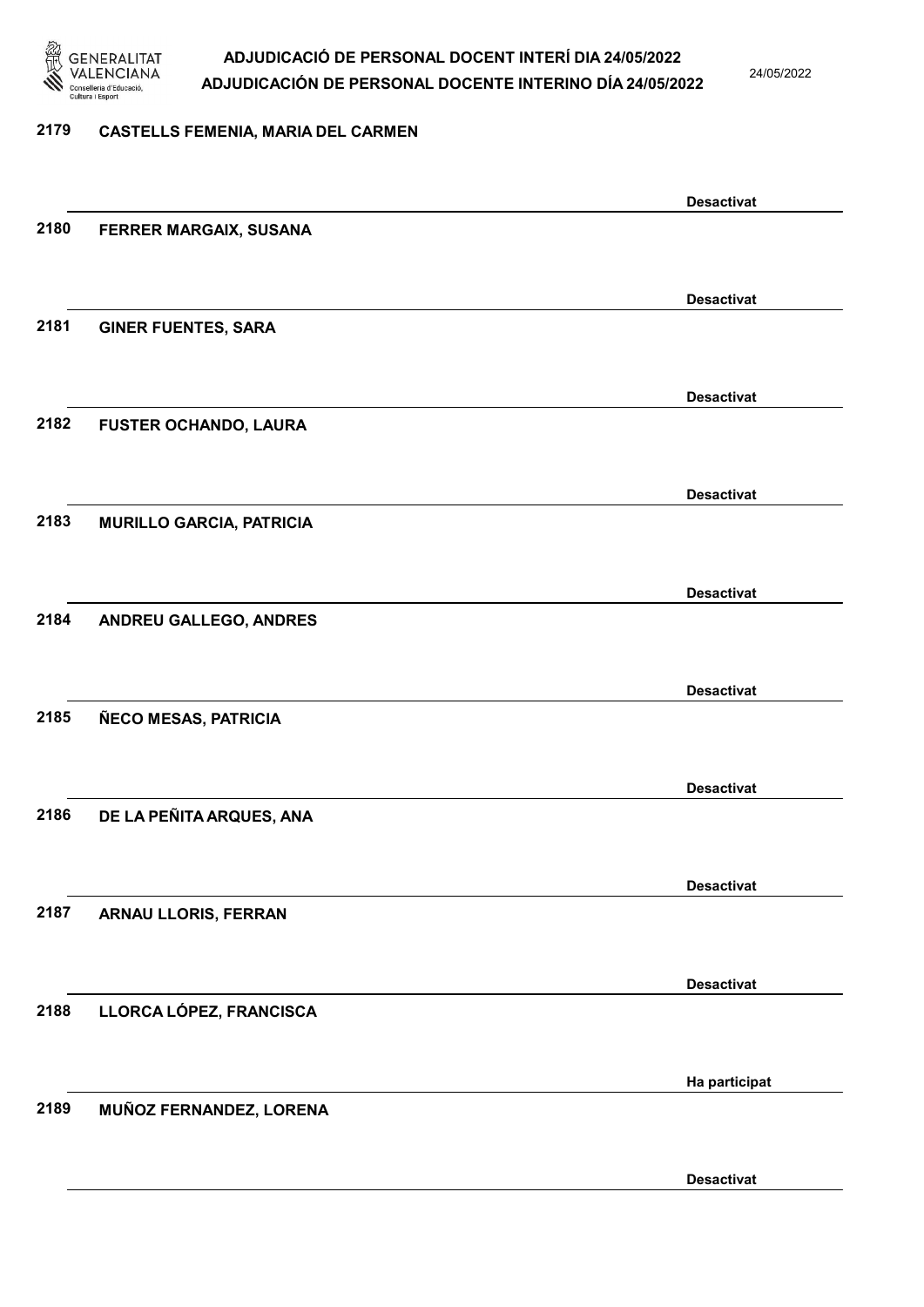

24/05/2022

Desactivat

### 2190 GIL FERRANDEZ, RUBEN Desactivat 2191 SOLBES BACHILLER, LIDIA Desactivat 2192 RAYOS MARCO, ASUNCION Desactivat 2193 PLANA CUÑAT, CARLA Desactivat 2194 CUENCA LOZAR, NATALIA CAROLINA Desactivat 2195 MATEU NAVARRO, ESTHER Desactivat 2196 VIDAL ESCRIVA, MARIA AMPARO Desactivat 2197 EXOJO HURTADO, JORGE Desactivat 2198 PIZCUETA SOLER, BEATRIZ Desactivat 2199 IZQUIERDO VALENCIA, CAROLINA Desactivat 2200 MONZO SANCHIS, REBECA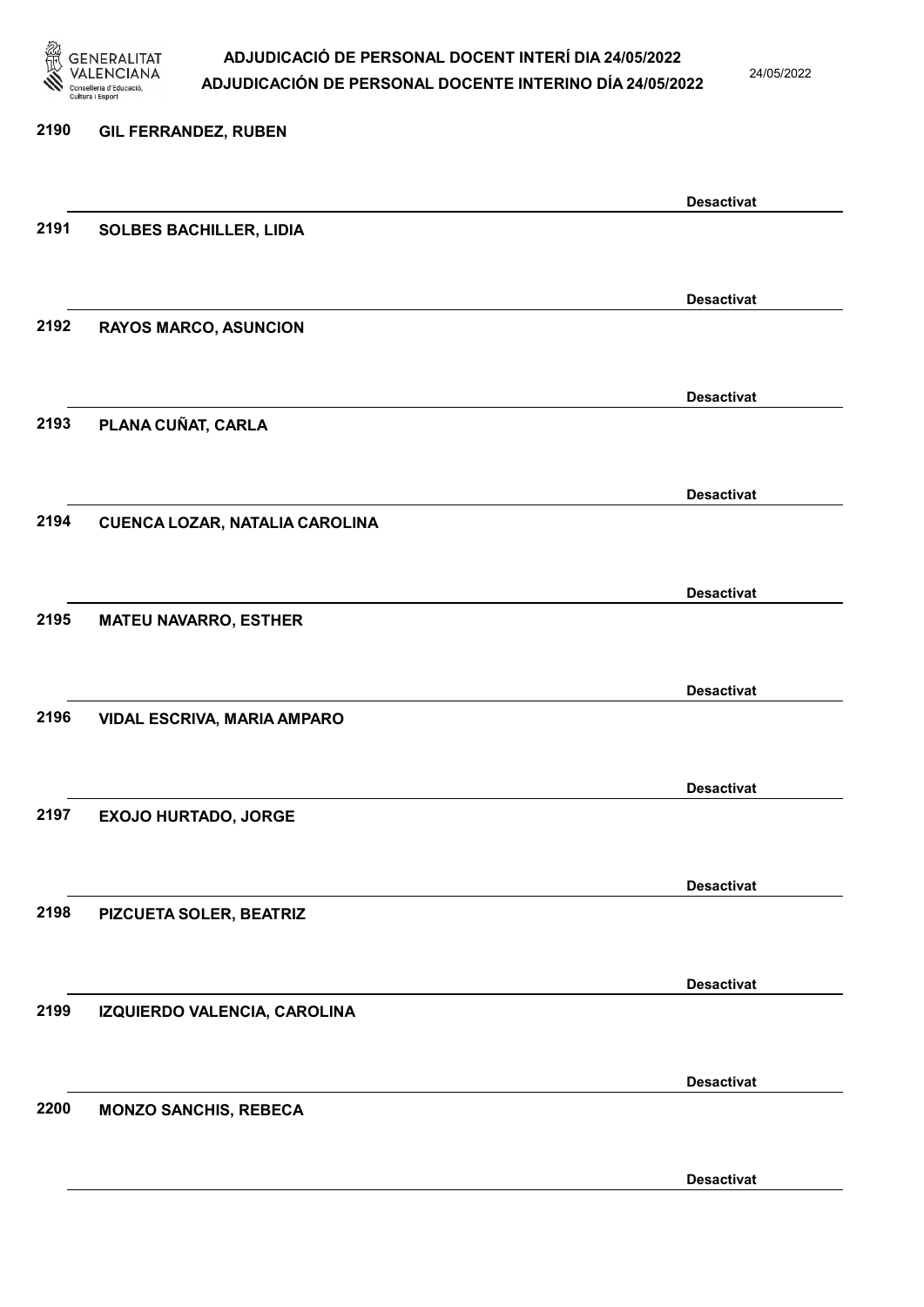

24/05/2022

### 2201 BLANQUER GARRIDO, LUCIA Desactivat 2202 CHINCHILLA LOZANO, ESTEFANIA Desactivat 2203 MARTINEZ PASTOR, CRISTINA Desactivat 2204 SIRVENT QUIÑONERO, LAURA Desactivat 2205 AGUDO SANCHEZ, ROSA Desactivat 2206 JORDÁ AZNAR, JULIA Desactivat 2207 TORTAJADA FERRIS, LAURA Desactivat 2208 GARCIA FRIAS, ANTONIO Desactivat 2209 JIMENEZ GONZALEZ, CRISTINA **Petición:** 1 23 SUBSTITUCIÓ DETERMINADA ASPE (03002676) CEIP PERPETUO SOCORRO 123 / EDUCACIÓ FÍSICA Adjudicat Voluntaria 508744 Horas 2210 DIAZ DE MERA GONZALEZ DE LA ALEJA, EVA Desactivat 2211 CASANOVA GOMEZ, NACHO

Desactivat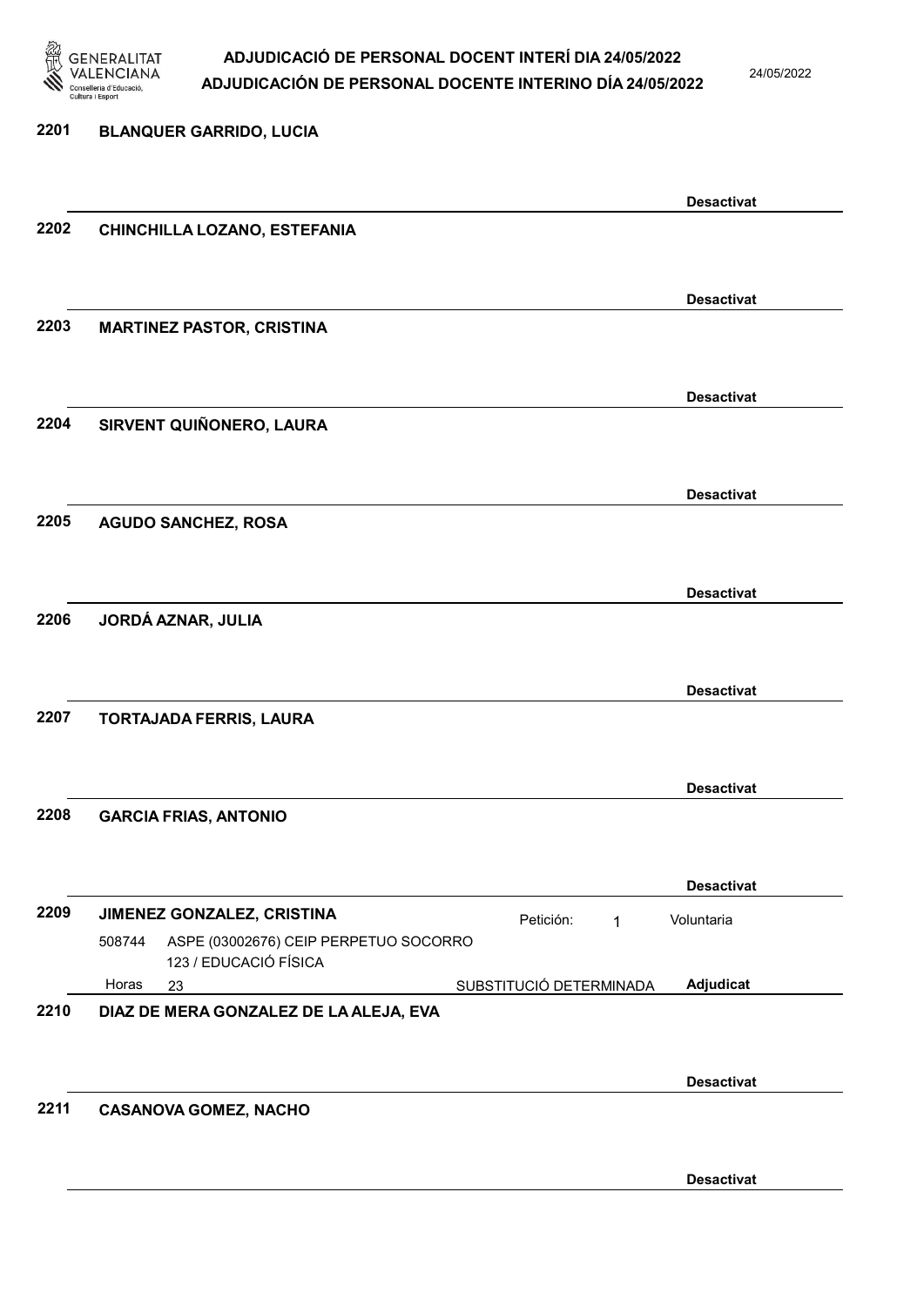

24/05/2022

### 2212 NAVARRO BENEYTO, MARIA JOSE Desactivat 2213 FABRA PERALES, MARTA Desactivat 2214 GIMENO PERIS, CARLES Desactivat 2215 MOSCARDO GOMAR, PAULA Desactivat 2216 NAVARRO IBAÑEZ, MARIA AMPARO Desactivat 2217 TENT ESCRIVÀ, TAMARA Desactivat 2218 VERA AGUIRRE, LOURDES INMACULADA Desactivat 2219 ANDREU NUÑEZ, YESSIKA YUSELL Desactivat 2220 BELTRAN MARTINEZ, MARTA Desactivat 2221 DAPENA DIACO, ANTONELLA Desactivat 2222 MOLINA MARTINEZ, MARIA DEL MAR

Desactivat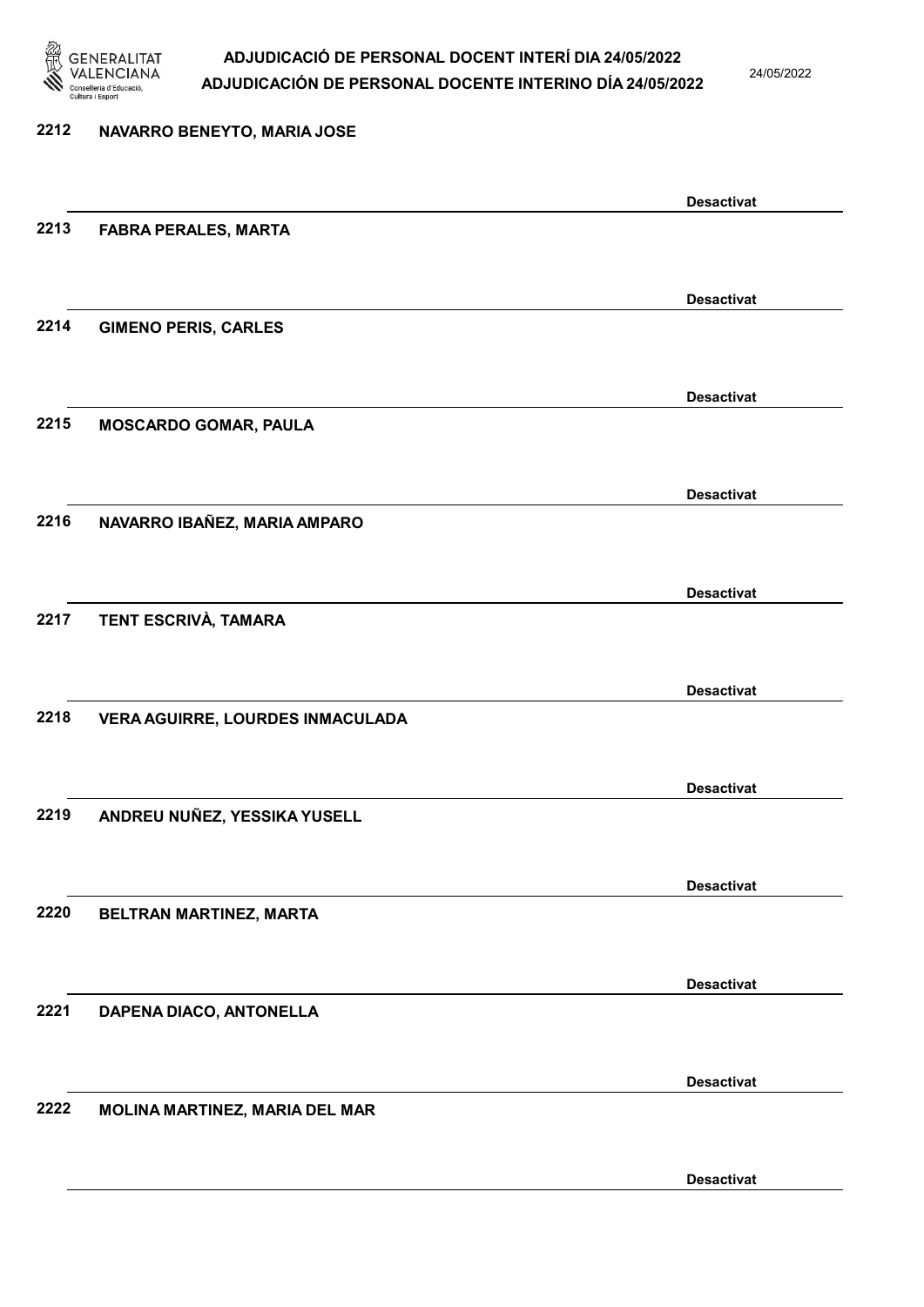

24/05/2022

Desactivat

### 2223 VAZQUEZ MIQUEL, MARIA JOSE Desactivat 2224 DOMINGO DE LAMO, SARA Desactivat 2225 CARRION SANMARTIN, ANA Desactivat 2226 CANO SANCHEZ, DAVID Desactivat 2227 BENLLOCH FAUS, MONTIEL Desactivat 2228 PASTOR MARTINEZ, LORENA Desactivat 2229 HERNANDEZ BEL, MIRIAM Desactivat 2230 BELLVER APARICI, ALBA Desactivat 2231 PAREJA MARTINEZ, RAQUEL Desactivat 2232 MOLINA MARTINEZ, MARIA NIEVES Desactivat 2233 MOLINER SAURA, LORENA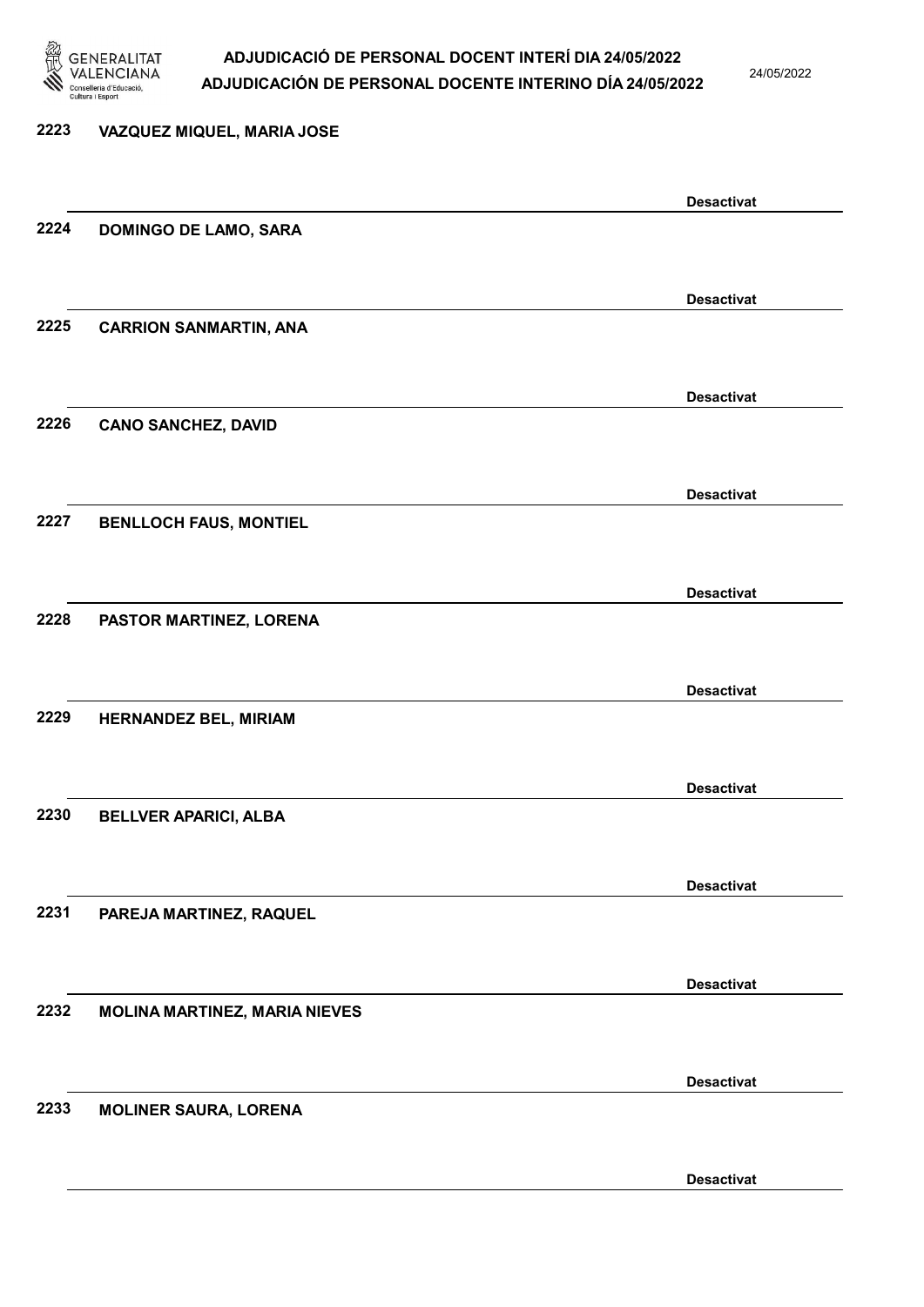

24/05/2022

Desactivat

### 2234 PLANELLS MARMANEU, MARIA Desactivat 2235 VERDÚ RUBIO, ZULIMA Desactivat 2236 EGEA SAURA, OLGA Desactivat 2237 ARABI OLIVER, CARMEN Desactivat 2238 FRANCO BELTRAN, GAIL Desactivat 2239 ROIG SERRANO, CLAUDIA Desactivat 2240 CRESPO JIMENEZ, ANNA Desactivat 2241 PINEDA LLOPIS, MARIANA Desactivat 2242 DOMÉNECH GARCÍA, ANDREA Desactivat 2243 ANDREU MARTINEZ, LIDIA Desactivat 2244 ESTRADA OLIVA, MARIA DOLORES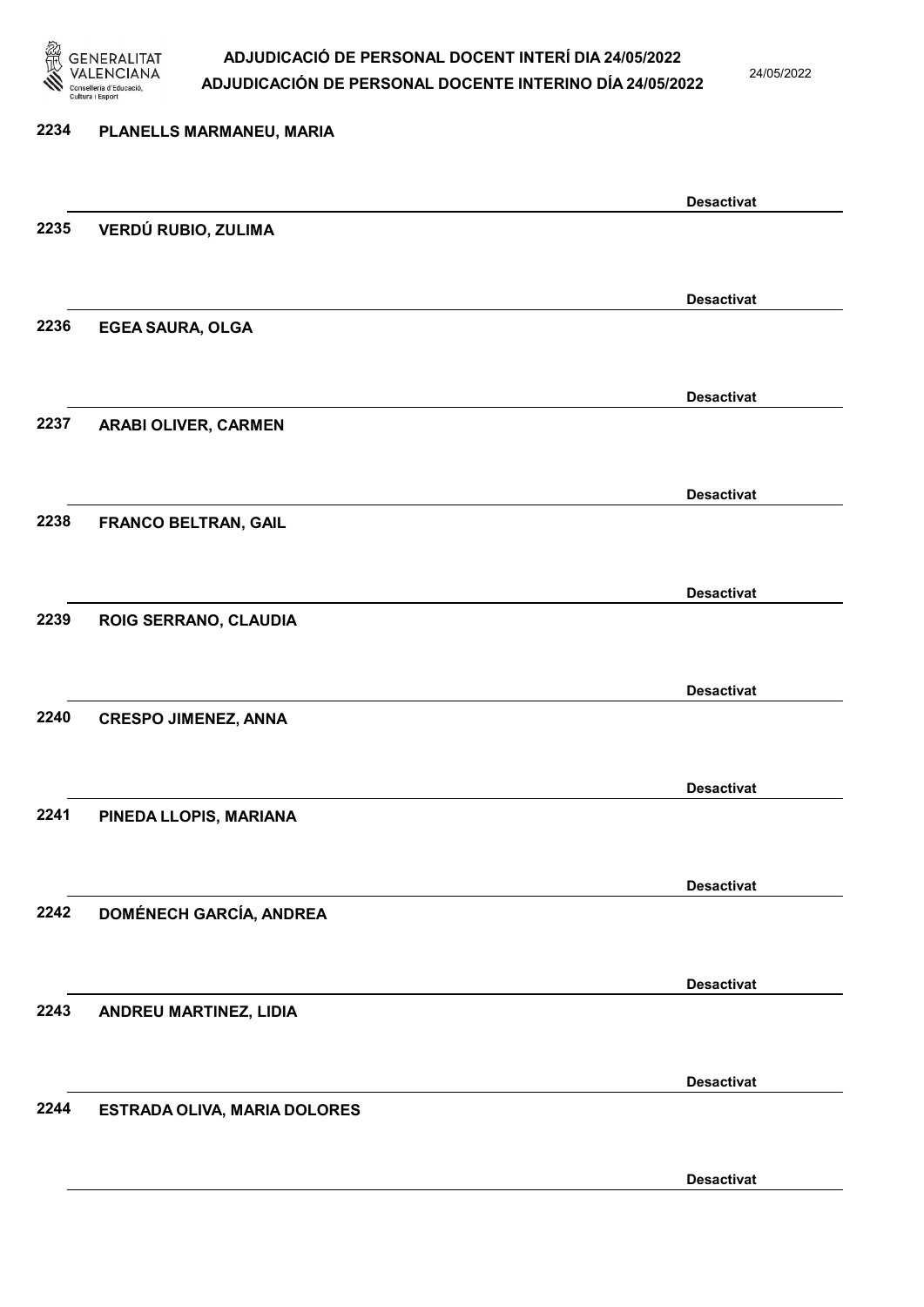

24/05/2022

Desactivat

### 2245 GONZALEZ PINA, MARC Desactivat 2246 ZANON HERNANDEZ, ISABEL Desactivat 2247 MUÑOZ FRANCO, MARINA MERCEDES Desactivat 2248 HERRERO VAÑO, ANA Desactivat 2249 BUENO GARCIA, ADELA Desactivat 2250 CASTELLET GARCIA, FELICIDAD Desactivat 2251 FERRANDO DONOSO, INES Desactivat 2252 FERRER MARTORELL, MARIA Desactivat 2253 GARCIA MARTINEZ, SARA Ha participat 2254 REQUENA LOPEZ, ROCIO Desactivat 2255 SALA CAMPOS, ARANTXA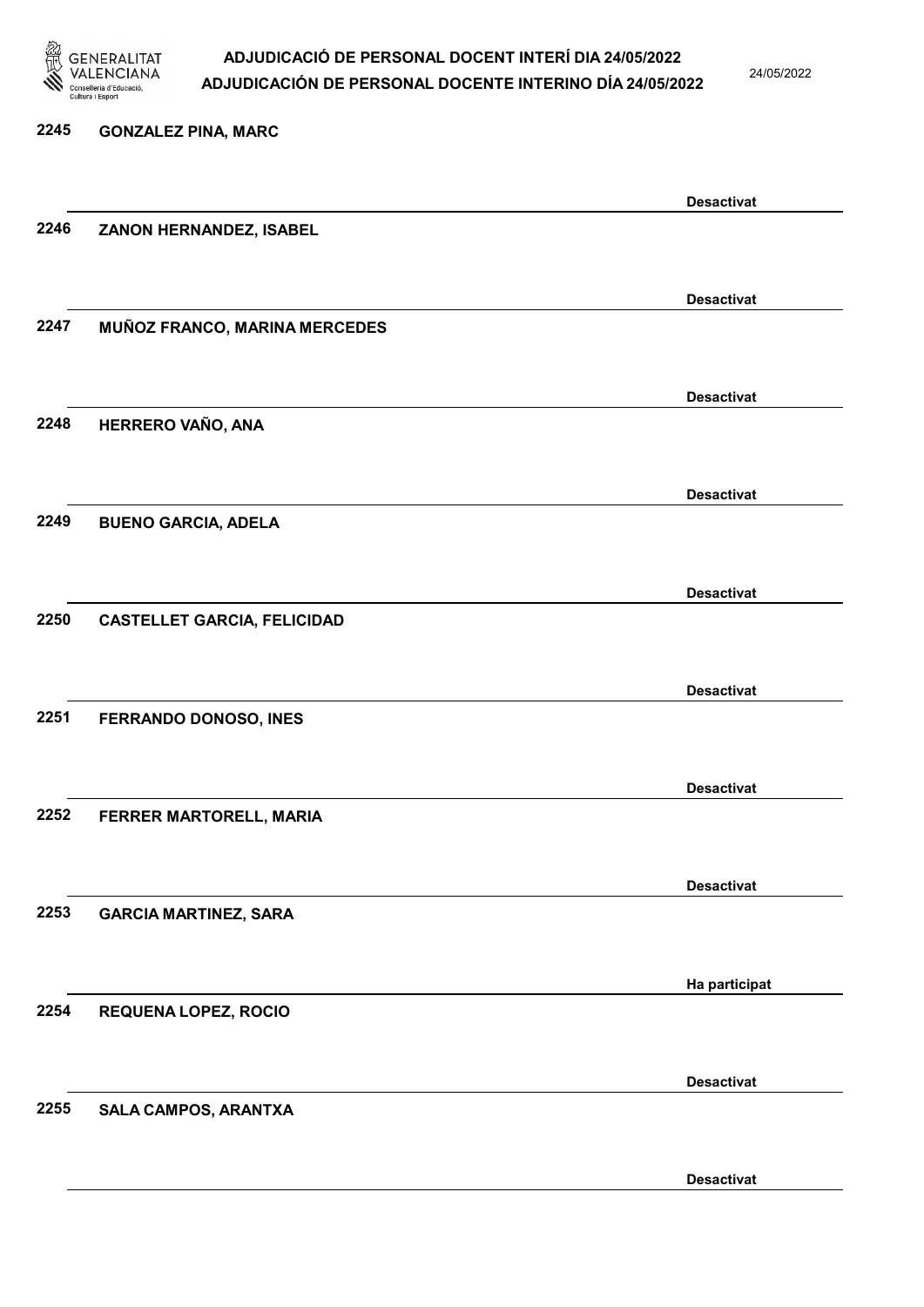

24/05/2022

### 2256 ABAD JIMENEZ, CARMEN Desactivat 2257 TAPIA PEREZ, CRISTINA Desactivat 2258 IZQUIERDO FOGUED, CRISTINA Desactivat 2259 INOTO CLOS, MARIA AMPARO Desactivat 2260 GARRIDO BATALLER, NOEMI Desactivat 2261 OLARIA PERIS, ESTEFANIA **El proportante en el proportante de la proportante de la proportante de la propo** 23 SUBSTITUCIÓ INDETERMINADA NULES (12001964) CEIP LOPE DE VEGA 120 / EDUCACIÓ INFANTIL Adjudicat Voluntaria 511644 Horas 2262 SANCHEZ GARCIA, NURIA Desactivat 2263 ESTEBAN BLANES, CLARA Desactivat 2264 JIMENEZ BARRIOS, ALBA Desactivat 2265 MARTINEZ FERNANDEZ, NOELIA Desactivat 2266 MARTINEZ FERNANDEZ, CRISTINA Ha participat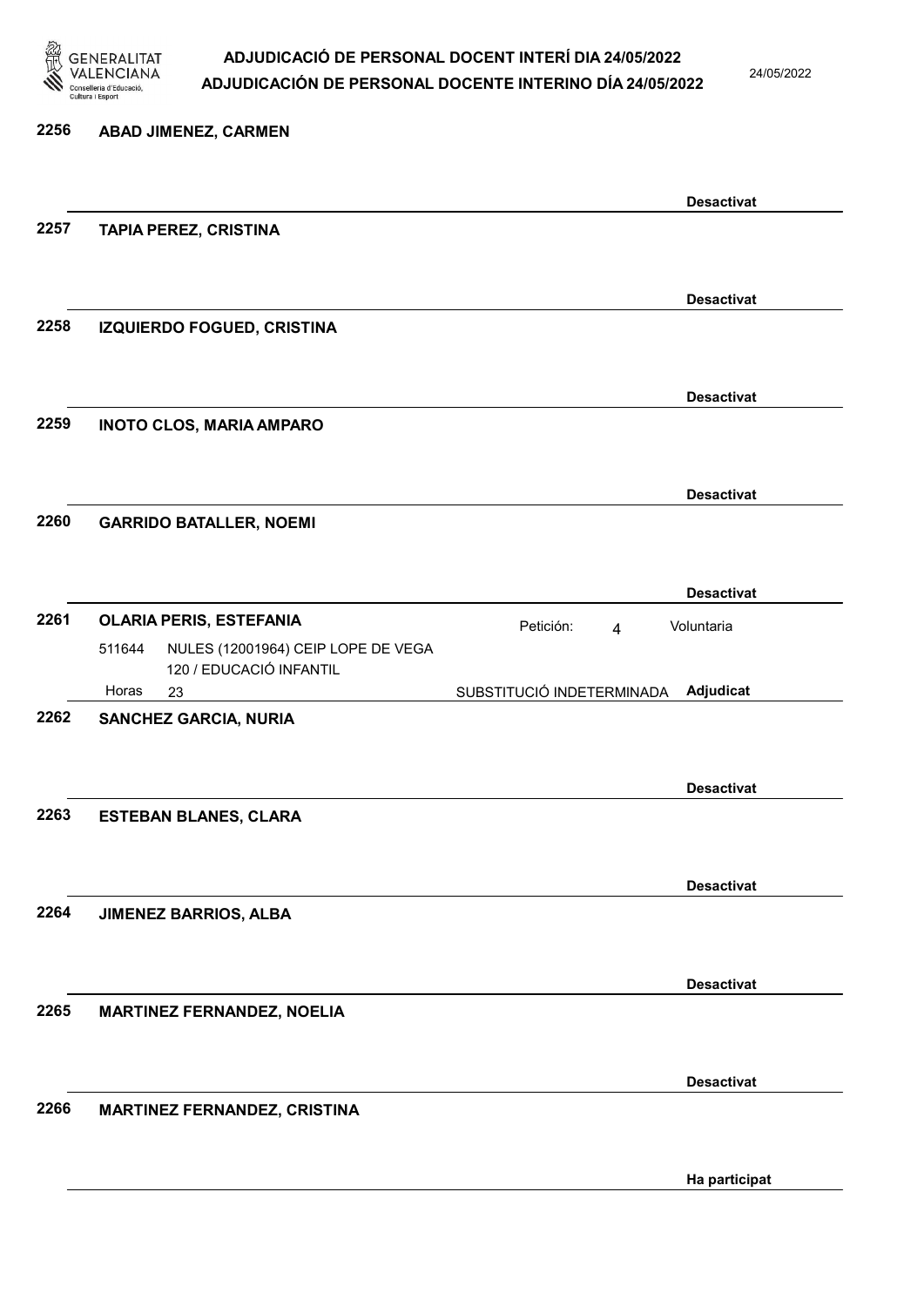

2267 FAYOS CARBONERES, AMPARO

|      |                                                                                |                             | <b>Desactivat</b> |
|------|--------------------------------------------------------------------------------|-----------------------------|-------------------|
| 2268 | <b>MARTINEZ MOLINA, LORENA</b>                                                 |                             |                   |
|      |                                                                                |                             |                   |
|      |                                                                                |                             | <b>Desactivat</b> |
| 2269 | VILLALONGA BARBERA, INMACULADA                                                 | Petición:<br>$\overline{2}$ | Voluntaria        |
|      | 508682<br>BORRIANA (12000613) CEIP PENYAGOLOSA<br>120 / EDUCACIÓ INFANTIL      |                             |                   |
|      | Horas<br>23                                                                    | SUBSTITUCIÓ INDETERMINADA   | Adjudicat         |
| 2270 | <b>ALACREU ROSELLO, INES</b>                                                   |                             |                   |
|      |                                                                                |                             |                   |
|      |                                                                                |                             | <b>Desactivat</b> |
| 2271 | <b>VIDAL ROIG, MARIA</b>                                                       |                             |                   |
|      |                                                                                |                             |                   |
|      |                                                                                |                             | <b>Desactivat</b> |
| 2272 | <b>TORREGROSA MONTER, IRENE</b>                                                |                             |                   |
|      |                                                                                |                             |                   |
|      |                                                                                |                             | <b>Desactivat</b> |
| 2273 | SANJUAN ESTEVAN, JULIA                                                         |                             |                   |
|      |                                                                                |                             |                   |
|      |                                                                                |                             |                   |
| 2274 |                                                                                |                             | <b>Desactivat</b> |
|      | <b>BADENAS BAGAN, LORENA</b><br>TORRENT (46029689) CEIP LES TERRETES<br>821018 | Petición:<br>89             | Voluntaria        |
|      | 120 / EDUCACIÓ INFANTIL                                                        |                             |                   |
|      | Horas<br>23                                                                    | SUBSTITUCIÓ INDETERMINADA   | Adjudicat         |
| 2275 | <b>MARINER PEREZ, ANA</b>                                                      |                             |                   |
|      |                                                                                |                             |                   |
|      |                                                                                |                             | <b>Desactivat</b> |
| 2276 | PEREZ MONTANER, DAVID                                                          |                             |                   |
|      |                                                                                |                             |                   |
|      |                                                                                |                             | <b>Desactivat</b> |
| 2277 | <b>GANDIA ORTS, JAVIER</b>                                                     |                             |                   |
|      |                                                                                |                             |                   |
|      |                                                                                |                             |                   |
|      |                                                                                |                             | <b>Desactivat</b> |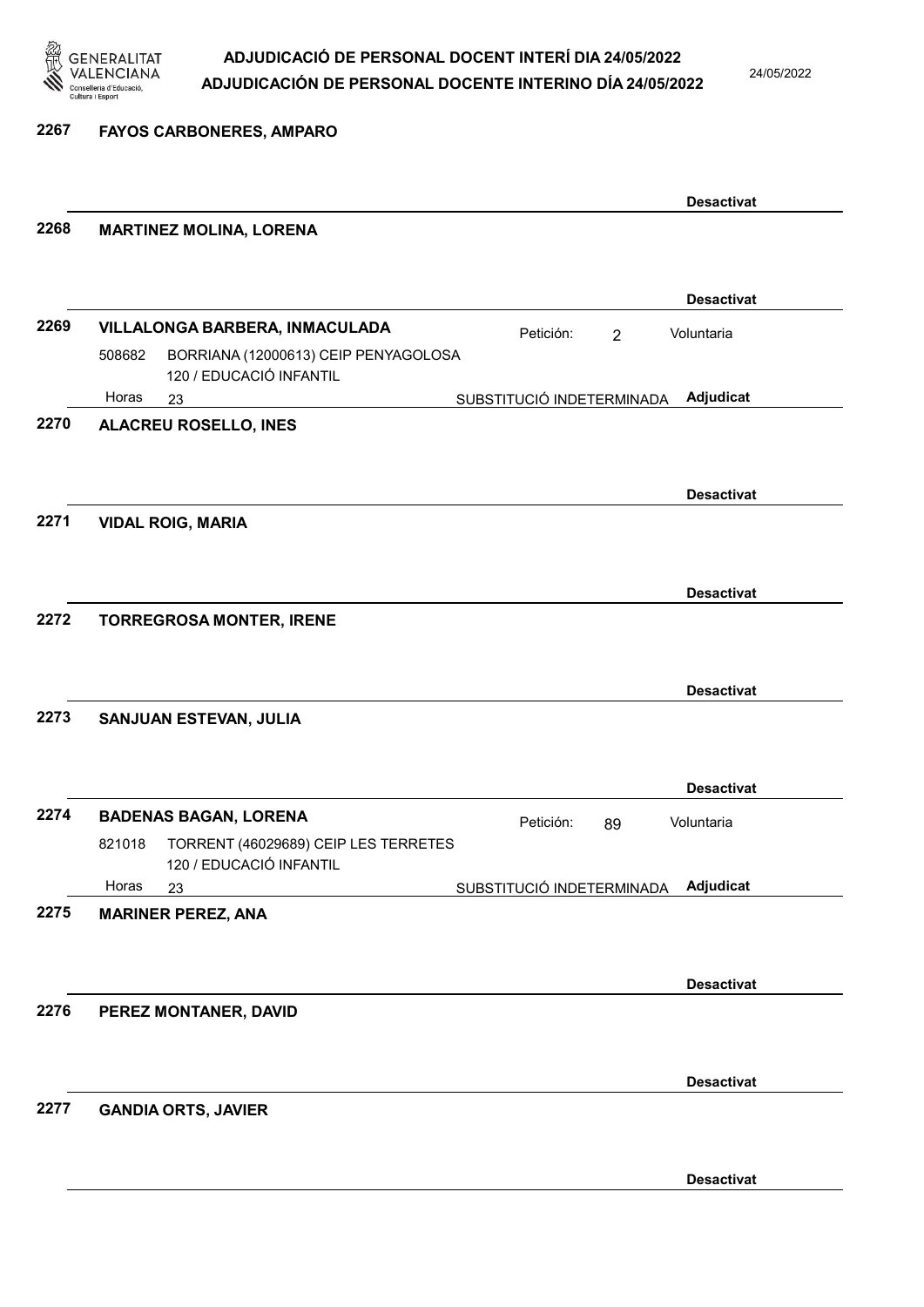

24/05/2022

Desactivat

### 2278 ESCRIVA MORANT, MIREIA Desactivat 2279 GUEROLA MARTINEZ, SANDRA Desactivat 2280 LLORET BATALLER, RAQUEL PILAR Desactivat 2281 PEREZ FORNES, ANTONIA Desactivat 2282 CATENA FRANCES, CARLA Desactivat 2283 ESCRIG BELLES, JUAN ANTONIO Desactivat 2284 NAVARRO CLIMENT, MARIA JOSE Desactivat 2285 VILA MONZO, LAURA MIREIA Ha participat 2286 POMARES SANCHIZ, CAROLINA Desactivat 2287 GONZALEZ MARTIN, AINHOA Desactivat 2288 NAVARRO LLARIO, CRISTINA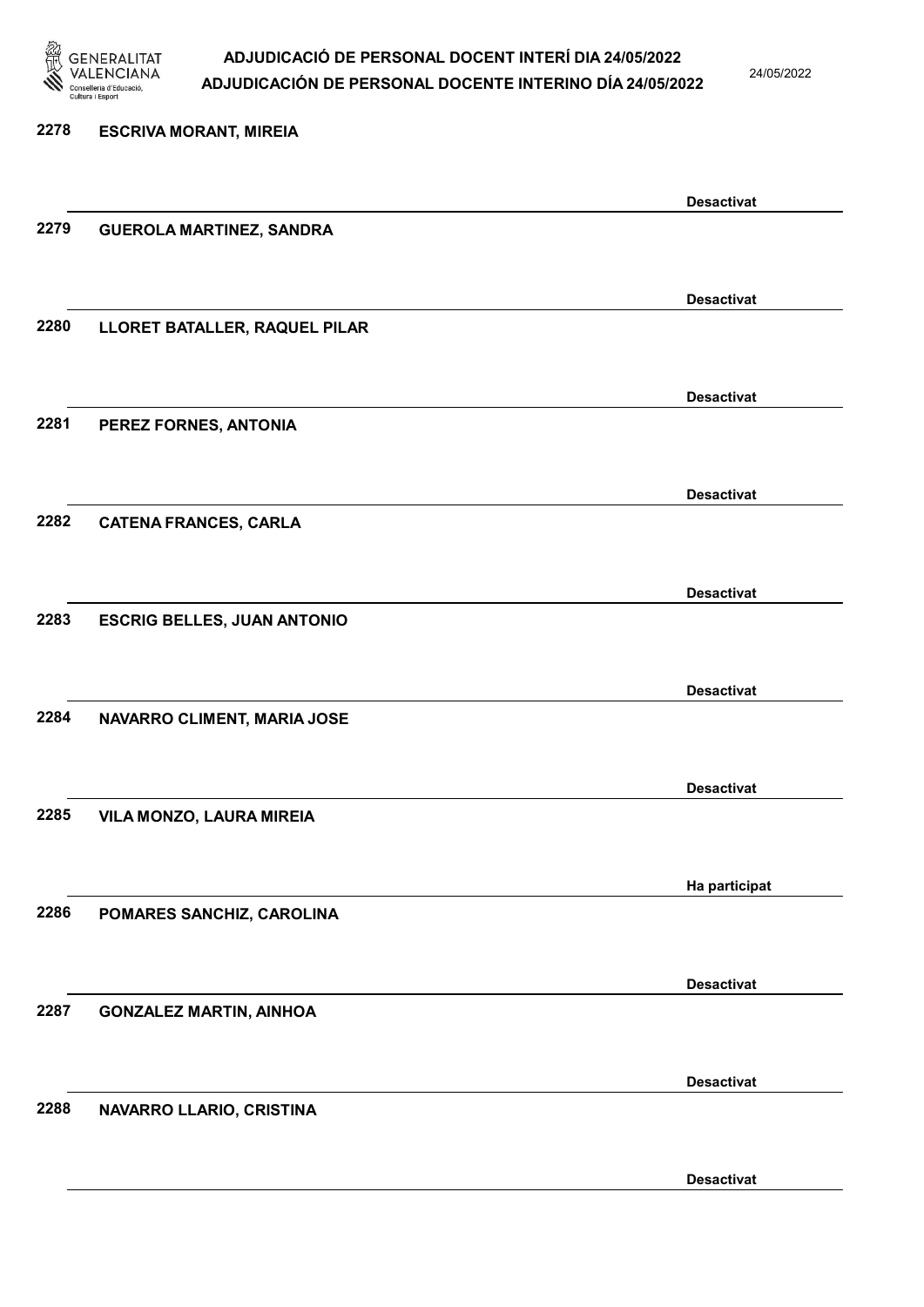

24/05/2022

Desactivat

### 2289 TARIN GARCIA, MARIA AMPARO Desactivat 2290 GUZMAN TENA, SILVIA Desactivat 2291 BERNAT NAVARRO, MARTA Desactivat 2292 MARTI BATALLER, ANGELES Desactivat 2293 ORTIZ VALLADOLID, CRISTINA Desactivat 2294 SERVAN EXPOSITO, NAIRA Desactivat 2295 MARTINEZ PAYA, LETICIA DE LOS ANGELES Desactivat 2296 TARRAGO BENITO, ZAIRA Desactivat 2297 LLIDO MORELL, ESTER Desactivat 2298 DOMENECH SANZ, GUIOMAR Desactivat 2299 BLAZQUEZ BLAZQUEZ, MARIA LOURDES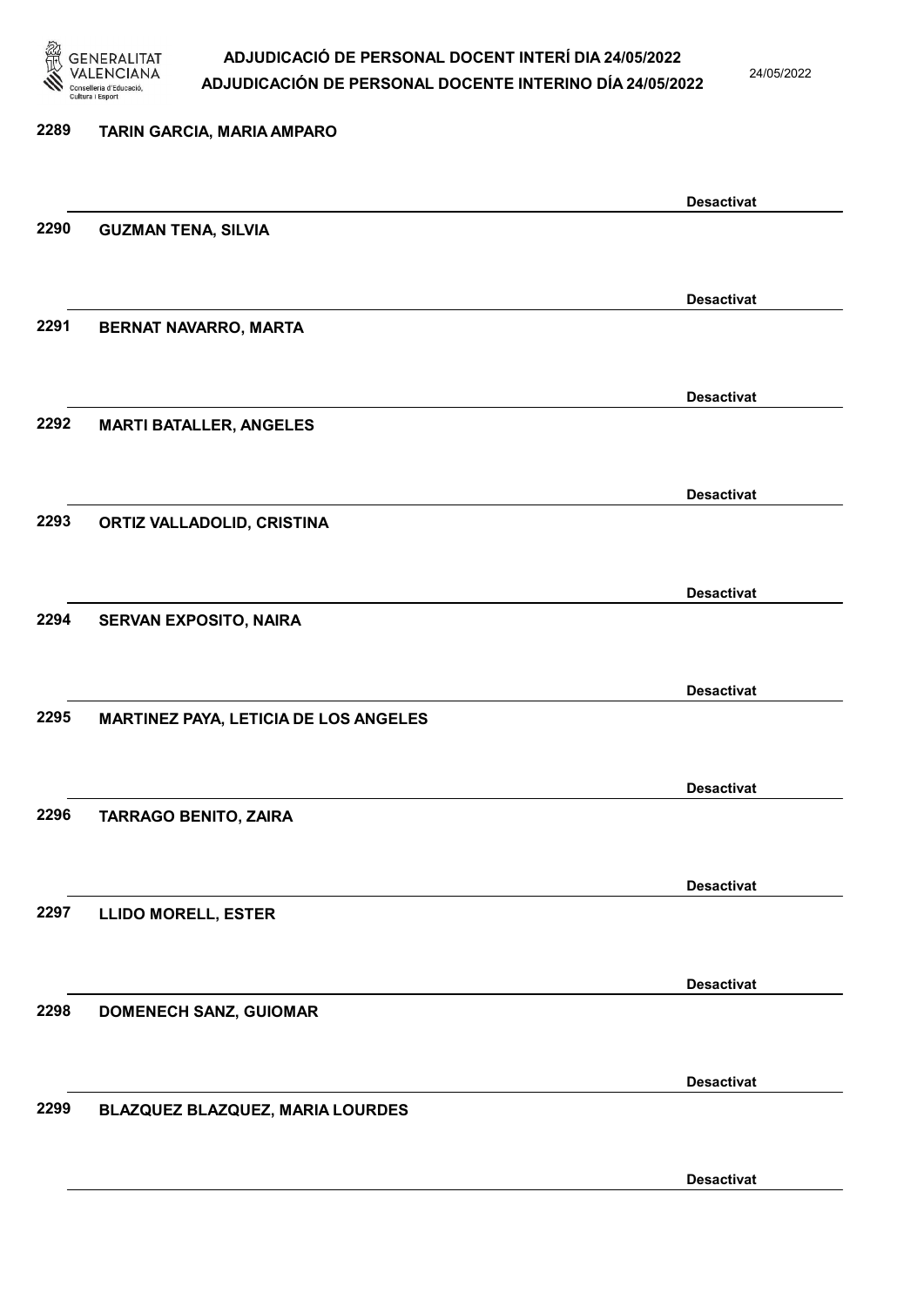

2300 ALLOZA FERRET, MARTA MARIA

#### ADJUDICACIÓ DE PERSONAL DOCENT INTERÍ DIA 24/05/2022 ADJUDICACIÓN DE PERSONAL DOCENTE INTERINO DÍA 24/05/2022

24/05/2022

Desactivat

Desactivat

Desactivat

Desactivat

No adjudicat

## 2301 FERNANDEZ CAMPOS, RAQUEL 2302 VILA BARTOLOME, MARIA 2303 TORMO ALBIÑANA, MARÍA 2304 ARNAU PORCAR, MARIA

2305 SORIANO PALANCA, MARIA DOLORES

|      |                             |                                                                |                           |  | <b>Desactivat</b> |
|------|-----------------------------|----------------------------------------------------------------|---------------------------|--|-------------------|
| 2306 | <b>ROCA BOLUMAR, NOELIA</b> |                                                                | Petición:                 |  | Voluntaria        |
|      | 508277                      | ALDAIA (46015071) CEIP PLATERO Y YO<br>120 / EDUCACIÓ INFANTIL |                           |  |                   |
|      | Horas                       | 23                                                             | SUBSTITUCIÓ INDETERMINADA |  | Adjudicat         |
| 2307 |                             | <b>ASENCIO MONTIEL, GUILLERMO</b>                              |                           |  |                   |
|      |                             |                                                                |                           |  |                   |
|      |                             |                                                                |                           |  |                   |
|      |                             |                                                                |                           |  | <b>Desactivat</b> |
| 2308 |                             | <b>GARI BALAGUER, PAULA</b>                                    |                           |  |                   |
|      |                             |                                                                |                           |  |                   |
|      |                             |                                                                |                           |  |                   |
|      |                             |                                                                |                           |  | Ha participat     |
| 2309 |                             | <b>DONET PERALES, RUTH</b>                                     |                           |  |                   |
|      |                             |                                                                |                           |  |                   |

#### 2310 MOLL VARGAS, CRISTINA

Desactivat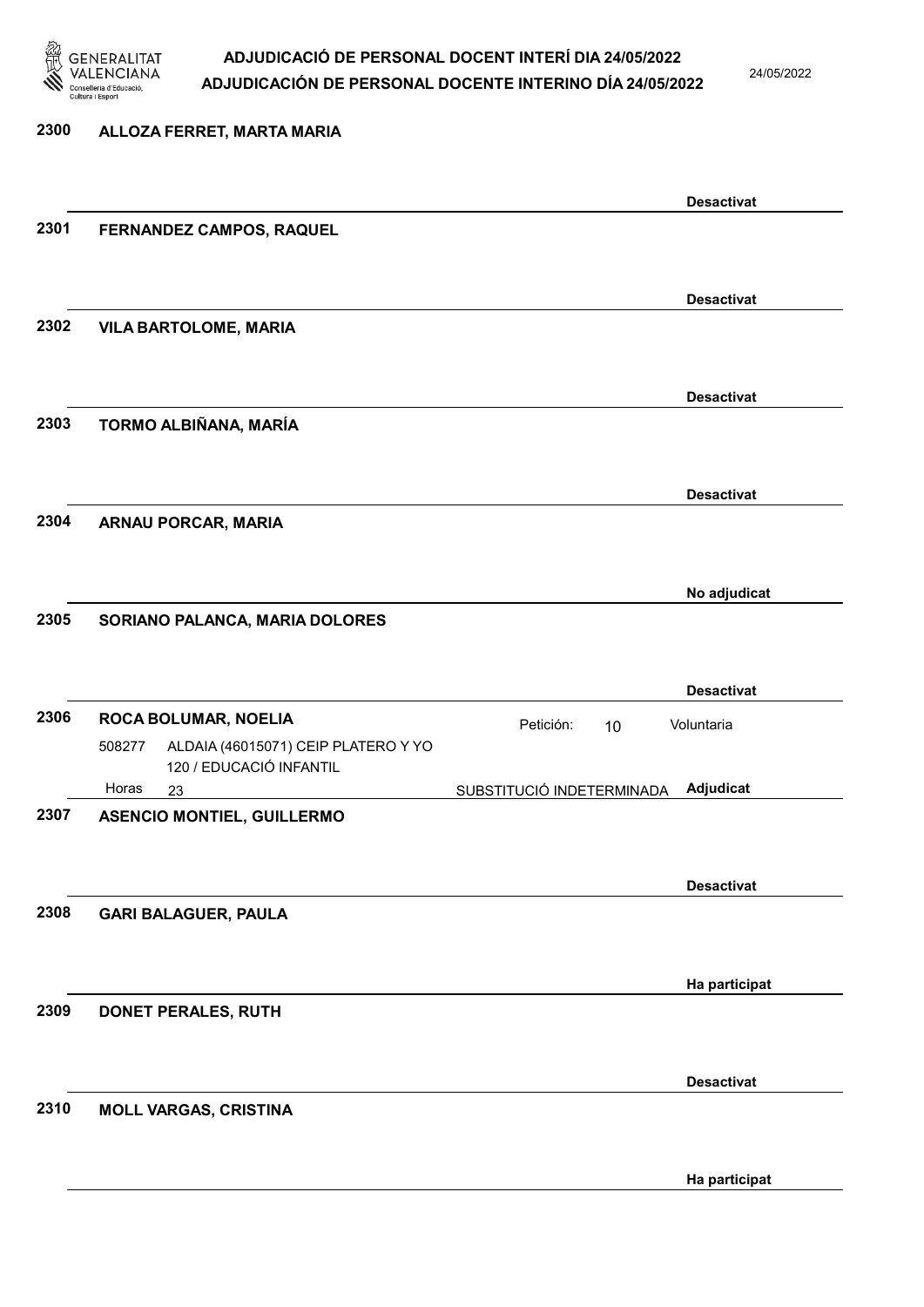

24/05/2022

#### 2311 GIL DURA, MARGARITA

|      |                                                                               | <b>Desactivat</b>                         |
|------|-------------------------------------------------------------------------------|-------------------------------------------|
| 2312 | <b>MATUTANO GRANCHEL, SILVIA</b>                                              |                                           |
|      |                                                                               |                                           |
|      |                                                                               | No adjudicat                              |
| 2313 | ROCA TORTOLA, MARTINA                                                         |                                           |
|      |                                                                               |                                           |
|      |                                                                               | <b>Desactivat</b>                         |
| 2314 | SIERRAS SORIANO, JESUS DE LOS REYES                                           |                                           |
|      |                                                                               |                                           |
|      |                                                                               | <b>Desactivat</b>                         |
| 2315 | <b>DOMINGUEZ ROYO, BEATRIZ</b>                                                |                                           |
|      |                                                                               |                                           |
|      |                                                                               | Ha participat                             |
| 2316 | <b>HABA SALINAS, RAQUEL</b>                                                   | Petición:<br>Voluntaria<br>6              |
|      | TORRENT (46016579) CEIP MIGUEL HERNÁNDEZ<br>510025<br>120 / EDUCACIÓ INFANTIL |                                           |
|      | Horas<br>23                                                                   | Adjudicat<br>SUBSTITUCIÓ INDETERMINADA    |
| 2317 | <b>BLANCO LOZANO, MARIA ISABEL</b>                                            |                                           |
|      |                                                                               |                                           |
|      |                                                                               | <b>Desactivat</b>                         |
| 2318 | <b>GUTIERREZ GONZALEZ, NURIA</b>                                              |                                           |
|      |                                                                               |                                           |
|      |                                                                               | <b>Desactivat</b>                         |
| 2319 | YAGO CANET, ALBERTO                                                           |                                           |
|      |                                                                               |                                           |
|      |                                                                               | <b>Desactivat</b>                         |
| 2320 | SIRVENT GAZQUEZ, ISABEL                                                       |                                           |
|      |                                                                               |                                           |
|      |                                                                               | <b>Desactivat</b>                         |
| 2321 | CAJA NAVARRO, BLANCA                                                          | Voluntaria<br>Petición:<br>$\overline{4}$ |
|      | PATERNA (46006461) CEIP TORRE DE PATERNA<br>504355<br>120 / EDUCACIÓ INFANTIL |                                           |
|      | Horas<br>23                                                                   | Adjudicat<br>SUBSTITUCIÓ INDETERMINADA    |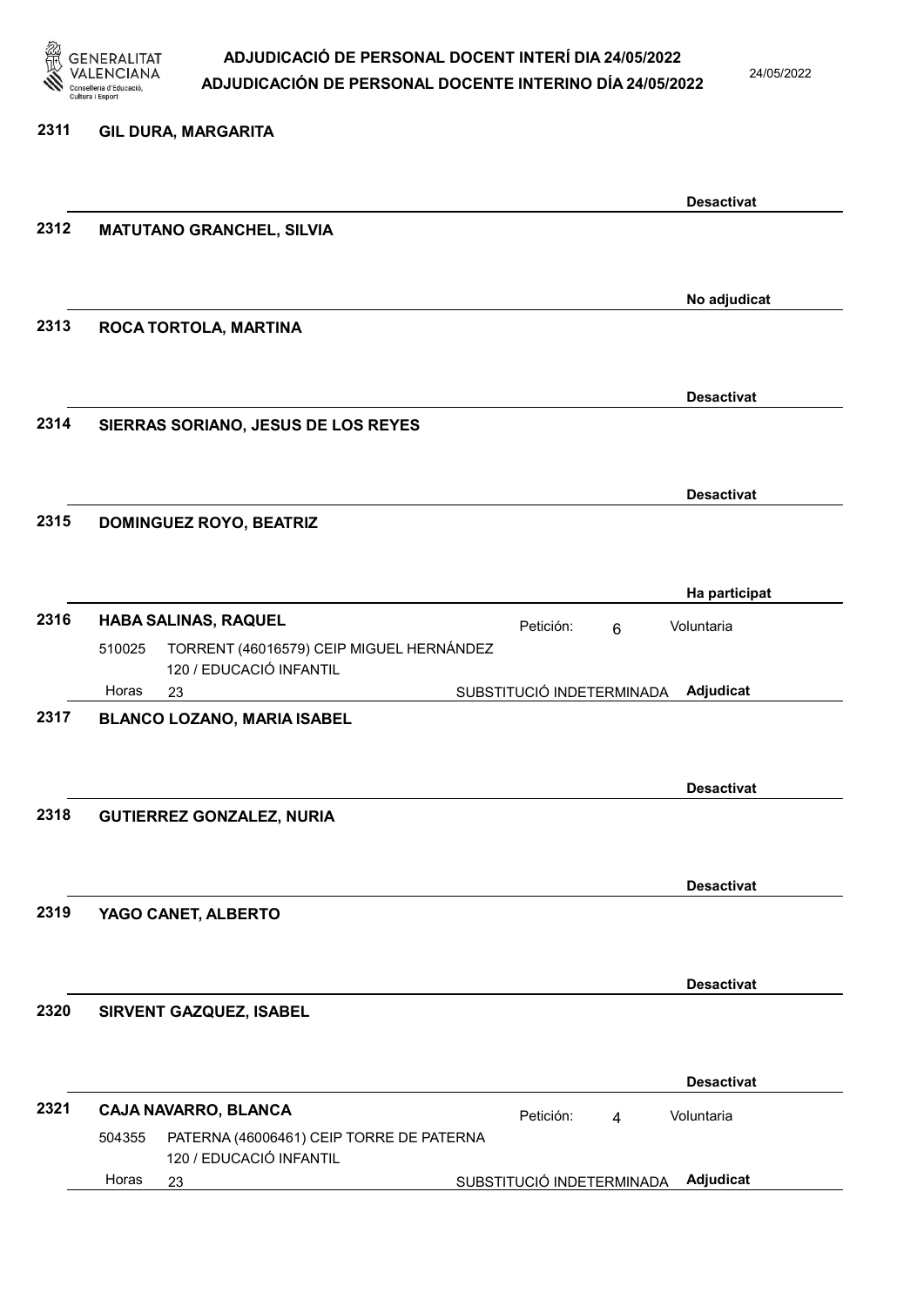|      | ADJUDICACIÓ DE PERSONAL DOCENT INTERÍ DIA 24/05/2022<br>GENERALITAT<br>ADJUDICACIÓN DE PERSONAL DOCENTE INTERINO DÍA 24/05/2022<br>'onselleria d'Educació<br>Cultura i Esport |                           |                | 24/05/2022        |
|------|-------------------------------------------------------------------------------------------------------------------------------------------------------------------------------|---------------------------|----------------|-------------------|
| 2322 | <b>MUÑOZ GOMIS, ANA</b>                                                                                                                                                       | Petición:                 | 9              | Voluntaria        |
|      | ALACANT (03017485) CEIP MEDITERRÁNEO<br>820148<br>120 / EDUCACIÓ INFANTIL                                                                                                     |                           |                |                   |
|      | Horas<br>23                                                                                                                                                                   | SUBSTITUCIÓ INDETERMINADA |                | Adjudicat         |
| 2323 | <b>MASCARELL BESOS, CARLOS</b>                                                                                                                                                |                           |                |                   |
| 2324 | <b>CASTELLO CHORDA, LOURDES</b>                                                                                                                                               |                           |                | <b>Desactivat</b> |
| 2325 | <b>MARTINEZ TENA, AIDA</b>                                                                                                                                                    |                           |                | <b>Desactivat</b> |
|      |                                                                                                                                                                               |                           |                | <b>Desactivat</b> |
| 2326 | <b>MIRA GALINDO, CAROLINA</b>                                                                                                                                                 |                           |                |                   |
| 2327 | <b>ONSURBE GARCIA, NURIA MARIA</b>                                                                                                                                            |                           |                | <b>Desactivat</b> |
| 2328 | <b>SANZ ORERO, EVA MARIA</b>                                                                                                                                                  |                           |                | <b>Desactivat</b> |
|      |                                                                                                                                                                               |                           |                | <b>Desactivat</b> |
| 2329 | <b>GRACIA SAEZ, MELODI</b>                                                                                                                                                    |                           |                |                   |
| 2330 | <b>GUTIERREZ RIVAS, LARA</b>                                                                                                                                                  |                           |                | <b>Desactivat</b> |
| 2331 |                                                                                                                                                                               |                           |                | Ha participat     |
|      | <b>BOTELLA ALARCON, NURIA</b>                                                                                                                                                 |                           |                |                   |
|      |                                                                                                                                                                               |                           |                | <b>Desactivat</b> |
| 2332 | HERNANDEZ MARTINEZ, MARIA<br>BENETÚSSER (46001771) CEIP BLASCO IBÁÑEZ<br>713143<br>120 / EDUCACIÓ INFANTIL                                                                    | Petición:                 | $6\phantom{1}$ | Voluntaria        |
|      | Horas<br>23                                                                                                                                                                   | SUBSTITUCIÓ INDETERMINADA |                | Adjudicat         |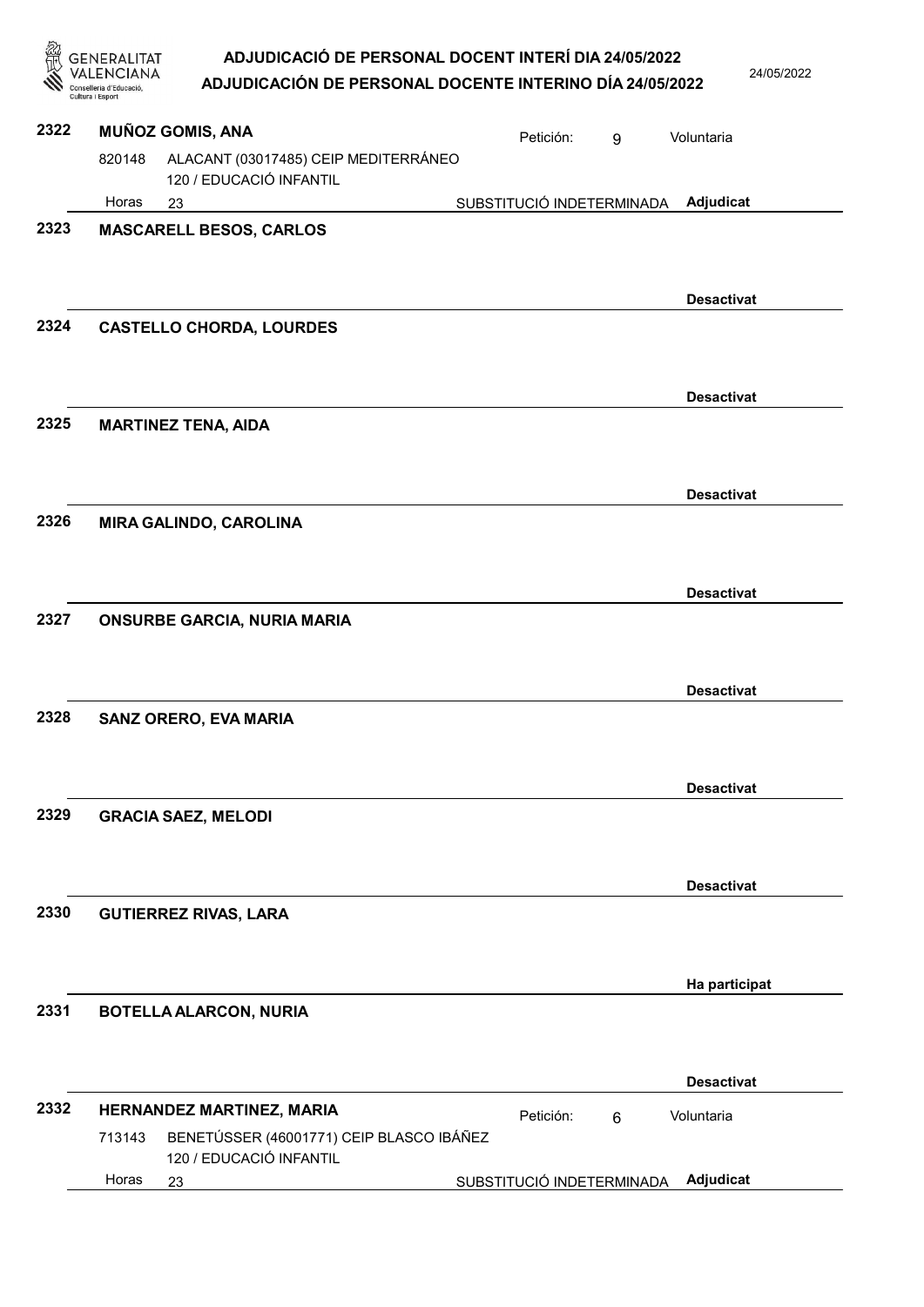

24/05/2022

#### 2333 MARTIN SANTAMARIA, LETICIA

| 2334<br>RODRIGUEZ MARTINEZ, ESPERANZA<br>Ha participat<br>2335<br><b>SANCHIS REIG, DAMARIS</b><br><b>Desactivat</b><br>2336<br><b>CERVERA CARCEL, MELODY</b><br>Ha participat<br>2337<br><b>MORENO FERNANDEZ, SARA</b><br>Petición:<br>Voluntaria<br>$\overline{4}$<br>ELX (03004612) CEIP FERRÁNDEZ CRUZ<br>515057<br>120 / EDUCACIÓ INFANTIL<br>Horas<br>Adjudicat<br>SUBSTITUCIÓ INDETERMINADA<br>23<br>2338<br>MENGUAL NADAL, MARIA ESTEFANIA<br>Petición:<br>Voluntaria<br>9<br>MASSANASSA (46005326) EI AUSIÀS MARCH<br>501861<br>120 / EDUCACIÓ INFANTIL<br>Adjudicat<br>Horas<br>SUBSTITUCIÓ INDETERMINADA<br>23<br>2339<br><b>GODINHO BRITO, ALEXANDRA MARINA</b><br>Voluntaria<br>Petición:<br>5<br>ONTINYENT (46006070) CEIP LLUÍS VIVES<br>511899<br>120 / EDUCACIÓ INFANTIL<br>Adjudicat<br>Horas<br>SUBSTITUCIÓ INDETERMINADA<br>23<br>2340<br><b>MATEU JUAN, EDGAR</b><br><b>Desactivat</b><br>2341<br>HERNANDEZ CASTELLO, ALMUDENA<br><b>Desactivat</b><br>2342<br>MATARREDONA CALATAYUD, ALIDA<br>Petición:<br>Voluntaria<br>5<br>SILLA (46007931) CEIP VERGE DELS DESEMPARATS<br>504863<br>120 / EDUCACIÓ INFANTIL<br>Horas<br>Adjudicat<br>SUBSTITUCIÓ DETERMINADA<br>23<br>2343<br><b>VELAZQUEZ FUENTES, LORENA</b><br>Voluntaria<br>Petición:<br>46<br>MUTXAMEL (03006530) CEIP EL SALVADOR<br>786783<br>120 / EDUCACIÓ INFANTIL<br>Adjudicat<br>Horas<br>SUBSTITUCIÓ INDETERMINADA<br>23 |  |  |  | <b>Desactivat</b> |
|----------------------------------------------------------------------------------------------------------------------------------------------------------------------------------------------------------------------------------------------------------------------------------------------------------------------------------------------------------------------------------------------------------------------------------------------------------------------------------------------------------------------------------------------------------------------------------------------------------------------------------------------------------------------------------------------------------------------------------------------------------------------------------------------------------------------------------------------------------------------------------------------------------------------------------------------------------------------------------------------------------------------------------------------------------------------------------------------------------------------------------------------------------------------------------------------------------------------------------------------------------------------------------------------------------------------------------------------------------------------------------------------------------------|--|--|--|-------------------|
|                                                                                                                                                                                                                                                                                                                                                                                                                                                                                                                                                                                                                                                                                                                                                                                                                                                                                                                                                                                                                                                                                                                                                                                                                                                                                                                                                                                                                |  |  |  |                   |
|                                                                                                                                                                                                                                                                                                                                                                                                                                                                                                                                                                                                                                                                                                                                                                                                                                                                                                                                                                                                                                                                                                                                                                                                                                                                                                                                                                                                                |  |  |  |                   |
|                                                                                                                                                                                                                                                                                                                                                                                                                                                                                                                                                                                                                                                                                                                                                                                                                                                                                                                                                                                                                                                                                                                                                                                                                                                                                                                                                                                                                |  |  |  |                   |
|                                                                                                                                                                                                                                                                                                                                                                                                                                                                                                                                                                                                                                                                                                                                                                                                                                                                                                                                                                                                                                                                                                                                                                                                                                                                                                                                                                                                                |  |  |  |                   |
|                                                                                                                                                                                                                                                                                                                                                                                                                                                                                                                                                                                                                                                                                                                                                                                                                                                                                                                                                                                                                                                                                                                                                                                                                                                                                                                                                                                                                |  |  |  |                   |
|                                                                                                                                                                                                                                                                                                                                                                                                                                                                                                                                                                                                                                                                                                                                                                                                                                                                                                                                                                                                                                                                                                                                                                                                                                                                                                                                                                                                                |  |  |  |                   |
|                                                                                                                                                                                                                                                                                                                                                                                                                                                                                                                                                                                                                                                                                                                                                                                                                                                                                                                                                                                                                                                                                                                                                                                                                                                                                                                                                                                                                |  |  |  |                   |
|                                                                                                                                                                                                                                                                                                                                                                                                                                                                                                                                                                                                                                                                                                                                                                                                                                                                                                                                                                                                                                                                                                                                                                                                                                                                                                                                                                                                                |  |  |  |                   |
|                                                                                                                                                                                                                                                                                                                                                                                                                                                                                                                                                                                                                                                                                                                                                                                                                                                                                                                                                                                                                                                                                                                                                                                                                                                                                                                                                                                                                |  |  |  |                   |
|                                                                                                                                                                                                                                                                                                                                                                                                                                                                                                                                                                                                                                                                                                                                                                                                                                                                                                                                                                                                                                                                                                                                                                                                                                                                                                                                                                                                                |  |  |  |                   |
|                                                                                                                                                                                                                                                                                                                                                                                                                                                                                                                                                                                                                                                                                                                                                                                                                                                                                                                                                                                                                                                                                                                                                                                                                                                                                                                                                                                                                |  |  |  |                   |
|                                                                                                                                                                                                                                                                                                                                                                                                                                                                                                                                                                                                                                                                                                                                                                                                                                                                                                                                                                                                                                                                                                                                                                                                                                                                                                                                                                                                                |  |  |  |                   |
|                                                                                                                                                                                                                                                                                                                                                                                                                                                                                                                                                                                                                                                                                                                                                                                                                                                                                                                                                                                                                                                                                                                                                                                                                                                                                                                                                                                                                |  |  |  |                   |
|                                                                                                                                                                                                                                                                                                                                                                                                                                                                                                                                                                                                                                                                                                                                                                                                                                                                                                                                                                                                                                                                                                                                                                                                                                                                                                                                                                                                                |  |  |  |                   |
|                                                                                                                                                                                                                                                                                                                                                                                                                                                                                                                                                                                                                                                                                                                                                                                                                                                                                                                                                                                                                                                                                                                                                                                                                                                                                                                                                                                                                |  |  |  |                   |
|                                                                                                                                                                                                                                                                                                                                                                                                                                                                                                                                                                                                                                                                                                                                                                                                                                                                                                                                                                                                                                                                                                                                                                                                                                                                                                                                                                                                                |  |  |  |                   |
|                                                                                                                                                                                                                                                                                                                                                                                                                                                                                                                                                                                                                                                                                                                                                                                                                                                                                                                                                                                                                                                                                                                                                                                                                                                                                                                                                                                                                |  |  |  |                   |
|                                                                                                                                                                                                                                                                                                                                                                                                                                                                                                                                                                                                                                                                                                                                                                                                                                                                                                                                                                                                                                                                                                                                                                                                                                                                                                                                                                                                                |  |  |  |                   |
|                                                                                                                                                                                                                                                                                                                                                                                                                                                                                                                                                                                                                                                                                                                                                                                                                                                                                                                                                                                                                                                                                                                                                                                                                                                                                                                                                                                                                |  |  |  |                   |
|                                                                                                                                                                                                                                                                                                                                                                                                                                                                                                                                                                                                                                                                                                                                                                                                                                                                                                                                                                                                                                                                                                                                                                                                                                                                                                                                                                                                                |  |  |  |                   |
|                                                                                                                                                                                                                                                                                                                                                                                                                                                                                                                                                                                                                                                                                                                                                                                                                                                                                                                                                                                                                                                                                                                                                                                                                                                                                                                                                                                                                |  |  |  |                   |
|                                                                                                                                                                                                                                                                                                                                                                                                                                                                                                                                                                                                                                                                                                                                                                                                                                                                                                                                                                                                                                                                                                                                                                                                                                                                                                                                                                                                                |  |  |  |                   |
|                                                                                                                                                                                                                                                                                                                                                                                                                                                                                                                                                                                                                                                                                                                                                                                                                                                                                                                                                                                                                                                                                                                                                                                                                                                                                                                                                                                                                |  |  |  |                   |
|                                                                                                                                                                                                                                                                                                                                                                                                                                                                                                                                                                                                                                                                                                                                                                                                                                                                                                                                                                                                                                                                                                                                                                                                                                                                                                                                                                                                                |  |  |  |                   |
|                                                                                                                                                                                                                                                                                                                                                                                                                                                                                                                                                                                                                                                                                                                                                                                                                                                                                                                                                                                                                                                                                                                                                                                                                                                                                                                                                                                                                |  |  |  |                   |
|                                                                                                                                                                                                                                                                                                                                                                                                                                                                                                                                                                                                                                                                                                                                                                                                                                                                                                                                                                                                                                                                                                                                                                                                                                                                                                                                                                                                                |  |  |  |                   |
|                                                                                                                                                                                                                                                                                                                                                                                                                                                                                                                                                                                                                                                                                                                                                                                                                                                                                                                                                                                                                                                                                                                                                                                                                                                                                                                                                                                                                |  |  |  |                   |
|                                                                                                                                                                                                                                                                                                                                                                                                                                                                                                                                                                                                                                                                                                                                                                                                                                                                                                                                                                                                                                                                                                                                                                                                                                                                                                                                                                                                                |  |  |  |                   |
|                                                                                                                                                                                                                                                                                                                                                                                                                                                                                                                                                                                                                                                                                                                                                                                                                                                                                                                                                                                                                                                                                                                                                                                                                                                                                                                                                                                                                |  |  |  |                   |
|                                                                                                                                                                                                                                                                                                                                                                                                                                                                                                                                                                                                                                                                                                                                                                                                                                                                                                                                                                                                                                                                                                                                                                                                                                                                                                                                                                                                                |  |  |  |                   |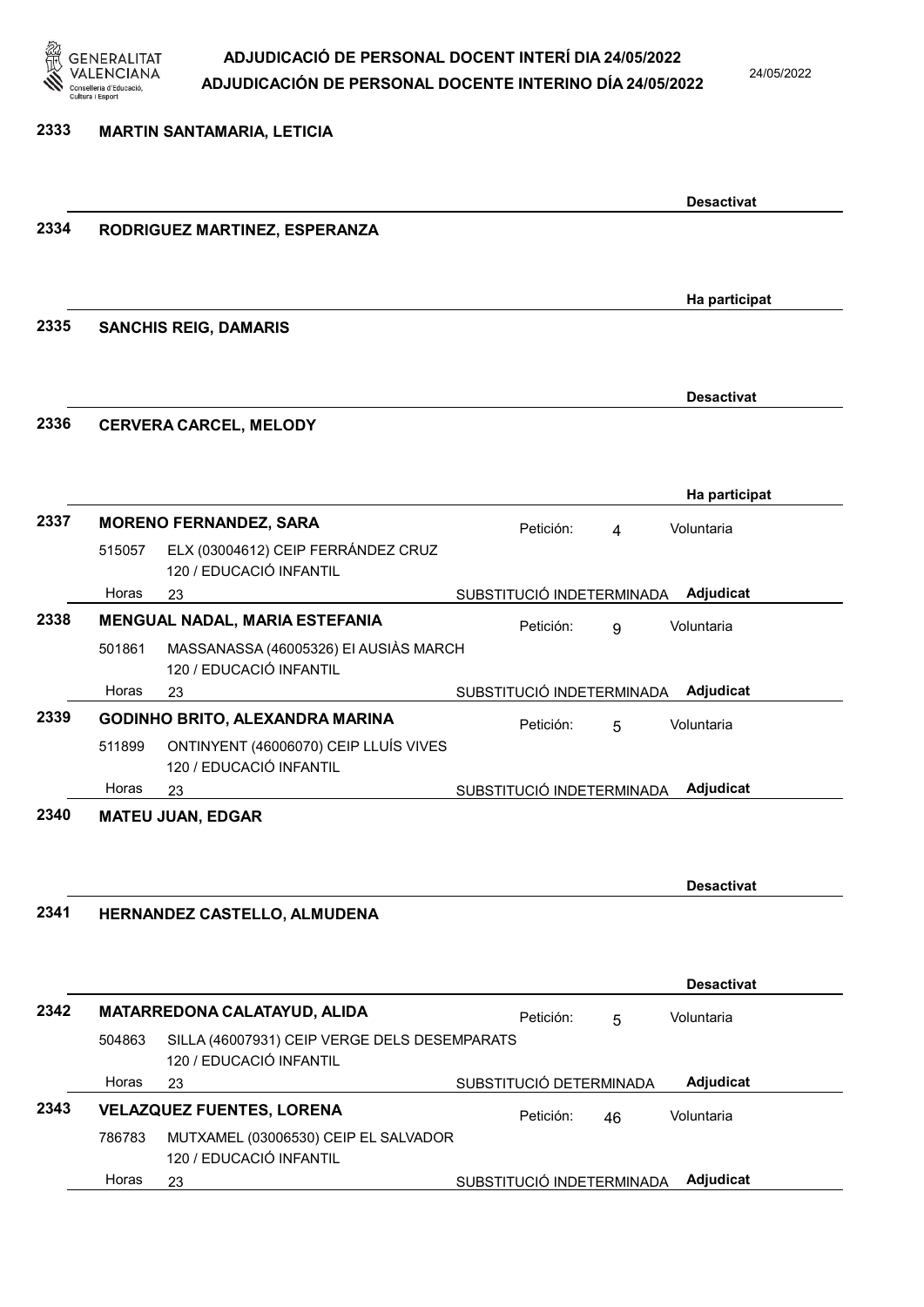

24/05/2022

2344 GONELL FORTANET, JUAN

|      |        |                                                          |                           |                | <b>Desactivat</b> |
|------|--------|----------------------------------------------------------|---------------------------|----------------|-------------------|
| 2345 |        | HERNANDEZ MARTINEZ, LAURA                                | Petición:                 | $\overline{2}$ | Voluntaria        |
|      | 502145 | CATRAL (03003735) CEIP AZORÍN<br>120 / EDUCACIÓ INFANTIL |                           |                |                   |
|      | Horas  | 23                                                       | SUBSTITUCIÓ INDETERMINADA |                | Adjudicat         |
| 2346 |        | MIÑANA CAMARENA, MARIA JOSE                              |                           |                | <b>Desactivat</b> |
| 2347 |        | <b>CEBRIA CARBONERES, PAULA</b>                          |                           |                |                   |
|      |        |                                                          |                           |                | No adjudicat      |
| 2348 |        | <b>LOPEZ RUIZ, CRISTINA</b>                              |                           |                |                   |
|      |        |                                                          |                           |                | <b>Desactivat</b> |
| 2349 |        | <b>MARTINEZ PEREZ, INMACULADA</b>                        |                           |                |                   |
|      |        |                                                          |                           |                | No adjudicat      |
| 2350 |        | <b>BORDERA GARCIA, ANA</b>                               |                           |                |                   |
|      |        |                                                          |                           |                | No adjudicat      |
| 2351 |        | ROMEU RAMON, ARANTXA                                     |                           |                |                   |
|      |        |                                                          |                           |                | No adjudicat      |
| 2352 |        | <b>GARCIA ESPINOSA, LAURA</b>                            |                           |                | Ha participat     |
| 2353 |        |                                                          |                           |                |                   |
|      |        | MUÑOZ ESCALADA, MARIA CARMEN                             |                           |                |                   |
|      |        |                                                          |                           |                | No adjudicat      |
| 2354 |        | BERROJO VALENCIA, DAVID                                  |                           |                |                   |
|      |        |                                                          |                           |                | <b>Desactivat</b> |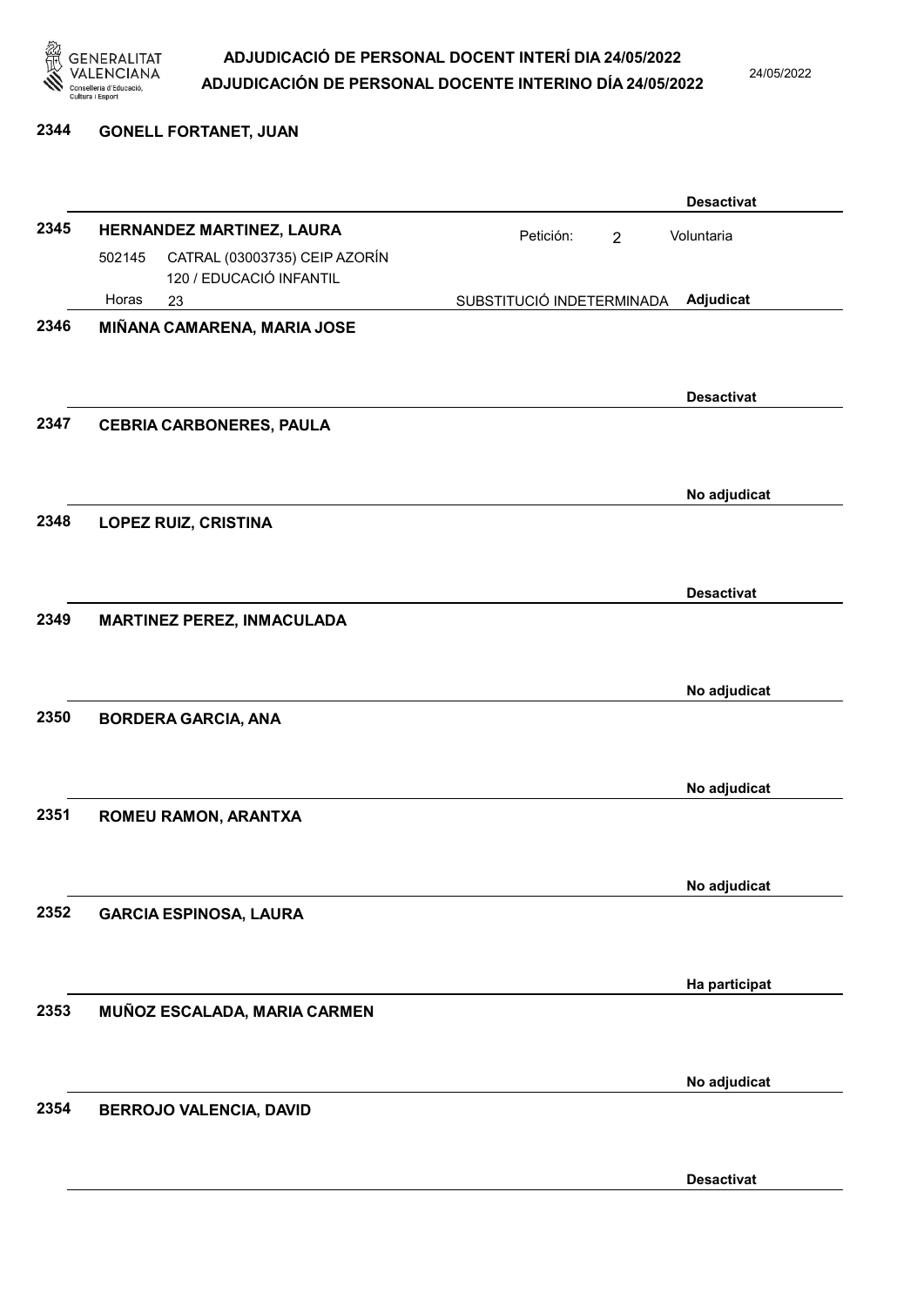

24/05/2022

| 2355 | <b>BLASCO ALCARAZ, ROSA MARIA</b>                                                |                   |
|------|----------------------------------------------------------------------------------|-------------------|
|      |                                                                                  | No adjudicat      |
| 2356 | PASTOR VIDAL, FERMIN                                                             |                   |
|      |                                                                                  | <b>Desactivat</b> |
| 2357 | JUAN CABRERA, MARIA                                                              |                   |
|      |                                                                                  | <b>Desactivat</b> |
| 2358 | <b>MARTINEZ AMOROS, MARTA</b><br>Petición:<br>$\overline{2}$                     | Voluntaria        |
|      | MONFORTE DEL CID (03006396) CEIP JORGE JUAN<br>814634<br>120 / EDUCACIÓ INFANTIL |                   |
|      | Horas<br>ING.<br>SUBSTITUCIÓ INDETERMINADA<br>23                                 | Adjudicat         |
| 2359 | <b>ROMERO MERI, LOURDES</b>                                                      |                   |
|      |                                                                                  | <b>Desactivat</b> |
| 2360 | <b>MORENO MONREAL, EVA MARIA</b>                                                 |                   |
|      |                                                                                  |                   |
|      |                                                                                  | Ha participat     |
| 2361 | <b>BELDA LLORET, OMAR</b>                                                        |                   |
|      |                                                                                  |                   |
|      |                                                                                  | <b>Desactivat</b> |
|      |                                                                                  |                   |
| 2362 | <b>MARQUES MENDEZ, ANGEL</b>                                                     |                   |
|      |                                                                                  |                   |
|      |                                                                                  | No adjudicat      |
| 2363 | ALCALA TORRES, Mª DESAMPARADOS                                                   |                   |
|      |                                                                                  |                   |
|      |                                                                                  |                   |
| 2364 |                                                                                  | <b>Desactivat</b> |
|      | <b>CAMPELLO GAMEZ, ANABEL</b>                                                    |                   |
|      |                                                                                  |                   |
|      |                                                                                  | Ha participat     |
| 2365 | LOPEZ SIERRA, MARIA DE LOS DOLORES                                               |                   |
|      |                                                                                  |                   |
|      |                                                                                  |                   |
|      |                                                                                  | No adjudicat      |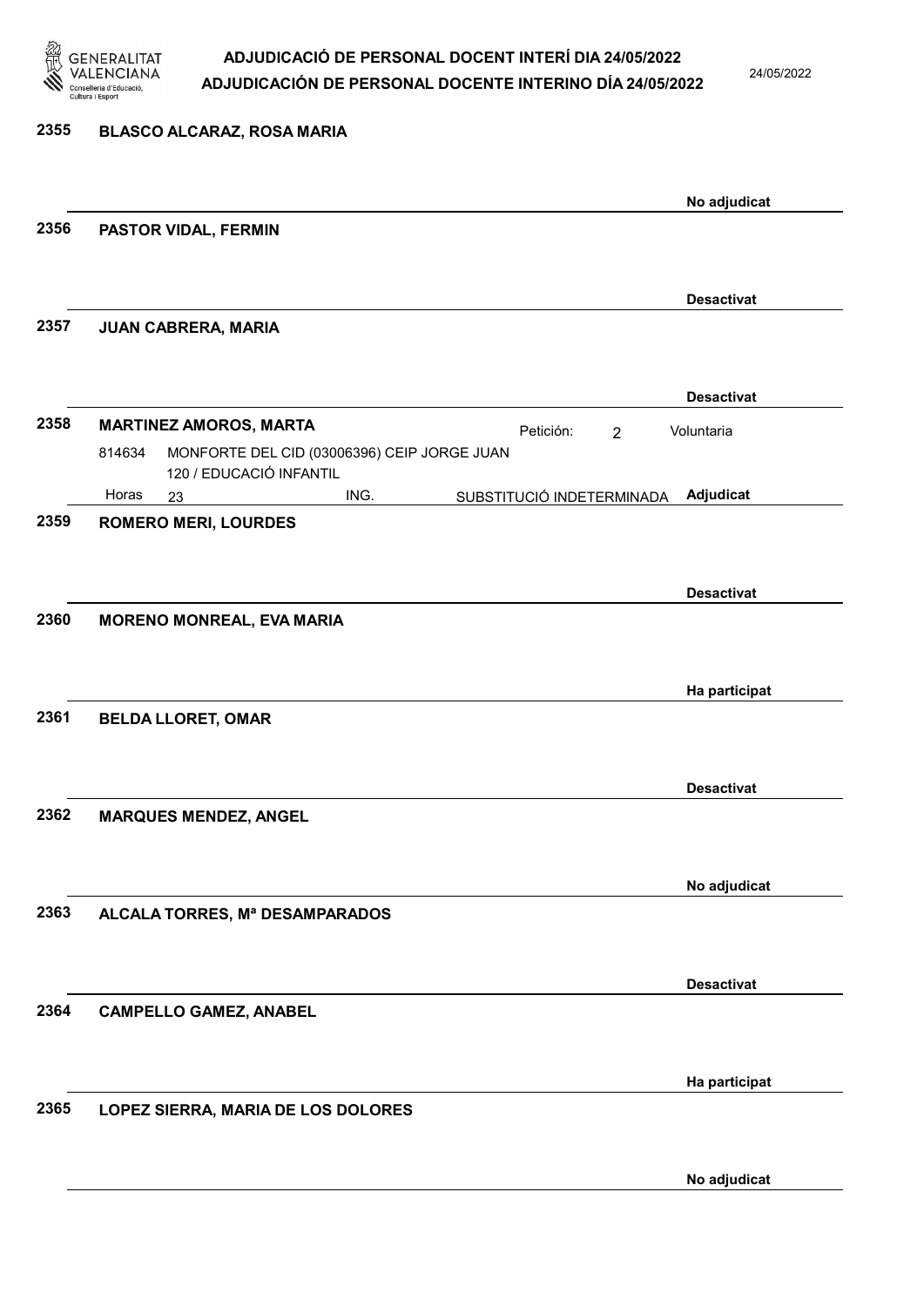

24/05/2022

### 2366 MORCILLO FERRERO, TAMARA No adjudicat 2367 TRILLO NAVARRO, NOELIA No adjudicat 2368 GASPAR PES, ELENA Desactivat 2369 NAVARRO CANO, LUCIA Ha participat 2370 ALBENTOSA PALACIOS, PAULA Desactivat 2371 CASANOVA CALPENA, MONICA Ha participat 2372 CHIVA ANDREU, GEMA Desactivat 2373 CONEJERO MARIN, MARTA No adjudicat 2374 PASTOR AMOR, TERESA Desactivat 2375 ORTIZ BALLESTER, ROSA Desactivat 2376 RECHE VICENTE, ANTONIA DEL CARMEN No adjudicat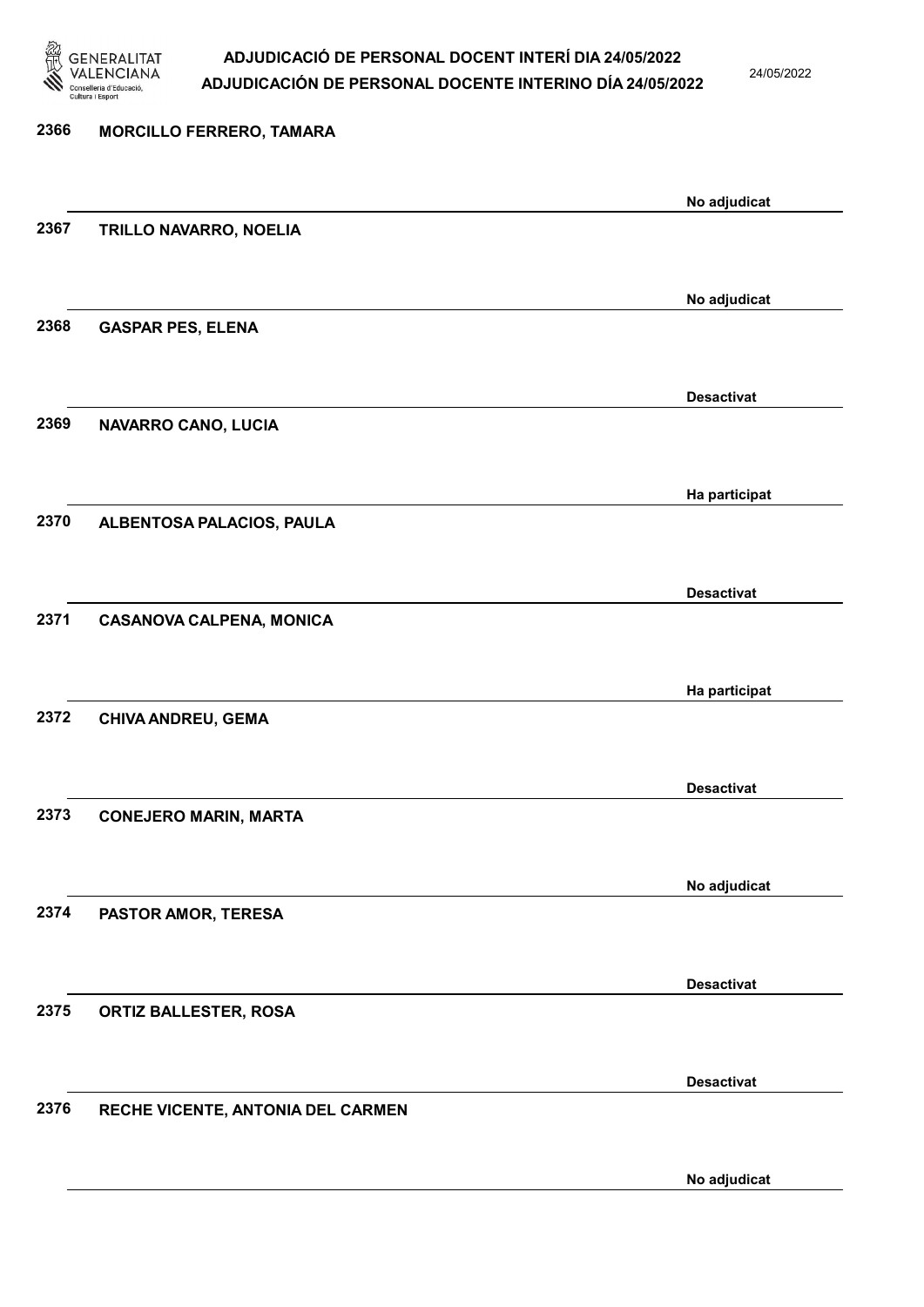

24/05/2022

No adjudicat

# 2377 SEGURA ORTEGA, MURIEL No adjudicat 2378 JIMENEZ PASCUAL, BEATRIZ No adjudicat 2379 PLASENCIA PEREZ, MARTA No adjudicat 2380 SOLER CAMPINS, JORDI Desactivat 2381 TORTOSA NAVARRO, MARIA BELEN Desactivat 2382 IBAÑEZ SEGRELLES, SILVIA Desactivat 2383 MARTINEZ LOMEÑAS, SABRINA No adjudicat 2384 CEREZO LEDESMA, CRISTINA Desactivat 2385 VEGARA JOVER, ANDREA Ha participat 2386 LLUCH TOLOSA, MONTSERRAT Ha participat 2387 PADILLA BOSQUE, PRISCILA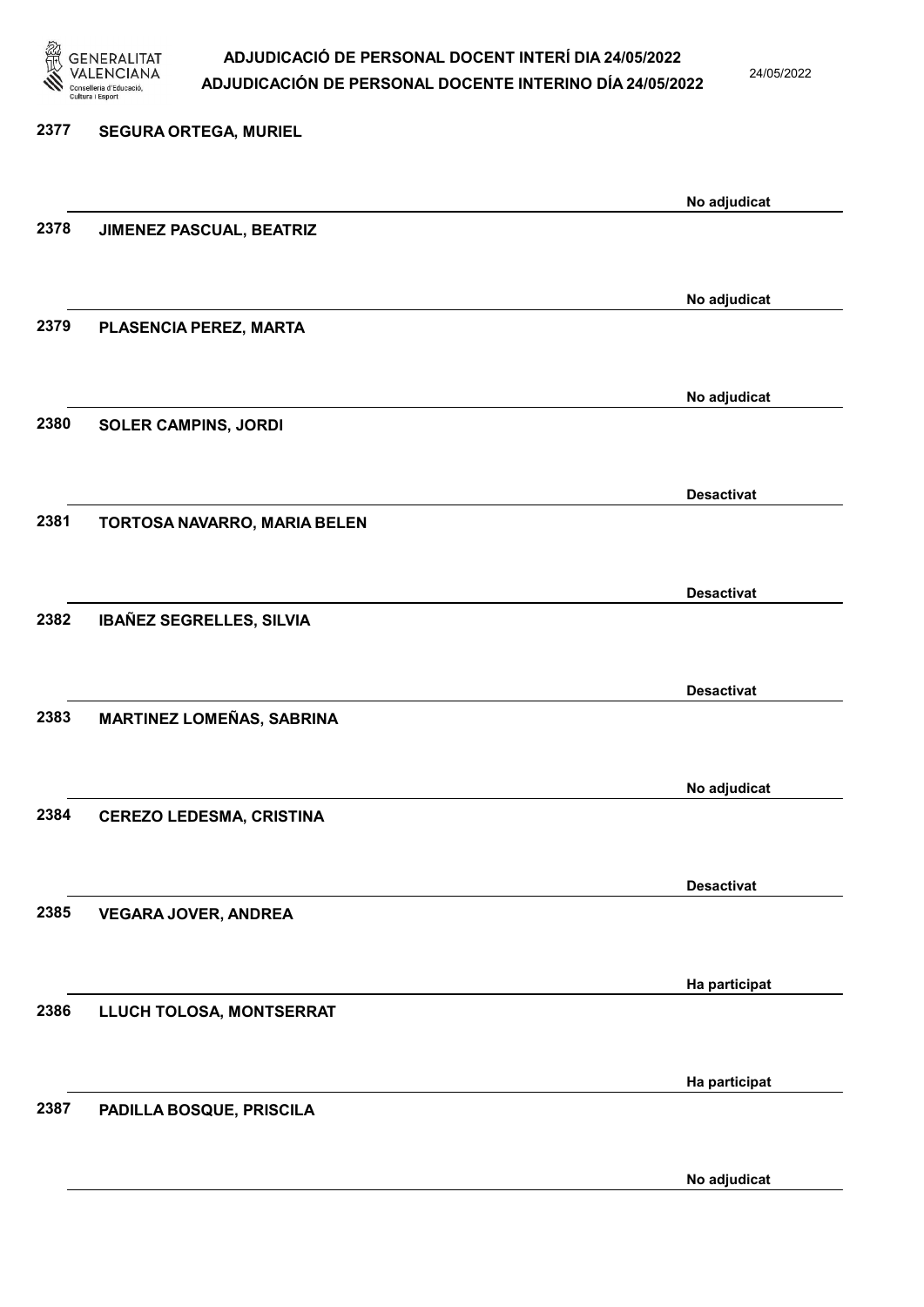

24/05/2022

### 2388 TEN AYET, ELENA

|      |                                     | No adjudicat      |
|------|-------------------------------------|-------------------|
| 2389 | RAMOS PERALTA, LAURA                |                   |
|      |                                     |                   |
|      |                                     | <b>Desactivat</b> |
| 2390 | ROSALEN ALCOCER, ASUNCION DEL PILAR |                   |
|      |                                     |                   |
|      |                                     | <b>Desactivat</b> |
| 2391 | <b>VERCHER MARIA, ESTER</b>         |                   |
|      |                                     |                   |
|      |                                     |                   |
| 2392 |                                     | No adjudicat      |
|      | PARRIZAS PALOMERO, SILVIA           |                   |
|      |                                     |                   |
|      |                                     | <b>Desactivat</b> |
| 2393 | <b>MATEU MIRALLES, MARTA</b>        |                   |
|      |                                     |                   |
|      |                                     | <b>Desactivat</b> |
| 2394 | <b>FERRUS PELLICER, ESTER</b>       |                   |
|      |                                     |                   |
|      |                                     | No adjudicat      |
| 2395 | <b>INSA PLA, ANA REYES</b>          |                   |
|      |                                     |                   |
|      |                                     | No adjudicat      |
| 2396 | <b>MICO PINA, ANA BELEN</b>         |                   |
|      |                                     |                   |
|      |                                     |                   |
| 2397 | VAYA CASAS, ALBA                    | No adjudicat      |
|      |                                     |                   |
|      |                                     |                   |
|      |                                     | <b>Desactivat</b> |
| 2398 | PERALES CALATAYUD, SONIA            |                   |
|      |                                     |                   |
|      |                                     | <b>Desactivat</b> |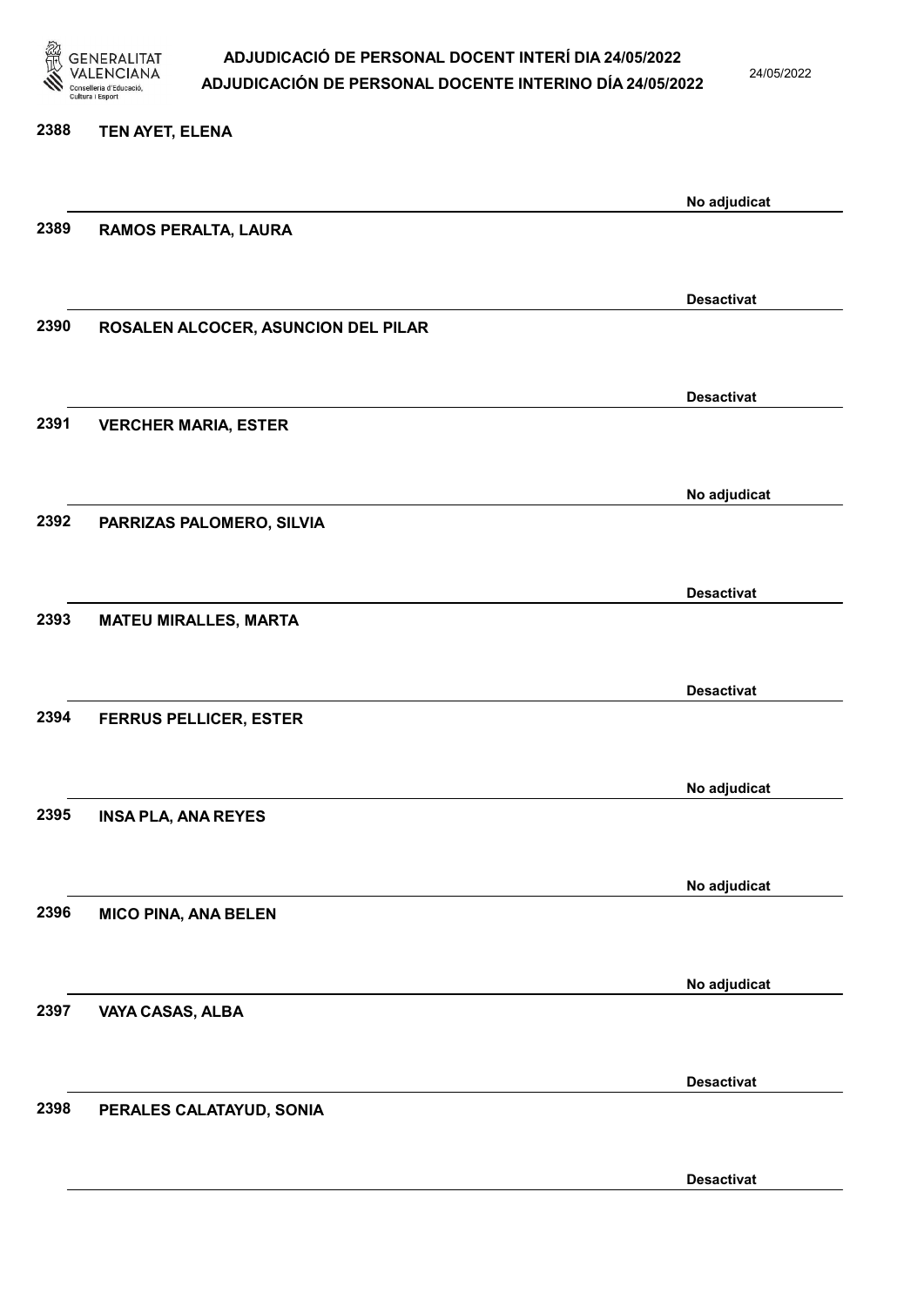

24/05/2022

### 2399 SENDROS MARTINEZ, MARIA Desactivat 2400 LANZA ALBENTOSA, WENDY No adjudicat 2401 LOPEZ IRUELA, MARIA JESUS No adjudicat 2402 IRAÑETA IBAÑEZ, MARIA NIEVES Desactivat 2403 IBAÑEZ CEBRIAN, ANDREU EULOGI Desactivat 2404 SANCHIS MARTÍNEZ, NOEMÍ Desactivat 2405 JORQUES ZAFRILLA, BELEN Desactivat 2406 GIMENO GIL, NAIARA **Petición:** 3 23 SUBSTITUCIÓ INDETERMINADA ALBUIXECH (46000456) CEIP TOMÁS ALBERT 123 / EDUCACIÓ FÍSICA Adjudicat Voluntaria 846373 Horas 2407 NOGUES GONZALEZ, ALBA No adjudicat 2408 VELERT CARRION, ISABEL No adjudicat 2409 LANDETE SANCHEZ, GEMMA No adjudicat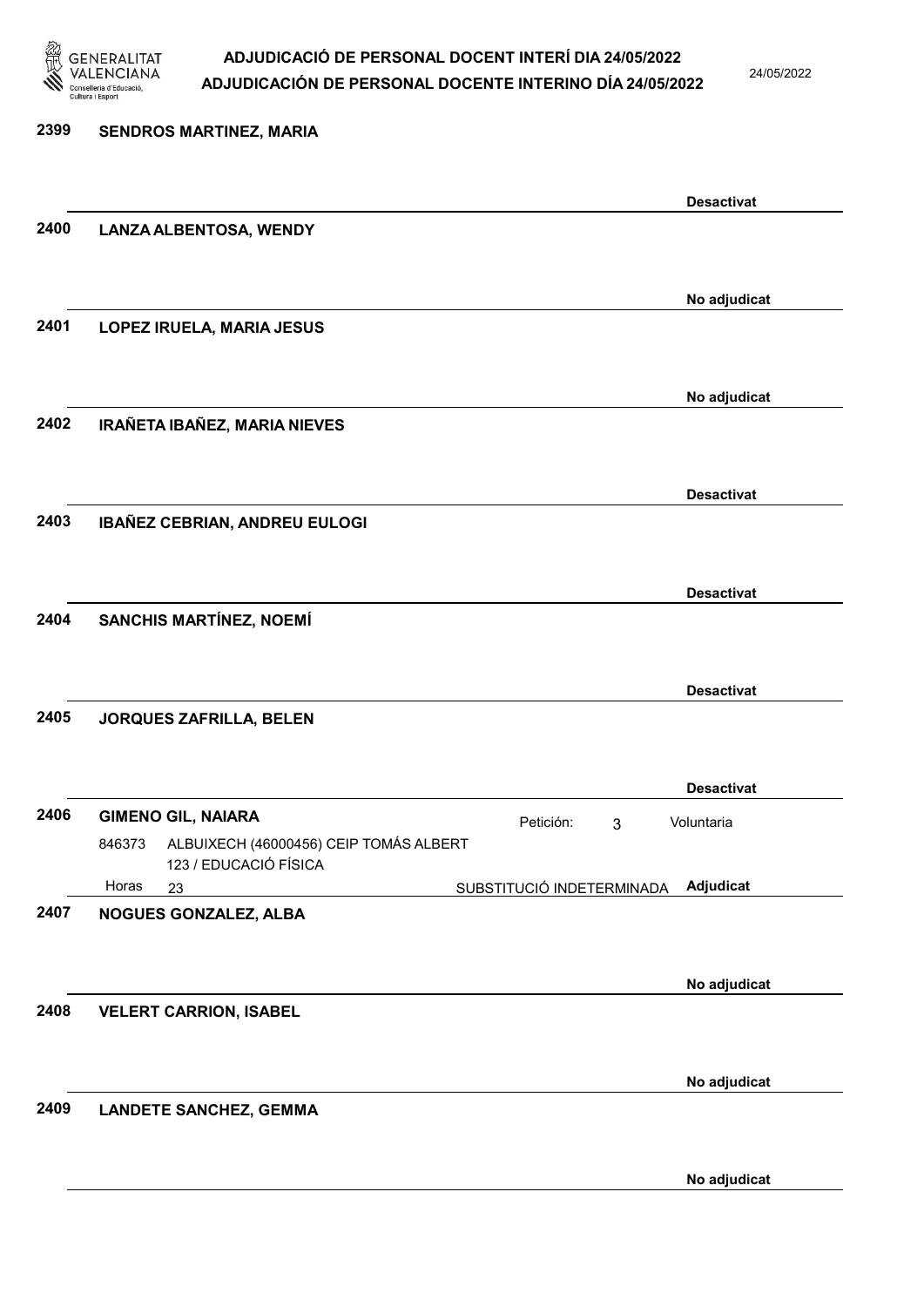

24/05/2022

#### 2410 AGUSTI GIL, INMACULADA CONCEPCION

|      |                                         | No adjudicat      |
|------|-----------------------------------------|-------------------|
| 2411 | GUERRERO CARAYOL, EVA MARIA             |                   |
|      |                                         |                   |
|      |                                         |                   |
|      |                                         | No adjudicat      |
| 2412 | <b>COMPANY MEDINA, LUCIA</b>            |                   |
|      |                                         |                   |
|      |                                         | <b>Desactivat</b> |
| 2413 | YNAT LOPEZ, NOELIA EMPAR                |                   |
|      |                                         |                   |
|      |                                         |                   |
|      |                                         | <b>Desactivat</b> |
| 2414 | <b>GARCIA FABREGAT, TATIANA VALERIA</b> |                   |
|      |                                         |                   |
|      |                                         | <b>Desactivat</b> |
| 2415 | <b>BOLOS VALERO, EDNA</b>               |                   |
|      |                                         |                   |
|      |                                         |                   |
|      |                                         | <b>Desactivat</b> |
| 2416 | <b>CALVO MOSCARDO, ISABEL</b>           |                   |
|      |                                         |                   |
|      |                                         | <b>Desactivat</b> |
| 2417 | PERICACHO MIRALLES, ROSA MARIA          |                   |
|      |                                         |                   |
|      |                                         |                   |
|      |                                         | <b>Desactivat</b> |
| 2418 | RUEDA MARFIL, CRISTINA                  |                   |
|      |                                         |                   |
|      |                                         | No adjudicat      |
| 2419 | <b>GARCIA GOMEZ, BEATRIZ</b>            |                   |
|      |                                         |                   |
|      |                                         |                   |
|      |                                         | <b>Desactivat</b> |
| 2420 | <b>ORTIZ SILVESTRE, OMAR</b>            |                   |
|      |                                         |                   |
|      |                                         | <b>Desactivat</b> |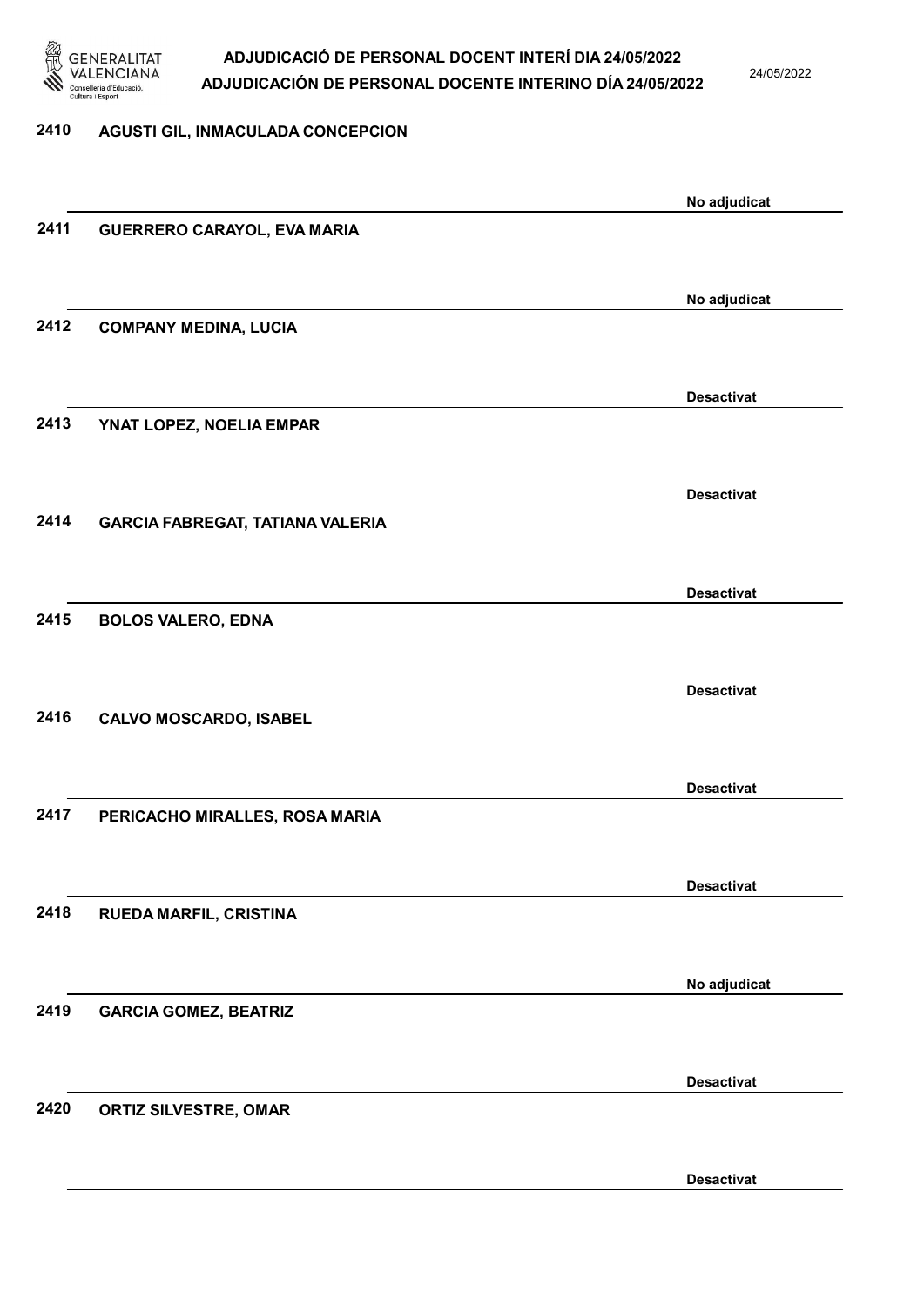

24/05/2022

No adjudicat

# 2421 GONZALEZ GILABERT, VIRGINIA Desactivat 2422 ALIQUES GARCIA, JAVIER Desactivat 2423 GUADILLA IÑIGUEZ, EVA MARIA No adjudicat 2424 NOGUERA BERTO, DESAMPARADOS No adjudicat 2425 VILA BELLOT, MARIA JOSE Desactivat 2426 CONTRERAS CANTO, SARA Ha participat 2427 PEREZ PICO, NAIARA No adjudicat 2428 PASCUAL ORENGA, MIREIA No adjudicat 2429 NAVARRO CASTILLO, MIRIAM Desactivat 2430 LINERO DIAZ, SARAY No adjudicat 2431 FOLCH TORLA, ELSA DOLORES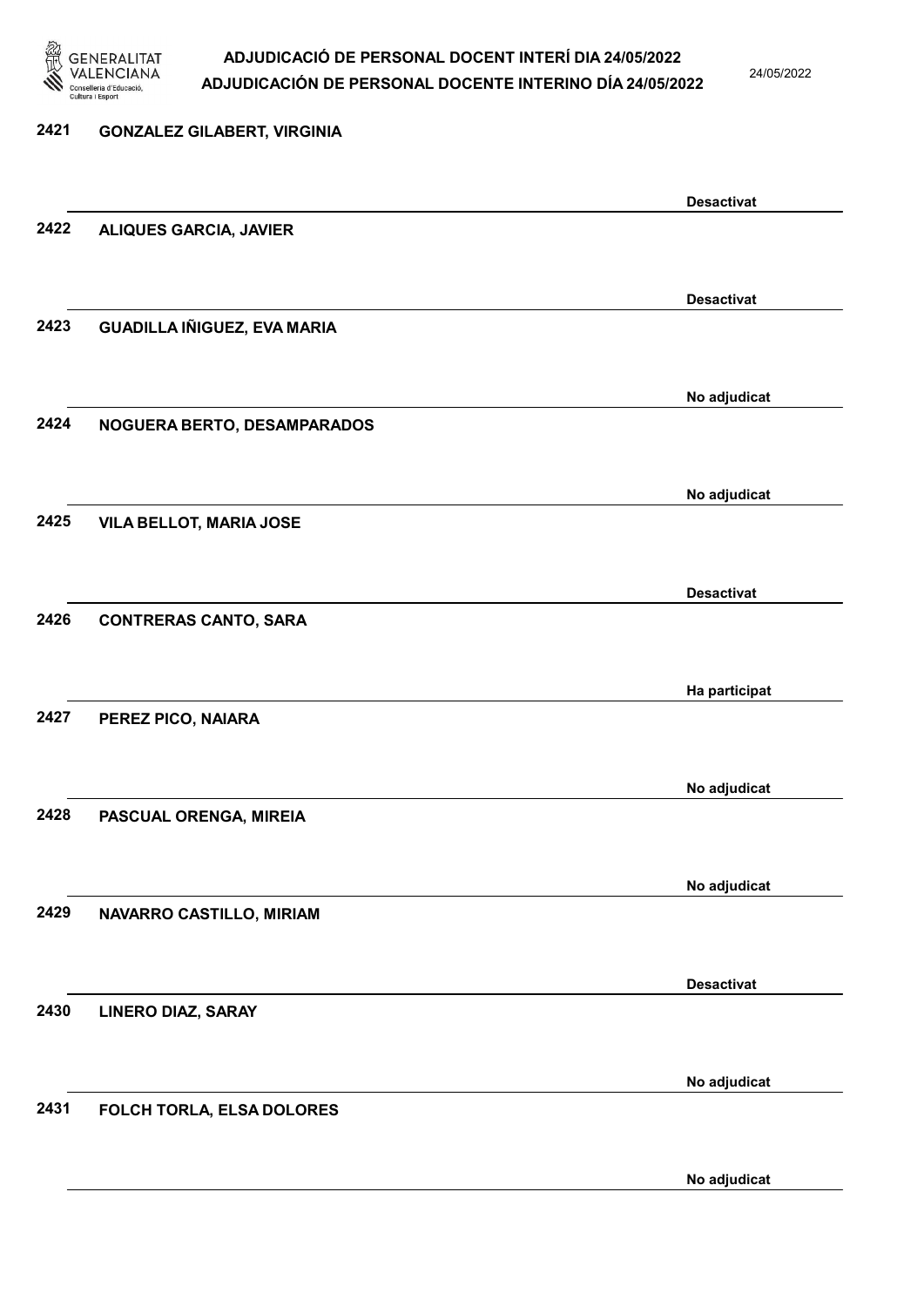

24/05/2022

### 2432 GARRIDO MUNDINA, PAULA Desactivat 2433 COMA SEGALES, JORDI Ha participat 2434 CASTILLO SAN GERONIMO, JORGE Desactivat 2435 GRANERO ABENZA, SARA No adjudicat 2436 ROMERO ORTIZ, TANIA Desactivat 2437 CHUMILLAS CANOS, MARIA No adjudicat 2438 SANTAMARIA AGULLO, MARIA No adjudicat 2439 CECA CABOTA, IRENE Desactivat 2440 SILVA CARRO, NOEMI Desactivat 2441 PICO OLIVERT, MARC Desactivat 2442 MURCIA PEREZ, MARINA No adjudicat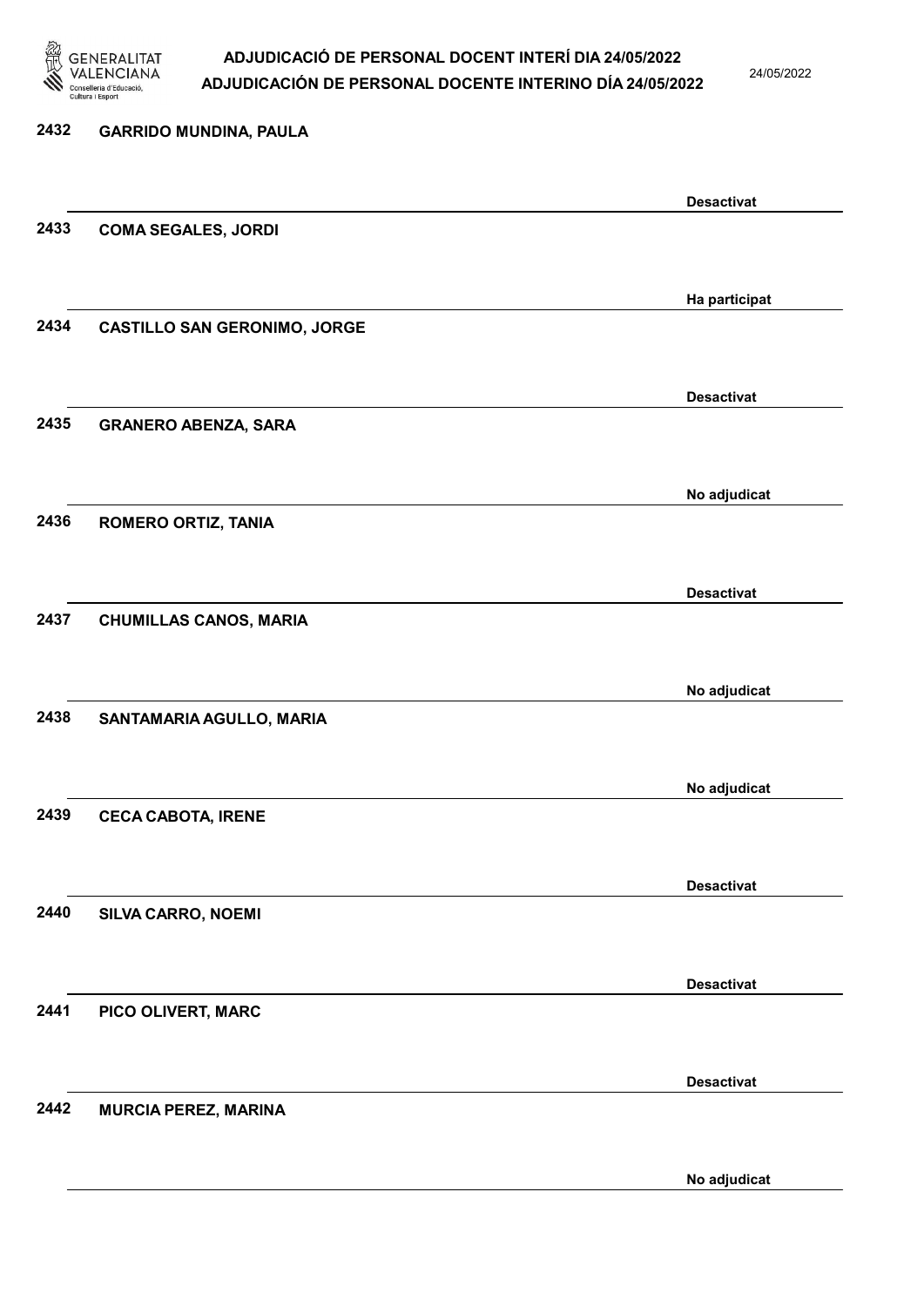

24/05/2022

#### 2443 ESPI BOLUDA, IRENE

|      |                                  | <b>Desactivat</b> |
|------|----------------------------------|-------------------|
| 2444 | <b>GIL SOLA, MARTA</b>           |                   |
|      |                                  |                   |
|      |                                  | No adjudicat      |
| 2445 | GUERRERO DE LA TORRE, ANA MARIA  |                   |
|      |                                  |                   |
|      |                                  |                   |
|      |                                  | No adjudicat      |
| 2446 | <b>MEJIAS RODRÍGUEZ, MARINA</b>  |                   |
|      |                                  |                   |
|      |                                  | <b>Desactivat</b> |
| 2447 | RICO FRANCH, JOSE VICTOR         |                   |
|      |                                  |                   |
|      |                                  |                   |
|      |                                  | <b>Desactivat</b> |
| 2448 | <b>GUTIERREZ RAMOS, VANESA</b>   |                   |
|      |                                  |                   |
|      |                                  | <b>Desactivat</b> |
| 2449 | <b>GRAO OROZCO, MARIA LUISA</b>  |                   |
|      |                                  |                   |
|      |                                  |                   |
| 2450 |                                  | No adjudicat      |
|      | MANZANO VIDAL, ALOMA DEL LLEDO   |                   |
|      |                                  |                   |
|      |                                  | No adjudicat      |
| 2451 | <b>GUINOT NAVAS, CRISTINA</b>    |                   |
|      |                                  |                   |
|      |                                  | No adjudicat      |
| 2452 | <b>CARDONA COSTA, ROSA MARIA</b> |                   |
|      |                                  |                   |
|      |                                  |                   |
|      |                                  | <b>Desactivat</b> |
| 2453 | <b>NOGUES CATALAN, ANAIS</b>     |                   |
|      |                                  |                   |
|      |                                  | <b>Desactivat</b> |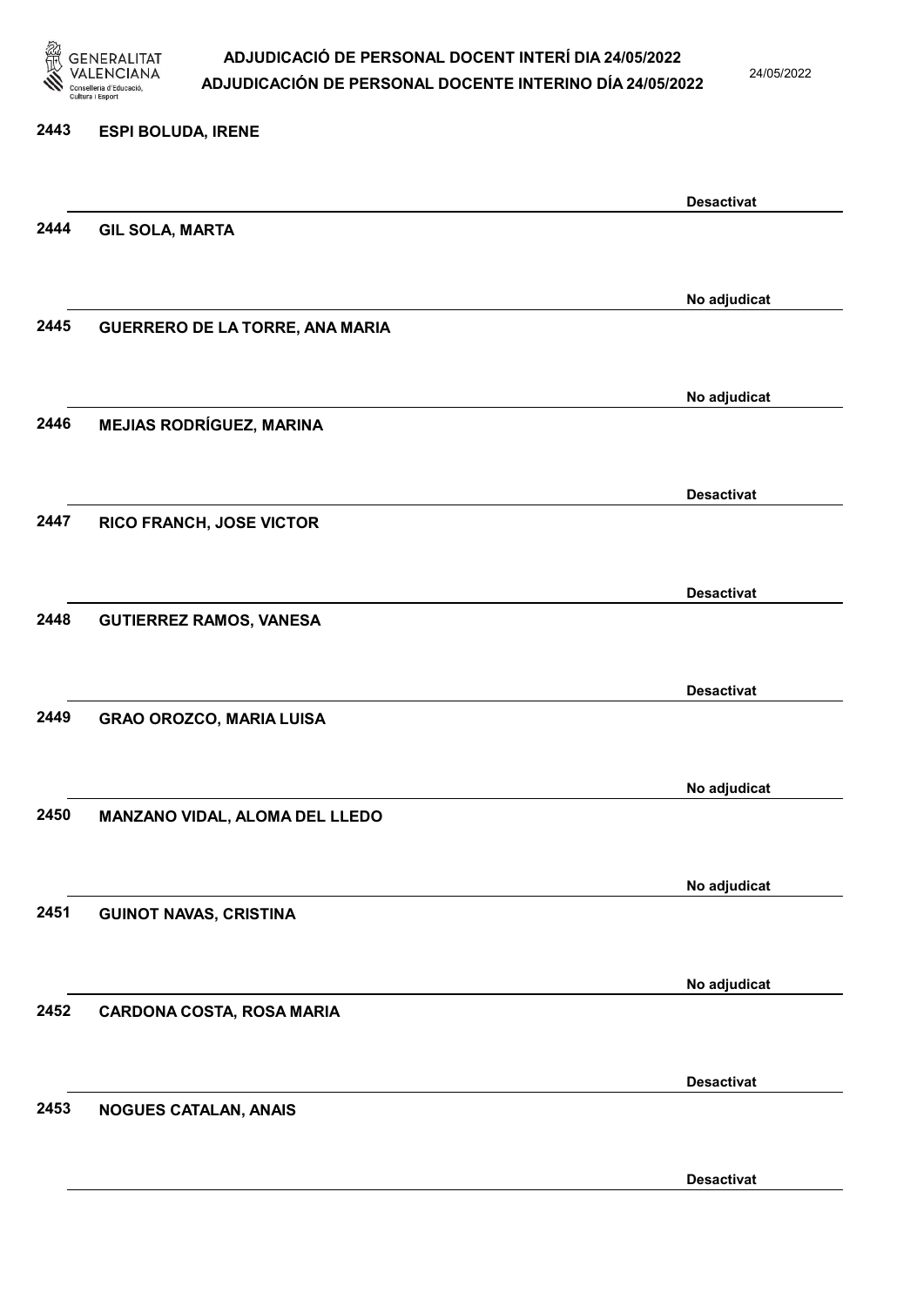

24/05/2022

Desactivat

# 2454 TRAVER SERRAT, DIANA No adjudicat 2455 GARCIA FERRE, LAURA Desactivat 2456 HERNANDEZ PEIRO, SHEILA Ha participat 2457 MENESES MARTINEZ, PURIFICACIÓN No adjudicat 2458 OLTRA VICENS, MONICA No adjudicat 2459 ORTIZ FONT, MARTA Desactivat 2460 SANCHEZ CASAS, DAVID Desactivat 2461 PEIRO SERRALTA, ALICIA Desactivat 2462 SANZ ALONSO, NURIA Desactivat 2463 RIPOLL RODRIGUEZ, REBECA No adjudicat 2464 CALVO MORENO, SONIA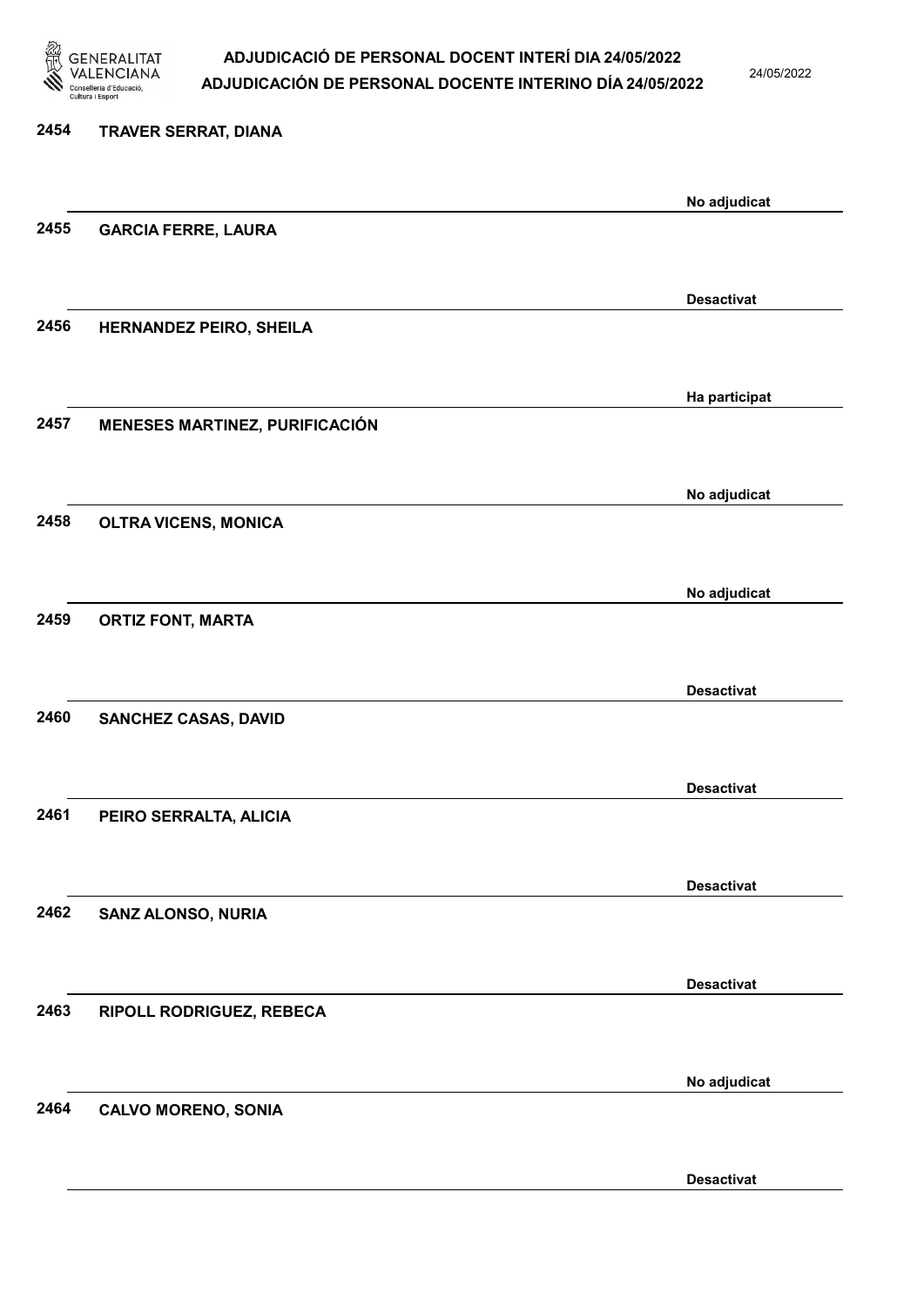

24/05/2022

#### 2465 CRUZ SERNA, NURIA

|      |                                   | <b>Desactivat</b> |
|------|-----------------------------------|-------------------|
| 2466 | <b>GANDIA MARCO, LEILA</b>        |                   |
|      |                                   |                   |
|      |                                   | No adjudicat      |
| 2467 | OLTRA SANCHIS, MILAGROSA          |                   |
|      |                                   |                   |
|      |                                   | No adjudicat      |
| 2468 | ANDUJAR RODRIGUEZ, TANIA          |                   |
|      |                                   |                   |
|      |                                   | <b>Desactivat</b> |
| 2469 | <b>ASENCIO BAEZA, SUSANA</b>      |                   |
|      |                                   |                   |
|      |                                   | <b>Desactivat</b> |
| 2470 | <b>GALAN BARTUAL, GERMAN</b>      |                   |
|      |                                   |                   |
|      |                                   | <b>Desactivat</b> |
| 2471 | <b>CALERO LLORET, LAURA</b>       |                   |
|      |                                   |                   |
|      |                                   | No adjudicat      |
| 2472 | CHARCOS CHAZARRA, LAURA           |                   |
|      |                                   |                   |
|      |                                   | <b>Desactivat</b> |
| 2473 | <b>MARQUES ORGILES, ESTEFANIA</b> |                   |
|      |                                   |                   |
|      |                                   | No adjudicat      |
| 2474 | <b>TUDELA GOMAR, ESTHER</b>       |                   |
|      |                                   |                   |
|      |                                   | <b>Desactivat</b> |
| 2475 | <b>MOLINA LEIVA, PAULA</b>        |                   |
|      |                                   |                   |
|      |                                   | <b>Desactivat</b> |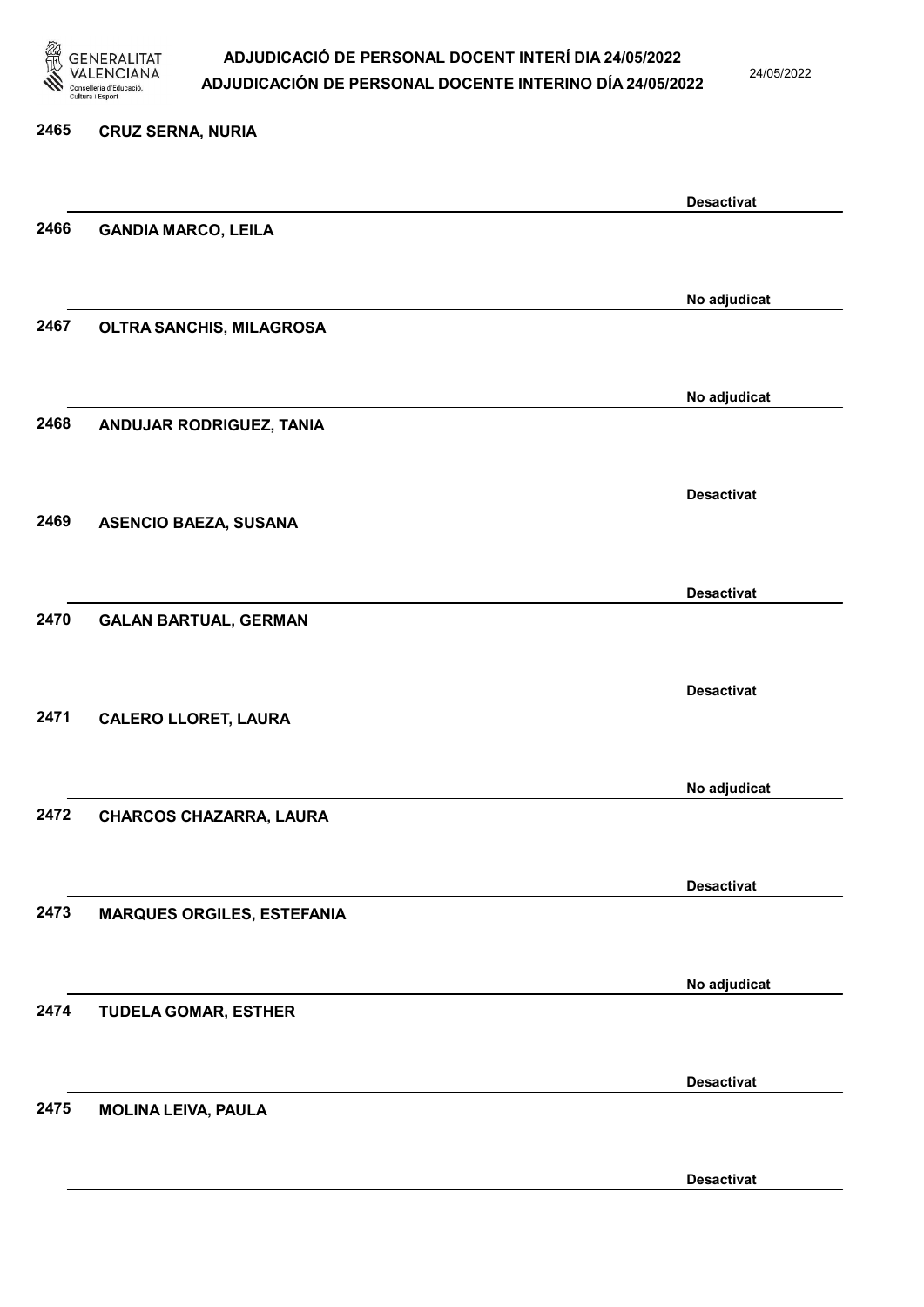

24/05/2022

#### 2476 ALBERT PRATS, PAULA

|      |        |                                 |                         |                                                   |                           |   | No adjudicat      |
|------|--------|---------------------------------|-------------------------|---------------------------------------------------|---------------------------|---|-------------------|
| 2477 |        | ZAMORA SANCHEZ, ANA MARIA       |                         |                                                   |                           |   |                   |
|      |        |                                 |                         |                                                   |                           |   |                   |
|      |        |                                 |                         |                                                   |                           |   | Ha participat     |
| 2478 |        | <b>LORENTE PEREZ, SANDRA</b>    |                         |                                                   |                           |   |                   |
|      |        |                                 |                         |                                                   |                           |   |                   |
|      |        |                                 |                         |                                                   |                           |   |                   |
|      |        |                                 |                         |                                                   |                           |   | No adjudicat      |
| 2479 |        | SANCHEZ DIAZ, MARIA CARMEN      |                         |                                                   |                           |   |                   |
|      |        |                                 |                         |                                                   |                           |   |                   |
|      |        |                                 |                         |                                                   |                           |   | Ha participat     |
| 2480 |        | <b>VERDÚ GARCÍA, NEUS</b>       |                         |                                                   |                           |   |                   |
|      |        |                                 |                         |                                                   |                           |   |                   |
|      |        |                                 |                         |                                                   |                           |   | <b>Desactivat</b> |
| 2481 |        | <b>FORNES ERN, NEREA</b>        |                         |                                                   |                           |   |                   |
|      |        |                                 |                         |                                                   |                           |   |                   |
|      |        |                                 |                         |                                                   |                           |   | <b>Desactivat</b> |
| 2482 |        | ABELLAN OCHOA, NATALIA          |                         |                                                   |                           |   |                   |
|      |        |                                 |                         |                                                   |                           |   |                   |
|      |        |                                 |                         |                                                   |                           |   |                   |
| 2483 |        | <b>SANCHO FERRER, ANA</b>       |                         |                                                   |                           |   | No adjudicat      |
|      |        |                                 |                         |                                                   |                           |   |                   |
|      |        |                                 |                         |                                                   |                           |   |                   |
|      |        |                                 |                         |                                                   |                           |   | No adjudicat      |
| 2484 |        | <b>ASINS ENGASA, ESTEFANIA</b>  |                         |                                                   |                           |   |                   |
|      |        |                                 |                         |                                                   |                           |   |                   |
|      |        |                                 |                         |                                                   |                           |   | No adjudicat      |
| 2485 |        | <b>GARCIA RODRIGUEZ, NOELIA</b> |                         |                                                   |                           |   |                   |
|      |        |                                 |                         |                                                   |                           |   |                   |
|      |        |                                 |                         |                                                   |                           |   | No adjudicat      |
| 2486 |        | PELLICER TALENS, ANGELA         |                         |                                                   | Petición:                 | 5 | Voluntaria        |
|      | 891743 |                                 |                         | TAVERNES DE LA VALLDIGNA (46008339) CEIP MAGRANER |                           |   |                   |
|      | Horas  |                                 | 120 / EDUCACIÓ INFANTIL | ING.                                              |                           |   | Adjudicat         |
|      |        | 23                              |                         |                                                   | SUBSTITUCIÓ INDETERMINADA |   |                   |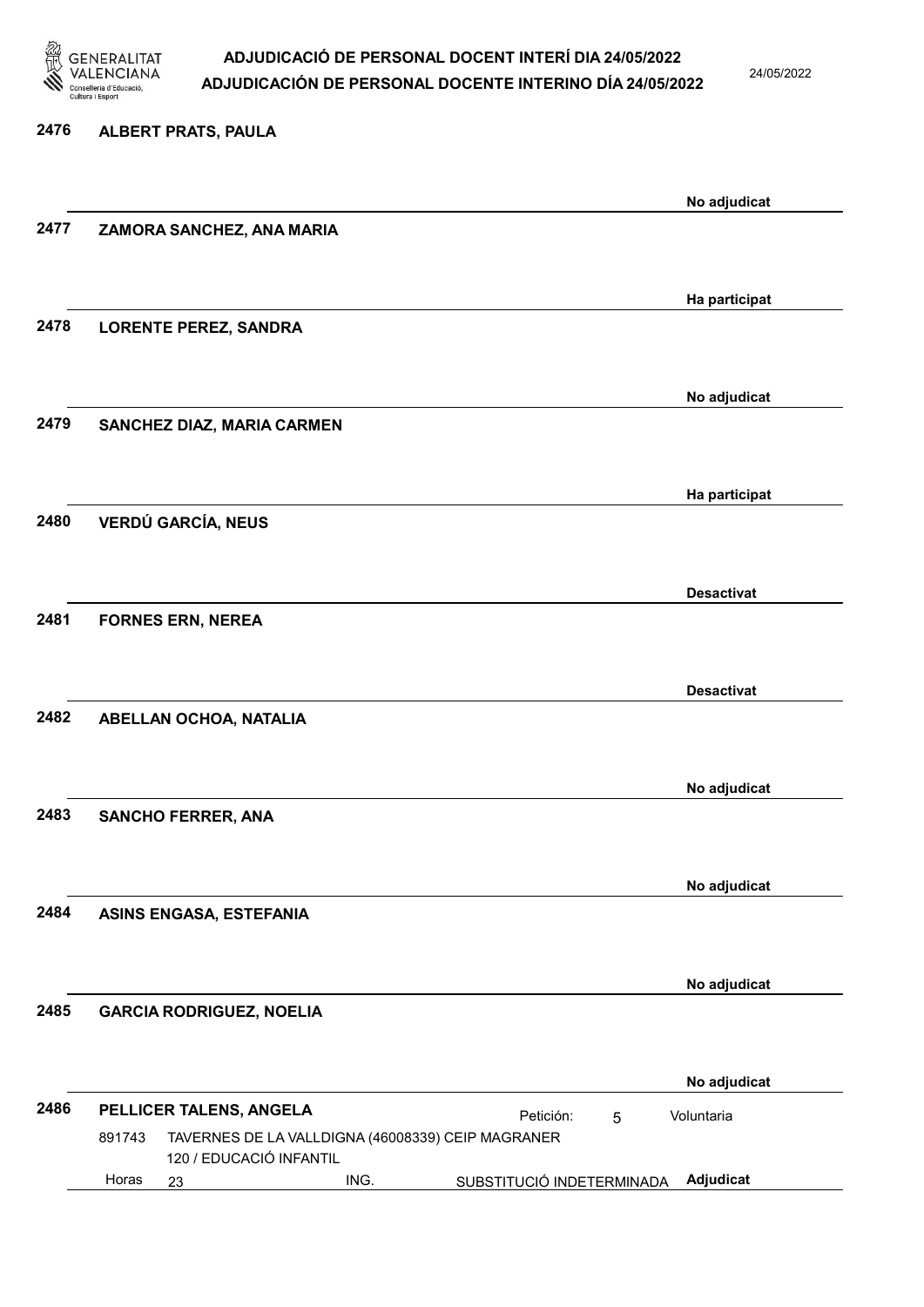

24/05/2022

| 2487 | SANCHO LLINARES, PAULA MARIA                                              |                                        |
|------|---------------------------------------------------------------------------|----------------------------------------|
|      |                                                                           |                                        |
|      |                                                                           | No adjudicat                           |
| 2488 | <b>ORTIZ SAMBLAS, ESTEFANIA</b>                                           |                                        |
|      |                                                                           |                                        |
|      |                                                                           | <b>Desactivat</b>                      |
| 2489 | RIOS GAVANCHO, CLAUDIA CAROLINA                                           |                                        |
|      |                                                                           |                                        |
|      |                                                                           | No adjudicat                           |
| 2490 | DEL RIO VELLOSILLO, VANESSA                                               |                                        |
|      |                                                                           |                                        |
|      |                                                                           | <b>Desactivat</b>                      |
| 2491 | PELLICER MORERA, MIREYA                                                   |                                        |
|      |                                                                           |                                        |
|      |                                                                           | No adjudicat                           |
| 2492 | HIDALGO VAZQUEZ, MARIA DEL MAR                                            |                                        |
|      |                                                                           |                                        |
|      |                                                                           | <b>Desactivat</b>                      |
| 2493 | <b>RUBIO GARCIA, ELENA</b>                                                | Petición:<br>Voluntaria<br>18          |
|      | 891354<br>CATARROJA (46002945) CEIP JOAN XXIII<br>120 / EDUCACIÓ INFANTIL |                                        |
|      | ING.<br>Horas<br>23                                                       | Adjudicat<br>SUBSTITUCIÓ INDETERMINADA |
| 2494 | <b>MARCOS SANTOS, CRISTINA</b>                                            |                                        |
|      |                                                                           |                                        |
|      |                                                                           | No adjudicat                           |
| 2495 | SANCHO MEDINA, EVA MARIA                                                  |                                        |
|      |                                                                           |                                        |
|      |                                                                           | No adjudicat                           |
| 2496 | <b>GRANADOS MORALES, ANA MARIA</b>                                        |                                        |
|      |                                                                           |                                        |
|      |                                                                           | <b>Desactivat</b>                      |
| 2497 | <b>GARCIA OTERO, ROSA ANA</b>                                             |                                        |

Ha participat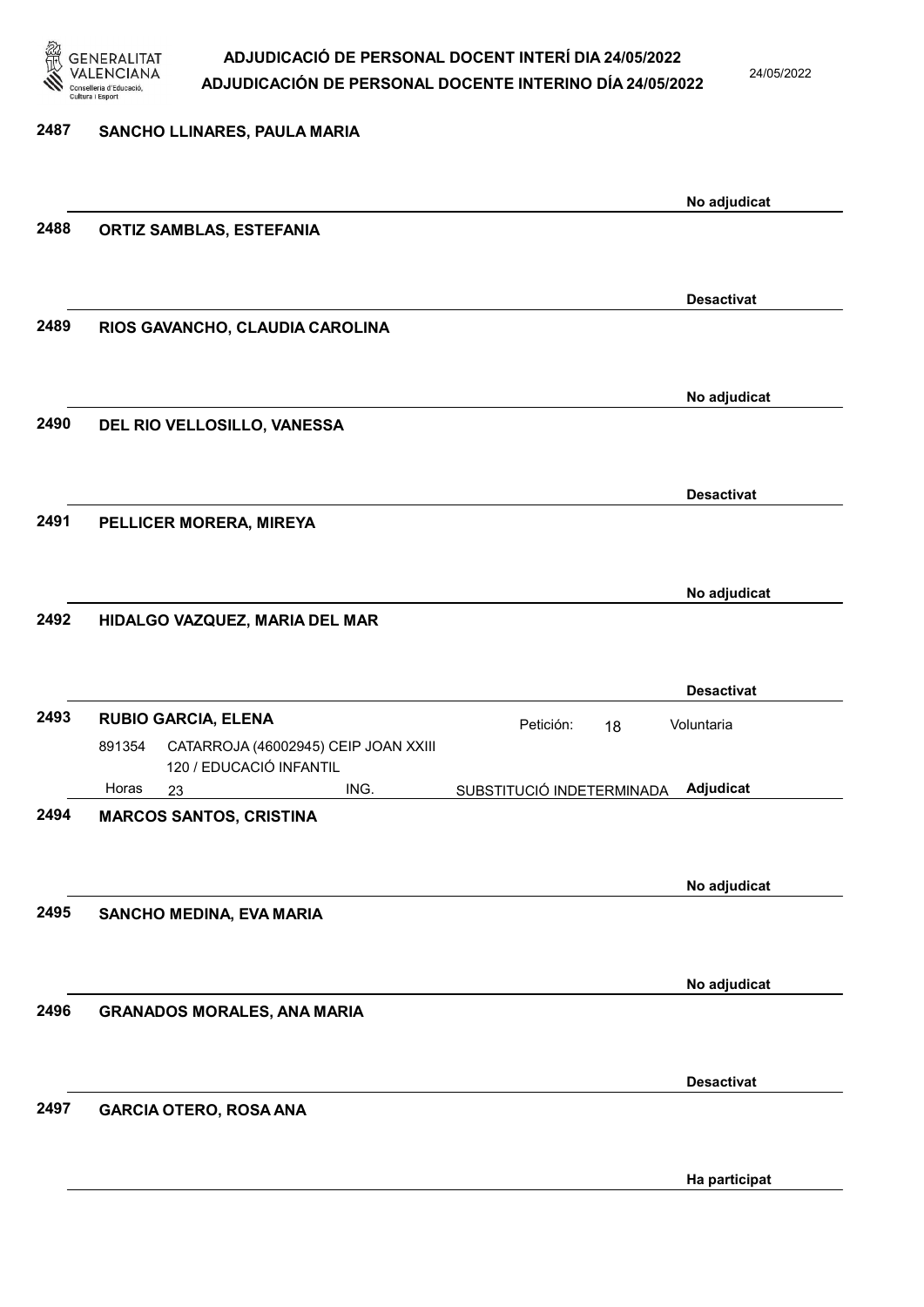|      |        | <b>AGUADO LECHON, MARIA DULCE</b>                                  |      | Petición:                 | 8              | Voluntaria        |
|------|--------|--------------------------------------------------------------------|------|---------------------------|----------------|-------------------|
|      | 517237 | SAGUNT (46007669) CEIP CRONISTA CHABRET<br>120 / EDUCACIÓ INFANTIL |      |                           |                |                   |
|      | Horas  | 23                                                                 | ING. | SUBSTITUCIÓ INDETERMINADA |                | Adjudicat         |
| 2499 |        | AMOROS RAMIREZ, SANDRA                                             |      |                           |                |                   |
|      |        |                                                                    |      |                           |                | No adjudicat      |
| 2500 |        | <b>SORIANO TOMAS, PAULA</b>                                        |      |                           |                |                   |
|      |        |                                                                    |      |                           |                | No adjudicat      |
| 2501 |        | DEL MORAL IRLES, CRISTINA                                          |      |                           |                |                   |
|      |        |                                                                    |      |                           |                | No adjudicat      |
| 2502 |        | <b>GARCIA ABIETAR, SARA</b>                                        |      | Petición:                 | $\overline{2}$ | Voluntaria        |
|      | 513877 | VALÈNCIA (46012197) CEIP JAIME BALMES<br>120 / EDUCACIÓ INFANTIL   |      |                           |                |                   |
| 2503 | Horas  | 23<br><b>GARCIA FERNANDEZ, CRISTINA</b>                            | ING. | SUBSTITUCIÓ INDETERMINADA |                | Adjudicat         |
| 2504 |        | SEDANO LOZANO, MARTA                                               |      |                           |                | No adjudicat      |
|      |        |                                                                    |      |                           |                | <b>Desactivat</b> |
| 2505 |        | <b>GOMAR LLARIO, ADRIAN</b>                                        |      |                           |                |                   |
|      |        |                                                                    |      |                           |                | <b>Desactivat</b> |
| 2506 |        | SEMPERE TORRELLA, CRISTINA                                         |      | Petición:                 | 11             | Voluntaria        |
|      | 513911 | VALÈNCIA (46012616) CEIP JAUME I<br>120 / EDUCACIÓ INFANTIL        |      |                           |                |                   |
| 2507 | Horas  | 23<br><b>FERRER ALBERO, NEUS</b>                                   | ING. | SUBSTITUCIÓ INDETERMINADA |                | Adjudicat         |
|      |        |                                                                    |      |                           |                |                   |
|      |        |                                                                    |      |                           |                | <b>Desactivat</b> |
|      |        |                                                                    |      |                           |                |                   |
| 2508 |        | <b>BALLESTER MARCO, EVELIA</b>                                     |      |                           |                |                   |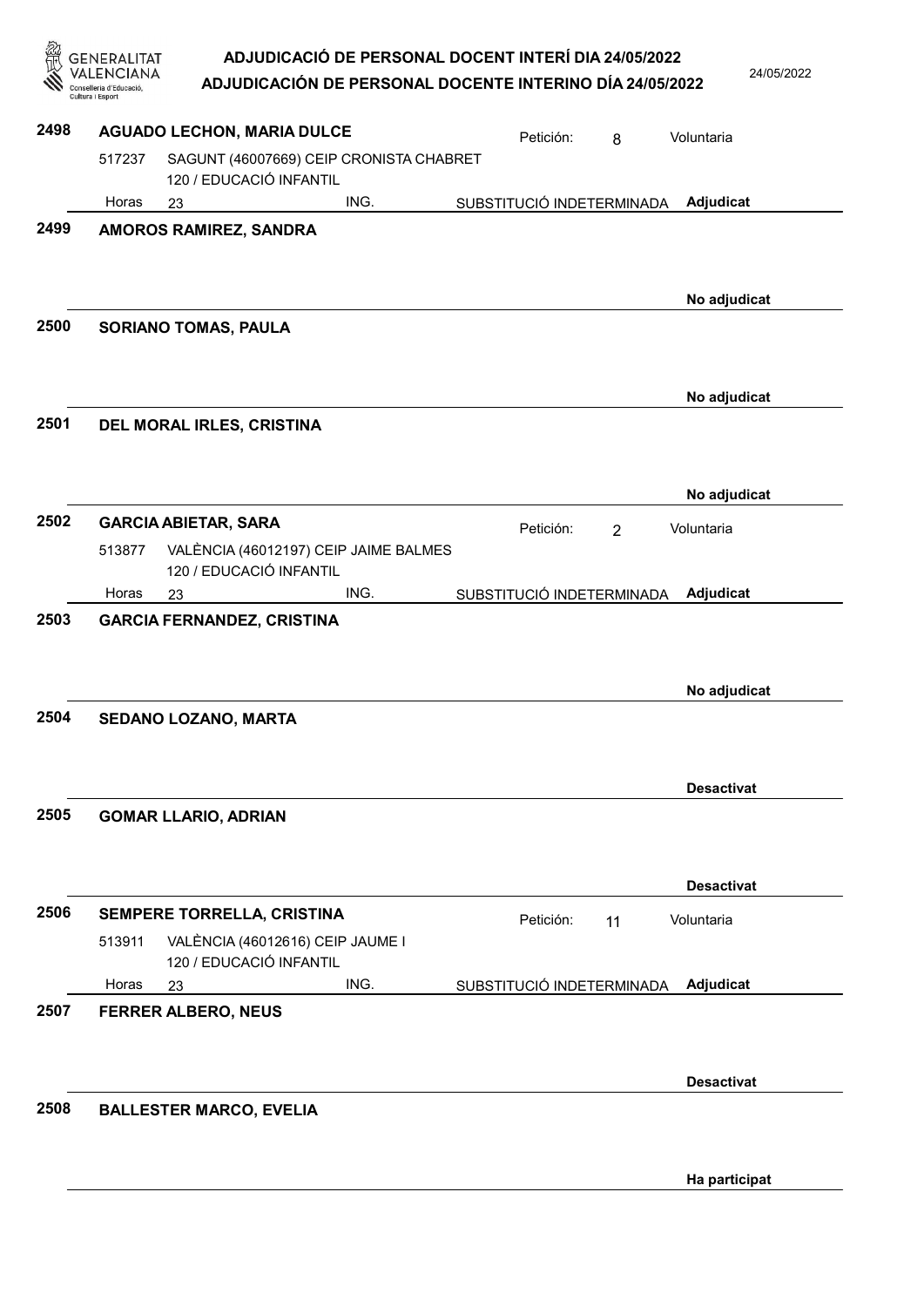

24/05/2022

#### 2509 PASTOR HEREDIA, JOSE ANDRES

|      |        |                             |                                                  |                             | <b>Desactivat</b> |
|------|--------|-----------------------------|--------------------------------------------------|-----------------------------|-------------------|
| 2510 |        | PELLICER SORIA, ANGELA      |                                                  | Petición:<br>8              | Voluntaria        |
|      | 768025 | 120 / EDUCACIÓ INFANTIL     | VALÈNCIA (46017249) CEIP PROFESOR LUIS BRAILLE   |                             |                   |
|      | Horas  | 23                          | ING.                                             | SUBSTITUCIÓ INDETERMINADA   | Adjudicat         |
| 2511 |        | MULET MARTINEZ, ANA MARIA   |                                                  | Petición:<br>$\overline{4}$ | Voluntaria        |
|      | 891778 | 120 / EDUCACIÓ INFANTIL     | BENIFARAIG (46009009) CEIP MANUEL GONZÁLEZ MARTÍ |                             |                   |
|      | Horas  | 23                          | ING.                                             | SUBSTITUCIÓ INDETERMINADA   | Adjudicat         |
| 2512 |        | RANDO HERNANDEZ, LAIA       |                                                  |                             | <b>Desactivat</b> |
| 2513 |        | <b>ANTON CORDOBA, SONIA</b> |                                                  | Petición:<br>117            | Voluntaria        |
|      | 510468 | 120 / EDUCACIÓ INFANTIL     | IBARSOS (ELS) (12002324) MASIA ELS IBARSOS       |                             |                   |
|      | Horas  | 23                          | ING.                                             | SUBSTITUCIÓ INDETERMINADA   | Adjudicat         |
| 2514 |        | <b>SANCHIS GINER, LAURA</b> |                                                  |                             | No adjudicat      |
| 2515 |        | <b>ANDREU MIRALLES, ANA</b> |                                                  |                             | Ha participat     |
| 2516 |        | AROCA AJENJO, ANA           |                                                  |                             |                   |
|      |        |                             |                                                  |                             | Ha participat     |
| 2517 |        | <b>SARRIO SANZ, LAURA</b>   |                                                  |                             |                   |
|      |        |                             |                                                  |                             | No adjudicat      |
| 2518 |        |                             | APARICIO VILLANUEVA, MARIA DEL CARMEN            |                             |                   |
|      |        |                             |                                                  |                             | No adjudicat      |
| 2519 |        | JIMENEZ IBARRA, JESSICA     |                                                  |                             |                   |
|      |        |                             |                                                  |                             | No adjudicat      |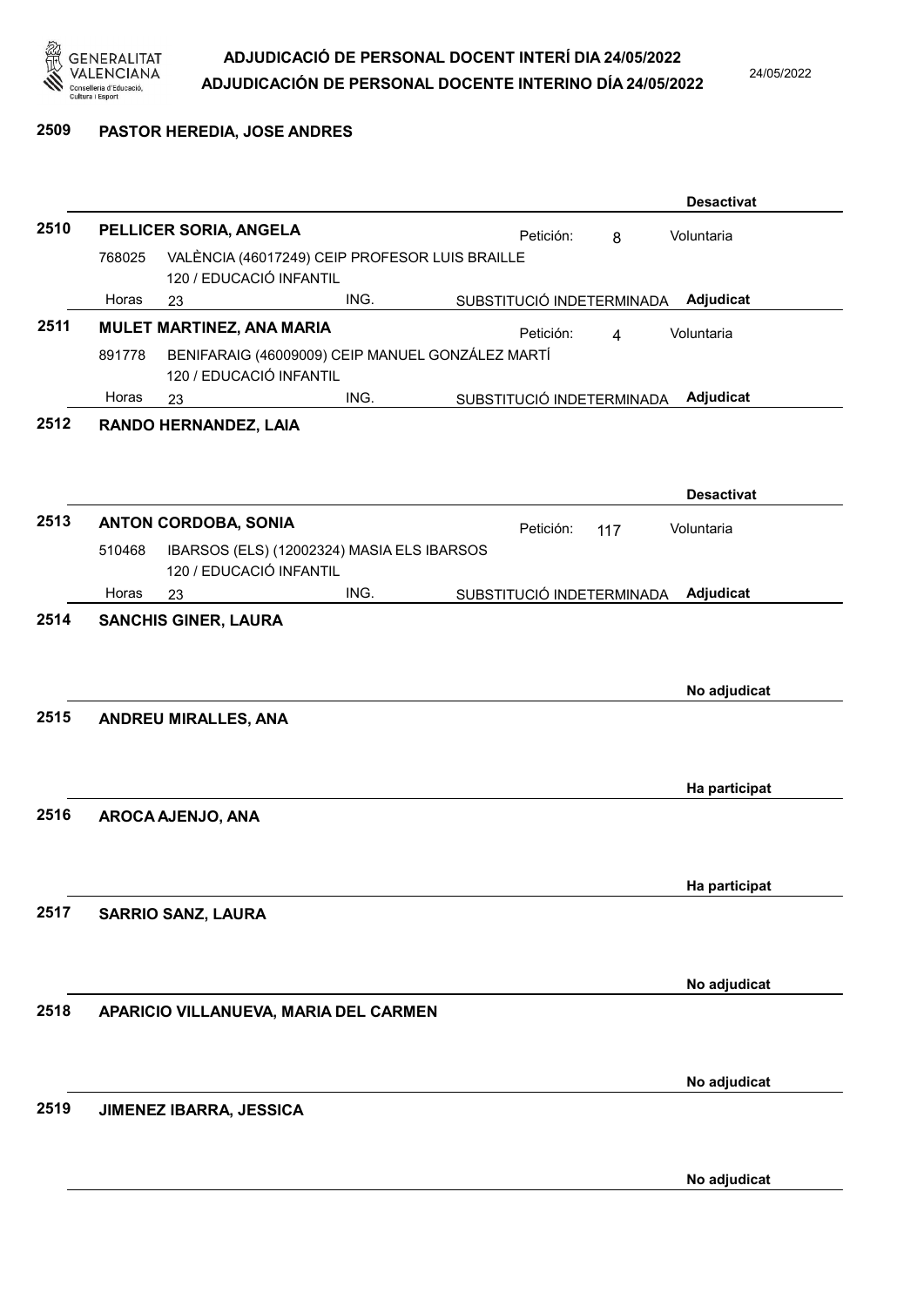

24/05/2022

#### 2520 PELLICER BAREA, GRACIA

|      |                                           | <b>Desactivat</b> |
|------|-------------------------------------------|-------------------|
| 2521 | <b>MARIN RAMOS, MARIA DE LAS MERCEDES</b> |                   |
|      |                                           |                   |
|      |                                           |                   |
|      |                                           | <b>Desactivat</b> |
|      |                                           |                   |
| 2522 | PERALES VILA, YOLANDA                     |                   |
|      |                                           |                   |
|      |                                           |                   |
|      |                                           | No adjudicat      |
| 2523 | <b>BARRANTES COLOMA, JARA</b>             |                   |
|      |                                           |                   |
|      |                                           |                   |
|      |                                           | No adjudicat      |
|      |                                           |                   |
| 2524 | <b>NAPOLEON FERRANDIS, ISABEL</b>         |                   |
|      |                                           |                   |
|      |                                           |                   |
|      |                                           | No adjudicat      |
| 2525 | <b>SAUS VILA, CRISTINA</b>                |                   |
|      |                                           |                   |
|      |                                           |                   |
|      |                                           | <b>Desactivat</b> |
| 2526 |                                           |                   |
|      | SELFA CERVERO, OSCAR                      |                   |
|      |                                           |                   |
|      |                                           |                   |
|      |                                           | <b>Desactivat</b> |
| 2527 | <b>SALVADOR DE PRADOS, BELEN</b>          |                   |
|      |                                           |                   |
|      |                                           |                   |
|      |                                           | No adjudicat      |
| 2528 | AMOROS LUCAS, LOURDES                     |                   |
|      |                                           |                   |
|      |                                           |                   |
|      |                                           |                   |
|      |                                           | No adjudicat      |
| 2529 | <b>CORTES ORTIZ, CRISTINA MARIA</b>       |                   |
|      |                                           |                   |
|      |                                           |                   |
|      |                                           | <b>Desactivat</b> |
| 2530 | PANCORBO GARCIA, RAQUEL                   |                   |
|      |                                           |                   |
|      |                                           |                   |
|      |                                           |                   |
|      |                                           | Ha participat     |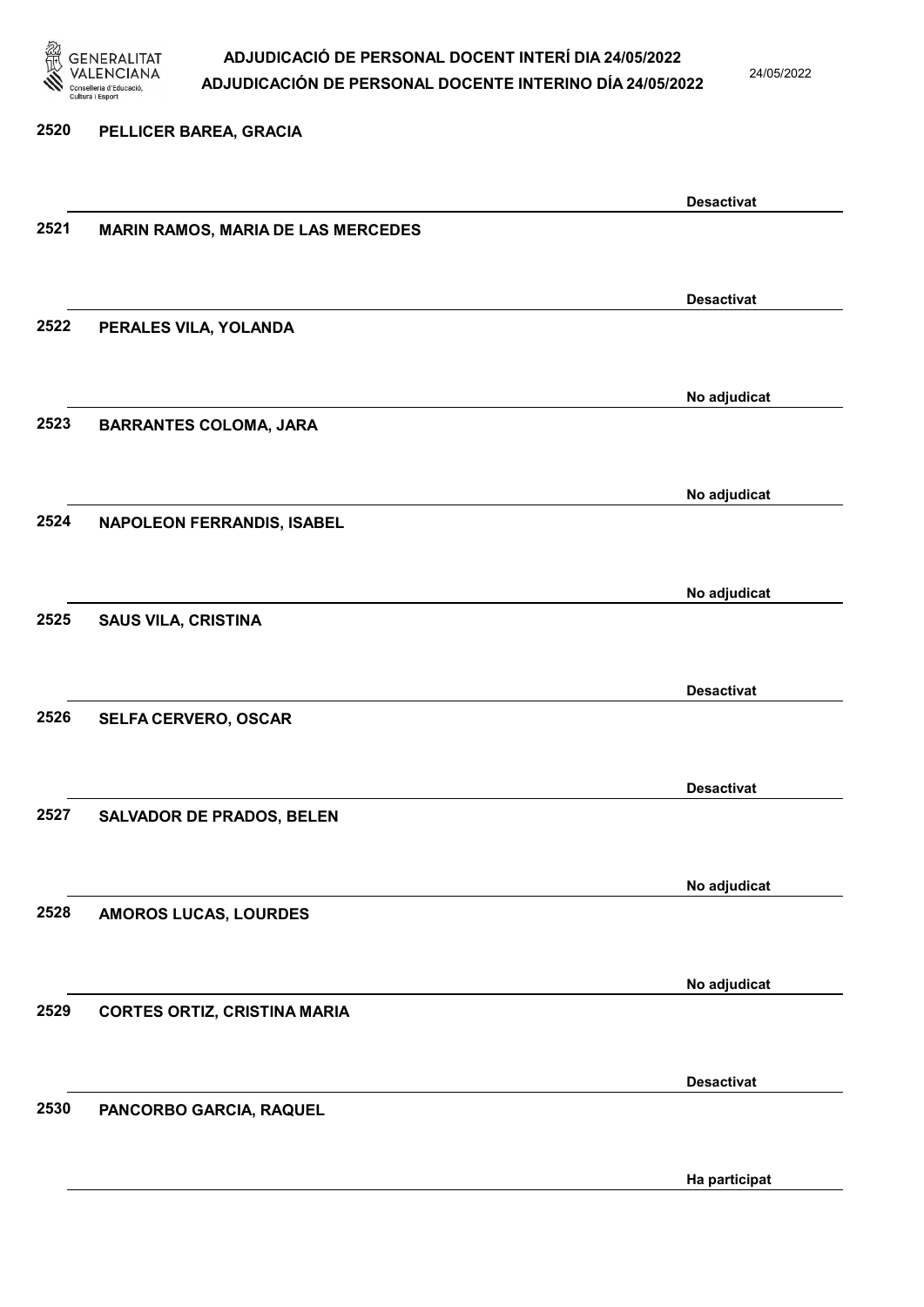

24/05/2022

Desactivat

# 2531 SCHVARTZMAN, VERONICA PAOLA Desactivat 2532 SERRANO CUQUERELLA, SUSANA No adjudicat 2533 ANDRES SANCHEZ, CRISTINA Desactivat 2534 PARRON LOZANO, ALBA No adjudicat 2535 BARJOLA TORRES, ESTER No adjudicat 2536 SANJERONIMO ESPI, PATRICIA No adjudicat 2537 GAVILA BLAZQUEZ, JOSEFA Desactivat 2538 SORIANO TORTOSA, SARA Desactivat 2539 ALBA CERVERA, MARIA ESMERALDA Desactivat 2540 MARTINEZ CEREZO, GLORIA No adjudicat 2541 BARRES PAULS, CARMEN MARIA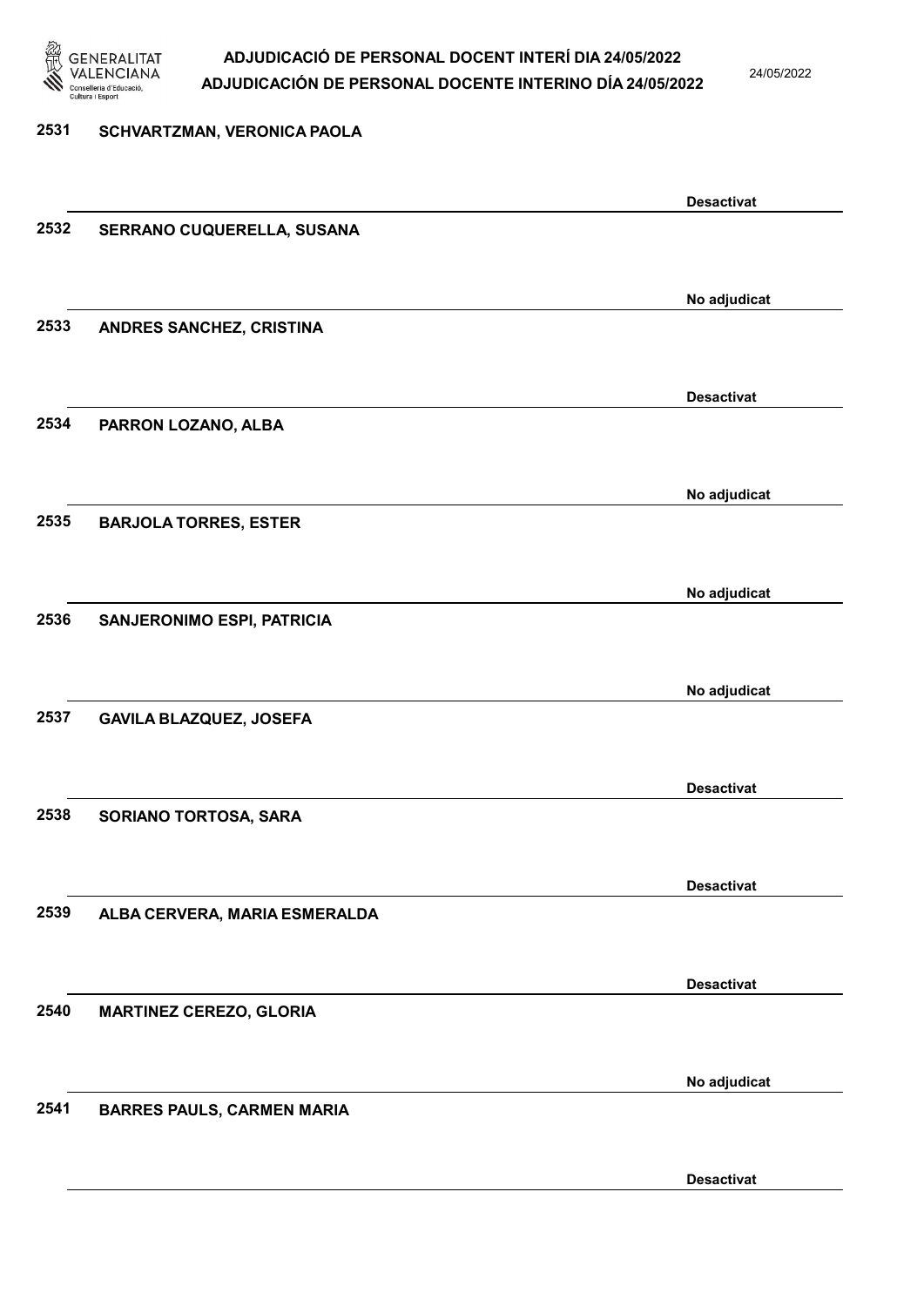

24/05/2022

No adjudicat

# 2542 RODRIGUEZ RATIA, ANABEL No adjudicat 2543 RODRIGUEZ GIMENEZ, ESTHER No adjudicat 2544 SERRET PEDRA, ANDREU Desactivat 2545 SANCHEZ GONZALEZ, MARTA No adjudicat 2546 BARBERA CERDA, SARAI No adjudicat 2547 GARCIA ANAYA, PAULA Desactivat 2548 GARCIA-GALBIS CRUZ, MARIA DEL PILAR Ha participat 2549 ROIG SANJUAN, SILVIA Desactivat 2550 SANCHIS APARICIO, MARIA DOLORES No adjudicat 2551 SANZ FABREGAT, ADRIANA No adjudicat 2552 SERRANO ALMENDRO, EVA MARIA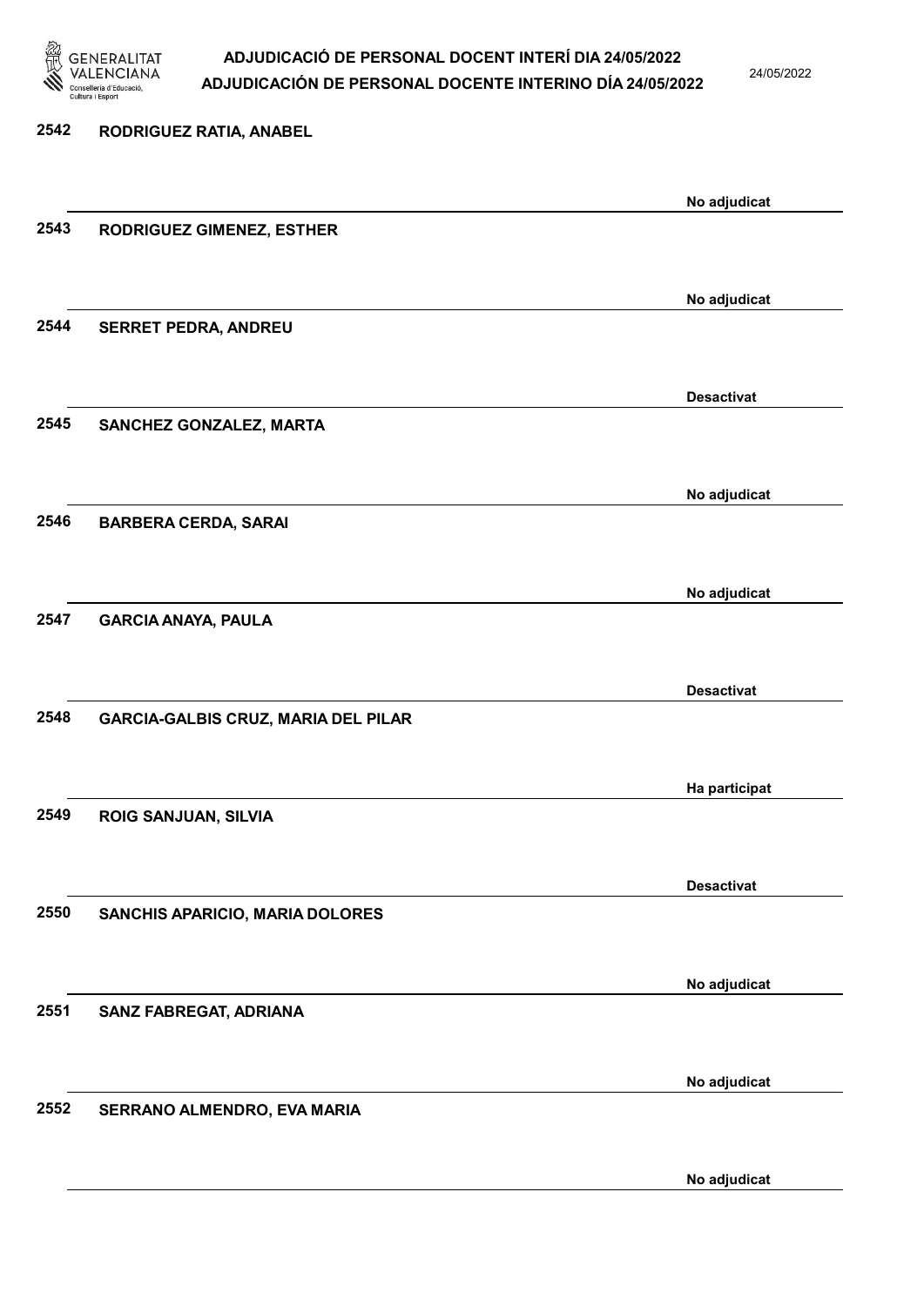

24/05/2022

# 2553 ASENSI CONEJERO, MARTA No adjudicat 2554 MOLINA NORTES, RAQUEL No adjudicat 2555 MAÑE SERRA, MIREIA Desactivat 2556 BUITRAGO MAESTRE, MARINA No adjudicat 2557 BAEZA BERMUDEZ, LORENA No adjudicat 2558 CHARCOS ALVARO, ESTEFANIA No adjudicat 2559 GUINOT FELIS, MARIA Ha participat 2560 ASES ESPI, MARIA ROSA Ha participat 2561 ANTON ROS, ALEXANDRA Desactivat 2562 GASULL GARROTE, ESTER Desactivat 2563 CUADRADO ROMERO, TAMARA

Ha participat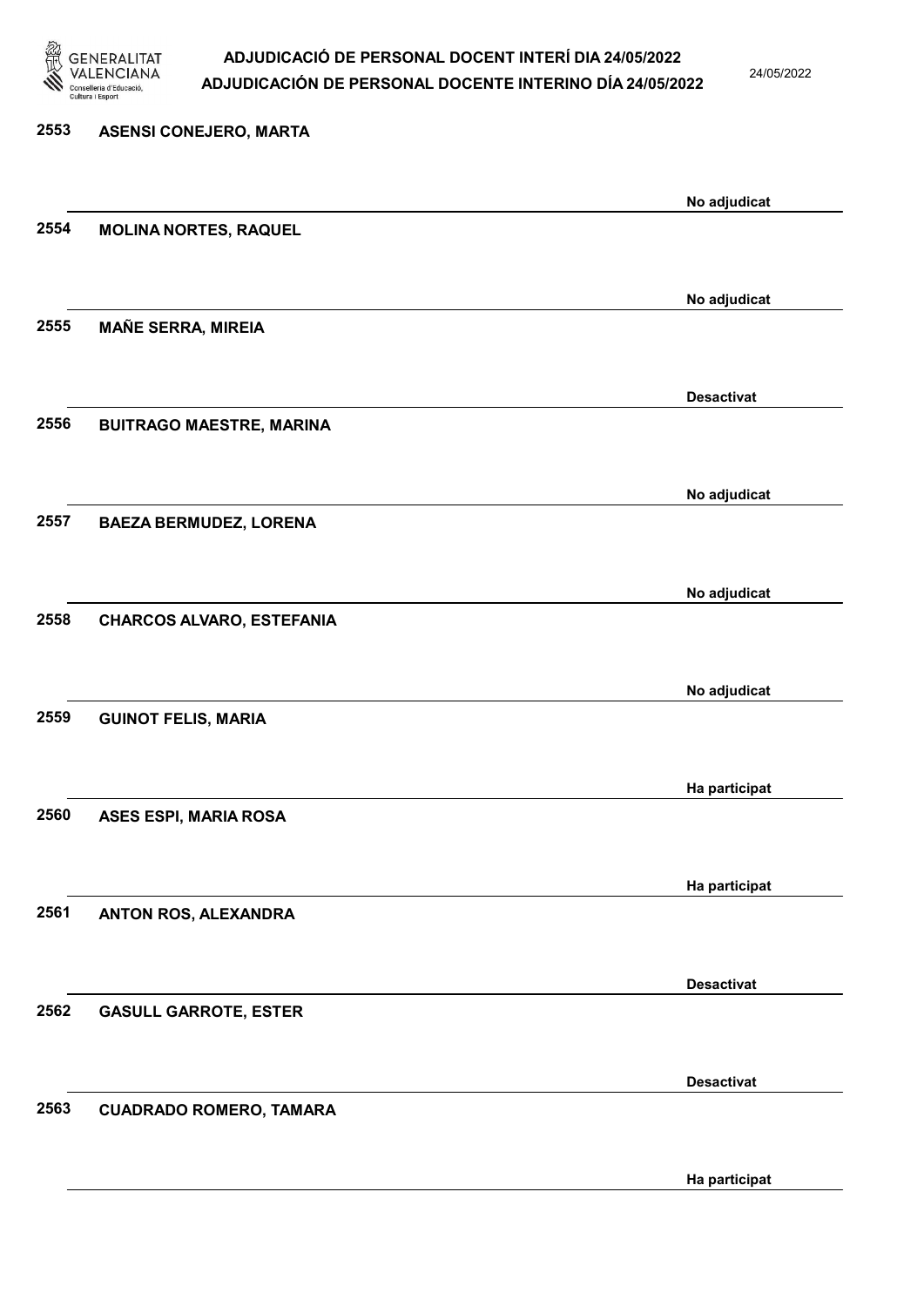

24/05/2022

No adjudicat

# 2564 FRANCO MATOSES, CLARA Desactivat 2565 PIQUER FLOR, MONICA No adjudicat 2566 CABANES MARTINEZ, CARLA No adjudicat 2567 ROMERO CARBALLO, LEIRE Ha participat 2568 VEGA GARCIA, SANDRA Desactivat 2569 CORTIJO ABELA, SUSANA Desactivat 2570 OLMO GUILLEN, TANIA Desactivat 2571 IBAÑEZ IBAÑEZ, MARIA BIENVENIDA Desactivat 2572 ALVAREZ PALLAS, SILVIA No adjudicat 2573 MOSCARDÓ CASTELLÓ, LUCIA Desactivat 2574 PEIRO ZARZO, MARIA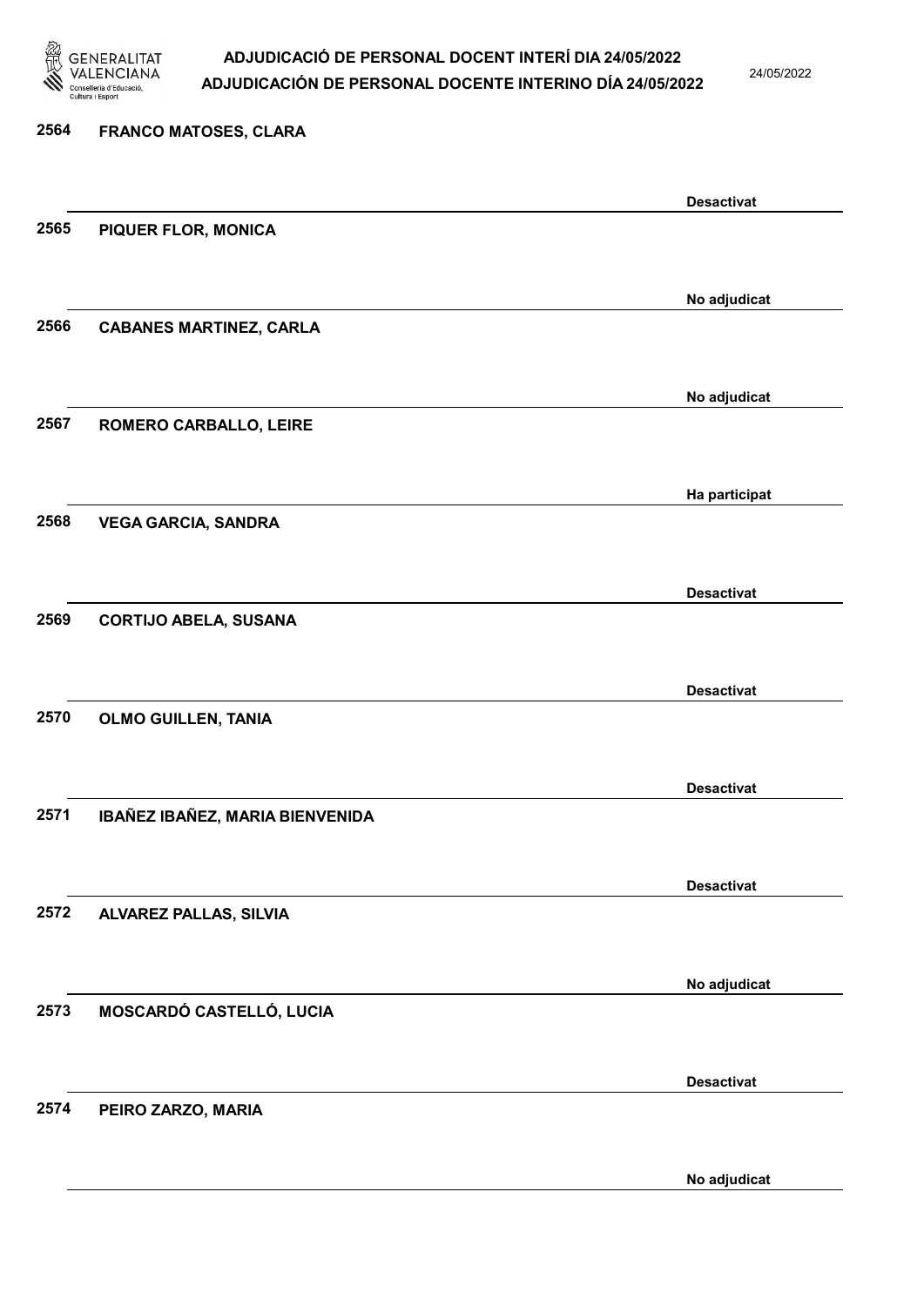

24/05/2022

Ha participat

# 2575 APARICI GONZALEZ, INES No adjudicat 2576 TORMO ALEMANY, GABRIEL Desactivat 2577 SAEZ MANRESA, ROSALIA No adjudicat 2578 PASTOR ALBUJER, SANDRA No adjudicat 2579 BACO ROMERO, VERÓNICA Desactivat 2580 DE LA FUENTE IVORRA, ALBA No adjudicat 2581 ALTET ARANEGA, MARIA No adjudicat 2582 ARMERO CARPIO, ENRIQUE Desactivat 2583 POMARES MAS, MIRIAM No adjudicat 2584 BELDA MARTINEZ, FLORENCIA PAULA Desactivat 2585 LOPEZ VALDES, MARIA AMPARO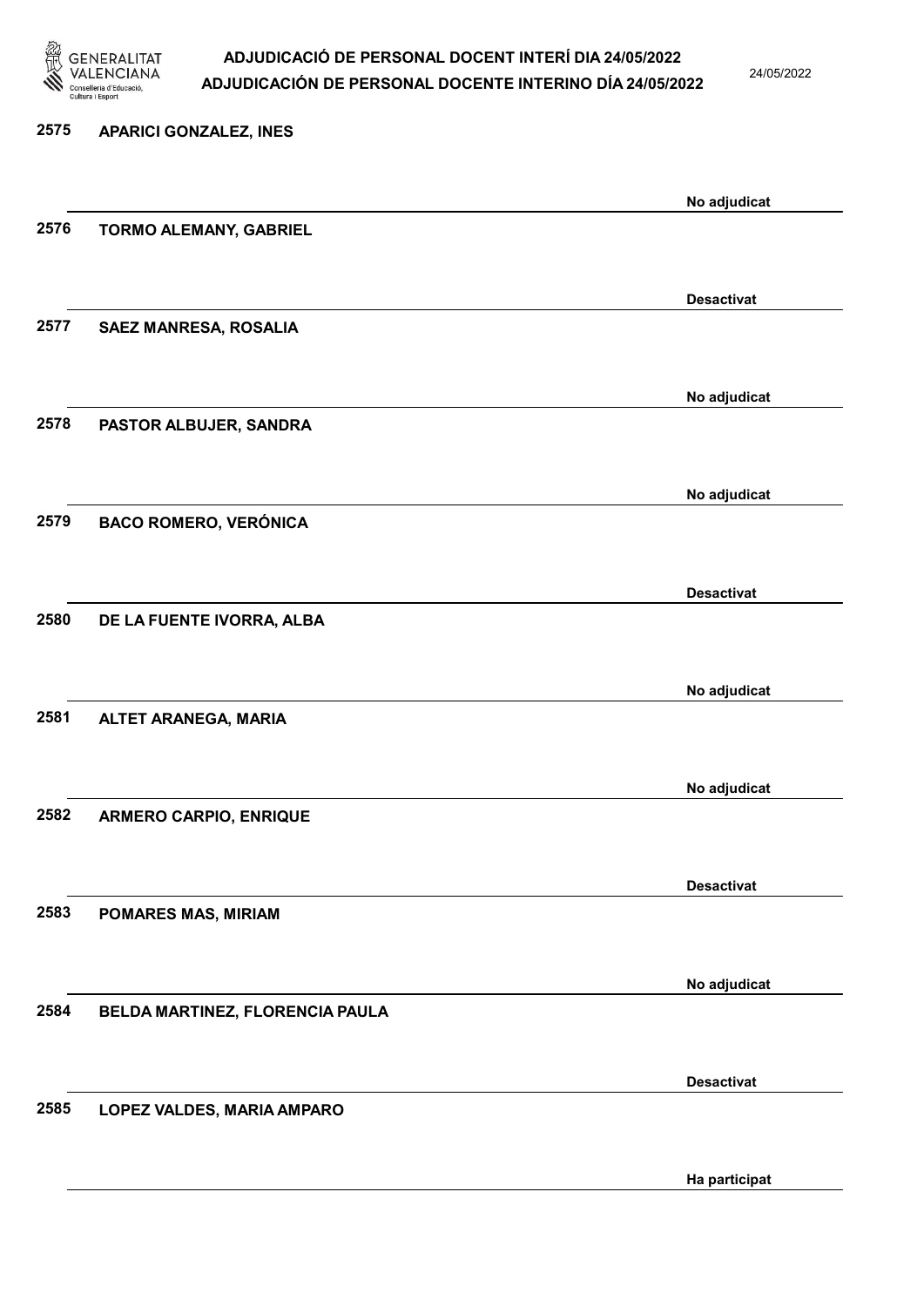

24/05/2022

#### 2586 CRESPO SALAIS, EVA

|      |                                      |                             | <b>Desactivat</b> |
|------|--------------------------------------|-----------------------------|-------------------|
| 2587 | <b>GARCIA SERRA, LAURA</b>           |                             |                   |
|      |                                      |                             |                   |
|      |                                      |                             | No adjudicat      |
| 2588 | <b>GIMENO MOLINER, LUIS</b>          |                             |                   |
|      |                                      |                             |                   |
|      |                                      |                             | <b>Desactivat</b> |
| 2589 | SEMPERE FERRANDIZ, MARIA             |                             |                   |
|      |                                      |                             |                   |
|      |                                      |                             |                   |
|      |                                      |                             | No adjudicat      |
| 2590 | APARICI ARTAL, MARIA JOSE            |                             |                   |
|      |                                      |                             |                   |
|      |                                      |                             | <b>Desactivat</b> |
| 2591 | <b>IBAÑEZ ESTARELLES, PILAR</b>      |                             |                   |
|      |                                      |                             |                   |
|      |                                      |                             | <b>Desactivat</b> |
| 2592 | <b>CARMONA SENDRA, DANIEL</b>        |                             |                   |
|      | GAVARDA (46004051) GAVARDA<br>895298 | Petición:<br>$\overline{2}$ | Voluntaria        |
|      | 123 / EDUCACIÓ FÍSICA                |                             |                   |
|      | Horas<br>23<br>Itinerante            | SUBSTITUCIÓ DETERMINADA     | Adjudicat         |
| 2593 | <b>MOLINS MORELLO, MACARENA</b>      |                             |                   |
|      |                                      |                             |                   |
|      |                                      |                             | No adjudicat      |
| 2594 | SAIZ ADELL, NURIA                    |                             |                   |
|      |                                      |                             |                   |
|      |                                      |                             | <b>Desactivat</b> |
| 2595 | APARISI CHOVER, MARIA AMPARO         |                             |                   |
|      |                                      |                             |                   |
|      |                                      |                             |                   |
|      |                                      |                             | Ha participat     |
| 2596 | <b>GARCIA NAJAR, RAQUEL</b>          |                             |                   |
|      |                                      |                             |                   |
|      |                                      |                             | No adjudicat      |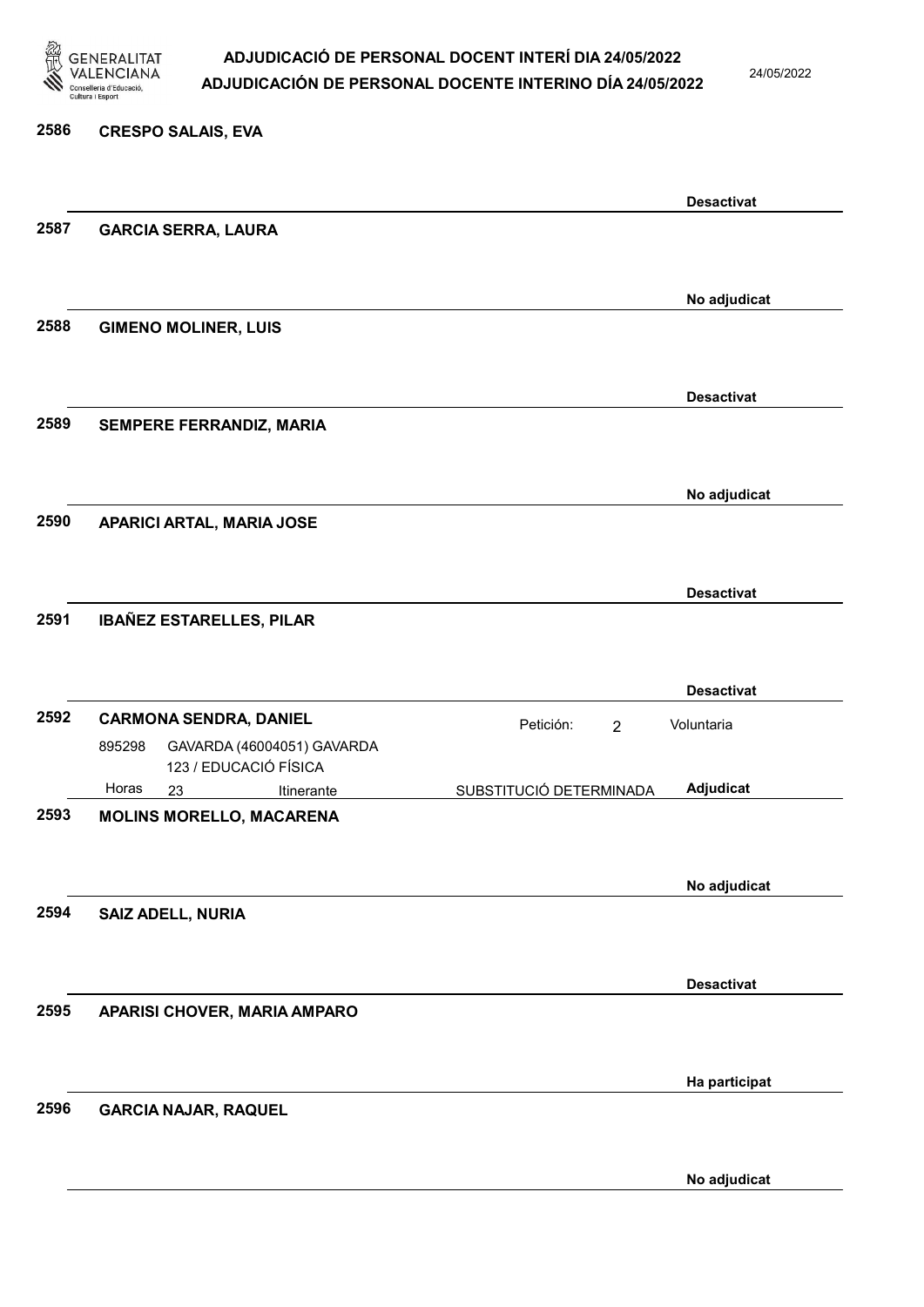

24/05/2022

No adjudicat

# 2597 PEREZ AZNAR, MARIA Ha participat 2598 QUIÑONERO DEL VAS, MARIA No adjudicat 2599 MESEGUER ENGUIDANOS, MERITXELL No adjudicat 2600 ZAPATA SANCHEZ, LAURA No adjudicat 2601 JULBE ARAYO, PAU Desactivat 2602 MIRA GOMEZ, NURIA Ha participat 2603 MONDEJAR CABRERA, MARIA Desactivat 2604 PEREZ LUIS, AIDA No adjudicat 2605 TARRAZO PERELLO, AINARA CONCEPCION Desactivat 2606 SEMPERE ESCLAPEZ, NOELIA Desactivat 2607 RICO MANRIQUE, PAULA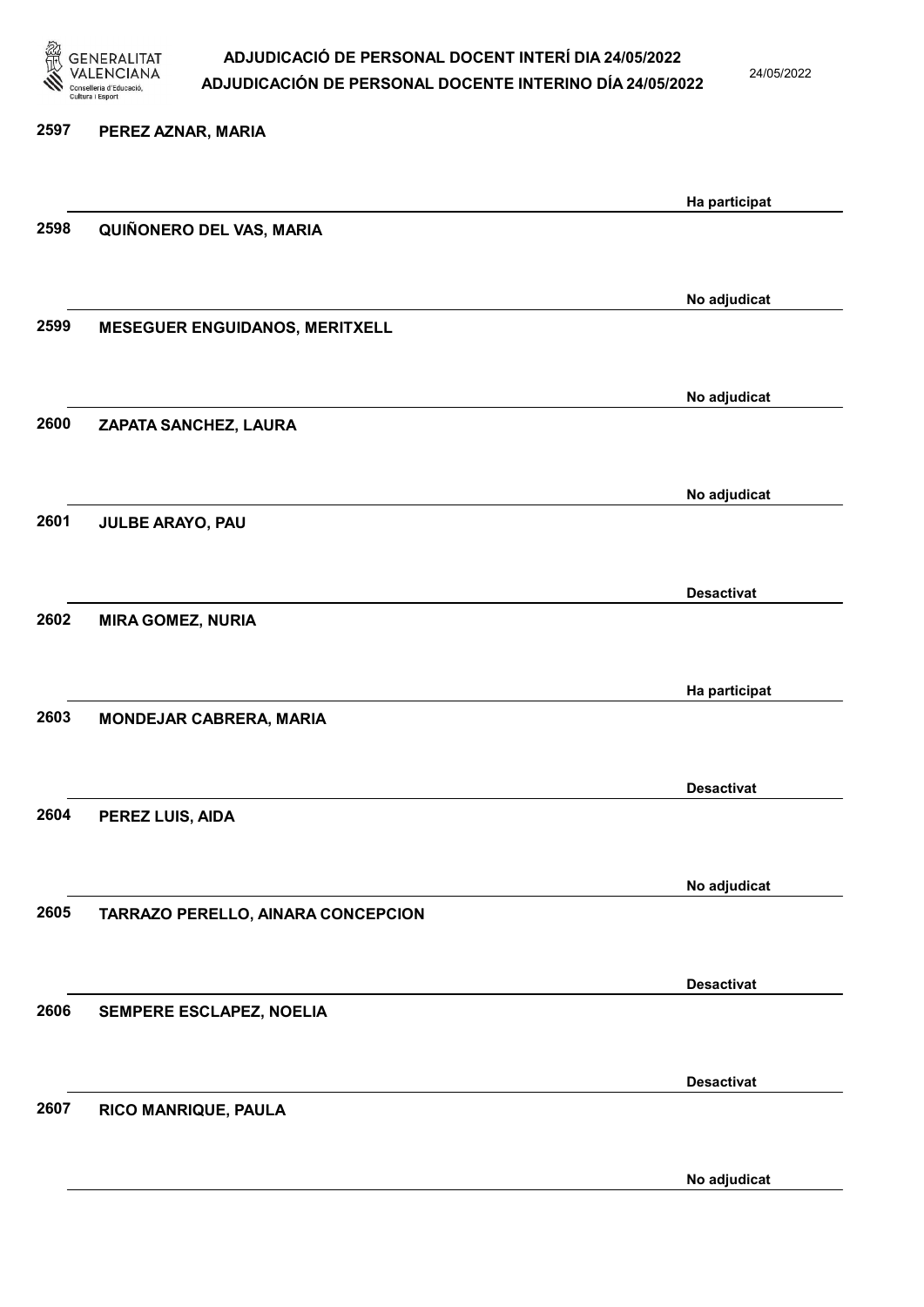

24/05/2022

| 2608 | TOLEDO AMORES, SANDRA        |                   |
|------|------------------------------|-------------------|
|      |                              | No adjudicat      |
| 2609 | <b>RUIZ MOLTO, MARIA</b>     |                   |
|      |                              | <b>Desactivat</b> |
| 2610 | FERRANDO VIDAGANY, RUTH      |                   |
|      |                              |                   |
| 2611 | RAMON LABRADOR, ALICIA PILAR | No adjudicat      |
|      |                              |                   |
|      |                              | Ha participat     |
| 2612 | <b>SALAS GINER, ANA</b>      |                   |
|      |                              | <b>Desactivat</b> |
| 2613 | SAN ONOFRE EGEA, BEATRIZ     |                   |
|      |                              |                   |
| 2614 | <b>SERVER ROMAN, ANDREA</b>  | No adjudicat      |
|      |                              |                   |
| 2615 | RODRIGUEZ ESTELLES, CARLA    | <b>Desactivat</b> |
|      |                              |                   |
|      |                              | No adjudicat      |
| 2616 | SANTAMARIA JAEN, PATRICIA    |                   |
|      |                              | No adjudicat      |
| 2617 | TIETJE FONOLLOSA, ESTHER     |                   |
|      |                              | <b>Desactivat</b> |
| 2618 | PARRA BONDIA, ERIKA MARIA    |                   |
|      |                              |                   |

No adjudicat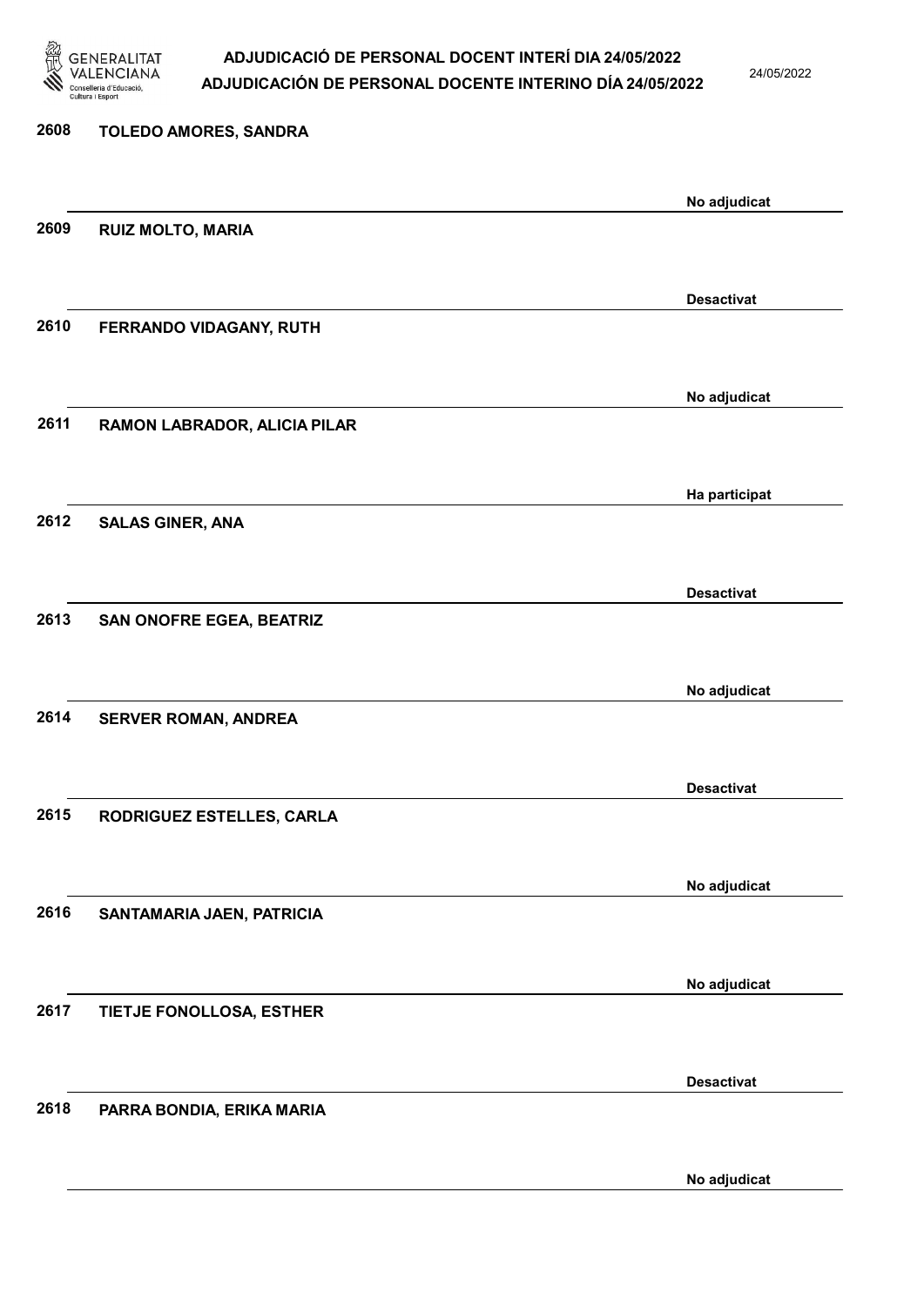

24/05/2022

| 2619 | ARANDA MARGARIT, YOLANDA          |              |
|------|-----------------------------------|--------------|
|      |                                   |              |
|      |                                   | No adjudicat |
| 2620 | <b>MARTINEZ CARPIO, LAURA</b>     |              |
|      |                                   |              |
|      |                                   | No adjudicat |
| 2621 | BASCUÑANA HERNANDEZ, MARIA JOSE   |              |
|      |                                   |              |
|      |                                   | No adjudicat |
| 2622 | SERRANO GOMAR, VERONICA           |              |
|      |                                   |              |
|      |                                   | No adjudicat |
| 2623 | LLORET FERRER, MARIA LUISA        |              |
|      |                                   |              |
| 2624 |                                   | No adjudicat |
|      | ASES GONZALEZ, ALBA               |              |
|      |                                   |              |
| 2625 | SENDRA BORDES, JOANA              | No adjudicat |
|      |                                   |              |
|      |                                   |              |
| 2626 | <b>MINGOT ARAGONÉS, ESTEFANÍA</b> | No adjudicat |
|      |                                   |              |
|      |                                   | No adjudicat |
| 2627 | <b>RAMON PEREZ, BORJA</b>         |              |
|      |                                   |              |
|      |                                   | No adjudicat |
| 2628 | ALARCON CARRASCO, ARIANA MARIA    |              |
|      |                                   |              |
|      |                                   | No adjudicat |
| 2629 | <b>ROIG ROIG, SARA</b>            |              |
|      |                                   |              |
|      |                                   |              |

Ha participat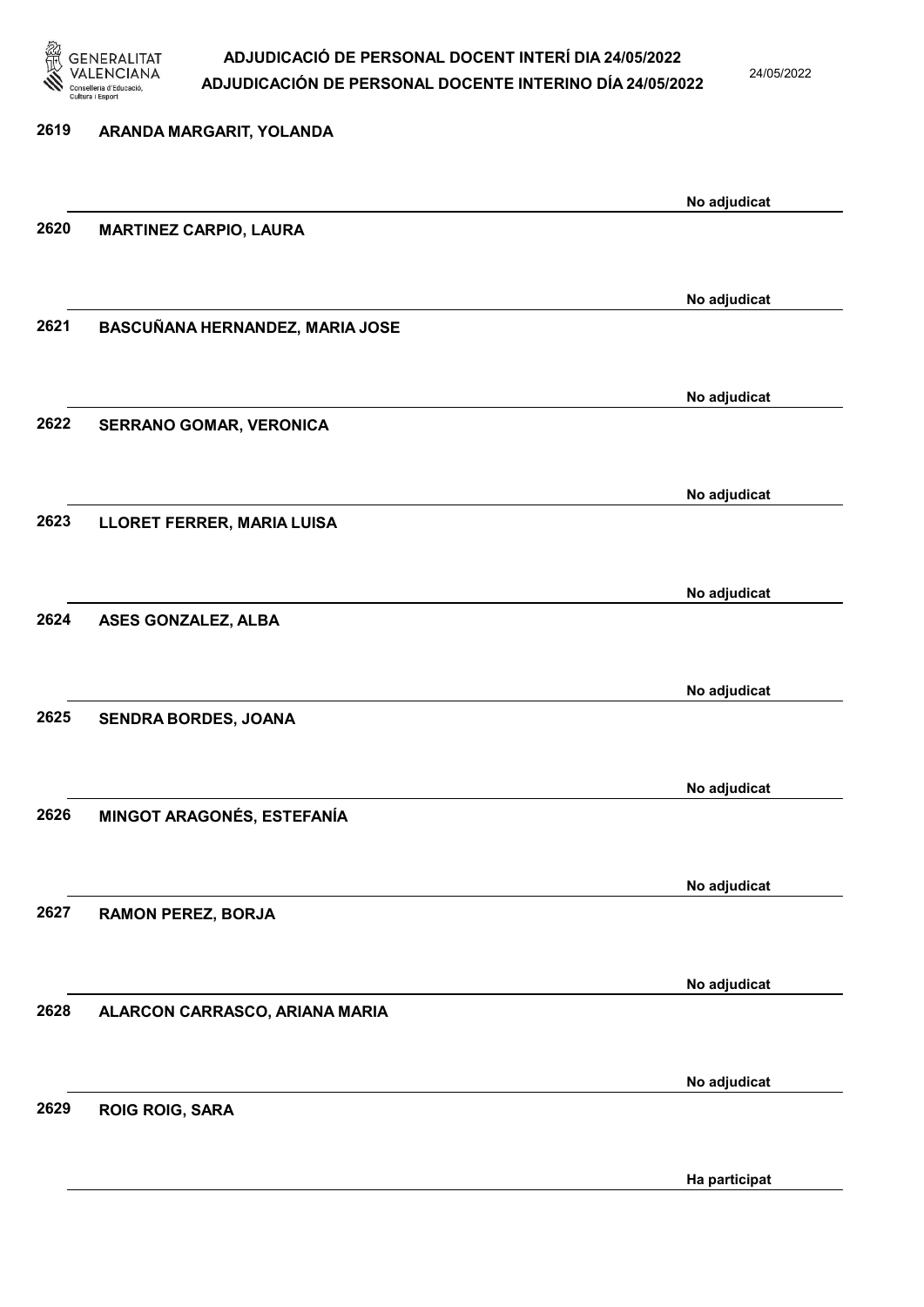

24/05/2022

No adjudicat

# 2630 GINER BOIX, MARIA No adjudicat 2631 GONZALEZ FENOLLAR, NURIA Desactivat 2632 BAREAS TUDELA, CARLA No adjudicat 2633 ALONSO CALDERON, CRISTINA No adjudicat 2634 ARRIBAS TRUJILLO, VANESA Desactivat 2635 MARTINEZ AYALA, LAURA No adjudicat 2636 FUENTES ALFONSO, CRISTINA No adjudicat 2637 FUSTER CAMÓS, ALICIA Desactivat 2638 GALLEGO FERNANDEZ, MIRIAM No adjudicat 2639 GALVAN LERMA, GLORIA No adjudicat 2640 MALONDA LLORCA, MARIA CARMEN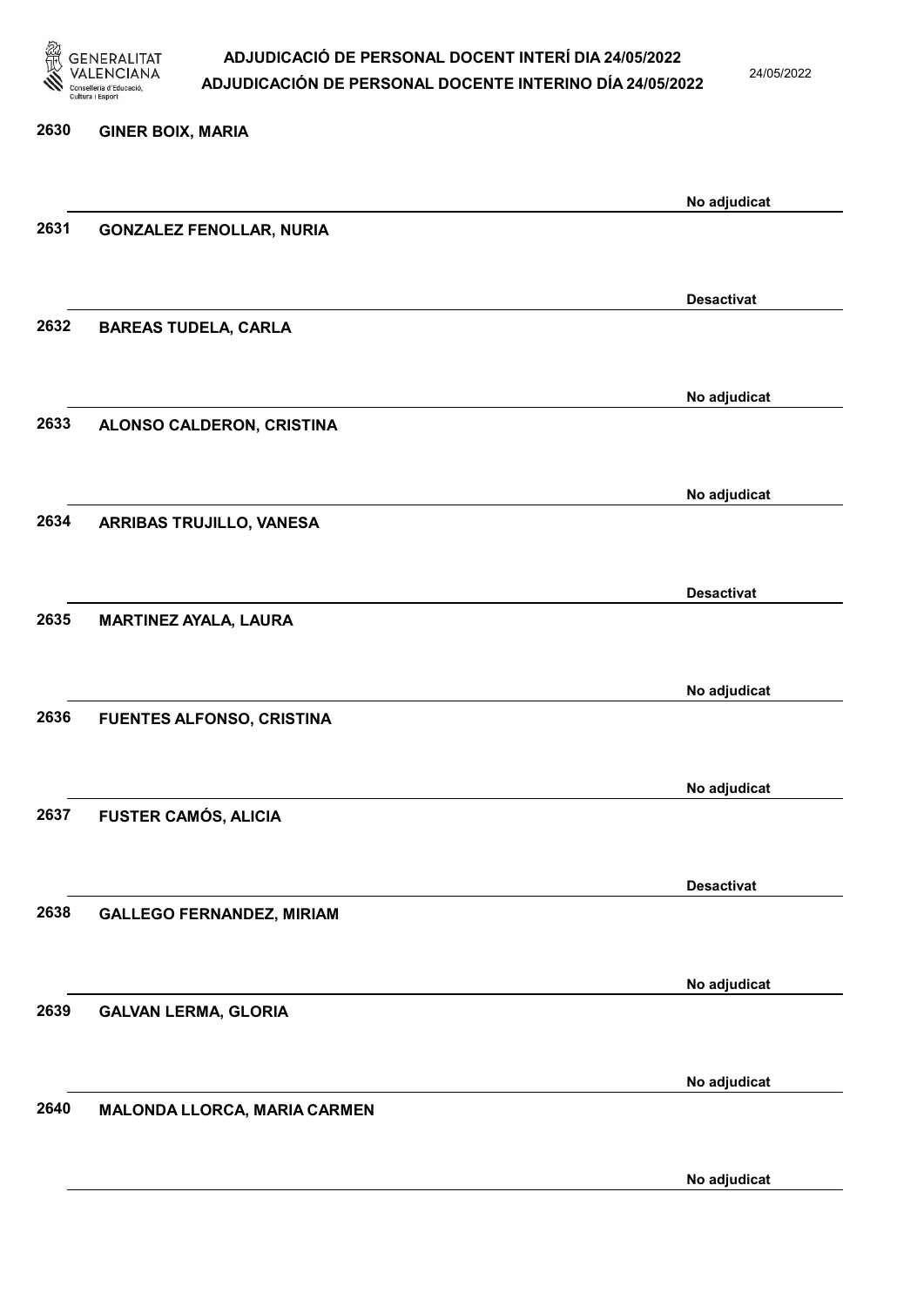

24/05/2022

Desactivat

# 2641 PEREZ ESCANDELL, BEGOÑA Desactivat 2642 BLANCH NICOLAU, NEREA Desactivat 2643 DAMIA VERA, SOFIA Ha participat 2644 LORENTE REQUENA, AMPARO IRENE No adjudicat 2645 GONZALEZ CANDEL, ANA ISABEL No adjudicat 2646 ESCRIVA FERRER, MERCE No adjudicat 2647 MOLLÁ MOMPÓ, MARÍA JOSÉ No adjudicat 2648 MICO BLAZQUEZ, LOIDE No adjudicat 2649 SISCAR MENGUAL, MARIA No adjudicat 2650 MARCO CASIMIRO, IRIS Desactivat 2651 ALVAREZ HERRERA, ALBA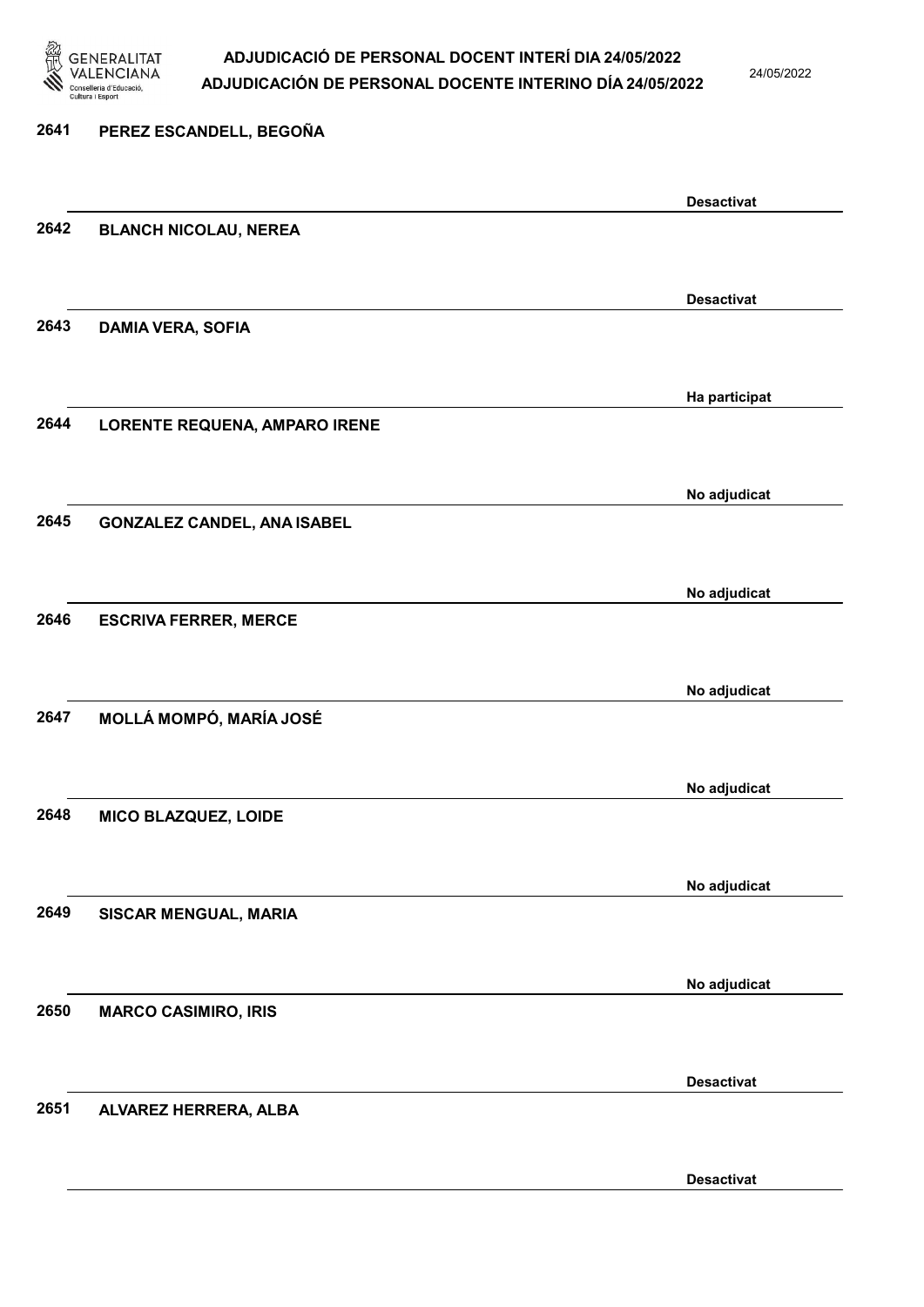

24/05/2022

#### 2652 GINER TOMÁS, JULIO

|      |                                        | <b>Desactivat</b> |
|------|----------------------------------------|-------------------|
| 2653 | RADOSELOVICS CABANES, LIDIA MARIA      |                   |
|      |                                        |                   |
|      |                                        | No adjudicat      |
| 2654 | <b>SOLER MARTINEZ, MARIA</b>           |                   |
|      |                                        |                   |
|      |                                        | <b>Desactivat</b> |
| 2655 | <b>DURA GANDIA, ALBA</b>               |                   |
|      |                                        |                   |
|      |                                        | No adjudicat      |
| 2656 | <b>BALAGUER CASTELLO, LIA</b>          |                   |
|      |                                        |                   |
|      |                                        | No adjudicat      |
| 2657 | BORRAS CAMARASA, JOSE MANUEL           |                   |
|      |                                        |                   |
|      |                                        | <b>Desactivat</b> |
| 2658 | PIQUER CASAÑ, ANDREA                   |                   |
|      |                                        |                   |
|      |                                        | No adjudicat      |
| 2659 | NOVILLO PASCUAL, TANIA                 |                   |
|      |                                        |                   |
|      |                                        | Ha participat     |
| 2660 | <b>GADEA LLORENS, MARÍA DEL CARMEN</b> |                   |
|      |                                        |                   |
|      |                                        | No adjudicat      |
| 2661 | <b>OLTRA GARCIA, SONIA</b>             |                   |
|      |                                        |                   |
|      |                                        | <b>Desactivat</b> |
| 2662 | PALOP BAIXAULI, ASUNCION               |                   |
|      |                                        |                   |
|      |                                        | No adjudicat      |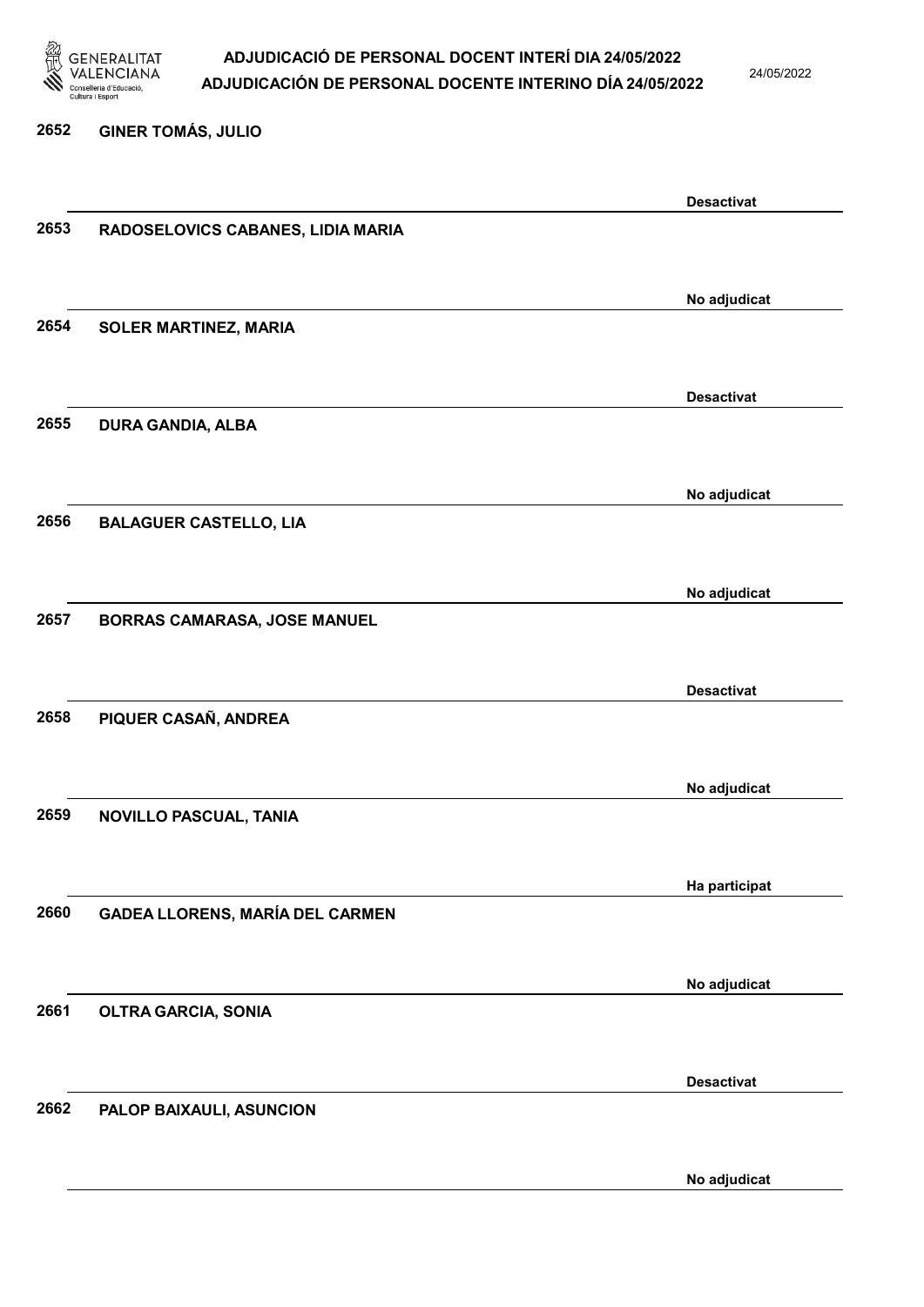

24/05/2022

Desactivat

# 2663 ANDREU FONS, MIRIAM No adjudicat 2664 ORTIZ MORENO, ISAURA No adjudicat 2665 PIQUERES MANASE, ANDREA Ha participat 2666 CLEMENTE COLLADO, MARTA No adjudicat 2667 GONZALEZ CAMPOY, TANIA No adjudicat 2668 RUIZ ALBUIXECH, CATALINA No adjudicat 2669 ANDRES GARCIA, MARIA Desactivat 2670 PALAZON NAVARRO, CLARA No adjudicat 2671 TERCERO RUIZ, AMANDA Desactivat 2672 GUILLEN ANTON, CLAUDIA No adjudicat 2673 GARRIDO RUANO, MARIA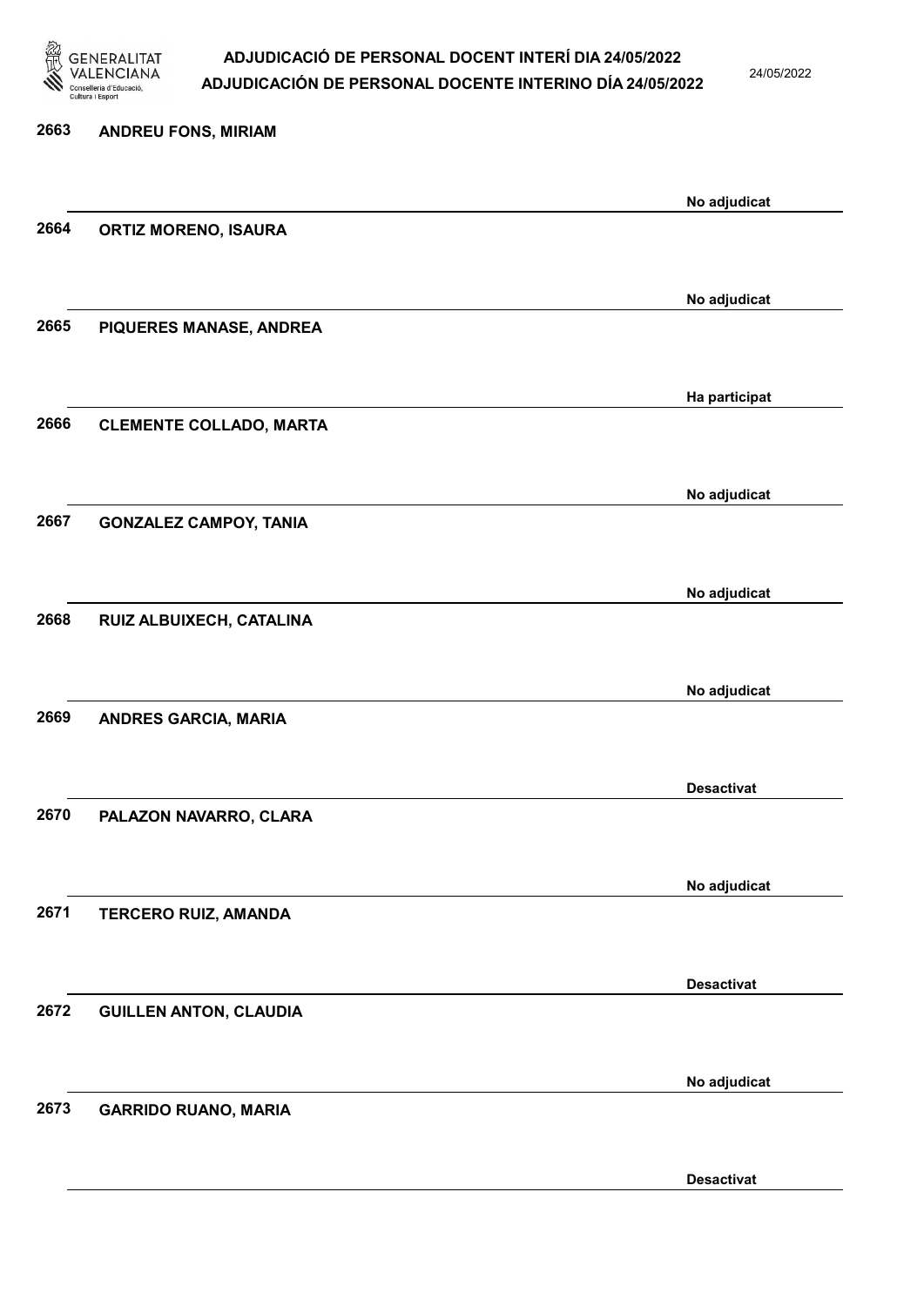

24/05/2022

Desactivat

# 2674 ALAPONT ESPADA, MARIA Desactivat 2675 CRESPO OJEDA, GEMMA No adjudicat 2676 SALA GINER, PURIFICACION No adjudicat 2677 BOLUMAR GARCIA, LUCIA No adjudicat 2678 MARTINEZ OLIVARES, INMACULADA No adjudicat 2679 ANTON RUIZ, MARGARITA Desactivat 2680 MARCHAN CABRERA, MARIA Ha participat 2681 BELENGUER TROYA, ADRIAN Desactivat 2682 GUILLEN RUIZ, LAURA Desactivat 2683 ROS MORENO, ELEAZAR Desactivat 2684 ABDON TORMO, PAULA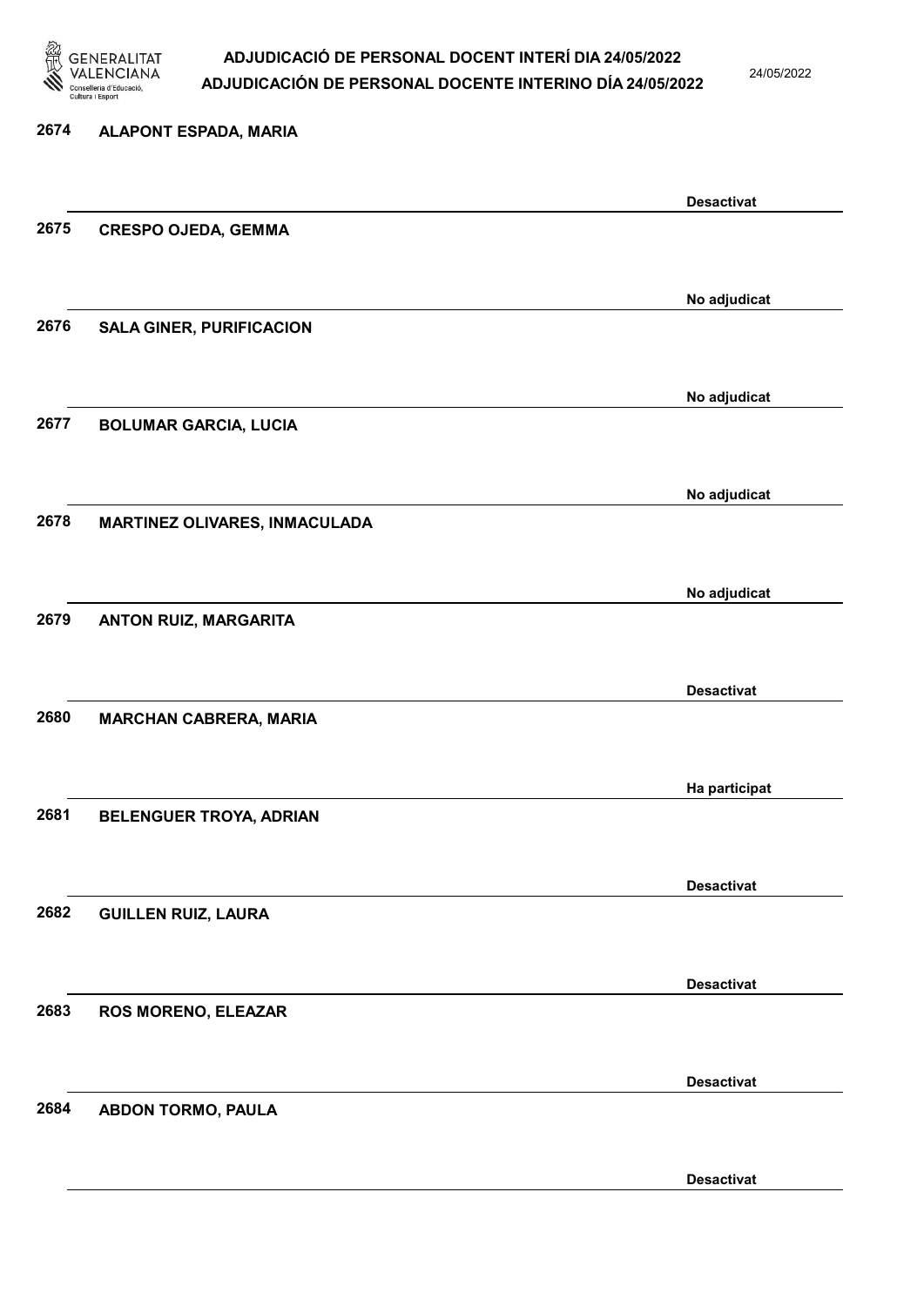

24/05/2022

#### 2685 MUÑOZ RODRIGUEZ, NATALIA ANGELES

|      |                                       | <b>Desactivat</b> |
|------|---------------------------------------|-------------------|
| 2686 | FERNANDEZ MONERRIS, DAVID             |                   |
|      |                                       |                   |
|      |                                       |                   |
| 2687 |                                       | No adjudicat      |
|      | <b>GALLEGO FERRIS, SUSANA</b>         |                   |
|      |                                       |                   |
|      |                                       | No adjudicat      |
| 2688 | <b>MARTIN BAEZA, SUSANA</b>           |                   |
|      |                                       |                   |
|      |                                       | <b>Desactivat</b> |
| 2689 | SAPIÑA ESPAÑA, CARMEN                 |                   |
|      |                                       |                   |
|      |                                       |                   |
|      |                                       | No adjudicat      |
| 2690 | <b>BAYO MARTI, MARIA</b>              |                   |
|      |                                       |                   |
|      |                                       | <b>Desactivat</b> |
| 2691 | <b>AGUILERA SAEZ, SANDRA</b>          |                   |
|      |                                       |                   |
|      |                                       |                   |
|      |                                       | No adjudicat      |
| 2692 | AÑO MACHI, PATRICIA                   |                   |
|      |                                       |                   |
|      |                                       | Ha participat     |
| 2693 | <b>CABALLERO DIAZ, NATALIA ANDREA</b> |                   |
|      |                                       |                   |
|      |                                       |                   |
| 2694 |                                       | Ha participat     |
|      | <b>GOMEZ VALLES, ANDREA</b>           |                   |
|      |                                       |                   |
|      |                                       | No adjudicat      |
| 2695 | <b>IVARS OLLER, TERESA</b>            |                   |
|      |                                       |                   |
|      |                                       | <b>Desactivat</b> |
|      |                                       |                   |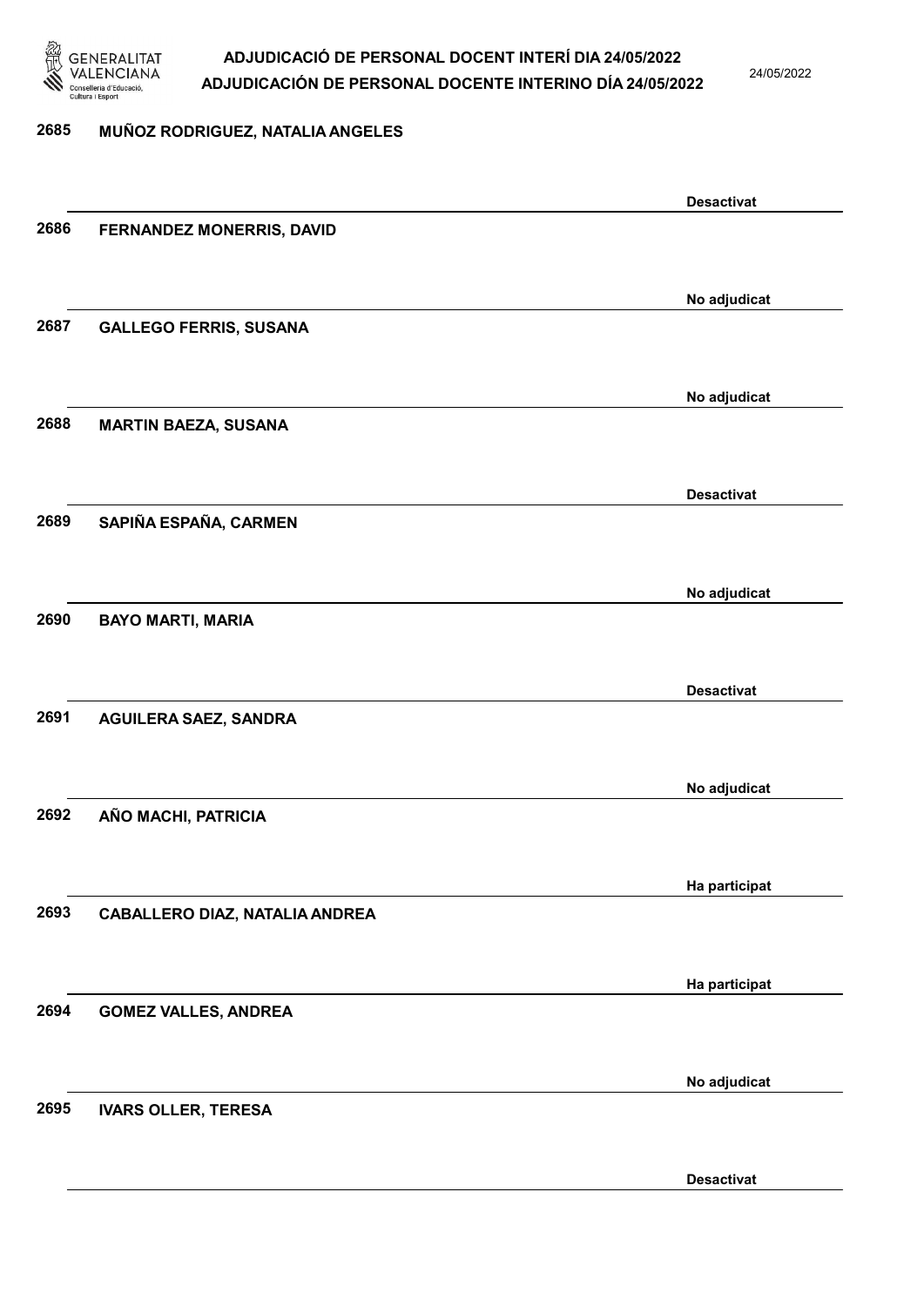

24/05/2022

Desactivat

### 2696 JIMENEZ DE LA DUEÑA, FATIMA Desactivat 2697 MOLTO RODRIGUEZ, ARACELI Ha participat 2698 PALAZON GARCIA, AITANA No adjudicat 2699 SANCHIS EGEA, SANDRA Desactivat 2700 ESTELLER EBRI, CLAUDIA Desactivat 2701 LOPEZ MARTINEZ, AIDA No adjudicat 2702 MIRA SAHUQUILLO, ANTONIO Desactivat 2703 CLIMENT BOIX, MARINA Desactivat 2704 PASCUAL FRANCES, MARIA No adjudicat 2705 DE LA CRUZ ESCRIG, MARTA Desactivat 2706 ESTREMS CLEMENTE, SENEN EMILIO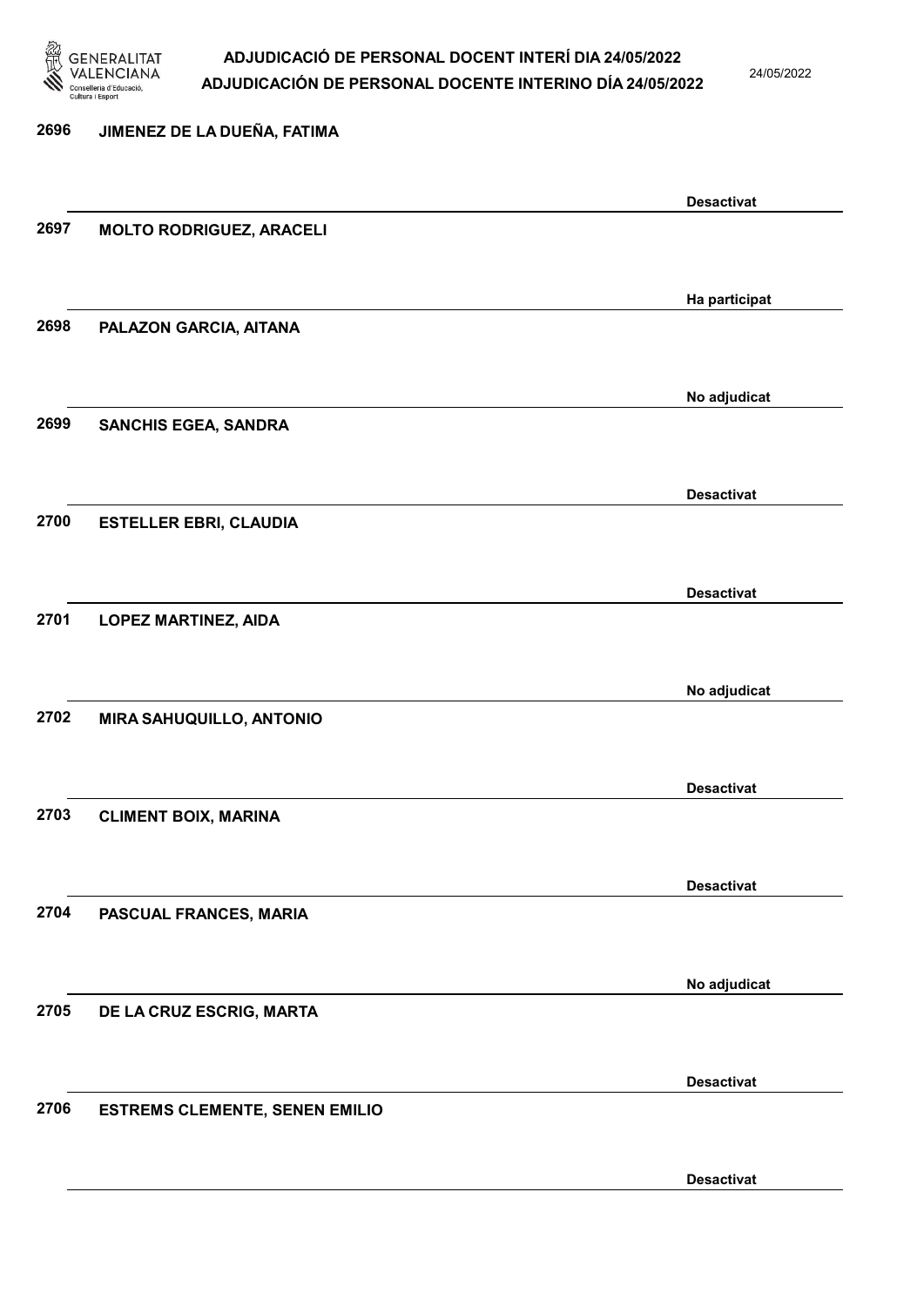

24/05/2022

#### 2707 IBORRA ROMERO, ELENA

|      |                                   | <b>Desactivat</b> |
|------|-----------------------------------|-------------------|
| 2708 | <b>VILLORA BARBA, CRISTINA</b>    |                   |
|      |                                   |                   |
|      |                                   | No adjudicat      |
| 2709 | <b>CLIMENT CARDONA, CARLA</b>     |                   |
|      |                                   |                   |
|      |                                   | No adjudicat      |
| 2710 | POVES MONLEON, SILVIA             |                   |
|      |                                   |                   |
|      |                                   | No adjudicat      |
| 2711 | TOLEDO BONIFÁS, MARTINA           |                   |
|      |                                   |                   |
|      |                                   |                   |
| 2712 | FERNANDEZ PLAZA, PATRICIA         | <b>Desactivat</b> |
|      |                                   |                   |
|      |                                   |                   |
|      |                                   | No adjudicat      |
| 2713 | ROMERO DEL VALLE, MARIA DEL PILAR |                   |
|      |                                   |                   |
|      |                                   | No adjudicat      |
| 2714 | <b>DUATO CHULIA, LORENA</b>       |                   |
|      |                                   |                   |
|      |                                   | No adjudicat      |
| 2715 | HURTADO CALVO, ANNA               |                   |
|      |                                   |                   |
|      |                                   | No adjudicat      |
| 2716 | <b>VARGAS RUIZ, LAURA</b>         |                   |
|      |                                   |                   |
|      |                                   | <b>Desactivat</b> |
| 2717 | <b>BODI CORBALAN, PEDRO</b>       |                   |
|      |                                   |                   |
|      |                                   | No adjudicat      |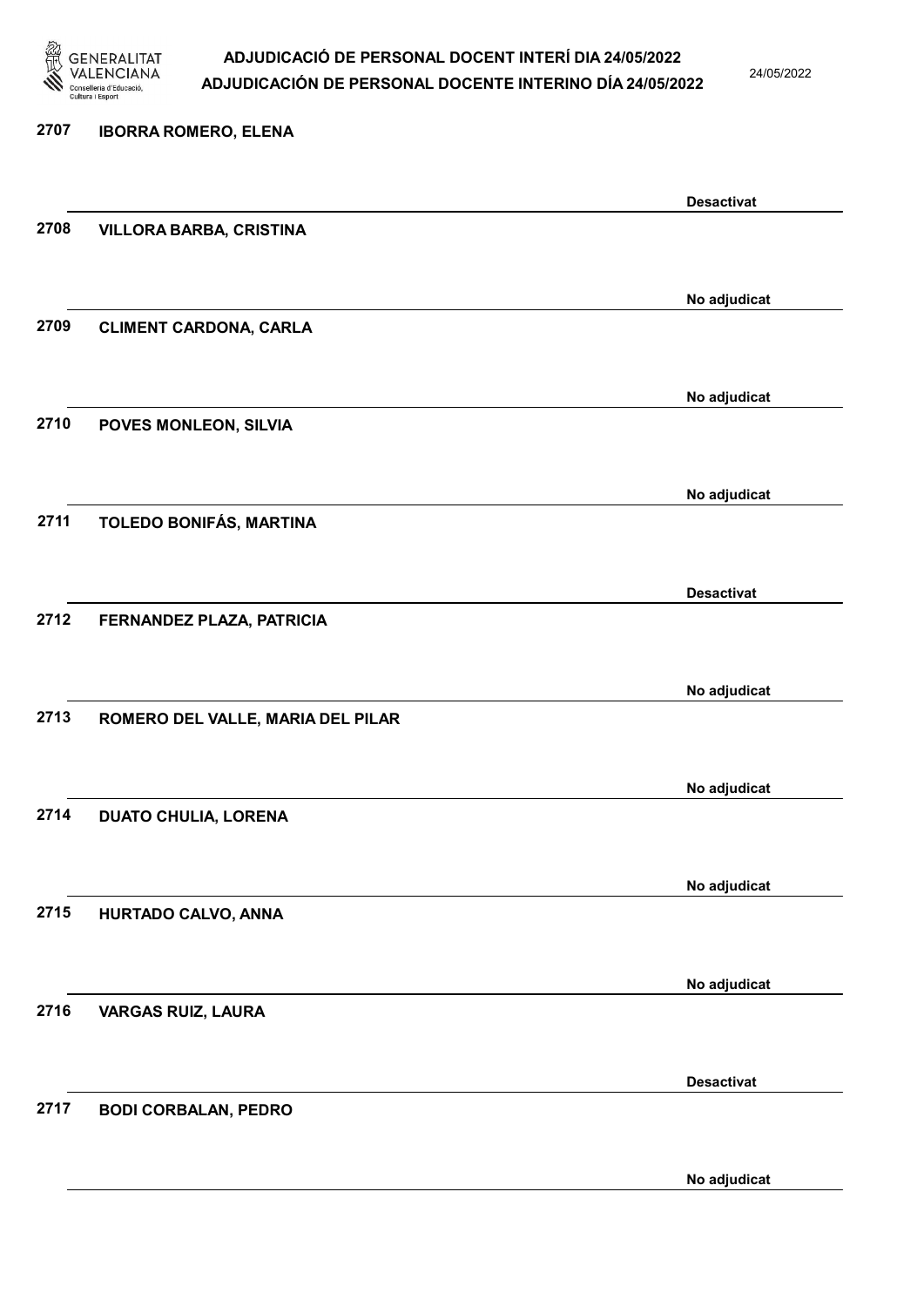

24/05/2022

#### 2718 VICEDO ROMAN, MARIA INMACULADA

| No adjudicat<br>2719<br><b>CRUZ SAUS, CELIA</b><br>No adjudicat<br>2720<br>VICENT CARBO, ALEJANDRA<br>No adjudicat<br>2721<br>AROCA RODRIGO, SANDRA<br>No adjudicat<br>2722<br><b>ORTEGA SARMIENTO, IRENE</b><br>No adjudicat<br>2723<br>PRIETO POZO, VICTORIA<br><b>Desactivat</b><br>2724<br>UNANUA DEAN, ANDREA<br>Ha participat<br>2725<br>AMPUDIA PENAS, ANDREA |  |
|----------------------------------------------------------------------------------------------------------------------------------------------------------------------------------------------------------------------------------------------------------------------------------------------------------------------------------------------------------------------|--|
|                                                                                                                                                                                                                                                                                                                                                                      |  |
|                                                                                                                                                                                                                                                                                                                                                                      |  |
|                                                                                                                                                                                                                                                                                                                                                                      |  |
|                                                                                                                                                                                                                                                                                                                                                                      |  |
|                                                                                                                                                                                                                                                                                                                                                                      |  |
|                                                                                                                                                                                                                                                                                                                                                                      |  |
|                                                                                                                                                                                                                                                                                                                                                                      |  |
|                                                                                                                                                                                                                                                                                                                                                                      |  |
|                                                                                                                                                                                                                                                                                                                                                                      |  |
|                                                                                                                                                                                                                                                                                                                                                                      |  |
|                                                                                                                                                                                                                                                                                                                                                                      |  |
|                                                                                                                                                                                                                                                                                                                                                                      |  |
|                                                                                                                                                                                                                                                                                                                                                                      |  |
|                                                                                                                                                                                                                                                                                                                                                                      |  |
|                                                                                                                                                                                                                                                                                                                                                                      |  |
|                                                                                                                                                                                                                                                                                                                                                                      |  |
|                                                                                                                                                                                                                                                                                                                                                                      |  |
|                                                                                                                                                                                                                                                                                                                                                                      |  |
|                                                                                                                                                                                                                                                                                                                                                                      |  |
|                                                                                                                                                                                                                                                                                                                                                                      |  |
|                                                                                                                                                                                                                                                                                                                                                                      |  |
|                                                                                                                                                                                                                                                                                                                                                                      |  |
| <b>Desactivat</b>                                                                                                                                                                                                                                                                                                                                                    |  |
| 2726<br><b>GOMEZ GONZALEZ, MIREIA</b>                                                                                                                                                                                                                                                                                                                                |  |
|                                                                                                                                                                                                                                                                                                                                                                      |  |
| No adjudicat                                                                                                                                                                                                                                                                                                                                                         |  |
| 2727<br><b>APARICIO CHAFER, MARIA</b>                                                                                                                                                                                                                                                                                                                                |  |
|                                                                                                                                                                                                                                                                                                                                                                      |  |
| Ha participat                                                                                                                                                                                                                                                                                                                                                        |  |
| 2728<br>FOIX REDO, ROSA MARIA                                                                                                                                                                                                                                                                                                                                        |  |
|                                                                                                                                                                                                                                                                                                                                                                      |  |
| <b>Desactivat</b>                                                                                                                                                                                                                                                                                                                                                    |  |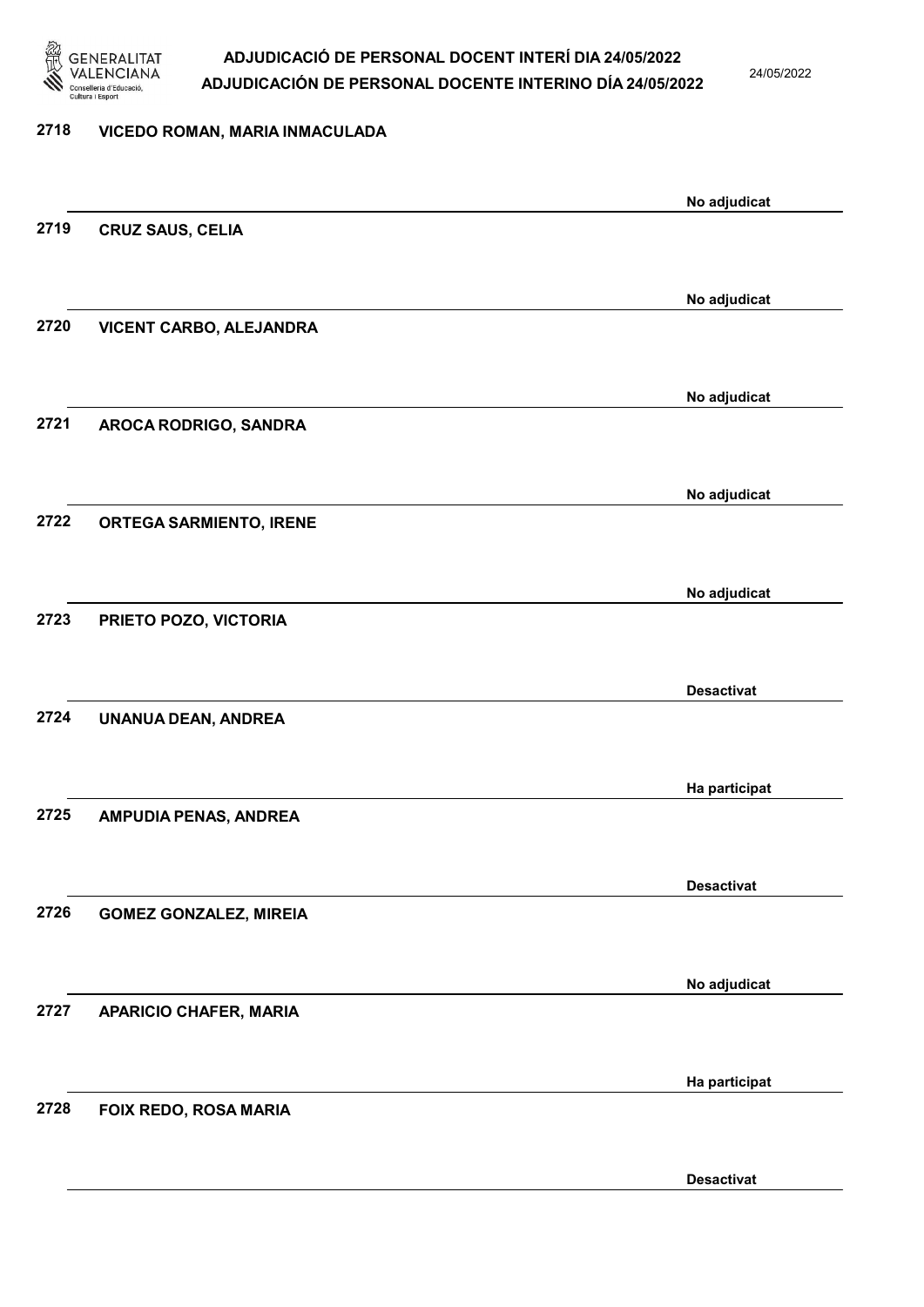

24/05/2022

No adjudicat

# 2729 GOMEZ MORANT, ALEGRIA No adjudicat 2730 MARTINEZ CARRERES, AMPARO Desactivat 2731 SANSANO FERRANDEZ, NOELIA Desactivat 2732 MUÑOZ VICO, DIANA No adjudicat 2733 ARGENTE VILLANUEVA, LUCAS Desactivat 2734 JAVALOYAS ANDRES, ELOY Desactivat 2735 HERRANZ PUCHADES, MARINA No adjudicat 2736 CAMACHO VICENTE, AURORA Ha participat 2737 DONET SANCHIS, TERESA Desactivat 2738 SABBAGH SANZ, AMIRA Desactivat 2739 FERNANDEZ ANDREU, MARIA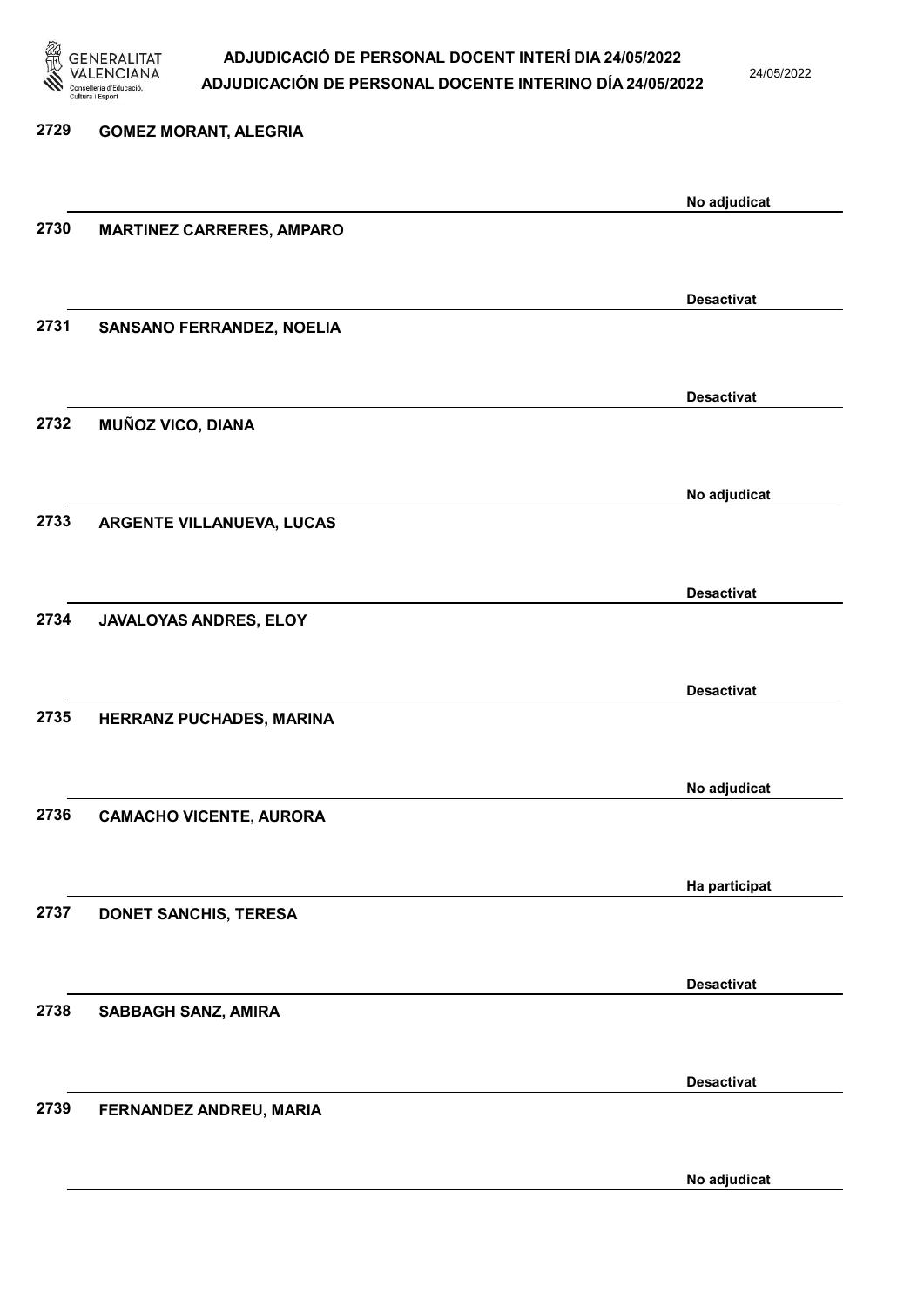

24/05/2022

### 2740 BURRIEL FERRER, JOSEP IBER Desactivat 2741 SANCHO ALBUIXECH, CRISTINA Desactivat 2742 AGUERA PARREÑO, SERGIO Desactivat 2743 CANET VERCHER, JOSE Desactivat 2744 PEREZ MARTINEZ, GLORIA Desactivat 2745 PALOMAR OLCINA, AFRICA No adjudicat 2746 CORTES FERRER, XAVIER Desactivat 2747 RIOS CAROD, SARA No adjudicat 2748 DEVESA ARACIL, LAURA No adjudicat 2749 PALMERO CANTÓN, SARA MARÍA No adjudicat 2750 TRULLENQUE BONAFE, LAIA Ha participat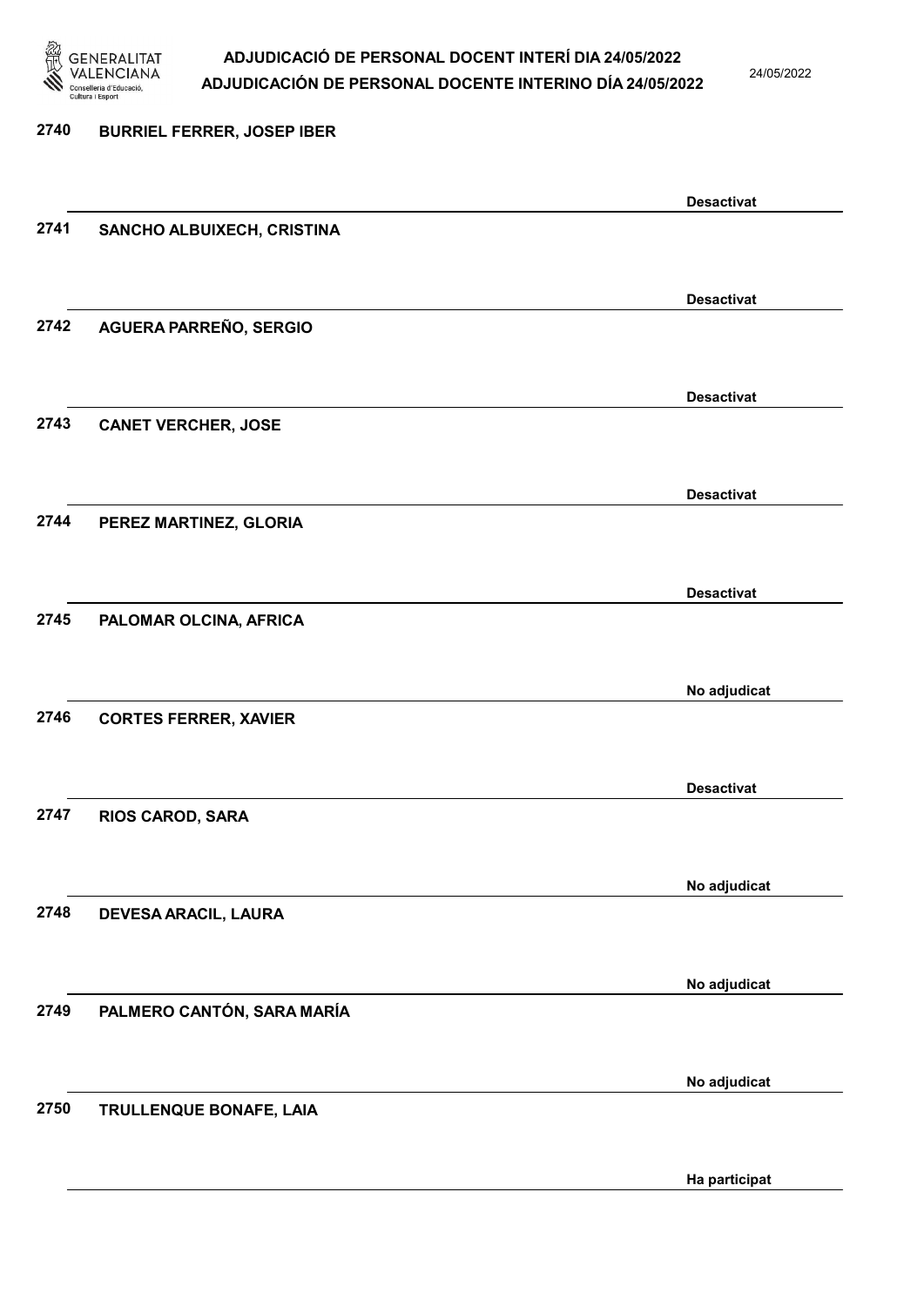

24/05/2022

No adjudicat

# 2751 PARREÑO VICENTE, NOELIA No adjudicat 2752 JOVANI LLUVIA, LAURA Desactivat 2753 MIRASOL CASTELAR, MARIA Ha participat 2754 BARRANCO RUIZ, MARIA No adjudicat 2755 GARCIA MIRALLES, SARA No adjudicat 2756 GRIFOL PRADES, EVA Ha participat 2757 SILVESTRE MONTES, IDOYA Desactivat 2758 TORNERO MARRADES, ANA Desactivat 2759 ALVARO I GAMON, NAIARA Desactivat 2760 CUBEL SANABRIA, ANA Desactivat 2761 SANCHEZ BALLESTER, MICAELA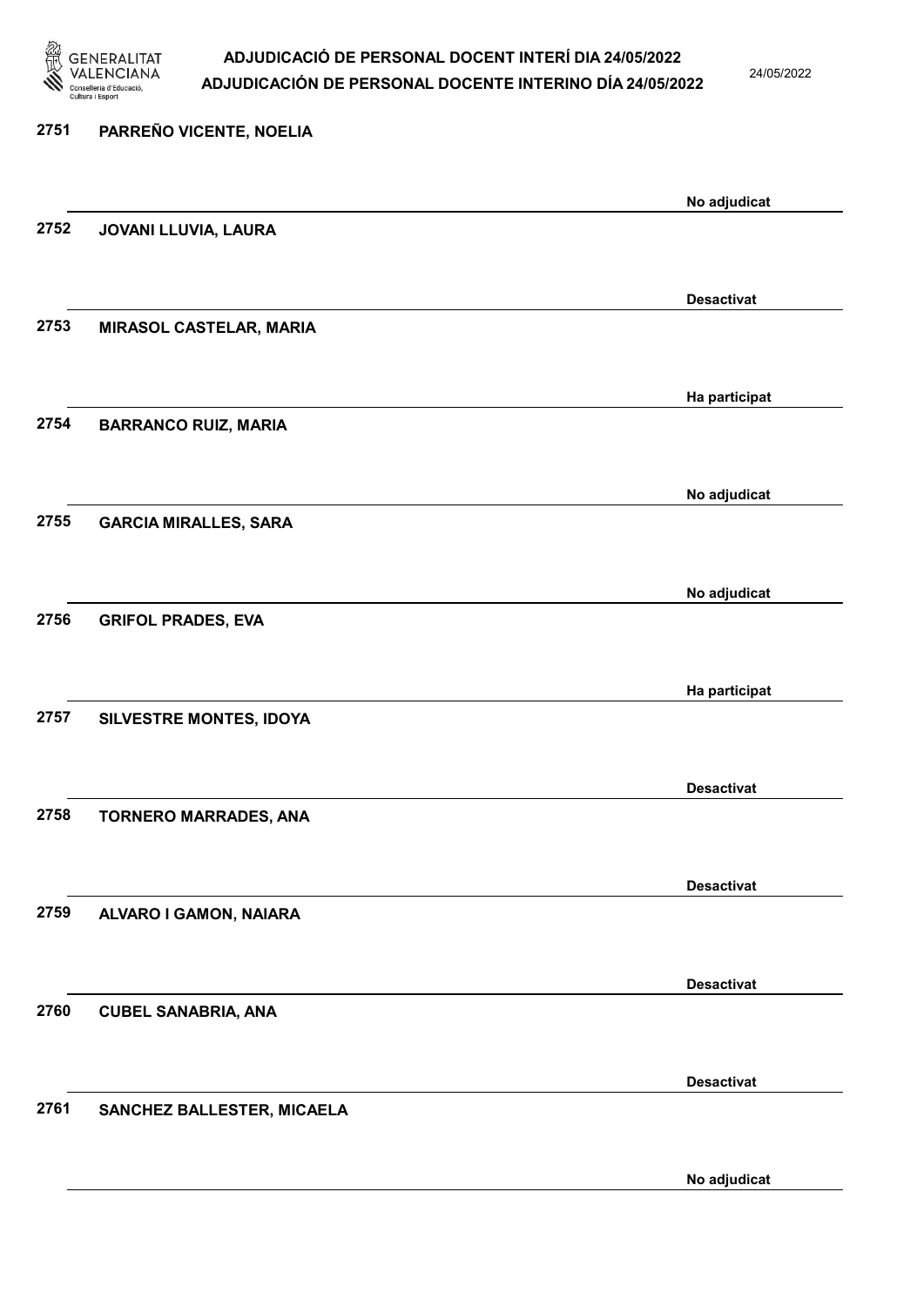

24/05/2022

Desactivat

### 2762 JUAN SANCHEZ, MARIA DOLORES Desactivat 2763 LOPEZ GIL, LUZ MARIA Desactivat 2764 LOZANO LOPEZ, LORENA No adjudicat 2765 MARIN MACIA, MARIA JOSE No adjudicat 2766 RODRIGUEZ GUILLEN, MARIA LINA Desactivat 2767 VAZQUEZ GUERRERO, DAVID ANTONIO Desactivat 2768 GIL DANIEL, EVA MARIA Ha participat 2769 SOLER VAÑO, GEMA Ha participat 2770 TORMO GOMAR, ARANZAZU Desactivat 2771 RUBIO GALINDO, MARTA No adjudicat 2772 HERRERA SANCHEZ, NOEMI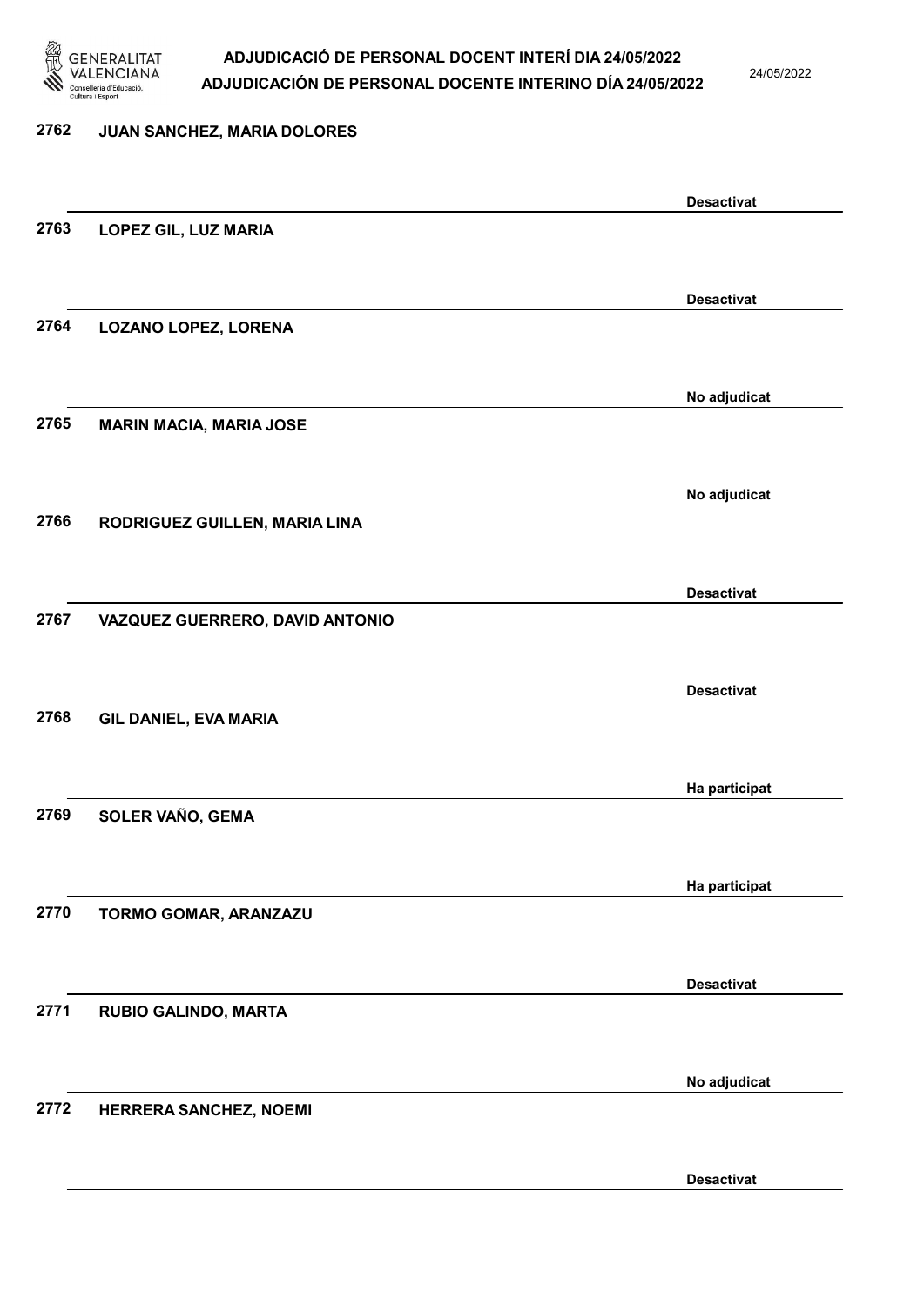

24/05/2022

No adjudicat

# 2773 IÑIGUEZ AÑARES, ARACELI No adjudicat 2774 BARRON FERRANDIS, CARMEN Desactivat 2775 CLIMENT MATEOS-APARICIO, ESTHER Desactivat 2776 VILELLA CANALS, ANTONIA No adjudicat 2777 SARASOL PERALES, NEUS Desactivat 2778 BARRANCA MORENO, MARIA REMEDIOS No adjudicat 2779 GINER PALANQUES, ALBA Desactivat 2780 SALVADOR SALA, ELENA No adjudicat 2781 MELITON GIMENEZ, MARIA ANGELES Desactivat 2782 IBAÑEZ RAMIREZ, GRACIA MARIA Desactivat 2783 GONZALEZ OLMEDO, VERONICA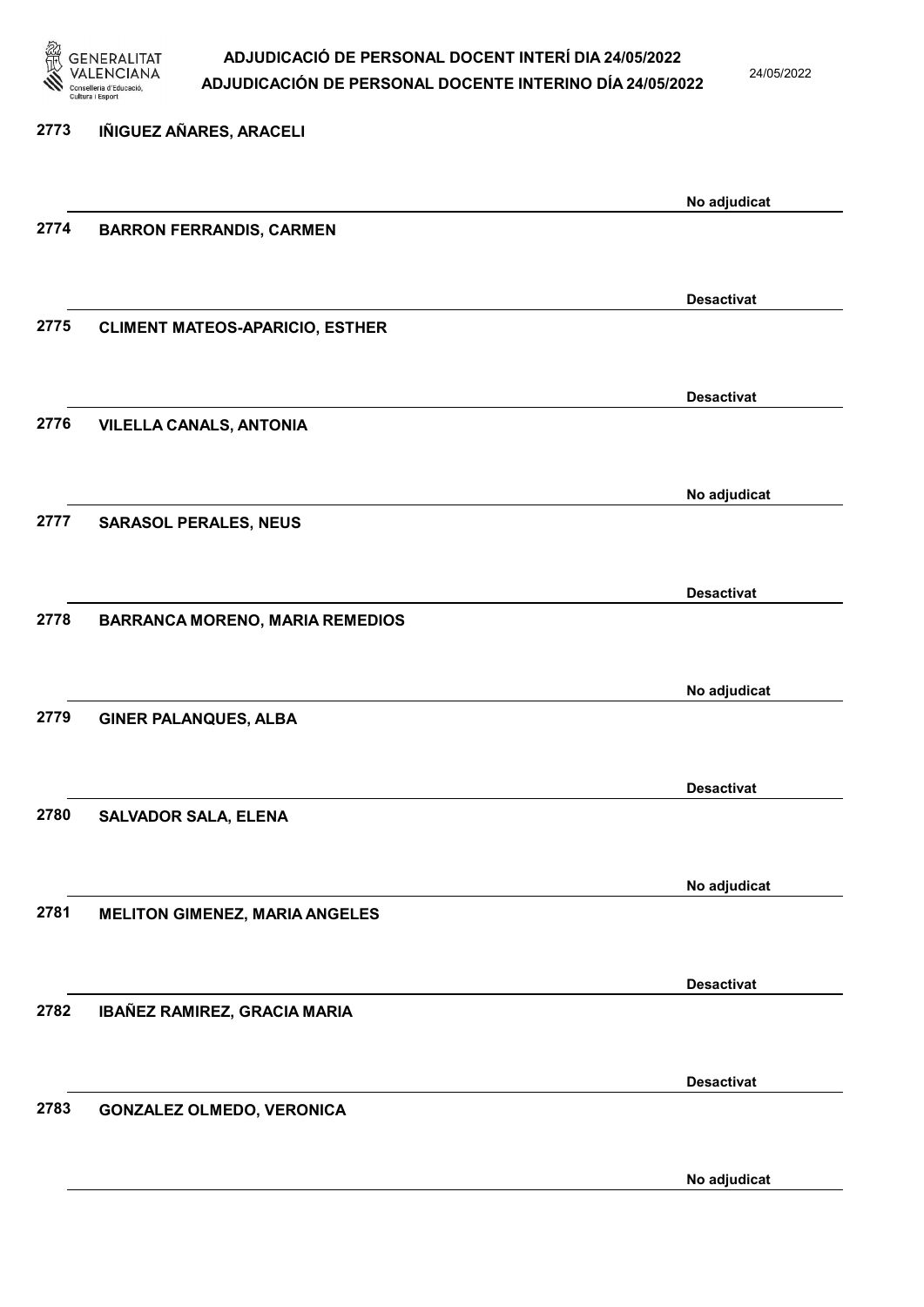

24/05/2022

### 2784 BARBERA ARNAU, ELIA

|      |                                       | <b>Desactivat</b>                 |
|------|---------------------------------------|-----------------------------------|
| 2785 | <b>BOIX MARQUES, MARIA DEL CARMEN</b> |                                   |
|      |                                       |                                   |
|      |                                       |                                   |
|      |                                       | No adjudicat                      |
| 2786 | <b>MOLINA SAURA, MARIA JOSE</b>       |                                   |
|      |                                       |                                   |
|      |                                       |                                   |
|      |                                       | <b>Desactivat</b>                 |
| 2787 | MUÑOZ DILLEN, NIMIA INES              |                                   |
|      |                                       |                                   |
|      |                                       |                                   |
|      |                                       | No adjudicat                      |
| 2788 | ROSILLO ALAÑA, SONIA                  |                                   |
|      |                                       |                                   |
|      |                                       |                                   |
|      |                                       | <b>Desactivat</b>                 |
| 2789 | <b>GARCIA SANCHEZ, GEMA</b>           |                                   |
|      |                                       |                                   |
|      |                                       |                                   |
|      |                                       | No adjudicat                      |
| 2790 | MANZANO MANZANO, VERONICA             |                                   |
|      |                                       |                                   |
|      |                                       |                                   |
|      |                                       | No adjudicat                      |
| 2791 | <b>MARCET MOLINA, MARÍA</b>           |                                   |
|      |                                       |                                   |
|      |                                       |                                   |
|      |                                       | Ha participat                     |
| 2792 | NAVARRO SANCHEZ, AINOHA               |                                   |
|      |                                       |                                   |
|      |                                       | No adjudicat                      |
|      |                                       |                                   |
| 2793 | <b>BAÑULS MAÑO, GLORIA</b>            |                                   |
|      |                                       |                                   |
|      |                                       |                                   |
|      |                                       |                                   |
|      |                                       |                                   |
|      |                                       |                                   |
|      |                                       |                                   |
| 2794 | ARREGUI MEDINA, MARTA                 | No adjudicat<br><b>Desactivat</b> |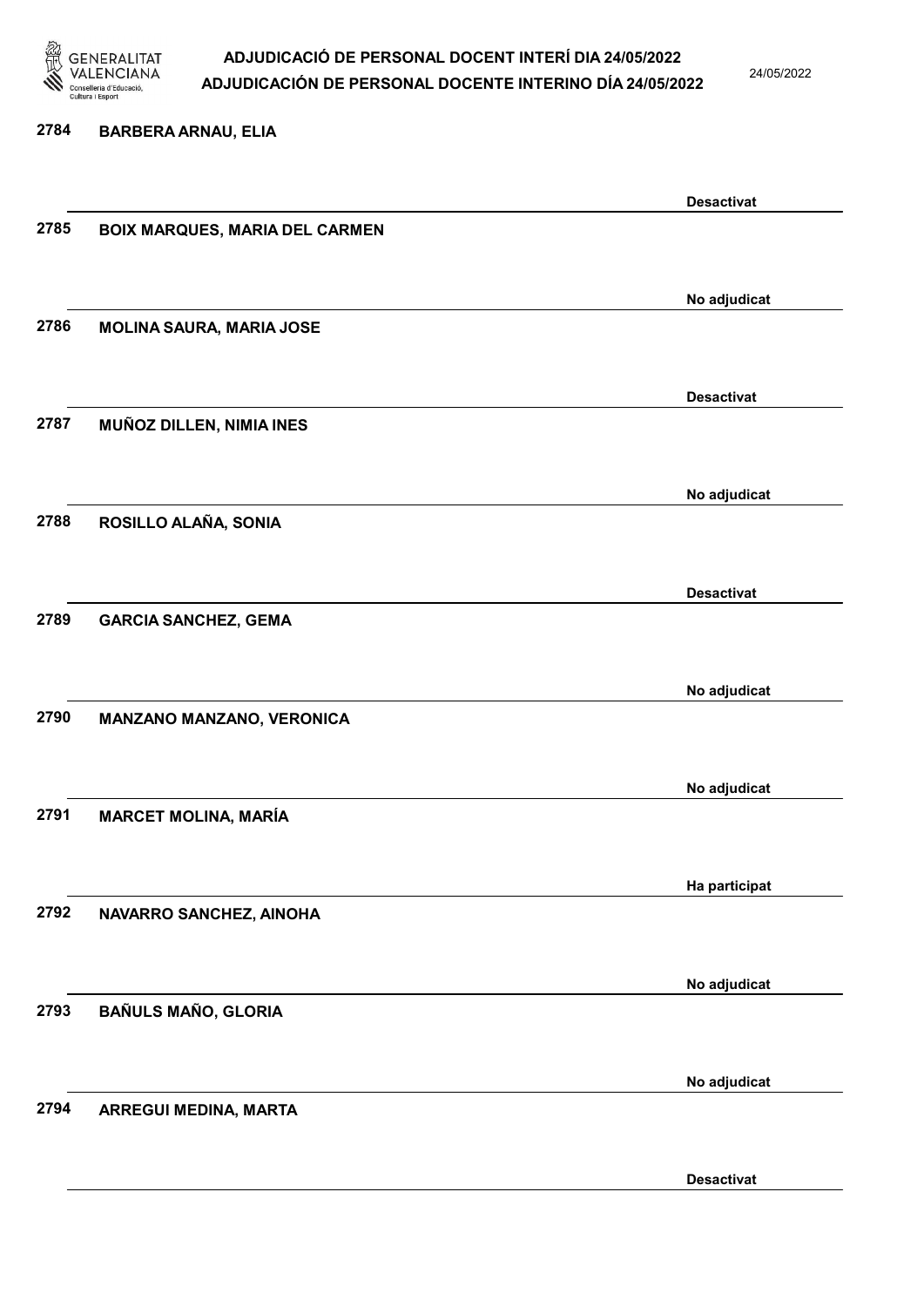

24/05/2022

Desactivat

# 2795 RUIZ TORRES, JAVIER Desactivat 2796 ALEMAÑ MORELL, ALBA No adjudicat 2797 BARBERAN SANCHEZ, MARIA LAITA No adjudicat 2798 PALMERO GARCIA, INMACULADA No adjudicat 2799 POMAR PUIG, ANA No adjudicat 2800 SERRAT VIDAL, SERGIO Desactivat 2801 BERTOMEU MORENO, MARIA DEL ROCIO Ha participat 2802 ALBEROLA CAMPOS, ROSA No adjudicat 2803 BATALLER OLTRA, SORAYA No adjudicat 2804 MUÑOZ GARCIA, CAROLINA No adjudicat 2805 PEREZ ANIORTE, SAMUEL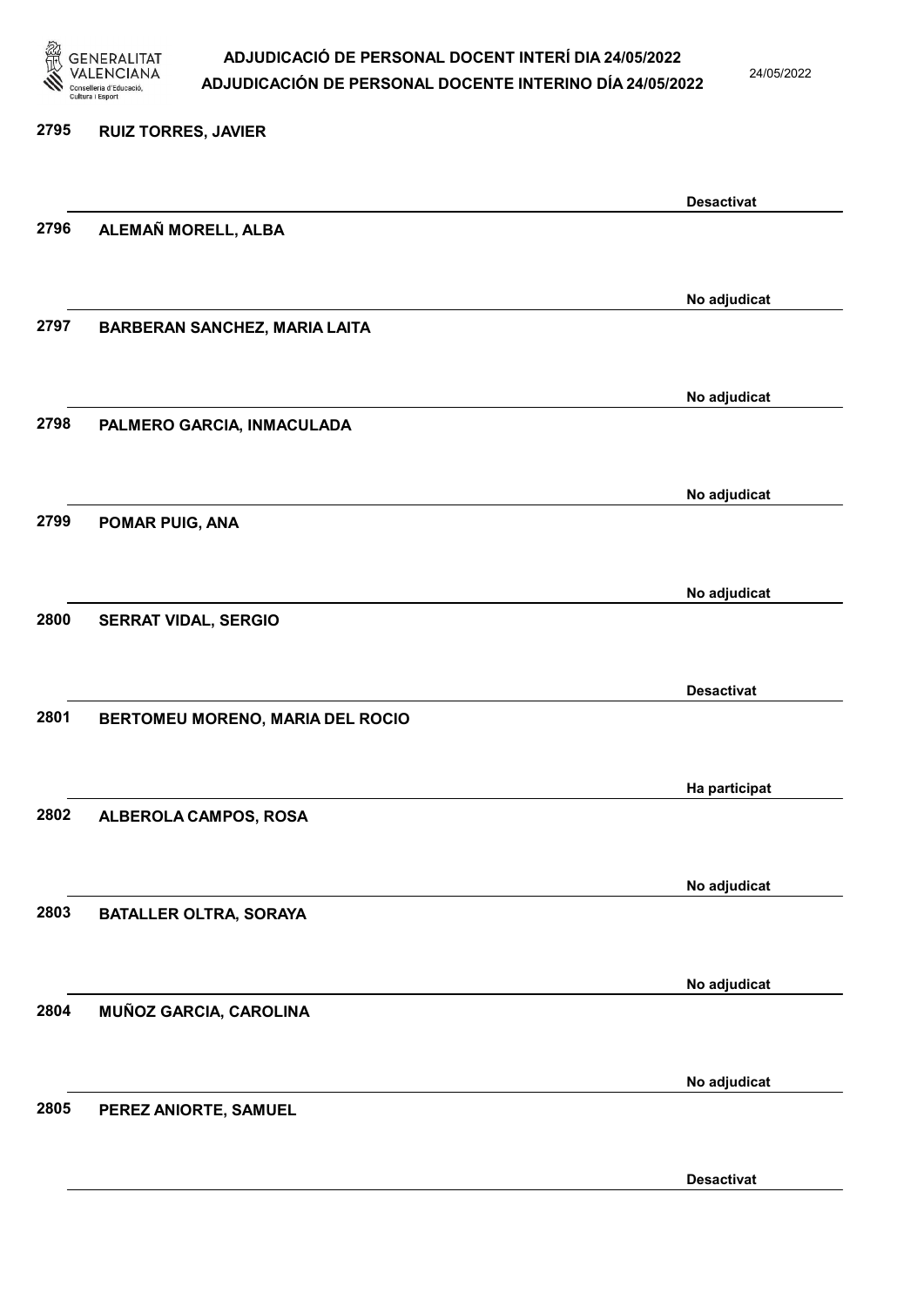

24/05/2022

# 2806 ALFONSO PEREZ, NOELIA Desactivat 2807 RIOS ARAEZ, LORENA No adjudicat 2808 ARRIAZU HERRERA, RAQUEL No adjudicat 2809 LOPEZ SANCHO, LAURA No adjudicat 2810 RIERA SERRA, LAURA No adjudicat 2811 SENTANDREU SEBASTIAN, GUILLEM Desactivat 2812 MAS POLOP, PRAXEDES Desactivat 2813 DEL REY BALLESTEROS, MARIA ISABEL Ha participat 2814 RODRIGUEZ VILLANUEVA, CARLA Desactivat 2815 MUÑOZ GABARDA, CLARA No adjudicat 2816 SEMPERE MURCIA, MARIA DEL MAR

No adjudicat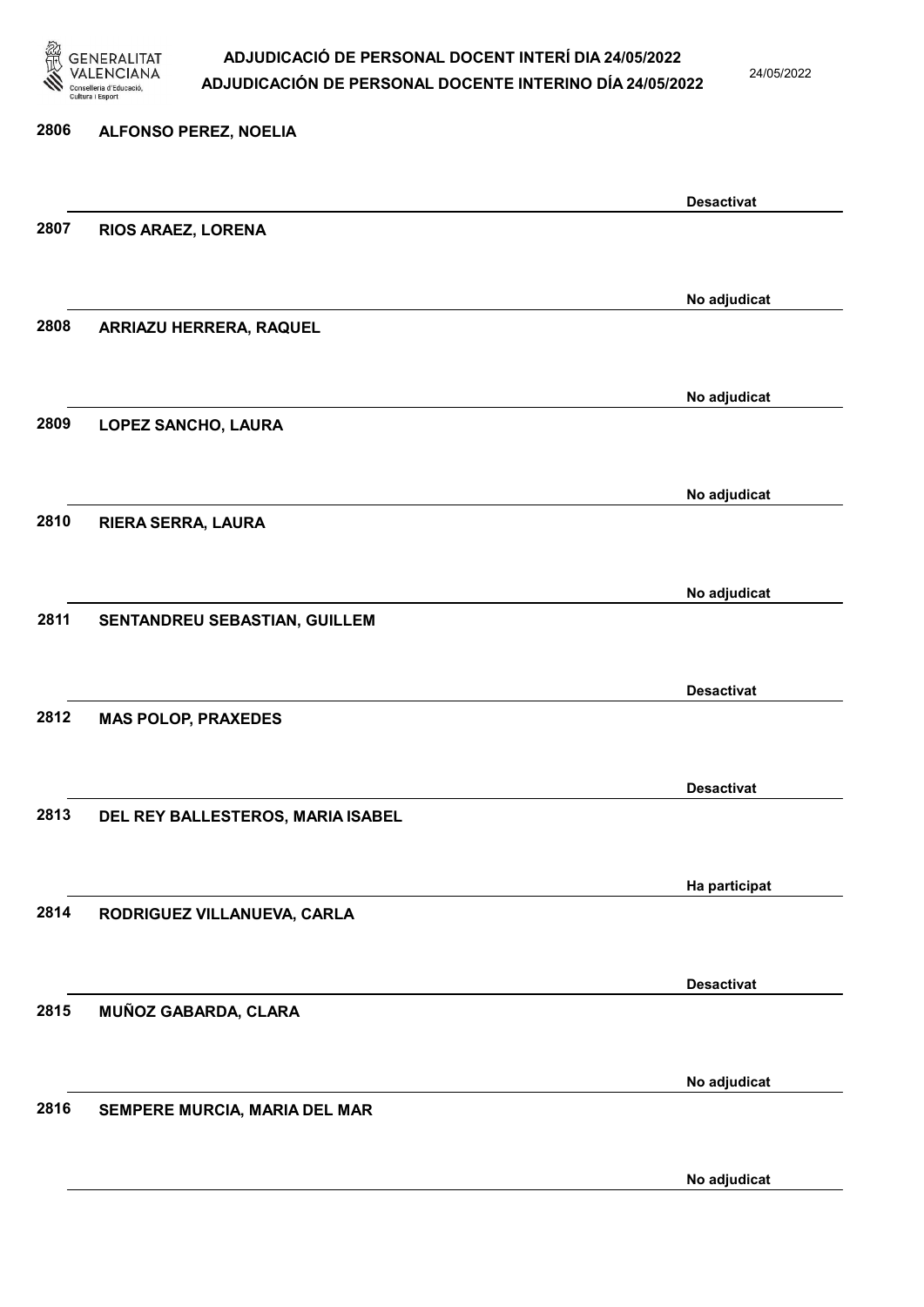

24/05/2022

# 2817 FUENTES SERRET, ELISENDA Ha participat 2818 GIL FORNES, CAROLINA No adjudicat 2819 ADALID NAVARRO, SANDRA Desactivat 2820 VICENS TORRES, MARIA DOLORES No adjudicat 2821 PALAZON ORTIGOSA, BEGOÑA No adjudicat 2822 CABRELLES GALERA, GUADALUPE Ha participat 2823 GARCIA-CASARRUBIOS GALVEZ, ESMERALDA No adjudicat 2824 PARDIÑAS PASTOR, PAU No adjudicat 2825 BERNA ESCOLANO, MARIA JOSE No adjudicat 2826 GUEROLA FENOLLOSA, EDUARD No adjudicat 2827 ROLDÁN CARRETÓN, JOSÉ MARÍA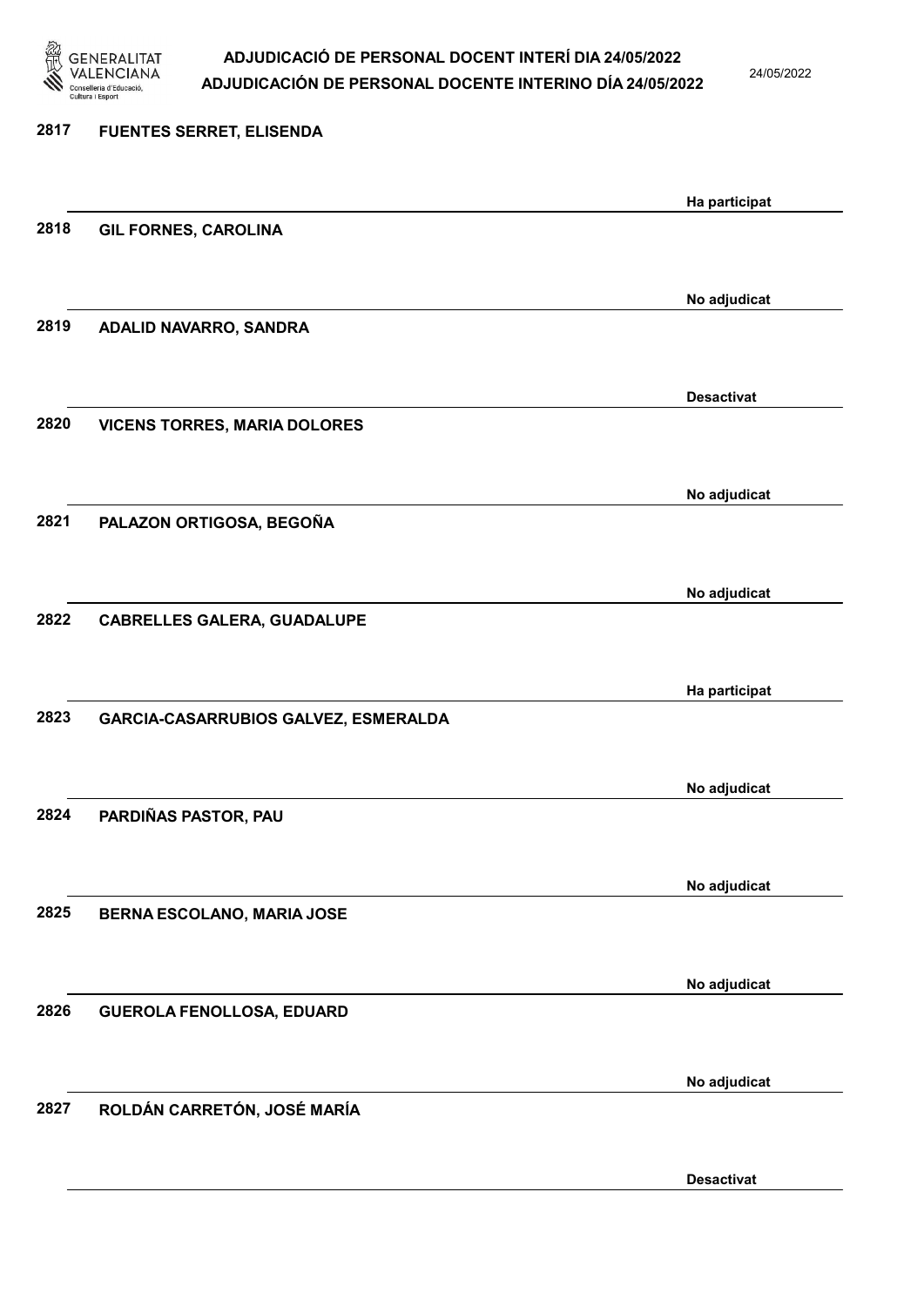

24/05/2022

# 2828 VICEDO CASTELLO, RAQUEL ASUNCION

|      |                                          |                           | <b>Desactivat</b> |
|------|------------------------------------------|---------------------------|-------------------|
| 2829 | <b>ESTRUCH PUIG, LIDIA</b>               |                           |                   |
|      |                                          |                           |                   |
|      |                                          |                           | No adjudicat      |
| 2830 | <b>GONZALBEZ CASTILLO, ESTHER</b>        |                           |                   |
|      |                                          |                           |                   |
|      |                                          |                           | No adjudicat      |
| 2831 | <b>MARTINEZ CAMPILLO, ELENA</b>          |                           |                   |
|      |                                          |                           |                   |
|      |                                          |                           | No adjudicat      |
| 2832 | <b>CLERIGUES GRADOLI, JOSE</b>           |                           |                   |
|      |                                          |                           |                   |
|      |                                          |                           | <b>Desactivat</b> |
| 2833 | <b>MANUEL GARRIGOS, PAU</b>              | Petición:<br>32           | Voluntaria        |
|      | ONIL (03006840) CEIP SAN JAIME<br>506824 |                           |                   |
|      | 123 / EDUCACIÓ FÍSICA<br>Horas<br>23     | SUBSTITUCIÓ INDETERMINADA | Adjudicat         |
| 2834 | <b>BLASCO QUEROL, PAULA</b>              |                           |                   |
|      |                                          |                           |                   |
|      |                                          |                           | No adjudicat      |
| 2835 | PASTOR GARRIGA, MARIA DEL MAR            |                           |                   |
|      |                                          |                           |                   |
|      |                                          |                           | No adjudicat      |
| 2836 | PASCUAL FERRIZ, ANA                      |                           |                   |
|      |                                          |                           |                   |
|      |                                          |                           |                   |
| 2837 | <b>GOMARIZ CALDERON, LAURA</b>           |                           | Ha participat     |
|      |                                          |                           |                   |
|      |                                          |                           |                   |
| 2838 | <b>MONFORT SEGUI, EMILIA</b>             |                           | No adjudicat      |
|      |                                          |                           |                   |
|      |                                          |                           |                   |
|      |                                          |                           | No adjudicat      |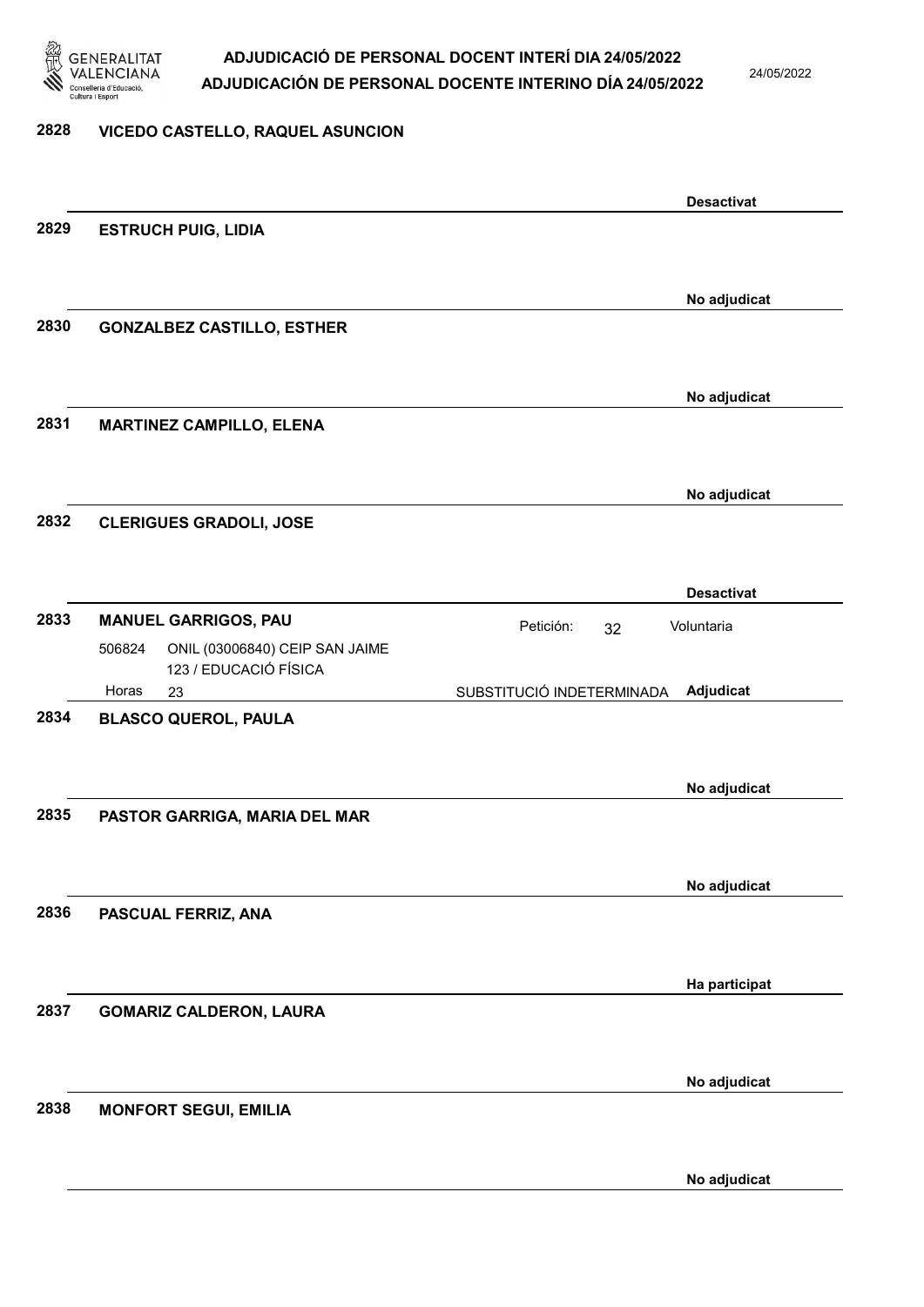

24/05/2022

# 2839 SALINAS MARTINEZ, RAQUEL Desactivat 2840 DOMINGO GIRONES, EVA No adjudicat 2841 CRUZ LEON, MONICA No adjudicat 2842 ARMERO SORIANO, ANA No adjudicat 2843 COMPAÑ MORERA, LORENA No adjudicat 2844 VILLOTA BELTRAN, ISABEL No adjudicat 2845 ALCOVER GRAU, CARLOS No adjudicat 2846 FERRANDO MORELL, MARIA No adjudicat 2847 MUÑOZ NOVELLA, MARIA Desactivat 2848 FUSTER LARRART, PAULA No adjudicat 2849 PITARCH CASTELLOTE, BALMA

No adjudicat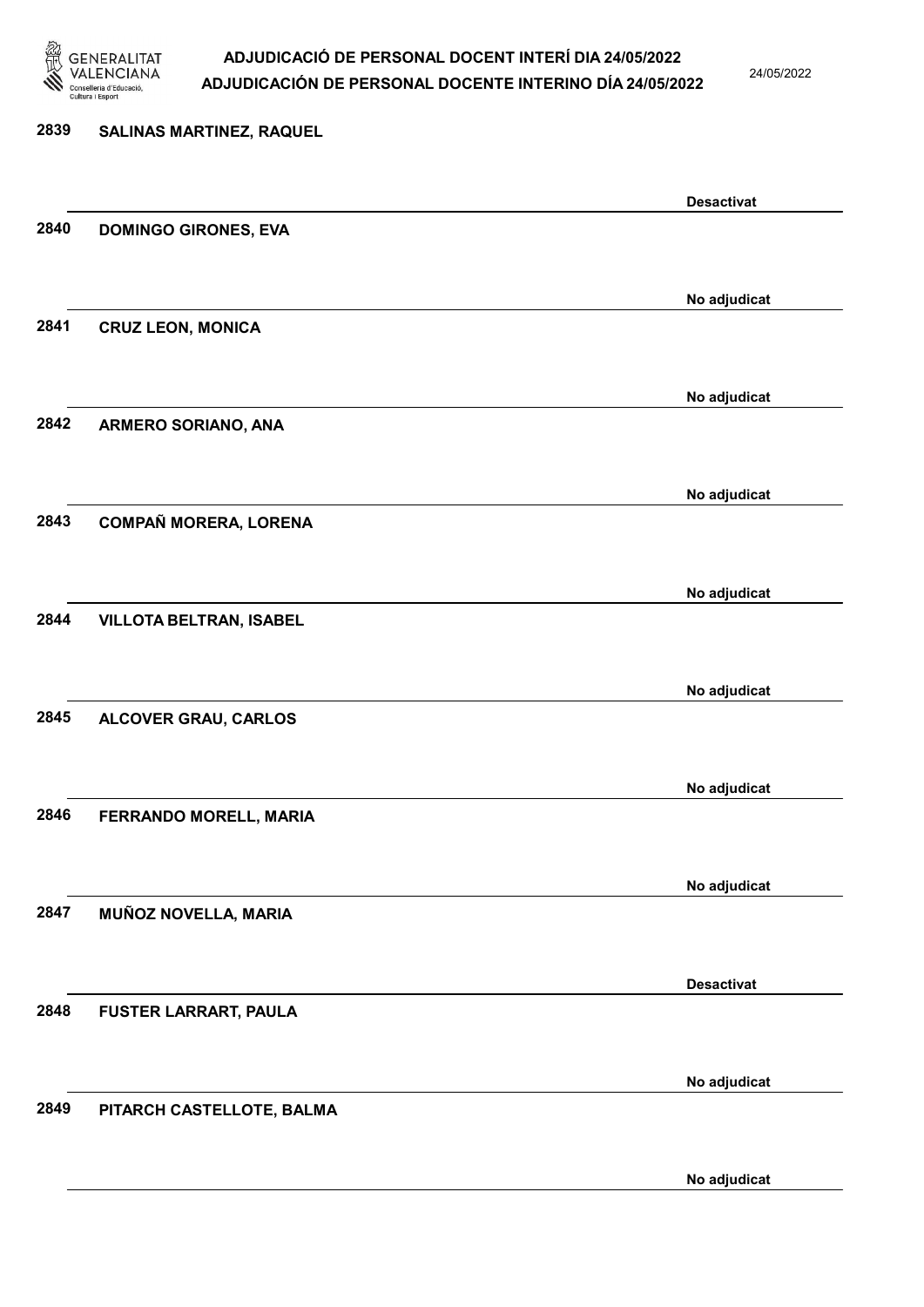

24/05/2022

# 2850 FERRE CANTO, LIDIA Ha participat 2851 LLEIXA MORALES, LAURA Ha participat 2852 POPA, NELA Desactivat 2853 CAJAS TABARES, PAULA ANDREA Ha participat 2854 SILLA GARRIDO, MARIA DEL CARMEN No adjudicat 2855 ORTEGA ORTIZ, ANA ISABEL No adjudicat 2856 SANCHO ALEIXOS, VERONICA No adjudicat 2857 LOPEZ MARCOS, SONIA Desactivat 2858 NIETO RIBES, LAURA No adjudicat 2859 ESCRIVA CAMPOS, ROSA No adjudicat 2860 BALLESTEROS MURILLO, YOLANDA No adjudicat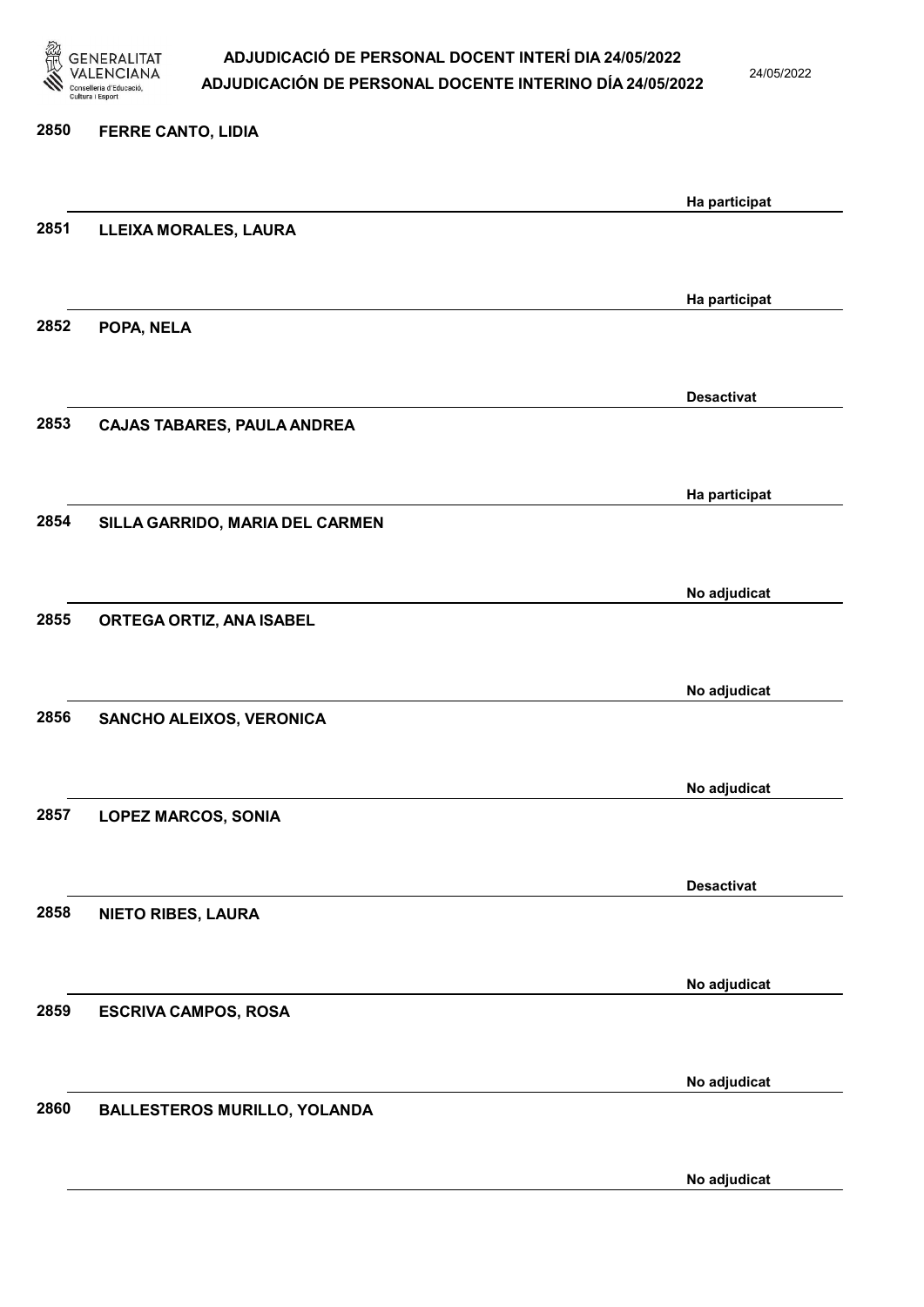

24/05/2022

# 2861 MORATALLA PASTOR, CRISTINA No adjudicat 2862 VILLAPLANA SAEZ, ALOMA No adjudicat 2863 GIL SEVILLA, CLAUDIA Desactivat 2864 GIMENEZ VIVES, TATIANA Desactivat 2865 CHALER PUIG, MARIA ESTHER No adjudicat 2866 TORNERO GARGALLO, EVA No adjudicat 2867 BONELL NAVARRO, SUSANA No adjudicat 2868 CRESPO MARTINEZ, IRENE No adjudicat 2869 GARCIA BOILS, ANA No adjudicat 2870 MALLEN GARVI, ROSER Desactivat 2871 MARTI VERGARA, ESTER KAREN

No adjudicat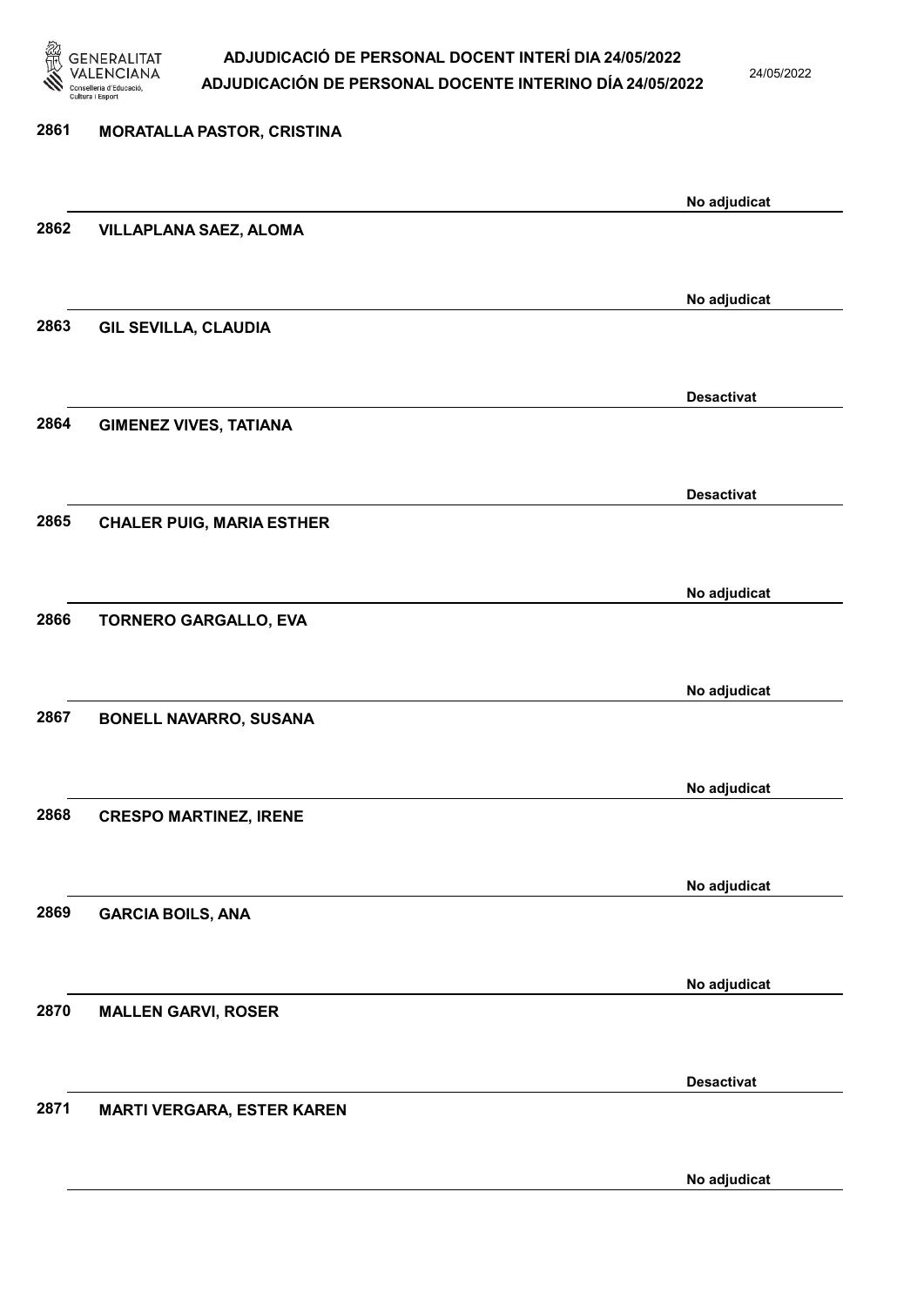

24/05/2022

# 2872 MASANET SOLER, MARIA JOSEFA No adjudicat 2873 MATEU ROIG, MARIA Desactivat 2874 NAVARRO ASURMENDI, VICTORIA No adjudicat 2875 TABOADA MARTIN, MARIA DEL MAR No adjudicat 2876 ARIAS RUTTEN, CLARA Ha participat 2877 FERRER VILAPLANA, ALBA Desactivat 2878 GOMEZ UREÑA, MARIA ISABEL Ha participat 2879 SEMPERE BLASCO, ANDREA No adjudicat 2880 ORTEGA VALLS, TAMARA Ha participat 2881 MARTINEZ RIBES, JULIA Ha participat 2882 MARTINEZ ZALVEZ, LIDIA

Ha participat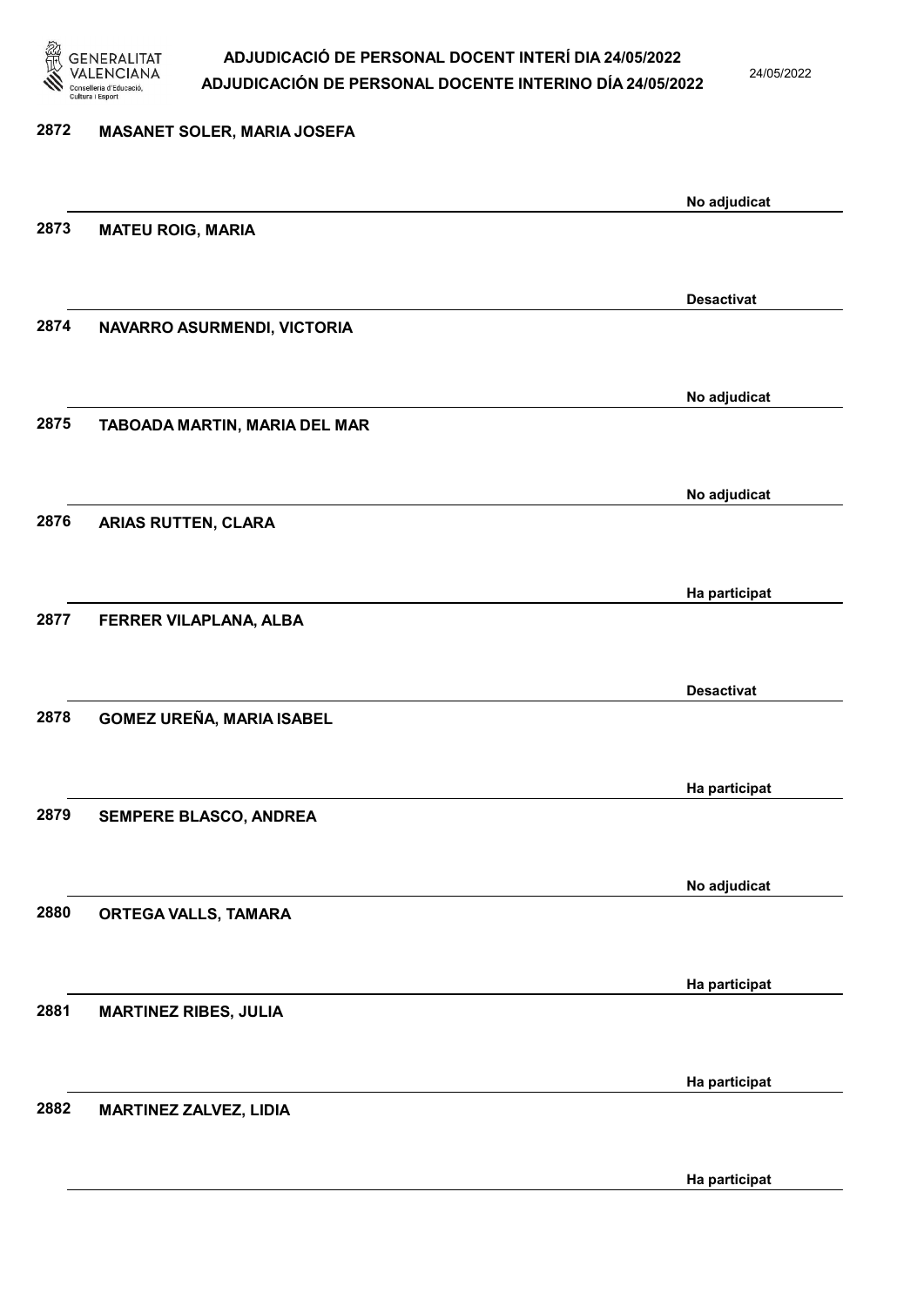

24/05/2022

| 2883 | TOLEDO SANCHEZ, YASMINA         |                   |
|------|---------------------------------|-------------------|
|      |                                 | Ha participat     |
| 2884 | PRADES SALVADOR, MARINA         |                   |
|      |                                 | <b>Desactivat</b> |
| 2885 | RIOS PENALBA, MONICA            |                   |
|      |                                 | No adjudicat      |
| 2886 | <b>RONDA BENITEZ, ROCIO</b>     |                   |
|      |                                 | No adjudicat      |
| 2887 | DOMENECH RIBES, TATIANA SALUD   |                   |
|      |                                 | No adjudicat      |
| 2888 | <b>GOMIS CASADO, MARIA JOSE</b> |                   |
|      |                                 | No adjudicat      |
| 2889 | <b>AGUILAR JIMENEZ, CLARA</b>   |                   |
|      |                                 | <b>Desactivat</b> |
| 2890 | <b>BARRACHINA SENTIS, ANA</b>   |                   |
|      |                                 | No adjudicat      |
| 2891 | FERRANDIS SAN MIGUEL, MARCELA   |                   |
|      |                                 | No adjudicat      |
| 2892 | ROMERO ROVIRA, MARIA DEL CARMEN |                   |
|      |                                 | <b>Desactivat</b> |
| 2893 | <b>MARIN BLANCO, LETICIA</b>    |                   |
|      |                                 |                   |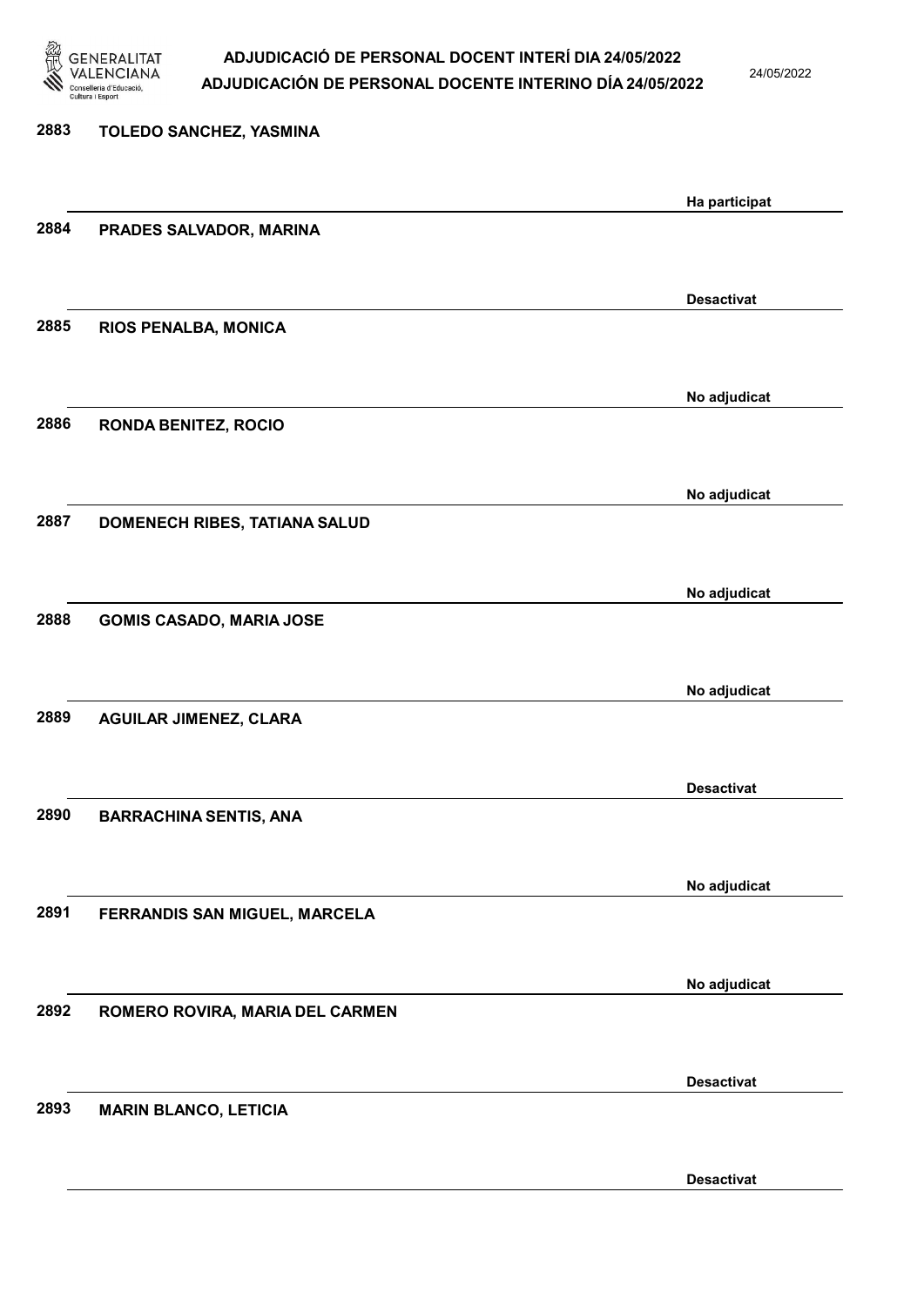

2894 PEINADO ESCOBAR, ESTRELLA

# ADJUDICACIÓ DE PERSONAL DOCENT INTERÍ DIA 24/05/2022 ADJUDICACIÓN DE PERSONAL DOCENTE INTERINO DÍA 24/05/2022

24/05/2022

# Desactivat 2895 RIBERA RIPOLL, MARIA JOSE No adjudicat 2896 ESTEVE DE LA OSSA, MIRIAM Ha participat 2897 FITA ALONSO, MARIA ROSARIO Ha participat 2898 GINER SANCHIS, MARTA No adjudicat 2899 PITARCH MARIN, VIOLETA Desactivat 2900 HONRUBIA PEREZ, MARIA EUGENIA Desactivat 2901 MALONDA LARRAGA, ESTRELLA Desactivat 2902 AÑO MONTALVA, GEMA No adjudicat 2903 SORIANO CABRERA, MARIA VICTORIA No adjudicat 2904 MOLINA JAEN, MARTA

No adjudicat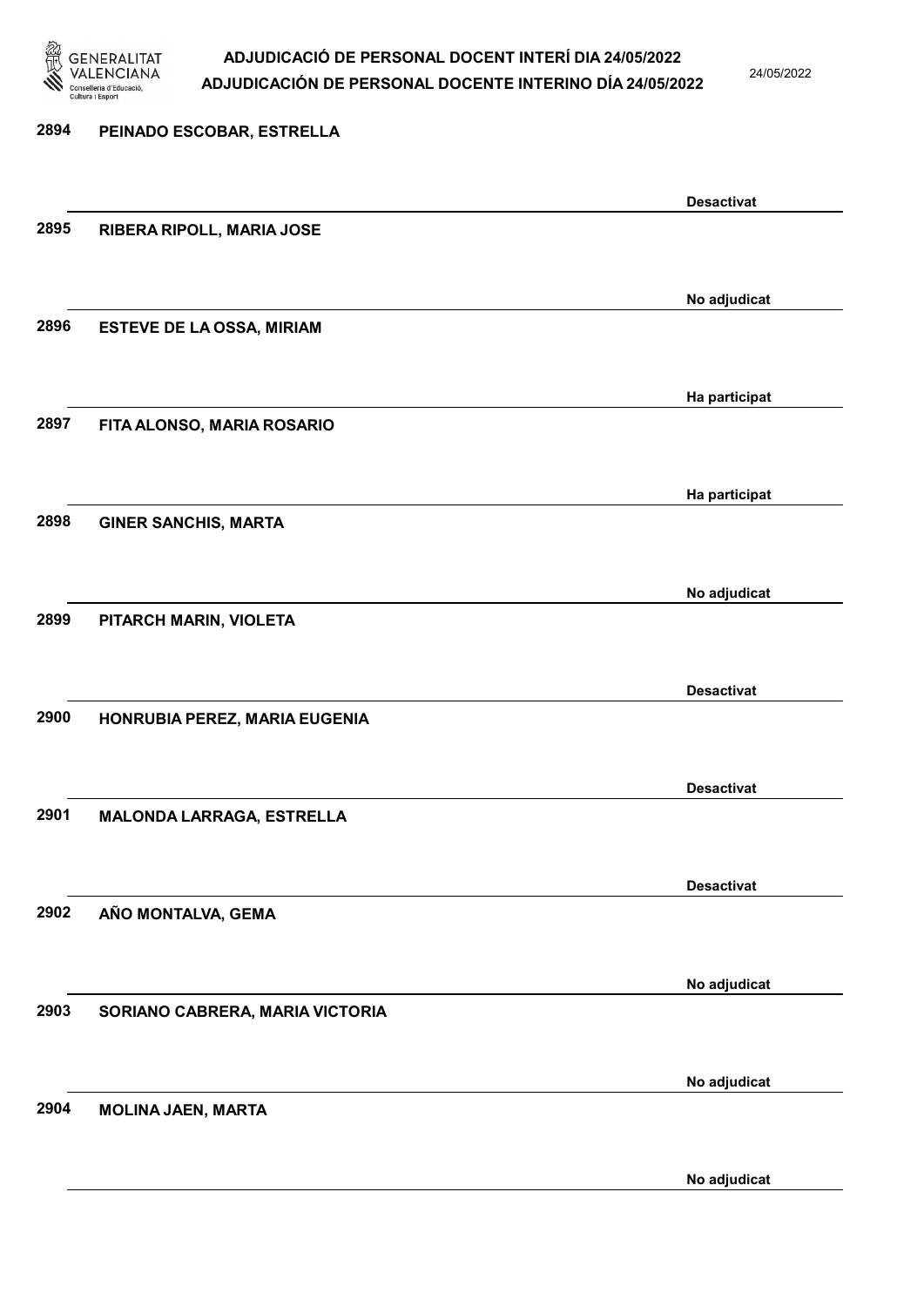

24/05/2022

# 2905 VERA BERNAL, MIRIAM No adjudicat 2906 BOILS BENAVENT, SILVIA No adjudicat 2907 GARCIA CLIMENT, LIDIA No adjudicat 2908 PONS BALLESTER, CARLA Ha participat 2909 BELENGUER CUESTA, RAQUEL Ha participat 2910 ESCRIVA BERTOMEU, SERGI Desactivat 2911 FERNANDEZ PALOP, VICENT No adjudicat 2912 MARTINEZ REAL, CAROLINA No adjudicat 2913 CORTES DOMARCO, ANA ORETO Desactivat 2914 ENGO SARRIO, PATRICIA Ha participat 2915 ORTIZ SAEZ, ALICIA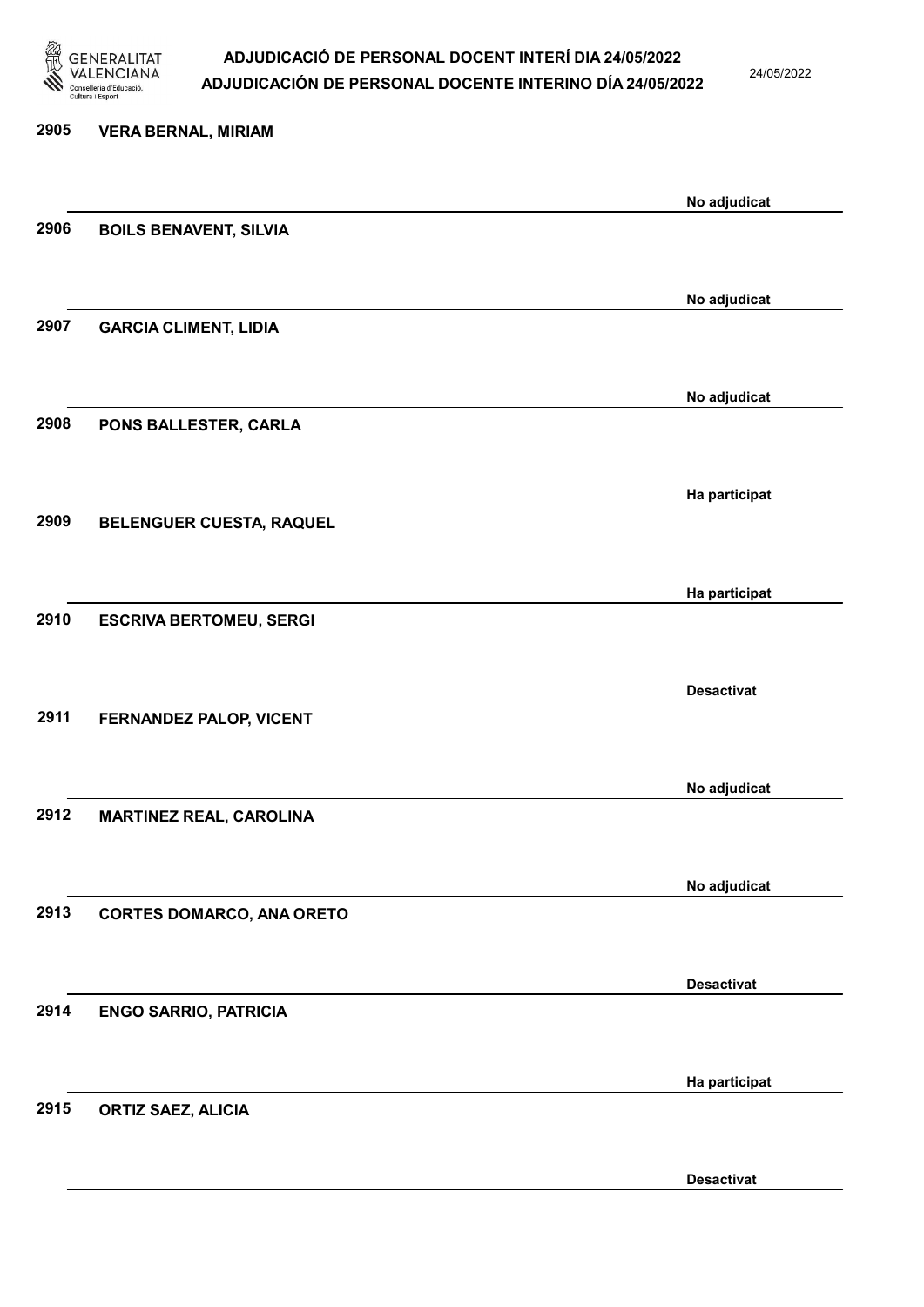

24/05/2022

# 2916 VIDAL ROIG, NANCY No adjudicat 2917 SANCHEZ GONZALEZ, ELIZABETH No adjudicat 2918 BALLESTER GRANCHA, NATIVIDAD Desactivat 2919 PRIETO BELTRAN, MARTA Desactivat 2920 GUARDIOLA SERRANO, MIREIA No adjudicat 2921 BUTRON GUTIERREZ, ALEJANDRA Desactivat 2922 FAUS GOMEZ, ALICIA No adjudicat 2923 MACIA URBAN, ANDREA No adjudicat 2924 JULIO GRANERO, MARIA ALBA No adjudicat 2925 PASTOR GIL, GEMMA No adjudicat 2926 PUJADES HERNANDEZ, INMACULADA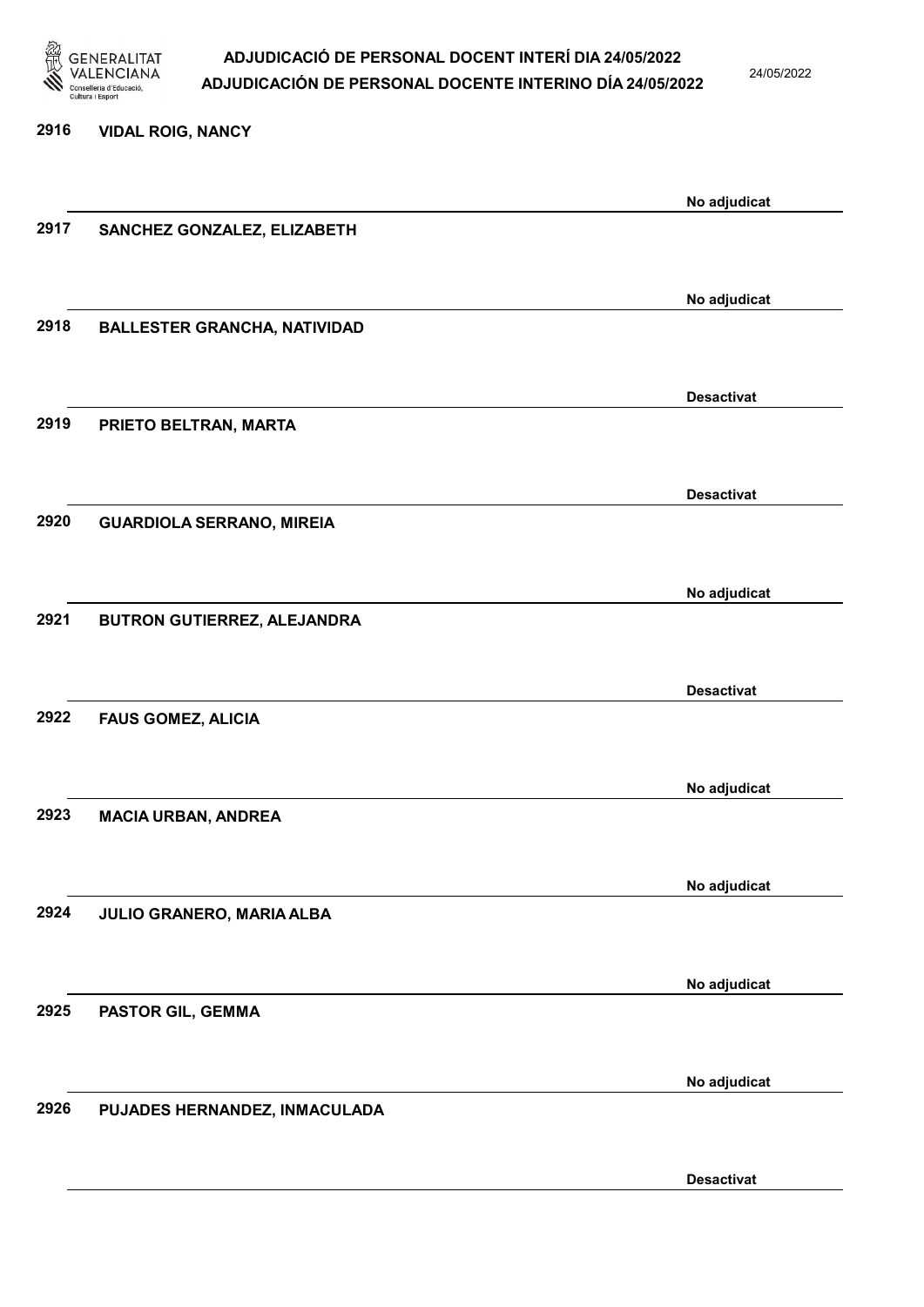

24/05/2022

# 2927 CERDA SANCHIS, MARIA MATILDE Desactivat 2928 BELLO GARCIA, JANNA No adjudicat 2929 PITARCH CARBONELL, MERITXELL Desactivat 2930 HERRERA GORRIZ, ANA No adjudicat 2931 IBAÑEZ TORTAJADA, PAULA Desactivat 2932 ZULLAR LLUECA, VERONICA No adjudicat 2933 PASTOR CIRUJEDA, NATALIA Ha participat 2934 LLAMAS GONZALEZ, ESTRELLA MARIA Ha participat 2935 MERINO PALACIOS, ANA MARIA Desactivat 2936 SANJUAN DIAZ, FRANCISCO Desactivat 2937 GORRIZ RODRIGUEZ, GLORIA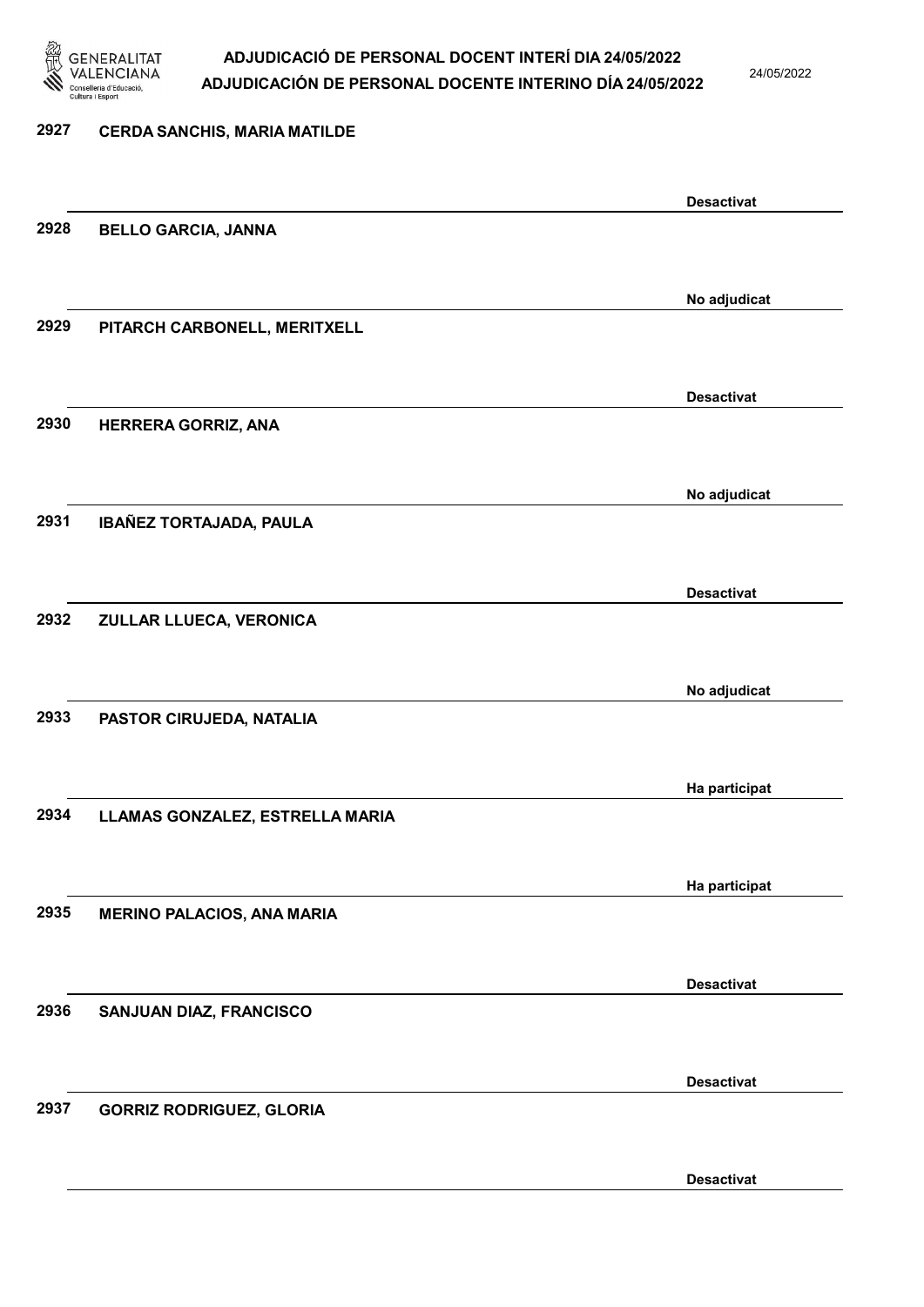

24/05/2022

| 2938 | <b>CORTES COLOMINA, INMACULADA</b> |                   |
|------|------------------------------------|-------------------|
|      |                                    |                   |
|      |                                    | No adjudicat      |
| 2939 | <b>GOMEZ CASTELLS, JOSE MANUEL</b> |                   |
|      |                                    |                   |
|      |                                    | <b>Desactivat</b> |
| 2940 | PEREZ GARCIA, IVAN                 |                   |
|      |                                    |                   |
|      |                                    |                   |
|      |                                    | <b>Desactivat</b> |
| 2941 | <b>BELLVER CASANOVA, MIREIA</b>    |                   |
|      |                                    |                   |
|      |                                    | Ha participat     |
| 2942 | <b>CARBO SALES, CLARA</b>          |                   |
|      |                                    |                   |
|      |                                    | Ha participat     |
| 2943 | CORDOBA CAZORLA, SANDRA            |                   |
|      |                                    |                   |
|      |                                    |                   |
| 2944 |                                    | No adjudicat      |
|      | <b>MONCHO CASTELLO, LAIA</b>       |                   |
|      |                                    |                   |
|      |                                    | No adjudicat      |
| 2945 | MONTEAGUDO FOMBUENA, DESAMPARADOS  |                   |
|      |                                    |                   |
|      |                                    | No adjudicat      |
| 2946 | PICO SANZ, MARIA JULIA             |                   |
|      |                                    |                   |
|      |                                    | <b>Desactivat</b> |
| 2947 | POLO LLEDO, CLARA ISABEL           |                   |
|      |                                    |                   |
|      |                                    |                   |
|      |                                    | No adjudicat      |
| 2948 | ARGUDO CUESTA, RAQUEL              |                   |
|      |                                    |                   |

No adjudicat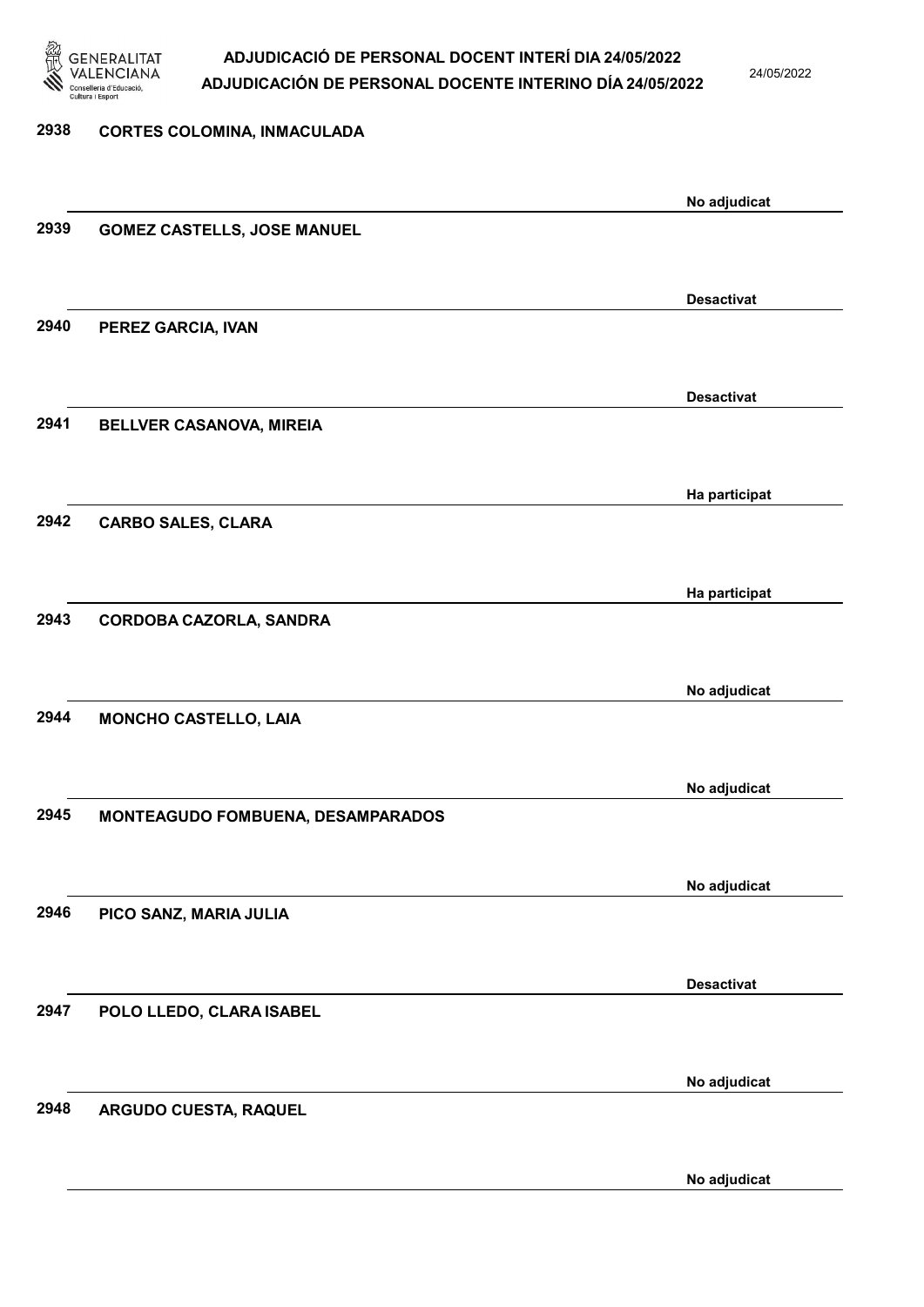

24/05/2022

# 2949 BORIA RUIZ, CARLOS SAUL Ha participat 2950 TENA TORRES, ISABEL No adjudicat 2951 APARISI MUÑOZ, AINARA Ha participat 2952 MARTIN VILLENA, RAQUEL Ha participat 2953 GALAN BAÑULS, MARIA DEL CARMEN Desactivat 2954 ROBLES FERRER, MARIA AMPARO No adjudicat 2955 MORAGUES JUAREZ, SHEILA No adjudicat 2956 ESTEBAN LOPEZ ATALAYA, MARIA ISABEL Desactivat 2957 ESCOLA LOZANO, SANDRA No adjudicat 2958 GOMEZ BALASTEGUI, LAURA No adjudicat 2959 MARTINEZ CAMBRA, YESICA

No adjudicat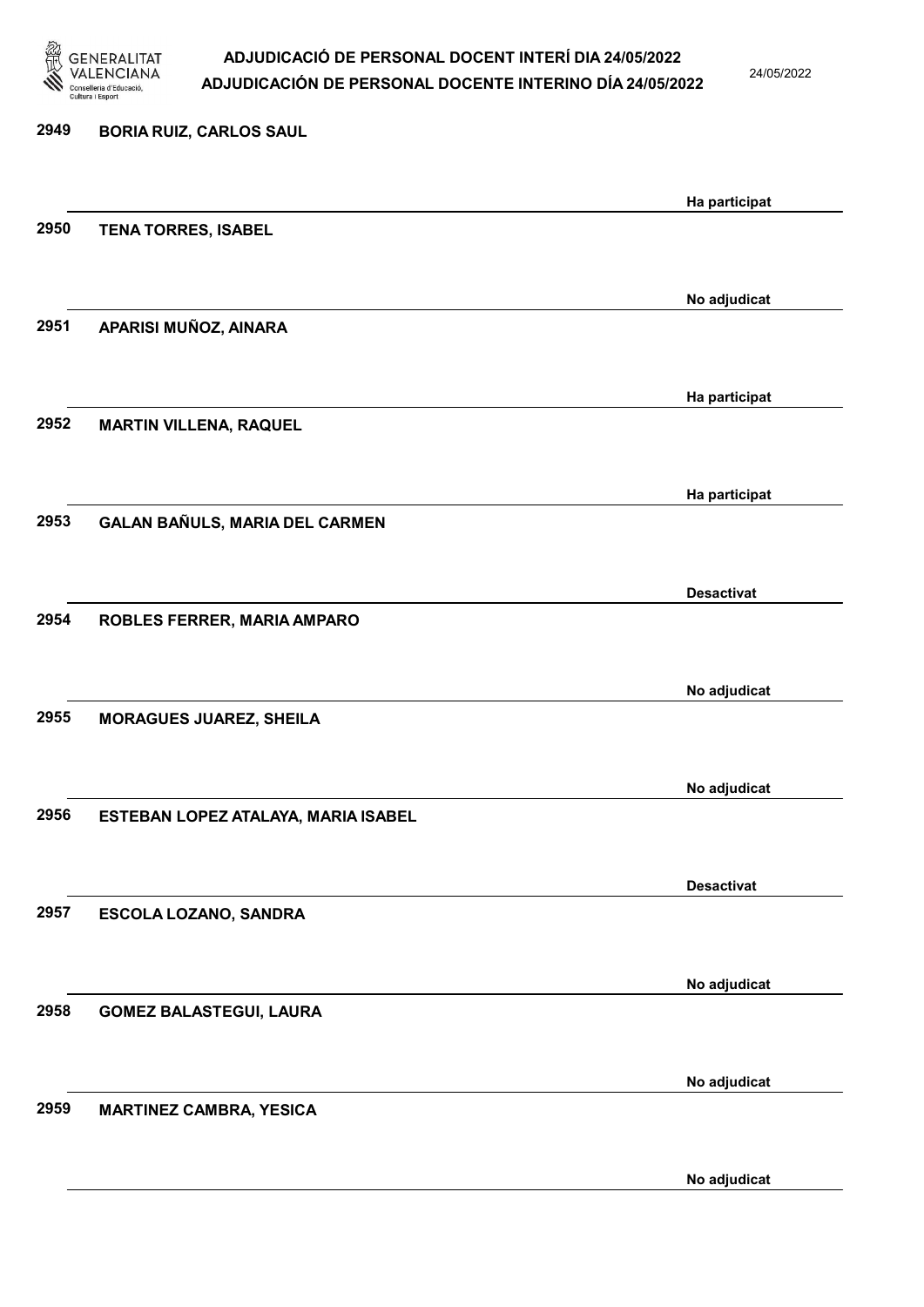

24/05/2022

| 2960 | <b>SANCHEZ TORRES, BEATRIZ</b>       |                   |
|------|--------------------------------------|-------------------|
|      |                                      | No adjudicat      |
| 2961 | <b>ESTEBAN MARES, CELIA</b>          |                   |
|      |                                      | <b>Desactivat</b> |
| 2962 | ORTUÑO MANJON, ANA DE LAS NIEVES     |                   |
|      |                                      | No adjudicat      |
| 2963 | <b>ISIERTE CARNICER, MARIA</b>       |                   |
|      |                                      | No adjudicat      |
| 2964 | <b>BUENO PEÑARRUBIA, PAULA BELEN</b> |                   |
|      |                                      | No adjudicat      |
| 2965 | JAEN SOTO, BEATRIZ                   |                   |
|      |                                      | <b>Desactivat</b> |
| 2966 | MIRASOL MENACHO, CARMEN LUNA         |                   |
|      |                                      | Ha participat     |
| 2967 | <b>MONEDERO GARCIA, MARIA ISABEL</b> |                   |
|      |                                      | <b>Desactivat</b> |
| 2968 | QUESADA ALIAGA, SILVIA               |                   |
|      |                                      | No adjudicat      |
| 2969 | <b>ANTEQUERA GOMEZ, AITOR</b>        |                   |
|      |                                      | No adjudicat      |
| 2970 | DURBA CORTINA, CONSUELO              |                   |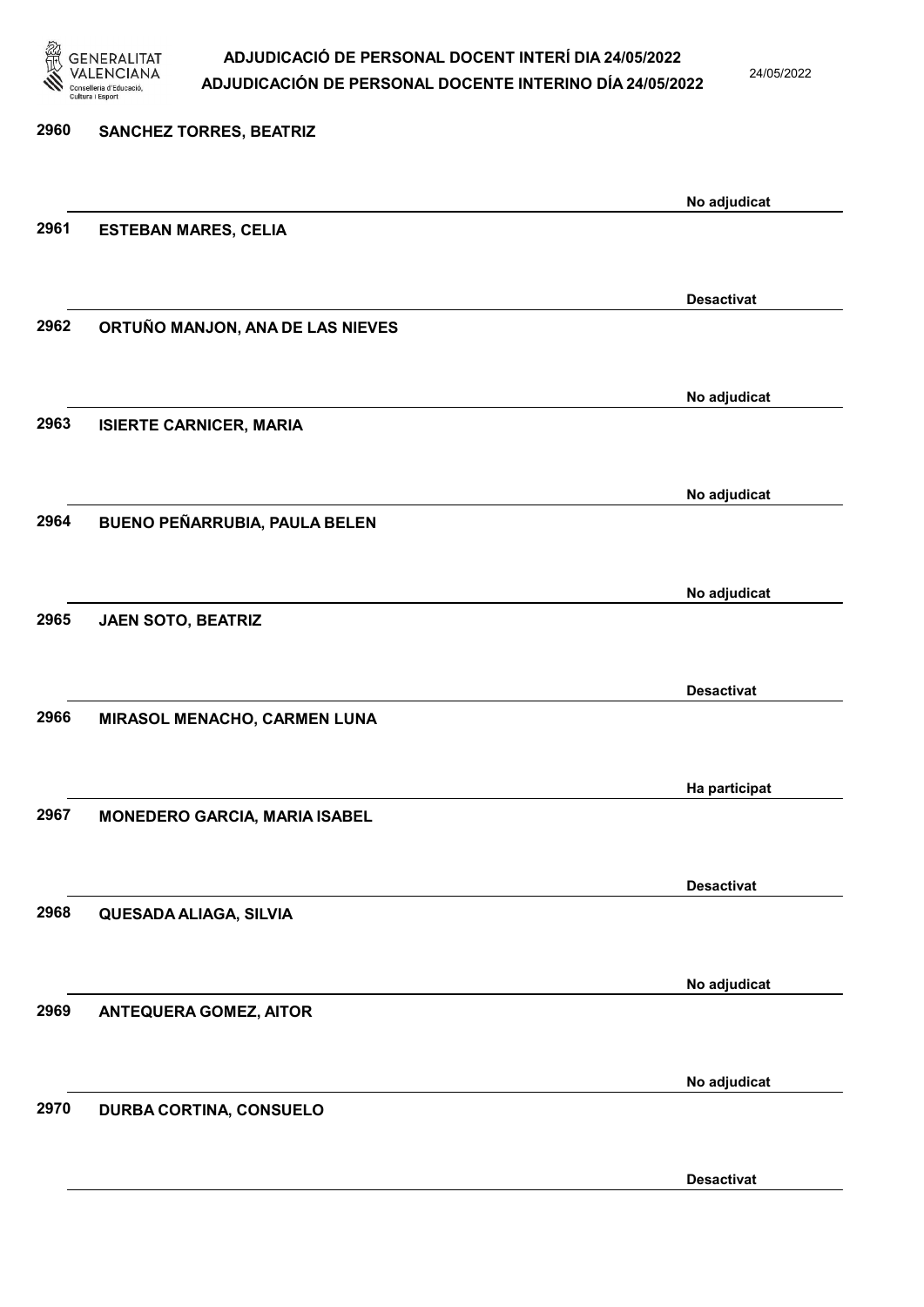

24/05/2022

# 2971 MONLLOR FALCO, VANESA No adjudicat 2972 FRUCTUOSO HERNANDEZ, SILVIA No adjudicat 2973 GIMENEZ ORQUIN, BEATRIZ Ha participat 2974 MARTINEZ ARACIL, INMACULADA No adjudicat 2975 SIGNES SOLIVERES, CARMEN Ha participat 2976 PEÑALVER MORENO, YAIZA No adjudicat 2977 MALDONADO SANCHIS, SONIA No adjudicat 2978 NAVARRO FAYOS, EMPAR No adjudicat 2979 RODRIGUEZ MOLLA, MARIA ROSA Ha participat 2980 RIBERA HILARIO, LAURA TERESA Desactivat 2981 BUENO SORIANO, YOLANDA

Ha participat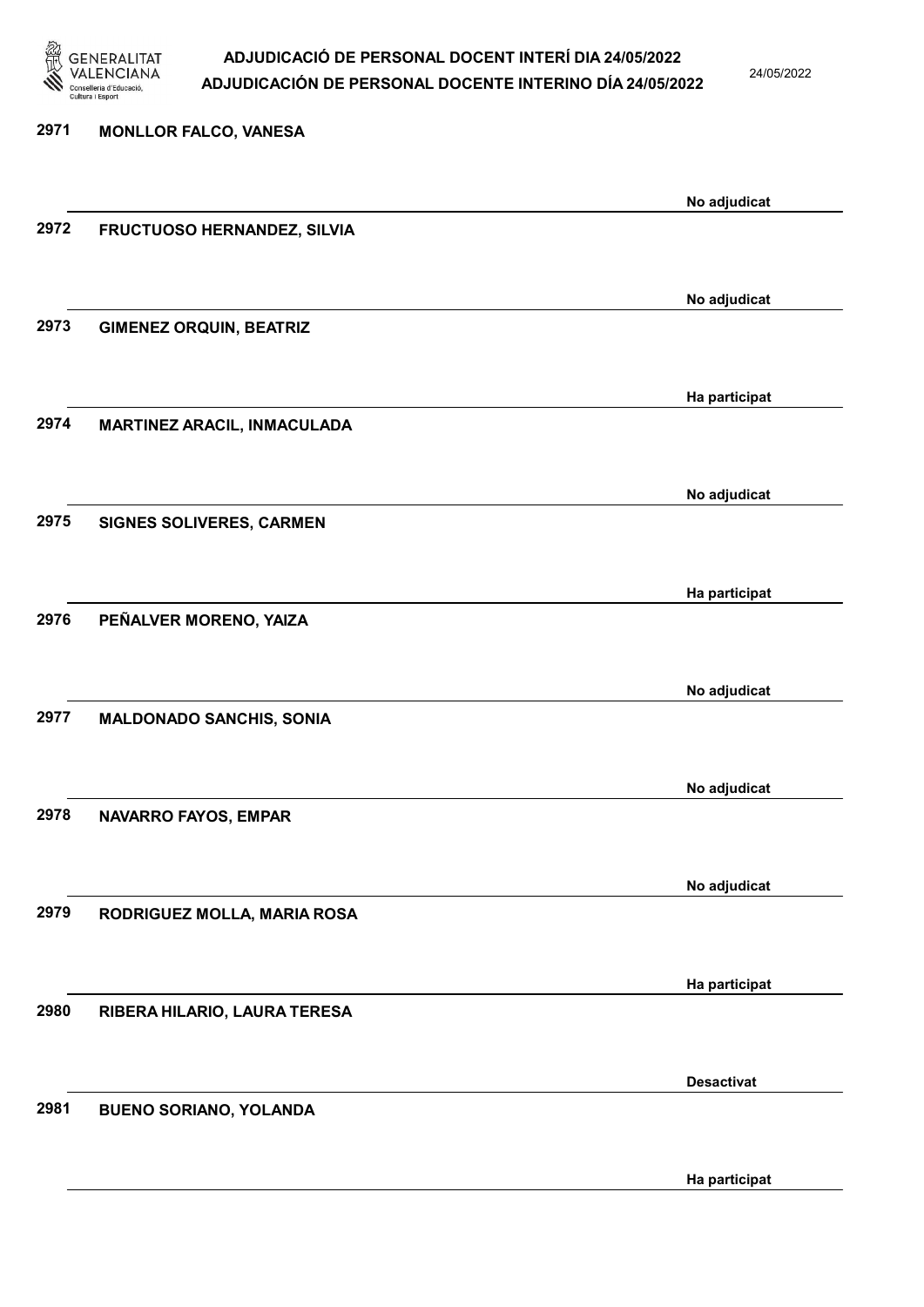

24/05/2022

| 2982 | <b>CALATAYUD APARICIO, CRISTINA</b> |               |
|------|-------------------------------------|---------------|
|      |                                     |               |
|      |                                     | Ha participat |
| 2983 | ANDREU CAPARROS, ANA ESTER          |               |
|      |                                     |               |
|      |                                     | No adjudicat  |
| 2984 | RIPOLL PÉREZ, MARÍA                 |               |
|      |                                     |               |
|      |                                     | No adjudicat  |
| 2985 | <b>BERNABEU SORIANO, JORDI</b>      |               |
|      |                                     |               |
|      |                                     | Ha participat |
| 2986 | ENE, BIANCA ALEXANDRA               |               |
|      |                                     |               |
|      |                                     | No adjudicat  |
| 2987 | <b>MARTINEZ VALERO, CRISTINA</b>    |               |
|      |                                     |               |
|      |                                     | No adjudicat  |
| 2988 | QUESADA ASENCIO, SARAI CECILIA      |               |
|      |                                     |               |
|      |                                     | No adjudicat  |
| 2989 | LOPEZ RODRIGUEZ, LUCRECIA           |               |
|      |                                     |               |
|      |                                     | No adjudicat  |
| 2990 | <b>ERES ROYO, MARIA TERESA</b>      |               |
|      |                                     |               |
|      |                                     | No adjudicat  |
| 2991 | TOMAS SAMPER, ANDREA                |               |
|      |                                     |               |
|      |                                     | No adjudicat  |
| 2992 | <b>LORENTE DIAZ, LORENA</b>         |               |
|      |                                     |               |

Ha participat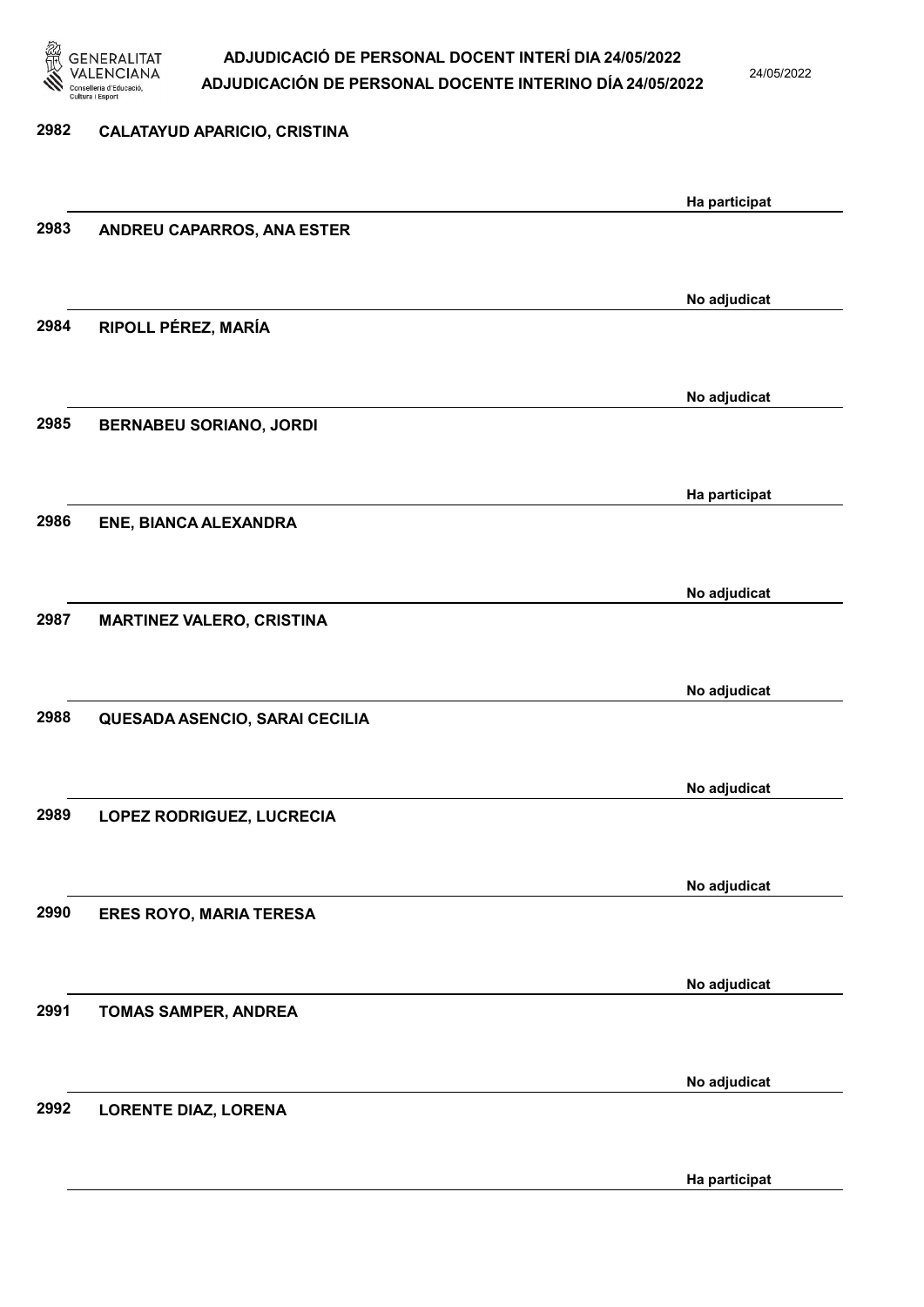

24/05/2022

### 2993 BUIL MARTI, BERTA

|      |                                   | <b>Desactivat</b> |
|------|-----------------------------------|-------------------|
| 2994 | <b>TIRADO FORES, ARIADNA</b>      |                   |
|      |                                   |                   |
|      |                                   |                   |
|      |                                   | <b>Desactivat</b> |
| 2995 | RUIZ BAILEN, RAQUEL               |                   |
|      |                                   |                   |
|      |                                   |                   |
|      |                                   | No adjudicat      |
| 2996 |                                   |                   |
|      | <b>FRANCISCO ROBLEDO, MAR</b>     |                   |
|      |                                   |                   |
|      |                                   | <b>Desactivat</b> |
|      |                                   |                   |
| 2997 | GINER ARREDONDO, RAQUEL           |                   |
|      |                                   |                   |
|      |                                   |                   |
|      |                                   | No adjudicat      |
| 2998 | <b>JULBE SERRANO, SILVIA</b>      |                   |
|      |                                   |                   |
|      |                                   |                   |
|      |                                   | No adjudicat      |
| 2999 | RUBIO CAÑADAS, CLAUDIA MARIA      |                   |
|      |                                   |                   |
|      |                                   |                   |
|      |                                   | <b>Desactivat</b> |
| 3000 | MARTINEZ RUIZ, NATIVIDAD PATRICIA |                   |
|      |                                   |                   |
|      |                                   |                   |
|      |                                   | No adjudicat      |
| 3001 | RUIZ PONS, CLARA MARIA            |                   |
|      |                                   |                   |
|      |                                   |                   |
|      |                                   | No adjudicat      |
|      |                                   |                   |
| 3002 | ALHAMA DIEZ, MARIA ANGELES        |                   |
|      |                                   |                   |
|      |                                   |                   |
|      |                                   | <b>Desactivat</b> |
| 3003 | <b>GALDON VIDAL, TANIA</b>        |                   |
|      |                                   |                   |
|      |                                   |                   |
|      |                                   | <b>Desactivat</b> |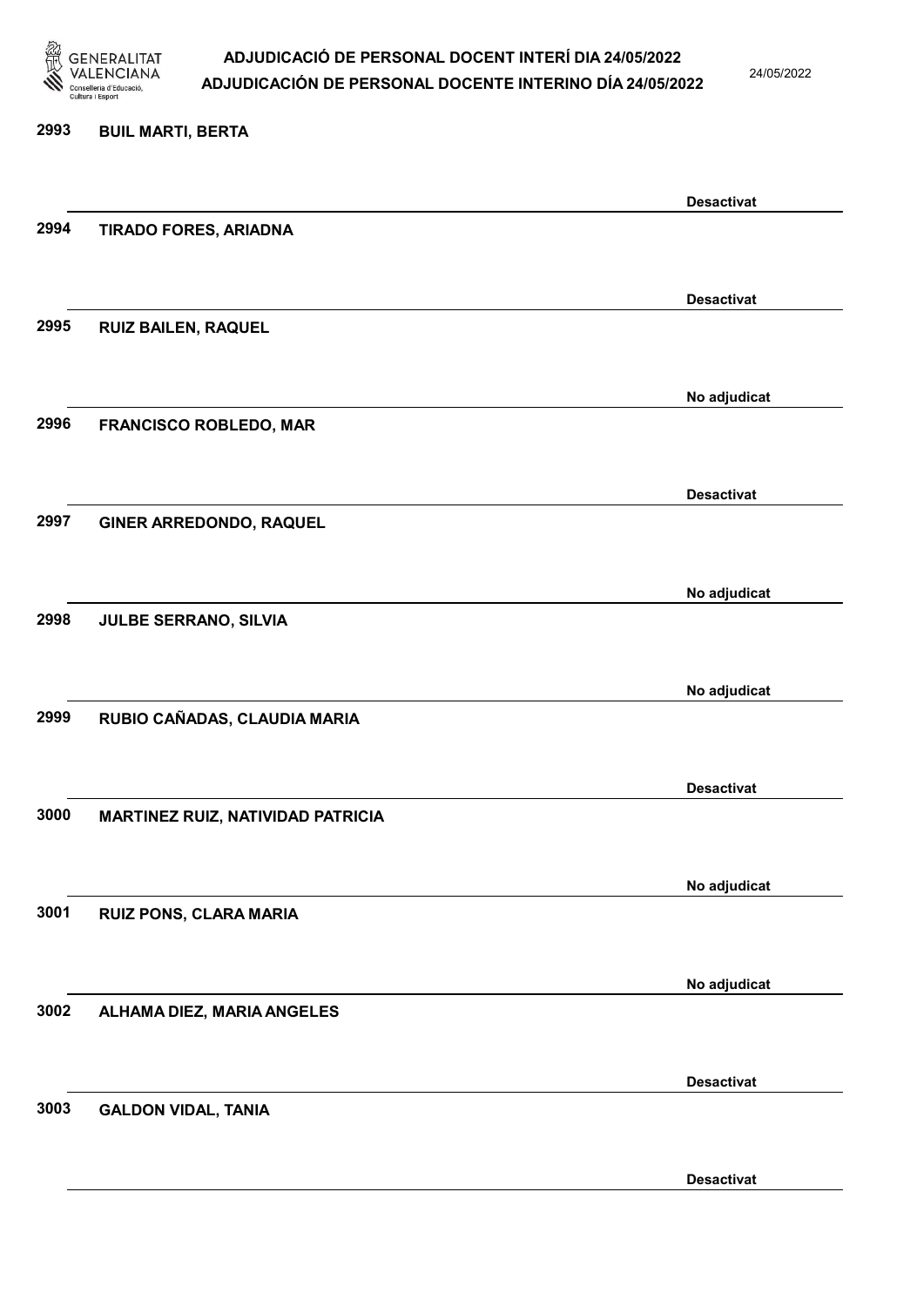

24/05/2022

# 3004 MATEO REDON, DIEGO Desactivat 3005 MORENO ENGUIDANOS, DENISE No adjudicat 3006 BAUTISTA LOPEZ, MARIA VICTORIA No adjudicat 3007 GIL ROMERO, REMEDIO Desactivat 3008 TORMO ESPI, DAVID No adjudicat 3009 ROMERO TORRO, PABLO JOSE No adjudicat 3010 GONZALEZ GIL, SILVANA Ha participat 3011 SEMPERE BLASCO, CARLA No adjudicat 3012 SAMBLAS CARCELLER, TAMARA No adjudicat 3013 BASTAN IBAÑEZ, LLEDO No adjudicat 3014 BURGUERA BATALLER, EVA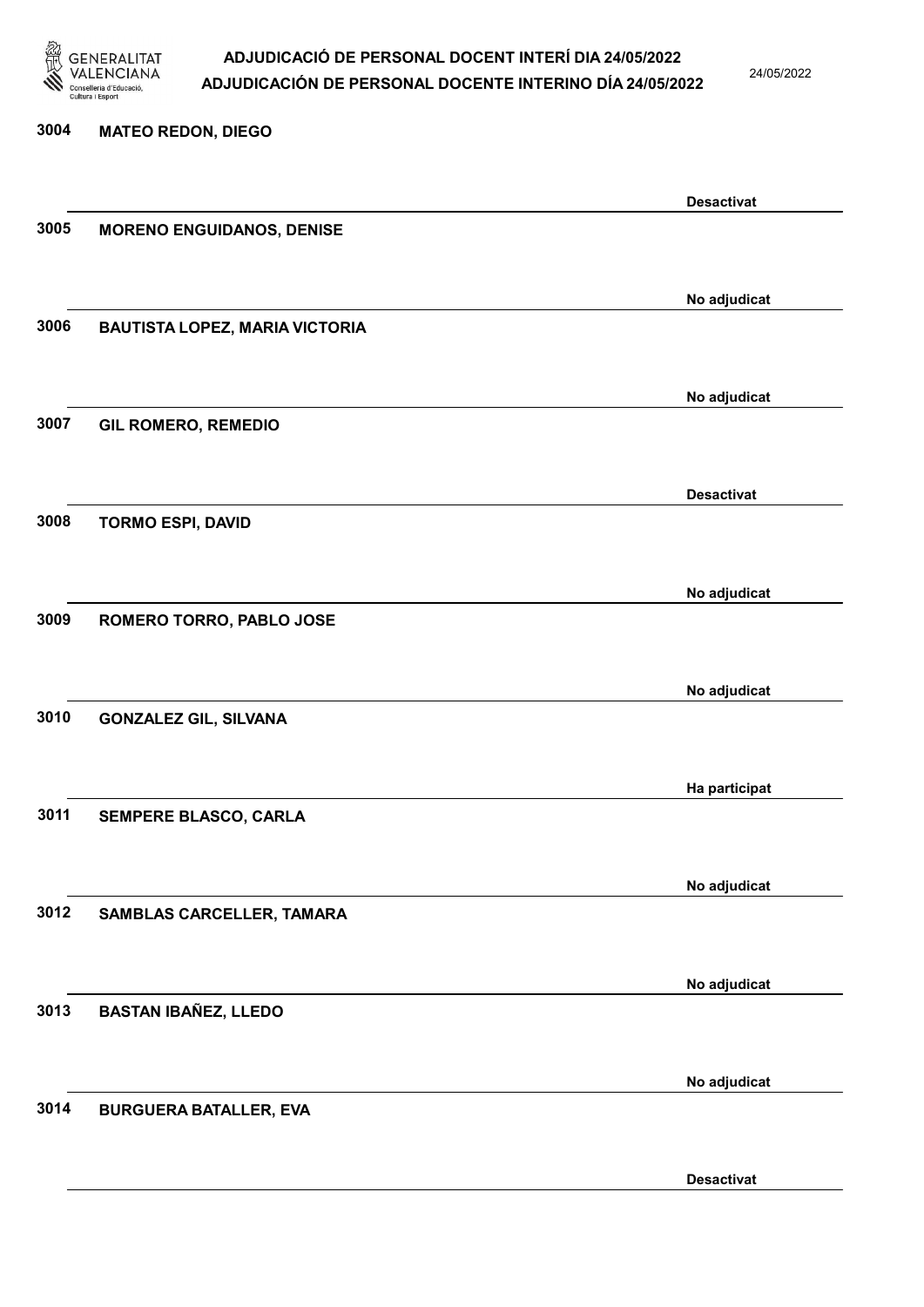

24/05/2022

Desactivat

# 3015 CERDA ORDIÑANA, LUCIA Desactivat 3016 GUILLEM GUILLEM, GLORIA No adjudicat 3017 IBAÑEZ NAVALON, MARTA Desactivat 3018 MOLLA SERRADELL, ELISABET No adjudicat 3019 ROSA ACETA, JOSE MANUEL No adjudicat 3020 SERRA DE SOUZA ROCHA, MARIA NOELIA No adjudicat 3021 FONTANA PLA, MARIA MERCEDES Ha participat 3022 GARCIA PEREZ, CARLA No adjudicat 3023 MARTIN CARMONA, SANDRA Desactivat 3024 RAMON GASCON, ANTONIO No adjudicat 3025 SEMPERE GUARNER, JESSICA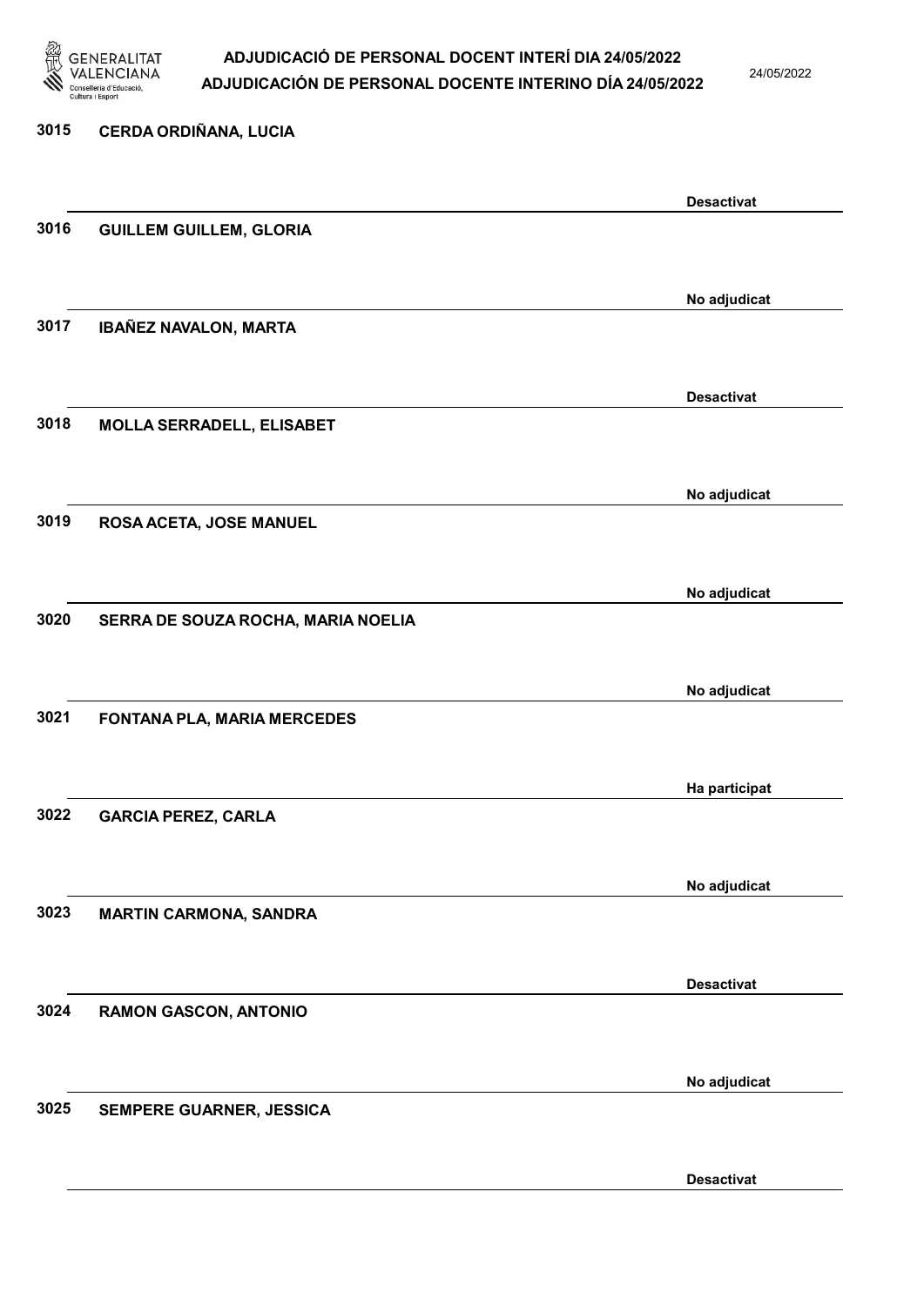

24/05/2022

No adjudicat

# 3026 MARTÍNEZ GONZÁLEZ, ADELAIDA No adjudicat 3027 MONTERDE GARCIA, MANUELA Ha participat 3028 CALABUIG FLORES, SANDRA Ha participat 3029 FERNANDEZ GOMEZ, LAURA Desactivat 3030 PASTOR GRIMA, MARIA Desactivat 3031 SANZ FLORDELIS, ISABEL No adjudicat 3032 SERRANO MADRID, LAURA No adjudicat 3033 REQUENA GARRIDO, MONICA No adjudicat 3034 PELLICER TOMAS, NOELIA No adjudicat 3035 LLANSOL PALAZON, MARTA No adjudicat 3036 PALOMARES SANCHEZ, CRISTINA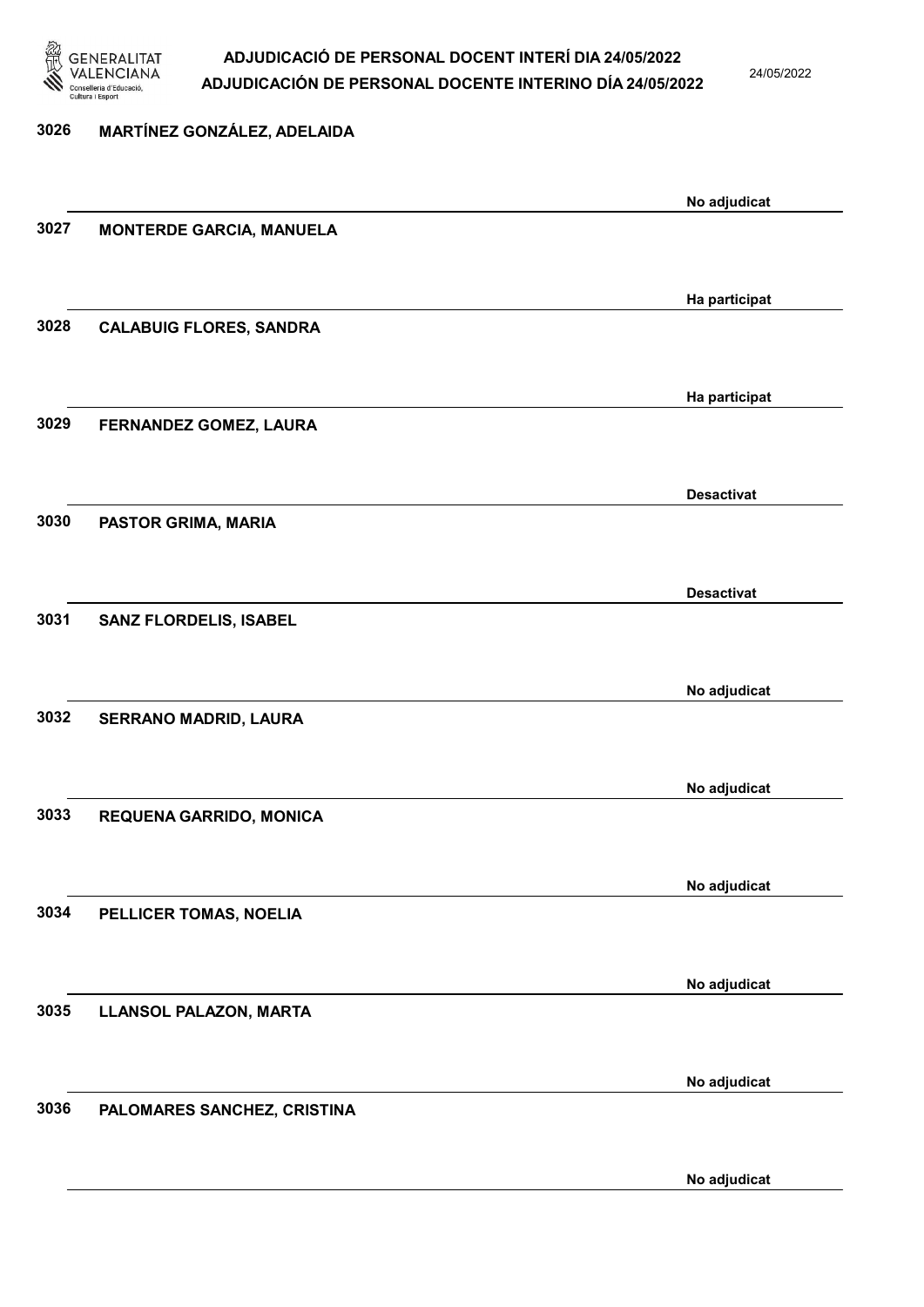

24/05/2022

### 3037 BENEYTO SAN JOSE, MARIA ANGELES

|      |                                       | No adjudicat      |
|------|---------------------------------------|-------------------|
| 3038 | <b>CASTELLANO FERNANDEZ, VERONICA</b> |                   |
|      |                                       |                   |
|      |                                       | No adjudicat      |
| 3039 | <b>CERVERA RUBIO, ALICIA</b>          |                   |
|      |                                       |                   |
|      |                                       | <b>Desactivat</b> |
| 3040 | ALDEGUER SASTRE, MARIA                |                   |
|      |                                       |                   |
|      |                                       | No adjudicat      |
| 3041 | PEREZ SANCHO, HUGO                    |                   |
|      |                                       |                   |
|      |                                       | <b>Desactivat</b> |
| 3042 | SERNA MARTINEZ, ESTEFANIA             |                   |
|      |                                       |                   |
|      |                                       | No adjudicat      |
| 3043 | <b>MOYA NEGRE, ANA</b>                |                   |
|      |                                       |                   |
|      |                                       | <b>Desactivat</b> |
| 3044 | <b>MENACHO ROSADO, SONIA</b>          |                   |
|      |                                       |                   |
|      |                                       | Ha participat     |
| 3045 | PERIS SANCHIS, CRISTINA               |                   |
|      |                                       |                   |
|      |                                       | <b>Desactivat</b> |
| 3046 | <b>GALIANA GRAMAGE, JOSE RAFAEL</b>   |                   |
|      |                                       |                   |
|      |                                       | <b>Desactivat</b> |
| 3047 | <b>MAS OLIVER, ARACELI</b>            |                   |
|      |                                       |                   |
|      |                                       | No adjudicat      |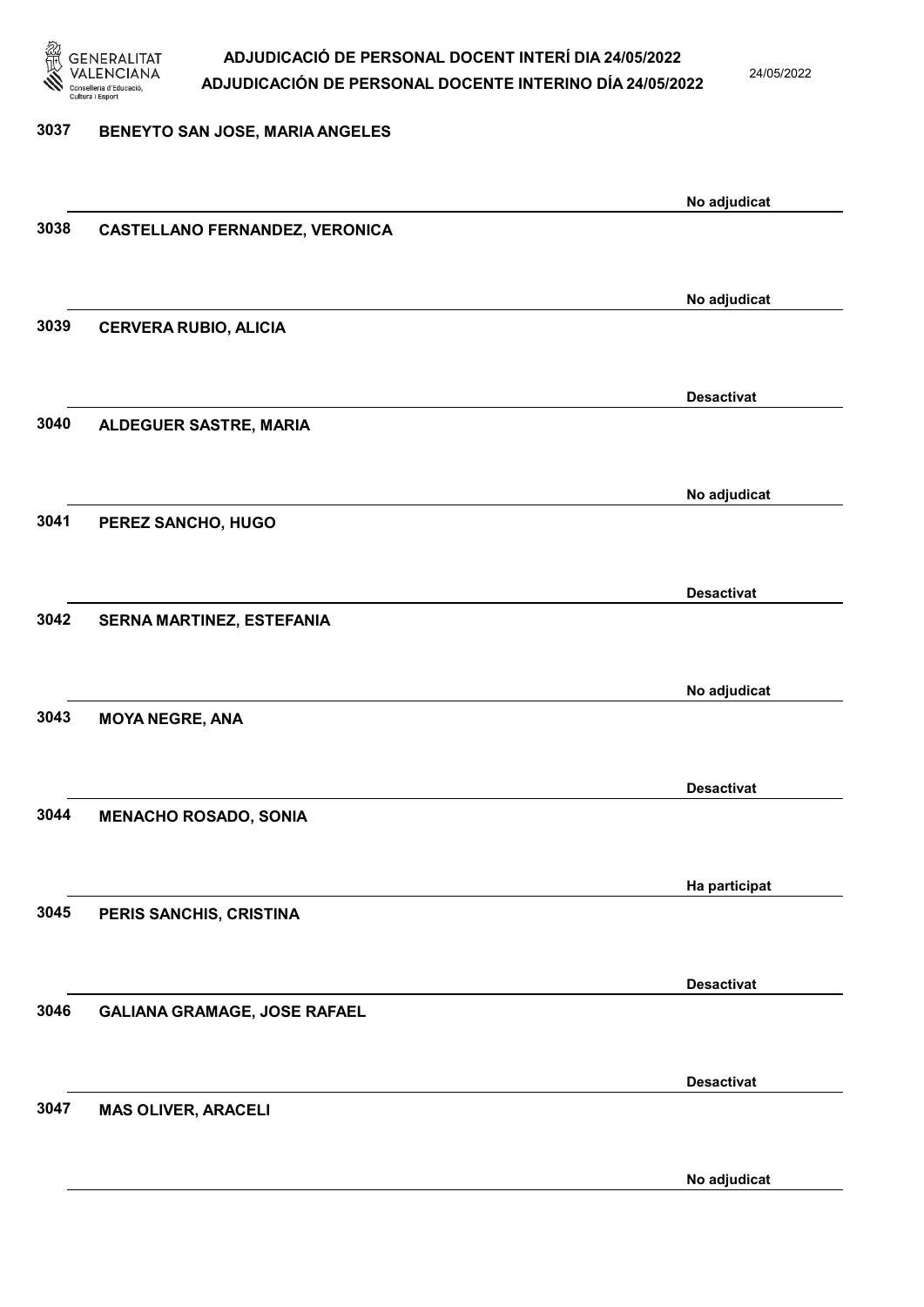

24/05/2022

Desactivat

# 3048 BUIGUES BISQUERT, ELISA Ha participat 3049 MARTINEZ CATALA, NATALIA No adjudicat 3050 MARTINEZ ALBIACH, SHEILA Desactivat 3051 GONZALEZ SILVESTRE, CARLOS Desactivat 3052 LATORRE JUAN, LOURDES No adjudicat 3053 CASTRO NEGRO, JOSE EMILIO Desactivat 3054 GINER BERNAL, VERONICA No adjudicat 3055 MARTINEZ SAEZ, LIDIA Ha participat 3056 RUBIÑO LOPEZ DE LA NIETA, CARLOS Ha participat 3057 ARIAS ESPINOSA, MARIA No adjudicat 3058 MONTES PEREZ, MARIA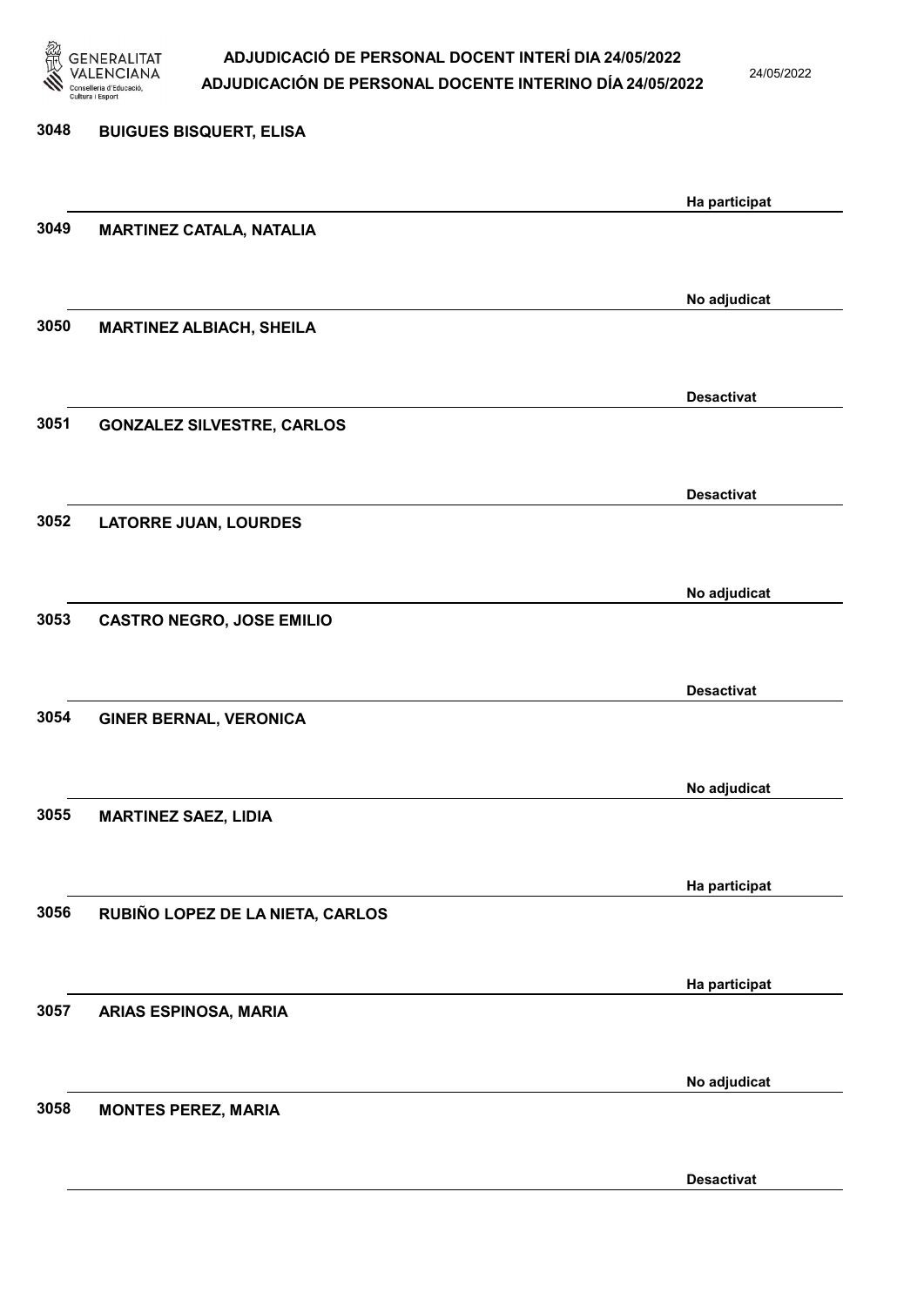

24/05/2022

# 3059 VASALO VICEDO, LARA No adjudicat 3060 MONTIEL VARELA, ALICIA No adjudicat 3061 RUIZ CULIAÑEZ, LOURDES Desactivat 3062 TORTOSA FRANCES, MIGUEL No adjudicat 3063 MARTIN ARRAEZ, ANA Desactivat 3064 MASCARELL BATALLER, AMPARO No adjudicat 3065 GONZALBEZ MARTIN DE SANTA OLALLA, CARMEN Ha participat 3066 BUENO GIRBES, SARA Desactivat 3067 JIMENEZ RAMOS, SILVIA No adjudicat 3068 LLORET BORONAT, MARIA Desactivat 3069 BAEZA RUZ, CARLA

No adjudicat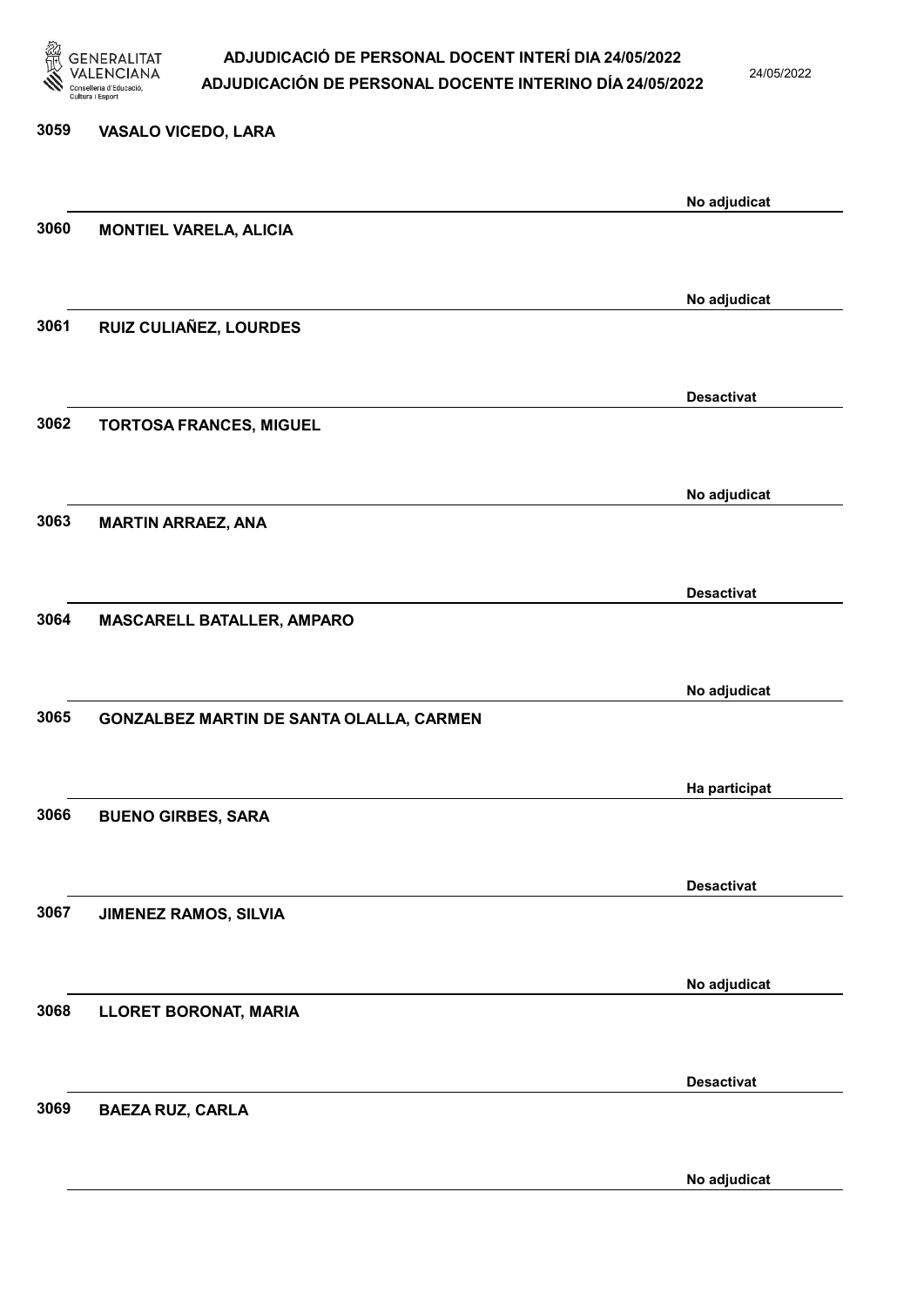

24/05/2022

No adjudicat

# 3070 BORDES SENDRA, ANA No adjudicat 3071 SALVADOR SEGARRA, NURIA No adjudicat 3072 HAMILTON LOPEZ, YIANNA FIORELL No adjudicat 3073 BELTRAN BALLESTER, OLGA Desactivat 3074 CASAT GIL, LAURA No adjudicat 3075 RODRIGUEZ PEREZ, LAURA No adjudicat 3076 TARAZONA HERNANDEZ, MARIA LUZ Desactivat 3077 CARTAGENA SOLIS, FABIOLA No adjudicat 3078 MARTINEZ MELADO, NATALIA No adjudicat 3079 MILLAN MENDIOLA, MARIA Ha participat 3080 CUADRADO CORDERO, LORENA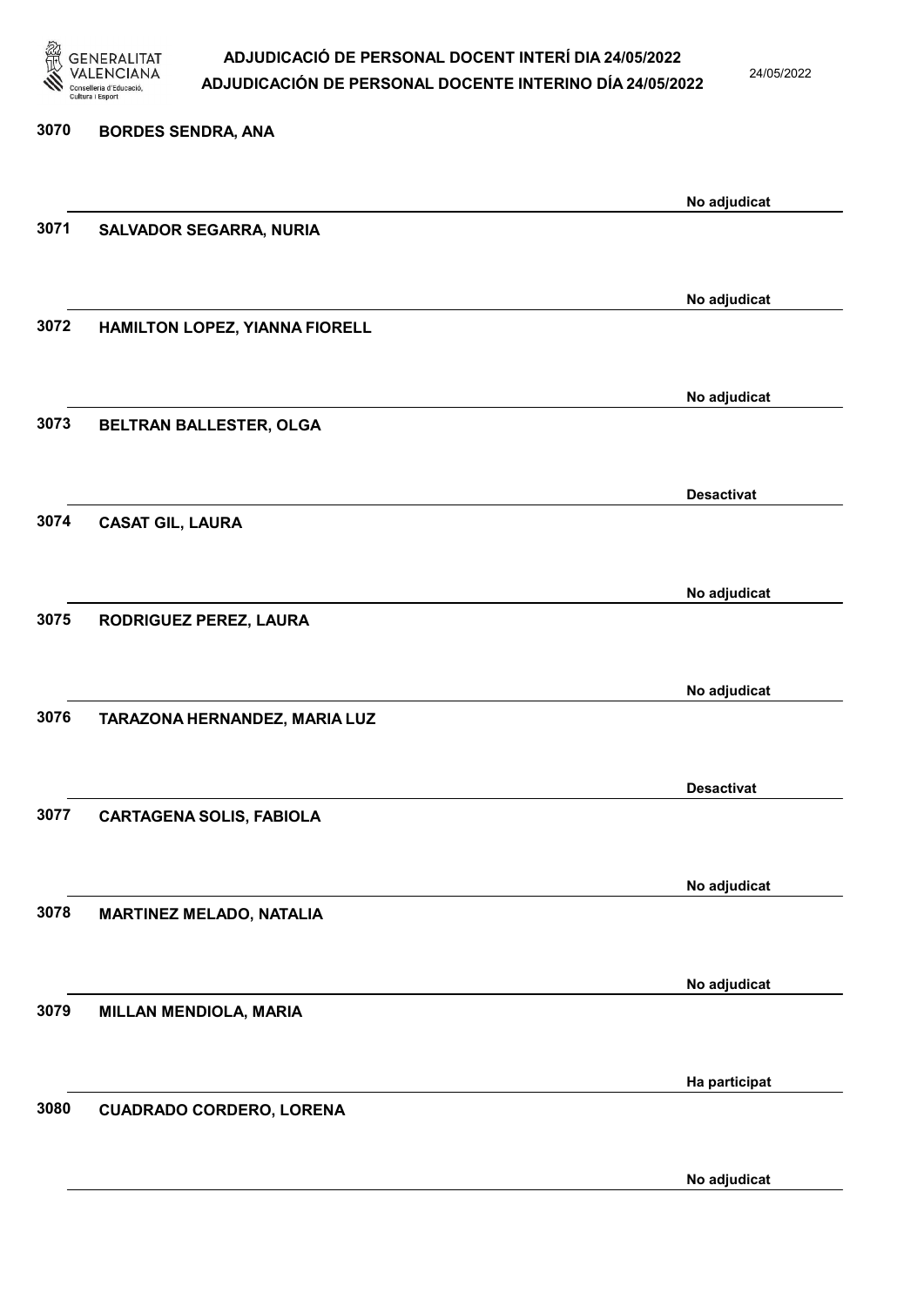

24/05/2022

No adjudicat

# 3081 FERRANDO ALTUR, ENRIQUE No adjudicat 3082 GARCIA DEL CANTO, CLARA ISABEL No adjudicat 3083 MARCHANTE AVELLANEDA, ESTER No adjudicat 3084 MOMPO MASCARELL, TOMAS Desactivat 3085 BOSCH FERRUSES, LAURA No adjudicat 3086 IBAÑEZ NAVARRO, VERONICA Desactivat 3087 SOLER LLORCA, ANDRES No adjudicat 3088 MAYOR DOMENECH, LOURDES Ha participat 3089 GARCIA ALBEROLA, JUAN PEDRO Desactivat 3090 TARRAZONA GOMAR, MERCEDES Ha participat 3091 PENALVA FERRANDEZ, ANA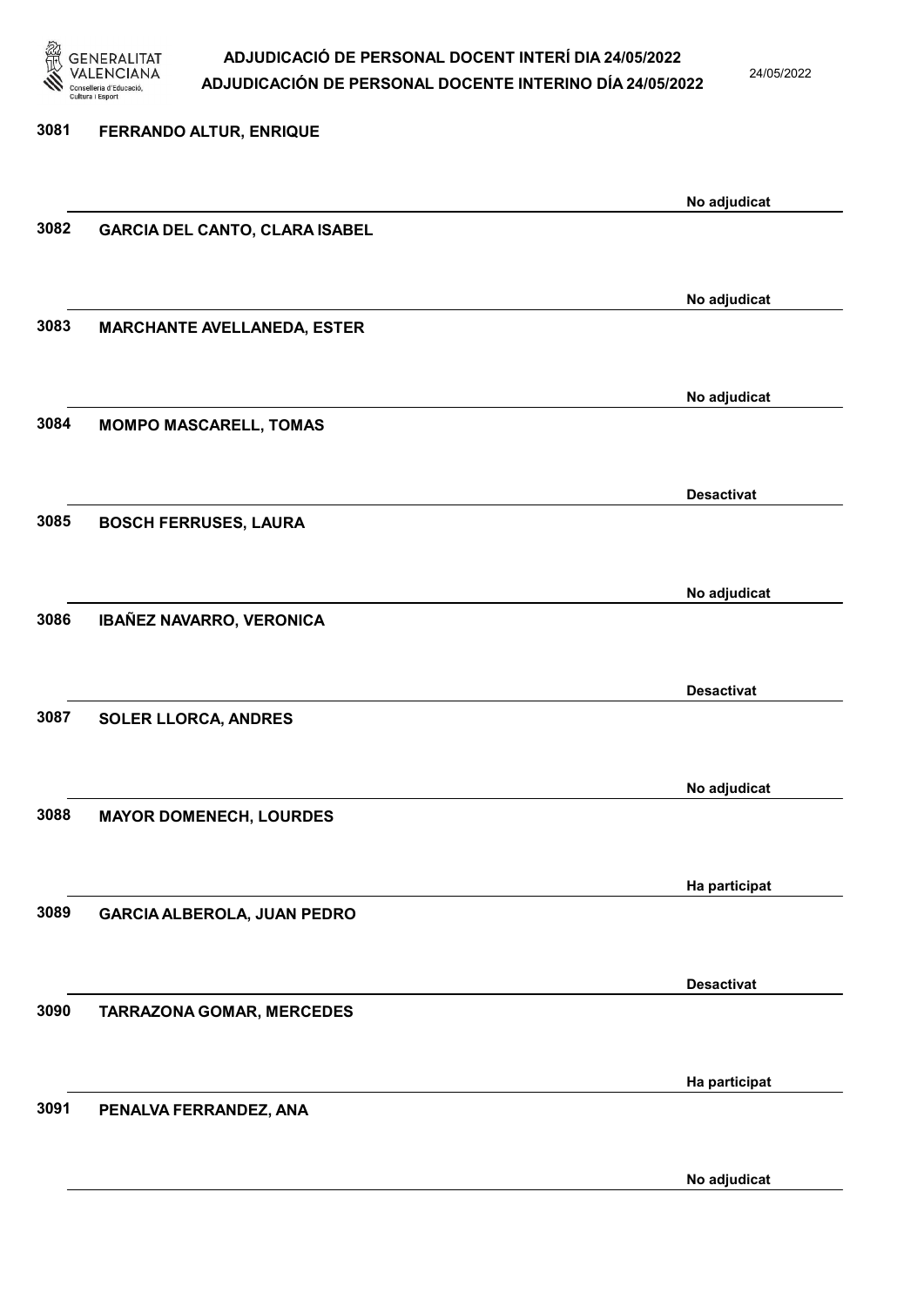

24/05/2022

# 3092 CLIMENT MARZAL, GEMA ANA Ha participat 3093 FERRER ALMIRON, VANESSA Ha participat 3094 PINA CABAÑERO, SANDRA Ha participat 3095 ARACIL BARDISA, IRENE Ha participat 3096 ARACIL MATEOS, VERÓNICA Ha participat 3097 GOZALBEZ AZNAR, SORAYA Ha participat 3098 HERNANDEZ RAMIREZ, GLORIA Desactivat 3099 HIGUERO VILLARROYA, LORENA No adjudicat 3100 OLTRA ARANDA, CELIA Desactivat 3101 GINER FACILA, ANA BELEN Ha participat 3102 GUEROLA PUNZANO, ANGELA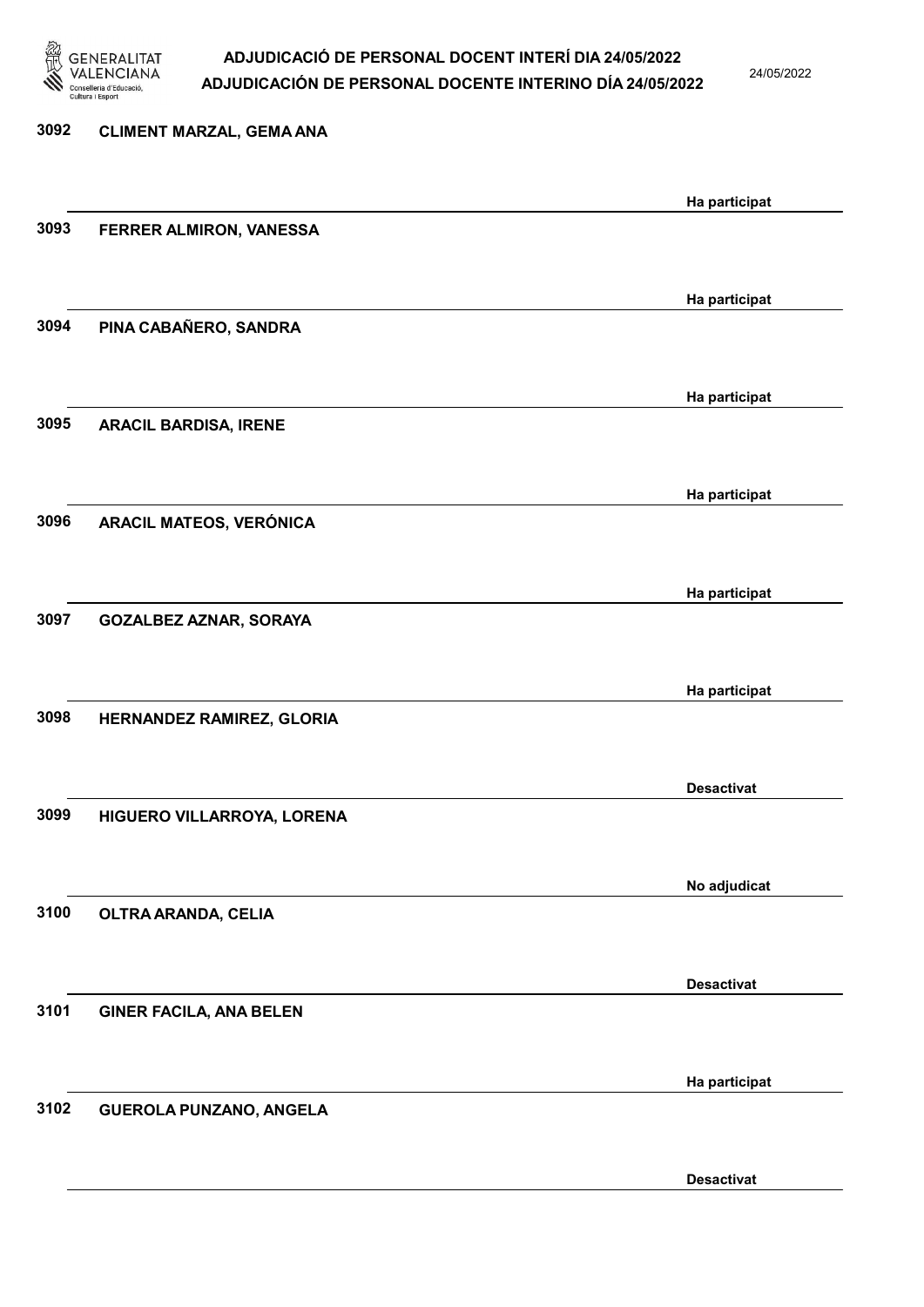

24/05/2022

# 3103 GUILLEM FORNER, ESTHER No adjudicat 3104 MARTINEZ MARTINEZ, NURIA Ha participat 3105 MARTÍNEZ MARTINEZ, CAROLINA No adjudicat 3106 GONZALEZ LLORCA, MIGUEL Desactivat 3107 MARTINEZ VAZQUEZ, MARIA ANGELES No adjudicat 3108 ORTS CARTAGENA, ANA No adjudicat 3109 ORTUÑO CLIMENT, DELIA Ha participat 3110 PIQUER FORMENT, MARIA Ha participat 3111 PORTA HERNANDIS, EDILIA Desactivat 3112 ESCRIVA APARISI, BEATRIZ Ha participat 3113 GONZALEZ POZO, CRISTINA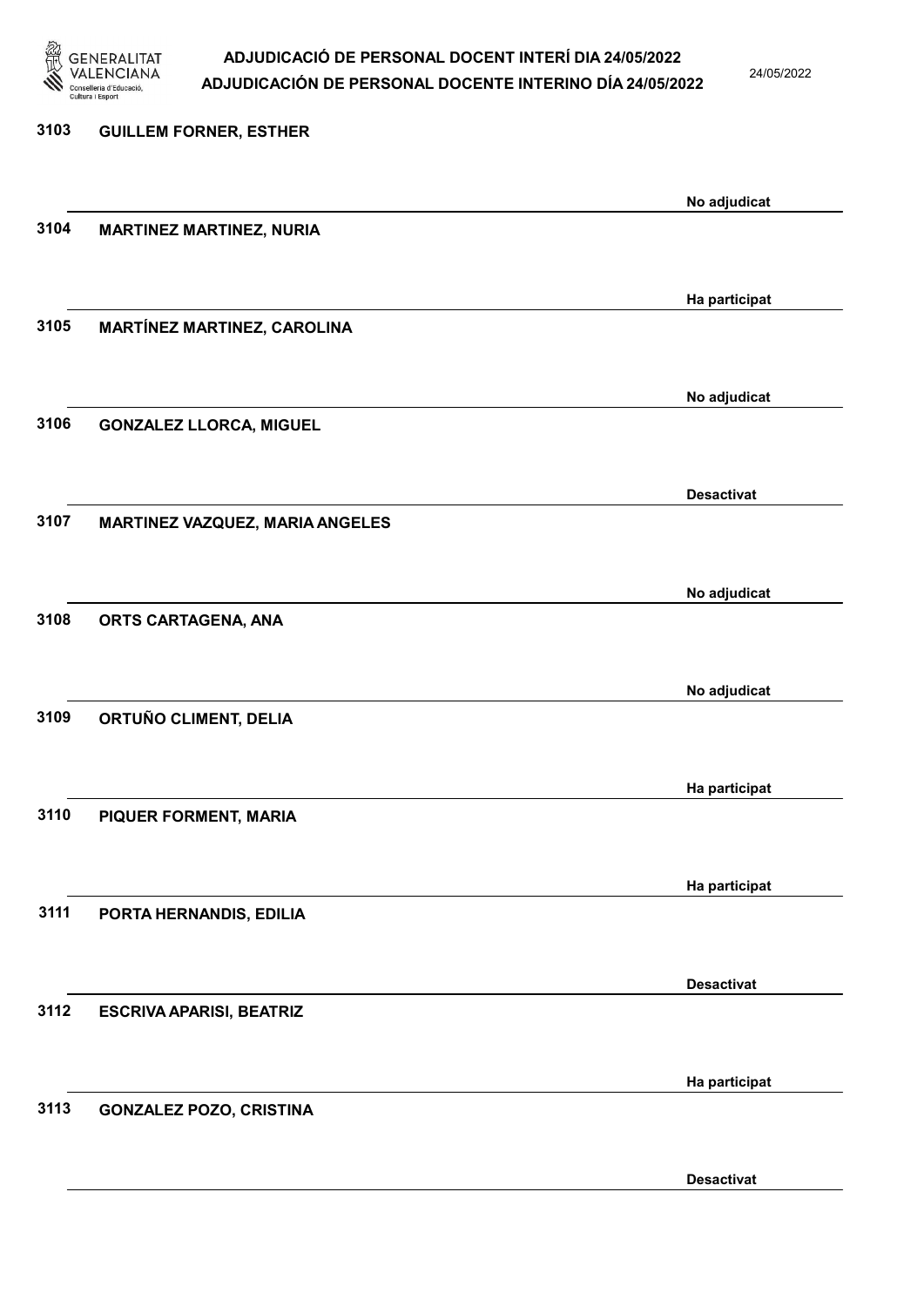

24/05/2022

| 3114 | <b>RAMOS BURGOS, NEREIDA</b>                                             |                   |
|------|--------------------------------------------------------------------------|-------------------|
|      |                                                                          | <b>Desactivat</b> |
| 3115 | <b>ESQUER OLTRA, SONIA</b>                                               |                   |
|      |                                                                          | Ha participat     |
| 3116 | <b>GINER MARTI, CLAUDIA</b>                                              |                   |
|      |                                                                          |                   |
| 3117 | <b>CUARTIELLA LLUCH, MIRIAM</b>                                          | <b>Desactivat</b> |
|      |                                                                          |                   |
| 3118 | CHAQUET PASCUAL, MARIA TERESA DEL PILAR                                  | No adjudicat      |
|      |                                                                          |                   |
|      |                                                                          | No adjudicat      |
| 3119 | <b>FORTEA ROSALENY, JESUS</b><br>Petición:<br>128                        | Voluntaria        |
|      | ALZIRA (46028685) CEIP GLORIA FUERTES<br>833931<br>123 / EDUCACIÓ FÍSICA |                   |
|      | ING.<br>Horas<br>SUBSTITUCIÓ DETERMINADA<br>23                           | Adjudicat         |
| 3120 | <b>MARTIN SOLAZ, MARTA</b>                                               |                   |
|      |                                                                          |                   |
|      |                                                                          | <b>Desactivat</b> |
| 3121 | <b>MONZON SANCHEZ, NURIA</b>                                             |                   |
|      |                                                                          |                   |
|      |                                                                          | Ha participat     |
| 3122 | <b>MORENO LOPEZ, MIRIAM</b>                                              |                   |
|      |                                                                          |                   |
| 3123 | <b>VALLS SOLER, LAURA</b>                                                | No adjudicat      |
|      |                                                                          |                   |
|      |                                                                          | No adjudicat      |
| 3124 | VIDAL CALZADA, JOSE ANTONIO                                              |                   |
|      |                                                                          |                   |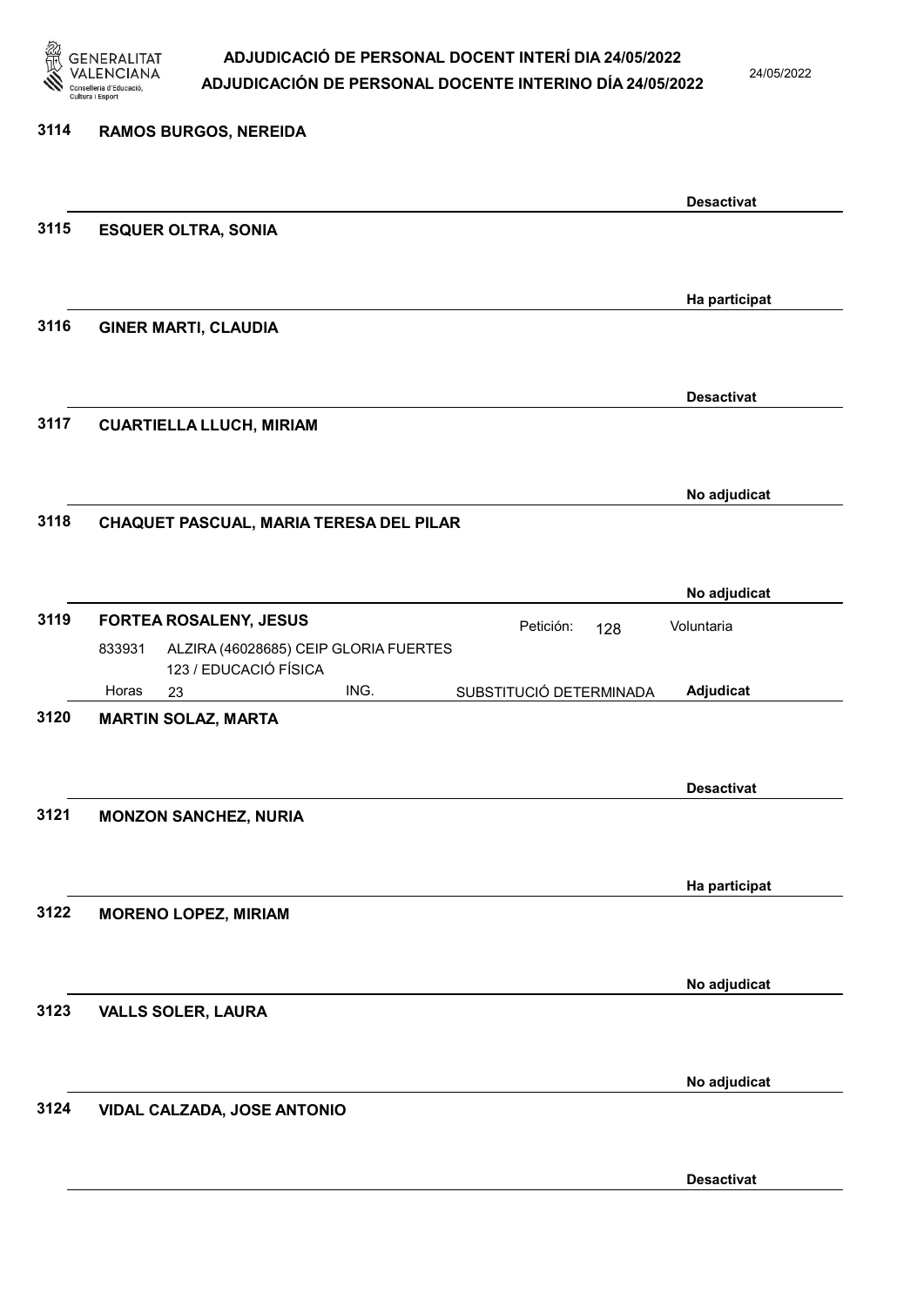

24/05/2022

### 3125 ALVARO NAVARRO, TERESA

|      |                                  | <b>Desactivat</b> |
|------|----------------------------------|-------------------|
| 3126 | <b>GARCIA MAS, MARIA SOLEDAD</b> |                   |
|      |                                  |                   |
|      |                                  | No adjudicat      |
| 3127 | <b>GARCIA SARRION, SARA</b>      |                   |
|      |                                  |                   |
|      |                                  |                   |
|      |                                  | No adjudicat      |
| 3128 | JAREÑO MANCLUS, JOSE             |                   |
|      |                                  |                   |
|      |                                  | <b>Desactivat</b> |
| 3129 | <b>ESPI RAMIREZ, DESIRE</b>      |                   |
|      |                                  |                   |
|      |                                  | Ha participat     |
| 3130 | <b>ESCRICH CUESTA, ANA ROSA</b>  |                   |
|      |                                  |                   |
|      |                                  |                   |
|      |                                  | No adjudicat      |
| 3131 | <b>RENAU BERBIS, PAULA</b>       |                   |
|      |                                  |                   |
|      |                                  | <b>Desactivat</b> |
| 3132 | <b>CEBRIA SANCHIS, ELENA</b>     |                   |
|      |                                  |                   |
|      |                                  | No adjudicat      |
| 3133 | MUÑOZ BALLESTER, ALOMA           |                   |
|      |                                  |                   |
|      |                                  |                   |
|      |                                  | <b>Desactivat</b> |
| 3134 | MUÑOZ GONZALEZ, CRISTINA         |                   |
|      |                                  |                   |
|      |                                  | No adjudicat      |
| 3135 | <b>MEGIAS ZAPATA, LARA</b>       |                   |
|      |                                  |                   |
|      |                                  | No adjudicat      |
|      |                                  |                   |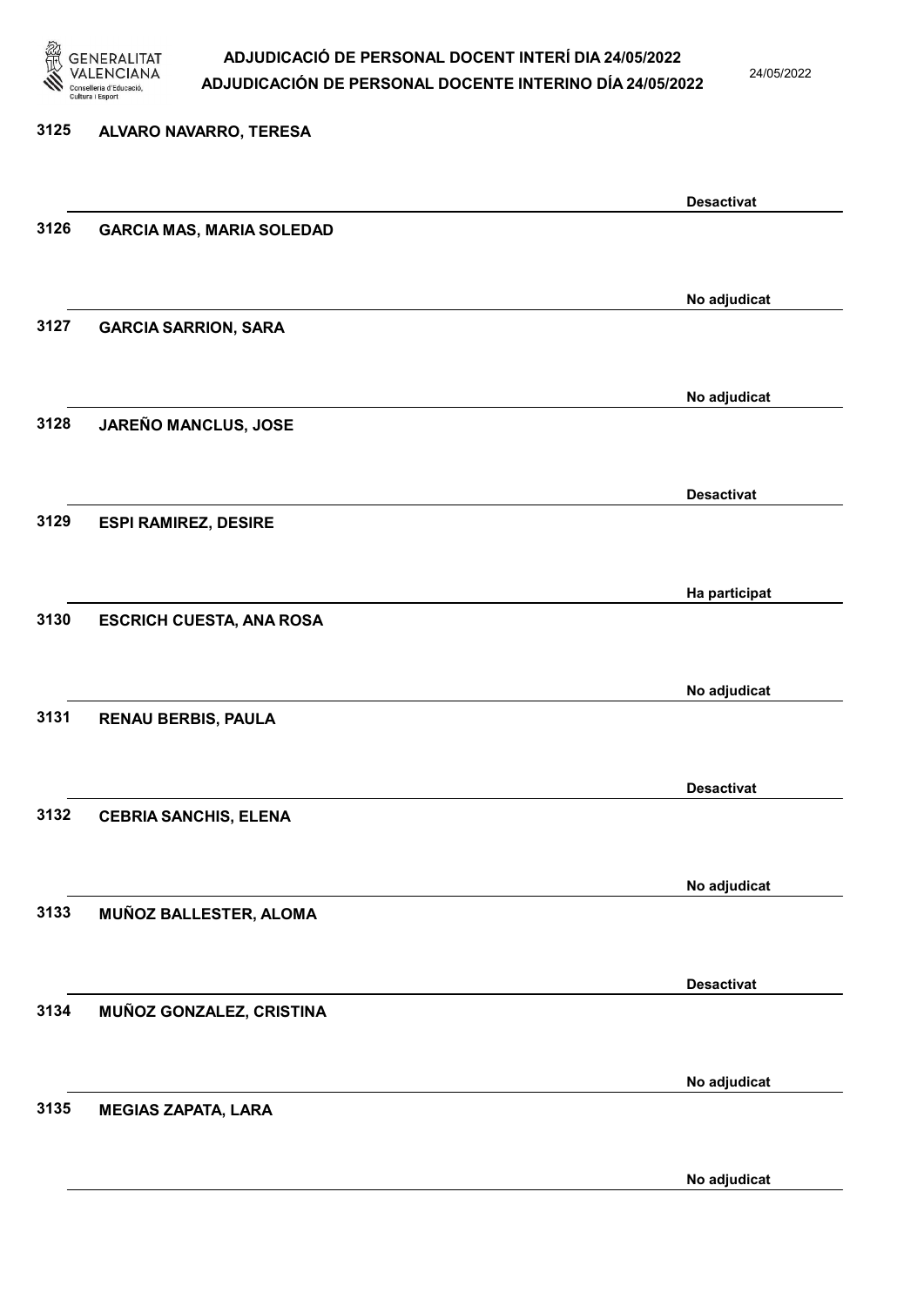

24/05/2022

No adjudicat

# 3136 ESTEVAN MARTINEZ, SILVIA Desactivat 3137 LOPEZ JORGE, SERGIO Desactivat 3138 VICO MANUEL, BLANCA Desactivat 3139 ESCRIG ESPUIG, MARIA TERESA Ha participat 3140 CONTELLES DOMINGO, MARIA ASUNCION Ha participat 3141 SEGARRA NAVARRO, PATRICIO MANUEL No adjudicat 3142 LOPEZ GIMENEZ, JUAN CARLOS Ha participat 3143 GARCIA MASIA, NURIA No adjudicat 3144 GAVARA CLOFENT, MARIA No adjudicat 3145 CAUDELI PONS, GEMMA Desactivat 3146 BENITEZ VITAR, JONATAN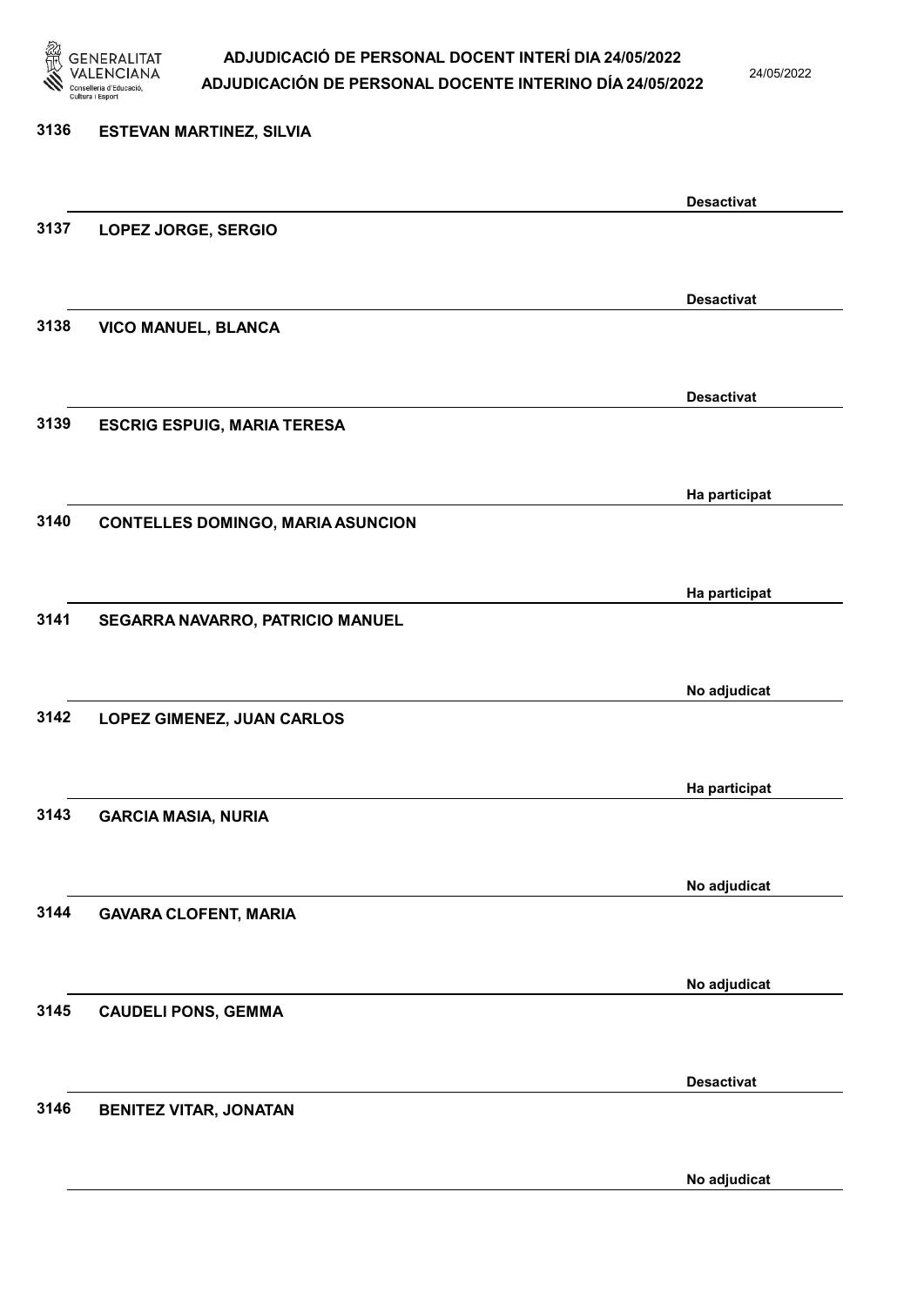

24/05/2022

Ha participat

# 3147 GALLEGO RANGEL, MIRIAM Desactivat 3148 GOMIS ALAVES, MARIA DEL CARMEN No adjudicat 3149 QUERALT ALGARRA, ALICIA No adjudicat 3150 ALBEROLA GIRBES, DIEGO Desactivat 3151 SANTAMARIA PUGA, SILVIA Ha participat 3152 TORRALBA PERELLO, IRENE Ha participat 3153 CATALA ALBEROLA, PAULA No adjudicat 3154 GOMIS VIDAL, LAURA Desactivat 3155 BARRACHINA VERDU, ALBA No adjudicat 3156 BLASCO MARTINEZ, ELISABET Ha participat 3157 CAZADOR COMINO, ANA LUCIA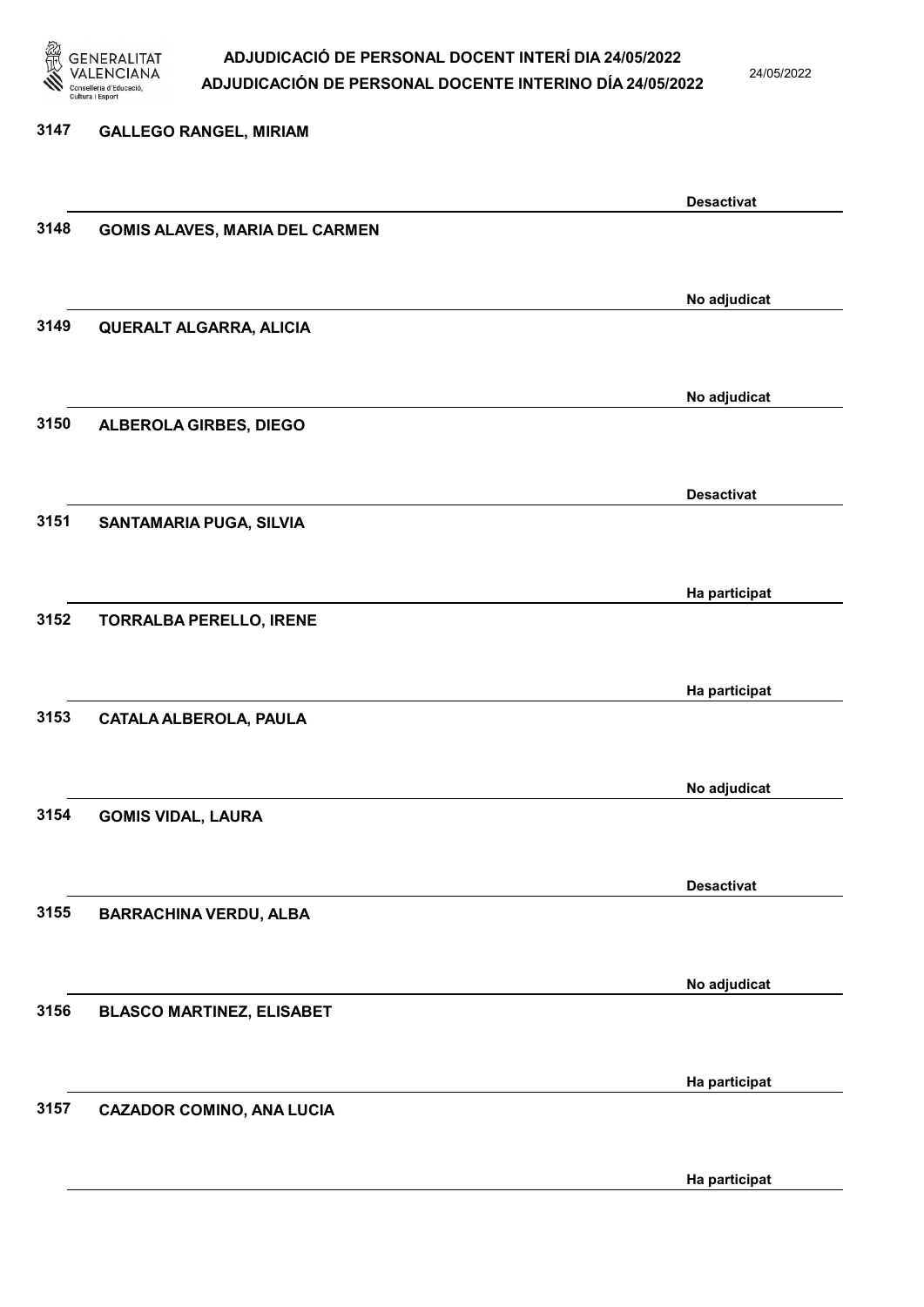

24/05/2022

### 3158 MONTALBAN MANZANO, MARIA ANGELES

|      |                                  | Ha participat     |
|------|----------------------------------|-------------------|
| 3159 | SISCAR CARRIO, EVA ROSA          |                   |
|      |                                  |                   |
|      |                                  | <b>Desactivat</b> |
| 3160 | MONCHO CALAFAT, ANA MARGARITA    |                   |
|      |                                  |                   |
|      |                                  |                   |
|      |                                  | <b>Desactivat</b> |
| 3161 | PÉREZ GARCÍA, ELENA              |                   |
|      |                                  |                   |
|      |                                  | No adjudicat      |
| 3162 | <b>MARTINEZ PIQUERAS, LUCIA</b>  |                   |
|      |                                  |                   |
|      |                                  | Ha participat     |
| 3163 | ROVIRA ORDIÑANA, RICARDO         |                   |
|      |                                  |                   |
|      |                                  |                   |
| 3164 | <b>AHULLO GARCIA, ANTONIO</b>    | <b>Desactivat</b> |
|      |                                  |                   |
|      |                                  |                   |
|      |                                  | <b>Desactivat</b> |
| 3165 | <b>MARTINEZ ALBUIXECH, LYDIA</b> |                   |
|      |                                  |                   |
|      |                                  | No adjudicat      |
| 3166 | GALACHE HOLGADO, MARIA BEGOÑA    |                   |
|      |                                  |                   |
|      |                                  | No adjudicat      |
| 3167 | PEREZ CHULVI, ANTONIO            |                   |
|      |                                  |                   |
|      |                                  |                   |
|      |                                  | <b>Desactivat</b> |
| 3168 | <b>CALABUIG CASTELLO, MARIA</b>  |                   |
|      |                                  |                   |
|      |                                  | No adjudicat      |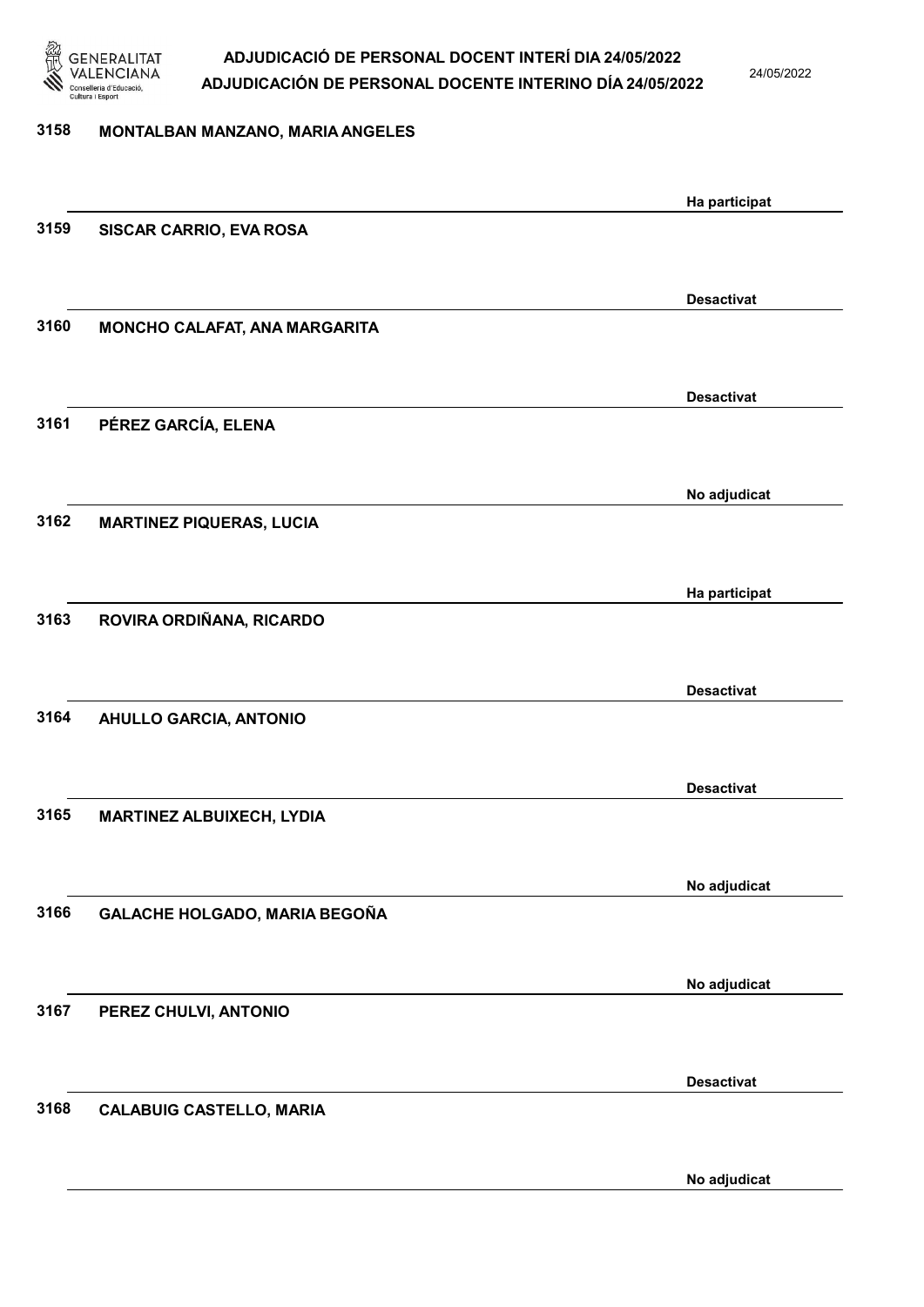

24/05/2022

Ha participat

## 3169 MORENO SANZ, ESTHER No adjudicat 3170 GIMENO NAVAL, ROCIO Ha participat 3171 CERDA BALAGUER, MARTA No adjudicat 3172 GOMEZ MARTINEZ, SILVIA No adjudicat 3173 MARTI ALMENDROS, ANA No adjudicat 3174 PEDRON MARZAL, JUAN MANUEL No adjudicat 3175 PEREZ VALIENTE, PAULA No adjudicat 3176 SANJUAN GOMAR, ADELAIDA Desactivat 3177 ADAM ROIG, ROSA ANA Desactivat 3178 LLORET ALVADO, ANGELA Ha participat 3179 PASCUAL ALFONSO, VANESA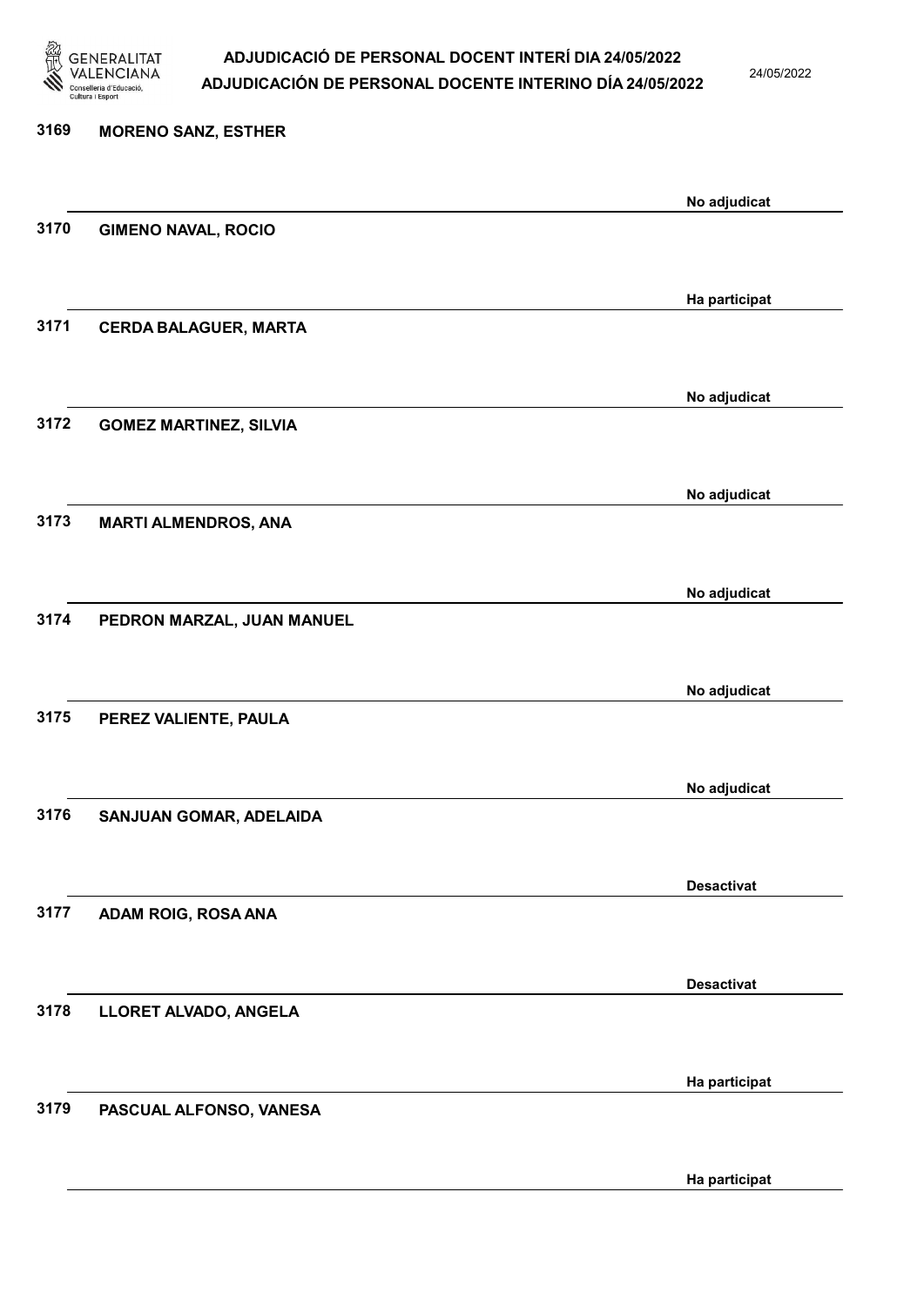

24/05/2022

#### 3180 GARCIA FERNANDEZ, RUTH

|      |                                    | No adjudicat      |
|------|------------------------------------|-------------------|
| 3181 | LUCAS FERRANDEZ, MARIA DEL MILAGRO |                   |
|      |                                    |                   |
|      |                                    |                   |
|      |                                    | No adjudicat      |
|      |                                    |                   |
| 3182 | SOLANO ROBLES, VERONICA            |                   |
|      |                                    |                   |
|      |                                    |                   |
|      |                                    | No adjudicat      |
| 3183 | <b>BANACLOY BUENO, SARA</b>        |                   |
|      |                                    |                   |
|      |                                    |                   |
|      |                                    | <b>Desactivat</b> |
| 3184 | BELTRÁN BONET, CRISTINA            |                   |
|      |                                    |                   |
|      |                                    |                   |
|      |                                    | No adjudicat      |
| 3185 | BELLVER ARANDA, MARIA TERESA       |                   |
|      |                                    |                   |
|      |                                    |                   |
|      |                                    | Ha participat     |
|      |                                    |                   |
| 3186 | VACAS LACRUZ, ALBERTO              |                   |
|      |                                    |                   |
|      |                                    |                   |
|      |                                    | No adjudicat      |
| 3187 | <b>LORENTE BERTO, CARLES</b>       |                   |
|      |                                    |                   |
|      |                                    |                   |
|      |                                    | <b>Desactivat</b> |
| 3188 | <b>MEDINA LIS, MARIA JOSE</b>      |                   |
|      |                                    |                   |
|      |                                    |                   |
|      |                                    | Ha participat     |
| 3189 | FERNANDEZ BORREGO, MARTA           |                   |
|      |                                    |                   |
|      |                                    |                   |
|      |                                    | No adjudicat      |
| 3190 |                                    |                   |
|      | <b>MOMPO BELLVER, AITANA</b>       |                   |
|      |                                    |                   |
|      |                                    |                   |
|      |                                    | <b>Desactivat</b> |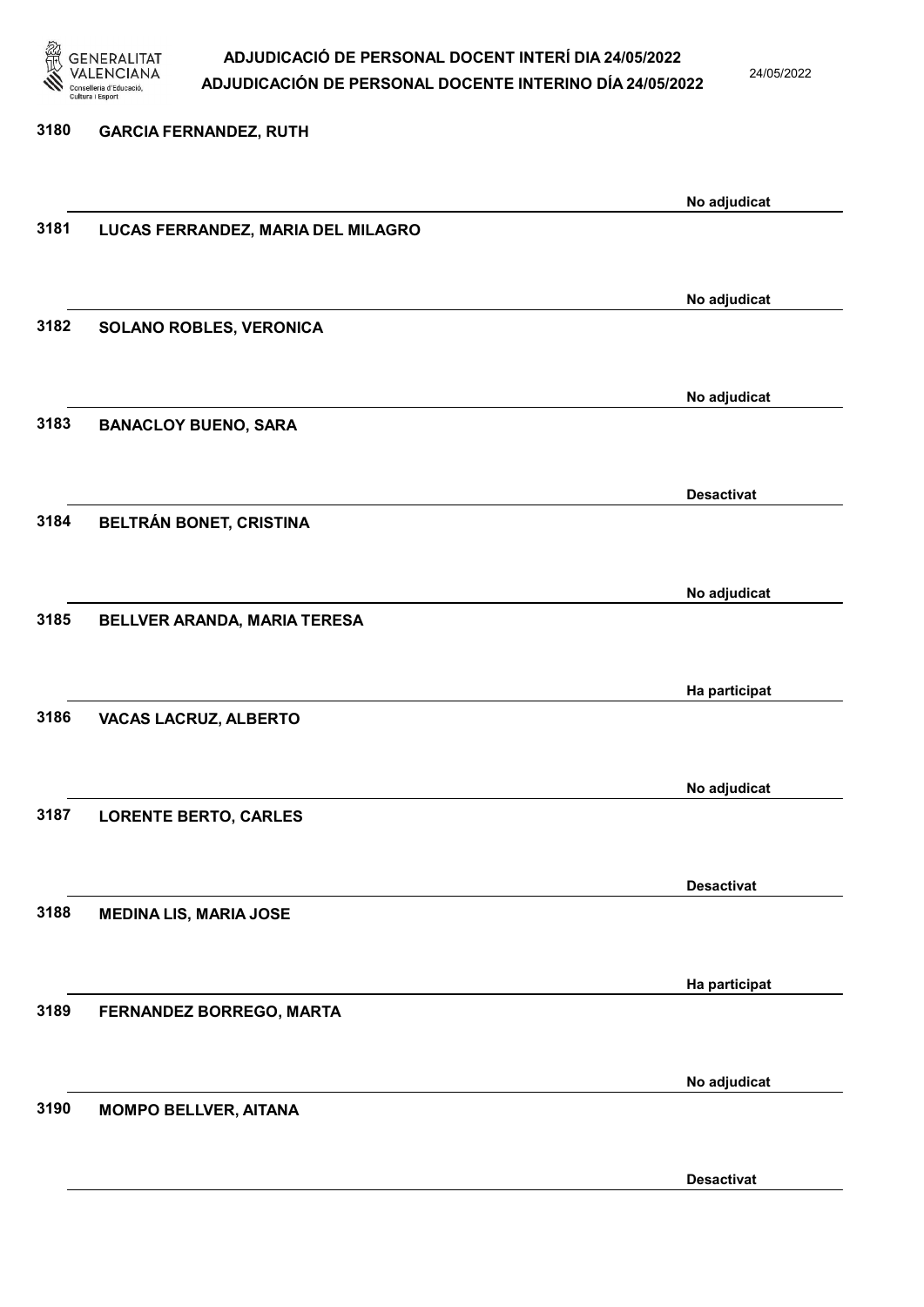

24/05/2022

No adjudicat

## 3191 ALVENTOSA MATEU, ANA MARIA Ha participat 3192 GOITI ESPERT, CLAUDIA No adjudicat 3193 MONFERRER GIMENO, MARIA Ha participat 3194 RUBIO GINER, CRISTINA Desactivat 3195 LLOP PEGUEROLES, IRIS Desactivat 3196 RULL CLIMENT, MARIA BEGOÑA No adjudicat 3197 VIDAL ALMIÑANA, INES No adjudicat 3198 RUIZ MONSALVE, MONICA No adjudicat 3199 SANCHIS SANCHIS, MARIA DEL PILAR No adjudicat 3200 DEVESA REVERT, JOSÉ VICENTE Desactivat 3201 GIMENEZ GARCIA, MARIA DEL ROSARIO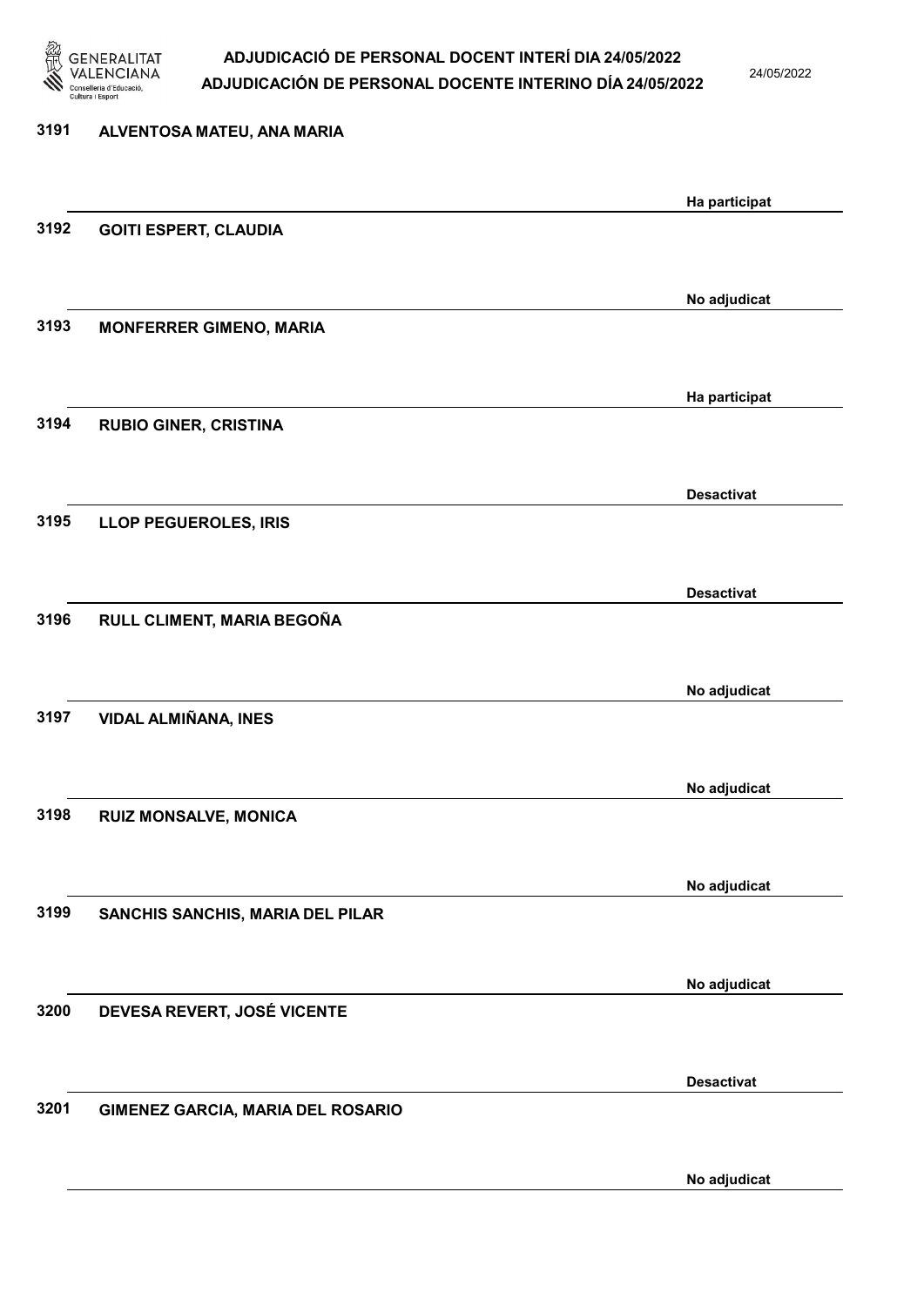

24/05/2022

Ha participat

### 3202 GONZALEZ ALGARRA, KEVIN Desactivat 3203 PEÑA FOLGUERA, NAIR NOELIA Ha participat 3204 CASARRUBIO MEGÍAS, MIREIA Desactivat 3205 JUAN CALVO, CELIA Ha participat 3206 VIEL TUR, JOSE MARIA Desactivat 3207 BAILEN VIDAL, JORGE FERNANDO No adjudicat 3208 MARTINEZ MIGUEL, MACARENA No adjudicat 3209 SORIA ARGUDO, PATRICIA Desactivat 3210 SIMO BELDA, CARLES Desactivat 3211 MARTINEZ MOLLA, CRISTINA No adjudicat 3212 VIDAL VILLAR, AARON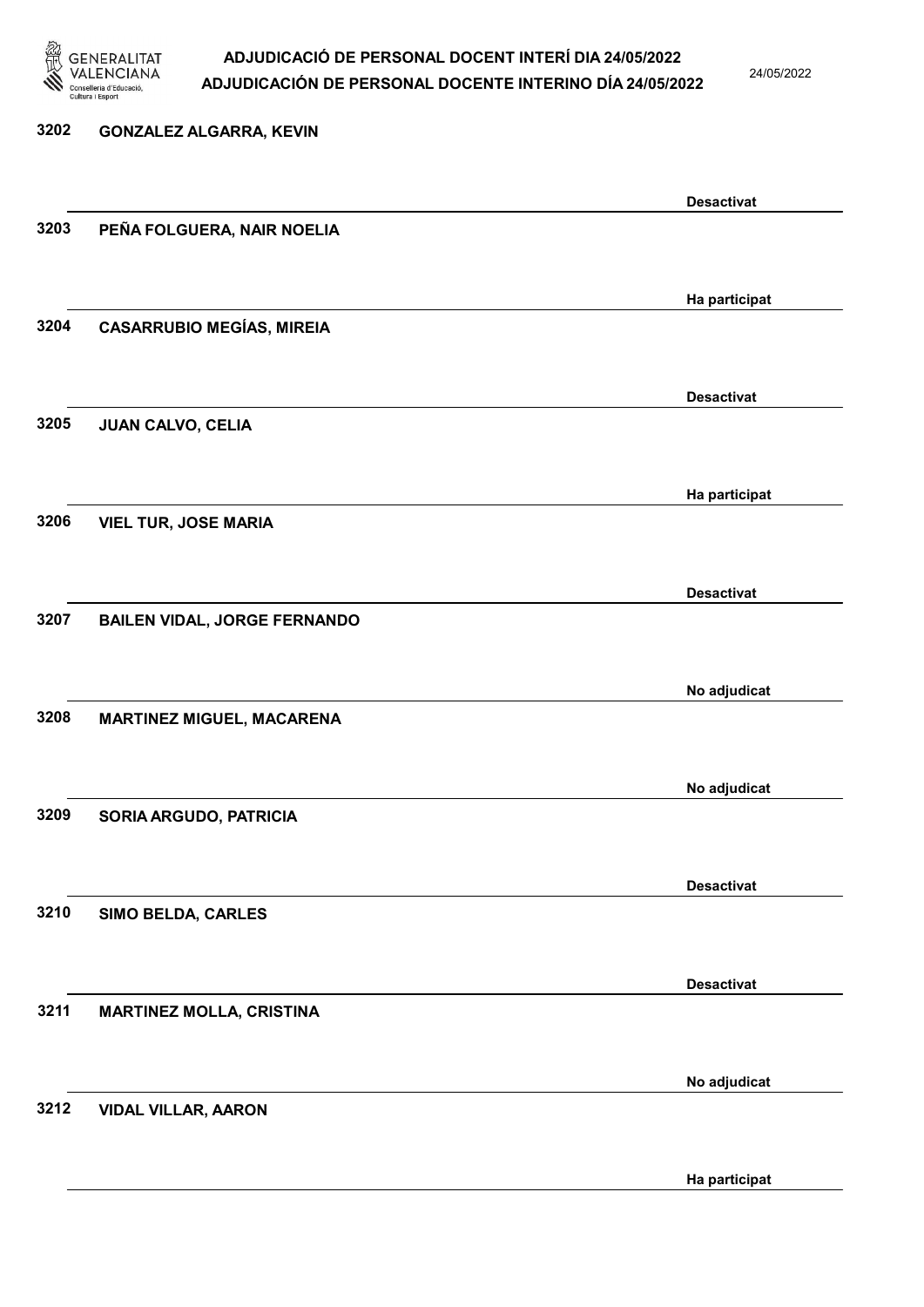

24/05/2022

Desactivat

No adjudicat

# 3213 SIFRE ALBORCH, CARLOS

3214 MOLLA MOMPO, ENRIQUE VICENTE

Desactivat 3215 GONZALEZ RODRIGUEZ, JOSEP ALBERT No adjudicat 3216 PASTOR SAURA, CARLA No adjudicat 3217 ANDRES RODRIGUEZ, ANA Ha participat 3218 SOLSONA AVARIENTO, JAUME Desactivat 3219 GIL FERRER, MARIA CRISTINA No adjudicat 3220 SISTERNES RIBELLES, BRIGIDA Ha participat 3221 MORTE RUIX, LORENA No adjudicat 3222 AGUADO MARTORELL, LAURA MARIA No adjudicat 3223 BENET MARTINEZ, RAQUEL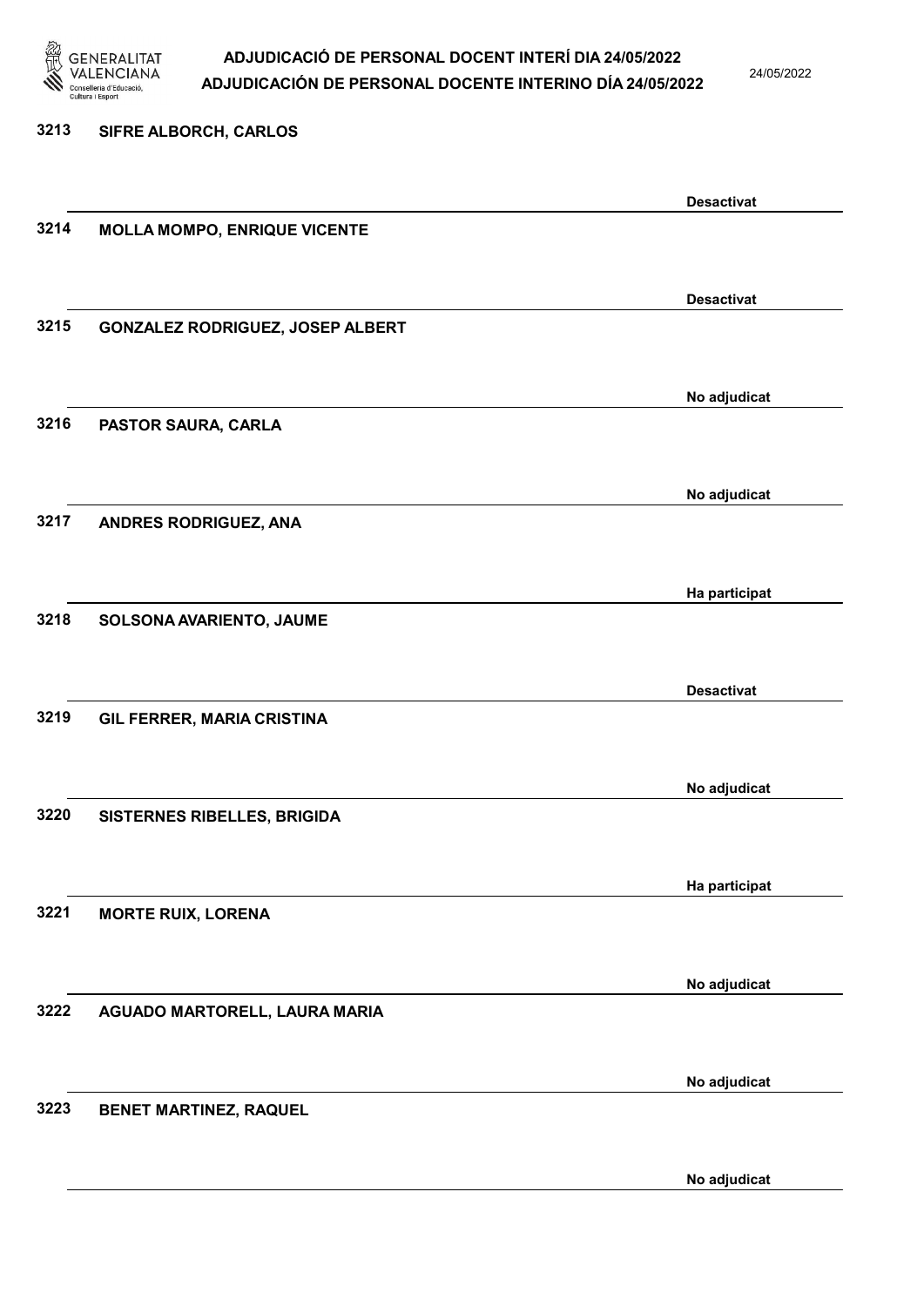

24/05/2022

Desactivat

## 3224 CLIMENT CHORQUES, ELISA Desactivat 3225 CORREOSO PERPIÑA, IRIS Desactivat 3226 GARFIA CODON, ALICIA Ha participat 3227 MONTERO ROIG, MARIA VICTORIA No adjudicat 3228 MOSCARDO LLARIO, ROSANA Desactivat 3229 OLTRA JULIA, CARMEN No adjudicat 3230 PALOMARES GALIANA, MARIA TERESA Ha participat 3231 PONS OLIVER, ETELVINA Desactivat 3232 PUIG MIRALLES, GEMMA Desactivat 3233 RAMON ALMIÑANA, SARA Ha participat 3234 TARAZONA GAMIR, EVA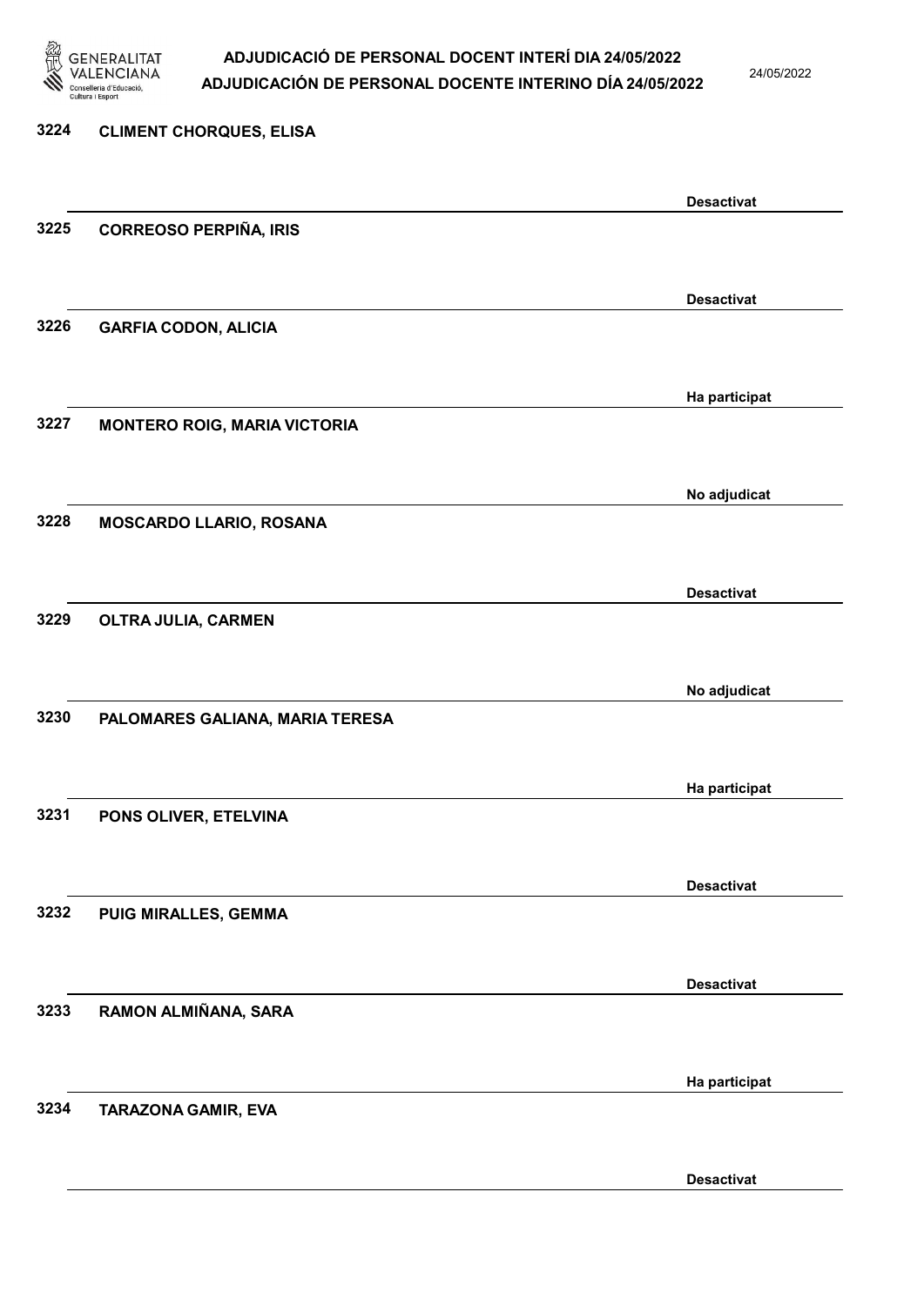

24/05/2022

#### 3235 TECLES ROMERA, SARA

|      |                                  | <b>Desactivat</b> |
|------|----------------------------------|-------------------|
| 3236 | <b>MARTINEZ CATALA, LIDIA</b>    |                   |
|      |                                  |                   |
|      |                                  | No adjudicat      |
| 3237 | <b>ABADIA RUIZ, ESTEBAN</b>      |                   |
|      |                                  |                   |
|      |                                  |                   |
|      |                                  | <b>Desactivat</b> |
| 3238 | <b>MARTINEZ GUAITA, AROA</b>     |                   |
|      |                                  |                   |
|      |                                  | No adjudicat      |
| 3239 | PONS VILA, ISABEL                |                   |
|      |                                  |                   |
|      |                                  | No adjudicat      |
| 3240 | <b>BADIA TORTOSA, JUAN JOSE</b>  |                   |
|      |                                  |                   |
|      |                                  |                   |
|      |                                  | No adjudicat      |
| 3241 | <b>MARTINEZ ALIAGA, MARTA</b>    |                   |
|      |                                  |                   |
|      |                                  | <b>Desactivat</b> |
| 3242 | <b>BUENO VALERO, ESTEFANIA</b>   |                   |
|      |                                  |                   |
|      |                                  | Ha participat     |
| 3243 | PINTOR CRISPIN, CARLOS           |                   |
|      |                                  |                   |
|      |                                  |                   |
|      |                                  | <b>Desactivat</b> |
| 3244 | <b>GARCIA MARTINEZ, CRISTINA</b> |                   |
|      |                                  |                   |
|      |                                  | <b>Desactivat</b> |
| 3245 | PEÑAS FERNÁNDEZ, CRISTINA        |                   |
|      |                                  |                   |
|      |                                  | <b>Desactivat</b> |
|      |                                  |                   |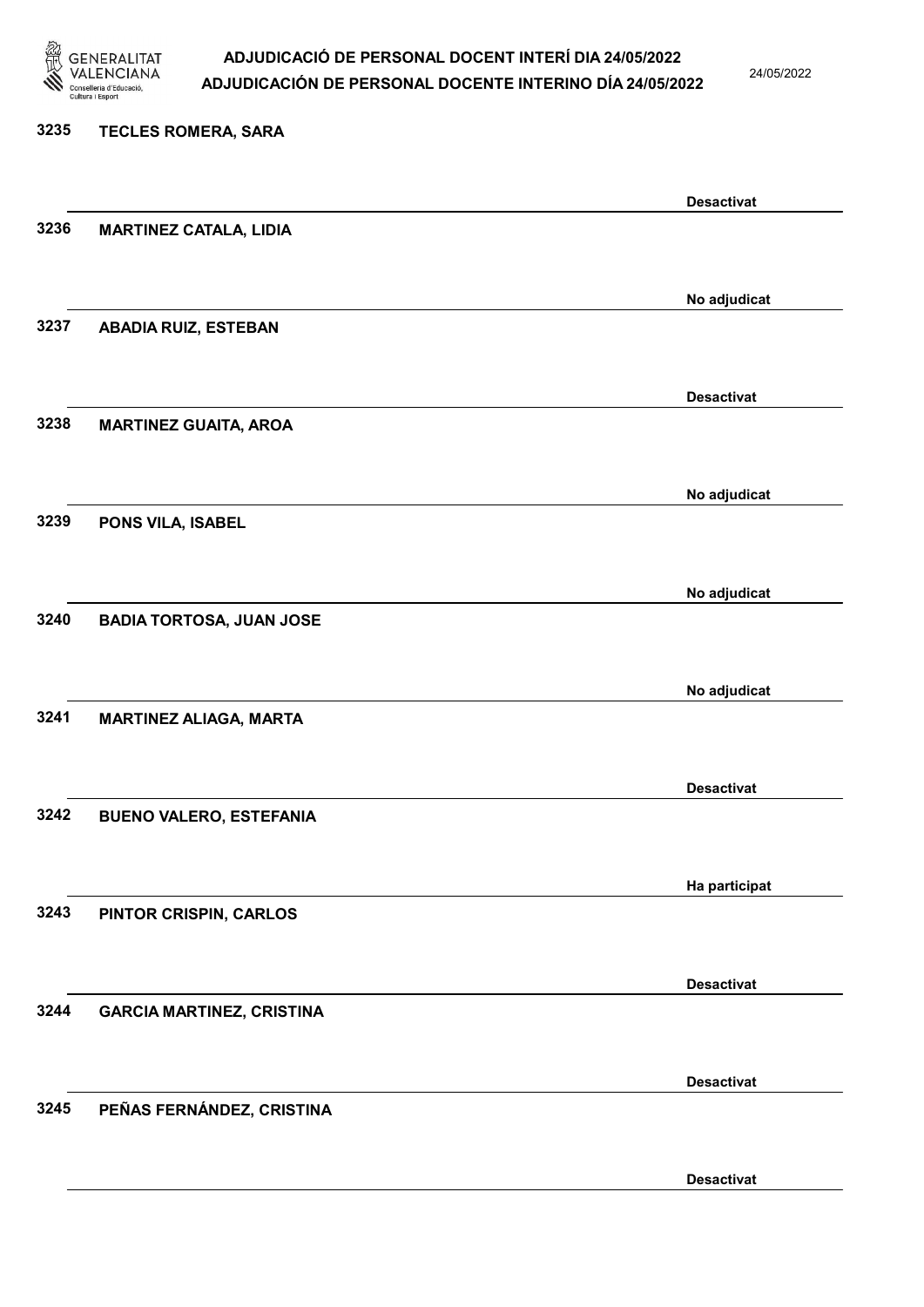

24/05/2022

No adjudicat

3246 JIMENEZ PICAZO, YOLANDA Ha participat 3247 GOSALBEZ MATEO, EVA MARIA No adjudicat 3248 FAJARDO ARLANDIS, ARACELI No adjudicat 3249 GIMENEZ FERRANDEZ, VERONICA No adjudicat 3250 HERNANDEZ DELGADO, MARIA BELEN No adjudicat 3251 SILVESTRE FERRE, LIDIA Desactivat 3252 ZARAGOZA RUBIO, PAULA No adjudicat 3253 GONZALEZ GIL, MARIA Desactivat 3254 PICO DE JESUS, TAMARA LIDIA Ha participat 3255 BELTRAN BELTRAN, JAVIER Desactivat 3256 MANRESA RUIZ, PATRICIA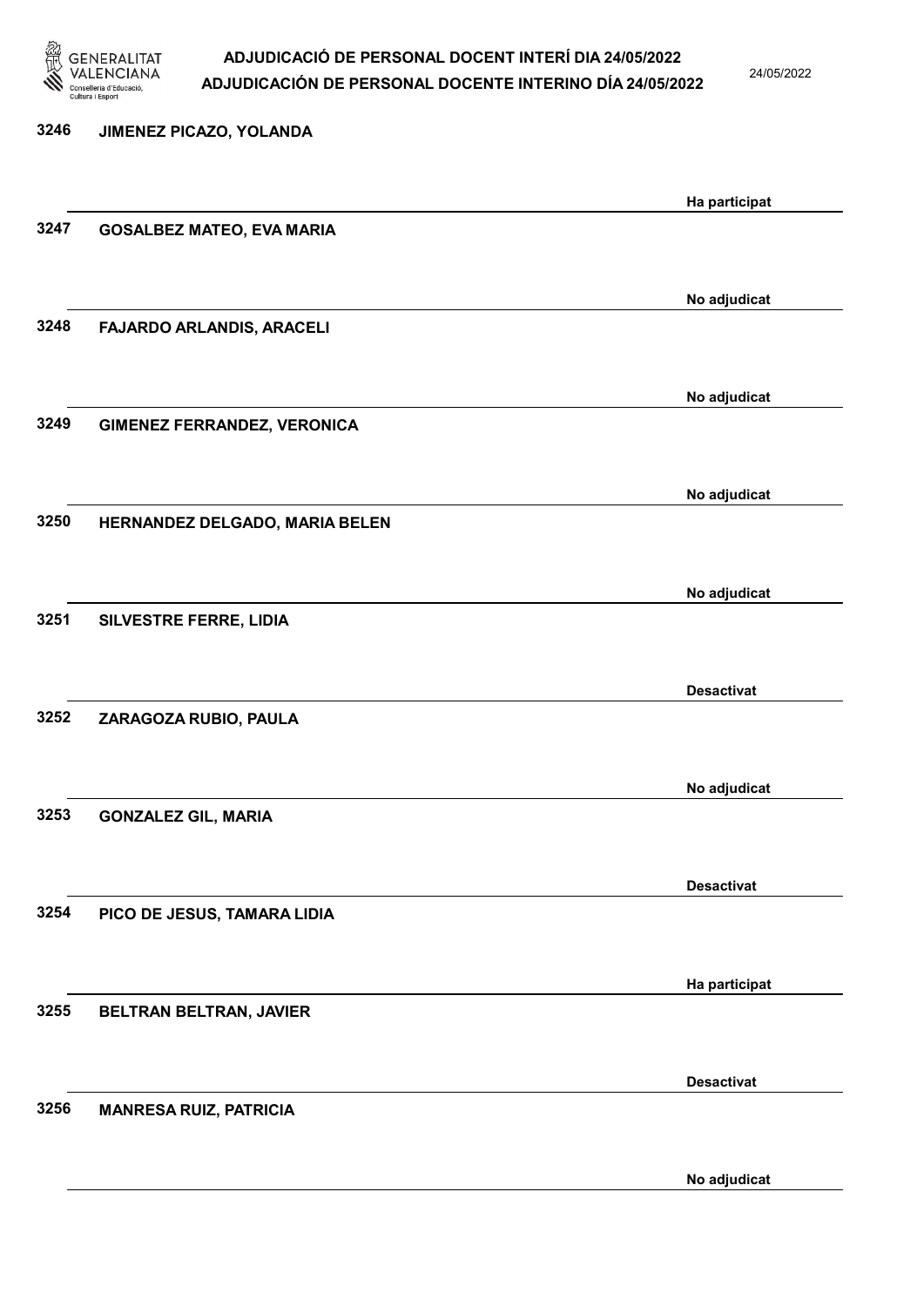

24/05/2022

#### 3257 CANET FAYOS, RUTH

|      |        |                                                             |                           |                | No adjudicat      |
|------|--------|-------------------------------------------------------------|---------------------------|----------------|-------------------|
| 3258 |        | AGÜERA SANCHEZ, MARIA DOLORES                               |                           |                |                   |
|      |        |                                                             |                           |                |                   |
|      |        |                                                             |                           |                | Ha participat     |
| 3259 |        | <b>ESTEVE ALBARRACIN, MIRIAM</b>                            |                           |                |                   |
|      |        |                                                             |                           |                |                   |
| 3260 |        | LLORCA ARLANDIS, MARTA                                      |                           |                | No adjudicat      |
|      |        |                                                             |                           |                |                   |
|      |        |                                                             |                           |                | No adjudicat      |
| 3261 |        | <b>FRANCO SAMPER, JESUS CARLOS</b>                          |                           |                |                   |
|      |        |                                                             |                           |                |                   |
|      |        |                                                             |                           |                | Ha participat     |
| 3262 |        | RICO MALLEBRERA, EDURNE                                     |                           |                |                   |
|      |        |                                                             |                           |                | No adjudicat      |
| 3263 |        | SANTAMARIA GISBERT, SERGIO                                  |                           |                |                   |
|      |        |                                                             |                           |                |                   |
|      |        |                                                             |                           |                | <b>Desactivat</b> |
| 3264 |        | <b>CONDES ESPAÑA, EVA MARIA</b>                             |                           |                |                   |
|      |        |                                                             |                           |                |                   |
| 3265 |        | GONZALEZ ALEMAÑ, ALEXANDRA                                  |                           |                | No adjudicat      |
|      |        |                                                             |                           |                |                   |
|      |        |                                                             |                           |                | No adjudicat      |
| 3266 |        | <b>TOMAS RICO, SARAY</b>                                    |                           |                |                   |
|      |        |                                                             |                           |                |                   |
|      |        |                                                             |                           |                | No adjudicat      |
| 3267 | 886744 | MARTI ALCAIDE, ALEJANDRO<br>BORRIOL (12000571) CEIP L'HEREU | Petición:                 | $\overline{2}$ | Voluntaria        |
|      |        | 128 / EDUCACIÓ PRIMÀRIA.                                    |                           |                |                   |
|      | Horas  | 23                                                          | SUBSTITUCIÓ INDETERMINADA |                | Adjudicat         |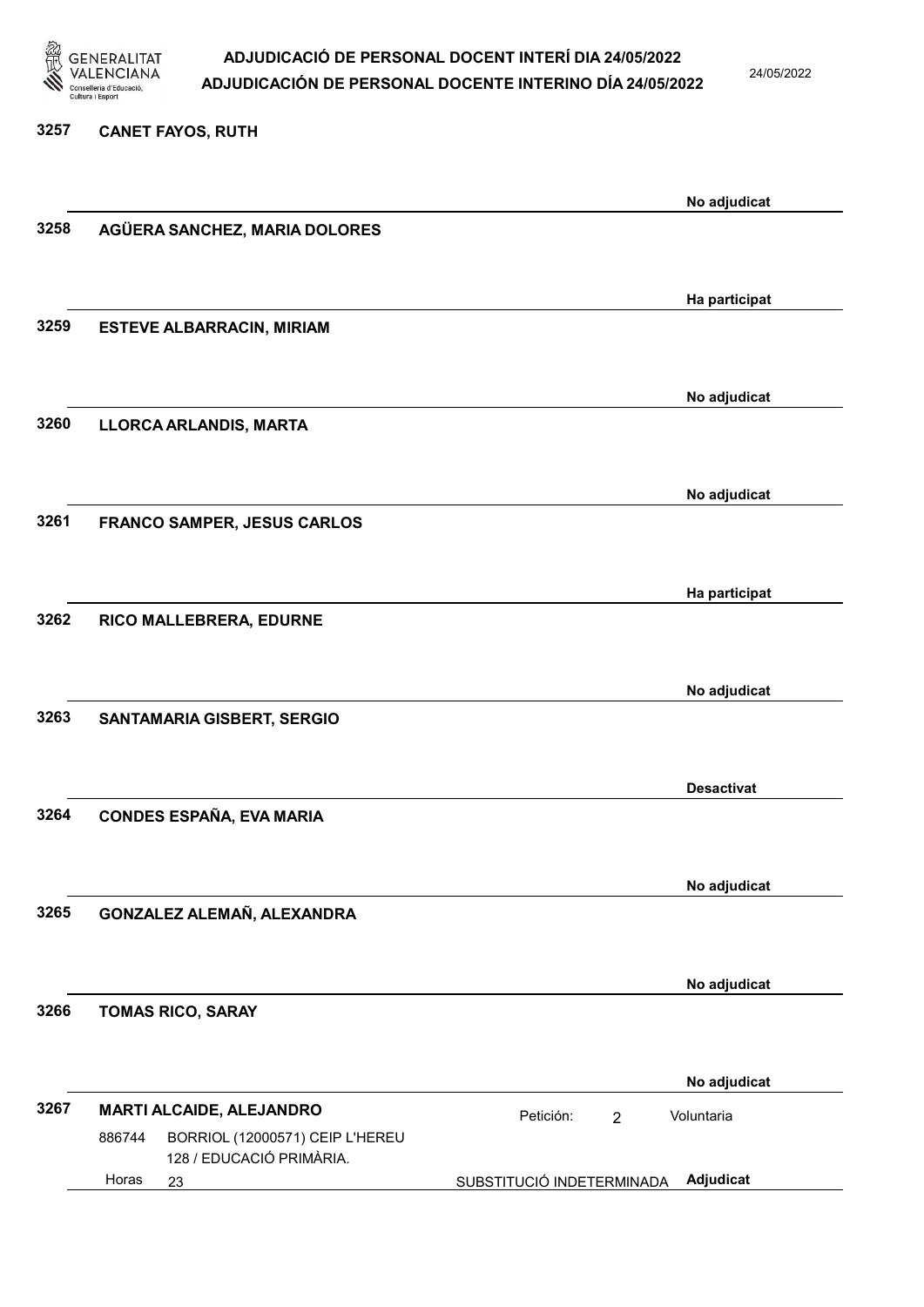

24/05/2022

## 3268 BUSTOS PASTOR, MARIA DOLORES No adjudicat 3269 CANO GOMIS, LAURA Desactivat 3270 ALBERT ALEIXANDRE, NURIA Desactivat 3271 BERNARDO TORRES, DAVINIA MARIA Ha participat 3272 CASTELLO GARCIA, LAURA Desactivat 3273 GRESA PEIRO, TERESA No adjudicat 3274 RIVAS HERNANDEZ, AMAIA No adjudicat 3275 SALGADO MARTINEZ, MARIA DEL PILAR Desactivat 3276 GARCIA GRANELL, MONTSERRAT Desactivat 3277 GUARDIOLA BOTELLA, MARIA No adjudicat 3278 ESTEBAN FERRER, MARIA CARMEN

No adjudicat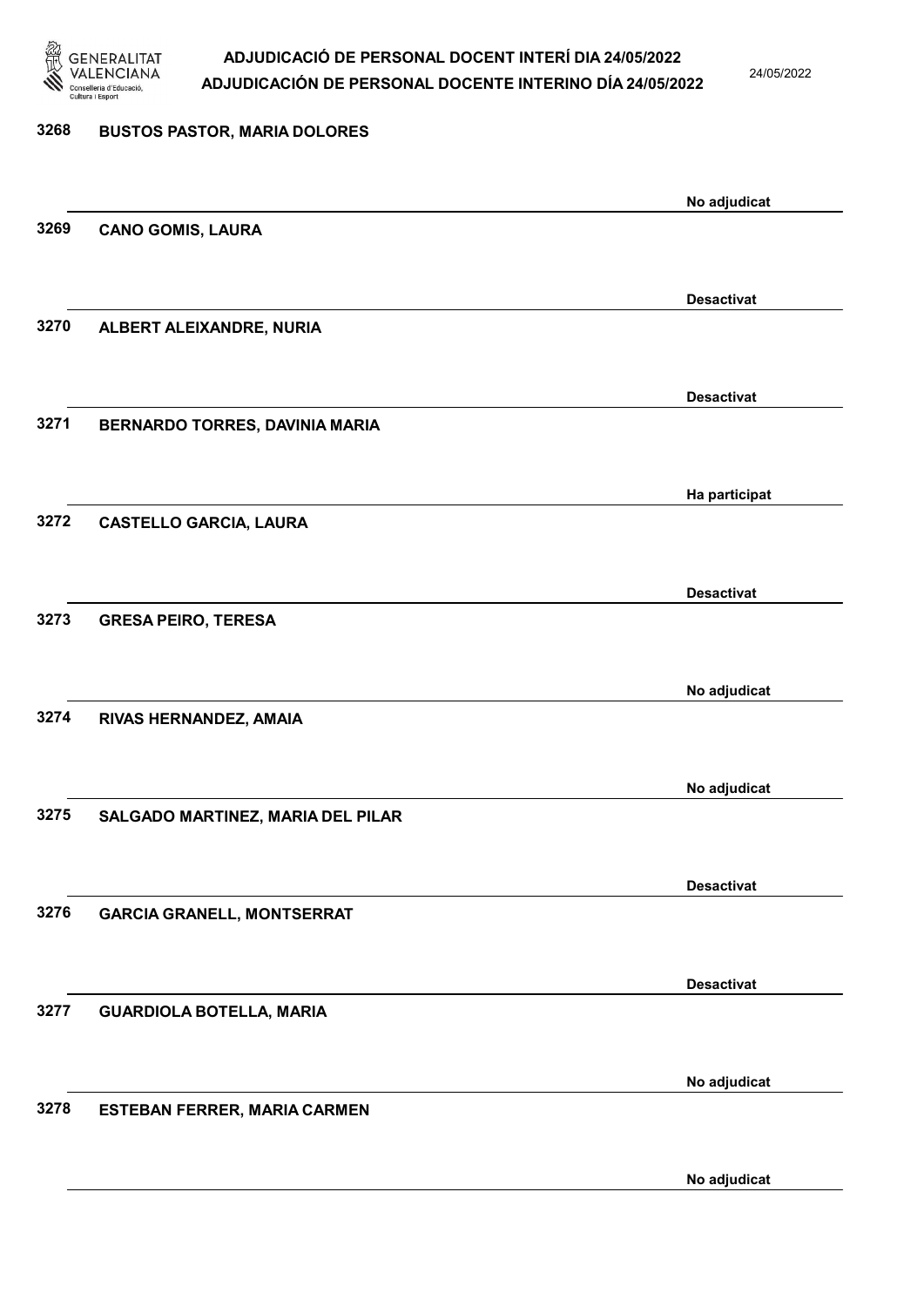

24/05/2022

Desactivat

## 3279 MARTINEZ SEMPERE, RAFAEL No adjudicat 3280 SEMPERE JIMENEZ, ESTEFANIA Desactivat 3281 AGUILERA PIZARRO, RAQUEL No adjudicat 3282 PONS VILA, ELENA No adjudicat 3283 SORIANO MATEO, CAROLINA No adjudicat 3284 AREVALO AGUADO, ANA No adjudicat 3285 MORENO RAMOS, MARIA No adjudicat 3286 MORENO-PALANCA TORREGROSA, PAULA No adjudicat 3287 MARTINEZ CISCAR, MARIA Desactivat 3288 MATIAS SEBASTIAN, CELIA No adjudicat 3289 ARTEAGA GUERRERO, FRANCISCO JAVIER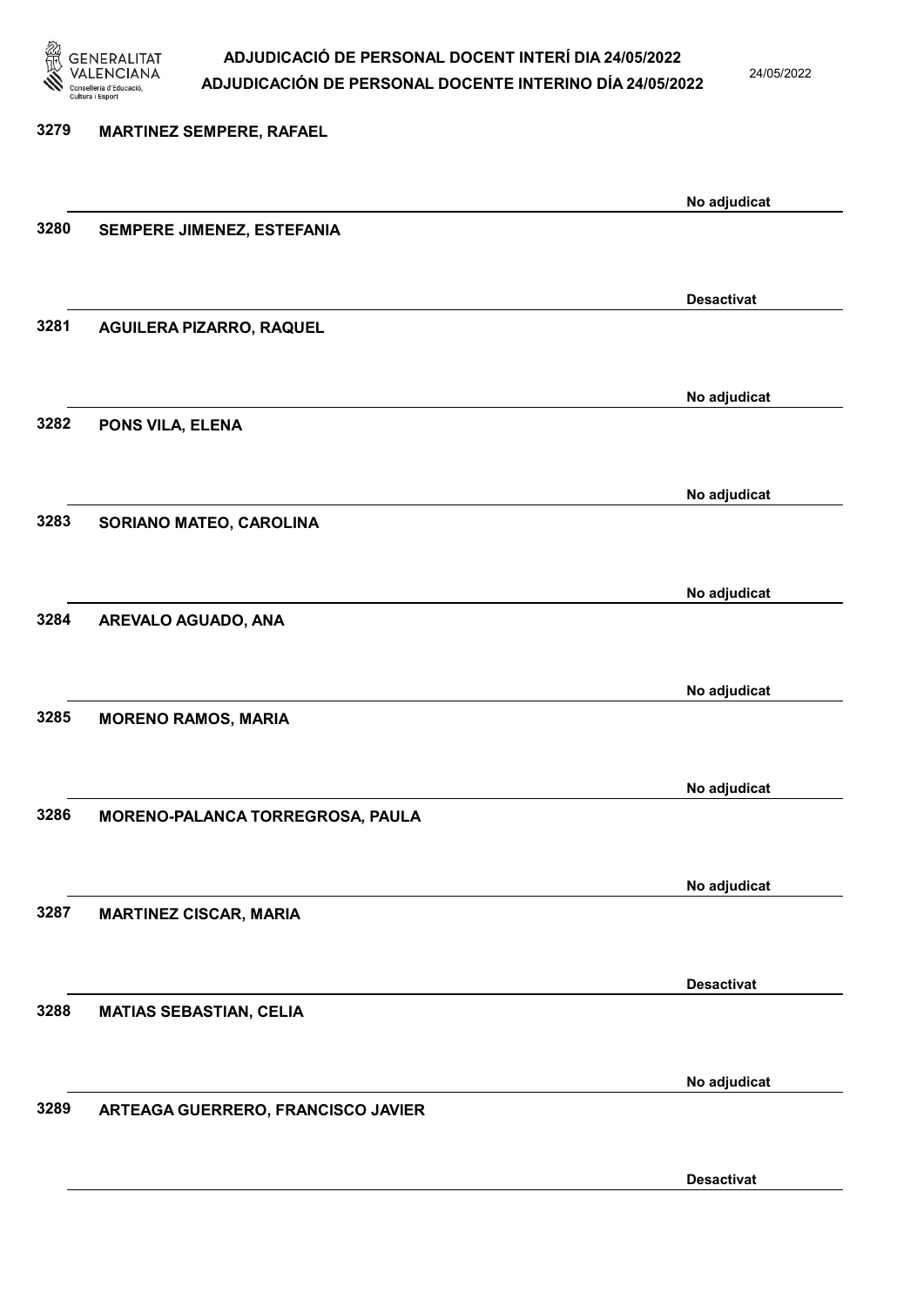

3290 ORTIZ CABALLERO, ESTEFANIA

### ADJUDICACIÓ DE PERSONAL DOCENT INTERÍ DIA 24/05/2022 ADJUDICACIÓN DE PERSONAL DOCENTE INTERINO DÍA 24/05/2022

24/05/2022

### Desactivat 3291 DONET PERALES, JUDIT No adjudicat 3292 BAEZA GALLEGO, IRENE No adjudicat 3293 PLA LORENTE, MARIA No adjudicat 3294 SORIANO CASCALES, SARAI No adjudicat 3295 ESTELLES PEREZ, MARIA PILAR Desactivat 3296 LANDETE GONZALEZ, MARIA TERESA Ha participat 3297 BERMUDEZ ARGUISUELAS, MARIA CARMEN No adjudicat 3298 MUÑOZ JORDAN, LORENA MARIA No adjudicat 3299 MAS PEREZ, TERESA No adjudicat 3300 SIMEON VALERO, CARMEN No adjudicat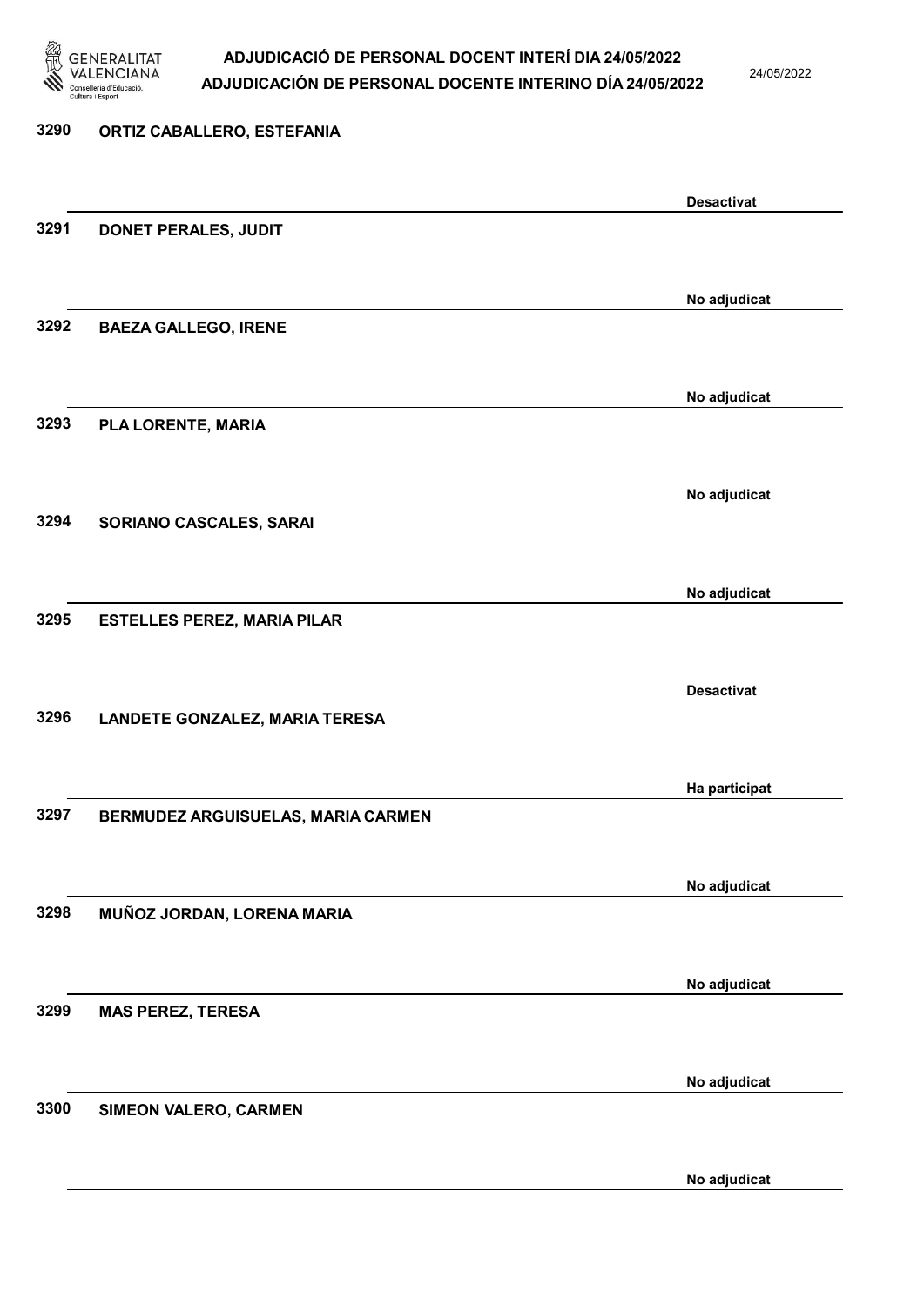

24/05/2022

| 3301 | MARTINEZ SANJUAN, INMACULADA      |                   |
|------|-----------------------------------|-------------------|
|      |                                   |                   |
|      |                                   | Ha participat     |
| 3302 | <b>CALABUIG CALAFORRA, AMELIA</b> |                   |
|      |                                   |                   |
|      |                                   | No adjudicat      |
| 3303 | <b>CABALLERO MORENO, ANDREA</b>   |                   |
|      |                                   |                   |
|      |                                   |                   |
|      |                                   | <b>Desactivat</b> |
| 3304 | <b>COLLADO GONZALEZ, MARTA</b>    |                   |
|      |                                   |                   |
|      |                                   | Ha participat     |
| 3305 | <b>FONS BASSET, XAVIER</b>        |                   |
|      |                                   |                   |
|      |                                   |                   |
|      |                                   | Ha participat     |
| 3306 | <b>FORQUET CARRETERO, CARLOS</b>  |                   |
|      |                                   |                   |
|      |                                   | No adjudicat      |
| 3307 | REVERT GUEROLA, MARIA JOSE        |                   |
|      |                                   |                   |
|      |                                   | No adjudicat      |
| 3308 | <b>CARRASCO ZURIAGA, ANTONIO</b>  |                   |
|      |                                   |                   |
|      |                                   |                   |
|      |                                   | <b>Desactivat</b> |
| 3309 | <b>CLIMENT ESPINOS, ANA</b>       |                   |
|      |                                   |                   |
|      |                                   | No adjudicat      |
| 3310 | <b>CORTES SORIANO, JESSICA</b>    |                   |
|      |                                   |                   |
|      |                                   |                   |
|      |                                   | No adjudicat      |
| 3311 | <b>MARI BOSCH, MARTA</b>          |                   |
|      |                                   |                   |

Desactivat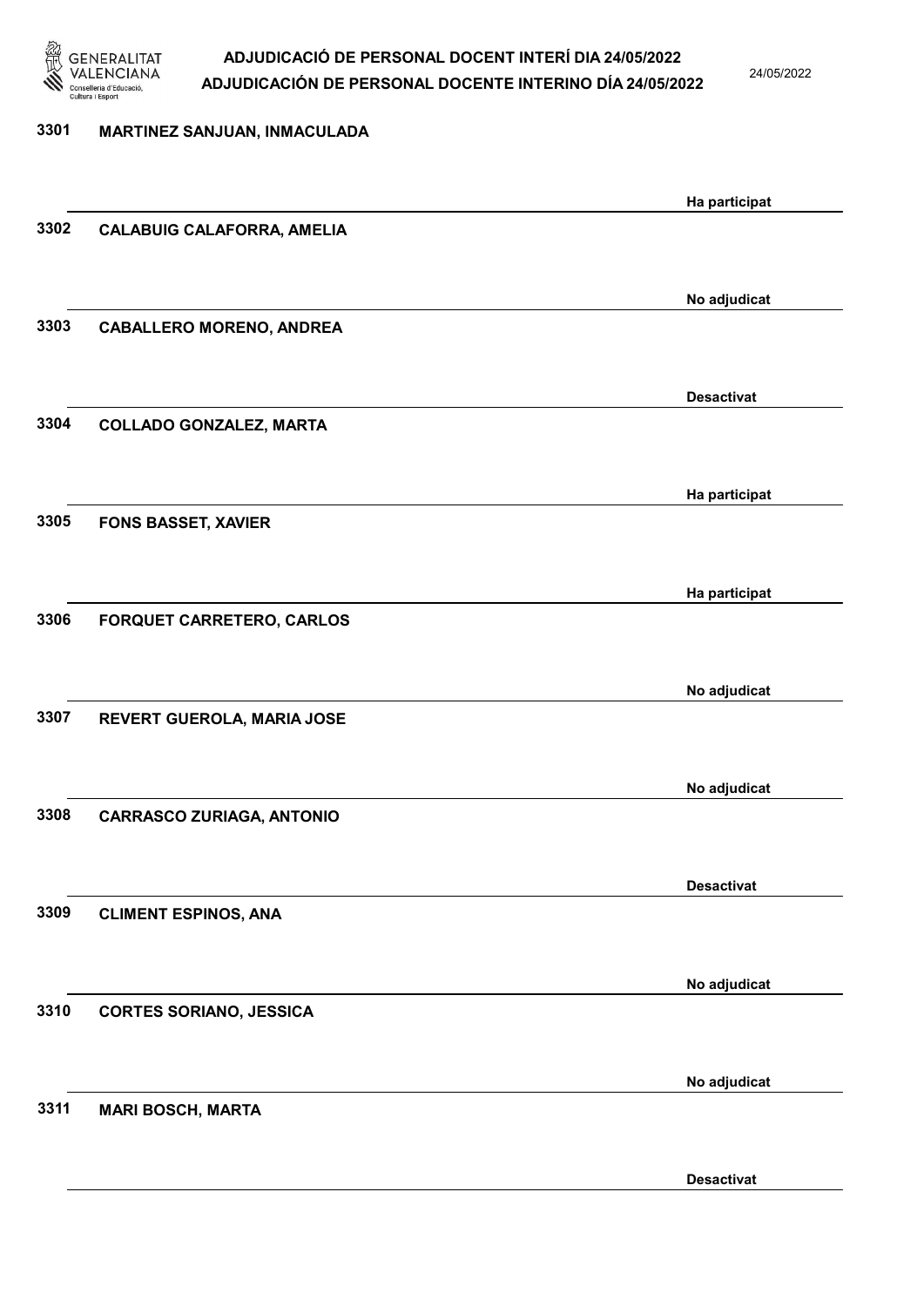

24/05/2022

#### 3312 MIRA LUNA, LAURA

|      |                                  | Ha participat     |
|------|----------------------------------|-------------------|
| 3313 | <b>MOLINA MARTINEZ, RUBEN</b>    |                   |
|      |                                  |                   |
|      |                                  | <b>Desactivat</b> |
| 3314 | PLA LLARIO, JOSE                 |                   |
|      |                                  |                   |
| 3315 |                                  | Ha participat     |
|      | ALCANTARA MORENO, ANA ROSA       |                   |
|      |                                  | No adjudicat      |
| 3316 | <b>CAMARASA BORDERA, SANDRA</b>  |                   |
|      |                                  |                   |
|      |                                  | No adjudicat      |
| 3317 | <b>GARCIA PEREZ, FABIOLA</b>     |                   |
|      |                                  |                   |
|      |                                  | Ha participat     |
| 3318 | <b>MELLADO CARRION, CRISTINA</b> |                   |
|      |                                  |                   |
| 3319 | <b>MARTINEZ BRESO, ROSANNA</b>   | <b>Desactivat</b> |
|      |                                  |                   |
|      |                                  | Ha participat     |
| 3320 | MARTINEZ DIAZ, MARIA DEL CARMEN  |                   |
|      |                                  |                   |
|      |                                  | No adjudicat      |
| 3321 | RIBES CUCARELLA, PATRICIA        |                   |
|      |                                  |                   |
| 3322 |                                  | Ha participat     |
|      | <b>MARTINEZ GOMEZ, IVAN</b>      |                   |
|      |                                  | No adjudicat      |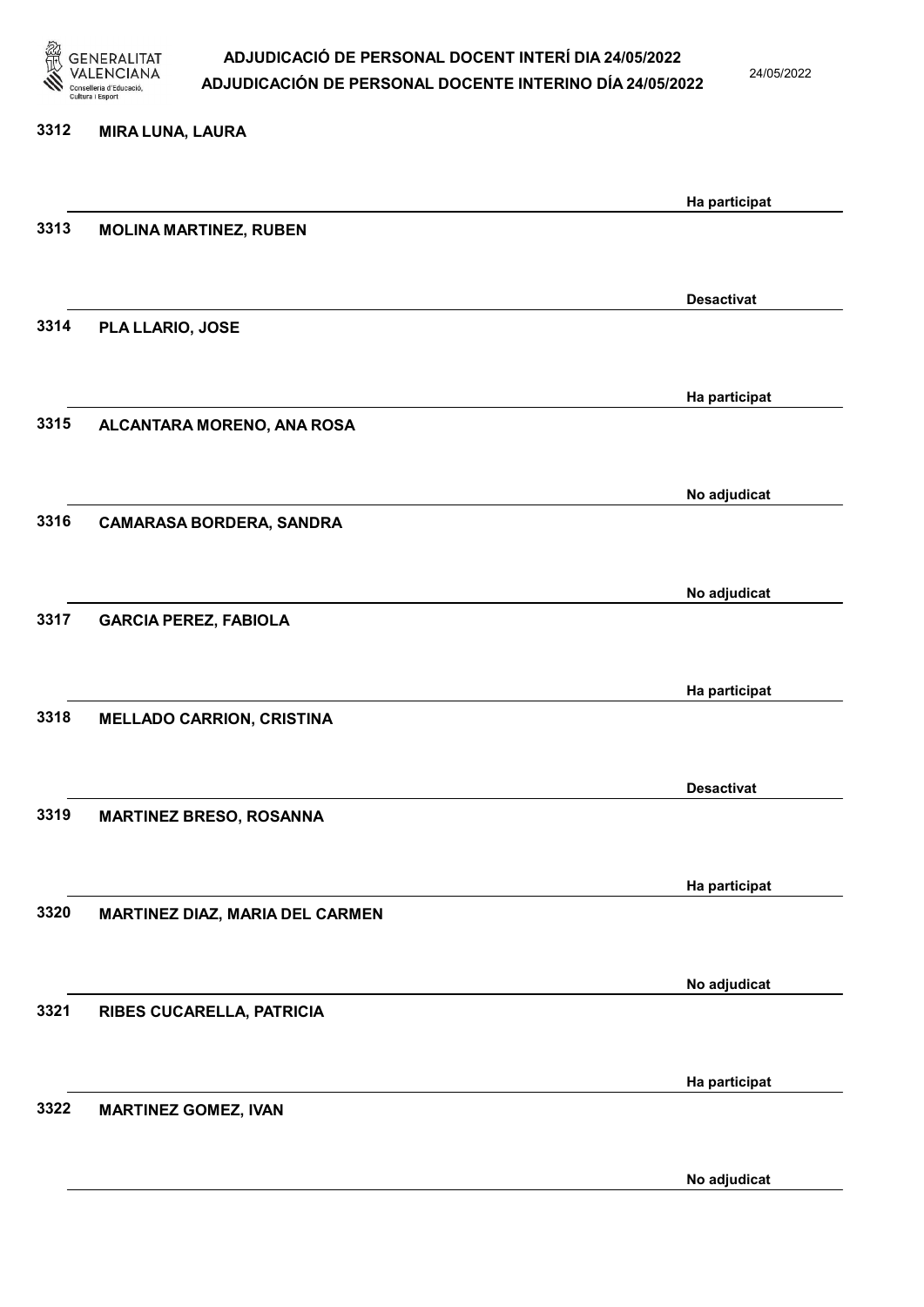

24/05/2022

No adjudicat

### 3323 BELLVER MONTEAGUDO, TANIA No adjudicat 3324 SANCHEZ IBAÑEZ, MONICA Desactivat 3325 PORTILLA EDO, ANA No adjudicat 3326 SOTERAS GAY, ANA MARIA No adjudicat 3327 TOS MIÑANA, MARIA JOSE Ha participat 3328 ROCHER FEMENIA, ASUNCION Ha participat 3329 QUESADA CORTES, ELISA Ha participat 3330 ROJO MONDRIA, CARMIÑA No adjudicat 3331 FRAGA GARCIA, LETICIA No adjudicat 3332 COSTA GALINDO, MARIA GORETTI Ha participat 3333 GARCIA TARIN, YAIZA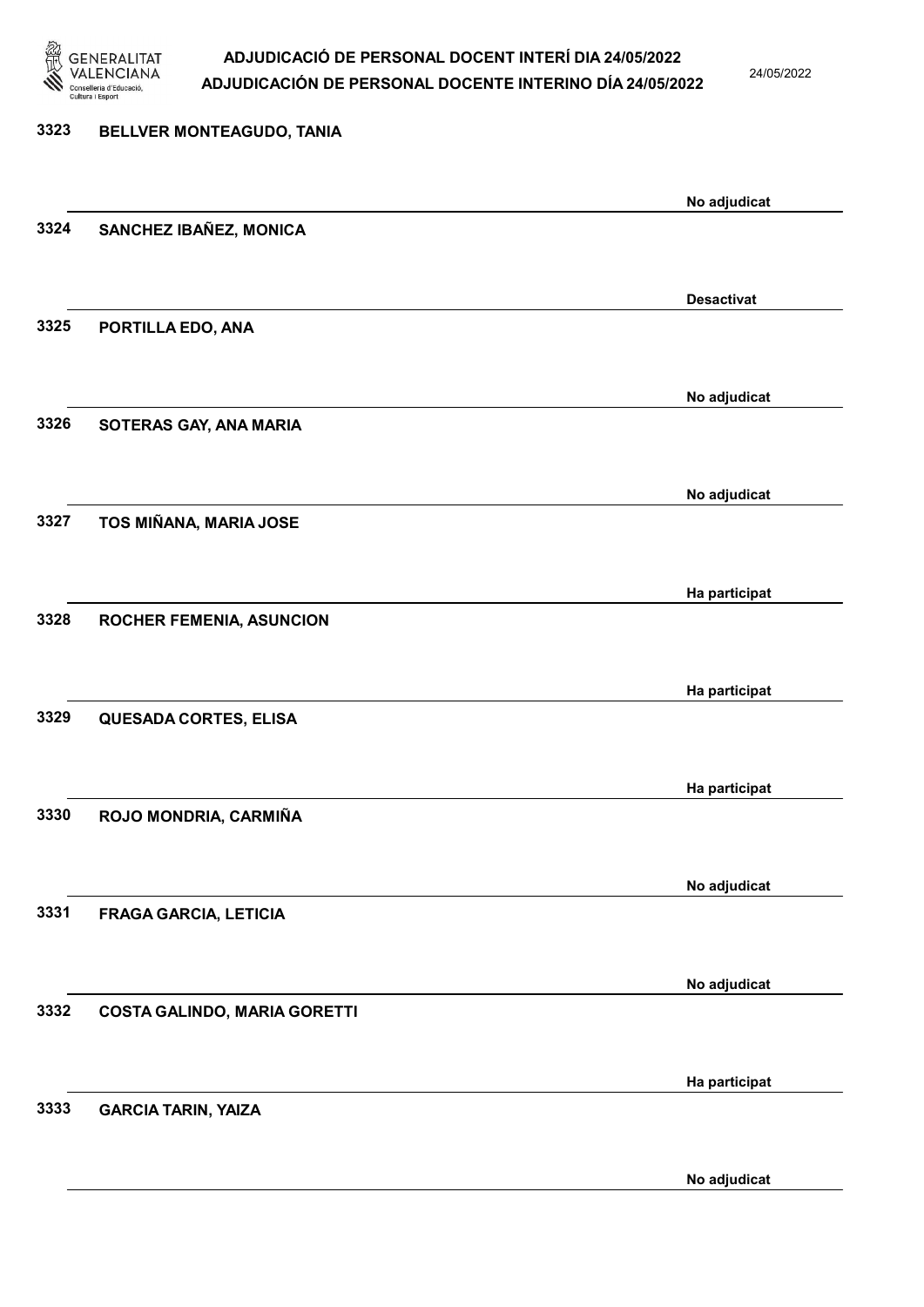

24/05/2022

### 3334 LOPEZ CUIXERES, MARIA IRENE No adjudicat 3335 NAVARRO GONZALEZ, MARGARITA Desactivat 3336 TERUEL REAL, CRISTINA No adjudicat 3337 FERNANDEZ SANCHIS, MARIA No adjudicat 3338 MARTINEZ HIDALGO, JAIME Ha participat 3339 MORATO SIGNES, DIANA Ha participat 3340 FERRANDO ARAGON, LUZ MARIA No adjudicat 3341 PELLICER CORS, ZAIRA Desactivat 3342 RAMON ALBARRACIN, ALENAR Ha participat 3343 APARICIO IRANZO, IVAN Desactivat 3344 GARCIA PICO, LAURA

No adjudicat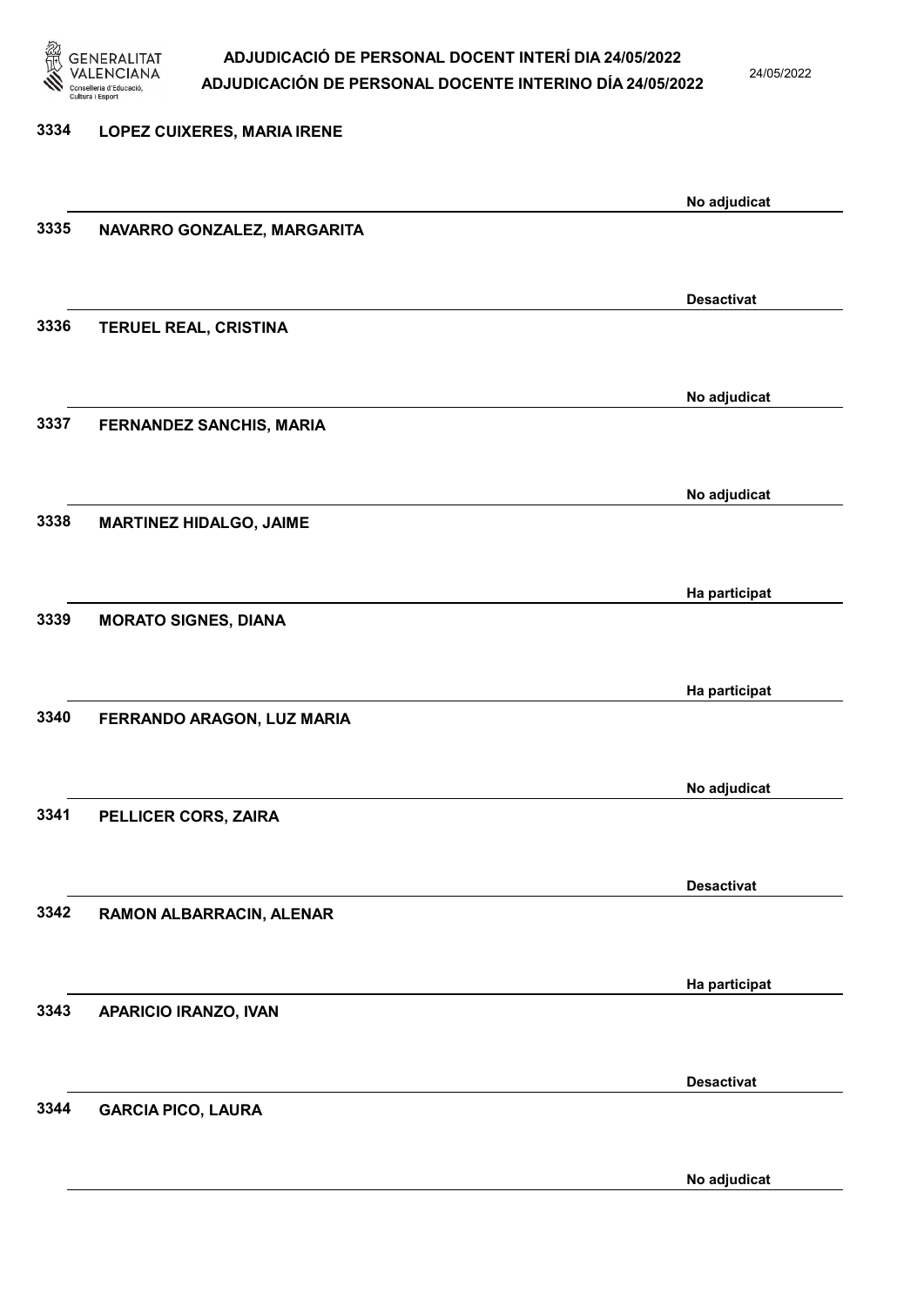

24/05/2022

### 3345 MONSERRAT BORRAS, MARIA DAMARA

|      |                                    | No adjudicat      |
|------|------------------------------------|-------------------|
| 3346 | PIERA TORRES, ELENA SARA           |                   |
|      |                                    |                   |
|      |                                    | <b>Desactivat</b> |
| 3347 | NUEVALOS CAMACHO, MARIA LUISA      |                   |
|      |                                    |                   |
|      |                                    | No adjudicat      |
| 3348 | <b>BENEDICTO IZQUIERDO, RAQUEL</b> |                   |
|      |                                    |                   |
|      |                                    | No adjudicat      |
| 3349 | <b>BLANQUER MARTINEZ, DEBORAH</b>  |                   |
|      |                                    |                   |
|      |                                    | No adjudicat      |
| 3350 | <b>TORRES LLORCA, LYDIA</b>        |                   |
|      |                                    |                   |
|      |                                    |                   |
| 3351 | <b>COZAR MARTINEZ, JONATAN</b>     | No adjudicat      |
|      |                                    |                   |
|      |                                    |                   |
| 3352 |                                    | No adjudicat      |
|      | <b>MOSCARDO SABATER, MIGUEL</b>    |                   |
|      |                                    |                   |
|      |                                    | <b>Desactivat</b> |
| 3353 | JUAN VIDAL, MYRIAM                 |                   |
|      |                                    |                   |
|      |                                    | Ha participat     |
| 3354 | <b>TEROL BELEN, ESTER</b>          |                   |
|      |                                    |                   |
|      |                                    | No adjudicat      |
| 3355 | <b>CANET TUDELA, INMACULADA</b>    |                   |
|      |                                    |                   |
|      |                                    | <b>Desactivat</b> |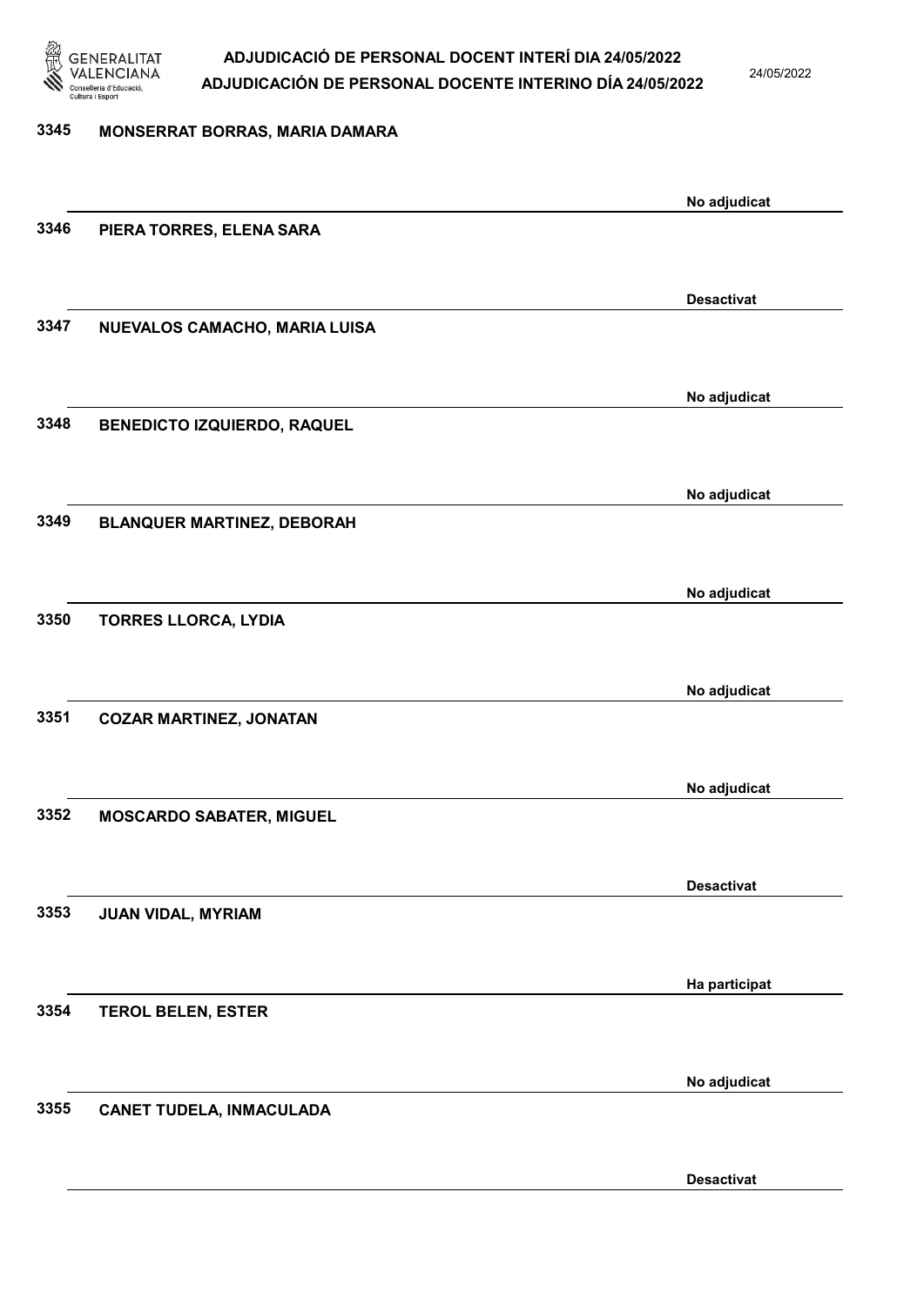

24/05/2022

Desactivat

## 3356 GUILLEM GIMENO, SILVIA No adjudicat 3357 BERMUDEZ GARCIA, MARIA PILAR Ha participat 3358 JORQUES PALACIOS, CRISTIAN No adjudicat 3359 RASO FERNANDEZ, PALOMA No adjudicat 3360 GILABERT SANTOS, ANIA No adjudicat 3361 GALERA PEREZ, JERONIMO No adjudicat 3362 GARCIA SELVA, JESICA No adjudicat 3363 AMOROS GONZALEZ, IRIS No adjudicat 3364 MARTINEZ ROBLEDO, MARIA JOSE Desactivat 3365 ESTRADA CALATAYUD, MARIA No adjudicat 3366 FERNANDEZ ESPINOSA, MIGUEL ANGEL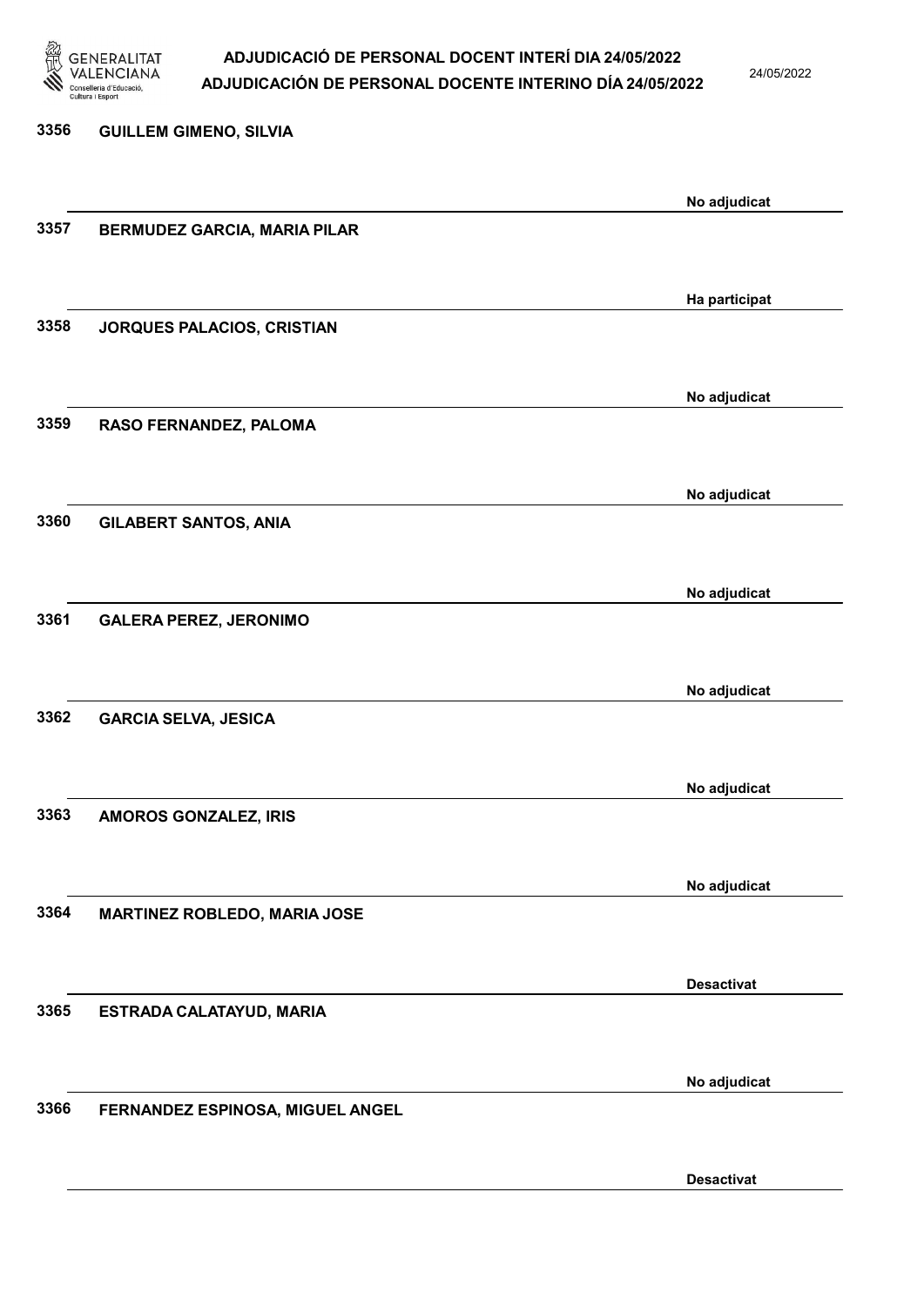

24/05/2022

Ha participat

### 3367 PELLICER CORS, HERMINIO Desactivat 3368 GARRIDO RODRIGAÑEZ, MIRIAM Ha participat 3369 SALVADOR TENA, NEREA No adjudicat 3370 BOHIGUES SORIANO, ANGELA Desactivat 3371 JIMENEZ RAMA, SILVIA Ha participat 3372 HERNANDEZ GIMENO, ISABEL Ha participat 3373 CUQUERELLA BELLA, NEREA Desactivat 3374 ARLANDIS CORTES, ALEJANDRO Desactivat 3375 BARONA RODRIGUEZ, ALBERTO Petición: 3 23 SUBSTITUCIÓ INDETERMINADA POBLA DE VALLBONA (LA) (46006801) CEIP LLUÍS VIVES 128 / EDUCACIÓ PRIMÀRIA. Adjudicat Voluntaria 786534 Horas 3376 BLASCO VAZQUEZ, ANA MARIA No adjudicat 3377 PENALBA BENAVENT, MARIA ENCARNA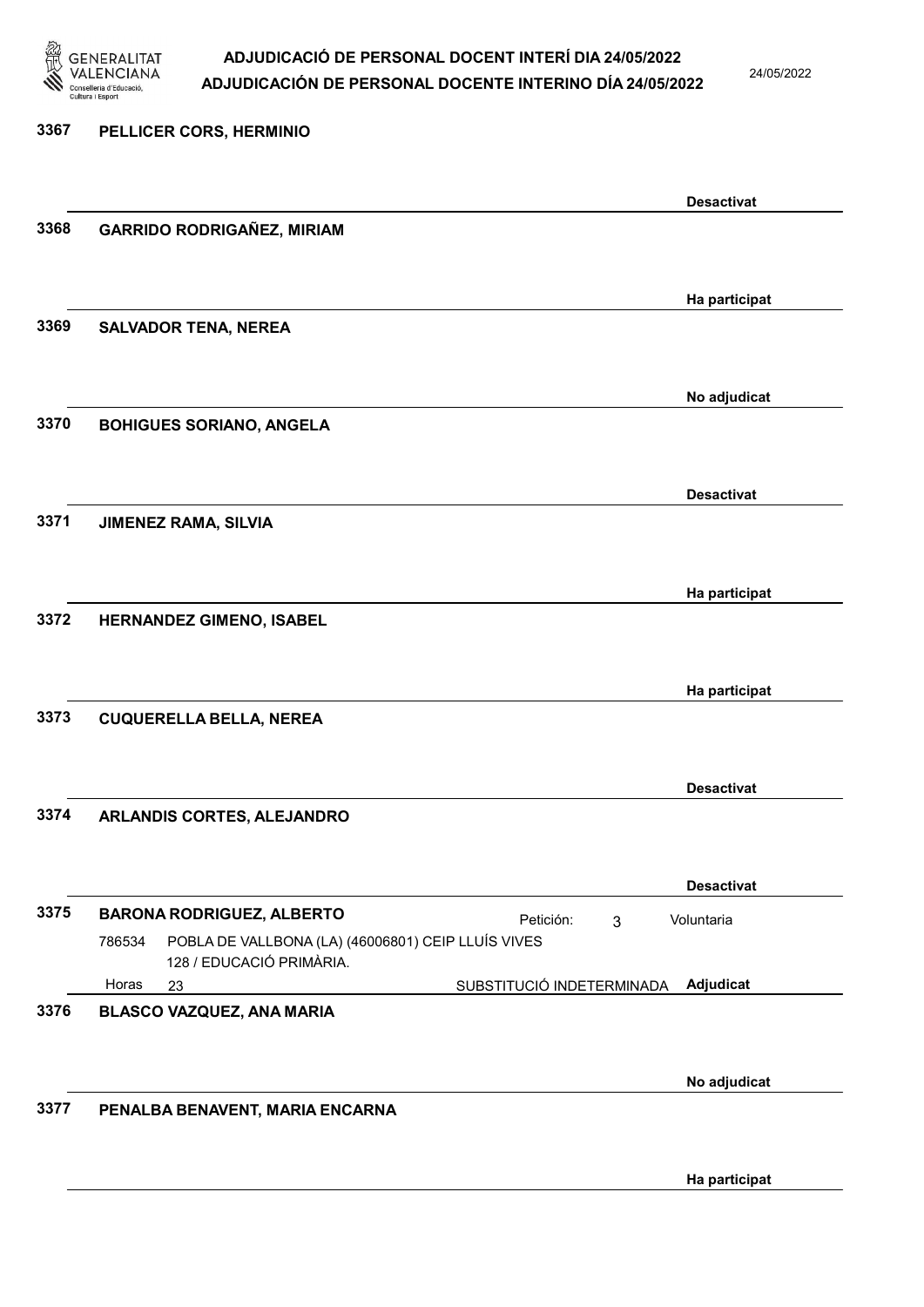

24/05/2022

No adjudicat

## 3378 MUÑOZ SEBASTIA, CARLA No adjudicat 3379 FERRER SUÑER, JOAN PAU Desactivat 3380 LLECHES CARDONA, ANGELA No adjudicat 3381 GOMEZ ALVAREZ, ALMUDENA No adjudicat 3382 MARTINEZ SANCHIS, JOSE Ha participat 3383 MONLEON CERVERA, JORDI Desactivat 3384 DOMINGO CERVERA, BEGOÑA Ha participat 3385 GAYAN PERONA, MARTA Ha participat 3386 GOMEZ LLOPIS, ESTER Desactivat 3387 HERRERO SIERRA, ANA No adjudicat 3388 GARCIA TORTOSA, BEATRIZ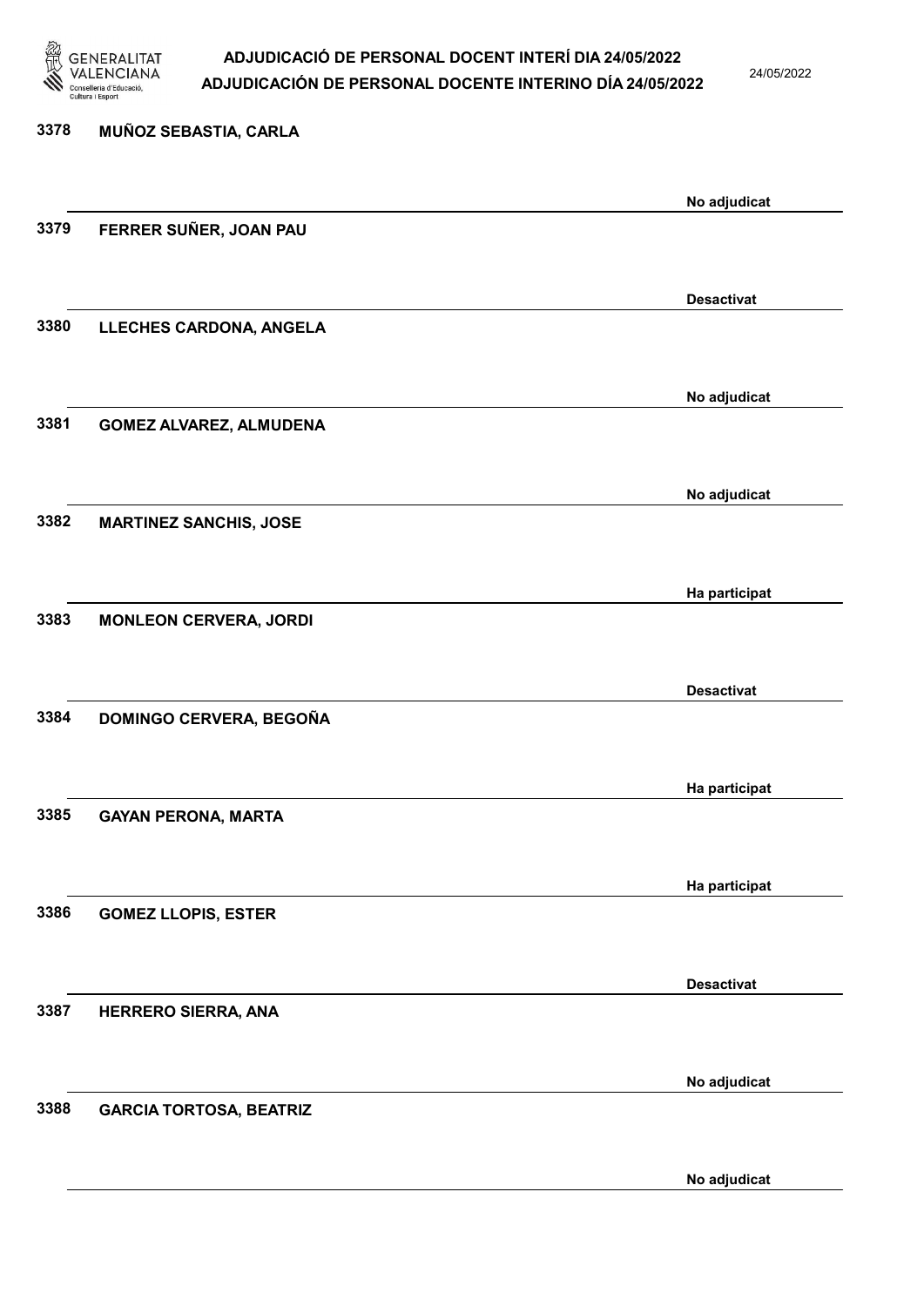

24/05/2022

### 3389 ROYO VILLALBA, FERNANDO Desactivat 3390 GARCIA VICENTE, MERITXELL No adjudicat 3391 ROCAFULL SERRADOR, CRISTINA Ha participat 3392 CABRERA LOPEZ, SANDRA No adjudicat 3393 MARTINEZ OLTRA, CRISTINA Desactivat 3394 GRAO GARCIA, MARIA No adjudicat 3395 GARCIA PINO, ALBERTO No adjudicat 3396 SALVA BERTOMEU, ANAIS Desactivat 3397 GUEROLA REVERT, YASMINA Desactivat 3398 GARCIA ALCARAZ, ELENA No adjudicat 3399 MUÑOZ CHINCHILLA, LUCIA No adjudicat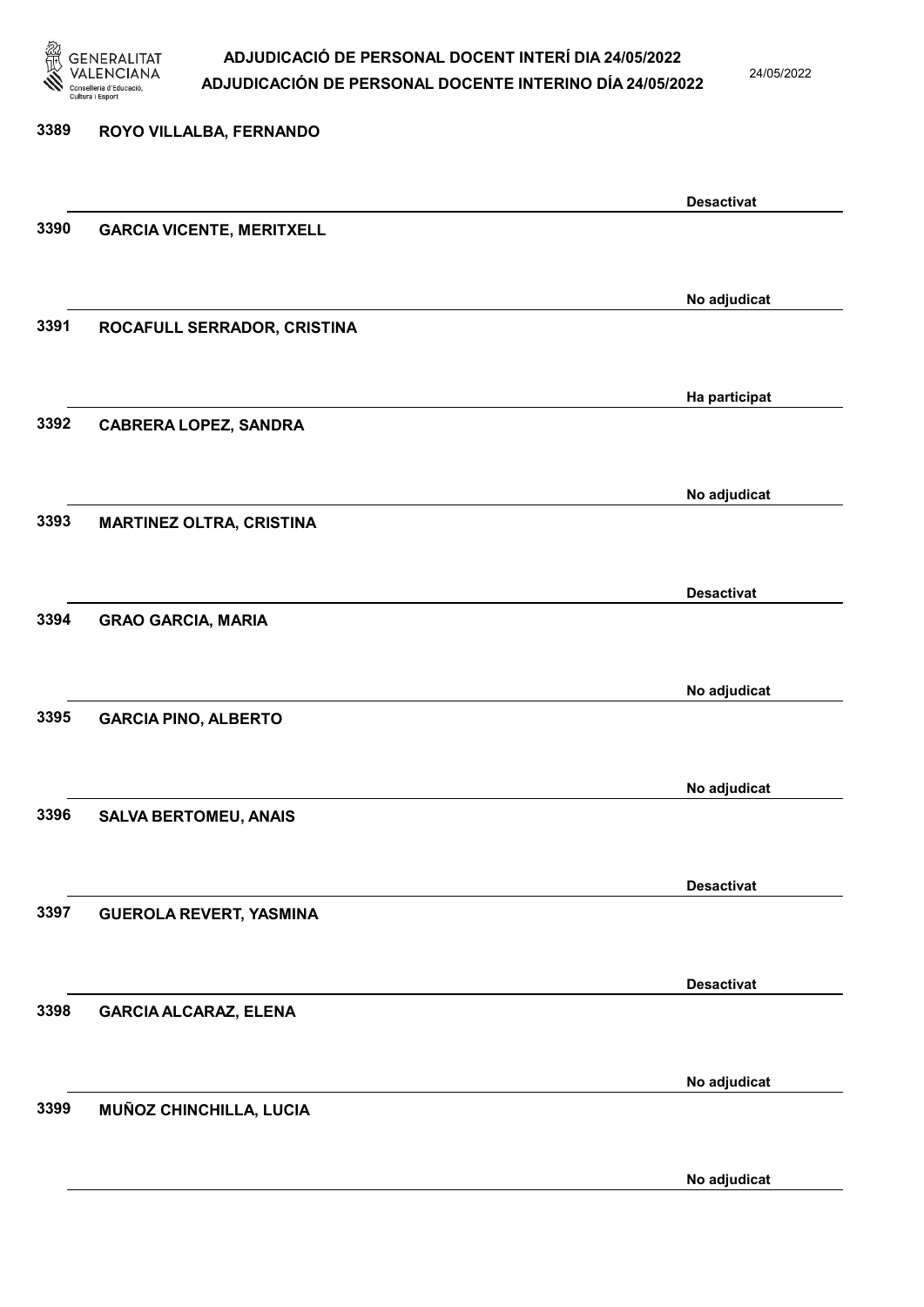

24/05/2022

| 3400 | <b>MARTINEZ GARCIA, CRISTINA</b> |                   |
|------|----------------------------------|-------------------|
|      |                                  | Ha participat     |
| 3401 | MARTÍNEZ LÓPEZ, ARACELI          |                   |
|      |                                  | <b>Desactivat</b> |
| 3402 | ANDRES CIFUENTES, ANTONIO        |                   |
|      |                                  | <b>Desactivat</b> |
| 3403 | DE HAROS TORTOSA, AZUR           |                   |
|      |                                  | No adjudicat      |
| 3404 | <b>RIPOLL MARTI, SARA</b>        |                   |
|      |                                  | <b>Desactivat</b> |
| 3405 | <b>APARICIO SALA, LUCIA</b>      |                   |
|      |                                  | <b>Desactivat</b> |
| 3406 | <b>CUÑAT FERRANDO, JAUME</b>     |                   |
|      |                                  | <b>Desactivat</b> |
| 3407 | <b>COLLADO AÑON, SANTIAGO</b>    |                   |
|      |                                  | No adjudicat      |
| 3408 | <b>CULLA SANTAMARIA, CANDELA</b> |                   |
|      |                                  | No adjudicat      |
| 3409 | FERRANDO SERRA, MARIA            |                   |
|      |                                  |                   |
| 3410 | PEDROS RIBERA, PASQUAL           | <b>Desactivat</b> |
|      |                                  |                   |
|      |                                  | <b>Desactivat</b> |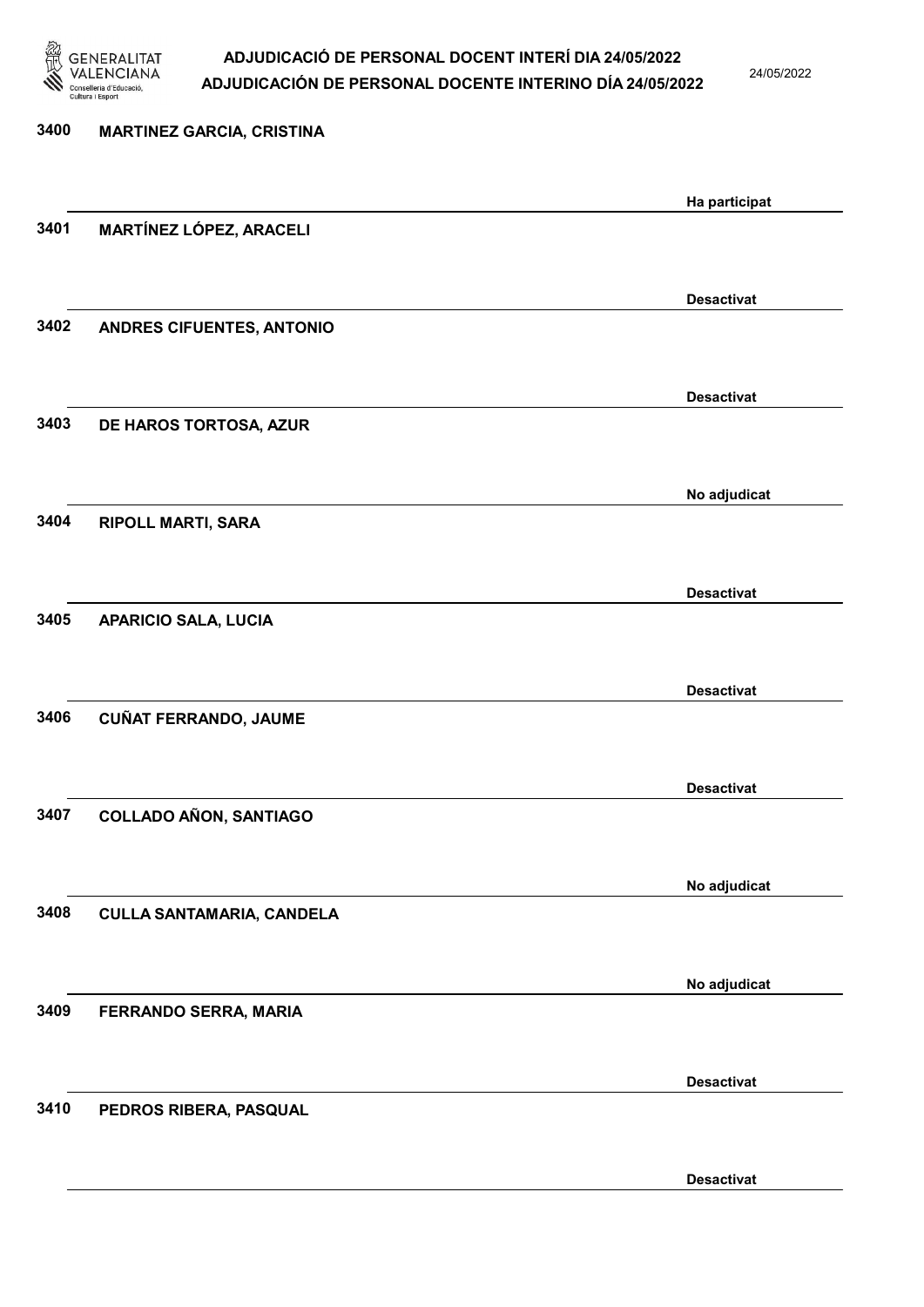

24/05/2022

#### 3411 MATEU LUJAN, BORJA

|      |                                    | <b>Desactivat</b> |
|------|------------------------------------|-------------------|
| 3412 | <b>MARTINEZ PIÑOL, LUCIA</b>       |                   |
|      |                                    |                   |
|      |                                    | <b>Desactivat</b> |
| 3413 | <b>SANZ GARCIA, DAVID</b>          |                   |
|      |                                    |                   |
|      |                                    | <b>Desactivat</b> |
| 3414 | <b>BURGOS GUILL, PILAR</b>         |                   |
|      |                                    |                   |
|      |                                    |                   |
| 3415 |                                    | <b>Desactivat</b> |
|      | <b>VIDAL SOLER, CRISTINA</b>       |                   |
|      |                                    |                   |
|      |                                    | <b>Desactivat</b> |
| 3416 | <b>GARCIA CHOVER, MARIA AMPARO</b> |                   |
|      |                                    |                   |
|      |                                    | <b>Desactivat</b> |
| 3417 | <b>ESTEVE MADRIGAL, MARIA</b>      |                   |
|      |                                    |                   |
|      |                                    | <b>Desactivat</b> |
| 3418 | <b>SANSANO APARICI, SILVIA</b>     |                   |
|      |                                    |                   |
|      |                                    | <b>Desactivat</b> |
| 3419 | TOBARRA VERDU, JUAN ANTONIO        |                   |
|      |                                    |                   |
|      |                                    | <b>Desactivat</b> |
| 3420 | <b>MARTINEZ PEREZ, AURORA</b>      |                   |
|      |                                    |                   |
|      |                                    | <b>Desactivat</b> |
| 3421 | PLA SORRIBES, ELENA                |                   |
|      |                                    |                   |
|      |                                    |                   |
|      |                                    | <b>Desactivat</b> |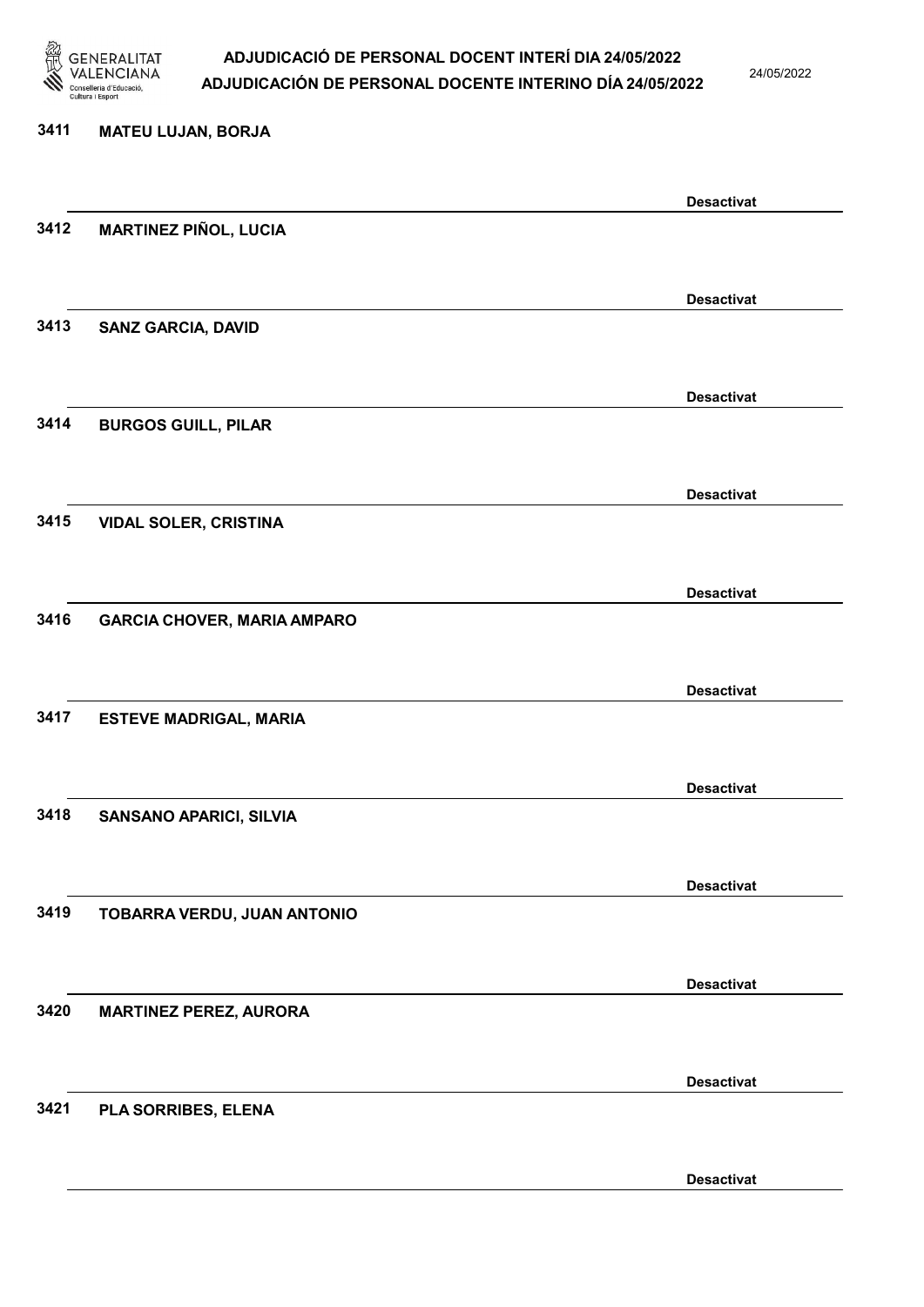

24/05/2022

#### 3422 PUIGSERVER DANTI, FRANCISCA MARIA

|      |                                    | <b>Desactivat</b> |
|------|------------------------------------|-------------------|
| 3423 | <b>MORERA SENDRA, MIRIAM</b>       |                   |
|      |                                    |                   |
|      |                                    | <b>Desactivat</b> |
| 3424 | <b>CRUZ VERDU, CRISTINA</b>        |                   |
|      |                                    |                   |
|      |                                    | <b>Desactivat</b> |
| 3425 | MUÑOZ NICOLAU, FRANCISCO           |                   |
|      |                                    |                   |
|      |                                    | <b>Desactivat</b> |
| 3426 | ARTAL GALBIS, MARIA LORETO         |                   |
|      |                                    |                   |
|      |                                    | No adjudicat      |
| 3427 | NICOLAS GARCIA, AIDA               |                   |
|      |                                    |                   |
|      |                                    | <b>Desactivat</b> |
| 3428 | <b>MARTIN GARCIA, JENIFER</b>      |                   |
|      |                                    |                   |
|      |                                    | Ha participat     |
| 3429 | <b>VALLET RUIZ, JUAN</b>           |                   |
|      |                                    |                   |
|      |                                    | <b>Desactivat</b> |
| 3430 | SAVALL MORERA, ANA                 |                   |
|      |                                    |                   |
|      |                                    | <b>Desactivat</b> |
| 3431 | PEREZ-FUSTER JIMENEZ, MARIA ISABEL |                   |
|      |                                    |                   |
|      |                                    | <b>Desactivat</b> |
| 3432 | <b>MAÑAS ROMERO, MARINA</b>        |                   |
|      |                                    |                   |
|      |                                    | <b>Desactivat</b> |
|      |                                    |                   |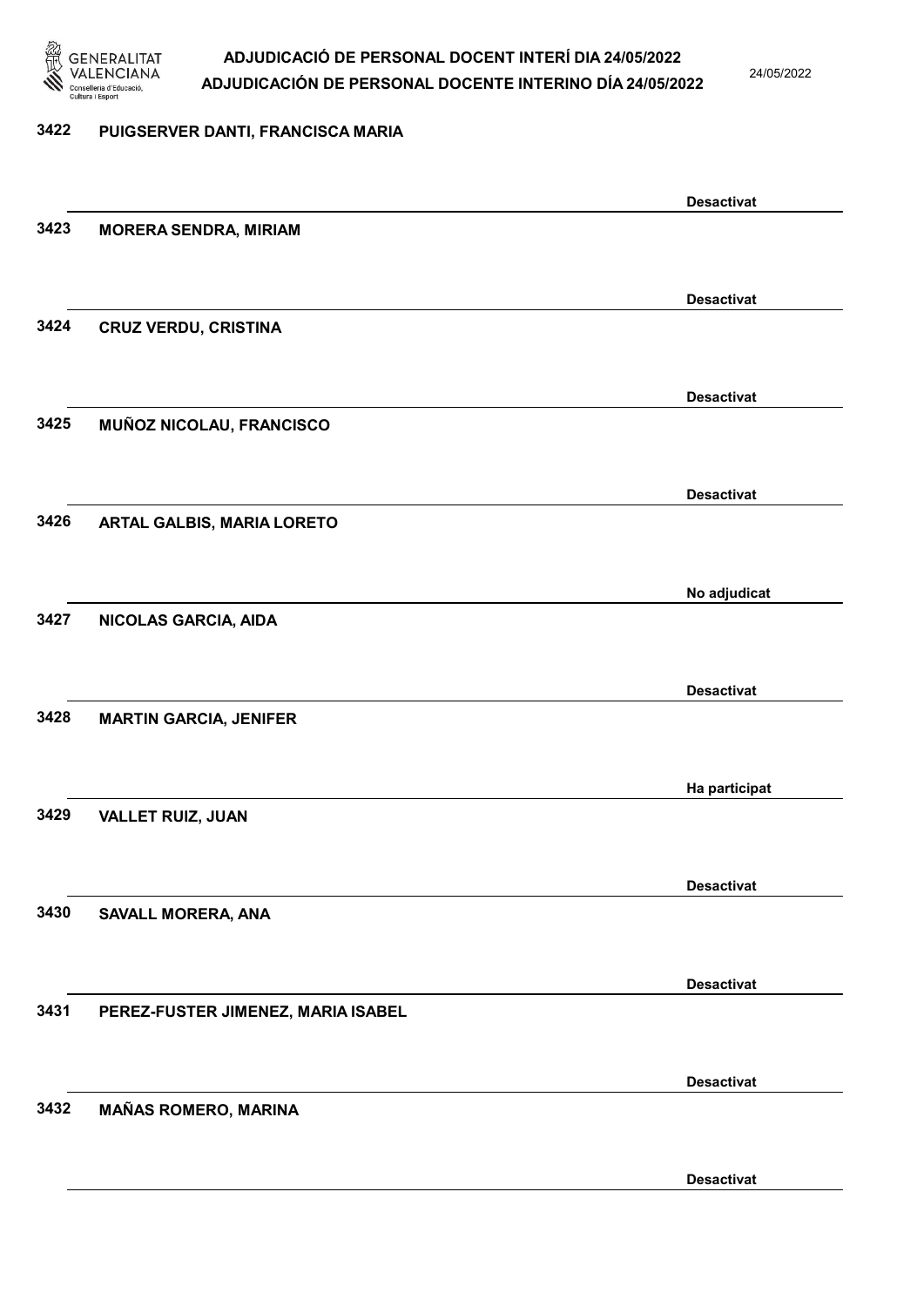

24/05/2022

#### 3433 MANZANARES RODRIGUEZ, ANA MARIA

|      |                                  | <b>Desactivat</b> |
|------|----------------------------------|-------------------|
| 3434 | <b>GUILL VALDES, JUAN EMILIO</b> |                   |
|      |                                  |                   |
|      |                                  | No adjudicat      |
| 3435 | RUBIO GARCIA, VERÓNICA           |                   |
|      |                                  |                   |
|      |                                  | <b>Desactivat</b> |
| 3436 | OLLER CAMPILLO, MARIA ISABEL     |                   |
|      |                                  |                   |
|      |                                  | <b>Desactivat</b> |
| 3437 | <b>ALCAYDE RUIZ, NURIA</b>       |                   |
|      |                                  |                   |
|      |                                  |                   |
| 3438 | TALAVERA RUANO, JUAN             | <b>Desactivat</b> |
|      |                                  |                   |
|      |                                  |                   |
|      |                                  | <b>Desactivat</b> |
| 3439 | TORTOSA RAMON, ROSA MARIA        |                   |
|      |                                  |                   |
|      |                                  | <b>Desactivat</b> |
| 3440 | <b>GARCIA TORTOSA, LIDIA</b>     |                   |
|      |                                  |                   |
|      |                                  | <b>Desactivat</b> |
| 3441 | RESCALVO RODA, SARAY             |                   |
|      |                                  |                   |
|      |                                  | <b>Desactivat</b> |
| 3442 | <b>LLORENS AGUILELLA, ALBERT</b> |                   |
|      |                                  |                   |
|      |                                  | <b>Desactivat</b> |
| 3443 | <b>VILA MONTESINOS, MARTA</b>    |                   |
|      |                                  |                   |
|      |                                  | No adjudicat      |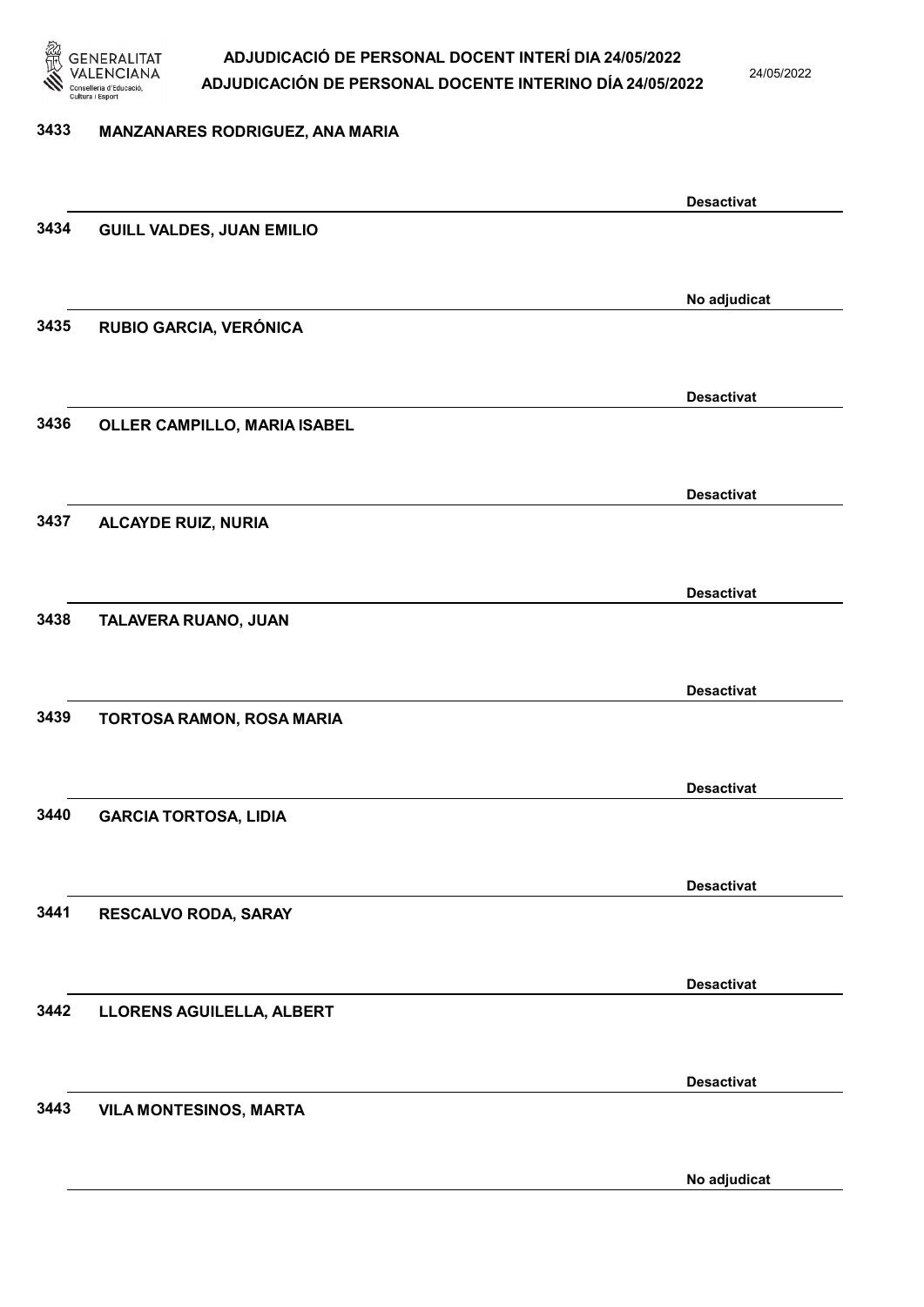

24/05/2022

| 3444 | MUÑOZ DOMENECH, JOANA               |                   |
|------|-------------------------------------|-------------------|
|      |                                     | No adjudicat      |
| 3445 | <b>MARTINEZ CORONADO, NOELIA</b>    |                   |
|      |                                     | Ha participat     |
| 3446 | <b>MONTESINOS MONZO, MONICA</b>     |                   |
| 3447 | TOMAS AZNAR, ARIANA DEL CARMEN      | <b>Desactivat</b> |
|      |                                     |                   |
| 3448 | SANCHO BENAVENT, MARÍA DESAMPARADOS | Ha participat     |
|      |                                     |                   |
| 3449 | YARZA APARICIO, ALEJANDRA           | <b>Desactivat</b> |
|      |                                     | Ha participat     |
| 3450 | MASCARELL IZABAL, EDITH             |                   |
|      |                                     | No adjudicat      |
| 3451 | PASCUAL SANCHEZ, VERONICA           |                   |
|      |                                     | No adjudicat      |
| 3452 | <b>FASIUS BERZOSA, ELENA</b>        |                   |
| 3453 | <b>CABANES AMOROS, PAULA</b>        | No adjudicat      |
|      |                                     |                   |
| 3454 | RODRIGUEZ CAYUELAS, GEMMA           | Ha participat     |
|      |                                     |                   |

No adjudicat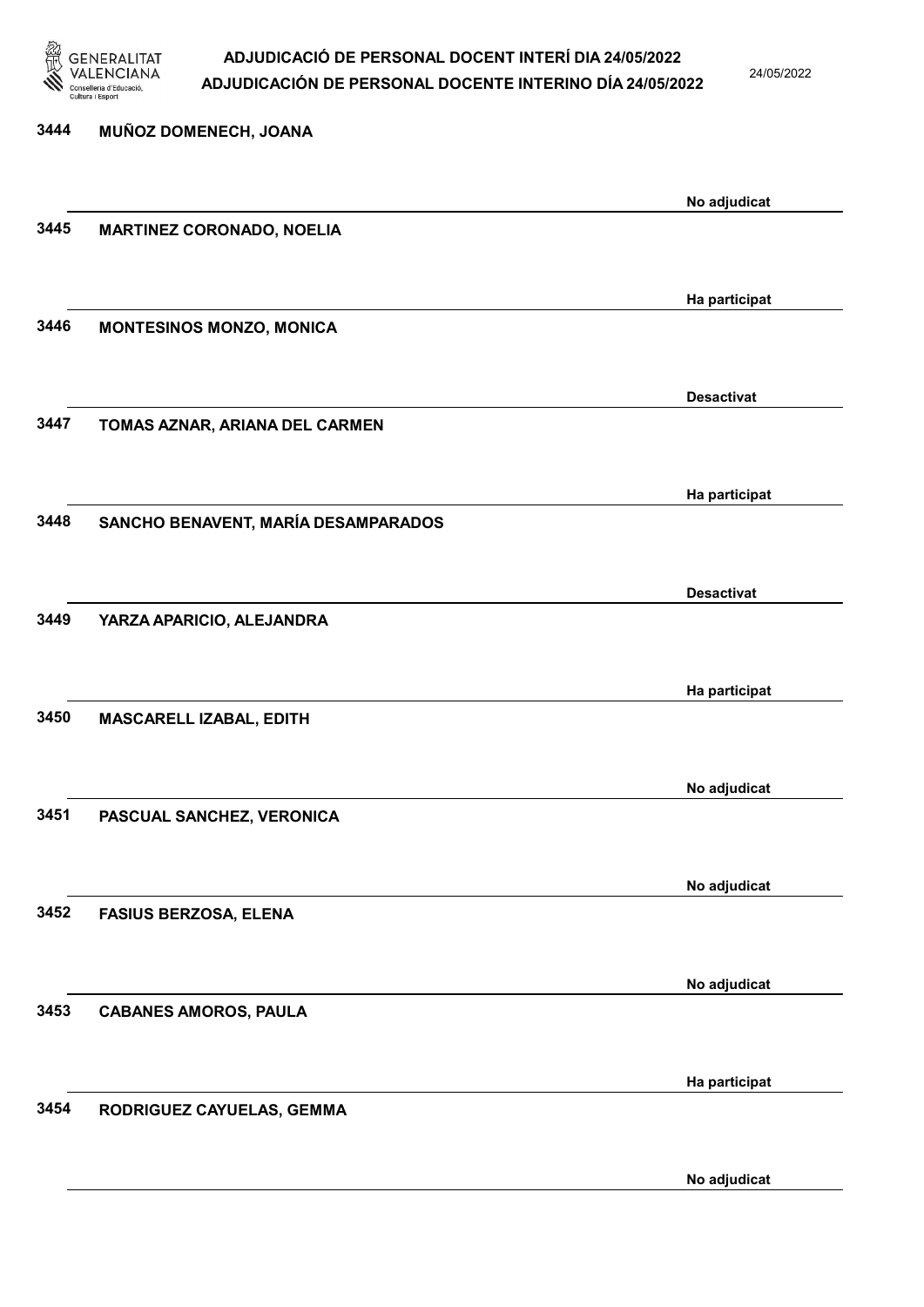

24/05/2022

#### 3455 FERRIOL SANCHEZ, MARIA

|      |                                 | <b>Desactivat</b> |
|------|---------------------------------|-------------------|
| 3456 | CANTO RAMON, AMPARO DEL ROSARIO |                   |
|      |                                 |                   |
|      |                                 |                   |
|      |                                 | <b>Desactivat</b> |
| 3457 | PEREZ ZAFRA, INMACULADA         |                   |
|      |                                 |                   |
|      |                                 |                   |
|      |                                 | No adjudicat      |
| 3458 | <b>BASELGA ROURES, ANA</b>      |                   |
|      |                                 |                   |
|      |                                 |                   |
|      |                                 | <b>Desactivat</b> |
| 3459 | <b>GARCIA LLOVELL, AIDA</b>     |                   |
|      |                                 |                   |
|      |                                 |                   |
|      |                                 | No adjudicat      |
| 3460 | MUÑOZ CAMPILLO, JENNIFER        |                   |
|      |                                 |                   |
|      |                                 |                   |
|      |                                 | No adjudicat      |
| 3461 | CARRETERO NAVARRO, MARIA AMPARO |                   |
|      |                                 |                   |
|      |                                 |                   |
|      |                                 | <b>Desactivat</b> |
| 3462 | MIRALLES CERESOLA, MARIA AMPARO |                   |
|      |                                 |                   |
|      |                                 |                   |
|      |                                 | No adjudicat      |
| 3463 | <b>ALCACER ESCRIG, LEONOR</b>   |                   |
|      |                                 |                   |
|      |                                 |                   |
|      |                                 | <b>Desactivat</b> |
| 3464 | RUIZ LLOPIS, ISABEL             |                   |
|      |                                 |                   |
|      |                                 |                   |
|      |                                 | <b>Desactivat</b> |
| 3465 | <b>TORRES GAYAN, RAQUEL</b>     |                   |
|      |                                 |                   |
|      |                                 |                   |
|      |                                 | No adjudicat      |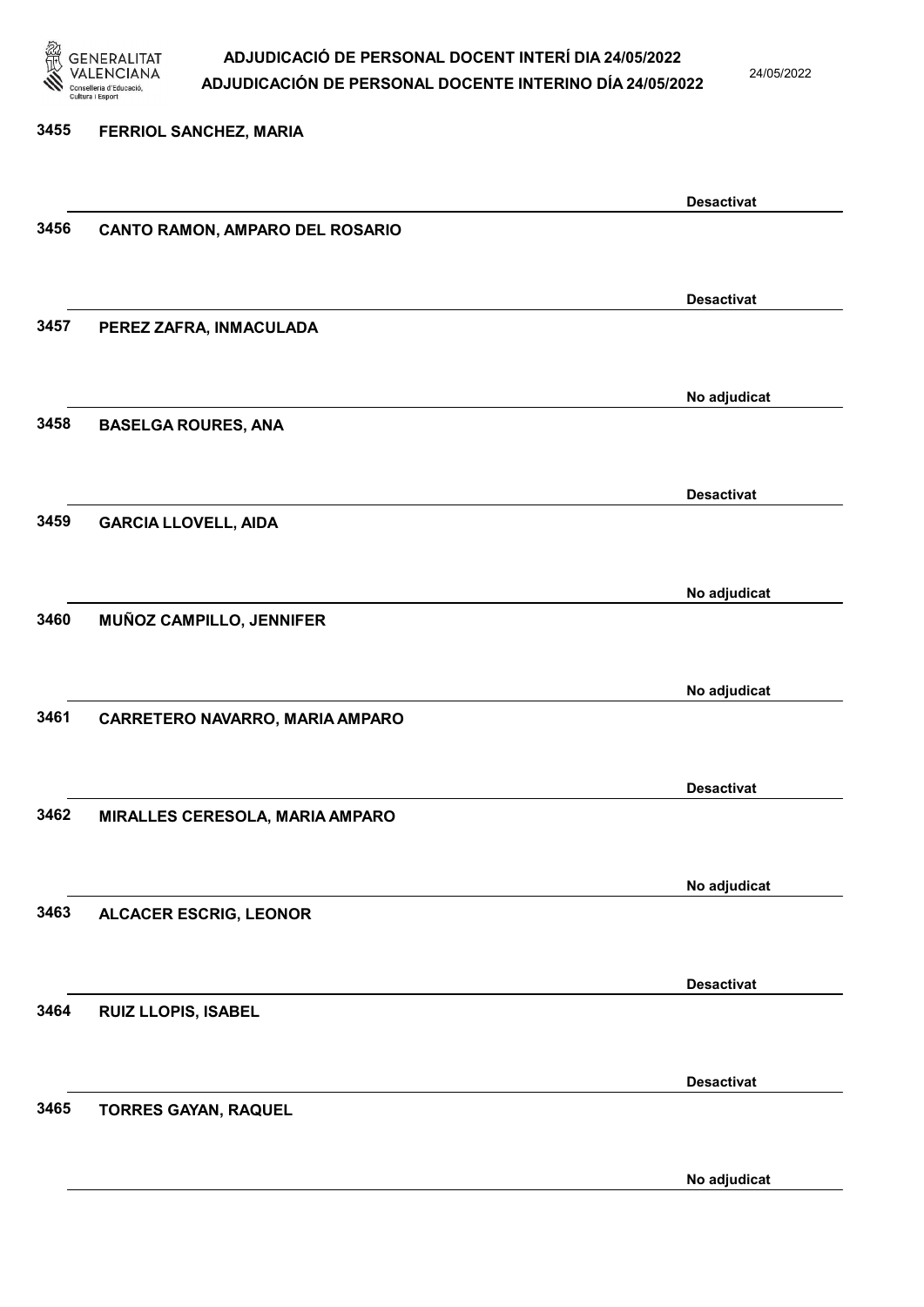

24/05/2022

Desactivat

## 3466 HERNANDIS PALOMARES, JOANA Desactivat 3467 GARCIA CANDELA, PAULA No adjudicat 3468 BALLESTER MEZQUITA, ALICIA Ha participat 3469 MOLINA GUIJARRO, MARTA Ha participat 3470 PLAZA ESPIN, AMPARO No adjudicat 3471 MOROÑO CARRION, Mª REYES No adjudicat 3472 SORIANO CASTELLÓ, MIRIAM No adjudicat 3473 UHDEN VILLALBA, FRANCISCO JAVIER Desactivat 3474 RUBIO GAMIZ, MARIA Ha participat 3475 MOYA PEREZ, SAMANTA Desactivat 3476 PARRA MARTINEZ, ESTEFANIA ISABEL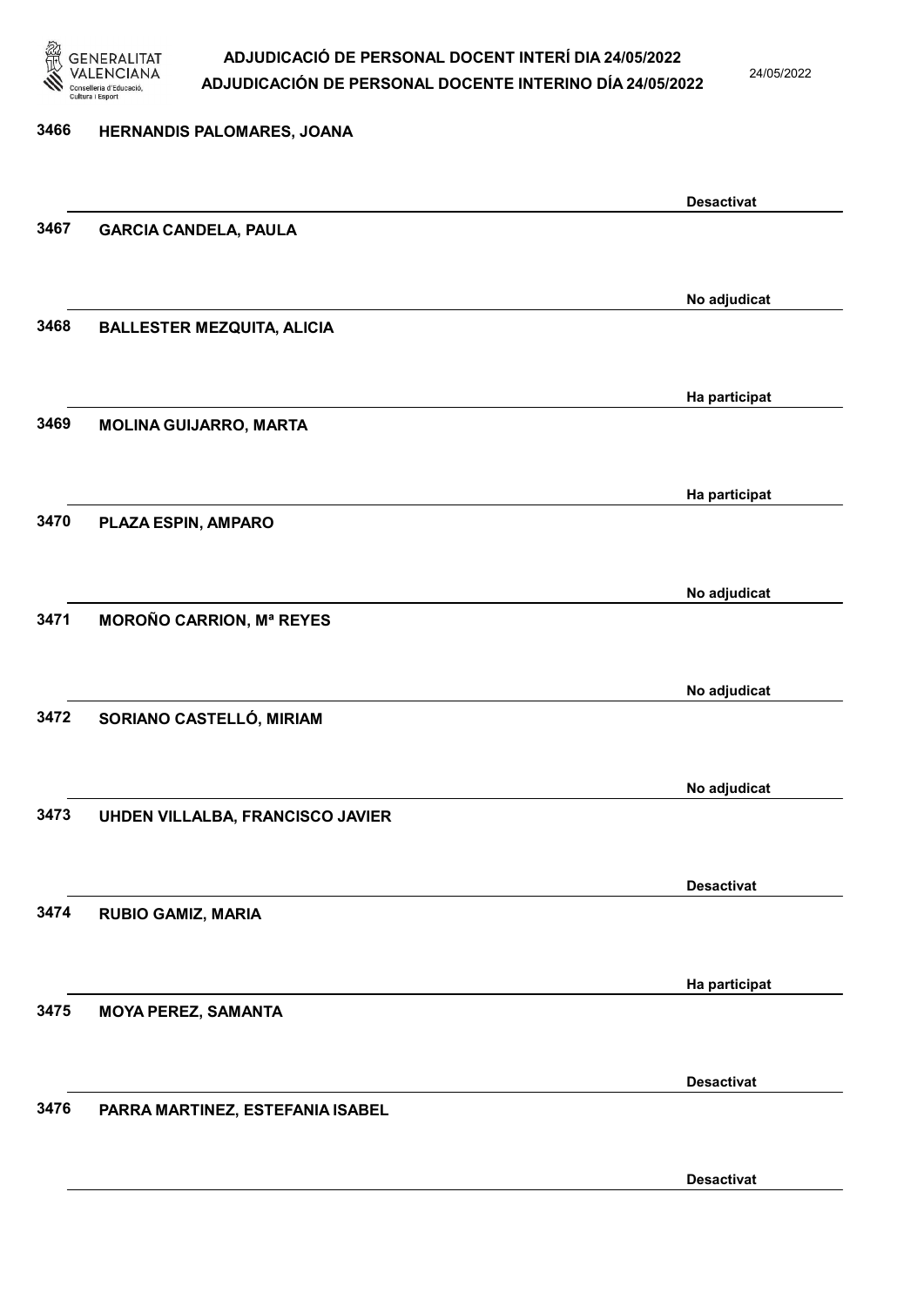

24/05/2022

Desactivat

### 3477 SEVILLA FUSTER, PILAR SALUD No adjudicat 3478 ESPARZA CEBRIA, Mª CARMEN No adjudicat 3479 GARCIA FERNANDEZ, BEGOÑA No adjudicat 3480 MOLINA SANJUAN, SANDRA Ha participat 3481 FERRER QUESADA, HALLET No adjudicat 3482 MONTERDE MUÑOZ, MARIA Ha participat 3483 MARTI GUIJARRO, AMALIA No adjudicat 3484 GARCÍA RIQUELME, PATRICIA ELISA No adjudicat 3485 SALA GARCIA, VERONICA No adjudicat 3486 SANJUAN VILLENA, DIANA No adjudicat 3487 MARTINEZ CRESPO, MARIA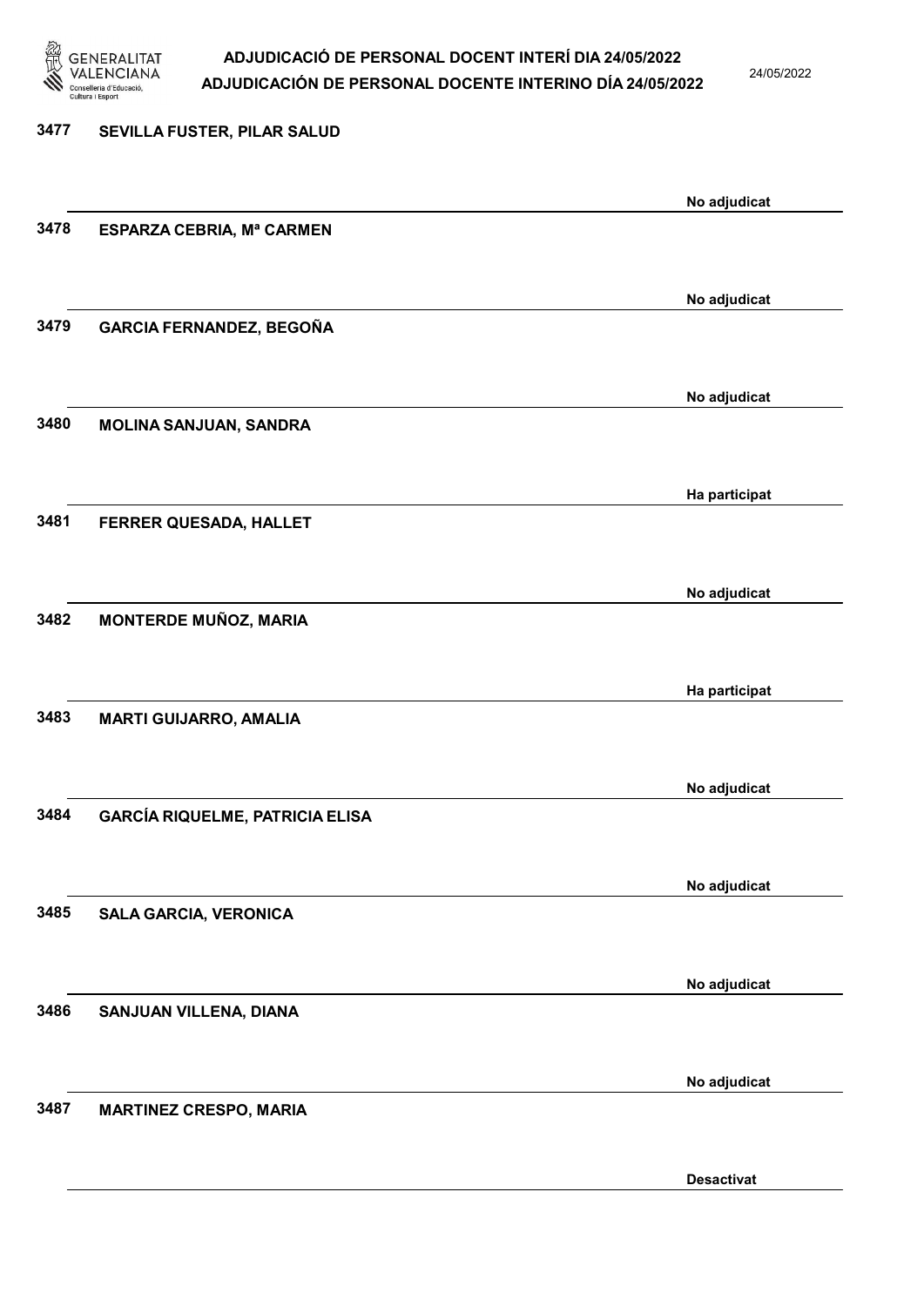

24/05/2022

#### 3488 LÓPEZ VIDAL, GEMA

|      |                                    | Ha participat     |
|------|------------------------------------|-------------------|
| 3489 | <b>MORILLAS MARTINEZ, PATRICIA</b> |                   |
|      |                                    |                   |
|      |                                    |                   |
|      |                                    | No adjudicat      |
| 3490 | <b>MAGRANER PLANA, MIRIAM</b>      |                   |
|      |                                    |                   |
|      |                                    |                   |
|      |                                    | <b>Desactivat</b> |
|      |                                    |                   |
| 3491 | <b>SERRA MARRADES, ANNA</b>        |                   |
|      |                                    |                   |
|      |                                    |                   |
|      |                                    | <b>Desactivat</b> |
| 3492 | PAREJA MARTINEZ, IGNACIO           |                   |
|      |                                    |                   |
|      |                                    |                   |
|      |                                    | <b>Desactivat</b> |
| 3493 | <b>LLINARES SANCHEZ, ANDREA</b>    |                   |
|      |                                    |                   |
|      |                                    |                   |
|      |                                    | Ha participat     |
| 3494 | <b>BEREZO CORCOLES, SANDRA</b>     |                   |
|      |                                    |                   |
|      |                                    |                   |
|      |                                    | Ha participat     |
| 3495 | SELLES SALVA, JESSICA              |                   |
|      |                                    |                   |
|      |                                    |                   |
|      |                                    | Ha participat     |
| 3496 |                                    |                   |
|      | PEREZ RODES, CLARA                 |                   |
|      |                                    |                   |
|      |                                    | No adjudicat      |
|      |                                    |                   |
| 3497 | <b>BENZAL TARIN, ELENA</b>         |                   |
|      |                                    |                   |
|      |                                    |                   |
|      |                                    | <b>Desactivat</b> |
| 3498 | <b>VIOSCA TORNERO, PABLO</b>       |                   |
|      |                                    |                   |
|      |                                    |                   |
|      |                                    | <b>Desactivat</b> |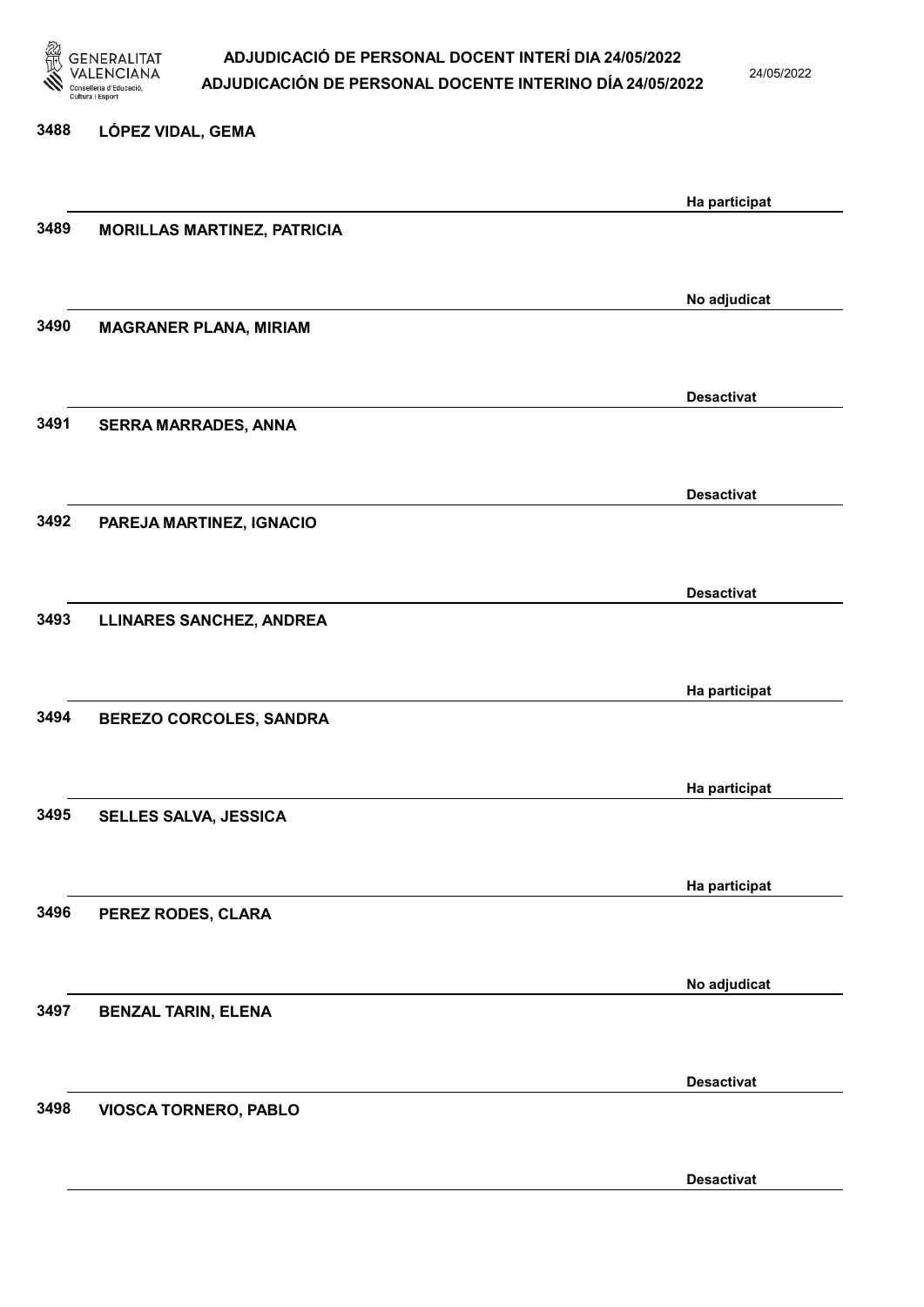

24/05/2022

#### 3499 ALVENTOSA CALATAYUD, ANA MARIA

|      |                                 | <b>Desactivat</b> |
|------|---------------------------------|-------------------|
| 3500 | <b>VELA MAZARROTA, ROMAN</b>    |                   |
|      |                                 |                   |
|      |                                 |                   |
|      |                                 | Ha participat     |
| 3501 | MIRALLES SANCHEZ, YOLANDA       |                   |
|      |                                 |                   |
|      |                                 | Ha participat     |
| 3502 | <b>CATALA EIGUREN, PAULA</b>    |                   |
|      |                                 |                   |
|      |                                 |                   |
|      |                                 | No adjudicat      |
| 3503 | <b>BALAGUER TOMAS, REMEDIOS</b> |                   |
|      |                                 |                   |
|      |                                 | <b>Desactivat</b> |
| 3504 | <b>BOU PEREZ, SARA</b>          |                   |
|      |                                 |                   |
|      |                                 |                   |
|      |                                 | No adjudicat      |
| 3505 | <b>MARTINEZ MACHIN, ANA</b>     |                   |
|      |                                 |                   |
|      |                                 | <b>Desactivat</b> |
| 3506 | ROIG PASCUAL, ANDREA            |                   |
|      |                                 |                   |
|      |                                 |                   |
|      |                                 | <b>Desactivat</b> |
| 3507 | <b>GONZALEZ CAÑAVATE, ELENA</b> |                   |
|      |                                 |                   |
|      |                                 |                   |
|      |                                 | <b>Desactivat</b> |
| 3508 | ALCALA SANZ, MARIA              |                   |
|      |                                 |                   |
|      |                                 | No adjudicat      |
| 3509 | RICO RICO, JUAN CARLOS          |                   |
|      |                                 |                   |
|      |                                 |                   |
|      |                                 | <b>Desactivat</b> |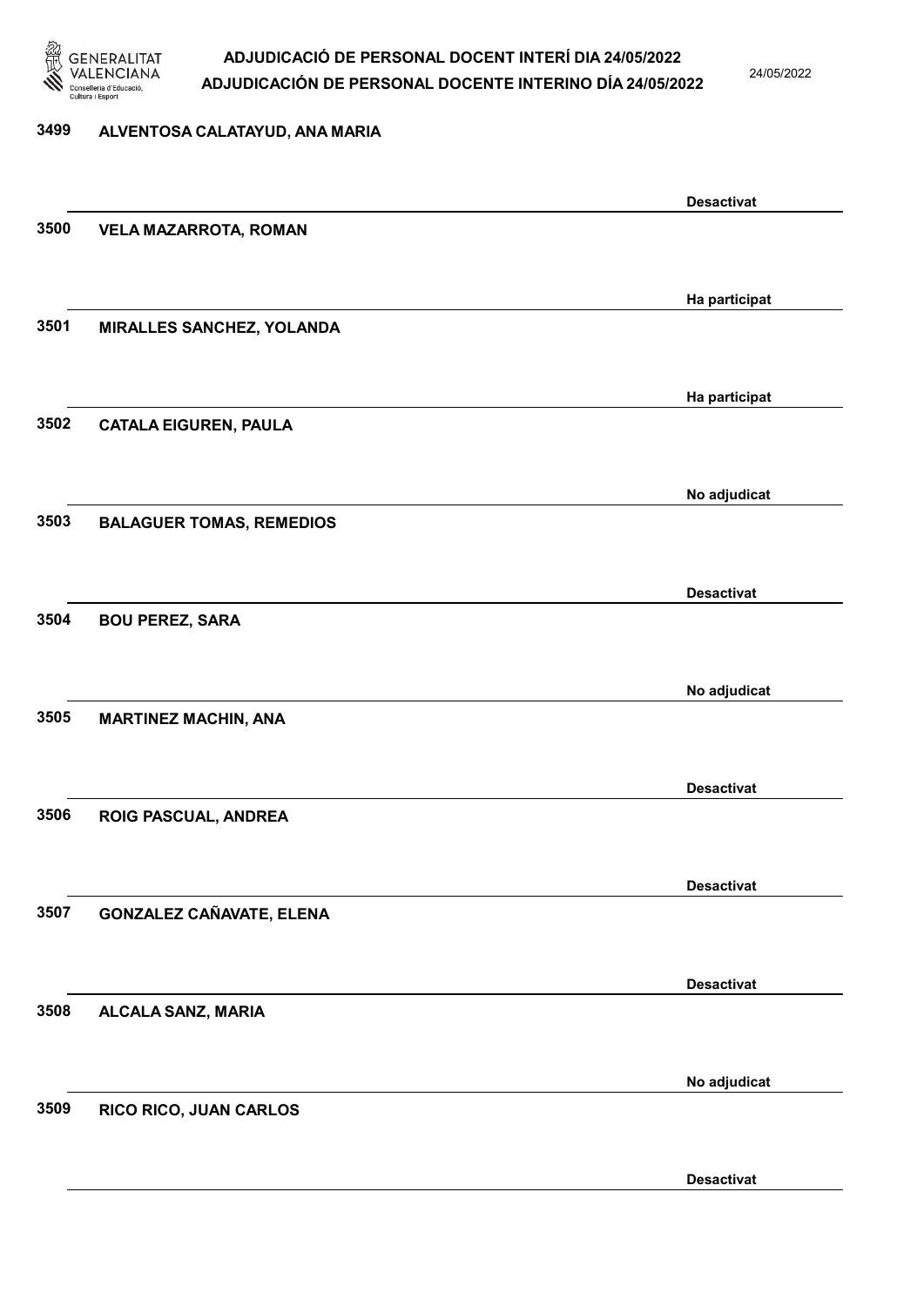

24/05/2022

Desactivat

## 3510 MUÑOZ VICENT, ANA No adjudicat 3511 SAIZ VALVERDE, MARIA Desactivat 3512 MARTINEZ SEMPERE, RAQUEL Desactivat 3513 AMBIT MARTINEZ, LORETO Desactivat 3514 HERNANDEZ AYLLON, EUGENIA MARIA No adjudicat 3515 MIGUEL GIMENEZ, LAURA Ha participat 3516 TORMO ALBERT, VANESA Ha participat 3517 GÓMEZ CASTELLANO, EVA Desactivat 3518 CLIMENT CALAFAT, ANGELA Desactivat 3519 MONLEON HIDALGO, JORGE No adjudicat 3520 MARTINEZ BAIXAULI, JORDI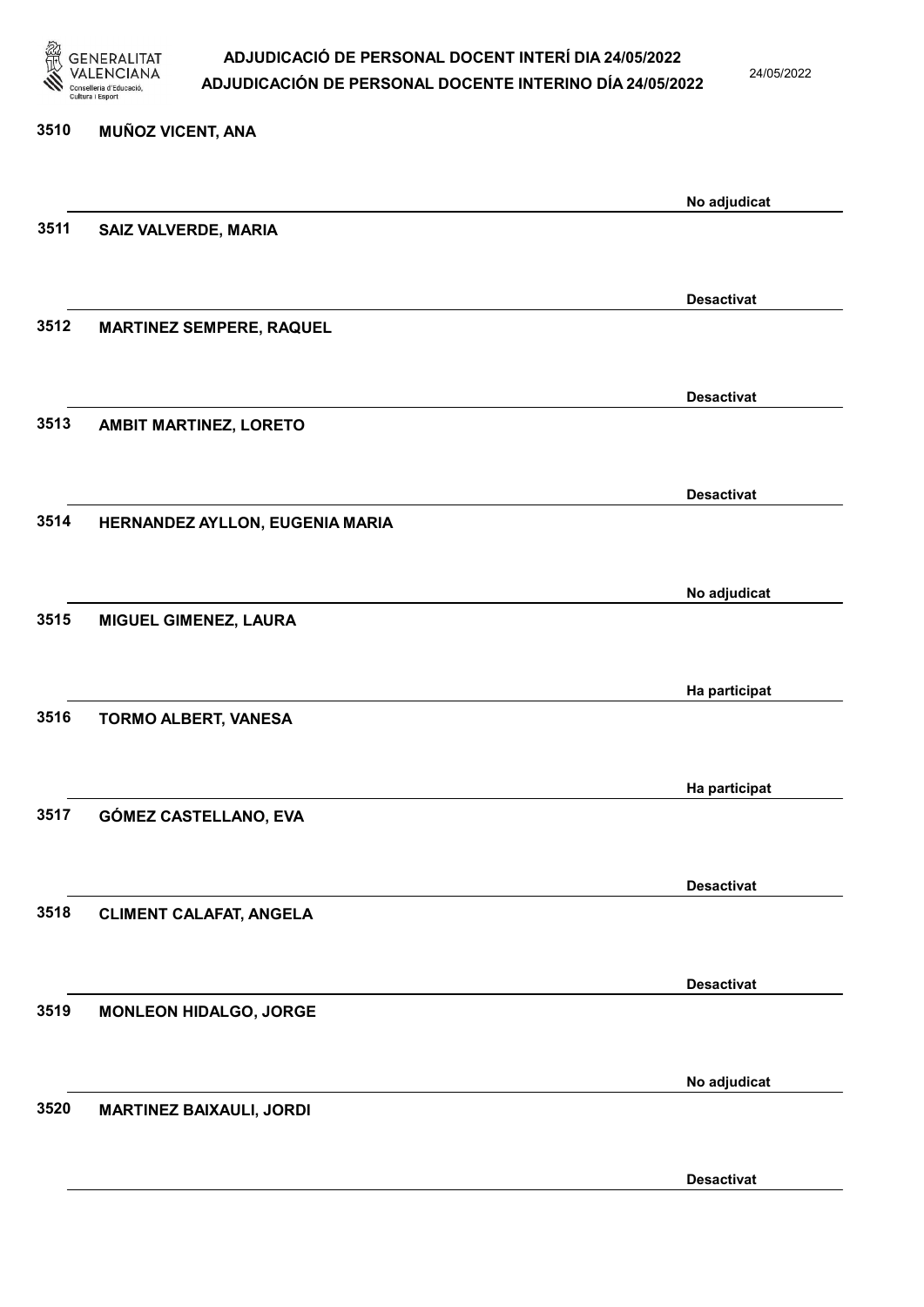

24/05/2022

No adjudicat

## 3521 PIÑOL JIMENEZ, AINHOA Ha participat 3522 PARRA RODENAS, ANA BELEN Ha participat 3523 JARRIN SANCHEZ, ANA MARIA Ha participat 3524 LLACER BADAL, ISAAC Desactivat 3525 ASENSIO RAMON, LYDIA No adjudicat 3526 GARCIA FRANCO, CARLOS Desactivat 3527 HORTAL SOLER, ROSA MARIA No adjudicat 3528 GARCIA MIGUEL, PATRICIA No adjudicat 3529 MARTINEZ PASTOR, ELISA Ha participat 3530 LLOPIS MARTINEZ, CRISTINA Desactivat 3531 HERNANDEZ PASCUAL, VERONICA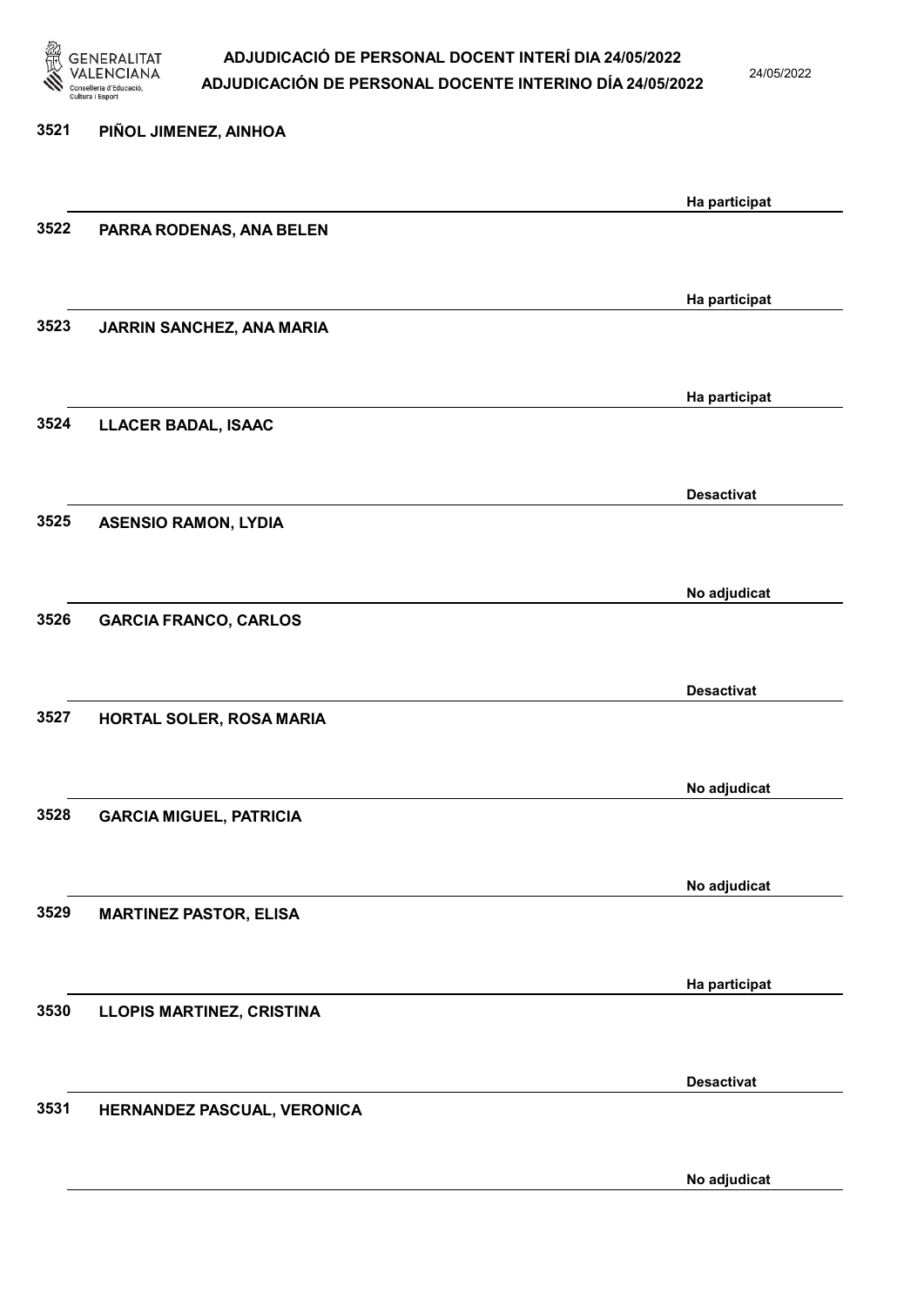

24/05/2022

No adjudicat

## 3532 SANTANA GRAU, BERTA Desactivat 3533 RUBIO SEGARRA, AITOR Desactivat 3534 MORENO MENENDEZ, RAUL Desactivat 3535 ALBORCH MUÑOZ, ADAN No adjudicat 3536 HERNANDEZ BENEYTEZ, ALMUDENA Desactivat 3537 GARCIA BAREA, AITOR Desactivat 3538 AÑON RUIZ, MIRIAM Desactivat 3539 GARCIA PEREZ, PABLO Desactivat 3540 GONZALEZ SANZ, CARLOS No adjudicat 3541 MONDEJAR LARA, JOSE LUIS Desactivat 3542 DEL CAMPO GIL, MARIA JOSE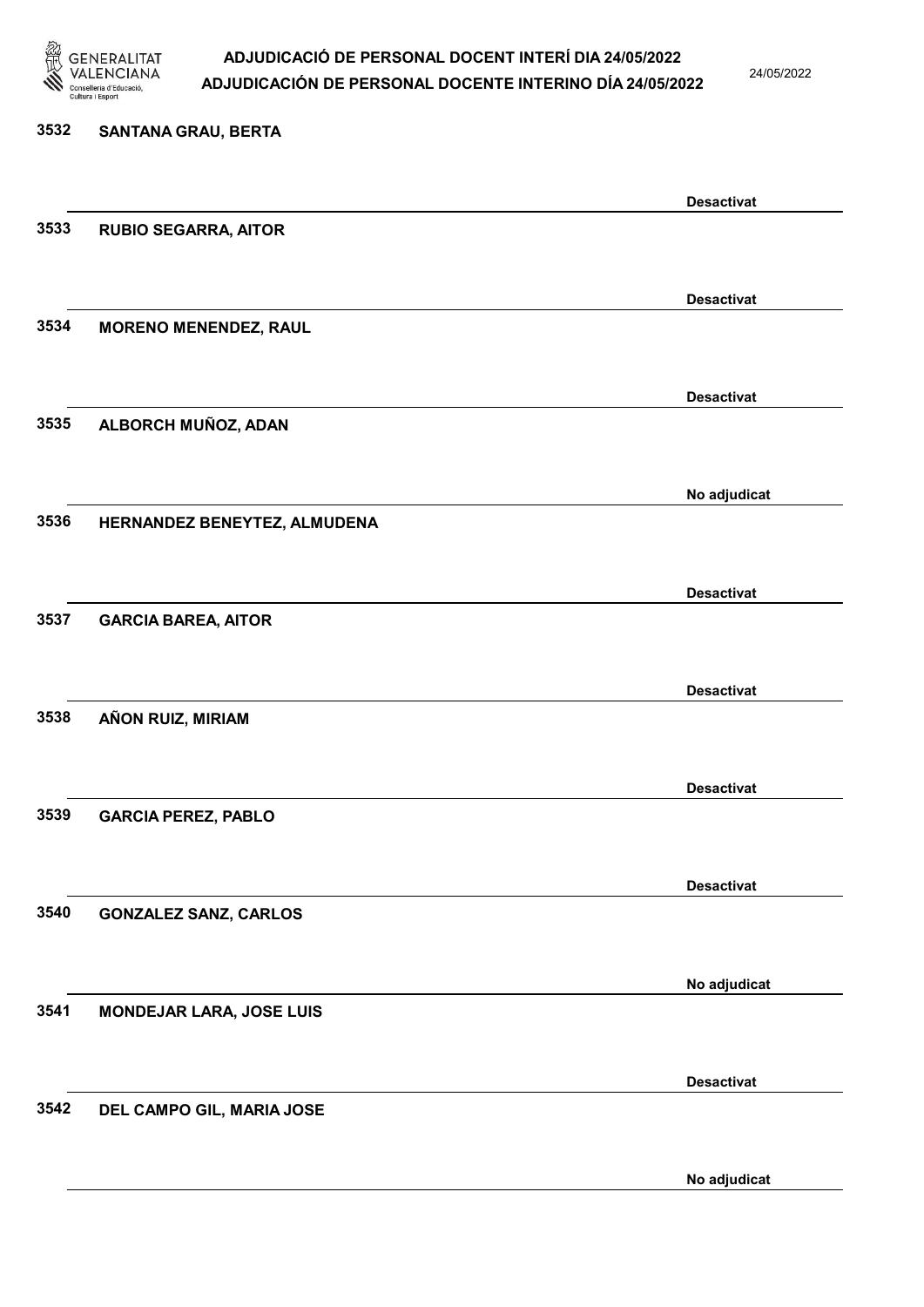

24/05/2022

#### 3543 ALBALAT ALBA, RAQUEL ARANZAZU

|      |                                  | <b>Desactivat</b> |
|------|----------------------------------|-------------------|
| 3544 | FERNANDEZ CORTES, BEATRIZ        |                   |
|      |                                  |                   |
|      |                                  | <b>Desactivat</b> |
| 3545 | <b>SABATER VIDAL, GEMMA</b>      |                   |
|      |                                  |                   |
|      |                                  |                   |
|      |                                  | <b>Desactivat</b> |
| 3546 | <b>ESPLA GISBERT, GEMA</b>       |                   |
|      |                                  |                   |
|      |                                  | <b>Desactivat</b> |
| 3547 | LOPEZ BALLESTER, MARIA TERESA    |                   |
|      |                                  |                   |
|      |                                  | <b>Desactivat</b> |
| 3548 | <b>BORQUE PAREDES, GEMMA</b>     |                   |
|      |                                  |                   |
|      |                                  |                   |
|      |                                  | Ha participat     |
| 3549 | DIAZ CANO, JOSE JOAQUIN          |                   |
|      |                                  |                   |
|      |                                  | Ha participat     |
| 3550 | JUAN SANZ, ANNA                  |                   |
|      |                                  |                   |
|      |                                  | Ha participat     |
| 3551 | LOPEZ PASCUAL, PABLO             |                   |
|      |                                  |                   |
|      |                                  |                   |
|      |                                  | No adjudicat      |
| 3552 | <b>TORRES CHECA, MARIA JESUS</b> |                   |
|      |                                  |                   |
|      |                                  | No adjudicat      |
| 3553 | TALAVAN RODRIGUEZ, SANDRA        |                   |
|      |                                  |                   |
|      |                                  | Ha participat     |
|      |                                  |                   |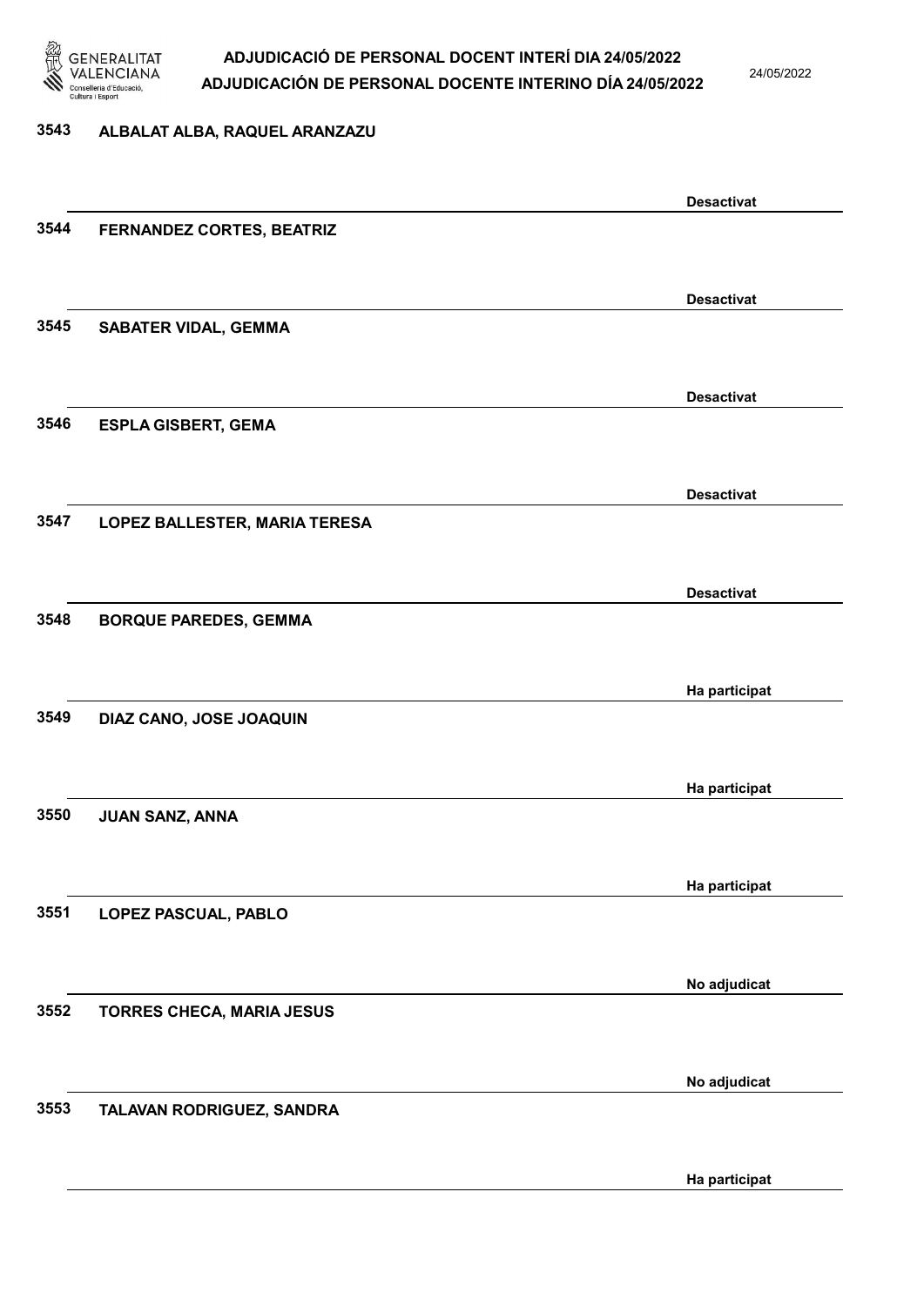

24/05/2022

Ha participat

## 3554 LUCAS CASTELLANOS, LUCIA Ha participat 3555 FEMENIA SANCHO, MARTA No adjudicat 3556 BENAVENT BELLA, MELISA No adjudicat 3557 SALVADOR GARCIA, PAULA PILAR Ha participat 3558 MINGUEZ PALAZON, CRISTINA No adjudicat 3559 RIPOLLES LORETO, ANA Desactivat 3560 TORMO FERRERO, MARIA DOLORES Ha participat 3561 OLIVER COLOMER, MARIA-ISABEL Desactivat 3562 ALVAREZ ROMERO, PABLO Desactivat 3563 SALES CHORDA, RICARDO Desactivat 3564 LOPEZ MOLLA, NURIA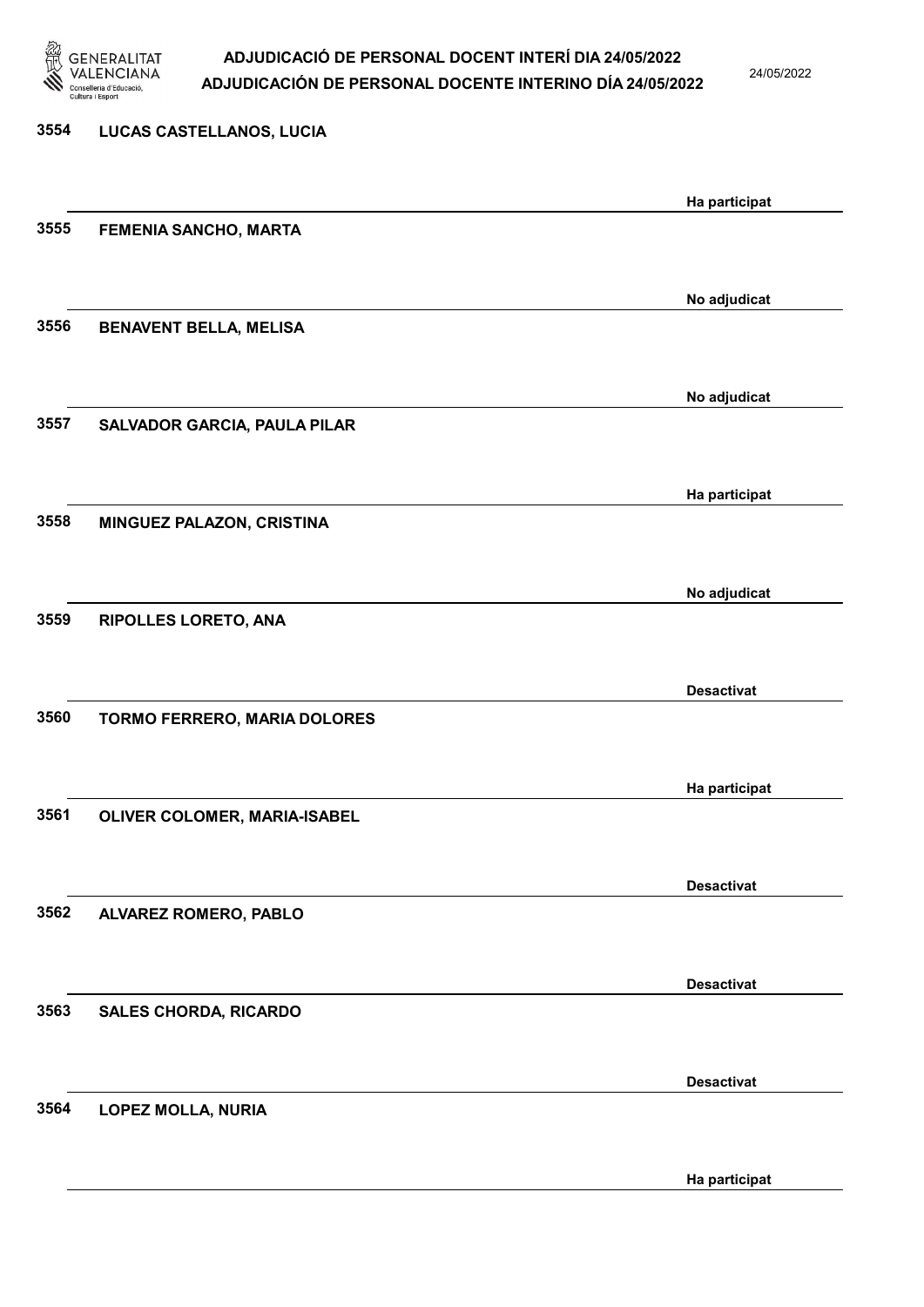

24/05/2022

Ha participat

# 3565 SANCHEZ FERRANDO, ROSA NOEMI Desactivat 3566 GALVAÑ TORRES, FRANCISCO JOSE Ha participat 3567 BAÑULS BAHAMONDE, JUAN ANTONIO Desactivat 3568 IGUAL NICASIO, ROSA MARIA Ha participat 3569 CORDOBA GUILLEN, MARTA Desactivat 3570 GALDON PEREZ, RUBEN Desactivat 3571 CLIMENT RIPOLLES, ANA Desactivat 3572 ROCA CORTES, LUCIA No adjudicat 3573 BLANES SAPORTA, IRENE No adjudicat 3574 IVARS FEMENIA, DAVID No adjudicat 3575 PARDOS BERNAD, ANA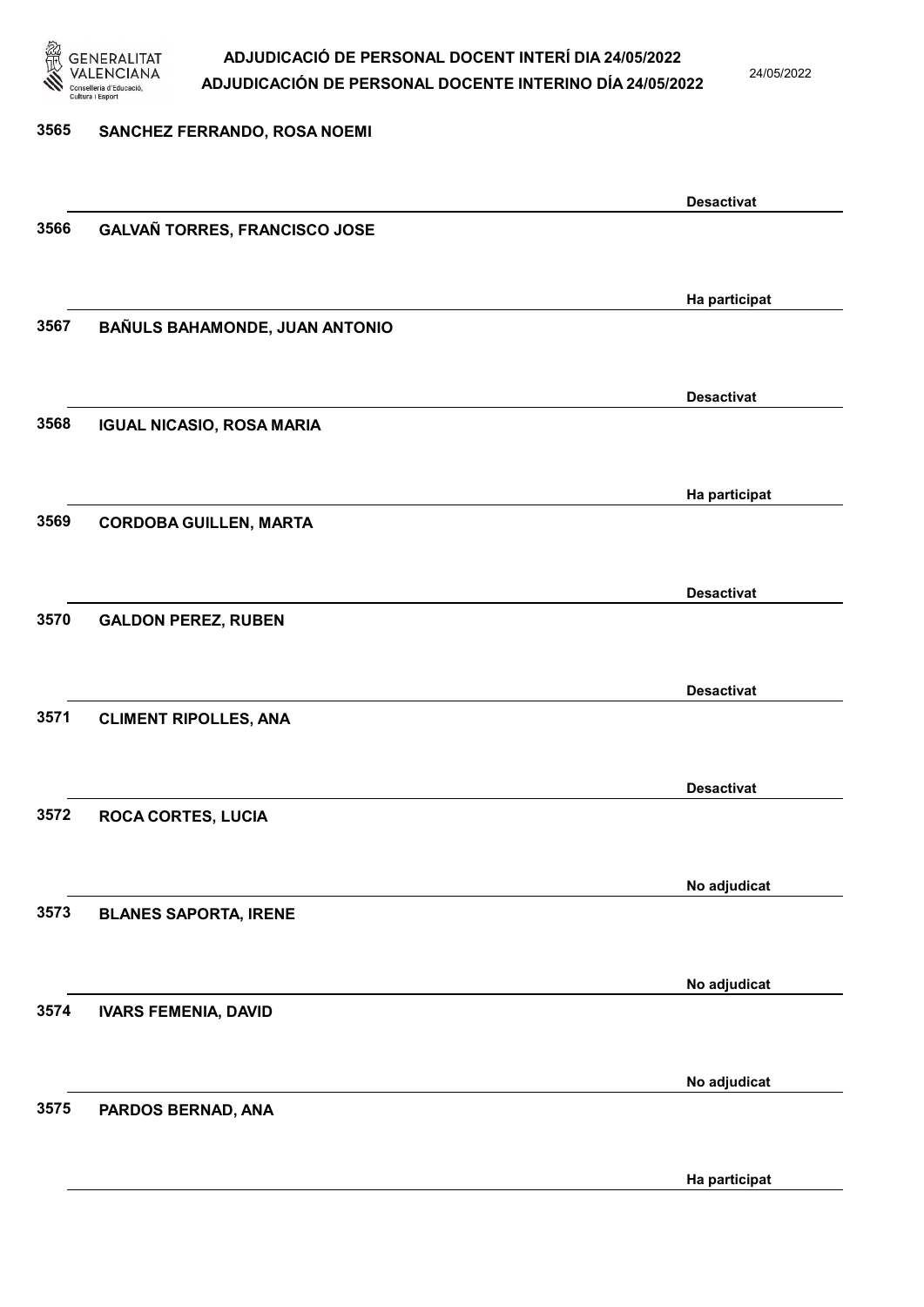

24/05/2022

#### 3576 FABREGAT MORILLAS, FRANCISCO ENRIQUE

|      |                                   | Ha participat     |
|------|-----------------------------------|-------------------|
| 3577 | ALCALA PUERTAS, MARIA CARMEN      |                   |
|      |                                   |                   |
|      |                                   |                   |
|      |                                   | Ha participat     |
| 3578 | NOGUERON LOPEZ, MARÍA ROCIO       |                   |
|      |                                   |                   |
|      |                                   | Ha participat     |
| 3579 | ARIAS MUÑOZ, LUCIA                |                   |
|      |                                   |                   |
|      |                                   |                   |
|      |                                   | Ha participat     |
| 3580 | <b>CLIMENT SOLAZ, VÍCTOR</b>      |                   |
|      |                                   |                   |
|      |                                   | <b>Desactivat</b> |
| 3581 | <b>GOMAR TARRASO, DAVID</b>       |                   |
|      |                                   |                   |
|      |                                   |                   |
|      |                                   | No adjudicat      |
| 3582 | ALBEROLA PALOMARES, AINA          |                   |
|      |                                   |                   |
|      |                                   | <b>Desactivat</b> |
| 3583 | ROSA JIMENEZ, REBECA              |                   |
|      |                                   |                   |
|      |                                   |                   |
|      |                                   | Ha participat     |
| 3584 | DE FEZ BOLOS, IRENE               |                   |
|      |                                   |                   |
|      |                                   | Ha participat     |
| 3585 | <b>GUTIERREZ CAZORLA, ANTONIO</b> |                   |
|      |                                   |                   |
|      |                                   |                   |
|      |                                   | <b>Desactivat</b> |
| 3586 | LOMAS CRESPO, MARIA AMPARO        |                   |
|      |                                   |                   |
|      |                                   |                   |
|      |                                   | Ha participat     |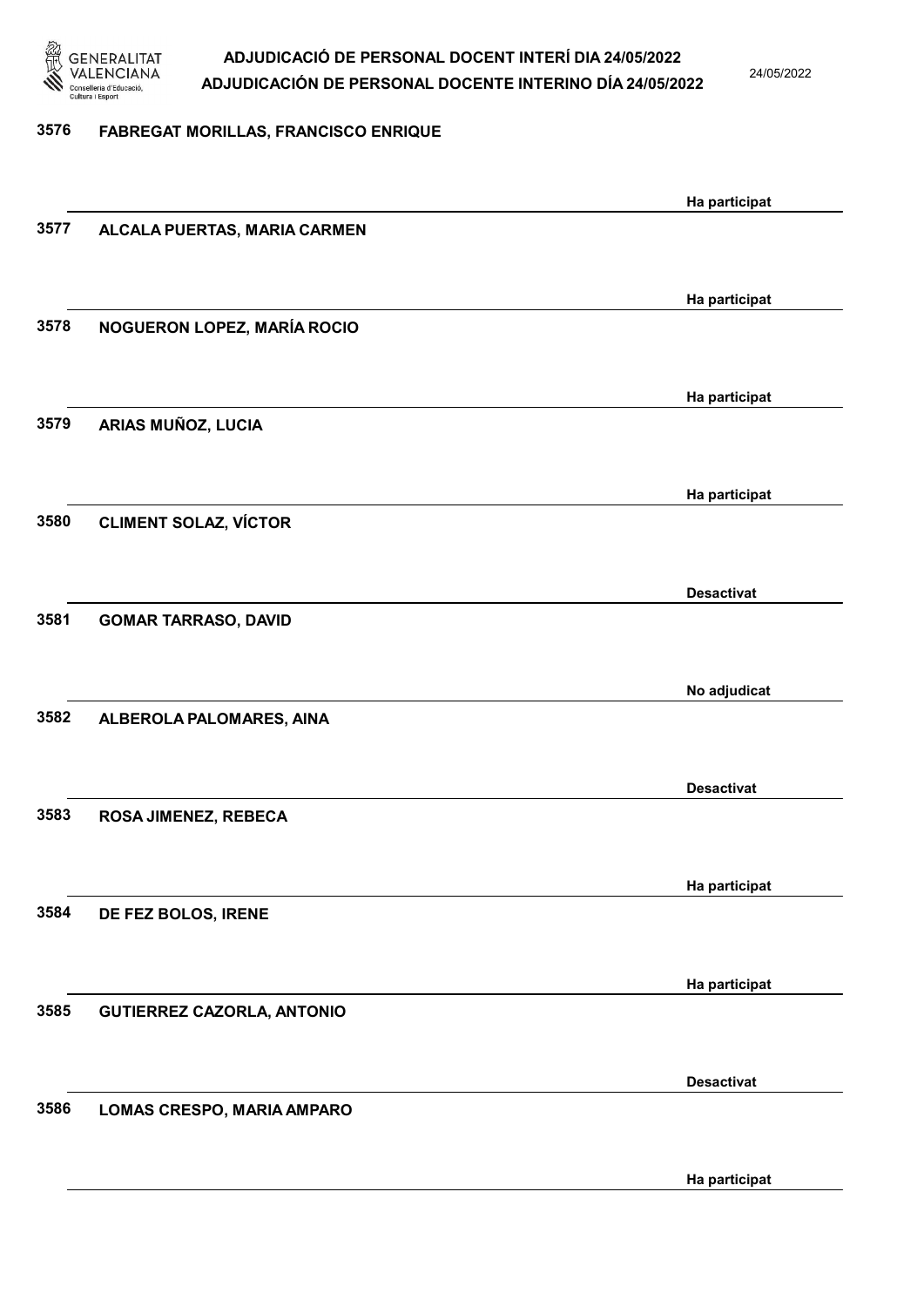

24/05/2022

No adjudicat

# 3587 BESER BELTRAN, ROCIO Ha participat 3588 ABELLAN PUCHE, DAVID Ha participat 3589 PRADILLO BELEN, AURORA FELICIDAD Ha participat 3590 GARCIA MORCILLO, ANTONIA Ha participat 3591 PEREZ TEBAR, ELENA Ha participat 3592 BLANES ARMENGOT, IRIS No adjudicat 3593 LOPEZ CRESPO, IRENE No adjudicat 3594 MOLINA GARCIA, LIDIA NEREA Ha participat 3595 CARBALLIDO FERNANDEZ, NOELIA Desactivat 3596 VALIENTE MARTINEZ, JERONIMA Ha participat 3597 HERNANDEZ DUART, MARISA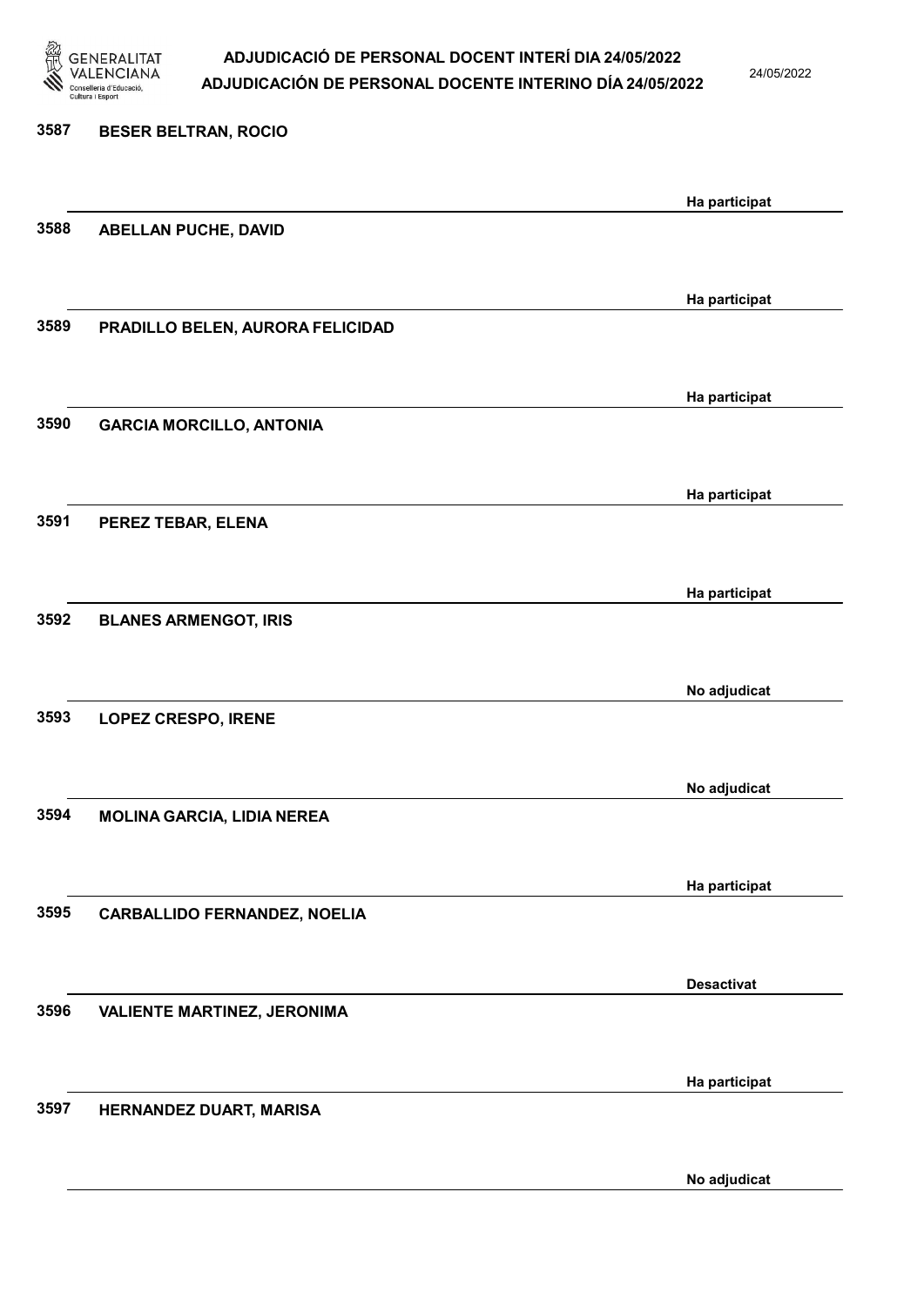

24/05/2022

Desactivat

# 3598 AZNAR PASTOR, JUDIT Mª Ha participat 3599 CUQUERELLA JIMENEZ, MONICA Ha participat 3600 GOMEZ NAVARRETE, JAVIER Desactivat 3601 CABALLER BARTUAL, MARIA JOSE No adjudicat 3602 COLOMER POVEDA, CRISTINA Desactivat 3603 PONS BELMONTE, EVA Desactivat 3604 BELMONTE LOPEZ, SARA Desactivat 3605 BENLLOCH BONDIA, RAUL Desactivat 3606 PEREZ ARRIBAS, RICARDO Desactivat 3607 VERA FERNANDEZ, CECILIA No adjudicat 3608 MEDIERO MARTÍ, AIDA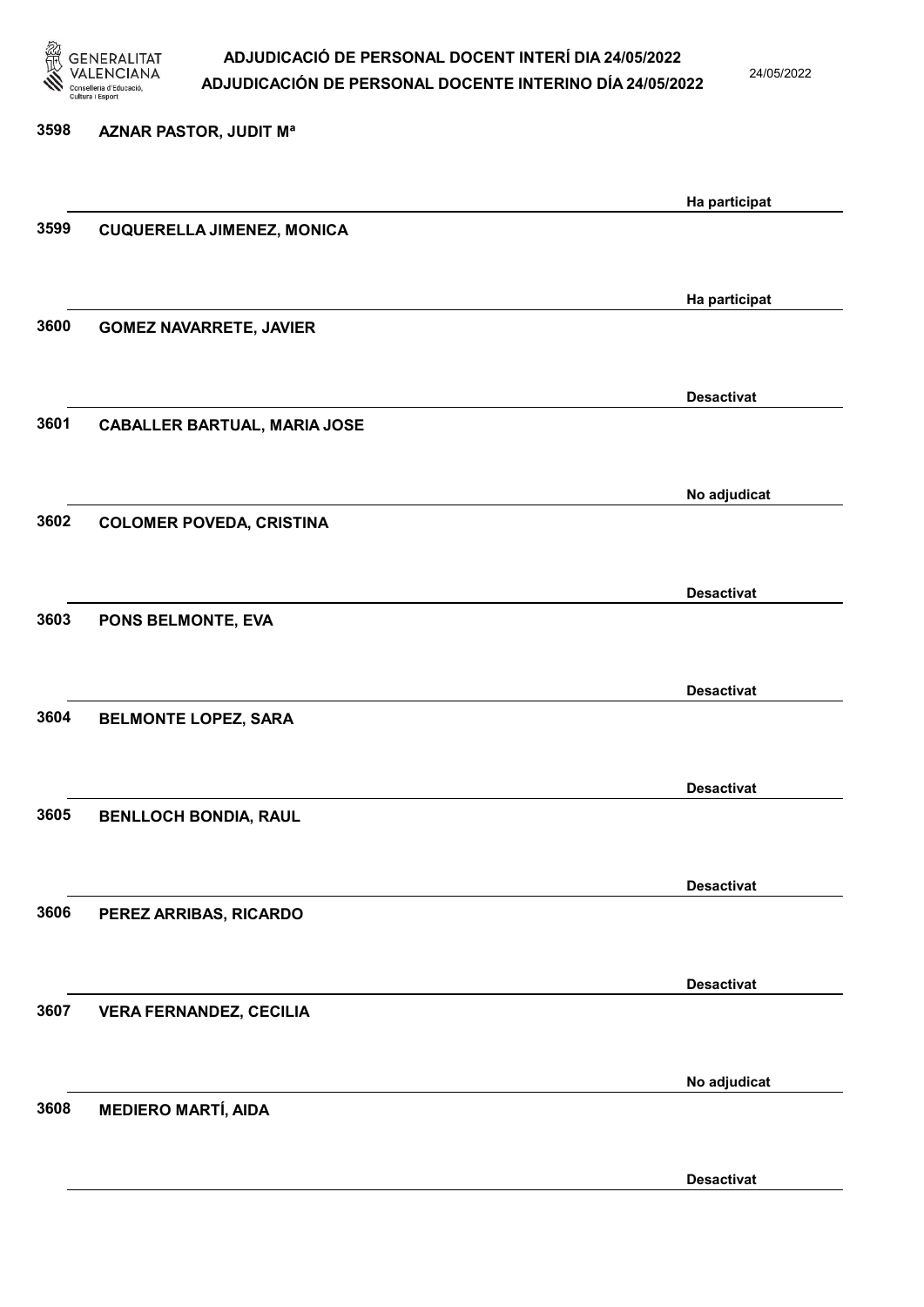GENERALITAT<br>VALENCIANA<br><sup>Conselleria d'Educació,</sup><br><sup>Cultura i Esport</sup> ADJUDICACIÓ DE PERSONAL DOCENT INTERÍ DIA 24/05/2022 ADJUDICACIÓN DE PERSONAL DOCENTE INTERINO DÍA 24/05/2022

乡

24/05/2022

|      | Cultura i Esport |                                                                        |                           |                |                      |
|------|------------------|------------------------------------------------------------------------|---------------------------|----------------|----------------------|
| 3609 |                  | <b>MORENO SORIANO, EVA MARIA</b>                                       | Petición:                 | $\mathbf{1}$   | Adjudicación forzosa |
|      | 518274           | UTIEL (46008960) CEIP ENRIQUE RAMBAL<br>128 / EDUCACIÓ PRIMÀRIA.       |                           |                |                      |
|      | Horas            | 23                                                                     | SUBSTITUCIÓ DETERMINADA   |                | Adjudicat            |
| 3610 |                  | TOMÁS RÓDENAS, ALICIA                                                  |                           |                |                      |
| 3611 |                  | <b>QUILES LLORET, TOMAS</b>                                            |                           |                | <b>Desactivat</b>    |
|      |                  |                                                                        |                           |                |                      |
| 3612 |                  |                                                                        |                           |                | <b>Desactivat</b>    |
|      |                  | <b>LOPEZ PASTOR, MARIA BELEN</b>                                       |                           |                |                      |
|      |                  |                                                                        |                           |                | <b>Desactivat</b>    |
| 3613 |                  | <b>CABEZUDO RAMIREZ, MARIA ISABEL</b>                                  | Petición:                 | 2              | Adjudicación forzosa |
|      | 895209           | REQUENA (46007153) CEIP SERRANO CLAVERO<br>128 / EDUCACIÓ PRIMÀRIA.    |                           |                |                      |
|      | Horas            | 23                                                                     | SUBSTITUCIÓ DETERMINADA   |                | Adjudicat            |
| 3614 |                  | RECHE CASADO, CLEMENCIA                                                | Petición:                 | $\overline{2}$ | Adjudicación forzosa |
|      | 506462           | SONEJA (12002351) CEIP SAN MIGUEL ARCÁNGEL<br>128 / EDUCACIÓ PRIMÀRIA. |                           |                |                      |
|      | Horas            | 23                                                                     | SUBSTITUCIÓ INDETERMINADA |                | Adjudicat            |
| 3615 |                  | <b>MIRA MOLINA, JOSE LUIS</b>                                          |                           |                |                      |
|      |                  |                                                                        |                           |                | <b>Desactivat</b>    |
| 3616 |                  | <b>SANCHEZ SEPULCRE, ANA BELEN</b>                                     |                           |                |                      |
|      |                  |                                                                        |                           |                | <b>Desactivat</b>    |
| 3617 |                  | <b>CEBELLÁN HERNANDEZ, NOELIA</b>                                      |                           |                |                      |
|      |                  |                                                                        |                           |                | <b>Desactivat</b>    |
| 3618 |                  | <b>BORREGO NOVELLA, ESPERANZA</b>                                      |                           |                |                      |
|      |                  |                                                                        |                           |                | <b>Desactivat</b>    |
| 3619 |                  | <b>RUIZ GARCIA, MARTA</b>                                              | Petición:                 | 2              | Adjudicación forzosa |
|      | 505292           | REQUENA (46007153) CEIP SERRANO CLAVERO<br>128 / EDUCACIÓ PRIMÀRIA.    |                           |                |                      |
|      | Horas            |                                                                        | SUBSTITUCIÓ INDETERMINADA |                | Adjudicat            |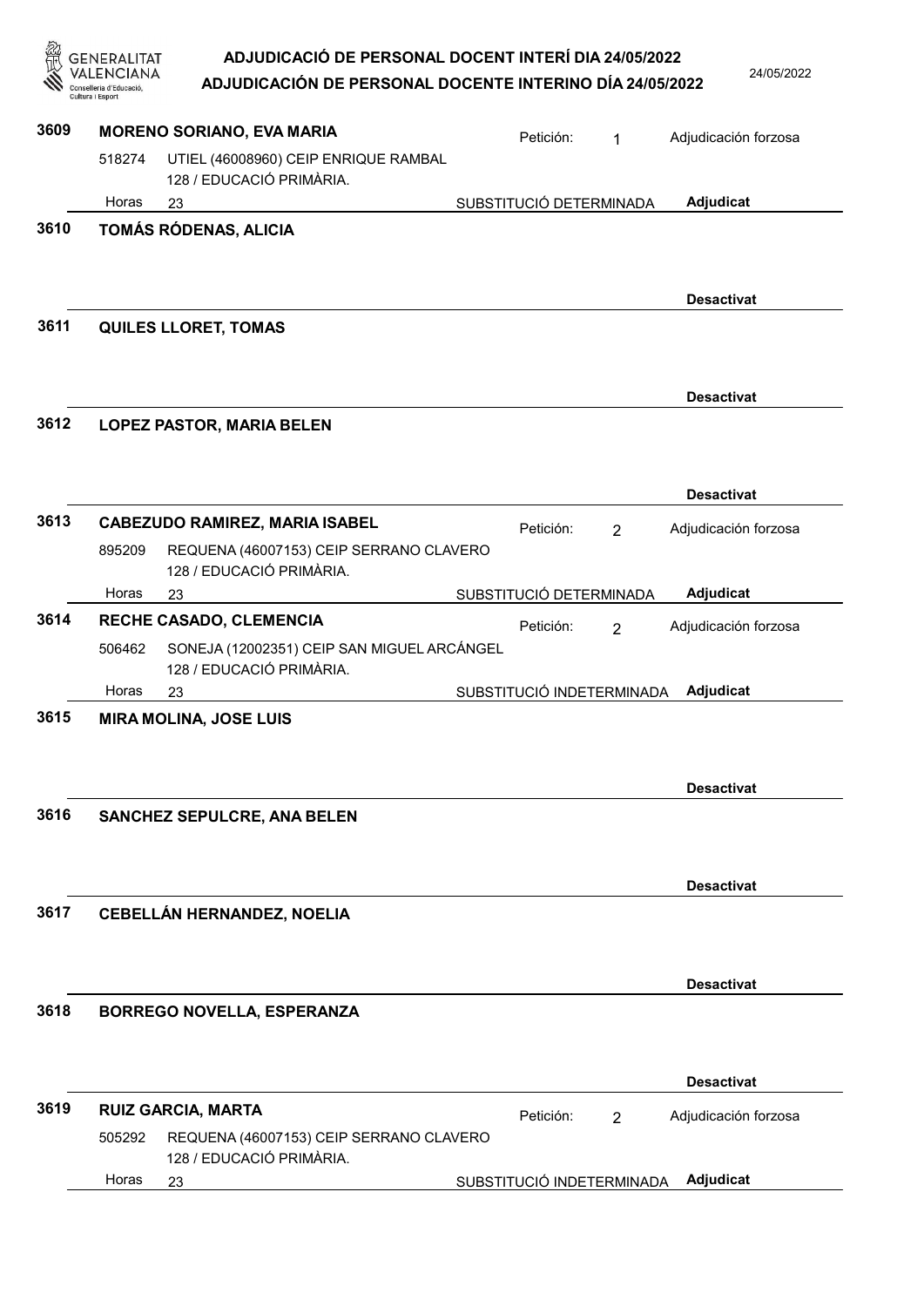|      | SENERALITAT<br>onselleria d'Educació,<br>Cultura i Esport | ADJUDICACIÓ DE PERSONAL DOCENT INTERÍ DIA 24/05/2022<br>ADJUDICACIÓN DE PERSONAL DOCENTE INTERINO DÍA 24/05/2022 |                           |                | 24/05/2022           |
|------|-----------------------------------------------------------|------------------------------------------------------------------------------------------------------------------|---------------------------|----------------|----------------------|
| 3620 |                                                           | <b>VALERO MACIA, ELENA</b>                                                                                       | Petición:                 | $\overline{2}$ | Adjudicación forzosa |
|      | 718316                                                    | MARINES (46005171) CEIP CASTILLO DEL REAL<br>128 / EDUCACIÓ PRIMÀRIA.                                            |                           |                |                      |
|      | Horas                                                     | 23                                                                                                               | SUBSTITUCIÓ INDETERMINADA |                | Adjudicat            |
| 3621 |                                                           | <b>GARCIA HERNANDEZ, Mª TERESA</b>                                                                               |                           |                |                      |
| 3622 |                                                           | <b>MIRALLES LOZANO, IRENE</b>                                                                                    |                           |                | No adjudicat         |
|      |                                                           |                                                                                                                  |                           |                | <b>Desactivat</b>    |
| 3623 |                                                           | <b>BELLA REDONDO, SANDRA</b>                                                                                     |                           |                |                      |
| 3624 |                                                           |                                                                                                                  |                           |                | <b>Desactivat</b>    |
| 3625 |                                                           | SORIANO HERNANDEZ, LAURA                                                                                         |                           |                | <b>Desactivat</b>    |
|      |                                                           | PEREZ SANTOS, LORENA                                                                                             | Petición:                 | 1              | Adjudicación forzosa |
|      | 879716<br>Horas                                           | CATRAL (03003735) CEIP AZORÍN<br>128 / EDUCACIÓ PRIMÀRIA.                                                        | SUBSTITUCIÓ INDETERMINADA |                | Adjudicat            |
| 3626 |                                                           | 23<br><b>AGULLO FUENTES, AMPARO RITA</b>                                                                         |                           |                |                      |
|      | 814727                                                    | PILAR DE LA HORADADA (03011719) CEIP MARTÍN ARTIGOT<br>128 / EDUCACIÓ PRIMÀRIA.                                  | Petición:                 | 1              | Adjudicación forzosa |
|      | Horas                                                     | 23                                                                                                               | SUBSTITUCIÓ DETERMINADA   |                | Adjudicat            |
| 3627 |                                                           | ESPLUGUES UREÑA, JOSEP MANUEL                                                                                    |                           |                | <b>Desactivat</b>    |
| 3628 |                                                           | <b>GONZALEZ ARRUFAT, CARLOS</b>                                                                                  |                           |                |                      |
|      |                                                           |                                                                                                                  |                           |                | <b>Desactivat</b>    |
| 3629 |                                                           | SIRVENT CARBONELL, CRISTIAN                                                                                      |                           |                |                      |
|      |                                                           |                                                                                                                  |                           |                | <b>Desactivat</b>    |
| 3630 |                                                           | MONCADA OROZCO, ALEJANDRA                                                                                        |                           |                |                      |

Desactivat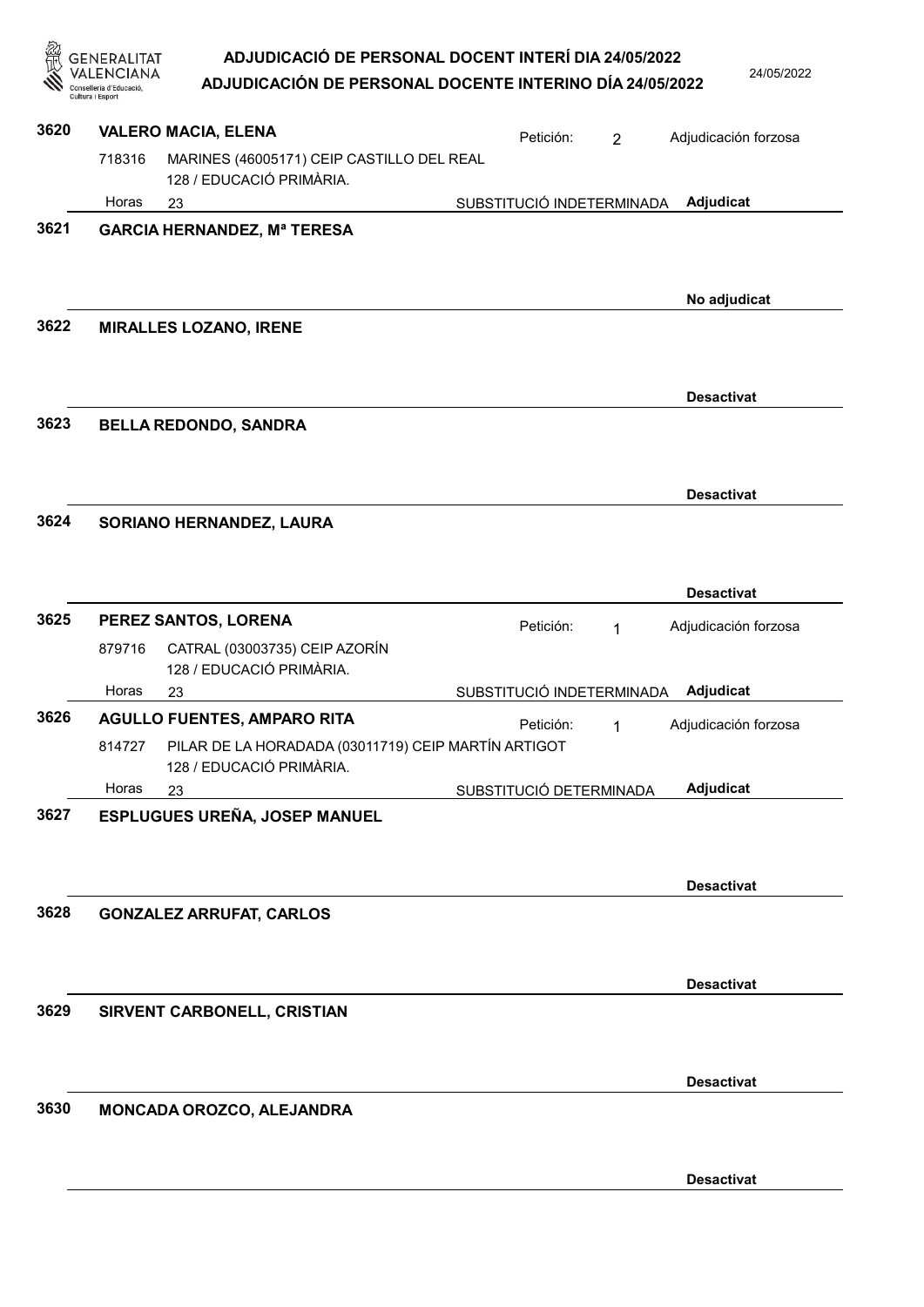

24/05/2022

#### 3631 GIL CARRERES, ESTER

|      |                                                | <b>Desactivat</b>                      |  |
|------|------------------------------------------------|----------------------------------------|--|
| 3632 | <b>BENAGES MALLOL, ALEJANDRO</b>               |                                        |  |
|      |                                                |                                        |  |
|      |                                                | <b>Desactivat</b>                      |  |
| 3633 | <b>CHAFER BARBA, PAULA</b>                     |                                        |  |
|      |                                                |                                        |  |
|      |                                                | <b>Desactivat</b>                      |  |
| 3634 | FERRANDIZ GONZALEZ, M. DOLORE DEL REMEDIO      |                                        |  |
|      |                                                |                                        |  |
|      |                                                | <b>Desactivat</b>                      |  |
| 3635 | <b>GONZALVEZ JIMENEZ, ADRIAN ALBERTO</b>       |                                        |  |
|      |                                                |                                        |  |
|      |                                                | <b>Desactivat</b>                      |  |
| 3636 | <b>FEMENIA CRESPO, MARIA</b>                   |                                        |  |
|      |                                                |                                        |  |
|      |                                                | <b>Desactivat</b>                      |  |
| 3637 | SANCHEZ TABOADA, BEGOÑA                        |                                        |  |
|      |                                                |                                        |  |
|      |                                                | <b>Desactivat</b>                      |  |
| 3638 | <b>GALLARDO CAIROLS, ANA BLANCA</b>            |                                        |  |
|      |                                                |                                        |  |
|      |                                                | <b>Desactivat</b>                      |  |
| 3639 | <b>CABAÑERO ESTEBAN, ESTEFANIA</b>             | Petición:<br>Adjudicación forzosa<br>1 |  |
|      | BÉTERA (46027061) CEIP LLOMA DEL MAS<br>786469 |                                        |  |
|      | 128 / EDUCACIÓ PRIMÀRIA.<br>Horas<br>23        | Adjudicat<br>SUBSTITUCIÓ INDETERMINADA |  |
| 3640 | <b>CALPE TALENS, MARIA</b>                     |                                        |  |
|      |                                                |                                        |  |
|      |                                                | <b>Desactivat</b>                      |  |
| 3641 | <b>VERCHER MARTINEZ, ASTRID</b>                |                                        |  |
|      |                                                |                                        |  |
|      |                                                | <b>Desactivat</b>                      |  |
|      |                                                |                                        |  |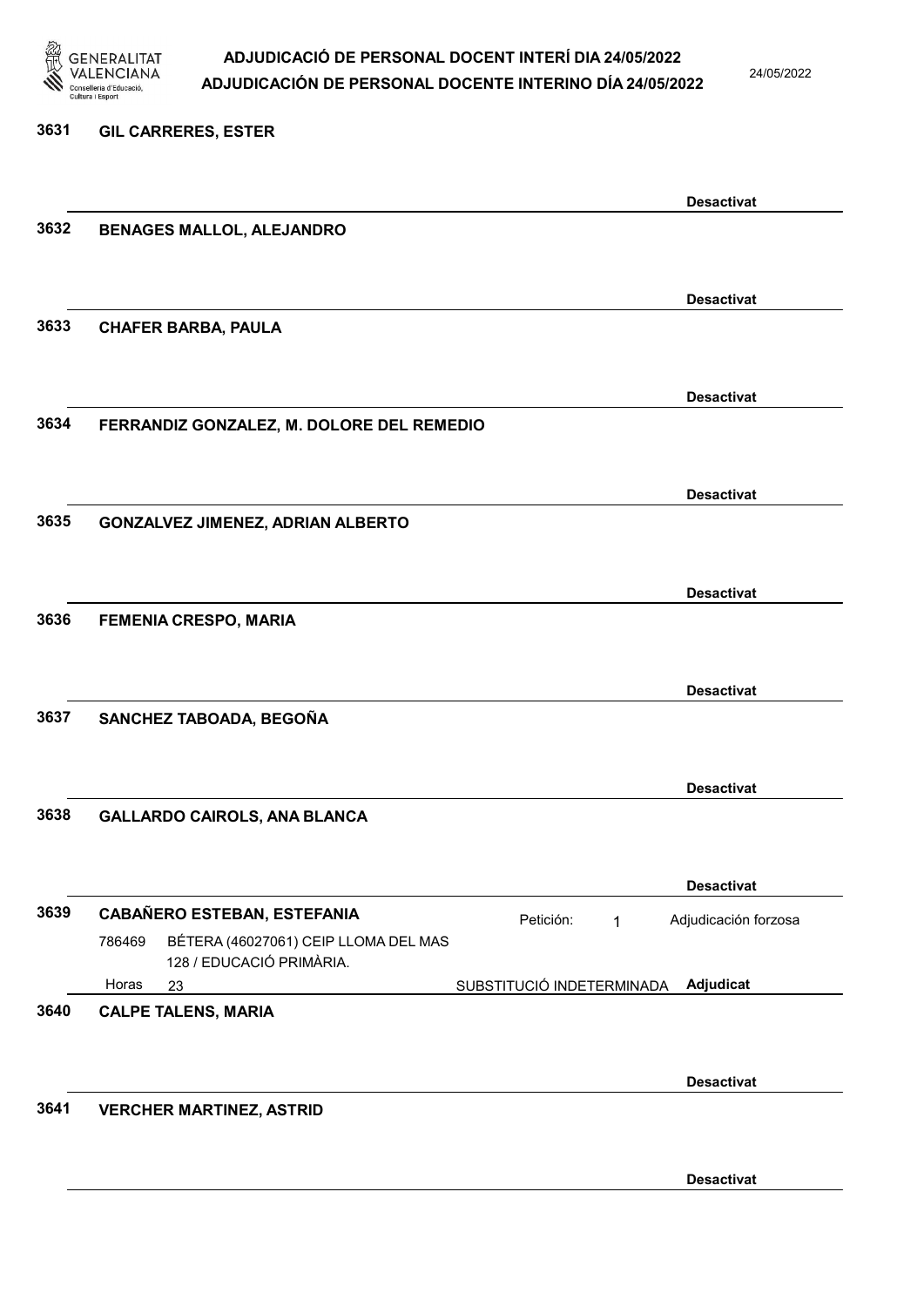

24/05/2022

# 3642 VAZQUEZ SERRANO, TAMARA Desactivat 3643 HERNANDEZ TRILLO, NURIA Desactivat 3644 GARCIA VELA, MARIA Desactivat 3645 CHAFER GONZALEZ, DAVID Desactivat 3646 AGUILAR PEREZ, NÚRIA Desactivat 3647 BENIMELI NAVARRO, JOSE VICENTE Desactivat 3648 BERNA SANTOS, ROBERTO Desactivat 3649 ROVIRA BOLUMAR, DOLORES VISITACION Ha participat 3650 NAVARRO BLAZQUEZ, PATRICIA SOLEDAD Desactivat 3651 BORONAT ALBORS, BEGOÑA Ha participat 3652 NAVARRETE CUTILLAS, IRENE

Desactivat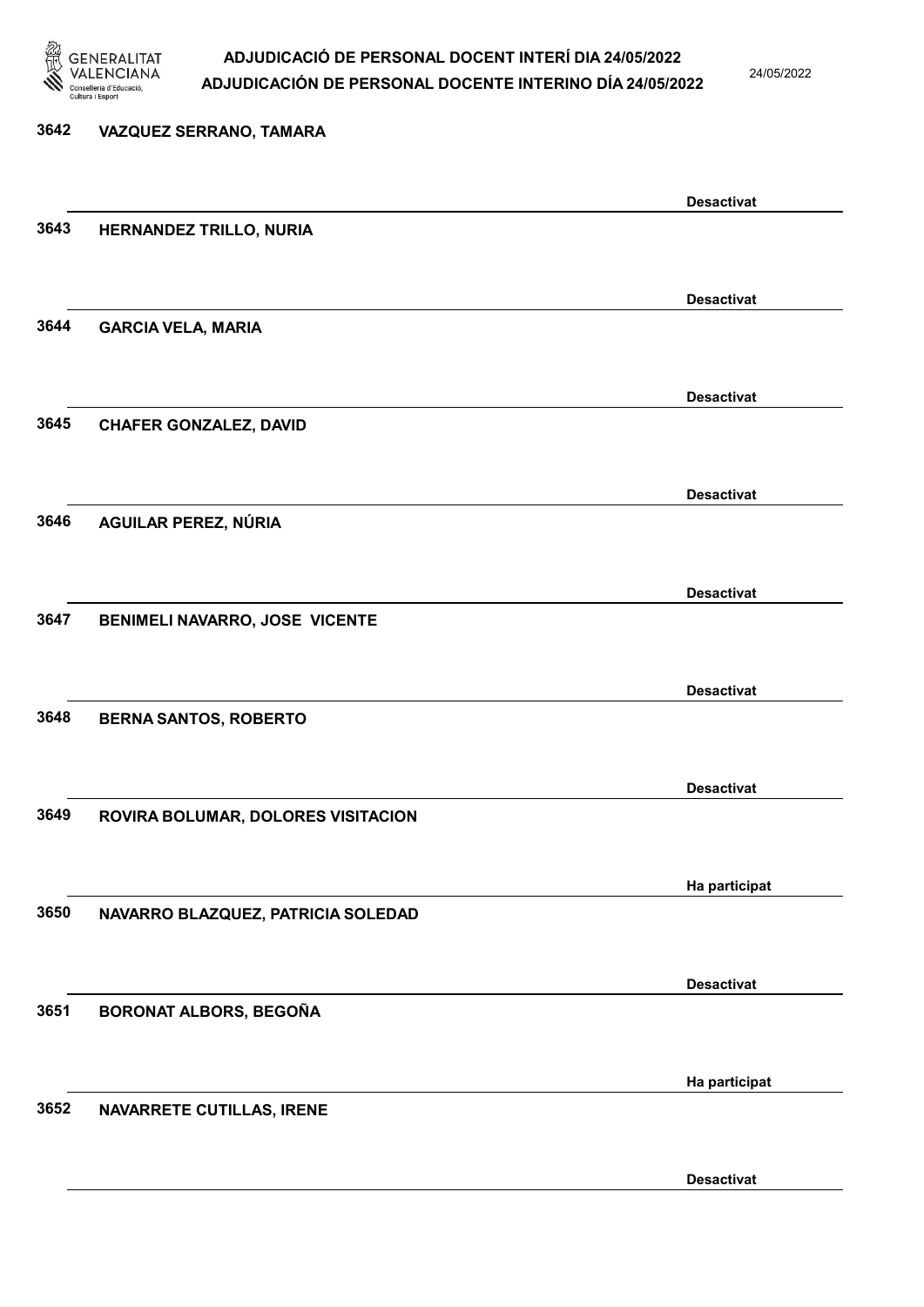

24/05/2022

Desactivat

# 3653 CORELLA GASCON, MARIA Desactivat 3654 CALABUIG ESPLUGUES, CRISTIAN Desactivat 3655 ALONSO ALBQA, VANESSA Ha participat 3656 CULIAÑEZ ROCH, ELENA Desactivat 3657 MARTINEZ PASTOR, BEGOÑA Ha participat 3658 SANCHEZ SUBIELA, CONSUELO Ha participat 3659 FORTEA BUENO, MARIA Ha participat 3660 PICO MORENO, INMACULADA Ha participat 3661 SALVADOR ROCA, ANA Ha participat 3662 VAÑO ROCAMORA, MARIA JESUS Ha participat 3663 GARCIA BONDIA, GEMA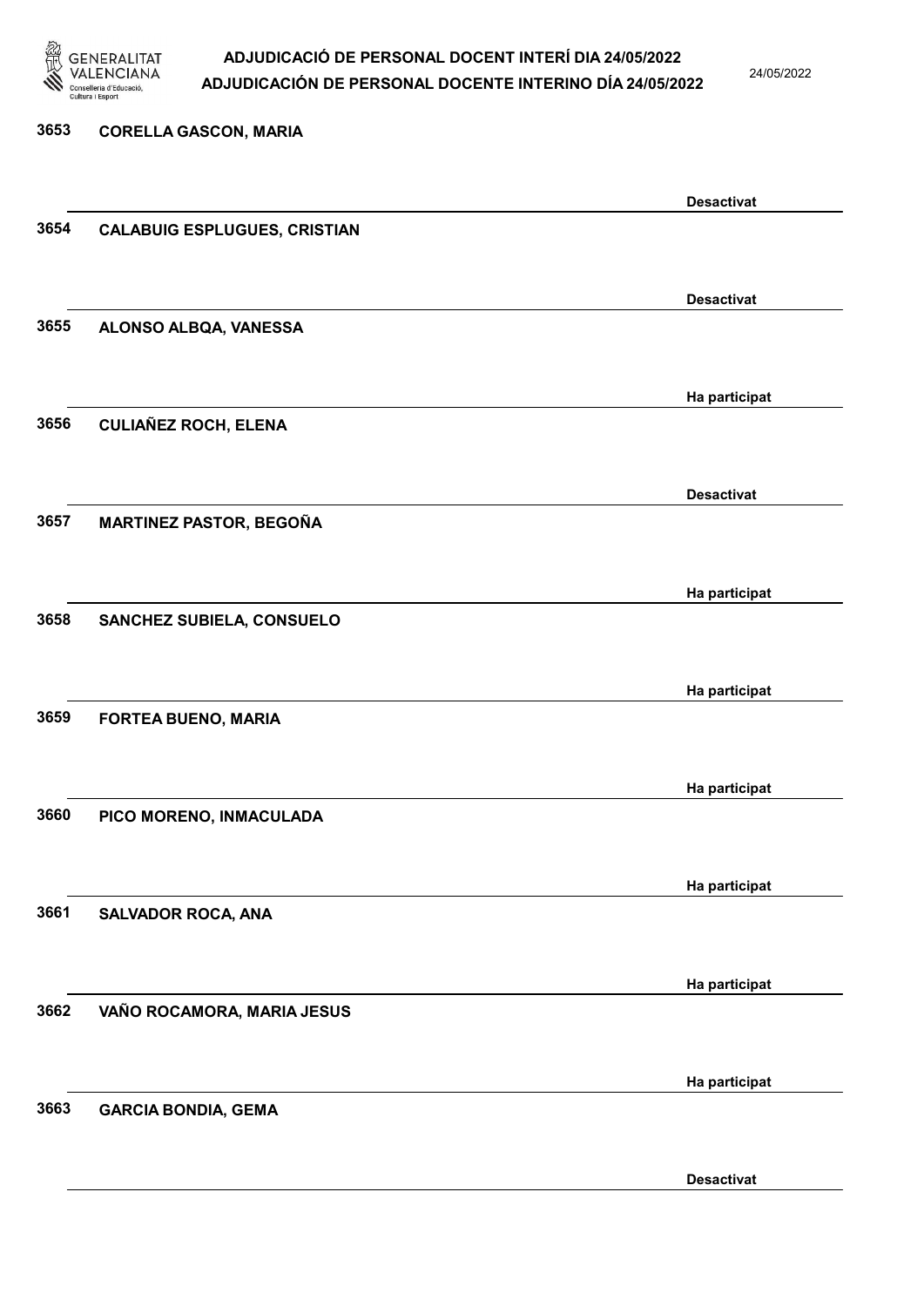

24/05/2022

Desactivat

# 3664 MONTALVO CALONGE, VERÓNICA Ha participat 3665 TARI VICENTE, ANA ISABEL Desactivat 3666 MACIA GOMEZ, NEREIDA No adjudicat 3667 RODRIGUEZ RUIZ, VANESA Ha participat 3668 MARTINEZ HUESO, ANA Ha participat 3669 CONTRERAS GOMEZ, LAURA Ha participat 3670 PEÑA GARCIA, LAURA Ha participat 3671 SANCHEZ BERMUDEZ, PEDRO JOSE Ha participat 3672 BENEITO PASCUAL, VANESSA Desactivat 3673 RUIZ VALERO, ALBA Desactivat 3674 SANCHIS MOLINA, CRISTINA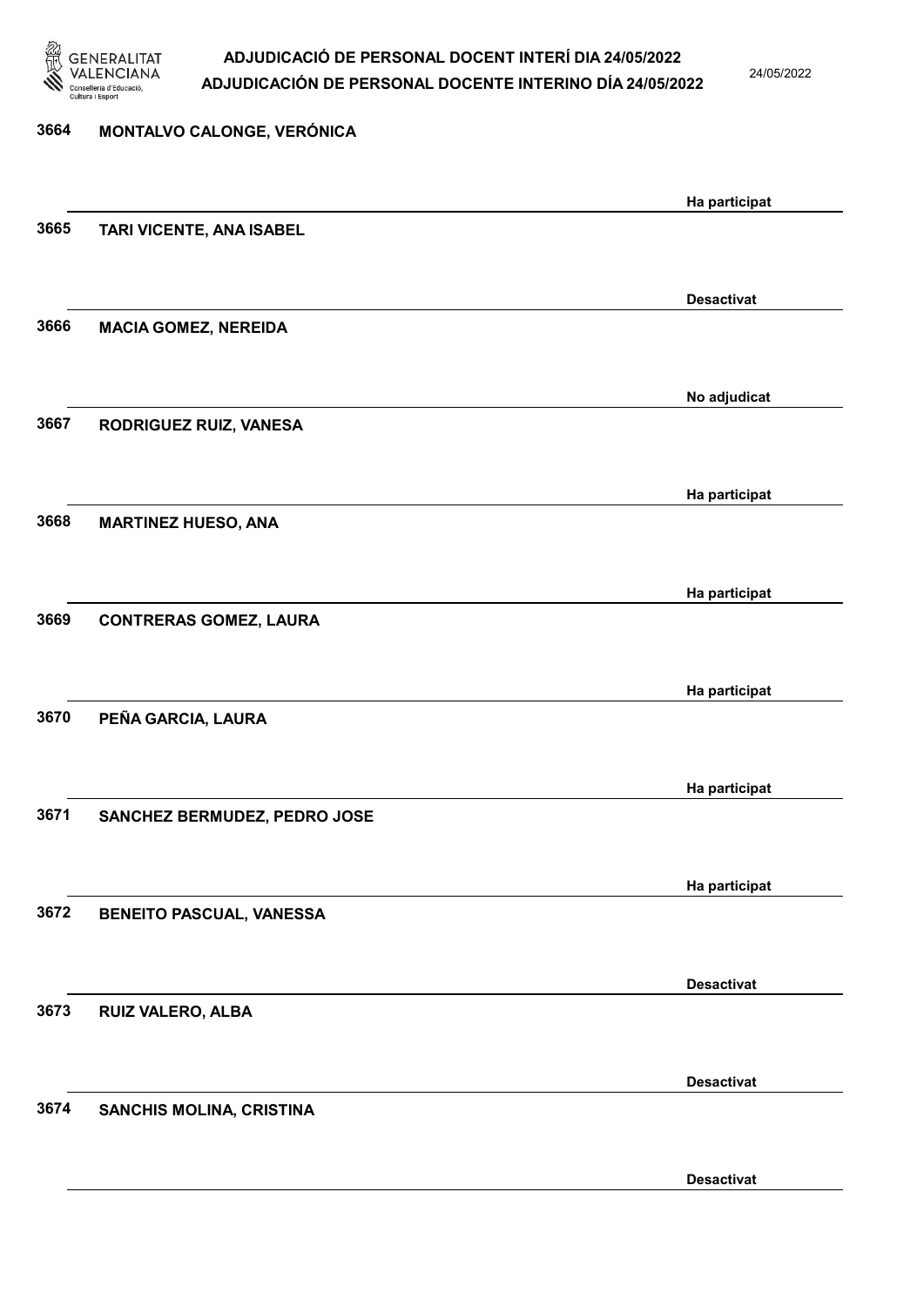

24/05/2022

### 3675 MONERRI ALCAZAR, Mª JOSE No adjudicat 3676 GINER CABRERA, SEBASTIA ENRIC Ha participat 3677 NAVALON PASTOR, ISABEL Desactivat 3678 CICUENDEZ AROCAS, MARIA Ha participat 3679 MARTIN PASTOR, LUCIA Ha participat 3680 CORS MEJIAS, JUAN CARLOS No adjudicat 3681 FENOLL GARCIA-MORENO, FRANCISCA No adjudicat 3682 CHULVI GUILLEM, ALICIA Ha participat 3683 SEGURA MARTINEZ, SUSANA Desactivat 3684 RODRIGUEZ PORCEL, MARIA MAGDALENA Ha participat 3685 PALAO GARCIA, ROCIO Ha participat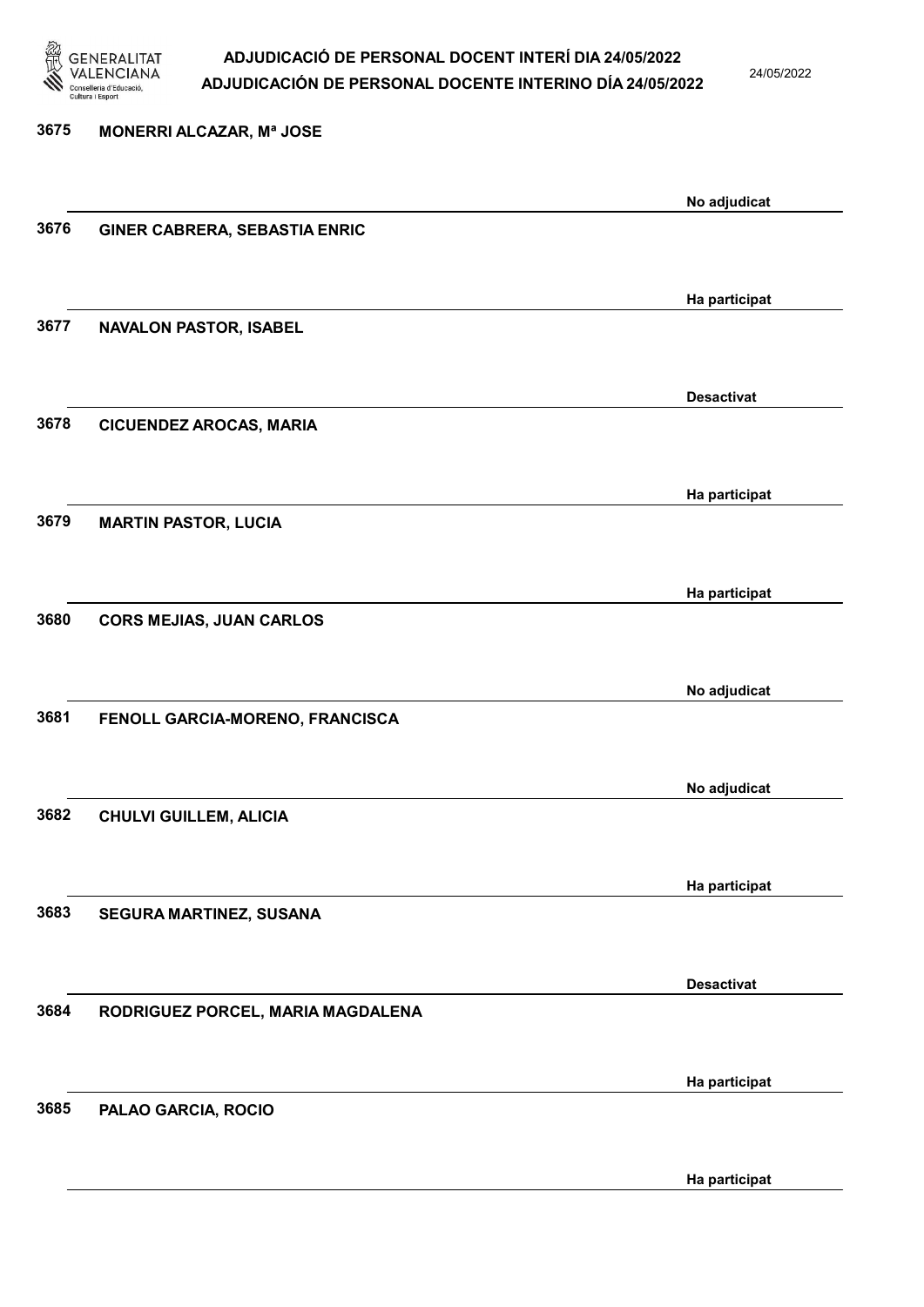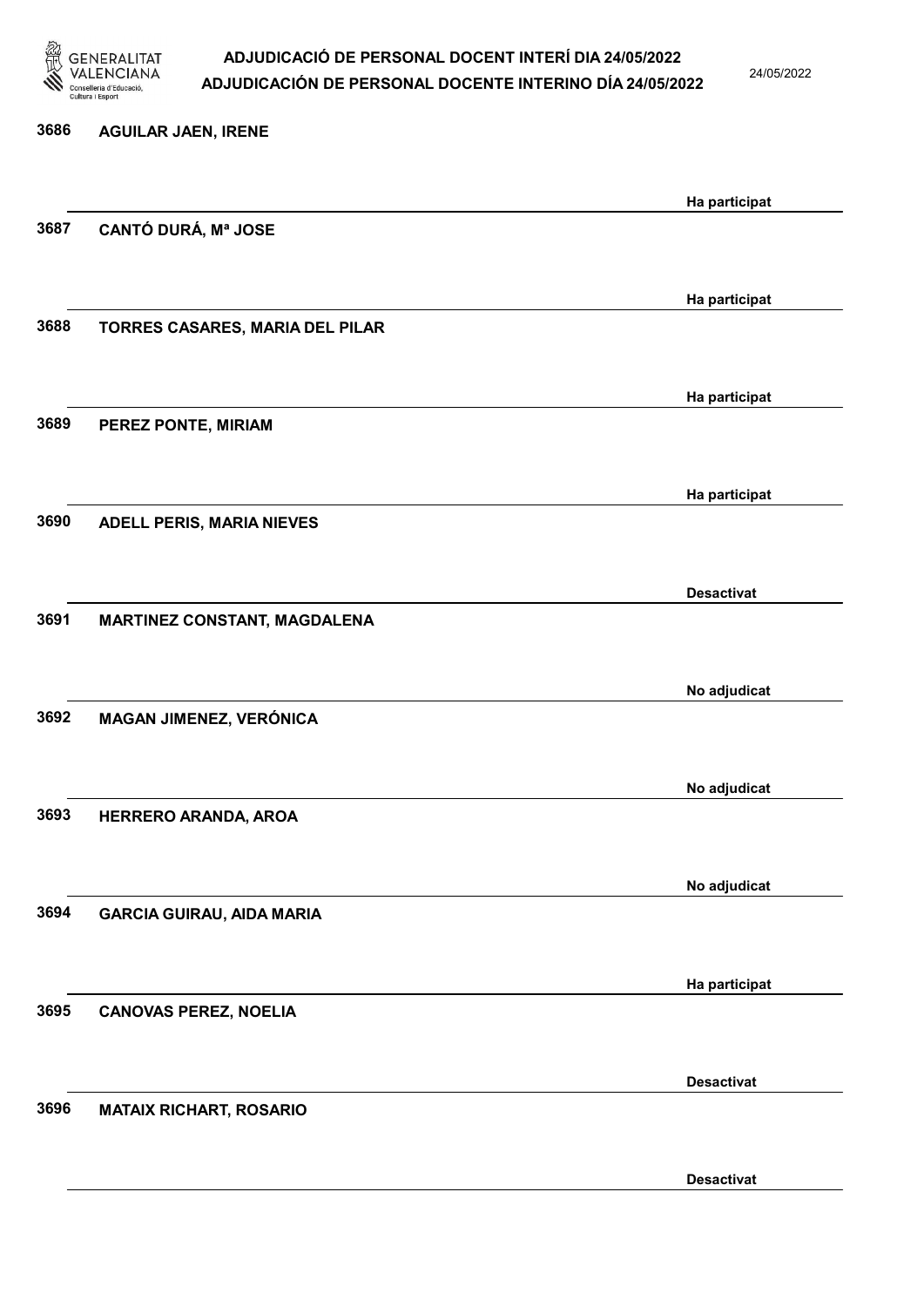

24/05/2022

### 3697 BARTOLL ANDREU, MARIA LIDON Ha participat 3698 CORTES MOLINA, MARIOLA Desactivat 3699 PEDROS PONS, ELENA No adjudicat 3700 PACHECO CALATAYUD, M. ISABEL No adjudicat 3701 COVES SAEZ, Mª CRISTINA Ha participat 3702 GALERA RUBIO, ALMUDENA No adjudicat 3703 GALARZA AROCAS, ANA Ha participat 3704 LOPEZ COSTA, CRISTINA No adjudicat 3705 PORTA MILLO, ALBA Ha participat 3706 MARTÍNEZ ALONSO, Mª ROSA Ha participat 3707 GALINDO ORTIZ, NATALIA Ha participat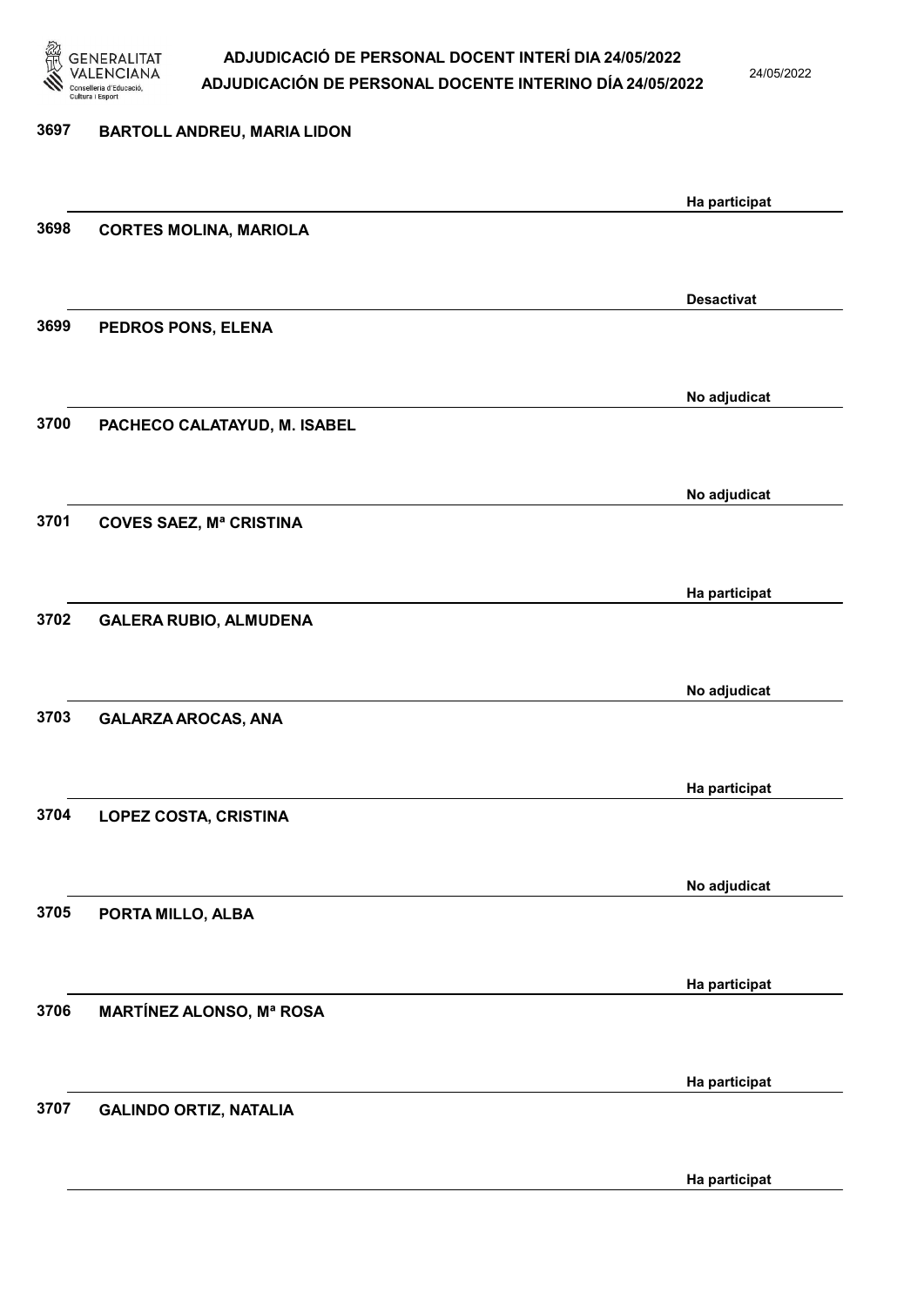

24/05/2022

### 3708 FERNANDEZ ALEMANY, BORJA Desactivat 3709 CASTAÑO NAVARRO, PEDRO ANTONIO Ha participat 3710 BALBUENA GREUS, ROSANA Ha participat 3711 IBAÑEZ GINES, MARIA No adjudicat 3712 ALVAREZ SANJUAN, ALBA Ha participat 3713 CLEMENTE SACASA, ANA MARIA No adjudicat 3714 CEREZUELA MARTÍNEZ, MARIA JOSE No adjudicat 3715 SALMERON BENITEZ, MARIA INES Ha participat 3716 ROVIRA LILAO, CELIA No adjudicat 3717 DIAZ MATAIX, YOLANDA No adjudicat 3718 PROSPER PARRA, NOELIA

Ha participat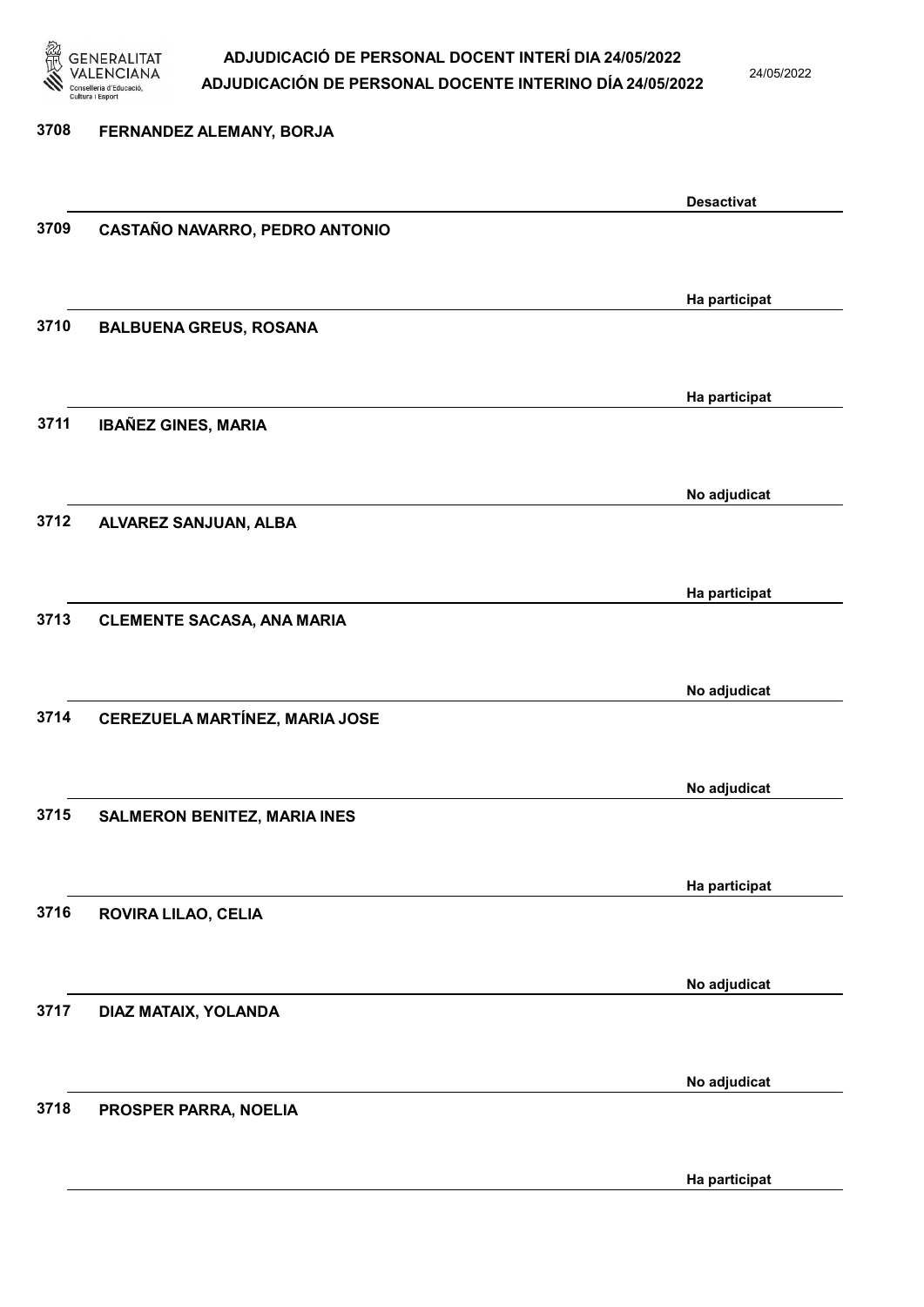

24/05/2022

| 3719 | <b>BALLESTER MEDINA, VERONICA</b>                                        |                                         |
|------|--------------------------------------------------------------------------|-----------------------------------------|
|      |                                                                          | Ha participat                           |
| 3720 | <b>GIMENEZ MURCIA, AFRICA</b>                                            |                                         |
|      |                                                                          | No adjudicat                            |
| 3721 | <b>CARRIO FRASES, NURIA</b>                                              |                                         |
|      |                                                                          | Ha participat                           |
| 3722 | DEL ARCO VICENTE, Mª DESAMPARADOS                                        |                                         |
| 3723 | <b>VARGAS LLORCA, SONIA</b>                                              | No adjudicat                            |
|      |                                                                          |                                         |
| 3724 | LOPEZ LABRADOR, ELOISA                                                   | Ha participat                           |
|      |                                                                          |                                         |
|      |                                                                          | No adjudicat                            |
| 3725 | <b>GARCIA GARCIA, BEATRIZ</b>                                            |                                         |
|      |                                                                          | No adjudicat                            |
| 3726 | <b>GARCÍA LUQUE, MARTA</b>                                               |                                         |
|      |                                                                          | Ha participat                           |
| 3727 | LIDUEÑA LOPEZ, NOELIA                                                    |                                         |
|      |                                                                          | Ha participat                           |
| 3728 | <b>CALABUIG ESTRUCH, NIEVES</b>                                          | Petición:<br>Voluntaria<br>$\mathbf{1}$ |
|      | BENIDOLEIG (03002950) CEIP MESTRAL<br>518852<br>128 / EDUCACIÓ PRIMÀRIA. |                                         |
|      | Horas<br>23                                                              | Adjudicat<br>SUBSTITUCIÓ INDETERMINADA  |
| 3729 | PEREZ HERRERO, JESSICA                                                   |                                         |
|      |                                                                          |                                         |

Ha participat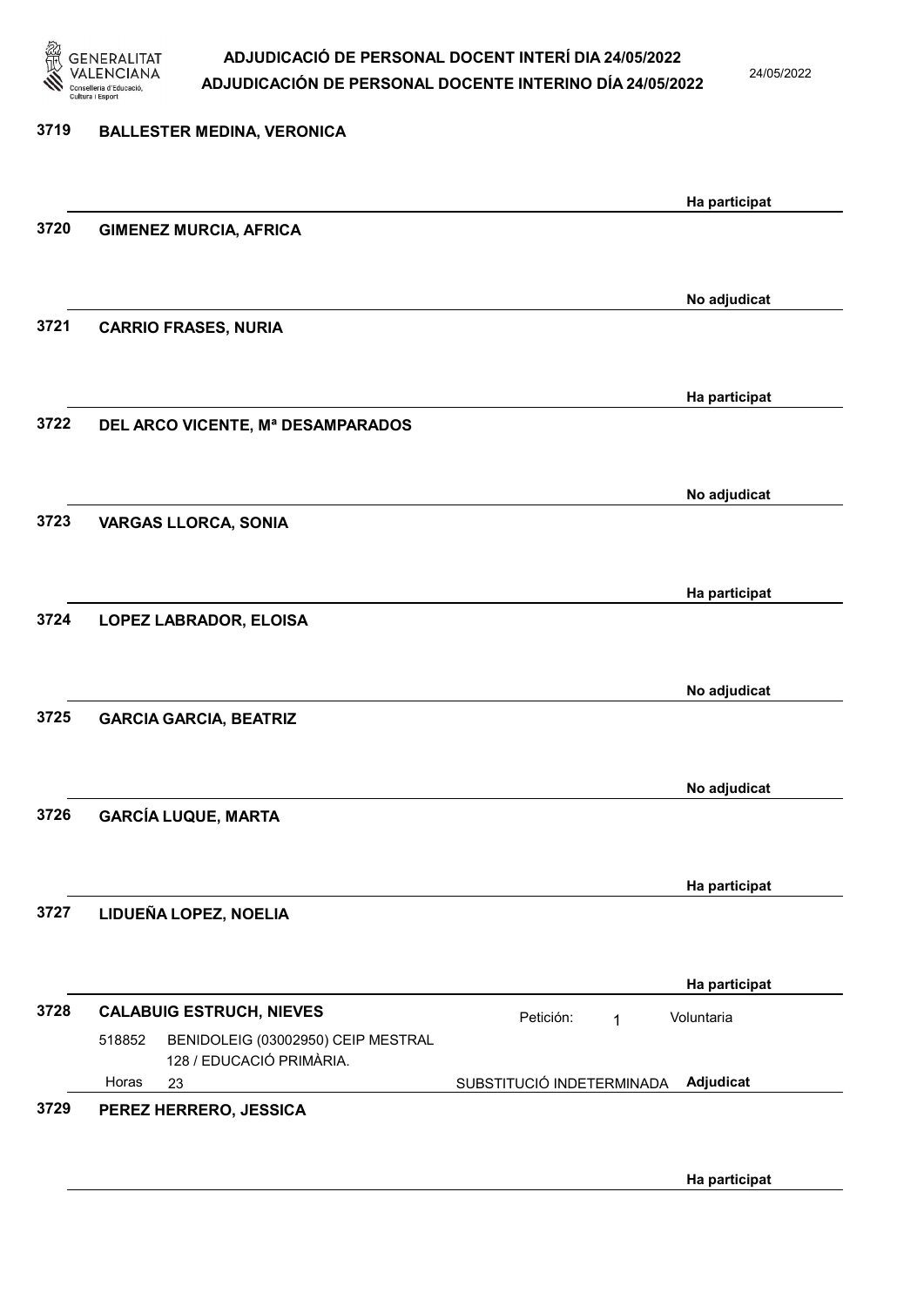

24/05/2022

# 3730 TORRES PARRA, ANA ISABEL No adjudicat 3731 VARA CHIVA, ALBA No adjudicat 3732 GARCIA MARTINEZ, MIGUEL Ha participat 3733 ALVENTOSA SUÑER, VERONICA Desactivat 3734 SANCHEZ DIAZ, TRINIDAD Ha participat 3735 QUERAL CAPDEVILA, HUMILDAD Ha participat 3736 IVARS SOLAZ, MARIA PILAR No adjudicat 3737 SOTO BERMUDEZ, RAQUEL Desactivat 3738 IRLES VIDAL, M. DOLORES Ha participat 3739 SOLAZ SERRANO, AMPARO No adjudicat 3740 SANZ DIAZ, ELENA

Desactivat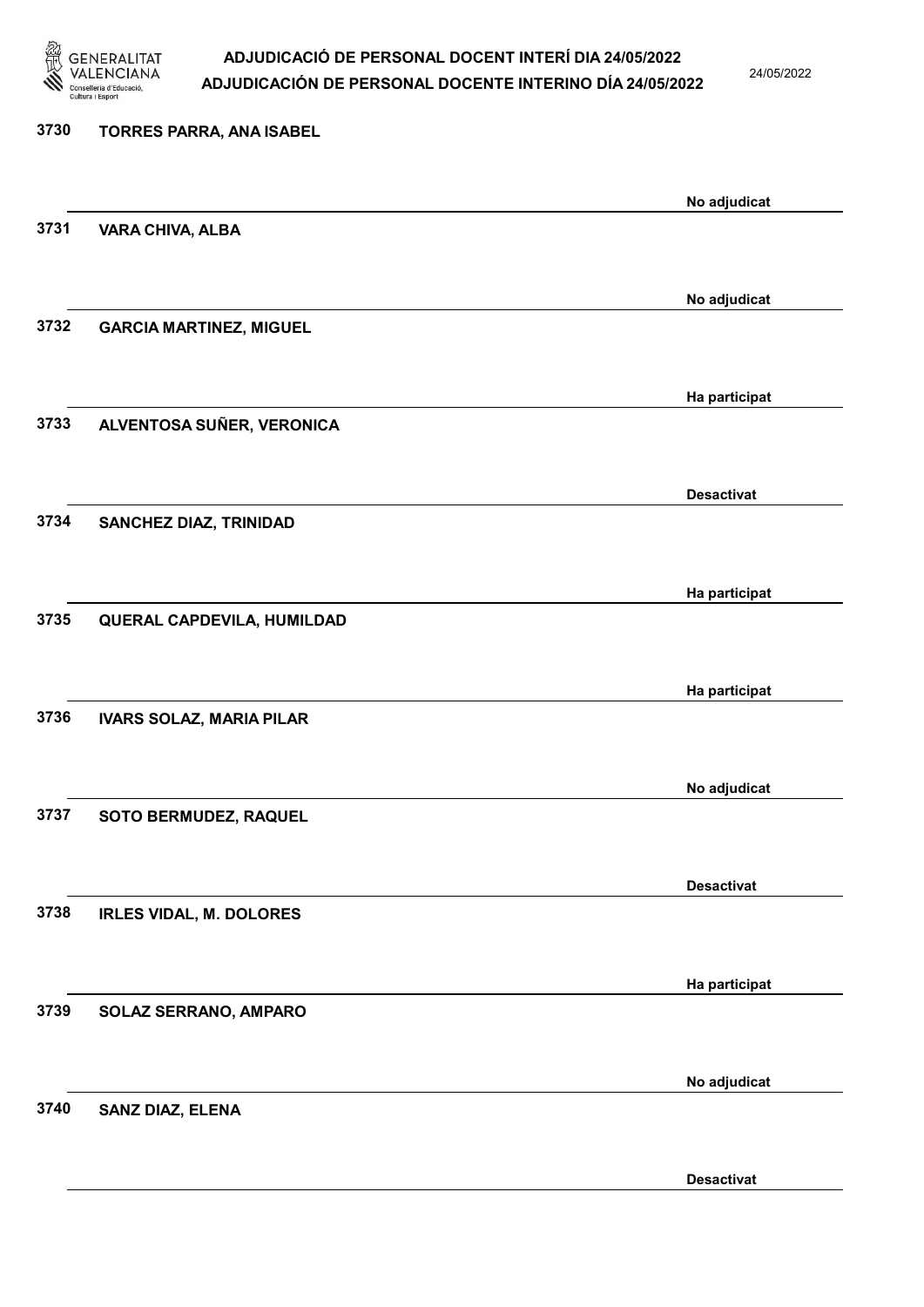

24/05/2022

#### 3741 ANDRES BESO, CONSUELO DESAMPARADOS

|      |                                      | <b>Desactivat</b> |
|------|--------------------------------------|-------------------|
| 3742 | <b>CANDELA LÓPEZ, MARIA ESTHER</b>   |                   |
|      |                                      |                   |
|      |                                      |                   |
| 3743 | ALCOY SANCHO, LIDIA MARIA            | No adjudicat      |
|      |                                      |                   |
|      |                                      |                   |
|      |                                      | <b>Desactivat</b> |
| 3744 | VAÑO GOMEZ, YOLANDA                  |                   |
|      |                                      |                   |
|      |                                      | No adjudicat      |
| 3745 | RODRIGUEZ BARBERAN, MARIA TERESA     |                   |
|      |                                      |                   |
|      |                                      | Ha participat     |
| 3746 | ZAFRA MEDRANO, ROCIO                 |                   |
|      |                                      |                   |
|      |                                      | No adjudicat      |
| 3747 | <b>BENEDICTO ROIG, ESTEFANIA</b>     |                   |
|      |                                      |                   |
|      |                                      |                   |
| 3748 |                                      | Ha participat     |
|      | <b>MARTINEZ MARTINEZ, MILAGROS</b>   |                   |
|      |                                      |                   |
|      |                                      | Ha participat     |
| 3749 | <b>MORELL RONDA, ALMUDENA</b>        |                   |
|      |                                      |                   |
|      |                                      | No adjudicat      |
| 3750 | ARNAL CABANES, Mª ANGELES            |                   |
|      |                                      |                   |
|      |                                      | Ha participat     |
| 3751 | <b>VIDAL CARNICER, CESAR VICENTE</b> |                   |
|      |                                      |                   |
|      |                                      |                   |
|      |                                      | Ha participat     |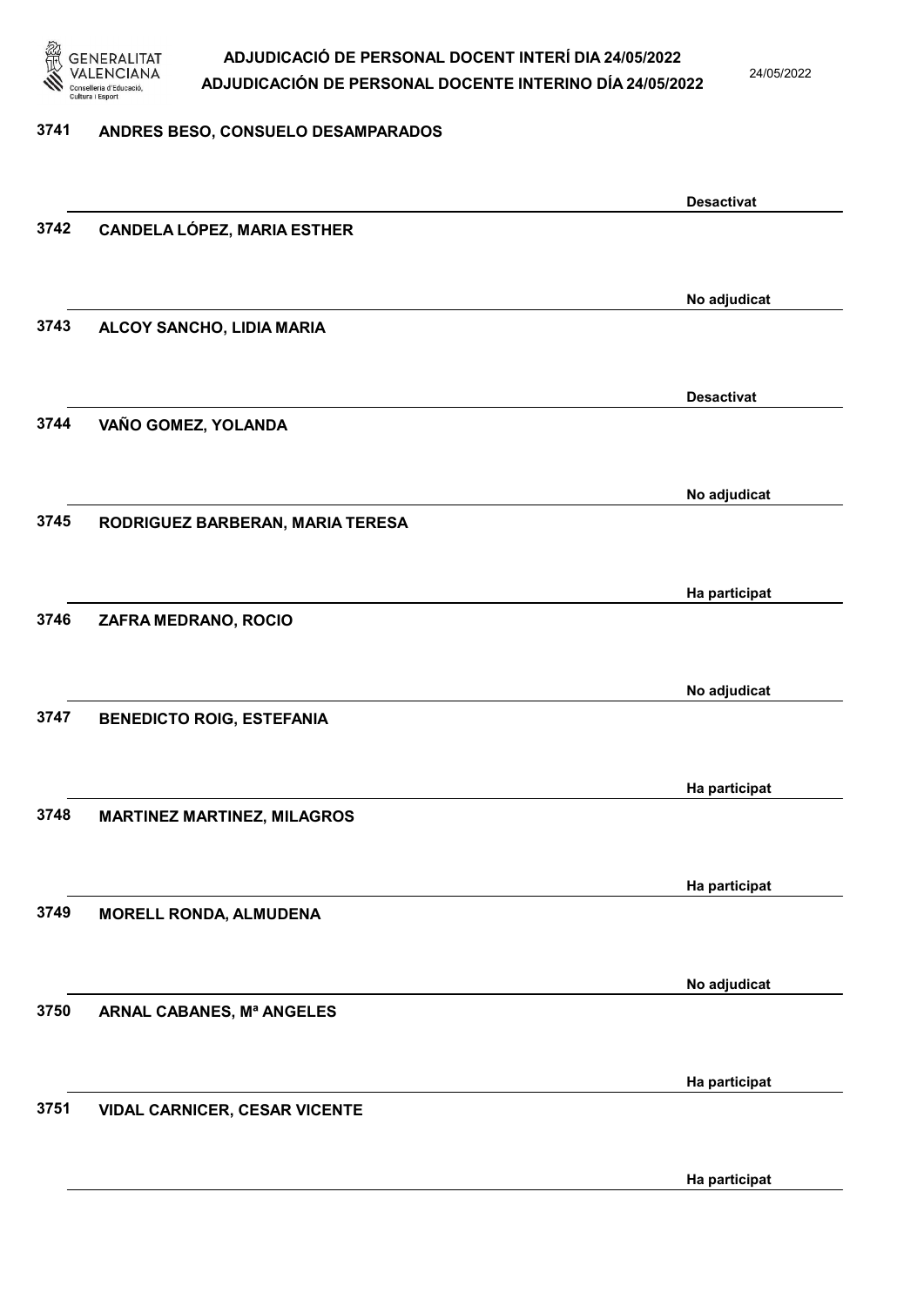

24/05/2022

# 3752 ALBELDA DURA, MARIA TERESA No adjudicat 3753 SORIANO HIDALGO, SONIA Ha participat 3754 ESPASA PONS, ANA Ha participat 3755 SALA GOMEZ, LOURDES Ha participat 3756 ROMERO OLIVER, MERCEDES No adjudicat 3757 FUENTENEBRO CRESPO, TERESA No adjudicat 3758 TOLEDO MOYA, PILAR Ha participat 3759 GOMEZ BELTRAN, PAULA Desactivat 3760 GONZALEZ AMER, MARIA JOSE Ha participat 3761 LLORET PEREZ, ELENA Desactivat 3762 LÓPEZ BAU, MARÍA PILAR

No adjudicat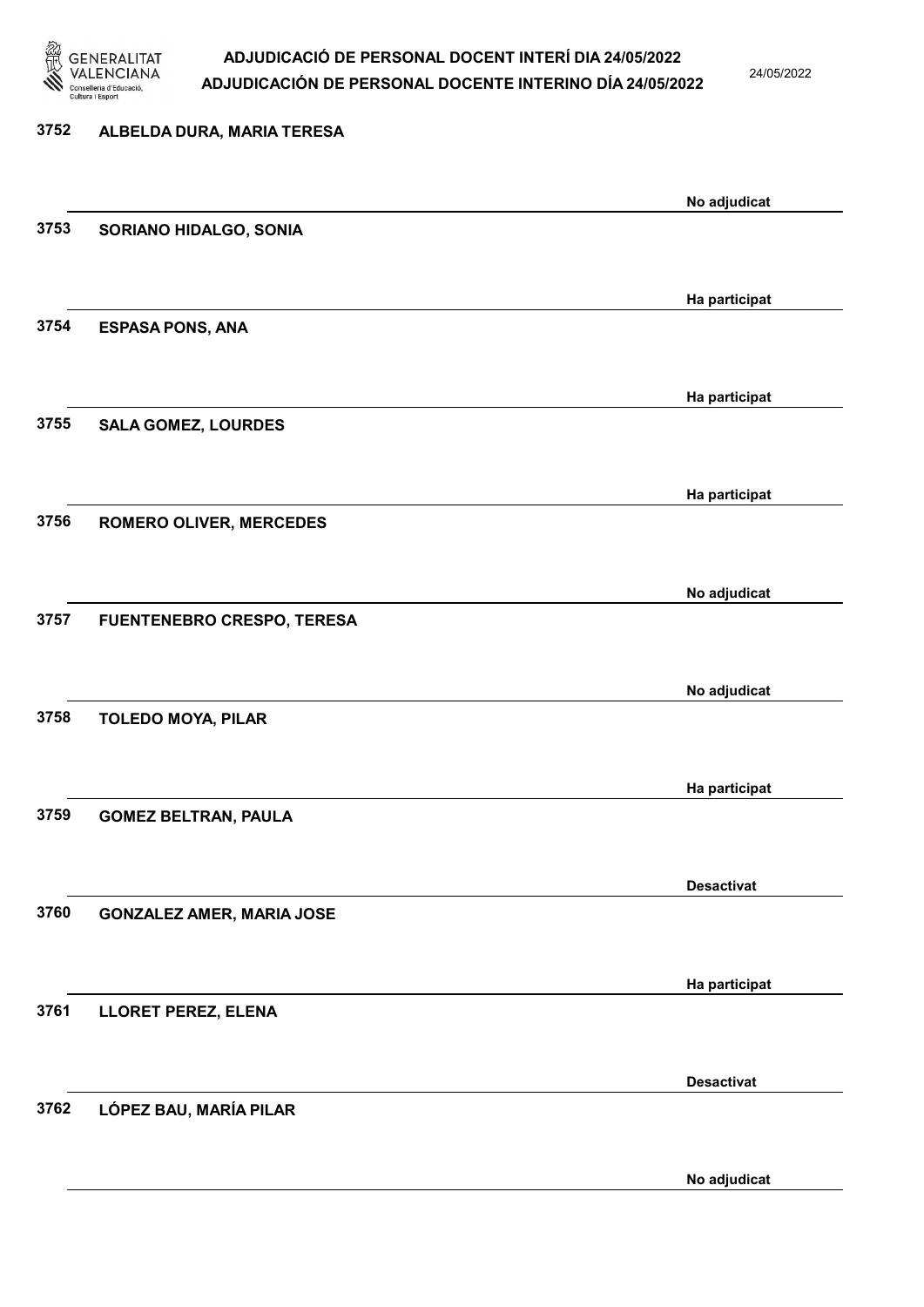

24/05/2022

3763 TIERRASECA ROSA, Mª JOSE No adjudicat 3764 LLORENS ESQUERDO, Mª ANGELES No adjudicat 3765 GARIJO REQUENA, MIRIAM Ha participat 3766 PEREZ CERVERO, PATRICIA Ha participat 3767 GUILLOT NICASIO, MARIA CONSUELO Ha participat 3768 RUBIO FREIXANET, VERONICA Ha participat 3769 TAMARIT LLORET, DEBORAH Ha participat 3770 TRAPERO CARRASCO, NELY No adjudicat 3771 NEBOT VILLALBA, AMELIA Ha participat 3772 GONZÁLEZ TEJEDO, JUDITH No adjudicat 3773 FERRANDO BLASCO, MARTA

Desactivat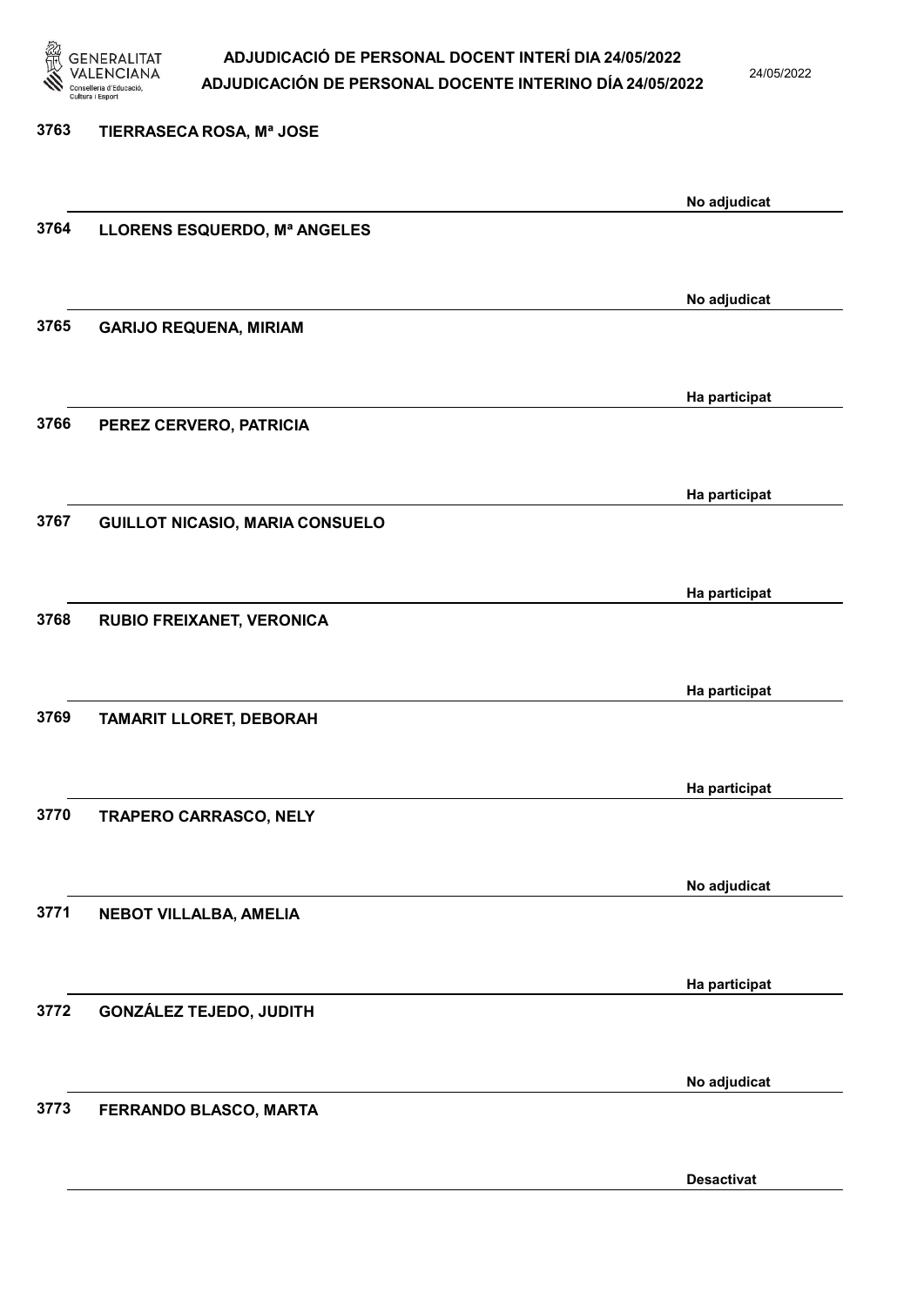

24/05/2022

### 3774 VALERO BRAVO, Mª NIEVES Desactivat 3775 VALLS ROSELLO, Mª SOLEDAD Ha participat 3776 MARTINEZ FALCO, AMELIA No adjudicat 3777 CAMPOS PEREZ, DESIREE No adjudicat 3778 MARCO ARMERO, EVA MARIA Ha participat 3779 MORALES CARMONA, LAURA No adjudicat 3780 SERNA PEREZ, Mª ANGELES Desactivat 3781 ALBERO ALBERT, NOEMI Ha participat 3782 PASTOR NACHER, JUANA Ha participat 3783 RIBES GREGORI, ASUNCION No adjudicat 3784 GONZALEZ DESCALS, MARIA PILAR

Ha participat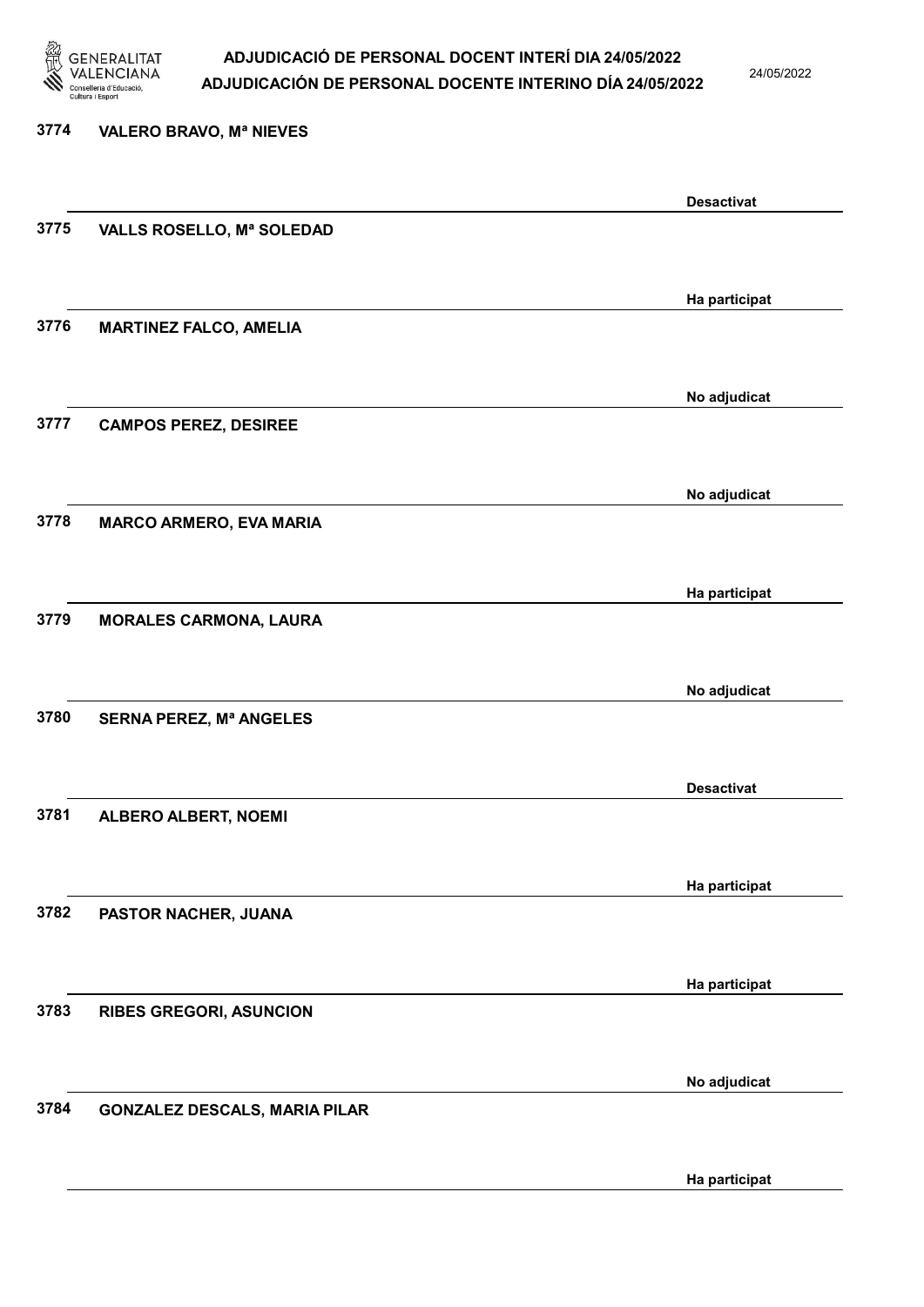

24/05/2022

Ha participat

# 3785 PUIG SALAVERT, RAQUEL Ha participat 3786 SAEZ NAVARRO, ALMUDENA Desactivat 3787 MÁRQUEZ GARCÉS, PATRICIA Ha participat 3788 MILLÁN LENGUA, SARA Ha participat 3789 CALATAYUD ASENSI, BARBARA Ha participat 3790 TORREGROSA ROVIRA, BARBARA No adjudicat 3791 CAROT CAROT, PATRICIA Ha participat 3792 GONZALEZ MORENO, ALBERTO Desactivat 3793 UBEDA BELMONTE, ANA ISABEL Desactivat 3794 ARMADA TORREGROSA, ELENA Ha participat 3795 POVEDA TRISTAN, SONIA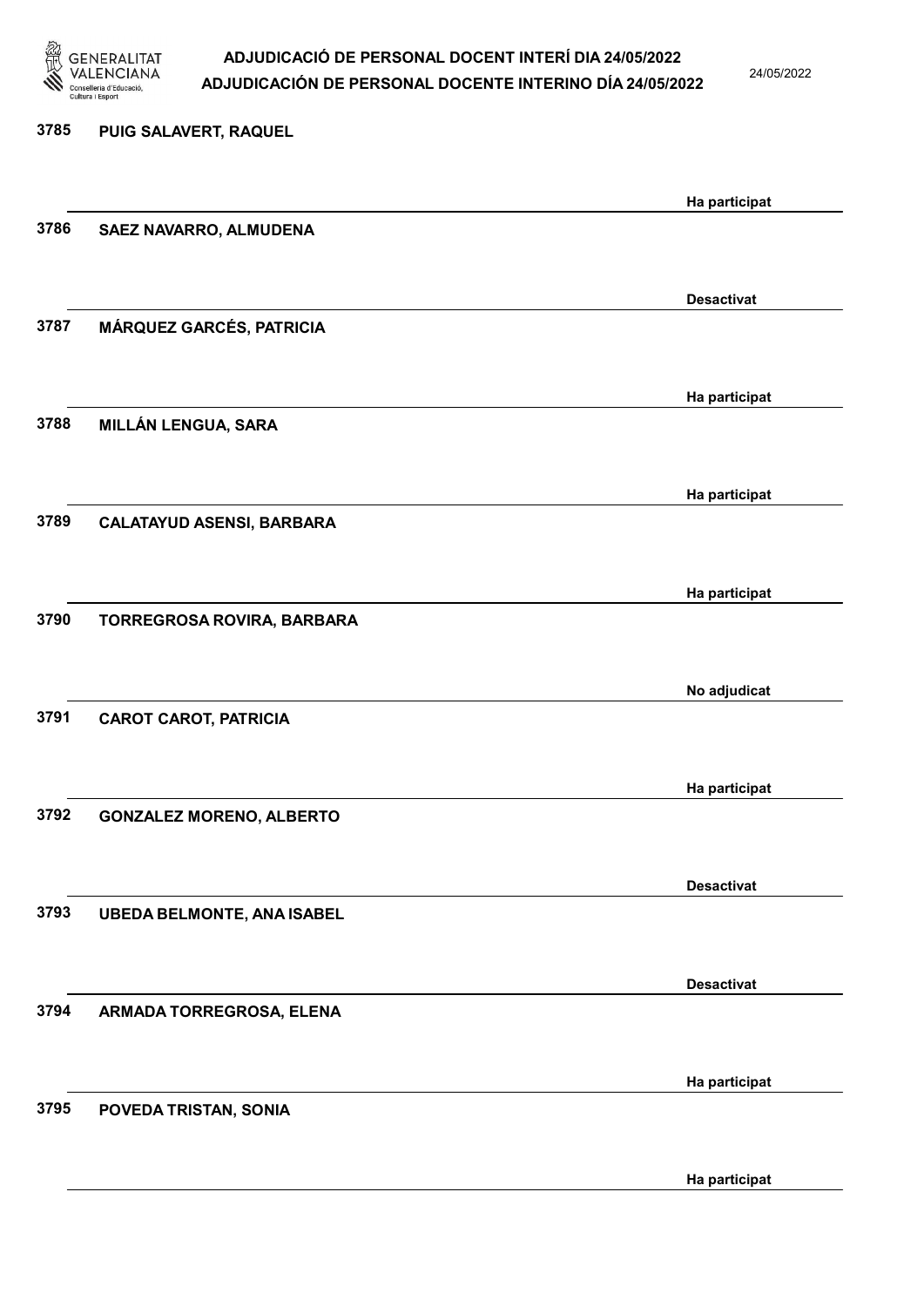

24/05/2022

Ha participat

# 3796 PEREZ RAMIRO, MARIA RITA No adjudicat 3797 CASTELLO MARTINEZ, MIRIAM Ha participat 3798 SAIZ DONET, INGRID ELENA No adjudicat 3799 DONATE JIMENEZ, RAQUEL Ha participat 3800 BLASCO MORA, MARIA DEL CARMEN Desactivat 3801 MORENO MORA, MARIA AMPARO Desactivat 3802 MONTOLIO NEBOT, SARA Ha participat 3803 GIL TRÓ, ROSANA No adjudicat 3804 TORREGROSA BEVIA, MARIA GEMMA Desactivat 3805 ROCA DURA, ESTHER No adjudicat 3806 GALVAÑ TORTOSA, LAURA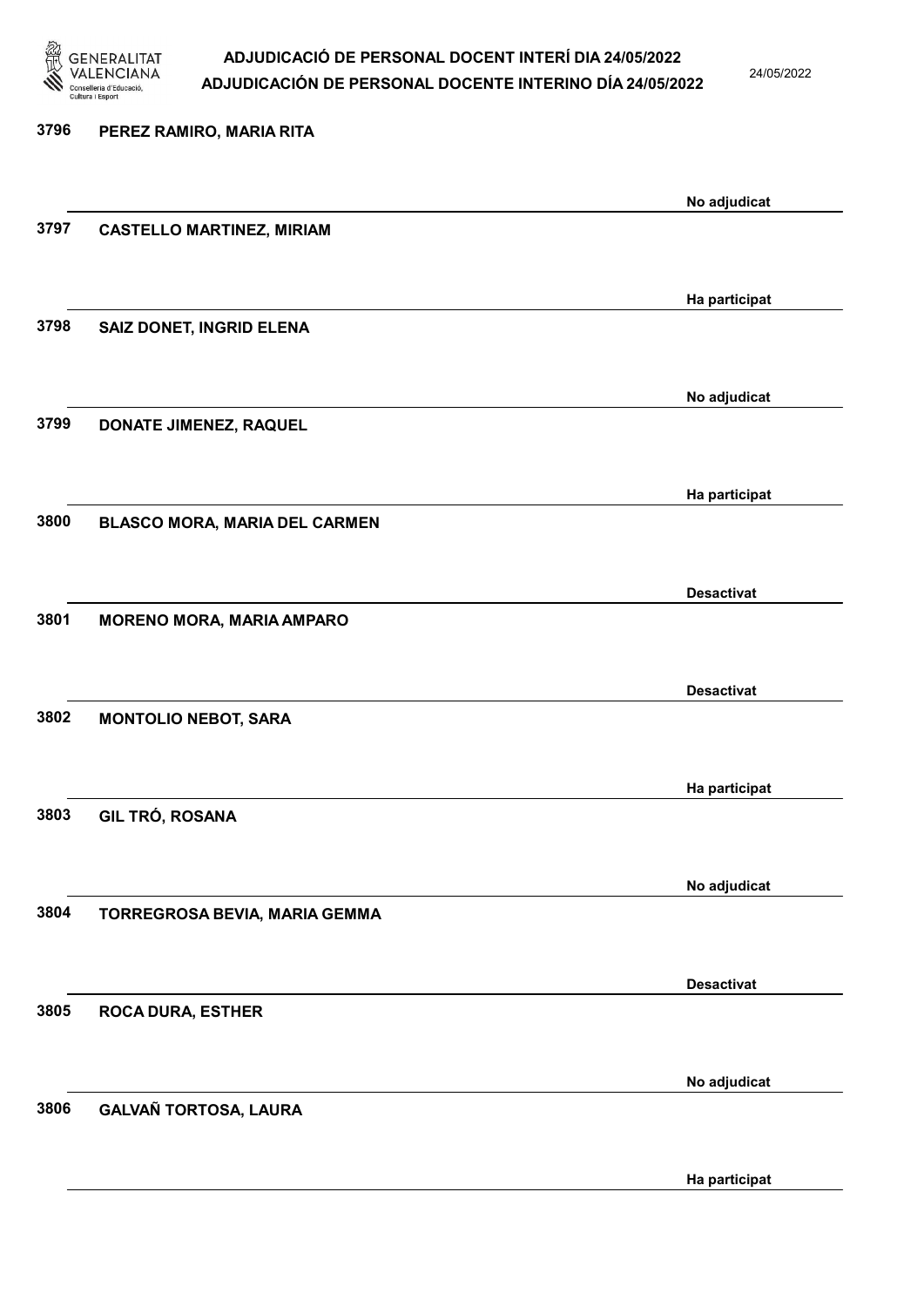

24/05/2022

# 3807 BELLES BELLES, BEGOÑA Desactivat 3808 CAMP FORMENT, LUCIA No adjudicat 3809 MOLINA PASCUAL, OLGA No adjudicat 3810 CANO RODRIGUEZ, SCHEREZADE Ha participat 3811 MONTOSA ALONSO, CRISTINA Ha participat 3812 CARRASCO BRAVO, SHEILA Ha participat 3813 NAVARRO FERNANDEZ, SILVIA Ha participat 3814 SOLER PLA, REMEDIOS DEL CARMEN No adjudicat 3815 NARBONA BOLINCHES, NOELIA Ha participat 3816 RAMIREZ BERTOLIN, DELIA Ha participat 3817 MARTINEZ MOMPO, MARIA ANGELES

No adjudicat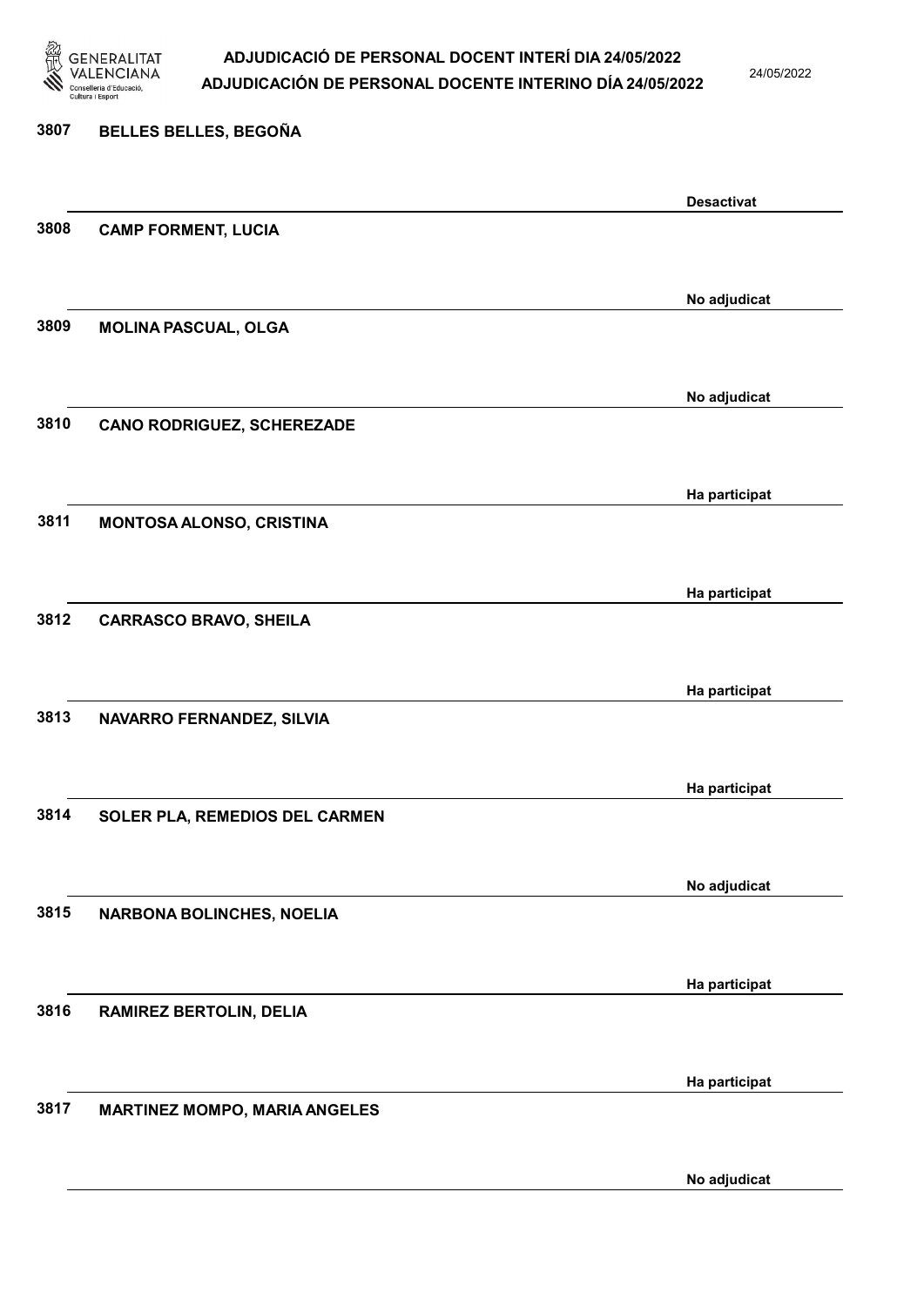

24/05/2022

Desactivat

| 3818 | <b>VALLEJO GARCIA, EVA PATRICIA</b> |               |
|------|-------------------------------------|---------------|
|      |                                     | Ha participat |
| 3819 | <b>ORTIZ PASTOR, VERONICA</b>       |               |
|      |                                     | No adjudicat  |
| 3820 | LINUESA BERMUDEZ, MARIA ISABEL      |               |
|      |                                     | Ha participat |
| 3821 | <b>GUTIERREZ GARCIA, JORGE</b>      |               |
|      |                                     | Ha participat |
| 3822 | <b>BASELGA LAZARO, MARTA</b>        |               |
|      |                                     | No adjudicat  |
| 3823 | <b>CUCARELLA MARTINEZ, OSCAR</b>    |               |
|      |                                     | Ha participat |
| 3824 | <b>MOLINER ALEGRE, MARIA</b>        |               |
|      |                                     | No adjudicat  |
| 3825 | IBORRA CLIMENT, MARIA ARANZAZU      |               |
|      |                                     | No adjudicat  |
| 3826 | RAGA MAYQUEZ, CRISTINA              |               |
|      |                                     | Ha participat |
| 3827 | SANTOJA ANGEL, JOSEFA               |               |
|      |                                     | No adjudicat  |
| 3828 | <b>BALLESTA ORTUÑO, DOMINGO</b>     |               |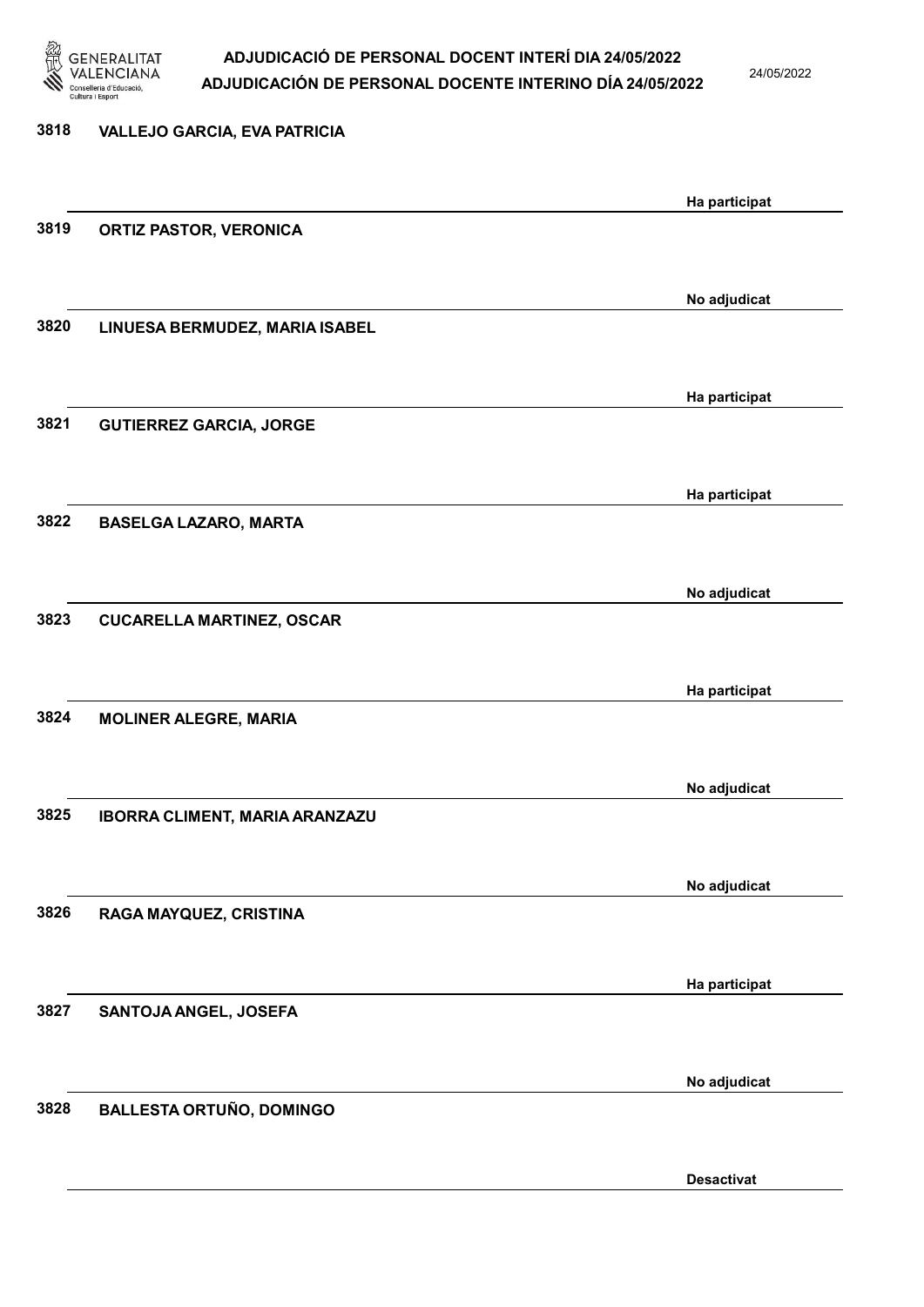

24/05/2022

| 3829 | PRIETO REY, MARIA DOLORES         |                   |
|------|-----------------------------------|-------------------|
|      |                                   | Ha participat     |
| 3830 | SANTOLARIA DAS, DOLORES OLGA      |                   |
|      |                                   |                   |
| 3831 | REYNOSO RUIZ, LAURA MARTINA       | No adjudicat      |
|      |                                   |                   |
| 3832 |                                   | Ha participat     |
|      | <b>CORDERO MARTINEZ, SONIA</b>    |                   |
|      |                                   | Ha participat     |
| 3833 | SANCHIS SANZ, JUANA GEMMA         |                   |
|      |                                   | No adjudicat      |
| 3834 | TORREJON REQUENA, Mª ISABEL       |                   |
|      |                                   |                   |
|      |                                   | Ha participat     |
| 3835 | <b>ESCRIVA BATALLER, FERNANDO</b> |                   |
|      |                                   | No adjudicat      |
| 3836 | <b>MARES ESPARZA, RUBEN</b>       |                   |
|      |                                   |                   |
| 3837 | CAÑADAS PASTOR, BLANCA            | <b>Desactivat</b> |
|      |                                   |                   |
| 3838 |                                   | No adjudicat      |
|      | <b>MOLL RICHART, MARTA</b>        |                   |
|      |                                   | No adjudicat      |
| 3839 | <b>VALLS MARTINEZ, BEATRIZ</b>    |                   |
|      |                                   |                   |

Ha participat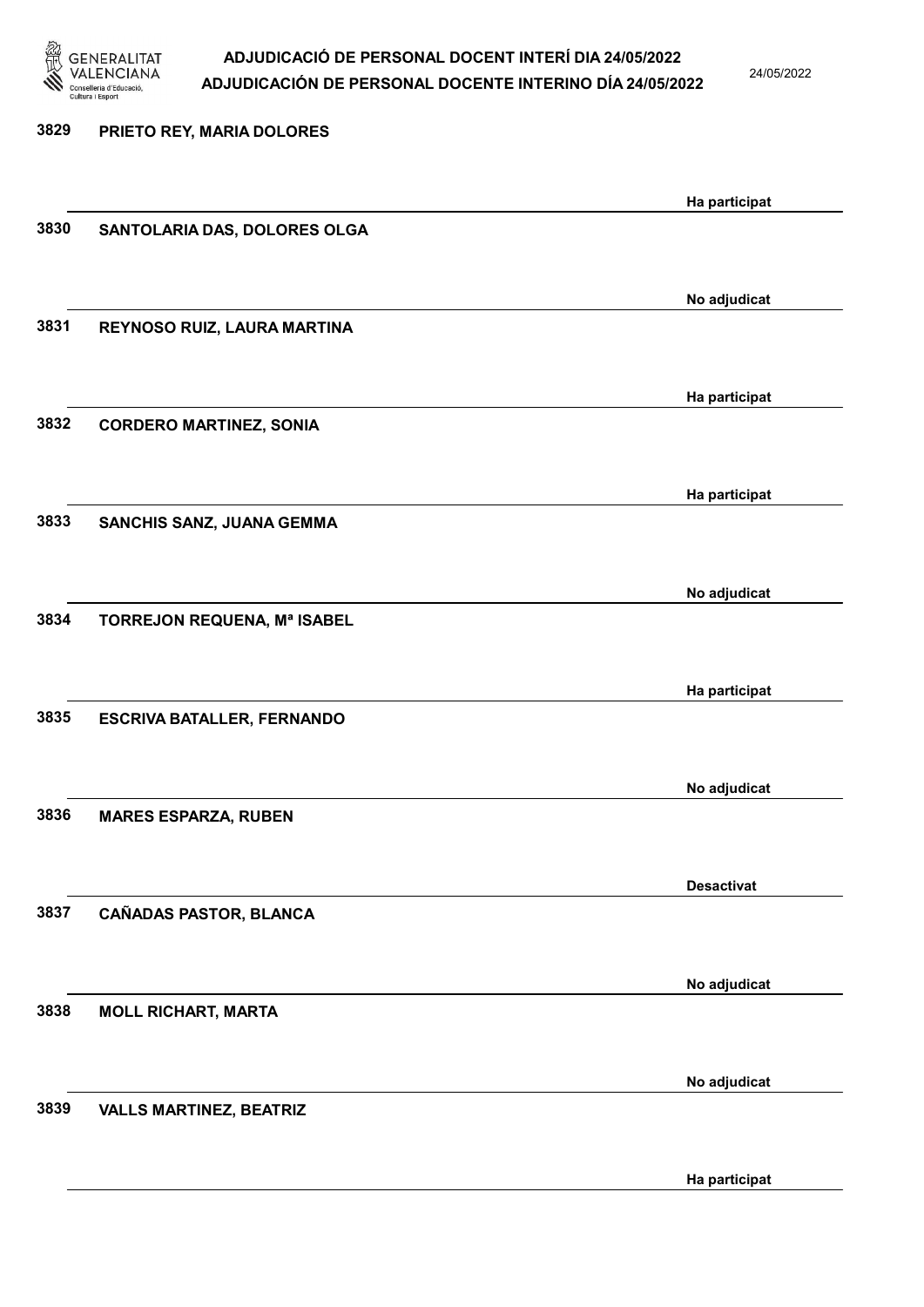

24/05/2022

### 3840 SANTAMATILDE ANDREU, Mª TERESA

|      |                                        | Ha participat     |
|------|----------------------------------------|-------------------|
| 3841 | ROCA QUEROL, MARIA TERESA              |                   |
|      |                                        |                   |
|      |                                        | <b>Desactivat</b> |
| 3842 | PASCUAL GARCIA, CLARA                  |                   |
|      |                                        |                   |
|      |                                        |                   |
|      |                                        | Ha participat     |
| 3843 | <b>ARACIL CERVERA, ANGELA</b>          |                   |
|      |                                        |                   |
|      |                                        | No adjudicat      |
| 3844 | <b>MIRO JIMENEZ, JUDIT</b>             |                   |
|      |                                        |                   |
|      |                                        |                   |
|      |                                        | <b>Desactivat</b> |
| 3845 | <b>SEGARRA CARRILLO, LUIS</b>          |                   |
|      |                                        |                   |
|      |                                        | Ha participat     |
| 3846 | <b>BADIA TALENS, ANA MARIA</b>         |                   |
|      |                                        |                   |
|      |                                        |                   |
|      |                                        | <b>Desactivat</b> |
| 3847 | HURTADO LÓPEZ, JOSÉ ANTONIO            |                   |
|      |                                        |                   |
|      |                                        | No adjudicat      |
| 3848 | <b>GAVARA TORTES, ANA</b>              |                   |
|      |                                        |                   |
|      |                                        |                   |
| 3849 | <b>GARCIA GASCON, FERNANDO ANTONIO</b> | No adjudicat      |
|      |                                        |                   |
|      |                                        |                   |
|      |                                        | Ha participat     |
| 3850 | <b>CHAFER CASTELLO, MARIA ISABEL</b>   |                   |
|      |                                        |                   |
|      |                                        | No adjudicat      |
|      |                                        |                   |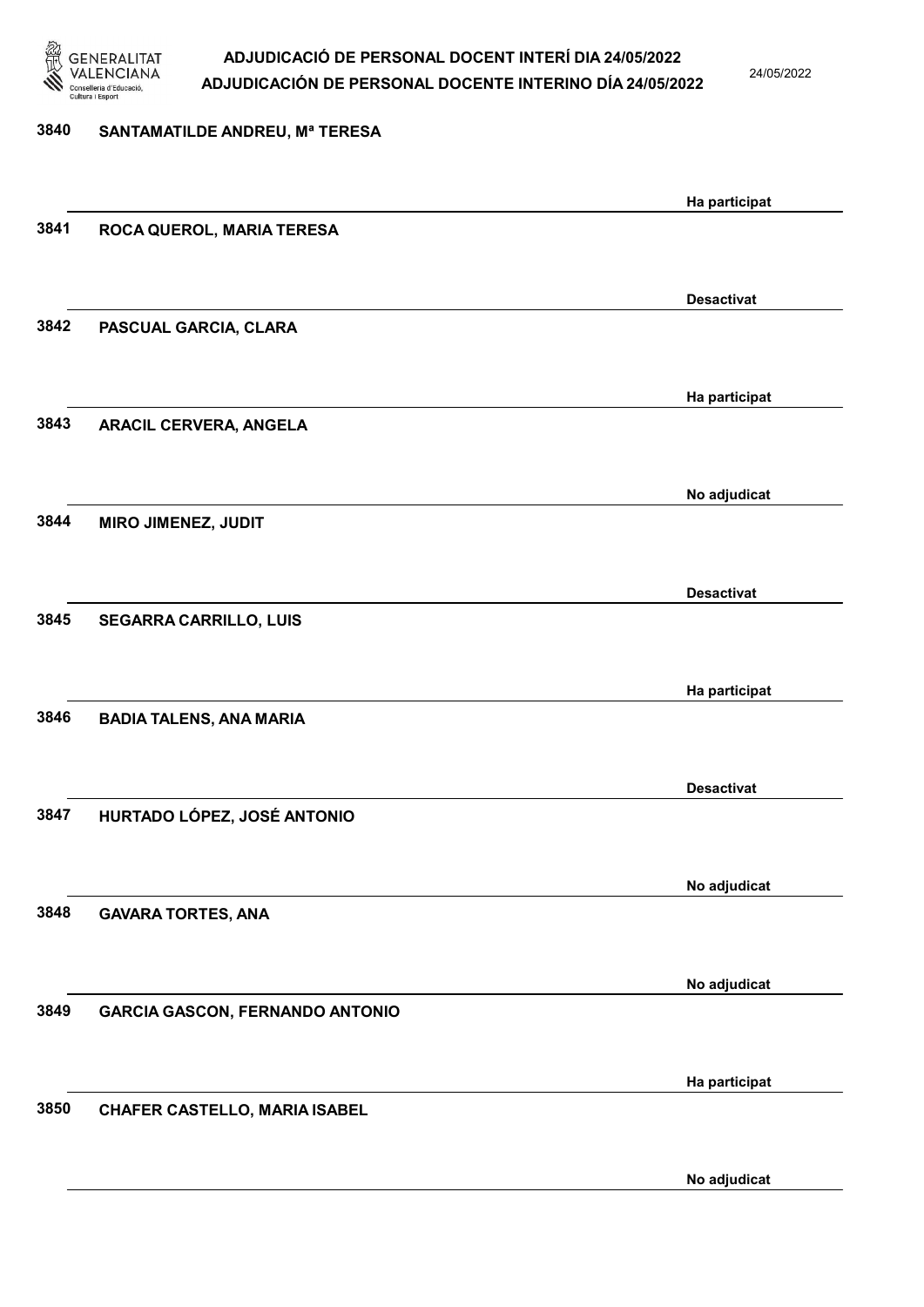

24/05/2022

#### 3851 VIDAL VIDAL, ALICIA

|                               | Ha participat                                                                                                                                                             |
|-------------------------------|---------------------------------------------------------------------------------------------------------------------------------------------------------------------------|
| AMBROS LLONCH, MARIA ANGELES  |                                                                                                                                                                           |
|                               |                                                                                                                                                                           |
|                               | Ha participat                                                                                                                                                             |
| <b>GIMENEZ CABRERA, CELIA</b> |                                                                                                                                                                           |
|                               |                                                                                                                                                                           |
|                               | Ha participat                                                                                                                                                             |
|                               |                                                                                                                                                                           |
|                               |                                                                                                                                                                           |
|                               | Ha participat                                                                                                                                                             |
|                               |                                                                                                                                                                           |
|                               |                                                                                                                                                                           |
|                               | Ha participat                                                                                                                                                             |
|                               |                                                                                                                                                                           |
|                               | <b>Desactivat</b>                                                                                                                                                         |
| POZO CAMBRA, MARTA            |                                                                                                                                                                           |
|                               |                                                                                                                                                                           |
|                               | <b>Desactivat</b>                                                                                                                                                         |
| REMOLAR NAVARRO, SUSANA       |                                                                                                                                                                           |
|                               |                                                                                                                                                                           |
|                               | <b>Desactivat</b>                                                                                                                                                         |
|                               |                                                                                                                                                                           |
|                               |                                                                                                                                                                           |
|                               | Ha participat                                                                                                                                                             |
|                               |                                                                                                                                                                           |
|                               |                                                                                                                                                                           |
|                               | Ha participat                                                                                                                                                             |
|                               |                                                                                                                                                                           |
|                               | No adjudicat                                                                                                                                                              |
|                               | LLORET PEREZ, MARIA JOSE<br>TUDELA ATIENZA, ALICIA<br>LLEONART SALES, ARACELI<br><b>RUIZ BOYERO, JAVIER</b><br><b>SOLA RECHE, JAVIER</b><br><b>TORTOSA VIDAL, ANTONIO</b> |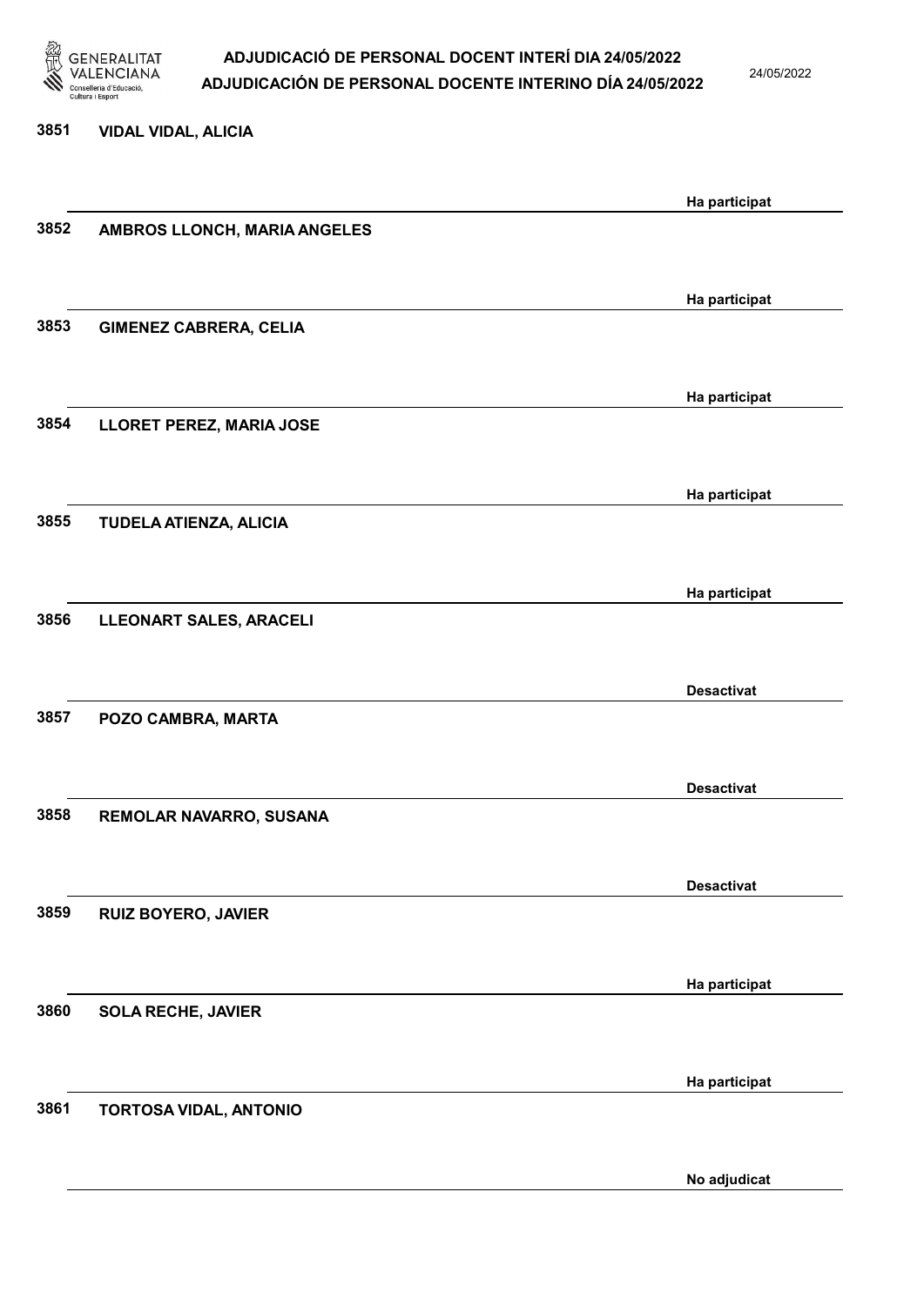

24/05/2022

# 3862 ALEMANY ALMUNIA, JOSE VICENTE Ha participat 3863 PARRA CAMACHO, DAVID Desactivat 3864 SOLDEVILA MATEU, CARME Ha participat 3865 VALLS JOSA, ANTONIO JOSE No adjudicat 3866 BARRIGA SANCHEZ, JOSE LUIS Ha participat 3867 NAVARRO BALLESTER, FRANCISCO JAVIER Ha participat 3868 SÁNCHEZ LLUPART, VIRGINIO Ha participat 3869 MOLINER SEGURA, MAXIMO Ha participat 3870 MAQUEDA NOVEJARQUE, ANA ISABEL Ha participat 3871 SANCHEZ PERIS, ELIAS JOSE Ha participat 3872 EDO UBIEDO, JULIA

Ha participat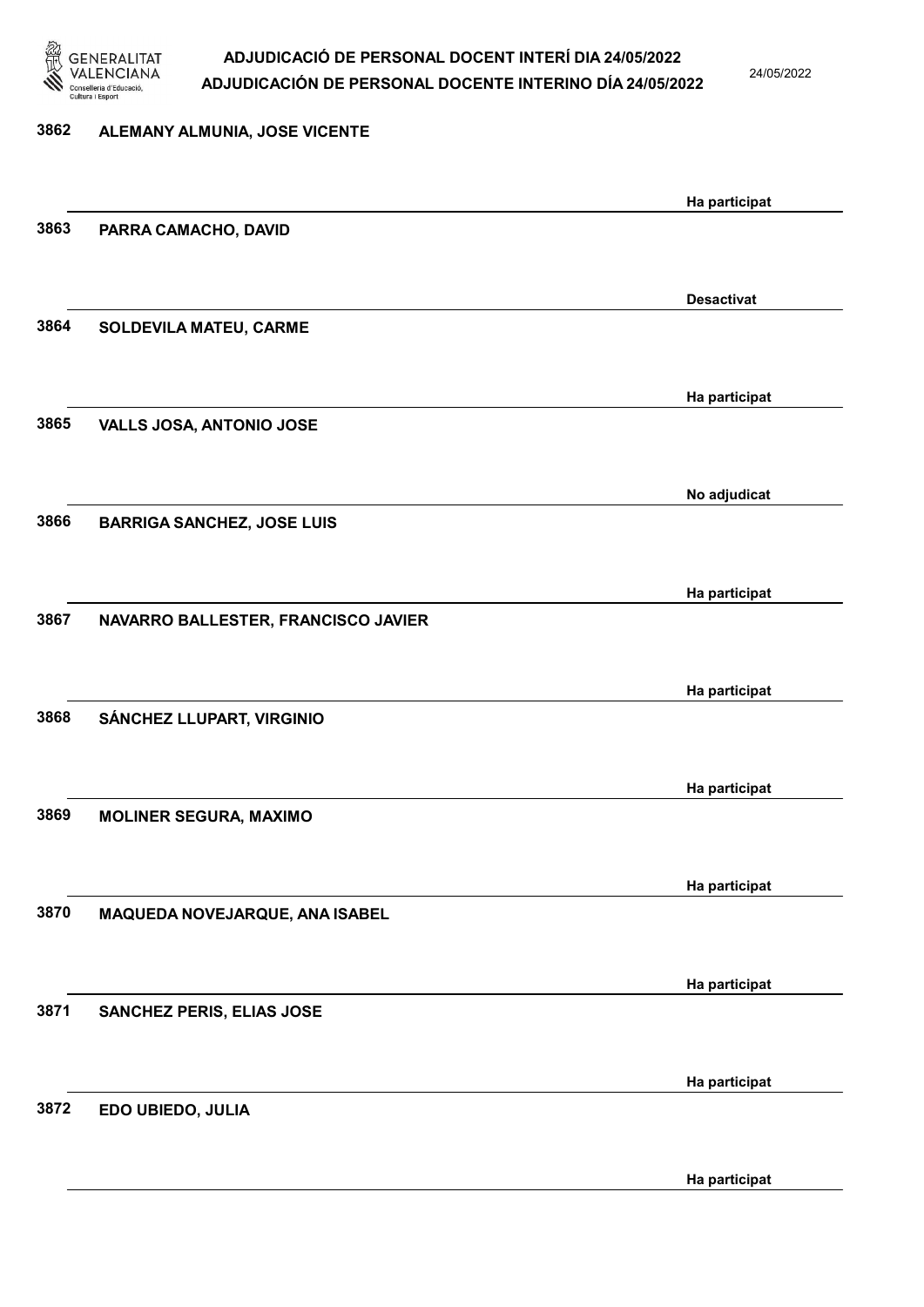

24/05/2022

| 3873 | <b>GEA SORIANO, MARIA AMPARO</b>     |                   |
|------|--------------------------------------|-------------------|
|      |                                      | Ha participat     |
| 3874 | LLINARES CLIMENT, Mª. AMPARO         |                   |
|      |                                      | Ha participat     |
| 3875 | <b>MARCO BALAGUER, MARIA DOLORES</b> |                   |
|      |                                      | Ha participat     |
| 3876 | <b>CASTELLO CAÑADAS, MAIDA</b>       |                   |
| 3877 |                                      | Ha participat     |
|      | <b>ESTEVE SOLER, MARIA JOSE</b>      |                   |
| 3878 | <b>OLTRA BENAVENT, ESTER</b>         | <b>Desactivat</b> |
|      |                                      |                   |
| 3879 | PI PLA, VICENT                       | No adjudicat      |
|      |                                      |                   |
| 3880 | ALFONSO PAYA, Mª DEL CARMEN          | Ha participat     |
|      |                                      |                   |
| 3881 | AZNAR GUILLEN, EVA MARIA             | Ha participat     |
|      |                                      | <b>Desactivat</b> |
| 3882 | SOTO PAREJA, MARIA DE LA LUZ         |                   |
|      |                                      | Ha participat     |
| 3883 | <b>VERDU MARTINEZ, ELENA</b>         |                   |
|      |                                      | Ha participat     |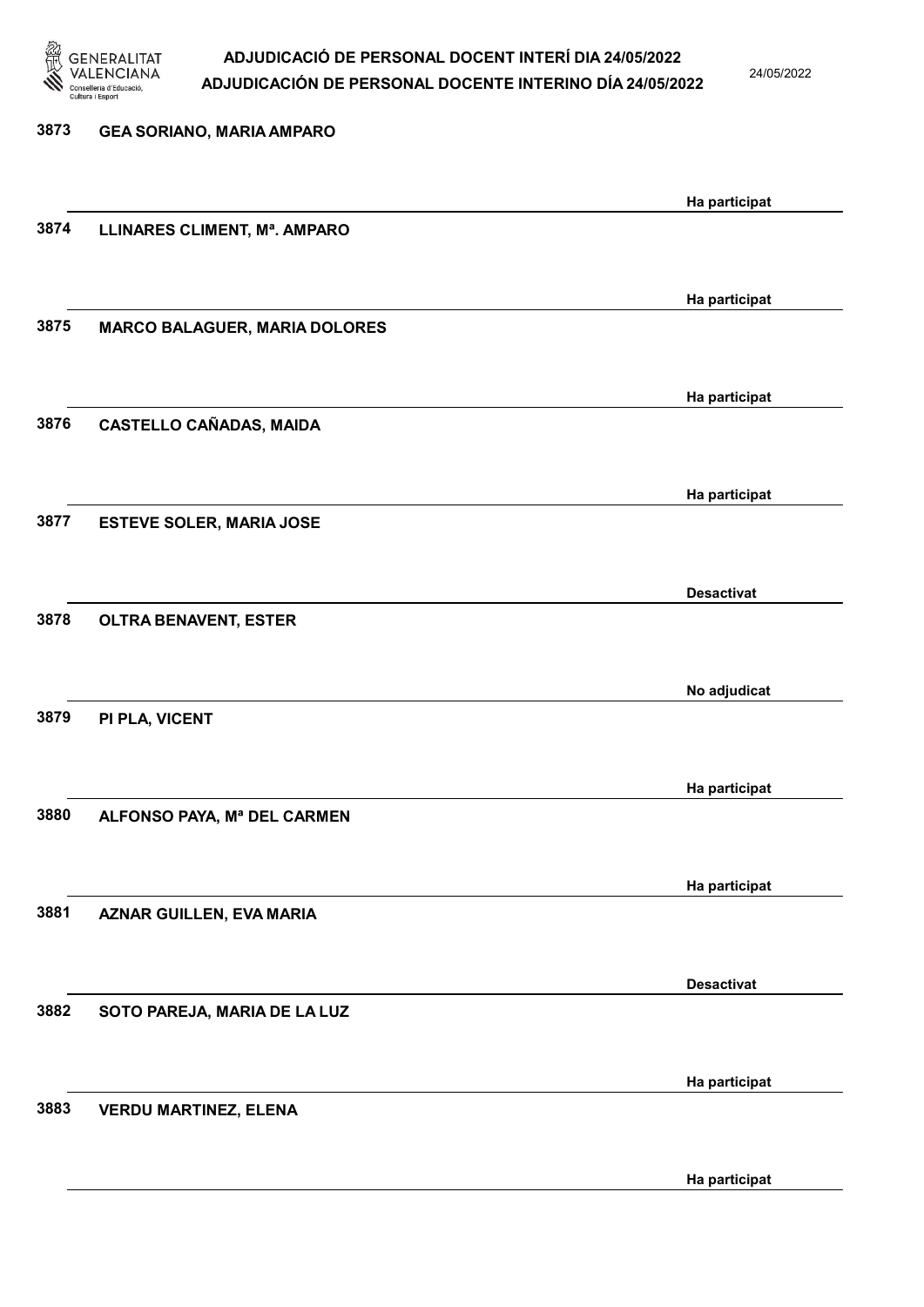

24/05/2022

### 3884 GUILLAMÓN ANDRÉS, MARÍA VICENTA

|      |                                   | No adjudicat      |
|------|-----------------------------------|-------------------|
| 3885 | <b>CASTELLO RIZO, CONCEPCION</b>  |                   |
|      |                                   |                   |
|      |                                   | Ha participat     |
| 3886 | <b>ESCAMILLA PRIETO, NEUS</b>     |                   |
|      |                                   |                   |
|      |                                   | No adjudicat      |
| 3887 | <b>BELDA CANUT, SANDRA</b>        |                   |
|      |                                   |                   |
|      |                                   |                   |
| 3888 | <b>ARNANDIS ESTARLICH, ELVIRA</b> | No adjudicat      |
|      |                                   |                   |
|      |                                   |                   |
| 3889 |                                   | <b>Desactivat</b> |
|      | ANDREU PAVIA, FRANCISCA           |                   |
|      |                                   |                   |
|      |                                   | <b>Desactivat</b> |
| 3890 | <b>GARRIDO FEMENIA, ALMUDENA</b>  |                   |
|      |                                   |                   |
|      |                                   | <b>Desactivat</b> |
| 3891 | <b>LACOSTA BUENO, PATRICIA</b>    |                   |
|      |                                   |                   |
|      |                                   | <b>Desactivat</b> |
| 3892 | ORTOLA SALOM, JOANA               |                   |
|      |                                   |                   |
|      |                                   | <b>Desactivat</b> |
| 3893 | BERTÓ GUIJARRO, INMACULADA        |                   |
|      |                                   |                   |
|      |                                   | <b>Desactivat</b> |
| 3894 | <b>TALENS ORTI, ELENA</b>         |                   |
|      |                                   |                   |
|      |                                   | <b>Desactivat</b> |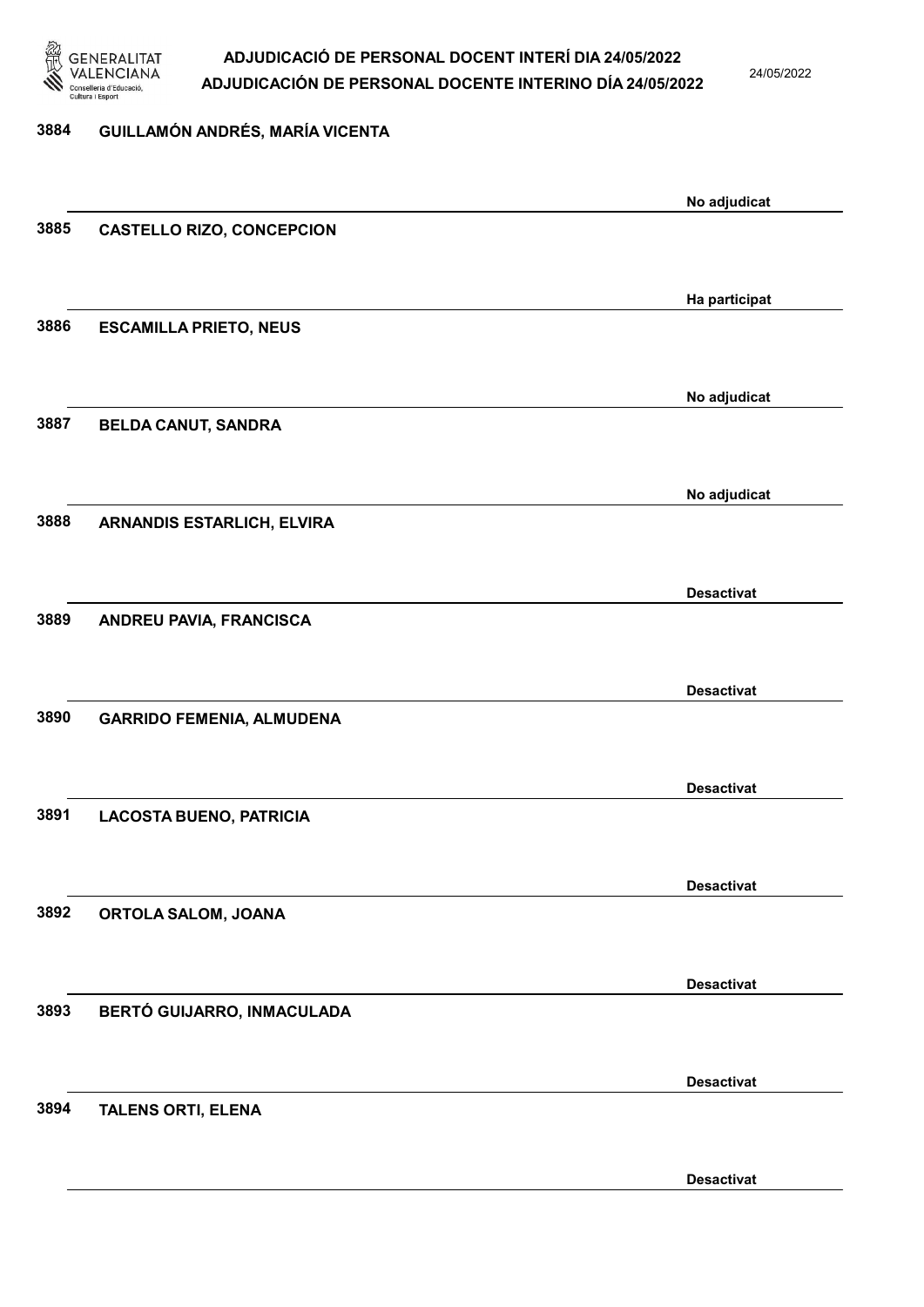

24/05/2022

Desactivat

# 3895 MORENO ILLAN, PEDRO ANTONIO Desactivat 3896 OSUNA LOPEZ, ROSA MARIA Desactivat 3897 GALBIS PLA, JOSEFA Desactivat 3898 GARCIA MIRALLES, MARIA PILAR Ha participat 3899 ORTS BENIMELI, ARANTXA Desactivat 3900 CLIMENT TORMO, JOSE Desactivat 3901 LLOPIS IVORRA, PAULA Desactivat 3902 MARIN GARCIA, JOSE MARIA Desactivat 3903 MIRAPEIX SANMARTIN, INMACULADA Desactivat 3904 PARDO BALDOVI, MARIA ISABEL Desactivat 3905 SANCHEZ ANDRES, JOSE IGNACIO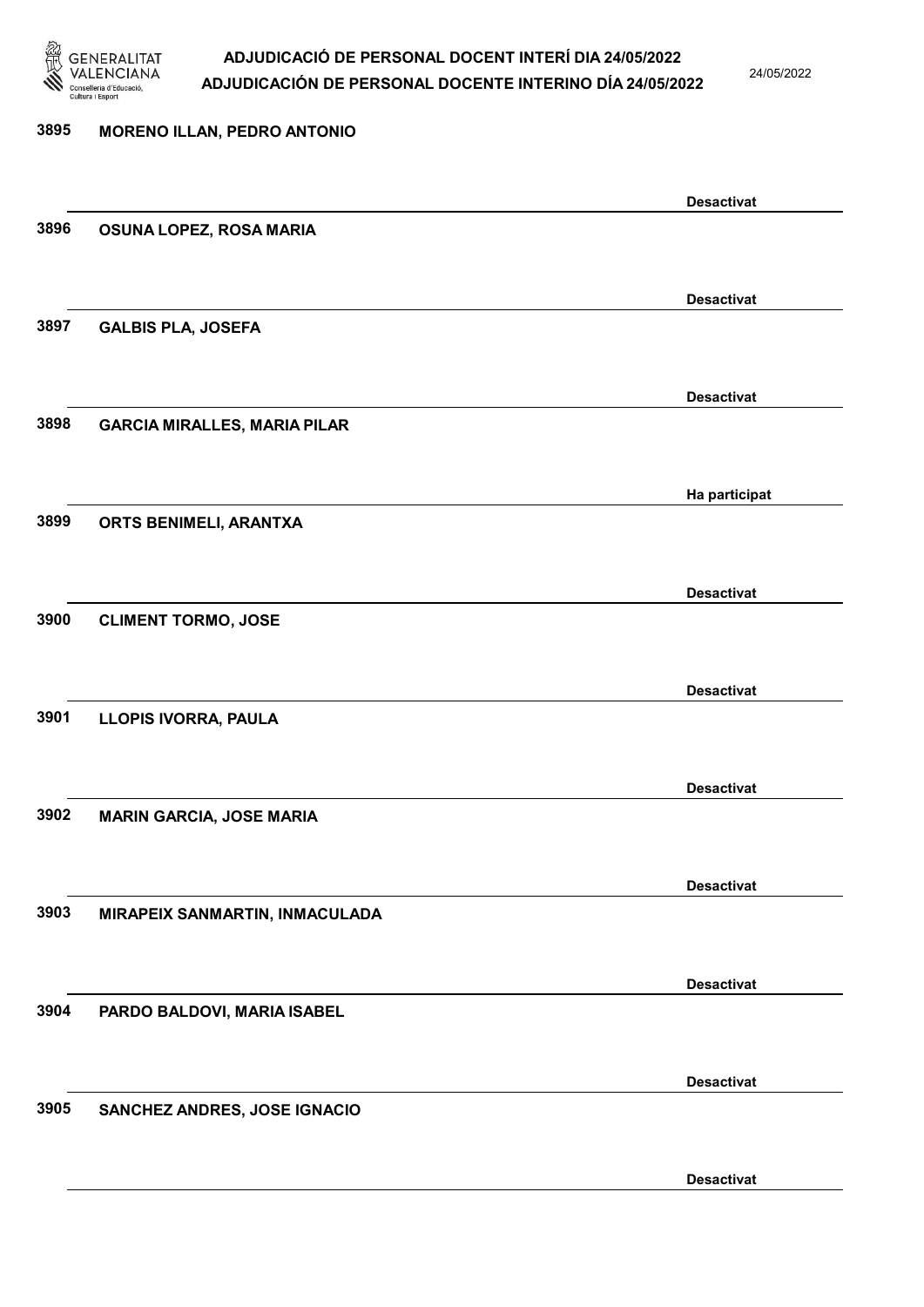

24/05/2022

#### 3906 BERMUDEZ BOLOS, JAIME MIGUEL

|      |                                 | <b>Desactivat</b> |
|------|---------------------------------|-------------------|
| 3907 | <b>CIFRES PORTA, FERRAN</b>     |                   |
|      |                                 |                   |
|      |                                 |                   |
|      |                                 | <b>Desactivat</b> |
| 3908 | JUNQUERA PASTOR, MARIA JOSE     |                   |
|      |                                 |                   |
|      |                                 | <b>Desactivat</b> |
| 3909 | <b>TORRES CHANZA, SORAIA</b>    |                   |
|      |                                 |                   |
|      |                                 |                   |
|      |                                 | <b>Desactivat</b> |
| 3910 | <b>VERDU LORENTE, LAURA</b>     |                   |
|      |                                 |                   |
|      |                                 | <b>Desactivat</b> |
| 3911 | <b>MIRA ESPINOSA, PEDRO</b>     |                   |
|      |                                 |                   |
|      |                                 |                   |
|      |                                 | <b>Desactivat</b> |
| 3912 | DOMENECH LLINARES, JOSE RAMON   |                   |
|      |                                 |                   |
|      |                                 | <b>Desactivat</b> |
| 3913 | DOMINGUEZ SOLER, MARIA CRISTINA |                   |
|      |                                 |                   |
|      |                                 |                   |
|      |                                 | <b>Desactivat</b> |
| 3914 | <b>MIR PARDO, MARIA</b>         |                   |
|      |                                 |                   |
|      |                                 | <b>Desactivat</b> |
| 3915 | <b>VALIENTE PUCHAL, DANIEL</b>  |                   |
|      |                                 |                   |
|      |                                 |                   |
|      |                                 | <b>Desactivat</b> |
| 3916 | FLORS ROGLA, JOSE JAVIER        |                   |
|      |                                 |                   |
|      |                                 | <b>Desactivat</b> |
|      |                                 |                   |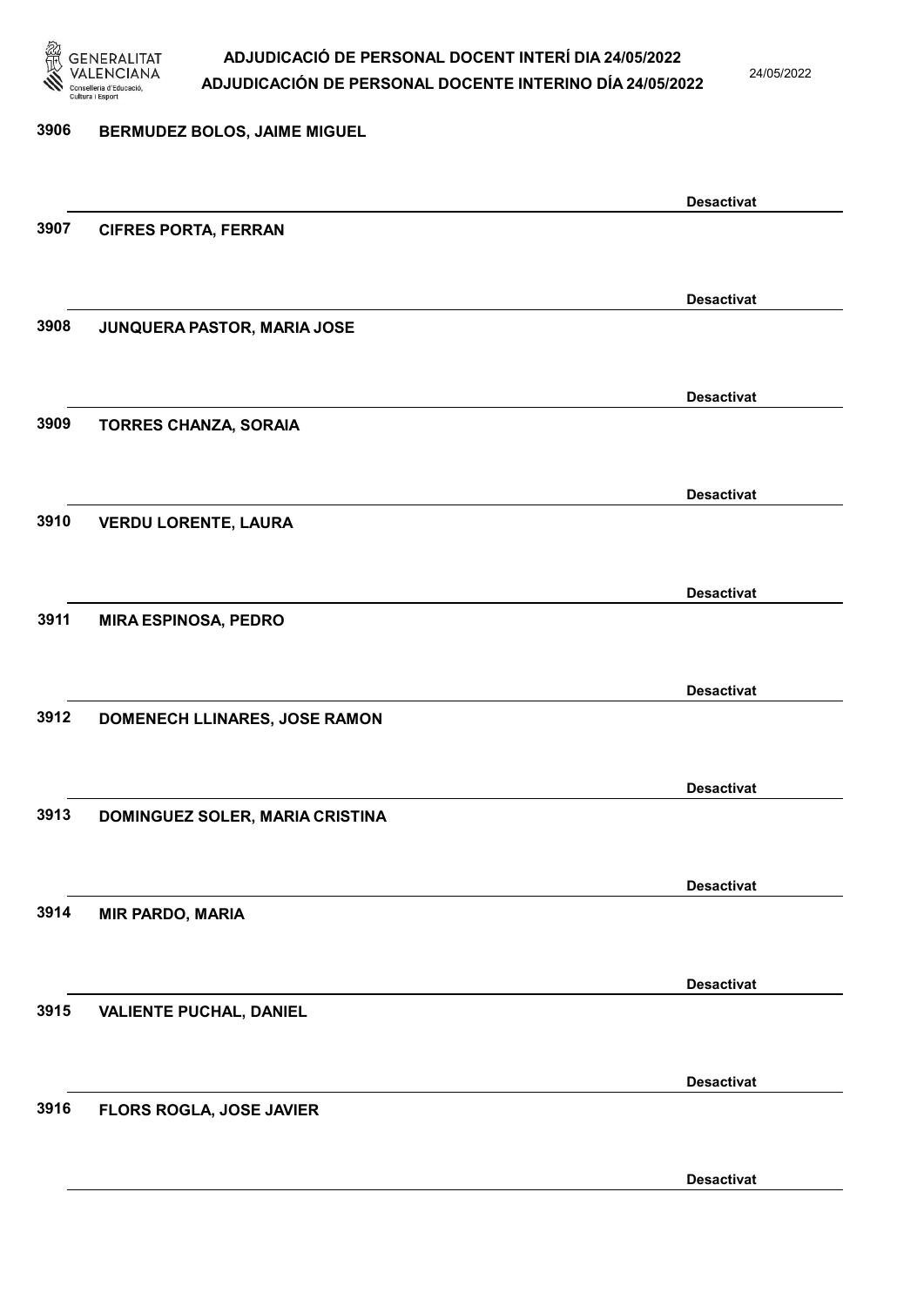

24/05/2022

Ha participat

### 3917 MIRA CANDELA, TOMAS Desactivat 3918 CALAS SABATER, HELGA Desactivat 3919 ESBRI VILAR, MARC Desactivat 3920 FRANCES GARCIA, MOISES Desactivat 3921 BERNABEU SENDRA, CARLOS Desactivat 3922 CANET BERNAT, JOSE Desactivat 3923 CHIVA PORCAR, LAURA Desactivat 3924 DONET GASCO, ALEXANDRA Desactivat 3925 NAVARRO MESTRE, JOSEFA ISABEL Desactivat 3926 PEÑA GONZALEZ, MARIA RAQUEL Desactivat 3927 POMBO CEBADERO, MIRYAM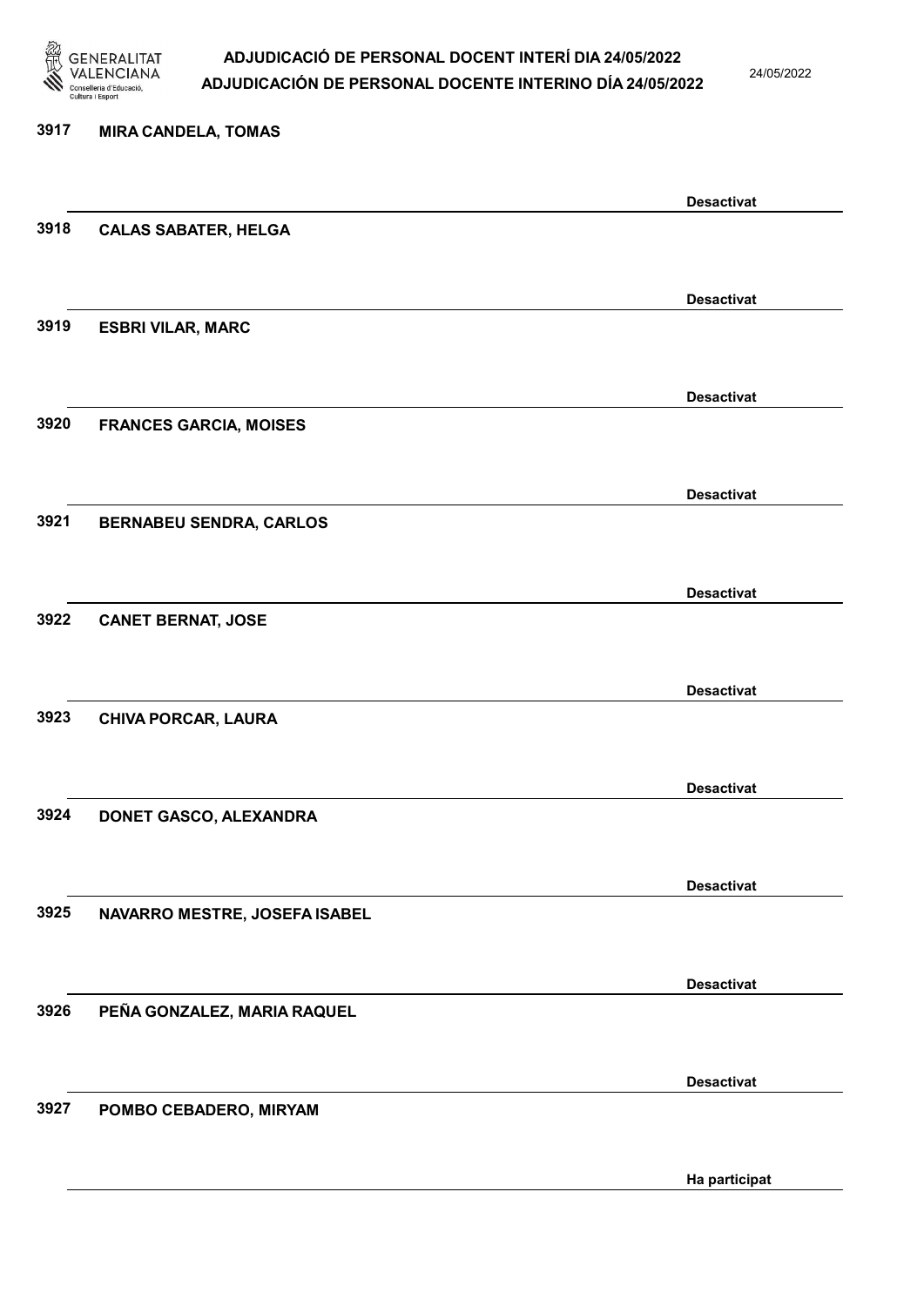

24/05/2022

Desactivat

# 3928 ROIG GARCIA, ESTEFANIA Desactivat 3929 CIFUENTES ESBRI, RAUL No adjudicat 3930 SABATER DEL PINO, MONICA Desactivat 3931 CARDO MADRONA, DIANA Desactivat 3932 SAEZ CLEMENTE, REBECA Desactivat 3933 ALIAGA FERRANDIS, MARIA AMPARO Desactivat 3934 BORJA GIMENEZ, PAULA Desactivat 3935 GARCIA GARCIA, ELENA Ha participat 3936 CARRIO ROLDAN, CARLA CONSUELO Desactivat 3937 PEREZ BENLLOCH, BEATRIZ PILAR Desactivat 3938 SAN MILLAN SANCHEZ, JAVIER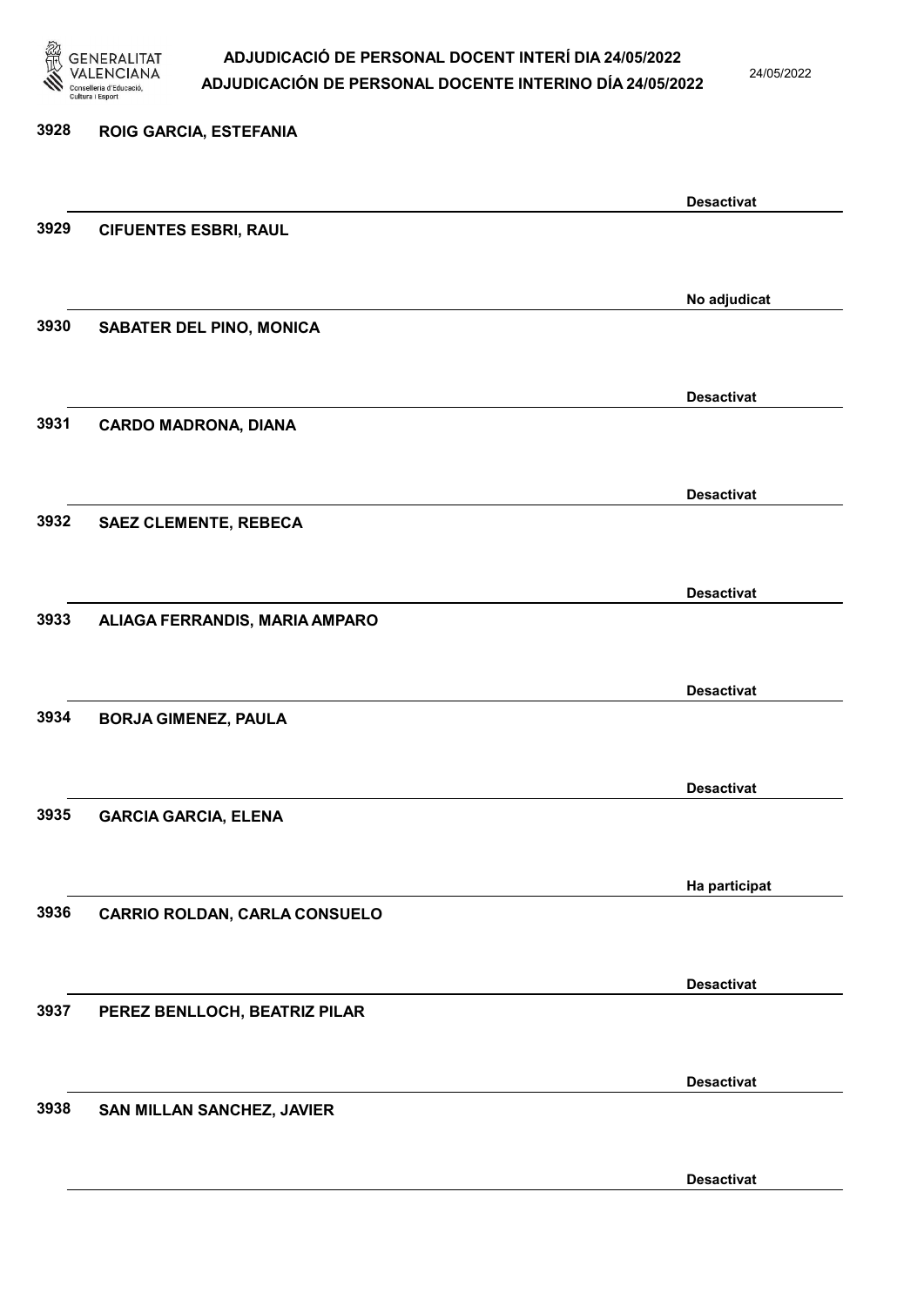

24/05/2022

#### 3939 CONTRERAS CARO, VICENT ALEXIS

|      |                                      | <b>Desactivat</b> |
|------|--------------------------------------|-------------------|
| 3940 | <b>INOUE FERRANDO, DANIEL</b>        |                   |
|      |                                      |                   |
|      |                                      |                   |
|      |                                      | <b>Desactivat</b> |
| 3941 | <b>CABALLERO PELLITERO, CRISTINA</b> |                   |
|      |                                      |                   |
|      |                                      |                   |
|      |                                      | <b>Desactivat</b> |
|      |                                      |                   |
| 3942 | LLACER TRULL, PAULA                  |                   |
|      |                                      |                   |
|      |                                      |                   |
|      |                                      | <b>Desactivat</b> |
| 3943 | PEIRO CAMARENA, MARIA                |                   |
|      |                                      |                   |
|      |                                      |                   |
|      |                                      | <b>Desactivat</b> |
| 3944 | <b>CAMACHO HUERTA, RAQUEL</b>        |                   |
|      |                                      |                   |
|      |                                      |                   |
|      |                                      | <b>Desactivat</b> |
| 3945 | <b>CHIRIVELLA TORRES, JOAN</b>       |                   |
|      |                                      |                   |
|      |                                      |                   |
|      |                                      | <b>Desactivat</b> |
| 3946 |                                      |                   |
|      | <b>SOLER LLORENS, TANIA</b>          |                   |
|      |                                      |                   |
|      |                                      |                   |
|      |                                      | <b>Desactivat</b> |
| 3947 | <b>CUBEROS LOPEZ, ANDREA</b>         |                   |
|      |                                      |                   |
|      |                                      |                   |
|      |                                      | <b>Desactivat</b> |
| 3948 | <b>MARCO PACHECO, MARIA</b>          |                   |
|      |                                      |                   |
|      |                                      |                   |
|      |                                      | <b>Desactivat</b> |
| 3949 | SAEZ CLARAMUNT, RAQUEL               |                   |
|      |                                      |                   |
|      |                                      |                   |
|      |                                      | <b>Desactivat</b> |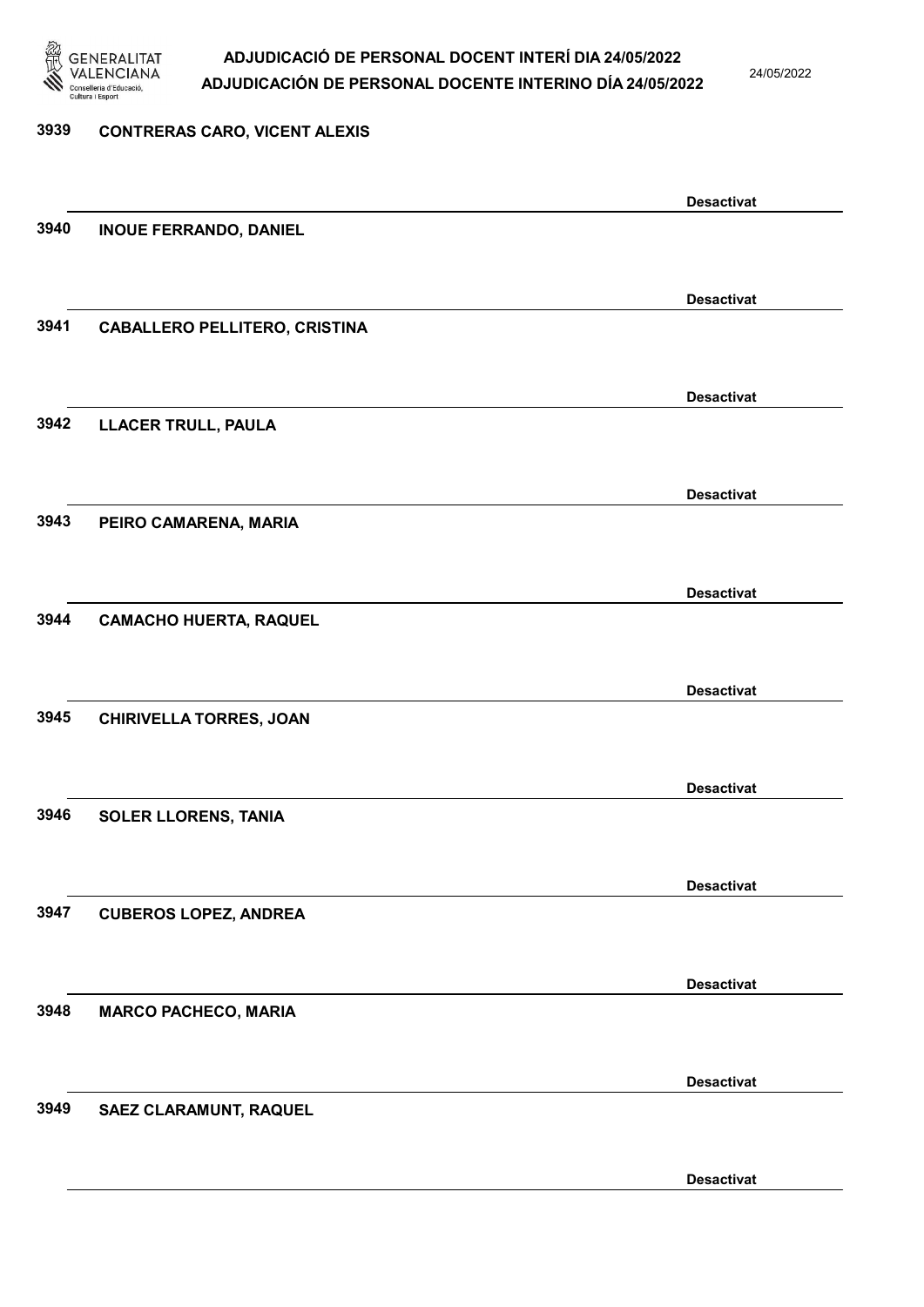

24/05/2022

# 3950 CANO LEAL, SARA Desactivat 3951 MARIN ORTEGA, JAIME Desactivat 3952 LOPES BRIONES GARCIA, SOFIA Desactivat 3953 GUIRAO HERNANDEZ, ANA ISABEL Desactivat 3954 PARRA FERRANDO, CARLOS Desactivat 3955 GOMEZ JUAREZ, ELENA Desactivat 3956 GRANERO ANDANI, MIGUEL ANGEL Desactivat 3957 ALACID BRAVO, JUANA Desactivat 3958 ESCRIVA SEBASTIA, CRISTINA Desactivat 3959 FERRER SENA, ANDREA Desactivat 3960 FRANCO GRANERO, IGNACIO

Desactivat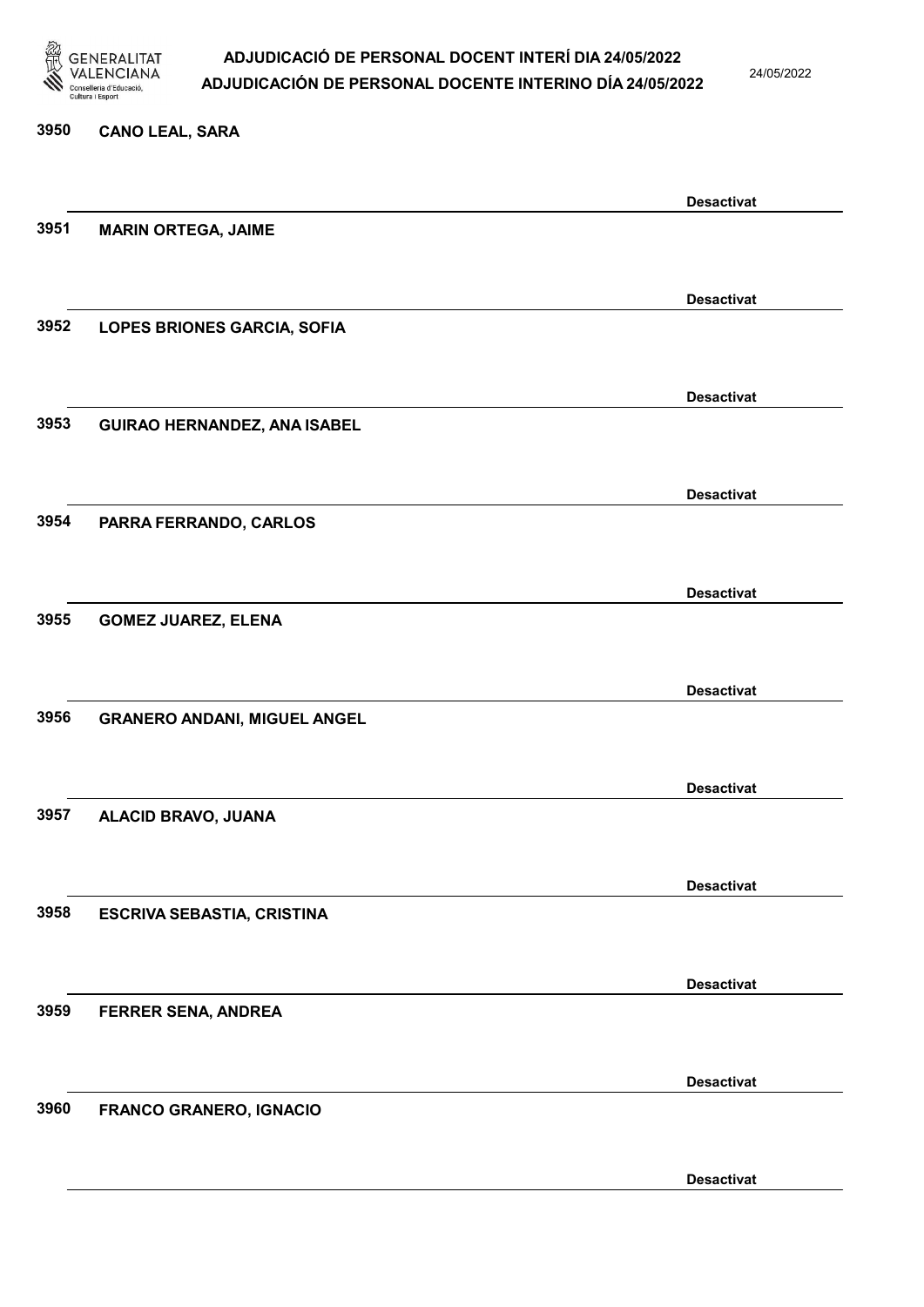

## ADJUDICACIÓ DE PERSONAL DOCENT INTERÍ DIA 24/05/2022 ADJUDICACIÓN DE PERSONAL DOCENTE INTERINO DÍA 24/05/2022

24/05/2022

Desactivat

## 3961 HERRERA CALVET, CARMEN Desactivat 3962 BLANES SUAREZ, JENNIFER Desactivat 3963 MELIA MARTINEZ, NURIA Desactivat 3964 ESPAÑA GALERA, JENNIFER Desactivat 3965 OLTRA VERCHER, NOELIA Desactivat 3966 LORES FERRER, MARC Desactivat 3967 PERPIÑA ARCAS, ERIKA Desactivat 3968 ROIG ABELLA, NEUS Desactivat 3969 HORTELANO MONTEJANO, ANA Desactivat 3970 SAFONT BARREDA, MARIA Desactivat 3971 YAGUES GUILABERT, IRENE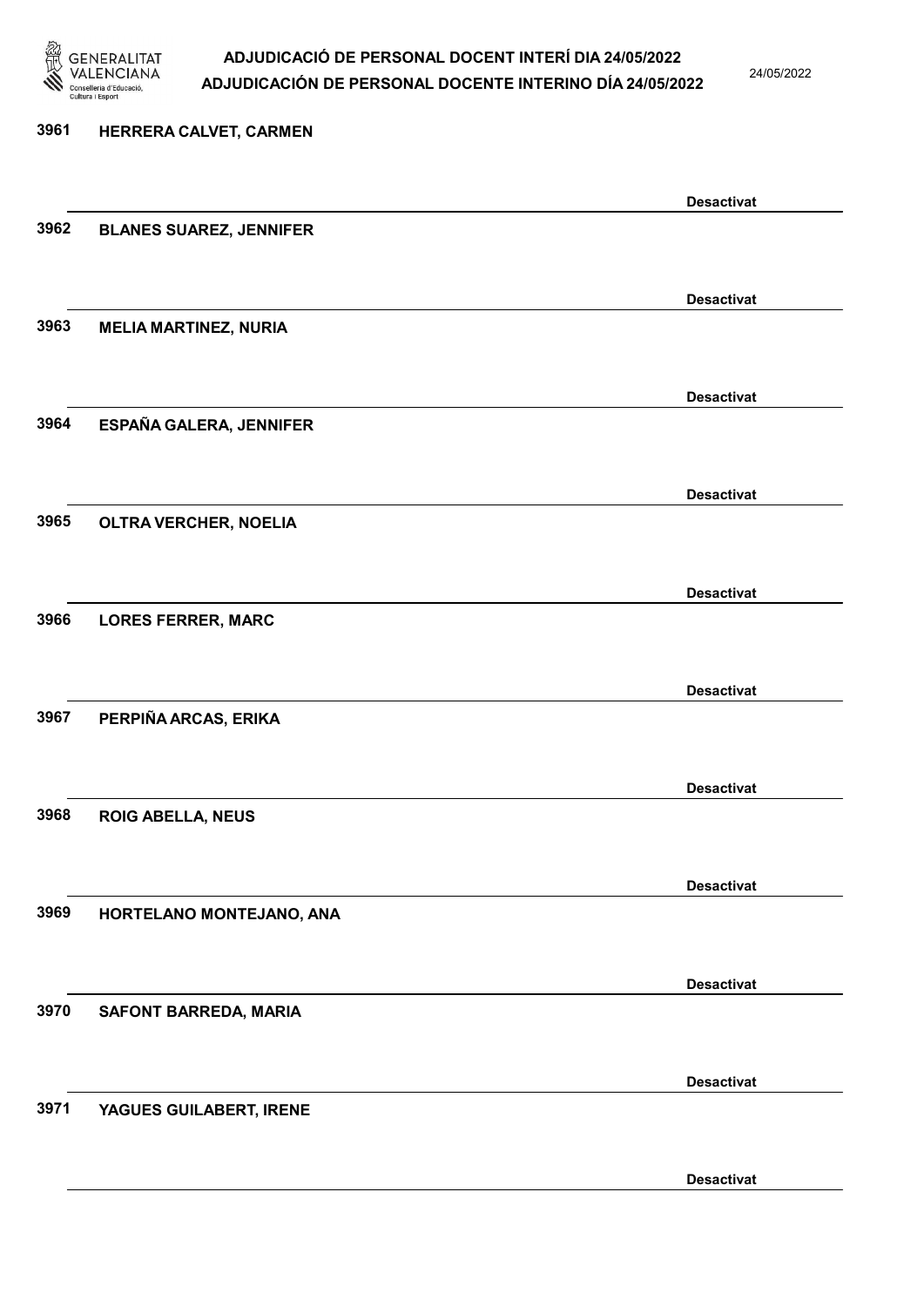

24/05/2022

## 3972 ORTEGA SEGARRA, JUAN

|      |        |                                         |                         |           |              | <b>Desactivat</b>    |
|------|--------|-----------------------------------------|-------------------------|-----------|--------------|----------------------|
| 3973 |        | <b>GARCIA HERNANDEZ, FELIX</b>          |                         | Petición: | $\mathbf{1}$ | Adjudicación forzosa |
|      | 893887 | VALÈNCIA (46012811) CEIP SALVADOR TUSET |                         |           |              |                      |
|      | Horas  | 127 / PEDAGOGIA TERAPÈUTICA<br>23       | SUBSTITUCIÓ DETERMINADA |           |              | Adjudicat            |
| 3974 |        | PEREZ BATALLER, MARIA                   |                         |           |              |                      |
|      |        |                                         |                         |           |              |                      |
|      |        |                                         |                         |           |              | <b>Desactivat</b>    |
| 3975 |        | MOLINERO TORRECILLAS, MARIA ISABEL      |                         |           |              |                      |
|      |        |                                         |                         |           |              |                      |
|      |        |                                         |                         |           |              | <b>Desactivat</b>    |
| 3976 |        | FERRER REQUENA, JOSEFA                  |                         |           |              |                      |
|      |        |                                         |                         |           |              |                      |
|      |        |                                         |                         |           |              | <b>Desactivat</b>    |
| 3977 |        | <b>SANMARTIN MAZON, RAQUEL</b>          |                         |           |              |                      |
|      |        |                                         |                         |           |              |                      |
|      |        |                                         |                         |           |              | <b>Desactivat</b>    |
| 3978 |        | <b>VERDEGUER TRAVER, SONIA</b>          |                         |           |              |                      |
|      |        |                                         |                         |           |              |                      |
|      |        |                                         |                         |           |              | <b>Desactivat</b>    |
| 3979 |        | <b>CASELLES ALBANELL, ARNAU</b>         |                         |           |              |                      |
|      |        |                                         |                         |           |              |                      |
|      |        |                                         |                         |           |              |                      |
| 3980 |        | <b>CLARAMUNT CARCEL, ESTER</b>          |                         |           |              | <b>Desactivat</b>    |
|      |        |                                         |                         |           |              |                      |
|      |        |                                         |                         |           |              |                      |
| 3981 |        |                                         |                         |           |              | <b>Desactivat</b>    |
|      |        | PEREZ ESCRIVA, JORGE                    |                         |           |              |                      |
|      |        |                                         |                         |           |              |                      |
|      |        |                                         |                         |           |              | <b>Desactivat</b>    |
| 3982 |        | <b>ARIAS VIDAL, VICTOR</b>              |                         |           |              |                      |
|      |        |                                         |                         |           |              |                      |
|      |        |                                         |                         |           |              | <b>Desactivat</b>    |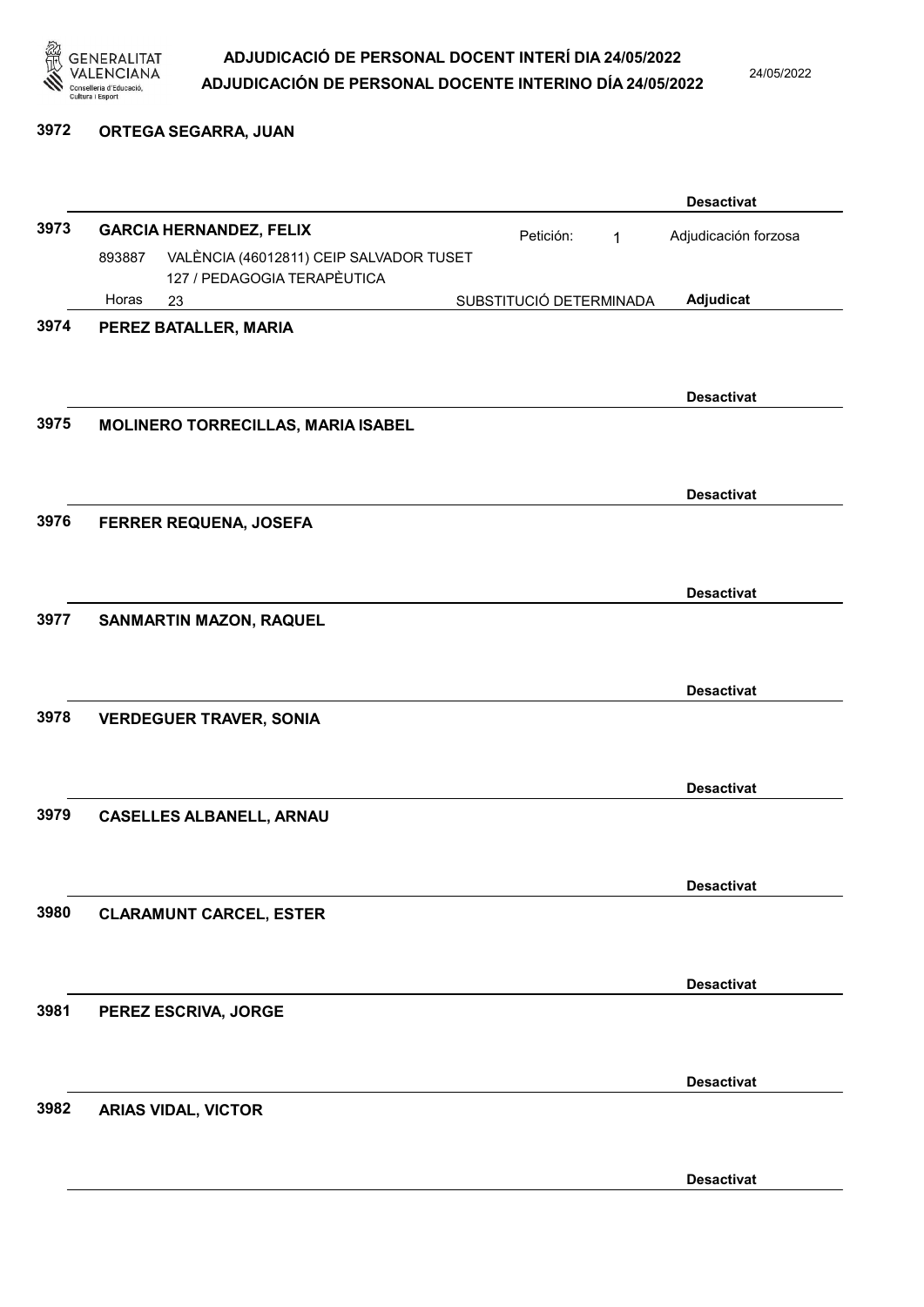| 忽    | GENERALITAT<br>Conselleria d'Educació<br>Cultura i Esport | ADJUDICACIÓ DE PERSONAL DOCENT INTERÍ DIA 24/05/2022<br>ADJUDICACIÓN DE PERSONAL DOCENTE INTERINO DÍA 24/05/2022 |                           |   | 24/05/2022        |  |
|------|-----------------------------------------------------------|------------------------------------------------------------------------------------------------------------------|---------------------------|---|-------------------|--|
| 3983 |                                                           | <b>ORTIZ GARCIA, CINDEL</b>                                                                                      | Petición:                 | 1 | Voluntaria        |  |
|      | 845515                                                    | ALAQUÀS (46027930) CEIP CIUTAT DE CREMONA<br>126 / AUDICIÓ I LLENGUATGE                                          |                           |   |                   |  |
|      | Horas<br>23                                               |                                                                                                                  | SUBSTITUCIÓ INDETERMINADA |   | Adjudicat         |  |
| 3984 |                                                           | <b>CANTO PAYA, SANDRA</b>                                                                                        |                           |   | <b>Desactivat</b> |  |
| 3985 |                                                           | <b>DOMINGUEZ GIMENO, CARLOS</b>                                                                                  | Petición:                 | 1 | Voluntaria        |  |
|      | 511834                                                    | SALER (EL) (46015691) CEIP LLUÍS DE SANTÀNGEL<br>128 / EDUCACIÓ PRIMÀRIA.                                        |                           |   |                   |  |
|      | Horas<br>23                                               |                                                                                                                  | SUBSTITUCIÓ INDETERMINADA |   | Adjudicat         |  |
| 3986 |                                                           | ZARAGOZA LAFUENTE, DANIEL                                                                                        |                           |   |                   |  |
| 3987 |                                                           | <b>VALLES MOYA, PAULA</b>                                                                                        |                           |   | <b>Desactivat</b> |  |
|      |                                                           |                                                                                                                  |                           |   | <b>Desactivat</b> |  |
| 3988 |                                                           | <b>GALIANA GALBIS, NICOLAS</b>                                                                                   |                           |   |                   |  |
|      |                                                           |                                                                                                                  |                           |   | <b>Desactivat</b> |  |
| 3989 |                                                           | SORIANO MARTINEZ, MARTA                                                                                          |                           |   |                   |  |
|      |                                                           |                                                                                                                  |                           |   | <b>Desactivat</b> |  |
| 3990 | <b>REIG BAS, LUCIA</b>                                    |                                                                                                                  |                           |   |                   |  |
|      |                                                           |                                                                                                                  |                           |   | <b>Desactivat</b> |  |
| 3991 |                                                           | SANCHEZ ADAN, MARIA ISABEL                                                                                       |                           |   |                   |  |
|      |                                                           |                                                                                                                  |                           |   | <b>Desactivat</b> |  |
| 3992 |                                                           | <b>VICENTE RUVIRA, MARIA</b>                                                                                     |                           |   |                   |  |
|      |                                                           |                                                                                                                  |                           |   | <b>Desactivat</b> |  |
| 3993 |                                                           | <b>COMPANY BOU, JUDIT</b>                                                                                        |                           |   |                   |  |
|      |                                                           |                                                                                                                  |                           |   | <b>Desactivat</b> |  |